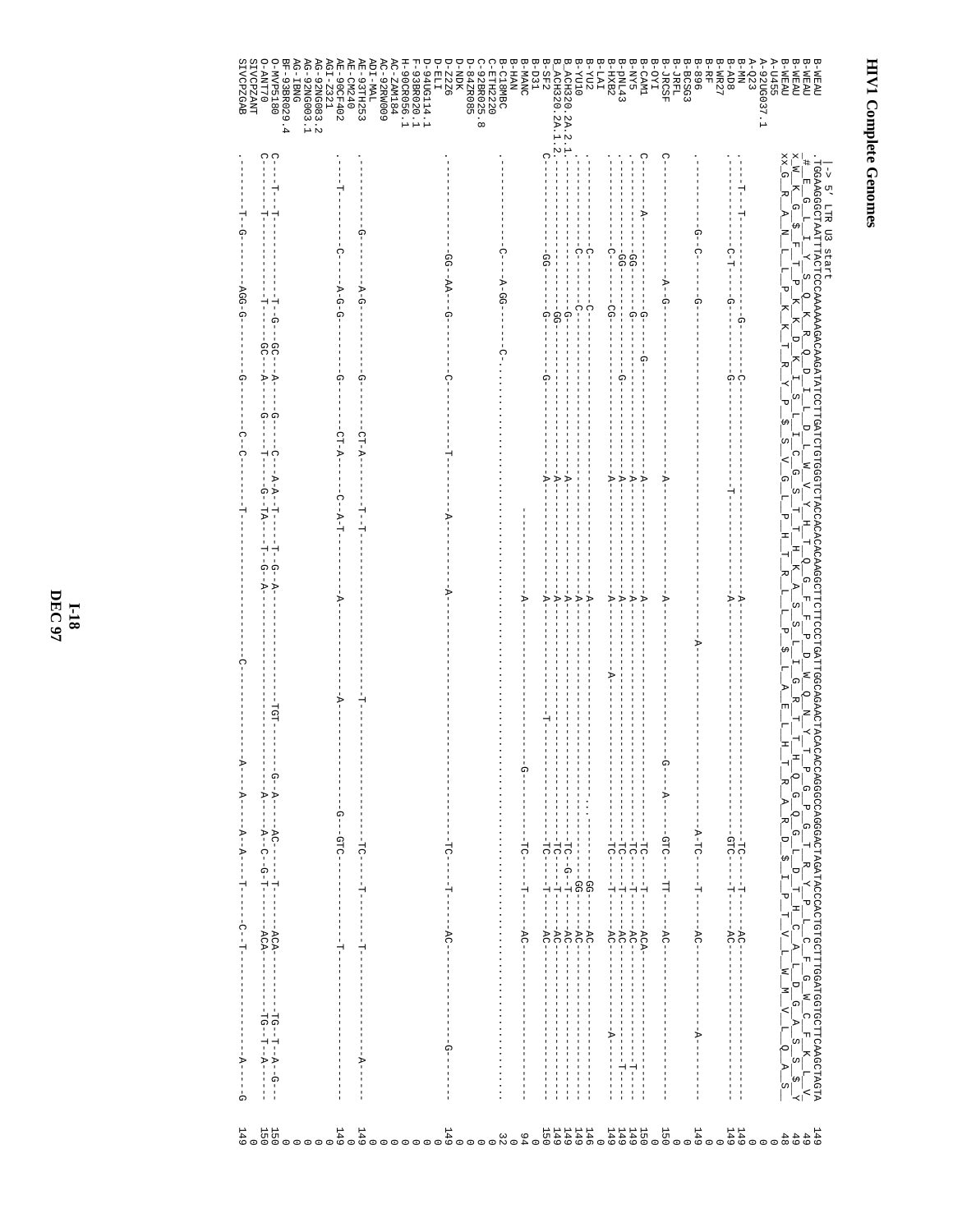| <b>SIVCPZGAB</b>                                   | <b>07TYA-0</b><br>08T55T80<br>BF-93BR029.4<br>SIVCPZANT            | <b>AG-IBNG</b><br>AG-92NG083.2<br>AG-92NG003.1<br><b>AGI-Z321</b> | AE-90CF402                         | AE-93TH253<br>TVM-IOV<br><b>AE-CM240</b>         | AC-92RN009<br><b>AC-ZAM184</b><br>F-93BR020.1<br>H-90CR056.1<br>0-940G114.1<br>LIE-C                                                                                                                                                                                                                                                                                                                                                                                            | $-CDK$<br>$-22Z6$                            | C-ETH2220<br><b>B-C18MBC</b><br>D-84ZR085<br>$-92BRO25.8$       | NAH-8<br>B-MANC                        | $B-D31$<br>$B-SF2$ | ACH320.                              | <b>ACH320</b>                             | $0T\Omega X - B$       | $B-X122$<br>$B-TAT$                            | $B-HXB2$                        | B-pNL43                                            | $B-MZ$<br>B-CAM1                                          | B-OYI<br>B-JRCSF                    | <b>B-BCSG3</b><br>$B - 896$<br>B-JRFL<br>B-RF | $B - AD$ 8<br>$B - WR$ <sub>27</sub><br>$M-8$      | B-WEAU<br><b>B-WEAU</b><br>B-WEAU<br>$A - Q$ 23<br>A-92UG037.1<br><b>B-WEAU</b><br>$A-U455$       |
|----------------------------------------------------|--------------------------------------------------------------------|-------------------------------------------------------------------|------------------------------------|--------------------------------------------------|---------------------------------------------------------------------------------------------------------------------------------------------------------------------------------------------------------------------------------------------------------------------------------------------------------------------------------------------------------------------------------------------------------------------------------------------------------------------------------|----------------------------------------------|-----------------------------------------------------------------|----------------------------------------|--------------------|--------------------------------------|-------------------------------------------|------------------------|------------------------------------------------|---------------------------------|----------------------------------------------------|-----------------------------------------------------------|-------------------------------------|-----------------------------------------------|----------------------------------------------------|---------------------------------------------------------------------------------------------------|
| ဒို<br><b>AC-GAG-</b><br>ή                         | TC-GA-<br>TC-G-<br>H<br>- AG.<br>$AG-$                             |                                                                   | A.GAG-A                            | ۲<br>ا<br>ု<br>$A. GAG - A -$                    |                                                                                                                                                                                                                                                                                                                                                                                                                                                                                 | ∩<br>G<br>۔<br>م                             |                                                                 | $\frac{1}{1}$<br>ဂု<br>$\dot{\vec{Q}}$ |                    | $T--G-R--$                           | --1-1-0-2-                                |                        | $-1 - 1 - 1 - 1$                               | -- 5-- 5--                      | $-1$ $-1$<br>$-5 - 2 -$                            | $-1 - 1 - 0 - -1$<br>۲<br>!<br>ဂု<br>G-C--                | ーー                                  | けー<br>ဂု<br>$-LG-R-G--$                       | トーー<br>$\frac{1}{2}$<br>ဂု<br>Ω<br>$-C--A--$       | Н<br>¦ <del>ی</del><br>0,<br>$\omega$<br>$\frac{1}{4}$<br>Z<br>ရ<br>œ<br>ŋ                        |
|                                                    | $\Omega$<br>ု<br>-GAGACTG-G-                                       |                                                                   | Ģ                                  | ဂှ                                               |                                                                                                                                                                                                                                                                                                                                                                                                                                                                                 |                                              |                                                                 |                                        |                    | $-\Delta -$<br>.<br>ဂ                | $-$ – $\mathrm{A}$ – $-$                  | $- -A - -$             | $-$ – $\mathrm{A}$ – $-$                       |                                 |                                                    | $\therefore$<br>$G-1$                                     |                                     | ດ<br>.                                        | $A -$                                              | G<br>Þ                                                                                            |
|                                                    | AGACT--GAG-<br>AC-T-T<br>AC-AAT--                                  |                                                                   | $-5C-$<br>A-                       | $G-AC$ --<br>CA-                                 |                                                                                                                                                                                                                                                                                                                                                                                                                                                                                 | ω                                            | ဂု<br>∩                                                         | $C = -C -$                             | -0--0-             | $\frac{1}{\Omega}$                   | .<br>- פ-<br>$C -$                        |                        |                                                | -C--CA-                         | $-5 - 0 - -21 -$                                   | Ċ<br>$C -$<br>$-4$<br>A-                                  | .<br>- P<br> <br>Ö                  | $-CA-CA-$                                     | $G -$<br>Ģ<br>ု<br>Ω<br>$\overline{Y}$<br>A-       | Ω<br>ø<br>Ω                                                                                       |
| م<br>ا<br>ဂု                                       | AG-TGCT--<br>-GGGCT-ATC-CC-G--AGCAT-TGCC<br>TC-TC--                |                                                                   | ۲<br>!<br>Q                        | ن<br>ا<br>Q                                      |                                                                                                                                                                                                                                                                                                                                                                                                                                                                                 | ∩                                            |                                                                 | $\overline{r}$<br>ဂု                   |                    |                                      |                                           |                        |                                                | Ģ                               | ဂု                                                 | GC-                                                       |                                     | ဂု<br>Ġ                                       | ーーー<br>C                                           | F<br>Þ<br>Ħ<br>z<br>$\overline{\phantom{a}}$<br>z<br>H<br>_<br>מ<br>$\Omega$                      |
| ۲L<br>$\frac{1}{2}$<br>$A$ T-T-A                   |                                                                    |                                                                   | Q                                  | ∩<br>٢                                           |                                                                                                                                                                                                                                                                                                                                                                                                                                                                                 | ဂု                                           |                                                                 |                                        |                    | ⋗                                    | $\cdot$ – A – $\cdot$                     | $-A-$<br>$-\Delta -$   | $-\Delta -$                                    | ⊅                               | $-\Delta -$                                        | $\overline{Y}$<br>Þ                                       | $\mathbb{F}$<br>⊅                   | $GCT - A - -$<br>$\mathbb{F}$                 | $A -$<br>⊅                                         | Đ<br>ᡃ<br>œ<br>י<br>מ'<br>U<br>¦ဂ                                                                 |
| -0-51<br>$\frac{1}{2}$<br>$\overline{\phantom{a}}$ | <b>AT-TA</b><br>AGCT---<br>⊅<br>ဂု<br><b>TACAC</b><br><b>TGCAC</b> |                                                                   | $\mathbb{F}$<br>⊅<br>ដុ<br>$-A-G-$ | $A - -$<br>÷<br>∽<br>ဂု<br>$-5 - p -$<br>$A-G--$ |                                                                                                                                                                                                                                                                                                                                                                                                                                                                                 | ACG<br>ှ<br>ဂ                                | CTCA-C<br>-GGG-CTT<br>$-20L$                                    | $-CA -$<br>ှု                          | Ω<br>$-GCG -$      | Ω<br>$-50-$<br>$\frac{1}{\Omega}$    | ∩<br>-00-<br>$-$ --0 $-$                  | -00-<br>$-\frac{1}{2}$ | $\overline{A}$<br>$-50-$<br>$- - 0 - -$        | $-50-$<br>$\frac{1}{\Omega}$    | Ω<br>-00-<br>$-90-$                                | Ω<br>$-52-$<br>CA-<br>$-55 -$                             | ှ<br>$-CA$ -                        | $AG-A--$<br>$A - -$<br>-rcg-<br>---0---       | ⊅<br>ACG-<br>$-6-$<br>$-6 -$                       | ω<br>U<br>¦ဂ<br>ŀū<br>σ<br>Đ<br>Ξ<br>!<br>∽<br>ē<br>₩<br>þ                                        |
| G--C--GG-C---CGC-                                  |                                                                    |                                                                   | $-35 -$                            | $-6C - D - P -$                                  |                                                                                                                                                                                                                                                                                                                                                                                                                                                                                 | ဂူ<br>J.<br>$\overline{A}$                   | --GCGCGGCC--AGT-AC-A-G                                          | $-GC - -G - -$<br>п                    | $-9 - -9 - -$<br>Ť | $---C3---C30------C3------C---C---T$ |                                           | $---G---GA---F$<br>ţ   | $\frac{1}{1}$<br>$GG---GA---$<br>$\frac{1}{1}$ | $\frac{1}{1}$<br>$-6 - -6A - -$ | ł<br>J,<br>$\mathbf{I}$                            | ţ<br>$-1 - 1$<br>$-6 - -$                                 | <u>ဂ</u><br>----<br>$\Gamma$<br>ပုံ | ဂု<br>$\frac{1}{1}$<br>$\frac{1}{1}$          | I<br>$G - GCA - -$<br>$-1$<br>$\frac{1}{1}$        | RGAAAGAAGTATTAATGTGGAAGTTTGACAGCAAACTAGCATTTCATCACGTAGC<br>ø<br>ι<br>Ω<br>⊲<br>z<br>p,<br>z<br>ှု |
|                                                    | T<br>т.<br>$-1 - 2 - 2 - 1 - 1 - 1$                                |                                                                   |                                    |                                                  |                                                                                                                                                                                                                                                                                                                                                                                                                                                                                 | $-6A-$<br>$\overline{1}$<br>$\sum_{i=1}^{n}$ |                                                                 | $\frac{1}{1}$                          | နဲ့                |                                      | $\frac{1}{1}$ $\frac{1}{1}$ $\frac{1}{1}$ |                        | $\mathsf I$<br>$\mathbf{I}$                    |                                 | ł                                                  |                                                           |                                     | ှု                                            | т<br>ı<br>I.<br>$\mathsf I$<br>$\frac{1}{2}$<br>I, | ω,<br>'n<br>F<br>'n,<br>۳<br>ا<br>ما<br>፞ፇ                                                        |
|                                                    |                                                                    |                                                                   | -rrcc--                            | TGCC--                                           |                                                                                                                                                                                                                                                                                                                                                                                                                                                                                 | ပုံ                                          |                                                                 | $-CCC - -$                             |                    | $-LOGC--$                            | J                                         | $---CGC---$            | $-0.000 -$                                     | $---CGC---$                     | $---CLC---$<br>Ţ<br>$\frac{1}{1}$<br>$\frac{1}{4}$ | $-$ crc- $-$<br>$-CCC$<br>$\frac{1}{1}$                   | $\frac{1}{\Omega}$<br>$\frac{1}{1}$ | $-CCC$ --<br>ł                                | $-C-C$<br>$-CGC-$                                  | þ<br>Ή<br>įω<br>CΩ<br>F<br>'n<br>'n                                                               |
|                                                    | --GCAACACC---T--<br>$\mathsf I$<br>$\mathbb I$                     |                                                                   | $-CGAAGA---A---$                   | $-CGAAGA---A---$<br>$\mathsf I$<br>I.            |                                                                                                                                                                                                                                                                                                                                                                                                                                                                                 | $G-A$ --<br>-PAG-                            | $\cdots \cdots c-$                                              | $\mathsf I$<br>$\frac{1}{1}$           | $- -p - q - -$     | $- - \Delta - G - -$                 | $- -D - C - -$                            |                        | $-1 - 0 - 1$                                   | $- -p - q - -$                  | $-9 - -$<br>$- -D - D - - -$                       | $\frac{1}{2}$<br>$\Gamma$<br>$- - D - G - -$<br>$-9-9-4-$ | $\Gamma$<br>$\frac{1}{1}$           | Ģ<br>$\mathbf{I}$<br>ှု                       | ł<br>$-12L2L1 - -12L1$<br>$- -p - q - -$           | ŗω.<br>E<br>$\omega$<br>E<br>۲<br>ķΩ<br>ŗω,<br>।<br>  ज्                                          |
| <b>G62</b>                                         |                                                                    |                                                                   |                                    |                                                  | $\begin{array}{ccccc} \text{\tiny{N\tiny{N}}}& & & \text{\tiny{N\tiny{N}}}&\\ \text{\tiny{W\tiny{N}}}& & & \text{\tiny{W\tiny{N}}}&\\ \text{\tiny{W\tiny{N}}}& & & \text{\tiny{W\tiny{N}}}&\\ \text{\tiny{W\tiny{N}}}& & & \text{\tiny{W\tiny{N}}}&\\ \text{\tiny{W\tiny{N}}}& & & \text{\tiny{W\tiny{N}}}&\\ \text{\tiny{W\tiny{N}}}& & & \text{\tiny{W\tiny{N}}}&\\ \text{\tiny{W\tiny{N}}}& & & \text{\tiny{W\tiny{N}}}&\\ \text{\tiny{W\tiny{N}}}& & & \text{\tiny{W\tiny{$ |                                              | $\begin{array}{c} \mathbb{N} \\ \Psi \\ \mathbb{V} \end{array}$ |                                        |                    |                                      |                                           |                        |                                                |                                 |                                                    |                                                           |                                     |                                               |                                                    |                                                                                                   |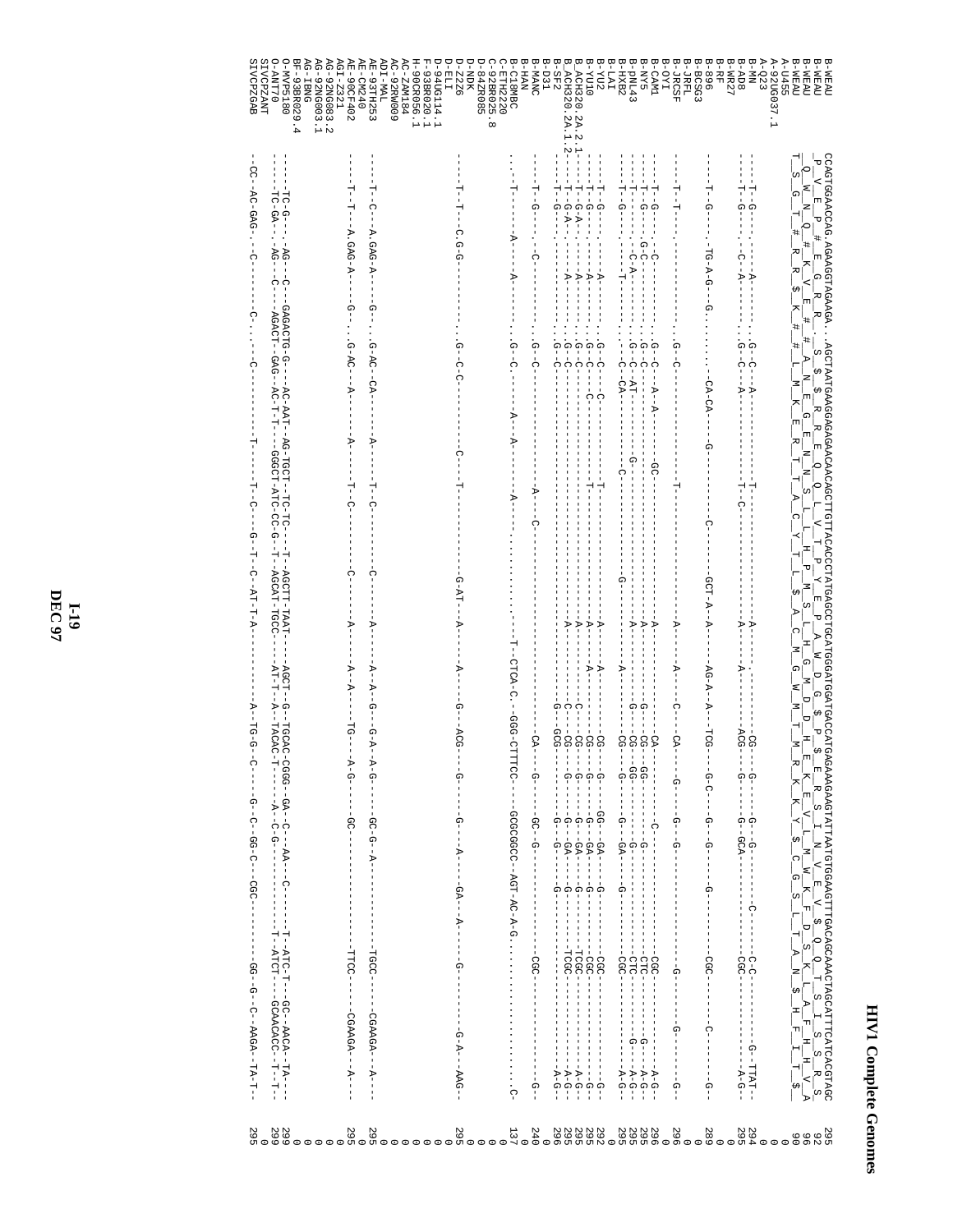| ⋕<br>≲<br> <br>מ'ָ                                                          | ∀<br>⊣<br>먹<br>피<br> <br>ღ<br>ᡃ<br>₩<br>⋕<br>ັດ<br>চা<br>ヵ<br>$-56-$<br>ъ<br>ਸ਼<br>٠m<br>$-6 - - 000A -$<br>p<br>₩<br>$\pm$                                                                                                                                                                                                                                                                                                                                                                                                           | $\pm$<br>#<br>Ъ<br>ົດ<br>ω<br> <br>വ                                                                                                                                                                                                                                                                                                                                                                                                                                                                                          | CTGC<br>#<br>ດ<br>먹<br>ŗΩ<br>ᡃᠣ<br>♯                                        | -AGA-CT-C-GA-<br>IJ<br>'n                       | TGGCGCATGCGC-<br>≖          | RC<br>-ACTTTAGAC.<br>: ا<br>#                    | $\frac{1}{2}$<br>ᡃᠣ<br>PA-AA<br>m<br>τ<br>ଋ<br>団                                   |
|-----------------------------------------------------------------------------|---------------------------------------------------------------------------------------------------------------------------------------------------------------------------------------------------------------------------------------------------------------------------------------------------------------------------------------------------------------------------------------------------------------------------------------------------------------------------------------------------------------------------------------|-------------------------------------------------------------------------------------------------------------------------------------------------------------------------------------------------------------------------------------------------------------------------------------------------------------------------------------------------------------------------------------------------------------------------------------------------------------------------------------------------------------------------------|-----------------------------------------------------------------------------|-------------------------------------------------|-----------------------------|--------------------------------------------------|------------------------------------------------------------------------------------|
| $-1$<br>$\mathbb{A}^-$                                                      | $\blacksquare$<br>$\blacksquare$<br>$\blacksquare$<br>$\blacksquare$<br>$A - .T - G - A - G - - CA$ .<br>$A-C-TG--$<br>$A-G--$<br>$\ddot{\cdot}$                                                                                                                                                                                                                                                                                                                                                                                      | GCAAAGACTGCTGACACTGC<br>ACTGCTGACACTGC--<br>Ť<br>л<br>$\mathbf{I}$<br>л                                                                                                                                                                                                                                                                                                                                                                                                                                                       | GACACTGT--<br>CTGC-<br>⊅<br>⋒                                               | $-C-GA-$<br>ω                                   | AACTGCT-                    | CT-<br>CT-<br>-CC-GA-GGA--AAA<br>CCCCA-G-AACT    | TATGATAACT--<br>$-TGC-AAA-$<br>$C -$<br>i<br>!                                     |
|                                                                             | $A-G-$<br>$\mathbf{I}$<br>부<br>$-35-$                                                                                                                                                                                                                                                                                                                                                                                                                                                                                                 |                                                                                                                                                                                                                                                                                                                                                                                                                                                                                                                               | ACTA<br>Ω                                                                   | $-AA-G.$<br>AG                                  | A-GACAAAGAAGTTCCAAGACTGCT-- | R                                                | н                                                                                  |
| Ω<br>Ť                                                                      | $-5 - 6 -$<br>т<br>I.<br>부<br>$-50 -$<br>$\vdots$                                                                                                                                                                                                                                                                                                                                                                                                                                                                                     |                                                                                                                                                                                                                                                                                                                                                                                                                                                                                                                               | <b>ACTA.</b><br>ω                                                           | RG                                              |                             | Ą<br>⊳                                           | Ģ                                                                                  |
|                                                                             | $\cdot$                                                                                                                                                                                                                                                                                                                                                                                                                                                                                                                               |                                                                                                                                                                                                                                                                                                                                                                                                                                                                                                                               |                                                                             |                                                 |                             |                                                  |                                                                                    |
|                                                                             | $\cdot$                                                                                                                                                                                                                                                                                                                                                                                                                                                                                                                               |                                                                                                                                                                                                                                                                                                                                                                                                                                                                                                                               |                                                                             |                                                 |                             |                                                  |                                                                                    |
|                                                                             | $-6A-$                                                                                                                                                                                                                                                                                                                                                                                                                                                                                                                                |                                                                                                                                                                                                                                                                                                                                                                                                                                                                                                                               |                                                                             | ∩                                               |                             |                                                  |                                                                                    |
| $\mathbf{I}$                                                                | AAG-C<br>-90-                                                                                                                                                                                                                                                                                                                                                                                                                                                                                                                         | AGAGG.<br>$\ddot{\phantom{a}}$<br>$\ddot{\phantom{a}}$<br>$\ddot{\phantom{0}}$<br>-ATGAA-                                                                                                                                                                                                                                                                                                                                                                                                                                     | ᇽ<br>P                                                                      |                                                 |                             |                                                  |                                                                                    |
|                                                                             | $A-G$<br>$-CA$ .                                                                                                                                                                                                                                                                                                                                                                                                                                                                                                                      | $-\Delta -$                                                                                                                                                                                                                                                                                                                                                                                                                                                                                                                   | Ģ                                                                           | -ggc-'<br>$\frac{1}{2}$<br>÷.                   |                             | AC-                                              |                                                                                    |
| J.                                                                          | $\overline{P}$<br>$-90-$                                                                                                                                                                                                                                                                                                                                                                                                                                                                                                              | $\mathbf{I}$                                                                                                                                                                                                                                                                                                                                                                                                                                                                                                                  | ဂှ                                                                          | Ö                                               |                             | AC.                                              |                                                                                    |
| $\mathbb I$<br>$\mathsf I$<br>$\mathbf I$                                   | $\frac{1}{1}$<br>ł<br>$-5-6-$<br>$-A-G--$<br>$\mathbf I$<br>$\blacksquare$<br>$\blacksquare$<br>л<br>$\mathbf{I}$<br>л<br>$\mathbf I$<br>$-C-C - \cdots$<br>$-50 -$<br>$\vdots$                                                                                                                                                                                                                                                                                                                                                       | $\frac{1}{2}$ $\frac{1}{2}$ $\frac{1}{2}$ $\frac{1}{2}$ $\frac{1}{2}$ $\frac{1}{2}$ $\frac{1}{2}$ $\frac{1}{2}$ $\frac{1}{2}$ $\frac{1}{2}$ $\frac{1}{2}$ $\frac{1}{2}$ $\frac{1}{2}$ $\frac{1}{2}$ $\frac{1}{2}$ $\frac{1}{2}$ $\frac{1}{2}$ $\frac{1}{2}$ $\frac{1}{2}$ $\frac{1}{2}$ $\frac{1}{2}$ $\frac{1}{2}$<br>$\vdots$<br>$\blacksquare$<br>$\blacksquare$                                                                                                                                                           | $\frac{1}{\Omega}$<br>ဂ္                                                    | ှ                                               |                             | $AC-$<br>ΆĊ<br>ဂု<br>ဂု                          |                                                                                    |
| $\mathbf{I}$<br>$\mathbf I$<br>$\mathbf I$<br>$\mathbf I$                   | $\mathbf{I}$<br>J.<br>Ť<br>ł<br>$\overline{P}$<br>$A-$ . -<br>$\mathsf I$<br>$\frac{1}{1}$<br>$\frac{1}{1}$<br>$\sum_{i=1}^{n}$<br>$\ddot{\vec{r}}$<br>$\frac{1}{1}$<br>Ţ<br>$\mathbf{I}$<br>$\mathbb I$<br>$-90 -$<br>$-90 -$                                                                                                                                                                                                                                                                                                        | .<br>$\vdots$<br>$\vdots$<br>$\mathbf{I}$<br>$\mathbf{I}$<br>$\mathbf{I}$                                                                                                                                                                                                                                                                                                                                                                                                                                                     | $\frac{1}{\Omega}$<br>ဂု                                                    | $\begin{array}{c} 1 \\ 0 \\ 1 \end{array}$<br>ှ |                             | $AC--CA---$<br>$AC--CA-$<br>$-$ A $-$ .<br>$-4-$ |                                                                                    |
| $\mathbf I$                                                                 | $\frac{1}{1}$<br>$\overline{Y}$<br>$\mathbf{I}$<br>$\mathbf{I}$<br>$\mathbf{I}$<br>$\mathbf{I}$<br>$\mathbf{I}$<br>$-GC - . -$                                                                                                                                                                                                                                                                                                                                                                                                        | $\mathbf{I}$                                                                                                                                                                                                                                                                                                                                                                                                                                                                                                                  | ဂှ                                                                          | $\overline{C}$<br>ငှ                            |                             | $\frac{1}{2}$<br>-VD                             |                                                                                    |
| $\mathbb{I}$<br>J.                                                          | $\blacksquare$<br>л<br>ł<br>$\ddot{\mathbf{r}}$ .<br>$\mathbf{I}$<br>J.<br>ŧ<br>Ť<br>$-ccc-$                                                                                                                                                                                                                                                                                                                                                                                                                                          | $\vdots$<br>$\frac{1}{2}$ $\frac{1}{2}$ $\frac{1}{2}$ $\frac{1}{2}$ $\frac{1}{2}$ $\frac{1}{2}$ $\frac{1}{2}$ $\frac{1}{2}$ $\frac{1}{2}$ $\frac{1}{2}$ $\frac{1}{2}$ $\frac{1}{2}$ $\frac{1}{2}$ $\frac{1}{2}$ $\frac{1}{2}$ $\frac{1}{2}$ $\frac{1}{2}$ $\frac{1}{2}$ $\frac{1}{2}$ $\frac{1}{2}$ $\frac{1}{2}$ $\frac{1}{2}$<br>$\vdots$<br>$\vdots$<br>$\vdots$<br>$\mathbf{I}$                                                                                                                                           | ဂု                                                                          | ှ                                               |                             | AC                                               |                                                                                    |
| $\mathbb{I}$<br>$\mathbb I$<br>$\mathbf I$                                  | $\overline{1}$<br>$\mathbf{I}$<br>$\mathbf{I}$<br>$\mathbf{I}$<br>$-4-1$<br>$-A-G-$<br>$\mathbf I$<br>$\mathbf{I}$<br>$\overline{1}$<br>$\mathbf{I}$<br>ţ<br>$\mathbf{I}$<br>$\mathbb I$<br>۲Ļ<br>۲Ļ<br>$-ccc-$<br>$-cc$ - $-c$<br>$\cdot$                                                                                                                                                                                                                                                                                            | $\vdots$<br>$\overline{1}$                                                                                                                                                                                                                                                                                                                                                                                                                                                                                                    | ဂှ<br>ဂု                                                                    | ှ<br>∩                                          |                             | 부<br>$AC-$<br>RC                                 | ₿                                                                                  |
|                                                                             | $\blacksquare$<br>$\blacksquare$<br>$\frac{1}{2}$<br>$-GC-$<br>$\ddot{\cdot}$                                                                                                                                                                                                                                                                                                                                                                                                                                                         |                                                                                                                                                                                                                                                                                                                                                                                                                                                                                                                               | ဂ္                                                                          | ∩<br>∩                                          |                             | ð                                                |                                                                                    |
| $\mathbb I$<br>$\mathbf{I}$                                                 | $\frac{1}{2}$<br>л<br>л.<br>$\mathbb{I}$<br>부<br>$-90-$<br>:                                                                                                                                                                                                                                                                                                                                                                                                                                                                          |                                                                                                                                                                                                                                                                                                                                                                                                                                                                                                                               | Ω                                                                           | CT-<br>$C - A -$                                |                             | ှ<br>$-62 -$<br>AACTGCT.                         |                                                                                    |
| $\mathsf I$<br>$\overline{1}$<br>$\overline{\phantom{a}}$<br>$\blacksquare$ | J.<br>$\overline{\phantom{a}}$<br>$\blacksquare$<br>$\overline{1}$<br>$\overline{1}$<br>$\overline{A}$<br>$\overline{P}$<br>$\cdot$<br>$\mathbf{I}$<br>л<br>1<br>$\overline{1}$<br>$-1$<br>$\overline{\phantom{a}}$<br>$-C-C - \cdots$<br>$6c-1$                                                                                                                                                                                                                                                                                      | $\vdots$<br>$\frac{1}{2}$ : $\frac{1}{2}$ : $\frac{1}{2}$ : $\frac{1}{2}$<br>$\vdots$<br>$\cdot$<br>$\vdots$<br>$\cdot$<br>$\bullet$<br>$\frac{1}{2}$ $\frac{1}{2}$ $\frac{1}{2}$ $\frac{1}{2}$ $\frac{1}{2}$ $\frac{1}{2}$ $\frac{1}{2}$ $\frac{1}{2}$ $\frac{1}{2}$ $\frac{1}{2}$ $\frac{1}{2}$ $\frac{1}{2}$ $\frac{1}{2}$ $\frac{1}{2}$ $\frac{1}{2}$ $\frac{1}{2}$ $\frac{1}{2}$ $\frac{1}{2}$ $\frac{1}{2}$ $\frac{1}{2}$ $\frac{1}{2}$ $\frac{1}{2}$<br>$\cdot$<br>$\mathbf{I}$<br>$\blacksquare$<br>1<br>$\mathbf{I}$ | ω<br>ဂ္                                                                     | $C - A -$                                       |                             | AC-<br>$AC-$<br>- VD                             |                                                                                    |
| ≒<br>₩<br>≾                                                                 | $\begin{tabular}{lllll} \bf \textit{TPGGG} & \tt \it \textit{GFGGGCTGATC} \\ \bf \it \textit{TGGG} & \tt \it \textit{GFGGCTGATC} \\ \bf \it \textit{TGGG} & \tt \it \textit{GFGGCTGATC} \\ \bf \it \textit{GGGCTGATC} & \tt \it \textit{GF} \\ \bf \it \textit{GGGCTG} & \tt \it \textit{GF} \\ \bf \it \textit{GG} & \tt \it \textit{GF} \\ \bf \it \textit{GG} & \tt \it \textit{GF} \\ \bf \it \textit{GG} & \$<br>H<br>F<br>'n<br>ŗω.<br>R<br>$\pm$<br>#<br>ຸດ<br>.<br>Þξ<br>ັດ<br>ਸ਼<br>⊲<br>ď<br>$\textcolor{blue}{\textbf{+}}$ | $\textcolor{black}{\textcolor{black}{\textbf{+}}}$<br>≋<br>'က<br>ِ`Ω                                                                                                                                                                                                                                                                                                                                                                                                                                                          | <b>ACAAGGGACTTTCCAC</b><br>ຸດ<br>ヮ<br>F<br>피<br>피<br>ŗΩ<br>Д<br>E<br>⋕<br># | m<br><b>GTTTTCT</b><br>ŋ<br>IJ<br>먹<br>CΩ       |                             | rg<br>╘<br>٠m<br>₩<br>U<br>jF<br>Q<br>$\pm$<br># | ₩<br>CCGAGAGCTGCATCCGGAGTACTTTAAAGACTGCT.<br>ᡃᠣ<br>E<br>囝<br>m<br>д<br>Ω<br>Ħ<br>m |
| <b>TGGGCGGG</b>                                                             |                                                                                                                                                                                                                                                                                                                                                                                                                                                                                                                                       |                                                                                                                                                                                                                                                                                                                                                                                                                                                                                                                               |                                                                             | GACATCGA.                                       |                             |                                                  |                                                                                    |
| II-IdS                                                                      | NF-kappa-B-I<br>III-IdS                                                                                                                                                                                                                                                                                                                                                                                                                                                                                                               |                                                                                                                                                                                                                                                                                                                                                                                                                                                                                                                               | NF-kappa-B-II                                                               |                                                 |                             | TCF-1alpha                                       |                                                                                    |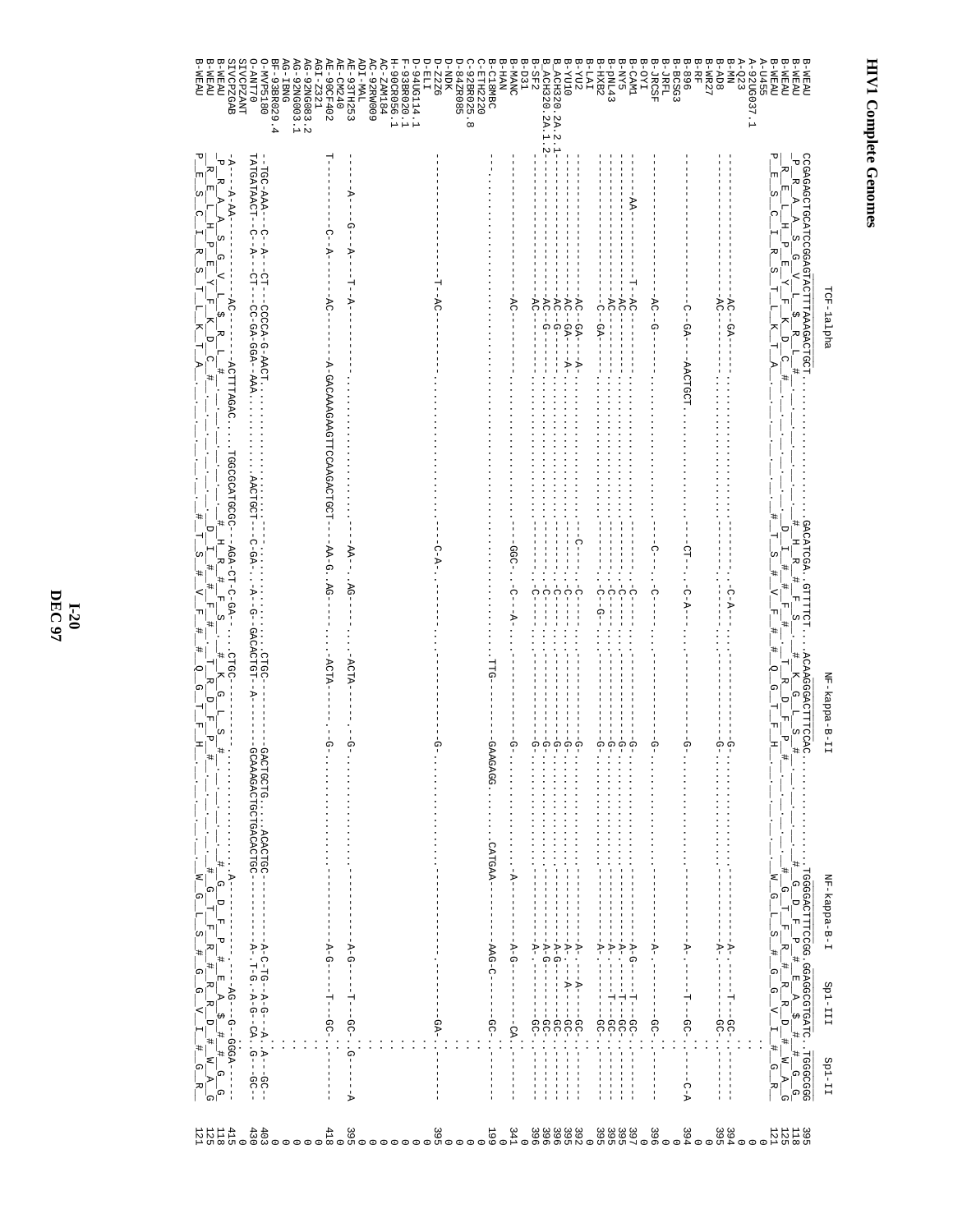| $2 - T -$<br> <br>ד<br>ד<br>CTT-<br><b>TTC</b><br>CTT-<br>TTC-<br>$\frac{1}{1}$<br>ı<br>∀<br>л<br>$\overline{\phantom{a}}$<br>÷<br>넊<br>부<br>÷<br>부<br>님<br>Ļ<br>л<br>å<br>부<br>ဂုံ<br>Ġ<br>€<br>년<br>O<br>₩<br>Ω<br>ഹ<br>団<br>റ<br>녀<br>보<br>년<br>j.<br>;<br>ъ<br>ᡃ<br>Δ<br>m<br>∀<br>ъ<br>∩<br>င္ပင္<br>⊅<br>Ω<br>m<br>Ю<br>CΟ<br>Ò<br>Ω<br>∩<br>∩<br>피<br>먹<br>ှ<br>피<br>cc-<br>n<br>Ω<br>ု<br>ု<br>л<br>Q<br>부<br>Δ<br>∩<br>Ω<br>Ω<br>൧<br>Ω<br>TAR<br>$\rightarrow$<br>m<br>TAG-TAGAG-<br>-GG-TAGAG<br>CΩ<br>lement<br>부<br>⊅<br>부<br>부<br>⋗<br>$\mathbb{F}$<br>Σ<br>ົດ<br>റ<br>start<br>Wτ<br>Ģ<br>stem<br>$\overline{\phantom{a}}$<br>ဂု<br>∀<br>Ч<br>Ю<br>$\overline{\phantom{a}}$<br>ှ<br>bulge<br>ω<br>ω<br>ဂု<br>ဂု<br>Ω<br>$\checkmark$<br>ŗω<br>н<br>н<br>WΣ<br>ø<br>ω<br>اہ<br>صور<br>ام<br>$\mathbf{I}$<br>Q<br>Q<br>ΩO<br>C<br>G<br>G<br>Σ<br>$A-CT$<br>$A-CT$<br>$\mathbb{F}$<br>ഹ<br>'n<br>ŗω<br>$\overline{1}$<br>I<br>$\mathbf{I}$<br>$\mathbf I$<br>$\mathsf I$<br>I<br>$\mathbf I$<br>ኈ<br>Ţ<br>$\frac{1}{1}$<br>$\mathsf I$<br>$\mathbf I$<br>F<br>$\overline{\phantom{a}}$<br>- 2<br>- 2<br>- 2<br>$\mathbf{I}$<br>$\mathbf{I}$<br>$\mathbf{I}$<br>т<br>ł<br>-1<br>$\blacksquare$<br>$\overline{1}$<br>л<br>п<br>л<br>л<br>$\overline{1}$<br>$\blacksquare$<br>т.<br>п<br>ΩO<br>$\mathbb{I}$<br>$\vdots$<br>$\mathbb{I}$<br>$\mathsf I$<br>$\ddot{\phantom{0}}$<br>$\mathbb I$<br>$\vdots$<br>$\mathbf I$<br>J.<br>$\mathsf I$<br>1<br>⊢<br>$\mathbf{I}$<br>$\ddot{\phantom{0}}$<br>$\overline{\phantom{a}}$<br>J.<br>$\mathbf I$<br>$\overline{1}$<br>$\mathsf I$<br>$\mathsf I$<br>$\mathsf I$<br>ŗΩ.<br>$\mathsf I$<br>J<br>J.<br>J.<br>$\mathbf{I}$<br>J.<br>$\mathbf{I}$<br>$\frac{1}{2}$<br>$\blacksquare$<br>$\frac{1}{1}$<br>$\blacksquare$<br>J.<br>л<br>$\mathbf{I}$<br>-1<br>J,<br>A-<br>$\mathbf{I}$<br>$\mathbf{I}$<br>J.<br>$\mathbf{I}$<br>$\blacksquare$<br>$\mathbf{I}$<br>$\overline{1}$<br>J.<br>J.<br>$\overline{1}$<br>$\blacksquare$<br>$\mathbf{I}$<br>$\blacksquare$<br>$\mathsf I$<br>$\blacksquare$<br>L.<br>$\blacksquare$<br>л<br>element<br>Ξ<br>$\mathbf{I}$<br>$\blacksquare$<br>$\mathbf{I}$<br>- 11<br>$\mathbf{I}$<br>л<br>$\mathbf{I}$<br>л<br>-1<br>$\blacksquare$<br>л<br>H.<br>т.<br>л.<br>-1<br>$\overline{1}$<br>п<br>$\overline{1}$<br>л<br>1<br>$\overline{1}$<br>п<br>$\mathbf{I}$<br>L.<br>$---GA---$<br>ັດ<br>$\mathbf I$<br>$\mathbf I$<br>$\mathsf I$<br>I.<br>1<br>I.<br>$\mathsf I$<br>$\mathbf I$<br>J.<br>$\overline{\phantom{a}}$<br>$\mathsf I$<br>-1<br>$\blacksquare$<br>$\blacksquare$<br>$\mathbf{I}$<br>$\mathbf{I}$<br>$-00 -$<br>л<br>$\blacksquare$<br>L.<br>$\mathbf{I}$<br>$- - GA - -$<br>$\mathbf{I}$<br>$\blacksquare$<br>Ť<br>$\blacksquare$<br>$\mathbf{I}$<br>$\mathbf{I}$<br>$\frac{1}{2}$<br>$\blacksquare$<br>$\blacksquare$<br>$\blacksquare$<br>$\mathbf{I}$<br>L.<br>- 11<br>ב<br>л<br>-CTCTAGCT--<br>-CTCTAGCT--<br>$\begin{array}{c} \begin{array}{c} \cdot \end{array} & \cdot \end{array} \begin{array}{c} \cdot \end{array} \begin{array}{c} \cdot \end{array}$ $\begin{array}{c} \Delta \end{array}$<br>$\mathsf I$<br>$\mathbf{I}$<br>$\blacksquare$<br>$\mathbf{I}$<br>L.<br>$\mathbf{I}$<br>$\mathbf{I}$<br>L.<br>$\blacksquare$<br>ь<br>H.<br>$\mathbf{I}$<br>-1<br>л<br>$\mathbf{I}$<br>$\overline{1}$<br>$\mathbf{I}$<br>$-55-$<br>j<br>$\mathbb T$<br>$\mathbb{I}$<br>$\mathbb{I}$<br>$\mathbb I$<br>$\mathbf I$<br>$\mathbb{L}$<br>$\mathbb I$<br>$\mathbb I$<br>$\mathsf I$<br>٠m<br>J,<br>$\overline{\phantom{a}}$<br>т<br>$\ddot{\vec{r}}$<br>ω<br>Ţ<br>$---A---$<br>$---DG---$<br>$-14$<br>$\mathsf I$<br>$\mathbf{I}$<br>ъ<br>$\mathbb T$<br>$\blacksquare$<br>$\mathbf I$<br>$\mathsf I$<br>R<br>$\overline{\phantom{a}}$<br>$-GGA - -$<br>$- - - - - - -$<br>Ĩ.<br>Ŧ<br>$\blacksquare$<br>$\blacksquare$<br>L.<br>$\blacksquare$<br>$\blacksquare$<br>Ĩ,<br>ŧ<br>$\overline{\phantom{a}}$<br>$\blacksquare$<br>$\mathbf{I}$<br>$\blacksquare$<br>ŧ<br>$\frac{1}{1}$<br>.e<br>п<br>л<br>RG<br>⊢<br>$\mathbf{I}$<br>т.<br>$\blacksquare$<br>$\blacksquare$<br>$\frac{1}{2}$<br>$\overline{1}$<br>$\overline{1}$<br>$\mathbf{I}$<br>H.<br>$\mathbf{I}$<br>л<br>$\blacksquare$<br>stem<br>Stem<br>$\mathbf I$<br>J.<br>$\mathsf I$<br>$\mathbb I$<br>$\mathbf I$<br>$\mathbf I$<br>$\mathbf I$<br>$\mathbf I$<br>ਂਸ਼<br>$\blacksquare$<br>$\blacksquare$<br>$\blacksquare$<br>L.<br>$\mathbf{I}$<br>$\mathbf{I}$<br>$\mathbf{I}$<br>$\frac{1}{1}$<br>$\mathbb{V}^{-}$<br>ł<br>Ţ<br>$\mathbf{I}$<br>$\mathbf{I}$<br>$\frac{1}{1}$<br>$\blacksquare$<br>$\blacksquare$<br>$\blacksquare$<br>$\frac{1}{1}$<br>$\blacksquare$<br>$\mathbf{I}$<br>$\blacksquare$<br>$\blacksquare$<br>-1<br>л<br>ຸດ<br>.<br>$\mathbf{I}$<br>J.<br>J.<br>$\frac{1}{4}$<br>1<br>$\frac{1}{1}$<br>$\blacksquare$<br>$\mathbf{I}$<br>$\frac{1}{1}$<br>L.<br>$\mathbf{I}$<br>т<br>$\mathbf{I}$<br>-1<br>$\overline{1}$<br>т<br>$\mathbf{I}$<br>т.<br>$\mathbf{I}$<br>$\blacksquare$<br>$\mathbb I$<br>$\mathbb{I}$<br>$\mathbb{I}$<br>$-\mathbf{A}$<br>$\mathsf I$<br>$\mathbf{I}$<br>$\mathbf{I}$<br>1<br>$\mathbf{I}$<br>$\mathbf{I}$<br>$\mathbf{I}$<br>$\frac{1}{2}$<br>$\mathbf{I}$<br>$\overline{\phantom{a}}$<br>J.<br>$\mathsf I$<br>I<br>I.<br>$\mathbf{I}$<br>$\mathbb I$<br>$\mathbf I$<br>$\mathsf I$<br>$\begin{array}{c} \hline \end{array}$<br>$\mathsf I$<br>Ħ<br>$\mathbf{I}$<br>I.<br>$\mathbf{I}$<br>J,<br>k<br>ţ<br>$\frac{1}{1}$<br>$\mathbf{I}$<br>$\blacksquare$<br>$\mathbf{I}$<br>$\blacksquare$<br>J.<br>$\mathbf{I}$<br>J.<br>$\overline{1}$<br>$\blacksquare$<br>$\overline{1}$<br>L.<br>L.<br>$\mathbf{I}$<br>$\mathbf{I}$<br>$\blacksquare$<br>$\blacksquare$<br>$\mathbf{I}$<br>$\mathsf I$<br>$\blacksquare$<br>$\mathbf{I}$<br>$\mathbf{I}$<br>$\blacksquare$<br>$\mathbf{I}$<br>$\mathbf{I}$<br>л<br>Η<br>$\mathbf{I}$<br>$\mathbf{I}$<br>$\overline{1}$<br>$\overline{1}$<br>$\mathbf{I}$<br>$\blacksquare$<br>$\blacksquare$<br>$\mathbf{I}$<br>$\blacksquare$<br>$\mathbf{I}$<br>$\mathbf{I}$<br>$\mathbf{I}$<br>1<br>H.<br>$\mathbf{I}$<br>л<br>л<br>$\overline{1}$<br>H.<br>H.<br>т<br>Ţ<br>$\begin{array}{c} \rule{0pt}{2.5ex} \rule{0pt}{2.5ex} \rule{0pt}{2.5ex} \rule{0pt}{2.5ex} \rule{0pt}{2.5ex} \rule{0pt}{2.5ex} \rule{0pt}{2.5ex} \rule{0pt}{2.5ex} \rule{0pt}{2.5ex} \rule{0pt}{2.5ex} \rule{0pt}{2.5ex} \rule{0pt}{2.5ex} \rule{0pt}{2.5ex} \rule{0pt}{2.5ex} \rule{0pt}{2.5ex} \rule{0pt}{2.5ex} \rule{0pt}{2.5ex} \rule{0pt}{2.5ex} \rule{0pt}{2.5ex} \rule{0$<br>Ή.<br>'ত<br>$\frac{1}{4}$<br>ှု ဂုံ<br>L.<br>$\mathbf{I}$<br>Ţ<br>Ţ<br>J.<br>$\blacksquare$<br>$\blacksquare$<br>$\overline{1}$<br>L.<br>л<br>$\blacksquare$<br>Ţ<br>$\overline{1}$<br>J.<br>J.<br>$\overline{1}$<br>$\blacksquare$<br>$\mathbf{I}$<br>$\mathbf{I}$<br>$\frac{1}{4}$<br>$\mathbf{I}$<br>$\mathbf{I}$<br>л<br>л<br>п<br>$\blacksquare$<br>Έ<br>$\mathbf{I}$<br>$\blacksquare$<br>$\mathbf{I}$<br>$\blacksquare$<br>L.<br>$\blacksquare$<br>H.<br>$\mathbf{I}$<br>л<br>$\overline{1}$<br>л<br>л<br>$\mathbf{I}$<br>$\mathbf{I}$<br>л<br>1<br>$\overline{1}$<br>$\mathbf{I}$<br>$\mathsf I$<br>Η<br>I.<br>$\mathbb{I}$<br>$\mathsf I$<br>L<br>$\mathbb I$<br>$\overline{1}$<br>$\mathbb I$<br>$\mathbf I$<br>$\mathbf I$<br>$\mathbf I$<br>$\mathbf I$<br>$\mathsf I$<br>F<br>$\mathbf{I}$<br>'n<br>л<br>$\blacksquare$<br>$\frac{1}{1}$<br>$\frac{1}{1}$<br>J.<br>$\mathbf{I}$<br>ł<br>$\mathbf{I}$<br>п<br>J.<br>$\frac{1}{1}$<br>ł<br>L.<br>$\mathbf{I}$<br>$\mathbf{I}$<br>л<br>$\blacksquare$<br>î.<br>$\mathbf I$<br>ъ<br>т<br>т<br>J,<br>1<br>$\mathsf I$<br>$\frac{1}{4}$<br>$-4-1$<br>I.<br>Ţ<br>$\begin{array}{c} \hline \end{array}$<br>$\,$ I<br>I<br>$\begin{array}{c} \hline \end{array}$<br>$\frac{1}{4}$<br>$\mathbf I$<br>$\mathbf I$<br>$\frac{1}{1}$<br>$\,$ I<br>F<br>$\overline{\phantom{a}}$<br>I<br>J,<br>J.<br>J,<br>I<br>⋕<br>$\mathbf{I}$<br>$\blacksquare$<br>$\mathbf{I}$<br>$\blacksquare$<br>J.<br>I.<br>$\blacksquare$<br>$\blacksquare$<br>л<br>$\blacksquare$<br>- 11<br>$\mathbf{I}$<br>$\mathbf{I}$<br>$\blacksquare$<br>$\frac{1}{1}$<br>$\overline{\phantom{a}}$<br>- 1<br>J.<br>$\overline{\phantom{a}}$<br>$\blacksquare$<br>$\blacksquare$<br>$\blacksquare$<br>$\blacksquare$<br>$\mathbf{I}$<br>J.<br>-1<br>-1<br>$\overline{A}$<br>А<br>÷<br>$\bullet$<br>$\cdot$<br>$\bullet$<br>$\cdot$<br>$\cdot$<br>$\cdot$<br>$\bullet$<br>$\cdot$<br>$\cdot$<br>⋕<br>$\cdot$<br>$\bullet$<br>۰<br>$\cdot$<br>٠<br>$\mathbf I$<br>$\,$ I<br>$\mathbb{I}$<br>'n<br>$\mathbb{I}$<br>f,<br>$\mathbb{I}$<br>$\mathbf I$<br>$\overline{1}$<br>Ï<br>Ï<br>$\overline{1}$<br>$\mathbf{I}$<br>$\mathbf I$<br>$\mathbb{I}$<br>$\mathbf I$<br>₩<br>$\overline{1}$<br>$\frac{1}{9}$ $\frac{1}{9}$<br>J.<br>$\mathbf I$<br>$\mathsf I$<br>Ţ<br>J<br>$\overline{\phantom{a}}$<br>'nΩ<br>$\blacksquare$<br>$\blacksquare$<br>$\mathbf{I}$<br>H.<br>$\mathbf{I}$<br>л<br>$\overline{1}$<br>л<br>$\mathbf{I}$<br>т.<br>п<br>$\overline{1}$<br>f,<br>$\mathbb{I}$<br>ኳ<br>J.<br>$\mathbf I$<br>$\overline{1}$<br>$\mathbf{I}$<br>$\mathbb I$<br>$\mathbf{I}$<br>J.<br>$\mathsf I$<br>$\mathsf I$<br>Ψ<br>$\blacksquare$<br>J.<br>л<br>$\mathbf{I}$<br>$\mathbf{I}$<br>$\mathbf{I}$<br>J.<br>$\blacksquare$<br>$\mathbf{I}$<br>л<br>$\overline{\phantom{a}}$<br>T<br>L.<br>$\mathbf{I}$<br>٣<br>л<br>īΩ<br>J.<br>$\mathbf{I}$<br>$\mathbf{I}$<br>л<br>$\mathbf{I}$<br>$\mathbf{I}$<br>л<br>л<br>$\overline{1}$<br>т.<br>ю<br>$\mathbf I$<br>$\mathbf I$<br>$\mathsf I$<br>I.<br>z<br>$\mathbf{I}$<br>$\mathbf{I}$<br>J.<br>J.<br>$\overline{1}$<br>$\mathbf{I}$<br>L.<br>$\mathbf{I}$<br>л<br>$\mathbf{I}$<br>$\mathbf{I}$<br>л<br>л<br>$\mathbf{I}$<br>л<br>л<br>$\mathbf{I}$<br>L.<br>$\mathbf I$<br>$\mathbf I$<br>$\mathsf I$<br>$\mathbb I$<br>wτ<br>J.<br>$\mathbf{I}$<br>$\mathbf I$<br>$\mathbf{I}$<br>$\mathbf I$<br>$\mathbf I$<br>$\mathbf I$<br>$\mathsf I$<br>$\mathsf I$<br>$\mathbf{I}$<br>$\overline{\phantom{a}}$<br>$\mathbf{I}$<br>$\blacksquare$<br>J.<br>J.<br>$\overline{\phantom{a}}$<br>J.<br>J.<br>$\overline{1}$<br>J.<br>$\mathbf{I}$<br>$\mathbf{I}$<br>$\overline{1}$<br>Ţ<br>$\mathbf{I}$<br>ŧ<br>$\mathbf{I}$<br>л<br>л<br>$\blacksquare$<br>$\blacksquare$<br>п<br>$\blacksquare$<br>מ'<br>$\mathbb I$<br>$\mathbf{I}$<br>J.<br>J.<br>J.<br>1<br>$\mathbf{I}$<br>л<br>п<br>$\mathbf{I}$<br>л<br>$\overline{1}$<br>$\blacksquare$<br>л<br>-1<br>-1<br>$\overline{1}$<br>$\mathbf{I}$<br>л<br>1<br>$\overline{1}$<br>л<br>$\overline{1}$<br>-1<br>$\mathbf I$<br>$\mathbb{I}$<br>$\mathbf I$<br>$\mathbb{I}$<br>$\mathsf I$<br>$\mathbb{I}$<br>$\mathbf I$<br>$\mathbf I$<br>I<br>$\overline{\phantom{a}}$<br>$\mathbf I$<br>$\overline{1}$<br>$\mathbf I$<br>$\mathbf{I}$<br>$\,$ $\,$<br>ı<br>л<br>$\mathbf{I}$<br>$\overline{1}$<br>п<br>J.<br>$\overline{\phantom{a}}$<br>л<br>л<br>$\mathbf{I}$<br>$\mathbf{I}$<br>J.<br>$\frac{1}{1}$<br>$\overline{\phantom{a}}$<br>$\mathbf{I}$<br>I.<br>Ť<br>$\overline{\phantom{a}}$<br>ı<br>п<br>п<br>Ή<br>$\frac{1}{4}$<br>J.<br>$\overline{\phantom{a}}$<br>$\frac{1}{1}$<br>$\mathbf{I}$<br>л<br>п<br>$\mathbf{I}$<br>л<br>$\mathbf{I}$<br>$\blacksquare$<br>л<br>т<br>$\overline{1}$<br>H.<br>т.<br>H.<br>-1<br>$\overline{1}$<br>$\overline{1}$<br>1<br>л<br>$\overline{1}$<br>$\blacksquare$<br>т.<br>л<br>ш<br>Ï<br>$\overline{1}$<br>$\overline{1}$<br>$\mathbb I$<br>$\mathbb{I}$<br>J.<br>$\mathbf I$<br>Ï<br>$\mathbf I$<br>J.<br>J.<br>$\overline{1}$<br>$\overline{1}$<br>1<br>Q<br>J.<br>$\overline{\phantom{a}}$<br>J.<br>Ţ<br>$\mathsf I$<br>I.<br>ъ<br>J,<br>$\mathbf{I}$<br>$\overline{\phantom{a}}$<br>J<br>$\overline{\phantom{a}}$<br>٣<br>J.<br>$\mathbf{I}$<br>$\blacksquare$<br>$\mathbf{I}$<br>J.<br>$\blacksquare$<br>$\mathbf{I}$<br>$\blacksquare$<br>I<br>J.<br>$\overline{\phantom{a}}$<br>J.<br>J.<br>J.<br>$\overline{\phantom{a}}$<br>$\mathbf{I}$<br>$\mathbf{I}$<br>I<br>J.<br>$\overline{\phantom{a}}$<br>J.<br>$\mathbf{I}$<br>$\overline{\phantom{a}}$<br>T<br>T<br>$\overline{\phantom{a}}$<br>л<br>п<br>л<br>$\mathbf{I}$<br>л<br>$\mathbf{I}$<br>п<br>л<br>$\mathbf{I}$<br>-1<br>$\mathbf{I}$<br>л<br>п<br>$\overline{1}$<br>H.<br>л<br>$\overline{1}$<br>л<br>I<br>л<br>п<br>$\overline{1}$<br>$\mathbf{I}$<br>$\overline{1}$<br>т.<br>-1 |                    | $A. -C - TG - A$ | J. |      | T-CAC-G                                 |  |  | GTT-<br>-111 |
|---------------------------------------------------------------------------------------------------------------------------------------------------------------------------------------------------------------------------------------------------------------------------------------------------------------------------------------------------------------------------------------------------------------------------------------------------------------------------------------------------------------------------------------------------------------------------------------------------------------------------------------------------------------------------------------------------------------------------------------------------------------------------------------------------------------------------------------------------------------------------------------------------------------------------------------------------------------------------------------------------------------------------------------------------------------------------------------------------------------------------------------------------------------------------------------------------------------------------------------------------------------------------------------------------------------------------------------------------------------------------------------------------------------------------------------------------------------------------------------------------------------------------------------------------------------------------------------------------------------------------------------------------------------------------------------------------------------------------------------------------------------------------------------------------------------------------------------------------------------------------------------------------------------------------------------------------------------------------------------------------------------------------------------------------------------------------------------------------------------------------------------------------------------------------------------------------------------------------------------------------------------------------------------------------------------------------------------------------------------------------------------------------------------------------------------------------------------------------------------------------------------------------------------------------------------------------------------------------------------------------------------------------------------------------------------------------------------------------------------------------------------------------------------------------------------------------------------------------------------------------------------------------------------------------------------------------------------------------------------------------------------------------------------------------------------------------------------------------------------------------------------------------------------------------------------------------------------------------------------------------------------------------------------------------------------------------------------------------------------------------------------------------------------------------------------------------------------------------------------------------------------------------------------------------------------------------------------------------------------------------------------------------------------------------------------------------------------------------------------------------------------------------------------------------------------------------------------------------------------------------------------------------------------------------------------------------------------------------------------------------------------------------------------------------------------------------------------------------------------------------------------------------------------------------------------------------------------------------------------------------------------------------------------------------------------------------------------------------------------------------------------------------------------------------------------------------------------------------------------------------------------------------------------------------------------------------------------------------------------------------------------------------------------------------------------------------------------------------------------------------------------------------------------------------------------------------------------------------------------------------------------------------------------------------------------------------------------------------------------------------------------------------------------------------------------------------------------------------------------------------------------------------------------------------------------------------------------------------------------------------------------------------------------------------------------------------------------------------------------------------------------------------------------------------------------------------------------------------------------------------------------------------------------------------------------------------------------------------------------------------------------------------------------------------------------------------------------------------------------------------------------------------------------------------------------------------------------------------------------------------------------------------------------------------------------------------------------------------------------------------------------------------------------------------------------------------------------------------------------------------------------------------------------------------------------------------------------------------------------------------------------------------------------------------------------------------------------------------------------------------------------------------------------------------------------------------------------------------------------------------------------------------------------------------------------------------------------------------------------------------------------------------------------------------------------------------------------------------------------------------------------------------------------------------------------------------------------------------------------------------------------------------------------------------------------------------------------------------------------------------------------------------------------------------------------------------------------------------------------------------------------------------------------------------------------------------------------------------------------------------------------------------------------------------------------------------------------------------------------------------------------------------------------------------------------------------------------------------------------------------------------------------------------------------------------------------------------------------------------------------------------------------------------------------------------------------------------------------------------------------------------------------------------------------------------------------------------------------------------------------------------------------------------------------------------------------------------------------------------------------------------------------------------------------------------------------------------------------------------------------------------------------------------------------------------------------------------------------------------------------------------------------------------------------------------------------------------------------------------------------------------------------------------------------------------------------------------------------------------------------------------------------------------------------------------------------------------------------------------------------------------------------------------------------------------------------------------------------------------------------------------------------------------------------------------------------------------------------------------------------------------------------------------------------------------------------------------------------------------------------------------------------------------------------------------------------------------------------------------------------------------------------------------------------------------------------------------------------------------------------------------------------------------------------------------------------------------------------------------------------------------------------------------------------------------------------------------------------------------------------------------------------------------------------------------------------------------------------------------------------------------------------------------------------------------------------------------------------------------------------------------------------------------------------------------------------------------------------------------------------------------------------------------------------------------------------------------------------------------------------------------------------------------------------------------------------------------------------------------------------------------------------------------------------------------------------------------------------------------------------------------------------------------------------------------------------------------------------------------------------------------------------------------------------------------------------------------------------------------------------------------------------------------------------------------------------------------------------------------------------------------------------------------------------------------------------------------------------------------------------------------------------------------------------------------------------------------------------------------------------------------------------------------------------------------------------------------------------------------------------------------------------------------------------------------------------------------------------------------------------------------------------------------------------------------------------------------------------------------------------------------------------------------------------------------------------------------------------------------------------------------------------------------------------------------------------------------------------------------------------------------------------------------------------------------------------------------------------------------------------------------------------------------------------------------------------------------------------------------------------------------------------------------------------------------------------------------------------------------------------------------------------------------------------------------------------------------------------------------------------------------------------------------------------------------------------------------------------------------------------------------------------------------------------------------------------------------------------------------------------------------------------------------------------------|--------------------|------------------|----|------|-----------------------------------------|--|--|--------------|
| $\frac{1}{1}$<br>$\frac{1}{1}$<br>I.<br>Ε                                                                                                                                                                                                                                                                                                                                                                                                                                                                                                                                                                                                                                                                                                                                                                                                                                                                                                                                                                                                                                                                                                                                                                                                                                                                                                                                                                                                                                                                                                                                                                                                                                                                                                                                                                                                                                                                                                                                                                                                                                                                                                                                                                                                                                                                                                                                                                                                                                                                                                                                                                                                                                                                                                                                                                                                                                                                                                                                                                                                                                                                                                                                                                                                                                                                                                                                                                                                                                                                                                                                                                                                                                                                                                                                                                                                                                                                                                                                                                                                                                                                                                                                                                                                                                                                                                                                                                                                                                                                                                                                                                                                                                                                                                                                                                                                                                                                                                                                                                                                                                                                                                                                                                                                                                                                                                                                                                                                                                                                                                                                                                                                                                                                                                                                                                                                                                                                                                                                                                                                                                                                                                                                                                                                                                                                                                                                                                                                                                                                                                                                                                                                                                                                                                                                                                                                                                                                                                                                                                                                                                                                                                                                                                                                                                                                                                                                                                                                                                                                                                                                                                                                                                                                                                                                                                                                                                                                                                                                                                                                                                                                                                                                                                                                                                                                                                                                                                                                                                                                                                                                                                                                                                                                                                                                                                                                                                                                                                                                                                                                                                                                                                                                                                                                                                                                                                                                                                                                                                                                                                                                                                                                                                                                                                                                                                                                                                                                                                                                                                                                                                                                                                                                                                                                                                                                                                                                                                                                                                                                                                                                                                                                                                                                                                                                                                                                                                                                                                                                                                                                                                                                                                                                                                                                                                                                                                                                                                                                                                                                                                                                                                                                                                                                                                                                                                                                                                                                                                                                                                                                                                                                                                                                                                                                                                                               |                    |                  |    |      |                                         |  |  |              |
|                                                                                                                                                                                                                                                                                                                                                                                                                                                                                                                                                                                                                                                                                                                                                                                                                                                                                                                                                                                                                                                                                                                                                                                                                                                                                                                                                                                                                                                                                                                                                                                                                                                                                                                                                                                                                                                                                                                                                                                                                                                                                                                                                                                                                                                                                                                                                                                                                                                                                                                                                                                                                                                                                                                                                                                                                                                                                                                                                                                                                                                                                                                                                                                                                                                                                                                                                                                                                                                                                                                                                                                                                                                                                                                                                                                                                                                                                                                                                                                                                                                                                                                                                                                                                                                                                                                                                                                                                                                                                                                                                                                                                                                                                                                                                                                                                                                                                                                                                                                                                                                                                                                                                                                                                                                                                                                                                                                                                                                                                                                                                                                                                                                                                                                                                                                                                                                                                                                                                                                                                                                                                                                                                                                                                                                                                                                                                                                                                                                                                                                                                                                                                                                                                                                                                                                                                                                                                                                                                                                                                                                                                                                                                                                                                                                                                                                                                                                                                                                                                                                                                                                                                                                                                                                                                                                                                                                                                                                                                                                                                                                                                                                                                                                                                                                                                                                                                                                                                                                                                                                                                                                                                                                                                                                                                                                                                                                                                                                                                                                                                                                                                                                                                                                                                                                                                                                                                                                                                                                                                                                                                                                                                                                                                                                                                                                                                                                                                                                                                                                                                                                                                                                                                                                                                                                                                                                                                                                                                                                                                                                                                                                                                                                                                                                                                                                                                                                                                                                                                                                                                                                                                                                                                                                                                                                                                                                                                                                                                                                                                                                                                                                                                                                                                                                                                                                                                                                                                                                                                                                                                                                                                                                                                                                                                                                                                                         |                    |                  |    |      |                                         |  |  |              |
|                                                                                                                                                                                                                                                                                                                                                                                                                                                                                                                                                                                                                                                                                                                                                                                                                                                                                                                                                                                                                                                                                                                                                                                                                                                                                                                                                                                                                                                                                                                                                                                                                                                                                                                                                                                                                                                                                                                                                                                                                                                                                                                                                                                                                                                                                                                                                                                                                                                                                                                                                                                                                                                                                                                                                                                                                                                                                                                                                                                                                                                                                                                                                                                                                                                                                                                                                                                                                                                                                                                                                                                                                                                                                                                                                                                                                                                                                                                                                                                                                                                                                                                                                                                                                                                                                                                                                                                                                                                                                                                                                                                                                                                                                                                                                                                                                                                                                                                                                                                                                                                                                                                                                                                                                                                                                                                                                                                                                                                                                                                                                                                                                                                                                                                                                                                                                                                                                                                                                                                                                                                                                                                                                                                                                                                                                                                                                                                                                                                                                                                                                                                                                                                                                                                                                                                                                                                                                                                                                                                                                                                                                                                                                                                                                                                                                                                                                                                                                                                                                                                                                                                                                                                                                                                                                                                                                                                                                                                                                                                                                                                                                                                                                                                                                                                                                                                                                                                                                                                                                                                                                                                                                                                                                                                                                                                                                                                                                                                                                                                                                                                                                                                                                                                                                                                                                                                                                                                                                                                                                                                                                                                                                                                                                                                                                                                                                                                                                                                                                                                                                                                                                                                                                                                                                                                                                                                                                                                                                                                                                                                                                                                                                                                                                                                                                                                                                                                                                                                                                                                                                                                                                                                                                                                                                                                                                                                                                                                                                                                                                                                                                                                                                                                                                                                                                                                                                                                                                                                                                                                                                                                                                                                                                                                                                                                                                                         | $\frac{1}{1}$<br>Ţ |                  |    |      |                                         |  |  |              |
|                                                                                                                                                                                                                                                                                                                                                                                                                                                                                                                                                                                                                                                                                                                                                                                                                                                                                                                                                                                                                                                                                                                                                                                                                                                                                                                                                                                                                                                                                                                                                                                                                                                                                                                                                                                                                                                                                                                                                                                                                                                                                                                                                                                                                                                                                                                                                                                                                                                                                                                                                                                                                                                                                                                                                                                                                                                                                                                                                                                                                                                                                                                                                                                                                                                                                                                                                                                                                                                                                                                                                                                                                                                                                                                                                                                                                                                                                                                                                                                                                                                                                                                                                                                                                                                                                                                                                                                                                                                                                                                                                                                                                                                                                                                                                                                                                                                                                                                                                                                                                                                                                                                                                                                                                                                                                                                                                                                                                                                                                                                                                                                                                                                                                                                                                                                                                                                                                                                                                                                                                                                                                                                                                                                                                                                                                                                                                                                                                                                                                                                                                                                                                                                                                                                                                                                                                                                                                                                                                                                                                                                                                                                                                                                                                                                                                                                                                                                                                                                                                                                                                                                                                                                                                                                                                                                                                                                                                                                                                                                                                                                                                                                                                                                                                                                                                                                                                                                                                                                                                                                                                                                                                                                                                                                                                                                                                                                                                                                                                                                                                                                                                                                                                                                                                                                                                                                                                                                                                                                                                                                                                                                                                                                                                                                                                                                                                                                                                                                                                                                                                                                                                                                                                                                                                                                                                                                                                                                                                                                                                                                                                                                                                                                                                                                                                                                                                                                                                                                                                                                                                                                                                                                                                                                                                                                                                                                                                                                                                                                                                                                                                                                                                                                                                                                                                                                                                                                                                                                                                                                                                                                                                                                                                                                                                                                                                                         |                    |                  |    |      |                                         |  |  |              |
|                                                                                                                                                                                                                                                                                                                                                                                                                                                                                                                                                                                                                                                                                                                                                                                                                                                                                                                                                                                                                                                                                                                                                                                                                                                                                                                                                                                                                                                                                                                                                                                                                                                                                                                                                                                                                                                                                                                                                                                                                                                                                                                                                                                                                                                                                                                                                                                                                                                                                                                                                                                                                                                                                                                                                                                                                                                                                                                                                                                                                                                                                                                                                                                                                                                                                                                                                                                                                                                                                                                                                                                                                                                                                                                                                                                                                                                                                                                                                                                                                                                                                                                                                                                                                                                                                                                                                                                                                                                                                                                                                                                                                                                                                                                                                                                                                                                                                                                                                                                                                                                                                                                                                                                                                                                                                                                                                                                                                                                                                                                                                                                                                                                                                                                                                                                                                                                                                                                                                                                                                                                                                                                                                                                                                                                                                                                                                                                                                                                                                                                                                                                                                                                                                                                                                                                                                                                                                                                                                                                                                                                                                                                                                                                                                                                                                                                                                                                                                                                                                                                                                                                                                                                                                                                                                                                                                                                                                                                                                                                                                                                                                                                                                                                                                                                                                                                                                                                                                                                                                                                                                                                                                                                                                                                                                                                                                                                                                                                                                                                                                                                                                                                                                                                                                                                                                                                                                                                                                                                                                                                                                                                                                                                                                                                                                                                                                                                                                                                                                                                                                                                                                                                                                                                                                                                                                                                                                                                                                                                                                                                                                                                                                                                                                                                                                                                                                                                                                                                                                                                                                                                                                                                                                                                                                                                                                                                                                                                                                                                                                                                                                                                                                                                                                                                                                                                                                                                                                                                                                                                                                                                                                                                                                                                                                                                                                                         |                    |                  |    |      |                                         |  |  |              |
|                                                                                                                                                                                                                                                                                                                                                                                                                                                                                                                                                                                                                                                                                                                                                                                                                                                                                                                                                                                                                                                                                                                                                                                                                                                                                                                                                                                                                                                                                                                                                                                                                                                                                                                                                                                                                                                                                                                                                                                                                                                                                                                                                                                                                                                                                                                                                                                                                                                                                                                                                                                                                                                                                                                                                                                                                                                                                                                                                                                                                                                                                                                                                                                                                                                                                                                                                                                                                                                                                                                                                                                                                                                                                                                                                                                                                                                                                                                                                                                                                                                                                                                                                                                                                                                                                                                                                                                                                                                                                                                                                                                                                                                                                                                                                                                                                                                                                                                                                                                                                                                                                                                                                                                                                                                                                                                                                                                                                                                                                                                                                                                                                                                                                                                                                                                                                                                                                                                                                                                                                                                                                                                                                                                                                                                                                                                                                                                                                                                                                                                                                                                                                                                                                                                                                                                                                                                                                                                                                                                                                                                                                                                                                                                                                                                                                                                                                                                                                                                                                                                                                                                                                                                                                                                                                                                                                                                                                                                                                                                                                                                                                                                                                                                                                                                                                                                                                                                                                                                                                                                                                                                                                                                                                                                                                                                                                                                                                                                                                                                                                                                                                                                                                                                                                                                                                                                                                                                                                                                                                                                                                                                                                                                                                                                                                                                                                                                                                                                                                                                                                                                                                                                                                                                                                                                                                                                                                                                                                                                                                                                                                                                                                                                                                                                                                                                                                                                                                                                                                                                                                                                                                                                                                                                                                                                                                                                                                                                                                                                                                                                                                                                                                                                                                                                                                                                                                                                                                                                                                                                                                                                                                                                                                                                                                                                                                                         |                    |                  |    |      |                                         |  |  |              |
|                                                                                                                                                                                                                                                                                                                                                                                                                                                                                                                                                                                                                                                                                                                                                                                                                                                                                                                                                                                                                                                                                                                                                                                                                                                                                                                                                                                                                                                                                                                                                                                                                                                                                                                                                                                                                                                                                                                                                                                                                                                                                                                                                                                                                                                                                                                                                                                                                                                                                                                                                                                                                                                                                                                                                                                                                                                                                                                                                                                                                                                                                                                                                                                                                                                                                                                                                                                                                                                                                                                                                                                                                                                                                                                                                                                                                                                                                                                                                                                                                                                                                                                                                                                                                                                                                                                                                                                                                                                                                                                                                                                                                                                                                                                                                                                                                                                                                                                                                                                                                                                                                                                                                                                                                                                                                                                                                                                                                                                                                                                                                                                                                                                                                                                                                                                                                                                                                                                                                                                                                                                                                                                                                                                                                                                                                                                                                                                                                                                                                                                                                                                                                                                                                                                                                                                                                                                                                                                                                                                                                                                                                                                                                                                                                                                                                                                                                                                                                                                                                                                                                                                                                                                                                                                                                                                                                                                                                                                                                                                                                                                                                                                                                                                                                                                                                                                                                                                                                                                                                                                                                                                                                                                                                                                                                                                                                                                                                                                                                                                                                                                                                                                                                                                                                                                                                                                                                                                                                                                                                                                                                                                                                                                                                                                                                                                                                                                                                                                                                                                                                                                                                                                                                                                                                                                                                                                                                                                                                                                                                                                                                                                                                                                                                                                                                                                                                                                                                                                                                                                                                                                                                                                                                                                                                                                                                                                                                                                                                                                                                                                                                                                                                                                                                                                                                                                                                                                                                                                                                                                                                                                                                                                                                                                                                                                                                                         |                    |                  |    |      |                                         |  |  |              |
|                                                                                                                                                                                                                                                                                                                                                                                                                                                                                                                                                                                                                                                                                                                                                                                                                                                                                                                                                                                                                                                                                                                                                                                                                                                                                                                                                                                                                                                                                                                                                                                                                                                                                                                                                                                                                                                                                                                                                                                                                                                                                                                                                                                                                                                                                                                                                                                                                                                                                                                                                                                                                                                                                                                                                                                                                                                                                                                                                                                                                                                                                                                                                                                                                                                                                                                                                                                                                                                                                                                                                                                                                                                                                                                                                                                                                                                                                                                                                                                                                                                                                                                                                                                                                                                                                                                                                                                                                                                                                                                                                                                                                                                                                                                                                                                                                                                                                                                                                                                                                                                                                                                                                                                                                                                                                                                                                                                                                                                                                                                                                                                                                                                                                                                                                                                                                                                                                                                                                                                                                                                                                                                                                                                                                                                                                                                                                                                                                                                                                                                                                                                                                                                                                                                                                                                                                                                                                                                                                                                                                                                                                                                                                                                                                                                                                                                                                                                                                                                                                                                                                                                                                                                                                                                                                                                                                                                                                                                                                                                                                                                                                                                                                                                                                                                                                                                                                                                                                                                                                                                                                                                                                                                                                                                                                                                                                                                                                                                                                                                                                                                                                                                                                                                                                                                                                                                                                                                                                                                                                                                                                                                                                                                                                                                                                                                                                                                                                                                                                                                                                                                                                                                                                                                                                                                                                                                                                                                                                                                                                                                                                                                                                                                                                                                                                                                                                                                                                                                                                                                                                                                                                                                                                                                                                                                                                                                                                                                                                                                                                                                                                                                                                                                                                                                                                                                                                                                                                                                                                                                                                                                                                                                                                                                                                                                                                                         |                    |                  |    |      |                                         |  |  |              |
|                                                                                                                                                                                                                                                                                                                                                                                                                                                                                                                                                                                                                                                                                                                                                                                                                                                                                                                                                                                                                                                                                                                                                                                                                                                                                                                                                                                                                                                                                                                                                                                                                                                                                                                                                                                                                                                                                                                                                                                                                                                                                                                                                                                                                                                                                                                                                                                                                                                                                                                                                                                                                                                                                                                                                                                                                                                                                                                                                                                                                                                                                                                                                                                                                                                                                                                                                                                                                                                                                                                                                                                                                                                                                                                                                                                                                                                                                                                                                                                                                                                                                                                                                                                                                                                                                                                                                                                                                                                                                                                                                                                                                                                                                                                                                                                                                                                                                                                                                                                                                                                                                                                                                                                                                                                                                                                                                                                                                                                                                                                                                                                                                                                                                                                                                                                                                                                                                                                                                                                                                                                                                                                                                                                                                                                                                                                                                                                                                                                                                                                                                                                                                                                                                                                                                                                                                                                                                                                                                                                                                                                                                                                                                                                                                                                                                                                                                                                                                                                                                                                                                                                                                                                                                                                                                                                                                                                                                                                                                                                                                                                                                                                                                                                                                                                                                                                                                                                                                                                                                                                                                                                                                                                                                                                                                                                                                                                                                                                                                                                                                                                                                                                                                                                                                                                                                                                                                                                                                                                                                                                                                                                                                                                                                                                                                                                                                                                                                                                                                                                                                                                                                                                                                                                                                                                                                                                                                                                                                                                                                                                                                                                                                                                                                                                                                                                                                                                                                                                                                                                                                                                                                                                                                                                                                                                                                                                                                                                                                                                                                                                                                                                                                                                                                                                                                                                                                                                                                                                                                                                                                                                                                                                                                                                                                                                                                                         |                    |                  |    |      |                                         |  |  |              |
|                                                                                                                                                                                                                                                                                                                                                                                                                                                                                                                                                                                                                                                                                                                                                                                                                                                                                                                                                                                                                                                                                                                                                                                                                                                                                                                                                                                                                                                                                                                                                                                                                                                                                                                                                                                                                                                                                                                                                                                                                                                                                                                                                                                                                                                                                                                                                                                                                                                                                                                                                                                                                                                                                                                                                                                                                                                                                                                                                                                                                                                                                                                                                                                                                                                                                                                                                                                                                                                                                                                                                                                                                                                                                                                                                                                                                                                                                                                                                                                                                                                                                                                                                                                                                                                                                                                                                                                                                                                                                                                                                                                                                                                                                                                                                                                                                                                                                                                                                                                                                                                                                                                                                                                                                                                                                                                                                                                                                                                                                                                                                                                                                                                                                                                                                                                                                                                                                                                                                                                                                                                                                                                                                                                                                                                                                                                                                                                                                                                                                                                                                                                                                                                                                                                                                                                                                                                                                                                                                                                                                                                                                                                                                                                                                                                                                                                                                                                                                                                                                                                                                                                                                                                                                                                                                                                                                                                                                                                                                                                                                                                                                                                                                                                                                                                                                                                                                                                                                                                                                                                                                                                                                                                                                                                                                                                                                                                                                                                                                                                                                                                                                                                                                                                                                                                                                                                                                                                                                                                                                                                                                                                                                                                                                                                                                                                                                                                                                                                                                                                                                                                                                                                                                                                                                                                                                                                                                                                                                                                                                                                                                                                                                                                                                                                                                                                                                                                                                                                                                                                                                                                                                                                                                                                                                                                                                                                                                                                                                                                                                                                                                                                                                                                                                                                                                                                                                                                                                                                                                                                                                                                                                                                                                                                                                                                                                                         |                    |                  |    |      |                                         |  |  |              |
|                                                                                                                                                                                                                                                                                                                                                                                                                                                                                                                                                                                                                                                                                                                                                                                                                                                                                                                                                                                                                                                                                                                                                                                                                                                                                                                                                                                                                                                                                                                                                                                                                                                                                                                                                                                                                                                                                                                                                                                                                                                                                                                                                                                                                                                                                                                                                                                                                                                                                                                                                                                                                                                                                                                                                                                                                                                                                                                                                                                                                                                                                                                                                                                                                                                                                                                                                                                                                                                                                                                                                                                                                                                                                                                                                                                                                                                                                                                                                                                                                                                                                                                                                                                                                                                                                                                                                                                                                                                                                                                                                                                                                                                                                                                                                                                                                                                                                                                                                                                                                                                                                                                                                                                                                                                                                                                                                                                                                                                                                                                                                                                                                                                                                                                                                                                                                                                                                                                                                                                                                                                                                                                                                                                                                                                                                                                                                                                                                                                                                                                                                                                                                                                                                                                                                                                                                                                                                                                                                                                                                                                                                                                                                                                                                                                                                                                                                                                                                                                                                                                                                                                                                                                                                                                                                                                                                                                                                                                                                                                                                                                                                                                                                                                                                                                                                                                                                                                                                                                                                                                                                                                                                                                                                                                                                                                                                                                                                                                                                                                                                                                                                                                                                                                                                                                                                                                                                                                                                                                                                                                                                                                                                                                                                                                                                                                                                                                                                                                                                                                                                                                                                                                                                                                                                                                                                                                                                                                                                                                                                                                                                                                                                                                                                                                                                                                                                                                                                                                                                                                                                                                                                                                                                                                                                                                                                                                                                                                                                                                                                                                                                                                                                                                                                                                                                                                                                                                                                                                                                                                                                                                                                                                                                                                                                                                                                                         |                    |                  |    |      |                                         |  |  |              |
|                                                                                                                                                                                                                                                                                                                                                                                                                                                                                                                                                                                                                                                                                                                                                                                                                                                                                                                                                                                                                                                                                                                                                                                                                                                                                                                                                                                                                                                                                                                                                                                                                                                                                                                                                                                                                                                                                                                                                                                                                                                                                                                                                                                                                                                                                                                                                                                                                                                                                                                                                                                                                                                                                                                                                                                                                                                                                                                                                                                                                                                                                                                                                                                                                                                                                                                                                                                                                                                                                                                                                                                                                                                                                                                                                                                                                                                                                                                                                                                                                                                                                                                                                                                                                                                                                                                                                                                                                                                                                                                                                                                                                                                                                                                                                                                                                                                                                                                                                                                                                                                                                                                                                                                                                                                                                                                                                                                                                                                                                                                                                                                                                                                                                                                                                                                                                                                                                                                                                                                                                                                                                                                                                                                                                                                                                                                                                                                                                                                                                                                                                                                                                                                                                                                                                                                                                                                                                                                                                                                                                                                                                                                                                                                                                                                                                                                                                                                                                                                                                                                                                                                                                                                                                                                                                                                                                                                                                                                                                                                                                                                                                                                                                                                                                                                                                                                                                                                                                                                                                                                                                                                                                                                                                                                                                                                                                                                                                                                                                                                                                                                                                                                                                                                                                                                                                                                                                                                                                                                                                                                                                                                                                                                                                                                                                                                                                                                                                                                                                                                                                                                                                                                                                                                                                                                                                                                                                                                                                                                                                                                                                                                                                                                                                                                                                                                                                                                                                                                                                                                                                                                                                                                                                                                                                                                                                                                                                                                                                                                                                                                                                                                                                                                                                                                                                                                                                                                                                                                                                                                                                                                                                                                                                                                                                                                                                                         |                    |                  |    |      |                                         |  |  |              |
|                                                                                                                                                                                                                                                                                                                                                                                                                                                                                                                                                                                                                                                                                                                                                                                                                                                                                                                                                                                                                                                                                                                                                                                                                                                                                                                                                                                                                                                                                                                                                                                                                                                                                                                                                                                                                                                                                                                                                                                                                                                                                                                                                                                                                                                                                                                                                                                                                                                                                                                                                                                                                                                                                                                                                                                                                                                                                                                                                                                                                                                                                                                                                                                                                                                                                                                                                                                                                                                                                                                                                                                                                                                                                                                                                                                                                                                                                                                                                                                                                                                                                                                                                                                                                                                                                                                                                                                                                                                                                                                                                                                                                                                                                                                                                                                                                                                                                                                                                                                                                                                                                                                                                                                                                                                                                                                                                                                                                                                                                                                                                                                                                                                                                                                                                                                                                                                                                                                                                                                                                                                                                                                                                                                                                                                                                                                                                                                                                                                                                                                                                                                                                                                                                                                                                                                                                                                                                                                                                                                                                                                                                                                                                                                                                                                                                                                                                                                                                                                                                                                                                                                                                                                                                                                                                                                                                                                                                                                                                                                                                                                                                                                                                                                                                                                                                                                                                                                                                                                                                                                                                                                                                                                                                                                                                                                                                                                                                                                                                                                                                                                                                                                                                                                                                                                                                                                                                                                                                                                                                                                                                                                                                                                                                                                                                                                                                                                                                                                                                                                                                                                                                                                                                                                                                                                                                                                                                                                                                                                                                                                                                                                                                                                                                                                                                                                                                                                                                                                                                                                                                                                                                                                                                                                                                                                                                                                                                                                                                                                                                                                                                                                                                                                                                                                                                                                                                                                                                                                                                                                                                                                                                                                                                                                                                                                                                                         |                    |                  |    |      |                                         |  |  |              |
|                                                                                                                                                                                                                                                                                                                                                                                                                                                                                                                                                                                                                                                                                                                                                                                                                                                                                                                                                                                                                                                                                                                                                                                                                                                                                                                                                                                                                                                                                                                                                                                                                                                                                                                                                                                                                                                                                                                                                                                                                                                                                                                                                                                                                                                                                                                                                                                                                                                                                                                                                                                                                                                                                                                                                                                                                                                                                                                                                                                                                                                                                                                                                                                                                                                                                                                                                                                                                                                                                                                                                                                                                                                                                                                                                                                                                                                                                                                                                                                                                                                                                                                                                                                                                                                                                                                                                                                                                                                                                                                                                                                                                                                                                                                                                                                                                                                                                                                                                                                                                                                                                                                                                                                                                                                                                                                                                                                                                                                                                                                                                                                                                                                                                                                                                                                                                                                                                                                                                                                                                                                                                                                                                                                                                                                                                                                                                                                                                                                                                                                                                                                                                                                                                                                                                                                                                                                                                                                                                                                                                                                                                                                                                                                                                                                                                                                                                                                                                                                                                                                                                                                                                                                                                                                                                                                                                                                                                                                                                                                                                                                                                                                                                                                                                                                                                                                                                                                                                                                                                                                                                                                                                                                                                                                                                                                                                                                                                                                                                                                                                                                                                                                                                                                                                                                                                                                                                                                                                                                                                                                                                                                                                                                                                                                                                                                                                                                                                                                                                                                                                                                                                                                                                                                                                                                                                                                                                                                                                                                                                                                                                                                                                                                                                                                                                                                                                                                                                                                                                                                                                                                                                                                                                                                                                                                                                                                                                                                                                                                                                                                                                                                                                                                                                                                                                                                                                                                                                                                                                                                                                                                                                                                                                                                                                                                                                                         |                    |                  |    |      |                                         |  |  |              |
|                                                                                                                                                                                                                                                                                                                                                                                                                                                                                                                                                                                                                                                                                                                                                                                                                                                                                                                                                                                                                                                                                                                                                                                                                                                                                                                                                                                                                                                                                                                                                                                                                                                                                                                                                                                                                                                                                                                                                                                                                                                                                                                                                                                                                                                                                                                                                                                                                                                                                                                                                                                                                                                                                                                                                                                                                                                                                                                                                                                                                                                                                                                                                                                                                                                                                                                                                                                                                                                                                                                                                                                                                                                                                                                                                                                                                                                                                                                                                                                                                                                                                                                                                                                                                                                                                                                                                                                                                                                                                                                                                                                                                                                                                                                                                                                                                                                                                                                                                                                                                                                                                                                                                                                                                                                                                                                                                                                                                                                                                                                                                                                                                                                                                                                                                                                                                                                                                                                                                                                                                                                                                                                                                                                                                                                                                                                                                                                                                                                                                                                                                                                                                                                                                                                                                                                                                                                                                                                                                                                                                                                                                                                                                                                                                                                                                                                                                                                                                                                                                                                                                                                                                                                                                                                                                                                                                                                                                                                                                                                                                                                                                                                                                                                                                                                                                                                                                                                                                                                                                                                                                                                                                                                                                                                                                                                                                                                                                                                                                                                                                                                                                                                                                                                                                                                                                                                                                                                                                                                                                                                                                                                                                                                                                                                                                                                                                                                                                                                                                                                                                                                                                                                                                                                                                                                                                                                                                                                                                                                                                                                                                                                                                                                                                                                                                                                                                                                                                                                                                                                                                                                                                                                                                                                                                                                                                                                                                                                                                                                                                                                                                                                                                                                                                                                                                                                                                                                                                                                                                                                                                                                                                                                                                                                                                                                                                                         |                    |                  |    |      |                                         |  |  |              |
|                                                                                                                                                                                                                                                                                                                                                                                                                                                                                                                                                                                                                                                                                                                                                                                                                                                                                                                                                                                                                                                                                                                                                                                                                                                                                                                                                                                                                                                                                                                                                                                                                                                                                                                                                                                                                                                                                                                                                                                                                                                                                                                                                                                                                                                                                                                                                                                                                                                                                                                                                                                                                                                                                                                                                                                                                                                                                                                                                                                                                                                                                                                                                                                                                                                                                                                                                                                                                                                                                                                                                                                                                                                                                                                                                                                                                                                                                                                                                                                                                                                                                                                                                                                                                                                                                                                                                                                                                                                                                                                                                                                                                                                                                                                                                                                                                                                                                                                                                                                                                                                                                                                                                                                                                                                                                                                                                                                                                                                                                                                                                                                                                                                                                                                                                                                                                                                                                                                                                                                                                                                                                                                                                                                                                                                                                                                                                                                                                                                                                                                                                                                                                                                                                                                                                                                                                                                                                                                                                                                                                                                                                                                                                                                                                                                                                                                                                                                                                                                                                                                                                                                                                                                                                                                                                                                                                                                                                                                                                                                                                                                                                                                                                                                                                                                                                                                                                                                                                                                                                                                                                                                                                                                                                                                                                                                                                                                                                                                                                                                                                                                                                                                                                                                                                                                                                                                                                                                                                                                                                                                                                                                                                                                                                                                                                                                                                                                                                                                                                                                                                                                                                                                                                                                                                                                                                                                                                                                                                                                                                                                                                                                                                                                                                                                                                                                                                                                                                                                                                                                                                                                                                                                                                                                                                                                                                                                                                                                                                                                                                                                                                                                                                                                                                                                                                                                                                                                                                                                                                                                                                                                                                                                                                                                                                                                                                                         |                    |                  |    |      |                                         |  |  |              |
|                                                                                                                                                                                                                                                                                                                                                                                                                                                                                                                                                                                                                                                                                                                                                                                                                                                                                                                                                                                                                                                                                                                                                                                                                                                                                                                                                                                                                                                                                                                                                                                                                                                                                                                                                                                                                                                                                                                                                                                                                                                                                                                                                                                                                                                                                                                                                                                                                                                                                                                                                                                                                                                                                                                                                                                                                                                                                                                                                                                                                                                                                                                                                                                                                                                                                                                                                                                                                                                                                                                                                                                                                                                                                                                                                                                                                                                                                                                                                                                                                                                                                                                                                                                                                                                                                                                                                                                                                                                                                                                                                                                                                                                                                                                                                                                                                                                                                                                                                                                                                                                                                                                                                                                                                                                                                                                                                                                                                                                                                                                                                                                                                                                                                                                                                                                                                                                                                                                                                                                                                                                                                                                                                                                                                                                                                                                                                                                                                                                                                                                                                                                                                                                                                                                                                                                                                                                                                                                                                                                                                                                                                                                                                                                                                                                                                                                                                                                                                                                                                                                                                                                                                                                                                                                                                                                                                                                                                                                                                                                                                                                                                                                                                                                                                                                                                                                                                                                                                                                                                                                                                                                                                                                                                                                                                                                                                                                                                                                                                                                                                                                                                                                                                                                                                                                                                                                                                                                                                                                                                                                                                                                                                                                                                                                                                                                                                                                                                                                                                                                                                                                                                                                                                                                                                                                                                                                                                                                                                                                                                                                                                                                                                                                                                                                                                                                                                                                                                                                                                                                                                                                                                                                                                                                                                                                                                                                                                                                                                                                                                                                                                                                                                                                                                                                                                                                                                                                                                                                                                                                                                                                                                                                                                                                                                                                                                                         |                    |                  |    |      |                                         |  |  |              |
|                                                                                                                                                                                                                                                                                                                                                                                                                                                                                                                                                                                                                                                                                                                                                                                                                                                                                                                                                                                                                                                                                                                                                                                                                                                                                                                                                                                                                                                                                                                                                                                                                                                                                                                                                                                                                                                                                                                                                                                                                                                                                                                                                                                                                                                                                                                                                                                                                                                                                                                                                                                                                                                                                                                                                                                                                                                                                                                                                                                                                                                                                                                                                                                                                                                                                                                                                                                                                                                                                                                                                                                                                                                                                                                                                                                                                                                                                                                                                                                                                                                                                                                                                                                                                                                                                                                                                                                                                                                                                                                                                                                                                                                                                                                                                                                                                                                                                                                                                                                                                                                                                                                                                                                                                                                                                                                                                                                                                                                                                                                                                                                                                                                                                                                                                                                                                                                                                                                                                                                                                                                                                                                                                                                                                                                                                                                                                                                                                                                                                                                                                                                                                                                                                                                                                                                                                                                                                                                                                                                                                                                                                                                                                                                                                                                                                                                                                                                                                                                                                                                                                                                                                                                                                                                                                                                                                                                                                                                                                                                                                                                                                                                                                                                                                                                                                                                                                                                                                                                                                                                                                                                                                                                                                                                                                                                                                                                                                                                                                                                                                                                                                                                                                                                                                                                                                                                                                                                                                                                                                                                                                                                                                                                                                                                                                                                                                                                                                                                                                                                                                                                                                                                                                                                                                                                                                                                                                                                                                                                                                                                                                                                                                                                                                                                                                                                                                                                                                                                                                                                                                                                                                                                                                                                                                                                                                                                                                                                                                                                                                                                                                                                                                                                                                                                                                                                                                                                                                                                                                                                                                                                                                                                                                                                                                                                                                                         |                    |                  |    |      |                                         |  |  |              |
|                                                                                                                                                                                                                                                                                                                                                                                                                                                                                                                                                                                                                                                                                                                                                                                                                                                                                                                                                                                                                                                                                                                                                                                                                                                                                                                                                                                                                                                                                                                                                                                                                                                                                                                                                                                                                                                                                                                                                                                                                                                                                                                                                                                                                                                                                                                                                                                                                                                                                                                                                                                                                                                                                                                                                                                                                                                                                                                                                                                                                                                                                                                                                                                                                                                                                                                                                                                                                                                                                                                                                                                                                                                                                                                                                                                                                                                                                                                                                                                                                                                                                                                                                                                                                                                                                                                                                                                                                                                                                                                                                                                                                                                                                                                                                                                                                                                                                                                                                                                                                                                                                                                                                                                                                                                                                                                                                                                                                                                                                                                                                                                                                                                                                                                                                                                                                                                                                                                                                                                                                                                                                                                                                                                                                                                                                                                                                                                                                                                                                                                                                                                                                                                                                                                                                                                                                                                                                                                                                                                                                                                                                                                                                                                                                                                                                                                                                                                                                                                                                                                                                                                                                                                                                                                                                                                                                                                                                                                                                                                                                                                                                                                                                                                                                                                                                                                                                                                                                                                                                                                                                                                                                                                                                                                                                                                                                                                                                                                                                                                                                                                                                                                                                                                                                                                                                                                                                                                                                                                                                                                                                                                                                                                                                                                                                                                                                                                                                                                                                                                                                                                                                                                                                                                                                                                                                                                                                                                                                                                                                                                                                                                                                                                                                                                                                                                                                                                                                                                                                                                                                                                                                                                                                                                                                                                                                                                                                                                                                                                                                                                                                                                                                                                                                                                                                                                                                                                                                                                                                                                                                                                                                                                                                                                                                                                                                                         |                    |                  |    |      |                                         |  |  |              |
|                                                                                                                                                                                                                                                                                                                                                                                                                                                                                                                                                                                                                                                                                                                                                                                                                                                                                                                                                                                                                                                                                                                                                                                                                                                                                                                                                                                                                                                                                                                                                                                                                                                                                                                                                                                                                                                                                                                                                                                                                                                                                                                                                                                                                                                                                                                                                                                                                                                                                                                                                                                                                                                                                                                                                                                                                                                                                                                                                                                                                                                                                                                                                                                                                                                                                                                                                                                                                                                                                                                                                                                                                                                                                                                                                                                                                                                                                                                                                                                                                                                                                                                                                                                                                                                                                                                                                                                                                                                                                                                                                                                                                                                                                                                                                                                                                                                                                                                                                                                                                                                                                                                                                                                                                                                                                                                                                                                                                                                                                                                                                                                                                                                                                                                                                                                                                                                                                                                                                                                                                                                                                                                                                                                                                                                                                                                                                                                                                                                                                                                                                                                                                                                                                                                                                                                                                                                                                                                                                                                                                                                                                                                                                                                                                                                                                                                                                                                                                                                                                                                                                                                                                                                                                                                                                                                                                                                                                                                                                                                                                                                                                                                                                                                                                                                                                                                                                                                                                                                                                                                                                                                                                                                                                                                                                                                                                                                                                                                                                                                                                                                                                                                                                                                                                                                                                                                                                                                                                                                                                                                                                                                                                                                                                                                                                                                                                                                                                                                                                                                                                                                                                                                                                                                                                                                                                                                                                                                                                                                                                                                                                                                                                                                                                                                                                                                                                                                                                                                                                                                                                                                                                                                                                                                                                                                                                                                                                                                                                                                                                                                                                                                                                                                                                                                                                                                                                                                                                                                                                                                                                                                                                                                                                                                                                                                                                                         |                    |                  |    |      |                                         |  |  |              |
|                                                                                                                                                                                                                                                                                                                                                                                                                                                                                                                                                                                                                                                                                                                                                                                                                                                                                                                                                                                                                                                                                                                                                                                                                                                                                                                                                                                                                                                                                                                                                                                                                                                                                                                                                                                                                                                                                                                                                                                                                                                                                                                                                                                                                                                                                                                                                                                                                                                                                                                                                                                                                                                                                                                                                                                                                                                                                                                                                                                                                                                                                                                                                                                                                                                                                                                                                                                                                                                                                                                                                                                                                                                                                                                                                                                                                                                                                                                                                                                                                                                                                                                                                                                                                                                                                                                                                                                                                                                                                                                                                                                                                                                                                                                                                                                                                                                                                                                                                                                                                                                                                                                                                                                                                                                                                                                                                                                                                                                                                                                                                                                                                                                                                                                                                                                                                                                                                                                                                                                                                                                                                                                                                                                                                                                                                                                                                                                                                                                                                                                                                                                                                                                                                                                                                                                                                                                                                                                                                                                                                                                                                                                                                                                                                                                                                                                                                                                                                                                                                                                                                                                                                                                                                                                                                                                                                                                                                                                                                                                                                                                                                                                                                                                                                                                                                                                                                                                                                                                                                                                                                                                                                                                                                                                                                                                                                                                                                                                                                                                                                                                                                                                                                                                                                                                                                                                                                                                                                                                                                                                                                                                                                                                                                                                                                                                                                                                                                                                                                                                                                                                                                                                                                                                                                                                                                                                                                                                                                                                                                                                                                                                                                                                                                                                                                                                                                                                                                                                                                                                                                                                                                                                                                                                                                                                                                                                                                                                                                                                                                                                                                                                                                                                                                                                                                                                                                                                                                                                                                                                                                                                                                                                                                                                                                                                                                                         |                    |                  |    |      |                                         |  |  |              |
|                                                                                                                                                                                                                                                                                                                                                                                                                                                                                                                                                                                                                                                                                                                                                                                                                                                                                                                                                                                                                                                                                                                                                                                                                                                                                                                                                                                                                                                                                                                                                                                                                                                                                                                                                                                                                                                                                                                                                                                                                                                                                                                                                                                                                                                                                                                                                                                                                                                                                                                                                                                                                                                                                                                                                                                                                                                                                                                                                                                                                                                                                                                                                                                                                                                                                                                                                                                                                                                                                                                                                                                                                                                                                                                                                                                                                                                                                                                                                                                                                                                                                                                                                                                                                                                                                                                                                                                                                                                                                                                                                                                                                                                                                                                                                                                                                                                                                                                                                                                                                                                                                                                                                                                                                                                                                                                                                                                                                                                                                                                                                                                                                                                                                                                                                                                                                                                                                                                                                                                                                                                                                                                                                                                                                                                                                                                                                                                                                                                                                                                                                                                                                                                                                                                                                                                                                                                                                                                                                                                                                                                                                                                                                                                                                                                                                                                                                                                                                                                                                                                                                                                                                                                                                                                                                                                                                                                                                                                                                                                                                                                                                                                                                                                                                                                                                                                                                                                                                                                                                                                                                                                                                                                                                                                                                                                                                                                                                                                                                                                                                                                                                                                                                                                                                                                                                                                                                                                                                                                                                                                                                                                                                                                                                                                                                                                                                                                                                                                                                                                                                                                                                                                                                                                                                                                                                                                                                                                                                                                                                                                                                                                                                                                                                                                                                                                                                                                                                                                                                                                                                                                                                                                                                                                                                                                                                                                                                                                                                                                                                                                                                                                                                                                                                                                                                                                                                                                                                                                                                                                                                                                                                                                                                                                                                                                                                                         |                    |                  |    | site | $\frac{1}{V}$<br>$\overline{L}$<br>mRNA |  |  | $I-IdS$      |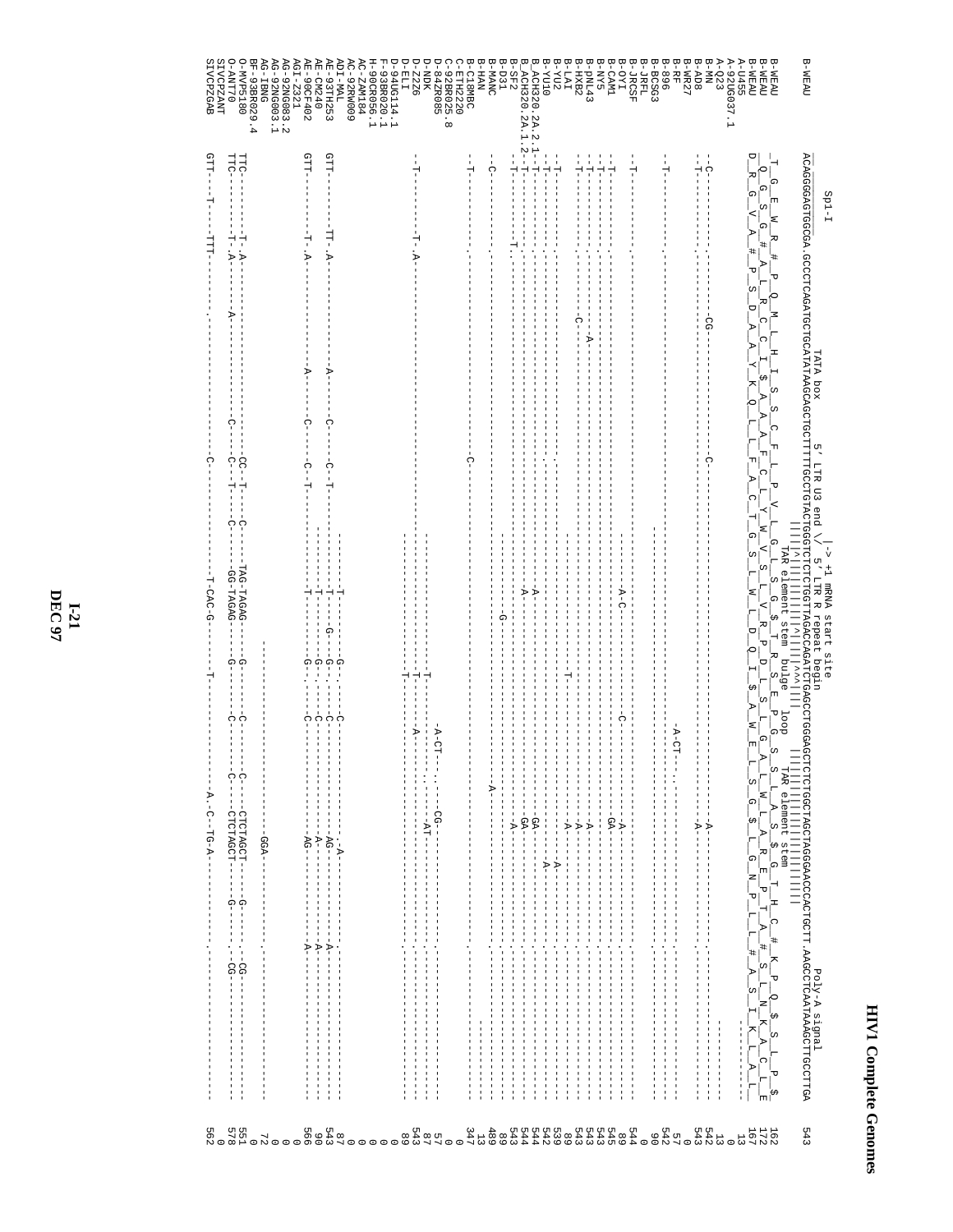| $-1 - 1 -$<br>$-LLI-$<br>$-6 - -$<br>-- 11-<br>$-11-$<br>Ė<br>Ť<br>$\mathsf I$<br>$\texttt{CG-TA-T----CTCGAAAGC} \dots \dots \texttt{GA}$<br>$-1$ - $-1$<br>$-1$ $-1$ $-1$ $-1$<br>$\frac{1}{1}$<br>$- - \Delta - - -$<br>J<br>$\frac{1}{1}$<br>ţ<br>Ţ<br>$\begin{array}{c} \end{array}$<br>$\begin{array}{c} \rule{0.2cm}{0.15mm} \rule{0.2cm}{0.15mm} \rule{0.2cm}{0.15mm} \rule{0.2cm}{0.15mm} \rule{0.2cm}{0.15mm} \rule{0.2cm}{0.15mm} \rule{0.2cm}{0.15mm} \rule{0.2cm}{0.15mm} \rule{0.2cm}{0.15mm} \rule{0.2cm}{0.15mm} \rule{0.2cm}{0.15mm} \rule{0.2cm}{0.15mm} \rule{0.2cm}{0.15mm} \rule{0.2cm}{0.15mm} \rule{0.2cm}{0.15mm} \rule{$<br>$\frac{1}{1}$<br>--TT--CAGGGACTCGAAAGCGA<br>GGGACTTGAGGAGCTA<br>.<br>$\vdots$<br>$\vdots$<br>$\vdots$ |                                                                                                                                                                                                                                                                                                                                                                                                                              |                                              |                             |                      |
|-----------------------------------------------------------------------------------------------------------------------------------------------------------------------------------------------------------------------------------------------------------------------------------------------------------------------------------------------------------------------------------------------------------------------------------------------------------------------------------------------------------------------------------------------------------------------------------------------------------------------------------------------------------------------------------------------------------------------------------------------------------|------------------------------------------------------------------------------------------------------------------------------------------------------------------------------------------------------------------------------------------------------------------------------------------------------------------------------------------------------------------------------------------------------------------------------|----------------------------------------------|-----------------------------|----------------------|
|                                                                                                                                                                                                                                                                                                                                                                                                                                                                                                                                                                                                                                                                                                                                                           |                                                                                                                                                                                                                                                                                                                                                                                                                              | ۳.<br>د آ<br>AGACTGAA-CA-                    | $C-A-$<br>Ω<br>엽            | AG.<br>C<br>Т-A.     |
|                                                                                                                                                                                                                                                                                                                                                                                                                                                                                                                                                                                                                                                                                                                                                           |                                                                                                                                                                                                                                                                                                                                                                                                                              | C--<br>AGACTGAA-CA-                          | .CA-<br>$\overline{O}$<br>영 | PA<br>C<br>$T - A$ . |
|                                                                                                                                                                                                                                                                                                                                                                                                                                                                                                                                                                                                                                                                                                                                                           |                                                                                                                                                                                                                                                                                                                                                                                                                              |                                              |                             |                      |
|                                                                                                                                                                                                                                                                                                                                                                                                                                                                                                                                                                                                                                                                                                                                                           | ъ                                                                                                                                                                                                                                                                                                                                                                                                                            | C-C-<br>- マーユーマー                             |                             |                      |
|                                                                                                                                                                                                                                                                                                                                                                                                                                                                                                                                                                                                                                                                                                                                                           | AT-R<br>AGC-AAAGTT-T-T-<br>$\mathsf I$                                                                                                                                                                                                                                                                                                                                                                                       |                                              |                             |                      |
| --TT--TAGGGACTCGAAAGCGA                                                                                                                                                                                                                                                                                                                                                                                                                                                                                                                                                                                                                                                                                                                                   | ⊅<br>$\frac{1}{4}$<br>$\frac{1}{1}$<br>$\frac{1}{1}$<br>Ť<br>$\mathbb{I}$                                                                                                                                                                                                                                                                                                                                                    | ċ<br>U<br>$-5 - 7 - 7 -$                     | $-54 - 20$                  | $\mathbb{F}$         |
| $\begin{array}{c} \begin{array}{c} \begin{array}{c} \begin{array}{c} \begin{array}{c} \end{array} \\ \end{array} \\ \begin{array}{c} \end{array} \\ \begin{array}{c} \end{array} \\ \end{array} \end{array} \end{array}$<br>$\mathbb{I}$<br>I.<br>--TT--TAGGGACTCGAAAGCGA                                                                                                                                                                                                                                                                                                                                                                                                                                                                                 | ှ<br>ł<br>ţ<br>ţ<br>$-1$<br>$-1$<br>$-1$<br>$-1$<br>$-1$<br>$-1$                                                                                                                                                                                                                                                                                                                                                             | C-C<br>$A - T - A -$                         | $-CL-NC-$                   | ř                    |
| $--\blacksquare\blacksquare\blacksquare\blacksquare\blacksquare-$<br>--TT--TAGGGACTCGAAAGCGA                                                                                                                                                                                                                                                                                                                                                                                                                                                                                                                                                                                                                                                              | Þ                                                                                                                                                                                                                                                                                                                                                                                                                            | ċ-ċ<br>$A - T - A -$                         | -GT-AG                      | A-<br>Ω<br>Þ         |
| $-1.75 \pm 0.000$<br>$\frac{1}{1}$<br>---TA-G-<br>---TA-C-GGG.ACTCGAAAGCGG                                                                                                                                                                                                                                                                                                                                                                                                                                                                                                                                                                                                                                                                                | ⊅                                                                                                                                                                                                                                                                                                                                                                                                                            | Ċ-Ċ<br>$A-G-$                                |                             | Ω<br>C               |
| $AT - -$<br>J.<br>H.<br>I.<br>J.<br>$\mathbb{I}$                                                                                                                                                                                                                                                                                                                                                                                                                                                                                                                                                                                                                                                                                                          |                                                                                                                                                                                                                                                                                                                                                                                                                              |                                              |                             |                      |
| $-11 -$<br>-<br>154-6-11:<br>11.                                                                                                                                                                                                                                                                                                                                                                                                                                                                                                                                                                                                                                                                                                                          |                                                                                                                                                                                                                                                                                                                                                                                                                              |                                              |                             |                      |
|                                                                                                                                                                                                                                                                                                                                                                                                                                                                                                                                                                                                                                                                                                                                                           |                                                                                                                                                                                                                                                                                                                                                                                                                              |                                              |                             |                      |
| $\mathsf I$                                                                                                                                                                                                                                                                                                                                                                                                                                                                                                                                                                                                                                                                                                                                               |                                                                                                                                                                                                                                                                                                                                                                                                                              |                                              |                             |                      |
| $-1 -$<br>$\begin{array}{c} \end{array}$<br>$\overline{1}$<br>J.<br>$\overline{\phantom{a}}$<br>$\overline{\phantom{a}}$<br>$\overline{\phantom{a}}$<br>$\mathbf{I}$<br>$\begin{array}{c} \hline \end{array}$                                                                                                                                                                                                                                                                                                                                                                                                                                                                                                                                             |                                                                                                                                                                                                                                                                                                                                                                                                                              |                                              |                             |                      |
| $\mathsf I$<br>į<br>÷<br> <br>$\frac{1}{1}$<br>$\mathbf{I}$                                                                                                                                                                                                                                                                                                                                                                                                                                                                                                                                                                                                                                                                                               | $\mathbf I$                                                                                                                                                                                                                                                                                                                                                                                                                  | do-<br>က်<br>ъ                               |                             |                      |
| $\frac{1}{1} + \frac{1}{1} + \frac{1}{1} + \frac{1}{1} + \frac{1}{1} + \frac{1}{1} + \frac{1}{1} + \frac{1}{1} + \frac{1}{1} + \frac{1}{1} + \frac{1}{1} + \frac{1}{1} + \frac{1}{1} + \frac{1}{1} + \frac{1}{1} + \frac{1}{1} + \frac{1}{1} + \frac{1}{1} + \frac{1}{1} + \frac{1}{1} + \frac{1}{1} + \frac{1}{1} + \frac{1}{1} + \frac{1}{1} + \frac{1}{1} + \frac{1}{1} + \frac{1}{1} + \frac{1$                                                                                                                                                                                                                                                                                                                                                       | $\mathbf{I}$                                                                                                                                                                                                                                                                                                                                                                                                                 | -co<br>$C - A -$                             |                             | ှ                    |
| $-1$<br>$-1$<br>$-1$<br>$-1$<br>$-1$                                                                                                                                                                                                                                                                                                                                                                                                                                                                                                                                                                                                                                                                                                                      |                                                                                                                                                                                                                                                                                                                                                                                                                              | <b>AGC</b><br>C-G                            |                             |                      |
| $\frac{1}{1}$                                                                                                                                                                                                                                                                                                                                                                                                                                                                                                                                                                                                                                                                                                                                             |                                                                                                                                                                                                                                                                                                                                                                                                                              |                                              |                             |                      |
| <b>Q--------</b><br>$-1 + 1 - 0 + 0 + $<br>$-1 + 0 - 0 + $<br>$-1 + 0 - $                                                                                                                                                                                                                                                                                                                                                                                                                                                                                                                                                                                                                                                                                 |                                                                                                                                                                                                                                                                                                                                                                                                                              |                                              |                             |                      |
| $-1 - 1 - 1 - 1 - 1 - 1 - 1 - 1$<br>Ţ.                                                                                                                                                                                                                                                                                                                                                                                                                                                                                                                                                                                                                                                                                                                    | $\overline{\phantom{a}}$                                                                                                                                                                                                                                                                                                                                                                                                     | Ω                                            | н                           |                      |
|                                                                                                                                                                                                                                                                                                                                                                                                                                                                                                                                                                                                                                                                                                                                                           |                                                                                                                                                                                                                                                                                                                                                                                                                              |                                              | Ģ                           |                      |
| $- - - - - - - - - - - -$<br>$\begin{bmatrix} 1 \\ 1 \\ 1 \\ 1 \end{bmatrix}$                                                                                                                                                                                                                                                                                                                                                                                                                                                                                                                                                                                                                                                                             |                                                                                                                                                                                                                                                                                                                                                                                                                              |                                              |                             |                      |
|                                                                                                                                                                                                                                                                                                                                                                                                                                                                                                                                                                                                                                                                                                                                                           |                                                                                                                                                                                                                                                                                                                                                                                                                              |                                              |                             |                      |
|                                                                                                                                                                                                                                                                                                                                                                                                                                                                                                                                                                                                                                                                                                                                                           |                                                                                                                                                                                                                                                                                                                                                                                                                              | റ                                            |                             |                      |
| $-LL =$<br>$\mathsf I$<br>$\blacksquare$<br>$\mathsf I$<br>$\mathsf I$                                                                                                                                                                                                                                                                                                                                                                                                                                                                                                                                                                                                                                                                                    | $\mathsf I$                                                                                                                                                                                                                                                                                                                                                                                                                  | ∩                                            |                             |                      |
| $\frac{1}{1}$<br>$\begin{bmatrix} 1 \\ 1 \\ 1 \\ 1 \end{bmatrix}$                                                                                                                                                                                                                                                                                                                                                                                                                                                                                                                                                                                                                                                                                         | $- - - - - - - - - - - -$                                                                                                                                                                                                                                                                                                                                                                                                    | C                                            |                             |                      |
| $- - \Delta - -$                                                                                                                                                                                                                                                                                                                                                                                                                                                                                                                                                                                                                                                                                                                                          | $\begin{array}{c} \begin{array}{c} \begin{array}{c} \begin{array}{c} \end{array} \\ \begin{array}{c} \end{array} \\ \begin{array}{c} \end{array} \end{array} \end{array}$                                                                                                                                                                                                                                                    | റ                                            |                             | $\mathbf{I}$         |
|                                                                                                                                                                                                                                                                                                                                                                                                                                                                                                                                                                                                                                                                                                                                                           |                                                                                                                                                                                                                                                                                                                                                                                                                              | ή                                            |                             | ţ<br>부               |
|                                                                                                                                                                                                                                                                                                                                                                                                                                                                                                                                                                                                                                                                                                                                                           |                                                                                                                                                                                                                                                                                                                                                                                                                              | ή                                            |                             |                      |
| $-1 - 1 - 1 - 1$<br>$\begin{bmatrix} 1 \\ 1 \\ 1 \\ 1 \end{bmatrix}$<br>$\frac{1}{1}$<br>$\begin{array}{c} 1 \  \  \, 1 \\ 1 \  \  \, 1 \\ 1 \  \  \, 1 \\ 1 \  \  \, 1 \end{array}$                                                                                                                                                                                                                                                                                                                                                                                                                                                                                                                                                                      | Ĵ                                                                                                                                                                                                                                                                                                                                                                                                                            | ά                                            |                             |                      |
|                                                                                                                                                                                                                                                                                                                                                                                                                                                                                                                                                                                                                                                                                                                                                           |                                                                                                                                                                                                                                                                                                                                                                                                                              | Ò                                            |                             | $-5A-$               |
|                                                                                                                                                                                                                                                                                                                                                                                                                                                                                                                                                                                                                                                                                                                                                           |                                                                                                                                                                                                                                                                                                                                                                                                                              |                                              |                             | $\overline{A}$       |
|                                                                                                                                                                                                                                                                                                                                                                                                                                                                                                                                                                                                                                                                                                                                                           |                                                                                                                                                                                                                                                                                                                                                                                                                              |                                              |                             |                      |
|                                                                                                                                                                                                                                                                                                                                                                                                                                                                                                                                                                                                                                                                                                                                                           | ł<br>ł                                                                                                                                                                                                                                                                                                                                                                                                                       | Ω                                            |                             | $A - -$              |
| $---L L 1--$<br>$\frac{1}{1}$                                                                                                                                                                                                                                                                                                                                                                                                                                                                                                                                                                                                                                                                                                                             |                                                                                                                                                                                                                                                                                                                                                                                                                              | ∩                                            |                             |                      |
| $-1 - 0 - 1$<br>$\frac{1}{1}$                                                                                                                                                                                                                                                                                                                                                                                                                                                                                                                                                                                                                                                                                                                             |                                                                                                                                                                                                                                                                                                                                                                                                                              |                                              |                             |                      |
| Ť<br>$\frac{1}{1}$<br>$\mathsf I$                                                                                                                                                                                                                                                                                                                                                                                                                                                                                                                                                                                                                                                                                                                         |                                                                                                                                                                                                                                                                                                                                                                                                                              | Q                                            | Ω                           |                      |
|                                                                                                                                                                                                                                                                                                                                                                                                                                                                                                                                                                                                                                                                                                                                                           |                                                                                                                                                                                                                                                                                                                                                                                                                              | $-5C-$                                       | ω                           |                      |
| $- - - - - - - - - -$<br>$\mathbf{I}$<br>$\mathbf{I}$                                                                                                                                                                                                                                                                                                                                                                                                                                                                                                                                                                                                                                                                                                     |                                                                                                                                                                                                                                                                                                                                                                                                                              | -rc-                                         |                             |                      |
| п                                                                                                                                                                                                                                                                                                                                                                                                                                                                                                                                                                                                                                                                                                                                                         | -99-20                                                                                                                                                                                                                                                                                                                                                                                                                       |                                              |                             |                      |
| $\mathbf{I}$                                                                                                                                                                                                                                                                                                                                                                                                                                                                                                                                                                                                                                                                                                                                              |                                                                                                                                                                                                                                                                                                                                                                                                                              | ن<br>ب                                       |                             |                      |
|                                                                                                                                                                                                                                                                                                                                                                                                                                                                                                                                                                                                                                                                                                                                                           | $\frac{1}{1}$<br>$\frac{1}{1}$                                                                                                                                                                                                                                                                                                                                                                                               | $\frac{1}{2}$<br>$\frac{1}{1}$<br><u>ဂုံ</u> | $\frac{1}{2}$<br>ဂ္         |                      |
|                                                                                                                                                                                                                                                                                                                                                                                                                                                                                                                                                                                                                                                                                                                                                           |                                                                                                                                                                                                                                                                                                                                                                                                                              | $- - C - C - - - A - G$<br>J,                |                             |                      |
| $\mathbf{I}$<br>--TA-T-----CTCGAAACCA<br>л<br>$\,$ I<br>$\frac{1}{4}$<br>H <sub>1</sub>                                                                                                                                                                                                                                                                                                                                                                                                                                                                                                                                                                                                                                                                   | $G--TT--A. -AG----\\$<br>$\frac{1}{2} + \frac{1}{2} + \frac{1}{2} + \frac{1}{2} + \frac{1}{2} + \frac{1}{2} + \frac{1}{2} + \frac{1}{2} + \frac{1}{2} + \frac{1}{2} + \frac{1}{2} + \frac{1}{2} + \frac{1}{2} + \frac{1}{2} + \frac{1}{2} + \frac{1}{2} + \frac{1}{2} + \frac{1}{2} + \frac{1}{2} + \frac{1}{2} + \frac{1}{2} + \frac{1}{2} + \frac{1}{2} + \frac{1}{2} + \frac{1}{2} + \frac{1}{2} + \frac{1}{2} + \frac{1$ |                                              |                             |                      |
| j#<br><del>יט</del><br>×<br>'≖<br>$\frac{1}{1}$<br>Ά<br>ຸດ<br>.<br>ļ.                                                                                                                                                                                                                                                                                                                                                                                                                                                                                                                                                                                                                                                                                     | Ω<br>w<br>ຸດ<br>⊅<br>⊣<br>ຸດ<br>.                                                                                                                                                                                                                                                                                                                                                                                            | Ξ<br>C-A-<br>ᅿ<br>$A-T-$                     | ∩<br>m                      | ŋ<br>ℸ               |
| ¦o<br>'n<br>ωļ<br>ø<br>ਸ਼<br>'n,<br>₩                                                                                                                                                                                                                                                                                                                                                                                                                                                                                                                                                                                                                                                                                                                     | ⊻<br>ਸ਼<br>٣J<br>z<br>¦¤<br>"                                                                                                                                                                                                                                                                                                                                                                                                |                                              | ω<br>₫                      | Ω                    |
| ÷                                                                                                                                                                                                                                                                                                                                                                                                                                                                                                                                                                                                                                                                                                                                                         |                                                                                                                                                                                                                                                                                                                                                                                                                              |                                              |                             |                      |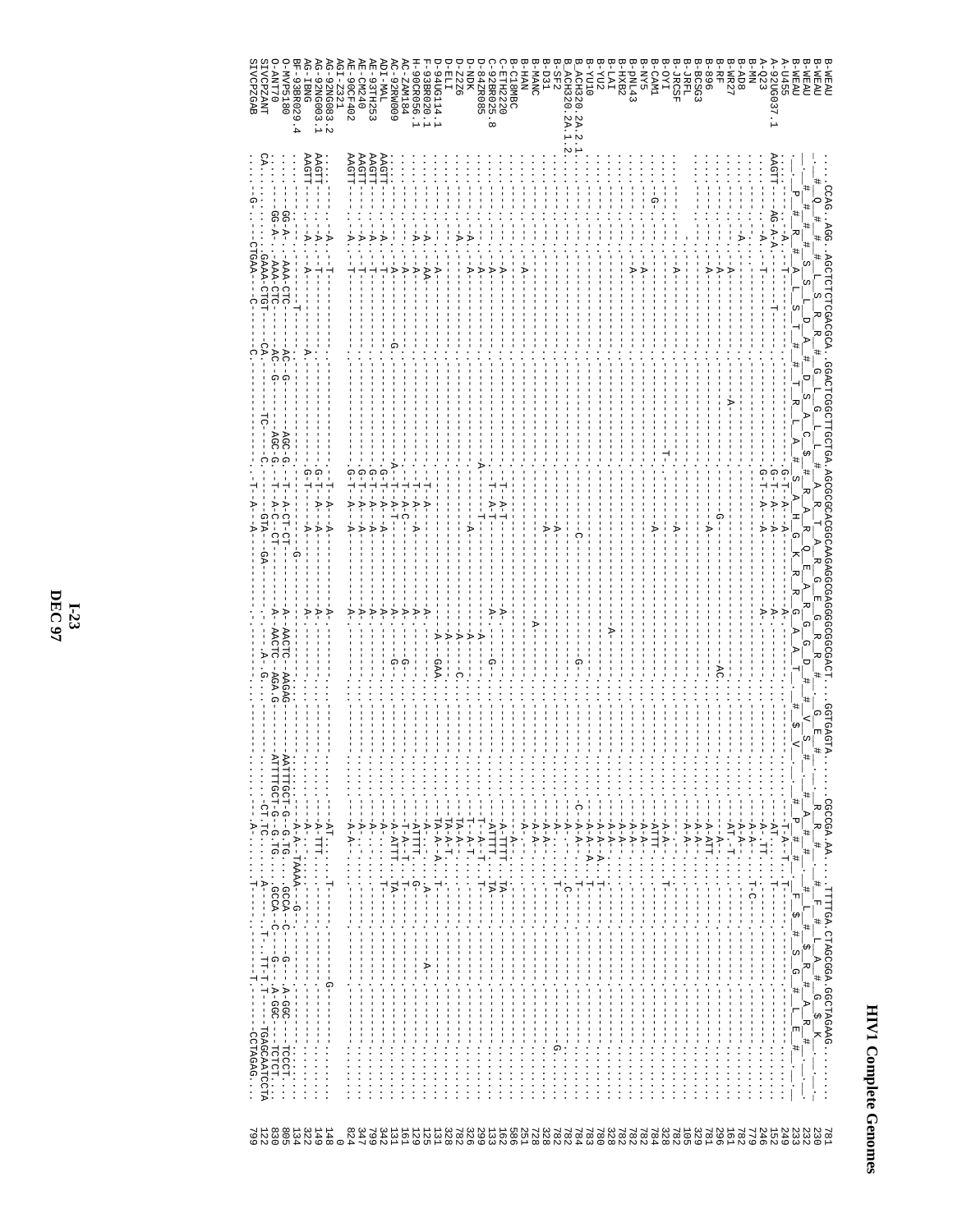|                                                                                                  | п<br>I<br>ı<br>÷<br>Ļ<br>T<br>부<br>п<br>т                                                                                                            | $\overline{C}$<br>$\overline{C}$<br>J.<br>I,<br>I.<br>I<br>$-1 - 9 - 0 - 0$<br>$\mathbf{I}$<br>L<br>1<br>$\mathbf{I}$<br>I<br>$G-A-G$<br>$G = -G$<br>$- -A-G$<br>т<br>п<br>I                                                                                 | $\vdots$<br>$\ddot{\cdot}$<br>$\vdots$<br>$\vdots$<br>$--GA$ .<br>ŧ<br>$\frac{1}{1}$<br>$\mathsf I$<br>Ω<br>Ω<br>Ω<br>Ť,<br>Ţ<br>Ţ<br>I.<br>п<br>J.<br>$\mathbf{I}$                                                                                                                   | ò<br>ଦ<br>ł                                           | GCA-<br>$-AA$                                       | GCA<br>GCA                                  | ۲<br>ا                       | Þ<br>Ъ<br>А                                          |   | <b>AGI-Z321</b><br><b>AE-CM240</b><br>AE-90CF402<br>AE-93TH253     |
|--------------------------------------------------------------------------------------------------|------------------------------------------------------------------------------------------------------------------------------------------------------|--------------------------------------------------------------------------------------------------------------------------------------------------------------------------------------------------------------------------------------------------------------|---------------------------------------------------------------------------------------------------------------------------------------------------------------------------------------------------------------------------------------------------------------------------------------|-------------------------------------------------------|-----------------------------------------------------|---------------------------------------------|------------------------------|------------------------------------------------------|---|--------------------------------------------------------------------|
|                                                                                                  | Ţ<br>ł<br>$\mathbf{I}$<br>$\mathbb{I}$<br>$-1 -$<br>Ω<br>부<br>Ö<br>$\frac{1}{1}$<br>$\blacksquare$<br>$\blacksquare$<br>$\mathbf{I}$<br>$\mathbf{I}$ | $-1 - C - 1$<br>$\frac{1}{1}$<br>$\mathbf{I}$<br>J.<br>$\mathsf I$<br>$- - - - - - - - - - -$<br>$---TGA-G$<br>$-1 - 5$<br>Ω<br>ŧ                                                                                                                            | frameshift<br>$- - - - - - - - - -$<br>$\vdots$<br>$\vdots$<br>$\mathbf{I}$<br>$\mathbb I$<br>$\blacksquare$<br>$\frac{1}{1}$<br>$\blacksquare$<br>$\frac{1}{1}$<br>$\mathbf{I}$<br>$\mathbf I$<br>$\mathbb I$<br>Ω<br>Ω<br>Ω<br>$\overline{\phantom{a}}$<br>÷<br>ŧ<br>$\overline{1}$ | $  \vee$<br>$\frac{1}{1}$<br>$\overline{\phantom{a}}$ | $-6C_A -$<br>ω<br>G.                                | GCT<br>ccc                                  | ⋗<br>Ω<br>$\frac{1}{1}$      | ъ<br>R                                               |   | TVM-ICV<br><b>AC-ZAM184</b><br><b>AC-92RN009</b>                   |
| 9 4 0 1 0 1 0 1 0<br>O D D 4 0 0 0 D<br>D 4 4 0 0 4 D                                            | $\mathbf{I}$<br>I.<br>т<br>$\mathbf I$<br>$\mathsf I$<br>ှ<br>ှ<br>Ω<br>ł,<br>$\mathbf{I}$<br>L<br>$\mathbf{I}$<br>т                                 | $\mathbf{I}$<br>-1<br>$\mathbf{I}$<br>т<br>$\mathbf{I}$<br>$\mathbf{I}$<br>T<br>$-99 - -$<br>$-6 - -$<br>$\mathbf{I}$<br>$\mathbf{I}$<br>$\mathbf{I}$<br>J.                                                                                                  | f<br>$\vdots$<br>$\vdots$<br>$\mathbf I$<br>$\mathbf{I}$<br>$\mathbf{I}$<br>л.<br>$\mathbf{I}$<br>$\mathbf{I}$<br>$\mathbf I$<br>л.<br>$\mathbf{I}$<br>т<br>$\mathbf{I}$<br>Ω<br>Ω<br>Ω<br>$\frac{1}{1}$<br>Ţ<br>Ţ<br>$\mathbf{I}$<br>I.                                              | $\vdots$ $\vdots$<br>ľ                                | -<br>100-<br>Ω                                      | <b>GAA</b><br>GCT                           | Ω<br>⊅                       | ኴ<br>Þ<br>ゼ                                          |   | F-93BR020.1<br>H-90CR056.1<br>940G114.1                            |
|                                                                                                  | I.<br>л<br>т.<br>I,<br>T<br>ţ.<br>$C -$<br>$T - GA - -$<br>t<br>I.<br>f,                                                                             | п<br>л<br>$\blacksquare$<br>I<br>$-6 -$<br>1<br>$-6 -$<br>-<br>-- 79<br>1<br>п<br>T<br>т                                                                                                                                                                     | $\vdots$<br>J.<br>Ţ<br>$A -$<br>$A -$<br>$A -$<br>ţ<br>Ω<br>Ω<br>∩<br>$\overline{\phantom{a}}$<br>ł<br>Ţ<br>$\mathbf{I}$                                                                                                                                                              |                                                       | $-6C-A$<br>$W -$<br>S                               | ⊅<br>ဂု                                     |                              | А<br>А<br>А                                          |   | $-2226$<br>$TTTB -$<br>-NDK                                        |
| --9--<br>J.<br>п<br>т                                                                            | ė<br>$\mathsf I$<br>Ω<br>i<br>Si<br>ְה<br>י<br>ł<br>J.<br>I<br>ł<br>$\frac{1}{1}$<br>$\frac{1}{1}$<br>J.<br>л<br>ن<br>أ<br>C<br>$\frac{1}{1}$        | J.<br>C-C<br>C-C<br>Ť<br>J.<br>ဂု<br>Ω<br>$\mathsf I$<br>$\mathsf I$<br>j,<br>I.<br>J.<br>$\overline{1}$<br>$\blacksquare$<br>$- - - - - - - - -$<br>$--TCGA-G--$<br>$--DG--G----$<br>п<br>$-1 - 1 - 1 - 1$<br>J.<br>л                                       | $A - -$<br>п<br>ţ<br>$\overline{1}$<br>Ω<br>Ω<br>Ω<br>ଋ<br>1<br>Ţ<br>$\mathbf{I}$<br>Ť<br>$\mathbf{I}$<br>$\blacksquare$<br>л                                                                                                                                                         | AA-<br>$A$ --                                         | ⊅<br>⋒                                              | ∀−<br>⊅<br>ဂု<br>-ccr<br>-GCT<br>-၁၁၁–<br>J | ₽<br>∩<br>$C - A - A$        | PA.<br>$\frac{1}{2}$<br>AA.<br>AA.                   |   | -ETH2220<br>$-$ C18MBC<br>84ZR085<br>92BR025<br>$\frac{1}{\infty}$ |
| L<br>т<br>9 4 8 9 7 7 8 9 4 4<br>O 5 5 7 7 9 8 5 7 4 4<br>C 4 4 9 5 6 9 7 9                      | J.<br>п<br>$\mathbf{I}$<br>Ţ<br>$\mathbf{I}$<br>$\frac{1}{1}$<br>т                                                                                   | $\frac{1}{1}$<br>I<br>п<br>$\mathbf{I}$<br>$\overline{1}$<br>$\frac{1}{1}$<br>$\blacksquare$<br>L<br>--1----<br>$-1 - 0 - 1$<br>$-5 - 7 -$<br>$-1.5 -$<br>J.<br>$\mathbf{I}$<br>J.<br>т<br>п<br>$\mathbf{I}$                                                 | ţ<br>ţ<br>$\begin{array}{c} \hline \end{array}$<br>$\mathsf I$<br>Ω<br>Ω<br>Ω<br>$\frac{1}{2}$<br>$\frac{1}{1}$<br>$\frac{1}{1}$<br>$\frac{1}{1}$                                                                                                                                     | ⊳                                                     | - AA - 2<br>$- - A$<br>-AA-<br>$\overline{v}$       |                                             |                              | ÷<br>⊢<br>А<br>⊅                                     |   | NVH-<br>-MANC<br>$-D31$<br>$-5F2$                                  |
| 999<br>999<br>999                                                                                | L.                                                                                                                                                   | $-6-$<br>ن<br>--<br>$\frac{1}{1}$<br>$\mathbb I$<br>J.<br>л<br>J.<br>$\blacksquare$<br>$\mathbf{I}$<br>--1--<br>$\frac{1}{1}$<br>$L = -$<br>$\mathbf{I}$<br>$\blacksquare$<br>J.<br>$\overline{1}$                                                           | $-GC-$<br>$\mathbb I$<br>$\mathsf I$<br>$\frac{1}{\sqrt{2}}$<br>Ω<br>$\frac{1}{1}$                                                                                                                                                                                                    |                                                       | $-M -$<br>$\overline{v}$<br>∀−<br>ଢ଼                |                                             | ۲<br>دا                      | ъ<br>Þ<br>Þ                                          |   | ACH320<br><b>ACH320</b><br>0TDX                                    |
| I                                                                                                | J.                                                                                                                                                   | $\overline{1}$<br>Ω<br>$\frac{1}{1}$<br>$\overline{C}$<br>Ι.<br>$\overline{\phantom{a}}$<br>$\mathsf I$<br>$\mathbf I$<br>J.<br>1<br>$\mathbf{I}$<br>л<br>$\mathsf I$<br>G-T-<br>$\frac{1}{2}$<br>$\frac{1}{1}$<br>Ť<br>$\overline{1}$<br>J.<br>$\mathbf{I}$ | ł<br>Ω<br>Ω<br>Ω<br>Ω<br>$\mathbf{I}$<br>$\frac{1}{1}$<br>Ţ<br>Ţ<br>$\mathbf{I}$<br>J.<br>$\mathbf{I}$<br>$\mathbb{I}$<br>$\mathbf{I}$                                                                                                                                                |                                                       | C-A-<br>-AA-                                        | Ω<br>C-A<br>$-4-$                           | ۲<br>ה                       | Ď                                                    |   | -HXB2<br>LAI-<br>$Z\Omega X$ -<br>-pNL43                           |
|                                                                                                  |                                                                                                                                                      | c--<br>л<br>$-6 -$<br>1<br>ף<br> <br>니<br>구<br>п<br>L                                                                                                                                                                                                        | $\mathbb{I}$<br>$\mathsf I$<br>Ω<br>Ω<br>Ω<br>ŧ<br>т<br>$\mathbf{I}$<br>I.                                                                                                                                                                                                            |                                                       | $AA-$<br>$AA-$<br>₽                                 |                                             |                              |                                                      |   | S <sub>TM</sub><br>-CAM1<br>IXO-                                   |
| J<br>л<br>I                                                                                      | C--                                                                                                                                                  | I<br>$\mathbf{I}$<br>л<br>л<br>$-5 - 7 -$<br>$\mathbf I$<br>$-1 - 5$<br>$\frac{1}{1}$<br>л                                                                                                                                                                   | $-4-$<br>J.<br>$\mathbf{I}$<br>Ω<br>Ω<br>Ω<br>$\mathsf I$<br>$\frac{1}{1}$                                                                                                                                                                                                            |                                                       | $W -$<br>$A -$<br>Ω                                 | ۳<br>٢<br>ဂု<br>ဂု<br>Ω                     | Ω                            | ኳ<br>ъ<br>⊅                                          |   | -BCSG3<br>-JRCSF<br>-JRFL                                          |
| I<br>9 2 49 4 2 9 4 9 9 9 9 9 4 9<br>0 8 10 5 2 0 5 0 0 0 0 5 0<br>5 4 9 4 2 8 5 1 7 5 5 5 1 1 3 | J.<br>$\mathbf{I}$<br>$\mathbf{I}$<br>$\mathbf{I}$<br>I<br>۲<br>ا<br>$\mathbf{I}$<br>ှ<br>т                                                          | I,<br>I<br>$\frac{1}{1}$<br>ł<br>$\mathbf{I}$<br>J.<br>$\mathbf{I}$<br>л<br>$-1$ - $-1$<br>$-1.5-$<br>$-1$ $-1$<br>$\frac{1}{1}$<br>$\mathbf{I}$<br>J.<br>т<br>1<br>$\mathbf{I}$<br>т                                                                        | Ĩ<br>$\begin{array}{c} \end{array}$<br>п<br>ţ<br>ţ<br>$\mathbb{I}$<br>Ω<br>Ω<br>Ω<br>Ω<br>⋒<br>$\frac{1}{1}$<br>Ť<br>$\frac{1}{1}$<br>$\frac{1}{1}$<br>Ţ                                                                                                                              |                                                       | -AA-3<br>$C - A -$<br>-AA-<br>$-\nabla -$<br>Ω<br>∩ | ⊅<br>۲                                      | م<br>!<br>Ω<br>$\frac{1}{1}$ | $\frac{1}{2}$<br>$AA-G-$<br>ゼ<br>$\overline{A}$      |   | i−RF<br>$-MR27$<br>$\overline{M}$<br>$968 -$<br>$8-40-8$           |
| J.<br>ъ<br>Ю<br>J.<br>C<br>⊅<br>л<br>ੌਨ                                                          | z<br>J.<br>Ξ<br>$\mathbf I$<br>ှ<br> <br>Ö<br>ł<br>٠U<br>$A -$<br>J.<br>л<br>Z,<br>л<br>່ດ                                                           | $\blacksquare$<br>п<br>z<br>л<br>G-A-G--G--<br>--⊥--<br>--<br>ဂု<br>z<br>Ω<br>-M-<br>л                                                                                                                                                                       | $\vdots$<br>Ω<br>ຸດ<br>Ω<br>E<br>z<br>Ω<br>Ω<br>Ţ.<br>ł                                                                                                                                                                                                                               | 'n<br>ດ<br>ᡃ<br>$\frac{1}{4}$<br>'#                   | $-6C-A$<br>GCA-<br>Ω<br>ပြ<br>団<br>ω<br>c           | A-<br>⊅                                     | Ω<br>Ω<br>ଇ                  | Ω<br>–<br>ד<br>ד<br>CC.<br>$\overline{P}$<br>⊅<br>ਸ਼ | E | -WEAU<br>-9200037<br>-WEAU<br>$-0.455$<br>.023                     |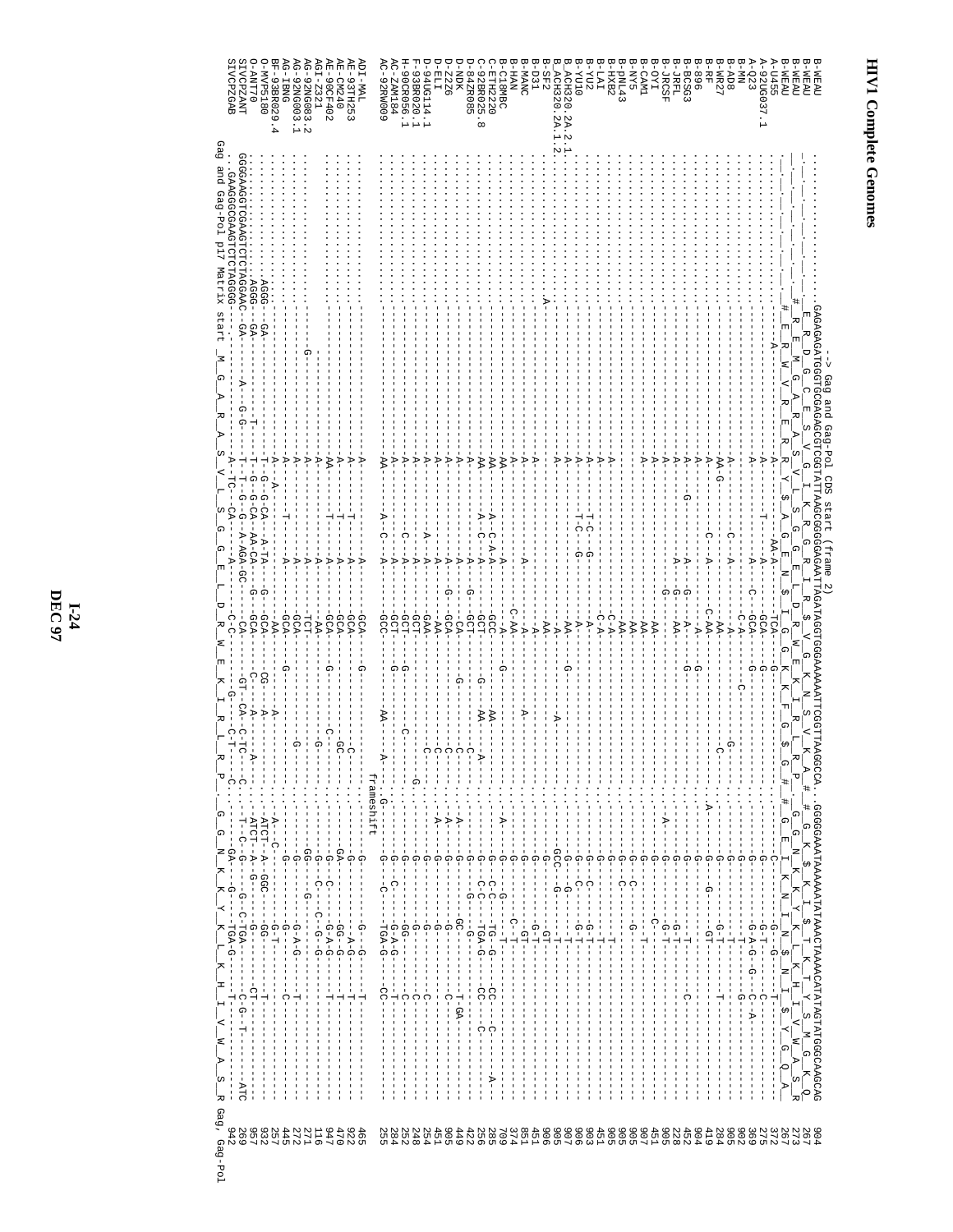| -MVP5180<br>$-AMTT70$<br>LNAZAOVI<br><b>VCPZGAB</b><br>Matrix                                                                                                                                                                                                                             | F-93BR029                 | $-92NGO03$                                                                                                                            | ہٰ<br><b>2NG083</b>                                                        | GI-Z321                                          | $-90$ CF402                      | -CM240                       | $-93TH1253$     |                                                             | <b>48 LMAZ-</b><br><b>2RW009</b>                                                                                                                          | 90CR056                                               | 3BR020.                        | 940G114       |                 | 9ZZZ                                                             |               | 4ZR085                                                                                                   | 2BR025      | ETH2220 | C18MBC | HAN                                             | -MANC         | D31 | <b>SF2</b>                                          | <b>ACH32</b>                                     | <b>ACH32</b>                                                                | $Z\Omega X$ -<br>OTOX. |              | -HXB2<br>IAI.                                                                                           | PNL43                                                                                                                                      | $S\Lambda N$ – | -CAM1                                                  | IXO-                     | -JRCSF | <b>JRFL</b> | <b>BCSG3</b>                                                                                                                                      | $-896$ | – RF                | $-MR27$ | $-$ AD8<br>Ż                                                                                                                                                      | .023                                            | 920003                            | 5550-                                                       | <b>NEAU</b>                                                  | <b>NEAU</b>                                                                   | NEAU<br>NEAU                                                                                         |  |
|-------------------------------------------------------------------------------------------------------------------------------------------------------------------------------------------------------------------------------------------------------------------------------------------|---------------------------|---------------------------------------------------------------------------------------------------------------------------------------|----------------------------------------------------------------------------|--------------------------------------------------|----------------------------------|------------------------------|-----------------|-------------------------------------------------------------|-----------------------------------------------------------------------------------------------------------------------------------------------------------|-------------------------------------------------------|--------------------------------|---------------|-----------------|------------------------------------------------------------------|---------------|----------------------------------------------------------------------------------------------------------|-------------|---------|--------|-------------------------------------------------|---------------|-----|-----------------------------------------------------|--------------------------------------------------|-----------------------------------------------------------------------------|------------------------|--------------|---------------------------------------------------------------------------------------------------------|--------------------------------------------------------------------------------------------------------------------------------------------|----------------|--------------------------------------------------------|--------------------------|--------|-------------|---------------------------------------------------------------------------------------------------------------------------------------------------|--------|---------------------|---------|-------------------------------------------------------------------------------------------------------------------------------------------------------------------|-------------------------------------------------|-----------------------------------|-------------------------------------------------------------|--------------------------------------------------------------|-------------------------------------------------------------------------------|------------------------------------------------------------------------------------------------------|--|
|                                                                                                                                                                                                                                                                                           |                           | ω<br>ĠA                                                                                                                               | G-GGA                                                                      | Ļ.                                               |                                  |                              |                 |                                                             |                                                                                                                                                           |                                                       |                                |               |                 |                                                                  |               |                                                                                                          |             |         |        |                                                 |               |     |                                                     |                                                  |                                                                             |                        |              |                                                                                                         |                                                                                                                                            |                |                                                        |                          |        |             |                                                                                                                                                   |        |                     |         |                                                                                                                                                                   |                                                 |                                   |                                                             |                                                              |                                                                               |                                                                                                      |  |
|                                                                                                                                                                                                                                                                                           |                           |                                                                                                                                       |                                                                            |                                                  |                                  | 昌                            |                 |                                                             |                                                                                                                                                           |                                                       | ن<br>1                         |               |                 |                                                                  |               |                                                                                                          |             |         |        |                                                 |               |     |                                                     |                                                  |                                                                             |                        |              |                                                                                                         |                                                                                                                                            |                |                                                        |                          |        |             |                                                                                                                                                   |        |                     |         |                                                                                                                                                                   |                                                 |                                   |                                                             |                                                              |                                                                               | BAGCTAGAACGATTCGCAGTCAATCCTGGCCTG                                                                    |  |
|                                                                                                                                                                                                                                                                                           |                           |                                                                                                                                       |                                                                            |                                                  | ଢ଼                               |                              | Ģ               |                                                             |                                                                                                                                                           |                                                       |                                |               |                 |                                                                  |               |                                                                                                          |             |         |        |                                                 |               |     |                                                     |                                                  |                                                                             |                        |              |                                                                                                         |                                                                                                                                            | ଇ              | ω                                                      |                          |        |             |                                                                                                                                                   |        |                     |         |                                                                                                                                                                   |                                                 |                                   |                                                             |                                                              |                                                                               |                                                                                                      |  |
| <b>1400-A-00011-0011</b><br><b>ACAG</b>                                                                                                                                                                                                                                                   |                           |                                                                                                                                       |                                                                            | B<br>$-4-C$                                      | CA-<br>$A - A$                   |                              | $A - A$ .       |                                                             | セートート<br>$-4$                                                                                                                                             | A-                                                    |                                | $A - AA -$    | $A$ - $-$       | $\overline{A}$                                                   | $A - A -$     |                                                                                                          | $A - PAP -$ | $-AA-$  |        |                                                 |               |     |                                                     |                                                  |                                                                             |                        |              |                                                                                                         |                                                                                                                                            |                |                                                        |                          |        |             |                                                                                                                                                   |        |                     |         |                                                                                                                                                                   |                                                 |                                   |                                                             |                                                              |                                                                               |                                                                                                      |  |
| AGC<br>$\begin{bmatrix} 1 \\ 1 \\ 1 \end{bmatrix}$                                                                                                                                                                                                                                        |                           |                                                                                                                                       |                                                                            |                                                  |                                  |                              |                 |                                                             |                                                                                                                                                           |                                                       |                                |               |                 | $-LA-$                                                           |               |                                                                                                          |             |         |        |                                                 |               |     |                                                     |                                                  |                                                                             |                        |              |                                                                                                         |                                                                                                                                            |                |                                                        |                          |        |             |                                                                                                                                                   |        |                     |         |                                                                                                                                                                   |                                                 |                                   |                                                             | p                                                            | $\frac{1}{2}$                                                                 | SANCTGGGACAATTACAACCATCCCTTCAG<br>p<br>ہا<br>"                                                       |  |
|                                                                                                                                                                                                                                                                                           | ဂု<br>$\frac{1}{1}$       | $\mathsf I$<br>$\mathsf I$<br>$\mathbf{I}$<br>$\frac{1}{1}$                                                                           | $- - \Delta - -$                                                           |                                                  | $\frac{1}{1}$                    | -- 11 - - - - -<br>--------- | İ<br>---------- | $\frac{1}{1}$                                               | $- -A - -$<br>$- -Y - -$<br>$- - - - - CA - - - - - -$                                                                                                    | $    -$<br>$\begin{array}{c} 1 \\ 1 \\ 1 \end{array}$ | $\begin{array}{c} \end{array}$ | $\frac{1}{1}$ | $\frac{1}{1}$   | $\frac{1}{1}$<br>$\frac{1}{1}$<br>$\frac{1}{2}$<br>$\frac{1}{1}$ | I.            | $\begin{array}{c} \begin{array}{c} \text{1} \\ \text{2} \\ \text{3} \\ \text{4} \end{array} \end{array}$ |             |         |        | $\begin{array}{c} 1 \\ 1 \\ 1 \\ 1 \end{array}$ |               |     | $-1$ $-1$ $-1$ $-1$ $-1$ $-1$ $-1$                  | $\begin{bmatrix} 1 \\ 1 \\ 1 \\ 1 \end{bmatrix}$ |                                                                             |                        |              | $\begin{array}{c} \n\cdot & \cdot \\ \n\cdot & \cdot \\ \n\cdot & \cdot \\ \n\cdot & \cdot \end{array}$ | $\begin{array}{c} \begin{array}{c} \text{1} \\ \text{1} \\ \text{1} \\ \text{1} \\ \text{1} \end{array} \end{array}$<br>Ţ<br>$\frac{1}{4}$ |                | $\begin{array}{c} 1 \\ 1 \\ 1 \end{array}$             | $\mathsf I$<br>Ţ<br>J.   |        |             | ---------                                                                                                                                         |        |                     |         | I<br>$\begin{array}{c} \mathbf{1} \\ \mathbf{1} \\ \mathbf{1} \\ \mathbf{1} \\ \mathbf{1} \\ \mathbf{1} \\ \mathbf{1} \\ \mathbf{1} \end{array}$<br>$\frac{1}{1}$ |                                                 | $      -$                         | $- - - - - - - - -$                                         | ļ,<br> <br> O<br>k<br>$F_{\rm T}$                            | <br>പ<br>ا<br>∾<br>Ļ,<br>¦¤<br>Ļ<br> <br>  <del>지</del><br>$\frac{1}{\infty}$ | ¦≂<br>$R_{\rm T}$<br>$\frac{1}{2}$                                                                   |  |
| $t$ - $t$ - $t$ - $t$ - $t$ - $t$ - $t$ - $t$ - $t$ - $t$ - $t$ - $t$ - $t$ - $t$ - $t$ - $t$ - $t$ - $t$ - $t$ - $t$ - $t$ - $t$ - $t$ - $t$ - $t$ - $t$ - $t$ - $t$ - $t$ - $t$ - $t$ - $t$ - $t$ - $t$ - $t$ - $t$ - $t$ -<br>- 1-A---CCCT---A-A-A-T--C-G-T---C--CA-TTG---T--G-GG--C-- | $\frac{1}{1}$<br>$-ABC--$ |                                                                                                                                       | $\begin{array}{c} \mathbf{I} \\ \mathbf{I} \end{array}$<br>------<br>AAC-- | $\frac{1}{1}$                                    | - - - - - - A - - - - - - コーーコーー |                              |                 | ---------------                                             | -----------                                                                                                                                               |                                                       |                                |               | $\frac{1}{1}$   |                                                                  |               | ------------                                                                                             |             |         |        |                                                 | $\frac{1}{1}$ |     | $\frac{1}{1}$<br>$----\Delta\mathbf{A}\mathbf{C}--$ | $\frac{1}{2}$<br>$---A---$                       | ţ                                                                           |                        |              | ţ<br>--AAC                                                                                              | $---A---A---$                                                                                                                              | $--A--$        | $\begin{array}{c} \n 1 \\  1 \\  1\n \end{array}$<br>ţ | $\frac{1}{1}$            |        |             | ----------------------                                                                                                                            |        |                     |         |                                                                                                                                                                   |                                                 | $\frac{1}{1}$<br>-----<br>BBC---- | $---A--$                                                    | ķ<br>H<br>¦o<br>$\frac{1}{\sqrt{2}}\frac{A}{A} \frac{v}{-L}$ | Ļ<br>$\mathbf{k}^2$<br>k<br>Ļ,                                                | RCAGGATCAGAAGAACTTAGATCATTATATAATACAGTAGCTGTCCTCTATTGTGT<br>ļ.<br>$\frac{1}{2}$<br>$X_2 = S_2 = P_1$ |  |
|                                                                                                                                                                                                                                                                                           | $\frac{1}{4}$             | $\begin{bmatrix} 1 \\ 1 \\ 1 \end{bmatrix}$<br>$\begin{array}{c} \n\cdot & \cdot \\ \n\cdot & \cdot \\ \n\cdot & \cdot \n\end{array}$ | $\mathbf{I}$                                                               | $-12ACT-1$<br>$\frac{1}{1}$                      |                                  |                              |                 | $\begin{array}{c} 1 \\ 1 \\ 1 \end{array}$<br>$\frac{1}{1}$ | $\frac{1}{1}$<br>$\frac{1}{1}$<br>$\begin{array}{c} \begin{array}{c} \text{1} \\ \text{1} \\ \text{1} \\ \text{1} \end{array} \end{array}$<br>$- - - - -$ | ł<br>$-1$ - $-1$ - $-1$                               | $\frac{1}{1}$<br>$- -A - -$    |               | ------AAC------ |                                                                  | $\frac{1}{1}$ |                                                                                                          |             |         |        | $---AAC------$                                  | $-1$          |     |                                                     | $\frac{1}{1}$                                    | $-1$ - $-1$ - $-1$<br>ł<br>$\begin{bmatrix} 1 \\ 1 \\ 1 \\ 1 \end{bmatrix}$ | $-$ -CAC $-$ -         | $-CAC------$ | ----------------<br>Ĭ<br>$\frac{1}{1}$                                                                  | $\frac{1}{1}$                                                                                                                              | $\frac{1}{1}$  | $---AAC------$                                         | - - AACH - - H - - - - - |        |             | $\frac{1}{1}$                                                                                                                                     |        |                     |         |                                                                                                                                                                   | $\begin{array}{c} 1 \\ 1 \\ 1 \end{array}$<br>ţ | $-1$ - $-1$                       | $\begin{array}{c} 1 \\ 1 \\ 1 \end{array}$<br>$\frac{1}{1}$ | <br>م<br>$\frac{1}{2}$<br>$\overline{\mathbf{z}}$            | Ļ<br>Ļ<br>'n<br>$\frac{1}{\varsigma}$                                         | þ<br>$\frac{1}{\alpha}$                                                                              |  |
| 1089<br>1079<br>1104<br>416                                                                                                                                                                                                                                                               | 592<br>405                |                                                                                                                                       |                                                                            | $\begin{array}{c} 269 \\ 419 \\ 419 \end{array}$ | 1094                             | £13                          |                 |                                                             | るとさする<br>そうするのからの<br>そうとうちょう                                                                                                                              |                                                       |                                | $401$         |                 |                                                                  |               |                                                                                                          |             |         |        |                                                 |               |     |                                                     | 10563<br>10553                                   |                                                                             |                        |              |                                                                                                         | 1111<br>1000000<br>110000<br>1000000                                                                                                       |                |                                                        |                          |        |             | 1 1 1 2 2 2<br>0 2 2 2 2 2 2 2 2<br>0 2 2 2 2 2 2 3 2 2 3 2 2 3 2 2 3 2 2 3 2 3 2 3 2 3 2 3 2 3 2 3 2 3 2 3 2 3 2 3 2 3 3 2 3 2 3 3 2 3 2 3 2 3 2 |        | 1052<br>4331<br>566 |         |                                                                                                                                                                   | 4222<br>516<br>1049                             |                                   |                                                             | 3255<br>2359                                                 |                                                                               | 1051<br>1212                                                                                         |  |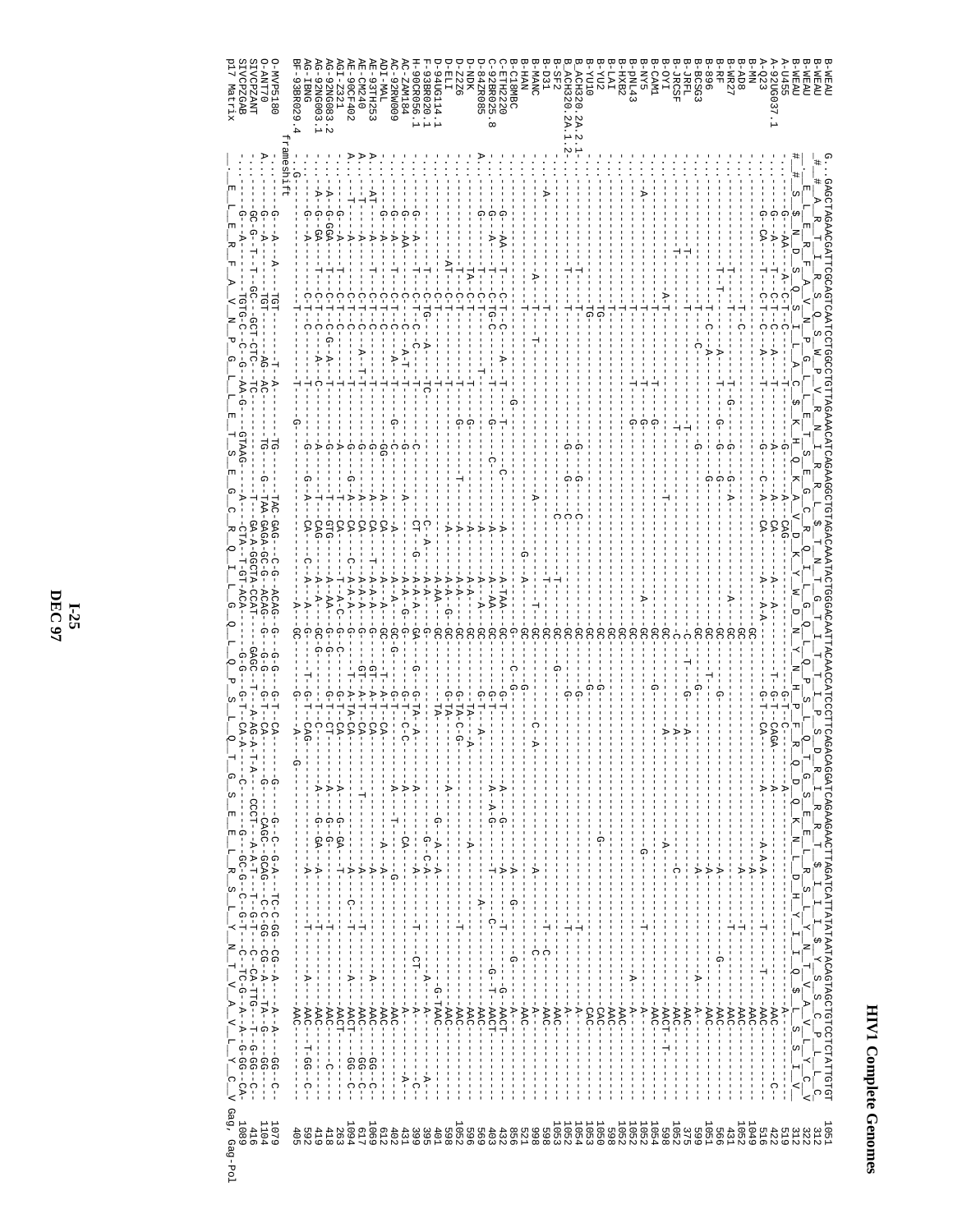| $0 - \text{NML} - 0$<br>-MVP5180<br>IVCPZGAB<br>IVCPZANT<br>Matrix                      | G-92NG083.2<br>G-92NG003.1<br>E-90CF402<br>F-93BR029<br><b>SSTHZSS</b><br>TVM-<br>CM240<br><b>TBNG</b><br><b>LZEZ-</b><br>4<br>$\mathbb N$                                                                                        | 1-92RM009<br>40G114.<br>ÌД<br>4ZR085<br>OCR056.1<br>3BR020.<br>TH2220<br><b>2AM184</b><br>9ZZ.<br>2BR025<br>$\infty$                                                                                                                                                                                                                                                                                       | TVT-<br>-HXB2<br>$Z\Omega$<br><b>MANC</b><br><b>SF2</b><br>ACH32<br>C18MBC<br><b>D31</b><br>$0$ T $\Omega$<br>ACH320<br>Ę                                                                                                    | -BCSG3<br>$\frac{1}{2}$<br>$-MR27$<br>$-$ AD8<br>$-523$<br>$-KIX-$<br>-JRCSF<br>-JRFL<br>$-896$<br>$-920G037$<br>-pNL43<br>CAM1<br>$-0.455$<br>LXO-<br>ż<br><b>NEAU</b><br><b>NEAU</b><br><b>NEAU</b><br><b>NEAU</b>                                                                                                                                                                                                                                                                                                                                                                                                                                                                                                                                                                          |
|-----------------------------------------------------------------------------------------|-----------------------------------------------------------------------------------------------------------------------------------------------------------------------------------------------------------------------------------|------------------------------------------------------------------------------------------------------------------------------------------------------------------------------------------------------------------------------------------------------------------------------------------------------------------------------------------------------------------------------------------------------------|------------------------------------------------------------------------------------------------------------------------------------------------------------------------------------------------------------------------------|-----------------------------------------------------------------------------------------------------------------------------------------------------------------------------------------------------------------------------------------------------------------------------------------------------------------------------------------------------------------------------------------------------------------------------------------------------------------------------------------------------------------------------------------------------------------------------------------------------------------------------------------------------------------------------------------------------------------------------------------------------------------------------------------------|
| リロロートストームコアロアーントーローロ<br>-AGTG-C--CACT<br>CA-C-GAT-T--T-CA-CCG<br>$- A - CGG - GA - A -$ | Ġ<br>∩<br>ဂု                                                                                                                                                                                                                      | $-\Delta$ -<br>$-9-9-9-$<br>$\frac{1}{\Omega}$<br>ុក្<br>$\overline{A}$<br>ဂု<br>-99<br>ω                                                                                                                                                                                                                                                                                                                  |                                                                                                                                                                                                                              |                                                                                                                                                                                                                                                                                                                                                                                                                                                                                                                                                                                                                                                                                                                                                                                               |
| AC-                                                                                     |                                                                                                                                                                                                                                   | CG-<br>97-J9                                                                                                                                                                                                                                                                                                                                                                                               |                                                                                                                                                                                                                              | ှု<br>ဂု                                                                                                                                                                                                                                                                                                                                                                                                                                                                                                                                                                                                                                                                                                                                                                                      |
| ု<br>င္ပြ<br>$AA$ -<br>rames<br>-9-IRATCAT-6-                                           | GG-AG-G<br><b>GG-AG-G</b><br>$G - RG - G$<br>$A-$                                                                                                                                                                                 | ဂု<br>ဂု<br>∩<br>$\overline{A}$<br>ှု<br>ဂု<br>ဂု                                                                                                                                                                                                                                                                                                                                                          | ဂှ                                                                                                                                                                                                                           | CATCAAAAACATAGAGTAAAAAAACAAAGGAAGCTTTAGATAAGATAA<br>∩<br>∩<br>ъ<br>⊅<br>⋗<br>⊅<br>₽                                                                                                                                                                                                                                                                                                                                                                                                                                                                                                                                                                                                                                                                                                           |
| GGC<br>frameshift<br>rameshif                                                           | -- ATA<br>-G-CA<br>ATA.<br>ATA<br>$-17A$<br>ATA<br>-TA<br>ZА                                                                                                                                                                      | ATA<br>$\forall$<br>♪<br>Ρ<br>දි                                                                                                                                                                                                                                                                                                                                                                           |                                                                                                                                                                                                                              | <b><i>AAAGAAAAAAAAA</i></b><br><b>GATA:</b><br>ATAA<br>ω<br>Ω                                                                                                                                                                                                                                                                                                                                                                                                                                                                                                                                                                                                                                                                                                                                 |
| LOVV.<br>back<br>$AA -$                                                                 | $G - AAT - -$<br>⊅                                                                                                                                                                                                                | CA--<br>G-TCG-<br>$-LC -$<br>HC-<br>$AA$ – –<br>$-AA$ -<br>$\frac{5}{1}$                                                                                                                                                                                                                                                                                                                                   |                                                                                                                                                                                                                              | <b>AGCAAG</b><br>$\frac{1}{2}$<br>⊅<br>ຸດ                                                                                                                                                                                                                                                                                                                                                                                                                                                                                                                                                                                                                                                                                                                                                     |
| A-T<br>O<br>Ю                                                                           | $AA$ - --<br>$\frac{1}{1}$<br>$\overline{A}$ – $\overline{A}$<br>$AA$ - $-$<br>$-4-7$<br>ţ<br>$\mathbb{I}$<br>$\begin{array}{c}\n-1 \\ -2 \\ -1\n\end{array}$<br>$\mathbf{I}$<br>$-1$ - $-6$ $\cdots$ - $-$<br>$-1.3 - 0.1 - 0.1$ | $A---$<br>$A$ – $-$<br>A--<br>ł<br>$\mathbb{I}$<br>$\mathbf{I}$<br>$\begin{array}{c} \end{array}$<br>$\begin{array}{c} \begin{array}{c} \text{1}\\ \text{2}\\ \text{3}\\ \text{4}\\ \text{5}\\ \end{array} \end{array}$<br>J<br>$\frac{1}{2}$ : $\frac{1}{2}$ : $\frac{1}{2}$ : $\frac{1}{2}$<br>$\begin{array}{c} \n\cdot & \cdot & \cdot \\ \cdot & \cdot & \cdot \\ \cdot & \cdot & \cdot\n\end{array}$ | $\frac{1}{2}$                                                                                                                                                                                                                | $A$ – $-$<br>A---------G<br>$A - -$<br>Þ<br>Ļ,<br>$H \rightarrow S$<br>j<br>$\frac{1}{1}$<br>io<br>$\begin{array}{c} \begin{array}{c} \text{1} \\ \text{2} \\ \text{3} \\ \text{4} \end{array} \end{array}$<br>l<br>P<br>$\begin{array}{c} \n\cdot & \cdot \\ \cdot & \cdot\n\end{array}$<br>$\cdots$ -d $\cdots$<br>¦o<br>¦#<br>#<br>#                                                                                                                                                                                                                                                                                                                                                                                                                                                       |
| --G-A--A---C-C-TGAAGGGGAGCAAGTCAAGGCGCTAGTGCC<br>⊅                                      | $\overline{\phantom{a}}$<br>$\blacksquare$<br>コード・ディー・エー アー・ディー・ディー・ディー・ディー・ディー・ディー・ディー・ディー・エー<br>$\mathbf{I}$<br>------GCACAGCAGCCAGCAGCT-C                                                                                      | コココ たいしょう 大型 エコ・ビルココ しんしん ディー・ディー・ディー・ディー・ディー・ディー・ディー・ディー<br>オオオレ かんすう オオオオ しんかん オオオ かんかんかん かんかんかん かんかんかんかん かんかんかんかん かんかん<br>オオオオオオ かんか オオオ かんかんかん かんかんかん かんかんかん かんかんかん かんかんかん                                                                                                                                                                                                                             | - The Third of the Committee of the theory of the theory of the theory of the Committee of the Committee of the Committee of the Committee of the Committee of the Committee of the Committee of the Committee of the Commit | オオオオオオ いいい オオオオオ しいいい オオオ いいしょう きょうしょう きょうしょう きょうしょう きょうしょう きょうしょ<br>オオオオオ いいい オオオオオオ いいい オオオ いいしょう きょうしょう きょうしょう きょうしょう きょうしょう きょうしょう<br>ココード・・・AP エーエーエム インコココ ディスク・ディスク ディスク・ディスク・ディスク・ディスク・ディスク<br>$\begin{aligned} \mathcal{L}_{\mathcal{A}}^{\mathcal{A}}(\mathcal{A}) = \mathcal{L}_{\mathcal{A}}^{\mathcal{A}}(\mathcal{A}) = \mathcal{L}_{\mathcal{A}}^{\mathcal{A}}(\mathcal{A}) = \mathcal{L}_{\mathcal{A}}^{\mathcal{A}}(\mathcal{A}) = \mathcal{L}_{\mathcal{A}}^{\mathcal{A}}(\mathcal{A}) = \mathcal{L}_{\mathcal{A}}^{\mathcal{A}}(\mathcal{A}) = \mathcal{L}_{\mathcal{A}}^{\mathcal{A}}(\mathcal{A}) = \mathcal{L}_{\mathcal{A}}^{\mathcal{A}}(\mathcal{A}) = \mathcal{L}_{\$<br>Ъ<br> <br> <br> <br>ю<br>Ь<br>¦#<br>fi<br>fi<br>#<br>#<br>#<br>ኴ<br>₩<br>#<br>ļ<br>ļ.<br>ŀ |
|                                                                                         | л.                                                                                                                                                                                                                                | $\mathbf I$<br>$\mathbf I$                                                                                                                                                                                                                                                                                                                                                                                 |                                                                                                                                                                                                                              | $-1 + 1 + 1 + 1 + 1 + 1 + 1$<br>$\frac{1}{2}$<br>$\ldots$ $A-$<br>$\ddot{\phantom{0}}$<br>#<br>₩<br>Έ                                                                                                                                                                                                                                                                                                                                                                                                                                                                                                                                                                                                                                                                                         |
| D Gag, Gag-Pol<br>1222<br>11700<br>1200<br>524                                          |                                                                                                                                                                                                                                   |                                                                                                                                                                                                                                                                                                                                                                                                            |                                                                                                                                                                                                                              | ם הפעומות השופט מספר המספר המספר המספר המספר המספר המספר המספר המספר המספר המספר המספר המספר המספר המספר המספר<br>המספר המספר המספר המספר המספר המספר המספר המספר המספר המספר המספר המספר המספר המספר המספר המספר המספר הבין היה                                                                                                                                                                                                                                                                                                                                                                                                                                                                                                                                                              |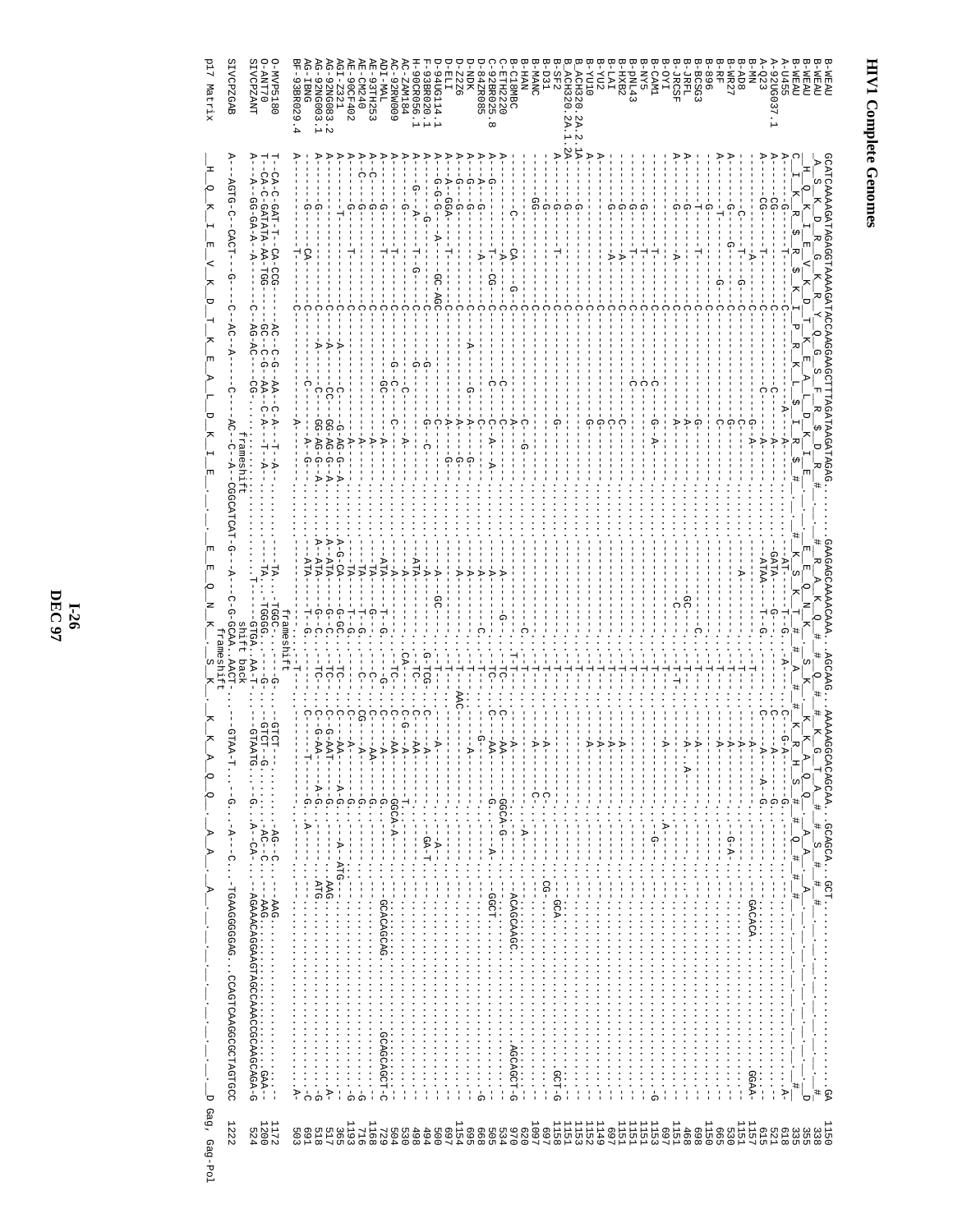| K_V Gag, Gag-Pol | A M                                                                                                                                                   | 'ਸ<br>$\frac{1}{\Lambda}$ $\frac{1}{\Lambda}$ $\frac{\Lambda}{\Lambda}$                                                                                                                                                                                                      | ፞ፇ<br>מט'                                                                                                                                                          | Capsid start<br>k<br>l<br>S<br>Έ<br>ю                                                                                                                                                                                                                                                                                                                                            | ୍ର<br>þ                                                                                                                                                                                     | pu            | ag-Po:<br>watr                                    |                        | Matrix                                |
|------------------|-------------------------------------------------------------------------------------------------------------------------------------------------------|------------------------------------------------------------------------------------------------------------------------------------------------------------------------------------------------------------------------------------------------------------------------------|--------------------------------------------------------------------------------------------------------------------------------------------------------------------|----------------------------------------------------------------------------------------------------------------------------------------------------------------------------------------------------------------------------------------------------------------------------------------------------------------------------------------------------------------------------------|---------------------------------------------------------------------------------------------------------------------------------------------------------------------------------------------|---------------|---------------------------------------------------|------------------------|---------------------------------------|
|                  |                                                                                                                                                       |                                                                                                                                                                                                                                                                              | 'ত                                                                                                                                                                 |                                                                                                                                                                                                                                                                                                                                                                                  |                                                                                                                                                                                             |               | pack                                              |                        |                                       |
|                  | ł                                                                                                                                                     | $-$ -C $-$<br>$-1 - 1 - 0$                                                                                                                                                                                                                                                   | Ţ<br>Y<br>Ò<br>Ţ<br>$\mathbf{I}$                                                                                                                                   | $-8T - 6CRAGG - -$<br>$\mathbf{L}$                                                                                                                                                                                                                                                                                                                                               |                                                                                                                                                                                             |               | CTGGCA-T-<br>TGG                                  | PCTG                   | <b>IVCPZGAB</b>                       |
|                  | $- - - - - - -$<br>$\mathsf I$<br>I.<br>L.<br>I.<br>DID-                                                                                              | I.                                                                                                                                                                                                                                                                           |                                                                                                                                                                    |                                                                                                                                                                                                                                                                                                                                                                                  |                                                                                                                                                                                             | AGT-G         | C-TCTT-GFGGC-AAG-GAG                              | -recrrcm               | INAZADVI                              |
|                  | $\begin{array}{c} \n 1 \\  1 \\  1\n \end{array}$<br>$-----------$                                                                                    | $\sf I$                                                                                                                                                                                                                                                                      |                                                                                                                                                                    | $\begin{bmatrix} 1 \\ 1 \\ 1 \end{bmatrix}$<br>ı<br>-1                                                                                                                                                                                                                                                                                                                           | $\mathbf I$                                                                                                                                                                                 | ATCA          | -99--09--5                                        |                        | <b>ANT70</b>                          |
|                  | $- - - - - - - -$                                                                                                                                     |                                                                                                                                                                                                                                                                              |                                                                                                                                                                    | Ħ<br>$\Gamma = \Gamma$<br>Ţ.<br>$\frac{1}{4}$                                                                                                                                                                                                                                                                                                                                    |                                                                                                                                                                                             | AACA<br>rgc – | CCT-GG-<br>$-ACA--$                               | $-5A-AC-$              | -MVP5180                              |
|                  | $\mathsf I$<br>$\frac{1}{1}$<br>$\mathsf I$<br>$\mathsf I$                                                                                            | $\perp$<br>$\blacksquare$<br>$\blacksquare$<br>$\blacksquare$<br>$\left\{ \begin{array}{c} 1 \\ 1 \end{array} \right\}$                                                                                                                                                      |                                                                                                                                                                    |                                                                                                                                                                                                                                                                                                                                                                                  |                                                                                                                                                                                             |               | ှု                                                | ဂှ                     | $F - 93B R 029$<br>4                  |
|                  |                                                                                                                                                       | $\pm 1$                                                                                                                                                                                                                                                                      |                                                                                                                                                                    |                                                                                                                                                                                                                                                                                                                                                                                  |                                                                                                                                                                                             | TGCCA-        |                                                   | ှု                     |                                       |
|                  | ł                                                                                                                                                     | I.<br>J.<br>$\mathbb{I}$<br>Ţ<br>$\begin{array}{c} 1 & 0 & 0 \\ 1 & 1 & 1 \end{array}$                                                                                                                                                                                       | --------A---<br>--------A---<br>$\mathbf{I}$<br>J.<br>I.                                                                                                           |                                                                                                                                                                                                                                                                                                                                                                                  |                                                                                                                                                                                             |               | ငှ<br>$-4-$                                       | $L-A--G-$              | $G - 92NGOO3.1$                       |
|                  | $\mathsf I$<br>$\frac{1}{4}$<br>$\mathsf I$<br>$\mathbf{I}$<br>ł                                                                                      | $\mathbf{I}$<br>$\mathbf{I}$<br>$\mathbb T$<br>$\mathbf{I}$<br>$-1$<br>$-1$<br>$-1$<br>$-1$<br>$-1$<br>$-1$<br>$-1$<br>$-1$<br>$-1$<br>$-1$<br>$-1$<br>$-1$<br>$-1$<br>$-1$<br>$-1$<br>$-1$<br>$-1$<br>$-1$<br>$-1$<br>$-1$<br>$-1$<br>$-1$<br>$-1$<br>$-1$<br>$-1$<br>2 Q Q | $\frac{1}{1}$                                                                                                                                                      |                                                                                                                                                                                                                                                                                                                                                                                  | $-1$ -0                                                                                                                                                                                     | TGC           |                                                   | $S-A-R-C$<br>-YĐ<br>ပြ | GI-Z321<br>$-92NG083$<br>$\mathbf{v}$ |
|                  | $\vert - \vert$<br>I.                                                                                                                                 | $A - - - - - - - - - -$<br>÷                                                                                                                                                                                                                                                 |                                                                                                                                                                    |                                                                                                                                                                                                                                                                                                                                                                                  | $-1 - 5 - 1$                                                                                                                                                                                | i<br>Rec      | ウートーム                                             | စှ                     | $-90$ CF402                           |
|                  | $-6 - -$<br>$-6 - - - - -$                                                                                                                            | $\frac{1}{1}$<br>Ω                                                                                                                                                                                                                                                           |                                                                                                                                                                    | $\mathbb{I}$<br>$- - - - - - - - - - - - - - - - -$                                                                                                                                                                                                                                                                                                                              | $-1 - 6 - 1$                                                                                                                                                                                | TGC           |                                                   | ငှ                     | $-CM240$                              |
|                  | Ħ<br>$-6-$                                                                                                                                            | $\begin{array}{c}\n-1 \\ -1 \\ -1 \\ -1\n\end{array}$                                                                                                                                                                                                                        |                                                                                                                                                                    |                                                                                                                                                                                                                                                                                                                                                                                  | $A - G -$                                                                                                                                                                                   | -rec          | $A - A - A$                                       | စှ                     | $-93TH253$                            |
|                  | $- - - - - - -$                                                                                                                                       | Ŧ,<br>ŧ                                                                                                                                                                                                                                                                      |                                                                                                                                                                    | $- - \mathtt{A} - - -$                                                                                                                                                                                                                                                                                                                                                           | $-5 - 6$<br>J.                                                                                                                                                                              |               | <b>AGT</b>                                        |                        | $T$ $W$ $N-1$                         |
|                  | $-1 - 5 - 1$<br>$\begin{array}{c} \begin{array}{c} \text{1} \\ \text{2} \\ \text{3} \\ \text{4} \end{array} \\ \end{array}$                           | Ť                                                                                                                                                                                                                                                                            |                                                                                                                                                                    | $\frac{1}{1}$<br>$\frac{1}{1}$                                                                                                                                                                                                                                                                                                                                                   | $-1 - 5 - 1$                                                                                                                                                                                |               |                                                   | $A - G$                | $-92$ RW009                           |
|                  | $\frac{1}{1}$<br>$- - - - - -$                                                                                                                        | $\frac{1}{1}$                                                                                                                                                                                                                                                                | $\frac{1}{1}$                                                                                                                                                      | $\frac{1}{1}$<br>1<br>$\frac{1}{1}$                                                                                                                                                                                                                                                                                                                                              | $-6 - -$                                                                                                                                                                                    |               |                                                   | ငှ                     | <b>18 LMAZ-1</b>                      |
|                  | ł<br>$\mathsf I$<br>$\frac{1}{1}$<br>$\frac{1}{1}$<br>ļ                                                                                               | I.<br>$\mathsf I$                                                                                                                                                                                                                                                            | $\begin{split} -C &---\Gamma^2-\Gamma^2-\cdots\\ -C &--\cdots--A &--\cdots\\ -C &--\cdots--A &--\cdots\\ -C &--\cdots--A &--\cdots\\ \end{split}$<br>$\frac{1}{1}$ | $\mathsf I$<br>$\frac{1}{1}$                                                                                                                                                                                                                                                                                                                                                     | $-1 - 0 - 0 - 0 - 0$                                                                                                                                                                        |               |                                                   | $-56 - -$              | 90CR056                               |
|                  | $\frac{1}{1}$<br>$\frac{1}{1}$<br>$-1$ - $-1$ - $-$ - $-$                                                                                             | $\frac{1}{1}$<br>$\frac{1}{1}$                                                                                                                                                                                                                                               |                                                                                                                                                                    | $\begin{array}{c c} \hline \rule{0pt}{2.5ex} \rule{0pt}{2.5ex} \rule{0pt}{2.5ex} \rule{0pt}{2.5ex} \rule{0pt}{2.5ex} \rule{0pt}{2.5ex} \rule{0pt}{2.5ex} \rule{0pt}{2.5ex} \rule{0pt}{2.5ex} \rule{0pt}{2.5ex} \rule{0pt}{2.5ex} \rule{0pt}{2.5ex} \rule{0pt}{2.5ex} \rule{0pt}{2.5ex} \rule{0pt}{2.5ex} \rule{0pt}{2.5ex} \rule{0pt}{2.5ex} \rule{0pt}{2.5ex} \rule{0pt}{2.5ex$ | $\frac{1}{1}$                                                                                                                                                                               |               |                                                   | $-4-90$                | 93BR020.                              |
|                  | $\mathsf I$                                                                                                                                           |                                                                                                                                                                                                                                                                              | $\frac{1}{1}$<br>$\mathbb{L}$                                                                                                                                      | $\frac{1}{1}$<br>$\frac{1}{1}$<br>$C = -TC = -$                                                                                                                                                                                                                                                                                                                                  |                                                                                                                                                                                             |               | Ω                                                 | AG.                    | 94UG11                                |
|                  | Ţ<br>Ť<br>ţ<br>л                                                                                                                                      |                                                                                                                                                                                                                                                                              |                                                                                                                                                                    | $\frac{1}{1}$                                                                                                                                                                                                                                                                                                                                                                    | $\mathbf{I}$                                                                                                                                                                                |               | AC.                                               | ငှ                     | Ë                                     |
|                  | $\begin{array}{c} \end{array}$<br>$\frac{1}{1}$<br>$\frac{1}{1}$                                                                                      |                                                                                                                                                                                                                                                                              |                                                                                                                                                                    | $\overline{\phantom{a}}$<br>Ħ                                                                                                                                                                                                                                                                                                                                                    | $\begin{array}{c} \dot{\rho} & \dot{\rho} & \dot{\rho} \\ \dot{\rho} & \dot{\rho} & \dot{\rho} \\ \dot{\rho} & \dot{\rho} & \dot{\rho} \\ \dot{\rho} & \dot{\rho} & \dot{\rho} \end{array}$ |               | ႕                                                 | ခ်                     | 2226                                  |
|                  | Ţ<br>$\frac{1}{1}$                                                                                                                                    |                                                                                                                                                                                                                                                                              |                                                                                                                                                                    | $\frac{1}{4}$                                                                                                                                                                                                                                                                                                                                                                    |                                                                                                                                                                                             |               |                                                   | -9C                    | XQK                                   |
|                  | $-1$<br>$-1$<br>$-1$<br>$-1$<br>$\frac{1}{1}$                                                                                                         |                                                                                                                                                                                                                                                                              |                                                                                                                                                                    |                                                                                                                                                                                                                                                                                                                                                                                  | $-9 - 7$<br>L.                                                                                                                                                                              |               |                                                   | စှ                     | 84ZR085                               |
|                  | $-1$ - $-1$ - $-1$ - $-1$<br>$-1$                                                                                                                     |                                                                                                                                                                                                                                                                              |                                                                                                                                                                    |                                                                                                                                                                                                                                                                                                                                                                                  | $\frac{1}{\Omega}$<br>$\frac{1}{1}$                                                                                                                                                         |               |                                                   | ۲                      | 2BR025<br>$\infty$                    |
|                  | I<br>т<br>J.                                                                                                                                          |                                                                                                                                                                                                                                                                              |                                                                                                                                                                    | J.                                                                                                                                                                                                                                                                                                                                                                               |                                                                                                                                                                                             |               |                                                   | ဂု                     | STH2220                               |
|                  | $\overline{\phantom{a}}$                                                                                                                              |                                                                                                                                                                                                                                                                              |                                                                                                                                                                    | $\mathsf I$<br>$\frac{1}{1}$                                                                                                                                                                                                                                                                                                                                                     | $-1$<br>$-1$<br>$-1$<br>$-1$<br>$-1$<br>$-1$                                                                                                                                                |               |                                                   |                        | CHEMB <sub>L</sub>                    |
|                  | Í                                                                                                                                                     |                                                                                                                                                                                                                                                                              | $------------$                                                                                                                                                     | Ť                                                                                                                                                                                                                                                                                                                                                                                | ŧ<br>$\frac{1}{4}$                                                                                                                                                                          |               |                                                   |                        | <b>NVF</b>                            |
|                  | 1                                                                                                                                                     |                                                                                                                                                                                                                                                                              | $- - \Delta - - -$                                                                                                                                                 | $\frac{1}{1}$                                                                                                                                                                                                                                                                                                                                                                    | $\frac{1}{2}$                                                                                                                                                                               |               |                                                   |                        | <b>NANC</b>                           |
|                  |                                                                                                                                                       |                                                                                                                                                                                                                                                                              |                                                                                                                                                                    |                                                                                                                                                                                                                                                                                                                                                                                  | ှုံ ပုံ<br>÷i                                                                                                                                                                               |               |                                                   |                        | D31                                   |
|                  |                                                                                                                                                       |                                                                                                                                                                                                                                                                              |                                                                                                                                                                    | $\begin{array}{r} \rule{2.5cm}{0pt} \rule{0pt}{2.5cm} \rule{2.5cm}{0pt} \rule{0pt}{2.5cm} \rule{2.5cm}{0pt} \rule{2.5cm}{0pt} \rule{2.5cm}{0pt} \rule{2.5cm}{0pt} \rule{2.5cm}{0pt} \rule{2.5cm}{0pt} \rule{2.5cm}{0pt} \rule{2.5cm}{0pt} \rule{2.5cm}{0pt} \rule{2.5cm}{0pt} \rule{2.5cm}{0pt} \rule{2.5cm}{0pt} \rule{2.5cm}{0pt} \rule{2.5cm}{0pt} \rule{2.5cm}{0pt} \rule{2$ | $\frac{1}{1}$<br>I.                                                                                                                                                                         |               | ႕                                                 |                        | <b>SF2</b>                            |
|                  |                                                                                                                                                       |                                                                                                                                                                                                                                                                              |                                                                                                                                                                    |                                                                                                                                                                                                                                                                                                                                                                                  | $-9-$                                                                                                                                                                                       |               | ဂ္ဂ                                               |                        | <b>CEH32</b>                          |
|                  |                                                                                                                                                       |                                                                                                                                                                                                                                                                              |                                                                                                                                                                    |                                                                                                                                                                                                                                                                                                                                                                                  |                                                                                                                                                                                             |               | ႕                                                 |                        | ACH321                                |
|                  |                                                                                                                                                       |                                                                                                                                                                                                                                                                              |                                                                                                                                                                    |                                                                                                                                                                                                                                                                                                                                                                                  | $\begin{array}{c} -1 \\ -1 \\ -1 \\ -1 \end{array}$<br>$\mathbf{I}$                                                                                                                         |               | ဂှ                                                |                        | $0$ T $0X$                            |
|                  |                                                                                                                                                       |                                                                                                                                                                                                                                                                              |                                                                                                                                                                    | $\mathbb{I}$                                                                                                                                                                                                                                                                                                                                                                     | $-1 - 5 - 1$                                                                                                                                                                                |               | ငှ                                                |                        | Z <sub>n</sub>                        |
|                  |                                                                                                                                                       |                                                                                                                                                                                                                                                                              |                                                                                                                                                                    |                                                                                                                                                                                                                                                                                                                                                                                  | $\frac{1}{\mathbf{Q}}$<br>÷                                                                                                                                                                 |               |                                                   |                        | LAI                                   |
|                  |                                                                                                                                                       |                                                                                                                                                                                                                                                                              | $\blacksquare$                                                                                                                                                     |                                                                                                                                                                                                                                                                                                                                                                                  |                                                                                                                                                                                             |               | ႕                                                 |                        | <b>HXB2</b>                           |
|                  | $\frac{1}{1}$                                                                                                                                         | Ł                                                                                                                                                                                                                                                                            | Ť.                                                                                                                                                                 |                                                                                                                                                                                                                                                                                                                                                                                  |                                                                                                                                                                                             |               | ႕                                                 |                        | <b>PNL43</b>                          |
|                  |                                                                                                                                                       |                                                                                                                                                                                                                                                                              |                                                                                                                                                                    |                                                                                                                                                                                                                                                                                                                                                                                  |                                                                                                                                                                                             |               |                                                   |                        |                                       |
|                  |                                                                                                                                                       |                                                                                                                                                                                                                                                                              |                                                                                                                                                                    | $\begin{array}{c} \begin{array}{c} \text{1} \\ \text{1} \\ \text{1} \\ \text{1} \\ \end{array} \end{array}$                                                                                                                                                                                                                                                                      |                                                                                                                                                                                             |               | ဂ္ဂ                                               |                        | <b>SAN</b>                            |
|                  | $\frac{1}{1}$                                                                                                                                         |                                                                                                                                                                                                                                                                              | $\mathsf I$                                                                                                                                                        |                                                                                                                                                                                                                                                                                                                                                                                  | $-1 - 5$                                                                                                                                                                                    |               | ႕<br>႕                                            |                        | CAM1<br>IXO                           |
|                  |                                                                                                                                                       |                                                                                                                                                                                                                                                                              |                                                                                                                                                                    |                                                                                                                                                                                                                                                                                                                                                                                  | $\frac{1}{6}$<br>- i                                                                                                                                                                        |               | ႕                                                 |                        | <b>JRCSF</b>                          |
|                  | $\frac{1}{1}$<br>$\frac{1}{1}$<br>$\frac{1}{1}$                                                                                                       | $\frac{1}{4}$<br>$\mathbb{I}$<br>$\frac{1}{1}$<br>Ţ                                                                                                                                                                                                                          |                                                                                                                                                                    |                                                                                                                                                                                                                                                                                                                                                                                  |                                                                                                                                                                                             | $A-G$         | ႕                                                 |                        | -JRFL                                 |
|                  | Ť                                                                                                                                                     | $\frac{1}{1}$                                                                                                                                                                                                                                                                |                                                                                                                                                                    |                                                                                                                                                                                                                                                                                                                                                                                  |                                                                                                                                                                                             |               | ႕                                                 |                        | BCSG3                                 |
|                  | $\frac{1}{1}$<br>$\frac{1}{1}$<br>$\mathbb{I}$                                                                                                        | Ħ<br>$\mathsf I$<br>Ť                                                                                                                                                                                                                                                        |                                                                                                                                                                    |                                                                                                                                                                                                                                                                                                                                                                                  |                                                                                                                                                                                             |               | ဂှ                                                |                        | 968                                   |
|                  |                                                                                                                                                       | $\frac{1}{1}$<br>$\frac{1}{1}$<br>$\frac{1}{4}$<br>$\mathsf I$<br>$\frac{1}{1}$                                                                                                                                                                                              | $\mathbf{I}$<br>T                                                                                                                                                  |                                                                                                                                                                                                                                                                                                                                                                                  |                                                                                                                                                                                             |               | ဂ္<br>႕                                           |                        | $-$ RF                                |
|                  |                                                                                                                                                       | $\frac{1}{1}$<br>$-1.11 - 1.11 - 1.1$                                                                                                                                                                                                                                        |                                                                                                                                                                    |                                                                                                                                                                                                                                                                                                                                                                                  | $-1 - 2 - 1$                                                                                                                                                                                |               | ⊅                                                 |                        | $-MR27$                               |
|                  | $\mathbf{I}$                                                                                                                                          | Ť.<br>Ť.<br>$\mathbf{I}$                                                                                                                                                                                                                                                     | Ť.                                                                                                                                                                 | J.                                                                                                                                                                                                                                                                                                                                                                               |                                                                                                                                                                                             |               |                                                   |                        |                                       |
|                  | $\frac{1}{1}$<br>$\overline{\phantom{a}}$<br>$\frac{1}{1}$<br>$\frac{1}{1}$<br>$\frac{1}{1}$<br>$\begin{bmatrix} 1 \\ 1 \\ 1 \\ 1 \\ 1 \end{bmatrix}$ | $\frac{1}{4}$<br>$\frac{1}{4}$<br>$\mathsf I$<br>-1<br>$\frac{1}{1}$<br>$\begin{array}{c} 1 \\ 1 \\ 1 \\ 1 \end{array}$<br>$\overline{\phantom{a}}$                                                                                                                          | ----------<br>$\frac{1}{1}$<br>$\begin{array}{c} 1 \\ 1 \\ 1 \end{array}$                                                                                          | Ħ<br>------------<br>$\frac{1}{1}$                                                                                                                                                                                                                                                                                                                                               |                                                                                                                                                                                             |               |                                                   |                        | $-$ AD8<br>ă                          |
|                  | ł<br>$\mathbf I$<br>J,<br>J.<br>$\mathbf I$<br>J                                                                                                      | $\frac{1}{4}$                                                                                                                                                                                                                                                                |                                                                                                                                                                    |                                                                                                                                                                                                                                                                                                                                                                                  |                                                                                                                                                                                             | A-CG-         | -G-A-T                                            | ဂု                     | 023                                   |
|                  | $\mathsf I$<br>$\frac{1}{1}$<br>$\mathsf I$<br>$-9 - -9 -$                                                                                            | $\frac{1}{1}$                                                                                                                                                                                                                                                                |                                                                                                                                                                    |                                                                                                                                                                                                                                                                                                                                                                                  | Ъ<br>l<br><u>ဂ</u><br>-----                                                                                                                                                                 | TGC.          | $-5-7-$                                           | $\frac{1}{\Omega}$     | 9209037                               |
|                  | $- - - 5$                                                                                                                                             | $\frac{1}{1}$                                                                                                                                                                                                                                                                | $\frac{1}{1}$<br>Ĥ                                                                                                                                                 | Q<br>Ω<br>$-4$<br>İ<br>Ω<br>$\frac{1}{1}$                                                                                                                                                                                                                                                                                                                                        | $\frac{1}{2}$                                                                                                                                                                               |               |                                                   | Φ                      | <b>1455</b>                           |
|                  | Έ<br>'ဂ<br>.<br>{\                                                                                                                                    | F<br>Þ<br> <br> -<br>.<br>{\<br> <br> z                                                                                                                                                                                                                                      | ¦ہ<br>'R<br>Þ                                                                                                                                                      | $\overline{\mathbf{z}}$<br> <br> <br>                                                                                                                                                                                                                                                                                                                                            | P,                                                                                                                                                                                          |               |                                                   |                        | WEAU                                  |
|                  | Ъ<br>ξ<br>$\frac{1}{2}$                                                                                                                               | ¦¤<br>ļ,<br>Ļ<br>k                                                                                                                                                                                                                                                           | l<br>P<br>Ъ<br>יט.<br>י<br>¦o                                                                                                                                      | $\frac{1}{\Delta}$<br>Ξ<br>¦o                                                                                                                                                                                                                                                                                                                                                    | Ω<br>¦o                                                                                                                                                                                     |               |                                                   |                        | WEAU                                  |
|                  | h<br>z,<br> <br>ဂု<br>×<br> <br>დ<br>⊲i                                                                                                               | $\approx -\frac{N}{N}$<br>۱.<br>ا                                                                                                                                                                                                                                            | $\frac{1}{P}$<br>H                                                                                                                                                 | k<br>$\frac{1}{2}$<br>H<br>ŗω,                                                                                                                                                                                                                                                                                                                                                   | ່ດ<br>Ļ,                                                                                                                                                                                    |               |                                                   |                        | <b>NEAU</b>                           |
|                  |                                                                                                                                                       | GGACAAATGGTACATCAGGCCCTATCACCTAGAACTTTAAATGCATGGGTAAAGT                                                                                                                                                                                                                      |                                                                                                                                                                    |                                                                                                                                                                                                                                                                                                                                                                                  |                                                                                                                                                                                             |               | RCAGAAACCAGGTCAGCCAAAATTACCCTATAGGCAGAACCTCACAACC | ACAGAA                 | <b>NEAU</b>                           |
|                  |                                                                                                                                                       |                                                                                                                                                                                                                                                                              |                                                                                                                                                                    |                                                                                                                                                                                                                                                                                                                                                                                  |                                                                                                                                                                                             |               |                                                   |                        |                                       |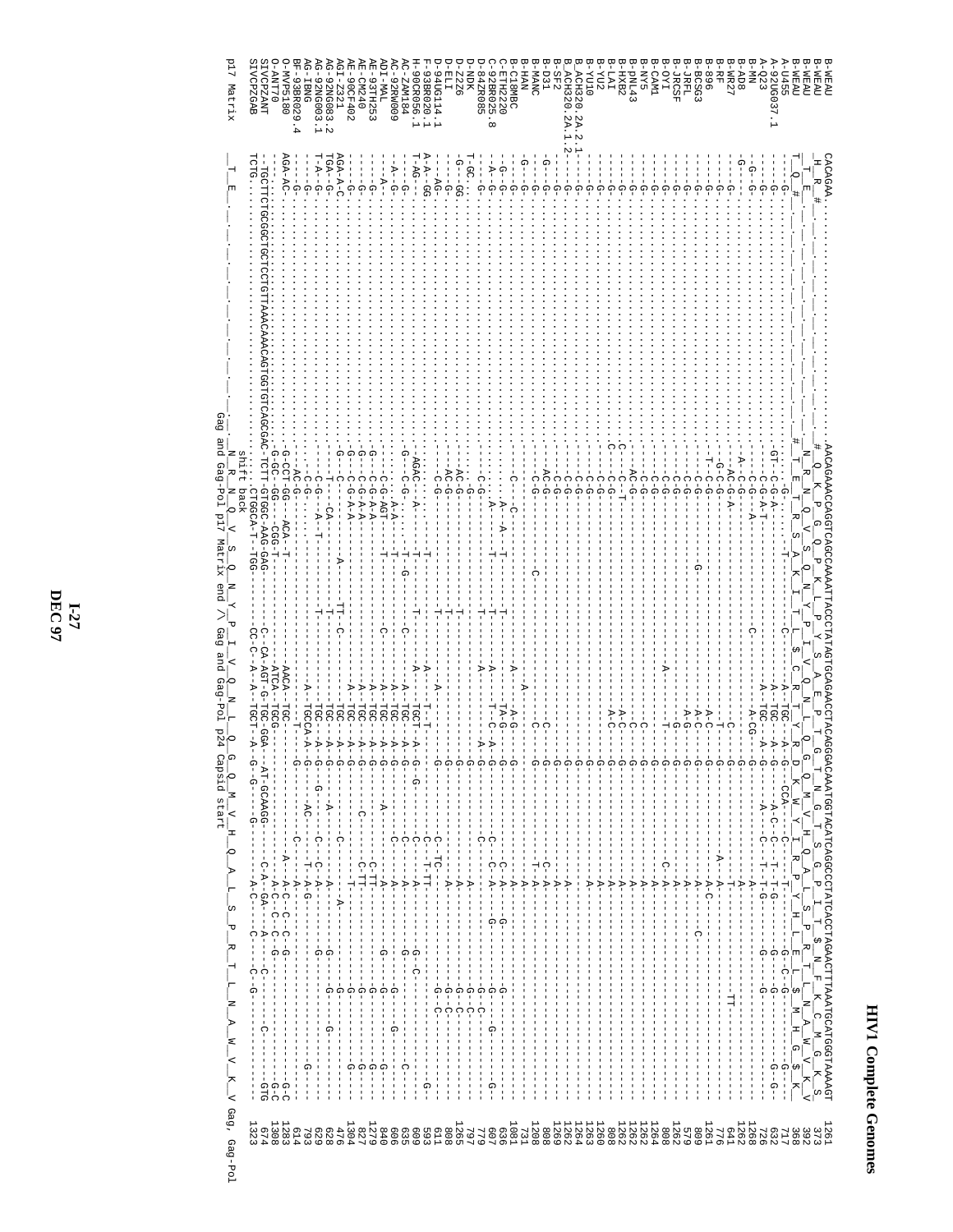| - 1<br>51<br>부<br>$L - T$<br>5<br>1-10<br>51-10<br>۲<br>ا<br>- 1G<br>TG-T<br>Ť<br>$\begin{array}{c} 1 \\ 1 \\ 1 \end{array}$<br>f<br>İ<br>I<br>$\mathsf I$<br>$-1$<br>$-1$<br>$-1$<br>$-1$<br>$\frac{1}{1}$<br>$\frac{1}{1}$<br>I,<br>I<br>ţ<br>$\frac{1}{1}$<br>$\frac{1}{1}$<br>$\frac{1}{1}$<br>$-$ - $       -$<br>$\begin{bmatrix} 1 \\ 1 \\ 1 \\ 1 \end{bmatrix}$<br>$\frac{1}{1}$<br>$\frac{1}{1}$<br>$\frac{1}{1}$<br>$\frac{1}{1}$<br>$\begin{array}{c} 1 \\ 1 \\ 1 \end{array}$<br>Î<br>$\frac{1}{1}$<br>$- - C - - G - -$<br>$\frac{1}{2}$<br>$\frac{1}{2}$<br>$-1$ $-1$ $-1$ $-1$ $-1$ $-1$<br>$\begin{array}{c} 1 \\ 1 \\ 1 \end{array}$<br>$- - - - - - - -$<br>$\frac{1}{1}$<br>$- - - - - -$<br>$\frac{1}{4}$<br>$\begin{array}{c} \begin{array}{c} \text{1} \\ \text{1} \\ \text{1} \\ \text{1} \end{array} \end{array}$<br>$-1$<br>$C = -G = -$<br>$\frac{1}{1}$<br>$\frac{1}{1}$<br>$\begin{array}{c} 1 \\ 1 \\ 1 \end{array}$<br>$\frac{1}{1}$<br>$\frac{1}{1}$<br>$\frac{1}{1}$<br>$\frac{1}{1}$<br>$\frac{1}{4}$<br>ł<br>J<br>$\frac{1}{1}$<br>$\mathsf I$<br>$\mathbb{I}$<br>$\overline{1}$<br>$\overline{1}$<br>$\mathbf{I}$<br>I.<br>$\mathbf I$<br>I,<br>$-1 - 2\Gamma - \cdots$<br>J.<br>J.<br>$\begin{array}{c} \rule{0.2cm}{0.15mm} \rule{0.2cm}{0.15mm} \rule{0.2cm}{0.15mm} \rule{0.2cm}{0.15mm} \rule{0.2cm}{0.15mm} \rule{0.2cm}{0.15mm} \rule{0.2cm}{0.15mm} \rule{0.2cm}{0.15mm} \rule{0.2cm}{0.15mm} \rule{0.2cm}{0.15mm} \rule{0.2cm}{0.15mm} \rule{0.2cm}{0.15mm} \rule{0.2cm}{0.15mm} \rule{0.2cm}{0.15mm} \rule{0.2cm}{0.15mm} \rule{$<br>$\mathbb I$<br>Ţ<br>1<br>$\overline{\phantom{a}}$<br>$\sf I$<br>$-1 - \frac{1}{4} - \frac{1}{4}$<br>$---\mathbf{A}--$<br>ţ<br>$\begin{bmatrix} 1 \\ 1 \\ 1 \\ 1 \end{bmatrix}$<br>$-1$<br>J<br>$\overline{1}$<br>$---T---$<br>$\mathbf{I}$<br>$\frac{1}{1}$<br>I<br>$\begin{array}{c} \n 1 \\  1 \\  1 \\  1\n \end{array}$<br>$---A---$<br>$\begin{array}{c} \begin{array}{c} \text{1} \\ \text{1} \\ \text{1} \\ \text{1} \end{array} \end{array}$<br>$\frac{1}{1}$<br>$\frac{1}{1}$<br>$-4-$<br>$\mathbf{I}$<br>$\mathbf{I}$<br>$\mathbf I$<br>$\frac{1}{1}$<br>$\frac{1}{1}$<br>$\frac{1}{1}$<br>----------------------<br>$\mathbf{I}$<br>$\begin{array}{c} \begin{array}{c} \begin{array}{c} \begin{array}{c} \end{array} \\ \begin{array}{c} \end{array} \\ \begin{array}{c} \end{array} \\ \begin{array}{c} \end{array} \end{array} \end{array} \end{array}$<br>$\frac{1}{1}$<br>$\begin{array}{c} \end{array}$<br>$\begin{array}{c} 1 \\ 1 \\ 1 \end{array}$<br>$-1$ $-1$ $-1$ $-1$ $-1$ $-1$<br>$\frac{1}{2}$<br>$\frac{1}{1}$<br>$\frac{1}{1}$<br>$\frac{1}{2}$<br>$\frac{1}{1}$<br>$\begin{array}{c} 1 \\ 1 \\ 1 \end{array}$<br>$\frac{1}{2}$<br>$\frac{1}{1}$<br>$\frac{1}{1}$<br>$-1$ $-1$ $-1$ $-1$ $-1$ $-1$ $-1$<br>$\frac{1}{1}$<br>$\frac{1}{1}$<br>$\,$ I<br>$\frac{1}{2}$<br>ن<br>--<br>$\blacksquare$<br>$\mathsf I$<br>$- - - - - - - - - -$<br>$\mathsf I$<br>$-1$ $-1$ $-1$ $-1$ $-1$ $-1$ $-1$ $-1$<br>$\mathsf I$<br>$\frac{1}{1}$<br>I<br>$\frac{1}{1}$<br>$\begin{bmatrix} 1 \\ 1 \\ 1 \\ 1 \end{bmatrix}$<br>$\mathbf{I}$<br>п<br>$---$ A $-- --$<br>$\frac{1}{1}$<br>ļ<br>į<br>$\mathbf{I}$<br>- 1 - - 1 - - - - - -<br>--A--T<br>$\mathbf{I}$<br>$\mathbf{I}$<br>$\frac{1}{1}$<br>$\mathbb{I}$<br>$\mathbb I$<br>$\mathsf I$<br>I.<br>$\frac{1}{1}$<br>$\begin{array}{c} \begin{array}{c} \text{1} \\ \text{2} \\ \text{3} \\ \text{4} \end{array} \end{array}$<br>$\mathsf I$<br>$\mathsf I$<br>$\begin{array}{c} \rule{0pt}{2.5ex} \rule{0pt}{2.5ex} \rule{0pt}{2.5ex} \rule{0pt}{2.5ex} \rule{0pt}{2.5ex} \rule{0pt}{2.5ex} \rule{0pt}{2.5ex} \rule{0pt}{2.5ex} \rule{0pt}{2.5ex} \rule{0pt}{2.5ex} \rule{0pt}{2.5ex} \rule{0pt}{2.5ex} \rule{0pt}{2.5ex} \rule{0pt}{2.5ex} \rule{0pt}{2.5ex} \rule{0pt}{2.5ex} \rule{0pt}{2.5ex} \rule{0pt}{2.5ex} \rule{0pt}{2.5ex} \rule{0$<br>$\begin{array}{c} \n 1 \\  1 \\  1 \\  1\n \end{array}$<br>$\begin{array}{c} \begin{array}{c} \begin{array}{c} \begin{array}{c} \begin{array}{c} \end{array} \\ \end{array} \\ \begin{array}{c} \end{array} \end{array} \end{array} \end{array}$<br>$\frac{1}{1}$<br>J.<br>$\frac{1}{1}$<br>$\frac{1}{4}$<br>$\frac{1}{1}$<br>$\begin{bmatrix} 1 \\ 1 \\ 1 \end{bmatrix}$<br>$\overline{1}$<br>$\frac{1}{1}$<br>Ť<br>$\frac{1}{1}$<br>ł | ଋ<br>ଋ<br>ଢ଼<br>∩<br>ု<br>ု<br>Þ<br>Þ<br>⊅<br>ດ<br>⋒<br>ଢ଼ | G-G<br>Φ<br>ଜ<br>ଢ଼<br>ិ--<br>-<br>ជ<br>ှ<br>AAC-<br>$AAC--$<br>$\frac{1}{\Omega}$<br>ω<br>ω<br>ω<br>$-1-Y$<br>-7-A-<br>- A- T<br>부<br>A |
|-------------------------------------------------------------------------------------------------------------------------------------------------------------------------------------------------------------------------------------------------------------------------------------------------------------------------------------------------------------------------------------------------------------------------------------------------------------------------------------------------------------------------------------------------------------------------------------------------------------------------------------------------------------------------------------------------------------------------------------------------------------------------------------------------------------------------------------------------------------------------------------------------------------------------------------------------------------------------------------------------------------------------------------------------------------------------------------------------------------------------------------------------------------------------------------------------------------------------------------------------------------------------------------------------------------------------------------------------------------------------------------------------------------------------------------------------------------------------------------------------------------------------------------------------------------------------------------------------------------------------------------------------------------------------------------------------------------------------------------------------------------------------------------------------------------------------------------------------------------------------------------------------------------------------------------------------------------------------------------------------------------------------------------------------------------------------------------------------------------------------------------------------------------------------------------------------------------------------------------------------------------------------------------------------------------------------------------------------------------------------------------------------------------------------------------------------------------------------------------------------------------------------------------------------------------------------------------------------------------------------------------------------------------------------------------------------------------------------------------------------------------------------------------------------------------------------------------------------------------------------------------------------------------------------------------------------------------------------------------------------------------------------------------------------------------------------------------------------------------------------------------------------------------------------------------------------------------------------------------------------------------------------------------------------------------------------------------------------------------------------------------------------------------------------------------------------------------------------------------------------------------------------------------------------------------------------------------------------------------------------------------------------------------------------------------------------------------------------------------------------------------------------------------------------------------------------------------------------------------------------------------------------------------------------------------------------------------------------------------------------------------------------------------------------------------------------------------------------------------------------------------------------------------------------------------------------------------------------------------------------------------------------------------------------------------------------------------------------|------------------------------------------------------------|------------------------------------------------------------------------------------------------------------------------------------------|
|                                                                                                                                                                                                                                                                                                                                                                                                                                                                                                                                                                                                                                                                                                                                                                                                                                                                                                                                                                                                                                                                                                                                                                                                                                                                                                                                                                                                                                                                                                                                                                                                                                                                                                                                                                                                                                                                                                                                                                                                                                                                                                                                                                                                                                                                                                                                                                                                                                                                                                                                                                                                                                                                                                                                                                                                                                                                                                                                                                                                                                                                                                                                                                                                                                                                                                                                                                                                                                                                                                                                                                                                                                                                                                                                                                                                                                                                                                                                                                                                                                                                                                                                                                                                                                                                                                                                                 |                                                            |                                                                                                                                          |
|                                                                                                                                                                                                                                                                                                                                                                                                                                                                                                                                                                                                                                                                                                                                                                                                                                                                                                                                                                                                                                                                                                                                                                                                                                                                                                                                                                                                                                                                                                                                                                                                                                                                                                                                                                                                                                                                                                                                                                                                                                                                                                                                                                                                                                                                                                                                                                                                                                                                                                                                                                                                                                                                                                                                                                                                                                                                                                                                                                                                                                                                                                                                                                                                                                                                                                                                                                                                                                                                                                                                                                                                                                                                                                                                                                                                                                                                                                                                                                                                                                                                                                                                                                                                                                                                                                                                                 |                                                            |                                                                                                                                          |
|                                                                                                                                                                                                                                                                                                                                                                                                                                                                                                                                                                                                                                                                                                                                                                                                                                                                                                                                                                                                                                                                                                                                                                                                                                                                                                                                                                                                                                                                                                                                                                                                                                                                                                                                                                                                                                                                                                                                                                                                                                                                                                                                                                                                                                                                                                                                                                                                                                                                                                                                                                                                                                                                                                                                                                                                                                                                                                                                                                                                                                                                                                                                                                                                                                                                                                                                                                                                                                                                                                                                                                                                                                                                                                                                                                                                                                                                                                                                                                                                                                                                                                                                                                                                                                                                                                                                                 |                                                            |                                                                                                                                          |
|                                                                                                                                                                                                                                                                                                                                                                                                                                                                                                                                                                                                                                                                                                                                                                                                                                                                                                                                                                                                                                                                                                                                                                                                                                                                                                                                                                                                                                                                                                                                                                                                                                                                                                                                                                                                                                                                                                                                                                                                                                                                                                                                                                                                                                                                                                                                                                                                                                                                                                                                                                                                                                                                                                                                                                                                                                                                                                                                                                                                                                                                                                                                                                                                                                                                                                                                                                                                                                                                                                                                                                                                                                                                                                                                                                                                                                                                                                                                                                                                                                                                                                                                                                                                                                                                                                                                                 |                                                            |                                                                                                                                          |
|                                                                                                                                                                                                                                                                                                                                                                                                                                                                                                                                                                                                                                                                                                                                                                                                                                                                                                                                                                                                                                                                                                                                                                                                                                                                                                                                                                                                                                                                                                                                                                                                                                                                                                                                                                                                                                                                                                                                                                                                                                                                                                                                                                                                                                                                                                                                                                                                                                                                                                                                                                                                                                                                                                                                                                                                                                                                                                                                                                                                                                                                                                                                                                                                                                                                                                                                                                                                                                                                                                                                                                                                                                                                                                                                                                                                                                                                                                                                                                                                                                                                                                                                                                                                                                                                                                                                                 |                                                            |                                                                                                                                          |
|                                                                                                                                                                                                                                                                                                                                                                                                                                                                                                                                                                                                                                                                                                                                                                                                                                                                                                                                                                                                                                                                                                                                                                                                                                                                                                                                                                                                                                                                                                                                                                                                                                                                                                                                                                                                                                                                                                                                                                                                                                                                                                                                                                                                                                                                                                                                                                                                                                                                                                                                                                                                                                                                                                                                                                                                                                                                                                                                                                                                                                                                                                                                                                                                                                                                                                                                                                                                                                                                                                                                                                                                                                                                                                                                                                                                                                                                                                                                                                                                                                                                                                                                                                                                                                                                                                                                                 |                                                            |                                                                                                                                          |
|                                                                                                                                                                                                                                                                                                                                                                                                                                                                                                                                                                                                                                                                                                                                                                                                                                                                                                                                                                                                                                                                                                                                                                                                                                                                                                                                                                                                                                                                                                                                                                                                                                                                                                                                                                                                                                                                                                                                                                                                                                                                                                                                                                                                                                                                                                                                                                                                                                                                                                                                                                                                                                                                                                                                                                                                                                                                                                                                                                                                                                                                                                                                                                                                                                                                                                                                                                                                                                                                                                                                                                                                                                                                                                                                                                                                                                                                                                                                                                                                                                                                                                                                                                                                                                                                                                                                                 |                                                            |                                                                                                                                          |
|                                                                                                                                                                                                                                                                                                                                                                                                                                                                                                                                                                                                                                                                                                                                                                                                                                                                                                                                                                                                                                                                                                                                                                                                                                                                                                                                                                                                                                                                                                                                                                                                                                                                                                                                                                                                                                                                                                                                                                                                                                                                                                                                                                                                                                                                                                                                                                                                                                                                                                                                                                                                                                                                                                                                                                                                                                                                                                                                                                                                                                                                                                                                                                                                                                                                                                                                                                                                                                                                                                                                                                                                                                                                                                                                                                                                                                                                                                                                                                                                                                                                                                                                                                                                                                                                                                                                                 |                                                            |                                                                                                                                          |
|                                                                                                                                                                                                                                                                                                                                                                                                                                                                                                                                                                                                                                                                                                                                                                                                                                                                                                                                                                                                                                                                                                                                                                                                                                                                                                                                                                                                                                                                                                                                                                                                                                                                                                                                                                                                                                                                                                                                                                                                                                                                                                                                                                                                                                                                                                                                                                                                                                                                                                                                                                                                                                                                                                                                                                                                                                                                                                                                                                                                                                                                                                                                                                                                                                                                                                                                                                                                                                                                                                                                                                                                                                                                                                                                                                                                                                                                                                                                                                                                                                                                                                                                                                                                                                                                                                                                                 |                                                            |                                                                                                                                          |
|                                                                                                                                                                                                                                                                                                                                                                                                                                                                                                                                                                                                                                                                                                                                                                                                                                                                                                                                                                                                                                                                                                                                                                                                                                                                                                                                                                                                                                                                                                                                                                                                                                                                                                                                                                                                                                                                                                                                                                                                                                                                                                                                                                                                                                                                                                                                                                                                                                                                                                                                                                                                                                                                                                                                                                                                                                                                                                                                                                                                                                                                                                                                                                                                                                                                                                                                                                                                                                                                                                                                                                                                                                                                                                                                                                                                                                                                                                                                                                                                                                                                                                                                                                                                                                                                                                                                                 |                                                            |                                                                                                                                          |
|                                                                                                                                                                                                                                                                                                                                                                                                                                                                                                                                                                                                                                                                                                                                                                                                                                                                                                                                                                                                                                                                                                                                                                                                                                                                                                                                                                                                                                                                                                                                                                                                                                                                                                                                                                                                                                                                                                                                                                                                                                                                                                                                                                                                                                                                                                                                                                                                                                                                                                                                                                                                                                                                                                                                                                                                                                                                                                                                                                                                                                                                                                                                                                                                                                                                                                                                                                                                                                                                                                                                                                                                                                                                                                                                                                                                                                                                                                                                                                                                                                                                                                                                                                                                                                                                                                                                                 |                                                            | Ω                                                                                                                                        |
|                                                                                                                                                                                                                                                                                                                                                                                                                                                                                                                                                                                                                                                                                                                                                                                                                                                                                                                                                                                                                                                                                                                                                                                                                                                                                                                                                                                                                                                                                                                                                                                                                                                                                                                                                                                                                                                                                                                                                                                                                                                                                                                                                                                                                                                                                                                                                                                                                                                                                                                                                                                                                                                                                                                                                                                                                                                                                                                                                                                                                                                                                                                                                                                                                                                                                                                                                                                                                                                                                                                                                                                                                                                                                                                                                                                                                                                                                                                                                                                                                                                                                                                                                                                                                                                                                                                                                 |                                                            | ဂု<br>Ω                                                                                                                                  |
|                                                                                                                                                                                                                                                                                                                                                                                                                                                                                                                                                                                                                                                                                                                                                                                                                                                                                                                                                                                                                                                                                                                                                                                                                                                                                                                                                                                                                                                                                                                                                                                                                                                                                                                                                                                                                                                                                                                                                                                                                                                                                                                                                                                                                                                                                                                                                                                                                                                                                                                                                                                                                                                                                                                                                                                                                                                                                                                                                                                                                                                                                                                                                                                                                                                                                                                                                                                                                                                                                                                                                                                                                                                                                                                                                                                                                                                                                                                                                                                                                                                                                                                                                                                                                                                                                                                                                 |                                                            |                                                                                                                                          |
|                                                                                                                                                                                                                                                                                                                                                                                                                                                                                                                                                                                                                                                                                                                                                                                                                                                                                                                                                                                                                                                                                                                                                                                                                                                                                                                                                                                                                                                                                                                                                                                                                                                                                                                                                                                                                                                                                                                                                                                                                                                                                                                                                                                                                                                                                                                                                                                                                                                                                                                                                                                                                                                                                                                                                                                                                                                                                                                                                                                                                                                                                                                                                                                                                                                                                                                                                                                                                                                                                                                                                                                                                                                                                                                                                                                                                                                                                                                                                                                                                                                                                                                                                                                                                                                                                                                                                 |                                                            |                                                                                                                                          |
|                                                                                                                                                                                                                                                                                                                                                                                                                                                                                                                                                                                                                                                                                                                                                                                                                                                                                                                                                                                                                                                                                                                                                                                                                                                                                                                                                                                                                                                                                                                                                                                                                                                                                                                                                                                                                                                                                                                                                                                                                                                                                                                                                                                                                                                                                                                                                                                                                                                                                                                                                                                                                                                                                                                                                                                                                                                                                                                                                                                                                                                                                                                                                                                                                                                                                                                                                                                                                                                                                                                                                                                                                                                                                                                                                                                                                                                                                                                                                                                                                                                                                                                                                                                                                                                                                                                                                 |                                                            |                                                                                                                                          |
|                                                                                                                                                                                                                                                                                                                                                                                                                                                                                                                                                                                                                                                                                                                                                                                                                                                                                                                                                                                                                                                                                                                                                                                                                                                                                                                                                                                                                                                                                                                                                                                                                                                                                                                                                                                                                                                                                                                                                                                                                                                                                                                                                                                                                                                                                                                                                                                                                                                                                                                                                                                                                                                                                                                                                                                                                                                                                                                                                                                                                                                                                                                                                                                                                                                                                                                                                                                                                                                                                                                                                                                                                                                                                                                                                                                                                                                                                                                                                                                                                                                                                                                                                                                                                                                                                                                                                 |                                                            |                                                                                                                                          |
|                                                                                                                                                                                                                                                                                                                                                                                                                                                                                                                                                                                                                                                                                                                                                                                                                                                                                                                                                                                                                                                                                                                                                                                                                                                                                                                                                                                                                                                                                                                                                                                                                                                                                                                                                                                                                                                                                                                                                                                                                                                                                                                                                                                                                                                                                                                                                                                                                                                                                                                                                                                                                                                                                                                                                                                                                                                                                                                                                                                                                                                                                                                                                                                                                                                                                                                                                                                                                                                                                                                                                                                                                                                                                                                                                                                                                                                                                                                                                                                                                                                                                                                                                                                                                                                                                                                                                 |                                                            | ဂု                                                                                                                                       |
|                                                                                                                                                                                                                                                                                                                                                                                                                                                                                                                                                                                                                                                                                                                                                                                                                                                                                                                                                                                                                                                                                                                                                                                                                                                                                                                                                                                                                                                                                                                                                                                                                                                                                                                                                                                                                                                                                                                                                                                                                                                                                                                                                                                                                                                                                                                                                                                                                                                                                                                                                                                                                                                                                                                                                                                                                                                                                                                                                                                                                                                                                                                                                                                                                                                                                                                                                                                                                                                                                                                                                                                                                                                                                                                                                                                                                                                                                                                                                                                                                                                                                                                                                                                                                                                                                                                                                 |                                                            | ö<br>Ω                                                                                                                                   |
|                                                                                                                                                                                                                                                                                                                                                                                                                                                                                                                                                                                                                                                                                                                                                                                                                                                                                                                                                                                                                                                                                                                                                                                                                                                                                                                                                                                                                                                                                                                                                                                                                                                                                                                                                                                                                                                                                                                                                                                                                                                                                                                                                                                                                                                                                                                                                                                                                                                                                                                                                                                                                                                                                                                                                                                                                                                                                                                                                                                                                                                                                                                                                                                                                                                                                                                                                                                                                                                                                                                                                                                                                                                                                                                                                                                                                                                                                                                                                                                                                                                                                                                                                                                                                                                                                                                                                 |                                                            | 9-ס--                                                                                                                                    |
|                                                                                                                                                                                                                                                                                                                                                                                                                                                                                                                                                                                                                                                                                                                                                                                                                                                                                                                                                                                                                                                                                                                                                                                                                                                                                                                                                                                                                                                                                                                                                                                                                                                                                                                                                                                                                                                                                                                                                                                                                                                                                                                                                                                                                                                                                                                                                                                                                                                                                                                                                                                                                                                                                                                                                                                                                                                                                                                                                                                                                                                                                                                                                                                                                                                                                                                                                                                                                                                                                                                                                                                                                                                                                                                                                                                                                                                                                                                                                                                                                                                                                                                                                                                                                                                                                                                                                 |                                                            | ω                                                                                                                                        |
|                                                                                                                                                                                                                                                                                                                                                                                                                                                                                                                                                                                                                                                                                                                                                                                                                                                                                                                                                                                                                                                                                                                                                                                                                                                                                                                                                                                                                                                                                                                                                                                                                                                                                                                                                                                                                                                                                                                                                                                                                                                                                                                                                                                                                                                                                                                                                                                                                                                                                                                                                                                                                                                                                                                                                                                                                                                                                                                                                                                                                                                                                                                                                                                                                                                                                                                                                                                                                                                                                                                                                                                                                                                                                                                                                                                                                                                                                                                                                                                                                                                                                                                                                                                                                                                                                                                                                 |                                                            | Ω                                                                                                                                        |
|                                                                                                                                                                                                                                                                                                                                                                                                                                                                                                                                                                                                                                                                                                                                                                                                                                                                                                                                                                                                                                                                                                                                                                                                                                                                                                                                                                                                                                                                                                                                                                                                                                                                                                                                                                                                                                                                                                                                                                                                                                                                                                                                                                                                                                                                                                                                                                                                                                                                                                                                                                                                                                                                                                                                                                                                                                                                                                                                                                                                                                                                                                                                                                                                                                                                                                                                                                                                                                                                                                                                                                                                                                                                                                                                                                                                                                                                                                                                                                                                                                                                                                                                                                                                                                                                                                                                                 |                                                            | ω                                                                                                                                        |
|                                                                                                                                                                                                                                                                                                                                                                                                                                                                                                                                                                                                                                                                                                                                                                                                                                                                                                                                                                                                                                                                                                                                                                                                                                                                                                                                                                                                                                                                                                                                                                                                                                                                                                                                                                                                                                                                                                                                                                                                                                                                                                                                                                                                                                                                                                                                                                                                                                                                                                                                                                                                                                                                                                                                                                                                                                                                                                                                                                                                                                                                                                                                                                                                                                                                                                                                                                                                                                                                                                                                                                                                                                                                                                                                                                                                                                                                                                                                                                                                                                                                                                                                                                                                                                                                                                                                                 |                                                            | Ģ<br>ဂ္ဂ                                                                                                                                 |
|                                                                                                                                                                                                                                                                                                                                                                                                                                                                                                                                                                                                                                                                                                                                                                                                                                                                                                                                                                                                                                                                                                                                                                                                                                                                                                                                                                                                                                                                                                                                                                                                                                                                                                                                                                                                                                                                                                                                                                                                                                                                                                                                                                                                                                                                                                                                                                                                                                                                                                                                                                                                                                                                                                                                                                                                                                                                                                                                                                                                                                                                                                                                                                                                                                                                                                                                                                                                                                                                                                                                                                                                                                                                                                                                                                                                                                                                                                                                                                                                                                                                                                                                                                                                                                                                                                                                                 |                                                            | $\dot{\Omega}$<br>ł                                                                                                                      |
|                                                                                                                                                                                                                                                                                                                                                                                                                                                                                                                                                                                                                                                                                                                                                                                                                                                                                                                                                                                                                                                                                                                                                                                                                                                                                                                                                                                                                                                                                                                                                                                                                                                                                                                                                                                                                                                                                                                                                                                                                                                                                                                                                                                                                                                                                                                                                                                                                                                                                                                                                                                                                                                                                                                                                                                                                                                                                                                                                                                                                                                                                                                                                                                                                                                                                                                                                                                                                                                                                                                                                                                                                                                                                                                                                                                                                                                                                                                                                                                                                                                                                                                                                                                                                                                                                                                                                 |                                                            | $-9 - 0 -$<br>Ġ٩                                                                                                                         |
|                                                                                                                                                                                                                                                                                                                                                                                                                                                                                                                                                                                                                                                                                                                                                                                                                                                                                                                                                                                                                                                                                                                                                                                                                                                                                                                                                                                                                                                                                                                                                                                                                                                                                                                                                                                                                                                                                                                                                                                                                                                                                                                                                                                                                                                                                                                                                                                                                                                                                                                                                                                                                                                                                                                                                                                                                                                                                                                                                                                                                                                                                                                                                                                                                                                                                                                                                                                                                                                                                                                                                                                                                                                                                                                                                                                                                                                                                                                                                                                                                                                                                                                                                                                                                                                                                                                                                 |                                                            | $\Omega$<br>Ω                                                                                                                            |
|                                                                                                                                                                                                                                                                                                                                                                                                                                                                                                                                                                                                                                                                                                                                                                                                                                                                                                                                                                                                                                                                                                                                                                                                                                                                                                                                                                                                                                                                                                                                                                                                                                                                                                                                                                                                                                                                                                                                                                                                                                                                                                                                                                                                                                                                                                                                                                                                                                                                                                                                                                                                                                                                                                                                                                                                                                                                                                                                                                                                                                                                                                                                                                                                                                                                                                                                                                                                                                                                                                                                                                                                                                                                                                                                                                                                                                                                                                                                                                                                                                                                                                                                                                                                                                                                                                                                                 | Ω                                                          | Ω                                                                                                                                        |
|                                                                                                                                                                                                                                                                                                                                                                                                                                                                                                                                                                                                                                                                                                                                                                                                                                                                                                                                                                                                                                                                                                                                                                                                                                                                                                                                                                                                                                                                                                                                                                                                                                                                                                                                                                                                                                                                                                                                                                                                                                                                                                                                                                                                                                                                                                                                                                                                                                                                                                                                                                                                                                                                                                                                                                                                                                                                                                                                                                                                                                                                                                                                                                                                                                                                                                                                                                                                                                                                                                                                                                                                                                                                                                                                                                                                                                                                                                                                                                                                                                                                                                                                                                                                                                                                                                                                                 | Ω                                                          | ⋒                                                                                                                                        |
|                                                                                                                                                                                                                                                                                                                                                                                                                                                                                                                                                                                                                                                                                                                                                                                                                                                                                                                                                                                                                                                                                                                                                                                                                                                                                                                                                                                                                                                                                                                                                                                                                                                                                                                                                                                                                                                                                                                                                                                                                                                                                                                                                                                                                                                                                                                                                                                                                                                                                                                                                                                                                                                                                                                                                                                                                                                                                                                                                                                                                                                                                                                                                                                                                                                                                                                                                                                                                                                                                                                                                                                                                                                                                                                                                                                                                                                                                                                                                                                                                                                                                                                                                                                                                                                                                                                                                 |                                                            | Ω                                                                                                                                        |
|                                                                                                                                                                                                                                                                                                                                                                                                                                                                                                                                                                                                                                                                                                                                                                                                                                                                                                                                                                                                                                                                                                                                                                                                                                                                                                                                                                                                                                                                                                                                                                                                                                                                                                                                                                                                                                                                                                                                                                                                                                                                                                                                                                                                                                                                                                                                                                                                                                                                                                                                                                                                                                                                                                                                                                                                                                                                                                                                                                                                                                                                                                                                                                                                                                                                                                                                                                                                                                                                                                                                                                                                                                                                                                                                                                                                                                                                                                                                                                                                                                                                                                                                                                                                                                                                                                                                                 |                                                            | Ω                                                                                                                                        |
| $\frac{1}{1}$<br>$\frac{1}{1}$<br>$\frac{1}{1}$<br>$\frac{1}{1}$<br>$\frac{1}{1}$<br>$\mathbb{I}$<br>$\frac{1}{1}$<br>$\frac{1}{1}$<br>$\begin{array}{c c} \hline \rule{0pt}{2.5ex} & \rule{0pt}{2.5ex} \\ \rule{0pt}{2.5ex} & \rule{0pt}{2.5ex} \\ \rule{0pt}{2.5ex} & \rule{0pt}{2.5ex} \\ \rule{0pt}{2.5ex} & \rule{0pt}{2.5ex} \\ \rule{0pt}{2.5ex} & \rule{0pt}{2.5ex} \\ \rule{0pt}{2.5ex} & \rule{0pt}{2.5ex} \\ \rule{0pt}{2.5ex} & \rule{0pt}{2.5ex} \\ \rule{0pt}{2.5ex} & \rule{0pt}{2.5ex} \\ \rule{0pt}{2.5ex} & \rule{0$                                                                                                                                                                                                                                                                                                                                                                                                                                                                                                                                                                                                                                                                                                                                                                                                                                                                                                                                                                                                                                                                                                                                                                                                                                                                                                                                                                                                                                                                                                                                                                                                                                                                                                                                                                                                                                                                                                                                                                                                                                                                                                                                                                                                                                                                                                                                                                                                                                                                                                                                                                                                                                                                                                                                                                                                                                                                                                                                                                                                                                                                                                                                                                                                                                                                                                                                                                                                                                                                                                                                                                                                                                                                                                                                                                                                          |                                                            | ⋒                                                                                                                                        |
|                                                                                                                                                                                                                                                                                                                                                                                                                                                                                                                                                                                                                                                                                                                                                                                                                                                                                                                                                                                                                                                                                                                                                                                                                                                                                                                                                                                                                                                                                                                                                                                                                                                                                                                                                                                                                                                                                                                                                                                                                                                                                                                                                                                                                                                                                                                                                                                                                                                                                                                                                                                                                                                                                                                                                                                                                                                                                                                                                                                                                                                                                                                                                                                                                                                                                                                                                                                                                                                                                                                                                                                                                                                                                                                                                                                                                                                                                                                                                                                                                                                                                                                                                                                                                                                                                                                                                 |                                                            | ⋒                                                                                                                                        |
| $\mathbf{I}$<br>$\frac{1}{4}$<br>$\overline{1}$<br>$\mathsf I$<br>$\mathbf{I}$<br>$-1 - 1 -$<br>$\frac{1}{1}$<br>$\mathsf I$<br>$- -C - -$<br>$\mathsf I$<br>Ţ<br>$-1$ - $-1$<br>$\frac{1}{1}$                                                                                                                                                                                                                                                                                                                                                                                                                                                                                                                                                                                                                                                                                                                                                                                                                                                                                                                                                                                                                                                                                                                                                                                                                                                                                                                                                                                                                                                                                                                                                                                                                                                                                                                                                                                                                                                                                                                                                                                                                                                                                                                                                                                                                                                                                                                                                                                                                                                                                                                                                                                                                                                                                                                                                                                                                                                                                                                                                                                                                                                                                                                                                                                                                                                                                                                                                                                                                                                                                                                                                                                                                                                                                                                                                                                                                                                                                                                                                                                                                                                                                                                                                  |                                                            |                                                                                                                                          |
| ţ<br>$\begin{array}{c} \begin{array}{c} \text{1} \\ \text{1} \\ \text{1} \\ \text{1} \end{array} \\ \end{array}$                                                                                                                                                                                                                                                                                                                                                                                                                                                                                                                                                                                                                                                                                                                                                                                                                                                                                                                                                                                                                                                                                                                                                                                                                                                                                                                                                                                                                                                                                                                                                                                                                                                                                                                                                                                                                                                                                                                                                                                                                                                                                                                                                                                                                                                                                                                                                                                                                                                                                                                                                                                                                                                                                                                                                                                                                                                                                                                                                                                                                                                                                                                                                                                                                                                                                                                                                                                                                                                                                                                                                                                                                                                                                                                                                                                                                                                                                                                                                                                                                                                                                                                                                                                                                                |                                                            | Ω                                                                                                                                        |
| $\begin{bmatrix} 1 \\ 1 \\ 1 \\ 1 \end{bmatrix}$<br>$-1 - 1 - 1 - 1 - 1 - 1 - 1$<br>$\frac{1}{1}$<br>$\begin{array}{c} 1 \\ 1 \\ 1 \end{array}$                                                                                                                                                                                                                                                                                                                                                                                                                                                                                                                                                                                                                                                                                                                                                                                                                                                                                                                                                                                                                                                                                                                                                                                                                                                                                                                                                                                                                                                                                                                                                                                                                                                                                                                                                                                                                                                                                                                                                                                                                                                                                                                                                                                                                                                                                                                                                                                                                                                                                                                                                                                                                                                                                                                                                                                                                                                                                                                                                                                                                                                                                                                                                                                                                                                                                                                                                                                                                                                                                                                                                                                                                                                                                                                                                                                                                                                                                                                                                                                                                                                                                                                                                                                                 |                                                            | ω                                                                                                                                        |
| $-6 - -$<br>$\frac{1}{1}$<br>J.<br>$\frac{1}{1}$<br>$\frac{1}{1}$<br>I<br>$\frac{1}{1}$<br>ł                                                                                                                                                                                                                                                                                                                                                                                                                                                                                                                                                                                                                                                                                                                                                                                                                                                                                                                                                                                                                                                                                                                                                                                                                                                                                                                                                                                                                                                                                                                                                                                                                                                                                                                                                                                                                                                                                                                                                                                                                                                                                                                                                                                                                                                                                                                                                                                                                                                                                                                                                                                                                                                                                                                                                                                                                                                                                                                                                                                                                                                                                                                                                                                                                                                                                                                                                                                                                                                                                                                                                                                                                                                                                                                                                                                                                                                                                                                                                                                                                                                                                                                                                                                                                                                    |                                                            | ω<br>Ω                                                                                                                                   |
| $\frac{1}{1}$<br>I<br>I<br>I<br>J<br>$\blacksquare$<br>$-1$ $-1$ $-1$ $-1$ $-1$ $-1$ $-1$                                                                                                                                                                                                                                                                                                                                                                                                                                                                                                                                                                                                                                                                                                                                                                                                                                                                                                                                                                                                                                                                                                                                                                                                                                                                                                                                                                                                                                                                                                                                                                                                                                                                                                                                                                                                                                                                                                                                                                                                                                                                                                                                                                                                                                                                                                                                                                                                                                                                                                                                                                                                                                                                                                                                                                                                                                                                                                                                                                                                                                                                                                                                                                                                                                                                                                                                                                                                                                                                                                                                                                                                                                                                                                                                                                                                                                                                                                                                                                                                                                                                                                                                                                                                                                                       |                                                            | ω<br>Ω                                                                                                                                   |
| $-1$ $-1$ $-1$ $-1$ $-1$ $-1$<br>$\begin{bmatrix} 1 \\ 1 \\ 1 \end{bmatrix}$<br>$-1$                                                                                                                                                                                                                                                                                                                                                                                                                                                                                                                                                                                                                                                                                                                                                                                                                                                                                                                                                                                                                                                                                                                                                                                                                                                                                                                                                                                                                                                                                                                                                                                                                                                                                                                                                                                                                                                                                                                                                                                                                                                                                                                                                                                                                                                                                                                                                                                                                                                                                                                                                                                                                                                                                                                                                                                                                                                                                                                                                                                                                                                                                                                                                                                                                                                                                                                                                                                                                                                                                                                                                                                                                                                                                                                                                                                                                                                                                                                                                                                                                                                                                                                                                                                                                                                            |                                                            | -0-0-                                                                                                                                    |
| л<br>$\frac{1}{1}$<br>I.<br>Ţ<br>п<br>I.<br>Ţ<br>J.<br>$\frac{1}{1}$<br>I<br>ł<br>ţ<br>$\frac{1}{1}$                                                                                                                                                                                                                                                                                                                                                                                                                                                                                                                                                                                                                                                                                                                                                                                                                                                                                                                                                                                                                                                                                                                                                                                                                                                                                                                                                                                                                                                                                                                                                                                                                                                                                                                                                                                                                                                                                                                                                                                                                                                                                                                                                                                                                                                                                                                                                                                                                                                                                                                                                                                                                                                                                                                                                                                                                                                                                                                                                                                                                                                                                                                                                                                                                                                                                                                                                                                                                                                                                                                                                                                                                                                                                                                                                                                                                                                                                                                                                                                                                                                                                                                                                                                                                                            |                                                            | ω                                                                                                                                        |
| I<br>1<br>$\overline{\phantom{a}}$<br>$\frac{1}{1}$<br>I.<br>$\mathbf{I}$<br>I<br>$\mathbf{I}$<br>$\overline{\phantom{a}}$<br>$\frac{1}{1}$<br>I                                                                                                                                                                                                                                                                                                                                                                                                                                                                                                                                                                                                                                                                                                                                                                                                                                                                                                                                                                                                                                                                                                                                                                                                                                                                                                                                                                                                                                                                                                                                                                                                                                                                                                                                                                                                                                                                                                                                                                                                                                                                                                                                                                                                                                                                                                                                                                                                                                                                                                                                                                                                                                                                                                                                                                                                                                                                                                                                                                                                                                                                                                                                                                                                                                                                                                                                                                                                                                                                                                                                                                                                                                                                                                                                                                                                                                                                                                                                                                                                                                                                                                                                                                                                |                                                            | Ω                                                                                                                                        |
| $-10-1$<br>ł,<br>$\mathbb{I}$<br>$\frac{1}{1}$<br>I.<br>$\frac{1}{1}$<br>$\mathbb{I}$<br>ţ                                                                                                                                                                                                                                                                                                                                                                                                                                                                                                                                                                                                                                                                                                                                                                                                                                                                                                                                                                                                                                                                                                                                                                                                                                                                                                                                                                                                                                                                                                                                                                                                                                                                                                                                                                                                                                                                                                                                                                                                                                                                                                                                                                                                                                                                                                                                                                                                                                                                                                                                                                                                                                                                                                                                                                                                                                                                                                                                                                                                                                                                                                                                                                                                                                                                                                                                                                                                                                                                                                                                                                                                                                                                                                                                                                                                                                                                                                                                                                                                                                                                                                                                                                                                                                                      | ု                                                          |                                                                                                                                          |
| 51-10<br>$\frac{1}{1}$<br>$\frac{1}{1}$<br>$- - - - - - - - -$<br>$\frac{1}{1}$<br>$\frac{1}{1}$<br>$\mathbf{I}$<br>ï<br>$\frac{1}{1}$<br>$\sf I$<br>$\mathbf{I}$<br>Ť<br>$\frac{1}{1}$<br>I.<br>$\mathbf{I}$                                                                                                                                                                                                                                                                                                                                                                                                                                                                                                                                                                                                                                                                                                                                                                                                                                                                                                                                                                                                                                                                                                                                                                                                                                                                                                                                                                                                                                                                                                                                                                                                                                                                                                                                                                                                                                                                                                                                                                                                                                                                                                                                                                                                                                                                                                                                                                                                                                                                                                                                                                                                                                                                                                                                                                                                                                                                                                                                                                                                                                                                                                                                                                                                                                                                                                                                                                                                                                                                                                                                                                                                                                                                                                                                                                                                                                                                                                                                                                                                                                                                                                                                   | Ω                                                          |                                                                                                                                          |
| - 1G<br>φ<br>忌<br>$\mathbf{I}$<br>$-1 - 1 -$<br>$\frac{1}{1}$<br>Ė<br>$\blacksquare$                                                                                                                                                                                                                                                                                                                                                                                                                                                                                                                                                                                                                                                                                                                                                                                                                                                                                                                                                                                                                                                                                                                                                                                                                                                                                                                                                                                                                                                                                                                                                                                                                                                                                                                                                                                                                                                                                                                                                                                                                                                                                                                                                                                                                                                                                                                                                                                                                                                                                                                                                                                                                                                                                                                                                                                                                                                                                                                                                                                                                                                                                                                                                                                                                                                                                                                                                                                                                                                                                                                                                                                                                                                                                                                                                                                                                                                                                                                                                                                                                                                                                                                                                                                                                                                            |                                                            |                                                                                                                                          |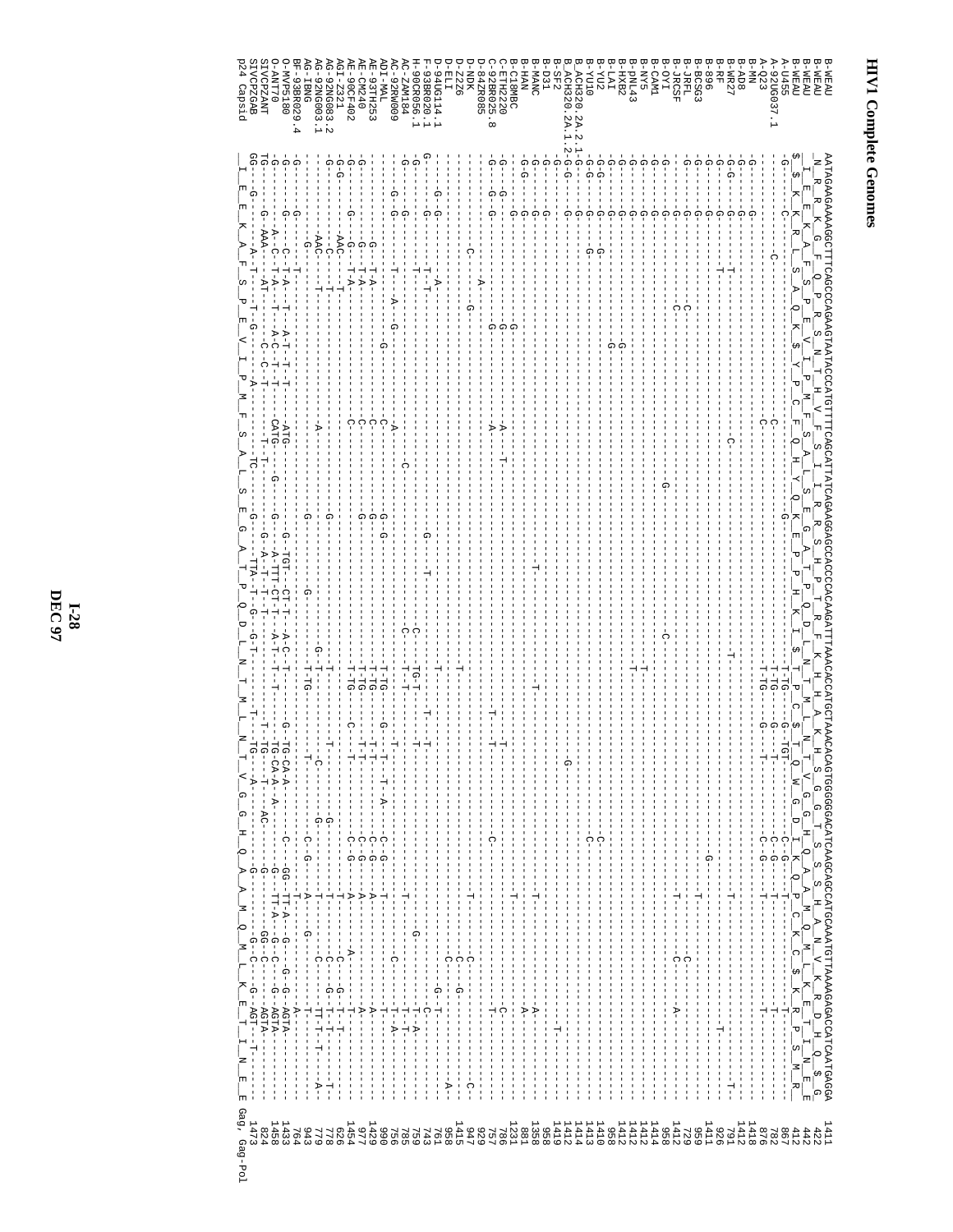| 4-92NG003.1<br>P .62BE029.4<br>$G - 92NCO 83.$<br>?-93BR020.1<br>1-90CR056.1<br>$-940G114.1$<br>-92BR025.8<br>$\mathsf{N}$<br>- 1- 1-<br>Ω<br>⋗<br>$\frac{1}{2}$<br>Ω<br>F<br>団<br>Ġ<br>Ω<br>n<br>G<br>∪<br>-C--GA<br>---96<br>-- GG<br>∩<br>∩<br>Ģ<br>Ģ<br>−−−<br>- - - - - - - -<br>--ac-<br>$\overline{5}$<br>$\frac{1}{2}$<br>$-55-$<br>ှု<br>ခို<br>$-90-$<br>នី<br>ခဲ့<br>နှ<br>င္က်<br>ခှ<br>ω<br>ω<br>ACT-<br>ACT-<br>ဂ္<br>잎<br>ଋ<br>Φ<br>Ω<br>Ω<br>ଢ଼<br>ଜ<br>⋒<br>∩<br>∩<br>U<br>RCT<br>-CCA-CG-1<br>CCAGCAATG-<br>CAA--<br>CA-<br>$CCA$ - $-$<br>$ACA -$<br>$-V -$<br>⊅<br>⊅<br>ဂု<br>ဂု<br>Ω<br>Ą<br>₹<br>ଢ଼<br>д<br>-G--A--G-<br>-ST-AC-<br>CT-GC-<br>AG-ACAGG-<br>C--CC-C<br>ှု<br>ם<br>ה<br>Ω<br>ଇ<br>Ω<br>⋒<br>-cc<br>CC-<br>۴<br>c-c<br>ှု<br>੮<br>63<br>⊅<br>G<br>$AT - A - - G$<br>⊅<br>$C - A -$<br>-A-<br>$-4-$<br>-A--G<br>÷<br>⊢<br>ъ<br>i<br>⊢<br>ှု<br>ငှ<br>ပုံ<br>ပုံ<br>Ġ<br>Ω<br>Ω<br>ငှာ<br>Ω<br>∩<br>≏<br>ġ<br>ġ<br>B<br>፡<br>ଢ଼<br>G<br>ec-<br>H<br>Ħ<br>⊅<br>$-4-7-$<br>$-C = -C = -A - -G - -$<br>ا<br>∞<br>$- - C - - A - A G - - A - - G - -$<br>$- - - - - - - - -$<br>$\begin{bmatrix} 1 \\ 1 \\ 1 \\ 1 \end{bmatrix}$<br>⊲<br>C--AG-G-------G--GCA---<br>Q<br>$------------------$<br>$\frac{1}{2}$<br>$---AG---A---A---B---$<br>$\overline{a}$<br>ှု<br>יט<br>$-1 - 5 -$<br>$-1$ - $-1$<br>ţ<br>$\frac{1}{1}$<br>$\frac{1}{1}$<br>$\frac{1}{1}$<br>$C---A-----$<br>$---A--$<br>먹<br>¦o<br>$        -$<br>$\frac{1}{1}$<br>$- -A - -$<br>$--A--$<br>$--A--$<br>$\frac{1}{1}$<br>$-1 - 2 - 1 - 1 - 1 - 1$<br>$\frac{1}{2}$<br>$\frac{1}{1}$<br>¦স<br>부<br>п<br>-1<br>Į.<br>$\begin{bmatrix} 1 \\ 1 \\ 1 \\ 1 \end{bmatrix}$<br>$\begin{bmatrix} 1 \\ 1 \\ 1 \\ 1 \end{bmatrix}$<br>$\frac{1}{1}$<br>$\frac{1}{1}$<br>$\frac{1}{1}$<br>$\begin{bmatrix} 1 \\ 1 \\ 1 \\ 1 \end{bmatrix}$<br>$\mathsf I$<br>J.<br>$\frac{1}{1}$<br>I.<br>I<br>$\frac{1}{1}$<br>z<br>$\mathbf{I}$<br>$\mathbf{I}$<br>I.<br>$\frac{1}{1}$<br>I.<br>$\mathsf I$<br>I.<br>¦o<br>$---PG---$<br>$\begin{array}{c} \end{array}$<br>k<br>$---A---$<br>$-1 - 4 - 0$<br>---TAT------CT--TAGAGGGC-AACT-<br>---TCAC-----CT--CAGGCCC--C-A---<br>$\overline{\phantom{a}}$<br>$\overline{\phantom{a}}$<br>I.<br>$\mathbf{I}$<br>$--TCAC--$<br>$---A-----$<br>$\frac{1}{1}$<br>$- - - - - - - - - - - - - - - -$<br>$-1 - 9 - - -$<br>$- - - -$<br>$- - 5G - - -$<br>$\frac{1}{1}$<br>$  C-A$ $-$<br>$-CA - -$<br>$- - - - - - -$<br>$- - - - - - -$<br>$- - - - - - -$<br>$\frac{1}{1}$<br>$\frac{1}{1}$<br>m.<br>I<br>$\frac{1}{1}$<br>$\frac{1}{1}$<br>$\frac{1}{\Omega}$<br>$\frac{1}{1}$<br>$\frac{1}{1}$<br>$\frac{1}{\Omega}$<br>$\frac{1}{1}$<br>$-1 - 5 -$<br>ł<br>Ť<br>l<br>P<br>1<br>Φ<br>$\frac{1}{2}$<br>$\frac{1}{2}$<br>နဲ<br>Φ<br>နဲ့<br>$\mu_{\rm C}$<br>Ī<br>$\begin{array}{c} 1 \\ 1 \\ 1 \end{array}$<br>$\frac{1}{1}$<br>İ<br>Ĭ<br>Ť<br>Ţ<br>I<br>$\frac{1}{1}$<br>ł<br>$\frac{1}{1}$<br>$\frac{1}{1}$<br>$\mathsf I$<br>¦≍<br>$\mathbf{I}$<br>$\frac{1}{1}$<br>ŗω.<br>Ť<br>$\frac{1}{4}$<br>ł<br>ŧ<br>$\Omega$<br>$1 + 1 + 1 + 1 + 1 + 1 + 1 + 1 + 1$<br>$\begin{array}{c} \n 1 \\  \vdots \\  1\n \end{array}$<br>×<br>$\vdots$<br>$\frac{1}{2}$ , $\frac{1}{2}$ , $\frac{1}{2}$ , $\frac{1}{2}$ , $\frac{1}{2}$ , $\frac{1}{2}$ , $\frac{1}{2}$ , $\frac{1}{2}$ , $\frac{1}{2}$ , $\frac{1}{2}$<br>$\begin{array}{c} \vdots \\ \vdots \\ \vdots \end{array}$<br>$\frac{1}{2}$<br>$-200 - 1100 - 1$<br>$-1 - 1 - 0$<br>$\cdots \cdots \cdots 1$<br>$-1$ - $-1$ - $N$ - $-1$ - $N$ - $-1$<br>$\cdots$ -dc--c---<br>$\frac{1}{1}$<br>$-999$<br>$-1 - 3 - 39 - 7$<br>$-1 - 1 - 1 - 1$<br>$-1 - 3 - 30 - 7$<br>$-1 - 000 - 1$<br>$- - 36 - - -$<br>$-1 - 2 - 5 - 7 - 7 - 1$<br>$- - - - - - - - - -$<br>----------<br>$- - 3 - - 3 - - -$<br>$- - 3 - - 3 - -$<br>$-9 - -5 - -$<br>$-9 - 9 - 9 - 1$<br>$- -C - -$<br>$\begin{array}{c} \begin{array}{c} \begin{array}{c} \begin{array}{c} \begin{array}{c} \end{array} \\ \end{array} \\ \begin{array}{c} \end{array} \\ \begin{array}{c} \end{array} \\ \end{array} \end{array} \end{array}$<br>$\begin{array}{c} 1 \\ 1 \\ 1 \\ 1 \\ 1 \\ 1 \\ \end{array}$<br>$\begin{bmatrix} 1 \\ 1 \\ 1 \\ 1 \end{bmatrix}$<br>Į<br>$-2-$<br>jн<br>$\frac{1}{2}$<br>$\frac{1}{1}$<br>$\frac{1}{1}$<br>।<br>"<br>$-1$<br>'n,<br>f,<br>$\mathbf{I}$<br>$\mathbf{I}$<br>д<br>1577<br>1084<br>1008<br>919<br>767<br>454<br>506<br>026<br>489 | $\int_{\mathbb{R}}$<br>1614<br>16024<br>2002<br>של של האישים של האישים של האישים של האישים של האישים של האישים של האישים של האישים של האישים של האישים של האיש<br>האישים של האישים של האישים של האישים של האישים של האישים של האישים של האישים של האישים של האישים של האישים של<br><br>A N M M M M<br>O M N M O M<br>O M N M D<br>O M N M M M M<br>1118<br>1595 | Ω<br>z<br>Ω<br>$\omega$<br>Ω<br>Ω<br>Ω<br>ŀω<br>Ţ<br>ุ่ ด<br>'ဂ<br>H<br>k<br> <br>ა<br>$\frac{1}{\mathbb{A}}$<br>U<br>$\ddot{}$<br>$\frac{1}{2}$<br>מ'<br>1552<br>464 |                                                                                                                                                                | $-1 - 1 - -1$ |  |  |  |  |  |
|-------------------------------------------------------------------------------------------------------------------------------------------------------------------------------------------------------------------------------------------------------------------------------------------------------------------------------------------------------------------------------------------------------------------------------------------------------------------------------------------------------------------------------------------------------------------------------------------------------------------------------------------------------------------------------------------------------------------------------------------------------------------------------------------------------------------------------------------------------------------------------------------------------------------------------------------------------------------------------------------------------------------------------------------------------------------------------------------------------------------------------------------------------------------------------------------------------------------------------------------------------------------------------------------------------------------------------------------------------------------------------------------------------------------------------------------------------------------------------------------------------------------------------------------------------------------------------------------------------------------------------------------------------------------------------------------------------------------------------------------------------------------------------------------------------------------------------------------------------------------------------------------------------------------------------------------------------------------------------------------------------------------------------------------------------------------------------------------------------------------------------------------------------------------------------------------------------------------------------------------------------------------------------------------------------------------------------------------------------------------------------------------------------------------------------------------------------------------------------------------------------------------------------------------------------------------------------------------------------------------------------------------------------------------------------------------------------------------------------------------------------------------------------------------------------------------------------------------------------------------------------------------------------------------------------------------------------------------------------------------------------------------------------------------------------------------------------------------------------------------------------------------------------------------------------------------------------------------------------------------------------------------------------------------------------------------------------------------------------------------------------------------------------------------------------------------------------------------------------------------------------------------------------------------------------------------------------------------------------------------------------------------------------------------------------------------------------------------------------------------------------------------------------------------------------------------------------------------------------------------------------------------------------------------------------------------------------------------------------------------------------------------------------------------------------------------------------------------------------------------------------------------------------------------------------------------------------------------------------------------------------------------------------------------------------------------------------------------------------------------------------------------------------|-----------------------------------------------------------------------------------------------------------------------------------------------------------------------------------------------------------------------------------------------------------------------------------------------------------------------------------------------------------------|-----------------------------------------------------------------------------------------------------------------------------------------------------------------------|----------------------------------------------------------------------------------------------------------------------------------------------------------------|---------------|--|--|--|--|--|
|                                                                                                                                                                                                                                                                                                                                                                                                                                                                                                                                                                                                                                                                                                                                                                                                                                                                                                                                                                                                                                                                                                                                                                                                                                                                                                                                                                                                                                                                                                                                                                                                                                                                                                                                                                                                                                                                                                                                                                                                                                                                                                                                                                                                                                                                                                                                                                                                                                                                                                                                                                                                                                                                                                                                                                                                                                                                                                                                                                                                                                                                                                                                                                                                                                                                                                                                                                                                                                                                                                                                                                                                                                                                                                                                                                                                                                                                                                                                                                                                                                                                                                                                                                                                                                                                                                                                                                                                       |                                                                                                                                                                                                                                                                                                                                                                 |                                                                                                                                                                       |                                                                                                                                                                |               |  |  |  |  |  |
|                                                                                                                                                                                                                                                                                                                                                                                                                                                                                                                                                                                                                                                                                                                                                                                                                                                                                                                                                                                                                                                                                                                                                                                                                                                                                                                                                                                                                                                                                                                                                                                                                                                                                                                                                                                                                                                                                                                                                                                                                                                                                                                                                                                                                                                                                                                                                                                                                                                                                                                                                                                                                                                                                                                                                                                                                                                                                                                                                                                                                                                                                                                                                                                                                                                                                                                                                                                                                                                                                                                                                                                                                                                                                                                                                                                                                                                                                                                                                                                                                                                                                                                                                                                                                                                                                                                                                                                                       |                                                                                                                                                                                                                                                                                                                                                                 |                                                                                                                                                                       |                                                                                                                                                                |               |  |  |  |  |  |
|                                                                                                                                                                                                                                                                                                                                                                                                                                                                                                                                                                                                                                                                                                                                                                                                                                                                                                                                                                                                                                                                                                                                                                                                                                                                                                                                                                                                                                                                                                                                                                                                                                                                                                                                                                                                                                                                                                                                                                                                                                                                                                                                                                                                                                                                                                                                                                                                                                                                                                                                                                                                                                                                                                                                                                                                                                                                                                                                                                                                                                                                                                                                                                                                                                                                                                                                                                                                                                                                                                                                                                                                                                                                                                                                                                                                                                                                                                                                                                                                                                                                                                                                                                                                                                                                                                                                                                                                       |                                                                                                                                                                                                                                                                                                                                                                 |                                                                                                                                                                       |                                                                                                                                                                |               |  |  |  |  |  |
|                                                                                                                                                                                                                                                                                                                                                                                                                                                                                                                                                                                                                                                                                                                                                                                                                                                                                                                                                                                                                                                                                                                                                                                                                                                                                                                                                                                                                                                                                                                                                                                                                                                                                                                                                                                                                                                                                                                                                                                                                                                                                                                                                                                                                                                                                                                                                                                                                                                                                                                                                                                                                                                                                                                                                                                                                                                                                                                                                                                                                                                                                                                                                                                                                                                                                                                                                                                                                                                                                                                                                                                                                                                                                                                                                                                                                                                                                                                                                                                                                                                                                                                                                                                                                                                                                                                                                                                                       |                                                                                                                                                                                                                                                                                                                                                                 |                                                                                                                                                                       |                                                                                                                                                                |               |  |  |  |  |  |
|                                                                                                                                                                                                                                                                                                                                                                                                                                                                                                                                                                                                                                                                                                                                                                                                                                                                                                                                                                                                                                                                                                                                                                                                                                                                                                                                                                                                                                                                                                                                                                                                                                                                                                                                                                                                                                                                                                                                                                                                                                                                                                                                                                                                                                                                                                                                                                                                                                                                                                                                                                                                                                                                                                                                                                                                                                                                                                                                                                                                                                                                                                                                                                                                                                                                                                                                                                                                                                                                                                                                                                                                                                                                                                                                                                                                                                                                                                                                                                                                                                                                                                                                                                                                                                                                                                                                                                                                       |                                                                                                                                                                                                                                                                                                                                                                 |                                                                                                                                                                       |                                                                                                                                                                |               |  |  |  |  |  |
|                                                                                                                                                                                                                                                                                                                                                                                                                                                                                                                                                                                                                                                                                                                                                                                                                                                                                                                                                                                                                                                                                                                                                                                                                                                                                                                                                                                                                                                                                                                                                                                                                                                                                                                                                                                                                                                                                                                                                                                                                                                                                                                                                                                                                                                                                                                                                                                                                                                                                                                                                                                                                                                                                                                                                                                                                                                                                                                                                                                                                                                                                                                                                                                                                                                                                                                                                                                                                                                                                                                                                                                                                                                                                                                                                                                                                                                                                                                                                                                                                                                                                                                                                                                                                                                                                                                                                                                                       |                                                                                                                                                                                                                                                                                                                                                                 |                                                                                                                                                                       |                                                                                                                                                                |               |  |  |  |  |  |
|                                                                                                                                                                                                                                                                                                                                                                                                                                                                                                                                                                                                                                                                                                                                                                                                                                                                                                                                                                                                                                                                                                                                                                                                                                                                                                                                                                                                                                                                                                                                                                                                                                                                                                                                                                                                                                                                                                                                                                                                                                                                                                                                                                                                                                                                                                                                                                                                                                                                                                                                                                                                                                                                                                                                                                                                                                                                                                                                                                                                                                                                                                                                                                                                                                                                                                                                                                                                                                                                                                                                                                                                                                                                                                                                                                                                                                                                                                                                                                                                                                                                                                                                                                                                                                                                                                                                                                                                       |                                                                                                                                                                                                                                                                                                                                                                 |                                                                                                                                                                       |                                                                                                                                                                |               |  |  |  |  |  |
|                                                                                                                                                                                                                                                                                                                                                                                                                                                                                                                                                                                                                                                                                                                                                                                                                                                                                                                                                                                                                                                                                                                                                                                                                                                                                                                                                                                                                                                                                                                                                                                                                                                                                                                                                                                                                                                                                                                                                                                                                                                                                                                                                                                                                                                                                                                                                                                                                                                                                                                                                                                                                                                                                                                                                                                                                                                                                                                                                                                                                                                                                                                                                                                                                                                                                                                                                                                                                                                                                                                                                                                                                                                                                                                                                                                                                                                                                                                                                                                                                                                                                                                                                                                                                                                                                                                                                                                                       |                                                                                                                                                                                                                                                                                                                                                                 |                                                                                                                                                                       |                                                                                                                                                                |               |  |  |  |  |  |
|                                                                                                                                                                                                                                                                                                                                                                                                                                                                                                                                                                                                                                                                                                                                                                                                                                                                                                                                                                                                                                                                                                                                                                                                                                                                                                                                                                                                                                                                                                                                                                                                                                                                                                                                                                                                                                                                                                                                                                                                                                                                                                                                                                                                                                                                                                                                                                                                                                                                                                                                                                                                                                                                                                                                                                                                                                                                                                                                                                                                                                                                                                                                                                                                                                                                                                                                                                                                                                                                                                                                                                                                                                                                                                                                                                                                                                                                                                                                                                                                                                                                                                                                                                                                                                                                                                                                                                                                       |                                                                                                                                                                                                                                                                                                                                                                 |                                                                                                                                                                       |                                                                                                                                                                |               |  |  |  |  |  |
|                                                                                                                                                                                                                                                                                                                                                                                                                                                                                                                                                                                                                                                                                                                                                                                                                                                                                                                                                                                                                                                                                                                                                                                                                                                                                                                                                                                                                                                                                                                                                                                                                                                                                                                                                                                                                                                                                                                                                                                                                                                                                                                                                                                                                                                                                                                                                                                                                                                                                                                                                                                                                                                                                                                                                                                                                                                                                                                                                                                                                                                                                                                                                                                                                                                                                                                                                                                                                                                                                                                                                                                                                                                                                                                                                                                                                                                                                                                                                                                                                                                                                                                                                                                                                                                                                                                                                                                                       |                                                                                                                                                                                                                                                                                                                                                                 |                                                                                                                                                                       |                                                                                                                                                                |               |  |  |  |  |  |
|                                                                                                                                                                                                                                                                                                                                                                                                                                                                                                                                                                                                                                                                                                                                                                                                                                                                                                                                                                                                                                                                                                                                                                                                                                                                                                                                                                                                                                                                                                                                                                                                                                                                                                                                                                                                                                                                                                                                                                                                                                                                                                                                                                                                                                                                                                                                                                                                                                                                                                                                                                                                                                                                                                                                                                                                                                                                                                                                                                                                                                                                                                                                                                                                                                                                                                                                                                                                                                                                                                                                                                                                                                                                                                                                                                                                                                                                                                                                                                                                                                                                                                                                                                                                                                                                                                                                                                                                       |                                                                                                                                                                                                                                                                                                                                                                 |                                                                                                                                                                       |                                                                                                                                                                |               |  |  |  |  |  |
|                                                                                                                                                                                                                                                                                                                                                                                                                                                                                                                                                                                                                                                                                                                                                                                                                                                                                                                                                                                                                                                                                                                                                                                                                                                                                                                                                                                                                                                                                                                                                                                                                                                                                                                                                                                                                                                                                                                                                                                                                                                                                                                                                                                                                                                                                                                                                                                                                                                                                                                                                                                                                                                                                                                                                                                                                                                                                                                                                                                                                                                                                                                                                                                                                                                                                                                                                                                                                                                                                                                                                                                                                                                                                                                                                                                                                                                                                                                                                                                                                                                                                                                                                                                                                                                                                                                                                                                                       |                                                                                                                                                                                                                                                                                                                                                                 |                                                                                                                                                                       |                                                                                                                                                                |               |  |  |  |  |  |
|                                                                                                                                                                                                                                                                                                                                                                                                                                                                                                                                                                                                                                                                                                                                                                                                                                                                                                                                                                                                                                                                                                                                                                                                                                                                                                                                                                                                                                                                                                                                                                                                                                                                                                                                                                                                                                                                                                                                                                                                                                                                                                                                                                                                                                                                                                                                                                                                                                                                                                                                                                                                                                                                                                                                                                                                                                                                                                                                                                                                                                                                                                                                                                                                                                                                                                                                                                                                                                                                                                                                                                                                                                                                                                                                                                                                                                                                                                                                                                                                                                                                                                                                                                                                                                                                                                                                                                                                       |                                                                                                                                                                                                                                                                                                                                                                 |                                                                                                                                                                       |                                                                                                                                                                |               |  |  |  |  |  |
|                                                                                                                                                                                                                                                                                                                                                                                                                                                                                                                                                                                                                                                                                                                                                                                                                                                                                                                                                                                                                                                                                                                                                                                                                                                                                                                                                                                                                                                                                                                                                                                                                                                                                                                                                                                                                                                                                                                                                                                                                                                                                                                                                                                                                                                                                                                                                                                                                                                                                                                                                                                                                                                                                                                                                                                                                                                                                                                                                                                                                                                                                                                                                                                                                                                                                                                                                                                                                                                                                                                                                                                                                                                                                                                                                                                                                                                                                                                                                                                                                                                                                                                                                                                                                                                                                                                                                                                                       |                                                                                                                                                                                                                                                                                                                                                                 |                                                                                                                                                                       |                                                                                                                                                                |               |  |  |  |  |  |
|                                                                                                                                                                                                                                                                                                                                                                                                                                                                                                                                                                                                                                                                                                                                                                                                                                                                                                                                                                                                                                                                                                                                                                                                                                                                                                                                                                                                                                                                                                                                                                                                                                                                                                                                                                                                                                                                                                                                                                                                                                                                                                                                                                                                                                                                                                                                                                                                                                                                                                                                                                                                                                                                                                                                                                                                                                                                                                                                                                                                                                                                                                                                                                                                                                                                                                                                                                                                                                                                                                                                                                                                                                                                                                                                                                                                                                                                                                                                                                                                                                                                                                                                                                                                                                                                                                                                                                                                       |                                                                                                                                                                                                                                                                                                                                                                 |                                                                                                                                                                       |                                                                                                                                                                |               |  |  |  |  |  |
|                                                                                                                                                                                                                                                                                                                                                                                                                                                                                                                                                                                                                                                                                                                                                                                                                                                                                                                                                                                                                                                                                                                                                                                                                                                                                                                                                                                                                                                                                                                                                                                                                                                                                                                                                                                                                                                                                                                                                                                                                                                                                                                                                                                                                                                                                                                                                                                                                                                                                                                                                                                                                                                                                                                                                                                                                                                                                                                                                                                                                                                                                                                                                                                                                                                                                                                                                                                                                                                                                                                                                                                                                                                                                                                                                                                                                                                                                                                                                                                                                                                                                                                                                                                                                                                                                                                                                                                                       |                                                                                                                                                                                                                                                                                                                                                                 |                                                                                                                                                                       |                                                                                                                                                                |               |  |  |  |  |  |
|                                                                                                                                                                                                                                                                                                                                                                                                                                                                                                                                                                                                                                                                                                                                                                                                                                                                                                                                                                                                                                                                                                                                                                                                                                                                                                                                                                                                                                                                                                                                                                                                                                                                                                                                                                                                                                                                                                                                                                                                                                                                                                                                                                                                                                                                                                                                                                                                                                                                                                                                                                                                                                                                                                                                                                                                                                                                                                                                                                                                                                                                                                                                                                                                                                                                                                                                                                                                                                                                                                                                                                                                                                                                                                                                                                                                                                                                                                                                                                                                                                                                                                                                                                                                                                                                                                                                                                                                       |                                                                                                                                                                                                                                                                                                                                                                 |                                                                                                                                                                       |                                                                                                                                                                |               |  |  |  |  |  |
|                                                                                                                                                                                                                                                                                                                                                                                                                                                                                                                                                                                                                                                                                                                                                                                                                                                                                                                                                                                                                                                                                                                                                                                                                                                                                                                                                                                                                                                                                                                                                                                                                                                                                                                                                                                                                                                                                                                                                                                                                                                                                                                                                                                                                                                                                                                                                                                                                                                                                                                                                                                                                                                                                                                                                                                                                                                                                                                                                                                                                                                                                                                                                                                                                                                                                                                                                                                                                                                                                                                                                                                                                                                                                                                                                                                                                                                                                                                                                                                                                                                                                                                                                                                                                                                                                                                                                                                                       |                                                                                                                                                                                                                                                                                                                                                                 |                                                                                                                                                                       |                                                                                                                                                                |               |  |  |  |  |  |
|                                                                                                                                                                                                                                                                                                                                                                                                                                                                                                                                                                                                                                                                                                                                                                                                                                                                                                                                                                                                                                                                                                                                                                                                                                                                                                                                                                                                                                                                                                                                                                                                                                                                                                                                                                                                                                                                                                                                                                                                                                                                                                                                                                                                                                                                                                                                                                                                                                                                                                                                                                                                                                                                                                                                                                                                                                                                                                                                                                                                                                                                                                                                                                                                                                                                                                                                                                                                                                                                                                                                                                                                                                                                                                                                                                                                                                                                                                                                                                                                                                                                                                                                                                                                                                                                                                                                                                                                       |                                                                                                                                                                                                                                                                                                                                                                 |                                                                                                                                                                       |                                                                                                                                                                |               |  |  |  |  |  |
|                                                                                                                                                                                                                                                                                                                                                                                                                                                                                                                                                                                                                                                                                                                                                                                                                                                                                                                                                                                                                                                                                                                                                                                                                                                                                                                                                                                                                                                                                                                                                                                                                                                                                                                                                                                                                                                                                                                                                                                                                                                                                                                                                                                                                                                                                                                                                                                                                                                                                                                                                                                                                                                                                                                                                                                                                                                                                                                                                                                                                                                                                                                                                                                                                                                                                                                                                                                                                                                                                                                                                                                                                                                                                                                                                                                                                                                                                                                                                                                                                                                                                                                                                                                                                                                                                                                                                                                                       |                                                                                                                                                                                                                                                                                                                                                                 |                                                                                                                                                                       |                                                                                                                                                                |               |  |  |  |  |  |
|                                                                                                                                                                                                                                                                                                                                                                                                                                                                                                                                                                                                                                                                                                                                                                                                                                                                                                                                                                                                                                                                                                                                                                                                                                                                                                                                                                                                                                                                                                                                                                                                                                                                                                                                                                                                                                                                                                                                                                                                                                                                                                                                                                                                                                                                                                                                                                                                                                                                                                                                                                                                                                                                                                                                                                                                                                                                                                                                                                                                                                                                                                                                                                                                                                                                                                                                                                                                                                                                                                                                                                                                                                                                                                                                                                                                                                                                                                                                                                                                                                                                                                                                                                                                                                                                                                                                                                                                       |                                                                                                                                                                                                                                                                                                                                                                 |                                                                                                                                                                       |                                                                                                                                                                |               |  |  |  |  |  |
|                                                                                                                                                                                                                                                                                                                                                                                                                                                                                                                                                                                                                                                                                                                                                                                                                                                                                                                                                                                                                                                                                                                                                                                                                                                                                                                                                                                                                                                                                                                                                                                                                                                                                                                                                                                                                                                                                                                                                                                                                                                                                                                                                                                                                                                                                                                                                                                                                                                                                                                                                                                                                                                                                                                                                                                                                                                                                                                                                                                                                                                                                                                                                                                                                                                                                                                                                                                                                                                                                                                                                                                                                                                                                                                                                                                                                                                                                                                                                                                                                                                                                                                                                                                                                                                                                                                                                                                                       |                                                                                                                                                                                                                                                                                                                                                                 |                                                                                                                                                                       |                                                                                                                                                                |               |  |  |  |  |  |
|                                                                                                                                                                                                                                                                                                                                                                                                                                                                                                                                                                                                                                                                                                                                                                                                                                                                                                                                                                                                                                                                                                                                                                                                                                                                                                                                                                                                                                                                                                                                                                                                                                                                                                                                                                                                                                                                                                                                                                                                                                                                                                                                                                                                                                                                                                                                                                                                                                                                                                                                                                                                                                                                                                                                                                                                                                                                                                                                                                                                                                                                                                                                                                                                                                                                                                                                                                                                                                                                                                                                                                                                                                                                                                                                                                                                                                                                                                                                                                                                                                                                                                                                                                                                                                                                                                                                                                                                       |                                                                                                                                                                                                                                                                                                                                                                 |                                                                                                                                                                       |                                                                                                                                                                |               |  |  |  |  |  |
|                                                                                                                                                                                                                                                                                                                                                                                                                                                                                                                                                                                                                                                                                                                                                                                                                                                                                                                                                                                                                                                                                                                                                                                                                                                                                                                                                                                                                                                                                                                                                                                                                                                                                                                                                                                                                                                                                                                                                                                                                                                                                                                                                                                                                                                                                                                                                                                                                                                                                                                                                                                                                                                                                                                                                                                                                                                                                                                                                                                                                                                                                                                                                                                                                                                                                                                                                                                                                                                                                                                                                                                                                                                                                                                                                                                                                                                                                                                                                                                                                                                                                                                                                                                                                                                                                                                                                                                                       |                                                                                                                                                                                                                                                                                                                                                                 |                                                                                                                                                                       |                                                                                                                                                                |               |  |  |  |  |  |
|                                                                                                                                                                                                                                                                                                                                                                                                                                                                                                                                                                                                                                                                                                                                                                                                                                                                                                                                                                                                                                                                                                                                                                                                                                                                                                                                                                                                                                                                                                                                                                                                                                                                                                                                                                                                                                                                                                                                                                                                                                                                                                                                                                                                                                                                                                                                                                                                                                                                                                                                                                                                                                                                                                                                                                                                                                                                                                                                                                                                                                                                                                                                                                                                                                                                                                                                                                                                                                                                                                                                                                                                                                                                                                                                                                                                                                                                                                                                                                                                                                                                                                                                                                                                                                                                                                                                                                                                       |                                                                                                                                                                                                                                                                                                                                                                 |                                                                                                                                                                       |                                                                                                                                                                |               |  |  |  |  |  |
|                                                                                                                                                                                                                                                                                                                                                                                                                                                                                                                                                                                                                                                                                                                                                                                                                                                                                                                                                                                                                                                                                                                                                                                                                                                                                                                                                                                                                                                                                                                                                                                                                                                                                                                                                                                                                                                                                                                                                                                                                                                                                                                                                                                                                                                                                                                                                                                                                                                                                                                                                                                                                                                                                                                                                                                                                                                                                                                                                                                                                                                                                                                                                                                                                                                                                                                                                                                                                                                                                                                                                                                                                                                                                                                                                                                                                                                                                                                                                                                                                                                                                                                                                                                                                                                                                                                                                                                                       |                                                                                                                                                                                                                                                                                                                                                                 |                                                                                                                                                                       |                                                                                                                                                                |               |  |  |  |  |  |
|                                                                                                                                                                                                                                                                                                                                                                                                                                                                                                                                                                                                                                                                                                                                                                                                                                                                                                                                                                                                                                                                                                                                                                                                                                                                                                                                                                                                                                                                                                                                                                                                                                                                                                                                                                                                                                                                                                                                                                                                                                                                                                                                                                                                                                                                                                                                                                                                                                                                                                                                                                                                                                                                                                                                                                                                                                                                                                                                                                                                                                                                                                                                                                                                                                                                                                                                                                                                                                                                                                                                                                                                                                                                                                                                                                                                                                                                                                                                                                                                                                                                                                                                                                                                                                                                                                                                                                                                       |                                                                                                                                                                                                                                                                                                                                                                 |                                                                                                                                                                       |                                                                                                                                                                |               |  |  |  |  |  |
|                                                                                                                                                                                                                                                                                                                                                                                                                                                                                                                                                                                                                                                                                                                                                                                                                                                                                                                                                                                                                                                                                                                                                                                                                                                                                                                                                                                                                                                                                                                                                                                                                                                                                                                                                                                                                                                                                                                                                                                                                                                                                                                                                                                                                                                                                                                                                                                                                                                                                                                                                                                                                                                                                                                                                                                                                                                                                                                                                                                                                                                                                                                                                                                                                                                                                                                                                                                                                                                                                                                                                                                                                                                                                                                                                                                                                                                                                                                                                                                                                                                                                                                                                                                                                                                                                                                                                                                                       |                                                                                                                                                                                                                                                                                                                                                                 |                                                                                                                                                                       |                                                                                                                                                                |               |  |  |  |  |  |
|                                                                                                                                                                                                                                                                                                                                                                                                                                                                                                                                                                                                                                                                                                                                                                                                                                                                                                                                                                                                                                                                                                                                                                                                                                                                                                                                                                                                                                                                                                                                                                                                                                                                                                                                                                                                                                                                                                                                                                                                                                                                                                                                                                                                                                                                                                                                                                                                                                                                                                                                                                                                                                                                                                                                                                                                                                                                                                                                                                                                                                                                                                                                                                                                                                                                                                                                                                                                                                                                                                                                                                                                                                                                                                                                                                                                                                                                                                                                                                                                                                                                                                                                                                                                                                                                                                                                                                                                       |                                                                                                                                                                                                                                                                                                                                                                 |                                                                                                                                                                       |                                                                                                                                                                |               |  |  |  |  |  |
|                                                                                                                                                                                                                                                                                                                                                                                                                                                                                                                                                                                                                                                                                                                                                                                                                                                                                                                                                                                                                                                                                                                                                                                                                                                                                                                                                                                                                                                                                                                                                                                                                                                                                                                                                                                                                                                                                                                                                                                                                                                                                                                                                                                                                                                                                                                                                                                                                                                                                                                                                                                                                                                                                                                                                                                                                                                                                                                                                                                                                                                                                                                                                                                                                                                                                                                                                                                                                                                                                                                                                                                                                                                                                                                                                                                                                                                                                                                                                                                                                                                                                                                                                                                                                                                                                                                                                                                                       |                                                                                                                                                                                                                                                                                                                                                                 |                                                                                                                                                                       |                                                                                                                                                                |               |  |  |  |  |  |
|                                                                                                                                                                                                                                                                                                                                                                                                                                                                                                                                                                                                                                                                                                                                                                                                                                                                                                                                                                                                                                                                                                                                                                                                                                                                                                                                                                                                                                                                                                                                                                                                                                                                                                                                                                                                                                                                                                                                                                                                                                                                                                                                                                                                                                                                                                                                                                                                                                                                                                                                                                                                                                                                                                                                                                                                                                                                                                                                                                                                                                                                                                                                                                                                                                                                                                                                                                                                                                                                                                                                                                                                                                                                                                                                                                                                                                                                                                                                                                                                                                                                                                                                                                                                                                                                                                                                                                                                       |                                                                                                                                                                                                                                                                                                                                                                 |                                                                                                                                                                       |                                                                                                                                                                |               |  |  |  |  |  |
|                                                                                                                                                                                                                                                                                                                                                                                                                                                                                                                                                                                                                                                                                                                                                                                                                                                                                                                                                                                                                                                                                                                                                                                                                                                                                                                                                                                                                                                                                                                                                                                                                                                                                                                                                                                                                                                                                                                                                                                                                                                                                                                                                                                                                                                                                                                                                                                                                                                                                                                                                                                                                                                                                                                                                                                                                                                                                                                                                                                                                                                                                                                                                                                                                                                                                                                                                                                                                                                                                                                                                                                                                                                                                                                                                                                                                                                                                                                                                                                                                                                                                                                                                                                                                                                                                                                                                                                                       |                                                                                                                                                                                                                                                                                                                                                                 |                                                                                                                                                                       |                                                                                                                                                                |               |  |  |  |  |  |
|                                                                                                                                                                                                                                                                                                                                                                                                                                                                                                                                                                                                                                                                                                                                                                                                                                                                                                                                                                                                                                                                                                                                                                                                                                                                                                                                                                                                                                                                                                                                                                                                                                                                                                                                                                                                                                                                                                                                                                                                                                                                                                                                                                                                                                                                                                                                                                                                                                                                                                                                                                                                                                                                                                                                                                                                                                                                                                                                                                                                                                                                                                                                                                                                                                                                                                                                                                                                                                                                                                                                                                                                                                                                                                                                                                                                                                                                                                                                                                                                                                                                                                                                                                                                                                                                                                                                                                                                       |                                                                                                                                                                                                                                                                                                                                                                 |                                                                                                                                                                       |                                                                                                                                                                |               |  |  |  |  |  |
|                                                                                                                                                                                                                                                                                                                                                                                                                                                                                                                                                                                                                                                                                                                                                                                                                                                                                                                                                                                                                                                                                                                                                                                                                                                                                                                                                                                                                                                                                                                                                                                                                                                                                                                                                                                                                                                                                                                                                                                                                                                                                                                                                                                                                                                                                                                                                                                                                                                                                                                                                                                                                                                                                                                                                                                                                                                                                                                                                                                                                                                                                                                                                                                                                                                                                                                                                                                                                                                                                                                                                                                                                                                                                                                                                                                                                                                                                                                                                                                                                                                                                                                                                                                                                                                                                                                                                                                                       |                                                                                                                                                                                                                                                                                                                                                                 |                                                                                                                                                                       |                                                                                                                                                                |               |  |  |  |  |  |
|                                                                                                                                                                                                                                                                                                                                                                                                                                                                                                                                                                                                                                                                                                                                                                                                                                                                                                                                                                                                                                                                                                                                                                                                                                                                                                                                                                                                                                                                                                                                                                                                                                                                                                                                                                                                                                                                                                                                                                                                                                                                                                                                                                                                                                                                                                                                                                                                                                                                                                                                                                                                                                                                                                                                                                                                                                                                                                                                                                                                                                                                                                                                                                                                                                                                                                                                                                                                                                                                                                                                                                                                                                                                                                                                                                                                                                                                                                                                                                                                                                                                                                                                                                                                                                                                                                                                                                                                       |                                                                                                                                                                                                                                                                                                                                                                 |                                                                                                                                                                       |                                                                                                                                                                |               |  |  |  |  |  |
|                                                                                                                                                                                                                                                                                                                                                                                                                                                                                                                                                                                                                                                                                                                                                                                                                                                                                                                                                                                                                                                                                                                                                                                                                                                                                                                                                                                                                                                                                                                                                                                                                                                                                                                                                                                                                                                                                                                                                                                                                                                                                                                                                                                                                                                                                                                                                                                                                                                                                                                                                                                                                                                                                                                                                                                                                                                                                                                                                                                                                                                                                                                                                                                                                                                                                                                                                                                                                                                                                                                                                                                                                                                                                                                                                                                                                                                                                                                                                                                                                                                                                                                                                                                                                                                                                                                                                                                                       |                                                                                                                                                                                                                                                                                                                                                                 |                                                                                                                                                                       |                                                                                                                                                                |               |  |  |  |  |  |
|                                                                                                                                                                                                                                                                                                                                                                                                                                                                                                                                                                                                                                                                                                                                                                                                                                                                                                                                                                                                                                                                                                                                                                                                                                                                                                                                                                                                                                                                                                                                                                                                                                                                                                                                                                                                                                                                                                                                                                                                                                                                                                                                                                                                                                                                                                                                                                                                                                                                                                                                                                                                                                                                                                                                                                                                                                                                                                                                                                                                                                                                                                                                                                                                                                                                                                                                                                                                                                                                                                                                                                                                                                                                                                                                                                                                                                                                                                                                                                                                                                                                                                                                                                                                                                                                                                                                                                                                       |                                                                                                                                                                                                                                                                                                                                                                 |                                                                                                                                                                       |                                                                                                                                                                |               |  |  |  |  |  |
|                                                                                                                                                                                                                                                                                                                                                                                                                                                                                                                                                                                                                                                                                                                                                                                                                                                                                                                                                                                                                                                                                                                                                                                                                                                                                                                                                                                                                                                                                                                                                                                                                                                                                                                                                                                                                                                                                                                                                                                                                                                                                                                                                                                                                                                                                                                                                                                                                                                                                                                                                                                                                                                                                                                                                                                                                                                                                                                                                                                                                                                                                                                                                                                                                                                                                                                                                                                                                                                                                                                                                                                                                                                                                                                                                                                                                                                                                                                                                                                                                                                                                                                                                                                                                                                                                                                                                                                                       |                                                                                                                                                                                                                                                                                                                                                                 |                                                                                                                                                                       |                                                                                                                                                                |               |  |  |  |  |  |
|                                                                                                                                                                                                                                                                                                                                                                                                                                                                                                                                                                                                                                                                                                                                                                                                                                                                                                                                                                                                                                                                                                                                                                                                                                                                                                                                                                                                                                                                                                                                                                                                                                                                                                                                                                                                                                                                                                                                                                                                                                                                                                                                                                                                                                                                                                                                                                                                                                                                                                                                                                                                                                                                                                                                                                                                                                                                                                                                                                                                                                                                                                                                                                                                                                                                                                                                                                                                                                                                                                                                                                                                                                                                                                                                                                                                                                                                                                                                                                                                                                                                                                                                                                                                                                                                                                                                                                                                       |                                                                                                                                                                                                                                                                                                                                                                 |                                                                                                                                                                       |                                                                                                                                                                |               |  |  |  |  |  |
|                                                                                                                                                                                                                                                                                                                                                                                                                                                                                                                                                                                                                                                                                                                                                                                                                                                                                                                                                                                                                                                                                                                                                                                                                                                                                                                                                                                                                                                                                                                                                                                                                                                                                                                                                                                                                                                                                                                                                                                                                                                                                                                                                                                                                                                                                                                                                                                                                                                                                                                                                                                                                                                                                                                                                                                                                                                                                                                                                                                                                                                                                                                                                                                                                                                                                                                                                                                                                                                                                                                                                                                                                                                                                                                                                                                                                                                                                                                                                                                                                                                                                                                                                                                                                                                                                                                                                                                                       |                                                                                                                                                                                                                                                                                                                                                                 |                                                                                                                                                                       |                                                                                                                                                                |               |  |  |  |  |  |
|                                                                                                                                                                                                                                                                                                                                                                                                                                                                                                                                                                                                                                                                                                                                                                                                                                                                                                                                                                                                                                                                                                                                                                                                                                                                                                                                                                                                                                                                                                                                                                                                                                                                                                                                                                                                                                                                                                                                                                                                                                                                                                                                                                                                                                                                                                                                                                                                                                                                                                                                                                                                                                                                                                                                                                                                                                                                                                                                                                                                                                                                                                                                                                                                                                                                                                                                                                                                                                                                                                                                                                                                                                                                                                                                                                                                                                                                                                                                                                                                                                                                                                                                                                                                                                                                                                                                                                                                       |                                                                                                                                                                                                                                                                                                                                                                 |                                                                                                                                                                       |                                                                                                                                                                |               |  |  |  |  |  |
|                                                                                                                                                                                                                                                                                                                                                                                                                                                                                                                                                                                                                                                                                                                                                                                                                                                                                                                                                                                                                                                                                                                                                                                                                                                                                                                                                                                                                                                                                                                                                                                                                                                                                                                                                                                                                                                                                                                                                                                                                                                                                                                                                                                                                                                                                                                                                                                                                                                                                                                                                                                                                                                                                                                                                                                                                                                                                                                                                                                                                                                                                                                                                                                                                                                                                                                                                                                                                                                                                                                                                                                                                                                                                                                                                                                                                                                                                                                                                                                                                                                                                                                                                                                                                                                                                                                                                                                                       |                                                                                                                                                                                                                                                                                                                                                                 |                                                                                                                                                                       |                                                                                                                                                                |               |  |  |  |  |  |
|                                                                                                                                                                                                                                                                                                                                                                                                                                                                                                                                                                                                                                                                                                                                                                                                                                                                                                                                                                                                                                                                                                                                                                                                                                                                                                                                                                                                                                                                                                                                                                                                                                                                                                                                                                                                                                                                                                                                                                                                                                                                                                                                                                                                                                                                                                                                                                                                                                                                                                                                                                                                                                                                                                                                                                                                                                                                                                                                                                                                                                                                                                                                                                                                                                                                                                                                                                                                                                                                                                                                                                                                                                                                                                                                                                                                                                                                                                                                                                                                                                                                                                                                                                                                                                                                                                                                                                                                       |                                                                                                                                                                                                                                                                                                                                                                 |                                                                                                                                                                       |                                                                                                                                                                |               |  |  |  |  |  |
|                                                                                                                                                                                                                                                                                                                                                                                                                                                                                                                                                                                                                                                                                                                                                                                                                                                                                                                                                                                                                                                                                                                                                                                                                                                                                                                                                                                                                                                                                                                                                                                                                                                                                                                                                                                                                                                                                                                                                                                                                                                                                                                                                                                                                                                                                                                                                                                                                                                                                                                                                                                                                                                                                                                                                                                                                                                                                                                                                                                                                                                                                                                                                                                                                                                                                                                                                                                                                                                                                                                                                                                                                                                                                                                                                                                                                                                                                                                                                                                                                                                                                                                                                                                                                                                                                                                                                                                                       |                                                                                                                                                                                                                                                                                                                                                                 |                                                                                                                                                                       |                                                                                                                                                                |               |  |  |  |  |  |
|                                                                                                                                                                                                                                                                                                                                                                                                                                                                                                                                                                                                                                                                                                                                                                                                                                                                                                                                                                                                                                                                                                                                                                                                                                                                                                                                                                                                                                                                                                                                                                                                                                                                                                                                                                                                                                                                                                                                                                                                                                                                                                                                                                                                                                                                                                                                                                                                                                                                                                                                                                                                                                                                                                                                                                                                                                                                                                                                                                                                                                                                                                                                                                                                                                                                                                                                                                                                                                                                                                                                                                                                                                                                                                                                                                                                                                                                                                                                                                                                                                                                                                                                                                                                                                                                                                                                                                                                       |                                                                                                                                                                                                                                                                                                                                                                 |                                                                                                                                                                       |                                                                                                                                                                |               |  |  |  |  |  |
|                                                                                                                                                                                                                                                                                                                                                                                                                                                                                                                                                                                                                                                                                                                                                                                                                                                                                                                                                                                                                                                                                                                                                                                                                                                                                                                                                                                                                                                                                                                                                                                                                                                                                                                                                                                                                                                                                                                                                                                                                                                                                                                                                                                                                                                                                                                                                                                                                                                                                                                                                                                                                                                                                                                                                                                                                                                                                                                                                                                                                                                                                                                                                                                                                                                                                                                                                                                                                                                                                                                                                                                                                                                                                                                                                                                                                                                                                                                                                                                                                                                                                                                                                                                                                                                                                                                                                                                                       |                                                                                                                                                                                                                                                                                                                                                                 |                                                                                                                                                                       |                                                                                                                                                                |               |  |  |  |  |  |
|                                                                                                                                                                                                                                                                                                                                                                                                                                                                                                                                                                                                                                                                                                                                                                                                                                                                                                                                                                                                                                                                                                                                                                                                                                                                                                                                                                                                                                                                                                                                                                                                                                                                                                                                                                                                                                                                                                                                                                                                                                                                                                                                                                                                                                                                                                                                                                                                                                                                                                                                                                                                                                                                                                                                                                                                                                                                                                                                                                                                                                                                                                                                                                                                                                                                                                                                                                                                                                                                                                                                                                                                                                                                                                                                                                                                                                                                                                                                                                                                                                                                                                                                                                                                                                                                                                                                                                                                       |                                                                                                                                                                                                                                                                                                                                                                 |                                                                                                                                                                       |                                                                                                                                                                |               |  |  |  |  |  |
|                                                                                                                                                                                                                                                                                                                                                                                                                                                                                                                                                                                                                                                                                                                                                                                                                                                                                                                                                                                                                                                                                                                                                                                                                                                                                                                                                                                                                                                                                                                                                                                                                                                                                                                                                                                                                                                                                                                                                                                                                                                                                                                                                                                                                                                                                                                                                                                                                                                                                                                                                                                                                                                                                                                                                                                                                                                                                                                                                                                                                                                                                                                                                                                                                                                                                                                                                                                                                                                                                                                                                                                                                                                                                                                                                                                                                                                                                                                                                                                                                                                                                                                                                                                                                                                                                                                                                                                                       |                                                                                                                                                                                                                                                                                                                                                                 |                                                                                                                                                                       |                                                                                                                                                                |               |  |  |  |  |  |
|                                                                                                                                                                                                                                                                                                                                                                                                                                                                                                                                                                                                                                                                                                                                                                                                                                                                                                                                                                                                                                                                                                                                                                                                                                                                                                                                                                                                                                                                                                                                                                                                                                                                                                                                                                                                                                                                                                                                                                                                                                                                                                                                                                                                                                                                                                                                                                                                                                                                                                                                                                                                                                                                                                                                                                                                                                                                                                                                                                                                                                                                                                                                                                                                                                                                                                                                                                                                                                                                                                                                                                                                                                                                                                                                                                                                                                                                                                                                                                                                                                                                                                                                                                                                                                                                                                                                                                                                       |                                                                                                                                                                                                                                                                                                                                                                 |                                                                                                                                                                       |                                                                                                                                                                |               |  |  |  |  |  |
|                                                                                                                                                                                                                                                                                                                                                                                                                                                                                                                                                                                                                                                                                                                                                                                                                                                                                                                                                                                                                                                                                                                                                                                                                                                                                                                                                                                                                                                                                                                                                                                                                                                                                                                                                                                                                                                                                                                                                                                                                                                                                                                                                                                                                                                                                                                                                                                                                                                                                                                                                                                                                                                                                                                                                                                                                                                                                                                                                                                                                                                                                                                                                                                                                                                                                                                                                                                                                                                                                                                                                                                                                                                                                                                                                                                                                                                                                                                                                                                                                                                                                                                                                                                                                                                                                                                                                                                                       |                                                                                                                                                                                                                                                                                                                                                                 |                                                                                                                                                                       |                                                                                                                                                                |               |  |  |  |  |  |
|                                                                                                                                                                                                                                                                                                                                                                                                                                                                                                                                                                                                                                                                                                                                                                                                                                                                                                                                                                                                                                                                                                                                                                                                                                                                                                                                                                                                                                                                                                                                                                                                                                                                                                                                                                                                                                                                                                                                                                                                                                                                                                                                                                                                                                                                                                                                                                                                                                                                                                                                                                                                                                                                                                                                                                                                                                                                                                                                                                                                                                                                                                                                                                                                                                                                                                                                                                                                                                                                                                                                                                                                                                                                                                                                                                                                                                                                                                                                                                                                                                                                                                                                                                                                                                                                                                                                                                                                       |                                                                                                                                                                                                                                                                                                                                                                 |                                                                                                                                                                       |                                                                                                                                                                |               |  |  |  |  |  |
|                                                                                                                                                                                                                                                                                                                                                                                                                                                                                                                                                                                                                                                                                                                                                                                                                                                                                                                                                                                                                                                                                                                                                                                                                                                                                                                                                                                                                                                                                                                                                                                                                                                                                                                                                                                                                                                                                                                                                                                                                                                                                                                                                                                                                                                                                                                                                                                                                                                                                                                                                                                                                                                                                                                                                                                                                                                                                                                                                                                                                                                                                                                                                                                                                                                                                                                                                                                                                                                                                                                                                                                                                                                                                                                                                                                                                                                                                                                                                                                                                                                                                                                                                                                                                                                                                                                                                                                                       |                                                                                                                                                                                                                                                                                                                                                                 |                                                                                                                                                                       |                                                                                                                                                                |               |  |  |  |  |  |
|                                                                                                                                                                                                                                                                                                                                                                                                                                                                                                                                                                                                                                                                                                                                                                                                                                                                                                                                                                                                                                                                                                                                                                                                                                                                                                                                                                                                                                                                                                                                                                                                                                                                                                                                                                                                                                                                                                                                                                                                                                                                                                                                                                                                                                                                                                                                                                                                                                                                                                                                                                                                                                                                                                                                                                                                                                                                                                                                                                                                                                                                                                                                                                                                                                                                                                                                                                                                                                                                                                                                                                                                                                                                                                                                                                                                                                                                                                                                                                                                                                                                                                                                                                                                                                                                                                                                                                                                       |                                                                                                                                                                                                                                                                                                                                                                 |                                                                                                                                                                       |                                                                                                                                                                |               |  |  |  |  |  |
|                                                                                                                                                                                                                                                                                                                                                                                                                                                                                                                                                                                                                                                                                                                                                                                                                                                                                                                                                                                                                                                                                                                                                                                                                                                                                                                                                                                                                                                                                                                                                                                                                                                                                                                                                                                                                                                                                                                                                                                                                                                                                                                                                                                                                                                                                                                                                                                                                                                                                                                                                                                                                                                                                                                                                                                                                                                                                                                                                                                                                                                                                                                                                                                                                                                                                                                                                                                                                                                                                                                                                                                                                                                                                                                                                                                                                                                                                                                                                                                                                                                                                                                                                                                                                                                                                                                                                                                                       |                                                                                                                                                                                                                                                                                                                                                                 |                                                                                                                                                                       |                                                                                                                                                                |               |  |  |  |  |  |
|                                                                                                                                                                                                                                                                                                                                                                                                                                                                                                                                                                                                                                                                                                                                                                                                                                                                                                                                                                                                                                                                                                                                                                                                                                                                                                                                                                                                                                                                                                                                                                                                                                                                                                                                                                                                                                                                                                                                                                                                                                                                                                                                                                                                                                                                                                                                                                                                                                                                                                                                                                                                                                                                                                                                                                                                                                                                                                                                                                                                                                                                                                                                                                                                                                                                                                                                                                                                                                                                                                                                                                                                                                                                                                                                                                                                                                                                                                                                                                                                                                                                                                                                                                                                                                                                                                                                                                                                       |                                                                                                                                                                                                                                                                                                                                                                 |                                                                                                                                                                       |                                                                                                                                                                |               |  |  |  |  |  |
|                                                                                                                                                                                                                                                                                                                                                                                                                                                                                                                                                                                                                                                                                                                                                                                                                                                                                                                                                                                                                                                                                                                                                                                                                                                                                                                                                                                                                                                                                                                                                                                                                                                                                                                                                                                                                                                                                                                                                                                                                                                                                                                                                                                                                                                                                                                                                                                                                                                                                                                                                                                                                                                                                                                                                                                                                                                                                                                                                                                                                                                                                                                                                                                                                                                                                                                                                                                                                                                                                                                                                                                                                                                                                                                                                                                                                                                                                                                                                                                                                                                                                                                                                                                                                                                                                                                                                                                                       |                                                                                                                                                                                                                                                                                                                                                                 |                                                                                                                                                                       |                                                                                                                                                                |               |  |  |  |  |  |
|                                                                                                                                                                                                                                                                                                                                                                                                                                                                                                                                                                                                                                                                                                                                                                                                                                                                                                                                                                                                                                                                                                                                                                                                                                                                                                                                                                                                                                                                                                                                                                                                                                                                                                                                                                                                                                                                                                                                                                                                                                                                                                                                                                                                                                                                                                                                                                                                                                                                                                                                                                                                                                                                                                                                                                                                                                                                                                                                                                                                                                                                                                                                                                                                                                                                                                                                                                                                                                                                                                                                                                                                                                                                                                                                                                                                                                                                                                                                                                                                                                                                                                                                                                                                                                                                                                                                                                                                       |                                                                                                                                                                                                                                                                                                                                                                 |                                                                                                                                                                       |                                                                                                                                                                |               |  |  |  |  |  |
|                                                                                                                                                                                                                                                                                                                                                                                                                                                                                                                                                                                                                                                                                                                                                                                                                                                                                                                                                                                                                                                                                                                                                                                                                                                                                                                                                                                                                                                                                                                                                                                                                                                                                                                                                                                                                                                                                                                                                                                                                                                                                                                                                                                                                                                                                                                                                                                                                                                                                                                                                                                                                                                                                                                                                                                                                                                                                                                                                                                                                                                                                                                                                                                                                                                                                                                                                                                                                                                                                                                                                                                                                                                                                                                                                                                                                                                                                                                                                                                                                                                                                                                                                                                                                                                                                                                                                                                                       |                                                                                                                                                                                                                                                                                                                                                                 |                                                                                                                                                                       |                                                                                                                                                                |               |  |  |  |  |  |
|                                                                                                                                                                                                                                                                                                                                                                                                                                                                                                                                                                                                                                                                                                                                                                                                                                                                                                                                                                                                                                                                                                                                                                                                                                                                                                                                                                                                                                                                                                                                                                                                                                                                                                                                                                                                                                                                                                                                                                                                                                                                                                                                                                                                                                                                                                                                                                                                                                                                                                                                                                                                                                                                                                                                                                                                                                                                                                                                                                                                                                                                                                                                                                                                                                                                                                                                                                                                                                                                                                                                                                                                                                                                                                                                                                                                                                                                                                                                                                                                                                                                                                                                                                                                                                                                                                                                                                                                       |                                                                                                                                                                                                                                                                                                                                                                 |                                                                                                                                                                       |                                                                                                                                                                |               |  |  |  |  |  |
|                                                                                                                                                                                                                                                                                                                                                                                                                                                                                                                                                                                                                                                                                                                                                                                                                                                                                                                                                                                                                                                                                                                                                                                                                                                                                                                                                                                                                                                                                                                                                                                                                                                                                                                                                                                                                                                                                                                                                                                                                                                                                                                                                                                                                                                                                                                                                                                                                                                                                                                                                                                                                                                                                                                                                                                                                                                                                                                                                                                                                                                                                                                                                                                                                                                                                                                                                                                                                                                                                                                                                                                                                                                                                                                                                                                                                                                                                                                                                                                                                                                                                                                                                                                                                                                                                                                                                                                                       |                                                                                                                                                                                                                                                                                                                                                                 |                                                                                                                                                                       |                                                                                                                                                                |               |  |  |  |  |  |
|                                                                                                                                                                                                                                                                                                                                                                                                                                                                                                                                                                                                                                                                                                                                                                                                                                                                                                                                                                                                                                                                                                                                                                                                                                                                                                                                                                                                                                                                                                                                                                                                                                                                                                                                                                                                                                                                                                                                                                                                                                                                                                                                                                                                                                                                                                                                                                                                                                                                                                                                                                                                                                                                                                                                                                                                                                                                                                                                                                                                                                                                                                                                                                                                                                                                                                                                                                                                                                                                                                                                                                                                                                                                                                                                                                                                                                                                                                                                                                                                                                                                                                                                                                                                                                                                                                                                                                                                       |                                                                                                                                                                                                                                                                                                                                                                 |                                                                                                                                                                       |                                                                                                                                                                |               |  |  |  |  |  |
|                                                                                                                                                                                                                                                                                                                                                                                                                                                                                                                                                                                                                                                                                                                                                                                                                                                                                                                                                                                                                                                                                                                                                                                                                                                                                                                                                                                                                                                                                                                                                                                                                                                                                                                                                                                                                                                                                                                                                                                                                                                                                                                                                                                                                                                                                                                                                                                                                                                                                                                                                                                                                                                                                                                                                                                                                                                                                                                                                                                                                                                                                                                                                                                                                                                                                                                                                                                                                                                                                                                                                                                                                                                                                                                                                                                                                                                                                                                                                                                                                                                                                                                                                                                                                                                                                                                                                                                                       |                                                                                                                                                                                                                                                                                                                                                                 |                                                                                                                                                                       |                                                                                                                                                                |               |  |  |  |  |  |
|                                                                                                                                                                                                                                                                                                                                                                                                                                                                                                                                                                                                                                                                                                                                                                                                                                                                                                                                                                                                                                                                                                                                                                                                                                                                                                                                                                                                                                                                                                                                                                                                                                                                                                                                                                                                                                                                                                                                                                                                                                                                                                                                                                                                                                                                                                                                                                                                                                                                                                                                                                                                                                                                                                                                                                                                                                                                                                                                                                                                                                                                                                                                                                                                                                                                                                                                                                                                                                                                                                                                                                                                                                                                                                                                                                                                                                                                                                                                                                                                                                                                                                                                                                                                                                                                                                                                                                                                       |                                                                                                                                                                                                                                                                                                                                                                 |                                                                                                                                                                       | RGCTGCAGAATGGGATAGATTACATGCAGTGCATGGGGGCCTATTGCACGAGGCAAGCAGATGAGAACCAAAGGGAAGTGACATAGAAGGAGAACTPA<br>CTAGTACCCTTCAGGAACAATAGCATGGATGACA<br><b>AATAATCCACC</b> |               |  |  |  |  |  |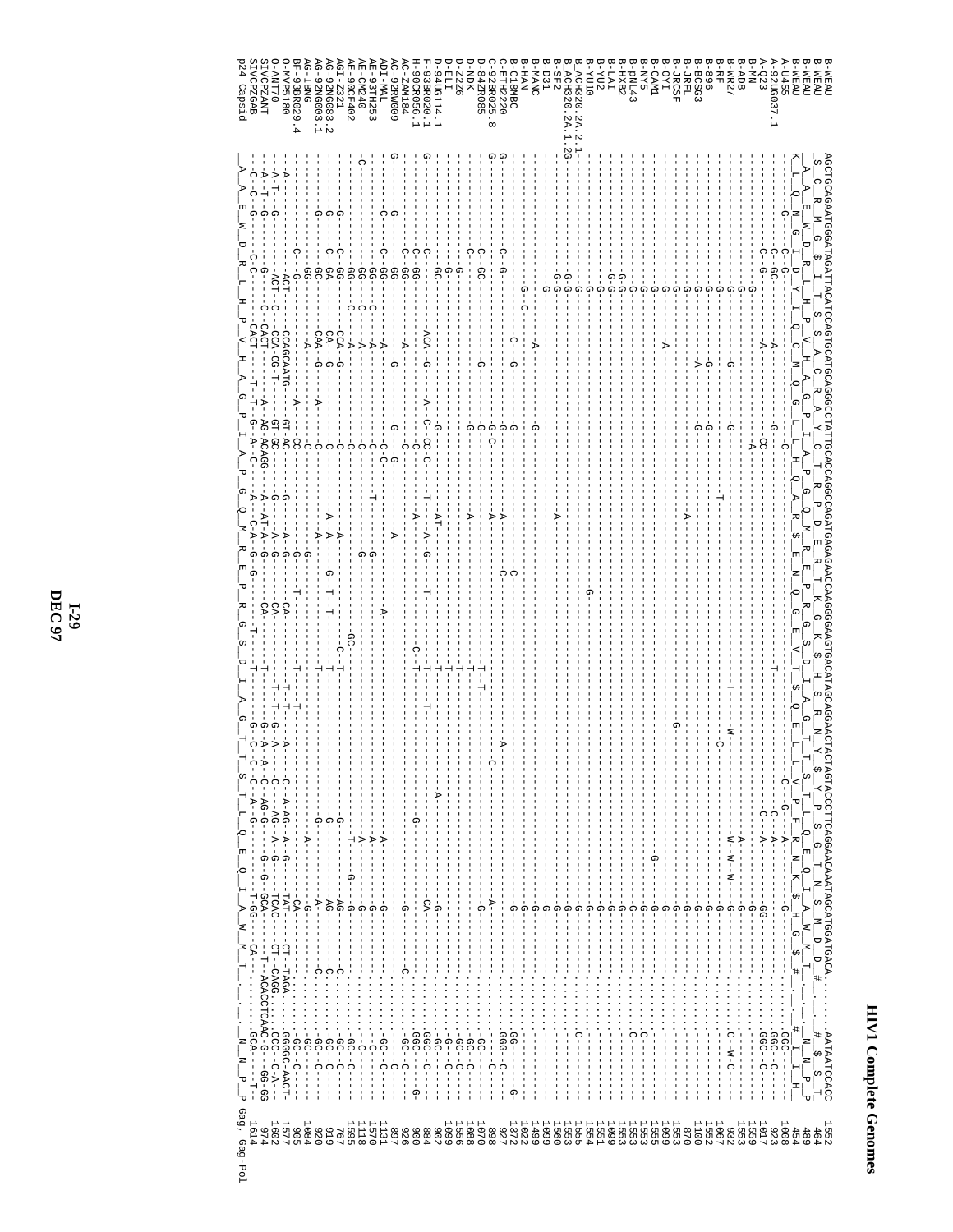| R<br>HCT<br>1 – A –<br>$\mathbb{I}$<br>$\mathbb{I}$<br>$\mathsf I$<br>$\mathbb{I}$<br>$\mathbf{I}$<br>$\blacksquare$<br>п<br>နဲ<br>စုံ စုံ<br>!<br>! !<br>$\frac{1}{\sqrt{2}}$<br>H<br>Ť<br>$\overline{\phantom{a}}$<br>$\blacksquare$<br>Ť<br>Ť<br>Ţ<br>$\blacksquare$<br>$\blacksquare$<br>$\frac{1}{1}$<br>$\begin{array}{c c c} \mathbf{p} & \mathbf{p} & \mathbf{p} & \mathbf{p} \\ \hline \mathbf{p} & \mathbf{p} & \mathbf{p} & \mathbf{p} \\ \hline \mathbf{p} & \mathbf{p} & \mathbf{p} & \mathbf{p} \\ \hline \mathbf{p} & \mathbf{p} & \mathbf{p} & \mathbf{p} \\ \hline \mathbf{p} & \mathbf{p} & \mathbf{p} & \mathbf{p} \\ \hline \mathbf{p} & \mathbf{p} & \mathbf{p} & \mathbf{p} \\ \hline \mathbf{p} & \mathbf{p} & \mathbf{p} & \math$<br>Ť.<br>$\mathbf I$<br>$\mathbb T$<br>$\mathbf I$<br>$\mathbf{I}$<br>$\mathbb{I}$<br>Ω<br>$\Omega$<br>ω<br><u>ດ ດ</u><br>Ω<br><u>ດ ດ</u><br>Ω<br>Ω<br>Ť<br>Ŧ<br>TTT<br>TTT<br>Ŧ<br>Ť<br>Ŧ<br>$\mathbf{I}$<br>$\mathbf{I}$<br>Ť.<br>j<br>$\frac{1}{1}$<br>j<br>$-1 - 9 - 1 - 1$<br>$\frac{1}{1}$<br>$\mathbb{L}$<br>ţ<br>$\frac{1}{1}$<br>Ť.<br>J.<br>$\begin{array}{c} \begin{array}{c} \begin{array}{c} \begin{array}{c} \end{array} \\ \begin{array}{c} \end{array} \\ \begin{array}{c} \end{array} \\ \begin{array}{c} \end{array} \\ \begin{array}{c} \end{array} \\ \begin{array}{c} \end{array} \\ \begin{array}{c} \end{array} \end{array} \end{array}$<br>$\frac{1}{1}$<br>$\mathbf{I}$<br>Ĵ.<br>$\mathbb{L}$<br>$\mathbf{L}$<br>$\mathbf{I}$<br>$\mathbb{I}$<br>$\mathbf I$<br>ł.<br>$-1 - \frac{1}{4} - \frac{1}{4}$<br>$-1 - \frac{1}{2} - \frac{1}{2} - \frac{1}{2}$<br>$\begin{array}{c} -1 \\ -1 \\ -1 \end{array}$<br>Ť.<br>J.<br>ł<br>ł<br>$\mathbf{I}$<br>$-1 - 2 - 1 -$<br>$\blacksquare$<br>$\frac{1}{2}$<br>Ť<br>$\begin{array}{c} 1 \\ 1 \\ 1 \\ 1 \end{array}$<br>$\mathbf{I}$<br>$\mathsf I$<br>$\mathsf I$<br>$\begin{array}{cccc} . & . & . & . \\ . & . & . & . \\ . & . & . & . \\ . & . & . & . \\ . & . & . & . \\ . & . & . & . \end{array}$<br>$- - - -C$<br>$\frac{1}{1}$<br>j.<br>$\frac{1}{1}$<br>$\mathsf I$<br>Ť<br>$\frac{1}{1}$<br>$-{\bf A} -$<br>Ħ<br>÷<br>$\frac{1}{1}$<br>$\mathbf{I}$<br>$\mathbf{I}$<br>$\mathsf I$<br>$\sim 1$<br>$\mathsf I$<br>$\mathsf I$<br>Ċ-<br>C<br>ţ<br>$\mathsf I$<br>$\sf I$<br>$\frac{1}{1}$<br>$\mathsf I$<br>$\mathsf I$<br>Ţ<br>$\begin{array}{c} \begin{array}{c} \text{1} \\ \text{1} \\ \text{1} \end{array} \\ \end{array}$<br>$\mathbf{I}$<br>$\frac{1}{1}$<br>Ŧ<br>$\frac{1}{4}$<br>ł<br>Ŧ<br>I<br>$\blacksquare$<br>$\mathbf{I}$<br>î<br>$\mathsf I$<br>Å<br>I.<br>$\sf I$<br>$\frac{1}{1}$ $\frac{1}{1}$ $\frac{1}{1}$<br>$\begin{array}{c} \end{array}$<br>$\mathsf I$<br>J.<br>I<br>ŧ<br>$\mathsf I$<br>$\frac{1}{4}$<br>-i i<br>÷<br>÷<br>$\frac{1}{4}$<br>$\frac{1}{1}$<br>$\begin{array}{c} \n\cdot & \cdot & \cdot \\ \n\cdot & \cdot & \cdot \\ \n\cdot & \cdot & \cdot \n\end{array}$<br>$\blacksquare$<br>$\blacksquare$<br>$\frac{1}{4}$<br>$\frac{1}{\Omega}$<br>$\frac{1}{4}$<br>$\mathbf{1}$<br>$\blacksquare$<br>annanna<br>C<br>C<br>$\Omega$<br>C<br>$\Omega$<br>C<br>Q<br>TTTT<br>ĦŦ<br>$\frac{1}{4}$<br>Ĩ<br>Ť<br>Ŧ<br>上上上<br>$\frac{1}{1}$<br>ł<br>L.<br>$\Gamma = 1$<br>$--\text{G}--\text{TA}---$<br>$\mathbb{L}$<br>J.<br>事事<br>$\frac{1}{4}$<br>$\frac{1}{1}$<br>$\mathbf{I}$<br>$\mathbf{I}$<br>Ť.<br>Ť.<br>$\mathbf I$<br>$\mathbf{I}$<br>$\frac{1}{1}$<br>$-17A-$<br>$--\Gamma A--$<br>$--\Gamma A--$<br>$--\Gamma A--$<br>$-T\mathrm{A}-$<br>$-1$ $-1$ $-1$ $-1$ $-1$ $-1$<br>$\mathsf I$ | ဂု<br>-<br>9-91-<br>Ö<br>Ω |    |
|--------------------------------------------------------------------------------------------------------------------------------------------------------------------------------------------------------------------------------------------------------------------------------------------------------------------------------------------------------------------------------------------------------------------------------------------------------------------------------------------------------------------------------------------------------------------------------------------------------------------------------------------------------------------------------------------------------------------------------------------------------------------------------------------------------------------------------------------------------------------------------------------------------------------------------------------------------------------------------------------------------------------------------------------------------------------------------------------------------------------------------------------------------------------------------------------------------------------------------------------------------------------------------------------------------------------------------------------------------------------------------------------------------------------------------------------------------------------------------------------------------------------------------------------------------------------------------------------------------------------------------------------------------------------------------------------------------------------------------------------------------------------------------------------------------------------------------------------------------------------------------------------------------------------------------------------------------------------------------------------------------------------------------------------------------------------------------------------------------------------------------------------------------------------------------------------------------------------------------------------------------------------------------------------------------------------------------------------------------------------------------------------------------------------------------------------------------------------------------------------------------------------------------------------------------------------------------------------------------------------------------------------------------------------------------------------------------------------------------------------------------------------------------------------------------------------------------------------------------------------------------------------------------------------------------------------------------------------------------------------------------------------------------------------------------------------------------------------------------------------------------------------------------------------------------------------------------------------------------------------------------------------------------------------------------------------------------------------------------------------------------------------------------------------------------------------------------------------------------------------------------------------------------------------------------------------|----------------------------|----|
|                                                                                                                                                                                                                                                                                                                                                                                                                                                                                                                                                                                                                                                                                                                                                                                                                                                                                                                                                                                                                                                                                                                                                                                                                                                                                                                                                                                                                                                                                                                                                                                                                                                                                                                                                                                                                                                                                                                                                                                                                                                                                                                                                                                                                                                                                                                                                                                                                                                                                                                                                                                                                                                                                                                                                                                                                                                                                                                                                                                                                                                                                                                                                                                                                                                                                                                                                                                                                                                                                                                                                                    | <u>ဂ</u><br>ဂု<br>Ö        |    |
|                                                                                                                                                                                                                                                                                                                                                                                                                                                                                                                                                                                                                                                                                                                                                                                                                                                                                                                                                                                                                                                                                                                                                                                                                                                                                                                                                                                                                                                                                                                                                                                                                                                                                                                                                                                                                                                                                                                                                                                                                                                                                                                                                                                                                                                                                                                                                                                                                                                                                                                                                                                                                                                                                                                                                                                                                                                                                                                                                                                                                                                                                                                                                                                                                                                                                                                                                                                                                                                                                                                                                                    |                            |    |
|                                                                                                                                                                                                                                                                                                                                                                                                                                                                                                                                                                                                                                                                                                                                                                                                                                                                                                                                                                                                                                                                                                                                                                                                                                                                                                                                                                                                                                                                                                                                                                                                                                                                                                                                                                                                                                                                                                                                                                                                                                                                                                                                                                                                                                                                                                                                                                                                                                                                                                                                                                                                                                                                                                                                                                                                                                                                                                                                                                                                                                                                                                                                                                                                                                                                                                                                                                                                                                                                                                                                                                    |                            |    |
|                                                                                                                                                                                                                                                                                                                                                                                                                                                                                                                                                                                                                                                                                                                                                                                                                                                                                                                                                                                                                                                                                                                                                                                                                                                                                                                                                                                                                                                                                                                                                                                                                                                                                                                                                                                                                                                                                                                                                                                                                                                                                                                                                                                                                                                                                                                                                                                                                                                                                                                                                                                                                                                                                                                                                                                                                                                                                                                                                                                                                                                                                                                                                                                                                                                                                                                                                                                                                                                                                                                                                                    |                            |    |
|                                                                                                                                                                                                                                                                                                                                                                                                                                                                                                                                                                                                                                                                                                                                                                                                                                                                                                                                                                                                                                                                                                                                                                                                                                                                                                                                                                                                                                                                                                                                                                                                                                                                                                                                                                                                                                                                                                                                                                                                                                                                                                                                                                                                                                                                                                                                                                                                                                                                                                                                                                                                                                                                                                                                                                                                                                                                                                                                                                                                                                                                                                                                                                                                                                                                                                                                                                                                                                                                                                                                                                    | Ω                          |    |
|                                                                                                                                                                                                                                                                                                                                                                                                                                                                                                                                                                                                                                                                                                                                                                                                                                                                                                                                                                                                                                                                                                                                                                                                                                                                                                                                                                                                                                                                                                                                                                                                                                                                                                                                                                                                                                                                                                                                                                                                                                                                                                                                                                                                                                                                                                                                                                                                                                                                                                                                                                                                                                                                                                                                                                                                                                                                                                                                                                                                                                                                                                                                                                                                                                                                                                                                                                                                                                                                                                                                                                    | ഩ                          |    |
|                                                                                                                                                                                                                                                                                                                                                                                                                                                                                                                                                                                                                                                                                                                                                                                                                                                                                                                                                                                                                                                                                                                                                                                                                                                                                                                                                                                                                                                                                                                                                                                                                                                                                                                                                                                                                                                                                                                                                                                                                                                                                                                                                                                                                                                                                                                                                                                                                                                                                                                                                                                                                                                                                                                                                                                                                                                                                                                                                                                                                                                                                                                                                                                                                                                                                                                                                                                                                                                                                                                                                                    | ⋒                          |    |
|                                                                                                                                                                                                                                                                                                                                                                                                                                                                                                                                                                                                                                                                                                                                                                                                                                                                                                                                                                                                                                                                                                                                                                                                                                                                                                                                                                                                                                                                                                                                                                                                                                                                                                                                                                                                                                                                                                                                                                                                                                                                                                                                                                                                                                                                                                                                                                                                                                                                                                                                                                                                                                                                                                                                                                                                                                                                                                                                                                                                                                                                                                                                                                                                                                                                                                                                                                                                                                                                                                                                                                    | ω                          | GΣ |
|                                                                                                                                                                                                                                                                                                                                                                                                                                                                                                                                                                                                                                                                                                                                                                                                                                                                                                                                                                                                                                                                                                                                                                                                                                                                                                                                                                                                                                                                                                                                                                                                                                                                                                                                                                                                                                                                                                                                                                                                                                                                                                                                                                                                                                                                                                                                                                                                                                                                                                                                                                                                                                                                                                                                                                                                                                                                                                                                                                                                                                                                                                                                                                                                                                                                                                                                                                                                                                                                                                                                                                    |                            |    |
|                                                                                                                                                                                                                                                                                                                                                                                                                                                                                                                                                                                                                                                                                                                                                                                                                                                                                                                                                                                                                                                                                                                                                                                                                                                                                                                                                                                                                                                                                                                                                                                                                                                                                                                                                                                                                                                                                                                                                                                                                                                                                                                                                                                                                                                                                                                                                                                                                                                                                                                                                                                                                                                                                                                                                                                                                                                                                                                                                                                                                                                                                                                                                                                                                                                                                                                                                                                                                                                                                                                                                                    | Ω                          |    |
|                                                                                                                                                                                                                                                                                                                                                                                                                                                                                                                                                                                                                                                                                                                                                                                                                                                                                                                                                                                                                                                                                                                                                                                                                                                                                                                                                                                                                                                                                                                                                                                                                                                                                                                                                                                                                                                                                                                                                                                                                                                                                                                                                                                                                                                                                                                                                                                                                                                                                                                                                                                                                                                                                                                                                                                                                                                                                                                                                                                                                                                                                                                                                                                                                                                                                                                                                                                                                                                                                                                                                                    |                            |    |
|                                                                                                                                                                                                                                                                                                                                                                                                                                                                                                                                                                                                                                                                                                                                                                                                                                                                                                                                                                                                                                                                                                                                                                                                                                                                                                                                                                                                                                                                                                                                                                                                                                                                                                                                                                                                                                                                                                                                                                                                                                                                                                                                                                                                                                                                                                                                                                                                                                                                                                                                                                                                                                                                                                                                                                                                                                                                                                                                                                                                                                                                                                                                                                                                                                                                                                                                                                                                                                                                                                                                                                    |                            |    |
|                                                                                                                                                                                                                                                                                                                                                                                                                                                                                                                                                                                                                                                                                                                                                                                                                                                                                                                                                                                                                                                                                                                                                                                                                                                                                                                                                                                                                                                                                                                                                                                                                                                                                                                                                                                                                                                                                                                                                                                                                                                                                                                                                                                                                                                                                                                                                                                                                                                                                                                                                                                                                                                                                                                                                                                                                                                                                                                                                                                                                                                                                                                                                                                                                                                                                                                                                                                                                                                                                                                                                                    |                            |    |
|                                                                                                                                                                                                                                                                                                                                                                                                                                                                                                                                                                                                                                                                                                                                                                                                                                                                                                                                                                                                                                                                                                                                                                                                                                                                                                                                                                                                                                                                                                                                                                                                                                                                                                                                                                                                                                                                                                                                                                                                                                                                                                                                                                                                                                                                                                                                                                                                                                                                                                                                                                                                                                                                                                                                                                                                                                                                                                                                                                                                                                                                                                                                                                                                                                                                                                                                                                                                                                                                                                                                                                    |                            |    |
|                                                                                                                                                                                                                                                                                                                                                                                                                                                                                                                                                                                                                                                                                                                                                                                                                                                                                                                                                                                                                                                                                                                                                                                                                                                                                                                                                                                                                                                                                                                                                                                                                                                                                                                                                                                                                                                                                                                                                                                                                                                                                                                                                                                                                                                                                                                                                                                                                                                                                                                                                                                                                                                                                                                                                                                                                                                                                                                                                                                                                                                                                                                                                                                                                                                                                                                                                                                                                                                                                                                                                                    |                            |    |
|                                                                                                                                                                                                                                                                                                                                                                                                                                                                                                                                                                                                                                                                                                                                                                                                                                                                                                                                                                                                                                                                                                                                                                                                                                                                                                                                                                                                                                                                                                                                                                                                                                                                                                                                                                                                                                                                                                                                                                                                                                                                                                                                                                                                                                                                                                                                                                                                                                                                                                                                                                                                                                                                                                                                                                                                                                                                                                                                                                                                                                                                                                                                                                                                                                                                                                                                                                                                                                                                                                                                                                    |                            |    |
|                                                                                                                                                                                                                                                                                                                                                                                                                                                                                                                                                                                                                                                                                                                                                                                                                                                                                                                                                                                                                                                                                                                                                                                                                                                                                                                                                                                                                                                                                                                                                                                                                                                                                                                                                                                                                                                                                                                                                                                                                                                                                                                                                                                                                                                                                                                                                                                                                                                                                                                                                                                                                                                                                                                                                                                                                                                                                                                                                                                                                                                                                                                                                                                                                                                                                                                                                                                                                                                                                                                                                                    |                            |    |
|                                                                                                                                                                                                                                                                                                                                                                                                                                                                                                                                                                                                                                                                                                                                                                                                                                                                                                                                                                                                                                                                                                                                                                                                                                                                                                                                                                                                                                                                                                                                                                                                                                                                                                                                                                                                                                                                                                                                                                                                                                                                                                                                                                                                                                                                                                                                                                                                                                                                                                                                                                                                                                                                                                                                                                                                                                                                                                                                                                                                                                                                                                                                                                                                                                                                                                                                                                                                                                                                                                                                                                    |                            |    |
|                                                                                                                                                                                                                                                                                                                                                                                                                                                                                                                                                                                                                                                                                                                                                                                                                                                                                                                                                                                                                                                                                                                                                                                                                                                                                                                                                                                                                                                                                                                                                                                                                                                                                                                                                                                                                                                                                                                                                                                                                                                                                                                                                                                                                                                                                                                                                                                                                                                                                                                                                                                                                                                                                                                                                                                                                                                                                                                                                                                                                                                                                                                                                                                                                                                                                                                                                                                                                                                                                                                                                                    | Ģ                          |    |
|                                                                                                                                                                                                                                                                                                                                                                                                                                                                                                                                                                                                                                                                                                                                                                                                                                                                                                                                                                                                                                                                                                                                                                                                                                                                                                                                                                                                                                                                                                                                                                                                                                                                                                                                                                                                                                                                                                                                                                                                                                                                                                                                                                                                                                                                                                                                                                                                                                                                                                                                                                                                                                                                                                                                                                                                                                                                                                                                                                                                                                                                                                                                                                                                                                                                                                                                                                                                                                                                                                                                                                    | ec-                        |    |
|                                                                                                                                                                                                                                                                                                                                                                                                                                                                                                                                                                                                                                                                                                                                                                                                                                                                                                                                                                                                                                                                                                                                                                                                                                                                                                                                                                                                                                                                                                                                                                                                                                                                                                                                                                                                                                                                                                                                                                                                                                                                                                                                                                                                                                                                                                                                                                                                                                                                                                                                                                                                                                                                                                                                                                                                                                                                                                                                                                                                                                                                                                                                                                                                                                                                                                                                                                                                                                                                                                                                                                    |                            |    |
|                                                                                                                                                                                                                                                                                                                                                                                                                                                                                                                                                                                                                                                                                                                                                                                                                                                                                                                                                                                                                                                                                                                                                                                                                                                                                                                                                                                                                                                                                                                                                                                                                                                                                                                                                                                                                                                                                                                                                                                                                                                                                                                                                                                                                                                                                                                                                                                                                                                                                                                                                                                                                                                                                                                                                                                                                                                                                                                                                                                                                                                                                                                                                                                                                                                                                                                                                                                                                                                                                                                                                                    |                            |    |
|                                                                                                                                                                                                                                                                                                                                                                                                                                                                                                                                                                                                                                                                                                                                                                                                                                                                                                                                                                                                                                                                                                                                                                                                                                                                                                                                                                                                                                                                                                                                                                                                                                                                                                                                                                                                                                                                                                                                                                                                                                                                                                                                                                                                                                                                                                                                                                                                                                                                                                                                                                                                                                                                                                                                                                                                                                                                                                                                                                                                                                                                                                                                                                                                                                                                                                                                                                                                                                                                                                                                                                    |                            |    |
|                                                                                                                                                                                                                                                                                                                                                                                                                                                                                                                                                                                                                                                                                                                                                                                                                                                                                                                                                                                                                                                                                                                                                                                                                                                                                                                                                                                                                                                                                                                                                                                                                                                                                                                                                                                                                                                                                                                                                                                                                                                                                                                                                                                                                                                                                                                                                                                                                                                                                                                                                                                                                                                                                                                                                                                                                                                                                                                                                                                                                                                                                                                                                                                                                                                                                                                                                                                                                                                                                                                                                                    |                            |    |
|                                                                                                                                                                                                                                                                                                                                                                                                                                                                                                                                                                                                                                                                                                                                                                                                                                                                                                                                                                                                                                                                                                                                                                                                                                                                                                                                                                                                                                                                                                                                                                                                                                                                                                                                                                                                                                                                                                                                                                                                                                                                                                                                                                                                                                                                                                                                                                                                                                                                                                                                                                                                                                                                                                                                                                                                                                                                                                                                                                                                                                                                                                                                                                                                                                                                                                                                                                                                                                                                                                                                                                    |                            |    |
|                                                                                                                                                                                                                                                                                                                                                                                                                                                                                                                                                                                                                                                                                                                                                                                                                                                                                                                                                                                                                                                                                                                                                                                                                                                                                                                                                                                                                                                                                                                                                                                                                                                                                                                                                                                                                                                                                                                                                                                                                                                                                                                                                                                                                                                                                                                                                                                                                                                                                                                                                                                                                                                                                                                                                                                                                                                                                                                                                                                                                                                                                                                                                                                                                                                                                                                                                                                                                                                                                                                                                                    |                            |    |
|                                                                                                                                                                                                                                                                                                                                                                                                                                                                                                                                                                                                                                                                                                                                                                                                                                                                                                                                                                                                                                                                                                                                                                                                                                                                                                                                                                                                                                                                                                                                                                                                                                                                                                                                                                                                                                                                                                                                                                                                                                                                                                                                                                                                                                                                                                                                                                                                                                                                                                                                                                                                                                                                                                                                                                                                                                                                                                                                                                                                                                                                                                                                                                                                                                                                                                                                                                                                                                                                                                                                                                    |                            |    |
|                                                                                                                                                                                                                                                                                                                                                                                                                                                                                                                                                                                                                                                                                                                                                                                                                                                                                                                                                                                                                                                                                                                                                                                                                                                                                                                                                                                                                                                                                                                                                                                                                                                                                                                                                                                                                                                                                                                                                                                                                                                                                                                                                                                                                                                                                                                                                                                                                                                                                                                                                                                                                                                                                                                                                                                                                                                                                                                                                                                                                                                                                                                                                                                                                                                                                                                                                                                                                                                                                                                                                                    |                            |    |
|                                                                                                                                                                                                                                                                                                                                                                                                                                                                                                                                                                                                                                                                                                                                                                                                                                                                                                                                                                                                                                                                                                                                                                                                                                                                                                                                                                                                                                                                                                                                                                                                                                                                                                                                                                                                                                                                                                                                                                                                                                                                                                                                                                                                                                                                                                                                                                                                                                                                                                                                                                                                                                                                                                                                                                                                                                                                                                                                                                                                                                                                                                                                                                                                                                                                                                                                                                                                                                                                                                                                                                    |                            |    |
|                                                                                                                                                                                                                                                                                                                                                                                                                                                                                                                                                                                                                                                                                                                                                                                                                                                                                                                                                                                                                                                                                                                                                                                                                                                                                                                                                                                                                                                                                                                                                                                                                                                                                                                                                                                                                                                                                                                                                                                                                                                                                                                                                                                                                                                                                                                                                                                                                                                                                                                                                                                                                                                                                                                                                                                                                                                                                                                                                                                                                                                                                                                                                                                                                                                                                                                                                                                                                                                                                                                                                                    |                            |    |
|                                                                                                                                                                                                                                                                                                                                                                                                                                                                                                                                                                                                                                                                                                                                                                                                                                                                                                                                                                                                                                                                                                                                                                                                                                                                                                                                                                                                                                                                                                                                                                                                                                                                                                                                                                                                                                                                                                                                                                                                                                                                                                                                                                                                                                                                                                                                                                                                                                                                                                                                                                                                                                                                                                                                                                                                                                                                                                                                                                                                                                                                                                                                                                                                                                                                                                                                                                                                                                                                                                                                                                    |                            |    |
|                                                                                                                                                                                                                                                                                                                                                                                                                                                                                                                                                                                                                                                                                                                                                                                                                                                                                                                                                                                                                                                                                                                                                                                                                                                                                                                                                                                                                                                                                                                                                                                                                                                                                                                                                                                                                                                                                                                                                                                                                                                                                                                                                                                                                                                                                                                                                                                                                                                                                                                                                                                                                                                                                                                                                                                                                                                                                                                                                                                                                                                                                                                                                                                                                                                                                                                                                                                                                                                                                                                                                                    |                            |    |
|                                                                                                                                                                                                                                                                                                                                                                                                                                                                                                                                                                                                                                                                                                                                                                                                                                                                                                                                                                                                                                                                                                                                                                                                                                                                                                                                                                                                                                                                                                                                                                                                                                                                                                                                                                                                                                                                                                                                                                                                                                                                                                                                                                                                                                                                                                                                                                                                                                                                                                                                                                                                                                                                                                                                                                                                                                                                                                                                                                                                                                                                                                                                                                                                                                                                                                                                                                                                                                                                                                                                                                    |                            |    |
|                                                                                                                                                                                                                                                                                                                                                                                                                                                                                                                                                                                                                                                                                                                                                                                                                                                                                                                                                                                                                                                                                                                                                                                                                                                                                                                                                                                                                                                                                                                                                                                                                                                                                                                                                                                                                                                                                                                                                                                                                                                                                                                                                                                                                                                                                                                                                                                                                                                                                                                                                                                                                                                                                                                                                                                                                                                                                                                                                                                                                                                                                                                                                                                                                                                                                                                                                                                                                                                                                                                                                                    |                            |    |
|                                                                                                                                                                                                                                                                                                                                                                                                                                                                                                                                                                                                                                                                                                                                                                                                                                                                                                                                                                                                                                                                                                                                                                                                                                                                                                                                                                                                                                                                                                                                                                                                                                                                                                                                                                                                                                                                                                                                                                                                                                                                                                                                                                                                                                                                                                                                                                                                                                                                                                                                                                                                                                                                                                                                                                                                                                                                                                                                                                                                                                                                                                                                                                                                                                                                                                                                                                                                                                                                                                                                                                    |                            |    |
|                                                                                                                                                                                                                                                                                                                                                                                                                                                                                                                                                                                                                                                                                                                                                                                                                                                                                                                                                                                                                                                                                                                                                                                                                                                                                                                                                                                                                                                                                                                                                                                                                                                                                                                                                                                                                                                                                                                                                                                                                                                                                                                                                                                                                                                                                                                                                                                                                                                                                                                                                                                                                                                                                                                                                                                                                                                                                                                                                                                                                                                                                                                                                                                                                                                                                                                                                                                                                                                                                                                                                                    |                            |    |
|                                                                                                                                                                                                                                                                                                                                                                                                                                                                                                                                                                                                                                                                                                                                                                                                                                                                                                                                                                                                                                                                                                                                                                                                                                                                                                                                                                                                                                                                                                                                                                                                                                                                                                                                                                                                                                                                                                                                                                                                                                                                                                                                                                                                                                                                                                                                                                                                                                                                                                                                                                                                                                                                                                                                                                                                                                                                                                                                                                                                                                                                                                                                                                                                                                                                                                                                                                                                                                                                                                                                                                    |                            |    |
|                                                                                                                                                                                                                                                                                                                                                                                                                                                                                                                                                                                                                                                                                                                                                                                                                                                                                                                                                                                                                                                                                                                                                                                                                                                                                                                                                                                                                                                                                                                                                                                                                                                                                                                                                                                                                                                                                                                                                                                                                                                                                                                                                                                                                                                                                                                                                                                                                                                                                                                                                                                                                                                                                                                                                                                                                                                                                                                                                                                                                                                                                                                                                                                                                                                                                                                                                                                                                                                                                                                                                                    |                            |    |
|                                                                                                                                                                                                                                                                                                                                                                                                                                                                                                                                                                                                                                                                                                                                                                                                                                                                                                                                                                                                                                                                                                                                                                                                                                                                                                                                                                                                                                                                                                                                                                                                                                                                                                                                                                                                                                                                                                                                                                                                                                                                                                                                                                                                                                                                                                                                                                                                                                                                                                                                                                                                                                                                                                                                                                                                                                                                                                                                                                                                                                                                                                                                                                                                                                                                                                                                                                                                                                                                                                                                                                    |                            |    |
|                                                                                                                                                                                                                                                                                                                                                                                                                                                                                                                                                                                                                                                                                                                                                                                                                                                                                                                                                                                                                                                                                                                                                                                                                                                                                                                                                                                                                                                                                                                                                                                                                                                                                                                                                                                                                                                                                                                                                                                                                                                                                                                                                                                                                                                                                                                                                                                                                                                                                                                                                                                                                                                                                                                                                                                                                                                                                                                                                                                                                                                                                                                                                                                                                                                                                                                                                                                                                                                                                                                                                                    |                            |    |
|                                                                                                                                                                                                                                                                                                                                                                                                                                                                                                                                                                                                                                                                                                                                                                                                                                                                                                                                                                                                                                                                                                                                                                                                                                                                                                                                                                                                                                                                                                                                                                                                                                                                                                                                                                                                                                                                                                                                                                                                                                                                                                                                                                                                                                                                                                                                                                                                                                                                                                                                                                                                                                                                                                                                                                                                                                                                                                                                                                                                                                                                                                                                                                                                                                                                                                                                                                                                                                                                                                                                                                    |                            |    |
|                                                                                                                                                                                                                                                                                                                                                                                                                                                                                                                                                                                                                                                                                                                                                                                                                                                                                                                                                                                                                                                                                                                                                                                                                                                                                                                                                                                                                                                                                                                                                                                                                                                                                                                                                                                                                                                                                                                                                                                                                                                                                                                                                                                                                                                                                                                                                                                                                                                                                                                                                                                                                                                                                                                                                                                                                                                                                                                                                                                                                                                                                                                                                                                                                                                                                                                                                                                                                                                                                                                                                                    |                            |    |
|                                                                                                                                                                                                                                                                                                                                                                                                                                                                                                                                                                                                                                                                                                                                                                                                                                                                                                                                                                                                                                                                                                                                                                                                                                                                                                                                                                                                                                                                                                                                                                                                                                                                                                                                                                                                                                                                                                                                                                                                                                                                                                                                                                                                                                                                                                                                                                                                                                                                                                                                                                                                                                                                                                                                                                                                                                                                                                                                                                                                                                                                                                                                                                                                                                                                                                                                                                                                                                                                                                                                                                    |                            |    |
| ŧ<br>$\frac{1}{1}$<br>$\frac{1}{4}$<br>ł                                                                                                                                                                                                                                                                                                                                                                                                                                                                                                                                                                                                                                                                                                                                                                                                                                                                                                                                                                                                                                                                                                                                                                                                                                                                                                                                                                                                                                                                                                                                                                                                                                                                                                                                                                                                                                                                                                                                                                                                                                                                                                                                                                                                                                                                                                                                                                                                                                                                                                                                                                                                                                                                                                                                                                                                                                                                                                                                                                                                                                                                                                                                                                                                                                                                                                                                                                                                                                                                                                                           |                            |    |
| $\mathbf{I}$<br>$\frac{1}{1}$                                                                                                                                                                                                                                                                                                                                                                                                                                                                                                                                                                                                                                                                                                                                                                                                                                                                                                                                                                                                                                                                                                                                                                                                                                                                                                                                                                                                                                                                                                                                                                                                                                                                                                                                                                                                                                                                                                                                                                                                                                                                                                                                                                                                                                                                                                                                                                                                                                                                                                                                                                                                                                                                                                                                                                                                                                                                                                                                                                                                                                                                                                                                                                                                                                                                                                                                                                                                                                                                                                                                      |                            |    |
| ŧ<br>$\begin{array}{c}\n-1 \\ -1 \\ -1 \\ -1\n\end{array}$                                                                                                                                                                                                                                                                                                                                                                                                                                                                                                                                                                                                                                                                                                                                                                                                                                                                                                                                                                                                                                                                                                                                                                                                                                                                                                                                                                                                                                                                                                                                                                                                                                                                                                                                                                                                                                                                                                                                                                                                                                                                                                                                                                                                                                                                                                                                                                                                                                                                                                                                                                                                                                                                                                                                                                                                                                                                                                                                                                                                                                                                                                                                                                                                                                                                                                                                                                                                                                                                                                         |                            | ဂု |
|                                                                                                                                                                                                                                                                                                                                                                                                                                                                                                                                                                                                                                                                                                                                                                                                                                                                                                                                                                                                                                                                                                                                                                                                                                                                                                                                                                                                                                                                                                                                                                                                                                                                                                                                                                                                                                                                                                                                                                                                                                                                                                                                                                                                                                                                                                                                                                                                                                                                                                                                                                                                                                                                                                                                                                                                                                                                                                                                                                                                                                                                                                                                                                                                                                                                                                                                                                                                                                                                                                                                                                    |                            |    |
| 'n,<br>ю<br>$\blacksquare$<br>þ<br>F١<br>∩<br>$-6 - -$<br>Þ<br>'n<br>ţ<br>¦≍<br>$\mathsf I$<br>$\mathbb T$<br>¦<br>⊀⁄⊁<br>$\blacksquare$<br>h<br>$-7A - A - -$<br> <br>വ<br>[လ]<br>$\frac{1}{1}$<br>$\frac{1}{1}$                                                                                                                                                                                                                                                                                                                                                                                                                                                                                                                                                                                                                                                                                                                                                                                                                                                                                                                                                                                                                                                                                                                                                                                                                                                                                                                                                                                                                                                                                                                                                                                                                                                                                                                                                                                                                                                                                                                                                                                                                                                                                                                                                                                                                                                                                                                                                                                                                                                                                                                                                                                                                                                                                                                                                                                                                                                                                                                                                                                                                                                                                                                                                                                                                                                                                                                                                  |                            |    |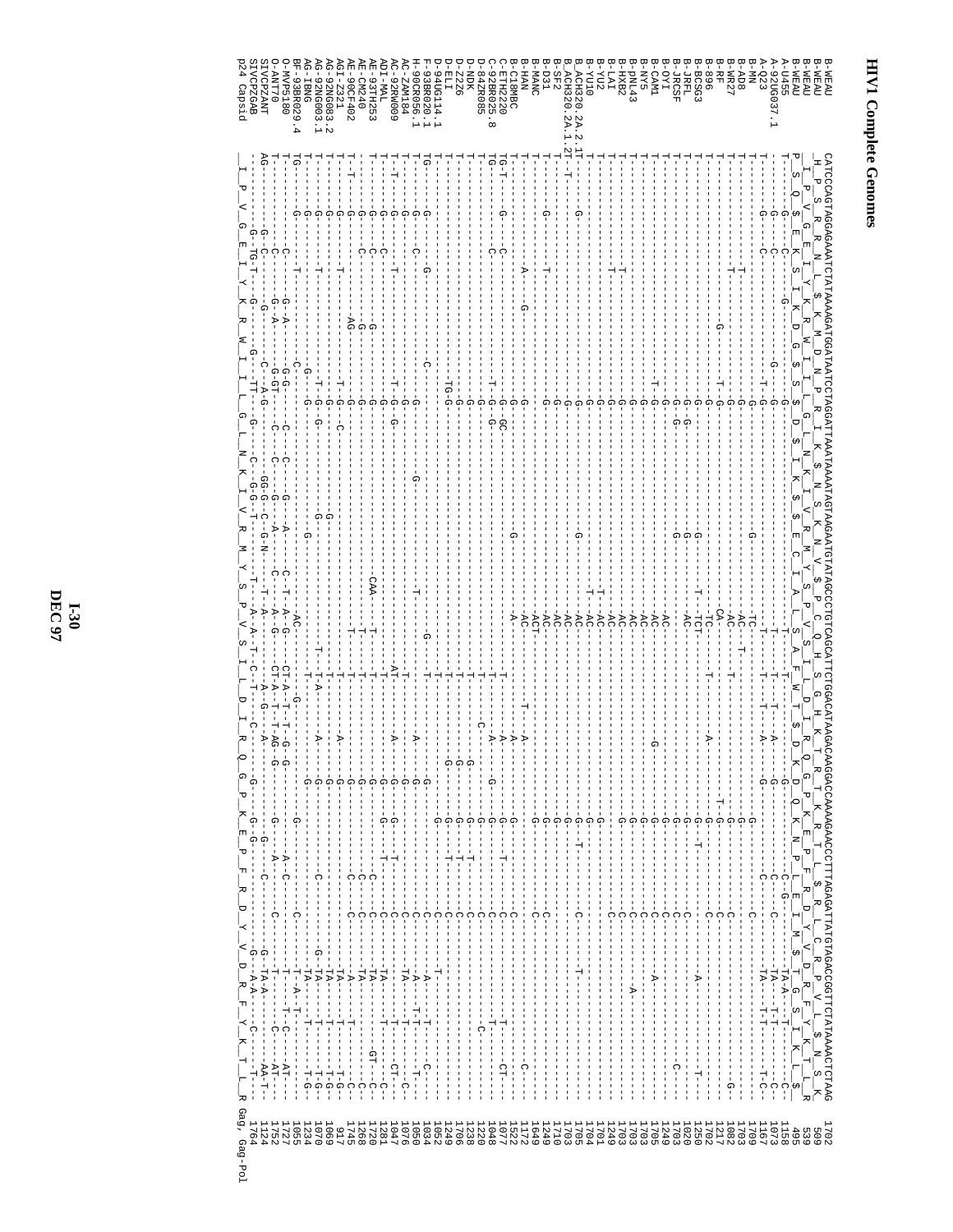| - G - Gag , Gag-Pol              | $2-\sigma$<br>l<br>S                                                                                                       | $\frac{1}{\mathsf{M}}$<br>¦≍<br>٣<br>ץ'<br>∣<br>l<br>Q                                                                                                            | $A_1 = T_1$<br>'n                                                                                                                                                                                                                                                                                                                                                                                          | <del>יט</del><br> <br>റ                                                                                                                                                                                                                                                                                                                                                       | ים<br>ק                                                     |      |         |             |                                                                                           | Capsid                 |
|----------------------------------|----------------------------------------------------------------------------------------------------------------------------|-------------------------------------------------------------------------------------------------------------------------------------------------------------------|------------------------------------------------------------------------------------------------------------------------------------------------------------------------------------------------------------------------------------------------------------------------------------------------------------------------------------------------------------------------------------------------------------|-------------------------------------------------------------------------------------------------------------------------------------------------------------------------------------------------------------------------------------------------------------------------------------------------------------------------------------------------------------------------------|-------------------------------------------------------------|------|---------|-------------|-------------------------------------------------------------------------------------------|------------------------|
| 1914                             | $- - \Delta - - -$<br>$---A---$                                                                                            | $\frac{1}{2}$<br>$\frac{1}{2}$<br>$\frac{1}{1}$<br>$\frac{1}{1}$<br>$-1$                                                                                          | $C - C - C -$<br>$\frac{1}{1}$<br>ှ<br>                                                                                                                                                                                                                                                                                                                                                                    | $\blacksquare$<br>$-1 - 9 - 1$                                                                                                                                                                                                                                                                                                                                                | $\mathbf{I}$<br>$\mathbf{I}$<br>$\mathbf{I}$<br>$\mathsf I$ |      |         |             |                                                                                           | VCPZGAB                |
|                                  | $- - - - - - - -$<br>I<br>$---A---$<br>I                                                                                   | $\frac{1}{4}$<br>$-4$<br>t,<br><b>H-A---------</b>                                                                                                                | $\frac{1}{1}$<br>I                                                                                                                                                                                                                                                                                                                                                                                         | $\mathbf{A}\hspace{-0.01cm} -\hspace{-0.01cm} -\hspace{-0.01cm} -\hspace{-0.01cm} -\hspace{-0.01cm} -\hspace{-0.01cm} -\hspace{-0.01cm} -\hspace{-0.01cm} -\hspace{-0.01cm} -\hspace{-0.01cm} -\hspace{-0.01cm} -\hspace{-0.01cm} -\hspace{-0.01cm} -\hspace{-0.01cm} -\hspace{-0.01cm} -\hspace{-0.01cm} -\hspace{-0.01cm} -\hspace{-0.01cm} -\hspace{-0.01cm} -\hspace{-0.$ | 2<br>t<br>J.                                                |      |         | $AA-C$      | යි                                                                                        | INAZPZANT              |
| 1902<br>1274                     | I<br>L<br>$\mathsf I$<br>$\mathsf I$<br>I<br>$\mathbf{I}$<br>$\sf I$<br>$---+$<br>$\sf I$                                  | $\frac{1}{1}$<br>ω<br>ł<br>I<br>$\sf I$<br>$-1 - 1 - 1 - 1 - 1 - 1$                                                                                               | $--C T----$<br>ł<br>$\sf I$                                                                                                                                                                                                                                                                                                                                                                                | $A--------------$<br>I                                                                                                                                                                                                                                                                                                                                                        | ÷                                                           | ACAG |         | د<br>ج      |                                                                                           | 0LLMV                  |
| $\overline{\phantom{a}}$<br>-877 | $\frac{1}{1}$<br>$\mathbf{A}-----\mathbf{A}----$                                                                           | $\frac{1}{4}$<br>$A -$<br>$\mathbb{I}$<br>I.                                                                                                                      | $\frac{1}{4}$<br>I.                                                                                                                                                                                                                                                                                                                                                                                        |                                                                                                                                                                                                                                                                                                                                                                               | ن<br>ن<br>Ť                                                 |      |         |             |                                                                                           | MVP5180                |
|                                  | I.<br>$\mathbf{I}$<br>$\mathsf I$<br>$\mathsf I$<br>$\frac{1}{1}$<br>T<br>$\frac{1}{1}$<br>$\frac{1}{1}$<br>နဲ<br>၂        | $\frac{1}{1}$<br>Þ<br>T,<br>$\mathbf{I}$<br>I.<br>1<br>$\mathbf{I}$<br>т<br>$\mathbf{I}$<br>$\overline{\phantom{a}}$<br>т                                         | i<br>$\frac{1}{1}$<br>$\mathsf I$<br>$\frac{1}{1}$<br>I.                                                                                                                                                                                                                                                                                                                                                   | J<br>I.<br>т<br>$-5 - 1$<br>I<br>I.                                                                                                                                                                                                                                                                                                                                           | т                                                           |      |         |             |                                                                                           | $-93B R 029$           |
| 1384<br>1205                     | $\frac{1}{1}$<br>$\mathsf I$<br>$\mathsf I$<br>$\frac{1}{1}$<br>$\frac{1}{1}$<br>$\overline{1}$                            | $\frac{1}{1}$<br>Þ<br>T<br>$\mathbf{I}$<br>$\frac{1}{1}$<br>$\blacksquare$                                                                                        | $-1 - 1 -$<br>$\frac{1}{4}$<br>$\mathsf I$                                                                                                                                                                                                                                                                                                                                                                 | $-6 - -$<br>ł                                                                                                                                                                                                                                                                                                                                                                 | $-1$ - $-1$                                                 |      |         |             |                                                                                           | -IBNG                  |
|                                  | $\mathbf{I}$<br>J<br>$A--------$<br>ł<br>$\mathbb I$                                                                       | $\frac{1}{4}$<br>ъ<br>Ŧ<br>$-1 - 1 - 1$                                                                                                                           | Ť<br>ł<br>$\mathbb I$                                                                                                                                                                                                                                                                                                                                                                                      | ł<br>$\mathbb{I}$                                                                                                                                                                                                                                                                                                                                                             | ႙<br>⋒<br>Ť<br>$A--G--$                                     |      |         |             |                                                                                           | $-92MC003.1$           |
| 1067<br>1219<br>1220             | Ţ<br>$\overline{\phantom{a}}$<br>$\mathbf I$<br>$\,$ I<br>$\frac{1}{1}$<br>$\blacksquare$<br>$\frac{1}{1}$<br>$\mathbf{I}$ | $\frac{1}{1}$<br>ъ<br>J,<br>$\mathbf{I}$<br>$\mathbf I$<br>$\overline{\phantom{a}}$<br>$\frac{1}{2}$<br>$\overline{\phantom{a}}$<br>$\blacksquare$                | $\mathsf I$<br>$\blacksquare$<br>$\frac{1}{1}$                                                                                                                                                                                                                                                                                                                                                             | $\mathbf I$<br>$\overline{\phantom{a}}$<br>$\blacksquare$<br>$\frac{1}{1}$                                                                                                                                                                                                                                                                                                    | ု<br>⋒<br>$-1 - 2 - 1$                                      |      |         |             |                                                                                           | -92NG083.<br>N         |
|                                  | Ť<br>J.<br>ţ<br>$\frac{1}{1}$                                                                                              | $\frac{1}{4}$<br>ъ<br>$\mathsf I$<br>$\frac{1}{4}$                                                                                                                | т.<br>Ť<br>ł                                                                                                                                                                                                                                                                                                                                                                                               | Ĵ<br>t<br>J.                                                                                                                                                                                                                                                                                                                                                                  | ု<br>$-Y--$                                                 |      |         |             |                                                                                           |                        |
|                                  | ł                                                                                                                          | $\frac{1}{1}$<br>Ŧ<br>$\mathbb{I}$<br>$\mathbf{I}$<br>$\frac{1}{4}$<br>$\mathbf{I}$<br>-1                                                                         | $\mathsf I$<br>$\mathsf I$<br>$\mathbf{I}$                                                                                                                                                                                                                                                                                                                                                                 | $\frac{1}{4}$<br>ဂု<br>$\mathbf{I}$                                                                                                                                                                                                                                                                                                                                           |                                                             |      |         |             | eec                                                                                       | $1 - Z 321$            |
|                                  | C------                                                                                                                    | ъ<br>л.<br>$\mathsf I$<br>$\mathsf I$<br>$\mathsf I$                                                                                                              | $\mathsf I$<br>н<br>f<br>$\mathsf I$<br>$\frac{1}{1}$<br>$\mathsf I$                                                                                                                                                                                                                                                                                                                                       | İ                                                                                                                                                                                                                                                                                                                                                                             | $-A--A--$                                                   |      |         | Ω           |                                                                                           | $-90$ CF402            |
|                                  | $\begin{array}{c} -1 \\ -1 \end{array}$                                                                                    | $\frac{1}{1}$<br>Þ<br>J,<br>$\,$ I<br>$\overline{\phantom{a}}$<br>$\blacksquare$<br>$\overline{\phantom{a}}$<br>$\frac{1}{2}$                                     | $\frac{1}{1}$<br>Ĥ<br>$\overline{1}$<br>$\frac{1}{1}$                                                                                                                                                                                                                                                                                                                                                      | Ţ<br>$\mathbf{I}$                                                                                                                                                                                                                                                                                                                                                             | $-4-1-7-1$                                                  |      |         |             |                                                                                           | -CM240                 |
|                                  | Ω<br>Ť.                                                                                                                    | $\frac{1}{4}$<br>ъ<br>$\frac{1}{1}$<br>$\frac{1}{1}$                                                                                                              | I.<br>$\frac{1}{1}$<br>ł                                                                                                                                                                                                                                                                                                                                                                                   | J.                                                                                                                                                                                                                                                                                                                                                                            | $- -A - -A - -$                                             |      |         | -- A--      |                                                                                           | -93TH253               |
|                                  | $\bigcap_{i=1}$                                                                                                            | $\frac{1}{1}$<br>Þ<br>Ť<br>$\mathbf I$<br>$\begin{array}{c} 1 \\ 1 \\ 1 \end{array}$<br>$\frac{1}{1}$                                                             | $\frac{1}{1}$<br>$\frac{1}{1}$                                                                                                                                                                                                                                                                                                                                                                             | $\overline{\phantom{a}}$<br>Ĵ<br>$\begin{smallmatrix} 0 & -1 \\ -1 & -1 \end{smallmatrix}$<br>$\frac{1}{1}$                                                                                                                                                                                                                                                                   | $-1$ - $-1$                                                 |      |         | Ω           |                                                                                           |                        |
|                                  | $\Gamma$<br>I,<br>I.                                                                                                       | ŧ<br>А<br>Ţ.<br>L.<br>$\mathbb{I}$<br>I.<br>I.<br>î.<br>$\frac{1}{1}$                                                                                             | $-L--L--$<br>I                                                                                                                                                                                                                                                                                                                                                                                             | $\frac{1}{2}$<br>J.<br>İ                                                                                                                                                                                                                                                                                                                                                      | $-Y--$                                                      |      |         | $-\Delta$ - |                                                                                           | -92RM009               |
|                                  |                                                                                                                            | $G - A$<br>Ŧ<br>1<br>$\frac{1}{1}$<br>$\mathbf I$<br>$\frac{1}{1}$                                                                                                | $\frac{1}{1}$                                                                                                                                                                                                                                                                                                                                                                                              | I.<br>$\frac{1}{\Omega}$                                                                                                                                                                                                                                                                                                                                                      | $       -$                                                  |      |         |             |                                                                                           | <b>18 LMAZ</b>         |
|                                  | $\begin{array}{c} 1 \\ 1 \\ 1 \end{array}$<br>J<br>$\frac{1}{1}$                                                           | $\frac{1}{1}$<br>А<br>Ţ<br>$\mathbf I$<br>$\begin{array}{c} 1 \\ 1 \\ 1 \end{array}$<br>$\frac{1}{1}$                                                             | $\frac{1}{1}$<br>$\begin{array}{c} \rule{0pt}{2.5ex} \rule{0pt}{2.5ex} \rule{0pt}{2.5ex} \rule{0pt}{2.5ex} \rule{0pt}{2.5ex} \rule{0pt}{2.5ex} \rule{0pt}{2.5ex} \rule{0pt}{2.5ex} \rule{0pt}{2.5ex} \rule{0pt}{2.5ex} \rule{0pt}{2.5ex} \rule{0pt}{2.5ex} \rule{0pt}{2.5ex} \rule{0pt}{2.5ex} \rule{0pt}{2.5ex} \rule{0pt}{2.5ex} \rule{0pt}{2.5ex} \rule{0pt}{2.5ex} \rule{0pt}{2.5ex} \rule{0$          | - - A - - - - A - - - G - - - - A -                                                                                                                                                                                                                                                                                                                                           |                                                             |      |         |             |                                                                                           |                        |
|                                  |                                                                                                                            | А<br>L.<br>$\mathsf I$<br>1<br>$\mathbf{I}$<br>$\mathbf{I}$                                                                                                       | $\frac{1}{1}$<br>$\mathsf I$<br>$\frac{1}{1}$<br>ဂှ                                                                                                                                                                                                                                                                                                                                                        | 1<br>т<br>$-6 - -$<br>ł                                                                                                                                                                                                                                                                                                                                                       |                                                             |      |         |             |                                                                                           | -93BR020.<br>-90CR056. |
|                                  | $\mathbf{I}$<br>т<br>$\mathbf I$<br>ı<br>ဂူ                                                                                | $\frac{1}{1}$<br>А<br>$\blacksquare$<br>$\mathbb{I}$<br>$\frac{1}{4}$<br>Ť.                                                                                       | $-1$<br>$\frac{1}{1}$<br>$\mathbf I$                                                                                                                                                                                                                                                                                                                                                                       | $\blacksquare$<br>$\blacksquare$<br>$-0.0 - 1$<br>$\frac{1}{4}$                                                                                                                                                                                                                                                                                                               |                                                             |      |         |             |                                                                                           | 40G11<br>4.            |
|                                  |                                                                                                                            |                                                                                                                                                                   |                                                                                                                                                                                                                                                                                                                                                                                                            |                                                                                                                                                                                                                                                                                                                                                                               |                                                             |      |         |             |                                                                                           |                        |
|                                  | $-9 - -$                                                                                                                   | Ť<br>ъ<br>Ŧ<br>I.<br>$\frac{1}{1}$                                                                                                                                | I<br>$\frac{1}{4}$<br>ł<br>I                                                                                                                                                                                                                                                                                                                                                                               | $- - C A G - - - -$                                                                                                                                                                                                                                                                                                                                                           |                                                             |      |         |             |                                                                                           |                        |
|                                  | $\frac{1}{2}$                                                                                                              | $\frac{1}{1}$<br>А                                                                                                                                                |                                                                                                                                                                                                                                                                                                                                                                                                            | $-CAG--$<br>$\frac{1}{1}$                                                                                                                                                                                                                                                                                                                                                     |                                                             |      |         |             |                                                                                           | 3225                   |
|                                  | $-1 - 1$<br>$\frac{1}{1}$<br>$\begin{array}{c} 1 \\ 1 \\ 1 \end{array}$<br>$-6 - -$                                        | А<br>Ŧ<br>$\mathbb{I}$<br>$\frac{1}{1}$                                                                                                                           | $\frac{1}{1}$<br>İ<br>$\frac{1}{4}$                                                                                                                                                                                                                                                                                                                                                                        | $---CAC---$                                                                                                                                                                                                                                                                                                                                                                   | ţ                                                           |      |         | - - A       |                                                                                           | NDK                    |
|                                  | $\frac{1}{1}$<br>I<br>I.<br>I<br>I.<br>$\mathbf{I}$<br>$\frac{1}{1}$                                                       | $\frac{1}{1}$<br>ъ<br>T.<br>$\mathbf{I}$<br>$\mathsf I$<br>1<br>$\frac{1}{1}$                                                                                     | $-1 - 1 -$<br>$\frac{1}{4}$                                                                                                                                                                                                                                                                                                                                                                                | ţ<br>$-1 - 0 - 0 - 1$                                                                                                                                                                                                                                                                                                                                                         | $\frac{1}{1}$                                               |      |         |             |                                                                                           | 84ZR085                |
|                                  |                                                                                                                            | $\frac{1}{4}$<br>А<br>$\mathbf{I}$<br>$\mathbb T$<br>$\mathsf I$<br>$\blacksquare$<br>$\blacksquare$                                                              | $\frac{1}{1}$                                                                                                                                                                                                                                                                                                                                                                                              |                                                                                                                                                                                                                                                                                                                                                                               |                                                             |      |         |             |                                                                                           | 2BR025<br>$\infty$     |
|                                  | ì<br>$\mathbf{I}$<br>I.<br>î                                                                                               | $\frac{1}{4}$<br>ъ<br>Ţ.<br>$\mathbf{I}$<br>$\frac{1}{1}$                                                                                                         | $\frac{1}{4}$<br>$\mathsf I$                                                                                                                                                                                                                                                                                                                                                                               | $\begin{aligned} &\textbf{A} - - \textbf{G} - - - - - \textbf{G} - - - \textbf{T} - - \textbf{T} - \\ &\textbf{A} - - \textbf{G} - - - - - - \textbf{G} - - - \textbf{T} - - - \textbf{T} - \\ \end{aligned}$                                                                                                                                                                 | Ť                                                           |      |         |             |                                                                                           | <b>ETH2220</b>         |
|                                  | $\mathsf I$                                                                                                                | $\frac{1}{1}$<br>А<br>$\mathsf I$<br>$\mathbf{I}$                                                                                                                 | $\frac{1}{1}$                                                                                                                                                                                                                                                                                                                                                                                              | $\overline{1}$<br>$-1$ - $-1$ - $-1$ - $-1$ - $-1$ - $-1$                                                                                                                                                                                                                                                                                                                     | ţ                                                           |      |         | -- A        |                                                                                           | C18MBC                 |
|                                  | ţ<br>$\mathbb{I}$<br>$\frac{1}{1}$<br>$\frac{1}{1}$<br>ł<br>ဂူ                                                             | $-\nabla$<br>$\begin{bmatrix} 1 \\ 1 \\ 1 \\ 1 \end{bmatrix}$<br>$\frac{1}{1}$                                                                                    | $\begin{array}{c} \mathbf{1} \\ \mathbf{1} \\ \mathbf{1} \\ \mathbf{1} \\ \mathbf{1} \end{array}$<br>$\frac{1}{1}$<br>ŧ                                                                                                                                                                                                                                                                                    | Ţ<br>ţ<br>$\frac{1}{2}$                                                                                                                                                                                                                                                                                                                                                       | $-4$                                                        |      |         |             |                                                                                           | NVH-                   |
|                                  | $-1$ $-1$ $-1$ $-1$ $-1$ $-1$<br>$\frac{1}{1}$<br>ဂု                                                                       | A<br>T,<br>$\mathbf{I}$<br>$\mathbb T$<br>$\frac{1}{1}$<br>$-1$ $-1$ $-1$ $-1$ $-1$ $-1$ $-1$                                                                     | $\frac{1}{1}$<br>$\frac{1}{4}$<br>$\frac{1}{1}$                                                                                                                                                                                                                                                                                                                                                            | $\sf I$<br>$\frac{1}{1}$<br>$\frac{1}{1}$                                                                                                                                                                                                                                                                                                                                     | $-1 - 2 - - -$                                              |      |         |             |                                                                                           | <b>NANC</b>            |
|                                  | $-5 -$                                                                                                                     | $\frac{1}{1}$<br>А<br>$\mathsf I$                                                                                                                                 |                                                                                                                                                                                                                                                                                                                                                                                                            | $\frac{1}{1}$<br>$C_1 - C_2$                                                                                                                                                                                                                                                                                                                                                  |                                                             |      |         |             |                                                                                           | D31                    |
|                                  | $\frac{1}{1}$                                                                                                              | А                                                                                                                                                                 |                                                                                                                                                                                                                                                                                                                                                                                                            |                                                                                                                                                                                                                                                                                                                                                                               | $\frac{1}{1}$                                               |      |         |             |                                                                                           |                        |
|                                  | $-1$                                                                                                                       | Ŧ<br>$\begin{bmatrix} 1 \\ 1 \\ 1 \\ 1 \end{bmatrix}$                                                                                                             | $\begin{array}{c} 1 \\ 1 \\ 1 \end{array}$<br>İ<br>$\frac{1}{4}$                                                                                                                                                                                                                                                                                                                                           | ţ<br>$\begin{array}{c} C_1 - \epsilon \\ C_1 - \epsilon \end{array}$<br>Ţ<br>$\frac{1}{1}$                                                                                                                                                                                                                                                                                    |                                                             |      |         |             |                                                                                           | <b>SF2</b>             |
|                                  | $\frac{1}{1}$                                                                                                              | А<br>Ŧ<br>$\mathbb{L}$<br>$-1$ $-1$ $-1$ $-1$ $-1$                                                                                                                | $\begin{array}{c c} \hline \textbf{1} & \textbf{1} & \textbf{1} & \textbf{1} \\ \hline \textbf{2} & \textbf{1} & \textbf{1} & \textbf{1} & \textbf{1} \\ \hline \textbf{3} & \textbf{1} & \textbf{1} & \textbf{1} & \textbf{1} \\ \hline \textbf{4} & \textbf{1} & \textbf{1} & \textbf{1} & \textbf{1} & \textbf{1} \\ \hline \end{array}$<br>$\begin{array}{c} 1 \\ 1 \\ 1 \end{array}$<br>$\frac{1}{1}$ | $\begin{array}{c} 1 \\ 1 \\ 1 \end{array}$                                                                                                                                                                                                                                                                                                                                    | $\frac{1}{1}$                                               |      |         |             |                                                                                           | ACH320                 |
|                                  | I<br>I<br>I<br>$\frac{1}{1}$                                                                                               | $\frac{1}{4}$<br>А<br>Ţ.<br>$\mathbf{I}$<br>L<br>$\frac{1}{1}$                                                                                                    | J.                                                                                                                                                                                                                                                                                                                                                                                                         | $\frac{1}{1}$<br>ł.<br>I<br>$\frac{1}{1}$                                                                                                                                                                                                                                                                                                                                     |                                                             |      |         |             |                                                                                           | <b>ACH32</b>           |
|                                  | $\frac{1}{1}$<br>$\frac{1}{1}$                                                                                             | $\frac{1}{1}$<br>А<br>Ţ<br>$\begin{bmatrix} 1 \\ 1 \\ 1 \end{bmatrix}$                                                                                            |                                                                                                                                                                                                                                                                                                                                                                                                            | $\frac{1}{1}$<br>$C -$<br>$\begin{array}{c} \end{array}$<br>$\frac{1}{1}$                                                                                                                                                                                                                                                                                                     |                                                             |      |         |             |                                                                                           | $0$ T $\Omega$         |
|                                  | $-1$ $-1$ $-1$ $-1$ $-1$ $-1$<br>$-9 - -$                                                                                  | $\frac{1}{1}$<br>А<br>$\mathsf I$<br>$\begin{array}{c} 1 \\ 1 \\ 1 \end{array}$                                                                                   |                                                                                                                                                                                                                                                                                                                                                                                                            | $\frac{1}{1}$<br>C-----                                                                                                                                                                                                                                                                                                                                                       |                                                             |      |         |             |                                                                                           | $Z\Omega X$ -          |
|                                  | $\begin{bmatrix} 1 & 1 & 1 \\ 1 & 1 & 1 \\ 1 & 1 & 1 \\ 1 & 1 & 1 \end{bmatrix}$<br>$\frac{1}{1}$<br>Ţ                     | А<br>Ŧ<br>$\mathbb{I}$<br>$\begin{array}{c} 1 \\ 1 \\ 1 \\ 1 \end{array}$                                                                                         | ł<br>$\frac{1}{1}$                                                                                                                                                                                                                                                                                                                                                                                         | ţ<br>C---------                                                                                                                                                                                                                                                                                                                                                               | $\frac{1}{1}$                                               |      |         |             |                                                                                           | TVT-                   |
|                                  | $\frac{1}{1}$<br>$- - - - - -$<br>$\mathbf I$                                                                              | $\frac{1}{4}$<br>А<br>Ţ<br>$\mathbf{I}$<br>$\mathsf I$<br>$\begin{array}{c} \n\cdot & \cdot \\ \n\cdot & \cdot \\ \n\cdot & \cdot \n\end{array}$<br>$\frac{1}{1}$ |                                                                                                                                                                                                                                                                                                                                                                                                            | $\frac{1}{2}$<br>CG---------                                                                                                                                                                                                                                                                                                                                                  | $\begin{array}{c} 1 \\ 1 \\ 1 \end{array}$                  |      |         |             |                                                                                           | -HXB2                  |
|                                  | ţ<br>Ţ<br>J.<br>$\frac{1}{1}$<br>$\frac{1}{1}$<br>ှ<br>                                                                    | А<br>Ţ.<br>J.<br>$\mathsf I$<br>$\begin{array}{c} 1 \\ 1 \\ 1 \end{array}$                                                                                        | $-1$ - $-1$<br>I<br>$\frac{1}{1}$<br>Å                                                                                                                                                                                                                                                                                                                                                                     | $\frac{1}{1}$<br>$\mathbf{I}$<br>J.<br>$\mathbb{I}$                                                                                                                                                                                                                                                                                                                           | İ                                                           |      |         |             |                                                                                           | -pNL43                 |
|                                  | I<br>$\frac{1}{1}$<br>$-1$                                                                                                 | $\frac{1}{1}$<br>А<br>Ţ<br>$\sf I$<br>I.                                                                                                                          | I<br>$\frac{1}{1}$                                                                                                                                                                                                                                                                                                                                                                                         | $\frac{1}{1}$<br>$\Gamma$<br>I<br>$\frac{1}{4}$                                                                                                                                                                                                                                                                                                                               |                                                             |      |         |             |                                                                                           | $-KK-$                 |
|                                  | $\begin{array}{c} 1 \\ 1 \\ 1 \end{array}$<br>$-6 -$                                                                       | ъ<br>$\frac{1}{1}$                                                                                                                                                | $\mathbb{I}$<br>$\frac{1}{1}$                                                                                                                                                                                                                                                                                                                                                                              | $-1$ $-1$ $-1$ $-1$ $-1$<br>Ω<br>$\frac{1}{1}$<br>$\frac{1}{1}$                                                                                                                                                                                                                                                                                                               |                                                             |      |         | _<br>∀–     |                                                                                           | -CAM1                  |
|                                  | T<br>I.<br>Ţ<br>$\frac{1}{1}$<br>$\frac{1}{1}$<br><u>ဂု</u><br>                                                            | $\frac{1}{4}$<br>Þ<br>Ĩ<br>$\mathsf I$<br>$\mathsf I$<br>$\frac{1}{4}$                                                                                            | $\mathsf I$<br>$\mathbf{I}$<br>T                                                                                                                                                                                                                                                                                                                                                                           | $\frac{1}{1}$<br>Ω<br>$\frac{1}{1}$<br>ł                                                                                                                                                                                                                                                                                                                                      |                                                             |      |         |             |                                                                                           | TXO-                   |
|                                  | I<br>$\mathbf{I}$                                                                                                          | $\frac{1}{1}$<br>А<br>Ţ.<br>$\mathbf{I}$<br>$\mathsf I$<br>$\mathbf{I}$<br>$\mathbf{I}$                                                                           |                                                                                                                                                                                                                                                                                                                                                                                                            | $\frac{1}{1}$<br>Ω<br>$\frac{1}{1}$<br>$\mathbf{I}$                                                                                                                                                                                                                                                                                                                           |                                                             |      |         |             |                                                                                           | -JRCSF                 |
|                                  | J.                                                                                                                         | ъ<br>Ŧ<br>$\mathsf I$<br>$\mathbf{I}$<br>$\mathbf{I}$                                                                                                             | $\frac{1}{1}$                                                                                                                                                                                                                                                                                                                                                                                              |                                                                                                                                                                                                                                                                                                                                                                               |                                                             |      |         | ।<br>ਅ      |                                                                                           | -JRFL-                 |
|                                  | $\frac{1}{1}$<br>$\begin{array}{c} \end{array}$<br>$\overline{1}$<br>$\begin{array}{c} \hline \end{array}$                 | А<br>Ŧ<br>$\overline{\phantom{a}}$<br>$\begin{array}{c} \end{array}$<br>$\frac{1}{1}$                                                                             | $\,$ I<br>J.<br>$\overline{1}$<br>ဂု                                                                                                                                                                                                                                                                                                                                                                       | $\frac{1}{1}$<br>$\frac{1}{2}$                                                                                                                                                                                                                                                                                                                                                |                                                             |      |         |             |                                                                                           | -BCSG3                 |
|                                  | J.<br>J.<br>$\frac{1}{1}$<br>ł<br>$\mathbf I$                                                                              | А<br>Ŧ<br>$\mathbb{I}$<br>I.<br>J.<br>$\mathbb{I}$                                                                                                                | $\frac{1}{4}$                                                                                                                                                                                                                                                                                                                                                                                              | ł,                                                                                                                                                                                                                                                                                                                                                                            |                                                             |      |         |             |                                                                                           | $-896$                 |
|                                  | T<br>$\mathbf{I}$<br>$--A--$<br>ဂှ                                                                                         | $\frac{1}{1}$<br>А<br>Ŧ<br>$\mathsf I$<br>$\mathsf I$<br>$\mathbf{I}$<br>I.<br>Ť.                                                                                 | $\begin{bmatrix} 1 \\ 1 \\ 1 \end{bmatrix}$                                                                                                                                                                                                                                                                                                                                                                | C--<br>$\mathsf I$                                                                                                                                                                                                                                                                                                                                                            |                                                             |      |         | ь           |                                                                                           | 님<br>먹                 |
|                                  | $\frac{1}{1}$<br>$\blacksquare$<br>$\frac{1}{1}$<br>$\frac{1}{1}$                                                          | Ĵ<br>А<br>Ĩ<br>$\overline{\phantom{a}}$                                                                                                                           |                                                                                                                                                                                                                                                                                                                                                                                                            |                                                                                                                                                                                                                                                                                                                                                                               |                                                             |      |         | ।<br>ਅ      |                                                                                           | $-MR27$                |
|                                  | $\frac{1}{1}$<br>$- - \Delta - - \Delta - - -$                                                                             | $\frac{1}{4}$<br>А<br>Ŧ                                                                                                                                           |                                                                                                                                                                                                                                                                                                                                                                                                            |                                                                                                                                                                                                                                                                                                                                                                               | î.<br>$A---$                                                |      |         |             |                                                                                           | $-ADB$                 |
|                                  | J<br>I<br>$\frac{1}{1}$<br>$\begin{array}{c} 1 \\ 1 \\ 1 \end{array}$                                                      | Þ<br>Ŧ<br>$\mathbf{I}$<br>$\begin{array}{c} 1 \\ 1 \\ 1 \\ 1 \end{array}$<br>$\frac{1}{1}$                                                                        | $\begin{array}{c} 1 \\ 1 \\ 1 \end{array}$<br>$\frac{1}{1}$                                                                                                                                                                                                                                                                                                                                                |                                                                                                                                                                                                                                                                                                                                                                               |                                                             |      |         |             |                                                                                           | 」<br>豆                 |
|                                  | $\frac{1}{1}$<br>İ<br>I.                                                                                                   | ъ<br>Ŧ<br>$\mathbb{I}$<br>$\begin{array}{c} 1 \\ 1 \\ 1 \end{array}$<br>ł                                                                                         | $-1 - 1 - 1 - 1 - 1$<br>$\frac{1}{4}$                                                                                                                                                                                                                                                                                                                                                                      |                                                                                                                                                                                                                                                                                                                                                                               | $-1$ - $-1$                                                 |      | $A - I$ |             |                                                                                           | $-223$                 |
|                                  | İ<br>ł<br>$\mathsf I$                                                                                                      | $\frac{1}{1}$<br>$-4-$<br>$\mathsf I$<br>$\mathbf{I}$                                                                                                             | $\frac{1}{1}$<br>$-1$                                                                                                                                                                                                                                                                                                                                                                                      | $\frac{1}{1}$                                                                                                                                                                                                                                                                                                                                                                 |                                                             |      |         |             |                                                                                           | -9209037               |
|                                  | $\mathbf I$                                                                                                                | ⊅<br>$-1 - 2 - 1$                                                                                                                                                 | $\overline{1}$<br>$\mathbf I$                                                                                                                                                                                                                                                                                                                                                                              | $-2$<br>$\frac{1}{1}$                                                                                                                                                                                                                                                                                                                                                         |                                                             |      |         |             |                                                                                           | -0455                  |
|                                  |                                                                                                                            |                                                                                                                                                                   |                                                                                                                                                                                                                                                                                                                                                                                                            |                                                                                                                                                                                                                                                                                                                                                                               |                                                             |      |         |             |                                                                                           |                        |
|                                  | þ<br>þg<br>ี่≅<br>Þ<br>$\frac{1}{\Omega}$                                                                                  | ļ,<br>¦∽<br>¦<br>$\int$<br>þ<br>$\overline{H}$                                                                                                                    | Έ<br>'n<br>p                                                                                                                                                                                                                                                                                                                                                                                               | þ<br>Þ<br>Þ,                                                                                                                                                                                                                                                                                                                                                                  | i×<br> <br>ď,                                               |      |         |             |                                                                                           | -WEAU                  |
|                                  | ¦o<br>ြု<br>$\frac{1}{4}$<br>$\Omega$                                                                                      | 'n,<br>¦≍<br>¦z<br>'⊳<br>lo.                                                                                                                                      | F<br>œ                                                                                                                                                                                                                                                                                                                                                                                                     | $\overline{\mathbf{f}}$<br> <br>ല<br>ъ                                                                                                                                                                                                                                                                                                                                        | <br>പ്ര                                                     |      |         |             |                                                                                           | <b>NEAU</b>            |
|                                  | <br>დ<br> <br>ല<br>$\frac{1}{\infty}$<br>"ם<br>פ<br>¦¤                                                                     | E<br>¦a<br>ď,<br> <br>დ<br>k                                                                                                                                      | H<br>æ<br>¦7J                                                                                                                                                                                                                                                                                                                                                                                              | д<br>ξ<br>'n                                                                                                                                                                                                                                                                                                                                                                  | ကြ                                                          |      |         |             |                                                                                           | -WEAU                  |
|                                  |                                                                                                                            | <b>TGGGACCAGGAGCTACACTAGAAGACATGATGACAGCATGTCAGGGAGTGGGAGG</b>                                                                                                    |                                                                                                                                                                                                                                                                                                                                                                                                            |                                                                                                                                                                                                                                                                                                                                                                               | TAAAAGCA                                                    |      |         |             | 1GCCGAGCAAGCTACACAGGAGGTAAAAATTGGATGACAGAAACCTTGTTGGTTCAGAATGCGAACCAGATTGTAAGACAATTGTAAGA | -WEAU                  |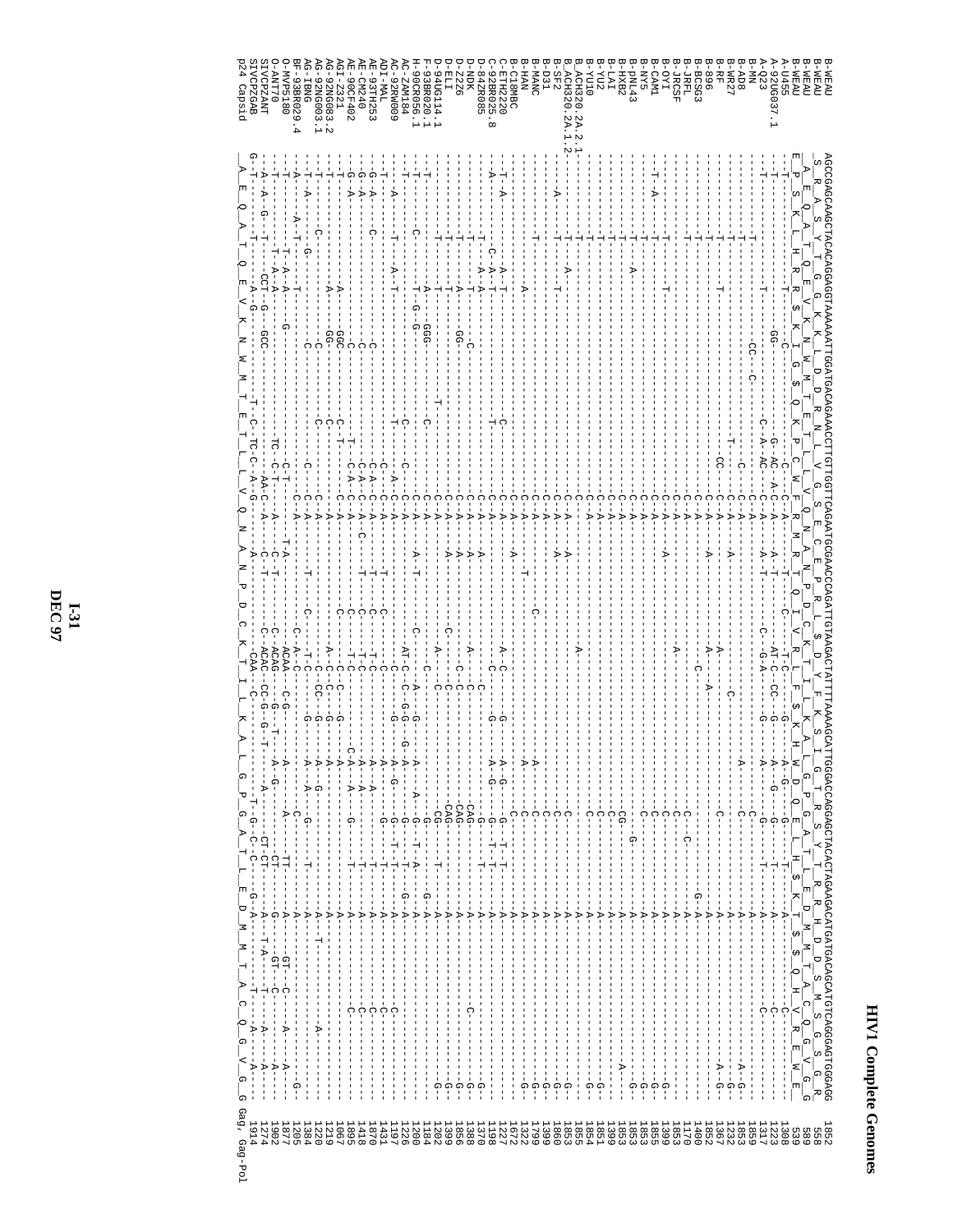| <b>SIVCPZGAB</b><br>IVCPZANT<br>Capsid                                                                                                                                                      | 07TYA-0                                                                                | 08T5B25180                                                                                     | BF-93BR029<br><b>TBNG</b><br>4                                                                                                                                                       | $C - 92NCOO3.1$                                                  | 82NG083<br>N                                                                                                                                              | CZ-Z321                                                                                         | $-90$ CF402                                                                                                                                               | $-CM240$                                                                      | $-93THT253$                                                                   | DI-MAL                                                                                                                           | -92RM009                                                                                                                                                                               | <b>58 INVZ-</b>             | 93BR020.<br>90CR056                                              | 94UG114                                                  | ELI                                                                           | 2226                                                                                                                        | NDK                                                            | 4ZR085                                                                 | 92BR025<br>$^{\circ}$                                  | ETH2220                                                                               | C18MBC                                                                                            | HAN                                                                                  | MANC                                                                             | <b>D31</b>                                                                  | <b>SF2</b>                                           | <b>ACH320</b>                                                                                                              | <b>ACH320</b>                                                  | $0$ T $\Omega$                          | Z <sub>n</sub>                                   | EXB <sub>2</sub><br>LAI                                                                                                                                                                    | -pNL43                                     | $-KI-$                                              | -CAM1                                                                                          | IXO-                                                                                    | <b>JRCSF</b>                                    | -JRFL                                                              | BCSG3                        | $-896$                                                                                                                               | $-MR27$<br>– RF                                                                                                 | <b>AD8</b>                                              | –<br>N™                                                                                                                                                         | .023                                                                                             | 920G037                                                                                                         | <b>1455</b>                  | WEAU                                 | NEAU                                                     | WEAU<br>WEAU                                                               |
|---------------------------------------------------------------------------------------------------------------------------------------------------------------------------------------------|----------------------------------------------------------------------------------------|------------------------------------------------------------------------------------------------|--------------------------------------------------------------------------------------------------------------------------------------------------------------------------------------|------------------------------------------------------------------|-----------------------------------------------------------------------------------------------------------------------------------------------------------|-------------------------------------------------------------------------------------------------|-----------------------------------------------------------------------------------------------------------------------------------------------------------|-------------------------------------------------------------------------------|-------------------------------------------------------------------------------|----------------------------------------------------------------------------------------------------------------------------------|----------------------------------------------------------------------------------------------------------------------------------------------------------------------------------------|-----------------------------|------------------------------------------------------------------|----------------------------------------------------------|-------------------------------------------------------------------------------|-----------------------------------------------------------------------------------------------------------------------------|----------------------------------------------------------------|------------------------------------------------------------------------|--------------------------------------------------------|---------------------------------------------------------------------------------------|---------------------------------------------------------------------------------------------------|--------------------------------------------------------------------------------------|----------------------------------------------------------------------------------|-----------------------------------------------------------------------------|------------------------------------------------------|----------------------------------------------------------------------------------------------------------------------------|----------------------------------------------------------------|-----------------------------------------|--------------------------------------------------|--------------------------------------------------------------------------------------------------------------------------------------------------------------------------------------------|--------------------------------------------|-----------------------------------------------------|------------------------------------------------------------------------------------------------|-----------------------------------------------------------------------------------------|-------------------------------------------------|--------------------------------------------------------------------|------------------------------|--------------------------------------------------------------------------------------------------------------------------------------|-----------------------------------------------------------------------------------------------------------------|---------------------------------------------------------|-----------------------------------------------------------------------------------------------------------------------------------------------------------------|--------------------------------------------------------------------------------------------------|-----------------------------------------------------------------------------------------------------------------|------------------------------|--------------------------------------|----------------------------------------------------------|----------------------------------------------------------------------------|
| Gag,<br>⋗<br>Gag-Pol<br>$-4-C$<br>ᡃ<br>-ATCT<br>ົດ                                                                                                                                          | $A - AACT -$                                                                           | $-AACT-$<br>Ω                                                                                  |                                                                                                                                                                                      |                                                                  |                                                                                                                                                           | $\frac{1}{2}$                                                                                   | 부                                                                                                                                                         | -AA-                                                                          | TA-<br>∩                                                                      | ト<br>ト<br>                                                                                                                       |                                                                                                                                                                                        |                             | TA-<br>TA-                                                       | $L - V$ .                                                | $\frac{1}{2}$                                                                 |                                                                                                                             |                                                                | ኴ                                                                      | C                                                      | ー<br>!<br>Ω                                                                           | ፔ                                                                                                 |                                                                                      | ኔ                                                                                |                                                                             |                                                      |                                                                                                                            |                                                                |                                         |                                                  |                                                                                                                                                                                            |                                            |                                                     |                                                                                                |                                                                                         |                                                 |                                                                    |                              | ⊅                                                                                                                                    |                                                                                                                 |                                                         | 부                                                                                                                                                               |                                                                                                  |                                                                                                                 |                              | π                                    | ⋒                                                        |                                                                            |
| pisae Capsid<br>end<br>م<br>ا                                                                                                                                                               | ဂု<br>$-GC - A - -A -$                                                                 | ဂု<br>$-A - A - AC - A -$                                                                      |                                                                                                                                                                                      | $\overline{r}$                                                   | ∀                                                                                                                                                         |                                                                                                 |                                                                                                                                                           | G)                                                                            | GΣ                                                                            |                                                                                                                                  | ଋ                                                                                                                                                                                      |                             |                                                                  |                                                          | ∩                                                                             |                                                                                                                             |                                                                |                                                                        | Ģ                                                      | ᡗ                                                                                     |                                                                                                   |                                                                                      |                                                                                  |                                                                             |                                                      |                                                                                                                            |                                                                |                                         |                                                  |                                                                                                                                                                                            |                                            |                                                     |                                                                                                |                                                                                         |                                                 |                                                                    |                              | С                                                                                                                                    | -XX-                                                                                                            |                                                         |                                                                                                                                                                 | ⋒                                                                                                |                                                                                                                 | G.                           |                                      |                                                          | BUCCGGCATAAAGCAAGATTTTGGCTGAAGCAATG                                        |
| Gag,<br>Gag-Pol<br>ဂု<br>frameshift<br>$\overline{5}$                                                                                                                                       | trameshift                                                                             | $-V-$<br>⊄                                                                                     |                                                                                                                                                                                      |                                                                  |                                                                                                                                                           |                                                                                                 |                                                                                                                                                           |                                                                               |                                                                               |                                                                                                                                  |                                                                                                                                                                                        |                             |                                                                  |                                                          | Ω                                                                             | ດ                                                                                                                           | Ω                                                              | ⋒                                                                      | Ω                                                      |                                                                                       |                                                                                                   |                                                                                      |                                                                                  |                                                                             |                                                      |                                                                                                                            |                                                                |                                         |                                                  |                                                                                                                                                                                            |                                            |                                                     |                                                                                                |                                                                                         |                                                 |                                                                    |                              | ω                                                                                                                                    |                                                                                                                 |                                                         | ω                                                                                                                                                               | ဂု                                                                                               | $\frac{1}{1}$                                                                                                   | C)                           |                                      |                                                          |                                                                            |
| ×<br>TCAATG-<br>CTTCT-CT-AI<br>Start<br>įО<br>TCAG-                                                                                                                                         | $\frac{1}{2}$                                                                          | <u>ှ</u><br>-9-11-1-2-                                                                         | - 21-C-G                                                                                                                                                                             | GG-C<br>$-55-$                                                   |                                                                                                                                                           | C-T---G-                                                                                        | CACC-                                                                                                                                                     | ှ<br>C-CA-C.                                                                  | Ω                                                                             |                                                                                                                                  | 2A-C-AC                                                                                                                                                                                | CA-                         |                                                                  |                                                          |                                                                               |                                                                                                                             | <u>និ</u>                                                      |                                                                        | $-AC$                                                  | Ř                                                                                     |                                                                                                   | ရှ                                                                                   |                                                                                  |                                                                             |                                                      |                                                                                                                            |                                                                |                                         |                                                  |                                                                                                                                                                                            |                                            |                                                     |                                                                                                |                                                                                         |                                                 |                                                                    |                              |                                                                                                                                      | -99                                                                                                             |                                                         |                                                                                                                                                                 | -2-C-                                                                                            |                                                                                                                 | ု                            |                                      |                                                          | ROCAAGTAACAAATACA                                                          |
| CA-GGG<br>CAG<br>En 1<br>Gag,<br>Gag-Pol<br>back                                                                                                                                            | -GP-45-45-200<br>bacl                                                                  | <b>JAPF</b>                                                                                    |                                                                                                                                                                                      | -TCA                                                             | -GCA                                                                                                                                                      | -GCA                                                                                            |                                                                                                                                                           | ဂု                                                                            | Ģ                                                                             | 년<br>-ACT                                                                                                                        |                                                                                                                                                                                        | Ģ.<br>-AGT<br>PA            |                                                                  | LVV-                                                     | LLD-                                                                          | -GCT                                                                                                                        | 1-001                                                          | -crcr                                                                  |                                                        |                                                                                       |                                                                                                   |                                                                                      |                                                                                  |                                                                             |                                                      |                                                                                                                            |                                                                |                                         |                                                  |                                                                                                                                                                                            |                                            |                                                     |                                                                                                |                                                                                         |                                                 |                                                                    |                              |                                                                                                                                      |                                                                                                                 |                                                         |                                                                                                                                                                 |                                                                                                  |                                                                                                                 | ဂု                           |                                      |                                                          |                                                                            |
| GGAA-CG-AG-C1<br>$AGA -$<br>$\frac{6}{2}$<br><b>AGATG-TT-CT</b><br>end                                                                                                                      | GGATACA-AG-AG-AT-C                                                                     | <b>ACA-AG-AG-AT-C</b>                                                                          | -9-A-G-                                                                                                                                                                              | $AG-$                                                            | $-AC$ .                                                                                                                                                   | AG--                                                                                            | $-17$                                                                                                                                                     | ÷                                                                             | ĀT.                                                                           | ဂု<br>၂                                                                                                                          | $-4-4-$<br>F                                                                                                                                                                           |                             | RG<br>-1-D                                                       | פ-ד                                                      | -AGCA                                                                         | -97-70-                                                                                                                     | $-9 - 9 -$                                                     |                                                                        | F                                                      |                                                                                       | i<br>P                                                                                            |                                                                                      |                                                                                  | են<br>5                                                                     |                                                      |                                                                                                                            |                                                                |                                         |                                                  |                                                                                                                                                                                            |                                            |                                                     |                                                                                                | FC-<br>ှု                                                                               |                                                 |                                                                    | ု                            |                                                                                                                                      | $AA-G$                                                                                                          |                                                         |                                                                                                                                                                 |                                                                                                  | Þ                                                                                                               | q2<br>1                      | Ч                                    |                                                          | GCTACCATGATGATGCAGAGA                                                      |
| Gag p7<br>Po.<br>Ю<br>RG.<br>π<br>ှု<br>start<br>g<br>$\begin{array}{c} \end{array}$                                                                                                        |                                                                                        | J.<br>6-95<br>J<br>$\ddot{\cdot}$                                                              | $\mathsf I$<br>۰                                                                                                                                                                     | $\mathbb{F}$<br>$-5$<br>$\vdots$                                 | ∀-<br>$-1$                                                                                                                                                | $-A-A$<br>י<br>ו                                                                                | ⊅<br>$\frac{1}{1}$                                                                                                                                        |                                                                               | $\begin{bmatrix} 1 \\ 1 \\ 1 \end{bmatrix}$<br>$\mathbf{I}$<br>$\ddot{\cdot}$ | トーー<br>$\frac{1}{2}$                                                                                                             | $\frac{1}{1}$<br>$\frac{1}{1}$<br>$\begin{array}{c} \hline \end{array}$<br>$\vdots$                                                                                                    | ⊅<br>$\frac{1}{1}$          | アーローー<br>Q<br>Ω<br>$\vdots$                                      | $\vdots$                                                 |                                                                               | $\frac{1}{1}$                                                                                                               |                                                                |                                                                        |                                                        | م<br>ا                                                                                |                                                                                                   |                                                                                      |                                                                                  |                                                                             |                                                      |                                                                                                                            |                                                                |                                         | $\vdots$                                         | $\ddot{\cdot}$                                                                                                                                                                             | ⊅<br>T<br>J.<br>$\vdots$                   | ኴ<br>$\vdots$                                       | $\vdots$                                                                                       | $\mathbf{I}$                                                                            | J<br>$\begin{array}{c} \hline \end{array}$<br>Q | ţ<br>Ω<br>$\vdots$                                                 | I<br>I                       | $\frac{1}{1}$<br>J<br>$\frac{1}{2}$                                                                                                  | $\frac{1}{1}$<br>$\frac{1}{1}$<br>J                                                                             | $\vdots$                                                | $\frac{1}{1}$<br>I                                                                                                                                              | $\begin{array}{c} \begin{array}{c} \uparrow \\ \downarrow \\ \downarrow \end{array} \end{array}$ | $\overline{\phantom{a}}$<br>$\begin{array}{c} 1 \\ 1 \\ 2 \end{array}$                                          | $\mathbf{I}$<br>$\cdot$      | 固                                    | $\Omega$<br>z                                            | <b>GCAAT</b><br>ю<br>₩                                                     |
| Nucleocapsid (NC) start<br>$AC - A$ $GG - GC - G -$<br>$-GGAAA---AG-RGG---A---G-C--C---$<br>$\frac{1}{1}$<br>'n,<br>¦≂<br>'n,<br>$\frac{1}{2}$<br>.۳                                        | GC-AAA-CCA-TTAGG-A-GG---                                                               | . $AA-CCA-ATAG--A-GGG-C----$<br>$\ddot{\phantom{0}}$<br>$\mathbf{A}--\mathbf{A}--\mathbf{A}--$ | $\cdot$<br>J.<br>$\blacksquare$<br>J.<br>$\mathsf I$<br>I.<br>$\mathbf{I}$<br>$\mathsf I$<br>$\mathbf{I}$<br>Ť<br>$\Gamma$                                                           | J.<br>$\mathbb{I}$<br>Ť<br>$A-G$<br>Ť                            | $\overline{\phantom{a}}$<br>$\mathsf I$<br>$- -A-G$<br>$\frac{1}{1}$                                                                                      | J.<br>$\mathbf{I}$<br>$-4-6-$<br>Ť<br>$-5$                                                      | $\mathbf{I}$<br>$\mathbb{I}$<br>$-2-6-$<br>ŧ                                                                                                              | $\frac{1}{1}$<br>$C - A - G$<br>$\frac{1}{1}$                                 | $\mathbf{I}$<br>f,<br>$-5 - 4 - 6$<br>ł,                                      | $\overline{\phantom{a}}$<br>$- A - G$ .<br>ł                                                                                     | $\mathbf{I}$<br>$\mathbf{I}$<br>$A-G$                                                                                                                                                  | $\mathbf{I}$<br>$A-G$<br>т  | $\mathbf{I}$<br>$-4-6-$<br>Ť                                     | $- -A-G$<br>$\frac{1}{1}$<br>$\mathbf{I}$                | $- -A - G$<br>ŧ<br>Ţ<br>$\mathbf{I}$<br>л<br>$\mathbf{I}$                     | $-2-6$<br>$\frac{1}{1}$<br>Ţ<br>$\mathbf{I}$<br>$\mathbb{I}$                                                                | $- - \Delta - G - -$<br>$-1$ $-1$ $-1$ $-1$ $-1$ $-1$          | $-4-9$<br>Ť<br>$A -$<br>$\mathsf I$                                    | $-G - PYG - -$<br>$\blacksquare$                       | $\mathbf I$<br>$- -p - q - -$<br>$\mathsf I$<br>$\mathbf{I}$                          | $- - \Delta - \Delta - - \Delta - -$                                                              | т<br>$---A---$<br>$-\Delta$                                                          | $-{\bf A} - -{\bf A} -$                                                          | $--A--$<br>$\overline{Y}$                                                   | $- - \mathbf{A} - - \mathbf{A}$                      | J-<br>Ĩ.<br>ъ                                                                                                              | $A - A - - A$<br>$\mathbf{I}$                                  | ---A---<br>А<br>$\mathbf{I}$            | $- - A - - A$                                    | $- - \Delta - - \Delta - -$<br>⋗<br>$\frac{1}{1}$                                                                                                                                          | $A$ --                                     | ł<br>$A - A - - A G - A - -$                        | $- - A - -$<br>Þ                                                                               | $\vdots$<br>$-A--A--A$<br>т<br>$\mathsf I$                                              | $\vdots$<br>$--A---$<br>Þ                       | $\vdots$<br>J.<br>$- - \mathbf{A} - - \mathbf{A}$<br>$\frac{1}{1}$ | $\vdots$<br>$- -A - -A$<br>I | Í<br>$\mathbf{A} - \mathbf{A} - - \mathbf{A} -$<br>$-GA--A---$                                                                       | $\vdots$<br>$- -P - P - P - P - -$                                                                              | ţ<br>$- - \Delta T - \Delta - -$                        | $\vdots$                                                                                                                                                        | $\frac{1}{1}$<br>$- -A - G - - -A G - A -  - G A - -$                                            | $\frac{1}{1}$<br>--A-G---AG-A--GG --                                                                            | $-5 - -$                     | F<br>ຸດ<br>Ъ<br>Ö                    | 可<br>ゃ<br>'s<br>$\mathbf{\bar{d}}$                       | ₩<br>'nΩ<br>ø<br>י<br>יט                                                   |
| $- -A - -$<br>'ㅈ<br>×<br>$G--A.A--A--$<br>Η<br>$-4-$                                                                                                                                        | $\frac{1}{1}$<br>$\mathbb I$<br>$A$ – $-$<br>$A -$                                     | $A--$<br>$A -$                                                                                 | $-AG---$ -- $A--$<br>$\frac{1}{1}$<br>$\begin{array}{c}\n-1 \\ -1\n\end{array}$<br>$\frac{1}{1}$<br>$A$ – –<br>ł<br>$\mathbf I$<br>T<br>$\mathsf I$                                  | $- - - - - - - - - - - - - - - - - - - - - - - - - -$<br>ţ<br>I. | $\mathsf I$<br>$\mathsf I$<br>$\frac{1}{1}$<br>$\mathsf I$                                                                                                | J.<br>$\mathbb{I}$<br>ţ<br>$\frac{1}{1}$<br>C<br>ł                                              | $-AG-- PA$<br>$\mathsf I$<br>ł<br>$\begin{array}{c} \end{array}$<br>Ţ                                                                                     | $-AG - A -  - GA - - -$<br>$\frac{1}{1}$<br>$\overline{\phantom{a}}$          | $-AC-C- -GA---$<br>ŧ                                                          | $-AG-A--GA--$<br>$\begin{array}{c} \hline \end{array}$<br>J<br>$\begin{array}{c} \hline \end{array}$<br>$\overline{\phantom{a}}$ | $-1 - 2 - 1 - 0 - 0 - 0 - 0 - 0$<br>$T - A - -A - \ldots - GA - -$<br>$\mathbb{I}$<br>$\mathsf I$<br>$\frac{1}{4}$<br>$\,$ I<br>$\overline{\phantom{a}}$                               | $\frac{1}{1}$               | $-{\bf A}-----{\bf G}--{\bf T}-{\bf G}--$<br>J<br>$-4-$<br>$-4-$ | $-96 - -$<br>$---2C---$<br>$\frac{1}{1}$<br>$\mathbf{I}$ | J.<br>J.<br>$\mathbf{I}$<br>$-1 - 1 - 1$<br>$\mathbb{I}$<br>Ţ<br>ł<br>Ţ<br>J. | 1<br>-1<br>$\mathsf I$<br>$\mathsf I$<br>$\mathbf{I}$<br>-1<br>$\frac{1}{1}$<br>$\mathsf I$<br>$\frac{1}{1}$<br>$\mathsf I$ | $    -$<br>$\mathbb I$<br>Ţ<br>J.<br>Ţ<br>$\mathbf{I}$         | $\mathbf{I}$<br>1<br>$\mathbb{I}$<br>-- 1-4-0-1-<br>$\frac{1}{1}$<br>I | $T - A - -C - - - - - -$<br>$\mathsf I$<br>$\,$ I<br>J | $T - A - -$<br>$G-G-A-$<br>$\mathbb{L}$<br>$\mathsf I$<br>J<br>$A -$                  | J.<br>-1<br>$\mathsf I$<br>$-G - A - G$<br>-1<br>$\mathsf I$<br>$\mathbf{I}$<br>ı<br>$\mathbf{I}$ | L.<br>H.<br>$\mathbb{I}$<br>$\mathbb I$<br>$\frac{1}{2}$<br>Ω<br>ł.<br>J.<br>î<br>J. | $\mathbf{I}$<br>Ω<br>L<br>ଋ<br>$\mathbf{I}$<br>$\mathsf I$<br>$\mathbf{I}$<br>J. | $\mathbf{I}$<br>$-1$<br>ଋ<br>$\mathbf{I}$<br>$\mathbf{I}$<br>$\blacksquare$ | л<br>$\mathbf I$<br>Ω<br>ŧ<br>ଋ<br>л.<br>$\mathbb I$ | $\mathbf{I}$<br>$\mathbf{I}$<br>ດ<br>$\mathbf{I}$<br>$\blacksquare$<br>ଋ<br>$\mathbf{I}$<br>$\mathbf{I}$<br>$\blacksquare$ | $\blacksquare$<br>J.<br>$-5 - 5 - 0$<br>л.<br>$\mathbf I$<br>ł | J.<br>т<br>$\frac{1}{1}$<br>ଋ<br>т<br>ł | $\overline{1}$<br>İ<br>ଋ<br>-1<br>$\overline{1}$ | п<br>$\mathbf{I}$<br>J.<br>$\frac{1}{1}$<br>$\mathbf{I}$<br>$\overline{1}$<br>-- 1-0-1-<br>$G - T - G$<br>$\frac{1}{1}$<br>$\frac{1}{1}$<br>$\frac{1}{4}$                                  | I<br>J.<br>$\mathbf{I}$<br>G---G<br>ŧ<br>ł | $-1 - 1$<br>$\mathbf{I}$<br>$\,$ I<br>$\frac{1}{1}$ | $\mathbf{I}$<br>$\mathbf I$<br>ର ର<br>$-1 - 6$<br>$\mathbf{I}$<br>$\mathbf I$<br>$\frac{1}{1}$ | J.<br>-1<br>$\mathbf I$<br>ω<br>$\mathbf{I}$<br>$\,$ I<br>$\frac{1}{1}$<br>$\mathbf{I}$ | $\blacksquare$<br>$G-A-G$<br>1                  | л<br>л<br>$\mathbf I$<br>G-T-G-<br>$\mathbf I$<br>J.               | п                            | J.<br>л<br>п<br>$\mathbb I$<br>ł                                                                                                     | $\mathbf{I}$<br>$\overline{1}$<br>$\overline{1}$<br>$G$ --- $G$ ---<br>- - コーロー<br>- -<br>$\overline{1}$        | $- - - - - - - - - - -$<br>I<br>I                       | $\begin{array}{c} \end{array}$                                                                                                                                  | ţ<br>I<br>I<br>J                                                                                 | J.<br>$\begin{array}{c} \end{array}$<br>$\overline{\phantom{a}}$                                                | $-6 - - - - - - - - - - - -$ | 'n,<br>×<br>F<br>F<br>ŗω.            | ₩<br>×<br>4<br>H<br>'R,                                  | ×<br>z<br>ŀΩ<br>'Z                                                         |
| $A--C--T--$<br>'n,<br>$\mathbf I$<br>$\frac{1}{1}$<br>'n<br>ロートロートローーローー<br>Þ<br>I<br>$\mathbf{I}$<br>$\overline{1}$<br>ŗΩ,<br>$\mathbf{I}$<br>$\overline{1}$<br>ِ ۾<br>$\frac{1}{1}$<br>×. | $\mathbf I$<br>$\mathbf{I}$<br>$\mathbb T$<br>$\frac{1}{2}$<br>J.<br>л.<br>т.<br>$-4-$ | C<br>$\frac{1}{4}$<br>1<br>I.<br>I.<br>J.<br>л<br>$\mathbf{I}$<br>1<br>L.<br>H.<br>J.<br>$A--$ | т<br>$\mathbf{I}$<br>$\mathbf I$<br>J.<br>$\mathbf{I}$<br>$\mathsf I$<br>I.<br>$\mathbf I$<br>$\blacksquare$<br>Ω<br>Ш.<br>$\mathbf{I}$<br>I.<br>$\mathbf{I}$<br>т<br>$\overline{1}$ | ł,<br>H.<br>$\mathbb{I}$<br>ţ<br>↷<br>ŧ<br>т<br>I,<br>t          | $\mathbf{I}$<br>$\mathsf I$<br>$\mathbf{I}$<br>$\mathbb{I}$<br>$\frac{1}{1}$<br>Ω<br>п<br>$\mathbf{I}$<br>$\mathbf{I}$<br>$\blacksquare$<br>$\frac{1}{1}$ | $\begin{array}{c} 1 \\ 1 \\ 1 \end{array}$<br>J.<br>$\mathbb{I}$<br>Ţ<br>J.<br>л<br>I<br>J<br>ţ | $\mathbf{I}$<br>$\mathsf I$<br>$\mathbf{I}$<br>$\mathsf I$<br>$\frac{1}{1}$<br>Ω<br>ţ<br>I.<br>$\mathsf I$<br>$\begin{array}{c} \hline \end{array}$<br>J. | $\frac{1}{1}$<br>C<br>Ŧ<br>$\mathbf I$<br>$\frac{1}{1}$<br>Ω<br>Ť<br>$-9 - 5$ | $C$ ------<br>Ω<br>Ĭ<br>$\mathbf I$<br>J<br>Ţ<br>J.                           | $\blacksquare$<br>$\blacksquare$<br>$\overline{1}$<br>$\overline{1}$<br>↷<br>$\mathbf{I}$<br>$\blacksquare$                      | $\frac{1}{1}$<br>$\overline{\phantom{a}}$<br>$\frac{1}{1}$<br>$\frac{1}{1}$<br>$\begin{array}{c} \hline \end{array}$<br>$\frac{1}{4}$<br>$\Gamma$<br>л<br>$\mathbb{I}$<br>J.<br>п<br>I | $\frac{1}{4}$<br>$- -C - -$ | $\frac{1}{2}$<br>$C - T - T -$<br>$C$ ---<br>п                   | ł<br>$\mathbf I$<br>$\frac{1}{4}$<br>$\Omega$            | л<br>ł<br>$\mathbf{I}$<br>Ţ<br>J.<br>л<br>л                                   | 1<br>$\mathbb{I}$<br>$\frac{1}{1}$<br>$\frac{1}{1}$<br>Ω<br>л.                                                              | J.<br>$\mathbf{I}$<br>$\frac{1}{1}$<br>$\frac{1}{2}$<br>ł<br>ţ | $\frac{1}{1}$<br>ှ                                                     | $A - -C - - -$<br>$\frac{1}{2}$<br>Ť<br>$\overline{1}$ | $\mathbb{I}$<br>ł<br>$\mathbf I$<br>t<br>ţ.<br>$C -$<br>H.<br>$\mathbb{I}$<br>I.<br>I | 1                                                                                                 | H.<br>т<br>f,<br>J.<br>Ţ<br>H.<br>I.<br>I.<br>J.<br>H.                               | د<br>با                                                                          | $\mathbf{I}$<br>$\mathbf{I}$                                                | J.<br>л                                              |                                                                                                                            | ł<br>J.<br>$\mathbf I$<br>п<br>т                               | I<br>I                                  | $\mathbf{I}$<br>$\overline{1}$                   | $\frac{1}{1}$<br>$\frac{1}{1}$<br>$\begin{array}{c} 1 \\ 1 \\ 1 \end{array}$<br>$\frac{1}{1}$<br>ł<br>$\begin{array}{c} \hline \end{array}$<br>I<br>I<br>$\mathbf{I}$<br>ı<br>$\mathbf{I}$ | J,<br>I.<br>$\frac{1}{1}$<br>ł<br>I<br>ı   | J.<br>п                                             | $\begin{array}{c} 1 \\ -1 \end{array}$<br>$\mathbf{I}$<br>I                                    | 1<br>$\overline{1}$<br>ı<br>I.<br>ı<br>J.<br>п                                          |                                                 | J,<br>л<br>I<br>л<br>I<br>л                                        | п                            | п<br>C<br>$\frac{1}{1}$<br>$\begin{array}{c} \end{array}$<br>$\frac{1}{1}$<br>Ţ<br>J.<br>$\frac{1}{1}$<br>ţ<br>л<br>п<br>I<br>I<br>I | $\blacksquare$<br>$- -M - -N - -$<br>$\overline{C}$<br>$\overline{\phantom{a}}$<br>$\mathbf{I}$<br>$\mathbf{I}$ | I<br>I.<br>I<br>I.<br>I<br>$\frac{1}{1}$<br>ł<br>I<br>ı | $-1 - 1$<br>$\begin{array}{c} 1 \\ 1 \\ 1 \end{array}$<br>$\overline{\phantom{a}}$<br>1<br>$\begin{array}{c} \end{array}$<br>J<br>1<br>$\overline{\phantom{a}}$ | $\frac{1}{1}$<br>$\frac{1}{1}$<br>$- - -$ C $- -$<br>I<br>I<br>I<br>I<br>I                       | $\frac{1}{1}$<br>$\frac{1}{1}$<br>$-1$<br>п<br>$\overline{1}$<br>$\begin{array}{c} \end{array}$<br>J<br>1<br>J. | J<br>ှ                       | $\prec$<br>ທ່<br>'nч<br>$\prec$<br>Ъ | 'n<br>$\mathfrak{l}_{\pi_{\!\!1}}$<br>þ<br>'n<br>က်<br>× | TTTAGGAGCCCAAGAAAAACTATTAAGTGTTTCAATTGTGGCAAAGA<br>g<br>ю<br>F<br>¦≍.<br>þ |
| $\begin{array}{c} \hline \end{array}$<br>J<br>п<br>'n<br>$\overline{1}$<br>Gag, Gag-Pol<br>2049<br>141<br>$\mathbbmss{N}$                                                                   | J.<br>л<br>J.<br>2046                                                                  | п<br>$\,$ I<br>L.<br>1334<br>2021                                                              | $\frac{1}{1}$<br>I.                                                                                                                                                                  | $-6 -$<br>1356<br>13507<br>1507                                  | ဂု                                                                                                                                                        | ဂ္                                                                                              | п                                                                                                                                                         |                                                                               | J.                                                                            | $\overline{\phantom{a}}$                                                                                                         | Ť                                                                                                                                                                                      | ဂု                          | J.                                                               | $\frac{1}{1}$                                            |                                                                               | $\mathbf{I}$                                                                                                                | ဂူ                                                             | т                                                                      | $-5 - -$                                               | ဂု                                                                                    |                                                                                                   | J.<br>H.                                                                             | T<br>-1                                                                          |                                                                             | I                                                    |                                                                                                                            |                                                                |                                         | $\overline{1}$                                   | J<br>л                                                                                                                                                                                     | I<br>л                                     | 1                                                   | Ť<br>H                                                                                         | J.<br>1                                                                                 |                                                 | л                                                                  | п                            | I<br>$\mathbf{I}$                                                                                                                    | $\frac{1}{1}$<br>J<br>$\overline{\phantom{a}}$<br>11998<br>1998<br>1999                                         | I<br>J.                                                 | J<br>п                                                                                                                                                          | ł<br>1440                                                                                        | l.<br>1346                                                                                                      | 1431                         |                                      | ΈΠÍ                                                      | ĮΑ<br>1<br>9<br>9 9 9 9 9<br>9 9 9 9<br>9 9 9 9                            |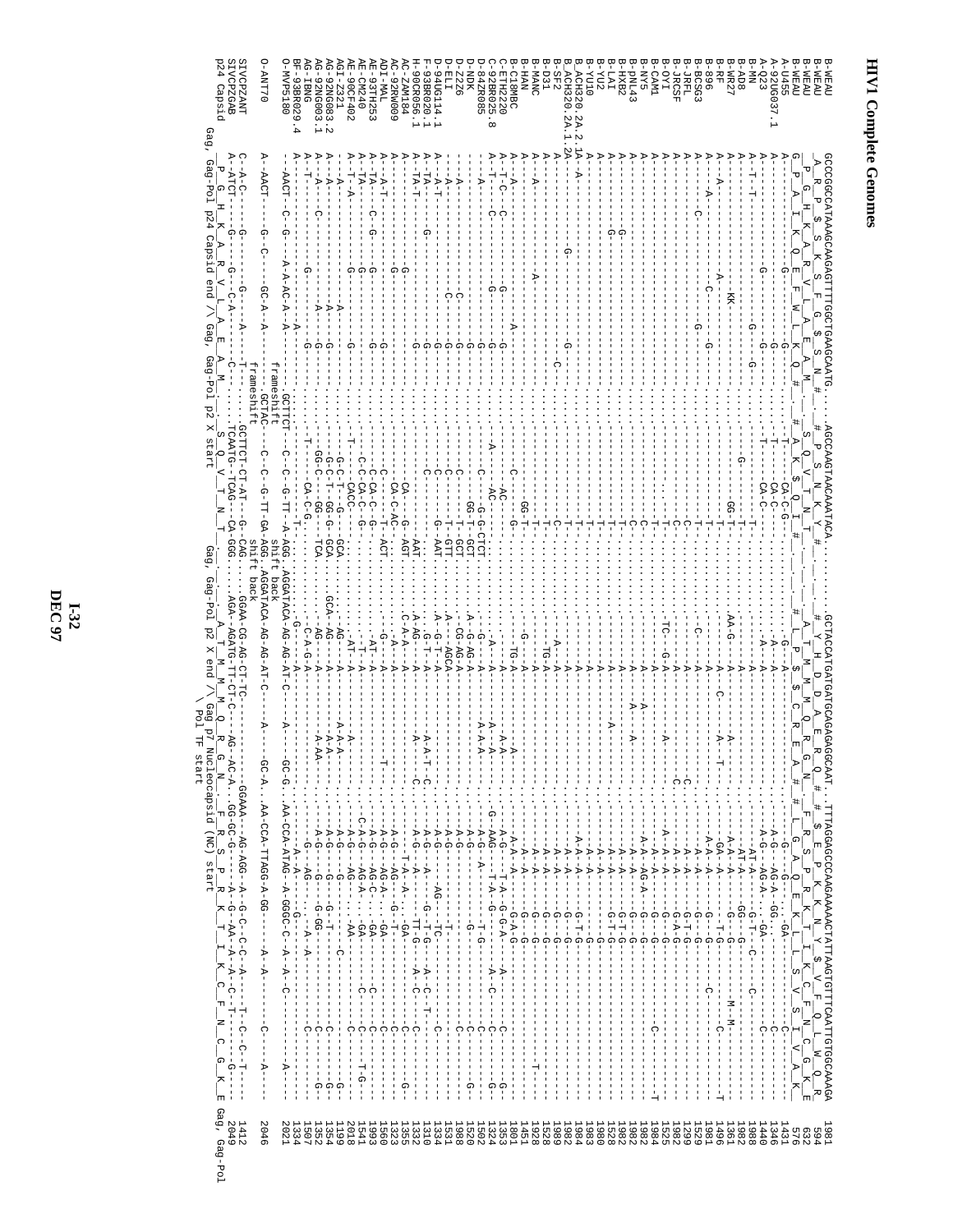| Gag             | introduction for ribosomal slip referneces.<br>Ή<br>Ή<br>ั≍<br>Ö                                                                                    | 'o<br>⋗<br>k                                                                                                                                                                                                                                                                                                                                                                 | Ħ<br>See                | O                                   |                                             |             | ດ                                        |                                                     |                                                                                      | Gag<br>힉                        |
|-----------------|-----------------------------------------------------------------------------------------------------------------------------------------------------|------------------------------------------------------------------------------------------------------------------------------------------------------------------------------------------------------------------------------------------------------------------------------------------------------------------------------------------------------------------------------|-------------------------|-------------------------------------|---------------------------------------------|-------------|------------------------------------------|-----------------------------------------------------|--------------------------------------------------------------------------------------|---------------------------------|
| $_{\text{Iod}}$ | F<br>피<br>Կոյ<br>₩<br>Ω<br>'n<br>×<br>ď<br>⊢<br>₹<br>$\alpha$<br>'n<br>'လ  <br>ᡰᠣ<br>k<br>Ħ<br>ှိဂ<br>'വി                                           | ਸ਼<br>$-501$ Tod<br>--DL-                                                                                                                                                                                                                                                                                                                                                    |                         | ດ<br>Ξ                              | 囝                                           | ∩<br>∩<br>ດ |                                          | z<br>∩                                              |                                                                                      | ă                               |
| <b>218</b><br>4 | AGGT----<br>Ω<br>$\frac{1}{1}$<br>$\frac{1}{1}$<br>GC-GC<br>$\mathbf{I}$<br>$\mathbf{I}$                                                            |                                                                                                                                                                                                                                                                                                                                                                              |                         | G<br>G                              | Φ                                           | CGG-        | $\overline{A}$<br>$A-G-$<br>$\mathbb{Y}$ | $T - AA - T$<br>$-\nabla -$                         | Ĥ<br>Ģ<br>년                                                                          | IVCPZGAB                        |
|                 |                                                                                                                                                     | $\begin{minipage}{0.99\textwidth} \begin{picture}(10,0) \put(0,0){\vector(0,1){1.5}} \put(10,0){\vector(0,1){1.5}} \put(10,0){\vector(0,1){1.5}} \put(10,0){\vector(0,1){1.5}} \put(10,0){\vector(0,1){1.5}} \put(10,0){\vector(0,1){1.5}} \put(10,0){\vector(0,1){1.5}} \put(10,0){\vector(0,1){1.5}} \put(10,0){\vector(0,1){1.5}} \put(10,0){\vector(0,1){1.5}} \put(10,$ | framesh                 |                                     |                                             |             |                                          |                                                     |                                                                                      |                                 |
|                 | J<br>--TA-----C-<br>-ATA-----C-<br>-ACCGACCC-<br>-CA-GTGGTG<br>H                                                                                    |                                                                                                                                                                                                                                                                                                                                                                              | $C-A$                   | $-1 - 1 - 0$<br>$\overline{A}$<br>G |                                             | ု<br>Ω      | $A -$<br>$A-GG--$<br>÷<br>T              | $\frac{1}{2}$                                       | Ω<br>ု<br>コーローー<br>ъ<br>⋗<br>$\begin{array}{c} \hline \end{array}$<br>$\blacksquare$ | <b>SIVCPZANT</b>                |
|                 | Ġ-<br>ł<br>^^<br>   <br>   <br>-c-d. dd---<br>-c-d. dd---                                                                                           |                                                                                                                                                                                                                                                                                                                                                                              | C-AAAA.                 |                                     |                                             | ှ<br>↷      | ⊅<br>$\frac{1}{1}$                       | Q<br>$-LC-R$ -<br>$TC - A -$<br>$\overline{r}$<br>∀ | Ω<br>ဂု<br>부<br>$A - A -$                                                            | 0-ANT70<br>08195780             |
|                 | J<br>$\frac{1}{1}$<br>Ω<br>Ť<br>$\frac{1}{1}$<br>$\frac{1}{1}$<br>$\Gamma$<br>Ţ<br>$\blacksquare$                                                   |                                                                                                                                                                                                                                                                                                                                                                              |                         | ဂု                                  | A-                                          | ∩           | ن<br>ا                                   | $\overline{A}$                                      | ဂု                                                                                   | BF-93BR029.4                    |
|                 | Ĵ.<br>$-1 - 1 - -1 -$<br>C<br>ŧ<br>ŧ<br>$AGC --$<br>ł                                                                                               |                                                                                                                                                                                                                                                                                                                                                                              |                         |                                     | $A - A$<br>t                                |             | $\frac{1}{1}$                            | $\mathbb{F}$                                        | ∩                                                                                    | DNEI-D'                         |
|                 | J<br>$A -$<br>白!<br>!<br>$\overline{\phantom{a}}$                                                                                                   |                                                                                                                                                                                                                                                                                                                                                                              |                         |                                     | $-\Delta -$<br>G                            |             | ⊅                                        |                                                     | 능                                                                                    | $G - 92NGOO3.1$                 |
|                 | $\frac{1}{4}$<br>$-4$<br>۲<br> <br>C<br>ŦŦ<br>$\mathbb I$<br>$- - \frac{A - C - C}{A - C - C}$<br>$\mathbf{I}$                                      |                                                                                                                                                                                                                                                                                                                                                                              |                         | ⊣<br>$\mathbf{I}$                   | $\lambda$ -<br>л.<br>Ω                      |             |                                          |                                                     | ă<br>U,                                                                              | G-92NG083<br>$\frac{1}{\infty}$ |
|                 | $A - I - I - I - I$<br>Ω                                                                                                                            |                                                                                                                                                                                                                                                                                                                                                                              |                         |                                     | $-\Delta -$<br>G                            |             |                                          |                                                     | ă                                                                                    | GI-Z321                         |
|                 | j<br>$A -$<br>ŧ                                                                                                                                     |                                                                                                                                                                                                                                                                                                                                                                              |                         | Ω                                   | GAG                                         |             |                                          |                                                     |                                                                                      | -90CF402                        |
|                 | Ĵ<br>$\mathbf{T}=-\mathbf{A}$<br>Ť<br>C                                                                                                             |                                                                                                                                                                                                                                                                                                                                                                              |                         | н<br>∩<br>J.<br>∩                   |                                             | C--GA-      | $A -$<br>C--<br>i.<br>부                  |                                                     | O<br>u,                                                                              | E-CM240                         |
|                 |                                                                                                                                                     |                                                                                                                                                                                                                                                                                                                                                                              |                         | ∩<br>I<br>Ţ<br>∩                    | $-V-$                                       |             |                                          |                                                     | ∩<br>U,                                                                              | E-93TH253<br>DI-MAL             |
|                 |                                                                                                                                                     |                                                                                                                                                                                                                                                                                                                                                                              |                         | ∩<br>∩<br>Ţ<br>റ                    | $-6A-$<br>$-\Delta -$<br>$\mathbf{I}$<br>ဂှ |             | ⊅                                        |                                                     | ∩<br>∩                                                                               | 2-92RM009                       |
|                 |                                                                                                                                                     |                                                                                                                                                                                                                                                                                                                                                                              |                         |                                     | $\mathbb{F}$                                |             |                                          |                                                     | ଜ                                                                                    | <b>18 LMAZ</b>                  |
|                 | Ĵ<br>$\sum_{i=1}^{n}$                                                                                                                               |                                                                                                                                                                                                                                                                                                                                                                              | ŧ                       | 부<br>ဂု<br>∩<br>Ţ.<br>∩             | $AGA -$                                     |             |                                          |                                                     |                                                                                      | $-90$ CR056.                    |
|                 |                                                                                                                                                     |                                                                                                                                                                                                                                                                                                                                                                              |                         | ⋒<br>$\blacksquare$                 | $-AGA-$<br>ဂူ                               | ဂု          | $\mathbb{Y}$                             |                                                     |                                                                                      | 93BR020.                        |
|                 |                                                                                                                                                     |                                                                                                                                                                                                                                                                                                                                                                              |                         |                                     | $AG-$                                       |             | $A -$                                    |                                                     | ഩ<br>$-50$<br>$-A-A-$                                                                | 9400114.1                       |
|                 |                                                                                                                                                     |                                                                                                                                                                                                                                                                                                                                                                              |                         | $\mathbf{I}$<br>Ω<br>√<br>≯<br>-1   | $-\Delta -$                                 | Ω           |                                          |                                                     | Ω<br>$A - A -$                                                                       | ITE.                            |
|                 |                                                                                                                                                     |                                                                                                                                                                                                                                                                                                                                                                              |                         | ↷                                   | Y                                           |             | ଋ                                        |                                                     | ⋒<br>$\mathbb{Y}_{-}$                                                                | 9ZZZ-                           |
|                 |                                                                                                                                                     |                                                                                                                                                                                                                                                                                                                                                                              |                         | 0                                   | $AG-$                                       | ς-<br>Γ     | $\overline{A}$<br>J.<br>п                |                                                     | ⋒<br>т<br>Ģ<br>J.<br>$A - A$                                                         | -NOK                            |
|                 |                                                                                                                                                     |                                                                                                                                                                                                                                                                                                                                                                              |                         |                                     | $-{\bf V}-$                                 |             |                                          |                                                     | ⋒                                                                                    | $-84ZR085$                      |
|                 |                                                                                                                                                     |                                                                                                                                                                                                                                                                                                                                                                              |                         | ⋒                                   | A-<br>Ъ<br>J.                               |             | $\mathbb{I}$<br>$\overline{A}$           |                                                     | ⋒<br>けー                                                                              | $-92BRO25$<br>$^{\circ}$        |
|                 |                                                                                                                                                     |                                                                                                                                                                                                                                                                                                                                                                              |                         |                                     | A-                                          |             | $\mathbf{I}$<br>$\overline{r}$           |                                                     | ⋒<br>ဂု                                                                              | $-$ ETHZ220                     |
|                 |                                                                                                                                                     |                                                                                                                                                                                                                                                                                                                                                                              |                         | Ω                                   | ۳<br>A-                                     |             | $\mathbf I$<br>ဂု                        |                                                     | ⋒<br>⋒                                                                               | -C18MBC<br>NVH-                 |
|                 |                                                                                                                                                     |                                                                                                                                                                                                                                                                                                                                                                              |                         |                                     | ⋗                                           |             | ဂူ                                       | A-                                                  | $G - G$                                                                              | -MANC                           |
|                 |                                                                                                                                                     |                                                                                                                                                                                                                                                                                                                                                                              |                         |                                     | $\mathbb{Y}_{-}$                            |             | ဂူ                                       | A-                                                  | ⋒<br>$\frac{1}{1}$                                                                   | $ D31$                          |
|                 |                                                                                                                                                     |                                                                                                                                                                                                                                                                                                                                                                              |                         |                                     | 57                                          |             |                                          | A-                                                  | ഹ<br>J.                                                                              | $-5F2$                          |
|                 |                                                                                                                                                     |                                                                                                                                                                                                                                                                                                                                                                              |                         |                                     | স্                                          |             |                                          |                                                     | ଋ                                                                                    | ACH32                           |
|                 |                                                                                                                                                     |                                                                                                                                                                                                                                                                                                                                                                              |                         |                                     | ∀                                           |             |                                          |                                                     | Ģ                                                                                    | ACH320                          |
|                 |                                                                                                                                                     |                                                                                                                                                                                                                                                                                                                                                                              |                         |                                     | ⋗                                           |             |                                          | $\mathbb{F}$                                        | Ω<br>$\blacksquare$                                                                  | $0$ $\text{L}\Omega$            |
|                 |                                                                                                                                                     |                                                                                                                                                                                                                                                                                                                                                                              |                         |                                     | ⋗                                           |             |                                          | $\frac{1}{2}$                                       | ⋒<br>$\frac{1}{1}$                                                                   | $Z\Omega X$ -                   |
|                 |                                                                                                                                                     |                                                                                                                                                                                                                                                                                                                                                                              |                         |                                     | ⊅                                           |             |                                          |                                                     | ⋒                                                                                    | TVT-                            |
|                 |                                                                                                                                                     |                                                                                                                                                                                                                                                                                                                                                                              |                         |                                     | ⋗                                           |             |                                          |                                                     | Ω<br>Q<br>$\blacksquare$                                                             | $Z$ EXE                         |
|                 |                                                                                                                                                     |                                                                                                                                                                                                                                                                                                                                                                              |                         |                                     | স                                           |             |                                          | A-                                                  | ႕<br>Ť                                                                               | 3-pNL43                         |
|                 |                                                                                                                                                     |                                                                                                                                                                                                                                                                                                                                                                              |                         |                                     | ⋗                                           |             |                                          | ۲                                                   | ⋒<br>$\overline{1}$                                                                  | $S XN-$                         |
|                 |                                                                                                                                                     |                                                                                                                                                                                                                                                                                                                                                                              |                         |                                     | $\mathbb{Y}_{-}$                            |             |                                          |                                                     | Ï<br>⋒<br>$-5-7$                                                                     | -CAM1                           |
|                 |                                                                                                                                                     |                                                                                                                                                                                                                                                                                                                                                                              | $\mathbf I$             |                                     | RG                                          |             |                                          | $\overline{r}$                                      | ∩                                                                                    | IXO-                            |
|                 |                                                                                                                                                     |                                                                                                                                                                                                                                                                                                                                                                              |                         |                                     | ₻                                           |             |                                          |                                                     | Ġ                                                                                    | -JRCSF                          |
|                 |                                                                                                                                                     |                                                                                                                                                                                                                                                                                                                                                                              |                         |                                     | ∀                                           |             |                                          |                                                     | $\frac{1}{\Omega}$                                                                   | -JRFL                           |
|                 | $\frac{1}{1}$<br>J<br>÷<br>$\mathbb T$<br>$\mathbb{I}$                                                                                              |                                                                                                                                                                                                                                                                                                                                                                              |                         |                                     | ⋗                                           | ∩           | Φ                                        | $\overline{A}$                                      | $\dot{\vec{\theta}}$<br>けー                                                           | -BCSG3                          |
|                 | $\frac{1}{1}$                                                                                                                                       |                                                                                                                                                                                                                                                                                                                                                                              |                         |                                     | ъ                                           |             |                                          | $\overline{r}$                                      | $\dot{\phi}$                                                                         | $968 -$                         |
|                 | $\frac{1}{1}$                                                                                                                                       |                                                                                                                                                                                                                                                                                                                                                                              | Ċ<br>-<br>- 1<br>N<br>T | នី                                  | স্<br>⋗                                     |             | $\blacksquare$<br>Φ                      | $\overline{r}$<br>z<br>-1<br>⊅                      | $\frac{1}{9}$<br>$\frac{1}{\Omega}$<br>$\frac{1}{2}$<br>$\mathsf I$                  | $B - RF$<br>$B-MR27$            |
|                 | $\mathbf{I}$<br>$\frac{1}{1}$<br>$\mathsf I$<br>$\frac{1}{2}$<br>$\frac{1}{1}$                                                                      |                                                                                                                                                                                                                                                                                                                                                                              |                         |                                     | $\forall$ -                                 |             | Ω                                        | $\dot{P}$                                           | က်                                                                                   | $B - ADB$                       |
|                 | $\mathbb T$<br>$\frac{1}{2}$<br>L.<br>ţ<br>$\mathbb{I}$<br>$\mathsf I$<br>Ť<br>÷<br>$\mathbf I$<br>ţ<br>Q                                           | $\mathsf I$<br>$\frac{1}{2}$<br>$\frac{1}{2}$ : $\frac{1}{2}$ : $\frac{1}{2}$ : $\frac{1}{2}$ : $\frac{1}{2}$ : $\frac{1}{2}$<br>$\frac{1}{1}$                                                                                                                                                                                                                               | ŧ                       |                                     | $-\Delta -$                                 |             | Φ                                        | $\overline{r}$                                      | J,<br>$\mathbf{I}$                                                                   | $BM-8$                          |
|                 | Ť<br>$\frac{1}{1}$<br>$\frac{1}{1}$<br>J<br>$A--T--T--$                                                                                             | $-A------$<br>$\begin{array}{c} \n\cdot & \cdot & \cdot & \cdot \\ \cdot & \cdot & \cdot & \cdot & \cdot \\ \cdot & \cdot & \cdot & \cdot & \cdot\n\end{array}$<br>$\frac{1}{1}$                                                                                                                                                                                             |                         | റ                                   | $-50$<br>ှု                                 |             | I                                        | н                                                   | $\overline{C}$                                                                       | $-023$                          |
|                 | $\frac{1}{1}$<br>$\mathbf I$<br>$\frac{1}{1}$<br>$\overline{\phantom{a}}$<br>$\overline{\phantom{a}}$<br>$\frac{1}{1}$                              | $\begin{array}{c}\n1 \\ 1 \\ 1\n\end{array}$<br>$\begin{array}{c} \frac{1}{2} \\ \frac{1}{2} \\ \frac{1}{2} \end{array}$<br>$\frac{1}{2}$                                                                                                                                                                                                                                    | ဂု<br>$\mathbf I$       | Ω<br>ω<br>$\frac{1}{1}$<br>د آ      | $-50$ <sup>-</sup>                          |             | ⊅                                        | $\frac{1}{2}$<br>7                                  | TC-                                                                                  | $-920C037$                      |
|                 | $\mathbb T$<br>- 11<br>C<br>Ţ<br>$\mathbb{I}$<br>$\begin{array}{c}\n-F-K \to \to \\ -F-C--\end{array}$                                              | - 11<br>$\vdots$<br>$\cdot$<br>$\mathbf{I}$<br>$\mathbf{L}$<br>- 1<br>부뉴                                                                                                                                                                                                                                                                                                     |                         | ဂု<br>∩                             | $GA-$<br>Ъ                                  | ု           |                                          |                                                     | Ω                                                                                    | $-04555$                        |
|                 | 'n<br>-Μ<br><u>်ဂ</u><br>$\begin{array}{c}\n -\frac{1}{2} & -\frac{1}{2} \\  -\frac{1}{2} & -\frac{1}{2} & -\frac{1}{2}\n \end{array}$<br>$-1$ $-1$ | ≒<br>#<br>₩<br>ا ⊯<br>$\mathbb{F}$                                                                                                                                                                                                                                                                                                                                           | 'ম                      | Ć                                   | ੮<br>ᆾ                                      | G.<br>⊲     |                                          | G.<br>ᡃᢏ                                            |                                                                                      | -WEAU                           |
|                 | $\mathbf{r}$<br>Ή<br>.<br>מ<br>k<br>Ъ<br>হ<br>i<br>co<br>ι,<br>$\frac{1}{\circ}$<br>k<br>ن<br>ا ہ                                                   | '∞<br>ю<br>'≖<br>$\mathbf{z}$                                                                                                                                                                                                                                                                                                                                                | E                       | റ<br>∀                              | iO<br>চা                                    | ∩<br>∩<br>ଜ | ⋒                                        |                                                     |                                                                                      | $NERM -$                        |
| $\blacksquare$  | stem-loop-stem potentiates<br>'n<br>'n<br>゙゚゚゚゙゙゙゙゙゙゙゚゙゙゚゙<br>'n,<br>'n,<br>$\prec$<br>rg<br>ribosomal<br>ď<br>×<br>່ດ<br>$\mathsf I$               | ₩<br>≒<br>≒<br>₩<br>'n                                                                                                                                                                                                                                                                                                                                                       | Þ                       | দ্ৰ<br>ᆽ                            | ັດ                                          | Ħ<br>Z      | wν<br>Ħ<br>Ω                             | ົດ<br>Δ                                             | ī۵                                                                                   | -WEAU                           |
|                 | $\frac{1}{2}$<br>loop                                                                                                                               |                                                                                                                                                                                                                                                                                                                                                                              |                         |                                     |                                             |             |                                          |                                                     |                                                                                      |                                 |
| <b>IIZ</b><br>Ō | Gag-Pol -1 ribosomal slip site<br>(Gag continue in frame 2, Gag-Pol in frame 1)<br>GAGAGACAGGCTAATTTTTAGGGAAGATCTTGTTTCTCAAAAGGG                    |                                                                                                                                                                                                                                                                                                                                                                              |                         |                                     |                                             |             |                                          |                                                     |                                                                                      | B-WEAU                          |
|                 |                                                                                                                                                     |                                                                                                                                                                                                                                                                                                                                                                              |                         |                                     |                                             |             |                                          |                                                     |                                                                                      |                                 |
|                 |                                                                                                                                                     |                                                                                                                                                                                                                                                                                                                                                                              |                         |                                     |                                             |             |                                          |                                                     |                                                                                      |                                 |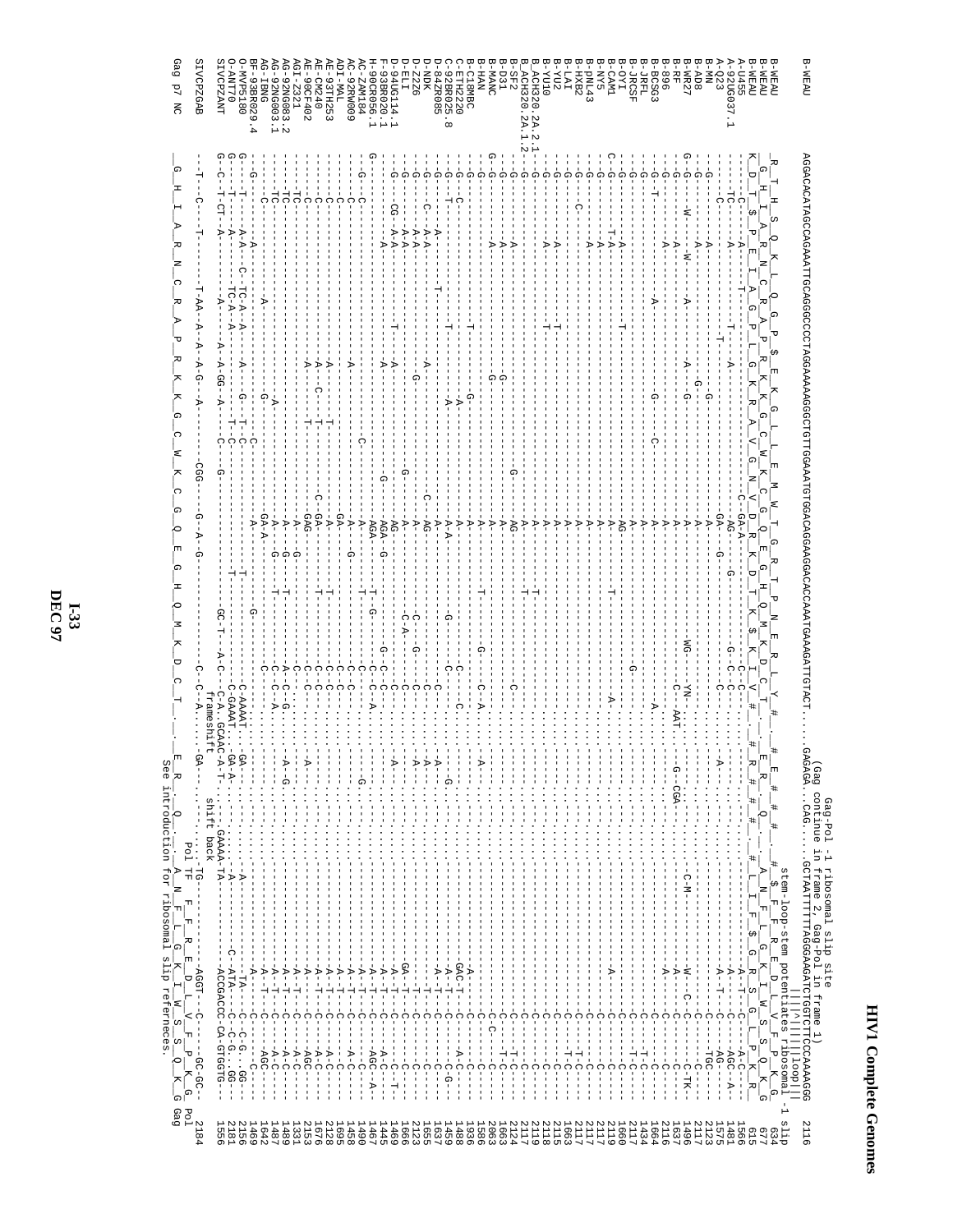| ō<br>äg<br>닙<br>P7 NC                                 | <b>SIVCPZGAB</b>                  | <b>SIVCPZANT</b><br>-DOLE   | $-AMT70$<br>CACG               | -MVP5180<br>-BORC           | PH-93BR029<br>4                                                | <b>C-IBNG</b>                                                                                                                                                                                                                                                                                                                                                                                                   | G-92NG003.1                      | 1G-92NG083.2                                                                                                                                                                                                                                                                                                                                                                   | $CZ - Z321$                        |                                                     | $E - 90$ CF402           | LE-CM240                                                                                                                                                                                    | E-93TH253                                     | TYM-I C                                           | C-92RW009    | C-ZAM184                                                                         |                                                  | )-94UG114.1<br>?-93BR020.1<br>1-90CR056.1                                         |                                           | <b>ELL</b>                                                                                                                                                                                                                                                                                                                                                               | $-2226$                                                                      | -NH                                              |                                                                  | $-84ZRO85$            | $-92BRO25.8$                                            | $-ELHZ2220$                      | -C18MBC                                                                                                                                                                                                                                                                                                                                                     | NVH-                       | -MANC                                          | $-D31$                                                       | $-5F2$                                                                                                                                                                                                                                                                                                                                                                                                                                                                                          | ACH320.                                                     | ACH320.                                                                          | $0$ T $\Omega$ | $Z\Omega X$ -                                                                                                                                                                                                                                                                                                                                                                                                                                         |             | TVT-                                                   | -HXB2                                                                                                                                                                                 | -pNL43                                   | $SAN-8$                                                                                       | -CAM1                          | IXO-                                                                           | -JRCSF                           | -JRFL                      |                                            | -BCSG3                                                                                                                                                                                                                                                                                                                   | $-896$                                  | $-$ RF                                                      | $3 - M R 27$                                              | $-ADB$                                                                             | $\overline{\mathbf{M}}$                                                          | $-523$                   | $-920G037.$                                    | $-0.4555$                          | -WEAU                                                           | -WEAU                      | -WEAU               | tem cont.     | -WEAU                            |                |
|-------------------------------------------------------|-----------------------------------|-----------------------------|--------------------------------|-----------------------------|----------------------------------------------------------------|-----------------------------------------------------------------------------------------------------------------------------------------------------------------------------------------------------------------------------------------------------------------------------------------------------------------------------------------------------------------------------------------------------------------|----------------------------------|--------------------------------------------------------------------------------------------------------------------------------------------------------------------------------------------------------------------------------------------------------------------------------------------------------------------------------------------------------------------------------|------------------------------------|-----------------------------------------------------|--------------------------|---------------------------------------------------------------------------------------------------------------------------------------------------------------------------------------------|-----------------------------------------------|---------------------------------------------------|--------------|----------------------------------------------------------------------------------|--------------------------------------------------|-----------------------------------------------------------------------------------|-------------------------------------------|--------------------------------------------------------------------------------------------------------------------------------------------------------------------------------------------------------------------------------------------------------------------------------------------------------------------------------------------------------------------------|------------------------------------------------------------------------------|--------------------------------------------------|------------------------------------------------------------------|-----------------------|---------------------------------------------------------|----------------------------------|-------------------------------------------------------------------------------------------------------------------------------------------------------------------------------------------------------------------------------------------------------------------------------------------------------------------------------------------------------------|----------------------------|------------------------------------------------|--------------------------------------------------------------|-------------------------------------------------------------------------------------------------------------------------------------------------------------------------------------------------------------------------------------------------------------------------------------------------------------------------------------------------------------------------------------------------------------------------------------------------------------------------------------------------|-------------------------------------------------------------|----------------------------------------------------------------------------------|----------------|-------------------------------------------------------------------------------------------------------------------------------------------------------------------------------------------------------------------------------------------------------------------------------------------------------------------------------------------------------------------------------------------------------------------------------------------------------|-------------|--------------------------------------------------------|---------------------------------------------------------------------------------------------------------------------------------------------------------------------------------------|------------------------------------------|-----------------------------------------------------------------------------------------------|--------------------------------|--------------------------------------------------------------------------------|----------------------------------|----------------------------|--------------------------------------------|--------------------------------------------------------------------------------------------------------------------------------------------------------------------------------------------------------------------------------------------------------------------------------------------------------------------------|-----------------------------------------|-------------------------------------------------------------|-----------------------------------------------------------|------------------------------------------------------------------------------------|----------------------------------------------------------------------------------|--------------------------|------------------------------------------------|------------------------------------|-----------------------------------------------------------------|----------------------------|---------------------|---------------|----------------------------------|----------------|
| ᠇ᡆ<br>⋒<br>IJ                                         |                                   |                             | ∩                              | ∩                           |                                                                | ⊅                                                                                                                                                                                                                                                                                                                                                                                                               |                                  | ٦T<br>ا<br>ု                                                                                                                                                                                                                                                                                                                                                                   |                                    | ⊅<br>ု                                              |                          | ဂှ                                                                                                                                                                                          |                                               |                                                   |              |                                                                                  | ⊅                                                | $C - A -$<br>C--CATC---                                                           |                                           | Ω<br>ף                                                                                                                                                                                                                                                                                                                                                                   | Ω<br>ု                                                                       | ငှ                                               | Ġ<br>ှ                                                           |                       | ⊅<br>C<br>ļ                                             | ု                                | ۲,                                                                                                                                                                                                                                                                                                                                                          |                            |                                                |                                                              |                                                                                                                                                                                                                                                                                                                                                                                                                                                                                                 |                                                             |                                                                                  | ٦T<br>ا        |                                                                                                                                                                                                                                                                                                                                                                                                                                                       |             |                                                        |                                                                                                                                                                                       |                                          |                                                                                               |                                |                                                                                | ဂု                               |                            |                                            |                                                                                                                                                                                                                                                                                                                          |                                         | ∩                                                           | J,                                                        |                                                                                    |                                                                                  |                          | ኔ                                              |                                    | ൧<br>Ö<br>ົດ<br>피                                               | G.                         |                     | $\rightarrow$ | AGGCCAGGGAATTTTCCTCAGAGCAGA      | stem continued |
| m<br>면<br>C.                                          | À                                 | -919-<br>-D-202202AACTAG-G- | $A-GTCG$<br>ACC                | $-A-GTG-$<br>$-{\rm ALC-A}$ | י<br>ה                                                         |                                                                                                                                                                                                                                                                                                                                                                                                                 | ۲<br>ا<br>⊅                      | -PC-<br>Þ                                                                                                                                                                                                                                                                                                                                                                      | Η<br>ъ                             |                                                     |                          |                                                                                                                                                                                             |                                               | C-T                                               | Q            | C-T-<br>$\overline{P}$<br>Ω                                                      | --<br>15<br>Ω                                    | $-A$ -<br>$\Omega$                                                                | ーローロー<br>CCCCAGC                          | -rc-<br>$-A$ -                                                                                                                                                                                                                                                                                                                                                           |                                                                              |                                                  |                                                                  |                       | ኴ                                                       |                                  |                                                                                                                                                                                                                                                                                                                                                             |                            |                                                |                                                              |                                                                                                                                                                                                                                                                                                                                                                                                                                                                                                 |                                                             |                                                                                  |                |                                                                                                                                                                                                                                                                                                                                                                                                                                                       |             |                                                        |                                                                                                                                                                                       |                                          |                                                                                               |                                | ٩                                                                              |                                  |                            |                                            |                                                                                                                                                                                                                                                                                                                          |                                         |                                                             | C-T-<br>Þ                                                 |                                                                                    |                                                                                  | P<br>                    |                                                |                                    | ᆽ                                                               | τ<br>īΟ                    | m<br>ø              |               |                                  |                |
| E<br>z<br>ับว<br>π                                    | RC                                | Ω                           | -sc-c-c                        | -GTCC<br>년                  | ς<br>-<br>റ                                                    | .<br>-00-                                                                                                                                                                                                                                                                                                                                                                                                       | $\frac{1}{2}$<br>ດ               | <b>AC</b><br>⋒                                                                                                                                                                                                                                                                                                                                                                 | Ω<br>Ω                             | $\overline{\phantom{a}}$<br>∩<br>Ω                  |                          | Ω<br>ω                                                                                                                                                                                      | Ω                                             | Ω<br>ଢ଼                                           | ⋒            | Ģ<br>G.                                                                          |                                                  | ∩<br>G.<br>GT-                                                                    |                                           | $\mathfrak l$<br>∩<br>റ                                                                                                                                                                                                                                                                                                                                                  | ∩                                                                            | C                                                |                                                                  |                       | ⋒                                                       |                                  |                                                                                                                                                                                                                                                                                                                                                             |                            |                                                |                                                              |                                                                                                                                                                                                                                                                                                                                                                                                                                                                                                 |                                                             |                                                                                  | c              |                                                                                                                                                                                                                                                                                                                                                                                                                                                       | Ω           | ⋒                                                      | ଢ଼                                                                                                                                                                                    | ⋒                                        | ⋒                                                                                             | ⋒                              | Ω                                                                              | ⋒                                | ດ                          |                                            | ⋒                                                                                                                                                                                                                                                                                                                        | ⋒                                       | ∩<br>ດ                                                      | ∩<br>ဂု<br>부                                              | C<br>Ω                                                                             | AC<br>ଢ଼                                                                         | 년                        |                                                | i<br>$\frac{1}{1}$                 | ₩<br>z<br>Ю<br>Ю<br>ᡃ                                           | Ħ<br>ᡃᢏ                    | .<br>M<br>ᡃ         |               | CTAGAACCAACAGCCCCA               |                |
|                                                       |                                   |                             |                                |                             |                                                                |                                                                                                                                                                                                                                                                                                                                                                                                                 |                                  |                                                                                                                                                                                                                                                                                                                                                                                |                                    |                                                     |                          |                                                                                                                                                                                             |                                               |                                                   |              |                                                                                  |                                                  |                                                                                   |                                           |                                                                                                                                                                                                                                                                                                                                                                          |                                                                              |                                                  |                                                                  |                       |                                                         | CCAGAGAGTCTCAGACCAGAGCCAACAGCCCA |                                                                                                                                                                                                                                                                                                                                                             |                            |                                                |                                                              |                                                                                                                                                                                                                                                                                                                                                                                                                                                                                                 |                                                             |                                                                                  |                |                                                                                                                                                                                                                                                                                                                                                                                                                                                       |             | CCA.                                                   |                                                                                                                                                                                       |                                          |                                                                                               |                                |                                                                                |                                  |                            |                                            |                                                                                                                                                                                                                                                                                                                          |                                         |                                                             |                                                           |                                                                                    |                                                                                  |                          | CCA                                            |                                    |                                                                 | ₩                          |                     |               |                                  |                |
|                                                       |                                   |                             |                                |                             |                                                                |                                                                                                                                                                                                                                                                                                                                                                                                                 |                                  |                                                                                                                                                                                                                                                                                                                                                                                |                                    |                                                     |                          |                                                                                                                                                                                             |                                               |                                                   |              |                                                                                  |                                                  |                                                                                   |                                           |                                                                                                                                                                                                                                                                                                                                                                          |                                                                              |                                                  |                                                                  |                       |                                                         |                                  | GAGCCATCAGCCCCG:                                                                                                                                                                                                                                                                                                                                            |                            |                                                |                                                              |                                                                                                                                                                                                                                                                                                                                                                                                                                                                                                 |                                                             |                                                                                  |                |                                                                                                                                                                                                                                                                                                                                                                                                                                                       |             | TTCTTCAGAGCAGACAGAGCCAACAGCC-                          |                                                                                                                                                                                       |                                          |                                                                                               |                                |                                                                                |                                  |                            |                                            |                                                                                                                                                                                                                                                                                                                          |                                         |                                                             |                                                           |                                                                                    |                                                                                  |                          |                                                |                                    |                                                                 |                            |                     |               | CCA                              |                |
| Ħ<br>'ᆽ<br>Ħ<br>ø<br>ω                                | Ω<br>۲I<br> <br>$\mathbb{I}$      | Ω<br>F<br> -                | ଜ<br>-- 0-- -                  |                             | ن<br>ڊ                                                         | C<br>Ł<br>$\mathbf{I}$<br>Ţ<br>$\frac{1}{1}$                                                                                                                                                                                                                                                                                                                                                                    | $\frac{1}{4}$                    | ↷<br>Ï<br>$\mathbf{I}$<br>$\begin{array}{c} \rule{0.2cm}{0.15mm} \rule{0.2cm}{0.15mm} \rule{0.2cm}{0.15mm} \rule{0.2cm}{0.15mm} \rule{0.2cm}{0.15mm} \rule{0.2cm}{0.15mm} \rule{0.2cm}{0.15mm} \rule{0.2cm}{0.15mm} \rule{0.2cm}{0.15mm} \rule{0.2cm}{0.15mm} \rule{0.2cm}{0.15mm} \rule{0.2cm}{0.15mm} \rule{0.2cm}{0.15mm} \rule{0.2cm}{0.15mm} \rule{0.2cm}{0.15mm} \rule{$ | Q<br>$\frac{1}{2}$<br>J,           | -- 61<br>$\begin{array}{c} 1 \\ 1 \\ 1 \end{array}$ |                          |                                                                                                                                                                                             | ↷                                             | ↷<br>$\frac{1}{1}$                                | റ            | ↷<br>$- - \Delta - - -$                                                          | $\begin{bmatrix} 1 \\ 1 \\ 1 \\ 1 \end{bmatrix}$ | $\frac{1}{1}$                                                                     | $\frac{1}{1}$                             | I<br>$\frac{1}{1}$                                                                                                                                                                                                                                                                                                                                                       | $\frac{1}{1}$<br>$\begin{array}{c} 1 \\ 1 \\ 1 \end{array}$                  | റ                                                | ---A .-----                                                      |                       |                                                         | C-------                         | $\mathsf I$<br>$\begin{array}{c} 1 \\ 1 \\ 1 \end{array}$                                                                                                                                                                                                                                                                                                   |                            |                                                |                                                              | $\frac{1}{1}$                                                                                                                                                                                                                                                                                                                                                                                                                                                                                   | $\blacksquare$<br>$\mathbf{I}$                              | $\begin{bmatrix} 1 & 1 & 1 \\ 1 & 1 & 1 \\ 1 & 1 & 1 \\ 1 & 1 & 1 \end{bmatrix}$ |                |                                                                                                                                                                                                                                                                                                                                                                                                                                                       | ----------- | $\frac{1}{1}$                                          | $\begin{array}{c} \n\downarrow \\ \downarrow \\ \downarrow\n\end{array}$                                                                                                              | $\frac{1}{1}$                            |                                                                                               |                                | C-------                                                                       |                                  | $-4 - - - - - - -$         |                                            |                                                                                                                                                                                                                                                                                                                          |                                         |                                                             | C--<br>ţ<br>I                                             | $\blacksquare$                                                                     |                                                                                  |                          | Ω<br>$\sf I$<br>$\frac{1}{1}$<br>$\frac{1}{1}$ | $C = -1$                           | ¦≂                                                              | Ħ<br>'n<br>מ'              | ヵ<br>'n,            |               |                                  |                |
| F<br>먹<br>ю<br>₩<br>₫<br>Ħ<br>¦o<br>ੌਨ<br> <br>വ<br>E | -T-ATG---A-CA---G                 | --T-ATCA-GAGGA-C-CA---GG    | $-GAGGAAGT-AAGG-ACC-G--GAGGAA$ | 1TG---GAGCAGT-AAGGAAC--     | $\mathbf{I}$<br>$TC---T$<br>$\mathbf{I}$                       | $- -2G - -A - GG - -$<br>п<br>$\mathbf{I}$                                                                                                                                                                                                                                                                                                                                                                      | $\frac{1}{1}$<br>$G------G-R---$ | $\frac{1}{2}$<br>$G - A - - -G - A - -$<br>ω                                                                                                                                                                                                                                                                                                                                   | $- - G A - A C G - A A - - G$      | $\blacksquare$<br>$\overline{\phantom{a}}$          | $-4 - 2 - 9 - 9 - - - -$ | C---A-A--GGG--A-GG--<br>п<br>L.                                                                                                                                                             | $- - - A - A - GGG - - A - GG - -$<br>т.<br>∩ | $\mathbf{I}$<br>$\mathbf I$<br>$\frac{1}{2}$<br>Ω | $\mathbf{I}$ | $\blacksquare$<br>$\mathbf{I}$<br>$\blacksquare$<br>$\vdots$<br>$\mathbf I$<br>ω | į<br>Ω<br>$\frac{1}{2}$<br>$G - A = -$<br>ω      | -1<br>$\mathbf{I}$<br>$\frac{1}{2}$<br>$\frac{1}{\sqrt{2}}$<br>$\frac{1}{1}$<br>ω | $G - A - - A G - -$<br>$\frac{1}{2}$<br>ω | $\mathbf{I}$<br>$\mathbf{I}$<br>ှ<br>$--$ LG<br>Ť<br>-1<br>J.                                                                                                                                                                                                                                                                                                            | $\overline{\phantom{a}}$<br>Ω<br>$\frac{1}{1}$<br>$-100 -$<br>$\blacksquare$ | $\frac{1}{1}$<br>Ω<br>$\frac{1}{1}$<br>$-10 - -$ | ဂု<br>$-10 - -$<br>$\begin{array}{c} -1 \\ -1 \\ -1 \end{array}$ |                       | $-10-$<br>ł<br>J.                                       | $\frac{1}{1}$<br>$-6A -$         | $-101 -$<br>$\mathbf{I}$                                                                                                                                                                                                                                                                                                                                    | î.<br>$-10 - -$<br>ţ<br>J. | $-16-7$<br>$\mathbf{I}$                        | $-10 - -$<br>$\begin{array}{c} 1 \\ 1 \\ 1 \\ 1 \end{array}$ | $-1 - 9 - - - - - - - - -$                                                                                                                                                                                                                                                                                                                                                                                                                                                                      | $-10-$<br>$\blacksquare$<br>$\frac{1}{1}$<br>$\blacksquare$ | $-1 - 1 - 1 - 1 - 1 - 1$                                                         |                |                                                                                                                                                                                                                                                                                                                                                                                                                                                       | п           | $\frac{1}{1}$<br>$\frac{1}{1}$<br>$-1 - 1 - -1 - -1 -$ | $-1 - 1 - -1 - -1 - -$                                                                                                                                                                | J.<br>J.<br>$-1 - 1 - 1 - 1 - 1 - 1 - 1$ | $-10 - -$<br>$\mathbf{I}$<br>$\mathsf I$                                                      | $\frac{1}{1}$<br>$\frac{1}{1}$ | ţ<br>$\Gamma$<br>$-16 - -$<br>$\frac{1}{1}$<br>$\mathbf{I}$                    | ।<br>न<br>ର<br>Ť<br>$\mathbf{I}$ | $-1G$<br>Ť                 | $\blacksquare$                             | $-16 - -$<br>ω                                                                                                                                                                                                                                                                                                           | J.<br>님<br>Ţ<br>į<br>Ω                  | $-16$<br>$\frac{1}{1}$<br>$\mathsf I$                       | $\frac{1}{1}$<br>$-1 - 2G - - -K - -$                     | j<br>$\frac{1}{2}$<br>$- -16 - - - -$                                              | -- DG-<br>$\frac{1}{1}$<br>$\begin{array}{c} \hline \end{array}$                 | C------CHG-4-A-GG------- | T----RG--A-G-----<br>$\mathbf{I}$              | $A - T - -C - A - C - -C - -$<br>Ť | Þ,<br>ับ<br>$\frac{1}{\alpha}$<br>$\frac{1}{\alpha}$<br>ြု<br>Ļ | trj<br>'7J<br>'n<br>₩<br>Þ | 0,<br>'<<br>ю<br>ှု |               | RAGAGAGCTTCAGGTTCAGGGAAGAGACAACA |                |
| ξÞ<br>Ħ<br>'n,<br>H<br>z<br>H<br>ì<br>ļ               | $\frac{1}{1}$<br><b>AGAG</b><br>. | .                           | $-LY$ -                        | $\frac{1}{1}$<br>$-2T$      | -1<br>$\mathbf{I}$<br>$-1.5 -$<br>$\mathbf{I}$<br>$\mathbf{I}$ | л.<br>I.<br>$\frac{1}{2} - \frac{1}{2} - \frac{1}{2} - \frac{1}{2} - \frac{1}{2} - \frac{1}{2} - \frac{1}{2} - \frac{1}{2} - \frac{1}{2} - \frac{1}{2} - \frac{1}{2} - \frac{1}{2} - \frac{1}{2} - \frac{1}{2} - \frac{1}{2} - \frac{1}{2} - \frac{1}{2} - \frac{1}{2} - \frac{1}{2} - \frac{1}{2} - \frac{1}{2} - \frac{1}{2} - \frac{1}{2} - \frac{1}{2} - \frac{1}{2} - \frac{1}{2} - \frac{1}{2} - \frac{1$ | $\Gamma$                         | $\frac{1}{1}$                                                                                                                                                                                                                                                                                                                                                                  | $\frac{1}{1}$                      | $\mathbf{I}$<br>$\mathbf I$                         |                          | л.<br>L<br>$\frac{1}{1}$<br>MATTT-MATT MANAGER (* 1892)<br>1990 – John Harry Holland, francusk francuski filozof (* 1892)<br>1990 – John Harry Holland, francusk francuski filozof (* 1892) | ł.                                            | Ť                                                 | л.           | ŧ                                                                                | ł.                                               | т.                                                                                | Ť                                         | т<br>$\mathsf I$<br>$\frac{1}{2}$<br>$\frac{1}{2}$<br>$\frac{1}{2}$<br>$\frac{1}{2}$<br>$\frac{1}{2}$<br>$\frac{1}{2}$<br>$\frac{1}{2}$<br>$\frac{1}{2}$<br>$\frac{1}{2}$<br>$\frac{1}{2}$<br>$\frac{1}{2}$<br>$\frac{1}{2}$<br>$\frac{1}{2}$<br>$\frac{1}{2}$<br>$\frac{1}{2}$<br>$\frac{1}{2}$<br>$\frac{1}{2}$<br>$\frac{1}{2}$<br>$\frac{1}{2}$<br>$\frac{1}{2}$<br> | $\frac{1}{2}$                                                                |                                                  | エーロー・・・・・・・・・・・・・・・・・                                            | .                     | $\frac{1}{4}$<br>J.<br>ł<br>I<br>$\mathbf I$<br>J.<br>I |                                  | $\Gamma$<br>$\frac{1}{4}$<br>$\frac{1}{1}$<br>$\mathbb{I}$<br>$\frac{1}{2}$ , $\frac{1}{2}$ , $\frac{1}{2}$ , $\frac{1}{2}$ , $\frac{1}{2}$ , $\frac{1}{2}$ , $\frac{1}{2}$ , $\frac{1}{2}$ , $\frac{1}{2}$ , $\frac{1}{2}$ , $\frac{1}{2}$ , $\frac{1}{2}$ , $\frac{1}{2}$ , $\frac{1}{2}$ , $\frac{1}{2}$ , $\frac{1}{2}$ , $\frac{1}{2}$ , $\frac{1}{2}$ |                            | $\mathbf{I}$<br>$\frac{1}{1}$<br>$\frac{1}{1}$ |                                                              | $- - - - - - - - -$                                                                                                                                                                                                                                                                                                                                                                                                                                                                             | $\mathbf{I}$                                                |                                                                                  |                |                                                                                                                                                                                                                                                                                                                                                                                                                                                       |             | $\frac{1}{1}$<br>$\frac{1}{4}$                         | $\begin{array}{c} \begin{array}{c} \begin{array}{c} \begin{array}{c} \end{array} \\ \begin{array}{c} \end{array} \\ \begin{array}{c} \end{array} \end{array} \end{array} \end{array}$ | $\frac{1}{1}$<br>$\frac{1}{1}$           | $\mathbf{I}$<br>$\overline{1}$<br>$\frac{1}{1}$<br>$\mathbf I$<br>$\mathbf{I}$<br>$\mathsf I$ | J.<br>$-1 - 2A - - - -$        | $\mathbf{I}$<br>$\frac{1}{1}$<br>$\frac{1}{4}$<br>$\mathbf{I}$<br>$\perp$<br>. | $\mathbf{I}$<br>$\vdots$         | $-\frac{1}{2}$<br>$\vdots$ | $\mathsf I$<br>$\mathbf{I}$<br>$\mathbf I$ | Ł<br>$\frac{1}{2}$ $\frac{1}{2}$ $\frac{1}{2}$ $\frac{1}{2}$ $\frac{1}{2}$ $\frac{1}{2}$ $\frac{1}{2}$ $\frac{1}{2}$ $\frac{1}{2}$ $\frac{1}{2}$ $\frac{1}{2}$ $\frac{1}{2}$ $\frac{1}{2}$ $\frac{1}{2}$ $\frac{1}{2}$ $\frac{1}{2}$ $\frac{1}{2}$ $\frac{1}{2}$ $\frac{1}{2}$ $\frac{1}{2}$ $\frac{1}{2}$ $\frac{1}{2}$ | ÷<br>J.<br>J.<br>.<br>л.<br>$\mathbb I$ | 1                                                           | I<br>I<br>I<br>J.<br>I,                                   | $\Gamma$<br>$\frac{1}{1}$<br>$\frac{1}{1}$<br>$\,$ I<br>.                          | $\frac{1}{1}$<br>$\frac{1}{4}$<br>$\begin{array}{c} 1 \\ 1 \\ 1 \end{array}$<br> | $\frac{1}{1}$<br>$-1$    | $\mathbf{I}$<br>H-----------                   |                                    | ļ,<br>!o<br>⋕                                                   | 'n<br>Ą<br>۳               | 'ਸ<br>'n,<br>z      |               |                                  |                |
| ับว<br>ᡃᠣ<br>ω                                        | $\frac{1}{2}$                     | $\frac{1}{2}$<br>$-4-$      |                                |                             | I.                                                             | $\cdots \cdots \cdots$<br>л<br>$\mathbf I$<br>J.                                                                                                                                                                                                                                                                                                                                                                |                                  | $-9 - 0 - 0$<br>J                                                                                                                                                                                                                                                                                                                                                              | $- - 42 - -$<br>J<br>$\frac{1}{1}$ |                                                     |                          | GGGGAAGAGATA--CT--TA.                                                                                                                                                                       |                                               |                                                   |              |                                                                                  | ن<br>--<br>ت<br>Ţ<br>$\frac{1}{2}$               | $-1 - 1$<br>$A---$                                                                | $A--TC--$                                 | $\Gamma$<br>$\frac{1}{2}$<br>п                                                                                                                                                                                                                                                                                                                                           | $\frac{1}{2}$<br>$\overline{\phantom{a}}$                                    | $\frac{1}{2}$                                    | $\frac{1}{\alpha}$                                               |                       | $\mathbb{I}$<br>ì<br>$\frac{1}{1}$                      |                                  | $\begin{array}{c} 1 \\ 1 \\ 1 \end{array}$<br>$\begin{array}{c} \hline \end{array}$<br>$\frac{1}{1}$                                                                                                                                                                                                                                                        |                            | .<br>$-16 - 1$                                 | アイ・ディー・ディー・ディー エーエーエー 田上                                     | $\begin{split} \mathcal{L}_{\mathcal{A}} & = \mathcal{L}_{\mathcal{A}} + \mathcal{L}_{\mathcal{A}} + \mathcal{L}_{\mathcal{A}} + \mathcal{L}_{\mathcal{A}} + \mathcal{L}_{\mathcal{A}} + \mathcal{L}_{\mathcal{A}} + \mathcal{L}_{\mathcal{A}} + \mathcal{L}_{\mathcal{A}} + \mathcal{L}_{\mathcal{A}} + \mathcal{L}_{\mathcal{A}} + \mathcal{L}_{\mathcal{A}} + \mathcal{L}_{\mathcal{A}} + \mathcal{L}_{\mathcal{A}} + \mathcal{L}_{\mathcal{A}} + \mathcal{L}_{\mathcal{A}} + \mathcal{L}_{$ |                                                             |                                                                                  |                | $\begin{aligned} \mathcal{L}_{1} & = \mathcal{L}_{2} + \mathcal{L}_{3} + \mathcal{L}_{4} + \mathcal{L}_{5} + \mathcal{L}_{6} + \mathcal{L}_{7} + \mathcal{L}_{8} + \mathcal{L}_{9} + \mathcal{L}_{10} + \mathcal{L}_{11} + \mathcal{L}_{12} + \mathcal{L}_{13} + \mathcal{L}_{14} + \mathcal{L}_{15} + \mathcal{L}_{16} + \mathcal{L}_{17} + \mathcal{L}_{18} + \mathcal{L}_{19} + \mathcal{L}_{10} + \mathcal{L}_{11} + \mathcal{L}_{10} + \mathcal$ |             |                                                        |                                                                                                                                                                                       |                                          |                                                                                               |                                | $-1$<br>$-1$<br>$-1$                                                           | $-CA$                            |                            |                                            |                                                                                                                                                                                                                                                                                                                          | I<br>$\frac{1}{2}$                      | $\begin{array}{c} 1 \\ 1 \\ 1 \end{array}$<br>$\frac{1}{2}$ | $\begin{array}{c} \frac{1}{2} \\ \frac{1}{2} \end{array}$ | $\begin{bmatrix} 1 \\ 1 \\ 1 \\ 1 \end{bmatrix}$<br>$\frac{1}{1}$<br>$\frac{1}{2}$ | $\begin{bmatrix} 1 \\ 1 \\ 1 \\ 1 \end{bmatrix}$<br>$- -A - CA$                  | GTCT--C--                | CTCT--<br>$\frac{1}{2}$ .                      | $-1 - 1 - 1 - 1$<br>$\frac{1}{2}$  | Ή<br>$\mathsf{L}_{\!\!\mathsf{L}}$<br>₩                         | .۳<br>'c۵                  | 's<br>#             |               | Acrecerer                        |                |
| Gag<br>Pol                                            | $\mathop{\mathsf{N}}$<br>36.<br>ω | 1647                        | 15560<br>22383                 |                             |                                                                |                                                                                                                                                                                                                                                                                                                                                                                                                 | 11778<br>11578<br>178            |                                                                                                                                                                                                                                                                                                                                                                                |                                    | 2241<br>1419                                        |                          | -779                                                                                                                                                                                        | 204                                           | 1575<br>1546<br>1783                              |              |                                                                                  |                                                  |                                                                                   |                                           |                                                                                                                                                                                                                                                                                                                                                                          |                                                                              |                                                  |                                                                  | 1550<br>17243<br>1743 |                                                         | 1606                             | 2057                                                                                                                                                                                                                                                                                                                                                        |                            |                                                |                                                              | 221752<br>271554<br>2674                                                                                                                                                                                                                                                                                                                                                                                                                                                                        |                                                             |                                                                                  |                |                                                                                                                                                                                                                                                                                                                                                                                                                                                       |             |                                                        |                                                                                                                                                                                       |                                          |                                                                                               |                                |                                                                                |                                  | 1525<br>2210<br>1751       |                                            |                                                                                                                                                                                                                                                                                                                          |                                         |                                                             |                                                           |                                                                                    | 20202020<br>20202020<br>20202020                                                 | 166.<br>ω                |                                                | 1654<br>1572                       | G<br>39                                                         |                            | 659<br>707          |               | $\sim$<br>2077                   |                |

**L34**<br>DEC 97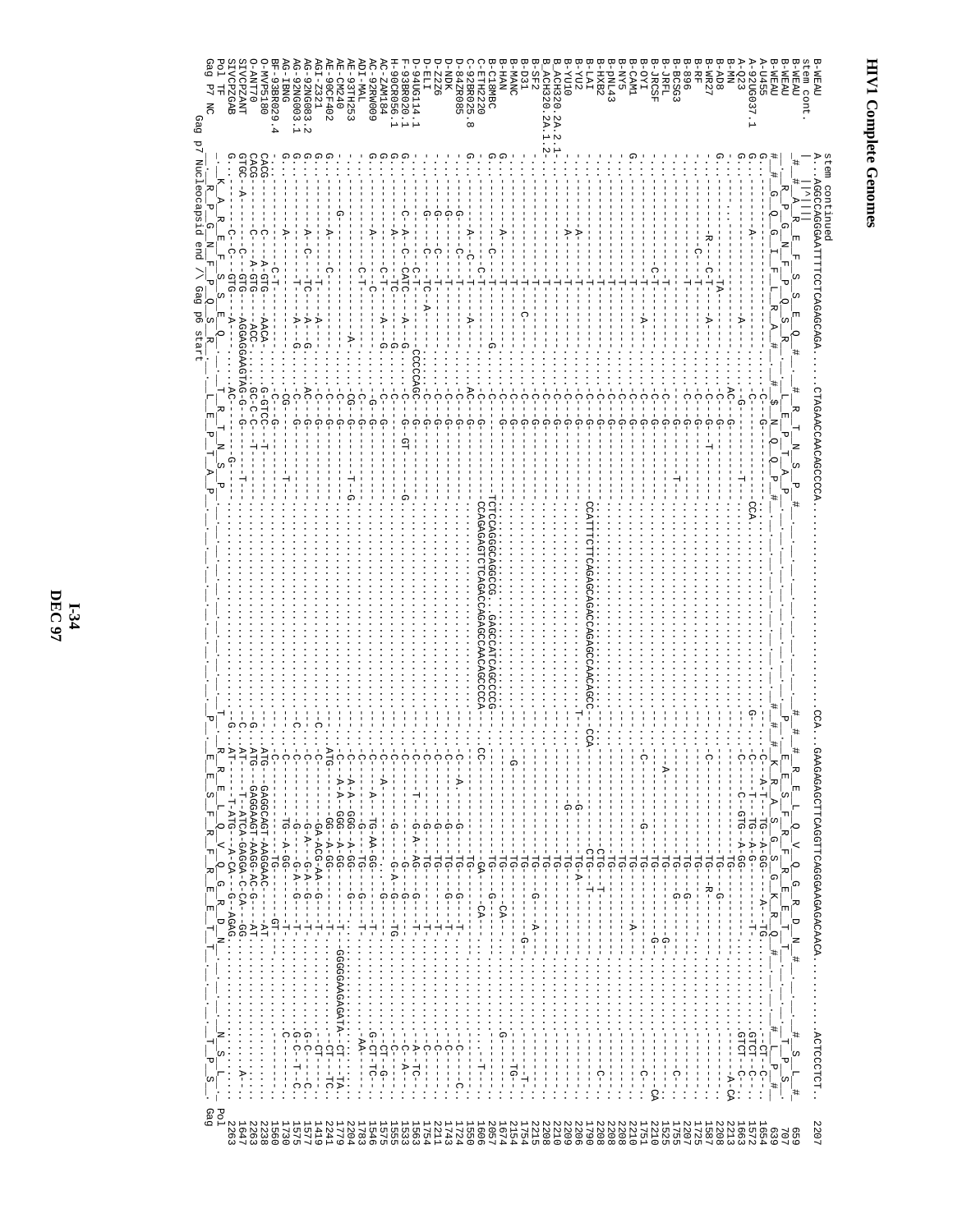| POT<br>붜                             | IVCPZGAB                                                                           | <b>TVCPZANT</b>                                                                                        | $-AMTT70$                                    | -MVP5180                                      | F-93BR029.4                                                                                                                                                                                                          | 3-IBNG                                                                                                                                              | G-92NG003.1                                                                                                                                     | $3 - 92NGO 83.2$                                                                               | GI-Z321                                                     | 1-90CF402                                          | CM240                                                                                                    | E-93TH253                                                       | DI-MAL                                                                        | $-92$ RM <sub>009</sub>                                       | <b>18 LMAZ</b>                                             | 90CR056.                                                     | 3BR020.                                                       | 400114.1                                        |                                                                           |                                                                                                                                                                                                                                                                                             | 2222                                                              | ŘК                             | 34ZR085                                        | 92BR025<br>.<br>∞                                                                          | <b>TH2220</b>                                                                                                                                           | C18MBC               | HAN                          | <b>MANC</b>                               | -D31                                                | SF2                                                                                     | <b>ACH32</b>                                       | ACH320                                                              | OTOX-                                         | $Z\Omega X$ -                                      | LAI-                                  | -HXB2                                     | -pNL43                                                        | $GAN-$                                               | -CAM1                                                                                                     | -JRCSF<br>TXO-                                                                                   | -JRFL                                                                                                  | -BCSG3                                                                                               | $-896$ | .<br>먹                                                         | $-MR$ 27                                                                                                                                       | $-ADB$                                                                                                                                                                                                                      | 」<br>互                                          | $-023$                                                                         | $-920G03$                            | $-0.455$                                                | <b>NEAU</b>                             | -WEAU                                  | <b>NEAU</b>        | -WEAU                                                     |                  |  |
|--------------------------------------|------------------------------------------------------------------------------------|--------------------------------------------------------------------------------------------------------|----------------------------------------------|-----------------------------------------------|----------------------------------------------------------------------------------------------------------------------------------------------------------------------------------------------------------------------|-----------------------------------------------------------------------------------------------------------------------------------------------------|-------------------------------------------------------------------------------------------------------------------------------------------------|------------------------------------------------------------------------------------------------|-------------------------------------------------------------|----------------------------------------------------|----------------------------------------------------------------------------------------------------------|-----------------------------------------------------------------|-------------------------------------------------------------------------------|---------------------------------------------------------------|------------------------------------------------------------|--------------------------------------------------------------|---------------------------------------------------------------|-------------------------------------------------|---------------------------------------------------------------------------|---------------------------------------------------------------------------------------------------------------------------------------------------------------------------------------------------------------------------------------------------------------------------------------------|-------------------------------------------------------------------|--------------------------------|------------------------------------------------|--------------------------------------------------------------------------------------------|---------------------------------------------------------------------------------------------------------------------------------------------------------|----------------------|------------------------------|-------------------------------------------|-----------------------------------------------------|-----------------------------------------------------------------------------------------|----------------------------------------------------|---------------------------------------------------------------------|-----------------------------------------------|----------------------------------------------------|---------------------------------------|-------------------------------------------|---------------------------------------------------------------|------------------------------------------------------|-----------------------------------------------------------------------------------------------------------|--------------------------------------------------------------------------------------------------|--------------------------------------------------------------------------------------------------------|------------------------------------------------------------------------------------------------------|--------|----------------------------------------------------------------|------------------------------------------------------------------------------------------------------------------------------------------------|-----------------------------------------------------------------------------------------------------------------------------------------------------------------------------------------------------------------------------|-------------------------------------------------|--------------------------------------------------------------------------------|--------------------------------------|---------------------------------------------------------|-----------------------------------------|----------------------------------------|--------------------|-----------------------------------------------------------|------------------|--|
|                                      | ကို<br>Ω                                                                           | GCTCTCAAG                                                                                              |                                              | ម៉ា                                           |                                                                                                                                                                                                                      | CAC-                                                                                                                                                |                                                                                                                                                 |                                                                                                |                                                             |                                                    |                                                                                                          |                                                                 |                                                                               |                                                               |                                                            | ှ                                                            |                                                               | $\forall$                                       | $A - -A$                                                                  | - - A                                                                                                                                                                                                                                                                                       |                                                                   | Ρ-                             |                                                |                                                                                            |                                                                                                                                                         |                      |                              |                                           |                                                     |                                                                                         |                                                    |                                                                     |                                               |                                                    |                                       |                                           |                                                               |                                                      |                                                                                                           |                                                                                                  |                                                                                                        |                                                                                                      |        |                                                                |                                                                                                                                                |                                                                                                                                                                                                                             |                                                 |                                                                                |                                      | GC.                                                     |                                         |                                        |                    | <b>ASSARCAGCAGCCA</b>                                     |                  |  |
|                                      | <b>AAG</b>                                                                         |                                                                                                        | <b>A-AGGG</b>                                | -995                                          |                                                                                                                                                                                                                      | $-4-9$                                                                                                                                              |                                                                                                                                                 |                                                                                                | $A - G$                                                     | - AG                                               | $-AA$                                                                                                    | $-10$                                                           | $-AA$                                                                         | $-2G$                                                         |                                                            | -AGCTG                                                       |                                                               | PG.                                             |                                                                           | $-2G$                                                                                                                                                                                                                                                                                       |                                                                   |                                | ネームじム                                          |                                                                                            |                                                                                                                                                         |                      |                              |                                           |                                                     |                                                                                         |                                                    |                                                                     |                                               |                                                    |                                       |                                           |                                                               |                                                      |                                                                                                           |                                                                                                  |                                                                                                        |                                                                                                      |        | <b>AAG</b>                                                     |                                                                                                                                                |                                                                                                                                                                                                                             | $\Delta - \Delta$                               | - AG                                                                           | $-4G$                                |                                                         |                                         |                                        |                    |                                                           |                  |  |
| C<br>Ω                               | GGA-                                                                               | eg-                                                                                                    | GGCCCG--C-                                   | GATC-GG-A-                                    |                                                                                                                                                                                                                      | W.I.V-                                                                                                                                              | -ATCA.                                                                                                                                          |                                                                                                | $-0.0$<br>-A--ATAC                                          |                                                    | A-AT.                                                                                                    |                                                                 |                                                                               |                                                               |                                                            |                                                              | ဂု                                                            |                                                 |                                                                           |                                                                                                                                                                                                                                                                                             |                                                                   |                                |                                                |                                                                                            |                                                                                                                                                         |                      |                              |                                           |                                                     |                                                                                         |                                                    |                                                                     |                                               |                                                    |                                       |                                           |                                                               |                                                      |                                                                                                           |                                                                                                  |                                                                                                        |                                                                                                      |        |                                                                |                                                                                                                                                |                                                                                                                                                                                                                             |                                                 | ユームーじじ                                                                         | -c-A-A                               | $A - A -$                                               | ω.                                      |                                        |                    | <b>ATAGACAAGGAGCTG</b>                                    |                  |  |
| Pol<br>ŢΟ<br>白<br>먹<br>end<br>z<br>吋 | á                                                                                  | C-CGTA-                                                                                                | G--TG-C                                      | C--A--TG-C                                    | $-55-$                                                                                                                                                                                                               |                                                                                                                                                     | cc-<br>$- - - - - - -$                                                                                                                          |                                                                                                | $\cdot$ cc -<br>ဂု                                          | -DOT-                                              | CTCC<br>-<br>-<br>                                                                                       | $-15 - 2$                                                       | $\frac{1}{1}$                                                                 |                                                               |                                                            | ò<br>$\frac{1}{2}$                                           |                                                               |                                                 |                                                                           |                                                                                                                                                                                                                                                                                             |                                                                   |                                | C                                              |                                                                                            |                                                                                                                                                         |                      | ∩                            | ∩<br>ဂု                                   |                                                     |                                                                                         | C<br>G-C                                           | ဂ<br>၁-                                                             |                                               |                                                    |                                       |                                           |                                                               |                                                      |                                                                                                           |                                                                                                  |                                                                                                        | ∩                                                                                                    |        |                                                                |                                                                                                                                                |                                                                                                                                                                                                                             |                                                 | $-1.5-$                                                                        | -44-                                 | GT-                                                     |                                         |                                        |                    | RTCCTTFAACTTCCCTAAATCACTTTTTGGCAACCC                      |                  |  |
| ᡃ<br>Fod<br>с<br>Protease            |                                                                                    | ∩                                                                                                      | Ω                                            |                                               |                                                                                                                                                                                                                      |                                                                                                                                                     |                                                                                                                                                 |                                                                                                |                                                             |                                                    |                                                                                                          |                                                                 |                                                                               |                                                               |                                                            |                                                              |                                                               |                                                 |                                                                           |                                                                                                                                                                                                                                                                                             |                                                                   |                                |                                                |                                                                                            |                                                                                                                                                         |                      |                              |                                           |                                                     | Ω                                                                                       | Ω                                                  | Ω                                                                   | Ω                                             | ଋ                                                  | Φ                                     | සි                                        | Φ                                                             | Ω                                                    | ⋒                                                                                                         |                                                                                                  |                                                                                                        |                                                                                                      |        |                                                                |                                                                                                                                                |                                                                                                                                                                                                                             |                                                 |                                                                                |                                      |                                                         |                                         |                                        |                    |                                                           |                  |  |
| atar<br>Σ<br>C                       | ω<br>$A--$<br>$\prec$                                                              |                                                                                                        | G-CA<br>'n                                   | G-CA<br>'n<br>$A$ --                          | л                                                                                                                                                                                                                    | $-4$                                                                                                                                                | $A$ --<br>$\mathbf I$<br>$\begin{array}{c} \hline \end{array}$                                                                                  | $\ddot{P}$<br>$\mathbf I$<br>J                                                                 | $A -$                                                       | 부<br>л<br>I.                                       | 부                                                                                                        | 부<br>I                                                          | J.<br>$-1$<br>I<br>J                                                          | $-1$<br>$\mathbf{I}$<br>$\mathbf{I}$                          | ۲<br>ا<br>$\mathbf{I}$<br>J                                | $\mathsf I$<br>ローローーローー                                      | $A - -$                                                       | L<br>۲Ì                                         | 부<br>$\overline{1}$<br>ဂု                                                 |                                                                                                                                                                                                                                                                                             | ロー-ロー-----                                                        |                                | J.<br>۲<br>ا<br>I<br>I                         | $\mathbf{I}$<br>I----AC--                                                                  | $\mathbf{I}$<br>۲<br>ا                                                                                                                                  | I,                   |                              |                                           |                                                     |                                                                                         |                                                    |                                                                     |                                               |                                                    |                                       |                                           |                                                               |                                                      |                                                                                                           |                                                                                                  |                                                                                                        | I.                                                                                                   |        | л<br>$\mathbf{I}$                                              | $\frac{1}{1}$                                                                                                                                  | $\mathbf{I}$                                                                                                                                                                                                                | コートー<br>$\mathbf{I}$<br>J                       | $\mathbf{I}$<br>Ė,<br>$\mathbf{I}$<br>$\begin{array}{c} \end{array}$           | $\mathbb{I}$<br>--------             | ۲<br>۲                                                  | ¤,<br>Ē                                 | w<br>CΟ                                | ◁                  |                                                           | Gag CDS<br>Erame |  |
| Η<br>Ή<br>Η<br>Þ                     | C--<br>နဲ<br>×<br>$-BG---$<br>$A$ – $-$<br>'ဂ                                      | GA-GGA-G-TCTC---C--<br>J.                                                                              |                                              | I<br>$-50 -$<br>$-1 - 9 - 0$<br>$\frac{1}{1}$ | J,<br>$\overline{\phantom{a}}$<br><u>န</u><br> -<br>$\begin{array}{c} \begin{array}{c} \text{ } \\ \text{ } \\ \text{ } \\ \text{ } \\ \text{ } \\ \text{ } \\ \text{ } \\ \end{array} \end{array}$<br><u>ဂ်</u><br> | $G - -GB - -$<br>$\frac{1}{4}$<br>$\mathsf I$<br>$\begin{array}{c} \end{array}$<br>$\overline{\phantom{a}}$<br>ъ                                    | $\frac{1}{1}$<br>ဂှ<br>$\mathbb{I}$<br>$-45 -$<br>$\frac{1}{1}$<br>ဂု<br>$\frac{1}{1}$                                                          | $\frac{1}{1}$<br>နဲ<br>$\mathbb{I}$<br>$-4$<br>ł<br><u>ဂ်</u><br> -                            | Ť<br>ငှ<br>$-4-$<br>$\mathbf I$<br>ဂှ<br>$-4 - -$           | Ť<br>ဂှ<br>Ť.<br>I.<br>$-9G -$<br>J.<br>$GA--A--$  | $\mathbf{I}$<br>$\mathbf{I}$<br>မှ<br>$\mathbf{I}$<br>$\mathsf I$<br>$-4-7$<br>$\mathbf{I}$<br>$GA--A--$ | $\overline{1}$<br>$-\Delta -$<br>$\overline{1}$<br>$-45 -$<br>Ъ | $\frac{1}{1}$<br>$G--GAG--$<br>$- - \mathbf{G} \mathbf{A} - - \mathbf{A} - -$ | $-6 -$<br>$\mathbf{I}$<br>$-4$<br>$\overline{1}$<br>$-6A - T$ | ł<br>နဲ<br>$- -A - -$<br>$\frac{1}{1}$<br>$\sum_{i=1}^{n}$ | $- - \Delta - -$<br>J.<br>$\mathbf{I}$<br>L<br>$\frac{1}{1}$ | $\frac{1}{1}$<br>$GAG-$<br>$\mathbf I$<br>ဂု<br>$\frac{1}{1}$ | $\frac{1}{1}$<br>ဂု<br>$\frac{1}{1}$<br>J.<br>Ω | $\overline{1}$<br>$-{\bf V}-$<br>$\blacksquare$<br>$\mathbf{I}$<br>⋒<br>ъ | J.<br>л<br>$---A---$<br>ł<br>ଋ<br>Ť<br>J.<br>А                                                                                                                                                                                                                                              | $\blacksquare$<br>$\blacksquare$<br>$\overline{\phantom{a}}$<br>ഹ | ъ                              | J,<br>л<br>J<br>J.<br>Í<br>Ω<br>ъ              | 1<br>$- - 9G - - -$<br>ଋ<br>$\frac{1}{1}$                                                  | $\blacksquare$<br>$\overline{1}$<br>$\overline{\phantom{a}}$<br>$-2$<br>⋒<br>Ť,<br>$\frac{1}{1}$                                                        | J.<br>т<br>ł<br>Ω    | $\mathbf{I}$<br>I.<br>т<br>⋒ | $-4-$<br>Ť<br>Ω<br>Ť                      | $\mathbf{I}$<br>J.<br>п<br>ഹ<br>T<br>$\mathbf{I}$   | ဂု<br>$\mathbf{I}$<br>$\overline{\phantom{a}}$<br>$\overline{1}$<br>⋒<br>$\overline{1}$ | J<br>л<br>$\frac{1}{1}$<br>⋒<br>Ī<br>I             | $\mathbf{I}$<br>$\blacksquare$<br>f.<br>⋒<br>Ţ<br>$\mathbf I$       | л<br>ł<br>ດ<br>Ţ<br>î.<br>$\mathbf I$         | I<br>$\mathbf{I}$<br>⋒<br>ŧ                        | $\overline{1}$<br>$\blacksquare$<br>ດ | J.<br>л<br>⋒<br>Ţ                         | $\overline{1}$<br>⋒<br>$\blacksquare$                         | $\mathbf{I}$<br>$\mathbf{I}$<br>⋒<br>Ţ<br>Ţ          | J<br>J<br>$\overline{\phantom{a}}$<br>⋒<br>ł<br>ı<br>$\begin{array}{c} \end{array}$                       | J<br>1<br>$\frac{1}{1}$<br>$\frac{1}{1}$<br>⋒<br>⋒<br>Ţ<br>Ť                                     | $\mathbf{I}$<br>$\mathbf{I}$<br>ດ                                                                      | J.<br>т<br>ţ<br>$\frac{1}{1}$<br>$\frac{1}{1}$<br>ଋ<br>Ì.<br>ł<br>$\mathbf{I}$                       | т      | $\frac{1}{2}$<br>ဂှ<br>$AG---$<br>J.<br>H.<br>ţ<br>ດ<br>⋒<br>ł | $\mathsf{I}$<br>I.<br>1<br>$\overline{\phantom{a}}$<br>1<br>$\mathbf{I}$<br>$\mathbf{I}$<br>⋒<br>I<br>$\mathbf{I}$<br>$\overline{\phantom{a}}$ | $\overline{1}$<br>$\blacksquare$<br>$\overline{\phantom{a}}$<br>$\overline{\phantom{a}}$<br>$\overline{\phantom{a}}$<br>$\blacksquare$<br>⋒<br>$\overline{\phantom{a}}$<br>$\overline{1}$<br>$\mathbf{I}$<br>$\overline{1}$ | п<br>л<br>л<br>I<br>J.<br>т<br>ł<br>⋒<br>Ť<br>ł | $\frac{1}{1}$<br>$G--GA--$<br>$\frac{1}{1}$<br><u>ဂ</u><br>                    | <u>န</u><br> -<br>$\frac{1}{1}$<br>Ť | $-6 - -$<br>I<br>$A$ --<br>I<br>$\mathbf{I}$<br>$GA$ -- | k<br>ď.<br>₩<br>'ဂ                      | Ö<br>٠U<br>ੌਨ<br>∙₩<br>₩<br><u>໌</u> ດ | H<br>Ħ<br>Ω        |                                                           | $2)$ < --        |  |
| įО.<br>Ή<br>k<br>Þ<br>۲<br>Þ         | I.<br>т<br>1<br>$-1.01 -$<br>国<br>1<br>$\mathbf{I}$<br>$-1 - 4 - 0$<br>$\mathsf I$ | $-4$<br>-AAATGTC-G-<br>$\mathbf{I}$                                                                    |                                              | せし<br>$-2 - -1 - - - - - - - - - - -$<br>Ω    | Í<br>$\mathbf I$<br>$-1 - 2 - 1 - 1$<br>I<br>л<br>$- -C - -$<br>J,<br>$\frac{1}{4}$<br>I                                                                                                                             | Ĩ,<br>$G--A-TA--D$<br>$\frac{1}{1}$<br>$\Gamma$<br>$\frac{1}{1}$<br>$\mathsf I$<br>J                                                                | $A -$<br>$-F -F -F$<br>$\mathbf{I}$<br>$\mathbf I$<br>$\begin{array}{c} \hline \end{array}$<br>Ţ<br>$\mathbf{I}$<br>$\mathbf{I}$<br>$\mathbf I$ | $A -$<br>$-{\bf A}-{\bf R}-{\bf R}-$<br>J.<br>$\mathbb{I}$<br>I.<br>$\Gamma$<br>J.<br>I.<br>I. | $-GA-TA-$                                                   | <u>ဂု</u><br>$\mathbf{A}--\mathbf{A}-$<br>H.<br>I. | Ω<br>$\frac{1}{1}$<br>$-4-7-$                                                                            | $\overline{\phantom{a}}$<br>$-$ A $ -$                          | $G--A--A--$<br>Í<br>I                                                         | $-69 - 2 - 69 -$<br>$\overline{1}$                            | $A - -$<br>$\frac{1}{2}$<br>$-$ A $-$<br>л<br>I.           | $A--GT-R--G--\\$<br>$\mathbf{I}$<br>$\mathbf{I}$             | $A -$<br>$G - -A - -D$                                        | $A$ – $-$<br>$G - -A - -D$                      | Ţ<br>$G - -A$ .<br>T,<br>$\blacksquare$                                   | $\frac{1}{1}$<br>Ω<br>! — д<br>î,<br>J.<br>I,                                                                                                                                                                                                                                               | T<br>$\blacksquare$                                               | $\frac{1}{\Omega}$<br>$V - -1$ | $-9 - -9$<br>Ī<br>$\frac{1}{2}$<br>ţ<br>л<br>I | $A--G--A$<br>í,<br>т<br>$\mathsf I$<br>$\frac{1}{1}$<br>J.<br>ı<br>$\mathbb{I}$<br>י<br>ה− | $A--G--A$<br>J,<br>$\mathbf{I}$<br>$\mathbf{I}$<br>$\mathsf I$<br>$\frac{1}{1}$<br>$\mathbf{I}$<br>$\overline{1}$<br>$\mathbf{I}$<br>Ω<br>$\frac{1}{1}$ | I.<br>$-1$<br>п<br>т | $V - -$<br>T,                | $\mathbf{I}$<br>$V - -$<br>i.<br>J.<br>J. | $\mathbb{R}-\mathbb{A}$<br>Ĩ.<br>$\mathbf{I}$<br>I. | $-$ – $\Delta$ – $-$<br>$\blacksquare$<br>$\blacksquare$                                | J.<br>$- -A$<br>J,<br>$\frac{1}{1}$<br>$\mathbb I$ | $A - 4$<br>Ī.<br>$\blacksquare$<br>$\blacksquare$<br>$\overline{1}$ | J.<br>J.<br>$-4-$<br>L.<br>J.<br>$\mathbb{I}$ | $\mathbf{I}$<br>т.<br>$- -A$<br>т.<br>$\mathbf{I}$ | $\blacksquare$<br>$-4-$               | J.<br>H.<br>$- -A$<br>T,<br>л<br>H.<br>I. | $\overline{1}$<br>$\mathbb{I}$<br>$T - A -$<br>$\overline{1}$ | J.<br>t<br>$T - A - -$<br>л<br>$\mathbf I$<br>I<br>л | $\overline{\phantom{a}}$<br>H<br>$\blacksquare$<br>$\forall$<br>Ì,<br>J.<br>1<br>$\overline{\phantom{a}}$ | $\overline{\phantom{a}}$<br>п<br>$A - 4$<br>$- -A$<br>Ì<br>Ì,<br>J.<br>$A$ - - -<br>1<br>J.<br>п | $\mathbf{I}$<br>$- -A$<br>$\mathbf{I}$<br>$\mathbf{I}$<br>$\mathbf{I}$<br>$\mathbf{I}$<br>$\mathbf{I}$ | L.<br>$\mathbf{I}$<br>H.<br>$-4-$<br>T,<br>$\mathbf{I}$<br>J.<br>$\mathbb{I}$<br>$\frac{0}{1}$<br>J. | $-4-$  | J.<br>$\mathbb{A}-\mathbb{T}$<br>Ŧ                             | J.<br>$\mathbb{I}$<br>$-\mathbf{A}-\mathbf{A}-$<br>J.<br>т<br>I.                                                                               | $\overline{1}$<br>$\mathbf{I}$<br>$\overline{1}$<br>$--A--$<br>$\overline{\phantom{a}}$<br>$\mathbf I$                                                                                                                      | J<br>J,<br>I<br>$- -A - -$<br>J.<br>$\mathbf I$ | $\mathbf{A}--\mathbf{G}--\mathbf{A}--\mathbf{A}--\mathbf{A}--$<br>$\mathbf{I}$ | $G--A--C--A--A---2-$<br>I,<br>I<br>п | $\mathbf{A}--\mathbf{G}--\mathbf{-T}\mathbf{A}--$<br>п  | ⋗<br>н<br>Þ<br>'ဂ<br>ا<br>∾.<br>מ'<br>י | z<br>'n<br>'ਸ਼<br>×<br>F<br>٠m         | 'o<br>国            | TCGTCACAATAAGATAGAGGGGCAACTGAAGGAAGCTCTATTAGATACAGGGGGGCA |                  |  |
| P.<br>Η<br>ຸດ<br>Ъ<br>Pol            | I.<br>т<br>1<br>ŧ<br>I.<br>н                                                       | $\mathbf{I}$<br>$\mathbf{I}$<br>$\mathbf{I}$<br>$\mathbf{I}$<br>$\mathbf{I}$<br>į<br>闩<br>1775<br>2397 | ŧ<br>J.<br>п<br>I<br>I<br>$\frac{1}{1}$<br>п | Ţ<br>ı<br>п<br>п<br>J<br>$\frac{1}{1}$        | J,<br>л<br>f,<br>C<br>Ï<br>Í<br>J.                                                                                                                                                                                   | $\frac{1}{1}$<br>Ω<br>$\frac{1}{1}$<br>$\overline{\phantom{a}}$<br>$\begin{array}{c} \end{array}$<br>I<br>ı<br>$\begin{array}{c} \end{array}$<br>J. | $\frac{1}{1}$<br>Q<br>$\frac{1}{1}$<br>J<br>$\mathbf{I}$<br>$\overline{1}$<br>1703                                                              | $\frac{1}{4}$<br>C<br>Ť<br>Í<br>L.<br>1705                                                     | $\blacksquare$<br>$\mathbf I$<br>Ω<br>$\frac{1}{1}$<br>1550 | $\mathbf{I}$<br>$\mathbf{I}$<br>Ω<br>Ť<br>I.<br>п  | J.<br>J.<br>1<br>12311<br>12311<br>23112                                                                 |                                                                 | J<br>$\overline{\phantom{a}}$<br>G<br>ł<br>I                                  | 1668                                                          | л<br>469                                                   | 1683                                                         | -664                                                          |                                                 |                                                                           | $\begin{array}{l} 1.876 \\ 0.876 \\ 0.7876 \\ 0.7886 \\ 0.7986 \\ 0.7986 \\ 0.7986 \\ 0.7986 \\ 0.7986 \\ 0.7986 \\ 0.7986 \\ 0.7986 \\ 0.7986 \\ 0.7986 \\ 0.7986 \\ 0.7986 \\ 0.7986 \\ 0.7986 \\ 0.7986 \\ 0.7986 \\ 0.7986 \\ 0.7986 \\ 0.7986 \\ 0.7986 \\ 0.7986 \\ 0.7986 \\ 0.7986$ |                                                                   |                                | I                                              | $\frac{1}{1}$<br>Q<br>$\frac{1}{1}$                                                        | $\mathbf{I}$<br>$\blacksquare$<br>G<br>Ť<br>п<br>1728<br>1675                                                                                           | п<br><b>191</b>      | 1802                         |                                           |                                                     |                                                                                         |                                                    |                                                                     |                                               |                                                    |                                       |                                           |                                                               | J,                                                   |                                                                                                           | 1653<br>2348<br>1879                                                                             | $\mathbf{I}$                                                                                           | 1883                                                                                                 |        |                                                                |                                                                                                                                                |                                                                                                                                                                                                                             | J,<br>л                                         | J<br>J.<br>I                                                                   | 1703                                 | <b>1782</b>                                             | ₩<br>Ē<br>ξÞ<br>ה<br>נט<br>677          | Ю<br>ø<br>Ю                            | p<br>J<br>ຸດ<br>'∞ | N                                                         |                  |  |

**L35<br>DEC 97**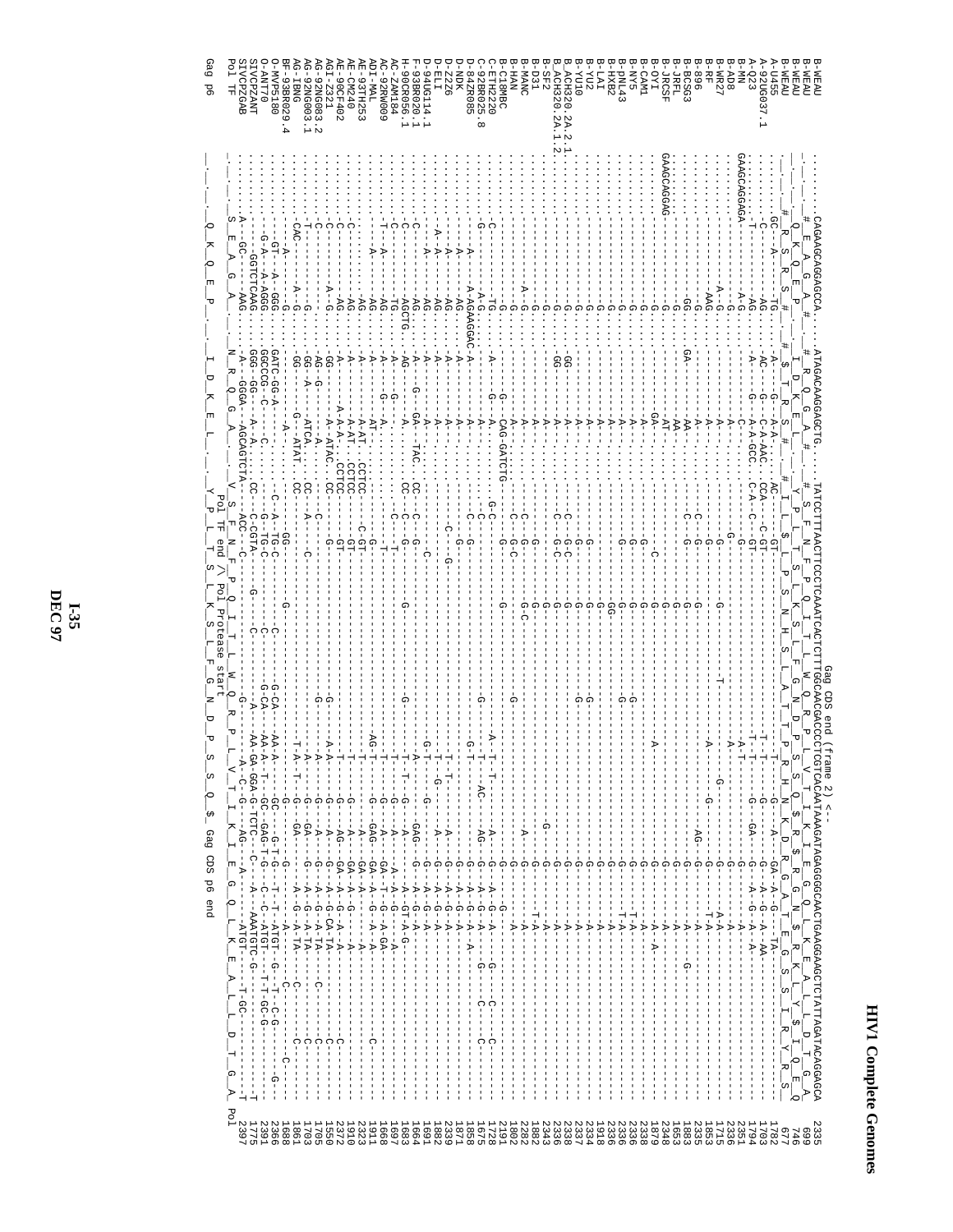| --A--<br>- 79<br>$A - -$<br>9 - A<br>$-1 - 2 - 2$<br>$AC-A$<br>$A -$<br>ኌ<br>A-<br>₽<br>Ģ<br>Ģ<br>ဂု<br>$AGA-$<br>÷<br>⊢<br>⊅<br>⊅<br>$D - A - C$<br>$A-G$<br>$A-G$<br>$A-G$<br>A-G<br>$A-G$<br>$A-G$<br>$\Delta - \Omega$<br>Ω<br>∩<br>Ω<br>ଜ<br>G.<br>G.<br>$BC -$<br>AG.<br>হ<br>$\mathbb{F}$<br>ှု<br>ъ<br>$\begin{array}{cccccccccc} C\mathbf{A} & -\mathbf{T} & -\mathbf{G}\mathbf{A} & -\mathbf{A}\mathbf{G} & -\mathbf{A} & -\mathbf{A}\mathbf{G} & -\mathbf{A}\mathbf{G} & -\mathbf{A}\mathbf{G} & -\mathbf{A}\mathbf{G} & -\mathbf{A}\mathbf{G} & -\mathbf{A}\mathbf{G} & -\mathbf{A}\mathbf{G} & -\mathbf{A}\mathbf{G} & -\mathbf{A}\mathbf{G} & -\mathbf{A}\mathbf{G} & -\mathbf{A}\mathbf{G} & -\mathbf{A}\mathbf{G} & -\mathbf{A$<br>$G = -R -$<br>$-ACCA---T---$<br>$G$ ---A--GA---<br>-- AA--<br>$\frac{1}{1}$<br>J<br>$-1 - 2A - -1TT - -$<br>$-4A-$<br>--- 24 -- 27 -- --<br>9-AA-T-TTG----<br>$-1 - 2 - 1 - 1 - 0 - 0 - 1$<br>$\frac{1}{1}$<br>$- - \Delta A - - -\Gamma - - -$<br>-- 1-1-- 1-1-<br>$-4A-$<br>$-1$<br>--44--<br>ł<br>--CA--<br>-- TT------<br>ł<br>$- -A - -$<br>$---A---$<br>$-1 - 2 - 1 - 1 - 1$<br>$- -A - -A - -$<br>$--A--$<br>$- -A - -$<br>$- -A - -$<br>$--A--$<br>$- - - -$<br>$-11 - -11 -$<br>$AA$ - $-$<br>$AA$ - -<br>$AA$ - - $T$<br>$AA$ - - $T$ - - $AA$<br>$-4-$<br>$-4-4$<br>$-4$<br>$-4 - 4$<br>- 7 - - - - - -<br>$-4-$<br>$-4 - 4$<br>$-4-4$<br>$-4 - 4$<br>$A - -$<br>$A$ --<br>$A -$<br>$A -$<br>$-1 - 9 - -$<br>$\frac{1}{1}$<br>吉吉<br>$-1.1-$<br>-11-<br>$-1.1 -$<br>$-1.1 -$<br>$-1$ $-1$ $-1$ $-1$<br>$\frac{1}{1}$<br>$\frac{1}{1}$<br>$\frac{1}{1}$<br>$\frac{1}{1}$<br>$\frac{1}{1}$<br>$-10 - 1$<br>ဂု<br><br>Í<br>$\frac{1}{1}$<br>$\frac{1}{1}$<br>$\frac{1}{1}$<br>$\frac{1}{1}$<br>$\frac{1}{1}$<br>$\frac{1}{1}$<br>$\frac{1}{1}$<br>$\frac{1}{4}$<br>-HT-<br>$-1.1-$<br>トーー<br>I<br>$\mathbf{I}$<br>$\mathbf{I}$<br>$\mathbf I$<br>I<br>$\mathsf I$<br>$\mathbf{I}$<br>$\mathbf{I}$<br>$\begin{array}{c} \end{array}$<br>I,<br>$\mathbf{I}$<br>$\overline{1}$<br>J.<br>$\overline{\phantom{a}}$<br>п<br>$\frac{1}{1}$<br>$\overline{1}$<br>$\overline{\phantom{a}}$<br>J.<br>J.<br>I<br>$\overline{1}$<br>п<br>$\mathbf{I}$<br>Ţ<br>п<br>J.<br>I<br>$\mathbf{I}$<br>п<br>$\mathbf{I}$<br>J.<br>f,<br>$\overline{\phantom{a}}$<br>J.<br>$\mathbf{I}$<br>I.<br>$\mathbf{I}$<br>J.<br>I<br>$\mathbf{I}$<br>т<br>п<br>1<br>п<br>$\mathbf{I}$<br>л<br>1<br>п<br>$\mathsf I$<br>--G-ACAA---A-GG----IACAG--A--<br>ဂု<br>J.<br>I<br>т<br>п<br>$-1 - 1 - -$<br>$- -  A - - -$<br>$\overline{1}$<br>$\mathbb I$<br>$\overline{\phantom{a}}$<br>$-16 - - -$<br>i<br>T<br>$-{\bf A}---$<br>$\frac{1}{1}$<br>$-10-$<br>$\frac{1}{1}$<br>$1 - - - - -$<br>$TCGAA--GA-A--G--$<br>Ť<br>H<br>T<br>÷<br>F<br>۲<br>ا<br>$\begin{array}{c} 1 \\ 1 \\ 1 \end{array}$<br>$\mathbf{I}$<br>$\overline{\phantom{a}}$<br>J.<br>J.<br>J.<br>۲<br>ا<br>$\mathbf{I}$<br>I,<br>$-5 -$<br>л<br>$\frac{1}{1}$<br>$\frac{1}{1}$<br>I.<br>$\begin{array}{c} \hline \end{array}$<br>ن<br>ا<br>J.<br>J.<br>I<br>$C -$<br>I<br>$\mathbf{I}$<br>I.<br>$\mathbf{I}$<br>J.<br>J.<br>$\mathbf{I}$<br>$\overline{1}$<br>т<br>п<br>$- - - - - - - - - -$<br>$--\mathbb{A}-\mathbb{A}--\mathbb{G}---$<br>$\mathbf{A} - \mathbf{A} - \mathbf{A} - \mathbf{G} - - - -$<br>$-GA - A - -G - - -$<br>$\mathbb{I}$<br>$\mathbf I$<br>$\frac{1}{1}$<br>- 1-1-1-1<br>$\overline{\phantom{a}}$<br>$\mathbf{I}$<br>I<br>I,<br>J<br>$-\Delta-\Delta=-G--$<br>$- - - - - - - - -$<br>$-B - A - A - C - -$<br>$GA - A - -G - -$<br>$-B - A - A - G -$<br>$A - A = -G$<br>$A - A - - G - - -$<br>$A - A - - G - - -$<br>$A - A - - G - - -$<br>$A - A - - GA -$<br>$A - A - GG - C$<br>$-1 - C - C - - - - - -$<br>I<br>$\overline{\phantom{a}}$<br>$\mathbf{A} - \mathbf{A} - - \mathbf{G} - - -$<br>$\begin{array}{c} 1 \\ 1 \\ 1 \end{array}$<br>ļ<br>I<br>I<br>$\frac{1}{1}$<br>$\mathbf{I}$<br>$\frac{1}{1}$<br>I<br>I.<br>$\frac{1}{4}$<br>$\frac{1}{1}$<br>J<br>Ť<br>$\mathbf{I}$<br>J<br>ţ<br>$\frac{1}{1}$<br>1<br>$\mathbb I$<br>Ω<br>$\overline{1}$<br>$\frac{1}{1}$<br>I<br>I<br>Í<br>ł<br>J.<br>$\overline{1}$<br>J.<br>$\frac{1}{1}$<br>J<br>$\begin{array}{c} 1 \\ 1 \\ 1 \end{array}$<br>ţ<br>I<br>I<br>Ţ<br>Ω<br>ţ<br>$\frac{1}{4}$<br>$A - -$<br>$\overline{1}$<br>J.<br>I<br>$\mathbf{I}$<br>I<br>$\frac{1}{1}$<br>$\frac{1}{1}$<br>I<br>J.<br>$\frac{1}{1}$<br>п<br>$\frac{1}{1}$<br>$\mathbf{I}$<br>J.<br>$\overline{1}$<br>J.<br>л<br>$\mathbf{I}$<br>$\mathbf I$<br>$\mathbf{I}$<br>I<br>$-6 -$<br>I,<br>$\frac{1}{1}$<br>$\frac{1}{1}$<br>$-\frac{1}{2}$<br>ţ<br>$\overline{\phantom{a}}$<br>$\begin{array}{c} \end{array}$<br>I<br>ł<br>$\frac{1}{1}$<br>$\blacksquare$<br>п<br>J.<br>J.<br>$\frac{1}{1}$<br>I<br>I<br>$\ddot{\mathbf{A}}$<br>J.<br>$\frac{1}{4}$<br>$\frac{1}{1}$<br>I<br>$\frac{1}{4}$<br>$\mathbf{I}$<br>$\overline{1}$<br>$\frac{1}{1}$<br>ţ<br>л<br>I.<br>$\mathbf{I}$<br>$\overline{1}$<br>I<br>$\frac{1}{2}$<br>$\frac{1}{4}$<br>ဂု<br>$\frac{1}{1}$<br>$\frac{1}{1}$<br>I<br>ဂု<br>$\frac{1}{2}$<br>$\sum_{i=1}^{n}$<br>$\begin{array}{c} 1 \\ 1 \\ 1 \end{array}$<br>$\frac{1}{1}$<br>$\frac{1}{1}$<br>$\frac{1}{1}$<br>$\mathbf{I}$<br>$\mathbf{I}$<br>$\mathbf{I}$<br>ı<br>I<br>л<br>1<br>л |                                                                                                      |
|---------------------------------------------------------------------------------------------------------------------------------------------------------------------------------------------------------------------------------------------------------------------------------------------------------------------------------------------------------------------------------------------------------------------------------------------------------------------------------------------------------------------------------------------------------------------------------------------------------------------------------------------------------------------------------------------------------------------------------------------------------------------------------------------------------------------------------------------------------------------------------------------------------------------------------------------------------------------------------------------------------------------------------------------------------------------------------------------------------------------------------------------------------------------------------------------------------------------------------------------------------------------------------------------------------------------------------------------------------------------------------------------------------------------------------------------------------------------------------------------------------------------------------------------------------------------------------------------------------------------------------------------------------------------------------------------------------------------------------------------------------------------------------------------------------------------------------------------------------------------------------------------------------------------------------------------------------------------------------------------------------------------------------------------------------------------------------------------------------------------------------------------------------------------------------------------------------------------------------------------------------------------------------------------------------------------------------------------------------------------------------------------------------------------------------------------------------------------------------------------------------------------------------------------------------------------------------------------------------------------------------------------------------------------------------------------------------------------------------------------------------------------------------------------------------------------------------------------------------------------------------------------------------------------------------------------------------------------------------------------------------------------------------------------------------------------------------------------------------------------------------------------------------------------------------------------------------------------------------------------------------------------------------------------------------------------------------------------------------------------------------------------------------------------------------------------------------------------------------------------------------------------------------------------------------------------------------------------------------------------------------------------------------------------------------------------------------------------------------------------------------------------------------------------------------------------------------------------------------------------------------------------------------------------------------------------------------------------------------------------------------------------------------------------------------------------------------------------------------------------------------------------------------------------------------------------------------------------------------------------------------------------------------------------------------------------------------------------------------------------------------------------------------------------------------------------------------------------------------------------------------------------------------------------------------------------------------------------------------------------------------------------------------------------------------------------------------------------------------------------------------------------------------------------------------------------------------------------------------------------------------------------------------------------------------------------------------------------------------------------------------------------------------------------------------------------------------------------------------------------------------------------------------------------------------------------------------------------------------------------------------------|------------------------------------------------------------------------------------------------------|
|                                                                                                                                                                                                                                                                                                                                                                                                                                                                                                                                                                                                                                                                                                                                                                                                                                                                                                                                                                                                                                                                                                                                                                                                                                                                                                                                                                                                                                                                                                                                                                                                                                                                                                                                                                                                                                                                                                                                                                                                                                                                                                                                                                                                                                                                                                                                                                                                                                                                                                                                                                                                                                                                                                                                                                                                                                                                                                                                                                                                                                                                                                                                                                                                                                                                                                                                                                                                                                                                                                                                                                                                                                                                                                                                                                                                                                                                                                                                                                                                                                                                                                                                                                                                                                                                                                                                                                                                                                                                                                                                                                                                                                                                                                                                                                                                                                                                                                                                                                                                                                                                                                                                                                                                                                                               |                                                                                                      |
|                                                                                                                                                                                                                                                                                                                                                                                                                                                                                                                                                                                                                                                                                                                                                                                                                                                                                                                                                                                                                                                                                                                                                                                                                                                                                                                                                                                                                                                                                                                                                                                                                                                                                                                                                                                                                                                                                                                                                                                                                                                                                                                                                                                                                                                                                                                                                                                                                                                                                                                                                                                                                                                                                                                                                                                                                                                                                                                                                                                                                                                                                                                                                                                                                                                                                                                                                                                                                                                                                                                                                                                                                                                                                                                                                                                                                                                                                                                                                                                                                                                                                                                                                                                                                                                                                                                                                                                                                                                                                                                                                                                                                                                                                                                                                                                                                                                                                                                                                                                                                                                                                                                                                                                                                                                               |                                                                                                      |
|                                                                                                                                                                                                                                                                                                                                                                                                                                                                                                                                                                                                                                                                                                                                                                                                                                                                                                                                                                                                                                                                                                                                                                                                                                                                                                                                                                                                                                                                                                                                                                                                                                                                                                                                                                                                                                                                                                                                                                                                                                                                                                                                                                                                                                                                                                                                                                                                                                                                                                                                                                                                                                                                                                                                                                                                                                                                                                                                                                                                                                                                                                                                                                                                                                                                                                                                                                                                                                                                                                                                                                                                                                                                                                                                                                                                                                                                                                                                                                                                                                                                                                                                                                                                                                                                                                                                                                                                                                                                                                                                                                                                                                                                                                                                                                                                                                                                                                                                                                                                                                                                                                                                                                                                                                                               |                                                                                                      |
|                                                                                                                                                                                                                                                                                                                                                                                                                                                                                                                                                                                                                                                                                                                                                                                                                                                                                                                                                                                                                                                                                                                                                                                                                                                                                                                                                                                                                                                                                                                                                                                                                                                                                                                                                                                                                                                                                                                                                                                                                                                                                                                                                                                                                                                                                                                                                                                                                                                                                                                                                                                                                                                                                                                                                                                                                                                                                                                                                                                                                                                                                                                                                                                                                                                                                                                                                                                                                                                                                                                                                                                                                                                                                                                                                                                                                                                                                                                                                                                                                                                                                                                                                                                                                                                                                                                                                                                                                                                                                                                                                                                                                                                                                                                                                                                                                                                                                                                                                                                                                                                                                                                                                                                                                                                               |                                                                                                      |
|                                                                                                                                                                                                                                                                                                                                                                                                                                                                                                                                                                                                                                                                                                                                                                                                                                                                                                                                                                                                                                                                                                                                                                                                                                                                                                                                                                                                                                                                                                                                                                                                                                                                                                                                                                                                                                                                                                                                                                                                                                                                                                                                                                                                                                                                                                                                                                                                                                                                                                                                                                                                                                                                                                                                                                                                                                                                                                                                                                                                                                                                                                                                                                                                                                                                                                                                                                                                                                                                                                                                                                                                                                                                                                                                                                                                                                                                                                                                                                                                                                                                                                                                                                                                                                                                                                                                                                                                                                                                                                                                                                                                                                                                                                                                                                                                                                                                                                                                                                                                                                                                                                                                                                                                                                                               |                                                                                                      |
|                                                                                                                                                                                                                                                                                                                                                                                                                                                                                                                                                                                                                                                                                                                                                                                                                                                                                                                                                                                                                                                                                                                                                                                                                                                                                                                                                                                                                                                                                                                                                                                                                                                                                                                                                                                                                                                                                                                                                                                                                                                                                                                                                                                                                                                                                                                                                                                                                                                                                                                                                                                                                                                                                                                                                                                                                                                                                                                                                                                                                                                                                                                                                                                                                                                                                                                                                                                                                                                                                                                                                                                                                                                                                                                                                                                                                                                                                                                                                                                                                                                                                                                                                                                                                                                                                                                                                                                                                                                                                                                                                                                                                                                                                                                                                                                                                                                                                                                                                                                                                                                                                                                                                                                                                                                               |                                                                                                      |
|                                                                                                                                                                                                                                                                                                                                                                                                                                                                                                                                                                                                                                                                                                                                                                                                                                                                                                                                                                                                                                                                                                                                                                                                                                                                                                                                                                                                                                                                                                                                                                                                                                                                                                                                                                                                                                                                                                                                                                                                                                                                                                                                                                                                                                                                                                                                                                                                                                                                                                                                                                                                                                                                                                                                                                                                                                                                                                                                                                                                                                                                                                                                                                                                                                                                                                                                                                                                                                                                                                                                                                                                                                                                                                                                                                                                                                                                                                                                                                                                                                                                                                                                                                                                                                                                                                                                                                                                                                                                                                                                                                                                                                                                                                                                                                                                                                                                                                                                                                                                                                                                                                                                                                                                                                                               |                                                                                                      |
|                                                                                                                                                                                                                                                                                                                                                                                                                                                                                                                                                                                                                                                                                                                                                                                                                                                                                                                                                                                                                                                                                                                                                                                                                                                                                                                                                                                                                                                                                                                                                                                                                                                                                                                                                                                                                                                                                                                                                                                                                                                                                                                                                                                                                                                                                                                                                                                                                                                                                                                                                                                                                                                                                                                                                                                                                                                                                                                                                                                                                                                                                                                                                                                                                                                                                                                                                                                                                                                                                                                                                                                                                                                                                                                                                                                                                                                                                                                                                                                                                                                                                                                                                                                                                                                                                                                                                                                                                                                                                                                                                                                                                                                                                                                                                                                                                                                                                                                                                                                                                                                                                                                                                                                                                                                               |                                                                                                      |
|                                                                                                                                                                                                                                                                                                                                                                                                                                                                                                                                                                                                                                                                                                                                                                                                                                                                                                                                                                                                                                                                                                                                                                                                                                                                                                                                                                                                                                                                                                                                                                                                                                                                                                                                                                                                                                                                                                                                                                                                                                                                                                                                                                                                                                                                                                                                                                                                                                                                                                                                                                                                                                                                                                                                                                                                                                                                                                                                                                                                                                                                                                                                                                                                                                                                                                                                                                                                                                                                                                                                                                                                                                                                                                                                                                                                                                                                                                                                                                                                                                                                                                                                                                                                                                                                                                                                                                                                                                                                                                                                                                                                                                                                                                                                                                                                                                                                                                                                                                                                                                                                                                                                                                                                                                                               |                                                                                                      |
|                                                                                                                                                                                                                                                                                                                                                                                                                                                                                                                                                                                                                                                                                                                                                                                                                                                                                                                                                                                                                                                                                                                                                                                                                                                                                                                                                                                                                                                                                                                                                                                                                                                                                                                                                                                                                                                                                                                                                                                                                                                                                                                                                                                                                                                                                                                                                                                                                                                                                                                                                                                                                                                                                                                                                                                                                                                                                                                                                                                                                                                                                                                                                                                                                                                                                                                                                                                                                                                                                                                                                                                                                                                                                                                                                                                                                                                                                                                                                                                                                                                                                                                                                                                                                                                                                                                                                                                                                                                                                                                                                                                                                                                                                                                                                                                                                                                                                                                                                                                                                                                                                                                                                                                                                                                               |                                                                                                      |
|                                                                                                                                                                                                                                                                                                                                                                                                                                                                                                                                                                                                                                                                                                                                                                                                                                                                                                                                                                                                                                                                                                                                                                                                                                                                                                                                                                                                                                                                                                                                                                                                                                                                                                                                                                                                                                                                                                                                                                                                                                                                                                                                                                                                                                                                                                                                                                                                                                                                                                                                                                                                                                                                                                                                                                                                                                                                                                                                                                                                                                                                                                                                                                                                                                                                                                                                                                                                                                                                                                                                                                                                                                                                                                                                                                                                                                                                                                                                                                                                                                                                                                                                                                                                                                                                                                                                                                                                                                                                                                                                                                                                                                                                                                                                                                                                                                                                                                                                                                                                                                                                                                                                                                                                                                                               |                                                                                                      |
|                                                                                                                                                                                                                                                                                                                                                                                                                                                                                                                                                                                                                                                                                                                                                                                                                                                                                                                                                                                                                                                                                                                                                                                                                                                                                                                                                                                                                                                                                                                                                                                                                                                                                                                                                                                                                                                                                                                                                                                                                                                                                                                                                                                                                                                                                                                                                                                                                                                                                                                                                                                                                                                                                                                                                                                                                                                                                                                                                                                                                                                                                                                                                                                                                                                                                                                                                                                                                                                                                                                                                                                                                                                                                                                                                                                                                                                                                                                                                                                                                                                                                                                                                                                                                                                                                                                                                                                                                                                                                                                                                                                                                                                                                                                                                                                                                                                                                                                                                                                                                                                                                                                                                                                                                                                               |                                                                                                      |
|                                                                                                                                                                                                                                                                                                                                                                                                                                                                                                                                                                                                                                                                                                                                                                                                                                                                                                                                                                                                                                                                                                                                                                                                                                                                                                                                                                                                                                                                                                                                                                                                                                                                                                                                                                                                                                                                                                                                                                                                                                                                                                                                                                                                                                                                                                                                                                                                                                                                                                                                                                                                                                                                                                                                                                                                                                                                                                                                                                                                                                                                                                                                                                                                                                                                                                                                                                                                                                                                                                                                                                                                                                                                                                                                                                                                                                                                                                                                                                                                                                                                                                                                                                                                                                                                                                                                                                                                                                                                                                                                                                                                                                                                                                                                                                                                                                                                                                                                                                                                                                                                                                                                                                                                                                                               |                                                                                                      |
|                                                                                                                                                                                                                                                                                                                                                                                                                                                                                                                                                                                                                                                                                                                                                                                                                                                                                                                                                                                                                                                                                                                                                                                                                                                                                                                                                                                                                                                                                                                                                                                                                                                                                                                                                                                                                                                                                                                                                                                                                                                                                                                                                                                                                                                                                                                                                                                                                                                                                                                                                                                                                                                                                                                                                                                                                                                                                                                                                                                                                                                                                                                                                                                                                                                                                                                                                                                                                                                                                                                                                                                                                                                                                                                                                                                                                                                                                                                                                                                                                                                                                                                                                                                                                                                                                                                                                                                                                                                                                                                                                                                                                                                                                                                                                                                                                                                                                                                                                                                                                                                                                                                                                                                                                                                               |                                                                                                      |
|                                                                                                                                                                                                                                                                                                                                                                                                                                                                                                                                                                                                                                                                                                                                                                                                                                                                                                                                                                                                                                                                                                                                                                                                                                                                                                                                                                                                                                                                                                                                                                                                                                                                                                                                                                                                                                                                                                                                                                                                                                                                                                                                                                                                                                                                                                                                                                                                                                                                                                                                                                                                                                                                                                                                                                                                                                                                                                                                                                                                                                                                                                                                                                                                                                                                                                                                                                                                                                                                                                                                                                                                                                                                                                                                                                                                                                                                                                                                                                                                                                                                                                                                                                                                                                                                                                                                                                                                                                                                                                                                                                                                                                                                                                                                                                                                                                                                                                                                                                                                                                                                                                                                                                                                                                                               |                                                                                                      |
|                                                                                                                                                                                                                                                                                                                                                                                                                                                                                                                                                                                                                                                                                                                                                                                                                                                                                                                                                                                                                                                                                                                                                                                                                                                                                                                                                                                                                                                                                                                                                                                                                                                                                                                                                                                                                                                                                                                                                                                                                                                                                                                                                                                                                                                                                                                                                                                                                                                                                                                                                                                                                                                                                                                                                                                                                                                                                                                                                                                                                                                                                                                                                                                                                                                                                                                                                                                                                                                                                                                                                                                                                                                                                                                                                                                                                                                                                                                                                                                                                                                                                                                                                                                                                                                                                                                                                                                                                                                                                                                                                                                                                                                                                                                                                                                                                                                                                                                                                                                                                                                                                                                                                                                                                                                               |                                                                                                      |
|                                                                                                                                                                                                                                                                                                                                                                                                                                                                                                                                                                                                                                                                                                                                                                                                                                                                                                                                                                                                                                                                                                                                                                                                                                                                                                                                                                                                                                                                                                                                                                                                                                                                                                                                                                                                                                                                                                                                                                                                                                                                                                                                                                                                                                                                                                                                                                                                                                                                                                                                                                                                                                                                                                                                                                                                                                                                                                                                                                                                                                                                                                                                                                                                                                                                                                                                                                                                                                                                                                                                                                                                                                                                                                                                                                                                                                                                                                                                                                                                                                                                                                                                                                                                                                                                                                                                                                                                                                                                                                                                                                                                                                                                                                                                                                                                                                                                                                                                                                                                                                                                                                                                                                                                                                                               |                                                                                                      |
|                                                                                                                                                                                                                                                                                                                                                                                                                                                                                                                                                                                                                                                                                                                                                                                                                                                                                                                                                                                                                                                                                                                                                                                                                                                                                                                                                                                                                                                                                                                                                                                                                                                                                                                                                                                                                                                                                                                                                                                                                                                                                                                                                                                                                                                                                                                                                                                                                                                                                                                                                                                                                                                                                                                                                                                                                                                                                                                                                                                                                                                                                                                                                                                                                                                                                                                                                                                                                                                                                                                                                                                                                                                                                                                                                                                                                                                                                                                                                                                                                                                                                                                                                                                                                                                                                                                                                                                                                                                                                                                                                                                                                                                                                                                                                                                                                                                                                                                                                                                                                                                                                                                                                                                                                                                               |                                                                                                      |
|                                                                                                                                                                                                                                                                                                                                                                                                                                                                                                                                                                                                                                                                                                                                                                                                                                                                                                                                                                                                                                                                                                                                                                                                                                                                                                                                                                                                                                                                                                                                                                                                                                                                                                                                                                                                                                                                                                                                                                                                                                                                                                                                                                                                                                                                                                                                                                                                                                                                                                                                                                                                                                                                                                                                                                                                                                                                                                                                                                                                                                                                                                                                                                                                                                                                                                                                                                                                                                                                                                                                                                                                                                                                                                                                                                                                                                                                                                                                                                                                                                                                                                                                                                                                                                                                                                                                                                                                                                                                                                                                                                                                                                                                                                                                                                                                                                                                                                                                                                                                                                                                                                                                                                                                                                                               |                                                                                                      |
|                                                                                                                                                                                                                                                                                                                                                                                                                                                                                                                                                                                                                                                                                                                                                                                                                                                                                                                                                                                                                                                                                                                                                                                                                                                                                                                                                                                                                                                                                                                                                                                                                                                                                                                                                                                                                                                                                                                                                                                                                                                                                                                                                                                                                                                                                                                                                                                                                                                                                                                                                                                                                                                                                                                                                                                                                                                                                                                                                                                                                                                                                                                                                                                                                                                                                                                                                                                                                                                                                                                                                                                                                                                                                                                                                                                                                                                                                                                                                                                                                                                                                                                                                                                                                                                                                                                                                                                                                                                                                                                                                                                                                                                                                                                                                                                                                                                                                                                                                                                                                                                                                                                                                                                                                                                               |                                                                                                      |
|                                                                                                                                                                                                                                                                                                                                                                                                                                                                                                                                                                                                                                                                                                                                                                                                                                                                                                                                                                                                                                                                                                                                                                                                                                                                                                                                                                                                                                                                                                                                                                                                                                                                                                                                                                                                                                                                                                                                                                                                                                                                                                                                                                                                                                                                                                                                                                                                                                                                                                                                                                                                                                                                                                                                                                                                                                                                                                                                                                                                                                                                                                                                                                                                                                                                                                                                                                                                                                                                                                                                                                                                                                                                                                                                                                                                                                                                                                                                                                                                                                                                                                                                                                                                                                                                                                                                                                                                                                                                                                                                                                                                                                                                                                                                                                                                                                                                                                                                                                                                                                                                                                                                                                                                                                                               |                                                                                                      |
|                                                                                                                                                                                                                                                                                                                                                                                                                                                                                                                                                                                                                                                                                                                                                                                                                                                                                                                                                                                                                                                                                                                                                                                                                                                                                                                                                                                                                                                                                                                                                                                                                                                                                                                                                                                                                                                                                                                                                                                                                                                                                                                                                                                                                                                                                                                                                                                                                                                                                                                                                                                                                                                                                                                                                                                                                                                                                                                                                                                                                                                                                                                                                                                                                                                                                                                                                                                                                                                                                                                                                                                                                                                                                                                                                                                                                                                                                                                                                                                                                                                                                                                                                                                                                                                                                                                                                                                                                                                                                                                                                                                                                                                                                                                                                                                                                                                                                                                                                                                                                                                                                                                                                                                                                                                               |                                                                                                      |
|                                                                                                                                                                                                                                                                                                                                                                                                                                                                                                                                                                                                                                                                                                                                                                                                                                                                                                                                                                                                                                                                                                                                                                                                                                                                                                                                                                                                                                                                                                                                                                                                                                                                                                                                                                                                                                                                                                                                                                                                                                                                                                                                                                                                                                                                                                                                                                                                                                                                                                                                                                                                                                                                                                                                                                                                                                                                                                                                                                                                                                                                                                                                                                                                                                                                                                                                                                                                                                                                                                                                                                                                                                                                                                                                                                                                                                                                                                                                                                                                                                                                                                                                                                                                                                                                                                                                                                                                                                                                                                                                                                                                                                                                                                                                                                                                                                                                                                                                                                                                                                                                                                                                                                                                                                                               |                                                                                                      |
|                                                                                                                                                                                                                                                                                                                                                                                                                                                                                                                                                                                                                                                                                                                                                                                                                                                                                                                                                                                                                                                                                                                                                                                                                                                                                                                                                                                                                                                                                                                                                                                                                                                                                                                                                                                                                                                                                                                                                                                                                                                                                                                                                                                                                                                                                                                                                                                                                                                                                                                                                                                                                                                                                                                                                                                                                                                                                                                                                                                                                                                                                                                                                                                                                                                                                                                                                                                                                                                                                                                                                                                                                                                                                                                                                                                                                                                                                                                                                                                                                                                                                                                                                                                                                                                                                                                                                                                                                                                                                                                                                                                                                                                                                                                                                                                                                                                                                                                                                                                                                                                                                                                                                                                                                                                               |                                                                                                      |
|                                                                                                                                                                                                                                                                                                                                                                                                                                                                                                                                                                                                                                                                                                                                                                                                                                                                                                                                                                                                                                                                                                                                                                                                                                                                                                                                                                                                                                                                                                                                                                                                                                                                                                                                                                                                                                                                                                                                                                                                                                                                                                                                                                                                                                                                                                                                                                                                                                                                                                                                                                                                                                                                                                                                                                                                                                                                                                                                                                                                                                                                                                                                                                                                                                                                                                                                                                                                                                                                                                                                                                                                                                                                                                                                                                                                                                                                                                                                                                                                                                                                                                                                                                                                                                                                                                                                                                                                                                                                                                                                                                                                                                                                                                                                                                                                                                                                                                                                                                                                                                                                                                                                                                                                                                                               |                                                                                                      |
|                                                                                                                                                                                                                                                                                                                                                                                                                                                                                                                                                                                                                                                                                                                                                                                                                                                                                                                                                                                                                                                                                                                                                                                                                                                                                                                                                                                                                                                                                                                                                                                                                                                                                                                                                                                                                                                                                                                                                                                                                                                                                                                                                                                                                                                                                                                                                                                                                                                                                                                                                                                                                                                                                                                                                                                                                                                                                                                                                                                                                                                                                                                                                                                                                                                                                                                                                                                                                                                                                                                                                                                                                                                                                                                                                                                                                                                                                                                                                                                                                                                                                                                                                                                                                                                                                                                                                                                                                                                                                                                                                                                                                                                                                                                                                                                                                                                                                                                                                                                                                                                                                                                                                                                                                                                               |                                                                                                      |
|                                                                                                                                                                                                                                                                                                                                                                                                                                                                                                                                                                                                                                                                                                                                                                                                                                                                                                                                                                                                                                                                                                                                                                                                                                                                                                                                                                                                                                                                                                                                                                                                                                                                                                                                                                                                                                                                                                                                                                                                                                                                                                                                                                                                                                                                                                                                                                                                                                                                                                                                                                                                                                                                                                                                                                                                                                                                                                                                                                                                                                                                                                                                                                                                                                                                                                                                                                                                                                                                                                                                                                                                                                                                                                                                                                                                                                                                                                                                                                                                                                                                                                                                                                                                                                                                                                                                                                                                                                                                                                                                                                                                                                                                                                                                                                                                                                                                                                                                                                                                                                                                                                                                                                                                                                                               |                                                                                                      |
|                                                                                                                                                                                                                                                                                                                                                                                                                                                                                                                                                                                                                                                                                                                                                                                                                                                                                                                                                                                                                                                                                                                                                                                                                                                                                                                                                                                                                                                                                                                                                                                                                                                                                                                                                                                                                                                                                                                                                                                                                                                                                                                                                                                                                                                                                                                                                                                                                                                                                                                                                                                                                                                                                                                                                                                                                                                                                                                                                                                                                                                                                                                                                                                                                                                                                                                                                                                                                                                                                                                                                                                                                                                                                                                                                                                                                                                                                                                                                                                                                                                                                                                                                                                                                                                                                                                                                                                                                                                                                                                                                                                                                                                                                                                                                                                                                                                                                                                                                                                                                                                                                                                                                                                                                                                               |                                                                                                      |
|                                                                                                                                                                                                                                                                                                                                                                                                                                                                                                                                                                                                                                                                                                                                                                                                                                                                                                                                                                                                                                                                                                                                                                                                                                                                                                                                                                                                                                                                                                                                                                                                                                                                                                                                                                                                                                                                                                                                                                                                                                                                                                                                                                                                                                                                                                                                                                                                                                                                                                                                                                                                                                                                                                                                                                                                                                                                                                                                                                                                                                                                                                                                                                                                                                                                                                                                                                                                                                                                                                                                                                                                                                                                                                                                                                                                                                                                                                                                                                                                                                                                                                                                                                                                                                                                                                                                                                                                                                                                                                                                                                                                                                                                                                                                                                                                                                                                                                                                                                                                                                                                                                                                                                                                                                                               |                                                                                                      |
|                                                                                                                                                                                                                                                                                                                                                                                                                                                                                                                                                                                                                                                                                                                                                                                                                                                                                                                                                                                                                                                                                                                                                                                                                                                                                                                                                                                                                                                                                                                                                                                                                                                                                                                                                                                                                                                                                                                                                                                                                                                                                                                                                                                                                                                                                                                                                                                                                                                                                                                                                                                                                                                                                                                                                                                                                                                                                                                                                                                                                                                                                                                                                                                                                                                                                                                                                                                                                                                                                                                                                                                                                                                                                                                                                                                                                                                                                                                                                                                                                                                                                                                                                                                                                                                                                                                                                                                                                                                                                                                                                                                                                                                                                                                                                                                                                                                                                                                                                                                                                                                                                                                                                                                                                                                               |                                                                                                      |
|                                                                                                                                                                                                                                                                                                                                                                                                                                                                                                                                                                                                                                                                                                                                                                                                                                                                                                                                                                                                                                                                                                                                                                                                                                                                                                                                                                                                                                                                                                                                                                                                                                                                                                                                                                                                                                                                                                                                                                                                                                                                                                                                                                                                                                                                                                                                                                                                                                                                                                                                                                                                                                                                                                                                                                                                                                                                                                                                                                                                                                                                                                                                                                                                                                                                                                                                                                                                                                                                                                                                                                                                                                                                                                                                                                                                                                                                                                                                                                                                                                                                                                                                                                                                                                                                                                                                                                                                                                                                                                                                                                                                                                                                                                                                                                                                                                                                                                                                                                                                                                                                                                                                                                                                                                                               |                                                                                                      |
|                                                                                                                                                                                                                                                                                                                                                                                                                                                                                                                                                                                                                                                                                                                                                                                                                                                                                                                                                                                                                                                                                                                                                                                                                                                                                                                                                                                                                                                                                                                                                                                                                                                                                                                                                                                                                                                                                                                                                                                                                                                                                                                                                                                                                                                                                                                                                                                                                                                                                                                                                                                                                                                                                                                                                                                                                                                                                                                                                                                                                                                                                                                                                                                                                                                                                                                                                                                                                                                                                                                                                                                                                                                                                                                                                                                                                                                                                                                                                                                                                                                                                                                                                                                                                                                                                                                                                                                                                                                                                                                                                                                                                                                                                                                                                                                                                                                                                                                                                                                                                                                                                                                                                                                                                                                               |                                                                                                      |
|                                                                                                                                                                                                                                                                                                                                                                                                                                                                                                                                                                                                                                                                                                                                                                                                                                                                                                                                                                                                                                                                                                                                                                                                                                                                                                                                                                                                                                                                                                                                                                                                                                                                                                                                                                                                                                                                                                                                                                                                                                                                                                                                                                                                                                                                                                                                                                                                                                                                                                                                                                                                                                                                                                                                                                                                                                                                                                                                                                                                                                                                                                                                                                                                                                                                                                                                                                                                                                                                                                                                                                                                                                                                                                                                                                                                                                                                                                                                                                                                                                                                                                                                                                                                                                                                                                                                                                                                                                                                                                                                                                                                                                                                                                                                                                                                                                                                                                                                                                                                                                                                                                                                                                                                                                                               |                                                                                                      |
|                                                                                                                                                                                                                                                                                                                                                                                                                                                                                                                                                                                                                                                                                                                                                                                                                                                                                                                                                                                                                                                                                                                                                                                                                                                                                                                                                                                                                                                                                                                                                                                                                                                                                                                                                                                                                                                                                                                                                                                                                                                                                                                                                                                                                                                                                                                                                                                                                                                                                                                                                                                                                                                                                                                                                                                                                                                                                                                                                                                                                                                                                                                                                                                                                                                                                                                                                                                                                                                                                                                                                                                                                                                                                                                                                                                                                                                                                                                                                                                                                                                                                                                                                                                                                                                                                                                                                                                                                                                                                                                                                                                                                                                                                                                                                                                                                                                                                                                                                                                                                                                                                                                                                                                                                                                               |                                                                                                      |
|                                                                                                                                                                                                                                                                                                                                                                                                                                                                                                                                                                                                                                                                                                                                                                                                                                                                                                                                                                                                                                                                                                                                                                                                                                                                                                                                                                                                                                                                                                                                                                                                                                                                                                                                                                                                                                                                                                                                                                                                                                                                                                                                                                                                                                                                                                                                                                                                                                                                                                                                                                                                                                                                                                                                                                                                                                                                                                                                                                                                                                                                                                                                                                                                                                                                                                                                                                                                                                                                                                                                                                                                                                                                                                                                                                                                                                                                                                                                                                                                                                                                                                                                                                                                                                                                                                                                                                                                                                                                                                                                                                                                                                                                                                                                                                                                                                                                                                                                                                                                                                                                                                                                                                                                                                                               |                                                                                                      |
|                                                                                                                                                                                                                                                                                                                                                                                                                                                                                                                                                                                                                                                                                                                                                                                                                                                                                                                                                                                                                                                                                                                                                                                                                                                                                                                                                                                                                                                                                                                                                                                                                                                                                                                                                                                                                                                                                                                                                                                                                                                                                                                                                                                                                                                                                                                                                                                                                                                                                                                                                                                                                                                                                                                                                                                                                                                                                                                                                                                                                                                                                                                                                                                                                                                                                                                                                                                                                                                                                                                                                                                                                                                                                                                                                                                                                                                                                                                                                                                                                                                                                                                                                                                                                                                                                                                                                                                                                                                                                                                                                                                                                                                                                                                                                                                                                                                                                                                                                                                                                                                                                                                                                                                                                                                               |                                                                                                      |
|                                                                                                                                                                                                                                                                                                                                                                                                                                                                                                                                                                                                                                                                                                                                                                                                                                                                                                                                                                                                                                                                                                                                                                                                                                                                                                                                                                                                                                                                                                                                                                                                                                                                                                                                                                                                                                                                                                                                                                                                                                                                                                                                                                                                                                                                                                                                                                                                                                                                                                                                                                                                                                                                                                                                                                                                                                                                                                                                                                                                                                                                                                                                                                                                                                                                                                                                                                                                                                                                                                                                                                                                                                                                                                                                                                                                                                                                                                                                                                                                                                                                                                                                                                                                                                                                                                                                                                                                                                                                                                                                                                                                                                                                                                                                                                                                                                                                                                                                                                                                                                                                                                                                                                                                                                                               |                                                                                                      |
|                                                                                                                                                                                                                                                                                                                                                                                                                                                                                                                                                                                                                                                                                                                                                                                                                                                                                                                                                                                                                                                                                                                                                                                                                                                                                                                                                                                                                                                                                                                                                                                                                                                                                                                                                                                                                                                                                                                                                                                                                                                                                                                                                                                                                                                                                                                                                                                                                                                                                                                                                                                                                                                                                                                                                                                                                                                                                                                                                                                                                                                                                                                                                                                                                                                                                                                                                                                                                                                                                                                                                                                                                                                                                                                                                                                                                                                                                                                                                                                                                                                                                                                                                                                                                                                                                                                                                                                                                                                                                                                                                                                                                                                                                                                                                                                                                                                                                                                                                                                                                                                                                                                                                                                                                                                               |                                                                                                      |
|                                                                                                                                                                                                                                                                                                                                                                                                                                                                                                                                                                                                                                                                                                                                                                                                                                                                                                                                                                                                                                                                                                                                                                                                                                                                                                                                                                                                                                                                                                                                                                                                                                                                                                                                                                                                                                                                                                                                                                                                                                                                                                                                                                                                                                                                                                                                                                                                                                                                                                                                                                                                                                                                                                                                                                                                                                                                                                                                                                                                                                                                                                                                                                                                                                                                                                                                                                                                                                                                                                                                                                                                                                                                                                                                                                                                                                                                                                                                                                                                                                                                                                                                                                                                                                                                                                                                                                                                                                                                                                                                                                                                                                                                                                                                                                                                                                                                                                                                                                                                                                                                                                                                                                                                                                                               |                                                                                                      |
|                                                                                                                                                                                                                                                                                                                                                                                                                                                                                                                                                                                                                                                                                                                                                                                                                                                                                                                                                                                                                                                                                                                                                                                                                                                                                                                                                                                                                                                                                                                                                                                                                                                                                                                                                                                                                                                                                                                                                                                                                                                                                                                                                                                                                                                                                                                                                                                                                                                                                                                                                                                                                                                                                                                                                                                                                                                                                                                                                                                                                                                                                                                                                                                                                                                                                                                                                                                                                                                                                                                                                                                                                                                                                                                                                                                                                                                                                                                                                                                                                                                                                                                                                                                                                                                                                                                                                                                                                                                                                                                                                                                                                                                                                                                                                                                                                                                                                                                                                                                                                                                                                                                                                                                                                                                               |                                                                                                      |
|                                                                                                                                                                                                                                                                                                                                                                                                                                                                                                                                                                                                                                                                                                                                                                                                                                                                                                                                                                                                                                                                                                                                                                                                                                                                                                                                                                                                                                                                                                                                                                                                                                                                                                                                                                                                                                                                                                                                                                                                                                                                                                                                                                                                                                                                                                                                                                                                                                                                                                                                                                                                                                                                                                                                                                                                                                                                                                                                                                                                                                                                                                                                                                                                                                                                                                                                                                                                                                                                                                                                                                                                                                                                                                                                                                                                                                                                                                                                                                                                                                                                                                                                                                                                                                                                                                                                                                                                                                                                                                                                                                                                                                                                                                                                                                                                                                                                                                                                                                                                                                                                                                                                                                                                                                                               |                                                                                                      |
|                                                                                                                                                                                                                                                                                                                                                                                                                                                                                                                                                                                                                                                                                                                                                                                                                                                                                                                                                                                                                                                                                                                                                                                                                                                                                                                                                                                                                                                                                                                                                                                                                                                                                                                                                                                                                                                                                                                                                                                                                                                                                                                                                                                                                                                                                                                                                                                                                                                                                                                                                                                                                                                                                                                                                                                                                                                                                                                                                                                                                                                                                                                                                                                                                                                                                                                                                                                                                                                                                                                                                                                                                                                                                                                                                                                                                                                                                                                                                                                                                                                                                                                                                                                                                                                                                                                                                                                                                                                                                                                                                                                                                                                                                                                                                                                                                                                                                                                                                                                                                                                                                                                                                                                                                                                               |                                                                                                      |
|                                                                                                                                                                                                                                                                                                                                                                                                                                                                                                                                                                                                                                                                                                                                                                                                                                                                                                                                                                                                                                                                                                                                                                                                                                                                                                                                                                                                                                                                                                                                                                                                                                                                                                                                                                                                                                                                                                                                                                                                                                                                                                                                                                                                                                                                                                                                                                                                                                                                                                                                                                                                                                                                                                                                                                                                                                                                                                                                                                                                                                                                                                                                                                                                                                                                                                                                                                                                                                                                                                                                                                                                                                                                                                                                                                                                                                                                                                                                                                                                                                                                                                                                                                                                                                                                                                                                                                                                                                                                                                                                                                                                                                                                                                                                                                                                                                                                                                                                                                                                                                                                                                                                                                                                                                                               |                                                                                                      |
|                                                                                                                                                                                                                                                                                                                                                                                                                                                                                                                                                                                                                                                                                                                                                                                                                                                                                                                                                                                                                                                                                                                                                                                                                                                                                                                                                                                                                                                                                                                                                                                                                                                                                                                                                                                                                                                                                                                                                                                                                                                                                                                                                                                                                                                                                                                                                                                                                                                                                                                                                                                                                                                                                                                                                                                                                                                                                                                                                                                                                                                                                                                                                                                                                                                                                                                                                                                                                                                                                                                                                                                                                                                                                                                                                                                                                                                                                                                                                                                                                                                                                                                                                                                                                                                                                                                                                                                                                                                                                                                                                                                                                                                                                                                                                                                                                                                                                                                                                                                                                                                                                                                                                                                                                                                               |                                                                                                      |
|                                                                                                                                                                                                                                                                                                                                                                                                                                                                                                                                                                                                                                                                                                                                                                                                                                                                                                                                                                                                                                                                                                                                                                                                                                                                                                                                                                                                                                                                                                                                                                                                                                                                                                                                                                                                                                                                                                                                                                                                                                                                                                                                                                                                                                                                                                                                                                                                                                                                                                                                                                                                                                                                                                                                                                                                                                                                                                                                                                                                                                                                                                                                                                                                                                                                                                                                                                                                                                                                                                                                                                                                                                                                                                                                                                                                                                                                                                                                                                                                                                                                                                                                                                                                                                                                                                                                                                                                                                                                                                                                                                                                                                                                                                                                                                                                                                                                                                                                                                                                                                                                                                                                                                                                                                                               |                                                                                                      |
|                                                                                                                                                                                                                                                                                                                                                                                                                                                                                                                                                                                                                                                                                                                                                                                                                                                                                                                                                                                                                                                                                                                                                                                                                                                                                                                                                                                                                                                                                                                                                                                                                                                                                                                                                                                                                                                                                                                                                                                                                                                                                                                                                                                                                                                                                                                                                                                                                                                                                                                                                                                                                                                                                                                                                                                                                                                                                                                                                                                                                                                                                                                                                                                                                                                                                                                                                                                                                                                                                                                                                                                                                                                                                                                                                                                                                                                                                                                                                                                                                                                                                                                                                                                                                                                                                                                                                                                                                                                                                                                                                                                                                                                                                                                                                                                                                                                                                                                                                                                                                                                                                                                                                                                                                                                               |                                                                                                      |
|                                                                                                                                                                                                                                                                                                                                                                                                                                                                                                                                                                                                                                                                                                                                                                                                                                                                                                                                                                                                                                                                                                                                                                                                                                                                                                                                                                                                                                                                                                                                                                                                                                                                                                                                                                                                                                                                                                                                                                                                                                                                                                                                                                                                                                                                                                                                                                                                                                                                                                                                                                                                                                                                                                                                                                                                                                                                                                                                                                                                                                                                                                                                                                                                                                                                                                                                                                                                                                                                                                                                                                                                                                                                                                                                                                                                                                                                                                                                                                                                                                                                                                                                                                                                                                                                                                                                                                                                                                                                                                                                                                                                                                                                                                                                                                                                                                                                                                                                                                                                                                                                                                                                                                                                                                                               |                                                                                                      |
|                                                                                                                                                                                                                                                                                                                                                                                                                                                                                                                                                                                                                                                                                                                                                                                                                                                                                                                                                                                                                                                                                                                                                                                                                                                                                                                                                                                                                                                                                                                                                                                                                                                                                                                                                                                                                                                                                                                                                                                                                                                                                                                                                                                                                                                                                                                                                                                                                                                                                                                                                                                                                                                                                                                                                                                                                                                                                                                                                                                                                                                                                                                                                                                                                                                                                                                                                                                                                                                                                                                                                                                                                                                                                                                                                                                                                                                                                                                                                                                                                                                                                                                                                                                                                                                                                                                                                                                                                                                                                                                                                                                                                                                                                                                                                                                                                                                                                                                                                                                                                                                                                                                                                                                                                                                               |                                                                                                      |
|                                                                                                                                                                                                                                                                                                                                                                                                                                                                                                                                                                                                                                                                                                                                                                                                                                                                                                                                                                                                                                                                                                                                                                                                                                                                                                                                                                                                                                                                                                                                                                                                                                                                                                                                                                                                                                                                                                                                                                                                                                                                                                                                                                                                                                                                                                                                                                                                                                                                                                                                                                                                                                                                                                                                                                                                                                                                                                                                                                                                                                                                                                                                                                                                                                                                                                                                                                                                                                                                                                                                                                                                                                                                                                                                                                                                                                                                                                                                                                                                                                                                                                                                                                                                                                                                                                                                                                                                                                                                                                                                                                                                                                                                                                                                                                                                                                                                                                                                                                                                                                                                                                                                                                                                                                                               |                                                                                                      |
|                                                                                                                                                                                                                                                                                                                                                                                                                                                                                                                                                                                                                                                                                                                                                                                                                                                                                                                                                                                                                                                                                                                                                                                                                                                                                                                                                                                                                                                                                                                                                                                                                                                                                                                                                                                                                                                                                                                                                                                                                                                                                                                                                                                                                                                                                                                                                                                                                                                                                                                                                                                                                                                                                                                                                                                                                                                                                                                                                                                                                                                                                                                                                                                                                                                                                                                                                                                                                                                                                                                                                                                                                                                                                                                                                                                                                                                                                                                                                                                                                                                                                                                                                                                                                                                                                                                                                                                                                                                                                                                                                                                                                                                                                                                                                                                                                                                                                                                                                                                                                                                                                                                                                                                                                                                               |                                                                                                      |
| 囝<br>n<br>⋒<br>z<br>ଜ<br>国<br>₩<br>⊢<br>d<br>∢                                                                                                                                                                                                                                                                                                                                                                                                                                                                                                                                                                                                                                                                                                                                                                                                                                                                                                                                                                                                                                                                                                                                                                                                                                                                                                                                                                                                                                                                                                                                                                                                                                                                                                                                                                                                                                                                                                                                                                                                                                                                                                                                                                                                                                                                                                                                                                                                                                                                                                                                                                                                                                                                                                                                                                                                                                                                                                                                                                                                                                                                                                                                                                                                                                                                                                                                                                                                                                                                                                                                                                                                                                                                                                                                                                                                                                                                                                                                                                                                                                                                                                                                                                                                                                                                                                                                                                                                                                                                                                                                                                                                                                                                                                                                                                                                                                                                                                                                                                                                                                                                                                                                                                                                                |                                                                                                      |
| Ħ<br>Ξ<br>Ξ<br>Ħ<br>J<br>G<br>Ω<br>0<br>ω<br>w<br>ю<br>ω<br>₹<br>қ<br>ᡃ<br>ם.<br>י<br>Ξ<br>wν<br>₩<br>ø<br>z<br>īω.<br>C)<br>₫<br>z<br>ရှ<br>σ<br>Η<br>Ξ<br>₩<br>×<br>C<br>⊅<br>'nΩ<br>ᆽ<br>(ဂ<br>ų<br>O<br>$\prec$<br>ζO.<br>$\mathbb{H}^1$<br>٠m                                                                                                                                                                                                                                                                                                                                                                                                                                                                                                                                                                                                                                                                                                                                                                                                                                                                                                                                                                                                                                                                                                                                                                                                                                                                                                                                                                                                                                                                                                                                                                                                                                                                                                                                                                                                                                                                                                                                                                                                                                                                                                                                                                                                                                                                                                                                                                                                                                                                                                                                                                                                                                                                                                                                                                                                                                                                                                                                                                                                                                                                                                                                                                                                                                                                                                                                                                                                                                                                                                                                                                                                                                                                                                                                                                                                                                                                                                                                                                                                                                                                                                                                                                                                                                                                                                                                                                                                                                                                                                                                                                                                                                                                                                                                                                                                                                                                                                                                                                                                            | 3ATGATACAGTATTAGAGACATGAATTTGCCAGGGAAATGGAAACCAAAATGATAGGGGGAATTGGGGGTTTTATCAAAGTAGAGAGATAGAGAGTATGA |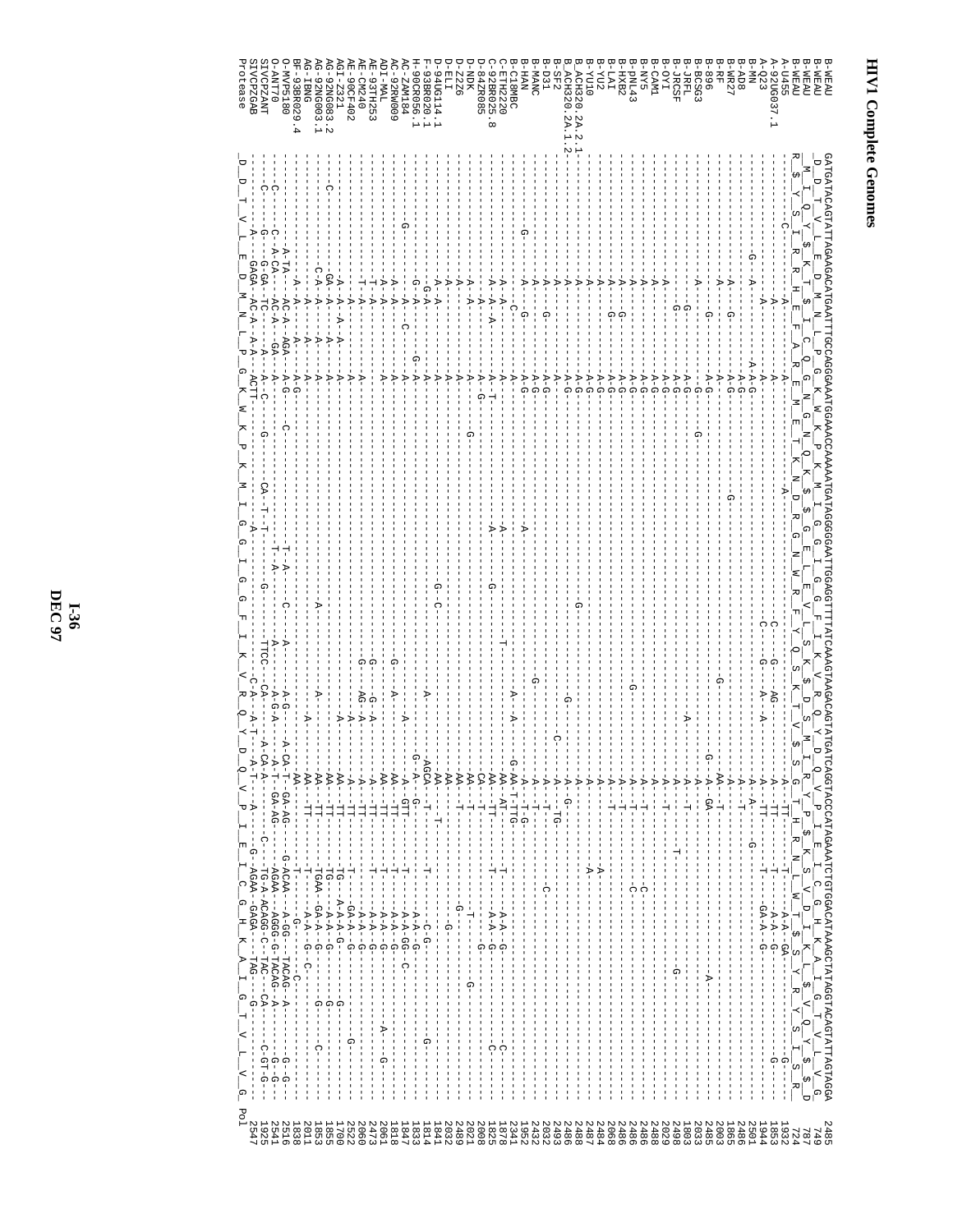| Pol                                                                                                                                                                                                                              | ี่≍<br>$\mathbb{P}^1$<br>$C = -TT - -C$<br>F<br>ļ,<br>Þ<br>$\mathsf I$<br>며<br> <br>А | İΩ.<br>ည<br>부<br><del>יט</del><br>$\frac{1}{2}$<br>⊲<br>$\sum_{i=1}^{n}$<br>'<br>ှု<br>þ | $-9 - -9 -$<br>יט <sup>ן</sup><br>ຸດ<br>s    |                  |           |                          |                                   | AT-G                             | Þ                                                                                                       | rotease<br><b>IVCPZGAB</b> |
|----------------------------------------------------------------------------------------------------------------------------------------------------------------------------------------------------------------------------------|---------------------------------------------------------------------------------------|------------------------------------------------------------------------------------------|----------------------------------------------|------------------|-----------|--------------------------|-----------------------------------|----------------------------------|---------------------------------------------------------------------------------------------------------|----------------------------|
|                                                                                                                                                                                                                                  | $-90-07-0$<br>$\begin{array}{c} 1 \\ 1 \\ 1 \end{array}$<br>I                         | $\mathbf{I}$<br>$-V -$<br>$\frac{1}{1}$<br>$-1$<br>$A---$<br>J                           | $\frac{1}{1}$<br>$AGA -$<br>I                | Ω<br>I<br>I      |           |                          |                                   | ់<br>មុ<br>$A T G - T T T T - A$ | $A - AC$                                                                                                | IVCPZANT                   |
|                                                                                                                                                                                                                                  | $-00-14T-17A-$<br>$\mathbf{I}$<br>ъ                                                   | $-\Delta$ -<br>J<br>$\sum_{i=1}^{n}$                                                     | J<br>$A -$                                   | ⋒<br>$\Gamma$    | CCC-A     |                          |                                   | $AGGAT - A -$                    |                                                                                                         | $-$ ANT 70                 |
|                                                                                                                                                                                                                                  | $- - - - - - - - - - - -$<br>$\mathbb I$                                              | ÷<br>$\frac{1}{1}$<br>ļ<br>$-4-$<br>I                                                    | $-4$                                         | Ω<br>$- - - - -$ | A-CCC-A-- |                          | $AGGAT - A - -A - -$<br>$T = -AC$ | A-AS                             |                                                                                                         | <b>MVP5180</b>             |
| אפשר המשפח המספר האפשר המספר המספר המספר המספר המספר המספר המספר המספר המספר המספר המספר המספר המספר המספר המס<br>המספר המספר המספר המספר המספר המספר המספר המספר המספר המספר המספר המספר המספר המספר המספר המספר המספר המספר המ | I<br>1<br>Ï<br>1<br>$\overline{\phantom{a}}$<br>ъ                                     | I<br>$\mathbf{I}$<br>යි<br>-<br>I                                                        | ဂု<br> <br>I                                 | ı                |           |                          |                                   |                                  |                                                                                                         | P-93BR029<br>4             |
|                                                                                                                                                                                                                                  | Þ                                                                                     | $\overline{1}$<br>ပ္ပ်                                                                   | $\overline{1}$                               |                  |           |                          |                                   |                                  |                                                                                                         | -TBNG                      |
|                                                                                                                                                                                                                                  | ı                                                                                     | $\overline{Y}$<br>J.<br>J,<br>$\frac{1}{1}$<br>л                                         | J,<br>⊅<br>ł<br>ł                            | J.               |           |                          |                                   | ♭                                | A<br>ဂု<br>ゼ                                                                                            | $-92NGO03.1$               |
|                                                                                                                                                                                                                                  |                                                                                       | $\blacksquare$<br>-66-                                                                   |                                              |                  |           |                          |                                   | ∀−                               | $\mathbb{F}$<br>ဂု                                                                                      | $G - 92MC083.2$            |
|                                                                                                                                                                                                                                  | л<br>$\mathbb I$                                                                      | л<br>J,<br>$\frac{1}{\Omega}$<br>ţ<br>--0--                                              | ł<br>Ω<br>ł                                  |                  |           |                          |                                   |                                  | ÷<br>P<br>ဂု                                                                                            | GI-Z321                    |
|                                                                                                                                                                                                                                  | $\frac{1}{1}$<br>ゼ                                                                    | $\overline{A}$<br>$\frac{1}{1}$<br>Ω<br>т.<br>I.<br>ı<br>1<br>I<br>J<br>$\overline{1}$   |                                              |                  |           |                          |                                   |                                  | ု<br>င-<br>ဝ-<br>CA-                                                                                    | $-90$ CF402                |
|                                                                                                                                                                                                                                  | ဂူ<br>ъ                                                                               | $-\Delta -$<br>$\overline{1}$<br>$\dot{\mathsf{p}}$<br>$\overline{\phantom{a}}$          |                                              |                  |           |                          |                                   |                                  | Q<br>Þ                                                                                                  | E-CM240                    |
|                                                                                                                                                                                                                                  | $-1 - 1 - 1$<br>J<br>ъ                                                                | $-V -$<br>$- - -$                                                                        |                                              |                  | ∩         | ٢                        |                                   |                                  | Q<br>⊅                                                                                                  | E-93TH253                  |
|                                                                                                                                                                                                                                  | $\frac{1}{1}$<br>ъ                                                                    | $\frac{1}{1}$<br><u>යි</u><br>$\overline{1}$                                             | ⋒                                            |                  |           |                          |                                   |                                  |                                                                                                         | DI-MAL                     |
|                                                                                                                                                                                                                                  | J<br>ъ                                                                                | Ţ<br>$\frac{1}{\Omega}$<br>ł                                                             | ł                                            |                  | Ω         | ٢                        |                                   |                                  | ⊅                                                                                                       | C-92RM009                  |
|                                                                                                                                                                                                                                  | J<br>ゼ                                                                                | I<br>J<br>$\mathbf{I}$<br><u>ဂုံ</u><br> <br>I                                           | J<br>$\overline{1}$                          |                  |           | $A -$                    |                                   |                                  | ဂု<br>⋗                                                                                                 | <b>C-ZAM184</b>            |
|                                                                                                                                                                                                                                  | ļ.<br>ъ                                                                               | ပြ                                                                                       | $\overline{1}$                               | $\blacksquare$   |           |                          |                                   |                                  | Ω                                                                                                       | -90CR056.                  |
|                                                                                                                                                                                                                                  | Ť<br>ゼ                                                                                | Ω                                                                                        | ဂု                                           |                  |           | ۲                        |                                   | á                                | Ω                                                                                                       | 93BR020.1                  |
|                                                                                                                                                                                                                                  | $\frac{1}{1}$<br>ļ.<br>Þ                                                              |                                                                                          | $\mathbf{I}$<br>$\overline{1}$<br><u>ဂုံ</u> |                  |           | ٣                        |                                   |                                  |                                                                                                         | 94UGI14.                   |
|                                                                                                                                                                                                                                  | J<br>л<br>J,<br>J<br>ъ                                                                |                                                                                          |                                              |                  |           | ⊅                        |                                   | Q                                | ⋒                                                                                                       | İH                         |
|                                                                                                                                                                                                                                  | J<br>J.<br>$\overline{\phantom{a}}$<br>Ť<br>ゼ                                         |                                                                                          |                                              |                  |           |                          |                                   | റ                                |                                                                                                         | 9ZZZ                       |
|                                                                                                                                                                                                                                  | $\frac{1}{1}$<br>J<br>ъ                                                               |                                                                                          |                                              |                  |           |                          |                                   | ά                                |                                                                                                         | -NDK                       |
|                                                                                                                                                                                                                                  | $-6 -$<br>J<br>ゼ                                                                      |                                                                                          |                                              |                  |           |                          |                                   |                                  |                                                                                                         |                            |
|                                                                                                                                                                                                                                  | $\frac{1}{1}$<br>J<br>$\mathbf{I}$                                                    |                                                                                          |                                              |                  |           |                          |                                   |                                  |                                                                                                         | $-84ZRO85$<br>92BR025      |
|                                                                                                                                                                                                                                  | $\frac{1}{1}$                                                                         | $-6 -$<br>Q<br>$\frac{1}{1}$                                                             |                                              |                  |           |                          |                                   |                                  |                                                                                                         | $\frac{1}{\infty}$         |
|                                                                                                                                                                                                                                  | J,<br>$- - A$                                                                         | $\mathbf{I}$<br>$\frac{1}{1}$<br>C<br>ł                                                  |                                              |                  |           |                          | ð                                 |                                  |                                                                                                         | ETH2220                    |
|                                                                                                                                                                                                                                  | $\frac{1}{1}$                                                                         | န<br> <br>I                                                                              |                                              |                  |           |                          |                                   |                                  |                                                                                                         | -C18MBC                    |
|                                                                                                                                                                                                                                  | J<br>ъ                                                                                |                                                                                          |                                              |                  |           |                          |                                   |                                  |                                                                                                         | NVH-                       |
|                                                                                                                                                                                                                                  | J<br>ъ                                                                                | ı<br>$\overline{\phantom{a}}$<br>ך<br>--                                                 |                                              |                  |           |                          |                                   |                                  |                                                                                                         | -MANC                      |
|                                                                                                                                                                                                                                  | ļ.<br>⋗                                                                               | $\begin{array}{c} \hline \end{array}$<br>$\overline{1}$                                  |                                              |                  |           |                          |                                   |                                  |                                                                                                         | $-D31$                     |
|                                                                                                                                                                                                                                  | J<br>ъ                                                                                | I,<br>$\mathbb{I}$<br>ငှ<br>Ì<br>п                                                       |                                              |                  |           |                          |                                   |                                  |                                                                                                         | $-5F2$                     |
|                                                                                                                                                                                                                                  | J<br>Þ                                                                                |                                                                                          |                                              |                  |           |                          |                                   |                                  |                                                                                                         | ACH320                     |
|                                                                                                                                                                                                                                  | J<br>ъ                                                                                |                                                                                          |                                              |                  |           |                          |                                   |                                  |                                                                                                         | ACH320                     |
|                                                                                                                                                                                                                                  | J<br>ゼ                                                                                |                                                                                          |                                              |                  |           |                          |                                   |                                  |                                                                                                         | OTOJ-                      |
|                                                                                                                                                                                                                                  | $\frac{1}{1}$<br>ъ                                                                    |                                                                                          |                                              |                  |           |                          |                                   |                                  |                                                                                                         | $Z\Omega X -$              |
|                                                                                                                                                                                                                                  | J<br>ъ                                                                                |                                                                                          |                                              |                  |           |                          |                                   |                                  |                                                                                                         | $T \nabla T -$             |
|                                                                                                                                                                                                                                  | ļ.<br>Þ                                                                               |                                                                                          |                                              |                  |           |                          |                                   |                                  |                                                                                                         | -HXB2                      |
|                                                                                                                                                                                                                                  | ł<br>ъ                                                                                |                                                                                          |                                              |                  | Ω         |                          |                                   |                                  |                                                                                                         | -pNL43                     |
|                                                                                                                                                                                                                                  | J<br>ъ                                                                                |                                                                                          |                                              |                  | Ω         |                          |                                   |                                  |                                                                                                         | $SAN$ -                    |
|                                                                                                                                                                                                                                  | ļ.<br>⊅                                                                               |                                                                                          |                                              |                  |           |                          |                                   |                                  |                                                                                                         | -CAM1                      |
|                                                                                                                                                                                                                                  | т<br>$\mathsf I$                                                                      |                                                                                          |                                              |                  |           |                          |                                   |                                  |                                                                                                         | $LXO-$                     |
|                                                                                                                                                                                                                                  | J<br>Þ                                                                                | $\overline{1}$<br>G<br>J                                                                 |                                              |                  |           |                          |                                   |                                  |                                                                                                         | -JRCSF                     |
|                                                                                                                                                                                                                                  | $\frac{1}{1}$<br>⊅                                                                    | I,<br>I.<br>Ω                                                                            |                                              |                  |           |                          |                                   |                                  |                                                                                                         | -JRFL                      |
|                                                                                                                                                                                                                                  | ł<br>ゼ                                                                                |                                                                                          |                                              |                  |           |                          |                                   |                                  |                                                                                                         | -BCSG3                     |
|                                                                                                                                                                                                                                  | I<br>J<br>ゼ                                                                           | н<br>ť<br>I,<br>I                                                                        |                                              |                  |           |                          |                                   |                                  |                                                                                                         | $-896$                     |
|                                                                                                                                                                                                                                  | $\frac{1}{1}$<br>ъ                                                                    |                                                                                          |                                              |                  |           |                          |                                   |                                  |                                                                                                         |                            |
|                                                                                                                                                                                                                                  |                                                                                       |                                                                                          |                                              |                  |           |                          |                                   |                                  |                                                                                                         | 님<br>먹                     |
|                                                                                                                                                                                                                                  | ļ.<br>Þ                                                                               |                                                                                          |                                              |                  |           |                          |                                   |                                  |                                                                                                         | $S - ADB$<br>$S - WR$ 27   |
|                                                                                                                                                                                                                                  | J<br>ъ                                                                                |                                                                                          |                                              |                  |           |                          |                                   |                                  |                                                                                                         |                            |
|                                                                                                                                                                                                                                  | J<br>Þ                                                                                |                                                                                          | $\frac{1}{1}$                                |                  |           |                          |                                   |                                  |                                                                                                         | 」<br>互                     |
|                                                                                                                                                                                                                                  | I<br>I<br>L<br>Ĭ.<br>т<br>I.                                                          | Ĭ.<br>I<br>I<br>$\frac{1}{1}$<br>I<br>I,<br>ı                                            | л                                            | ı                | ှု        | ף<br>י<br>$\overline{r}$ | $\frac{1}{1}$                     |                                  | $-CA -$                                                                                                 | $-523$                     |
|                                                                                                                                                                                                                                  | ъ                                                                                     | $-66A-$                                                                                  | ⊅                                            |                  | AGT-      | $\mathbb{A}$             |                                   |                                  |                                                                                                         | $-920G037$                 |
|                                                                                                                                                                                                                                  |                                                                                       | Ω<br>$\overline{1}$                                                                      | ኌ                                            |                  |           |                          |                                   |                                  | ⊅                                                                                                       | $-13455$                   |
|                                                                                                                                                                                                                                  | 3<br>母<br>ᆽ<br>ᆽ                                                                      | ົດ<br>z<br>ᡃ<br>'n<br>-0                                                                 | π<br>z                                       |                  |           |                          |                                   |                                  |                                                                                                         | -WEAU                      |
|                                                                                                                                                                                                                                  | z<br>Ξ<br>Ω<br>Ξ<br>F<br>ω<br>д<br>O<br>'n<br>ਂਸ਼                                     | ε<br>ō,<br>⋜<br>ъ<br>O<br>z<br>ю                                                         | īω.<br>0<br>ູ່ດ<br>囝                         | įω               |           |                          |                                   |                                  |                                                                                                         | <b>NEAU</b><br>-WEAU       |
|                                                                                                                                                                                                                                  | 'ত<br>'n                                                                              | (ဂ<br>.۳<br>⋞                                                                            | ᡃ<br>z                                       |                  |           | ŋ<br>ᡃ                   |                                   |                                  | J<br>Ω                                                                                                  |                            |
|                                                                                                                                                                                                                                  |                                                                                       | ATTAAAGCCAGGAATGGATGGCCCAAAAGTTAAACAATGGCCATTGACAGAAGAG                                  |                                              |                  |           |                          |                                   |                                  | CURCACCUGTGRACAIRAITTGGRAGARATCTGTTGACTCAGATTGGCTGCACTTTRAATTTTCCCATTRGTCCTATTTGRAATTGTGCACTGTACCAGTAAR | -WEAU                      |

Pol Protease end // Pol p51 Reverse Transcriptase (RT) start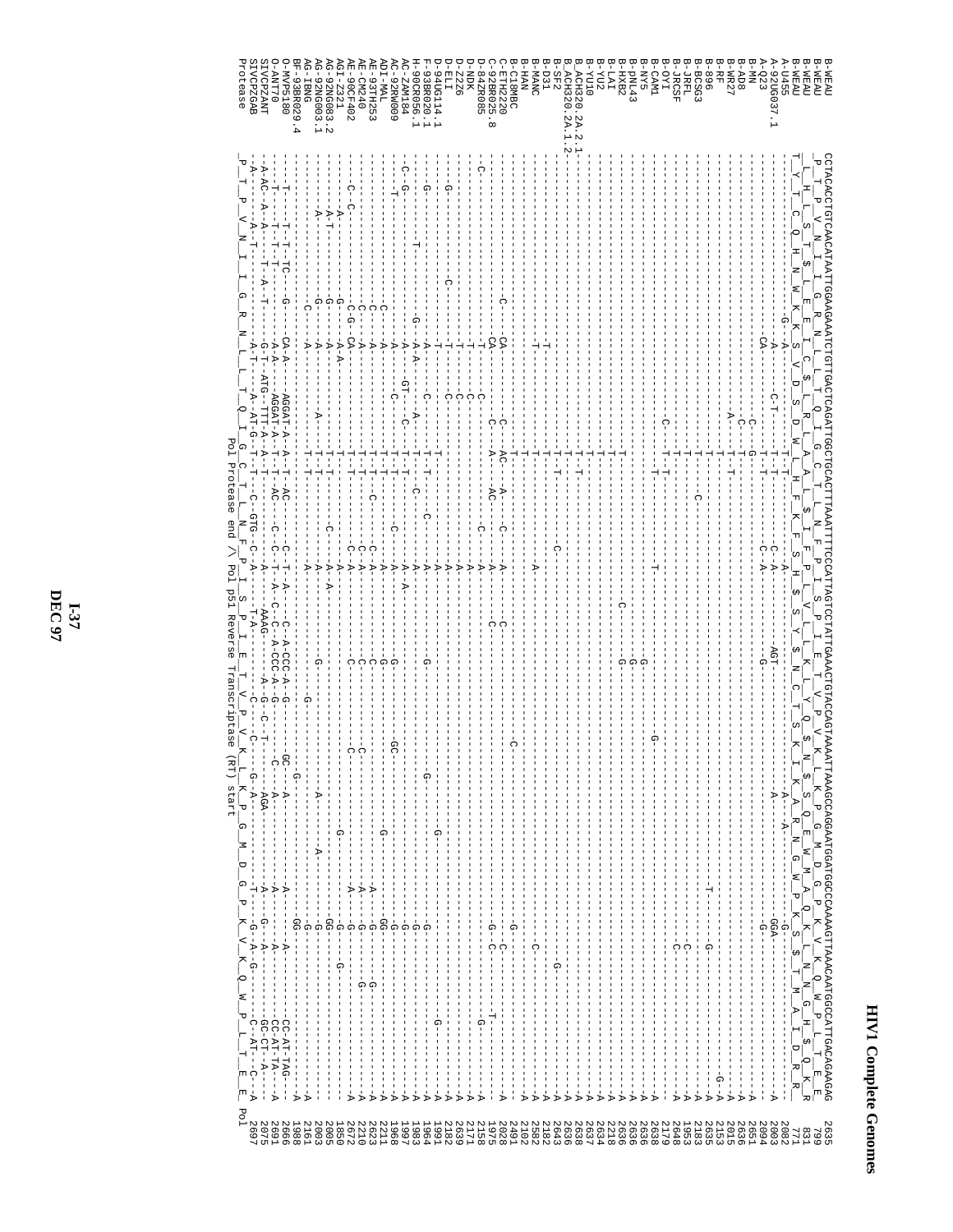| ∩<br>Ω<br>G<br>Ω<br>G<br>L.<br>∩<br>$\mathbf{I}$<br>I<br>ł<br>ŧ<br>т<br>л<br>ł<br>ŧ<br>ŧ<br>$\frac{1}{1}$<br>H.<br>$\frac{1}{1}$<br>$\mathbf{I}$<br>л<br>$\overline{1}$<br>$\mathbf I$<br>Q<br>C<br>C<br>Ω<br>Ţ<br>Ţ<br>J.<br>I<br>I<br>J.<br>$\mathbf{I}$<br>Ţ<br>$\mathbf{I}$<br>I<br>$\mathbf{I}$<br>$\blacksquare$<br>л<br>л<br>л<br>I<br>$\mathbf{I}$<br>Ω<br>Ω<br>Ω<br>Ω<br>Ω<br>Ţ<br>J.<br>J<br>$\mathbf{I}$<br>I.<br>$\mathbf{I}$<br>$\overline{\phantom{a}}$<br>I.<br>T<br>п<br>J.<br>J.<br>$\mathbf{I}$<br>$\mathbf{I}$<br>$\mathbf{I}$<br>л<br>1<br>J,<br>I<br>I<br>J,<br>J.<br>I<br>J.<br>$\frac{1}{1}$<br>$\mathbf{I}$<br>ဂူ<br>Ġ<br>Ω<br>J,<br>ı<br>т<br>I<br>$\mathbf{I}$<br>I<br>J.<br>$\frac{1}{1}$<br>I,<br>I<br>I<br>$\overline{1}$<br>$\mathbf{I}$<br>J.<br>$\overline{1}$<br>L<br>л<br>I.<br>I<br>နဲ့<br>$\frac{1}{\Omega}$<br>$\frac{1}{\Omega}$<br>ဂု<br>п<br>л<br>т<br>I<br>I<br>т<br>I<br>$\Gamma$<br>J.<br>J,<br>J,<br>$C_A -$<br>I<br>ı<br>п<br>J.<br>л<br>л<br>J,<br>J.<br>J,<br>I<br>C<br>л<br>I<br>$\mathbf{I}$<br>I<br>ı<br>ш<br>н<br>J,<br>I<br>$\mathbf{I}$<br>J.<br>I.<br>л<br>J,<br>ı<br>1<br>п<br>ı<br>ဂု<br>ဂှ<br>I<br>I<br>$\mathbf{I}$<br>ဂှ<br>I<br>ı<br>J,<br>J<br>ł<br>I<br>I<br>I | ှ<br>ł<br>I<br>Ļ<br>ł<br>$-\frac{1}{2}$<br>Н<br>н<br>闩<br>н<br>н<br>I<br>Ľ<br>$\overline{\phantom{a}}$<br>$\blacksquare$<br>J<br>$\mathbf{I}$<br>I<br>п<br>л<br>$\mathbf{I}$<br>$A$ – $-$<br>$-4$<br>$A - -G - -$<br>$A -$<br>т<br>J<br>$\mathbf{I}$<br>ဂ္<br>ဂု<br>ှ<br>л<br>$\mathbf{I}$<br>J,<br>ı<br>J.<br>п<br>$\overline{1}$<br>j.<br>$\mathbf{I}$<br>ဂူ<br>$-1$<br>$-1$<br>⋒<br>ဂု<br>ω<br>ဂ္<br>л<br>л<br>$\mathbf{I}$<br>$\mathbf I$<br>Ì<br>J.<br>1<br>-1<br>I<br>I,<br>$\frac{1}{2}$<br>$\frac{1}{1}$<br>TG-<br>부<br>۲<br>ا<br>J.<br>п<br>п<br>п<br>л<br>л<br>т<br>л<br>H.<br>ı | -90-2<br>ဂု<br>ု<br>⊄ | Ģ.     | ⊅<br>CAG.<br>C-A<br>∩ | Ω<br>$-GAC$<br>Q     |
|------------------------------------------------------------------------------------------------------------------------------------------------------------------------------------------------------------------------------------------------------------------------------------------------------------------------------------------------------------------------------------------------------------------------------------------------------------------------------------------------------------------------------------------------------------------------------------------------------------------------------------------------------------------------------------------------------------------------------------------------------------------------------------------------------------------------------------------------------------------------------------------------------------------------------------------------------------------------------------------------------------------------------------------------------------------------------------------------------------------------------------------------------------------------------------------------------------------------------|--------------------------------------------------------------------------------------------------------------------------------------------------------------------------------------------------------------------------------------------------------------------------------------------------------------------------------------------------------------------------------------------------------------------------------------------------------------------------------------------------------------------------------------------------------------------------------------------|-----------------------|--------|-----------------------|----------------------|
|                                                                                                                                                                                                                                                                                                                                                                                                                                                                                                                                                                                                                                                                                                                                                                                                                                                                                                                                                                                                                                                                                                                                                                                                                              |                                                                                                                                                                                                                                                                                                                                                                                                                                                                                                                                                                                            |                       |        |                       | Ω<br>C--ACT-C        |
|                                                                                                                                                                                                                                                                                                                                                                                                                                                                                                                                                                                                                                                                                                                                                                                                                                                                                                                                                                                                                                                                                                                                                                                                                              |                                                                                                                                                                                                                                                                                                                                                                                                                                                                                                                                                                                            |                       |        |                       | Ř                    |
|                                                                                                                                                                                                                                                                                                                                                                                                                                                                                                                                                                                                                                                                                                                                                                                                                                                                                                                                                                                                                                                                                                                                                                                                                              |                                                                                                                                                                                                                                                                                                                                                                                                                                                                                                                                                                                            |                       |        |                       | Š<br>ė               |
|                                                                                                                                                                                                                                                                                                                                                                                                                                                                                                                                                                                                                                                                                                                                                                                                                                                                                                                                                                                                                                                                                                                                                                                                                              |                                                                                                                                                                                                                                                                                                                                                                                                                                                                                                                                                                                            |                       |        |                       | R                    |
|                                                                                                                                                                                                                                                                                                                                                                                                                                                                                                                                                                                                                                                                                                                                                                                                                                                                                                                                                                                                                                                                                                                                                                                                                              |                                                                                                                                                                                                                                                                                                                                                                                                                                                                                                                                                                                            |                       |        |                       | ð                    |
|                                                                                                                                                                                                                                                                                                                                                                                                                                                                                                                                                                                                                                                                                                                                                                                                                                                                                                                                                                                                                                                                                                                                                                                                                              |                                                                                                                                                                                                                                                                                                                                                                                                                                                                                                                                                                                            |                       |        | $\overline{v}$<br>Ω   | R<br>R               |
|                                                                                                                                                                                                                                                                                                                                                                                                                                                                                                                                                                                                                                                                                                                                                                                                                                                                                                                                                                                                                                                                                                                                                                                                                              |                                                                                                                                                                                                                                                                                                                                                                                                                                                                                                                                                                                            |                       |        | ά<br>Ω                | Ż                    |
|                                                                                                                                                                                                                                                                                                                                                                                                                                                                                                                                                                                                                                                                                                                                                                                                                                                                                                                                                                                                                                                                                                                                                                                                                              |                                                                                                                                                                                                                                                                                                                                                                                                                                                                                                                                                                                            |                       |        | $-4$<br>ဂု            | Š                    |
|                                                                                                                                                                                                                                                                                                                                                                                                                                                                                                                                                                                                                                                                                                                                                                                                                                                                                                                                                                                                                                                                                                                                                                                                                              |                                                                                                                                                                                                                                                                                                                                                                                                                                                                                                                                                                                            |                       |        | Þ                     | Ř                    |
|                                                                                                                                                                                                                                                                                                                                                                                                                                                                                                                                                                                                                                                                                                                                                                                                                                                                                                                                                                                                                                                                                                                                                                                                                              |                                                                                                                                                                                                                                                                                                                                                                                                                                                                                                                                                                                            |                       |        | A-                    | á                    |
|                                                                                                                                                                                                                                                                                                                                                                                                                                                                                                                                                                                                                                                                                                                                                                                                                                                                                                                                                                                                                                                                                                                                                                                                                              |                                                                                                                                                                                                                                                                                                                                                                                                                                                                                                                                                                                            |                       |        | Ω                     | Š                    |
|                                                                                                                                                                                                                                                                                                                                                                                                                                                                                                                                                                                                                                                                                                                                                                                                                                                                                                                                                                                                                                                                                                                                                                                                                              |                                                                                                                                                                                                                                                                                                                                                                                                                                                                                                                                                                                            |                       | ႁ<br>ኴ | ဂု<br>A-              | ACG-                 |
|                                                                                                                                                                                                                                                                                                                                                                                                                                                                                                                                                                                                                                                                                                                                                                                                                                                                                                                                                                                                                                                                                                                                                                                                                              |                                                                                                                                                                                                                                                                                                                                                                                                                                                                                                                                                                                            |                       |        | ှ                     | $\frac{1}{2}$<br>RC. |
|                                                                                                                                                                                                                                                                                                                                                                                                                                                                                                                                                                                                                                                                                                                                                                                                                                                                                                                                                                                                                                                                                                                                                                                                                              |                                                                                                                                                                                                                                                                                                                                                                                                                                                                                                                                                                                            | →<br>≯                |        |                       | $-AC$ .              |
|                                                                                                                                                                                                                                                                                                                                                                                                                                                                                                                                                                                                                                                                                                                                                                                                                                                                                                                                                                                                                                                                                                                                                                                                                              |                                                                                                                                                                                                                                                                                                                                                                                                                                                                                                                                                                                            |                       |        |                       | Ř                    |
| L<br>I<br>G<br>Ţ<br>Ω<br>Ţ<br>п<br>ı<br>ì                                                                                                                                                                                                                                                                                                                                                                                                                                                                                                                                                                                                                                                                                                                                                                                                                                                                                                                                                                                                                                                                                                                                                                                    | I<br>ı<br>ı                                                                                                                                                                                                                                                                                                                                                                                                                                                                                                                                                                                | ♭                     |        |                       | $-AC$                |
| J.<br>т<br>Ω<br>$\mathbf{I}$<br>п<br>ı<br>ı<br>J                                                                                                                                                                                                                                                                                                                                                                                                                                                                                                                                                                                                                                                                                                                                                                                                                                                                                                                                                                                                                                                                                                                                                                             |                                                                                                                                                                                                                                                                                                                                                                                                                                                                                                                                                                                            |                       | Ģ      |                       | Š                    |
| $\overline{1}$<br>$\overline{1}$<br>Ω<br>$\blacksquare$                                                                                                                                                                                                                                                                                                                                                                                                                                                                                                                                                                                                                                                                                                                                                                                                                                                                                                                                                                                                                                                                                                                                                                      | $-\frac{1}{2}$<br>ω<br>$\frac{1}{1}$<br>ω<br>$\mathbf{I}$                                                                                                                                                                                                                                                                                                                                                                                                                                                                                                                                  |                       |        |                       | R                    |
| I<br>I<br>J<br>I<br>J.<br>Ω<br>I<br>п<br>I<br>I<br>$-6 -$                                                                                                                                                                                                                                                                                                                                                                                                                                                                                                                                                                                                                                                                                                                                                                                                                                                                                                                                                                                                                                                                                                                                                                    | I<br>$\ddot{z}$<br>ှ<br>ဂု<br>I<br>I<br>$\frac{1}{1}$                                                                                                                                                                                                                                                                                                                                                                                                                                                                                                                                      |                       |        | සි                    | AC.                  |
| ı<br>I.<br>I<br>т<br>ı<br>I<br>п<br>ı                                                                                                                                                                                                                                                                                                                                                                                                                                                                                                                                                                                                                                                                                                                                                                                                                                                                                                                                                                                                                                                                                                                                                                                        | т<br>ı<br><b>TG--</b>                                                                                                                                                                                                                                                                                                                                                                                                                                                                                                                                                                      |                       |        |                       |                      |
| J.<br>ı<br>$\overline{\phantom{a}}$<br>л<br>J,<br>J.<br>л<br>ı                                                                                                                                                                                                                                                                                                                                                                                                                                                                                                                                                                                                                                                                                                                                                                                                                                                                                                                                                                                                                                                                                                                                                               | J.<br>ဂု<br>п<br>п<br>$\mathbf I$<br>$\mathbf{I}$<br>п<br>л.<br>1                                                                                                                                                                                                                                                                                                                                                                                                                                                                                                                          |                       |        |                       |                      |
| I<br>$\mathbf{I}$<br>$\mathbf{I}$<br>т<br>$C -$<br>Ý<br>けー<br>$\mathbf{I}$<br>J                                                                                                                                                                                                                                                                                                                                                                                                                                                                                                                                                                                                                                                                                                                                                                                                                                                                                                                                                                                                                                                                                                                                              | $\mathbf{I}$<br>I                                                                                                                                                                                                                                                                                                                                                                                                                                                                                                                                                                          |                       | ⋒      |                       |                      |
| л<br>د.<br>أ                                                                                                                                                                                                                                                                                                                                                                                                                                                                                                                                                                                                                                                                                                                                                                                                                                                                                                                                                                                                                                                                                                                                                                                                                 | 부                                                                                                                                                                                                                                                                                                                                                                                                                                                                                                                                                                                          |                       | ⋒      |                       | ⋒                    |
| Ω<br>$\overline{\phantom{a}}$<br>$\mathbf{I}$                                                                                                                                                                                                                                                                                                                                                                                                                                                                                                                                                                                                                                                                                                                                                                                                                                                                                                                                                                                                                                                                                                                                                                                |                                                                                                                                                                                                                                                                                                                                                                                                                                                                                                                                                                                            |                       | ດ      |                       |                      |
| л<br>I<br>л<br>Ω<br>J.<br>л<br>J,<br>I<br>I<br>л                                                                                                                                                                                                                                                                                                                                                                                                                                                                                                                                                                                                                                                                                                                                                                                                                                                                                                                                                                                                                                                                                                                                                                             | л<br>л                                                                                                                                                                                                                                                                                                                                                                                                                                                                                                                                                                                     |                       | Ω      |                       |                      |
|                                                                                                                                                                                                                                                                                                                                                                                                                                                                                                                                                                                                                                                                                                                                                                                                                                                                                                                                                                                                                                                                                                                                                                                                                              |                                                                                                                                                                                                                                                                                                                                                                                                                                                                                                                                                                                            |                       | ⋒      |                       |                      |
|                                                                                                                                                                                                                                                                                                                                                                                                                                                                                                                                                                                                                                                                                                                                                                                                                                                                                                                                                                                                                                                                                                                                                                                                                              |                                                                                                                                                                                                                                                                                                                                                                                                                                                                                                                                                                                            |                       | ଜ      |                       |                      |
| J<br>ı                                                                                                                                                                                                                                                                                                                                                                                                                                                                                                                                                                                                                                                                                                                                                                                                                                                                                                                                                                                                                                                                                                                                                                                                                       |                                                                                                                                                                                                                                                                                                                                                                                                                                                                                                                                                                                            |                       | Ω      |                       |                      |
|                                                                                                                                                                                                                                                                                                                                                                                                                                                                                                                                                                                                                                                                                                                                                                                                                                                                                                                                                                                                                                                                                                                                                                                                                              |                                                                                                                                                                                                                                                                                                                                                                                                                                                                                                                                                                                            |                       |        |                       |                      |
|                                                                                                                                                                                                                                                                                                                                                                                                                                                                                                                                                                                                                                                                                                                                                                                                                                                                                                                                                                                                                                                                                                                                                                                                                              |                                                                                                                                                                                                                                                                                                                                                                                                                                                                                                                                                                                            |                       |        |                       |                      |
|                                                                                                                                                                                                                                                                                                                                                                                                                                                                                                                                                                                                                                                                                                                                                                                                                                                                                                                                                                                                                                                                                                                                                                                                                              |                                                                                                                                                                                                                                                                                                                                                                                                                                                                                                                                                                                            |                       |        |                       |                      |
|                                                                                                                                                                                                                                                                                                                                                                                                                                                                                                                                                                                                                                                                                                                                                                                                                                                                                                                                                                                                                                                                                                                                                                                                                              |                                                                                                                                                                                                                                                                                                                                                                                                                                                                                                                                                                                            |                       |        |                       |                      |
|                                                                                                                                                                                                                                                                                                                                                                                                                                                                                                                                                                                                                                                                                                                                                                                                                                                                                                                                                                                                                                                                                                                                                                                                                              |                                                                                                                                                                                                                                                                                                                                                                                                                                                                                                                                                                                            |                       |        |                       |                      |
|                                                                                                                                                                                                                                                                                                                                                                                                                                                                                                                                                                                                                                                                                                                                                                                                                                                                                                                                                                                                                                                                                                                                                                                                                              |                                                                                                                                                                                                                                                                                                                                                                                                                                                                                                                                                                                            |                       |        |                       |                      |
|                                                                                                                                                                                                                                                                                                                                                                                                                                                                                                                                                                                                                                                                                                                                                                                                                                                                                                                                                                                                                                                                                                                                                                                                                              | ဂု                                                                                                                                                                                                                                                                                                                                                                                                                                                                                                                                                                                         |                       |        |                       |                      |
|                                                                                                                                                                                                                                                                                                                                                                                                                                                                                                                                                                                                                                                                                                                                                                                                                                                                                                                                                                                                                                                                                                                                                                                                                              | 년                                                                                                                                                                                                                                                                                                                                                                                                                                                                                                                                                                                          |                       |        |                       |                      |
| ı<br>ı                                                                                                                                                                                                                                                                                                                                                                                                                                                                                                                                                                                                                                                                                                                                                                                                                                                                                                                                                                                                                                                                                                                                                                                                                       | J.<br>I<br>ı                                                                                                                                                                                                                                                                                                                                                                                                                                                                                                                                                                               |                       |        |                       |                      |
|                                                                                                                                                                                                                                                                                                                                                                                                                                                                                                                                                                                                                                                                                                                                                                                                                                                                                                                                                                                                                                                                                                                                                                                                                              |                                                                                                                                                                                                                                                                                                                                                                                                                                                                                                                                                                                            |                       |        |                       |                      |
|                                                                                                                                                                                                                                                                                                                                                                                                                                                                                                                                                                                                                                                                                                                                                                                                                                                                                                                                                                                                                                                                                                                                                                                                                              |                                                                                                                                                                                                                                                                                                                                                                                                                                                                                                                                                                                            |                       | G-CA   |                       |                      |
| I<br>J.<br>л<br>I<br>$\frac{1}{1}$<br>л<br>J,<br>I<br>I<br>л<br>ш                                                                                                                                                                                                                                                                                                                                                                                                                                                                                                                                                                                                                                                                                                                                                                                                                                                                                                                                                                                                                                                                                                                                                            | J,<br>I<br>J.<br>л<br>л<br>J,<br>J<br>J.<br>л                                                                                                                                                                                                                                                                                                                                                                                                                                                                                                                                              |                       |        |                       |                      |
|                                                                                                                                                                                                                                                                                                                                                                                                                                                                                                                                                                                                                                                                                                                                                                                                                                                                                                                                                                                                                                                                                                                                                                                                                              |                                                                                                                                                                                                                                                                                                                                                                                                                                                                                                                                                                                            |                       |        |                       |                      |
| Ω<br>$\frac{1}{4}$<br>I<br>t<br>л<br>Ġ<br>Ţ<br>т<br>I,<br>I<br>I<br>ı<br>I<br>I<br>ı<br>J<br>ı<br>I,<br>I<br>I<br>$\frac{1}{1}$                                                                                                                                                                                                                                                                                                                                                                                                                                                                                                                                                                                                                                                                                                                                                                                                                                                                                                                                                                                                                                                                                              | --9--<br>I.<br>л<br>ı<br>ı<br>ı<br>п<br>л<br>$\mathbf I$<br>Ţ<br>۲<br>!                                                                                                                                                                                                                                                                                                                                                                                                                                                                                                                    |                       |        |                       | $AC -$               |
| I.<br>Ω<br>1<br>п<br>ı<br>п<br>ш<br>ı<br>I<br>п<br>ı<br>$\mathsf I$<br>ن<br>ا<br>I                                                                                                                                                                                                                                                                                                                                                                                                                                                                                                                                                                                                                                                                                                                                                                                                                                                                                                                                                                                                                                                                                                                                           | ŧ<br>부<br>J.<br>п<br>H<br>п<br>J.<br>п<br>п<br>ဂု<br>I<br>J<br>ı                                                                                                                                                                                                                                                                                                                                                                                                                                                                                                                           |                       | ဂု     | ႁ<br>CA-              | $-30-$               |
| Ω<br>$\mathbf{I}$<br>G)                                                                                                                                                                                                                                                                                                                                                                                                                                                                                                                                                                                                                                                                                                                                                                                                                                                                                                                                                                                                                                                                                                                                                                                                      | $\mathbf{I}$<br>н<br>$\blacksquare$<br>ω<br>$\mathbf{I}$<br>$\blacksquare$                                                                                                                                                                                                                                                                                                                                                                                                                                                                                                                 |                       |        |                       | R                    |
| ĐΔ<br>z<br>Ħ<br>C۵<br>피<br>Ю<br>ヵ                                                                                                                                                                                                                                                                                                                                                                                                                                                                                                                                                                                                                                                                                                                                                                                                                                                                                                                                                                                                                                                                                                                                                                                            | ∩<br>Ξ<br>固<br>ヵ<br>Ю                                                                                                                                                                                                                                                                                                                                                                                                                                                                                                                                                                      |                       |        |                       |                      |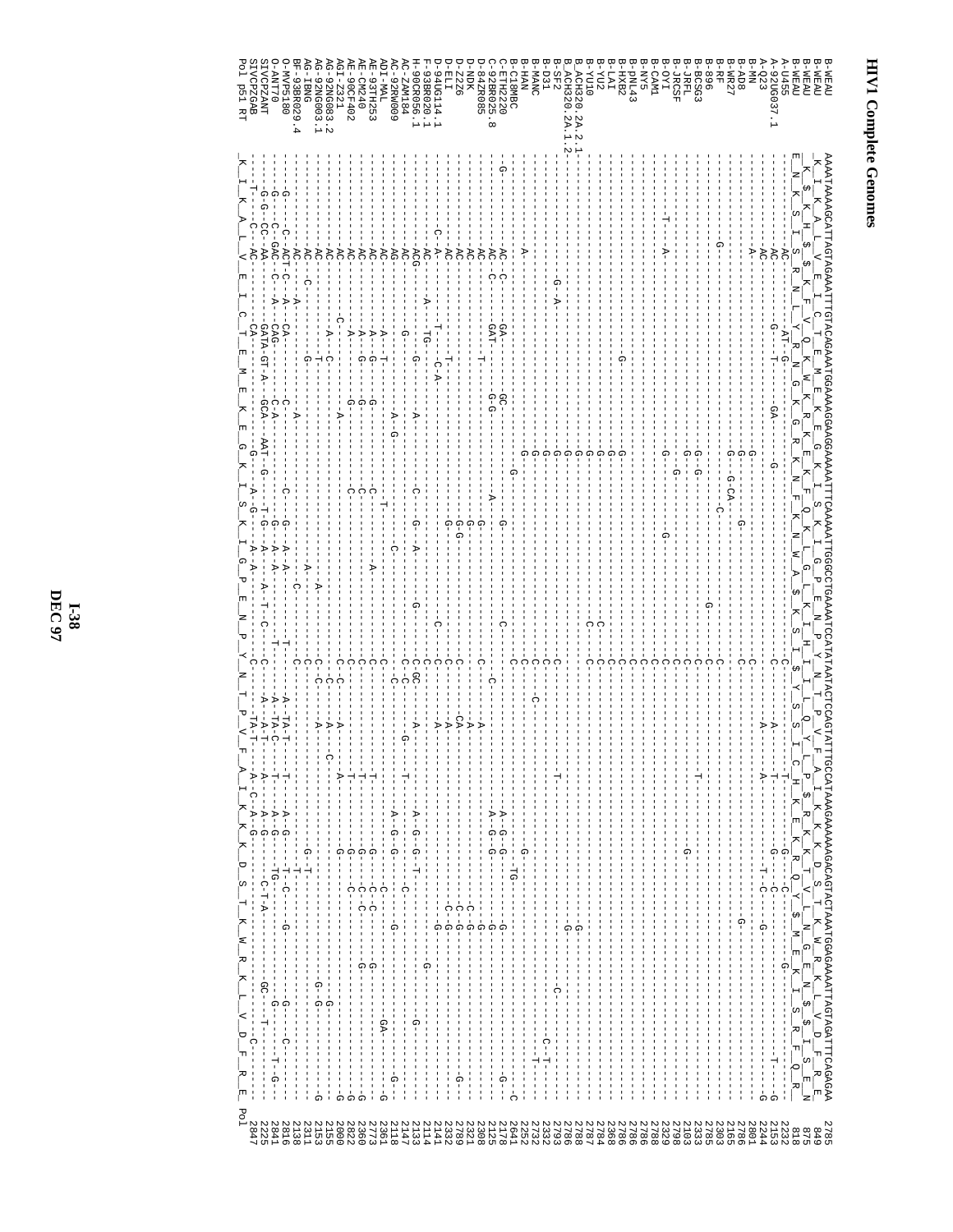|                                                                                                                                            | Ř                                                    | $-\nabla -$<br>⋗                                                                                                                                                                                                                                                                                                                                                           | স্                                                                                                                   | $-\Delta -$<br>Ω                                                                                                                                                                                                                            | $\mathbf{F}$<br>₹                                                              | $-5 - 1$<br>⊅                                                     |                                                                                                                                                                                                                                          | ٢                                                                                                 | ٢                             |                                         |                                                                                                                                                                             |                                                                                                |                                                                                                                                                                                                       | Ë<br>Erame                                                                                                                                       | ∩<br>ゼ                                                                                                                                                                    | $-\Delta -$                                                                                                                                           | $-\mathbf{A}-$                                                                                                                                                                                                                                                                                                                                       |                                                                                                         | $-\Delta -$                                                | ⊄                                                   |                                          |                                       |                                                        |             |                                                                                                                                                                                                                          |                                                                                   |                            |                                                                                  |                                          | ଢ଼                               |                                    |                                         |                                                                                                                                                              |                                           |                                      |                                                                                                                                                                          | $-4-$                                                            | A-                                               |                                                                                        |
|--------------------------------------------------------------------------------------------------------------------------------------------|------------------------------------------------------|----------------------------------------------------------------------------------------------------------------------------------------------------------------------------------------------------------------------------------------------------------------------------------------------------------------------------------------------------------------------------|----------------------------------------------------------------------------------------------------------------------|---------------------------------------------------------------------------------------------------------------------------------------------------------------------------------------------------------------------------------------------|--------------------------------------------------------------------------------|-------------------------------------------------------------------|------------------------------------------------------------------------------------------------------------------------------------------------------------------------------------------------------------------------------------------|---------------------------------------------------------------------------------------------------|-------------------------------|-----------------------------------------|-----------------------------------------------------------------------------------------------------------------------------------------------------------------------------|------------------------------------------------------------------------------------------------|-------------------------------------------------------------------------------------------------------------------------------------------------------------------------------------------------------|--------------------------------------------------------------------------------------------------------------------------------------------------|---------------------------------------------------------------------------------------------------------------------------------------------------------------------------|-------------------------------------------------------------------------------------------------------------------------------------------------------|------------------------------------------------------------------------------------------------------------------------------------------------------------------------------------------------------------------------------------------------------------------------------------------------------------------------------------------------------|---------------------------------------------------------------------------------------------------------|------------------------------------------------------------|-----------------------------------------------------|------------------------------------------|---------------------------------------|--------------------------------------------------------|-------------|--------------------------------------------------------------------------------------------------------------------------------------------------------------------------------------------------------------------------|-----------------------------------------------------------------------------------|----------------------------|----------------------------------------------------------------------------------|------------------------------------------|----------------------------------|------------------------------------|-----------------------------------------|--------------------------------------------------------------------------------------------------------------------------------------------------------------|-------------------------------------------|--------------------------------------|--------------------------------------------------------------------------------------------------------------------------------------------------------------------------|------------------------------------------------------------------|--------------------------------------------------|----------------------------------------------------------------------------------------|
|                                                                                                                                            |                                                      | ဂု                                                                                                                                                                                                                                                                                                                                                                         |                                                                                                                      |                                                                                                                                                                                                                                             |                                                                                |                                                                   |                                                                                                                                                                                                                                          |                                                                                                   |                               |                                         |                                                                                                                                                                             |                                                                                                |                                                                                                                                                                                                       |                                                                                                                                                  |                                                                                                                                                                           |                                                                                                                                                       |                                                                                                                                                                                                                                                                                                                                                      |                                                                                                         |                                                            |                                                     |                                          |                                       |                                                        |             |                                                                                                                                                                                                                          |                                                                                   |                            |                                                                                  |                                          |                                  |                                    |                                         |                                                                                                                                                              |                                           |                                      |                                                                                                                                                                          | 부                                                                |                                                  |                                                                                        |
| $\frac{1}{2}$<br>ဂူ<br>۲<br>ا                                                                                                              | ł                                                    |                                                                                                                                                                                                                                                                                                                                                                            |                                                                                                                      |                                                                                                                                                                                                                                             |                                                                                |                                                                   | ဂု                                                                                                                                                                                                                                       |                                                                                                   |                               |                                         |                                                                                                                                                                             |                                                                                                |                                                                                                                                                                                                       |                                                                                                                                                  |                                                                                                                                                                           |                                                                                                                                                       |                                                                                                                                                                                                                                                                                                                                                      |                                                                                                         |                                                            |                                                     |                                          |                                       |                                                        |             |                                                                                                                                                                                                                          |                                                                                   |                            |                                                                                  |                                          |                                  |                                    |                                         |                                                                                                                                                              |                                           |                                      |                                                                                                                                                                          |                                                                  |                                                  |                                                                                        |
| င္ပင္<br>AGGG---                                                                                                                           |                                                      | CG-G.                                                                                                                                                                                                                                                                                                                                                                      | $AG-$                                                                                                                | ှု<br>$-502$                                                                                                                                                                                                                                |                                                                                |                                                                   | $-AA$                                                                                                                                                                                                                                    | -C--AG                                                                                            |                               |                                         |                                                                                                                                                                             |                                                                                                |                                                                                                                                                                                                       |                                                                                                                                                  |                                                                                                                                                                           |                                                                                                                                                       |                                                                                                                                                                                                                                                                                                                                                      | a<br>Q                                                                                                  |                                                            | -cg                                                 |                                          |                                       |                                                        |             |                                                                                                                                                                                                                          |                                                                                   |                            |                                                                                  |                                          | ႕                                |                                    |                                         |                                                                                                                                                              |                                           |                                      |                                                                                                                                                                          | $AC-G$                                                           |                                                  |                                                                                        |
| 부<br>GC-A-GGC-                                                                                                                             |                                                      | ⋒                                                                                                                                                                                                                                                                                                                                                                          | FC-                                                                                                                  |                                                                                                                                                                                                                                             |                                                                                |                                                                   | $\frac{1}{2}$<br>Ω                                                                                                                                                                                                                       |                                                                                                   |                               |                                         |                                                                                                                                                                             |                                                                                                |                                                                                                                                                                                                       |                                                                                                                                                  |                                                                                                                                                                           |                                                                                                                                                       |                                                                                                                                                                                                                                                                                                                                                      |                                                                                                         |                                                            |                                                     |                                          |                                       |                                                        |             |                                                                                                                                                                                                                          |                                                                                   |                            |                                                                                  |                                          |                                  |                                    |                                         |                                                                                                                                                              |                                           |                                      |                                                                                                                                                                          |                                                                  |                                                  | 5                                                                                      |
|                                                                                                                                            |                                                      |                                                                                                                                                                                                                                                                                                                                                                            |                                                                                                                      |                                                                                                                                                                                                                                             |                                                                                |                                                                   |                                                                                                                                                                                                                                          |                                                                                                   |                               |                                         |                                                                                                                                                                             |                                                                                                |                                                                                                                                                                                                       |                                                                                                                                                  |                                                                                                                                                                           |                                                                                                                                                       |                                                                                                                                                                                                                                                                                                                                                      |                                                                                                         |                                                            |                                                     |                                          |                                       |                                                        |             |                                                                                                                                                                                                                          |                                                                                   |                            |                                                                                  |                                          |                                  |                                    |                                         |                                                                                                                                                              |                                           |                                      |                                                                                                                                                                          |                                                                  |                                                  |                                                                                        |
| $-A--A-$<br>$\overline{\phantom{a}}$<br>-1                                                                                                 | J.                                                   | ÷.<br>п<br>$\overline{Y}$                                                                                                                                                                                                                                                                                                                                                  | А<br>$\overline{Y}$                                                                                                  | $-V -$                                                                                                                                                                                                                                      |                                                                                | u,                                                                | ኴ<br>$\blacksquare$<br>ω                                                                                                                                                                                                                 | Ω<br>т                                                                                            | J.                            |                                         |                                                                                                                                                                             |                                                                                                |                                                                                                                                                                                                       |                                                                                                                                                  |                                                                                                                                                                           |                                                                                                                                                       |                                                                                                                                                                                                                                                                                                                                                      |                                                                                                         |                                                            |                                                     |                                          |                                       |                                                        |             |                                                                                                                                                                                                                          |                                                                                   |                            |                                                                                  |                                          |                                  |                                    |                                         |                                                                                                                                                              | J.                                        | л                                    | ı                                                                                                                                                                        | ⊅<br>f,                                                          |                                                  | $\frac{1}{2}$                                                                          |
| J.<br>л<br>J.<br>Ţ<br>÷<br>ا<br>$\mathbf{I}$<br>-1<br>$\overline{1}$<br>ŧ<br>ı                                                             | $\mathbf{I}$<br>л<br>-1<br>$\overline{1}$<br>í<br>J. | $\blacksquare$<br>$\blacksquare$<br>$\blacksquare$<br>$\overline{1}$<br>Ω<br>$\frac{1}{1}$                                                                                                                                                                                                                                                                                 | $\frac{1}{1}$<br>$\overline{1}$<br>$\mathbf{I}$                                                                      | J.                                                                                                                                                                                                                                          |                                                                                | J.<br>л                                                           | Ω<br>$\overline{1}$                                                                                                                                                                                                                      | J.<br>т                                                                                           | J.                            |                                         |                                                                                                                                                                             |                                                                                                |                                                                                                                                                                                                       |                                                                                                                                                  |                                                                                                                                                                           | ı<br>J,<br>I<br>I                                                                                                                                     |                                                                                                                                                                                                                                                                                                                                                      |                                                                                                         | п<br>п                                                     | J<br>Ţ<br>п                                         | л<br>л<br>J.                             | rameshi<br>Ξt.                        | I.<br>ı.<br>I.                                         |             |                                                                                                                                                                                                                          |                                                                                   |                            |                                                                                  | Ω                                        |                                  |                                    |                                         |                                                                                                                                                              | $\mathbf{I}$                              | п<br>л                               | п<br>I.<br>п                                                                                                                                                             | J.<br>л<br>I                                                     | ن<br>ڊ<br>п<br>п                                 | Ω                                                                                      |
| $\mathbf{I}$<br>$\mathbb{I}$<br>$\frac{1}{2}$<br>$\overline{A}$<br>H<br> <br>$\mathsf I$<br>J.<br>$\frac{1}{4}$<br>$\mathbb{I}$            | $\frac{1}{1}$<br>J<br>$\mathsf I$                    | $\mathbf{I}$<br>$\frac{1}{1}$<br>$\overline{\phantom{a}}$<br>$\overline{1}$                                                                                                                                                                                                                                                                                                | $\frac{1}{1}$<br>부<br>$\frac{1}{1}$<br>$\mathbf I$                                                                   | J.<br>I<br>$\mathbf{I}$<br>$\mathbf{I}$                                                                                                                                                                                                     | I.<br>т                                                                        | $\mathbb I$<br>J.                                                 | $\overline{1}$<br>$C = -T = -1$<br>$\overline{1}$<br>$\frac{1}{1}$<br>$\Omega$                                                                                                                                                           | л<br>т<br>$\mathbb I$<br>$\mathbf{I}$<br>C<br>$\frac{1}{1}$<br>J.<br>$\mathbf{I}$<br>$\mathbb{I}$ | I,<br>I.<br>т<br>ı<br>т<br>J. |                                         | ı                                                                                                                                                                           |                                                                                                |                                                                                                                                                                                                       |                                                                                                                                                  |                                                                                                                                                                           | ı<br>I<br>I<br>л<br>Ï<br>ı<br>л                                                                                                                       | 1<br>J.<br>п<br>Ï<br>$\overline{1}$                                                                                                                                                                                                                                                                                                                  | ŧ<br>п<br>л<br>I                                                                                        | ŧ<br>J.<br>п<br>1<br>$\begin{array}{c} \hline \end{array}$ | $\mathbf{I}$<br>$\blacksquare$<br>п<br>$\mathbf{I}$ | л<br>т<br>J.<br>L.<br>т<br>п<br>H.<br>J. |                                       | т<br>L<br>ł                                            |             |                                                                                                                                                                                                                          |                                                                                   |                            | 부                                                                                | 부                                        |                                  |                                    |                                         | J.                                                                                                                                                           |                                           | J.<br>J.<br>т<br>ı<br>л              | $\mathsf I$<br>I<br>т<br>L                                                                                                                                               | J                                                                | Ť.<br>È.<br>$\frac{1}{1}$<br>п<br>$\blacksquare$ | ۲<br>ا<br>н                                                                            |
| $-CC -$<br>$\mathbf{I}$<br>$\mathbb{I}$<br>$\mathsf I$<br>ţ<br>$\mathsf I$<br>$\frac{1}{1}$<br>$\frac{1}{1}$<br>$\mathsf I$<br>$\mathsf I$ |                                                      | $-4$<br>$\blacksquare$<br>$\mathsf I$<br>$\begin{array}{c} \hline \end{array}$<br>ŧ                                                                                                                                                                                                                                                                                        | $\blacksquare$<br>$\blacksquare$<br>$\overline{1}$<br>$\frac{1}{1}$                                                  | J.                                                                                                                                                                                                                                          |                                                                                | J.<br>л<br>H.<br>J.                                               | $\overline{\phantom{a}}$<br>$\overline{\phantom{a}}$<br>$\blacksquare$<br>$\blacksquare$<br>$\overline{1}$                                                                                                                               | $-5$<br>J<br>$-4$                                                                                 | J.<br>ŧ<br>I.<br>$\mathbf{I}$ |                                         |                                                                                                                                                                             |                                                                                                |                                                                                                                                                                                                       |                                                                                                                                                  |                                                                                                                                                                           | J<br>$\overline{\phantom{a}}$<br>J.<br>I<br>ı<br>J.                                                                                                   | $\overline{\phantom{a}}$<br>J<br>J.<br>п<br>$\begin{array}{c} \hline \end{array}$                                                                                                                                                                                                                                                                    | J.<br>I<br>J.<br>J.<br>J.<br>л<br>I                                                                     | $\overline{\phantom{a}}$<br>-1<br>J.<br>J.                 | $\overline{1}$<br>$\mathbf{I}$<br>$\mathbf{I}$      | $\mathbf{I}$<br>f,<br>п<br>л<br>J.       |                                       | $\mathbf{I}$                                           |             |                                                                                                                                                                                                                          |                                                                                   |                            | $\blacksquare$<br>$\frac{1}{2}$<br>$\blacksquare$                                | $\overline{A}$                           | $\blacksquare$<br>$\blacksquare$ |                                    |                                         | J.<br>H<br>л                                                                                                                                                 | $\overline{\phantom{a}}$                  | $\mathbf{I}$<br>$\frac{1}{1}$<br>ţ   | $\mathbf{I}$<br>I.<br>$\mathbb{I}$<br>$\begin{array}{c} \end{array}$<br>$\mathbf{I}$<br>1<br>I.                                                                          | J.<br>п<br>I<br>$\blacksquare$<br>$\mathbf{I}$<br>$\overline{1}$ | $\mathbf{I}$<br>-1<br>ŧ                          | $-56-$<br>$\frac{1}{1}$<br>۲I<br>T                                                     |
|                                                                                                                                            | --9--9--<br>$CT - A -$<br>$---A---$<br>$\mathbf{I}$  | $C_1 - C_2$<br>C--G-<br>C<br>-02-0<br>j<br>$\overline{r}$<br>$G - -A$ .<br>$-\Delta$ -<br>л<br>J.<br>$\dot{\mathsf{p}}$<br>I<br>$\begin{array}{c} \hline \end{array}$<br>J.<br>л<br>J.<br>J.<br>$\mathbf{I}$<br>I<br>I<br>J.<br>$\mathsf I$<br>J.<br>$\mathbf I$<br>$\begin{bmatrix} 1 \\ 1 \\ 1 \\ 1 \end{bmatrix}$<br>Ť<br>$A$ - - -<br>$-5$<br>$\mathbb{I}$<br>I<br>十日十 | ဂု<br>Ω<br>G<br>-00-0<br>ω<br>$\frac{1}{1}$<br>$\dot{\mathsf{p}}$<br>$A-T$ -D<br>$\frac{1}{1}$<br>$\frac{1}{1}$<br>Ť | မှ<br>၂<br>$A-G-$<br>$-C = -CG - GA -$<br>ω<br>$-4-$<br>$-V -$<br>$\mathbb I$<br>$\mathbf I$<br>л<br>л<br>л<br>л<br>J.<br>$-1 - 1 -$<br>$\mathbb I$<br>$\frac{1}{4}$<br>C<br>Ï<br>J.<br>$\mathbf I$<br>$\frac{1}{1}$<br>J.<br>$\frac{1}{1}$ | ز<br>ڊ<br>$-V -$<br>$\mathbf I$<br>Ω<br>$-1 - 2 - 1 - 1 - 1$<br>$-1 - 1 - - 9$ | $-AC$<br>А<br>$\sum_{i=1}^{n}$<br>- コーコー<br>$-499 - -1 - -1 - -1$ | Ŕ<br>Դ<br>-1-<br>G<br>$\blacksquare$<br>Ö<br>J.<br>$\begin{array}{c} \hline \end{array}$<br>$\overline{1}$<br>$-1 - 2$<br>$\mathbb{I}$<br>$\mathbf I$<br>$\overline{\phantom{a}}$<br>$\frac{1}{1}$<br>$\mathbf I$<br>$\blacksquare$<br>л | -C--AG<br>ω<br>C--<br>م-<br>-<br>$GAG - -$                                                        | $\frac{1}{4}$<br>Ť            | Ω<br>$-AA$<br>ω<br>부<br>$A-G$<br>부<br>1 | ှ<br>Ω<br>ł<br>$\overline{1}$<br>$\mathbf{I}$<br>$\mathbf{I}$<br>$\mathbf I$<br>$\frac{1}{1}$<br>$\mathbf{I}$<br>$\mathbf I$<br>$\frac{1}{4}$<br>C<br>$\mathsf I$<br>ţ<br>Ì | ଇ<br>ု<br>$\frac{1}{1}$<br>L<br>п<br>п<br>п<br>I<br>$\mathbf{I}$<br>-1<br>J.<br>т<br>I<br>ローロー | Ω<br>ု<br>п<br>$\mathbf{I}$<br>ı<br>$\mathbf{I}$<br>$\frac{1}{1}$<br>$\mathbf{I}$<br>$\mathbf I$<br>I<br>$\blacksquare$<br>$\mathbf I$<br>$- -A - -$<br>$\mathbf{I}$<br>$\mathsf I$<br>$-1 - 1 - 1 -$ | ဂု<br>Ω<br>ု<br>Ω<br>I<br>т<br>п<br>L<br>C<br>ł<br>I,<br>$-1$<br>п<br>I.<br>I<br>п<br>$\mathbf{I}$<br>I<br>ł<br>I<br>L<br>$\mathbf{I}$<br>ロー・ローー | TAA stop codon<br>Ω<br>ဂု<br>↷<br>ъ<br>.<br>ٻ<br>$\overline{\phantom{a}}$<br>-1<br>-1<br>$\overline{1}$<br>55<br>Ţ<br>п<br>J.<br>п<br>J.<br>н<br>$\overline{\phantom{a}}$ | ငှ<br>$C = -7G$<br>Ω<br>ý.<br>'n<br>J.<br>Ĥ<br>1<br>$\overline{1}$<br>$\overline{\phantom{a}}$<br>1<br>п<br>ဂူ<br>Ļ.<br>Ţ<br>$\overline{\phantom{a}}$ | 년<br>Ω<br>C--AG<br>⋒<br>ኔ<br>$\frac{1}{\Omega}$<br>$\frac{1}{1}$<br>G<br>$\mathbf{I}$<br>$\overline{1}$<br>$\mathbf{I}$<br>$\begin{array}{c} \hline \end{array}$<br>$\frac{1}{1}$<br>$\mathbf{I}$<br>$\overline{\phantom{a}}$<br>$\overline{1}$<br>$\overline{\phantom{a}}$<br>$-1 - 1 - 1 - 1 - 1$<br>$\mathbf{I}$<br>$\overline{\phantom{a}}$<br>л | $\overline{C}$<br>ъ<br>∩<br>Ĥ<br>$\begin{array}{c} \end{array}$<br>$\ddot{\mathbf{A}}$<br>$\frac{1}{1}$ | d<br>Q<br>ŧ<br>C<br>$\frac{1}{1}$<br>$-4$<br>л             | J                                                   | C<br>Ė<br>$-4-$<br>ڹ<br>ا                | Ω<br>∩<br>∩<br>Ĥ<br>t<br>$-A-G-$<br>Ť | ◠<br>◠<br>н<br>$\blacksquare$<br>$A-G$<br>$\mathbf{I}$ | å<br>C<br>L | $\mathbf{I}$<br>j<br>$\blacksquare$<br>$\mathbf{I}$<br>부<br>$\blacksquare$<br>$\blacksquare$<br>$\overline{1}$<br>$\frac{1}{1}$<br>$\Omega$<br>Ţ<br>$\blacksquare$<br>$\blacksquare$<br>$\blacksquare$<br>$\blacksquare$ | ង<br>ឯ<br>ŧ<br>л<br>л<br>J.<br>J.<br>$\mathbf I$<br>J.<br>J.<br>л<br>л<br>л<br>J. | С<br>ଜ<br>부<br>п<br>п<br>п | ດ<br>Ω<br>$\overline{C}$<br>÷<br>л<br>$\blacksquare$<br>$\frac{1}{2}$<br>L.<br>л | ∩<br>부<br>$\overline{A}$<br>$\mathbf{I}$ |                                  | 부<br>$\frac{1}{2}$<br>$\mathbf{I}$ | β<br>Ĥ<br>л<br>т<br>$\overline{Y}$<br>л | -25-T-<br>CG-<br>-1<br>т<br>л.<br>G<br>T<br>т<br>1<br>I.<br>$\frac{1}{1}$<br>J.<br>т<br>$\mathbf{I}$<br>$\overline{Y}$<br>$\mathbf{I}$<br>т<br>-1<br>J.<br>т | ∩<br>л<br>п<br>Ĥ<br>л<br>т<br>л<br>п<br>л | Ģ.<br>Ť,<br>부<br>$\frac{1}{2}$<br>ဂု | នួ<br>₹<br>$\mathbf{I}$<br>۲<br>ا<br>$\overline{K}$<br>Ż<br> <br>$\mathbf{I}$<br>$\mathbf I$<br>$-MD$<br>$\blacksquare$<br>÷<br>$\overline{\phantom{a}}$<br>$\mathbf{I}$ | 부<br>$A-G$<br>$\mathbf{I}$                                       | Ţ<br>$A$ --                                      | -9--9--9<br>--10-<br>$-6 - -$<br><u>ဂ်</u><br> <br>C--<br>C<br>$AG---T---T$<br>--1---- |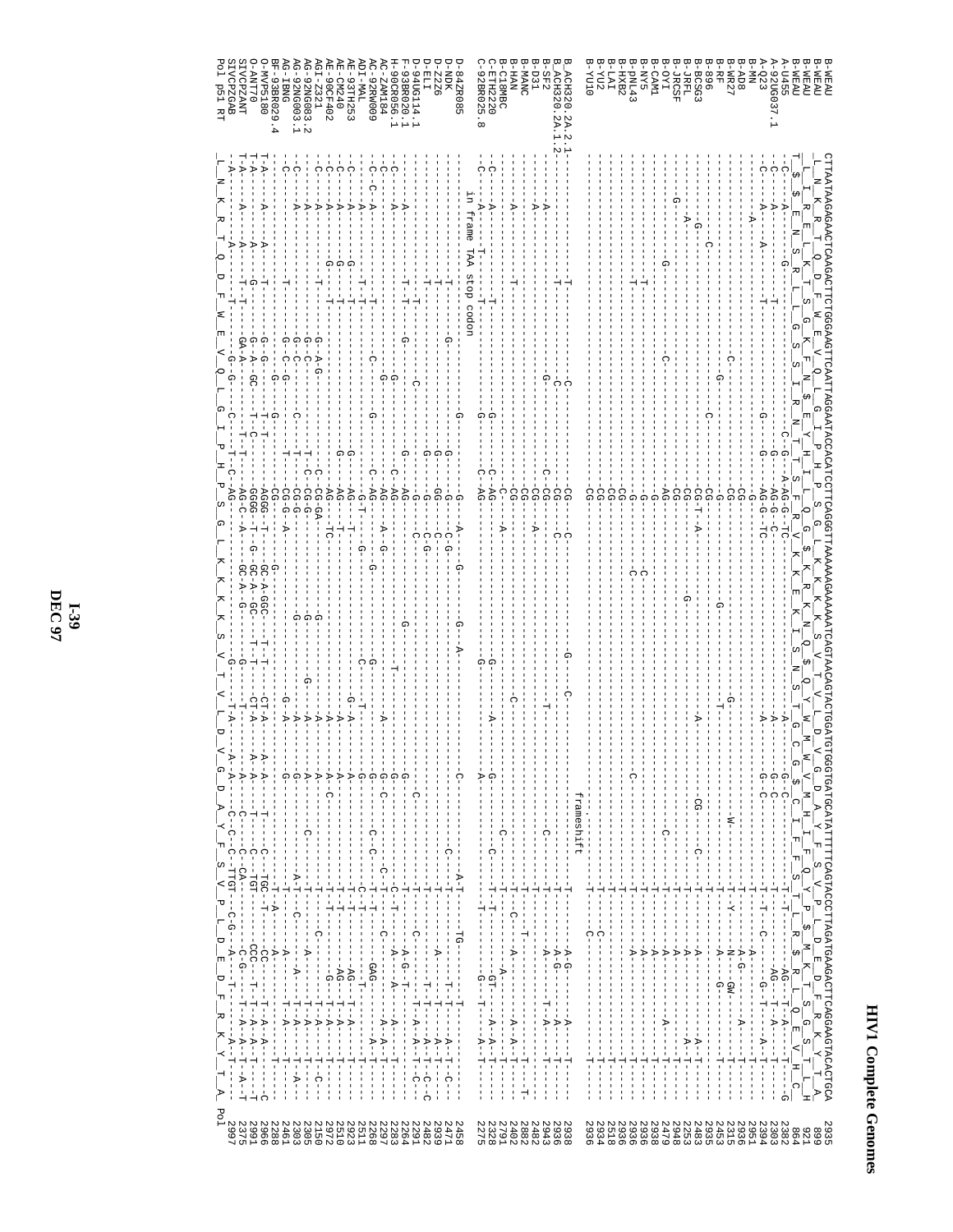| - 4--<br><b>AG-A</b><br>$A - -A$<br>$\frac{1}{\sqrt{2}}$<br>$A - C$<br>$AG-$<br>Ř<br>٩I<br>$AG-C--$<br>AG-C--G<br>Ω<br>7-DA<br>∓<br> <br>$\frac{1}{\Omega}$<br>∪<br>$\frac{1}{\Omega}$<br>Ω<br>ò<br>Q<br>TGT-<br>$-4-$<br>ė<br>CΩ<br>ှ<br>∩<br>11-G<br>ŋ<br>Ω<br>ω<br>ω<br>ଢ଼<br>m<br>မှ-<br>ဂု<br>၂<br>$\ddot{P}$<br>$\frac{1}{2}$<br>$\mathbb{F}$<br>Ω<br>∩<br>⋒<br>Ģ<br>$G---TCA---$<br>$GCA - -$<br>$C = -1$<br>ဂှ<br>$-1$<br>မှ်<br>၂<br>ှ<br> <br>$\frac{1}{2}$<br><u>ဂု</u><br>ှ<br> <br>÷<br>T<br>$-1 - 10$<br>요<br>--<br>$CCC$ --<br>ှ<br>ဂု<br>မှ<br>-<br><u>ဂ</u><br>-----<br><u>ဂ</u><br>$-LA-$<br>$GCA-----$<br>$\frac{1}{1}$<br>$-V -$<br>٦.<br>----<br>TCA--<br>'n<br>$-1 - 1 - -1$<br>I<br>₹<br>J<br>л<br>т<br>$\mathsf I$<br>$\overline{\phantom{a}}$<br>ı<br>۰ι<br>.<br>מ<br>$\frac{1}{1}$<br>I<br>ーーーー<br>$\mathbf I$<br>Ţ<br>$\frac{1}{1}$<br>コーローーーーーー<br>$\begin{array}{c} 1 \\ 1 \\ 1 \end{array}$<br>ъ<br>I<br>ļ<br>۲<br>ا<br>I<br>Ť<br>I<br>I<br>I<br>п<br>л<br>ı<br>Ξ<br>¦≍<br>f,<br>$\frac{1}{1}$<br>I<br>J.<br>J<br>٠U<br>ı<br>Í<br>c-cc----<br>∀<br>1<br>ţ<br>т<br>$\frac{1}{1}$<br>л<br>$\frac{1}{1}$<br>Η<br>$\overline{1}$<br>I<br>L<br>$\frac{1}{2}$<br>i<br>$\frac{1}{1}$<br>$- - - 2 - -$<br>$\frac{1}{1}$<br>$\frac{1}{1}$<br>$\overline{1}$<br>cc---<br>$\frac{1}{1}$<br>Ю<br>$\frac{1}{2}$<br>$\frac{1}{\Omega}$<br>$\overline{1}$<br>$\frac{1}{1}$<br>ł<br>ł<br>$\mathbf{I}$<br>I<br>I<br>×<br>$\mathbf{I}$<br>ı<br>G--C----CA--A------GG-TA-GT--<br>$\sf I$<br>---rc---<br>$\frac{1}{1}$<br>$\frac{1}{1}$<br>$\begin{array}{c} \rule{0pt}{2.5ex} \rule{0pt}{2.5ex} \rule{0pt}{2.5ex} \rule{0pt}{2.5ex} \rule{0pt}{2.5ex} \rule{0pt}{2.5ex} \rule{0pt}{2.5ex} \rule{0pt}{2.5ex} \rule{0pt}{2.5ex} \rule{0pt}{2.5ex} \rule{0pt}{2.5ex} \rule{0pt}{2.5ex} \rule{0pt}{2.5ex} \rule{0pt}{2.5ex} \rule{0pt}{2.5ex} \rule{0pt}{2.5ex} \rule{0pt}{2.5ex} \rule{0pt}{2.5ex} \rule{0pt}{2.5ex} \rule{0$<br>$\frac{1}{1}$<br>$\frac{1}{1}$<br>ł<br>$\mathbf{I}$<br>$\frac{1}{1}$<br>J<br>$---DC---$<br>$\frac{1}{1}$<br>$\frac{1}{1}$<br>$\frac{1}{1}$<br>J<br>$\frac{1}{1}$<br>$\frac{1}{1}$<br>$\frac{1}{1}$<br>$\mathbf{I}$<br>I<br>J<br>J.<br>J.<br>I<br>ł<br>$\frac{1}{1}$<br>$\frac{1}{1}$<br>I<br>I<br>Ť<br>I<br>z<br>1<br>$\mathbf{I}$<br>$\mathbf{I}$<br>л<br>J.<br>$\mathbf{I}$<br>$\mathbf{I}$<br>J.<br>I<br>$\mathbf{I}$<br>п<br>J.<br>I.<br>$\mathbf{I}$<br>л<br>$\mathbf{I}$<br>П<br>Қ<br>TC-----A--C---C----B------<br>ن<br>---<br>↷<br>∩<br>∩<br>∩<br>↷<br>∩<br>∩<br>∩<br>↷<br>∩<br>റ<br>∩<br>∩<br>∩<br>∩<br>റ<br>∩<br>∩<br>∩<br>∩<br>∩<br>∩<br>∩<br>C<br>∩<br>∩<br>∩<br>∩<br>∩<br>O<br>( )<br>O<br>( )<br>Ï<br>I<br>$\frac{1}{1}$<br>$\frac{1}{1}$<br>$\begin{array}{c} 1 \\ 1 \\ 1 \end{array}$<br>$-1$ $-1$ $-1$ $-1$ $-1$ $-1$ $-1$<br>$-1$ $-1$ $-1$ $-1$ $-1$ $-1$ $-1$<br>$\frac{1}{1}$<br>$\begin{array}{c} 1 \\ 1 \\ 1 \end{array}$<br>$\begin{array}{c} 1 \\ 1 \\ 1 \\ 1 \end{array}$<br>$\frac{1}{1}$<br>$\frac{1}{1}$<br>$\frac{1}{1}$<br>$\frac{1}{1}$<br>$\begin{array}{c} 1 \\ 1 \\ 1 \end{array}$<br>I.<br>I<br>$\frac{1}{1}$<br>T<br>I<br>I<br>$\begin{bmatrix} 1 \\ 1 \\ 1 \end{bmatrix}$<br>t<br>$\frac{1}{1}$<br>I<br>I<br>$\frac{1}{1}$<br>I<br>$\frac{1}{1}$<br>I<br>L<br>ł<br>I<br>F<br>$\overline{1}$<br>п<br>$\mathbf{I}$<br>T.<br>п<br>$\mathbf{I}$<br>П<br>L<br>$- - \Delta - - -$<br>ဂှ<br>ω<br>$\mathbf I$<br>ı<br>ı<br>$\begin{array}{c} 1 \\ 1 \\ 1 \\ 1 \end{array}$<br>$-1 - 2 - 4 - 7$<br>$-4$ $-1$ $-4$<br>I<br>$\frac{1}{1}$<br>$-1 - 1 - 0$<br>$\frac{1}{1}$<br>$\frac{1}{1}$<br>$\frac{1}{1}$<br>I<br>$\mathbf{I}$<br>$\begin{array}{c} \end{array}$<br>$\mathbf{I}$<br>I<br>₩<br>দ্ৰ<br>$\begin{array}{c} \rule{0.2cm}{0.15mm} \rule{0.2cm}{0.15mm} \rule{0.2cm}{0.15mm} \rule{0.2cm}{0.15mm} \rule{0.2cm}{0.15mm} \rule{0.2cm}{0.15mm} \rule{0.2cm}{0.15mm} \rule{0.2cm}{0.15mm} \rule{0.2cm}{0.15mm} \rule{0.2cm}{0.15mm} \rule{0.2cm}{0.15mm} \rule{0.2cm}{0.15mm} \rule{0.2cm}{0.15mm} \rule{0.2cm}{0.15mm} \rule{0.2cm}{0.15mm} \rule{$<br>$\overline{\phantom{a}}$<br>$\frac{1}{1}$<br>п<br>$\begin{bmatrix} 1 \\ 1 \\ 1 \end{bmatrix}$<br>$\frac{1}{3}$<br>ţ<br>I<br>J.<br>.<br>ທ<br>$-5$<br>$A - -$<br>$A - -C - - - -$<br>$\frac{1}{1}$<br>$\mathbf{I}$<br>1<br>ł | 08TS3M-0<br>$-AMTT70$<br>IVCPZGAB<br>IVCPZANT<br>P51 RT<br>م-<br>-<br>ှ<br>CG-G.<br>ဂု<br>ဂ<br>ငှ<br>ဝ<br>Ö | BF-93BR029.<br>G-IBNG<br>G-92NG003.1<br>4<br>ဂု | <b>SGI-Z321</b><br>G-92NG083.2 | AE-90CF402<br>E-CM240 | <b>LAM-Id</b><br>E-93TH253 | C-92RW009 | C-ZAM184 | F-93BR020.1<br>H-90CR056.1 | 9400114 | 84ZR085 | -92BR025<br>$\frac{1}{\infty}$ | -C18MBC<br>ETH2220 |  | ACH320 | <b>ACH320</b> |  | -pNL43 |  | -JRFL<br>-JRCSF | -BCSG3 |  | Ò<br>∩ | $-920G037.$<br>ଢ଼ |
|----------------------------------------------------------------------------------------------------------------------------------------------------------------------------------------------------------------------------------------------------------------------------------------------------------------------------------------------------------------------------------------------------------------------------------------------------------------------------------------------------------------------------------------------------------------------------------------------------------------------------------------------------------------------------------------------------------------------------------------------------------------------------------------------------------------------------------------------------------------------------------------------------------------------------------------------------------------------------------------------------------------------------------------------------------------------------------------------------------------------------------------------------------------------------------------------------------------------------------------------------------------------------------------------------------------------------------------------------------------------------------------------------------------------------------------------------------------------------------------------------------------------------------------------------------------------------------------------------------------------------------------------------------------------------------------------------------------------------------------------------------------------------------------------------------------------------------------------------------------------------------------------------------------------------------------------------------------------------------------------------------------------------------------------------------------------------------------------------------------------------------------------------------------------------------------------------------------------------------------------------------------------------------------------------------------------------------------------------------------------------------------------------------------------------------------------------------------------------------------------------------------------------------------------------------------------------------------------------------------------------------------------------------------------------------------------------------------------------------------------------------------------------------------------------------------------------------------------------------------------------------------------------------------------------------------------------------------------------------------------------------------------------------------------------------------------------------------------------------------------------------------------------------------------------------------------------------------------------------------------------------------------------------------------------------------------------------------------------------------------------------------------------------------------------------------------------------------------------------------------------------------------------------------------------------------------------------------------------------------------------------------------------------------------------------------------------------------------------------------------------------------------------------------------------------------------------------------------------------------------------------------------------------------------------------------------------------------------------------------------------------------------------------------------------------------------------------------------------------------------------------------------------------------------------------------------------------------------------------------------------------------|-------------------------------------------------------------------------------------------------------------|-------------------------------------------------|--------------------------------|-----------------------|----------------------------|-----------|----------|----------------------------|---------|---------|--------------------------------|--------------------|--|--------|---------------|--|--------|--|-----------------|--------|--|--------|-------------------|
|                                                                                                                                                                                                                                                                                                                                                                                                                                                                                                                                                                                                                                                                                                                                                                                                                                                                                                                                                                                                                                                                                                                                                                                                                                                                                                                                                                                                                                                                                                                                                                                                                                                                                                                                                                                                                                                                                                                                                                                                                                                                                                                                                                                                                                                                                                                                                                                                                                                                                                                                                                                                                                                                                                                                                                                                                                                                                                                                                                                                                                                                                                                                                                                                                                                                                                                                                                                                                                                                                                                                                                                                                                                                                                                                                                                                                                                                                                                                                                                                                                                                                                                                                                                                                                                                |                                                                                                             |                                                 |                                |                       |                            |           |          |                            |         |         |                                |                    |  |        |               |  |        |  |                 |        |  |        |                   |
|                                                                                                                                                                                                                                                                                                                                                                                                                                                                                                                                                                                                                                                                                                                                                                                                                                                                                                                                                                                                                                                                                                                                                                                                                                                                                                                                                                                                                                                                                                                                                                                                                                                                                                                                                                                                                                                                                                                                                                                                                                                                                                                                                                                                                                                                                                                                                                                                                                                                                                                                                                                                                                                                                                                                                                                                                                                                                                                                                                                                                                                                                                                                                                                                                                                                                                                                                                                                                                                                                                                                                                                                                                                                                                                                                                                                                                                                                                                                                                                                                                                                                                                                                                                                                                                                |                                                                                                             |                                                 |                                |                       |                            |           |          |                            |         |         |                                |                    |  |        |               |  |        |  |                 |        |  |        |                   |
|                                                                                                                                                                                                                                                                                                                                                                                                                                                                                                                                                                                                                                                                                                                                                                                                                                                                                                                                                                                                                                                                                                                                                                                                                                                                                                                                                                                                                                                                                                                                                                                                                                                                                                                                                                                                                                                                                                                                                                                                                                                                                                                                                                                                                                                                                                                                                                                                                                                                                                                                                                                                                                                                                                                                                                                                                                                                                                                                                                                                                                                                                                                                                                                                                                                                                                                                                                                                                                                                                                                                                                                                                                                                                                                                                                                                                                                                                                                                                                                                                                                                                                                                                                                                                                                                |                                                                                                             |                                                 |                                |                       |                            |           |          |                            |         |         |                                |                    |  |        |               |  |        |  |                 |        |  |        |                   |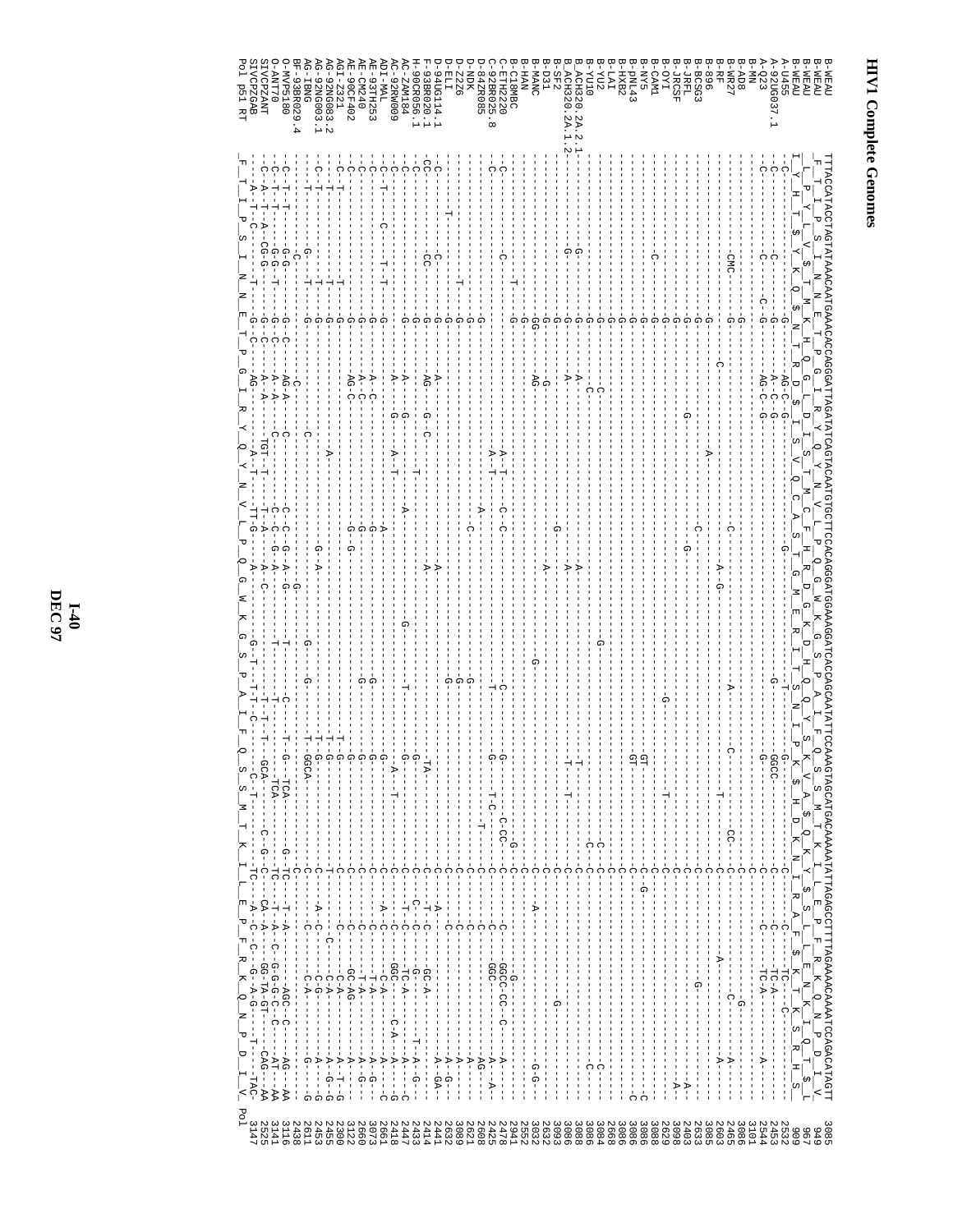| п<br>I.<br>ł<br>$T - AA -$<br>т<br>1                                                                    | I<br>1<br>ŧ<br>$\overline{Y}$<br>I.<br>I<br>I.                               | т<br>L<br>I<br>Ω<br>Ì,<br>п<br>т<br>I,<br>ဂူ                              | л<br>C-AGAG--T-<br>부<br>т<br>п                                                                                   | ှ<br>       |                                                    |                   | <b>TACTGCA</b> |     |    |
|---------------------------------------------------------------------------------------------------------|------------------------------------------------------------------------------|---------------------------------------------------------------------------|------------------------------------------------------------------------------------------------------------------|-------------|----------------------------------------------------|-------------------|----------------|-----|----|
| I.<br>$\mathbf{I}$<br>-C--TT-A---<br>-C--TT-A---                                                        | $\mathsf I$<br>ω<br>$\mathbf{I}$<br>⊅<br>т<br>I.                             | ш<br>Ω<br>Ť<br>J.<br>-1                                                   | $\frac{C}{1}$<br>Ť<br>Ω<br>$\frac{1}{1}$<br>Ė<br>1<br>J.                                                         |             |                                                    |                   | C-GACAG-A      |     | Ω  |
| J.<br>$\overline{\phantom{a}}$                                                                          | f,<br>ω<br>ł<br>⋗<br>J.<br>Ï<br>I                                            | Ţ<br>л<br>I<br>I<br>п<br>ଋ<br>j<br>J.<br>л<br>Ï<br>ဂှ                     | л<br>I<br>I<br>۲<br>ا<br>G<br>ŧ<br>부<br>I<br>н                                                                   | ATCA        |                                                    | AG-995-94<br>ATT- | -G-CAG-A       |     | Ģ  |
| п<br>п<br>п<br>1<br>1<br>$\begin{array}{c} \end{array}$<br>I.<br>1<br>J.                                | I<br>I.<br>т<br>⊅<br>т                                                       | п<br>т<br>I<br>I.<br>п<br>ဂူ                                              | п<br>J.<br>п<br>J.                                                                                               |             |                                                    |                   |                |     |    |
| $\blacksquare$<br>$\overline{1}$<br>$\overline{1}$<br>$\frac{1}{2}$<br>$\overline{1}$<br>$\blacksquare$ | 1<br>$\blacksquare$<br>$\blacksquare$<br>⊅<br>$\mathbf{I}$                   | ດ<br>I<br>$\overline{1}$<br>$\overline{1}$<br>ଋ                           | $\mathbf{I}$<br>$\mathbf{I}$<br>п<br>$\blacksquare$                                                              |             |                                                    |                   |                |     |    |
| J.<br>л<br>л<br>J.<br>$-1 - 1 - 1$                                                                      | J.<br>л<br>⋗<br>H.<br>л                                                      | $\mathbf I$<br>л<br>т<br>J.<br>J<br>л<br>л<br>ဂှ                          | л<br>J,<br>J.<br>л<br>н                                                                                          |             | $-4$                                               |                   |                |     |    |
| $\overline{1}$<br>$\overline{1}$<br>$\blacksquare$                                                      | $\overline{1}$<br>⋗                                                          | Ω                                                                         | ငှ<br>$\overline{1}$<br>로                                                                                        | ъ           | ှု                                                 |                   |                |     |    |
| J.<br>л<br>÷<br>J.<br>л                                                                                 | п<br>л<br>A-<br>I<br>I                                                       | $\mathbf I$<br>л<br>J,<br>I<br>л<br><u>ດ ດ</u><br>j<br>J.<br>л<br>I<br>ဂှ | л<br>J,<br>I<br>⋗<br>ł<br>J.<br>л<br>I<br>I<br>л<br>Ĥ                                                            |             | ှု                                                 |                   |                |     |    |
| $\mathbf{I}$<br>л<br>J.                                                                                 | J.<br>п<br>$\overline{r}$<br>$\mathsf I$<br>Ω                                | J.<br>j.<br>$\mathbf{I}$<br>۾.                                            | J.<br>$\overline{\phantom{a}}$<br>Ĥ<br>$\mathbf{I}$                                                              | 0           | -<br>00-                                           |                   |                |     |    |
| $\mathbf{I}$<br>$\mathbf{I}$                                                                            | $\overline{1}$<br><u>ဂ</u><br>⋗<br>'n<br>J                                   | ଋ<br>Ť<br>$\overline{1}$<br>ဂှ                                            | L<br>부                                                                                                           | ( )         | -901-                                              |                   |                | ( ) |    |
| л<br>т<br>т<br>f,<br>I<br>$\overline{1}$                                                                | I,<br>$\Gamma$<br>$\overline{1}$<br>A-<br>I.<br>I                            | л<br>т<br>J<br>п<br>Ω<br>⋒<br>j.<br>п<br>т<br>ဂှ                          | L<br>I,<br>부                                                                                                     | C           | $-0.5 -$                                           |                   |                |     |    |
| $\blacksquare$<br>$\mathbf{I}$<br>л<br>I<br>J.<br>부<br>÷.<br>л                                          | $\mathbf{I}$<br>л<br>-11<br>⋗<br>A-<br>$\mathbf{I}$<br>$\mathsf I$<br>Q<br>I | л<br>Φ                                                                    | J.<br>I                                                                                                          |             |                                                    |                   |                |     |    |
| п                                                                                                       | п<br>$A$ – –<br>I.                                                           | Ω<br>Ì,<br>٠<br>ဂု                                                        | ı                                                                                                                |             |                                                    |                   |                |     |    |
| I.<br>т<br>$\mathbf{I}$<br>$\frac{1}{2}$<br>ن<br>ب                                                      | $A = -C$<br>G                                                                |                                                                           | H<br>I.                                                                                                          |             | AT-A<br>-8<br>17                                   |                   |                |     |    |
| I<br>ı<br>т<br>т<br>ı<br>L<br>I.<br>$\mathsf I$<br>I<br>$\mathbf{I}$<br>J.                              | $\mathbf{I}$<br>$A$ – –<br>Ω                                                 | т<br>I<br>$\frac{1}{2}$                                                   | $\overline{A}$<br>$\mathbf{I}$<br>부<br>L<br>т<br>I                                                               |             |                                                    |                   |                |     |    |
| I<br>$\mathbf{I}$<br>ı<br>$\frac{1}{1}$<br>$\mathbf{I}$                                                 | т<br>$\mathbf{I}$<br>$-4-$<br>G                                              | т<br>$\mathbf{I}$<br>ن<br>با<br>ب<br>$\overline{1}$<br>$\mathbf{I}$<br>ଋ  | п<br>$\mathbf{I}$                                                                                                |             | -999-                                              |                   |                |     |    |
| I<br>I<br>$\frac{1}{1}$<br>л                                                                            | п<br>л<br>$A$ – – $A$<br>C                                                   | I,<br>I<br>I,<br>I<br>I<br>л<br>I<br>ဂှ                                   | л<br>I<br>л<br>L<br>J<br>႕<br>I<br>I,<br>I<br>$\frac{1}{1}$                                                      |             | $-1$ $-1$ $-1$<br>ပ္ပ်                             |                   |                |     |    |
| J.<br>1<br>1<br>$\frac{1}{1}$<br>J.                                                                     | A-<br>1<br>G                                                                 | Ω                                                                         | л<br>Ė                                                                                                           |             |                                                    |                   |                |     |    |
| п<br>л<br>ڹ<br>+<br>л                                                                                   | A-<br>I                                                                      | л<br>л<br>I<br>п<br>л<br>л<br>ဂှ                                          | л<br>J,<br>J.<br>л<br>ш<br>л<br>л<br>л<br>л<br>부                                                                 |             | $-1 - 7 -$                                         |                   |                |     |    |
| п<br>$\frac{1}{1}$<br>п                                                                                 | A-<br>J.                                                                     | J.<br>J<br>J.<br>۾.                                                       | -<br>00-<br>$\mathsf I$<br>I                                                                                     |             | $\mathbf{A}-\mathbf{A}\mathbf{T}-\mathbf{A}-$<br>႕ |                   |                |     |    |
| $\overline{1}$<br>$\blacksquare$                                                                        | $\mathbf{I}$<br>$A$ – –                                                      | $\blacksquare$<br>Ť<br>$\blacksquare$<br>п<br>∩                           | $\mathbf{I}$<br>$\blacksquare$<br>$\overline{1}$<br>$\blacksquare$<br>$\overline{\phantom{a}}$<br>$\blacksquare$ |             |                                                    |                   |                |     |    |
| J.<br>л<br>부<br>ı                                                                                       | л<br>$\overline{A}$<br>$\mathbf{I}$<br>Q<br>I                                | I<br>Ω<br>J.<br>I<br>J.<br>л                                              | ı<br>л<br>J.<br>J,<br>∩<br>л<br>∩<br>ı<br>л                                                                      |             |                                                    |                   |                |     |    |
| J.<br>۲<br>ا                                                                                            |                                                                              | J.<br>Ω<br>Ť,<br>Ť.<br>ဂှ                                                 | I,                                                                                                               |             |                                                    | 3-ເວ              |                |     |    |
| I.                                                                                                      | п<br>⊅<br>$\mathbf{I}$<br>$\mathsf I$<br>Q                                   | ı<br>л<br>Ω<br>Ť<br>J.<br>1<br>မှ မှ                                      |                                                                                                                  |             |                                                    |                   | ኳ              |     |    |
| ı                                                                                                       | п<br>л<br>A-<br>I                                                            | ı<br>ı<br>I<br>ı                                                          |                                                                                                                  |             |                                                    |                   |                |     |    |
|                                                                                                         | ⋗                                                                            | ۾.                                                                        |                                                                                                                  |             |                                                    |                   |                |     |    |
|                                                                                                         | ⋗                                                                            | ⋒                                                                         | J<br>$\Gamma$<br>I<br>J<br>J<br>부                                                                                |             |                                                    |                   |                |     |    |
|                                                                                                         | ⋗                                                                            | ဂှ                                                                        |                                                                                                                  |             |                                                    |                   |                |     |    |
|                                                                                                         | Þ                                                                            | ଋ                                                                         |                                                                                                                  |             |                                                    |                   |                |     |    |
|                                                                                                         | I<br>л<br>⋗                                                                  | ဂှ                                                                        |                                                                                                                  |             |                                                    |                   |                |     |    |
|                                                                                                         | Þ                                                                            | Ġ                                                                         |                                                                                                                  |             |                                                    |                   |                |     | ဂု |
|                                                                                                         | ⋗                                                                            | ဂှ                                                                        |                                                                                                                  |             |                                                    |                   |                |     | Ģ  |
|                                                                                                         | п<br>л<br>⋗                                                                  | ဂ္                                                                        | $\frac{1}{1}$<br>خ<br>ڊ<br>I<br>I                                                                                |             |                                                    |                   |                |     |    |
|                                                                                                         | ⋗                                                                            | Ω                                                                         | J<br>$\overline{\phantom{a}}$<br><u>ှ</u>                                                                        |             |                                                    |                   |                |     |    |
|                                                                                                         | ı<br>л<br>⋗<br>п                                                             | ဂှ                                                                        | ı<br>ı<br>I<br>I                                                                                                 |             |                                                    |                   |                |     |    |
|                                                                                                         | ע                                                                            | ഹ                                                                         | л<br>л                                                                                                           |             |                                                    |                   |                |     |    |
|                                                                                                         | של                                                                           | ଋ                                                                         | $\blacksquare$<br>ု<br>I                                                                                         |             |                                                    |                   |                |     |    |
|                                                                                                         | ⋗                                                                            |                                                                           | п                                                                                                                |             |                                                    |                   |                |     |    |
|                                                                                                         | ⋗                                                                            | Ω<br>⋒                                                                    |                                                                                                                  |             |                                                    |                   |                |     |    |
|                                                                                                         |                                                                              |                                                                           |                                                                                                                  |             |                                                    |                   |                |     |    |
| л<br>Ï<br>I                                                                                             | п<br>л<br>⋗                                                                  | ဂှ                                                                        | J.<br>$\Gamma$<br>л<br>ı                                                                                         |             |                                                    |                   |                |     |    |
| п                                                                                                       | ı<br>п<br>п<br>⋗                                                             | ⋒                                                                         | т                                                                                                                |             |                                                    |                   |                |     |    |
| ı<br>л<br>$\frac{1}{1}$<br>I<br>ı                                                                       | л<br>A-<br>I                                                                 | I<br>ဂှ                                                                   | $\frac{1}{\Omega}$<br>п                                                                                          |             |                                                    |                   |                |     |    |
| $\frac{1}{1}$                                                                                           | Þ<br>т                                                                       | т<br>Ω<br>⋒                                                               | ω<br>L<br>Ω<br>I.                                                                                                |             |                                                    |                   |                |     |    |
| I<br>I<br>I                                                                                             | I<br>⋗<br>Ì<br>G                                                             | ∩                                                                         |                                                                                                                  |             |                                                    |                   |                |     |    |
|                                                                                                         | Ω                                                                            | Ģ                                                                         |                                                                                                                  |             |                                                    |                   |                |     |    |
| п<br>п<br>I<br>I<br>п                                                                                   | Ì<br>ъ<br>п<br>I                                                             | ଋ                                                                         | п<br>п                                                                                                           |             |                                                    |                   |                |     |    |
| п<br>л<br>л<br>л<br>I<br>I<br>I<br>I                                                                    | п<br>л<br>⋗<br>п<br>I<br>I                                                   | л<br>ш<br>I<br>п<br>ଋ<br>Ì<br>п<br>л<br>I<br>ဂှ                           | I<br>J.<br>$\Gamma$<br>I,<br>니<br>--<br>I<br>л<br>I<br>л<br>л<br>п                                               | C<br>ł<br>I |                                                    |                   |                |     |    |
| л<br>$\frac{1}{1}$                                                                                      | ⊅                                                                            | Ω<br>Ġ                                                                    | ı<br>Ļ<br>T                                                                                                      | A-          | $AT - A -$                                         |                   |                |     |    |
| $\mathbf{I}$<br>$\mathbf{I}$<br>부                                                                       | ⋗<br>$\overline{1}$                                                          | ∩<br>ω                                                                    | ဂု<br>11<br>--<br>G<br>$\mathbf{I}$                                                                              | ∩∣<br>J     |                                                    |                   |                |     |    |
| C<br>ᡃ<br>t                                                                                             | ヵ<br>ึ                                                                       | Η<br>Ω                                                                    | റ<br>∢<br>ェ<br>F<br>ᆽ<br>Ю                                                                                       | ⋞           |                                                    |                   |                |     |    |
| Ξ<br>CΩ<br>먹<br>່ດ                                                                                      |                                                                              | ≍<br>z<br>н                                                               | ヮ<br>⊢<br>ᡃᠣ<br>Ξ<br>O<br>H                                                                                      | ଇ<br>ଜ      |                                                    |                   |                |     |    |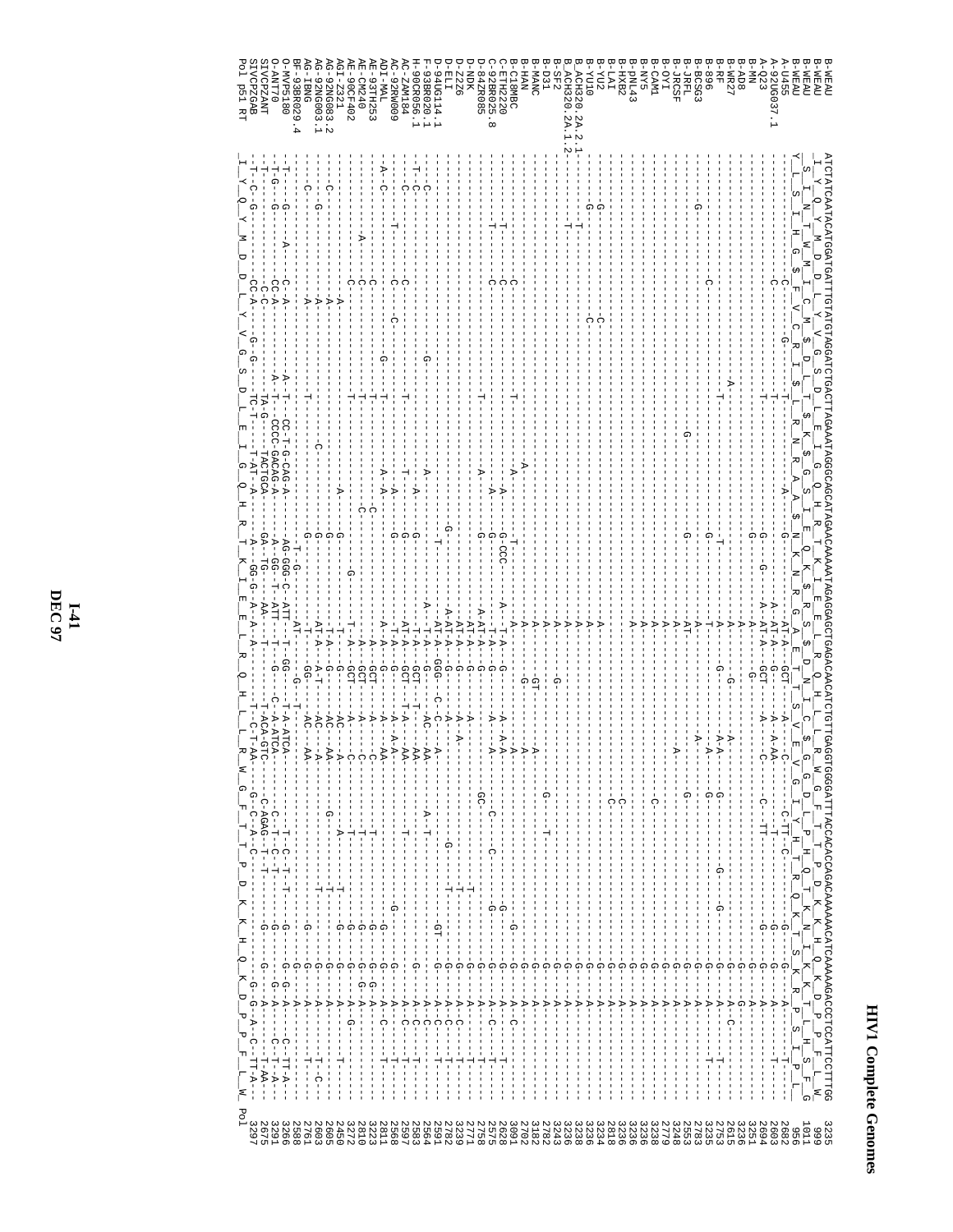| $A - -$<br>$A - -$<br>⊅<br>Ï<br>$-2G-G---$<br>1<br>ဂု<br>Ω<br>$-1$<br>ဂု<br>けー<br>$\frac{1}{1}$<br>$\mathsf I$<br>I<br>$\blacksquare$<br>I<br>$\overline{1}$<br>Ť<br>$\mathbf{I}$<br>I<br>I<br>I<br>ł<br>J.<br>л<br>п<br>ı<br>п<br>$\overline{\phantom{a}}$<br>J.<br>L<br>J<br>п<br>ı<br>$\mathbf{I}$<br>ı<br>$\mathbf{I}$<br>I<br>$\mathbf{I}$<br>$\mathbb I$<br>$\mathsf I$<br>$\mathbf I$<br>$\overline{\phantom{a}}$<br>$\mathbb I$<br>I<br>I<br>I,<br>GC-<br>$\overline{\phantom{a}}$<br>I.<br>I<br>I<br>J<br>J,<br>L<br>ဂု<br>J,<br>$\frac{1}{4}$<br>$C-A$<br>$C - A$<br>$C - A$<br>$C - A$<br>$C - A$<br>خ<br>ڊ<br>$C - A$<br>ł<br>ဂု<br>ဂု<br>$\frac{1}{1}$<br>$\frac{1}{1}$<br>ှ<br>$\frac{1}{1}$<br>ł<br>ł<br>$\overline{1}$<br>п<br>А<br>Ъ<br>А<br>$A - C -$<br>$\overline{P}$<br>А<br>А<br>$-4-$<br>$\sum_{i=1}^{n}$<br>$\overline{r}$<br>ъ<br>$A -$<br>$A -$<br>$A -$<br>$A -$<br>$A - -$<br>I.<br>ゼ<br>$A -$<br>Ţ<br>I.<br>٦,<br>Ī.<br>T<br>Ī,<br>$\blacksquare$<br>п<br>J.<br>L<br>$\mathbf{I}$<br>л<br>J.<br>$\blacksquare$<br>J.<br>$\overline{1}$<br>п<br>I<br>п<br>C<br>J.<br>Ω<br>ု<br>I.<br>п<br>т<br>л<br>1<br>$\mathbf{I}$<br>L<br>$\mathbf{I}$<br>т<br>$\mathbf{I}$<br>$\mathbf{I}$<br>т<br>1<br>റ<br>1<br>∩<br>п<br>л<br>1<br>ï<br>ï<br>I,<br>I.<br>п<br>J.<br>п<br>ı<br>J<br>ţ<br>ł<br>ı<br>1<br>J.<br>Ω<br>Ω<br>ن<br>ا<br>Ω<br>G<br>$\frac{1}{1}$<br>--A--<br>$\mathbf{I}$<br>т<br>т<br>Ĺ<br>$\overline{\phantom{a}}$<br>J,<br>ı<br>ı<br>$-5$<br>$A -$<br>I<br>$\overline{A}$<br>$\overline{A}$<br>$\mathbb{A}$<br>$\overline{\phantom{a}}$<br>I<br>I.<br>I<br>I<br>$\blacksquare$<br>ı<br>I<br>$-1 - 1 -$<br>ı<br>ı<br>п<br>ı<br>$C$ --TCA--<br>$\text{C}\text{--}\text{T}\text{C}\text{A}\text{--}\text{--}\text{A}\text{--}$<br>$-1$ $-1$ $-1$ $-1$<br>$-LC$ --<br>$-1-C$<br>$-1$ $-1$ $-1$ $-1$<br>J<br>$-1 - 1 - 1 - 1$<br>--rc--<br>ţ<br>$---LC---$<br>$---DC---$<br>$\frac{1}{2} - \frac{1}{2} - \frac{1}{2} - \frac{1}{2}$<br>$-LC--$<br>J.<br>I<br>$\frac{1}{2} - \frac{1}{2} - \frac{1}{2} - \frac{1}{2}$<br>$\mathbf{I}$<br>$\mathsf I$<br>$\frac{1}{1}$<br>I<br>$\frac{1}{1}$<br>$\frac{1}{1}$<br>$-1 - 1 - 1 - 1$<br>п<br>$-TC-$<br>$-LC--$<br>$-1-C$<br>--rc<br>$-LC$ -<br>$\frac{1}{1}$<br>ţ<br>$\frac{1}{1}$<br>$\frac{1}{1}$<br>$\frac{1}{1}$<br>キャー<br>$\frac{1}{4}$<br>$\frac{1}{1}$<br>$\frac{1}{1}$<br>п<br>$\frac{1}{1}$<br>ŧ<br>ı<br>$\mathsf I$<br>$\overline{1}$<br>C--<br>Ω<br>C<br>G<br>J<br>C<br>C<br>I<br>$-1$<br>ł<br>$\frac{1}{1}$<br>Ţ<br>Ï<br>Ŧ<br>$\blacksquare$<br>ł<br>ł<br>ł<br>$\frac{1}{1}$<br>$\blacksquare$<br>ł<br>$\overline{\phantom{a}}$<br>$\mathsf I$<br>I<br>$\frac{1}{1}$<br>$---A---$<br>$\frac{1}{1}$<br><b>AAT-</b><br>$\begin{array}{c} \end{array}$<br>$-4-$<br>$-$ – $\mathrm{A}$ – $-$<br>$---A---$<br>$-$ – $\mathrm{A}$ – $-$<br>$\frac{1}{1}$<br>$\begin{array}{c} \end{array}$<br>$--A--$<br>I<br>$\begin{array}{c} \end{array}$<br>$-4$<br>$\overline{1}$<br>$\begin{array}{c} \hline \end{array}$<br>$\mathsf I$<br>$\frac{1}{1}$<br>t<br>I<br>$\mathbf{I}$<br>$\blacksquare$<br>$\mathbf{I}$<br>$\mathbf{I}$<br>ł<br>ţ<br>$\mathbf{I}$<br>п<br>I,<br>J.<br>I<br>$\mathbf{I}$<br>J.<br>J.<br>$\frac{1}{2}$<br>$\frac{1}{2}$<br>$\sum_{i=1}^{n}$<br>$\mathbf{I}$<br>$\mathbf{I}$<br>I.<br>$\overline{\phantom{a}}$<br>п<br>I<br>л<br>$\mathbf{I}$<br>т<br>$\mathbf{I}$<br>$\overline{1}$<br>$\blacksquare$<br>ı<br>п<br>$\mathbf{I}$<br>ဂှ<br>$\mathbb I$<br>$\overline{\phantom{a}}$<br>$\overline{\phantom{a}}$<br>L<br>I<br>J<br>ţ<br>$-V -$<br>I<br>1<br>$-1 - 5 - 1$<br>$\mathbf{I}$<br>$\overline{1}$<br>$\mathsf I$<br>I.<br>I,<br>I<br>I<br>$\mathbf{I}$<br>$\mathbf{I}$<br>п<br>т<br>$\Gamma$<br>$\overline{\phantom{a}}$<br>$\frac{1}{1}$<br>I<br>$\mathsf I$<br>t<br>$\overline{1}$<br>I<br>$\frac{1}{2}$<br>$\frac{1}{1}$<br>I<br>J.<br>$\mathbf{I}$<br><u>ဂ</u><br>I<br>ţ<br>I<br>$\blacksquare$<br>$\frac{1}{2}$<br>J.<br>I.<br>J.<br>$\frac{1}{1}$<br>1<br>$\mathbf{I}$<br>п<br>т<br>I<br>$\mathsf I$<br>$\overline{\phantom{a}}$<br>I.<br>$\mathsf I$<br>$\mathbf{I}$<br>I.<br>----AG--T-G<br>----AG--T-G<br>$\frac{1}{4}$<br>$\frac{1}{1}$<br>G-G--<br>$\frac{1}{4}$<br>ဂု<br>ţ<br>$\frac{1}{1}$<br>$- -1 - -1 - -1 - -$<br>ł<br>ł<br>I<br>$\mathbf{I}$<br>I,<br>I.<br>$\mathbf{I}$<br>$\blacksquare$<br>1<br>$\mathbf{I}$<br>$\mathbf{I}$<br>$-\frac{1}{2}$<br>л<br>$\blacksquare$<br>т<br>л<br>ı<br>$\blacksquare$<br>ł<br>ł<br>ŧ<br>$\mathbb{I}$<br>I.<br>$\mathsf I$<br>$\mathsf I$<br>$\mathbb{I}$<br>ဂှ<br>$GA---T---$<br>$\mathsf I$<br>$GA$ --<br>$\frac{1}{2}$<br>ဂှ<br>$\mathbb{I}$<br>$\mathsf I$<br><u>ဂ်</u><br> <br>Ω<br>Ω<br>Ω<br>ဂု<br>ှ<br> <br>$\mathbf I$<br>$\mathbf{I}$<br><u>ဂ</u><br>$\mathsf I$<br>I.<br>$\frac{1}{2}$<br>Ω<br>Ω<br>$\overline{\phantom{a}}$<br>$\blacksquare$<br>$\mathsf I$<br>I<br>Ţ<br>$A---A$<br>I<br>$\mathsf I$<br>I<br>$\frac{1}{1}$<br>Ï<br>Ţ<br>Ţ<br>Ï<br>$\frac{1}{1}$<br>ţ<br>I<br>I<br>$\overline{1}$<br>$A - CT -$<br>I<br>I<br>J.<br>$\mathbf{I}$<br>J.<br>$\blacksquare$<br>J.<br>T<br>I<br>J.<br>ŧ<br>$\frac{1}{1}$<br>$\blacksquare$<br>I<br>J.<br>$\blacksquare$<br>п<br>$\blacksquare$<br>I.<br>$D-L--$<br>$-1 - 0$<br>$\frac{1}{1}$<br>ı<br>I.<br>$\overline{\phantom{a}}$<br>ا<br>با<br>$-1$ $-1$<br>$\frac{1}{1}$<br>$\frac{1}{1}$<br>i<br>H<br>л<br>$\mathbf{I}$<br>1<br>т<br>$\frac{1}{1}$<br>п<br>ì<br>ا<br>با<br>ا<br>با<br>I<br>÷<br>$-5$<br><u>ှ</u><br>$\mathbf I$<br>トーー<br>トーー<br>- 19<br>-<br>요<br>--<br><sub>ਰ</sub> ਹ− | ⊅<br>リストアー<br>G-A<br>∩<br>엽<br>G-A.<br>C-A.<br>GTA<br>م<br>ب<br>a<br>A<br>-AT<br>B<br>⋒<br>ດ | ଋ<br>41<br>∩<br>Ω<br>C-G-<br>Ω<br>∩<br>ှု<br>Ω<br>G<br>Ω<br>Q<br>C |
|------------------------------------------------------------------------------------------------------------------------------------------------------------------------------------------------------------------------------------------------------------------------------------------------------------------------------------------------------------------------------------------------------------------------------------------------------------------------------------------------------------------------------------------------------------------------------------------------------------------------------------------------------------------------------------------------------------------------------------------------------------------------------------------------------------------------------------------------------------------------------------------------------------------------------------------------------------------------------------------------------------------------------------------------------------------------------------------------------------------------------------------------------------------------------------------------------------------------------------------------------------------------------------------------------------------------------------------------------------------------------------------------------------------------------------------------------------------------------------------------------------------------------------------------------------------------------------------------------------------------------------------------------------------------------------------------------------------------------------------------------------------------------------------------------------------------------------------------------------------------------------------------------------------------------------------------------------------------------------------------------------------------------------------------------------------------------------------------------------------------------------------------------------------------------------------------------------------------------------------------------------------------------------------------------------------------------------------------------------------------------------------------------------------------------------------------------------------------------------------------------------------------------------------------------------------------------------------------------------------------------------------------------------------------------------------------------------------------------------------------------------------------------------------------------------------------------------------------------------------------------------------------------------------------------------------------------------------------------------------------------------------------------------------------------------------------------------------------------------------------------------------------------------------------------------------------------------------------------------------------------------------------------------------------------------------------------------------------------------------------------------------------------------------------------------------------------------------------------------------------------------------------------------------------------------------------------------------------------------------------------------------------------------------------------------------------------------------------------------------------------------------------------------------------------------------------------------------------------------------------------------------------------------------------------------------------------------------------------------------------------------------------------------------------------------------------------------------------------------------------------------------------------------------------------------------------------------------------------------------------------------------------------------------------------------------------------------------------------------------------------------------------------------------------------------------------------------------------------------------------------------------------------------------------------------------------------------------------------------------------------------------------------------------------------------------------------------------------------------------------------------------------------------------------------------------------------------------------------------------------------------------------------------------------------------------------------------------------------------------------------------------------------------------------------------------------------------------------------------------------------------------------------------------------------------------------------------------------------------------------------------------------------------------------------------------------------------------------------------------------------------------------------------------------------------------------------------------------------------------------------------|----------------------------------------------------------------------------------------------|--------------------------------------------------------------------|
|                                                                                                                                                                                                                                                                                                                                                                                                                                                                                                                                                                                                                                                                                                                                                                                                                                                                                                                                                                                                                                                                                                                                                                                                                                                                                                                                                                                                                                                                                                                                                                                                                                                                                                                                                                                                                                                                                                                                                                                                                                                                                                                                                                                                                                                                                                                                                                                                                                                                                                                                                                                                                                                                                                                                                                                                                                                                                                                                                                                                                                                                                                                                                                                                                                                                                                                                                                                                                                                                                                                                                                                                                                                                                                                                                                                                                                                                                                                                                                                                                                                                                                                                                                                                                                                                                                                                                                                                                                                                                                                                                                                                                                                                                                                                                                                                                                                                                                                                                                                                                                                                                                                                                                                                                                                                                                                                                                                                                                                                                                            |                                                                                              |                                                                    |
|                                                                                                                                                                                                                                                                                                                                                                                                                                                                                                                                                                                                                                                                                                                                                                                                                                                                                                                                                                                                                                                                                                                                                                                                                                                                                                                                                                                                                                                                                                                                                                                                                                                                                                                                                                                                                                                                                                                                                                                                                                                                                                                                                                                                                                                                                                                                                                                                                                                                                                                                                                                                                                                                                                                                                                                                                                                                                                                                                                                                                                                                                                                                                                                                                                                                                                                                                                                                                                                                                                                                                                                                                                                                                                                                                                                                                                                                                                                                                                                                                                                                                                                                                                                                                                                                                                                                                                                                                                                                                                                                                                                                                                                                                                                                                                                                                                                                                                                                                                                                                                                                                                                                                                                                                                                                                                                                                                                                                                                                                                            |                                                                                              |                                                                    |
|                                                                                                                                                                                                                                                                                                                                                                                                                                                                                                                                                                                                                                                                                                                                                                                                                                                                                                                                                                                                                                                                                                                                                                                                                                                                                                                                                                                                                                                                                                                                                                                                                                                                                                                                                                                                                                                                                                                                                                                                                                                                                                                                                                                                                                                                                                                                                                                                                                                                                                                                                                                                                                                                                                                                                                                                                                                                                                                                                                                                                                                                                                                                                                                                                                                                                                                                                                                                                                                                                                                                                                                                                                                                                                                                                                                                                                                                                                                                                                                                                                                                                                                                                                                                                                                                                                                                                                                                                                                                                                                                                                                                                                                                                                                                                                                                                                                                                                                                                                                                                                                                                                                                                                                                                                                                                                                                                                                                                                                                                                            |                                                                                              |                                                                    |
|                                                                                                                                                                                                                                                                                                                                                                                                                                                                                                                                                                                                                                                                                                                                                                                                                                                                                                                                                                                                                                                                                                                                                                                                                                                                                                                                                                                                                                                                                                                                                                                                                                                                                                                                                                                                                                                                                                                                                                                                                                                                                                                                                                                                                                                                                                                                                                                                                                                                                                                                                                                                                                                                                                                                                                                                                                                                                                                                                                                                                                                                                                                                                                                                                                                                                                                                                                                                                                                                                                                                                                                                                                                                                                                                                                                                                                                                                                                                                                                                                                                                                                                                                                                                                                                                                                                                                                                                                                                                                                                                                                                                                                                                                                                                                                                                                                                                                                                                                                                                                                                                                                                                                                                                                                                                                                                                                                                                                                                                                                            |                                                                                              |                                                                    |
|                                                                                                                                                                                                                                                                                                                                                                                                                                                                                                                                                                                                                                                                                                                                                                                                                                                                                                                                                                                                                                                                                                                                                                                                                                                                                                                                                                                                                                                                                                                                                                                                                                                                                                                                                                                                                                                                                                                                                                                                                                                                                                                                                                                                                                                                                                                                                                                                                                                                                                                                                                                                                                                                                                                                                                                                                                                                                                                                                                                                                                                                                                                                                                                                                                                                                                                                                                                                                                                                                                                                                                                                                                                                                                                                                                                                                                                                                                                                                                                                                                                                                                                                                                                                                                                                                                                                                                                                                                                                                                                                                                                                                                                                                                                                                                                                                                                                                                                                                                                                                                                                                                                                                                                                                                                                                                                                                                                                                                                                                                            |                                                                                              |                                                                    |
|                                                                                                                                                                                                                                                                                                                                                                                                                                                                                                                                                                                                                                                                                                                                                                                                                                                                                                                                                                                                                                                                                                                                                                                                                                                                                                                                                                                                                                                                                                                                                                                                                                                                                                                                                                                                                                                                                                                                                                                                                                                                                                                                                                                                                                                                                                                                                                                                                                                                                                                                                                                                                                                                                                                                                                                                                                                                                                                                                                                                                                                                                                                                                                                                                                                                                                                                                                                                                                                                                                                                                                                                                                                                                                                                                                                                                                                                                                                                                                                                                                                                                                                                                                                                                                                                                                                                                                                                                                                                                                                                                                                                                                                                                                                                                                                                                                                                                                                                                                                                                                                                                                                                                                                                                                                                                                                                                                                                                                                                                                            |                                                                                              |                                                                    |
|                                                                                                                                                                                                                                                                                                                                                                                                                                                                                                                                                                                                                                                                                                                                                                                                                                                                                                                                                                                                                                                                                                                                                                                                                                                                                                                                                                                                                                                                                                                                                                                                                                                                                                                                                                                                                                                                                                                                                                                                                                                                                                                                                                                                                                                                                                                                                                                                                                                                                                                                                                                                                                                                                                                                                                                                                                                                                                                                                                                                                                                                                                                                                                                                                                                                                                                                                                                                                                                                                                                                                                                                                                                                                                                                                                                                                                                                                                                                                                                                                                                                                                                                                                                                                                                                                                                                                                                                                                                                                                                                                                                                                                                                                                                                                                                                                                                                                                                                                                                                                                                                                                                                                                                                                                                                                                                                                                                                                                                                                                            |                                                                                              |                                                                    |
|                                                                                                                                                                                                                                                                                                                                                                                                                                                                                                                                                                                                                                                                                                                                                                                                                                                                                                                                                                                                                                                                                                                                                                                                                                                                                                                                                                                                                                                                                                                                                                                                                                                                                                                                                                                                                                                                                                                                                                                                                                                                                                                                                                                                                                                                                                                                                                                                                                                                                                                                                                                                                                                                                                                                                                                                                                                                                                                                                                                                                                                                                                                                                                                                                                                                                                                                                                                                                                                                                                                                                                                                                                                                                                                                                                                                                                                                                                                                                                                                                                                                                                                                                                                                                                                                                                                                                                                                                                                                                                                                                                                                                                                                                                                                                                                                                                                                                                                                                                                                                                                                                                                                                                                                                                                                                                                                                                                                                                                                                                            |                                                                                              |                                                                    |
|                                                                                                                                                                                                                                                                                                                                                                                                                                                                                                                                                                                                                                                                                                                                                                                                                                                                                                                                                                                                                                                                                                                                                                                                                                                                                                                                                                                                                                                                                                                                                                                                                                                                                                                                                                                                                                                                                                                                                                                                                                                                                                                                                                                                                                                                                                                                                                                                                                                                                                                                                                                                                                                                                                                                                                                                                                                                                                                                                                                                                                                                                                                                                                                                                                                                                                                                                                                                                                                                                                                                                                                                                                                                                                                                                                                                                                                                                                                                                                                                                                                                                                                                                                                                                                                                                                                                                                                                                                                                                                                                                                                                                                                                                                                                                                                                                                                                                                                                                                                                                                                                                                                                                                                                                                                                                                                                                                                                                                                                                                            |                                                                                              |                                                                    |
|                                                                                                                                                                                                                                                                                                                                                                                                                                                                                                                                                                                                                                                                                                                                                                                                                                                                                                                                                                                                                                                                                                                                                                                                                                                                                                                                                                                                                                                                                                                                                                                                                                                                                                                                                                                                                                                                                                                                                                                                                                                                                                                                                                                                                                                                                                                                                                                                                                                                                                                                                                                                                                                                                                                                                                                                                                                                                                                                                                                                                                                                                                                                                                                                                                                                                                                                                                                                                                                                                                                                                                                                                                                                                                                                                                                                                                                                                                                                                                                                                                                                                                                                                                                                                                                                                                                                                                                                                                                                                                                                                                                                                                                                                                                                                                                                                                                                                                                                                                                                                                                                                                                                                                                                                                                                                                                                                                                                                                                                                                            |                                                                                              |                                                                    |
|                                                                                                                                                                                                                                                                                                                                                                                                                                                                                                                                                                                                                                                                                                                                                                                                                                                                                                                                                                                                                                                                                                                                                                                                                                                                                                                                                                                                                                                                                                                                                                                                                                                                                                                                                                                                                                                                                                                                                                                                                                                                                                                                                                                                                                                                                                                                                                                                                                                                                                                                                                                                                                                                                                                                                                                                                                                                                                                                                                                                                                                                                                                                                                                                                                                                                                                                                                                                                                                                                                                                                                                                                                                                                                                                                                                                                                                                                                                                                                                                                                                                                                                                                                                                                                                                                                                                                                                                                                                                                                                                                                                                                                                                                                                                                                                                                                                                                                                                                                                                                                                                                                                                                                                                                                                                                                                                                                                                                                                                                                            |                                                                                              |                                                                    |
|                                                                                                                                                                                                                                                                                                                                                                                                                                                                                                                                                                                                                                                                                                                                                                                                                                                                                                                                                                                                                                                                                                                                                                                                                                                                                                                                                                                                                                                                                                                                                                                                                                                                                                                                                                                                                                                                                                                                                                                                                                                                                                                                                                                                                                                                                                                                                                                                                                                                                                                                                                                                                                                                                                                                                                                                                                                                                                                                                                                                                                                                                                                                                                                                                                                                                                                                                                                                                                                                                                                                                                                                                                                                                                                                                                                                                                                                                                                                                                                                                                                                                                                                                                                                                                                                                                                                                                                                                                                                                                                                                                                                                                                                                                                                                                                                                                                                                                                                                                                                                                                                                                                                                                                                                                                                                                                                                                                                                                                                                                            |                                                                                              |                                                                    |
|                                                                                                                                                                                                                                                                                                                                                                                                                                                                                                                                                                                                                                                                                                                                                                                                                                                                                                                                                                                                                                                                                                                                                                                                                                                                                                                                                                                                                                                                                                                                                                                                                                                                                                                                                                                                                                                                                                                                                                                                                                                                                                                                                                                                                                                                                                                                                                                                                                                                                                                                                                                                                                                                                                                                                                                                                                                                                                                                                                                                                                                                                                                                                                                                                                                                                                                                                                                                                                                                                                                                                                                                                                                                                                                                                                                                                                                                                                                                                                                                                                                                                                                                                                                                                                                                                                                                                                                                                                                                                                                                                                                                                                                                                                                                                                                                                                                                                                                                                                                                                                                                                                                                                                                                                                                                                                                                                                                                                                                                                                            |                                                                                              |                                                                    |
|                                                                                                                                                                                                                                                                                                                                                                                                                                                                                                                                                                                                                                                                                                                                                                                                                                                                                                                                                                                                                                                                                                                                                                                                                                                                                                                                                                                                                                                                                                                                                                                                                                                                                                                                                                                                                                                                                                                                                                                                                                                                                                                                                                                                                                                                                                                                                                                                                                                                                                                                                                                                                                                                                                                                                                                                                                                                                                                                                                                                                                                                                                                                                                                                                                                                                                                                                                                                                                                                                                                                                                                                                                                                                                                                                                                                                                                                                                                                                                                                                                                                                                                                                                                                                                                                                                                                                                                                                                                                                                                                                                                                                                                                                                                                                                                                                                                                                                                                                                                                                                                                                                                                                                                                                                                                                                                                                                                                                                                                                                            |                                                                                              |                                                                    |
|                                                                                                                                                                                                                                                                                                                                                                                                                                                                                                                                                                                                                                                                                                                                                                                                                                                                                                                                                                                                                                                                                                                                                                                                                                                                                                                                                                                                                                                                                                                                                                                                                                                                                                                                                                                                                                                                                                                                                                                                                                                                                                                                                                                                                                                                                                                                                                                                                                                                                                                                                                                                                                                                                                                                                                                                                                                                                                                                                                                                                                                                                                                                                                                                                                                                                                                                                                                                                                                                                                                                                                                                                                                                                                                                                                                                                                                                                                                                                                                                                                                                                                                                                                                                                                                                                                                                                                                                                                                                                                                                                                                                                                                                                                                                                                                                                                                                                                                                                                                                                                                                                                                                                                                                                                                                                                                                                                                                                                                                                                            |                                                                                              |                                                                    |
|                                                                                                                                                                                                                                                                                                                                                                                                                                                                                                                                                                                                                                                                                                                                                                                                                                                                                                                                                                                                                                                                                                                                                                                                                                                                                                                                                                                                                                                                                                                                                                                                                                                                                                                                                                                                                                                                                                                                                                                                                                                                                                                                                                                                                                                                                                                                                                                                                                                                                                                                                                                                                                                                                                                                                                                                                                                                                                                                                                                                                                                                                                                                                                                                                                                                                                                                                                                                                                                                                                                                                                                                                                                                                                                                                                                                                                                                                                                                                                                                                                                                                                                                                                                                                                                                                                                                                                                                                                                                                                                                                                                                                                                                                                                                                                                                                                                                                                                                                                                                                                                                                                                                                                                                                                                                                                                                                                                                                                                                                                            |                                                                                              |                                                                    |
|                                                                                                                                                                                                                                                                                                                                                                                                                                                                                                                                                                                                                                                                                                                                                                                                                                                                                                                                                                                                                                                                                                                                                                                                                                                                                                                                                                                                                                                                                                                                                                                                                                                                                                                                                                                                                                                                                                                                                                                                                                                                                                                                                                                                                                                                                                                                                                                                                                                                                                                                                                                                                                                                                                                                                                                                                                                                                                                                                                                                                                                                                                                                                                                                                                                                                                                                                                                                                                                                                                                                                                                                                                                                                                                                                                                                                                                                                                                                                                                                                                                                                                                                                                                                                                                                                                                                                                                                                                                                                                                                                                                                                                                                                                                                                                                                                                                                                                                                                                                                                                                                                                                                                                                                                                                                                                                                                                                                                                                                                                            |                                                                                              |                                                                    |
|                                                                                                                                                                                                                                                                                                                                                                                                                                                                                                                                                                                                                                                                                                                                                                                                                                                                                                                                                                                                                                                                                                                                                                                                                                                                                                                                                                                                                                                                                                                                                                                                                                                                                                                                                                                                                                                                                                                                                                                                                                                                                                                                                                                                                                                                                                                                                                                                                                                                                                                                                                                                                                                                                                                                                                                                                                                                                                                                                                                                                                                                                                                                                                                                                                                                                                                                                                                                                                                                                                                                                                                                                                                                                                                                                                                                                                                                                                                                                                                                                                                                                                                                                                                                                                                                                                                                                                                                                                                                                                                                                                                                                                                                                                                                                                                                                                                                                                                                                                                                                                                                                                                                                                                                                                                                                                                                                                                                                                                                                                            |                                                                                              |                                                                    |
|                                                                                                                                                                                                                                                                                                                                                                                                                                                                                                                                                                                                                                                                                                                                                                                                                                                                                                                                                                                                                                                                                                                                                                                                                                                                                                                                                                                                                                                                                                                                                                                                                                                                                                                                                                                                                                                                                                                                                                                                                                                                                                                                                                                                                                                                                                                                                                                                                                                                                                                                                                                                                                                                                                                                                                                                                                                                                                                                                                                                                                                                                                                                                                                                                                                                                                                                                                                                                                                                                                                                                                                                                                                                                                                                                                                                                                                                                                                                                                                                                                                                                                                                                                                                                                                                                                                                                                                                                                                                                                                                                                                                                                                                                                                                                                                                                                                                                                                                                                                                                                                                                                                                                                                                                                                                                                                                                                                                                                                                                                            |                                                                                              |                                                                    |
|                                                                                                                                                                                                                                                                                                                                                                                                                                                                                                                                                                                                                                                                                                                                                                                                                                                                                                                                                                                                                                                                                                                                                                                                                                                                                                                                                                                                                                                                                                                                                                                                                                                                                                                                                                                                                                                                                                                                                                                                                                                                                                                                                                                                                                                                                                                                                                                                                                                                                                                                                                                                                                                                                                                                                                                                                                                                                                                                                                                                                                                                                                                                                                                                                                                                                                                                                                                                                                                                                                                                                                                                                                                                                                                                                                                                                                                                                                                                                                                                                                                                                                                                                                                                                                                                                                                                                                                                                                                                                                                                                                                                                                                                                                                                                                                                                                                                                                                                                                                                                                                                                                                                                                                                                                                                                                                                                                                                                                                                                                            |                                                                                              |                                                                    |
|                                                                                                                                                                                                                                                                                                                                                                                                                                                                                                                                                                                                                                                                                                                                                                                                                                                                                                                                                                                                                                                                                                                                                                                                                                                                                                                                                                                                                                                                                                                                                                                                                                                                                                                                                                                                                                                                                                                                                                                                                                                                                                                                                                                                                                                                                                                                                                                                                                                                                                                                                                                                                                                                                                                                                                                                                                                                                                                                                                                                                                                                                                                                                                                                                                                                                                                                                                                                                                                                                                                                                                                                                                                                                                                                                                                                                                                                                                                                                                                                                                                                                                                                                                                                                                                                                                                                                                                                                                                                                                                                                                                                                                                                                                                                                                                                                                                                                                                                                                                                                                                                                                                                                                                                                                                                                                                                                                                                                                                                                                            |                                                                                              |                                                                    |
|                                                                                                                                                                                                                                                                                                                                                                                                                                                                                                                                                                                                                                                                                                                                                                                                                                                                                                                                                                                                                                                                                                                                                                                                                                                                                                                                                                                                                                                                                                                                                                                                                                                                                                                                                                                                                                                                                                                                                                                                                                                                                                                                                                                                                                                                                                                                                                                                                                                                                                                                                                                                                                                                                                                                                                                                                                                                                                                                                                                                                                                                                                                                                                                                                                                                                                                                                                                                                                                                                                                                                                                                                                                                                                                                                                                                                                                                                                                                                                                                                                                                                                                                                                                                                                                                                                                                                                                                                                                                                                                                                                                                                                                                                                                                                                                                                                                                                                                                                                                                                                                                                                                                                                                                                                                                                                                                                                                                                                                                                                            |                                                                                              |                                                                    |
|                                                                                                                                                                                                                                                                                                                                                                                                                                                                                                                                                                                                                                                                                                                                                                                                                                                                                                                                                                                                                                                                                                                                                                                                                                                                                                                                                                                                                                                                                                                                                                                                                                                                                                                                                                                                                                                                                                                                                                                                                                                                                                                                                                                                                                                                                                                                                                                                                                                                                                                                                                                                                                                                                                                                                                                                                                                                                                                                                                                                                                                                                                                                                                                                                                                                                                                                                                                                                                                                                                                                                                                                                                                                                                                                                                                                                                                                                                                                                                                                                                                                                                                                                                                                                                                                                                                                                                                                                                                                                                                                                                                                                                                                                                                                                                                                                                                                                                                                                                                                                                                                                                                                                                                                                                                                                                                                                                                                                                                                                                            |                                                                                              |                                                                    |
|                                                                                                                                                                                                                                                                                                                                                                                                                                                                                                                                                                                                                                                                                                                                                                                                                                                                                                                                                                                                                                                                                                                                                                                                                                                                                                                                                                                                                                                                                                                                                                                                                                                                                                                                                                                                                                                                                                                                                                                                                                                                                                                                                                                                                                                                                                                                                                                                                                                                                                                                                                                                                                                                                                                                                                                                                                                                                                                                                                                                                                                                                                                                                                                                                                                                                                                                                                                                                                                                                                                                                                                                                                                                                                                                                                                                                                                                                                                                                                                                                                                                                                                                                                                                                                                                                                                                                                                                                                                                                                                                                                                                                                                                                                                                                                                                                                                                                                                                                                                                                                                                                                                                                                                                                                                                                                                                                                                                                                                                                                            |                                                                                              |                                                                    |
|                                                                                                                                                                                                                                                                                                                                                                                                                                                                                                                                                                                                                                                                                                                                                                                                                                                                                                                                                                                                                                                                                                                                                                                                                                                                                                                                                                                                                                                                                                                                                                                                                                                                                                                                                                                                                                                                                                                                                                                                                                                                                                                                                                                                                                                                                                                                                                                                                                                                                                                                                                                                                                                                                                                                                                                                                                                                                                                                                                                                                                                                                                                                                                                                                                                                                                                                                                                                                                                                                                                                                                                                                                                                                                                                                                                                                                                                                                                                                                                                                                                                                                                                                                                                                                                                                                                                                                                                                                                                                                                                                                                                                                                                                                                                                                                                                                                                                                                                                                                                                                                                                                                                                                                                                                                                                                                                                                                                                                                                                                            |                                                                                              |                                                                    |
|                                                                                                                                                                                                                                                                                                                                                                                                                                                                                                                                                                                                                                                                                                                                                                                                                                                                                                                                                                                                                                                                                                                                                                                                                                                                                                                                                                                                                                                                                                                                                                                                                                                                                                                                                                                                                                                                                                                                                                                                                                                                                                                                                                                                                                                                                                                                                                                                                                                                                                                                                                                                                                                                                                                                                                                                                                                                                                                                                                                                                                                                                                                                                                                                                                                                                                                                                                                                                                                                                                                                                                                                                                                                                                                                                                                                                                                                                                                                                                                                                                                                                                                                                                                                                                                                                                                                                                                                                                                                                                                                                                                                                                                                                                                                                                                                                                                                                                                                                                                                                                                                                                                                                                                                                                                                                                                                                                                                                                                                                                            |                                                                                              |                                                                    |
|                                                                                                                                                                                                                                                                                                                                                                                                                                                                                                                                                                                                                                                                                                                                                                                                                                                                                                                                                                                                                                                                                                                                                                                                                                                                                                                                                                                                                                                                                                                                                                                                                                                                                                                                                                                                                                                                                                                                                                                                                                                                                                                                                                                                                                                                                                                                                                                                                                                                                                                                                                                                                                                                                                                                                                                                                                                                                                                                                                                                                                                                                                                                                                                                                                                                                                                                                                                                                                                                                                                                                                                                                                                                                                                                                                                                                                                                                                                                                                                                                                                                                                                                                                                                                                                                                                                                                                                                                                                                                                                                                                                                                                                                                                                                                                                                                                                                                                                                                                                                                                                                                                                                                                                                                                                                                                                                                                                                                                                                                                            |                                                                                              |                                                                    |
|                                                                                                                                                                                                                                                                                                                                                                                                                                                                                                                                                                                                                                                                                                                                                                                                                                                                                                                                                                                                                                                                                                                                                                                                                                                                                                                                                                                                                                                                                                                                                                                                                                                                                                                                                                                                                                                                                                                                                                                                                                                                                                                                                                                                                                                                                                                                                                                                                                                                                                                                                                                                                                                                                                                                                                                                                                                                                                                                                                                                                                                                                                                                                                                                                                                                                                                                                                                                                                                                                                                                                                                                                                                                                                                                                                                                                                                                                                                                                                                                                                                                                                                                                                                                                                                                                                                                                                                                                                                                                                                                                                                                                                                                                                                                                                                                                                                                                                                                                                                                                                                                                                                                                                                                                                                                                                                                                                                                                                                                                                            |                                                                                              |                                                                    |
|                                                                                                                                                                                                                                                                                                                                                                                                                                                                                                                                                                                                                                                                                                                                                                                                                                                                                                                                                                                                                                                                                                                                                                                                                                                                                                                                                                                                                                                                                                                                                                                                                                                                                                                                                                                                                                                                                                                                                                                                                                                                                                                                                                                                                                                                                                                                                                                                                                                                                                                                                                                                                                                                                                                                                                                                                                                                                                                                                                                                                                                                                                                                                                                                                                                                                                                                                                                                                                                                                                                                                                                                                                                                                                                                                                                                                                                                                                                                                                                                                                                                                                                                                                                                                                                                                                                                                                                                                                                                                                                                                                                                                                                                                                                                                                                                                                                                                                                                                                                                                                                                                                                                                                                                                                                                                                                                                                                                                                                                                                            |                                                                                              |                                                                    |
|                                                                                                                                                                                                                                                                                                                                                                                                                                                                                                                                                                                                                                                                                                                                                                                                                                                                                                                                                                                                                                                                                                                                                                                                                                                                                                                                                                                                                                                                                                                                                                                                                                                                                                                                                                                                                                                                                                                                                                                                                                                                                                                                                                                                                                                                                                                                                                                                                                                                                                                                                                                                                                                                                                                                                                                                                                                                                                                                                                                                                                                                                                                                                                                                                                                                                                                                                                                                                                                                                                                                                                                                                                                                                                                                                                                                                                                                                                                                                                                                                                                                                                                                                                                                                                                                                                                                                                                                                                                                                                                                                                                                                                                                                                                                                                                                                                                                                                                                                                                                                                                                                                                                                                                                                                                                                                                                                                                                                                                                                                            |                                                                                              |                                                                    |
|                                                                                                                                                                                                                                                                                                                                                                                                                                                                                                                                                                                                                                                                                                                                                                                                                                                                                                                                                                                                                                                                                                                                                                                                                                                                                                                                                                                                                                                                                                                                                                                                                                                                                                                                                                                                                                                                                                                                                                                                                                                                                                                                                                                                                                                                                                                                                                                                                                                                                                                                                                                                                                                                                                                                                                                                                                                                                                                                                                                                                                                                                                                                                                                                                                                                                                                                                                                                                                                                                                                                                                                                                                                                                                                                                                                                                                                                                                                                                                                                                                                                                                                                                                                                                                                                                                                                                                                                                                                                                                                                                                                                                                                                                                                                                                                                                                                                                                                                                                                                                                                                                                                                                                                                                                                                                                                                                                                                                                                                                                            |                                                                                              |                                                                    |
|                                                                                                                                                                                                                                                                                                                                                                                                                                                                                                                                                                                                                                                                                                                                                                                                                                                                                                                                                                                                                                                                                                                                                                                                                                                                                                                                                                                                                                                                                                                                                                                                                                                                                                                                                                                                                                                                                                                                                                                                                                                                                                                                                                                                                                                                                                                                                                                                                                                                                                                                                                                                                                                                                                                                                                                                                                                                                                                                                                                                                                                                                                                                                                                                                                                                                                                                                                                                                                                                                                                                                                                                                                                                                                                                                                                                                                                                                                                                                                                                                                                                                                                                                                                                                                                                                                                                                                                                                                                                                                                                                                                                                                                                                                                                                                                                                                                                                                                                                                                                                                                                                                                                                                                                                                                                                                                                                                                                                                                                                                            |                                                                                              |                                                                    |
|                                                                                                                                                                                                                                                                                                                                                                                                                                                                                                                                                                                                                                                                                                                                                                                                                                                                                                                                                                                                                                                                                                                                                                                                                                                                                                                                                                                                                                                                                                                                                                                                                                                                                                                                                                                                                                                                                                                                                                                                                                                                                                                                                                                                                                                                                                                                                                                                                                                                                                                                                                                                                                                                                                                                                                                                                                                                                                                                                                                                                                                                                                                                                                                                                                                                                                                                                                                                                                                                                                                                                                                                                                                                                                                                                                                                                                                                                                                                                                                                                                                                                                                                                                                                                                                                                                                                                                                                                                                                                                                                                                                                                                                                                                                                                                                                                                                                                                                                                                                                                                                                                                                                                                                                                                                                                                                                                                                                                                                                                                            |                                                                                              |                                                                    |
|                                                                                                                                                                                                                                                                                                                                                                                                                                                                                                                                                                                                                                                                                                                                                                                                                                                                                                                                                                                                                                                                                                                                                                                                                                                                                                                                                                                                                                                                                                                                                                                                                                                                                                                                                                                                                                                                                                                                                                                                                                                                                                                                                                                                                                                                                                                                                                                                                                                                                                                                                                                                                                                                                                                                                                                                                                                                                                                                                                                                                                                                                                                                                                                                                                                                                                                                                                                                                                                                                                                                                                                                                                                                                                                                                                                                                                                                                                                                                                                                                                                                                                                                                                                                                                                                                                                                                                                                                                                                                                                                                                                                                                                                                                                                                                                                                                                                                                                                                                                                                                                                                                                                                                                                                                                                                                                                                                                                                                                                                                            |                                                                                              |                                                                    |
|                                                                                                                                                                                                                                                                                                                                                                                                                                                                                                                                                                                                                                                                                                                                                                                                                                                                                                                                                                                                                                                                                                                                                                                                                                                                                                                                                                                                                                                                                                                                                                                                                                                                                                                                                                                                                                                                                                                                                                                                                                                                                                                                                                                                                                                                                                                                                                                                                                                                                                                                                                                                                                                                                                                                                                                                                                                                                                                                                                                                                                                                                                                                                                                                                                                                                                                                                                                                                                                                                                                                                                                                                                                                                                                                                                                                                                                                                                                                                                                                                                                                                                                                                                                                                                                                                                                                                                                                                                                                                                                                                                                                                                                                                                                                                                                                                                                                                                                                                                                                                                                                                                                                                                                                                                                                                                                                                                                                                                                                                                            | GT.                                                                                          |                                                                    |
|                                                                                                                                                                                                                                                                                                                                                                                                                                                                                                                                                                                                                                                                                                                                                                                                                                                                                                                                                                                                                                                                                                                                                                                                                                                                                                                                                                                                                                                                                                                                                                                                                                                                                                                                                                                                                                                                                                                                                                                                                                                                                                                                                                                                                                                                                                                                                                                                                                                                                                                                                                                                                                                                                                                                                                                                                                                                                                                                                                                                                                                                                                                                                                                                                                                                                                                                                                                                                                                                                                                                                                                                                                                                                                                                                                                                                                                                                                                                                                                                                                                                                                                                                                                                                                                                                                                                                                                                                                                                                                                                                                                                                                                                                                                                                                                                                                                                                                                                                                                                                                                                                                                                                                                                                                                                                                                                                                                                                                                                                                            |                                                                                              |                                                                    |
|                                                                                                                                                                                                                                                                                                                                                                                                                                                                                                                                                                                                                                                                                                                                                                                                                                                                                                                                                                                                                                                                                                                                                                                                                                                                                                                                                                                                                                                                                                                                                                                                                                                                                                                                                                                                                                                                                                                                                                                                                                                                                                                                                                                                                                                                                                                                                                                                                                                                                                                                                                                                                                                                                                                                                                                                                                                                                                                                                                                                                                                                                                                                                                                                                                                                                                                                                                                                                                                                                                                                                                                                                                                                                                                                                                                                                                                                                                                                                                                                                                                                                                                                                                                                                                                                                                                                                                                                                                                                                                                                                                                                                                                                                                                                                                                                                                                                                                                                                                                                                                                                                                                                                                                                                                                                                                                                                                                                                                                                                                            |                                                                                              |                                                                    |
|                                                                                                                                                                                                                                                                                                                                                                                                                                                                                                                                                                                                                                                                                                                                                                                                                                                                                                                                                                                                                                                                                                                                                                                                                                                                                                                                                                                                                                                                                                                                                                                                                                                                                                                                                                                                                                                                                                                                                                                                                                                                                                                                                                                                                                                                                                                                                                                                                                                                                                                                                                                                                                                                                                                                                                                                                                                                                                                                                                                                                                                                                                                                                                                                                                                                                                                                                                                                                                                                                                                                                                                                                                                                                                                                                                                                                                                                                                                                                                                                                                                                                                                                                                                                                                                                                                                                                                                                                                                                                                                                                                                                                                                                                                                                                                                                                                                                                                                                                                                                                                                                                                                                                                                                                                                                                                                                                                                                                                                                                                            |                                                                                              |                                                                    |
|                                                                                                                                                                                                                                                                                                                                                                                                                                                                                                                                                                                                                                                                                                                                                                                                                                                                                                                                                                                                                                                                                                                                                                                                                                                                                                                                                                                                                                                                                                                                                                                                                                                                                                                                                                                                                                                                                                                                                                                                                                                                                                                                                                                                                                                                                                                                                                                                                                                                                                                                                                                                                                                                                                                                                                                                                                                                                                                                                                                                                                                                                                                                                                                                                                                                                                                                                                                                                                                                                                                                                                                                                                                                                                                                                                                                                                                                                                                                                                                                                                                                                                                                                                                                                                                                                                                                                                                                                                                                                                                                                                                                                                                                                                                                                                                                                                                                                                                                                                                                                                                                                                                                                                                                                                                                                                                                                                                                                                                                                                            |                                                                                              |                                                                    |
|                                                                                                                                                                                                                                                                                                                                                                                                                                                                                                                                                                                                                                                                                                                                                                                                                                                                                                                                                                                                                                                                                                                                                                                                                                                                                                                                                                                                                                                                                                                                                                                                                                                                                                                                                                                                                                                                                                                                                                                                                                                                                                                                                                                                                                                                                                                                                                                                                                                                                                                                                                                                                                                                                                                                                                                                                                                                                                                                                                                                                                                                                                                                                                                                                                                                                                                                                                                                                                                                                                                                                                                                                                                                                                                                                                                                                                                                                                                                                                                                                                                                                                                                                                                                                                                                                                                                                                                                                                                                                                                                                                                                                                                                                                                                                                                                                                                                                                                                                                                                                                                                                                                                                                                                                                                                                                                                                                                                                                                                                                            |                                                                                              |                                                                    |
|                                                                                                                                                                                                                                                                                                                                                                                                                                                                                                                                                                                                                                                                                                                                                                                                                                                                                                                                                                                                                                                                                                                                                                                                                                                                                                                                                                                                                                                                                                                                                                                                                                                                                                                                                                                                                                                                                                                                                                                                                                                                                                                                                                                                                                                                                                                                                                                                                                                                                                                                                                                                                                                                                                                                                                                                                                                                                                                                                                                                                                                                                                                                                                                                                                                                                                                                                                                                                                                                                                                                                                                                                                                                                                                                                                                                                                                                                                                                                                                                                                                                                                                                                                                                                                                                                                                                                                                                                                                                                                                                                                                                                                                                                                                                                                                                                                                                                                                                                                                                                                                                                                                                                                                                                                                                                                                                                                                                                                                                                                            |                                                                                              |                                                                    |
|                                                                                                                                                                                                                                                                                                                                                                                                                                                                                                                                                                                                                                                                                                                                                                                                                                                                                                                                                                                                                                                                                                                                                                                                                                                                                                                                                                                                                                                                                                                                                                                                                                                                                                                                                                                                                                                                                                                                                                                                                                                                                                                                                                                                                                                                                                                                                                                                                                                                                                                                                                                                                                                                                                                                                                                                                                                                                                                                                                                                                                                                                                                                                                                                                                                                                                                                                                                                                                                                                                                                                                                                                                                                                                                                                                                                                                                                                                                                                                                                                                                                                                                                                                                                                                                                                                                                                                                                                                                                                                                                                                                                                                                                                                                                                                                                                                                                                                                                                                                                                                                                                                                                                                                                                                                                                                                                                                                                                                                                                                            |                                                                                              |                                                                    |
|                                                                                                                                                                                                                                                                                                                                                                                                                                                                                                                                                                                                                                                                                                                                                                                                                                                                                                                                                                                                                                                                                                                                                                                                                                                                                                                                                                                                                                                                                                                                                                                                                                                                                                                                                                                                                                                                                                                                                                                                                                                                                                                                                                                                                                                                                                                                                                                                                                                                                                                                                                                                                                                                                                                                                                                                                                                                                                                                                                                                                                                                                                                                                                                                                                                                                                                                                                                                                                                                                                                                                                                                                                                                                                                                                                                                                                                                                                                                                                                                                                                                                                                                                                                                                                                                                                                                                                                                                                                                                                                                                                                                                                                                                                                                                                                                                                                                                                                                                                                                                                                                                                                                                                                                                                                                                                                                                                                                                                                                                                            |                                                                                              |                                                                    |
|                                                                                                                                                                                                                                                                                                                                                                                                                                                                                                                                                                                                                                                                                                                                                                                                                                                                                                                                                                                                                                                                                                                                                                                                                                                                                                                                                                                                                                                                                                                                                                                                                                                                                                                                                                                                                                                                                                                                                                                                                                                                                                                                                                                                                                                                                                                                                                                                                                                                                                                                                                                                                                                                                                                                                                                                                                                                                                                                                                                                                                                                                                                                                                                                                                                                                                                                                                                                                                                                                                                                                                                                                                                                                                                                                                                                                                                                                                                                                                                                                                                                                                                                                                                                                                                                                                                                                                                                                                                                                                                                                                                                                                                                                                                                                                                                                                                                                                                                                                                                                                                                                                                                                                                                                                                                                                                                                                                                                                                                                                            |                                                                                              |                                                                    |
|                                                                                                                                                                                                                                                                                                                                                                                                                                                                                                                                                                                                                                                                                                                                                                                                                                                                                                                                                                                                                                                                                                                                                                                                                                                                                                                                                                                                                                                                                                                                                                                                                                                                                                                                                                                                                                                                                                                                                                                                                                                                                                                                                                                                                                                                                                                                                                                                                                                                                                                                                                                                                                                                                                                                                                                                                                                                                                                                                                                                                                                                                                                                                                                                                                                                                                                                                                                                                                                                                                                                                                                                                                                                                                                                                                                                                                                                                                                                                                                                                                                                                                                                                                                                                                                                                                                                                                                                                                                                                                                                                                                                                                                                                                                                                                                                                                                                                                                                                                                                                                                                                                                                                                                                                                                                                                                                                                                                                                                                                                            |                                                                                              |                                                                    |
|                                                                                                                                                                                                                                                                                                                                                                                                                                                                                                                                                                                                                                                                                                                                                                                                                                                                                                                                                                                                                                                                                                                                                                                                                                                                                                                                                                                                                                                                                                                                                                                                                                                                                                                                                                                                                                                                                                                                                                                                                                                                                                                                                                                                                                                                                                                                                                                                                                                                                                                                                                                                                                                                                                                                                                                                                                                                                                                                                                                                                                                                                                                                                                                                                                                                                                                                                                                                                                                                                                                                                                                                                                                                                                                                                                                                                                                                                                                                                                                                                                                                                                                                                                                                                                                                                                                                                                                                                                                                                                                                                                                                                                                                                                                                                                                                                                                                                                                                                                                                                                                                                                                                                                                                                                                                                                                                                                                                                                                                                                            | GΤ-                                                                                          |                                                                    |
| п<br>п<br>부<br>ł<br>I<br>I<br>ı                                                                                                                                                                                                                                                                                                                                                                                                                                                                                                                                                                                                                                                                                                                                                                                                                                                                                                                                                                                                                                                                                                                                                                                                                                                                                                                                                                                                                                                                                                                                                                                                                                                                                                                                                                                                                                                                                                                                                                                                                                                                                                                                                                                                                                                                                                                                                                                                                                                                                                                                                                                                                                                                                                                                                                                                                                                                                                                                                                                                                                                                                                                                                                                                                                                                                                                                                                                                                                                                                                                                                                                                                                                                                                                                                                                                                                                                                                                                                                                                                                                                                                                                                                                                                                                                                                                                                                                                                                                                                                                                                                                                                                                                                                                                                                                                                                                                                                                                                                                                                                                                                                                                                                                                                                                                                                                                                                                                                                                                            | Ģ                                                                                            |                                                                    |
| $\overline{1}$<br>$\mathbf{I}$<br>ъ<br>J,<br>S<br>$\mathbf{I}$<br>$-1$<br>$-1 -$                                                                                                                                                                                                                                                                                                                                                                                                                                                                                                                                                                                                                                                                                                                                                                                                                                                                                                                                                                                                                                                                                                                                                                                                                                                                                                                                                                                                                                                                                                                                                                                                                                                                                                                                                                                                                                                                                                                                                                                                                                                                                                                                                                                                                                                                                                                                                                                                                                                                                                                                                                                                                                                                                                                                                                                                                                                                                                                                                                                                                                                                                                                                                                                                                                                                                                                                                                                                                                                                                                                                                                                                                                                                                                                                                                                                                                                                                                                                                                                                                                                                                                                                                                                                                                                                                                                                                                                                                                                                                                                                                                                                                                                                                                                                                                                                                                                                                                                                                                                                                                                                                                                                                                                                                                                                                                                                                                                                                           |                                                                                              |                                                                    |
| I<br>t<br>л<br>л<br>$\mathbf I$<br>I<br>п<br>ı<br>I<br>Ţ<br>л<br>I<br>ł<br>$\frac{1}{1}$<br>$-1$ $-1$                                                                                                                                                                                                                                                                                                                                                                                                                                                                                                                                                                                                                                                                                                                                                                                                                                                                                                                                                                                                                                                                                                                                                                                                                                                                                                                                                                                                                                                                                                                                                                                                                                                                                                                                                                                                                                                                                                                                                                                                                                                                                                                                                                                                                                                                                                                                                                                                                                                                                                                                                                                                                                                                                                                                                                                                                                                                                                                                                                                                                                                                                                                                                                                                                                                                                                                                                                                                                                                                                                                                                                                                                                                                                                                                                                                                                                                                                                                                                                                                                                                                                                                                                                                                                                                                                                                                                                                                                                                                                                                                                                                                                                                                                                                                                                                                                                                                                                                                                                                                                                                                                                                                                                                                                                                                                                                                                                                                      | 엽                                                                                            |                                                                    |
| ı<br>I<br>п<br>п<br>I<br>I<br>1<br>$\overline{1}$<br>I<br>J.<br>J.<br>1<br>$\overline{\phantom{a}}$<br>I<br>I<br>ŧ                                                                                                                                                                                                                                                                                                                                                                                                                                                                                                                                                                                                                                                                                                                                                                                                                                                                                                                                                                                                                                                                                                                                                                                                                                                                                                                                                                                                                                                                                                                                                                                                                                                                                                                                                                                                                                                                                                                                                                                                                                                                                                                                                                                                                                                                                                                                                                                                                                                                                                                                                                                                                                                                                                                                                                                                                                                                                                                                                                                                                                                                                                                                                                                                                                                                                                                                                                                                                                                                                                                                                                                                                                                                                                                                                                                                                                                                                                                                                                                                                                                                                                                                                                                                                                                                                                                                                                                                                                                                                                                                                                                                                                                                                                                                                                                                                                                                                                                                                                                                                                                                                                                                                                                                                                                                                                                                                                                         |                                                                                              |                                                                    |
|                                                                                                                                                                                                                                                                                                                                                                                                                                                                                                                                                                                                                                                                                                                                                                                                                                                                                                                                                                                                                                                                                                                                                                                                                                                                                                                                                                                                                                                                                                                                                                                                                                                                                                                                                                                                                                                                                                                                                                                                                                                                                                                                                                                                                                                                                                                                                                                                                                                                                                                                                                                                                                                                                                                                                                                                                                                                                                                                                                                                                                                                                                                                                                                                                                                                                                                                                                                                                                                                                                                                                                                                                                                                                                                                                                                                                                                                                                                                                                                                                                                                                                                                                                                                                                                                                                                                                                                                                                                                                                                                                                                                                                                                                                                                                                                                                                                                                                                                                                                                                                                                                                                                                                                                                                                                                                                                                                                                                                                                                                            |                                                                                              |                                                                    |
| ţ<br>$\frac{1}{2}$<br>$C-A$ -<br>п<br>J.<br>п<br>т<br>п<br>т<br>$\mathbf I$<br>$\mathbf I$<br>п<br>$-1 - 1 - 1 - 1$<br>$--A--$<br>т<br>I,<br>л<br>$\mathbf{I}$<br>I<br>$\frac{1}{1}$                                                                                                                                                                                                                                                                                                                                                                                                                                                                                                                                                                                                                                                                                                                                                                                                                                                                                                                                                                                                                                                                                                                                                                                                                                                                                                                                                                                                                                                                                                                                                                                                                                                                                                                                                                                                                                                                                                                                                                                                                                                                                                                                                                                                                                                                                                                                                                                                                                                                                                                                                                                                                                                                                                                                                                                                                                                                                                                                                                                                                                                                                                                                                                                                                                                                                                                                                                                                                                                                                                                                                                                                                                                                                                                                                                                                                                                                                                                                                                                                                                                                                                                                                                                                                                                                                                                                                                                                                                                                                                                                                                                                                                                                                                                                                                                                                                                                                                                                                                                                                                                                                                                                                                                                                                                                                                                       |                                                                                              |                                                                    |
| $A$ – –<br>$\begin{matrix} 0 \\ -1 \end{matrix}$<br>$C-A$ -<br>I.<br>$A - -$<br>$-1 - 1 - 1 - 1$<br>$-4 - -$<br>$\overline{\phantom{a}}$<br>$A$ ---T-                                                                                                                                                                                                                                                                                                                                                                                                                                                                                                                                                                                                                                                                                                                                                                                                                                                                                                                                                                                                                                                                                                                                                                                                                                                                                                                                                                                                                                                                                                                                                                                                                                                                                                                                                                                                                                                                                                                                                                                                                                                                                                                                                                                                                                                                                                                                                                                                                                                                                                                                                                                                                                                                                                                                                                                                                                                                                                                                                                                                                                                                                                                                                                                                                                                                                                                                                                                                                                                                                                                                                                                                                                                                                                                                                                                                                                                                                                                                                                                                                                                                                                                                                                                                                                                                                                                                                                                                                                                                                                                                                                                                                                                                                                                                                                                                                                                                                                                                                                                                                                                                                                                                                                                                                                                                                                                                                      | ω                                                                                            |                                                                    |
| $A - -$<br>$\blacksquare$<br>$\mathbf{I}$<br>ု<br>Þ<br>Ï<br>년                                                                                                                                                                                                                                                                                                                                                                                                                                                                                                                                                                                                                                                                                                                                                                                                                                                                                                                                                                                                                                                                                                                                                                                                                                                                                                                                                                                                                                                                                                                                                                                                                                                                                                                                                                                                                                                                                                                                                                                                                                                                                                                                                                                                                                                                                                                                                                                                                                                                                                                                                                                                                                                                                                                                                                                                                                                                                                                                                                                                                                                                                                                                                                                                                                                                                                                                                                                                                                                                                                                                                                                                                                                                                                                                                                                                                                                                                                                                                                                                                                                                                                                                                                                                                                                                                                                                                                                                                                                                                                                                                                                                                                                                                                                                                                                                                                                                                                                                                                                                                                                                                                                                                                                                                                                                                                                                                                                                                                              |                                                                                              |                                                                    |
| Ω<br>国<br>ଋ<br>īω<br>ō<br>ᆽ<br>ੌਨ<br>ō,<br>٠m<br>w<br>₻                                                                                                                                                                                                                                                                                                                                                                                                                                                                                                                                                                                                                                                                                                                                                                                                                                                                                                                                                                                                                                                                                                                                                                                                                                                                                                                                                                                                                                                                                                                                                                                                                                                                                                                                                                                                                                                                                                                                                                                                                                                                                                                                                                                                                                                                                                                                                                                                                                                                                                                                                                                                                                                                                                                                                                                                                                                                                                                                                                                                                                                                                                                                                                                                                                                                                                                                                                                                                                                                                                                                                                                                                                                                                                                                                                                                                                                                                                                                                                                                                                                                                                                                                                                                                                                                                                                                                                                                                                                                                                                                                                                                                                                                                                                                                                                                                                                                                                                                                                                                                                                                                                                                                                                                                                                                                                                                                                                                                                                    |                                                                                              |                                                                    |
| ≲<br>ø<br>z<br>wν<br>Ω<br>O<br>⊲<br>₩<br>피<br>Ю<br>ົດ<br>۲<br>٠m<br>īω.<br>z<br>н                                                                                                                                                                                                                                                                                                                                                                                                                                                                                                                                                                                                                                                                                                                                                                                                                                                                                                                                                                                                                                                                                                                                                                                                                                                                                                                                                                                                                                                                                                                                                                                                                                                                                                                                                                                                                                                                                                                                                                                                                                                                                                                                                                                                                                                                                                                                                                                                                                                                                                                                                                                                                                                                                                                                                                                                                                                                                                                                                                                                                                                                                                                                                                                                                                                                                                                                                                                                                                                                                                                                                                                                                                                                                                                                                                                                                                                                                                                                                                                                                                                                                                                                                                                                                                                                                                                                                                                                                                                                                                                                                                                                                                                                                                                                                                                                                                                                                                                                                                                                                                                                                                                                                                                                                                                                                                                                                                                                                          |                                                                                              |                                                                    |
|                                                                                                                                                                                                                                                                                                                                                                                                                                                                                                                                                                                                                                                                                                                                                                                                                                                                                                                                                                                                                                                                                                                                                                                                                                                                                                                                                                                                                                                                                                                                                                                                                                                                                                                                                                                                                                                                                                                                                                                                                                                                                                                                                                                                                                                                                                                                                                                                                                                                                                                                                                                                                                                                                                                                                                                                                                                                                                                                                                                                                                                                                                                                                                                                                                                                                                                                                                                                                                                                                                                                                                                                                                                                                                                                                                                                                                                                                                                                                                                                                                                                                                                                                                                                                                                                                                                                                                                                                                                                                                                                                                                                                                                                                                                                                                                                                                                                                                                                                                                                                                                                                                                                                                                                                                                                                                                                                                                                                                                                                                            |                                                                                              |                                                                    |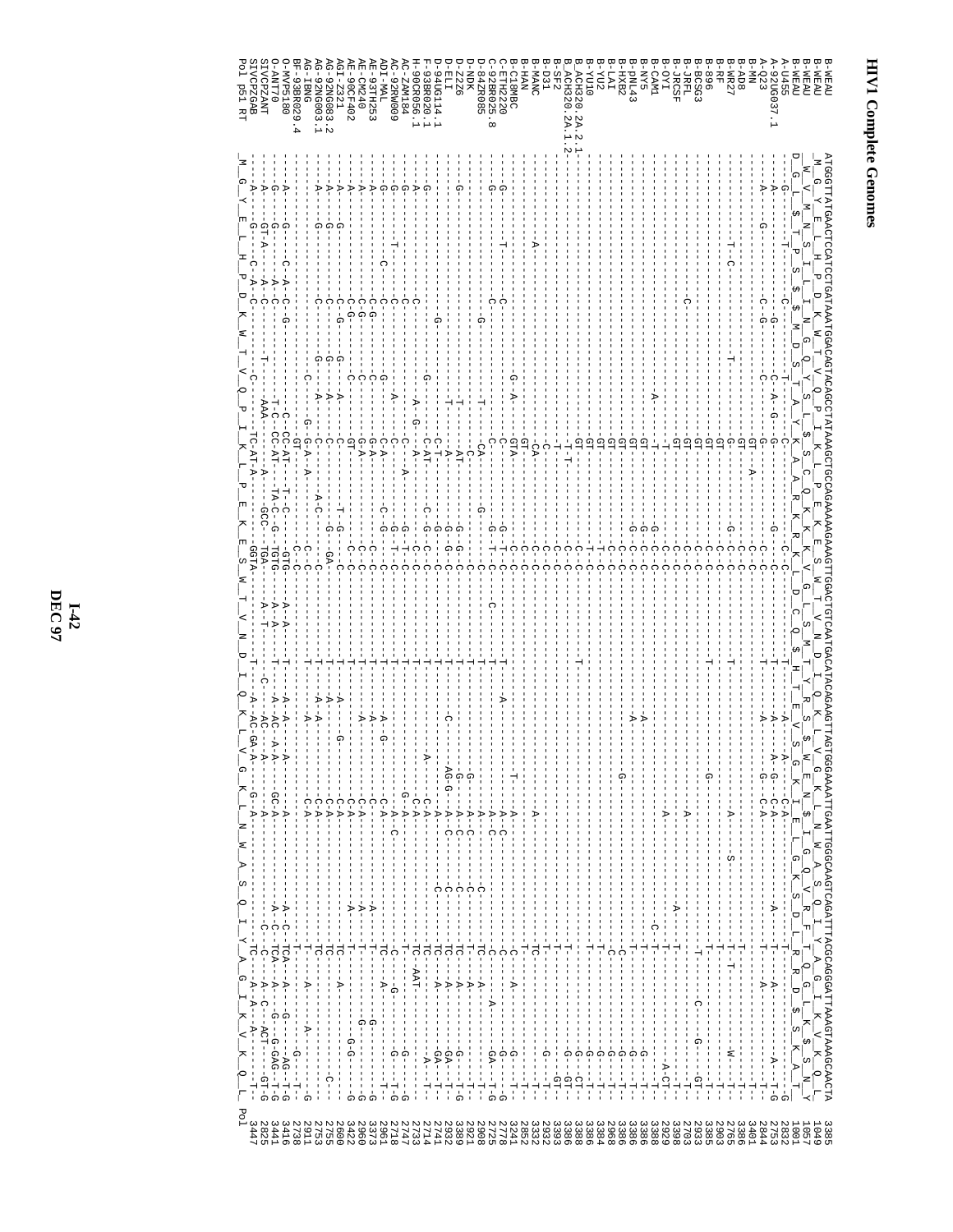| Pol                                    | ຸດ<br>¦.<br>⊲<br>Ŕ<br>Ō<br>.<br>۳<br>ŗω.<br>×<br>٦J.<br>F                                                                                                                                                                                                                                                                                                                                                                 | 'n<br>ם י<br>$\prec$<br>E,                                                                             |            |               |                                                                                                 |        |                                       | RT                                  |
|----------------------------------------|---------------------------------------------------------------------------------------------------------------------------------------------------------------------------------------------------------------------------------------------------------------------------------------------------------------------------------------------------------------------------------------------------------------------------|--------------------------------------------------------------------------------------------------------|------------|---------------|-------------------------------------------------------------------------------------------------|--------|---------------------------------------|-------------------------------------|
| 3585                                   | $-G -A-$<br>shift back<br>$\overline{Q}$<br>$\overline{\phantom{a}}$<br>1<br>$\begin{array}{c} \hline \end{array}$<br>$\frac{1}{1}$<br>J.<br>J.<br>-CAC-<br>$\begin{array}{c} \end{array}$<br>$\overline{\phantom{a}}$<br>П<br>$\mathsf I$<br>$-50 - 1$                                                                                                                                                                   | 42<br>Erameshift<br>$CAC--$<br>$\overline{1}$<br>$\ddot{\mathbf{r}}$<br>I<br>п<br>П                    |            |               |                                                                                                 |        |                                       | <b>IVCPZGAB</b>                     |
| 2 Q                                    | $A---$<br>$\cdot$ GGATAC--C<br>Ť<br>J,<br>∩<br>$-5-7$<br>TGGTCT-CCAC--                                                                                                                                                                                                                                                                                                                                                    | VNNNN- .TACAG-A-A-A--                                                                                  | -AAC       | $AT-AC-AC$    | —<br>ក្<br>႕<br>TAGG                                                                            | GAGT   | -A-C<br>AGT                           | IVCPZANT                            |
| 357<br>297                             | $-G- \ldots \ldots -A--$<br>$\begin{bmatrix} 1 & 1 & 1 \\ 1 & 1 & 1 \\ 1 & 1 & 1 \\ 1 & 1 & 1 \\ 1 & 1 & 1 \\ 1 & 1 & 1 \\ 1 & 1 & 1 \\ 1 & 1 & 1 \\ 1 & 1 & 1 \\ 1 & 1 & 1 \\ 1 & 1 & 1 \\ 1 & 1 & 1 \\ 1 & 1 & 1 \\ 1 & 1 & 1 \\ 1 & 1 & 1 & 1 \\ 1 & 1 & 1 & 1 \\ 1 & 1 & 1 & 1 \\ 1 & 1 & 1 & 1 \\ 1 & 1 & 1 & 1 \\ 1 & 1 & 1 & 1 \\ 1 & 1 & 1 & 1 \\ 1 & $<br>Ω<br>$\frac{1}{1}$<br>$C - A = -T G A T = -G = -T C =$ | $-C---. \ldots. -3--$<br>$\vdots$<br>$\cdot$<br>$\bullet$<br>$-1$<br>$\mathsf I$                       | <b>GGI</b> | $A$ T-A-AS    | GTAG-                                                                                           |        | <b>GT-AA</b>                          | $0LLMV$ -                           |
|                                        | л<br>т<br>$\mathsf I$<br>$\vdots$<br>$\mathbb{I}$<br>$\overline{1}$<br>$-4-$<br>I<br>$- - C C - G - - T G A C - -$<br>I<br>I<br>I<br>Ţ<br>I.<br>J.<br>$\mathbf{I}$<br>$\frac{1}{1}$<br>္ဂ်<br>$\mathbf{I}$<br>$\begin{array}{c} \hline \end{array}$                                                                                                                                                                       | $\vdots$<br>I.<br>$-{\bf p}$ —<br>$-4-$<br>J.<br>I<br>ı                                                | AG-        | $-AT-FA-RA$   | 9--99<br>님<br>-<br>$GTA -$<br>ပြ                                                                |        | GT-AA-C<br>-<br>4<br>$\rightarrow -4$ | F-93BR029<br><b>MVP5180</b>         |
|                                        | $\frac{1}{2}$<br>$\overline{1}$<br>Ъ<br>$\frac{1}{1}$<br>I<br>$\mathbf{I}$<br>$-1$ - $-1$<br>$-4-$<br>$\frac{1}{1}$<br>$\overline{1}$<br>т<br>$\mathbf{I}$<br>I<br>J<br>т<br>$\blacksquare$<br>J                                                                                                                                                                                                                          | J<br>$\frac{1}{1}$<br>$\frac{1}{1}$                                                                    |            |               | Ω<br>-- Ω<br>$-1$<br>$\frac{1}{1}$<br>-- 1                                                      |        |                                       | -TBNG                               |
|                                        | $\mathbf I$<br>$\vdots$<br>$\mathbb I$<br>$C = -C = -$<br>I,<br>п<br>L<br>$A -$                                                                                                                                                                                                                                                                                                                                           | $\frac{1}{1}$<br>$\frac{1}{1}$                                                                         |            | $2T -$<br>-AT | ႕<br>ပုံ                                                                                        |        |                                       | $-92MC003.1$                        |
|                                        | $\vdots$<br>$\mathbf I$<br>Ģ<br>$\overline{1}$<br>ė<br>$\blacksquare$<br>$A - -$                                                                                                                                                                                                                                                                                                                                          | $\overline{1}$<br>$\blacksquare$<br>부                                                                  |            | $BA-G$        | Ω                                                                                               |        |                                       | $-92NCO83$<br>$\mathbb{N}$          |
|                                        | I<br>I.<br>$\vdots$<br>$\overline{Y}$<br>Ï<br>I<br>л<br>$\begin{array}{c} 1 \\ 1 \\ 1 \end{array}$<br>I<br>ł<br>--A--                                                                                                                                                                                                                                                                                                     | I<br>$-5-$<br>$-4-1$                                                                                   |            | -AT-          | Ω<br>-0--1--0-                                                                                  |        |                                       | $1 - 2321$                          |
|                                        | $\frac{1}{1}$<br>$\vdots$<br>$\mathsf I$<br>$\overline{A}$<br>J.<br>п                                                                                                                                                                                                                                                                                                                                                     | $\mathbf{I}$<br>$-ACC -$<br>$\frac{1}{1}$<br>ဂူ<br>I                                                   |            | $-AT$ -       | ငှ<br>$A -$<br>C<br>ပုံ<br>ہ<br>- - ہ                                                           | $AG-T$ |                                       | $-90CFA02$                          |
| ${}^{\circ}$                           | $\mathbf I$<br>f<br>$\mathsf I$<br>$\mathbb{A}$                                                                                                                                                                                                                                                                                                                                                                           | $-ACC-$ .<br>$-1 - 6 - -1$                                                                             |            | Ż,            | Ω<br>ក់                                                                                         |        | $L-5V$                                | -CM240                              |
| 22222222222<br>2020202020<br>Н         | I<br>I,<br>$\mathbf{I}$<br>$\vdots$<br>$-4$<br>ţ                                                                                                                                                                                                                                                                                                                                                                          | 3-ATC-<br>$-1 - 9 - -1 - 1$<br>п<br>I,                                                                 |            | -TA-          | ဂ္ဂ်<br>$\frac{1}{1}$                                                                           | $A--T$ |                                       | $-93TH253$                          |
| 6                                      | ှု<br>f<br>$\mathbf I$<br>Ъ<br>Ï<br>$\mathbf{I}$                                                                                                                                                                                                                                                                                                                                                                          | $\overline{1}$<br>$\blacksquare$<br>$\cdot$<br>$\cdot$<br>$-A - G - -$<br>$\mathbf{I}$<br>$\mathbf{I}$ |            | $-LH$ .       | ဂ္ဂ်<br>보                                                                                       |        | <b>AG-A</b>                           | TWM-                                |
| G                                      | л<br>$\mathsf I$<br>$\vdots$<br>$\mathbb I$<br>$-4-$<br>п<br>I                                                                                                                                                                                                                                                                                                                                                            | п<br>ļ<br>$-4$<br>п<br>L                                                                               |            |               |                                                                                                 |        |                                       | -92RM009                            |
| UП                                     | $\frac{1}{1}$<br>$-\Delta -$<br>$\mathbf{I}$<br>J<br>1<br>년                                                                                                                                                                                                                                                                                                                                                               | -9--0-<br>$\vdots$<br>$\frac{1}{1}$                                                                    |            | $-15$<br>⊅    | G<br>ှ<br>-TA-                                                                                  |        |                                       | <b>P8INVZ</b>                       |
| $\overline{\phantom{a}}$               | $\mathbf{I}$<br>$\mathsf I$<br>Ъ<br>I<br>I<br>۲<br>ا<br>1<br>Ï                                                                                                                                                                                                                                                                                                                                                            | $\frac{1}{1}$<br>$\mathbf{I}$<br>$\vdots$<br>$-AA$ -                                                   |            | $AT-G$        | $-\Delta -$                                                                                     |        |                                       | 90CR056.                            |
| $\mathbb N$                            | $\vdots$<br>CA-<br>$\begin{array}{c} \end{array}$<br>ဂု<br>$\overline{1}$<br>I<br>ı                                                                                                                                                                                                                                                                                                                                       | п<br>I<br>$-\Delta - -$                                                                                |            |               | ှ<br>- ၁-<br>TAC-                                                                               |        |                                       | 3BR020.                             |
| $\circ$                                | $\vdots$<br>C                                                                                                                                                                                                                                                                                                                                                                                                             | $-\Delta -$                                                                                            |            | $-LA$         |                                                                                                 |        |                                       | 40C114.                             |
| $\circ$                                | J,<br>л<br>л<br>J,                                                                                                                                                                                                                                                                                                                                                                                                        | J.<br>$\forall$<br>Ţ                                                                                   |            | Š             |                                                                                                 |        |                                       |                                     |
| 3236<br>2020<br>2020<br>$\overline{a}$ | ı                                                                                                                                                                                                                                                                                                                                                                                                                         | I<br>$-4-7-$                                                                                           |            | Ż             |                                                                                                 |        |                                       | 3225                                |
| O                                      | л<br>л<br>Ï<br>J<br>I                                                                                                                                                                                                                                                                                                                                                                                                     | $\frac{1}{1}$<br>J,<br>$-4-$                                                                           |            | -RT-          | <br> -<br>                                                                                      |        |                                       | Я                                   |
| Ō                                      |                                                                                                                                                                                                                                                                                                                                                                                                                           | $\frac{1}{1}$<br>I.<br>$-AA-G$<br>ļ                                                                    |            |               |                                                                                                 |        |                                       | 4ZR085                              |
| ω                                      | $\mathbf I$<br>$\sum_{i=1}^{n}$<br>$\mathbf{I}$<br>$\blacksquare$<br>Ą<br>けー<br>$\mathbf{I}$<br>$\mathbf{I}$<br>ဂှ                                                                                                                                                                                                                                                                                                        | $-4-7$                                                                                                 |            | Ż,            | $-5-5-$                                                                                         |        |                                       | <b>2BR025</b><br>$\frac{1}{\infty}$ |
| 22024<br>2804<br>G                     | $\mathsf I$<br>$R - T - T - T$<br>$\mathbb{I}$<br>Ţ<br>ł<br>I<br>J,<br>л<br>$\mathbf I$<br>I<br>J.<br>î<br>I<br>л                                                                                                                                                                                                                                                                                                         | $\frac{1}{1}$<br>t<br>$-\Delta -$<br>$\mathbf{I}$<br>п                                                 |            |               | -9-<br>ע-<br>년                                                                                  |        |                                       | ETH2220                             |
|                                        |                                                                                                                                                                                                                                                                                                                                                                                                                           | $\forall$                                                                                              |            |               |                                                                                                 |        |                                       | C18MBC                              |
|                                        | J<br>J.<br>л<br>$\frac{1}{1}$                                                                                                                                                                                                                                                                                                                                                                                             | J<br>л<br>J,<br>$\overline{A}$<br>ł                                                                    |            |               | Þ                                                                                               |        | ଢ଼<br>Ř                               |                                     |
|                                        |                                                                                                                                                                                                                                                                                                                                                                                                                           | ーーーー<br>$\ddot{\cdot}$<br>$\frac{1}{\mathcal{V}}$<br>I                                                 |            |               | ৳                                                                                               |        |                                       | HAIN<br><b>NANC</b>                 |
|                                        | $\frac{1}{1}$<br>$\overline{1}$<br>J<br>J<br>J                                                                                                                                                                                                                                                                                                                                                                            | $\frac{1}{1}$<br>$\forall$ –<br>Ì<br>$\overline{1}$                                                    |            |               |                                                                                                 |        |                                       | <b>D31</b>                          |
|                                        | --A--<br>$-4 - -$                                                                                                                                                                                                                                                                                                                                                                                                         | t<br>$\overline{Y}$<br>п                                                                               |            |               |                                                                                                 |        |                                       | SF2                                 |
|                                        | $C-A--$                                                                                                                                                                                                                                                                                                                                                                                                                   | $\vdots$<br>$\forall$ –<br>$\blacksquare$<br>J                                                         |            |               |                                                                                                 |        |                                       | <b>ACH32</b>                        |
|                                        | ı<br>$\mathbf{I}$<br>Í<br>I<br>I<br>ì<br>$A - -$                                                                                                                                                                                                                                                                                                                                                                          | í<br>$\frac{1}{\mathcal{V}}$<br>I<br>$-1$                                                              |            |               |                                                                                                 |        |                                       | ACH320                              |
|                                        | $\overline{\phantom{a}}$                                                                                                                                                                                                                                                                                                                                                                                                  | $\overline{A}$                                                                                         |            | ⊅             |                                                                                                 |        |                                       | OTOX-                               |
| $\mathsf{N}$                           | $\mathbf{I}$<br>ω<br>Ω                                                                                                                                                                                                                                                                                                                                                                                                    | $\overline{v}$<br>т                                                                                    |            |               |                                                                                                 |        |                                       | $Z\Omega\overline{\Lambda}$         |
|                                        | ı                                                                                                                                                                                                                                                                                                                                                                                                                         | ì<br>$\frac{1}{\mathcal{V}}$<br>I<br>I<br>J                                                            |            |               |                                                                                                 |        |                                       | IAI.                                |
| c                                      |                                                                                                                                                                                                                                                                                                                                                                                                                           | $\frac{1}{1}$<br>$\overline{A}$<br>$\mathbf{I}$                                                        |            |               |                                                                                                 |        |                                       | -HXB2                               |
|                                        |                                                                                                                                                                                                                                                                                                                                                                                                                           |                                                                                                        |            |               |                                                                                                 |        |                                       | <b>PNL43</b>                        |
|                                        |                                                                                                                                                                                                                                                                                                                                                                                                                           | $\frac{1}{1}$<br>$\ddot{\cdot}$                                                                        |            |               | ပုံ                                                                                             |        |                                       | $SAN-$                              |
| G                                      |                                                                                                                                                                                                                                                                                                                                                                                                                           | I<br>$\vdots$<br>$\ddot{\phantom{0}}$<br>$\frac{1}{\mathcal{V}}$                                       |            |               | Ω                                                                                               |        |                                       | -CAM1                               |
|                                        |                                                                                                                                                                                                                                                                                                                                                                                                                           | $\frac{1}{1}$<br>$\vdots$<br>$\forall$ –<br>Ï                                                          |            |               |                                                                                                 |        |                                       | IXO                                 |
| G                                      |                                                                                                                                                                                                                                                                                                                                                                                                                           | $\mathbf{I}$<br>$-\Delta$ -<br>$\mathbf{I}$                                                            |            |               |                                                                                                 |        |                                       | -JRCSF                              |
|                                        | I<br>Ï<br>I<br>I                                                                                                                                                                                                                                                                                                                                                                                                          | $\frac{1}{2}$<br>$\frac{1}{2}$<br>$\frac{1}{1}$                                                        |            |               |                                                                                                 |        |                                       | -JRFL                               |
|                                        |                                                                                                                                                                                                                                                                                                                                                                                                                           | $\frac{1}{1}$<br>$\vdots$<br>$-A-$<br>I.                                                               |            |               |                                                                                                 |        |                                       | BCSG3                               |
|                                        | $-4-$<br>J,                                                                                                                                                                                                                                                                                                                                                                                                               | $\frac{1}{1}$<br>$\ddot{\cdot}$<br>$-{\bf p}$ —                                                        |            |               | Ω                                                                                               |        |                                       | $-896$                              |
|                                        | ı<br>ı                                                                                                                                                                                                                                                                                                                                                                                                                    | I<br>I<br>$\bar{A}$<br>$\frac{1}{1}$<br>I                                                              |            |               | <u>ဂ</u>                                                                                        |        |                                       | –<br>RF                             |
|                                        | $-M-M -$<br>I<br>J                                                                                                                                                                                                                                                                                                                                                                                                        | I<br>$\vdots$<br>$-4 - M - -K -$                                                                       |            |               |                                                                                                 |        | $-7$                                  | $-MR27$                             |
|                                        | п<br>т<br>I,<br>$\frac{1}{2}$                                                                                                                                                                                                                                                                                                                                                                                             | п<br>I<br>$-$ – $\Delta$ – $-$<br>I<br>I.                                                              |            |               |                                                                                                 |        | $A - -A$                              | $-2D8$                              |
|                                        |                                                                                                                                                                                                                                                                                                                                                                                                                           | $\mathbf{I}$<br>$-4-4$<br>л                                                                            |            |               |                                                                                                 |        |                                       | ă                                   |
| 2892<br>2982<br>2983                   | ှု<br>$\vdots$<br>$\ldots -A--$<br>I<br>ı<br>ı<br>I                                                                                                                                                                                                                                                                                                                                                                       | ı<br>I<br>$\frac{1}{4}$<br>. 1411<br>$\frac{1}{1}$<br>I                                                |            | ΗŚ,           | Ω                                                                                               |        | ikG                                   | .023                                |
|                                        | п<br>J<br>$C-A-$<br>I<br>п<br>I.<br>1<br>п                                                                                                                                                                                                                                                                                                                                                                                | ı<br>$\mathfrak l$<br>$\frac{1}{2}$<br>$-1 - 0 - -1$<br>1<br>I                                         |            | AT-           | 보<br>Ω                                                                                          |        |                                       | 920503.                             |
| 10970<br>1042<br>2970                  | $\overline{1}$<br>$\overline{A}$<br>ှ                                                                                                                                                                                                                                                                                                                                                                                     | $\frac{1}{2}$<br>$\frac{1}{1}$<br>ဂူ<br>$\mathbf{I}$                                                   |            |               |                                                                                                 |        |                                       | GS50                                |
|                                        | ₩<br>ヰ<br>⊲<br>ᡃᠣ<br>۳                                                                                                                                                                                                                                                                                                                                                                                                    | $\pm$<br>Ω,<br>Η<br>z,                                                                                 |            |               |                                                                                                 |        |                                       | -WEAU<br><b>NEAU</b>                |
|                                        | 'ဂ<br>ø<br>$\pm$<br>₩<br>Ω<br>z<br>ď.<br>E<br>¦o<br>Ξ<br>.<br>מ<br>$\circ$<br>'n,<br>E<br>F<br>٠m                                                                                                                                                                                                                                                                                                                         | Ħ<br>z<br>$\pm$<br>$\pm$<br>≺<br>Ē<br>z                                                                |            |               |                                                                                                 |        |                                       | <b>NEAU</b>                         |
| 3522<br>$\omega$ $\omega$              | TGTATTATGACCCATCAAAAGACTTA<br>∢<br>∢                                                                                                                                                                                                                                                                                                                                                                                      | <b>AGAAC</b><br>CGGTACATGGAG<br>⊲                                                                      |            |               | TGTAAACTCTTAGGGGACCAAAGCACTAACAGAAATATACCAATAACAAAAGAAGAAGCAGAGCTAGAGCTGGAGAGAAAAAGAGGAAATTCTAA |        |                                       | NEAU                                |
|                                        |                                                                                                                                                                                                                                                                                                                                                                                                                           |                                                                                                        |            |               |                                                                                                 |        |                                       |                                     |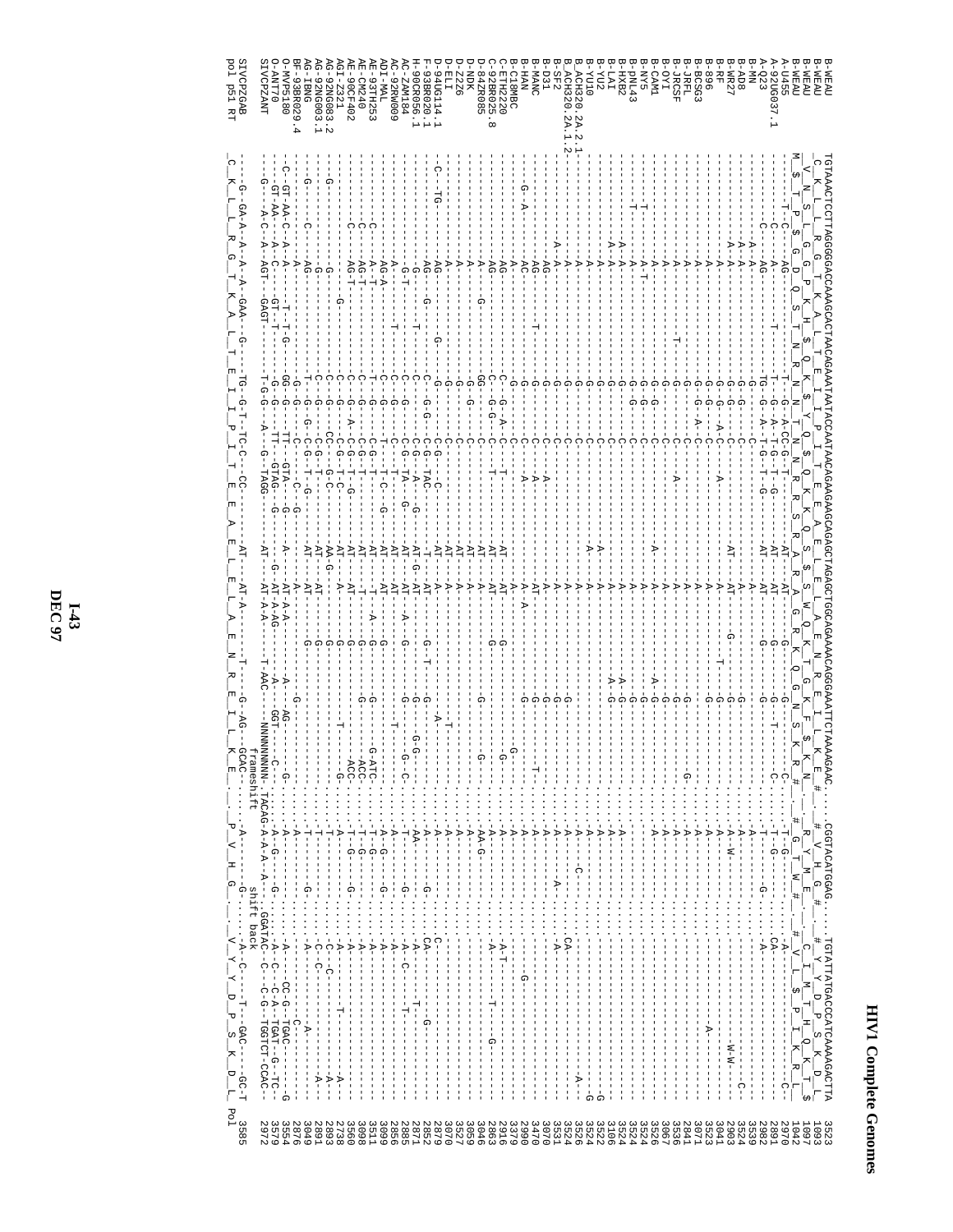| ⊅<br><b>TGC-A</b><br>$C$ ––A<br>1-AA<br>$-0.00 -$<br>$G-A$<br>G-A<br>ユーヤー<br>$\Delta-\Delta$<br>$- -A$<br>G-A<br>TGA-CA-<br>Ř<br>$\mathtt{A}-\mathtt{A}--\mathtt{CCT}----$<br>$-1 - 2C - 1$<br>----AC----<br>A---TC<br>$20 - 1 - 1 - 1 - 1 - 1 - 1$<br>$A--T--T--T--T--$<br>$A - A - TCC - - -$<br>$AG--AC---$<br>ł<br>$\frac{1}{1}$<br>$A--T--T--T--T$<br>A------------<br>J.<br>$\mathbf{I}$<br>1<br>÷<br>÷<br>$-1-C$ - - - - -<br>$- - 2C - - - -$<br>$-AACC---$<br>$\begin{array}{c} 1 \\ 1 \\ 1 \end{array}$<br>$---AC---$<br>$-4$<br>$- - 2C - - -$<br>$\frac{1}{1}$<br>$-LC---$<br>$\frac{1}{1}$<br>$\begin{array}{c} \end{array}$<br>$\frac{1}{1}$<br>$\lambda$<br>I<br>$\frac{1}{1}$<br>$\blacksquare$<br>$\frac{1}{1}$<br>$\overline{1}$<br>J<br>I<br>$\frac{1}{1}$<br>I<br>I<br>$\blacksquare$<br>I<br>$\mathbf{I}$<br>$\mathbf{I}$<br>I.<br>I<br>Ĵ<br>I<br>$\begin{array}{c} \hline \end{array}$<br>$\frac{1}{1}$<br>I<br>$-1$ $-1$ $-1$ $-1$ $-1$<br>$-\nabla$<br>ł<br>$\frac{1}{1}$<br>$\frac{1}{1}$<br>$\overline{1}$<br>İ<br>$-4$ – $-1$<br>$\begin{array}{c} \rule{0pt}{2.5ex} \rule{0pt}{2.5ex} \rule{0pt}{2.5ex} \rule{0pt}{2.5ex} \rule{0pt}{2.5ex} \rule{0pt}{2.5ex} \rule{0pt}{2.5ex} \rule{0pt}{2.5ex} \rule{0pt}{2.5ex} \rule{0pt}{2.5ex} \rule{0pt}{2.5ex} \rule{0pt}{2.5ex} \rule{0pt}{2.5ex} \rule{0pt}{2.5ex} \rule{0pt}{2.5ex} \rule{0pt}{2.5ex} \rule{0pt}{2.5ex} \rule{0pt}{2.5ex} \rule{0pt}{2.5ex} \rule{0$<br>$\frac{1}{1}$<br>$\frac{1}{1}$<br>J<br>I<br>ţ<br>$A---$<br>$\frac{1}{1}$<br>$\mathbf{I}$<br>$\frac{1}{1}$<br>I<br>$\frac{1}{1}$<br>$\blacksquare$<br>J.<br>$\begin{array}{c} \end{array}$<br>$\mathsf I$<br>$\begin{array}{c} \rule{0pt}{2.5ex} \rule{0pt}{2.5ex} \rule{0pt}{2.5ex} \rule{0pt}{2.5ex} \rule{0pt}{2.5ex} \rule{0pt}{2.5ex} \rule{0pt}{2.5ex} \rule{0pt}{2.5ex} \rule{0pt}{2.5ex} \rule{0pt}{2.5ex} \rule{0pt}{2.5ex} \rule{0pt}{2.5ex} \rule{0pt}{2.5ex} \rule{0pt}{2.5ex} \rule{0pt}{2.5ex} \rule{0pt}{2.5ex} \rule{0pt}{2.5ex} \rule{0pt}{2.5ex} \rule{0pt}{2.5ex} \rule{0$<br>$\mathbb I$<br>$\overline{1}$<br>$\mathsf I$<br>$\mathbf{I}$<br>$\mathsf I$<br>I<br>Ţ<br>I<br>I<br>ţ<br>$\frac{1}{1}$<br>$\overline{\phantom{a}}$<br>$\mathbf{I}$<br>$\frac{1}{4}$<br>$\mathbf{I}$<br>I.<br>$\mathbf{I}$<br>J<br>$\frac{1}{1}$<br>$\frac{1}{1}$<br>ł<br>$\frac{1}{1}$<br>$\mathbf{I}$<br>$\mathbf{I}$<br>I.<br>т<br>$\mathbf{I}$<br>I.<br>$- - - - - - -$<br>$\frac{1}{1}$<br>$\begin{array}{c} 1 \\ 1 \\ 1 \end{array}$<br>$\frac{1}{1}$<br>$-1 - 1$<br>J,<br>т<br>$\overline{1}$<br>$C - -$<br>I,<br>$\frac{1}{1}$<br>$\begin{array}{c} 1 \\ 1 \\ 1 \end{array}$<br>I<br>$\frac{1}{1}$<br>$-$ - $-$ - $-$ - $-$ - $-$ - $-$ - $-$ - $-$ - $-$ - $-$ - $-$ - $-$ - $-$ - $-$ - $-$ - $-$ - $-$ - $-$ - $-$ - $-$ - $-$ - $-$ - $-$ - $-$ - $-$ - $-$ - $-$ - $-$ - $-$ - $-$ - $-$ - $-$ - $-$ - $-$ - $-$ - $-$ - $-$ -<br>$\frac{1}{1}$<br>$\frac{1}{4}$<br>I<br>I.<br>$- -$ - $-$ - $-$ - $-$ - $-$ - $-$ - $-$ - $-$ - $-$ - $-$ - $-$ - $-$ - $-$ - $-$ - $-$ - $-$ - $-$ - $-$ - $-$ - $-$ - $-$ - $-$ - $-$ - $-$ - $-$ - $-$ - $-$ - $-$ - $-$ - $-$ - $-$ - $-$ - $-$ - $-$ - $-$ - $-$ - $-$<br>-----------<br>$\begin{array}{c} 1 \\ 1 \\ 1 \\ 1 \\ 1 \end{array}$<br>$\mathsf I$<br>--A---G-----GG-----A-T--C----GG---<br>$\begin{array}{c} 1 \\ 1 \\ 1 \end{array}$<br>$-1$ $-1$ $-1$ $-1$ $-1$ $-1$ $-1$<br>$-1$ - $-1$<br>ł<br>$\frac{1}{1}$<br>$-1$ $-1$ $-1$ $-1$ $-1$ $-1$<br>$\begin{array}{c} 1 \\ 1 \\ 1 \\ 1 \end{array}$<br>$-6 - -$<br>$\begin{bmatrix} 1 \\ 1 \\ 1 \end{bmatrix}$<br>$\overline{\phantom{a}}$<br>$\frac{1}{1}$<br>$\frac{1}{1}$<br>$-1$ $-1$ $-1$ $-1$ $-1$ $-1$<br>$\frac{1}{1}$<br>$\frac{1}{1}$<br>$-1 - 5 - 1$<br>$\overline{\phantom{a}}$<br>$\frac{1}{1}$<br>$\frac{1}{1}$<br>$\frac{1}{1}$<br>I<br>$\frac{1}{1}$<br>1<br>$\frac{1}{1}$<br>Ť<br>$\frac{1}{1}$<br>I<br>ţ<br>$\frac{1}{1}$<br>$\frac{1}{1}$<br>$\frac{1}{1}$<br>$\frac{1}{1}$<br>$\frac{1}{1}$<br>$\mathbf{I}$<br>$\overline{\phantom{a}}$<br>$\frac{1}{1}$<br>$\frac{1}{1}$<br>$\frac{1}{1}$<br>$\frac{1}{1}$<br>ì<br>ì<br>1<br>$\mathbf{I}$<br>G----------------<br>$\begin{array}{c c} \hline \textbf{1} & \textbf{1} & \textbf{1} & \textbf{1} \\ \hline \textbf{2} & \textbf{1} & \textbf{1} & \textbf{1} & \textbf{1} \\ \hline \textbf{3} & \textbf{1} & \textbf{1} & \textbf{1} & \textbf{1} \\ \hline \textbf{4} & \textbf{1} & \textbf{1} & \textbf{1} & \textbf{1} & \textbf{1} \\ \hline \end{array}$<br>$\begin{array}{c} \hline \end{array}$<br>Ω<br>$G----D$<br>G--------<br>$\frac{1}{1}$<br>$-1$ $-1$ $-1$ $-1$ $-1$ $-1$<br>$\frac{1}{1}$<br>$\mathsf I$<br>$\overline{1}$<br>$\frac{1}{4}$<br>$\frac{1}{1}$<br>$-1$ $-1$ $-1$ $-1$ $-1$ $-1$<br>$\mathsf I$<br>$\mathsf I$<br>ţ<br>$\frac{1}{1}$<br>$\blacksquare$<br>$\frac{1}{1}$<br>J.<br>I<br>J.<br>I<br>$-99-$<br>$\overline{1}$<br>$\begin{array}{c} 1 \\ 1 \\ 1 \end{array}$<br>$-1$<br>$\mathsf I$<br>$\frac{1}{2}$<br>$\frac{1}{1}$<br>Í<br>T<br>$\frac{1}{1}$<br>$\overline{\phantom{a}}$<br>$\mathbf{I}$<br>$\mathbf{I}$<br>-------<br>п<br>$\mathbb{I}$<br>$\begin{bmatrix} 1 \\ 1 \\ 1 \end{bmatrix}$<br>$\frac{1}{1}$<br>$\mathbf I$<br>$-1$ $-1$ $-1$ $-1$ $-1$ $-1$<br>$-1 - 2 - 1 - - -$<br>$- - \mathbf{A} - \mathbf{T} \mathbf{G} - - - - -$<br>$        -$<br>$---+--$<br>$\mathsf I$<br>$\begin{array}{c} \rule{0pt}{2.5ex} \rule{0pt}{2.5ex} \rule{0pt}{2.5ex} \rule{0pt}{2.5ex} \rule{0pt}{2.5ex} \rule{0pt}{2.5ex} \rule{0pt}{2.5ex} \rule{0pt}{2.5ex} \rule{0pt}{2.5ex} \rule{0pt}{2.5ex} \rule{0pt}{2.5ex} \rule{0pt}{2.5ex} \rule{0pt}{2.5ex} \rule{0pt}{2.5ex} \rule{0pt}{2.5ex} \rule{0pt}{2.5ex} \rule{0pt}{2.5ex} \rule{0pt}{2.5ex} \rule{0pt}{2.5ex} \rule{0$<br>$\mathsf I$<br>J<br>ł<br>$-7 - 7 - 7$<br>$-1 - \frac{1}{4} - \frac{1}{1} - \frac{1}{1}$<br>$\overline{1}$<br>$\frac{1}{1}$<br>$\frac{1}{1}$<br>I<br>$\overline{\phantom{a}}$<br>$\begin{array}{c} 1 \\ 1 \\ 1 \\ 1 \end{array}$<br>I.<br>$\mathsf I$<br>$\begin{array}{c} 1 \\ 1 \\ 1 \\ 1 \end{array}$<br>I<br>ţ<br>$---A--A---$<br>$\frac{1}{1}$<br>j<br>Ť<br>$\mathbf{I}$<br>$\frac{1}{1}$<br>$\frac{1}{1}$<br>$\blacksquare$<br>j<br>$\begin{array}{c} 1 \\ 1 \\ 1 \end{array}$<br>$\mathbf{I}$<br>$\frac{1}{2}$<br>j<br>$-{\bf A}--{\bf A}-$<br>$----P$<br>$\begin{array}{c} 1 \\ 1 \\ 1 \end{array}$<br>$----P$<br>j.<br>J<br>ł<br>$\overline{1}$<br>$\overline{1}$<br>$A------$<br>$\overline{\phantom{a}}$<br>$\mathsf I$ |                                                                 |  | GG-TTAGTA-<br>ATA-AR |
|-------------------------------------------------------------------------------------------------------------------------------------------------------------------------------------------------------------------------------------------------------------------------------------------------------------------------------------------------------------------------------------------------------------------------------------------------------------------------------------------------------------------------------------------------------------------------------------------------------------------------------------------------------------------------------------------------------------------------------------------------------------------------------------------------------------------------------------------------------------------------------------------------------------------------------------------------------------------------------------------------------------------------------------------------------------------------------------------------------------------------------------------------------------------------------------------------------------------------------------------------------------------------------------------------------------------------------------------------------------------------------------------------------------------------------------------------------------------------------------------------------------------------------------------------------------------------------------------------------------------------------------------------------------------------------------------------------------------------------------------------------------------------------------------------------------------------------------------------------------------------------------------------------------------------------------------------------------------------------------------------------------------------------------------------------------------------------------------------------------------------------------------------------------------------------------------------------------------------------------------------------------------------------------------------------------------------------------------------------------------------------------------------------------------------------------------------------------------------------------------------------------------------------------------------------------------------------------------------------------------------------------------------------------------------------------------------------------------------------------------------------------------------------------------------------------------------------------------------------------------------------------------------------------------------------------------------------------------------------------------------------------------------------------------------------------------------------------------------------------------------------------------------------------------------------------------------------------------------------------------------------------------------------------------------------------------------------------------------------------------------------------------------------------------------------------------------------------------------------------------------------------------------------------------------------------------------------------------------------------------------------------------------------------------------------------------------------------------------------------------------------------------------------------------------------------------------------------------------------------------------------------------------------------------------------------------------------------------------------------------------------------------------------------------------------------------------------------------------------------------------------------------------------------------------------------------------------------------------------------------------------------------------------------------------------------------------------------------------------------------------------------------------------------------------------------------------------------------------------------------------------------------------------------------------------------------------------------------------------------------------------------------------------------------------------------------------------------------------------------------------------------------------------------------------------------------------------------------------------------------------------------------------------------------------------------------------------------------------------------------------------------------------------------------------------------------------------------------------------------------------------------------------------------------------------------------------------------------------------------------------------------------------------------------------------------------------------------------------------------------------------------------------------------------------------------------------------------------------------------------------------------------------------------------------------------------------------------------------------------------------------------------------------------------------------------------------------------------------------------------------------------------------------------------------------------------------------------------------------------------------------------------------------------------------------------------------------------------------------------------------------------------------------------------------------------------------------------------------------------------------------------------------------------------------------------------------------------------------------------------------------------------------------------------------------------------------------------------------------------------------------------------------------------------------------------------------------------------------------------|-----------------------------------------------------------------|--|----------------------|
| $----\mathbf{A}-\mathbf{T}\mathbf{G}--\mathbf{A}------$<br>$- - \mathbf{A} - \mathbf{T} \mathbf{G} - - \mathbf{A} - - \mathbf{A} - - -$<br>$- - - - - - - - - - - - - - - - - -$<br>-----------<br>$- \Delta - - \Delta - - \Delta - \Delta -$<br>$---D---A---G---$<br>$- - - - - - - - - - -$<br>$---D---A---$<br>-------<br>$- - - - - - - - - - -$<br>$------------$<br>$- - - - - - - - - - -$<br>$------------$<br>$- - - - - - - - -$<br>$---P - P - C ---$<br>$- \Delta - - \Delta - - \Delta -$<br>$- - - - - - - - - - -$<br>$---A---$<br>$---D---A---G---$<br>$---+----$<br>$---A---$<br>$-5 - 9 - -6 -$<br>$A - -G - -$<br>$A -$<br>$A - -G - -$<br>$A$ --<br>$A------$<br>$A------$<br>$\overline{A}$<br>$A---$<br>$\mathsf I$<br>İ<br>$\mathsf I$<br>$\mathsf I$<br>$\overline{\phantom{a}}$                                                                                                                                                                                                                                                                                                                                                                                                                                                                                                                                                                                                                                                                                                                                                                                                                                                                                                                                                                                                                                                                                                                                                                                                                                                                                                                                                                                                                                                                                                                                                                                                                                                                                                                                                                                                                                                                                                                                                                                                                                                                                                                                                                                                                                                                                                                                                                                                                                                                                                                                                                                                                                                                                                                                                                                                                                                                                                                                                                                                                                                                                                                                                                                                                                                                                                                                                                                                                                                                                                                                                                                                                                                                                                                                                                                                                                                                                                                                                                                                                                                                                                                                                                                                                                                                                                                                                                                                                                                                                                                                                                                                                                                                                                                                                                                                                                                                                                                                                                                                                                                                                                                                                                                                                                                                                                                                                                                                                                                                                                                                                                                                                                                                           |                                                                 |  | - AA                 |
|                                                                                                                                                                                                                                                                                                                                                                                                                                                                                                                                                                                                                                                                                                                                                                                                                                                                                                                                                                                                                                                                                                                                                                                                                                                                                                                                                                                                                                                                                                                                                                                                                                                                                                                                                                                                                                                                                                                                                                                                                                                                                                                                                                                                                                                                                                                                                                                                                                                                                                                                                                                                                                                                                                                                                                                                                                                                                                                                                                                                                                                                                                                                                                                                                                                                                                                                                                                                                                                                                                                                                                                                                                                                                                                                                                                                                                                                                                                                                                                                                                                                                                                                                                                                                                                                                                                                                                                                                                                                                                                                                                                                                                                                                                                                                                                                                                                                                                                                                                                                                                                                                                                                                                                                                                                                                                                                                                                                                                                                                                                                                                                                                                                                                                                                                                                                                                                                                                                                                                                                                                                                                                                                                                                                                                                                                                                                                                                                                                                                                     |                                                                 |  |                      |
|                                                                                                                                                                                                                                                                                                                                                                                                                                                                                                                                                                                                                                                                                                                                                                                                                                                                                                                                                                                                                                                                                                                                                                                                                                                                                                                                                                                                                                                                                                                                                                                                                                                                                                                                                                                                                                                                                                                                                                                                                                                                                                                                                                                                                                                                                                                                                                                                                                                                                                                                                                                                                                                                                                                                                                                                                                                                                                                                                                                                                                                                                                                                                                                                                                                                                                                                                                                                                                                                                                                                                                                                                                                                                                                                                                                                                                                                                                                                                                                                                                                                                                                                                                                                                                                                                                                                                                                                                                                                                                                                                                                                                                                                                                                                                                                                                                                                                                                                                                                                                                                                                                                                                                                                                                                                                                                                                                                                                                                                                                                                                                                                                                                                                                                                                                                                                                                                                                                                                                                                                                                                                                                                                                                                                                                                                                                                                                                                                                                                                     |                                                                 |  |                      |
|                                                                                                                                                                                                                                                                                                                                                                                                                                                                                                                                                                                                                                                                                                                                                                                                                                                                                                                                                                                                                                                                                                                                                                                                                                                                                                                                                                                                                                                                                                                                                                                                                                                                                                                                                                                                                                                                                                                                                                                                                                                                                                                                                                                                                                                                                                                                                                                                                                                                                                                                                                                                                                                                                                                                                                                                                                                                                                                                                                                                                                                                                                                                                                                                                                                                                                                                                                                                                                                                                                                                                                                                                                                                                                                                                                                                                                                                                                                                                                                                                                                                                                                                                                                                                                                                                                                                                                                                                                                                                                                                                                                                                                                                                                                                                                                                                                                                                                                                                                                                                                                                                                                                                                                                                                                                                                                                                                                                                                                                                                                                                                                                                                                                                                                                                                                                                                                                                                                                                                                                                                                                                                                                                                                                                                                                                                                                                                                                                                                                                     |                                                                 |  |                      |
|                                                                                                                                                                                                                                                                                                                                                                                                                                                                                                                                                                                                                                                                                                                                                                                                                                                                                                                                                                                                                                                                                                                                                                                                                                                                                                                                                                                                                                                                                                                                                                                                                                                                                                                                                                                                                                                                                                                                                                                                                                                                                                                                                                                                                                                                                                                                                                                                                                                                                                                                                                                                                                                                                                                                                                                                                                                                                                                                                                                                                                                                                                                                                                                                                                                                                                                                                                                                                                                                                                                                                                                                                                                                                                                                                                                                                                                                                                                                                                                                                                                                                                                                                                                                                                                                                                                                                                                                                                                                                                                                                                                                                                                                                                                                                                                                                                                                                                                                                                                                                                                                                                                                                                                                                                                                                                                                                                                                                                                                                                                                                                                                                                                                                                                                                                                                                                                                                                                                                                                                                                                                                                                                                                                                                                                                                                                                                                                                                                                                                     |                                                                 |  | -76                  |
|                                                                                                                                                                                                                                                                                                                                                                                                                                                                                                                                                                                                                                                                                                                                                                                                                                                                                                                                                                                                                                                                                                                                                                                                                                                                                                                                                                                                                                                                                                                                                                                                                                                                                                                                                                                                                                                                                                                                                                                                                                                                                                                                                                                                                                                                                                                                                                                                                                                                                                                                                                                                                                                                                                                                                                                                                                                                                                                                                                                                                                                                                                                                                                                                                                                                                                                                                                                                                                                                                                                                                                                                                                                                                                                                                                                                                                                                                                                                                                                                                                                                                                                                                                                                                                                                                                                                                                                                                                                                                                                                                                                                                                                                                                                                                                                                                                                                                                                                                                                                                                                                                                                                                                                                                                                                                                                                                                                                                                                                                                                                                                                                                                                                                                                                                                                                                                                                                                                                                                                                                                                                                                                                                                                                                                                                                                                                                                                                                                                                                     |                                                                 |  |                      |
|                                                                                                                                                                                                                                                                                                                                                                                                                                                                                                                                                                                                                                                                                                                                                                                                                                                                                                                                                                                                                                                                                                                                                                                                                                                                                                                                                                                                                                                                                                                                                                                                                                                                                                                                                                                                                                                                                                                                                                                                                                                                                                                                                                                                                                                                                                                                                                                                                                                                                                                                                                                                                                                                                                                                                                                                                                                                                                                                                                                                                                                                                                                                                                                                                                                                                                                                                                                                                                                                                                                                                                                                                                                                                                                                                                                                                                                                                                                                                                                                                                                                                                                                                                                                                                                                                                                                                                                                                                                                                                                                                                                                                                                                                                                                                                                                                                                                                                                                                                                                                                                                                                                                                                                                                                                                                                                                                                                                                                                                                                                                                                                                                                                                                                                                                                                                                                                                                                                                                                                                                                                                                                                                                                                                                                                                                                                                                                                                                                                                                     |                                                                 |  | $-AC$                |
|                                                                                                                                                                                                                                                                                                                                                                                                                                                                                                                                                                                                                                                                                                                                                                                                                                                                                                                                                                                                                                                                                                                                                                                                                                                                                                                                                                                                                                                                                                                                                                                                                                                                                                                                                                                                                                                                                                                                                                                                                                                                                                                                                                                                                                                                                                                                                                                                                                                                                                                                                                                                                                                                                                                                                                                                                                                                                                                                                                                                                                                                                                                                                                                                                                                                                                                                                                                                                                                                                                                                                                                                                                                                                                                                                                                                                                                                                                                                                                                                                                                                                                                                                                                                                                                                                                                                                                                                                                                                                                                                                                                                                                                                                                                                                                                                                                                                                                                                                                                                                                                                                                                                                                                                                                                                                                                                                                                                                                                                                                                                                                                                                                                                                                                                                                                                                                                                                                                                                                                                                                                                                                                                                                                                                                                                                                                                                                                                                                                                                     |                                                                 |  |                      |
|                                                                                                                                                                                                                                                                                                                                                                                                                                                                                                                                                                                                                                                                                                                                                                                                                                                                                                                                                                                                                                                                                                                                                                                                                                                                                                                                                                                                                                                                                                                                                                                                                                                                                                                                                                                                                                                                                                                                                                                                                                                                                                                                                                                                                                                                                                                                                                                                                                                                                                                                                                                                                                                                                                                                                                                                                                                                                                                                                                                                                                                                                                                                                                                                                                                                                                                                                                                                                                                                                                                                                                                                                                                                                                                                                                                                                                                                                                                                                                                                                                                                                                                                                                                                                                                                                                                                                                                                                                                                                                                                                                                                                                                                                                                                                                                                                                                                                                                                                                                                                                                                                                                                                                                                                                                                                                                                                                                                                                                                                                                                                                                                                                                                                                                                                                                                                                                                                                                                                                                                                                                                                                                                                                                                                                                                                                                                                                                                                                                                                     |                                                                 |  |                      |
|                                                                                                                                                                                                                                                                                                                                                                                                                                                                                                                                                                                                                                                                                                                                                                                                                                                                                                                                                                                                                                                                                                                                                                                                                                                                                                                                                                                                                                                                                                                                                                                                                                                                                                                                                                                                                                                                                                                                                                                                                                                                                                                                                                                                                                                                                                                                                                                                                                                                                                                                                                                                                                                                                                                                                                                                                                                                                                                                                                                                                                                                                                                                                                                                                                                                                                                                                                                                                                                                                                                                                                                                                                                                                                                                                                                                                                                                                                                                                                                                                                                                                                                                                                                                                                                                                                                                                                                                                                                                                                                                                                                                                                                                                                                                                                                                                                                                                                                                                                                                                                                                                                                                                                                                                                                                                                                                                                                                                                                                                                                                                                                                                                                                                                                                                                                                                                                                                                                                                                                                                                                                                                                                                                                                                                                                                                                                                                                                                                                                                     |                                                                 |  |                      |
|                                                                                                                                                                                                                                                                                                                                                                                                                                                                                                                                                                                                                                                                                                                                                                                                                                                                                                                                                                                                                                                                                                                                                                                                                                                                                                                                                                                                                                                                                                                                                                                                                                                                                                                                                                                                                                                                                                                                                                                                                                                                                                                                                                                                                                                                                                                                                                                                                                                                                                                                                                                                                                                                                                                                                                                                                                                                                                                                                                                                                                                                                                                                                                                                                                                                                                                                                                                                                                                                                                                                                                                                                                                                                                                                                                                                                                                                                                                                                                                                                                                                                                                                                                                                                                                                                                                                                                                                                                                                                                                                                                                                                                                                                                                                                                                                                                                                                                                                                                                                                                                                                                                                                                                                                                                                                                                                                                                                                                                                                                                                                                                                                                                                                                                                                                                                                                                                                                                                                                                                                                                                                                                                                                                                                                                                                                                                                                                                                                                                                     |                                                                 |  |                      |
|                                                                                                                                                                                                                                                                                                                                                                                                                                                                                                                                                                                                                                                                                                                                                                                                                                                                                                                                                                                                                                                                                                                                                                                                                                                                                                                                                                                                                                                                                                                                                                                                                                                                                                                                                                                                                                                                                                                                                                                                                                                                                                                                                                                                                                                                                                                                                                                                                                                                                                                                                                                                                                                                                                                                                                                                                                                                                                                                                                                                                                                                                                                                                                                                                                                                                                                                                                                                                                                                                                                                                                                                                                                                                                                                                                                                                                                                                                                                                                                                                                                                                                                                                                                                                                                                                                                                                                                                                                                                                                                                                                                                                                                                                                                                                                                                                                                                                                                                                                                                                                                                                                                                                                                                                                                                                                                                                                                                                                                                                                                                                                                                                                                                                                                                                                                                                                                                                                                                                                                                                                                                                                                                                                                                                                                                                                                                                                                                                                                                                     |                                                                 |  |                      |
|                                                                                                                                                                                                                                                                                                                                                                                                                                                                                                                                                                                                                                                                                                                                                                                                                                                                                                                                                                                                                                                                                                                                                                                                                                                                                                                                                                                                                                                                                                                                                                                                                                                                                                                                                                                                                                                                                                                                                                                                                                                                                                                                                                                                                                                                                                                                                                                                                                                                                                                                                                                                                                                                                                                                                                                                                                                                                                                                                                                                                                                                                                                                                                                                                                                                                                                                                                                                                                                                                                                                                                                                                                                                                                                                                                                                                                                                                                                                                                                                                                                                                                                                                                                                                                                                                                                                                                                                                                                                                                                                                                                                                                                                                                                                                                                                                                                                                                                                                                                                                                                                                                                                                                                                                                                                                                                                                                                                                                                                                                                                                                                                                                                                                                                                                                                                                                                                                                                                                                                                                                                                                                                                                                                                                                                                                                                                                                                                                                                                                     |                                                                 |  |                      |
|                                                                                                                                                                                                                                                                                                                                                                                                                                                                                                                                                                                                                                                                                                                                                                                                                                                                                                                                                                                                                                                                                                                                                                                                                                                                                                                                                                                                                                                                                                                                                                                                                                                                                                                                                                                                                                                                                                                                                                                                                                                                                                                                                                                                                                                                                                                                                                                                                                                                                                                                                                                                                                                                                                                                                                                                                                                                                                                                                                                                                                                                                                                                                                                                                                                                                                                                                                                                                                                                                                                                                                                                                                                                                                                                                                                                                                                                                                                                                                                                                                                                                                                                                                                                                                                                                                                                                                                                                                                                                                                                                                                                                                                                                                                                                                                                                                                                                                                                                                                                                                                                                                                                                                                                                                                                                                                                                                                                                                                                                                                                                                                                                                                                                                                                                                                                                                                                                                                                                                                                                                                                                                                                                                                                                                                                                                                                                                                                                                                                                     |                                                                 |  |                      |
|                                                                                                                                                                                                                                                                                                                                                                                                                                                                                                                                                                                                                                                                                                                                                                                                                                                                                                                                                                                                                                                                                                                                                                                                                                                                                                                                                                                                                                                                                                                                                                                                                                                                                                                                                                                                                                                                                                                                                                                                                                                                                                                                                                                                                                                                                                                                                                                                                                                                                                                                                                                                                                                                                                                                                                                                                                                                                                                                                                                                                                                                                                                                                                                                                                                                                                                                                                                                                                                                                                                                                                                                                                                                                                                                                                                                                                                                                                                                                                                                                                                                                                                                                                                                                                                                                                                                                                                                                                                                                                                                                                                                                                                                                                                                                                                                                                                                                                                                                                                                                                                                                                                                                                                                                                                                                                                                                                                                                                                                                                                                                                                                                                                                                                                                                                                                                                                                                                                                                                                                                                                                                                                                                                                                                                                                                                                                                                                                                                                                                     |                                                                 |  |                      |
|                                                                                                                                                                                                                                                                                                                                                                                                                                                                                                                                                                                                                                                                                                                                                                                                                                                                                                                                                                                                                                                                                                                                                                                                                                                                                                                                                                                                                                                                                                                                                                                                                                                                                                                                                                                                                                                                                                                                                                                                                                                                                                                                                                                                                                                                                                                                                                                                                                                                                                                                                                                                                                                                                                                                                                                                                                                                                                                                                                                                                                                                                                                                                                                                                                                                                                                                                                                                                                                                                                                                                                                                                                                                                                                                                                                                                                                                                                                                                                                                                                                                                                                                                                                                                                                                                                                                                                                                                                                                                                                                                                                                                                                                                                                                                                                                                                                                                                                                                                                                                                                                                                                                                                                                                                                                                                                                                                                                                                                                                                                                                                                                                                                                                                                                                                                                                                                                                                                                                                                                                                                                                                                                                                                                                                                                                                                                                                                                                                                                                     |                                                                 |  |                      |
|                                                                                                                                                                                                                                                                                                                                                                                                                                                                                                                                                                                                                                                                                                                                                                                                                                                                                                                                                                                                                                                                                                                                                                                                                                                                                                                                                                                                                                                                                                                                                                                                                                                                                                                                                                                                                                                                                                                                                                                                                                                                                                                                                                                                                                                                                                                                                                                                                                                                                                                                                                                                                                                                                                                                                                                                                                                                                                                                                                                                                                                                                                                                                                                                                                                                                                                                                                                                                                                                                                                                                                                                                                                                                                                                                                                                                                                                                                                                                                                                                                                                                                                                                                                                                                                                                                                                                                                                                                                                                                                                                                                                                                                                                                                                                                                                                                                                                                                                                                                                                                                                                                                                                                                                                                                                                                                                                                                                                                                                                                                                                                                                                                                                                                                                                                                                                                                                                                                                                                                                                                                                                                                                                                                                                                                                                                                                                                                                                                                                                     |                                                                 |  |                      |
|                                                                                                                                                                                                                                                                                                                                                                                                                                                                                                                                                                                                                                                                                                                                                                                                                                                                                                                                                                                                                                                                                                                                                                                                                                                                                                                                                                                                                                                                                                                                                                                                                                                                                                                                                                                                                                                                                                                                                                                                                                                                                                                                                                                                                                                                                                                                                                                                                                                                                                                                                                                                                                                                                                                                                                                                                                                                                                                                                                                                                                                                                                                                                                                                                                                                                                                                                                                                                                                                                                                                                                                                                                                                                                                                                                                                                                                                                                                                                                                                                                                                                                                                                                                                                                                                                                                                                                                                                                                                                                                                                                                                                                                                                                                                                                                                                                                                                                                                                                                                                                                                                                                                                                                                                                                                                                                                                                                                                                                                                                                                                                                                                                                                                                                                                                                                                                                                                                                                                                                                                                                                                                                                                                                                                                                                                                                                                                                                                                                                                     |                                                                 |  |                      |
|                                                                                                                                                                                                                                                                                                                                                                                                                                                                                                                                                                                                                                                                                                                                                                                                                                                                                                                                                                                                                                                                                                                                                                                                                                                                                                                                                                                                                                                                                                                                                                                                                                                                                                                                                                                                                                                                                                                                                                                                                                                                                                                                                                                                                                                                                                                                                                                                                                                                                                                                                                                                                                                                                                                                                                                                                                                                                                                                                                                                                                                                                                                                                                                                                                                                                                                                                                                                                                                                                                                                                                                                                                                                                                                                                                                                                                                                                                                                                                                                                                                                                                                                                                                                                                                                                                                                                                                                                                                                                                                                                                                                                                                                                                                                                                                                                                                                                                                                                                                                                                                                                                                                                                                                                                                                                                                                                                                                                                                                                                                                                                                                                                                                                                                                                                                                                                                                                                                                                                                                                                                                                                                                                                                                                                                                                                                                                                                                                                                                                     |                                                                 |  |                      |
|                                                                                                                                                                                                                                                                                                                                                                                                                                                                                                                                                                                                                                                                                                                                                                                                                                                                                                                                                                                                                                                                                                                                                                                                                                                                                                                                                                                                                                                                                                                                                                                                                                                                                                                                                                                                                                                                                                                                                                                                                                                                                                                                                                                                                                                                                                                                                                                                                                                                                                                                                                                                                                                                                                                                                                                                                                                                                                                                                                                                                                                                                                                                                                                                                                                                                                                                                                                                                                                                                                                                                                                                                                                                                                                                                                                                                                                                                                                                                                                                                                                                                                                                                                                                                                                                                                                                                                                                                                                                                                                                                                                                                                                                                                                                                                                                                                                                                                                                                                                                                                                                                                                                                                                                                                                                                                                                                                                                                                                                                                                                                                                                                                                                                                                                                                                                                                                                                                                                                                                                                                                                                                                                                                                                                                                                                                                                                                                                                                                                                     |                                                                 |  |                      |
|                                                                                                                                                                                                                                                                                                                                                                                                                                                                                                                                                                                                                                                                                                                                                                                                                                                                                                                                                                                                                                                                                                                                                                                                                                                                                                                                                                                                                                                                                                                                                                                                                                                                                                                                                                                                                                                                                                                                                                                                                                                                                                                                                                                                                                                                                                                                                                                                                                                                                                                                                                                                                                                                                                                                                                                                                                                                                                                                                                                                                                                                                                                                                                                                                                                                                                                                                                                                                                                                                                                                                                                                                                                                                                                                                                                                                                                                                                                                                                                                                                                                                                                                                                                                                                                                                                                                                                                                                                                                                                                                                                                                                                                                                                                                                                                                                                                                                                                                                                                                                                                                                                                                                                                                                                                                                                                                                                                                                                                                                                                                                                                                                                                                                                                                                                                                                                                                                                                                                                                                                                                                                                                                                                                                                                                                                                                                                                                                                                                                                     |                                                                 |  |                      |
|                                                                                                                                                                                                                                                                                                                                                                                                                                                                                                                                                                                                                                                                                                                                                                                                                                                                                                                                                                                                                                                                                                                                                                                                                                                                                                                                                                                                                                                                                                                                                                                                                                                                                                                                                                                                                                                                                                                                                                                                                                                                                                                                                                                                                                                                                                                                                                                                                                                                                                                                                                                                                                                                                                                                                                                                                                                                                                                                                                                                                                                                                                                                                                                                                                                                                                                                                                                                                                                                                                                                                                                                                                                                                                                                                                                                                                                                                                                                                                                                                                                                                                                                                                                                                                                                                                                                                                                                                                                                                                                                                                                                                                                                                                                                                                                                                                                                                                                                                                                                                                                                                                                                                                                                                                                                                                                                                                                                                                                                                                                                                                                                                                                                                                                                                                                                                                                                                                                                                                                                                                                                                                                                                                                                                                                                                                                                                                                                                                                                                     |                                                                 |  |                      |
|                                                                                                                                                                                                                                                                                                                                                                                                                                                                                                                                                                                                                                                                                                                                                                                                                                                                                                                                                                                                                                                                                                                                                                                                                                                                                                                                                                                                                                                                                                                                                                                                                                                                                                                                                                                                                                                                                                                                                                                                                                                                                                                                                                                                                                                                                                                                                                                                                                                                                                                                                                                                                                                                                                                                                                                                                                                                                                                                                                                                                                                                                                                                                                                                                                                                                                                                                                                                                                                                                                                                                                                                                                                                                                                                                                                                                                                                                                                                                                                                                                                                                                                                                                                                                                                                                                                                                                                                                                                                                                                                                                                                                                                                                                                                                                                                                                                                                                                                                                                                                                                                                                                                                                                                                                                                                                                                                                                                                                                                                                                                                                                                                                                                                                                                                                                                                                                                                                                                                                                                                                                                                                                                                                                                                                                                                                                                                                                                                                                                                     |                                                                 |  |                      |
|                                                                                                                                                                                                                                                                                                                                                                                                                                                                                                                                                                                                                                                                                                                                                                                                                                                                                                                                                                                                                                                                                                                                                                                                                                                                                                                                                                                                                                                                                                                                                                                                                                                                                                                                                                                                                                                                                                                                                                                                                                                                                                                                                                                                                                                                                                                                                                                                                                                                                                                                                                                                                                                                                                                                                                                                                                                                                                                                                                                                                                                                                                                                                                                                                                                                                                                                                                                                                                                                                                                                                                                                                                                                                                                                                                                                                                                                                                                                                                                                                                                                                                                                                                                                                                                                                                                                                                                                                                                                                                                                                                                                                                                                                                                                                                                                                                                                                                                                                                                                                                                                                                                                                                                                                                                                                                                                                                                                                                                                                                                                                                                                                                                                                                                                                                                                                                                                                                                                                                                                                                                                                                                                                                                                                                                                                                                                                                                                                                                                                     |                                                                 |  |                      |
|                                                                                                                                                                                                                                                                                                                                                                                                                                                                                                                                                                                                                                                                                                                                                                                                                                                                                                                                                                                                                                                                                                                                                                                                                                                                                                                                                                                                                                                                                                                                                                                                                                                                                                                                                                                                                                                                                                                                                                                                                                                                                                                                                                                                                                                                                                                                                                                                                                                                                                                                                                                                                                                                                                                                                                                                                                                                                                                                                                                                                                                                                                                                                                                                                                                                                                                                                                                                                                                                                                                                                                                                                                                                                                                                                                                                                                                                                                                                                                                                                                                                                                                                                                                                                                                                                                                                                                                                                                                                                                                                                                                                                                                                                                                                                                                                                                                                                                                                                                                                                                                                                                                                                                                                                                                                                                                                                                                                                                                                                                                                                                                                                                                                                                                                                                                                                                                                                                                                                                                                                                                                                                                                                                                                                                                                                                                                                                                                                                                                                     |                                                                 |  |                      |
|                                                                                                                                                                                                                                                                                                                                                                                                                                                                                                                                                                                                                                                                                                                                                                                                                                                                                                                                                                                                                                                                                                                                                                                                                                                                                                                                                                                                                                                                                                                                                                                                                                                                                                                                                                                                                                                                                                                                                                                                                                                                                                                                                                                                                                                                                                                                                                                                                                                                                                                                                                                                                                                                                                                                                                                                                                                                                                                                                                                                                                                                                                                                                                                                                                                                                                                                                                                                                                                                                                                                                                                                                                                                                                                                                                                                                                                                                                                                                                                                                                                                                                                                                                                                                                                                                                                                                                                                                                                                                                                                                                                                                                                                                                                                                                                                                                                                                                                                                                                                                                                                                                                                                                                                                                                                                                                                                                                                                                                                                                                                                                                                                                                                                                                                                                                                                                                                                                                                                                                                                                                                                                                                                                                                                                                                                                                                                                                                                                                                                     |                                                                 |  |                      |
|                                                                                                                                                                                                                                                                                                                                                                                                                                                                                                                                                                                                                                                                                                                                                                                                                                                                                                                                                                                                                                                                                                                                                                                                                                                                                                                                                                                                                                                                                                                                                                                                                                                                                                                                                                                                                                                                                                                                                                                                                                                                                                                                                                                                                                                                                                                                                                                                                                                                                                                                                                                                                                                                                                                                                                                                                                                                                                                                                                                                                                                                                                                                                                                                                                                                                                                                                                                                                                                                                                                                                                                                                                                                                                                                                                                                                                                                                                                                                                                                                                                                                                                                                                                                                                                                                                                                                                                                                                                                                                                                                                                                                                                                                                                                                                                                                                                                                                                                                                                                                                                                                                                                                                                                                                                                                                                                                                                                                                                                                                                                                                                                                                                                                                                                                                                                                                                                                                                                                                                                                                                                                                                                                                                                                                                                                                                                                                                                                                                                                     |                                                                 |  |                      |
|                                                                                                                                                                                                                                                                                                                                                                                                                                                                                                                                                                                                                                                                                                                                                                                                                                                                                                                                                                                                                                                                                                                                                                                                                                                                                                                                                                                                                                                                                                                                                                                                                                                                                                                                                                                                                                                                                                                                                                                                                                                                                                                                                                                                                                                                                                                                                                                                                                                                                                                                                                                                                                                                                                                                                                                                                                                                                                                                                                                                                                                                                                                                                                                                                                                                                                                                                                                                                                                                                                                                                                                                                                                                                                                                                                                                                                                                                                                                                                                                                                                                                                                                                                                                                                                                                                                                                                                                                                                                                                                                                                                                                                                                                                                                                                                                                                                                                                                                                                                                                                                                                                                                                                                                                                                                                                                                                                                                                                                                                                                                                                                                                                                                                                                                                                                                                                                                                                                                                                                                                                                                                                                                                                                                                                                                                                                                                                                                                                                                                     |                                                                 |  |                      |
|                                                                                                                                                                                                                                                                                                                                                                                                                                                                                                                                                                                                                                                                                                                                                                                                                                                                                                                                                                                                                                                                                                                                                                                                                                                                                                                                                                                                                                                                                                                                                                                                                                                                                                                                                                                                                                                                                                                                                                                                                                                                                                                                                                                                                                                                                                                                                                                                                                                                                                                                                                                                                                                                                                                                                                                                                                                                                                                                                                                                                                                                                                                                                                                                                                                                                                                                                                                                                                                                                                                                                                                                                                                                                                                                                                                                                                                                                                                                                                                                                                                                                                                                                                                                                                                                                                                                                                                                                                                                                                                                                                                                                                                                                                                                                                                                                                                                                                                                                                                                                                                                                                                                                                                                                                                                                                                                                                                                                                                                                                                                                                                                                                                                                                                                                                                                                                                                                                                                                                                                                                                                                                                                                                                                                                                                                                                                                                                                                                                                                     |                                                                 |  |                      |
|                                                                                                                                                                                                                                                                                                                                                                                                                                                                                                                                                                                                                                                                                                                                                                                                                                                                                                                                                                                                                                                                                                                                                                                                                                                                                                                                                                                                                                                                                                                                                                                                                                                                                                                                                                                                                                                                                                                                                                                                                                                                                                                                                                                                                                                                                                                                                                                                                                                                                                                                                                                                                                                                                                                                                                                                                                                                                                                                                                                                                                                                                                                                                                                                                                                                                                                                                                                                                                                                                                                                                                                                                                                                                                                                                                                                                                                                                                                                                                                                                                                                                                                                                                                                                                                                                                                                                                                                                                                                                                                                                                                                                                                                                                                                                                                                                                                                                                                                                                                                                                                                                                                                                                                                                                                                                                                                                                                                                                                                                                                                                                                                                                                                                                                                                                                                                                                                                                                                                                                                                                                                                                                                                                                                                                                                                                                                                                                                                                                                                     |                                                                 |  |                      |
|                                                                                                                                                                                                                                                                                                                                                                                                                                                                                                                                                                                                                                                                                                                                                                                                                                                                                                                                                                                                                                                                                                                                                                                                                                                                                                                                                                                                                                                                                                                                                                                                                                                                                                                                                                                                                                                                                                                                                                                                                                                                                                                                                                                                                                                                                                                                                                                                                                                                                                                                                                                                                                                                                                                                                                                                                                                                                                                                                                                                                                                                                                                                                                                                                                                                                                                                                                                                                                                                                                                                                                                                                                                                                                                                                                                                                                                                                                                                                                                                                                                                                                                                                                                                                                                                                                                                                                                                                                                                                                                                                                                                                                                                                                                                                                                                                                                                                                                                                                                                                                                                                                                                                                                                                                                                                                                                                                                                                                                                                                                                                                                                                                                                                                                                                                                                                                                                                                                                                                                                                                                                                                                                                                                                                                                                                                                                                                                                                                                                                     |                                                                 |  |                      |
|                                                                                                                                                                                                                                                                                                                                                                                                                                                                                                                                                                                                                                                                                                                                                                                                                                                                                                                                                                                                                                                                                                                                                                                                                                                                                                                                                                                                                                                                                                                                                                                                                                                                                                                                                                                                                                                                                                                                                                                                                                                                                                                                                                                                                                                                                                                                                                                                                                                                                                                                                                                                                                                                                                                                                                                                                                                                                                                                                                                                                                                                                                                                                                                                                                                                                                                                                                                                                                                                                                                                                                                                                                                                                                                                                                                                                                                                                                                                                                                                                                                                                                                                                                                                                                                                                                                                                                                                                                                                                                                                                                                                                                                                                                                                                                                                                                                                                                                                                                                                                                                                                                                                                                                                                                                                                                                                                                                                                                                                                                                                                                                                                                                                                                                                                                                                                                                                                                                                                                                                                                                                                                                                                                                                                                                                                                                                                                                                                                                                                     |                                                                 |  | ₿                    |
|                                                                                                                                                                                                                                                                                                                                                                                                                                                                                                                                                                                                                                                                                                                                                                                                                                                                                                                                                                                                                                                                                                                                                                                                                                                                                                                                                                                                                                                                                                                                                                                                                                                                                                                                                                                                                                                                                                                                                                                                                                                                                                                                                                                                                                                                                                                                                                                                                                                                                                                                                                                                                                                                                                                                                                                                                                                                                                                                                                                                                                                                                                                                                                                                                                                                                                                                                                                                                                                                                                                                                                                                                                                                                                                                                                                                                                                                                                                                                                                                                                                                                                                                                                                                                                                                                                                                                                                                                                                                                                                                                                                                                                                                                                                                                                                                                                                                                                                                                                                                                                                                                                                                                                                                                                                                                                                                                                                                                                                                                                                                                                                                                                                                                                                                                                                                                                                                                                                                                                                                                                                                                                                                                                                                                                                                                                                                                                                                                                                                                     |                                                                 |  |                      |
|                                                                                                                                                                                                                                                                                                                                                                                                                                                                                                                                                                                                                                                                                                                                                                                                                                                                                                                                                                                                                                                                                                                                                                                                                                                                                                                                                                                                                                                                                                                                                                                                                                                                                                                                                                                                                                                                                                                                                                                                                                                                                                                                                                                                                                                                                                                                                                                                                                                                                                                                                                                                                                                                                                                                                                                                                                                                                                                                                                                                                                                                                                                                                                                                                                                                                                                                                                                                                                                                                                                                                                                                                                                                                                                                                                                                                                                                                                                                                                                                                                                                                                                                                                                                                                                                                                                                                                                                                                                                                                                                                                                                                                                                                                                                                                                                                                                                                                                                                                                                                                                                                                                                                                                                                                                                                                                                                                                                                                                                                                                                                                                                                                                                                                                                                                                                                                                                                                                                                                                                                                                                                                                                                                                                                                                                                                                                                                                                                                                                                     |                                                                 |  |                      |
|                                                                                                                                                                                                                                                                                                                                                                                                                                                                                                                                                                                                                                                                                                                                                                                                                                                                                                                                                                                                                                                                                                                                                                                                                                                                                                                                                                                                                                                                                                                                                                                                                                                                                                                                                                                                                                                                                                                                                                                                                                                                                                                                                                                                                                                                                                                                                                                                                                                                                                                                                                                                                                                                                                                                                                                                                                                                                                                                                                                                                                                                                                                                                                                                                                                                                                                                                                                                                                                                                                                                                                                                                                                                                                                                                                                                                                                                                                                                                                                                                                                                                                                                                                                                                                                                                                                                                                                                                                                                                                                                                                                                                                                                                                                                                                                                                                                                                                                                                                                                                                                                                                                                                                                                                                                                                                                                                                                                                                                                                                                                                                                                                                                                                                                                                                                                                                                                                                                                                                                                                                                                                                                                                                                                                                                                                                                                                                                                                                                                                     |                                                                 |  | PAA                  |
|                                                                                                                                                                                                                                                                                                                                                                                                                                                                                                                                                                                                                                                                                                                                                                                                                                                                                                                                                                                                                                                                                                                                                                                                                                                                                                                                                                                                                                                                                                                                                                                                                                                                                                                                                                                                                                                                                                                                                                                                                                                                                                                                                                                                                                                                                                                                                                                                                                                                                                                                                                                                                                                                                                                                                                                                                                                                                                                                                                                                                                                                                                                                                                                                                                                                                                                                                                                                                                                                                                                                                                                                                                                                                                                                                                                                                                                                                                                                                                                                                                                                                                                                                                                                                                                                                                                                                                                                                                                                                                                                                                                                                                                                                                                                                                                                                                                                                                                                                                                                                                                                                                                                                                                                                                                                                                                                                                                                                                                                                                                                                                                                                                                                                                                                                                                                                                                                                                                                                                                                                                                                                                                                                                                                                                                                                                                                                                                                                                                                                     |                                                                 |  | ∀-                   |
|                                                                                                                                                                                                                                                                                                                                                                                                                                                                                                                                                                                                                                                                                                                                                                                                                                                                                                                                                                                                                                                                                                                                                                                                                                                                                                                                                                                                                                                                                                                                                                                                                                                                                                                                                                                                                                                                                                                                                                                                                                                                                                                                                                                                                                                                                                                                                                                                                                                                                                                                                                                                                                                                                                                                                                                                                                                                                                                                                                                                                                                                                                                                                                                                                                                                                                                                                                                                                                                                                                                                                                                                                                                                                                                                                                                                                                                                                                                                                                                                                                                                                                                                                                                                                                                                                                                                                                                                                                                                                                                                                                                                                                                                                                                                                                                                                                                                                                                                                                                                                                                                                                                                                                                                                                                                                                                                                                                                                                                                                                                                                                                                                                                                                                                                                                                                                                                                                                                                                                                                                                                                                                                                                                                                                                                                                                                                                                                                                                                                                     |                                                                 |  |                      |
|                                                                                                                                                                                                                                                                                                                                                                                                                                                                                                                                                                                                                                                                                                                                                                                                                                                                                                                                                                                                                                                                                                                                                                                                                                                                                                                                                                                                                                                                                                                                                                                                                                                                                                                                                                                                                                                                                                                                                                                                                                                                                                                                                                                                                                                                                                                                                                                                                                                                                                                                                                                                                                                                                                                                                                                                                                                                                                                                                                                                                                                                                                                                                                                                                                                                                                                                                                                                                                                                                                                                                                                                                                                                                                                                                                                                                                                                                                                                                                                                                                                                                                                                                                                                                                                                                                                                                                                                                                                                                                                                                                                                                                                                                                                                                                                                                                                                                                                                                                                                                                                                                                                                                                                                                                                                                                                                                                                                                                                                                                                                                                                                                                                                                                                                                                                                                                                                                                                                                                                                                                                                                                                                                                                                                                                                                                                                                                                                                                                                                     |                                                                 |  |                      |
|                                                                                                                                                                                                                                                                                                                                                                                                                                                                                                                                                                                                                                                                                                                                                                                                                                                                                                                                                                                                                                                                                                                                                                                                                                                                                                                                                                                                                                                                                                                                                                                                                                                                                                                                                                                                                                                                                                                                                                                                                                                                                                                                                                                                                                                                                                                                                                                                                                                                                                                                                                                                                                                                                                                                                                                                                                                                                                                                                                                                                                                                                                                                                                                                                                                                                                                                                                                                                                                                                                                                                                                                                                                                                                                                                                                                                                                                                                                                                                                                                                                                                                                                                                                                                                                                                                                                                                                                                                                                                                                                                                                                                                                                                                                                                                                                                                                                                                                                                                                                                                                                                                                                                                                                                                                                                                                                                                                                                                                                                                                                                                                                                                                                                                                                                                                                                                                                                                                                                                                                                                                                                                                                                                                                                                                                                                                                                                                                                                                                                     |                                                                 |  |                      |
|                                                                                                                                                                                                                                                                                                                                                                                                                                                                                                                                                                                                                                                                                                                                                                                                                                                                                                                                                                                                                                                                                                                                                                                                                                                                                                                                                                                                                                                                                                                                                                                                                                                                                                                                                                                                                                                                                                                                                                                                                                                                                                                                                                                                                                                                                                                                                                                                                                                                                                                                                                                                                                                                                                                                                                                                                                                                                                                                                                                                                                                                                                                                                                                                                                                                                                                                                                                                                                                                                                                                                                                                                                                                                                                                                                                                                                                                                                                                                                                                                                                                                                                                                                                                                                                                                                                                                                                                                                                                                                                                                                                                                                                                                                                                                                                                                                                                                                                                                                                                                                                                                                                                                                                                                                                                                                                                                                                                                                                                                                                                                                                                                                                                                                                                                                                                                                                                                                                                                                                                                                                                                                                                                                                                                                                                                                                                                                                                                                                                                     |                                                                 |  | $\mathbb{F}^+$       |
|                                                                                                                                                                                                                                                                                                                                                                                                                                                                                                                                                                                                                                                                                                                                                                                                                                                                                                                                                                                                                                                                                                                                                                                                                                                                                                                                                                                                                                                                                                                                                                                                                                                                                                                                                                                                                                                                                                                                                                                                                                                                                                                                                                                                                                                                                                                                                                                                                                                                                                                                                                                                                                                                                                                                                                                                                                                                                                                                                                                                                                                                                                                                                                                                                                                                                                                                                                                                                                                                                                                                                                                                                                                                                                                                                                                                                                                                                                                                                                                                                                                                                                                                                                                                                                                                                                                                                                                                                                                                                                                                                                                                                                                                                                                                                                                                                                                                                                                                                                                                                                                                                                                                                                                                                                                                                                                                                                                                                                                                                                                                                                                                                                                                                                                                                                                                                                                                                                                                                                                                                                                                                                                                                                                                                                                                                                                                                                                                                                                                                     |                                                                 |  |                      |
|                                                                                                                                                                                                                                                                                                                                                                                                                                                                                                                                                                                                                                                                                                                                                                                                                                                                                                                                                                                                                                                                                                                                                                                                                                                                                                                                                                                                                                                                                                                                                                                                                                                                                                                                                                                                                                                                                                                                                                                                                                                                                                                                                                                                                                                                                                                                                                                                                                                                                                                                                                                                                                                                                                                                                                                                                                                                                                                                                                                                                                                                                                                                                                                                                                                                                                                                                                                                                                                                                                                                                                                                                                                                                                                                                                                                                                                                                                                                                                                                                                                                                                                                                                                                                                                                                                                                                                                                                                                                                                                                                                                                                                                                                                                                                                                                                                                                                                                                                                                                                                                                                                                                                                                                                                                                                                                                                                                                                                                                                                                                                                                                                                                                                                                                                                                                                                                                                                                                                                                                                                                                                                                                                                                                                                                                                                                                                                                                                                                                                     |                                                                 |  | $-AC$                |
|                                                                                                                                                                                                                                                                                                                                                                                                                                                                                                                                                                                                                                                                                                                                                                                                                                                                                                                                                                                                                                                                                                                                                                                                                                                                                                                                                                                                                                                                                                                                                                                                                                                                                                                                                                                                                                                                                                                                                                                                                                                                                                                                                                                                                                                                                                                                                                                                                                                                                                                                                                                                                                                                                                                                                                                                                                                                                                                                                                                                                                                                                                                                                                                                                                                                                                                                                                                                                                                                                                                                                                                                                                                                                                                                                                                                                                                                                                                                                                                                                                                                                                                                                                                                                                                                                                                                                                                                                                                                                                                                                                                                                                                                                                                                                                                                                                                                                                                                                                                                                                                                                                                                                                                                                                                                                                                                                                                                                                                                                                                                                                                                                                                                                                                                                                                                                                                                                                                                                                                                                                                                                                                                                                                                                                                                                                                                                                                                                                                                                     |                                                                 |  | AG                   |
|                                                                                                                                                                                                                                                                                                                                                                                                                                                                                                                                                                                                                                                                                                                                                                                                                                                                                                                                                                                                                                                                                                                                                                                                                                                                                                                                                                                                                                                                                                                                                                                                                                                                                                                                                                                                                                                                                                                                                                                                                                                                                                                                                                                                                                                                                                                                                                                                                                                                                                                                                                                                                                                                                                                                                                                                                                                                                                                                                                                                                                                                                                                                                                                                                                                                                                                                                                                                                                                                                                                                                                                                                                                                                                                                                                                                                                                                                                                                                                                                                                                                                                                                                                                                                                                                                                                                                                                                                                                                                                                                                                                                                                                                                                                                                                                                                                                                                                                                                                                                                                                                                                                                                                                                                                                                                                                                                                                                                                                                                                                                                                                                                                                                                                                                                                                                                                                                                                                                                                                                                                                                                                                                                                                                                                                                                                                                                                                                                                                                                     |                                                                 |  |                      |
|                                                                                                                                                                                                                                                                                                                                                                                                                                                                                                                                                                                                                                                                                                                                                                                                                                                                                                                                                                                                                                                                                                                                                                                                                                                                                                                                                                                                                                                                                                                                                                                                                                                                                                                                                                                                                                                                                                                                                                                                                                                                                                                                                                                                                                                                                                                                                                                                                                                                                                                                                                                                                                                                                                                                                                                                                                                                                                                                                                                                                                                                                                                                                                                                                                                                                                                                                                                                                                                                                                                                                                                                                                                                                                                                                                                                                                                                                                                                                                                                                                                                                                                                                                                                                                                                                                                                                                                                                                                                                                                                                                                                                                                                                                                                                                                                                                                                                                                                                                                                                                                                                                                                                                                                                                                                                                                                                                                                                                                                                                                                                                                                                                                                                                                                                                                                                                                                                                                                                                                                                                                                                                                                                                                                                                                                                                                                                                                                                                                                                     |                                                                 |  |                      |
|                                                                                                                                                                                                                                                                                                                                                                                                                                                                                                                                                                                                                                                                                                                                                                                                                                                                                                                                                                                                                                                                                                                                                                                                                                                                                                                                                                                                                                                                                                                                                                                                                                                                                                                                                                                                                                                                                                                                                                                                                                                                                                                                                                                                                                                                                                                                                                                                                                                                                                                                                                                                                                                                                                                                                                                                                                                                                                                                                                                                                                                                                                                                                                                                                                                                                                                                                                                                                                                                                                                                                                                                                                                                                                                                                                                                                                                                                                                                                                                                                                                                                                                                                                                                                                                                                                                                                                                                                                                                                                                                                                                                                                                                                                                                                                                                                                                                                                                                                                                                                                                                                                                                                                                                                                                                                                                                                                                                                                                                                                                                                                                                                                                                                                                                                                                                                                                                                                                                                                                                                                                                                                                                                                                                                                                                                                                                                                                                                                                                                     | $A---TC-$<br>$\frac{1}{1}$<br>보<br>$-4-TC$<br>J<br>$A - -G - G$ |  |                      |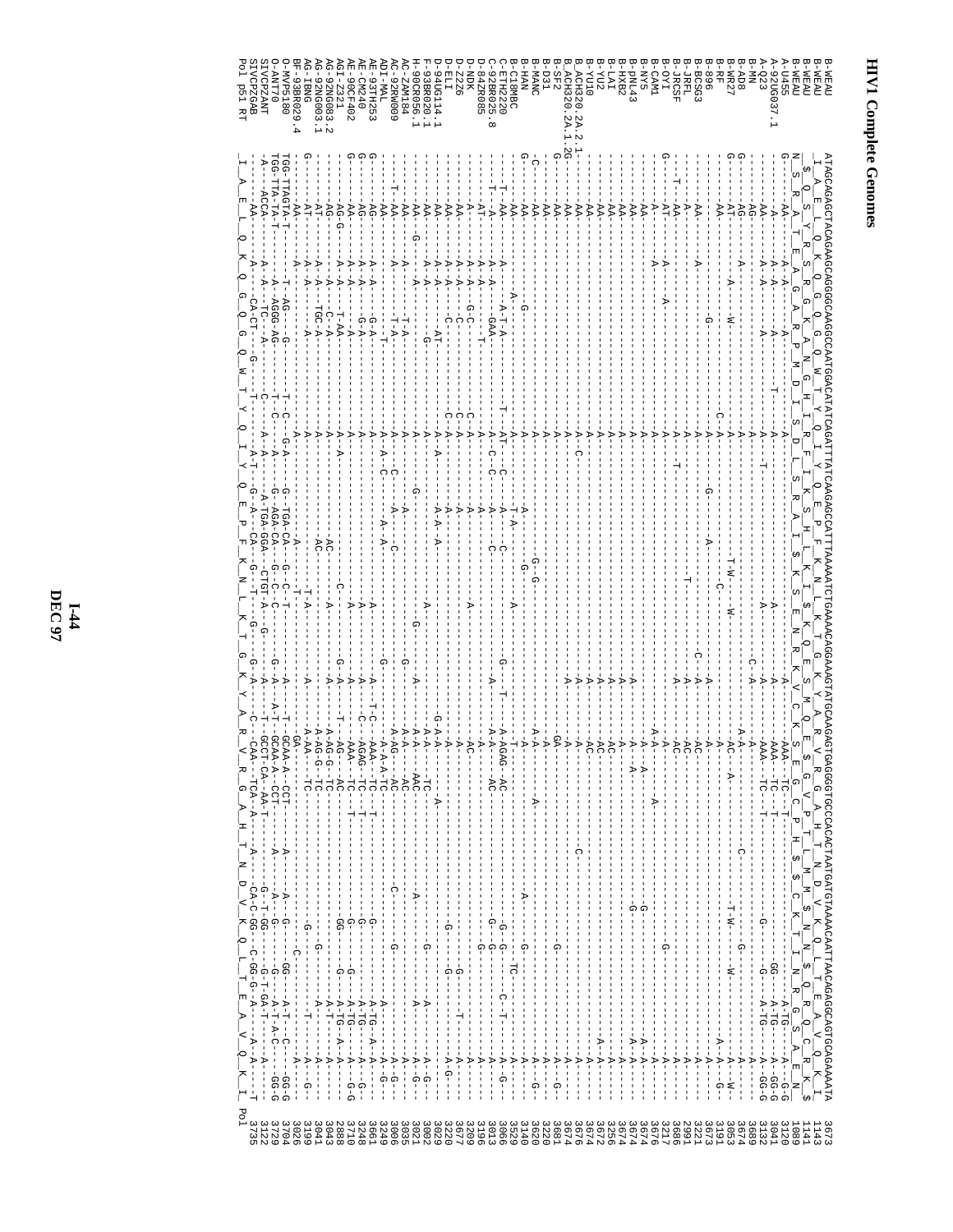| ଢ଼<br>ω<br>AGT-<br>$\frac{1}{2}$<br>Ω<br>Ω<br>AG-TACT-G<br>AGG-<br>GΣ<br>Ġ<br>Ğ<br>တို့<br>$\frac{1}{\Omega}$<br>ဂ္ဂ်<br>Ę<br>$\frac{1}{\Omega}$<br>ģ<br>ດ່<br>ပ္ပံ<br>Ġ<br>Ġ<br>Ġ<br>н<br>Ω<br>د<br>⊢<br>휴<br>유<br>년<br>٦Ļ<br>ă<br>TG-<br>$2 - -21$<br>ă<br>늡<br>44<br>ړ<br>ا<br>$\frac{42}{1}$<br>42<br>44<br>ц.<br>42<br>42<br>42<br>42<br>frame TGA stop codon<br>Ţ<br>Ţ<br>frame TGA stop<br>$\frac{1}{1}$<br>$\frac{1}{1}$<br>f,<br>ŧ<br>ł<br>ł<br>$\frac{1}{1}$<br>I<br>$\frac{1}{1}$<br>ŧ<br>$-1 -$<br>$\frac{1}{1}$<br>ω,<br>$\frac{1}{1}$<br>Ý<br>부<br>$\frac{1}{1}$<br>Ţ<br>$-1$<br>$-1$<br>۲L<br>-<br>$\frac{1}{1}$<br>$\frac{1}{1}$<br>$\mathsf I$<br>$\begin{array}{c} \end{array}$<br>부<br>ł<br>۲L<br>-<br>I<br>t<br>I<br>I<br>ŧ<br>$-1 - 1 -$<br>$\overline{\phantom{a}}$<br>J<br>J<br>$\mathbf{I}$<br>$\overline{\phantom{a}}$<br>I<br>J.<br>E<br>J.<br>I<br>л<br>$\overline{1}$<br>$\mathbf{I}$<br>$\mathbf{I}$<br>$\mathbf{I}$<br>$-1$<br>۲<br>ا<br>$\mathbf{I}$<br>J.<br>1<br>I<br>J<br>J,<br>1<br>ı<br>л<br>F<br>$\frac{1}{1}$<br>$\mathbf{I}$<br>$\mathsf I$<br>$\sum_{i=1}^{n}$<br>А<br>J<br>1<br>I<br>T<br>σ<br>J.<br>$\overline{\phantom{a}}$<br>J.<br>ှ<br>-1<br>$\overline{1}$<br>п<br>п<br>$\mathbf{I}$<br>$\overline{1}$<br>ŗΩ.<br>J.<br>$\overline{\phantom{a}}$<br>۲<br>ا<br>л<br>J.<br>ı<br>л<br>$\overline{1}$<br>$\overline{1}$<br>п<br>п<br>codon<br>$\mathsf I$<br>$\mathsf I$<br>$---+$<br>I<br>I<br>$\mathbf{I}$<br>$\mathbf I$<br>I<br>Ï<br>٠m<br>$--A--$<br>1<br>ı<br>$\mathbf{I}$<br>$\mathbf{I}$<br>J<br>I<br>$-4$<br>با<br>ا<br>$-4$<br>$\overline{1}$<br>$-4-$<br>$-\Delta -$<br>$-4-$<br>$\mathbf{I}$<br>J<br>$\mathbf{I}$<br>$\lambda$ -<br>$A -$<br>$\overline{A}$<br>$-4$<br>$\lambda$ -<br>$A - -$<br>$\overline{\phantom{a}}$<br>I<br>$A$ – –<br>J.<br>ì<br>J.<br>$A - -$<br>$\blacksquare$<br>J.<br>п<br>₹<br>$\mathbf{I}$<br>$\mathbf{I}$<br>1<br>$\blacksquare$<br>п<br>$\mathbf{I}$<br>ţ<br>$\frac{1}{1}$<br>J.<br>$\blacksquare$<br>J.<br>I<br>J.<br>J.<br>п<br>J<br>$\blacksquare$<br>J.<br>I<br>J.<br>п<br>J.<br>J.<br>$\mathbf{I}$<br>'က<br>л<br>т<br>J<br>л<br>ı<br>ı<br>$\mathbf{I}$<br>л<br>п<br>л<br>1<br>I.<br>$\overline{1}$<br>$\overline{1}$<br>$\overline{1}$<br>I<br>J<br>$\overline{P}$<br>$A$ – $-$<br>$A -$<br>Ţ<br>$A - -$<br>Þ<br>$\begin{array}{c} \hline \end{array}$<br>$\frac{1}{1}$<br>ţ<br>ъ<br>⋞<br>$-\mathbf{V}$ -<br>T,<br>ω<br>J.<br>$\overline{\phantom{a}}$<br>J<br>J,<br>I<br>$\mathbf{I}$<br>л<br>$-5$<br>I,<br>ı<br>$\frac{1}{1}$<br>л<br>л<br>ł<br>п<br>$\overline{1}$<br>t<br>$-1 - 1 - 1 - 1$<br>$\frac{1}{1}$<br>I<br>J<br>$\mathbf{I}$<br>J.<br>$\mathbf{I}$<br>$-1 - 1 - 1 - 1$<br>I<br>I<br>$\frac{1}{1}$<br>J.<br>Ω<br>ì<br>л<br>ı<br>ı<br>л<br>J.<br>$\frac{1}{1}$<br>$\overline{1}$<br>$\mathbf{I}$<br>$\frac{1}{1}$<br>п<br>л<br>ì<br>ı<br>$\frac{1}{1}$<br>L<br>I<br>J<br>ı<br>т<br>I<br>$\mathbf I$<br>۲<br>۱<br>-<br>T<br>$\overline{1}$<br>I<br>J.<br>$-GC--A--C---$<br>$-1 - 1$<br>Ö<br>ł<br>í<br>ł<br>I<br>I<br>$\begin{array}{c} \hline \end{array}$<br>J<br>t<br>キート<br>$\mathsf I$<br>J.<br>I<br>I<br>I<br>J<br>$\mathbf{I}$<br>I<br>۲<br>F<br>ı<br>I<br>$\frac{1}{1}$<br>I<br>т<br>п<br>л<br>л<br>I.<br>ึ<br>J.<br>I<br>J<br>ı<br>п<br>$\begin{array}{c} \rule{0pt}{2.5ex} \rule{0pt}{2.5ex} \rule{0pt}{2.5ex} \rule{0pt}{2.5ex} \rule{0pt}{2.5ex} \rule{0pt}{2.5ex} \rule{0pt}{2.5ex} \rule{0pt}{2.5ex} \rule{0pt}{2.5ex} \rule{0pt}{2.5ex} \rule{0pt}{2.5ex} \rule{0pt}{2.5ex} \rule{0pt}{2.5ex} \rule{0pt}{2.5ex} \rule{0pt}{2.5ex} \rule{0pt}{2.5ex} \rule{0pt}{2.5ex} \rule{0pt}{2.5ex} \rule{0pt}{2.5ex} \rule{0$<br>$-C$ - $TC$ - -<br>$\overline{1}$<br>L<br>I<br>т<br>п<br>$\overline{1}$<br>л<br>$\mathsf I$<br>ω.<br>$---TC-$<br>$\frac{1}{1}$<br>$-L-C$<br>$-LC-$<br>$\frac{1}{\Omega}$<br>I<br>$-1 -$<br>$-1C$ -<br>$-2c-$<br>$-LC-$<br>$\mathbf{I}$<br>$\mathbf{I}$<br>$-LC-$<br>I<br>1<br>$\frac{1}{2}$<br>$\begin{array}{c} \end{array}$<br>부<br>$\frac{1}{1}$<br>$\frac{1}{2}$<br>$-LC-----$<br>$\begin{array}{c} \hline \end{array}$<br>$A--\text{GA}-\text{C}---$<br>$\frac{1}{2}$<br>J.<br>۲<br>ا<br>۲<br>ا<br>J.<br>J.<br>I<br>Ť<br>I<br>I<br>TC-<br>F<br>т<br>1<br>л<br>1<br>I<br>л<br>п<br>$\blacksquare$<br>1<br>л<br>$\overline{\phantom{a}}$<br>I<br>т<br>I<br>Ωj<br>J<br>I.<br>$\frac{1}{1}$<br>т<br>$\frac{1}{1}$<br>J<br>$\mathbf{I}$<br>ı<br>л<br>J.<br>J<br>п<br>ı<br>ł<br>1<br>ı<br>п<br>$\blacksquare$<br>$\mathbf{I}$<br>1<br>л<br>1<br>$\overline{1}$<br>$\overline{1}$<br>$\mathbf{I}$<br>$\overline{1}$<br>$\overline{1}$<br>I<br>$\overline{1}$<br>I<br>$\mathbf{I}$<br>I<br>I<br>J<br>$\overline{1}$<br>J<br>I<br>$A---$<br>$A -$<br>$\mathbb{A}$<br>$A -$<br>⊅<br>$\overline{A}$<br>$\mathbb{A}$<br>$A -$<br>부<br>$\mathbb{A}$<br>$\overline{A}$<br>$\overline{A}$<br>$\mathbb{A}$<br>$A -$<br>$A -$<br>$A - -$<br>$A -$<br>$A - -$<br>$A - -$<br>$\overline{A}$<br>A-<br>I<br>I<br>I<br>$\frac{1}{1}$<br>J<br>Ţ<br>Ħ<br>J.<br>I<br>I<br>$\begin{array}{c} \hline \end{array}$<br>I,<br>J<br>J<br>$\frac{1}{2}$<br>$\frac{1}{1}$<br>J<br>I<br>J.<br>$\mathbf{I}$<br>$\mathbf I$<br>I.<br>I,<br>$\mathbf{I}$<br>ı<br>ı<br>ı<br>$\mathbf{I}$<br>т<br>л<br>ı<br>л<br>ı<br>т<br>п<br>$\mathbf{I}$<br>$\mathbf{I}$<br>$\mathbf I$<br>$\overline{\phantom{a}}$<br>L<br>J,<br>$\mathbf{I}$<br>J<br>J,<br>t<br>I. | ¦o<br>'n<br>ပြ<br>'n<br>F<br>ا<br>∾.<br>ပြ<br> <br>ა<br>F<br>י<br>מ'<br>.٣<br>F<br>¦ь<br>ŗΩ.<br>'n, |   |              |
|----------------------------------------------------------------------------------------------------------------------------------------------------------------------------------------------------------------------------------------------------------------------------------------------------------------------------------------------------------------------------------------------------------------------------------------------------------------------------------------------------------------------------------------------------------------------------------------------------------------------------------------------------------------------------------------------------------------------------------------------------------------------------------------------------------------------------------------------------------------------------------------------------------------------------------------------------------------------------------------------------------------------------------------------------------------------------------------------------------------------------------------------------------------------------------------------------------------------------------------------------------------------------------------------------------------------------------------------------------------------------------------------------------------------------------------------------------------------------------------------------------------------------------------------------------------------------------------------------------------------------------------------------------------------------------------------------------------------------------------------------------------------------------------------------------------------------------------------------------------------------------------------------------------------------------------------------------------------------------------------------------------------------------------------------------------------------------------------------------------------------------------------------------------------------------------------------------------------------------------------------------------------------------------------------------------------------------------------------------------------------------------------------------------------------------------------------------------------------------------------------------------------------------------------------------------------------------------------------------------------------------------------------------------------------------------------------------------------------------------------------------------------------------------------------------------------------------------------------------------------------------------------------------------------------------------------------------------------------------------------------------------------------------------------------------------------------------------------------------------------------------------------------------------------------------------------------------------------------------------------------------------------------------------------------------------------------------------------------------------------------------------------------------------------------------------------------------------------------------------------------------------------------------------------------------------------------------------------------------------------------------------------------------------------------------------------------------------------------------------------------------------------------------------------------------------------------------------------------------------------------------------------------------------------------------------------------------------------------------------------------------------------------------------------------------------------------------------------------------------------------------------------------------------------------------------------------------------------------------------------------------------------------------------------------------------------------------------------------------------------------------------------------------------------------------------------------------------------------------------------------------------------------------------------------------------------------------------------------------------------------------------------------------------------------------------------------------------------------------------------------------------------------------------------------------------------------------------------------------------------------------------------------------------------------------------------------------------------------------------------------------------------------------------------------------------------------------------------------------------------------------------------------------------------------------------------------------------------------------------------------------------------------------------------------------------------------------------------------------------|-----------------------------------------------------------------------------------------------------|---|--------------|
|                                                                                                                                                                                                                                                                                                                                                                                                                                                                                                                                                                                                                                                                                                                                                                                                                                                                                                                                                                                                                                                                                                                                                                                                                                                                                                                                                                                                                                                                                                                                                                                                                                                                                                                                                                                                                                                                                                                                                                                                                                                                                                                                                                                                                                                                                                                                                                                                                                                                                                                                                                                                                                                                                                                                                                                                                                                                                                                                                                                                                                                                                                                                                                                                                                                                                                                                                                                                                                                                                                                                                                                                                                                                                                                                                                                                                                                                                                                                                                                                                                                                                                                                                                                                                                                                                                                                                                                                                                                                                                                                                                                                                                                                                                                                                                                                                                                                                                                                                                                                                                                                                                                                                                                                                                                                                                                                                                |                                                                                                     |   | TCA-<br>ATTA |
| $-$ - - $C$ - - - - $R$ - - - -<br>--7------<br>$A - G -$<br>$A$ ---C-<br>$A-----$<br>$\frac{1}{1}$<br>ł<br>Í<br>ဂှ<br>နဲ<br>ဂု<br>İ<br>Ť<br>$\frac{1}{2}$<br>$\frac{1}{1}$<br>$\frac{1}{1}$<br>ł<br>ł<br>ှ<br>I,<br>J<br>J.<br>I<br>I<br>Ω<br>I<br>I<br>I<br>I<br>I<br>$\mathbf{I}$<br>$\blacksquare$<br>$\overline{1}$<br>л<br>J<br>$\mathbf{I}$<br>I.                                                                                                                                                                                                                                                                                                                                                                                                                                                                                                                                                                                                                                                                                                                                                                                                                                                                                                                                                                                                                                                                                                                                                                                                                                                                                                                                                                                                                                                                                                                                                                                                                                                                                                                                                                                                                                                                                                                                                                                                                                                                                                                                                                                                                                                                                                                                                                                                                                                                                                                                                                                                                                                                                                                                                                                                                                                                                                                                                                                                                                                                                                                                                                                                                                                                                                                                                                                                                                                                                                                                                                                                                                                                                                                                                                                                                                                                                                                                                                                                                                                                                                                                                                                                                                                                                                                                                                                                                                                                                                                                                                                                                                                                                                                                                                                                                                                                                                                                                                                                       |                                                                                                     |   |              |
|                                                                                                                                                                                                                                                                                                                                                                                                                                                                                                                                                                                                                                                                                                                                                                                                                                                                                                                                                                                                                                                                                                                                                                                                                                                                                                                                                                                                                                                                                                                                                                                                                                                                                                                                                                                                                                                                                                                                                                                                                                                                                                                                                                                                                                                                                                                                                                                                                                                                                                                                                                                                                                                                                                                                                                                                                                                                                                                                                                                                                                                                                                                                                                                                                                                                                                                                                                                                                                                                                                                                                                                                                                                                                                                                                                                                                                                                                                                                                                                                                                                                                                                                                                                                                                                                                                                                                                                                                                                                                                                                                                                                                                                                                                                                                                                                                                                                                                                                                                                                                                                                                                                                                                                                                                                                                                                                                                |                                                                                                     |   | -- 1<br>5    |
|                                                                                                                                                                                                                                                                                                                                                                                                                                                                                                                                                                                                                                                                                                                                                                                                                                                                                                                                                                                                                                                                                                                                                                                                                                                                                                                                                                                                                                                                                                                                                                                                                                                                                                                                                                                                                                                                                                                                                                                                                                                                                                                                                                                                                                                                                                                                                                                                                                                                                                                                                                                                                                                                                                                                                                                                                                                                                                                                                                                                                                                                                                                                                                                                                                                                                                                                                                                                                                                                                                                                                                                                                                                                                                                                                                                                                                                                                                                                                                                                                                                                                                                                                                                                                                                                                                                                                                                                                                                                                                                                                                                                                                                                                                                                                                                                                                                                                                                                                                                                                                                                                                                                                                                                                                                                                                                                                                |                                                                                                     |   |              |
|                                                                                                                                                                                                                                                                                                                                                                                                                                                                                                                                                                                                                                                                                                                                                                                                                                                                                                                                                                                                                                                                                                                                                                                                                                                                                                                                                                                                                                                                                                                                                                                                                                                                                                                                                                                                                                                                                                                                                                                                                                                                                                                                                                                                                                                                                                                                                                                                                                                                                                                                                                                                                                                                                                                                                                                                                                                                                                                                                                                                                                                                                                                                                                                                                                                                                                                                                                                                                                                                                                                                                                                                                                                                                                                                                                                                                                                                                                                                                                                                                                                                                                                                                                                                                                                                                                                                                                                                                                                                                                                                                                                                                                                                                                                                                                                                                                                                                                                                                                                                                                                                                                                                                                                                                                                                                                                                                                |                                                                                                     |   |              |
|                                                                                                                                                                                                                                                                                                                                                                                                                                                                                                                                                                                                                                                                                                                                                                                                                                                                                                                                                                                                                                                                                                                                                                                                                                                                                                                                                                                                                                                                                                                                                                                                                                                                                                                                                                                                                                                                                                                                                                                                                                                                                                                                                                                                                                                                                                                                                                                                                                                                                                                                                                                                                                                                                                                                                                                                                                                                                                                                                                                                                                                                                                                                                                                                                                                                                                                                                                                                                                                                                                                                                                                                                                                                                                                                                                                                                                                                                                                                                                                                                                                                                                                                                                                                                                                                                                                                                                                                                                                                                                                                                                                                                                                                                                                                                                                                                                                                                                                                                                                                                                                                                                                                                                                                                                                                                                                                                                |                                                                                                     |   |              |
|                                                                                                                                                                                                                                                                                                                                                                                                                                                                                                                                                                                                                                                                                                                                                                                                                                                                                                                                                                                                                                                                                                                                                                                                                                                                                                                                                                                                                                                                                                                                                                                                                                                                                                                                                                                                                                                                                                                                                                                                                                                                                                                                                                                                                                                                                                                                                                                                                                                                                                                                                                                                                                                                                                                                                                                                                                                                                                                                                                                                                                                                                                                                                                                                                                                                                                                                                                                                                                                                                                                                                                                                                                                                                                                                                                                                                                                                                                                                                                                                                                                                                                                                                                                                                                                                                                                                                                                                                                                                                                                                                                                                                                                                                                                                                                                                                                                                                                                                                                                                                                                                                                                                                                                                                                                                                                                                                                |                                                                                                     |   |              |
|                                                                                                                                                                                                                                                                                                                                                                                                                                                                                                                                                                                                                                                                                                                                                                                                                                                                                                                                                                                                                                                                                                                                                                                                                                                                                                                                                                                                                                                                                                                                                                                                                                                                                                                                                                                                                                                                                                                                                                                                                                                                                                                                                                                                                                                                                                                                                                                                                                                                                                                                                                                                                                                                                                                                                                                                                                                                                                                                                                                                                                                                                                                                                                                                                                                                                                                                                                                                                                                                                                                                                                                                                                                                                                                                                                                                                                                                                                                                                                                                                                                                                                                                                                                                                                                                                                                                                                                                                                                                                                                                                                                                                                                                                                                                                                                                                                                                                                                                                                                                                                                                                                                                                                                                                                                                                                                                                                |                                                                                                     |   |              |
|                                                                                                                                                                                                                                                                                                                                                                                                                                                                                                                                                                                                                                                                                                                                                                                                                                                                                                                                                                                                                                                                                                                                                                                                                                                                                                                                                                                                                                                                                                                                                                                                                                                                                                                                                                                                                                                                                                                                                                                                                                                                                                                                                                                                                                                                                                                                                                                                                                                                                                                                                                                                                                                                                                                                                                                                                                                                                                                                                                                                                                                                                                                                                                                                                                                                                                                                                                                                                                                                                                                                                                                                                                                                                                                                                                                                                                                                                                                                                                                                                                                                                                                                                                                                                                                                                                                                                                                                                                                                                                                                                                                                                                                                                                                                                                                                                                                                                                                                                                                                                                                                                                                                                                                                                                                                                                                                                                |                                                                                                     |   | -GA-         |
|                                                                                                                                                                                                                                                                                                                                                                                                                                                                                                                                                                                                                                                                                                                                                                                                                                                                                                                                                                                                                                                                                                                                                                                                                                                                                                                                                                                                                                                                                                                                                                                                                                                                                                                                                                                                                                                                                                                                                                                                                                                                                                                                                                                                                                                                                                                                                                                                                                                                                                                                                                                                                                                                                                                                                                                                                                                                                                                                                                                                                                                                                                                                                                                                                                                                                                                                                                                                                                                                                                                                                                                                                                                                                                                                                                                                                                                                                                                                                                                                                                                                                                                                                                                                                                                                                                                                                                                                                                                                                                                                                                                                                                                                                                                                                                                                                                                                                                                                                                                                                                                                                                                                                                                                                                                                                                                                                                |                                                                                                     |   | - 1G         |
|                                                                                                                                                                                                                                                                                                                                                                                                                                                                                                                                                                                                                                                                                                                                                                                                                                                                                                                                                                                                                                                                                                                                                                                                                                                                                                                                                                                                                                                                                                                                                                                                                                                                                                                                                                                                                                                                                                                                                                                                                                                                                                                                                                                                                                                                                                                                                                                                                                                                                                                                                                                                                                                                                                                                                                                                                                                                                                                                                                                                                                                                                                                                                                                                                                                                                                                                                                                                                                                                                                                                                                                                                                                                                                                                                                                                                                                                                                                                                                                                                                                                                                                                                                                                                                                                                                                                                                                                                                                                                                                                                                                                                                                                                                                                                                                                                                                                                                                                                                                                                                                                                                                                                                                                                                                                                                                                                                |                                                                                                     |   | -TG          |
|                                                                                                                                                                                                                                                                                                                                                                                                                                                                                                                                                                                                                                                                                                                                                                                                                                                                                                                                                                                                                                                                                                                                                                                                                                                                                                                                                                                                                                                                                                                                                                                                                                                                                                                                                                                                                                                                                                                                                                                                                                                                                                                                                                                                                                                                                                                                                                                                                                                                                                                                                                                                                                                                                                                                                                                                                                                                                                                                                                                                                                                                                                                                                                                                                                                                                                                                                                                                                                                                                                                                                                                                                                                                                                                                                                                                                                                                                                                                                                                                                                                                                                                                                                                                                                                                                                                                                                                                                                                                                                                                                                                                                                                                                                                                                                                                                                                                                                                                                                                                                                                                                                                                                                                                                                                                                                                                                                |                                                                                                     |   | ī            |
|                                                                                                                                                                                                                                                                                                                                                                                                                                                                                                                                                                                                                                                                                                                                                                                                                                                                                                                                                                                                                                                                                                                                                                                                                                                                                                                                                                                                                                                                                                                                                                                                                                                                                                                                                                                                                                                                                                                                                                                                                                                                                                                                                                                                                                                                                                                                                                                                                                                                                                                                                                                                                                                                                                                                                                                                                                                                                                                                                                                                                                                                                                                                                                                                                                                                                                                                                                                                                                                                                                                                                                                                                                                                                                                                                                                                                                                                                                                                                                                                                                                                                                                                                                                                                                                                                                                                                                                                                                                                                                                                                                                                                                                                                                                                                                                                                                                                                                                                                                                                                                                                                                                                                                                                                                                                                                                                                                |                                                                                                     |   | TCT-         |
|                                                                                                                                                                                                                                                                                                                                                                                                                                                                                                                                                                                                                                                                                                                                                                                                                                                                                                                                                                                                                                                                                                                                                                                                                                                                                                                                                                                                                                                                                                                                                                                                                                                                                                                                                                                                                                                                                                                                                                                                                                                                                                                                                                                                                                                                                                                                                                                                                                                                                                                                                                                                                                                                                                                                                                                                                                                                                                                                                                                                                                                                                                                                                                                                                                                                                                                                                                                                                                                                                                                                                                                                                                                                                                                                                                                                                                                                                                                                                                                                                                                                                                                                                                                                                                                                                                                                                                                                                                                                                                                                                                                                                                                                                                                                                                                                                                                                                                                                                                                                                                                                                                                                                                                                                                                                                                                                                                |                                                                                                     |   |              |
|                                                                                                                                                                                                                                                                                                                                                                                                                                                                                                                                                                                                                                                                                                                                                                                                                                                                                                                                                                                                                                                                                                                                                                                                                                                                                                                                                                                                                                                                                                                                                                                                                                                                                                                                                                                                                                                                                                                                                                                                                                                                                                                                                                                                                                                                                                                                                                                                                                                                                                                                                                                                                                                                                                                                                                                                                                                                                                                                                                                                                                                                                                                                                                                                                                                                                                                                                                                                                                                                                                                                                                                                                                                                                                                                                                                                                                                                                                                                                                                                                                                                                                                                                                                                                                                                                                                                                                                                                                                                                                                                                                                                                                                                                                                                                                                                                                                                                                                                                                                                                                                                                                                                                                                                                                                                                                                                                                |                                                                                                     |   | -AJ-         |
|                                                                                                                                                                                                                                                                                                                                                                                                                                                                                                                                                                                                                                                                                                                                                                                                                                                                                                                                                                                                                                                                                                                                                                                                                                                                                                                                                                                                                                                                                                                                                                                                                                                                                                                                                                                                                                                                                                                                                                                                                                                                                                                                                                                                                                                                                                                                                                                                                                                                                                                                                                                                                                                                                                                                                                                                                                                                                                                                                                                                                                                                                                                                                                                                                                                                                                                                                                                                                                                                                                                                                                                                                                                                                                                                                                                                                                                                                                                                                                                                                                                                                                                                                                                                                                                                                                                                                                                                                                                                                                                                                                                                                                                                                                                                                                                                                                                                                                                                                                                                                                                                                                                                                                                                                                                                                                                                                                |                                                                                                     |   |              |
|                                                                                                                                                                                                                                                                                                                                                                                                                                                                                                                                                                                                                                                                                                                                                                                                                                                                                                                                                                                                                                                                                                                                                                                                                                                                                                                                                                                                                                                                                                                                                                                                                                                                                                                                                                                                                                                                                                                                                                                                                                                                                                                                                                                                                                                                                                                                                                                                                                                                                                                                                                                                                                                                                                                                                                                                                                                                                                                                                                                                                                                                                                                                                                                                                                                                                                                                                                                                                                                                                                                                                                                                                                                                                                                                                                                                                                                                                                                                                                                                                                                                                                                                                                                                                                                                                                                                                                                                                                                                                                                                                                                                                                                                                                                                                                                                                                                                                                                                                                                                                                                                                                                                                                                                                                                                                                                                                                |                                                                                                     |   |              |
|                                                                                                                                                                                                                                                                                                                                                                                                                                                                                                                                                                                                                                                                                                                                                                                                                                                                                                                                                                                                                                                                                                                                                                                                                                                                                                                                                                                                                                                                                                                                                                                                                                                                                                                                                                                                                                                                                                                                                                                                                                                                                                                                                                                                                                                                                                                                                                                                                                                                                                                                                                                                                                                                                                                                                                                                                                                                                                                                                                                                                                                                                                                                                                                                                                                                                                                                                                                                                                                                                                                                                                                                                                                                                                                                                                                                                                                                                                                                                                                                                                                                                                                                                                                                                                                                                                                                                                                                                                                                                                                                                                                                                                                                                                                                                                                                                                                                                                                                                                                                                                                                                                                                                                                                                                                                                                                                                                |                                                                                                     |   |              |
|                                                                                                                                                                                                                                                                                                                                                                                                                                                                                                                                                                                                                                                                                                                                                                                                                                                                                                                                                                                                                                                                                                                                                                                                                                                                                                                                                                                                                                                                                                                                                                                                                                                                                                                                                                                                                                                                                                                                                                                                                                                                                                                                                                                                                                                                                                                                                                                                                                                                                                                                                                                                                                                                                                                                                                                                                                                                                                                                                                                                                                                                                                                                                                                                                                                                                                                                                                                                                                                                                                                                                                                                                                                                                                                                                                                                                                                                                                                                                                                                                                                                                                                                                                                                                                                                                                                                                                                                                                                                                                                                                                                                                                                                                                                                                                                                                                                                                                                                                                                                                                                                                                                                                                                                                                                                                                                                                                |                                                                                                     |   | é            |
|                                                                                                                                                                                                                                                                                                                                                                                                                                                                                                                                                                                                                                                                                                                                                                                                                                                                                                                                                                                                                                                                                                                                                                                                                                                                                                                                                                                                                                                                                                                                                                                                                                                                                                                                                                                                                                                                                                                                                                                                                                                                                                                                                                                                                                                                                                                                                                                                                                                                                                                                                                                                                                                                                                                                                                                                                                                                                                                                                                                                                                                                                                                                                                                                                                                                                                                                                                                                                                                                                                                                                                                                                                                                                                                                                                                                                                                                                                                                                                                                                                                                                                                                                                                                                                                                                                                                                                                                                                                                                                                                                                                                                                                                                                                                                                                                                                                                                                                                                                                                                                                                                                                                                                                                                                                                                                                                                                |                                                                                                     |   | -CTG         |
|                                                                                                                                                                                                                                                                                                                                                                                                                                                                                                                                                                                                                                                                                                                                                                                                                                                                                                                                                                                                                                                                                                                                                                                                                                                                                                                                                                                                                                                                                                                                                                                                                                                                                                                                                                                                                                                                                                                                                                                                                                                                                                                                                                                                                                                                                                                                                                                                                                                                                                                                                                                                                                                                                                                                                                                                                                                                                                                                                                                                                                                                                                                                                                                                                                                                                                                                                                                                                                                                                                                                                                                                                                                                                                                                                                                                                                                                                                                                                                                                                                                                                                                                                                                                                                                                                                                                                                                                                                                                                                                                                                                                                                                                                                                                                                                                                                                                                                                                                                                                                                                                                                                                                                                                                                                                                                                                                                |                                                                                                     |   | -CTG-        |
|                                                                                                                                                                                                                                                                                                                                                                                                                                                                                                                                                                                                                                                                                                                                                                                                                                                                                                                                                                                                                                                                                                                                                                                                                                                                                                                                                                                                                                                                                                                                                                                                                                                                                                                                                                                                                                                                                                                                                                                                                                                                                                                                                                                                                                                                                                                                                                                                                                                                                                                                                                                                                                                                                                                                                                                                                                                                                                                                                                                                                                                                                                                                                                                                                                                                                                                                                                                                                                                                                                                                                                                                                                                                                                                                                                                                                                                                                                                                                                                                                                                                                                                                                                                                                                                                                                                                                                                                                                                                                                                                                                                                                                                                                                                                                                                                                                                                                                                                                                                                                                                                                                                                                                                                                                                                                                                                                                |                                                                                                     |   |              |
|                                                                                                                                                                                                                                                                                                                                                                                                                                                                                                                                                                                                                                                                                                                                                                                                                                                                                                                                                                                                                                                                                                                                                                                                                                                                                                                                                                                                                                                                                                                                                                                                                                                                                                                                                                                                                                                                                                                                                                                                                                                                                                                                                                                                                                                                                                                                                                                                                                                                                                                                                                                                                                                                                                                                                                                                                                                                                                                                                                                                                                                                                                                                                                                                                                                                                                                                                                                                                                                                                                                                                                                                                                                                                                                                                                                                                                                                                                                                                                                                                                                                                                                                                                                                                                                                                                                                                                                                                                                                                                                                                                                                                                                                                                                                                                                                                                                                                                                                                                                                                                                                                                                                                                                                                                                                                                                                                                |                                                                                                     |   |              |
|                                                                                                                                                                                                                                                                                                                                                                                                                                                                                                                                                                                                                                                                                                                                                                                                                                                                                                                                                                                                                                                                                                                                                                                                                                                                                                                                                                                                                                                                                                                                                                                                                                                                                                                                                                                                                                                                                                                                                                                                                                                                                                                                                                                                                                                                                                                                                                                                                                                                                                                                                                                                                                                                                                                                                                                                                                                                                                                                                                                                                                                                                                                                                                                                                                                                                                                                                                                                                                                                                                                                                                                                                                                                                                                                                                                                                                                                                                                                                                                                                                                                                                                                                                                                                                                                                                                                                                                                                                                                                                                                                                                                                                                                                                                                                                                                                                                                                                                                                                                                                                                                                                                                                                                                                                                                                                                                                                |                                                                                                     |   |              |
|                                                                                                                                                                                                                                                                                                                                                                                                                                                                                                                                                                                                                                                                                                                                                                                                                                                                                                                                                                                                                                                                                                                                                                                                                                                                                                                                                                                                                                                                                                                                                                                                                                                                                                                                                                                                                                                                                                                                                                                                                                                                                                                                                                                                                                                                                                                                                                                                                                                                                                                                                                                                                                                                                                                                                                                                                                                                                                                                                                                                                                                                                                                                                                                                                                                                                                                                                                                                                                                                                                                                                                                                                                                                                                                                                                                                                                                                                                                                                                                                                                                                                                                                                                                                                                                                                                                                                                                                                                                                                                                                                                                                                                                                                                                                                                                                                                                                                                                                                                                                                                                                                                                                                                                                                                                                                                                                                                |                                                                                                     |   |              |
|                                                                                                                                                                                                                                                                                                                                                                                                                                                                                                                                                                                                                                                                                                                                                                                                                                                                                                                                                                                                                                                                                                                                                                                                                                                                                                                                                                                                                                                                                                                                                                                                                                                                                                                                                                                                                                                                                                                                                                                                                                                                                                                                                                                                                                                                                                                                                                                                                                                                                                                                                                                                                                                                                                                                                                                                                                                                                                                                                                                                                                                                                                                                                                                                                                                                                                                                                                                                                                                                                                                                                                                                                                                                                                                                                                                                                                                                                                                                                                                                                                                                                                                                                                                                                                                                                                                                                                                                                                                                                                                                                                                                                                                                                                                                                                                                                                                                                                                                                                                                                                                                                                                                                                                                                                                                                                                                                                |                                                                                                     |   |              |
|                                                                                                                                                                                                                                                                                                                                                                                                                                                                                                                                                                                                                                                                                                                                                                                                                                                                                                                                                                                                                                                                                                                                                                                                                                                                                                                                                                                                                                                                                                                                                                                                                                                                                                                                                                                                                                                                                                                                                                                                                                                                                                                                                                                                                                                                                                                                                                                                                                                                                                                                                                                                                                                                                                                                                                                                                                                                                                                                                                                                                                                                                                                                                                                                                                                                                                                                                                                                                                                                                                                                                                                                                                                                                                                                                                                                                                                                                                                                                                                                                                                                                                                                                                                                                                                                                                                                                                                                                                                                                                                                                                                                                                                                                                                                                                                                                                                                                                                                                                                                                                                                                                                                                                                                                                                                                                                                                                |                                                                                                     |   |              |
|                                                                                                                                                                                                                                                                                                                                                                                                                                                                                                                                                                                                                                                                                                                                                                                                                                                                                                                                                                                                                                                                                                                                                                                                                                                                                                                                                                                                                                                                                                                                                                                                                                                                                                                                                                                                                                                                                                                                                                                                                                                                                                                                                                                                                                                                                                                                                                                                                                                                                                                                                                                                                                                                                                                                                                                                                                                                                                                                                                                                                                                                                                                                                                                                                                                                                                                                                                                                                                                                                                                                                                                                                                                                                                                                                                                                                                                                                                                                                                                                                                                                                                                                                                                                                                                                                                                                                                                                                                                                                                                                                                                                                                                                                                                                                                                                                                                                                                                                                                                                                                                                                                                                                                                                                                                                                                                                                                |                                                                                                     |   | CA           |
|                                                                                                                                                                                                                                                                                                                                                                                                                                                                                                                                                                                                                                                                                                                                                                                                                                                                                                                                                                                                                                                                                                                                                                                                                                                                                                                                                                                                                                                                                                                                                                                                                                                                                                                                                                                                                                                                                                                                                                                                                                                                                                                                                                                                                                                                                                                                                                                                                                                                                                                                                                                                                                                                                                                                                                                                                                                                                                                                                                                                                                                                                                                                                                                                                                                                                                                                                                                                                                                                                                                                                                                                                                                                                                                                                                                                                                                                                                                                                                                                                                                                                                                                                                                                                                                                                                                                                                                                                                                                                                                                                                                                                                                                                                                                                                                                                                                                                                                                                                                                                                                                                                                                                                                                                                                                                                                                                                |                                                                                                     |   |              |
|                                                                                                                                                                                                                                                                                                                                                                                                                                                                                                                                                                                                                                                                                                                                                                                                                                                                                                                                                                                                                                                                                                                                                                                                                                                                                                                                                                                                                                                                                                                                                                                                                                                                                                                                                                                                                                                                                                                                                                                                                                                                                                                                                                                                                                                                                                                                                                                                                                                                                                                                                                                                                                                                                                                                                                                                                                                                                                                                                                                                                                                                                                                                                                                                                                                                                                                                                                                                                                                                                                                                                                                                                                                                                                                                                                                                                                                                                                                                                                                                                                                                                                                                                                                                                                                                                                                                                                                                                                                                                                                                                                                                                                                                                                                                                                                                                                                                                                                                                                                                                                                                                                                                                                                                                                                                                                                                                                |                                                                                                     |   |              |
|                                                                                                                                                                                                                                                                                                                                                                                                                                                                                                                                                                                                                                                                                                                                                                                                                                                                                                                                                                                                                                                                                                                                                                                                                                                                                                                                                                                                                                                                                                                                                                                                                                                                                                                                                                                                                                                                                                                                                                                                                                                                                                                                                                                                                                                                                                                                                                                                                                                                                                                                                                                                                                                                                                                                                                                                                                                                                                                                                                                                                                                                                                                                                                                                                                                                                                                                                                                                                                                                                                                                                                                                                                                                                                                                                                                                                                                                                                                                                                                                                                                                                                                                                                                                                                                                                                                                                                                                                                                                                                                                                                                                                                                                                                                                                                                                                                                                                                                                                                                                                                                                                                                                                                                                                                                                                                                                                                |                                                                                                     |   |              |
|                                                                                                                                                                                                                                                                                                                                                                                                                                                                                                                                                                                                                                                                                                                                                                                                                                                                                                                                                                                                                                                                                                                                                                                                                                                                                                                                                                                                                                                                                                                                                                                                                                                                                                                                                                                                                                                                                                                                                                                                                                                                                                                                                                                                                                                                                                                                                                                                                                                                                                                                                                                                                                                                                                                                                                                                                                                                                                                                                                                                                                                                                                                                                                                                                                                                                                                                                                                                                                                                                                                                                                                                                                                                                                                                                                                                                                                                                                                                                                                                                                                                                                                                                                                                                                                                                                                                                                                                                                                                                                                                                                                                                                                                                                                                                                                                                                                                                                                                                                                                                                                                                                                                                                                                                                                                                                                                                                |                                                                                                     |   |              |
|                                                                                                                                                                                                                                                                                                                                                                                                                                                                                                                                                                                                                                                                                                                                                                                                                                                                                                                                                                                                                                                                                                                                                                                                                                                                                                                                                                                                                                                                                                                                                                                                                                                                                                                                                                                                                                                                                                                                                                                                                                                                                                                                                                                                                                                                                                                                                                                                                                                                                                                                                                                                                                                                                                                                                                                                                                                                                                                                                                                                                                                                                                                                                                                                                                                                                                                                                                                                                                                                                                                                                                                                                                                                                                                                                                                                                                                                                                                                                                                                                                                                                                                                                                                                                                                                                                                                                                                                                                                                                                                                                                                                                                                                                                                                                                                                                                                                                                                                                                                                                                                                                                                                                                                                                                                                                                                                                                |                                                                                                     |   |              |
|                                                                                                                                                                                                                                                                                                                                                                                                                                                                                                                                                                                                                                                                                                                                                                                                                                                                                                                                                                                                                                                                                                                                                                                                                                                                                                                                                                                                                                                                                                                                                                                                                                                                                                                                                                                                                                                                                                                                                                                                                                                                                                                                                                                                                                                                                                                                                                                                                                                                                                                                                                                                                                                                                                                                                                                                                                                                                                                                                                                                                                                                                                                                                                                                                                                                                                                                                                                                                                                                                                                                                                                                                                                                                                                                                                                                                                                                                                                                                                                                                                                                                                                                                                                                                                                                                                                                                                                                                                                                                                                                                                                                                                                                                                                                                                                                                                                                                                                                                                                                                                                                                                                                                                                                                                                                                                                                                                |                                                                                                     |   |              |
|                                                                                                                                                                                                                                                                                                                                                                                                                                                                                                                                                                                                                                                                                                                                                                                                                                                                                                                                                                                                                                                                                                                                                                                                                                                                                                                                                                                                                                                                                                                                                                                                                                                                                                                                                                                                                                                                                                                                                                                                                                                                                                                                                                                                                                                                                                                                                                                                                                                                                                                                                                                                                                                                                                                                                                                                                                                                                                                                                                                                                                                                                                                                                                                                                                                                                                                                                                                                                                                                                                                                                                                                                                                                                                                                                                                                                                                                                                                                                                                                                                                                                                                                                                                                                                                                                                                                                                                                                                                                                                                                                                                                                                                                                                                                                                                                                                                                                                                                                                                                                                                                                                                                                                                                                                                                                                                                                                |                                                                                                     |   |              |
|                                                                                                                                                                                                                                                                                                                                                                                                                                                                                                                                                                                                                                                                                                                                                                                                                                                                                                                                                                                                                                                                                                                                                                                                                                                                                                                                                                                                                                                                                                                                                                                                                                                                                                                                                                                                                                                                                                                                                                                                                                                                                                                                                                                                                                                                                                                                                                                                                                                                                                                                                                                                                                                                                                                                                                                                                                                                                                                                                                                                                                                                                                                                                                                                                                                                                                                                                                                                                                                                                                                                                                                                                                                                                                                                                                                                                                                                                                                                                                                                                                                                                                                                                                                                                                                                                                                                                                                                                                                                                                                                                                                                                                                                                                                                                                                                                                                                                                                                                                                                                                                                                                                                                                                                                                                                                                                                                                |                                                                                                     |   |              |
|                                                                                                                                                                                                                                                                                                                                                                                                                                                                                                                                                                                                                                                                                                                                                                                                                                                                                                                                                                                                                                                                                                                                                                                                                                                                                                                                                                                                                                                                                                                                                                                                                                                                                                                                                                                                                                                                                                                                                                                                                                                                                                                                                                                                                                                                                                                                                                                                                                                                                                                                                                                                                                                                                                                                                                                                                                                                                                                                                                                                                                                                                                                                                                                                                                                                                                                                                                                                                                                                                                                                                                                                                                                                                                                                                                                                                                                                                                                                                                                                                                                                                                                                                                                                                                                                                                                                                                                                                                                                                                                                                                                                                                                                                                                                                                                                                                                                                                                                                                                                                                                                                                                                                                                                                                                                                                                                                                |                                                                                                     |   | $C-A$ -      |
|                                                                                                                                                                                                                                                                                                                                                                                                                                                                                                                                                                                                                                                                                                                                                                                                                                                                                                                                                                                                                                                                                                                                                                                                                                                                                                                                                                                                                                                                                                                                                                                                                                                                                                                                                                                                                                                                                                                                                                                                                                                                                                                                                                                                                                                                                                                                                                                                                                                                                                                                                                                                                                                                                                                                                                                                                                                                                                                                                                                                                                                                                                                                                                                                                                                                                                                                                                                                                                                                                                                                                                                                                                                                                                                                                                                                                                                                                                                                                                                                                                                                                                                                                                                                                                                                                                                                                                                                                                                                                                                                                                                                                                                                                                                                                                                                                                                                                                                                                                                                                                                                                                                                                                                                                                                                                                                                                                |                                                                                                     |   |              |
|                                                                                                                                                                                                                                                                                                                                                                                                                                                                                                                                                                                                                                                                                                                                                                                                                                                                                                                                                                                                                                                                                                                                                                                                                                                                                                                                                                                                                                                                                                                                                                                                                                                                                                                                                                                                                                                                                                                                                                                                                                                                                                                                                                                                                                                                                                                                                                                                                                                                                                                                                                                                                                                                                                                                                                                                                                                                                                                                                                                                                                                                                                                                                                                                                                                                                                                                                                                                                                                                                                                                                                                                                                                                                                                                                                                                                                                                                                                                                                                                                                                                                                                                                                                                                                                                                                                                                                                                                                                                                                                                                                                                                                                                                                                                                                                                                                                                                                                                                                                                                                                                                                                                                                                                                                                                                                                                                                |                                                                                                     |   | $-27$        |
|                                                                                                                                                                                                                                                                                                                                                                                                                                                                                                                                                                                                                                                                                                                                                                                                                                                                                                                                                                                                                                                                                                                                                                                                                                                                                                                                                                                                                                                                                                                                                                                                                                                                                                                                                                                                                                                                                                                                                                                                                                                                                                                                                                                                                                                                                                                                                                                                                                                                                                                                                                                                                                                                                                                                                                                                                                                                                                                                                                                                                                                                                                                                                                                                                                                                                                                                                                                                                                                                                                                                                                                                                                                                                                                                                                                                                                                                                                                                                                                                                                                                                                                                                                                                                                                                                                                                                                                                                                                                                                                                                                                                                                                                                                                                                                                                                                                                                                                                                                                                                                                                                                                                                                                                                                                                                                                                                                |                                                                                                     |   | $-41$        |
|                                                                                                                                                                                                                                                                                                                                                                                                                                                                                                                                                                                                                                                                                                                                                                                                                                                                                                                                                                                                                                                                                                                                                                                                                                                                                                                                                                                                                                                                                                                                                                                                                                                                                                                                                                                                                                                                                                                                                                                                                                                                                                                                                                                                                                                                                                                                                                                                                                                                                                                                                                                                                                                                                                                                                                                                                                                                                                                                                                                                                                                                                                                                                                                                                                                                                                                                                                                                                                                                                                                                                                                                                                                                                                                                                                                                                                                                                                                                                                                                                                                                                                                                                                                                                                                                                                                                                                                                                                                                                                                                                                                                                                                                                                                                                                                                                                                                                                                                                                                                                                                                                                                                                                                                                                                                                                                                                                |                                                                                                     |   |              |
|                                                                                                                                                                                                                                                                                                                                                                                                                                                                                                                                                                                                                                                                                                                                                                                                                                                                                                                                                                                                                                                                                                                                                                                                                                                                                                                                                                                                                                                                                                                                                                                                                                                                                                                                                                                                                                                                                                                                                                                                                                                                                                                                                                                                                                                                                                                                                                                                                                                                                                                                                                                                                                                                                                                                                                                                                                                                                                                                                                                                                                                                                                                                                                                                                                                                                                                                                                                                                                                                                                                                                                                                                                                                                                                                                                                                                                                                                                                                                                                                                                                                                                                                                                                                                                                                                                                                                                                                                                                                                                                                                                                                                                                                                                                                                                                                                                                                                                                                                                                                                                                                                                                                                                                                                                                                                                                                                                |                                                                                                     |   |              |
|                                                                                                                                                                                                                                                                                                                                                                                                                                                                                                                                                                                                                                                                                                                                                                                                                                                                                                                                                                                                                                                                                                                                                                                                                                                                                                                                                                                                                                                                                                                                                                                                                                                                                                                                                                                                                                                                                                                                                                                                                                                                                                                                                                                                                                                                                                                                                                                                                                                                                                                                                                                                                                                                                                                                                                                                                                                                                                                                                                                                                                                                                                                                                                                                                                                                                                                                                                                                                                                                                                                                                                                                                                                                                                                                                                                                                                                                                                                                                                                                                                                                                                                                                                                                                                                                                                                                                                                                                                                                                                                                                                                                                                                                                                                                                                                                                                                                                                                                                                                                                                                                                                                                                                                                                                                                                                                                                                |                                                                                                     |   |              |
|                                                                                                                                                                                                                                                                                                                                                                                                                                                                                                                                                                                                                                                                                                                                                                                                                                                                                                                                                                                                                                                                                                                                                                                                                                                                                                                                                                                                                                                                                                                                                                                                                                                                                                                                                                                                                                                                                                                                                                                                                                                                                                                                                                                                                                                                                                                                                                                                                                                                                                                                                                                                                                                                                                                                                                                                                                                                                                                                                                                                                                                                                                                                                                                                                                                                                                                                                                                                                                                                                                                                                                                                                                                                                                                                                                                                                                                                                                                                                                                                                                                                                                                                                                                                                                                                                                                                                                                                                                                                                                                                                                                                                                                                                                                                                                                                                                                                                                                                                                                                                                                                                                                                                                                                                                                                                                                                                                |                                                                                                     |   |              |
|                                                                                                                                                                                                                                                                                                                                                                                                                                                                                                                                                                                                                                                                                                                                                                                                                                                                                                                                                                                                                                                                                                                                                                                                                                                                                                                                                                                                                                                                                                                                                                                                                                                                                                                                                                                                                                                                                                                                                                                                                                                                                                                                                                                                                                                                                                                                                                                                                                                                                                                                                                                                                                                                                                                                                                                                                                                                                                                                                                                                                                                                                                                                                                                                                                                                                                                                                                                                                                                                                                                                                                                                                                                                                                                                                                                                                                                                                                                                                                                                                                                                                                                                                                                                                                                                                                                                                                                                                                                                                                                                                                                                                                                                                                                                                                                                                                                                                                                                                                                                                                                                                                                                                                                                                                                                                                                                                                |                                                                                                     |   |              |
|                                                                                                                                                                                                                                                                                                                                                                                                                                                                                                                                                                                                                                                                                                                                                                                                                                                                                                                                                                                                                                                                                                                                                                                                                                                                                                                                                                                                                                                                                                                                                                                                                                                                                                                                                                                                                                                                                                                                                                                                                                                                                                                                                                                                                                                                                                                                                                                                                                                                                                                                                                                                                                                                                                                                                                                                                                                                                                                                                                                                                                                                                                                                                                                                                                                                                                                                                                                                                                                                                                                                                                                                                                                                                                                                                                                                                                                                                                                                                                                                                                                                                                                                                                                                                                                                                                                                                                                                                                                                                                                                                                                                                                                                                                                                                                                                                                                                                                                                                                                                                                                                                                                                                                                                                                                                                                                                                                |                                                                                                     |   |              |
|                                                                                                                                                                                                                                                                                                                                                                                                                                                                                                                                                                                                                                                                                                                                                                                                                                                                                                                                                                                                                                                                                                                                                                                                                                                                                                                                                                                                                                                                                                                                                                                                                                                                                                                                                                                                                                                                                                                                                                                                                                                                                                                                                                                                                                                                                                                                                                                                                                                                                                                                                                                                                                                                                                                                                                                                                                                                                                                                                                                                                                                                                                                                                                                                                                                                                                                                                                                                                                                                                                                                                                                                                                                                                                                                                                                                                                                                                                                                                                                                                                                                                                                                                                                                                                                                                                                                                                                                                                                                                                                                                                                                                                                                                                                                                                                                                                                                                                                                                                                                                                                                                                                                                                                                                                                                                                                                                                |                                                                                                     |   | -DI---IE     |
|                                                                                                                                                                                                                                                                                                                                                                                                                                                                                                                                                                                                                                                                                                                                                                                                                                                                                                                                                                                                                                                                                                                                                                                                                                                                                                                                                                                                                                                                                                                                                                                                                                                                                                                                                                                                                                                                                                                                                                                                                                                                                                                                                                                                                                                                                                                                                                                                                                                                                                                                                                                                                                                                                                                                                                                                                                                                                                                                                                                                                                                                                                                                                                                                                                                                                                                                                                                                                                                                                                                                                                                                                                                                                                                                                                                                                                                                                                                                                                                                                                                                                                                                                                                                                                                                                                                                                                                                                                                                                                                                                                                                                                                                                                                                                                                                                                                                                                                                                                                                                                                                                                                                                                                                                                                                                                                                                                |                                                                                                     |   |              |
|                                                                                                                                                                                                                                                                                                                                                                                                                                                                                                                                                                                                                                                                                                                                                                                                                                                                                                                                                                                                                                                                                                                                                                                                                                                                                                                                                                                                                                                                                                                                                                                                                                                                                                                                                                                                                                                                                                                                                                                                                                                                                                                                                                                                                                                                                                                                                                                                                                                                                                                                                                                                                                                                                                                                                                                                                                                                                                                                                                                                                                                                                                                                                                                                                                                                                                                                                                                                                                                                                                                                                                                                                                                                                                                                                                                                                                                                                                                                                                                                                                                                                                                                                                                                                                                                                                                                                                                                                                                                                                                                                                                                                                                                                                                                                                                                                                                                                                                                                                                                                                                                                                                                                                                                                                                                                                                                                                |                                                                                                     |   | -DI---IE     |
|                                                                                                                                                                                                                                                                                                                                                                                                                                                                                                                                                                                                                                                                                                                                                                                                                                                                                                                                                                                                                                                                                                                                                                                                                                                                                                                                                                                                                                                                                                                                                                                                                                                                                                                                                                                                                                                                                                                                                                                                                                                                                                                                                                                                                                                                                                                                                                                                                                                                                                                                                                                                                                                                                                                                                                                                                                                                                                                                                                                                                                                                                                                                                                                                                                                                                                                                                                                                                                                                                                                                                                                                                                                                                                                                                                                                                                                                                                                                                                                                                                                                                                                                                                                                                                                                                                                                                                                                                                                                                                                                                                                                                                                                                                                                                                                                                                                                                                                                                                                                                                                                                                                                                                                                                                                                                                                                                                |                                                                                                     |   |              |
|                                                                                                                                                                                                                                                                                                                                                                                                                                                                                                                                                                                                                                                                                                                                                                                                                                                                                                                                                                                                                                                                                                                                                                                                                                                                                                                                                                                                                                                                                                                                                                                                                                                                                                                                                                                                                                                                                                                                                                                                                                                                                                                                                                                                                                                                                                                                                                                                                                                                                                                                                                                                                                                                                                                                                                                                                                                                                                                                                                                                                                                                                                                                                                                                                                                                                                                                                                                                                                                                                                                                                                                                                                                                                                                                                                                                                                                                                                                                                                                                                                                                                                                                                                                                                                                                                                                                                                                                                                                                                                                                                                                                                                                                                                                                                                                                                                                                                                                                                                                                                                                                                                                                                                                                                                                                                                                                                                |                                                                                                     |   |              |
|                                                                                                                                                                                                                                                                                                                                                                                                                                                                                                                                                                                                                                                                                                                                                                                                                                                                                                                                                                                                                                                                                                                                                                                                                                                                                                                                                                                                                                                                                                                                                                                                                                                                                                                                                                                                                                                                                                                                                                                                                                                                                                                                                                                                                                                                                                                                                                                                                                                                                                                                                                                                                                                                                                                                                                                                                                                                                                                                                                                                                                                                                                                                                                                                                                                                                                                                                                                                                                                                                                                                                                                                                                                                                                                                                                                                                                                                                                                                                                                                                                                                                                                                                                                                                                                                                                                                                                                                                                                                                                                                                                                                                                                                                                                                                                                                                                                                                                                                                                                                                                                                                                                                                                                                                                                                                                                                                                |                                                                                                     | k |              |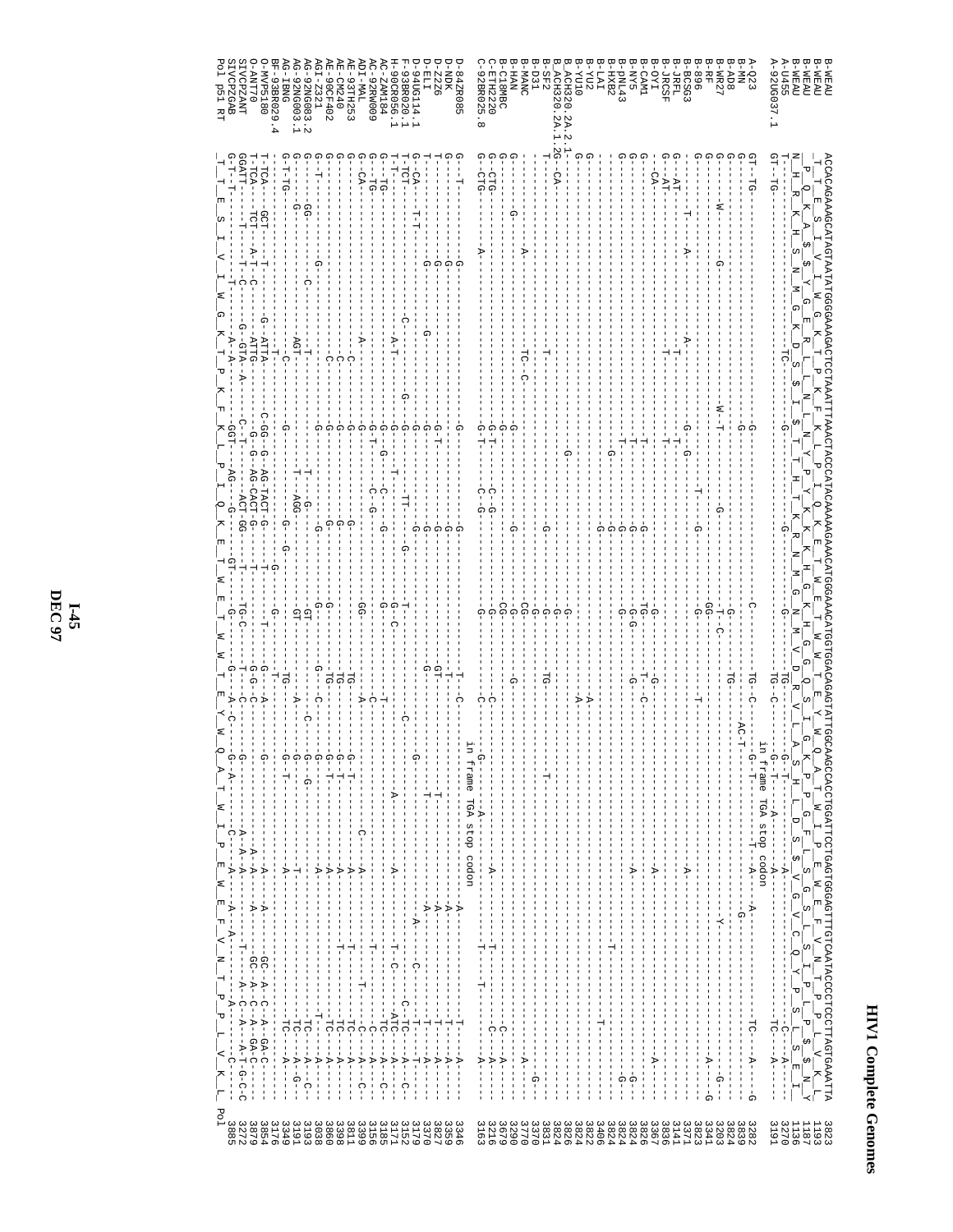| $\mathbb{F}$<br>٢<br>ó<br>כ-<br>ש<br>LCG-<br>-- G<br>-- G<br>$\frac{1}{2}$<br>-ca<br>ec-<br>ß<br>Ř<br>÷<br>P<br>CAG<br>$-7 - - - - -$<br>$\frac{1}{2}$<br>$-C---C------$<br>$\frac{1}{1}$<br>$-2 - -2 - -$<br><u>ရ</u><br> <br>$A---G-----$<br>$G - AG - - - -$<br>$\frac{1}{1}$<br>$\Gamma$<br>C--<br>$C$ ---G-T---<br>$A---G------$<br>$G - -G - -$<br>I<br>--AG-ACA---G-A---G-A---G-AGA-AA-AAAAT--GA---G--<br>$-1$ -0- $-1$<br>$\frac{1}{2}$<br>$\frac{1}{1}$<br>$-1$ - $-1$ - $-1$ - $-1$ - $-1$<br>$-6 -$<br>$-1 - 5 - 1$<br>$-1$ – $-0$<br>$-1$ -0-<br>$-6 -$<br>$-6$<br>$\frac{1}{2}$<br>$-5 -$<br>$-6 - -$<br>$-\frac{1}{2}$<br>$\frac{1}{1}$<br>$-1 - 1 - -$<br>I<br>$-1 - 1 - 1 -$<br>$\frac{1}{1}$<br>$\mathbf{I}$<br>Ţ<br>$\frac{1}{1}$<br>$\frac{1}{1}$<br>J.<br>ı<br>I.<br>$\overline{\phantom{a}}$<br>J.<br>J.<br>ဂှ<br>ဂုံ<br>$\frac{1}{2}$<br>$-1$<br>$C = -1$<br>ဂု<br>$\Omega$<br>ဂု<br>$\Gamma$<br><u>ဂု</u><br>------<br>$\frac{1}{1}$<br>ဂု<br>ဂု<br>$\frac{1}{1}$<br>$---AC - -$<br>$\frac{1}{1}$<br>J.<br>î<br>÷<br>$\overline{1}$<br>$-6 - -$<br>I<br>J.<br>$\overline{\phantom{a}}$<br>J.<br>$-6 - - -$<br>п<br>$\mathsf I$<br>$\mathbf{I}$<br>$A---$<br>$A---$<br>$\mathsf I$<br>$\mathbb{I}$<br>$\mathbf I$<br>$\overline{1}$<br>$\mathsf I$<br>$\overline{1}$<br>$-96-$<br>$\overline{1}$<br>$\overline{1}$<br>$-1$<br>$\mathbb{I}$<br>$\overline{1}$<br>$\overline{1}$<br>$\mathbf I$<br>I<br>I.<br>$\begin{array}{c} \hline \end{array}$<br>I<br>$\frac{1}{1}$<br>$\mathbf I$<br>$\frac{1}{1}$<br>$\overline{\phantom{a}}$<br>$\mathsf I$<br>$\overline{1}$<br>İ<br>$\mathbf I$<br>$\begin{array}{c} \hline \end{array}$<br>$\begin{array}{c} \hline \end{array}$<br>$\frac{1}{1}$<br>$\frac{1}{1}$<br>İ<br>$\frac{1}{4}$<br>$\frac{1}{1}$<br>I<br>ł<br>I.<br>J.<br>$\overline{\phantom{a}}$<br>-- 1-1-1-1-1<br>$\blacksquare$<br>$\frac{1}{1}$<br>J.<br>$\overline{\phantom{a}}$<br>J.<br>$\overline{\phantom{a}}$<br>$\frac{1}{1}$<br>I,<br>J.<br>$\blacksquare$<br>-----AGT--G--AAAACA----CAAA-G--<br>$\overline{\phantom{a}}$<br>$\begin{array}{c} \rule{0.2cm}{0.15mm} \rule{0.2cm}{0.15mm} \rule{0.2cm}{0.15mm} \rule{0.2cm}{0.15mm} \rule{0.2cm}{0.15mm} \rule{0.2cm}{0.15mm} \rule{0.2cm}{0.15mm} \rule{0.2cm}{0.15mm} \rule{0.2cm}{0.15mm} \rule{0.2cm}{0.15mm} \rule{0.2cm}{0.15mm} \rule{0.2cm}{0.15mm} \rule{0.2cm}{0.15mm} \rule{0.2cm}{0.15mm} \rule{0.2cm}{0.15mm} \rule{$<br>ł<br>$- - P - -$<br>I.<br>I<br>I,<br>$\begin{array}{c} \hline \end{array}$<br>$\mathbf{I}$<br>I<br>Ţ<br>$\frac{1}{1}$<br>I<br>$\mathbf I$<br>$\frac{1}{1}$<br>$- - \mathbf{G} - - \mathbf{G} - \mathbf{A} - \mathbf{A} -$<br>$\frac{1}{2}$<br>I<br>I.<br>$\mathbf{I}$<br>I<br>J.<br>$\frac{1}{1}$<br>$A------$<br>$AG---$ -<br>$\frac{1}{1}$<br>J.<br>I<br>J.<br>J.<br>$\frac{1}{1}$<br>ł,<br>Ť<br>ı<br>0--0-A-A-A-A----<br>$G--G--A--A--$<br>$G$ ----<br>$- -\mathbf{G} - \mathbf{A} - -$<br>$- - \mathbf{G} - \mathbf{A} - -$<br>$- - \mathbf{G} - \mathbf{A} - -$<br>$- - B - A - -$<br>$---A--$<br>Ţ<br>$- - G - A - - G A - T A - - -$<br>$- - \mathbf{G} - \mathbf{A} - -$<br>$\frac{1}{1}$<br>$---A--$<br>$-G - A -$<br>$---A---$<br>J<br>J.<br>j<br>$---A-G--T-----T--$<br>$---+----$<br>$---AC -$<br>$---\Delta--$<br>$---+----$<br>$---AG-$<br>j<br>$---A---$<br>j.<br>$\frac{1}{1}$<br>$\frac{1}{1}$<br>$\frac{1}{1}$<br>j<br>i<br>j<br>j<br>$-4-1$<br>$- - \Delta G - - \Delta - - T - -$<br>$\frac{1}{1}$<br>$-1$ - $-1$ - $-1$ - $-1$<br>$-1 - 1 - 1 - 1 - 1 - 1 - 1$<br>$-4-$<br>$\overline{\phantom{a}}$<br>$-4-4-1$<br>$-AG---$<br>$\mathbf{I}$<br>$\mathbf{A}-\mathbf{A}--% \begin{pmatrix} \mathbf{A} & \mathbf{A} & \mathbf{A} & \mathbf{A} & \mathbf{A} & \mathbf{A} & \mathbf{A} \\ \mathbf{A} & \mathbf{A} & \mathbf{A} & \mathbf{A} & \mathbf{A} & \mathbf{A} & \mathbf{A} \\ \mathbf{A} & \mathbf{A} & \mathbf{A} & \mathbf{A} & \mathbf{A} & \mathbf{A} & \mathbf{A} \\ \mathbf{A} & \mathbf{A} & \mathbf{A} & \mathbf{A} & \mathbf{A} & \mathbf{A} & \mathbf{A} \\ \mathbf{$<br>A-A--A-TA--A--<br>$-56$<br>$A - A - -$<br>$A-----$<br>$\overline{Y}$<br>$\overline{Y}$<br>$\overline{Y}$<br>$\mathbb{A}$<br>$\overline{A}$<br>$\lambda$ -<br>$A -$<br>$AG---$<br>$A G--A--T------$<br>$AG------$<br>$A$ – –<br>$\mathbb{A}^{-}$<br>$A$ – –<br>$\mathbb{I}$<br>$\mathbf{I}$<br>င္ပ<br>- -<br>$\mathbf{I}$<br>I<br>$\frac{1}{1}$<br>$-1$<br>$-1$<br>$-1$<br>$-1$<br>$\frac{1}{1}$<br>ł<br>I<br>$\frac{1}{1}$<br>$\frac{1}{1}$<br>t<br>T<br>$\mathbf{I}$<br>$\overline{\phantom{a}}$<br>I.<br>$\mathbf{I}$<br>$\blacksquare$<br>J.<br>$\frac{1}{1}$<br>$\overline{1}$<br>1<br>-1<br>л<br>л<br>$\frac{1}{1}$<br>$\mathsf I$<br>$A - -A - -$<br>$\mathsf I$<br>j<br>$\mathsf I$<br>I.<br>$\mathsf I$<br>į<br>I.<br>I.<br>$\mathbb{I}$<br>$\mathsf I$<br>$\mathbb{I}$<br>I.<br>$\overline{\phantom{a}}$<br>$\mathsf I$<br>$\mathbf I$<br>$\mathbf I$<br>I.<br>$- - - - - - - -$<br>$\mathsf I$<br>$\overline{\phantom{a}}$<br>I<br>$\frac{1}{1}$<br>I<br>$-1$ $-1$ $-1$ $-1$ $-1$ $-1$<br>$\begin{bmatrix} 1 \\ 1 \\ 1 \\ 1 \end{bmatrix}$<br>I<br>$\frac{1}{4}$<br>$\frac{1}{4}$<br>$- -C - -$<br>$\frac{1}{2}$<br>$\mathsf I$<br>$-LC$ --<br>$\begin{bmatrix} 1 \\ 1 \\ 1 \\ 1 \end{bmatrix}$<br>$\mathsf I$<br>$\begin{array}{c} 1 \\ 1 \\ 1 \end{array}$<br>$\mathsf I$<br>$-1 - 1 - 1$<br>$\frac{1}{1}$<br>$\frac{1}{4}$<br>$-1$<br>Ţ<br>$\frac{1}{1}$<br>J.<br>$-1$ $-1$ $-1$ $-1$ $-1$ $-1$<br>$\blacksquare$<br>$\frac{1}{1}$<br>$-5C -$<br>$\frac{1}{4}$<br>$\frac{1}{4}$<br>$-\Delta$<br>$-4-$<br>$\frac{1}{1}$<br>$A---$<br>$-1 - 1 - 1 - -1 -$<br>$\overline{1}$<br>ţ<br>$C-TT-C=-----$<br>$C - T T - T - T - T - T$<br>$C-I-T-T-0$<br>$C -$<br>I.<br>$\overline{\phantom{a}}$<br>$\begin{array}{c} 1 \\ 1 \\ 1 \end{array}$<br>$\mathbb{I}$<br>$\mathsf I$<br>$\mathbb{I}$<br>$\blacksquare$<br>$\frac{1}{2}$<br>T<br>$\mathbf{I}$<br>I<br>$\frac{1}{1}$<br>ł<br>$\overline{\phantom{a}}$<br>$\blacksquare$<br>J.<br>$\mathbf{I}$<br>$\overline{\phantom{a}}$<br>$\overline{\phantom{a}}$<br>$-1$ – – – $\Box$<br>$\mathsf I$<br>$A--$<br>$A - G - - - - - -$<br>$\mathsf I$<br>$\mathbf{I}$<br>$-$ -G $-$ G $-$<br>J.<br>$\overline{\phantom{a}}$<br>J.<br>$\overline{\phantom{a}}$<br>$\mathbf{I}$<br>-1<br>I<br>$\overline{1}$<br>л<br>ı<br>$\mathbf{I}$<br>$\overline{1}$<br>$\mathbb{I}$<br>$\mathsf I$<br>$\begin{array}{c} \end{array}$<br>$\begin{array}{c} \rule{0.2cm}{0.15mm} \rule{0.2cm}{0.15mm} \rule{0.2cm}{0.15mm} \rule{0.2cm}{0.15mm} \rule{0.2cm}{0.15mm} \rule{0.2cm}{0.15mm} \rule{0.2cm}{0.15mm} \rule{0.2cm}{0.15mm} \rule{0.2cm}{0.15mm} \rule{0.2cm}{0.15mm} \rule{0.2cm}{0.15mm} \rule{0.2cm}{0.15mm} \rule{0.2cm}{0.15mm} \rule{0.2cm}{0.15mm} \rule{0.2cm}{0.15mm} \rule{$<br>Ţ<br>$\frac{1}{1}$<br>$\frac{1}{1}$<br>$\mathsf I$<br>$\mathsf I$<br>I<br>$- - - - - - - - -$<br>$\frac{1}{1}$<br>$\mathsf I$<br>$--A---$<br>$\frac{1}{1}$<br>$\begin{array}{c} 1 \\ 1 \\ 1 \end{array}$<br>t<br>$- - - - - -$<br>$-6 - -$<br>$CAG -$<br>$\begin{array}{c} 1 \\ 1 \\ 1 \\ 1 \end{array}$<br>ţ<br>$\frac{1}{1}$<br>$\frac{1}{4}$<br>$\frac{1}{1}$<br>$\frac{1}{1}$<br>$\mathbf{I}$<br>ţ<br>$\Gamma$<br>$\frac{1}{4}$<br>$\frac{1}{1}$<br>I.<br>$\mathbf{I}$<br>ł<br>$\frac{1}{1}$<br>$\blacksquare$<br>$\mathsf I$<br>$\mathbf{I}$<br>$\frac{1}{1}$<br>J<br>$\mathbf{I}$<br>J<br>J<br>ţ<br>$\overline{\phantom{a}}$<br>$\blacksquare$<br>$\mathbf{I}$<br>$\blacksquare$<br>J.<br>$\mathbf{I}$<br>$\frac{1}{1}$<br>Ţ<br>ှ<br> <br>$\begin{bmatrix} 1 \\ 1 \\ 1 \end{bmatrix}$<br>Ω<br>Ω<br>Þ<br>$\frac{1}{1}$<br>$\frac{1}{4}$<br>$\frac{1}{4}$<br>$-1$ $-1$ $-1$ $-1$ $-1$ $-1$<br>$\frac{1}{4}$<br>$\mathbf{I}$<br>Ŧ<br>Ŧ<br>$\frac{1}{1}$<br>$\frac{1}{1}$<br>$\frac{1}{1}$<br>$\frac{1}{1}$<br>$\overline{\phantom{a}}$<br>J.<br>$\frac{1}{1}$<br>Ť<br>$\mathbf{I}$<br>$\mathbf{I}$<br>Ť<br>$\blacksquare$<br>Ť<br>$\frac{1}{1}$<br>J.<br>J.<br>J.<br>$\overline{\phantom{a}}$<br>ŧ<br>f.<br>J.<br>$\blacksquare$<br>J.<br>$\overline{\phantom{a}}$<br>$\overline{1}$<br>т.<br>$\mathbf{I}$<br>л<br>Ω<br>А<br>ъ<br>А<br>$A-----$<br>$\mathbb{I}$<br>$\mathsf I$<br>$A---$<br>$A-----$<br>I.<br>$\mathbb{I}$<br>I.<br>$\mathbf{I}$<br>$\overline{1}$<br>$\overline{1}$<br>$C = -1$<br>ω<br>Ω<br>∩<br>$\frac{1}{2}$<br>$A - -$<br>ъ<br>$\Gamma$<br>$\Gamma$<br>$\mathbf I$<br>$\mathbf{I}$<br>$\mathbf I$<br>$\overline{\phantom{a}}$<br>$\mathbf{I}$<br>İ<br>$\frac{1}{1}$<br>Ĩ<br>ļ<br>Ŧ<br>Ť.<br>i.<br>$\begin{array}{c} \hline \end{array}$<br>$-1$ -0<br>$\sf I$<br>I<br>J<br>Ţ<br>$\begin{array}{c} \end{array}$<br>$\overline{\phantom{a}}$<br>$\overline{\phantom{a}}$<br>Ţ<br>$\overline{1}$<br>$\frac{1}{1}$<br>$\frac{1}{2}$<br>$\begin{array}{c} 1 \\ 1 \\ 1 \end{array}$<br>I.<br>I<br>J,<br>$\mathbf{I}$<br>J<br>Ţ<br>$\mathbf{I}$<br>$\begin{bmatrix} 1 \\ 1 \\ 1 \end{bmatrix}$<br>J.<br>$\mathbf{I}$<br>I<br>$\overline{\phantom{a}}$<br>J.<br>J.<br>÷<br> <br>$\Gamma$<br>J.<br>$\mathbf{I}$<br>$C = -C = -$<br>$\mathbf{I}$<br>J.<br>I<br>$\frac{1}{1}$<br>I<br>J,<br>$\mathbf{I}$<br>J.<br>$\overline{\phantom{a}}$<br>1<br>$\overline{1}$<br>J.<br>J.<br>J.<br>J.<br>л<br>$\overline{\phantom{a}}$<br>J.<br>I<br>I<br>I<br>J.<br>$\Omega$ |   |
|--------------------------------------------------------------------------------------------------------------------------------------------------------------------------------------------------------------------------------------------------------------------------------------------------------------------------------------------------------------------------------------------------------------------------------------------------------------------------------------------------------------------------------------------------------------------------------------------------------------------------------------------------------------------------------------------------------------------------------------------------------------------------------------------------------------------------------------------------------------------------------------------------------------------------------------------------------------------------------------------------------------------------------------------------------------------------------------------------------------------------------------------------------------------------------------------------------------------------------------------------------------------------------------------------------------------------------------------------------------------------------------------------------------------------------------------------------------------------------------------------------------------------------------------------------------------------------------------------------------------------------------------------------------------------------------------------------------------------------------------------------------------------------------------------------------------------------------------------------------------------------------------------------------------------------------------------------------------------------------------------------------------------------------------------------------------------------------------------------------------------------------------------------------------------------------------------------------------------------------------------------------------------------------------------------------------------------------------------------------------------------------------------------------------------------------------------------------------------------------------------------------------------------------------------------------------------------------------------------------------------------------------------------------------------------------------------------------------------------------------------------------------------------------------------------------------------------------------------------------------------------------------------------------------------------------------------------------------------------------------------------------------------------------------------------------------------------------------------------------------------------------------------------------------------------------------------------------------------------------------------------------------------------------------------------------------------------------------------------------------------------------------------------------------------------------------------------------------------------------------------------------------------------------------------------------------------------------------------------------------------------------------------------------------------------------------------------------------------------------------------------------------------------------------------------------------------------------------------------------------------------------------------------------------------------------------------------------------------------------------------------------------------------------------------------------------------------------------------------------------------------------------------------------------------------------------------------------------------------------------------------------------------------------------------------------------------------------------------------------------------------------------------------------------------------------------------------------------------------------------------------------------------------------------------------------------------------------------------------------------------------------------------------------------------------------------------------------------------------------------------------------------------------------------------------------------------------------------------------------------------------------------------------------------------------------------------------------------------------------------------------------------------------------------------------------------------------------------------------------------------------------------------------------------------------------------------------------------------------------------------------------------------------------------------------------------------------------------------------------------------------------------------------------------------------------------------------------------------------------------------------------------------------------------------------------------------------------------------------------------------------------------------------------------------------------------------------------------------------------------------------------------------------------------------------------------------------------------------------------------------------------------------------------------------------------------------------------------------------------------------------------------------------------------------------------------------------------------------------------------------------------------------------------------------------------------------------------------------------------------------------------------------------------------------------------------------------------------------------------------------------------------------------------------------------------------------------------------------------------------------------------------------------------------------------------------------------------------------------------------------------------------------------------------------------------------------------------------------------------------------------------------------------------------------------------------------------------------------------------------------------------------------------------------------------------------------------------------------------------------------------------------------------------------------------------------------------------------------------------------------------------------------------------------------------------------------------------------------------------------------------------------------------------------------------------------------------------------------------------------------------------------------------------------------------------------------------------------------------------------------------------------------------------------------------------------------------------------------------------------------------------------------------------------------------------------------------------------------------------------------------------------------------------------------------------------------------------------------------------------------------------------------------------------------------------------------------------------------------------------------------------------------------------------------------------------------------------------------------------------------------------------------------------------------------------------------------------------------------------------------------------------------------------------------------------------------------------------------------------------------------------------------------------------------------------------------------------------------------------------------------------------------------------------------------------------------------------------------------------------------------------------------------------------------------------------------------------------------------------------------------------------------------------------------------------------------------------------------------------------------------------------------------------------------------------------------------------------------------------------------------------------------------------------------------------------------------------------------------------------------------------------------------------------------------------------------------------------------------------------------------|---|
| 1                                                                                                                                                                                                                                                                                                                                                                                                                                                                                                                                                                                                                                                                                                                                                                                                                                                                                                                                                                                                                                                                                                                                                                                                                                                                                                                                                                                                                                                                                                                                                                                                                                                                                                                                                                                                                                                                                                                                                                                                                                                                                                                                                                                                                                                                                                                                                                                                                                                                                                                                                                                                                                                                                                                                                                                                                                                                                                                                                                                                                                                                                                                                                                                                                                                                                                                                                                                                                                                                                                                                                                                                                                                                                                                                                                                                                                                                                                                                                                                                                                                                                                                                                                                                                                                                                                                                                                                                                                                                                                                                                                                                                                                                                                                                                                                                                                                                                                                                                                                                                                                                                                                                                                                                                                                                                                                                                                                                                                                                                                                                                                                                                                                                                                                                                                                                                                                                                                                                                                                                                                                                                                                                                                                                                                                                                                                                                                                                                                                                                                                                                                                                                                                                                                                                                                                                                                                                                                                                                                                                                                                                                                                                                                                                                                                                                                                                                                                                                                                                                                                                                                                                                                                                                                                                                                                                                                                                                                                                                                                                                                                                                                                                                                                                                                                                                                                                                                                                                                                                                                                                                                                                                                                                                                                                                                                                                                                                                                                                                                                                                                                                                                                                                                                                                                                      |   |
| $-1$ -0 $-1$<br>$\mathbf{I}$<br>J.<br>т<br>ı                                                                                                                                                                                                                                                                                                                                                                                                                                                                                                                                                                                                                                                                                                                                                                                                                                                                                                                                                                                                                                                                                                                                                                                                                                                                                                                                                                                                                                                                                                                                                                                                                                                                                                                                                                                                                                                                                                                                                                                                                                                                                                                                                                                                                                                                                                                                                                                                                                                                                                                                                                                                                                                                                                                                                                                                                                                                                                                                                                                                                                                                                                                                                                                                                                                                                                                                                                                                                                                                                                                                                                                                                                                                                                                                                                                                                                                                                                                                                                                                                                                                                                                                                                                                                                                                                                                                                                                                                                                                                                                                                                                                                                                                                                                                                                                                                                                                                                                                                                                                                                                                                                                                                                                                                                                                                                                                                                                                                                                                                                                                                                                                                                                                                                                                                                                                                                                                                                                                                                                                                                                                                                                                                                                                                                                                                                                                                                                                                                                                                                                                                                                                                                                                                                                                                                                                                                                                                                                                                                                                                                                                                                                                                                                                                                                                                                                                                                                                                                                                                                                                                                                                                                                                                                                                                                                                                                                                                                                                                                                                                                                                                                                                                                                                                                                                                                                                                                                                                                                                                                                                                                                                                                                                                                                                                                                                                                                                                                                                                                                                                                                                                                                                                                                                           |   |
|                                                                                                                                                                                                                                                                                                                                                                                                                                                                                                                                                                                                                                                                                                                                                                                                                                                                                                                                                                                                                                                                                                                                                                                                                                                                                                                                                                                                                                                                                                                                                                                                                                                                                                                                                                                                                                                                                                                                                                                                                                                                                                                                                                                                                                                                                                                                                                                                                                                                                                                                                                                                                                                                                                                                                                                                                                                                                                                                                                                                                                                                                                                                                                                                                                                                                                                                                                                                                                                                                                                                                                                                                                                                                                                                                                                                                                                                                                                                                                                                                                                                                                                                                                                                                                                                                                                                                                                                                                                                                                                                                                                                                                                                                                                                                                                                                                                                                                                                                                                                                                                                                                                                                                                                                                                                                                                                                                                                                                                                                                                                                                                                                                                                                                                                                                                                                                                                                                                                                                                                                                                                                                                                                                                                                                                                                                                                                                                                                                                                                                                                                                                                                                                                                                                                                                                                                                                                                                                                                                                                                                                                                                                                                                                                                                                                                                                                                                                                                                                                                                                                                                                                                                                                                                                                                                                                                                                                                                                                                                                                                                                                                                                                                                                                                                                                                                                                                                                                                                                                                                                                                                                                                                                                                                                                                                                                                                                                                                                                                                                                                                                                                                                                                                                                                                                        |   |
|                                                                                                                                                                                                                                                                                                                                                                                                                                                                                                                                                                                                                                                                                                                                                                                                                                                                                                                                                                                                                                                                                                                                                                                                                                                                                                                                                                                                                                                                                                                                                                                                                                                                                                                                                                                                                                                                                                                                                                                                                                                                                                                                                                                                                                                                                                                                                                                                                                                                                                                                                                                                                                                                                                                                                                                                                                                                                                                                                                                                                                                                                                                                                                                                                                                                                                                                                                                                                                                                                                                                                                                                                                                                                                                                                                                                                                                                                                                                                                                                                                                                                                                                                                                                                                                                                                                                                                                                                                                                                                                                                                                                                                                                                                                                                                                                                                                                                                                                                                                                                                                                                                                                                                                                                                                                                                                                                                                                                                                                                                                                                                                                                                                                                                                                                                                                                                                                                                                                                                                                                                                                                                                                                                                                                                                                                                                                                                                                                                                                                                                                                                                                                                                                                                                                                                                                                                                                                                                                                                                                                                                                                                                                                                                                                                                                                                                                                                                                                                                                                                                                                                                                                                                                                                                                                                                                                                                                                                                                                                                                                                                                                                                                                                                                                                                                                                                                                                                                                                                                                                                                                                                                                                                                                                                                                                                                                                                                                                                                                                                                                                                                                                                                                                                                                                                        |   |
|                                                                                                                                                                                                                                                                                                                                                                                                                                                                                                                                                                                                                                                                                                                                                                                                                                                                                                                                                                                                                                                                                                                                                                                                                                                                                                                                                                                                                                                                                                                                                                                                                                                                                                                                                                                                                                                                                                                                                                                                                                                                                                                                                                                                                                                                                                                                                                                                                                                                                                                                                                                                                                                                                                                                                                                                                                                                                                                                                                                                                                                                                                                                                                                                                                                                                                                                                                                                                                                                                                                                                                                                                                                                                                                                                                                                                                                                                                                                                                                                                                                                                                                                                                                                                                                                                                                                                                                                                                                                                                                                                                                                                                                                                                                                                                                                                                                                                                                                                                                                                                                                                                                                                                                                                                                                                                                                                                                                                                                                                                                                                                                                                                                                                                                                                                                                                                                                                                                                                                                                                                                                                                                                                                                                                                                                                                                                                                                                                                                                                                                                                                                                                                                                                                                                                                                                                                                                                                                                                                                                                                                                                                                                                                                                                                                                                                                                                                                                                                                                                                                                                                                                                                                                                                                                                                                                                                                                                                                                                                                                                                                                                                                                                                                                                                                                                                                                                                                                                                                                                                                                                                                                                                                                                                                                                                                                                                                                                                                                                                                                                                                                                                                                                                                                                                                        |   |
|                                                                                                                                                                                                                                                                                                                                                                                                                                                                                                                                                                                                                                                                                                                                                                                                                                                                                                                                                                                                                                                                                                                                                                                                                                                                                                                                                                                                                                                                                                                                                                                                                                                                                                                                                                                                                                                                                                                                                                                                                                                                                                                                                                                                                                                                                                                                                                                                                                                                                                                                                                                                                                                                                                                                                                                                                                                                                                                                                                                                                                                                                                                                                                                                                                                                                                                                                                                                                                                                                                                                                                                                                                                                                                                                                                                                                                                                                                                                                                                                                                                                                                                                                                                                                                                                                                                                                                                                                                                                                                                                                                                                                                                                                                                                                                                                                                                                                                                                                                                                                                                                                                                                                                                                                                                                                                                                                                                                                                                                                                                                                                                                                                                                                                                                                                                                                                                                                                                                                                                                                                                                                                                                                                                                                                                                                                                                                                                                                                                                                                                                                                                                                                                                                                                                                                                                                                                                                                                                                                                                                                                                                                                                                                                                                                                                                                                                                                                                                                                                                                                                                                                                                                                                                                                                                                                                                                                                                                                                                                                                                                                                                                                                                                                                                                                                                                                                                                                                                                                                                                                                                                                                                                                                                                                                                                                                                                                                                                                                                                                                                                                                                                                                                                                                                                                        |   |
|                                                                                                                                                                                                                                                                                                                                                                                                                                                                                                                                                                                                                                                                                                                                                                                                                                                                                                                                                                                                                                                                                                                                                                                                                                                                                                                                                                                                                                                                                                                                                                                                                                                                                                                                                                                                                                                                                                                                                                                                                                                                                                                                                                                                                                                                                                                                                                                                                                                                                                                                                                                                                                                                                                                                                                                                                                                                                                                                                                                                                                                                                                                                                                                                                                                                                                                                                                                                                                                                                                                                                                                                                                                                                                                                                                                                                                                                                                                                                                                                                                                                                                                                                                                                                                                                                                                                                                                                                                                                                                                                                                                                                                                                                                                                                                                                                                                                                                                                                                                                                                                                                                                                                                                                                                                                                                                                                                                                                                                                                                                                                                                                                                                                                                                                                                                                                                                                                                                                                                                                                                                                                                                                                                                                                                                                                                                                                                                                                                                                                                                                                                                                                                                                                                                                                                                                                                                                                                                                                                                                                                                                                                                                                                                                                                                                                                                                                                                                                                                                                                                                                                                                                                                                                                                                                                                                                                                                                                                                                                                                                                                                                                                                                                                                                                                                                                                                                                                                                                                                                                                                                                                                                                                                                                                                                                                                                                                                                                                                                                                                                                                                                                                                                                                                                                                        |   |
|                                                                                                                                                                                                                                                                                                                                                                                                                                                                                                                                                                                                                                                                                                                                                                                                                                                                                                                                                                                                                                                                                                                                                                                                                                                                                                                                                                                                                                                                                                                                                                                                                                                                                                                                                                                                                                                                                                                                                                                                                                                                                                                                                                                                                                                                                                                                                                                                                                                                                                                                                                                                                                                                                                                                                                                                                                                                                                                                                                                                                                                                                                                                                                                                                                                                                                                                                                                                                                                                                                                                                                                                                                                                                                                                                                                                                                                                                                                                                                                                                                                                                                                                                                                                                                                                                                                                                                                                                                                                                                                                                                                                                                                                                                                                                                                                                                                                                                                                                                                                                                                                                                                                                                                                                                                                                                                                                                                                                                                                                                                                                                                                                                                                                                                                                                                                                                                                                                                                                                                                                                                                                                                                                                                                                                                                                                                                                                                                                                                                                                                                                                                                                                                                                                                                                                                                                                                                                                                                                                                                                                                                                                                                                                                                                                                                                                                                                                                                                                                                                                                                                                                                                                                                                                                                                                                                                                                                                                                                                                                                                                                                                                                                                                                                                                                                                                                                                                                                                                                                                                                                                                                                                                                                                                                                                                                                                                                                                                                                                                                                                                                                                                                                                                                                                                                        |   |
|                                                                                                                                                                                                                                                                                                                                                                                                                                                                                                                                                                                                                                                                                                                                                                                                                                                                                                                                                                                                                                                                                                                                                                                                                                                                                                                                                                                                                                                                                                                                                                                                                                                                                                                                                                                                                                                                                                                                                                                                                                                                                                                                                                                                                                                                                                                                                                                                                                                                                                                                                                                                                                                                                                                                                                                                                                                                                                                                                                                                                                                                                                                                                                                                                                                                                                                                                                                                                                                                                                                                                                                                                                                                                                                                                                                                                                                                                                                                                                                                                                                                                                                                                                                                                                                                                                                                                                                                                                                                                                                                                                                                                                                                                                                                                                                                                                                                                                                                                                                                                                                                                                                                                                                                                                                                                                                                                                                                                                                                                                                                                                                                                                                                                                                                                                                                                                                                                                                                                                                                                                                                                                                                                                                                                                                                                                                                                                                                                                                                                                                                                                                                                                                                                                                                                                                                                                                                                                                                                                                                                                                                                                                                                                                                                                                                                                                                                                                                                                                                                                                                                                                                                                                                                                                                                                                                                                                                                                                                                                                                                                                                                                                                                                                                                                                                                                                                                                                                                                                                                                                                                                                                                                                                                                                                                                                                                                                                                                                                                                                                                                                                                                                                                                                                                                                        |   |
|                                                                                                                                                                                                                                                                                                                                                                                                                                                                                                                                                                                                                                                                                                                                                                                                                                                                                                                                                                                                                                                                                                                                                                                                                                                                                                                                                                                                                                                                                                                                                                                                                                                                                                                                                                                                                                                                                                                                                                                                                                                                                                                                                                                                                                                                                                                                                                                                                                                                                                                                                                                                                                                                                                                                                                                                                                                                                                                                                                                                                                                                                                                                                                                                                                                                                                                                                                                                                                                                                                                                                                                                                                                                                                                                                                                                                                                                                                                                                                                                                                                                                                                                                                                                                                                                                                                                                                                                                                                                                                                                                                                                                                                                                                                                                                                                                                                                                                                                                                                                                                                                                                                                                                                                                                                                                                                                                                                                                                                                                                                                                                                                                                                                                                                                                                                                                                                                                                                                                                                                                                                                                                                                                                                                                                                                                                                                                                                                                                                                                                                                                                                                                                                                                                                                                                                                                                                                                                                                                                                                                                                                                                                                                                                                                                                                                                                                                                                                                                                                                                                                                                                                                                                                                                                                                                                                                                                                                                                                                                                                                                                                                                                                                                                                                                                                                                                                                                                                                                                                                                                                                                                                                                                                                                                                                                                                                                                                                                                                                                                                                                                                                                                                                                                                                                                        |   |
|                                                                                                                                                                                                                                                                                                                                                                                                                                                                                                                                                                                                                                                                                                                                                                                                                                                                                                                                                                                                                                                                                                                                                                                                                                                                                                                                                                                                                                                                                                                                                                                                                                                                                                                                                                                                                                                                                                                                                                                                                                                                                                                                                                                                                                                                                                                                                                                                                                                                                                                                                                                                                                                                                                                                                                                                                                                                                                                                                                                                                                                                                                                                                                                                                                                                                                                                                                                                                                                                                                                                                                                                                                                                                                                                                                                                                                                                                                                                                                                                                                                                                                                                                                                                                                                                                                                                                                                                                                                                                                                                                                                                                                                                                                                                                                                                                                                                                                                                                                                                                                                                                                                                                                                                                                                                                                                                                                                                                                                                                                                                                                                                                                                                                                                                                                                                                                                                                                                                                                                                                                                                                                                                                                                                                                                                                                                                                                                                                                                                                                                                                                                                                                                                                                                                                                                                                                                                                                                                                                                                                                                                                                                                                                                                                                                                                                                                                                                                                                                                                                                                                                                                                                                                                                                                                                                                                                                                                                                                                                                                                                                                                                                                                                                                                                                                                                                                                                                                                                                                                                                                                                                                                                                                                                                                                                                                                                                                                                                                                                                                                                                                                                                                                                                                                                                        |   |
|                                                                                                                                                                                                                                                                                                                                                                                                                                                                                                                                                                                                                                                                                                                                                                                                                                                                                                                                                                                                                                                                                                                                                                                                                                                                                                                                                                                                                                                                                                                                                                                                                                                                                                                                                                                                                                                                                                                                                                                                                                                                                                                                                                                                                                                                                                                                                                                                                                                                                                                                                                                                                                                                                                                                                                                                                                                                                                                                                                                                                                                                                                                                                                                                                                                                                                                                                                                                                                                                                                                                                                                                                                                                                                                                                                                                                                                                                                                                                                                                                                                                                                                                                                                                                                                                                                                                                                                                                                                                                                                                                                                                                                                                                                                                                                                                                                                                                                                                                                                                                                                                                                                                                                                                                                                                                                                                                                                                                                                                                                                                                                                                                                                                                                                                                                                                                                                                                                                                                                                                                                                                                                                                                                                                                                                                                                                                                                                                                                                                                                                                                                                                                                                                                                                                                                                                                                                                                                                                                                                                                                                                                                                                                                                                                                                                                                                                                                                                                                                                                                                                                                                                                                                                                                                                                                                                                                                                                                                                                                                                                                                                                                                                                                                                                                                                                                                                                                                                                                                                                                                                                                                                                                                                                                                                                                                                                                                                                                                                                                                                                                                                                                                                                                                                                                                        |   |
|                                                                                                                                                                                                                                                                                                                                                                                                                                                                                                                                                                                                                                                                                                                                                                                                                                                                                                                                                                                                                                                                                                                                                                                                                                                                                                                                                                                                                                                                                                                                                                                                                                                                                                                                                                                                                                                                                                                                                                                                                                                                                                                                                                                                                                                                                                                                                                                                                                                                                                                                                                                                                                                                                                                                                                                                                                                                                                                                                                                                                                                                                                                                                                                                                                                                                                                                                                                                                                                                                                                                                                                                                                                                                                                                                                                                                                                                                                                                                                                                                                                                                                                                                                                                                                                                                                                                                                                                                                                                                                                                                                                                                                                                                                                                                                                                                                                                                                                                                                                                                                                                                                                                                                                                                                                                                                                                                                                                                                                                                                                                                                                                                                                                                                                                                                                                                                                                                                                                                                                                                                                                                                                                                                                                                                                                                                                                                                                                                                                                                                                                                                                                                                                                                                                                                                                                                                                                                                                                                                                                                                                                                                                                                                                                                                                                                                                                                                                                                                                                                                                                                                                                                                                                                                                                                                                                                                                                                                                                                                                                                                                                                                                                                                                                                                                                                                                                                                                                                                                                                                                                                                                                                                                                                                                                                                                                                                                                                                                                                                                                                                                                                                                                                                                                                                                        |   |
|                                                                                                                                                                                                                                                                                                                                                                                                                                                                                                                                                                                                                                                                                                                                                                                                                                                                                                                                                                                                                                                                                                                                                                                                                                                                                                                                                                                                                                                                                                                                                                                                                                                                                                                                                                                                                                                                                                                                                                                                                                                                                                                                                                                                                                                                                                                                                                                                                                                                                                                                                                                                                                                                                                                                                                                                                                                                                                                                                                                                                                                                                                                                                                                                                                                                                                                                                                                                                                                                                                                                                                                                                                                                                                                                                                                                                                                                                                                                                                                                                                                                                                                                                                                                                                                                                                                                                                                                                                                                                                                                                                                                                                                                                                                                                                                                                                                                                                                                                                                                                                                                                                                                                                                                                                                                                                                                                                                                                                                                                                                                                                                                                                                                                                                                                                                                                                                                                                                                                                                                                                                                                                                                                                                                                                                                                                                                                                                                                                                                                                                                                                                                                                                                                                                                                                                                                                                                                                                                                                                                                                                                                                                                                                                                                                                                                                                                                                                                                                                                                                                                                                                                                                                                                                                                                                                                                                                                                                                                                                                                                                                                                                                                                                                                                                                                                                                                                                                                                                                                                                                                                                                                                                                                                                                                                                                                                                                                                                                                                                                                                                                                                                                                                                                                                                                        |   |
|                                                                                                                                                                                                                                                                                                                                                                                                                                                                                                                                                                                                                                                                                                                                                                                                                                                                                                                                                                                                                                                                                                                                                                                                                                                                                                                                                                                                                                                                                                                                                                                                                                                                                                                                                                                                                                                                                                                                                                                                                                                                                                                                                                                                                                                                                                                                                                                                                                                                                                                                                                                                                                                                                                                                                                                                                                                                                                                                                                                                                                                                                                                                                                                                                                                                                                                                                                                                                                                                                                                                                                                                                                                                                                                                                                                                                                                                                                                                                                                                                                                                                                                                                                                                                                                                                                                                                                                                                                                                                                                                                                                                                                                                                                                                                                                                                                                                                                                                                                                                                                                                                                                                                                                                                                                                                                                                                                                                                                                                                                                                                                                                                                                                                                                                                                                                                                                                                                                                                                                                                                                                                                                                                                                                                                                                                                                                                                                                                                                                                                                                                                                                                                                                                                                                                                                                                                                                                                                                                                                                                                                                                                                                                                                                                                                                                                                                                                                                                                                                                                                                                                                                                                                                                                                                                                                                                                                                                                                                                                                                                                                                                                                                                                                                                                                                                                                                                                                                                                                                                                                                                                                                                                                                                                                                                                                                                                                                                                                                                                                                                                                                                                                                                                                                                                                        |   |
|                                                                                                                                                                                                                                                                                                                                                                                                                                                                                                                                                                                                                                                                                                                                                                                                                                                                                                                                                                                                                                                                                                                                                                                                                                                                                                                                                                                                                                                                                                                                                                                                                                                                                                                                                                                                                                                                                                                                                                                                                                                                                                                                                                                                                                                                                                                                                                                                                                                                                                                                                                                                                                                                                                                                                                                                                                                                                                                                                                                                                                                                                                                                                                                                                                                                                                                                                                                                                                                                                                                                                                                                                                                                                                                                                                                                                                                                                                                                                                                                                                                                                                                                                                                                                                                                                                                                                                                                                                                                                                                                                                                                                                                                                                                                                                                                                                                                                                                                                                                                                                                                                                                                                                                                                                                                                                                                                                                                                                                                                                                                                                                                                                                                                                                                                                                                                                                                                                                                                                                                                                                                                                                                                                                                                                                                                                                                                                                                                                                                                                                                                                                                                                                                                                                                                                                                                                                                                                                                                                                                                                                                                                                                                                                                                                                                                                                                                                                                                                                                                                                                                                                                                                                                                                                                                                                                                                                                                                                                                                                                                                                                                                                                                                                                                                                                                                                                                                                                                                                                                                                                                                                                                                                                                                                                                                                                                                                                                                                                                                                                                                                                                                                                                                                                                                                        |   |
|                                                                                                                                                                                                                                                                                                                                                                                                                                                                                                                                                                                                                                                                                                                                                                                                                                                                                                                                                                                                                                                                                                                                                                                                                                                                                                                                                                                                                                                                                                                                                                                                                                                                                                                                                                                                                                                                                                                                                                                                                                                                                                                                                                                                                                                                                                                                                                                                                                                                                                                                                                                                                                                                                                                                                                                                                                                                                                                                                                                                                                                                                                                                                                                                                                                                                                                                                                                                                                                                                                                                                                                                                                                                                                                                                                                                                                                                                                                                                                                                                                                                                                                                                                                                                                                                                                                                                                                                                                                                                                                                                                                                                                                                                                                                                                                                                                                                                                                                                                                                                                                                                                                                                                                                                                                                                                                                                                                                                                                                                                                                                                                                                                                                                                                                                                                                                                                                                                                                                                                                                                                                                                                                                                                                                                                                                                                                                                                                                                                                                                                                                                                                                                                                                                                                                                                                                                                                                                                                                                                                                                                                                                                                                                                                                                                                                                                                                                                                                                                                                                                                                                                                                                                                                                                                                                                                                                                                                                                                                                                                                                                                                                                                                                                                                                                                                                                                                                                                                                                                                                                                                                                                                                                                                                                                                                                                                                                                                                                                                                                                                                                                                                                                                                                                                                                        | ଋ |
|                                                                                                                                                                                                                                                                                                                                                                                                                                                                                                                                                                                                                                                                                                                                                                                                                                                                                                                                                                                                                                                                                                                                                                                                                                                                                                                                                                                                                                                                                                                                                                                                                                                                                                                                                                                                                                                                                                                                                                                                                                                                                                                                                                                                                                                                                                                                                                                                                                                                                                                                                                                                                                                                                                                                                                                                                                                                                                                                                                                                                                                                                                                                                                                                                                                                                                                                                                                                                                                                                                                                                                                                                                                                                                                                                                                                                                                                                                                                                                                                                                                                                                                                                                                                                                                                                                                                                                                                                                                                                                                                                                                                                                                                                                                                                                                                                                                                                                                                                                                                                                                                                                                                                                                                                                                                                                                                                                                                                                                                                                                                                                                                                                                                                                                                                                                                                                                                                                                                                                                                                                                                                                                                                                                                                                                                                                                                                                                                                                                                                                                                                                                                                                                                                                                                                                                                                                                                                                                                                                                                                                                                                                                                                                                                                                                                                                                                                                                                                                                                                                                                                                                                                                                                                                                                                                                                                                                                                                                                                                                                                                                                                                                                                                                                                                                                                                                                                                                                                                                                                                                                                                                                                                                                                                                                                                                                                                                                                                                                                                                                                                                                                                                                                                                                                                                        |   |
|                                                                                                                                                                                                                                                                                                                                                                                                                                                                                                                                                                                                                                                                                                                                                                                                                                                                                                                                                                                                                                                                                                                                                                                                                                                                                                                                                                                                                                                                                                                                                                                                                                                                                                                                                                                                                                                                                                                                                                                                                                                                                                                                                                                                                                                                                                                                                                                                                                                                                                                                                                                                                                                                                                                                                                                                                                                                                                                                                                                                                                                                                                                                                                                                                                                                                                                                                                                                                                                                                                                                                                                                                                                                                                                                                                                                                                                                                                                                                                                                                                                                                                                                                                                                                                                                                                                                                                                                                                                                                                                                                                                                                                                                                                                                                                                                                                                                                                                                                                                                                                                                                                                                                                                                                                                                                                                                                                                                                                                                                                                                                                                                                                                                                                                                                                                                                                                                                                                                                                                                                                                                                                                                                                                                                                                                                                                                                                                                                                                                                                                                                                                                                                                                                                                                                                                                                                                                                                                                                                                                                                                                                                                                                                                                                                                                                                                                                                                                                                                                                                                                                                                                                                                                                                                                                                                                                                                                                                                                                                                                                                                                                                                                                                                                                                                                                                                                                                                                                                                                                                                                                                                                                                                                                                                                                                                                                                                                                                                                                                                                                                                                                                                                                                                                                                                        |   |
|                                                                                                                                                                                                                                                                                                                                                                                                                                                                                                                                                                                                                                                                                                                                                                                                                                                                                                                                                                                                                                                                                                                                                                                                                                                                                                                                                                                                                                                                                                                                                                                                                                                                                                                                                                                                                                                                                                                                                                                                                                                                                                                                                                                                                                                                                                                                                                                                                                                                                                                                                                                                                                                                                                                                                                                                                                                                                                                                                                                                                                                                                                                                                                                                                                                                                                                                                                                                                                                                                                                                                                                                                                                                                                                                                                                                                                                                                                                                                                                                                                                                                                                                                                                                                                                                                                                                                                                                                                                                                                                                                                                                                                                                                                                                                                                                                                                                                                                                                                                                                                                                                                                                                                                                                                                                                                                                                                                                                                                                                                                                                                                                                                                                                                                                                                                                                                                                                                                                                                                                                                                                                                                                                                                                                                                                                                                                                                                                                                                                                                                                                                                                                                                                                                                                                                                                                                                                                                                                                                                                                                                                                                                                                                                                                                                                                                                                                                                                                                                                                                                                                                                                                                                                                                                                                                                                                                                                                                                                                                                                                                                                                                                                                                                                                                                                                                                                                                                                                                                                                                                                                                                                                                                                                                                                                                                                                                                                                                                                                                                                                                                                                                                                                                                                                                                        | C |
|                                                                                                                                                                                                                                                                                                                                                                                                                                                                                                                                                                                                                                                                                                                                                                                                                                                                                                                                                                                                                                                                                                                                                                                                                                                                                                                                                                                                                                                                                                                                                                                                                                                                                                                                                                                                                                                                                                                                                                                                                                                                                                                                                                                                                                                                                                                                                                                                                                                                                                                                                                                                                                                                                                                                                                                                                                                                                                                                                                                                                                                                                                                                                                                                                                                                                                                                                                                                                                                                                                                                                                                                                                                                                                                                                                                                                                                                                                                                                                                                                                                                                                                                                                                                                                                                                                                                                                                                                                                                                                                                                                                                                                                                                                                                                                                                                                                                                                                                                                                                                                                                                                                                                                                                                                                                                                                                                                                                                                                                                                                                                                                                                                                                                                                                                                                                                                                                                                                                                                                                                                                                                                                                                                                                                                                                                                                                                                                                                                                                                                                                                                                                                                                                                                                                                                                                                                                                                                                                                                                                                                                                                                                                                                                                                                                                                                                                                                                                                                                                                                                                                                                                                                                                                                                                                                                                                                                                                                                                                                                                                                                                                                                                                                                                                                                                                                                                                                                                                                                                                                                                                                                                                                                                                                                                                                                                                                                                                                                                                                                                                                                                                                                                                                                                                                                        |   |
|                                                                                                                                                                                                                                                                                                                                                                                                                                                                                                                                                                                                                                                                                                                                                                                                                                                                                                                                                                                                                                                                                                                                                                                                                                                                                                                                                                                                                                                                                                                                                                                                                                                                                                                                                                                                                                                                                                                                                                                                                                                                                                                                                                                                                                                                                                                                                                                                                                                                                                                                                                                                                                                                                                                                                                                                                                                                                                                                                                                                                                                                                                                                                                                                                                                                                                                                                                                                                                                                                                                                                                                                                                                                                                                                                                                                                                                                                                                                                                                                                                                                                                                                                                                                                                                                                                                                                                                                                                                                                                                                                                                                                                                                                                                                                                                                                                                                                                                                                                                                                                                                                                                                                                                                                                                                                                                                                                                                                                                                                                                                                                                                                                                                                                                                                                                                                                                                                                                                                                                                                                                                                                                                                                                                                                                                                                                                                                                                                                                                                                                                                                                                                                                                                                                                                                                                                                                                                                                                                                                                                                                                                                                                                                                                                                                                                                                                                                                                                                                                                                                                                                                                                                                                                                                                                                                                                                                                                                                                                                                                                                                                                                                                                                                                                                                                                                                                                                                                                                                                                                                                                                                                                                                                                                                                                                                                                                                                                                                                                                                                                                                                                                                                                                                                                                                        |   |
|                                                                                                                                                                                                                                                                                                                                                                                                                                                                                                                                                                                                                                                                                                                                                                                                                                                                                                                                                                                                                                                                                                                                                                                                                                                                                                                                                                                                                                                                                                                                                                                                                                                                                                                                                                                                                                                                                                                                                                                                                                                                                                                                                                                                                                                                                                                                                                                                                                                                                                                                                                                                                                                                                                                                                                                                                                                                                                                                                                                                                                                                                                                                                                                                                                                                                                                                                                                                                                                                                                                                                                                                                                                                                                                                                                                                                                                                                                                                                                                                                                                                                                                                                                                                                                                                                                                                                                                                                                                                                                                                                                                                                                                                                                                                                                                                                                                                                                                                                                                                                                                                                                                                                                                                                                                                                                                                                                                                                                                                                                                                                                                                                                                                                                                                                                                                                                                                                                                                                                                                                                                                                                                                                                                                                                                                                                                                                                                                                                                                                                                                                                                                                                                                                                                                                                                                                                                                                                                                                                                                                                                                                                                                                                                                                                                                                                                                                                                                                                                                                                                                                                                                                                                                                                                                                                                                                                                                                                                                                                                                                                                                                                                                                                                                                                                                                                                                                                                                                                                                                                                                                                                                                                                                                                                                                                                                                                                                                                                                                                                                                                                                                                                                                                                                                                                        |   |
|                                                                                                                                                                                                                                                                                                                                                                                                                                                                                                                                                                                                                                                                                                                                                                                                                                                                                                                                                                                                                                                                                                                                                                                                                                                                                                                                                                                                                                                                                                                                                                                                                                                                                                                                                                                                                                                                                                                                                                                                                                                                                                                                                                                                                                                                                                                                                                                                                                                                                                                                                                                                                                                                                                                                                                                                                                                                                                                                                                                                                                                                                                                                                                                                                                                                                                                                                                                                                                                                                                                                                                                                                                                                                                                                                                                                                                                                                                                                                                                                                                                                                                                                                                                                                                                                                                                                                                                                                                                                                                                                                                                                                                                                                                                                                                                                                                                                                                                                                                                                                                                                                                                                                                                                                                                                                                                                                                                                                                                                                                                                                                                                                                                                                                                                                                                                                                                                                                                                                                                                                                                                                                                                                                                                                                                                                                                                                                                                                                                                                                                                                                                                                                                                                                                                                                                                                                                                                                                                                                                                                                                                                                                                                                                                                                                                                                                                                                                                                                                                                                                                                                                                                                                                                                                                                                                                                                                                                                                                                                                                                                                                                                                                                                                                                                                                                                                                                                                                                                                                                                                                                                                                                                                                                                                                                                                                                                                                                                                                                                                                                                                                                                                                                                                                                                                        |   |
|                                                                                                                                                                                                                                                                                                                                                                                                                                                                                                                                                                                                                                                                                                                                                                                                                                                                                                                                                                                                                                                                                                                                                                                                                                                                                                                                                                                                                                                                                                                                                                                                                                                                                                                                                                                                                                                                                                                                                                                                                                                                                                                                                                                                                                                                                                                                                                                                                                                                                                                                                                                                                                                                                                                                                                                                                                                                                                                                                                                                                                                                                                                                                                                                                                                                                                                                                                                                                                                                                                                                                                                                                                                                                                                                                                                                                                                                                                                                                                                                                                                                                                                                                                                                                                                                                                                                                                                                                                                                                                                                                                                                                                                                                                                                                                                                                                                                                                                                                                                                                                                                                                                                                                                                                                                                                                                                                                                                                                                                                                                                                                                                                                                                                                                                                                                                                                                                                                                                                                                                                                                                                                                                                                                                                                                                                                                                                                                                                                                                                                                                                                                                                                                                                                                                                                                                                                                                                                                                                                                                                                                                                                                                                                                                                                                                                                                                                                                                                                                                                                                                                                                                                                                                                                                                                                                                                                                                                                                                                                                                                                                                                                                                                                                                                                                                                                                                                                                                                                                                                                                                                                                                                                                                                                                                                                                                                                                                                                                                                                                                                                                                                                                                                                                                                                                        |   |
|                                                                                                                                                                                                                                                                                                                                                                                                                                                                                                                                                                                                                                                                                                                                                                                                                                                                                                                                                                                                                                                                                                                                                                                                                                                                                                                                                                                                                                                                                                                                                                                                                                                                                                                                                                                                                                                                                                                                                                                                                                                                                                                                                                                                                                                                                                                                                                                                                                                                                                                                                                                                                                                                                                                                                                                                                                                                                                                                                                                                                                                                                                                                                                                                                                                                                                                                                                                                                                                                                                                                                                                                                                                                                                                                                                                                                                                                                                                                                                                                                                                                                                                                                                                                                                                                                                                                                                                                                                                                                                                                                                                                                                                                                                                                                                                                                                                                                                                                                                                                                                                                                                                                                                                                                                                                                                                                                                                                                                                                                                                                                                                                                                                                                                                                                                                                                                                                                                                                                                                                                                                                                                                                                                                                                                                                                                                                                                                                                                                                                                                                                                                                                                                                                                                                                                                                                                                                                                                                                                                                                                                                                                                                                                                                                                                                                                                                                                                                                                                                                                                                                                                                                                                                                                                                                                                                                                                                                                                                                                                                                                                                                                                                                                                                                                                                                                                                                                                                                                                                                                                                                                                                                                                                                                                                                                                                                                                                                                                                                                                                                                                                                                                                                                                                                                                        |   |
|                                                                                                                                                                                                                                                                                                                                                                                                                                                                                                                                                                                                                                                                                                                                                                                                                                                                                                                                                                                                                                                                                                                                                                                                                                                                                                                                                                                                                                                                                                                                                                                                                                                                                                                                                                                                                                                                                                                                                                                                                                                                                                                                                                                                                                                                                                                                                                                                                                                                                                                                                                                                                                                                                                                                                                                                                                                                                                                                                                                                                                                                                                                                                                                                                                                                                                                                                                                                                                                                                                                                                                                                                                                                                                                                                                                                                                                                                                                                                                                                                                                                                                                                                                                                                                                                                                                                                                                                                                                                                                                                                                                                                                                                                                                                                                                                                                                                                                                                                                                                                                                                                                                                                                                                                                                                                                                                                                                                                                                                                                                                                                                                                                                                                                                                                                                                                                                                                                                                                                                                                                                                                                                                                                                                                                                                                                                                                                                                                                                                                                                                                                                                                                                                                                                                                                                                                                                                                                                                                                                                                                                                                                                                                                                                                                                                                                                                                                                                                                                                                                                                                                                                                                                                                                                                                                                                                                                                                                                                                                                                                                                                                                                                                                                                                                                                                                                                                                                                                                                                                                                                                                                                                                                                                                                                                                                                                                                                                                                                                                                                                                                                                                                                                                                                                                                        |   |
|                                                                                                                                                                                                                                                                                                                                                                                                                                                                                                                                                                                                                                                                                                                                                                                                                                                                                                                                                                                                                                                                                                                                                                                                                                                                                                                                                                                                                                                                                                                                                                                                                                                                                                                                                                                                                                                                                                                                                                                                                                                                                                                                                                                                                                                                                                                                                                                                                                                                                                                                                                                                                                                                                                                                                                                                                                                                                                                                                                                                                                                                                                                                                                                                                                                                                                                                                                                                                                                                                                                                                                                                                                                                                                                                                                                                                                                                                                                                                                                                                                                                                                                                                                                                                                                                                                                                                                                                                                                                                                                                                                                                                                                                                                                                                                                                                                                                                                                                                                                                                                                                                                                                                                                                                                                                                                                                                                                                                                                                                                                                                                                                                                                                                                                                                                                                                                                                                                                                                                                                                                                                                                                                                                                                                                                                                                                                                                                                                                                                                                                                                                                                                                                                                                                                                                                                                                                                                                                                                                                                                                                                                                                                                                                                                                                                                                                                                                                                                                                                                                                                                                                                                                                                                                                                                                                                                                                                                                                                                                                                                                                                                                                                                                                                                                                                                                                                                                                                                                                                                                                                                                                                                                                                                                                                                                                                                                                                                                                                                                                                                                                                                                                                                                                                                                                        |   |
|                                                                                                                                                                                                                                                                                                                                                                                                                                                                                                                                                                                                                                                                                                                                                                                                                                                                                                                                                                                                                                                                                                                                                                                                                                                                                                                                                                                                                                                                                                                                                                                                                                                                                                                                                                                                                                                                                                                                                                                                                                                                                                                                                                                                                                                                                                                                                                                                                                                                                                                                                                                                                                                                                                                                                                                                                                                                                                                                                                                                                                                                                                                                                                                                                                                                                                                                                                                                                                                                                                                                                                                                                                                                                                                                                                                                                                                                                                                                                                                                                                                                                                                                                                                                                                                                                                                                                                                                                                                                                                                                                                                                                                                                                                                                                                                                                                                                                                                                                                                                                                                                                                                                                                                                                                                                                                                                                                                                                                                                                                                                                                                                                                                                                                                                                                                                                                                                                                                                                                                                                                                                                                                                                                                                                                                                                                                                                                                                                                                                                                                                                                                                                                                                                                                                                                                                                                                                                                                                                                                                                                                                                                                                                                                                                                                                                                                                                                                                                                                                                                                                                                                                                                                                                                                                                                                                                                                                                                                                                                                                                                                                                                                                                                                                                                                                                                                                                                                                                                                                                                                                                                                                                                                                                                                                                                                                                                                                                                                                                                                                                                                                                                                                                                                                                                                        |   |
|                                                                                                                                                                                                                                                                                                                                                                                                                                                                                                                                                                                                                                                                                                                                                                                                                                                                                                                                                                                                                                                                                                                                                                                                                                                                                                                                                                                                                                                                                                                                                                                                                                                                                                                                                                                                                                                                                                                                                                                                                                                                                                                                                                                                                                                                                                                                                                                                                                                                                                                                                                                                                                                                                                                                                                                                                                                                                                                                                                                                                                                                                                                                                                                                                                                                                                                                                                                                                                                                                                                                                                                                                                                                                                                                                                                                                                                                                                                                                                                                                                                                                                                                                                                                                                                                                                                                                                                                                                                                                                                                                                                                                                                                                                                                                                                                                                                                                                                                                                                                                                                                                                                                                                                                                                                                                                                                                                                                                                                                                                                                                                                                                                                                                                                                                                                                                                                                                                                                                                                                                                                                                                                                                                                                                                                                                                                                                                                                                                                                                                                                                                                                                                                                                                                                                                                                                                                                                                                                                                                                                                                                                                                                                                                                                                                                                                                                                                                                                                                                                                                                                                                                                                                                                                                                                                                                                                                                                                                                                                                                                                                                                                                                                                                                                                                                                                                                                                                                                                                                                                                                                                                                                                                                                                                                                                                                                                                                                                                                                                                                                                                                                                                                                                                                                                                        |   |
|                                                                                                                                                                                                                                                                                                                                                                                                                                                                                                                                                                                                                                                                                                                                                                                                                                                                                                                                                                                                                                                                                                                                                                                                                                                                                                                                                                                                                                                                                                                                                                                                                                                                                                                                                                                                                                                                                                                                                                                                                                                                                                                                                                                                                                                                                                                                                                                                                                                                                                                                                                                                                                                                                                                                                                                                                                                                                                                                                                                                                                                                                                                                                                                                                                                                                                                                                                                                                                                                                                                                                                                                                                                                                                                                                                                                                                                                                                                                                                                                                                                                                                                                                                                                                                                                                                                                                                                                                                                                                                                                                                                                                                                                                                                                                                                                                                                                                                                                                                                                                                                                                                                                                                                                                                                                                                                                                                                                                                                                                                                                                                                                                                                                                                                                                                                                                                                                                                                                                                                                                                                                                                                                                                                                                                                                                                                                                                                                                                                                                                                                                                                                                                                                                                                                                                                                                                                                                                                                                                                                                                                                                                                                                                                                                                                                                                                                                                                                                                                                                                                                                                                                                                                                                                                                                                                                                                                                                                                                                                                                                                                                                                                                                                                                                                                                                                                                                                                                                                                                                                                                                                                                                                                                                                                                                                                                                                                                                                                                                                                                                                                                                                                                                                                                                                                        |   |
|                                                                                                                                                                                                                                                                                                                                                                                                                                                                                                                                                                                                                                                                                                                                                                                                                                                                                                                                                                                                                                                                                                                                                                                                                                                                                                                                                                                                                                                                                                                                                                                                                                                                                                                                                                                                                                                                                                                                                                                                                                                                                                                                                                                                                                                                                                                                                                                                                                                                                                                                                                                                                                                                                                                                                                                                                                                                                                                                                                                                                                                                                                                                                                                                                                                                                                                                                                                                                                                                                                                                                                                                                                                                                                                                                                                                                                                                                                                                                                                                                                                                                                                                                                                                                                                                                                                                                                                                                                                                                                                                                                                                                                                                                                                                                                                                                                                                                                                                                                                                                                                                                                                                                                                                                                                                                                                                                                                                                                                                                                                                                                                                                                                                                                                                                                                                                                                                                                                                                                                                                                                                                                                                                                                                                                                                                                                                                                                                                                                                                                                                                                                                                                                                                                                                                                                                                                                                                                                                                                                                                                                                                                                                                                                                                                                                                                                                                                                                                                                                                                                                                                                                                                                                                                                                                                                                                                                                                                                                                                                                                                                                                                                                                                                                                                                                                                                                                                                                                                                                                                                                                                                                                                                                                                                                                                                                                                                                                                                                                                                                                                                                                                                                                                                                                                                        |   |
|                                                                                                                                                                                                                                                                                                                                                                                                                                                                                                                                                                                                                                                                                                                                                                                                                                                                                                                                                                                                                                                                                                                                                                                                                                                                                                                                                                                                                                                                                                                                                                                                                                                                                                                                                                                                                                                                                                                                                                                                                                                                                                                                                                                                                                                                                                                                                                                                                                                                                                                                                                                                                                                                                                                                                                                                                                                                                                                                                                                                                                                                                                                                                                                                                                                                                                                                                                                                                                                                                                                                                                                                                                                                                                                                                                                                                                                                                                                                                                                                                                                                                                                                                                                                                                                                                                                                                                                                                                                                                                                                                                                                                                                                                                                                                                                                                                                                                                                                                                                                                                                                                                                                                                                                                                                                                                                                                                                                                                                                                                                                                                                                                                                                                                                                                                                                                                                                                                                                                                                                                                                                                                                                                                                                                                                                                                                                                                                                                                                                                                                                                                                                                                                                                                                                                                                                                                                                                                                                                                                                                                                                                                                                                                                                                                                                                                                                                                                                                                                                                                                                                                                                                                                                                                                                                                                                                                                                                                                                                                                                                                                                                                                                                                                                                                                                                                                                                                                                                                                                                                                                                                                                                                                                                                                                                                                                                                                                                                                                                                                                                                                                                                                                                                                                                                                        |   |
|                                                                                                                                                                                                                                                                                                                                                                                                                                                                                                                                                                                                                                                                                                                                                                                                                                                                                                                                                                                                                                                                                                                                                                                                                                                                                                                                                                                                                                                                                                                                                                                                                                                                                                                                                                                                                                                                                                                                                                                                                                                                                                                                                                                                                                                                                                                                                                                                                                                                                                                                                                                                                                                                                                                                                                                                                                                                                                                                                                                                                                                                                                                                                                                                                                                                                                                                                                                                                                                                                                                                                                                                                                                                                                                                                                                                                                                                                                                                                                                                                                                                                                                                                                                                                                                                                                                                                                                                                                                                                                                                                                                                                                                                                                                                                                                                                                                                                                                                                                                                                                                                                                                                                                                                                                                                                                                                                                                                                                                                                                                                                                                                                                                                                                                                                                                                                                                                                                                                                                                                                                                                                                                                                                                                                                                                                                                                                                                                                                                                                                                                                                                                                                                                                                                                                                                                                                                                                                                                                                                                                                                                                                                                                                                                                                                                                                                                                                                                                                                                                                                                                                                                                                                                                                                                                                                                                                                                                                                                                                                                                                                                                                                                                                                                                                                                                                                                                                                                                                                                                                                                                                                                                                                                                                                                                                                                                                                                                                                                                                                                                                                                                                                                                                                                                                                        |   |
|                                                                                                                                                                                                                                                                                                                                                                                                                                                                                                                                                                                                                                                                                                                                                                                                                                                                                                                                                                                                                                                                                                                                                                                                                                                                                                                                                                                                                                                                                                                                                                                                                                                                                                                                                                                                                                                                                                                                                                                                                                                                                                                                                                                                                                                                                                                                                                                                                                                                                                                                                                                                                                                                                                                                                                                                                                                                                                                                                                                                                                                                                                                                                                                                                                                                                                                                                                                                                                                                                                                                                                                                                                                                                                                                                                                                                                                                                                                                                                                                                                                                                                                                                                                                                                                                                                                                                                                                                                                                                                                                                                                                                                                                                                                                                                                                                                                                                                                                                                                                                                                                                                                                                                                                                                                                                                                                                                                                                                                                                                                                                                                                                                                                                                                                                                                                                                                                                                                                                                                                                                                                                                                                                                                                                                                                                                                                                                                                                                                                                                                                                                                                                                                                                                                                                                                                                                                                                                                                                                                                                                                                                                                                                                                                                                                                                                                                                                                                                                                                                                                                                                                                                                                                                                                                                                                                                                                                                                                                                                                                                                                                                                                                                                                                                                                                                                                                                                                                                                                                                                                                                                                                                                                                                                                                                                                                                                                                                                                                                                                                                                                                                                                                                                                                                                                        |   |
|                                                                                                                                                                                                                                                                                                                                                                                                                                                                                                                                                                                                                                                                                                                                                                                                                                                                                                                                                                                                                                                                                                                                                                                                                                                                                                                                                                                                                                                                                                                                                                                                                                                                                                                                                                                                                                                                                                                                                                                                                                                                                                                                                                                                                                                                                                                                                                                                                                                                                                                                                                                                                                                                                                                                                                                                                                                                                                                                                                                                                                                                                                                                                                                                                                                                                                                                                                                                                                                                                                                                                                                                                                                                                                                                                                                                                                                                                                                                                                                                                                                                                                                                                                                                                                                                                                                                                                                                                                                                                                                                                                                                                                                                                                                                                                                                                                                                                                                                                                                                                                                                                                                                                                                                                                                                                                                                                                                                                                                                                                                                                                                                                                                                                                                                                                                                                                                                                                                                                                                                                                                                                                                                                                                                                                                                                                                                                                                                                                                                                                                                                                                                                                                                                                                                                                                                                                                                                                                                                                                                                                                                                                                                                                                                                                                                                                                                                                                                                                                                                                                                                                                                                                                                                                                                                                                                                                                                                                                                                                                                                                                                                                                                                                                                                                                                                                                                                                                                                                                                                                                                                                                                                                                                                                                                                                                                                                                                                                                                                                                                                                                                                                                                                                                                                                                        |   |
| ì                                                                                                                                                                                                                                                                                                                                                                                                                                                                                                                                                                                                                                                                                                                                                                                                                                                                                                                                                                                                                                                                                                                                                                                                                                                                                                                                                                                                                                                                                                                                                                                                                                                                                                                                                                                                                                                                                                                                                                                                                                                                                                                                                                                                                                                                                                                                                                                                                                                                                                                                                                                                                                                                                                                                                                                                                                                                                                                                                                                                                                                                                                                                                                                                                                                                                                                                                                                                                                                                                                                                                                                                                                                                                                                                                                                                                                                                                                                                                                                                                                                                                                                                                                                                                                                                                                                                                                                                                                                                                                                                                                                                                                                                                                                                                                                                                                                                                                                                                                                                                                                                                                                                                                                                                                                                                                                                                                                                                                                                                                                                                                                                                                                                                                                                                                                                                                                                                                                                                                                                                                                                                                                                                                                                                                                                                                                                                                                                                                                                                                                                                                                                                                                                                                                                                                                                                                                                                                                                                                                                                                                                                                                                                                                                                                                                                                                                                                                                                                                                                                                                                                                                                                                                                                                                                                                                                                                                                                                                                                                                                                                                                                                                                                                                                                                                                                                                                                                                                                                                                                                                                                                                                                                                                                                                                                                                                                                                                                                                                                                                                                                                                                                                                                                                                                                      |   |
|                                                                                                                                                                                                                                                                                                                                                                                                                                                                                                                                                                                                                                                                                                                                                                                                                                                                                                                                                                                                                                                                                                                                                                                                                                                                                                                                                                                                                                                                                                                                                                                                                                                                                                                                                                                                                                                                                                                                                                                                                                                                                                                                                                                                                                                                                                                                                                                                                                                                                                                                                                                                                                                                                                                                                                                                                                                                                                                                                                                                                                                                                                                                                                                                                                                                                                                                                                                                                                                                                                                                                                                                                                                                                                                                                                                                                                                                                                                                                                                                                                                                                                                                                                                                                                                                                                                                                                                                                                                                                                                                                                                                                                                                                                                                                                                                                                                                                                                                                                                                                                                                                                                                                                                                                                                                                                                                                                                                                                                                                                                                                                                                                                                                                                                                                                                                                                                                                                                                                                                                                                                                                                                                                                                                                                                                                                                                                                                                                                                                                                                                                                                                                                                                                                                                                                                                                                                                                                                                                                                                                                                                                                                                                                                                                                                                                                                                                                                                                                                                                                                                                                                                                                                                                                                                                                                                                                                                                                                                                                                                                                                                                                                                                                                                                                                                                                                                                                                                                                                                                                                                                                                                                                                                                                                                                                                                                                                                                                                                                                                                                                                                                                                                                                                                                                                        |   |
|                                                                                                                                                                                                                                                                                                                                                                                                                                                                                                                                                                                                                                                                                                                                                                                                                                                                                                                                                                                                                                                                                                                                                                                                                                                                                                                                                                                                                                                                                                                                                                                                                                                                                                                                                                                                                                                                                                                                                                                                                                                                                                                                                                                                                                                                                                                                                                                                                                                                                                                                                                                                                                                                                                                                                                                                                                                                                                                                                                                                                                                                                                                                                                                                                                                                                                                                                                                                                                                                                                                                                                                                                                                                                                                                                                                                                                                                                                                                                                                                                                                                                                                                                                                                                                                                                                                                                                                                                                                                                                                                                                                                                                                                                                                                                                                                                                                                                                                                                                                                                                                                                                                                                                                                                                                                                                                                                                                                                                                                                                                                                                                                                                                                                                                                                                                                                                                                                                                                                                                                                                                                                                                                                                                                                                                                                                                                                                                                                                                                                                                                                                                                                                                                                                                                                                                                                                                                                                                                                                                                                                                                                                                                                                                                                                                                                                                                                                                                                                                                                                                                                                                                                                                                                                                                                                                                                                                                                                                                                                                                                                                                                                                                                                                                                                                                                                                                                                                                                                                                                                                                                                                                                                                                                                                                                                                                                                                                                                                                                                                                                                                                                                                                                                                                                                                        |   |
|                                                                                                                                                                                                                                                                                                                                                                                                                                                                                                                                                                                                                                                                                                                                                                                                                                                                                                                                                                                                                                                                                                                                                                                                                                                                                                                                                                                                                                                                                                                                                                                                                                                                                                                                                                                                                                                                                                                                                                                                                                                                                                                                                                                                                                                                                                                                                                                                                                                                                                                                                                                                                                                                                                                                                                                                                                                                                                                                                                                                                                                                                                                                                                                                                                                                                                                                                                                                                                                                                                                                                                                                                                                                                                                                                                                                                                                                                                                                                                                                                                                                                                                                                                                                                                                                                                                                                                                                                                                                                                                                                                                                                                                                                                                                                                                                                                                                                                                                                                                                                                                                                                                                                                                                                                                                                                                                                                                                                                                                                                                                                                                                                                                                                                                                                                                                                                                                                                                                                                                                                                                                                                                                                                                                                                                                                                                                                                                                                                                                                                                                                                                                                                                                                                                                                                                                                                                                                                                                                                                                                                                                                                                                                                                                                                                                                                                                                                                                                                                                                                                                                                                                                                                                                                                                                                                                                                                                                                                                                                                                                                                                                                                                                                                                                                                                                                                                                                                                                                                                                                                                                                                                                                                                                                                                                                                                                                                                                                                                                                                                                                                                                                                                                                                                                                                        |   |
|                                                                                                                                                                                                                                                                                                                                                                                                                                                                                                                                                                                                                                                                                                                                                                                                                                                                                                                                                                                                                                                                                                                                                                                                                                                                                                                                                                                                                                                                                                                                                                                                                                                                                                                                                                                                                                                                                                                                                                                                                                                                                                                                                                                                                                                                                                                                                                                                                                                                                                                                                                                                                                                                                                                                                                                                                                                                                                                                                                                                                                                                                                                                                                                                                                                                                                                                                                                                                                                                                                                                                                                                                                                                                                                                                                                                                                                                                                                                                                                                                                                                                                                                                                                                                                                                                                                                                                                                                                                                                                                                                                                                                                                                                                                                                                                                                                                                                                                                                                                                                                                                                                                                                                                                                                                                                                                                                                                                                                                                                                                                                                                                                                                                                                                                                                                                                                                                                                                                                                                                                                                                                                                                                                                                                                                                                                                                                                                                                                                                                                                                                                                                                                                                                                                                                                                                                                                                                                                                                                                                                                                                                                                                                                                                                                                                                                                                                                                                                                                                                                                                                                                                                                                                                                                                                                                                                                                                                                                                                                                                                                                                                                                                                                                                                                                                                                                                                                                                                                                                                                                                                                                                                                                                                                                                                                                                                                                                                                                                                                                                                                                                                                                                                                                                                                                        |   |
|                                                                                                                                                                                                                                                                                                                                                                                                                                                                                                                                                                                                                                                                                                                                                                                                                                                                                                                                                                                                                                                                                                                                                                                                                                                                                                                                                                                                                                                                                                                                                                                                                                                                                                                                                                                                                                                                                                                                                                                                                                                                                                                                                                                                                                                                                                                                                                                                                                                                                                                                                                                                                                                                                                                                                                                                                                                                                                                                                                                                                                                                                                                                                                                                                                                                                                                                                                                                                                                                                                                                                                                                                                                                                                                                                                                                                                                                                                                                                                                                                                                                                                                                                                                                                                                                                                                                                                                                                                                                                                                                                                                                                                                                                                                                                                                                                                                                                                                                                                                                                                                                                                                                                                                                                                                                                                                                                                                                                                                                                                                                                                                                                                                                                                                                                                                                                                                                                                                                                                                                                                                                                                                                                                                                                                                                                                                                                                                                                                                                                                                                                                                                                                                                                                                                                                                                                                                                                                                                                                                                                                                                                                                                                                                                                                                                                                                                                                                                                                                                                                                                                                                                                                                                                                                                                                                                                                                                                                                                                                                                                                                                                                                                                                                                                                                                                                                                                                                                                                                                                                                                                                                                                                                                                                                                                                                                                                                                                                                                                                                                                                                                                                                                                                                                                                                        |   |
|                                                                                                                                                                                                                                                                                                                                                                                                                                                                                                                                                                                                                                                                                                                                                                                                                                                                                                                                                                                                                                                                                                                                                                                                                                                                                                                                                                                                                                                                                                                                                                                                                                                                                                                                                                                                                                                                                                                                                                                                                                                                                                                                                                                                                                                                                                                                                                                                                                                                                                                                                                                                                                                                                                                                                                                                                                                                                                                                                                                                                                                                                                                                                                                                                                                                                                                                                                                                                                                                                                                                                                                                                                                                                                                                                                                                                                                                                                                                                                                                                                                                                                                                                                                                                                                                                                                                                                                                                                                                                                                                                                                                                                                                                                                                                                                                                                                                                                                                                                                                                                                                                                                                                                                                                                                                                                                                                                                                                                                                                                                                                                                                                                                                                                                                                                                                                                                                                                                                                                                                                                                                                                                                                                                                                                                                                                                                                                                                                                                                                                                                                                                                                                                                                                                                                                                                                                                                                                                                                                                                                                                                                                                                                                                                                                                                                                                                                                                                                                                                                                                                                                                                                                                                                                                                                                                                                                                                                                                                                                                                                                                                                                                                                                                                                                                                                                                                                                                                                                                                                                                                                                                                                                                                                                                                                                                                                                                                                                                                                                                                                                                                                                                                                                                                                                                        |   |
| $\frac{1}{1}$                                                                                                                                                                                                                                                                                                                                                                                                                                                                                                                                                                                                                                                                                                                                                                                                                                                                                                                                                                                                                                                                                                                                                                                                                                                                                                                                                                                                                                                                                                                                                                                                                                                                                                                                                                                                                                                                                                                                                                                                                                                                                                                                                                                                                                                                                                                                                                                                                                                                                                                                                                                                                                                                                                                                                                                                                                                                                                                                                                                                                                                                                                                                                                                                                                                                                                                                                                                                                                                                                                                                                                                                                                                                                                                                                                                                                                                                                                                                                                                                                                                                                                                                                                                                                                                                                                                                                                                                                                                                                                                                                                                                                                                                                                                                                                                                                                                                                                                                                                                                                                                                                                                                                                                                                                                                                                                                                                                                                                                                                                                                                                                                                                                                                                                                                                                                                                                                                                                                                                                                                                                                                                                                                                                                                                                                                                                                                                                                                                                                                                                                                                                                                                                                                                                                                                                                                                                                                                                                                                                                                                                                                                                                                                                                                                                                                                                                                                                                                                                                                                                                                                                                                                                                                                                                                                                                                                                                                                                                                                                                                                                                                                                                                                                                                                                                                                                                                                                                                                                                                                                                                                                                                                                                                                                                                                                                                                                                                                                                                                                                                                                                                                                                                                                                                                          |   |
|                                                                                                                                                                                                                                                                                                                                                                                                                                                                                                                                                                                                                                                                                                                                                                                                                                                                                                                                                                                                                                                                                                                                                                                                                                                                                                                                                                                                                                                                                                                                                                                                                                                                                                                                                                                                                                                                                                                                                                                                                                                                                                                                                                                                                                                                                                                                                                                                                                                                                                                                                                                                                                                                                                                                                                                                                                                                                                                                                                                                                                                                                                                                                                                                                                                                                                                                                                                                                                                                                                                                                                                                                                                                                                                                                                                                                                                                                                                                                                                                                                                                                                                                                                                                                                                                                                                                                                                                                                                                                                                                                                                                                                                                                                                                                                                                                                                                                                                                                                                                                                                                                                                                                                                                                                                                                                                                                                                                                                                                                                                                                                                                                                                                                                                                                                                                                                                                                                                                                                                                                                                                                                                                                                                                                                                                                                                                                                                                                                                                                                                                                                                                                                                                                                                                                                                                                                                                                                                                                                                                                                                                                                                                                                                                                                                                                                                                                                                                                                                                                                                                                                                                                                                                                                                                                                                                                                                                                                                                                                                                                                                                                                                                                                                                                                                                                                                                                                                                                                                                                                                                                                                                                                                                                                                                                                                                                                                                                                                                                                                                                                                                                                                                                                                                                                                        |   |
|                                                                                                                                                                                                                                                                                                                                                                                                                                                                                                                                                                                                                                                                                                                                                                                                                                                                                                                                                                                                                                                                                                                                                                                                                                                                                                                                                                                                                                                                                                                                                                                                                                                                                                                                                                                                                                                                                                                                                                                                                                                                                                                                                                                                                                                                                                                                                                                                                                                                                                                                                                                                                                                                                                                                                                                                                                                                                                                                                                                                                                                                                                                                                                                                                                                                                                                                                                                                                                                                                                                                                                                                                                                                                                                                                                                                                                                                                                                                                                                                                                                                                                                                                                                                                                                                                                                                                                                                                                                                                                                                                                                                                                                                                                                                                                                                                                                                                                                                                                                                                                                                                                                                                                                                                                                                                                                                                                                                                                                                                                                                                                                                                                                                                                                                                                                                                                                                                                                                                                                                                                                                                                                                                                                                                                                                                                                                                                                                                                                                                                                                                                                                                                                                                                                                                                                                                                                                                                                                                                                                                                                                                                                                                                                                                                                                                                                                                                                                                                                                                                                                                                                                                                                                                                                                                                                                                                                                                                                                                                                                                                                                                                                                                                                                                                                                                                                                                                                                                                                                                                                                                                                                                                                                                                                                                                                                                                                                                                                                                                                                                                                                                                                                                                                                                                                        | ٢ |
|                                                                                                                                                                                                                                                                                                                                                                                                                                                                                                                                                                                                                                                                                                                                                                                                                                                                                                                                                                                                                                                                                                                                                                                                                                                                                                                                                                                                                                                                                                                                                                                                                                                                                                                                                                                                                                                                                                                                                                                                                                                                                                                                                                                                                                                                                                                                                                                                                                                                                                                                                                                                                                                                                                                                                                                                                                                                                                                                                                                                                                                                                                                                                                                                                                                                                                                                                                                                                                                                                                                                                                                                                                                                                                                                                                                                                                                                                                                                                                                                                                                                                                                                                                                                                                                                                                                                                                                                                                                                                                                                                                                                                                                                                                                                                                                                                                                                                                                                                                                                                                                                                                                                                                                                                                                                                                                                                                                                                                                                                                                                                                                                                                                                                                                                                                                                                                                                                                                                                                                                                                                                                                                                                                                                                                                                                                                                                                                                                                                                                                                                                                                                                                                                                                                                                                                                                                                                                                                                                                                                                                                                                                                                                                                                                                                                                                                                                                                                                                                                                                                                                                                                                                                                                                                                                                                                                                                                                                                                                                                                                                                                                                                                                                                                                                                                                                                                                                                                                                                                                                                                                                                                                                                                                                                                                                                                                                                                                                                                                                                                                                                                                                                                                                                                                                                        |   |
| $\Omega$<br>$\frac{1}{\Omega}$<br>$AG-$<br>ţ<br>년<br>⋒                                                                                                                                                                                                                                                                                                                                                                                                                                                                                                                                                                                                                                                                                                                                                                                                                                                                                                                                                                                                                                                                                                                                                                                                                                                                                                                                                                                                                                                                                                                                                                                                                                                                                                                                                                                                                                                                                                                                                                                                                                                                                                                                                                                                                                                                                                                                                                                                                                                                                                                                                                                                                                                                                                                                                                                                                                                                                                                                                                                                                                                                                                                                                                                                                                                                                                                                                                                                                                                                                                                                                                                                                                                                                                                                                                                                                                                                                                                                                                                                                                                                                                                                                                                                                                                                                                                                                                                                                                                                                                                                                                                                                                                                                                                                                                                                                                                                                                                                                                                                                                                                                                                                                                                                                                                                                                                                                                                                                                                                                                                                                                                                                                                                                                                                                                                                                                                                                                                                                                                                                                                                                                                                                                                                                                                                                                                                                                                                                                                                                                                                                                                                                                                                                                                                                                                                                                                                                                                                                                                                                                                                                                                                                                                                                                                                                                                                                                                                                                                                                                                                                                                                                                                                                                                                                                                                                                                                                                                                                                                                                                                                                                                                                                                                                                                                                                                                                                                                                                                                                                                                                                                                                                                                                                                                                                                                                                                                                                                                                                                                                                                                                                                                                                                                 |   |
| Q<br>к<br>ŗω<br>Ю<br>₩<br>H<br>ŗω,<br>'n<br>Η<br>יט<br>z<br>٩D.<br>Ξ<br>z                                                                                                                                                                                                                                                                                                                                                                                                                                                                                                                                                                                                                                                                                                                                                                                                                                                                                                                                                                                                                                                                                                                                                                                                                                                                                                                                                                                                                                                                                                                                                                                                                                                                                                                                                                                                                                                                                                                                                                                                                                                                                                                                                                                                                                                                                                                                                                                                                                                                                                                                                                                                                                                                                                                                                                                                                                                                                                                                                                                                                                                                                                                                                                                                                                                                                                                                                                                                                                                                                                                                                                                                                                                                                                                                                                                                                                                                                                                                                                                                                                                                                                                                                                                                                                                                                                                                                                                                                                                                                                                                                                                                                                                                                                                                                                                                                                                                                                                                                                                                                                                                                                                                                                                                                                                                                                                                                                                                                                                                                                                                                                                                                                                                                                                                                                                                                                                                                                                                                                                                                                                                                                                                                                                                                                                                                                                                                                                                                                                                                                                                                                                                                                                                                                                                                                                                                                                                                                                                                                                                                                                                                                                                                                                                                                                                                                                                                                                                                                                                                                                                                                                                                                                                                                                                                                                                                                                                                                                                                                                                                                                                                                                                                                                                                                                                                                                                                                                                                                                                                                                                                                                                                                                                                                                                                                                                                                                                                                                                                                                                                                                                                                                                                                              |   |

**L-46**<br>DEC 97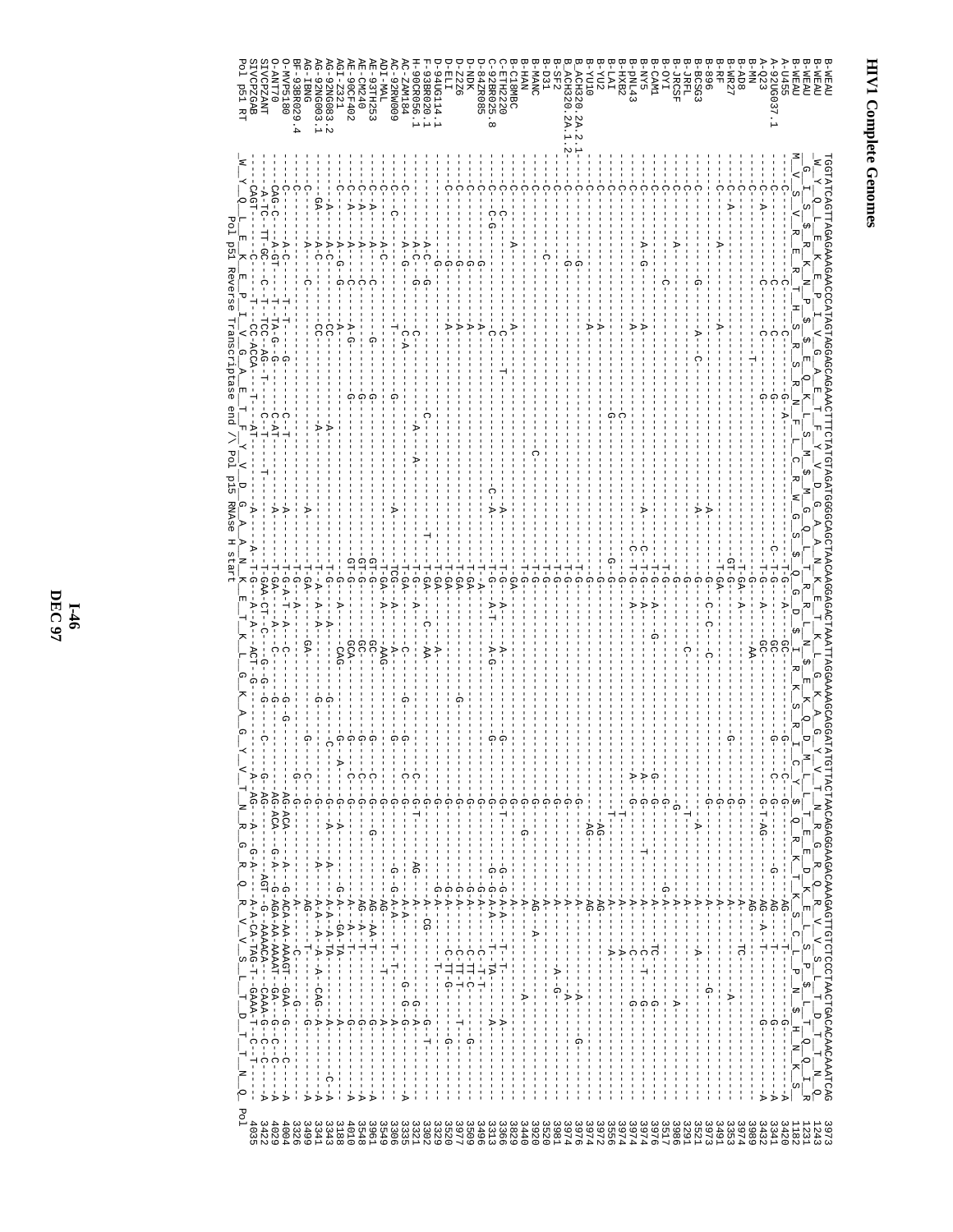| IVCPZGAB<br>RNAse                                                          | IVCPZANT                            | $-AMT70$                 | MVP5180                                        | $F - 93B R 029$         | -IBNG                                                                                                                                       |                                                                   | 3-92NG083.2<br>3-92NG003.1                                     | $C2 - Z321$                                                                        | -90CF402                                     | 0 P Z M.                                   | $-93TH253$                             | $TVM-$                                                                                                                                                | $-92$ RMO09                            | <b>18 INVZ-</b>       | 90CR056.                                    | 3BR020.            | <b>SAUGI1</b>                |                | 9ZZZ           |                        | Яqк                      | 84ZR085                                   | 92BR025<br>$\infty$         | ETH2220                  | C18MBC                          | NAH.                                                 | <b>MANC</b>      | <b>D31</b>                                                          | SF2                                | <b>ACH32</b>             | <b>ACH32</b>             | OTOX-            | $Z\Omega X$ -                      | LAI-           | $-EXH-$                         | -pNL43        | $S XN =$           | $-$ CAM1                                               | LXO-                     | -JRCSF                                             | -JRFL                                                     |           | -BCSG3      | $-896$                                       | ż                                   | $-MR27$                                    | $-ADB$        | $\overline{a}$                      | $-233$                                               | -92003               | SS <sub>50</sub>                                  | <b>NEAU</b>                             | WEAU                          | <b>NEAU</b><br><b>NEAU</b>                                                                   |
|----------------------------------------------------------------------------|-------------------------------------|--------------------------|------------------------------------------------|-------------------------|---------------------------------------------------------------------------------------------------------------------------------------------|-------------------------------------------------------------------|----------------------------------------------------------------|------------------------------------------------------------------------------------|----------------------------------------------|--------------------------------------------|----------------------------------------|-------------------------------------------------------------------------------------------------------------------------------------------------------|----------------------------------------|-----------------------|---------------------------------------------|--------------------|------------------------------|----------------|----------------|------------------------|--------------------------|-------------------------------------------|-----------------------------|--------------------------|---------------------------------|------------------------------------------------------|------------------|---------------------------------------------------------------------|------------------------------------|--------------------------|--------------------------|------------------|------------------------------------|----------------|---------------------------------|---------------|--------------------|--------------------------------------------------------|--------------------------|----------------------------------------------------|-----------------------------------------------------------|-----------|-------------|----------------------------------------------|-------------------------------------|--------------------------------------------|---------------|-------------------------------------|------------------------------------------------------|----------------------|---------------------------------------------------|-----------------------------------------|-------------------------------|----------------------------------------------------------------------------------------------|
| $-AG-FA-$                                                                  | $-AC - A -$                         | -26.<br>ATG.             | နှ<br>ATG.                                     | ₫                       |                                                                                                                                             | C                                                                 | ♭                                                              | $-AC$                                                                              | ⊳                                            |                                            | ÷                                      | כל                                                                                                                                                    |                                        | ဂ<br>ဂ                |                                             | Ω                  |                              |                |                |                        |                          |                                           |                             |                          |                                 |                                                      |                  |                                                                     |                                    |                          |                          |                  |                                    |                |                                 |               |                    | $-\Delta -$                                            | ÷A-                      |                                                    |                                                           |           |             |                                              |                                     |                                            |               |                                     |                                                      |                      |                                                   |                                         |                               |                                                                                              |
|                                                                            |                                     |                          | -ATTAA-                                        |                         |                                                                                                                                             | Ω                                                                 |                                                                |                                                                                    |                                              | ↷                                          |                                        | $-12 -$<br>A-                                                                                                                                         | နှ                                     | -1--1-                |                                             | Ġ                  |                              | $\overline{r}$ |                |                        |                          |                                           |                             | Ω                        |                                 |                                                      |                  |                                                                     |                                    |                          |                          |                  |                                    |                |                                 |               |                    |                                                        |                          |                                                    |                                                           |           |             |                                              |                                     |                                            |               |                                     |                                                      |                      |                                                   |                                         |                               | RGACTGAGTTACAAGCTATTCATCTAGCTTTGCAGGA                                                        |
|                                                                            | AAC-GGCCC-                          | CAA-GA-AC                | CAAGGAGC                                       |                         |                                                                                                                                             |                                                                   | ġ<br>S                                                         | Ъ                                                                                  | ъ<br>$\overline{c}$                          | ⋗<br>$\dot{\Omega}$                        | ⋗<br>Ω                                 | ₻<br>↷                                                                                                                                                | ⋗                                      |                       | ⋗                                           |                    |                              |                |                |                        |                          |                                           |                             |                          |                                 |                                                      |                  |                                                                     |                                    |                          |                          |                  |                                    |                |                                 |               |                    |                                                        |                          |                                                    |                                                           |           |             |                                              |                                     |                                            |               |                                     | ု                                                    | റ                    |                                                   |                                         |                               |                                                                                              |
|                                                                            |                                     |                          |                                                |                         |                                                                                                                                             |                                                                   |                                                                |                                                                                    |                                              |                                            |                                        |                                                                                                                                                       |                                        |                       |                                             |                    |                              |                |                |                        |                          |                                           |                             |                          |                                 |                                                      |                  |                                                                     |                                    |                          |                          |                  |                                    |                |                                 |               |                    |                                                        |                          |                                                    |                                                           |           |             |                                              |                                     |                                            |               |                                     |                                                      |                      |                                                   |                                         |                               |                                                                                              |
|                                                                            |                                     |                          |                                                |                         |                                                                                                                                             |                                                                   |                                                                |                                                                                    |                                              |                                            |                                        |                                                                                                                                                       |                                        |                       | ဂ္                                          |                    |                              |                |                |                        |                          |                                           |                             |                          |                                 |                                                      |                  |                                                                     |                                    |                          |                          |                  |                                    |                |                                 |               |                    |                                                        |                          |                                                    |                                                           |           |             |                                              |                                     |                                            |               |                                     |                                                      |                      |                                                   |                                         |                               | LTCGGGATTAGAAGTAAACATAGTGACAGACTCCCAATATGCATTAGGAATCATTC                                     |
| $GT---G---$<br>Þ<br>þ<br>'ს<br>1<br>p                                      | $-GTRCC---$<br>ì<br>I               |                          | CCT-C-------ACA--                              | $\frac{1}{1}$<br>I<br>п | $-1$<br>J<br>$\mathbf{I}$                                                                                                                   | J.                                                                |                                                                | $-\frac{1}{2}$                                                                     | ဂူ<br>J                                      | $-6$                                       | $\frac{1}{1}$                          |                                                                                                                                                       |                                        |                       | $\frac{1}{1}$                               |                    |                              |                |                |                        |                          |                                           |                             | -- 51                    |                                 |                                                      |                  |                                                                     |                                    |                          |                          |                  |                                    |                |                                 |               |                    |                                                        |                          |                                                    |                                                           | I         |             | I<br>$-6 - -$                                |                                     |                                            |               | $\frac{1}{1}$<br>Í<br>$\frac{1}{1}$ | $-1$<br>$\frac{1}{1}$<br>I                           | $-9 - 0 - -9 - -9 -$ | $\Gamma$<br>$\begin{array}{c} \hline \end{array}$ | C<br>∃<br>$\overline{\phantom{a}}$<br>₩ | Ξ<br>z<br>ю                   | O<br>IJ<br>U                                                                                 |
| $- - - - -$<br>$2 - 5$<br>Þ<br>ิง<br>I<br>$---+----$<br>¦¤<br>þ            | $- -A - -$<br>$- - \text{CCCC} - -$ | I<br>$\frac{1}{1}$<br>п  | J.<br>J.<br>$\mathbb{I}$<br>ł                  | $---A---$<br>J<br>I     | $-CAG - -$<br>j<br>$\mathbf{I}$<br>$\begin{array}{c} 1 \\ 1 \\ 1 \end{array}$<br>$\mathbf{I}$<br>$\begin{array}{c} 1 \\ 1 \\ 1 \end{array}$ | $-100 -$<br>f,<br>J.<br>л<br>J.<br>т<br>$\mathbb I$<br>$- -A - -$ | $-56 - -$<br>$\overline{\phantom{a}}$<br>ဂု<br> <br>$- -A - -$ | $---A---$<br>п<br>i<br>$\frac{1}{1}$<br>$\begin{array}{c} 1 \\ 1 \\ 1 \end{array}$ | CAG-                                         | $CAG -$<br>J<br>$\frac{1}{1}$<br>$-56 - -$ | CAG----<br>I<br>$-56-$                 | $-A - A - -$<br>$\begin{array}{c} \hline \end{array}$<br>$\frac{1}{1}$                                                                                | $-AGC--C--$<br>$- - - - - - - - - - -$ | $A^{--}$<br>Í<br>I    | $\overline{r}$                              | A-<br>$\mathbf{I}$ | A-<br>ဂု<br>၂                | $\frac{1}{2}$  | $\overline{Y}$ |                        | $A--$<br>ţ               | ř<br>J.<br>$\mathbf{I}$<br>$-\frac{1}{2}$ | $-A - A -$<br>$\frac{1}{1}$ | $A -$<br>J.<br>$---A---$ | $A - A - -$<br>--дд--           | $-A-A$<br>$\begin{array}{c} 1 \\ 1 \\ 1 \end{array}$ | $A -$<br>I       | $\mathbb{F}$<br>$\mathbf{I}$                                        | $\frac{1}{2}$                      | $\overline{A}$           | $A$ --                   | $AGA - -$        | $AGA -$                            | $A - A - -$    | $-4 - -$                        | $A -$         | $A -$<br>I         | $A -$                                                  | $A - A$ .                | $A - A - -$                                        | $A - A - -$<br>$\begin{array}{c} 1 \\ 1 \\ 1 \end{array}$ | $- - - -$ | $A - A - -$ | $-A-A$<br>п<br>$-1$ $-1$ $-1$ $-1$ $-1$ $-1$ | $\mathbf{A} - \mathbf{A} - -$       | $\mathbb{A}-$                              | $-4$          | $A - A - -$<br>I<br>$\overline{1}$  | CA----<br>п<br>-- A -- -                             | $-CCAC - -$          | $CAG -$<br>$AA$ - --                              | ŗω.<br>ø<br>'n<br>₩<br>$\prec$          | ₩<br>ю<br>ŗω,                 | AGOACAAACOAGATAAGAGTGAATCAGAGTTAGTCAGTCAAATAATAAACAGAACAGTTA<br>O<br>CΩ<br>Ħ<br>ัช<br>ø<br>E |
| $\prec$<br>$\frac{1}{1}$<br>ŗω.<br>$A = -G -$<br>jО<br>jн,<br>$\mathbf{I}$ | $-GGMAG -$<br>т<br>ı<br>I,<br>т     | -- CCCTA-----TCAG--<br>I | C--CCCTA----TCAG--<br><u>ဂ</u><br>I<br>п<br>J. | $---+----$<br>I<br>I    | ļ.<br>$A - -$<br>$\mathbf{I}$<br>I<br>$\mathbf{I}$                                                                                          | т<br>J<br>$A -$<br>$\mathbb I$<br>J.                              | J<br>$A -$<br>$\overline{1}$                                   | I.                                                                                 | $\overline{\phantom{a}}$<br>ł<br>$A -$<br>J. | $\overline{1}$<br>$---AC---$               | $\mathbf{I}$<br>I<br>$- - -C - -$<br>ł | $\n  D - D - D - D - D - D - D - D - D - D - D - D - D - D - D - D - D - D - D - D - D - D - D - D - D - D - D - D - D - D - D - <$<br>$\blacksquare$ | $--\Delta----$<br>л                    | $---AC---$<br>I<br>J. | $\blacksquare$<br>$-L-R-$<br>$\blacksquare$ | H<br>$A -$         | $\frac{1}{1}$                | ÷<br>P         |                |                        | J.<br>$\mathbb{I}$<br>J. | J.                                        | $A - -$                     | $A -$                    | $\frac{1}{1}$<br>$\overline{A}$ | $\frac{1}{1}$<br>I                                   |                  |                                                                     |                                    |                          |                          |                  | $\mathbf{I}$                       | $\overline{A}$ | ł<br>$A -$                      |               |                    |                                                        |                          |                                                    |                                                           | I         |             | п                                            | ဂု                                  |                                            |               |                                     | $\frac{1}{1}$<br>$A - -$<br>I<br>т                   | $\overline{A}$       | $\frac{1}{1}$<br>⊅                                | .<br>מ<br>ю<br>่ัง<br>z<br>z            | ¦<br>∙o<br>m<br>⊲<br>į∿<br>ŗω | ₫<br>ŗω<br>O                                                                                 |
| þ<br>¦o<br> <br>F<br>$\mathbf{I}$<br>Pol                                   | $CC-GA-{\bf A}--$                   | $-96 - AC -$             | $-96 - 96 -$                                   | $-1$ - $-1$ - $-1$      | $-GA - C -$                                                                                                                                 | $\mathsf I$<br>$-1$                                               | $\overline{1}$<br>$\frac{1}{1}$<br>ن<br>ا                      | J.<br>$C = -1$<br>I                                                                | $-GA-AC-$                                    | $-99 - -0 -$                               | $-99$ -                                | $-9 - -Y$                                                                                                                                             | I<br>$\frac{1}{1}$                     | $- - - - - -$         | $-GG - A - -$                               | $G = -R -$         | $\mathbf{I}$<br><u>ရ</u><br> | $-1$           | ı<br>I         | ှု                     | <u>ဂ</u><br>--<br>Ģ      |                                           | $\overline{1}$              | $\mathbb I$              | $G - A - -$                     | J.<br>$G$ -----                                      | <u>ဂု</u><br>A-- | <u>ဂုံ</u><br>$\begin{array}{c} \hline \end{array}$<br>$\mathbf{I}$ | $\frac{1}{\Omega}$<br>п<br>J.<br>ł | $\overline{1}$<br>م<br>ا | <u>ှ</u><br> <br>т<br>J. | J<br>ှ<br> <br>п | $\frac{1}{\Omega}$<br>$\mathbf{I}$ | ဂှ<br>J.       | $\frac{1}{1}$<br>$\overline{1}$ | $\frac{1}{1}$ | $\frac{1}{1}$<br>ı | $\overline{\phantom{a}}$<br><u>ର୍କ</u><br>$\mathbf{I}$ | $\frac{1}{\Omega}$<br>J. | $\mathbf{I}$<br>$\frac{1}{1}$<br>G<br>$\mathbf{I}$ | $\frac{1}{2}$<br>п<br>п                                   | Ω<br>I    |             | ţ<br>ω<br>Ţ<br>п                             | $\mathbf{I}$<br>Ω<br>$\overline{1}$ | $\blacksquare$<br>Ω<br>Ì<br>$\overline{1}$ | J.<br>ဂှ<br>п | 1<br>؋<br>ا<br>J.<br>I              | л<br>$GA-C-$                                         | $-GA - -C -$         | $GA - C -$                                        | ξĀ<br>۳<br>k                            | z<br>י<br>מ'<br>٠U            | F<br>ю<br>F                                                                                  |
|                                                                            | 3572<br>4185                        | 4179                     | 4154                                           |                         | 36499                                                                                                                                       |                                                                   | 3493<br>3491                                                   | 3338                                                                               | 4160                                         | 3698                                       |                                        | 3699<br>4111                                                                                                                                          |                                        | 34855                 |                                             | 3452<br>3471       | 347<br>ق                     |                |                | 36559<br>41270<br>3670 |                          | 34653                                     |                             | 351<br>ത                 | 3979                            | 3590                                                 | 4070             | 3670                                                                | 4131                               | 4124                     | 412<br>ത                 | 4124             | 412.<br>$\mathsf{N}$               |                | 41244                           |               |                    | 41126<br>41124<br>4124                                 | 3667                     | 4136                                               | 3441                                                      |           | 4123        |                                              | 3503<br>3641                        |                                            | 4124          |                                     | $\begin{array}{c} 3491 \\ 35839 \\ 4129 \end{array}$ |                      | 12271<br>1230<br>3570                             |                                         |                               | 41233                                                                                        |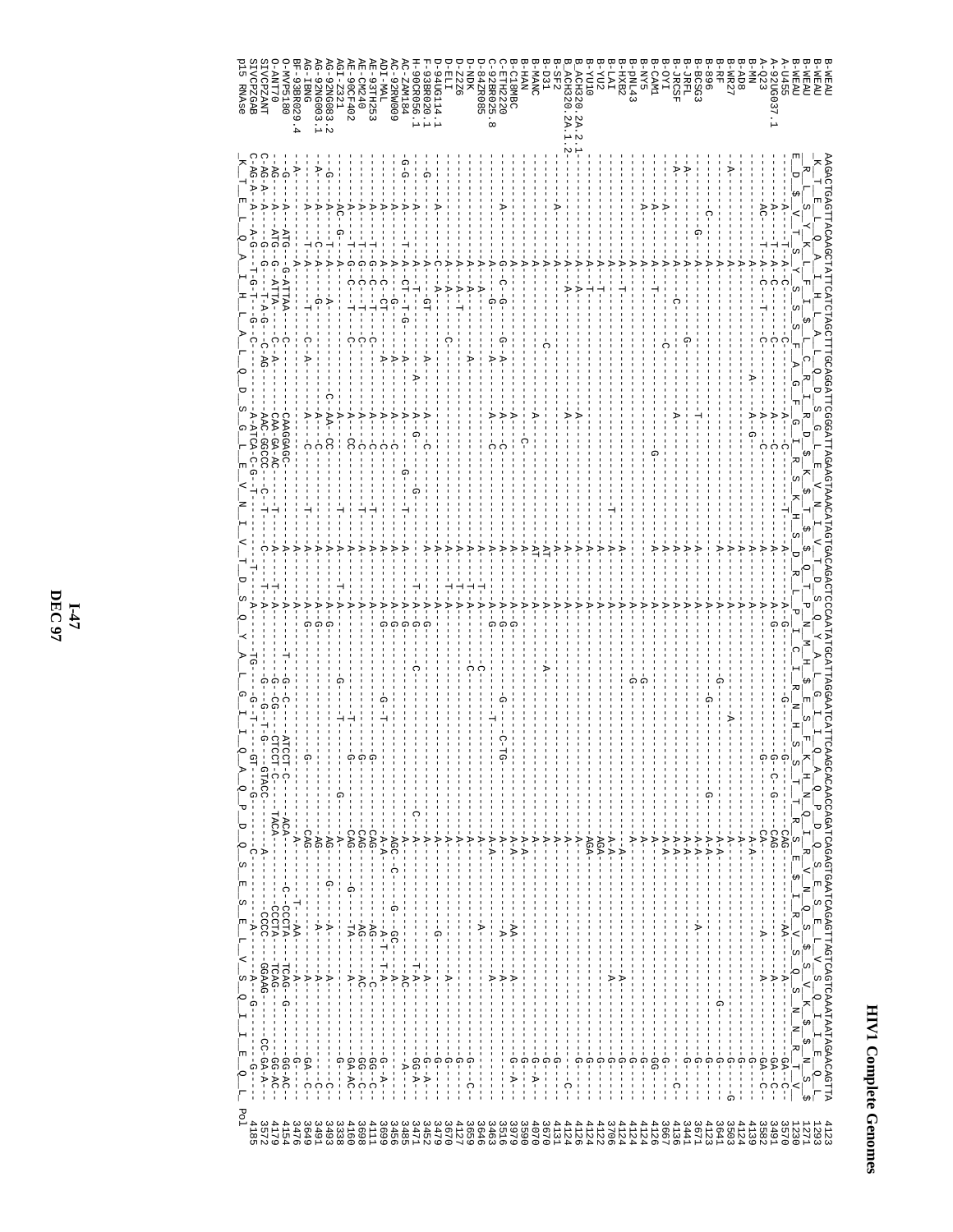| റ<br>$\frac{1}{1}$<br>ဂ္ဂ်<br>Ω<br>Ω<br>ဂ္ဂ်<br>ឹ<br>C<br>G<br>ດ<br>Ω<br>J-<br>Þ<br>∀−<br>-999<br>نم<br>م<br>Ģ<br>۴<br>٣<br>CAAG-AT-<br>CAA--<br>-AGT<br>-RGT-<br>-CAG<br>-AGT<br>-AGT<br>-AAT<br>-AGT<br>CAGI<br>-AGT<br>់<br>មុ<br>-AGT<br>CAG<br>់<br>ម<br>CA-<br>م<br>با<br>ن<br>ج<br><b>PAT</b><br>$C-A-$<br>TAA.<br>G-G<br>G-T<br>م<br>ب<br>ローコ<br>ဂု<br>႕<br>ဂ<br>႕<br>AC-<br>Ω<br>ଜ<br><u>ငှ</u><br>Φ<br>$AC--$<br>$A-G---C--$<br>$A-G--C--$<br>$-4-$<br>$A - -$<br>$  \theta$<br>$-\frac{1}{2}$<br>$A - G - G - G - G -$<br>ţ<br>ţ<br>ှု<br>$\frac{1}{1}$<br>$\frac{1}{2}$<br>J<br>1<br>$\blacksquare$<br>J.<br>$-4-$<br>J.<br><u>န</u><br>$G = -G =$<br>ဂု<br>ဂူ<br>$\overline{1}$<br>$\mathbb I$<br>I<br>$\mathbf{I}$<br>နဲ့<br>$\frac{1}{2}$<br>$\overline{1}$<br>$- -C - -$<br>I<br>J<br>⊅<br>ţ<br>ţ<br>J<br>$-$ - $-$ 0- $-$<br>$\frac{1}{1}$<br>$\blacksquare$<br>$-9 - 0 - 0 - 0$<br>$-1.5-$<br>J<br>$\frac{1}{1}$<br>J<br>t<br>I<br>နှ<br>J.<br>$-1$<br>$-1 - 0 - 0 - 0$<br>$\Gamma$<br>ı<br>ဂ္<br>ှ<br>л<br>л<br>$\blacksquare$<br>П<br>ţ<br>$-1$<br>$\frac{1}{1}$<br>J.<br>$\frac{1}{2}$<br>J<br>$\mathbf{I}$<br>J.<br>$\frac{1}{1}$<br>$\blacksquare$<br>л<br>J.<br>п<br>$C_1 -$<br>$\overline{\phantom{a}}$<br>$- - - 5$<br>c----c-G<br>ဂု<br>л<br>п<br>л<br>$\mathbf{I}$<br>$\mathbf I$<br>I<br>I<br>ı<br>ı<br>$\begin{array}{c} \end{array}$<br>$\overline{1}$<br>I<br>$\frac{1}{2}$<br>$\overline{1}$<br>I<br>.<br>CC---<br>cc-a.<br>$\begin{array}{c} \end{array}$<br>$\frac{1}{2}$<br>$\frac{1}{1}$<br>$\blacksquare$<br>$\frac{1}{2}$<br>$\mathbf{I}$<br>$\blacksquare$<br>I<br>I<br>п<br>$\Gamma$<br>$\Omega$<br>ု<br>$\frac{1}{1}$<br>ı<br>$-KG$ -<br>л<br>п<br>Ţ<br>$\Gamma$<br>J.<br>Ţ<br>л<br>I<br>Ω<br>Ω<br>Ω<br>ω<br>ω<br>I<br>J<br>Ω<br>$GA -$<br>$\Gamma$<br><u>ဂ</u><br>ω<br>J.<br>ω<br>ω<br>I<br>Ĵ<br>$\frac{1}{1}$<br>$\frac{1}{1}$<br>$\overline{1}$<br>$\frac{1}{1}$<br>J<br>1<br>л<br>п<br>$\blacksquare$<br>$\mathbf{I}$<br>т<br>-1<br>л.<br>H<br>т<br>п<br>т<br>$\frac{1}{1}$<br>л<br>I<br>л<br>п<br>т<br>л<br>ш<br>$\overline{1}$<br>Ï<br>f,<br>$\overline{1}$<br>л<br>$A -$<br>$A -$<br>$A -$<br>J.<br>$\mathbf{I}$<br>J.<br>$\frac{1}{1}$<br>J.<br>J.<br>J.<br>$\overline{\phantom{a}}$<br>$\blacksquare$<br>J<br>ł<br>I,<br>$\mathbb{I}$<br>J<br>л<br>$\overline{\phantom{a}}$<br>ł<br>$\mathbf{I}$<br>÷.<br>J.<br>J.<br>J.<br>$\overline{1}$<br>$\forall$<br>J.<br>J.<br>J.<br>$\overline{1}$<br>1<br>$\mathbf{I}$<br>$\frac{1}{2}$<br>$\blacksquare$<br>1<br>л<br>♭<br>Þ<br>Α<br>₫<br>C<br>ъ<br>ъ<br>ъ<br>Ω<br>Þ<br>ъ<br>$\overline{P}$<br>$\frac{1}{2}$<br>⊅<br>$\frac{1}{2}$<br>$\frac{1}{2}$<br>ኳ<br>ъ<br>ъ<br>⊅<br>ъ<br>Þ<br>$\frac{1}{2}$<br>$\frac{1}{\sqrt{2}}$<br>ኳ<br>⊅<br>ъ<br>⊅<br>Þ<br>⊅<br>ъ<br>$\frac{1}{2}$<br>ъ<br>ኳ<br>∩<br>Ω<br>G<br>Ţ,<br>T<br>$\frac{1}{1}$<br>$\mathsf I$<br>Ţ<br>Ť<br>Ť<br>ŧ<br>J.<br>$\blacksquare$<br>$\blacksquare$<br>J.<br>I.<br>t<br>T<br>I,<br>$\blacksquare$<br>J.<br>$\mathbf{I}$<br>$\overline{\phantom{a}}$<br>J.<br>I.<br>$\mathbf{I}$<br>J.<br>J.<br>J.<br>J.<br>J<br>т<br>1<br>л<br>л<br>$\mathbf{I}$<br>л<br>п<br>$\overline{1}$<br>$\mathbf{I}$<br>I,<br>I,<br>I.<br>I.<br>ı<br>I,<br>I,<br>J.<br>п<br>J<br>I<br>ı<br>I<br>$A - -$<br>$A - -$<br>$\mathbf{I}$<br>$-$ -C---<br>л<br>п<br>-00-<br>Ò<br>C<br>J.<br>т<br>1<br>$\mathbf{I}$<br>ı<br>H<br>I.<br>$\frac{1}{1}$<br>$\frac{1}{1}$<br>$\frac{1}{1}$<br>ł<br>ţ<br>$\begin{array}{c} \hline \end{array}$<br>Ţ<br>$\frac{1}{1}$<br>I<br>$\blacksquare$<br>$-1$<br>J.<br>J.<br>I<br>J.<br>I<br>$A - T - T$<br>$-\mathbf{L}--\mathbf{A}$<br>$\overline{Y}$<br>$\overline{P}$<br>$\overline{A}$<br>$\mathbf{A}--\mathbf{T}--$<br>$\overline{r}$<br>J.<br>$A - -$<br>$\frac{1}{1}$<br>т<br>п<br>л<br>п<br>$\mathbf{I}$<br>л<br>I<br>$\mathbb{I}$<br>$\mathsf I$<br>$-4-7-$<br>I<br>J.<br>J,<br>I<br>J<br>J<br>$-V -$<br>$\mathbf{I}$<br>I<br>÷<br>⊢<br>Ĥ<br>J.<br>н<br>н<br>н<br>부<br>부<br>$\overline{A}$<br>п<br>$\mathbf{I}$<br>$\mathbf{I}$<br>н<br>부<br>H<br>부<br>н<br>부<br>부<br>부<br>ဂု<br>$\overline{1}$<br>f<br>$\mathbf{I}$<br>I.<br>$\overline{1}$<br>$\overline{1}$<br>$\overline{1}$<br>ť<br>$\overline{1}$<br>I<br>I<br>Ţ<br>$\overline{\phantom{a}}$<br>I<br>$\overline{\phantom{a}}$<br>$-1$<br>J.<br>J.<br>$\mathbf{I}$<br>$\overline{1}$<br>J.<br>J.<br>J,<br>J.<br>$\blacksquare$<br>$\blacksquare$<br>I<br>I<br>I<br>I<br>I.<br>I<br>J<br>J.<br>п<br>$\mathbf{I}$<br>$-6-$<br>п<br>J.<br>I<br>т<br>т<br>л<br>$\mathbf{I}$<br>л<br>1<br>$\frac{1}{1}$<br>$\mathbf{I}$<br>т<br>$\frac{1}{1}$<br>$\frac{1}{1}$<br>$\mathbf{I}$<br>$-1 - G$<br>ှု<br>÷<br>1<br>ı<br>ı<br>ω<br>I<br>ဂှ<br>$\mathbf{I}$<br>I<br>$\mathbf{I}$<br>$\overline{1}$<br>J.<br>$\blacksquare$<br>I<br>J.<br>J.<br>$\mathbf{I}$<br>J.<br>$-90 - -$<br>ţ<br>L<br>J.<br>I<br>J.<br>л<br>$\blacksquare$<br>I<br>п<br>부<br>J.<br>$\frac{1}{2}$<br>-1<br>L<br>т<br>$\mathbf{I}$<br>$\mathbf{I}$<br>л<br>п<br>H.<br>H<br>$\mathbf{I}$<br>п<br>ı<br>л<br>л<br>J<br>л<br>п<br>л<br>1<br>$\mathsf I$<br>I.<br>$\mathbf{I}$<br>I<br>$\overline{1}$<br>$\mathbf I$<br>I<br>$\mathbf I$<br>L<br>I<br>I,<br>ı<br>ш<br>Ý<br>н<br>C<br>Ĥ<br>Ω<br>C<br>$\frac{1}{2}$<br>G<br>Ω<br>Ω<br>C<br>년<br>ーー<br>Q<br>G<br>I<br>I<br>T<br>$\begin{array}{c} \hline \end{array}$<br>ł<br>J<br>$\mathbf{I}$<br>J.<br>J<br>I<br>J.<br>п<br>п<br>$\blacksquare$<br>$\blacksquare$<br>$\mathbf{I}$<br>I<br>$\overline{1}$<br>$\blacksquare$<br>J.<br>-1<br>1<br>$\mathbf{I}$<br>$\mathbf{I}$<br>1<br>л<br>ı<br>1<br>п<br>I<br>I<br>I<br>I,<br>J.<br>I<br>ł<br>ł<br>J<br>I<br>$\overline{1}$<br>$\frac{1}{1}$<br>J.<br>$\overline{1}$<br>$\blacksquare$<br>$\frac{1}{1}$<br>-1<br>1<br>1<br>ı<br>ı<br>I<br>ì<br>ı<br>I<br>1<br>$\overline{1}$<br>$\overline{Y}$<br>$-1$<br>I.<br>I<br>$\overline{1}$ | $C--D--D--$                |
|-----------------------------------------------------------------------------------------------------------------------------------------------------------------------------------------------------------------------------------------------------------------------------------------------------------------------------------------------------------------------------------------------------------------------------------------------------------------------------------------------------------------------------------------------------------------------------------------------------------------------------------------------------------------------------------------------------------------------------------------------------------------------------------------------------------------------------------------------------------------------------------------------------------------------------------------------------------------------------------------------------------------------------------------------------------------------------------------------------------------------------------------------------------------------------------------------------------------------------------------------------------------------------------------------------------------------------------------------------------------------------------------------------------------------------------------------------------------------------------------------------------------------------------------------------------------------------------------------------------------------------------------------------------------------------------------------------------------------------------------------------------------------------------------------------------------------------------------------------------------------------------------------------------------------------------------------------------------------------------------------------------------------------------------------------------------------------------------------------------------------------------------------------------------------------------------------------------------------------------------------------------------------------------------------------------------------------------------------------------------------------------------------------------------------------------------------------------------------------------------------------------------------------------------------------------------------------------------------------------------------------------------------------------------------------------------------------------------------------------------------------------------------------------------------------------------------------------------------------------------------------------------------------------------------------------------------------------------------------------------------------------------------------------------------------------------------------------------------------------------------------------------------------------------------------------------------------------------------------------------------------------------------------------------------------------------------------------------------------------------------------------------------------------------------------------------------------------------------------------------------------------------------------------------------------------------------------------------------------------------------------------------------------------------------------------------------------------------------------------------------------------------------------------------------------------------------------------------------------------------------------------------------------------------------------------------------------------------------------------------------------------------------------------------------------------------------------------------------------------------------------------------------------------------------------------------------------------------------------------------------------------------------------------------------------------------------------------------------------------------------------------------------------------------------------------------------------------------------------------------------------------------------------------------------------------------------------------------------------------------------------------------------------------------------------------------------------------------------------------------------------------------------------------------------------------------------------------------------------------------------------------------------------------------------------------------------------------------------------------------------------------------------------------------------------------------------------------------------------------------------------------------------------------------------------------------------------------------------------------------------------------------------------------------------------------------------------------------------------------------------------------------------------------------------------------------------------------------------------------------------------------------------------------------------------------------------------------------------------------------------------------------------------------------------------------------------------------------------------------------------------------------------------------------------------------------|----------------------------|
| $-4-G$<br>$A-G$<br>$A-G$<br>$A-G$<br>$A-G$                                                                                                                                                                                                                                                                                                                                                                                                                                                                                                                                                                                                                                                                                                                                                                                                                                                                                                                                                                                                                                                                                                                                                                                                                                                                                                                                                                                                                                                                                                                                                                                                                                                                                                                                                                                                                                                                                                                                                                                                                                                                                                                                                                                                                                                                                                                                                                                                                                                                                                                                                                                                                                                                                                                                                                                                                                                                                                                                                                                                                                                                                                                                                                                                                                                                                                                                                                                                                                                                                                                                                                                                                                                                                                                                                                                                                                                                                                                                                                                                                                                                                                                                                                                                                                                                                                                                                                                                                                                                                                                                                                                                                                                                                                                                                                                                                                                                                                                                                                                                                                                                                                                                                                                                                                                                                                                                                                                                                                                                                                                                                                                                                                                                                                                                                                      | CGA<br>ω<br>ω<br>۲<br>ا    |
|                                                                                                                                                                                                                                                                                                                                                                                                                                                                                                                                                                                                                                                                                                                                                                                                                                                                                                                                                                                                                                                                                                                                                                                                                                                                                                                                                                                                                                                                                                                                                                                                                                                                                                                                                                                                                                                                                                                                                                                                                                                                                                                                                                                                                                                                                                                                                                                                                                                                                                                                                                                                                                                                                                                                                                                                                                                                                                                                                                                                                                                                                                                                                                                                                                                                                                                                                                                                                                                                                                                                                                                                                                                                                                                                                                                                                                                                                                                                                                                                                                                                                                                                                                                                                                                                                                                                                                                                                                                                                                                                                                                                                                                                                                                                                                                                                                                                                                                                                                                                                                                                                                                                                                                                                                                                                                                                                                                                                                                                                                                                                                                                                                                                                                                                                                                                                 |                            |
|                                                                                                                                                                                                                                                                                                                                                                                                                                                                                                                                                                                                                                                                                                                                                                                                                                                                                                                                                                                                                                                                                                                                                                                                                                                                                                                                                                                                                                                                                                                                                                                                                                                                                                                                                                                                                                                                                                                                                                                                                                                                                                                                                                                                                                                                                                                                                                                                                                                                                                                                                                                                                                                                                                                                                                                                                                                                                                                                                                                                                                                                                                                                                                                                                                                                                                                                                                                                                                                                                                                                                                                                                                                                                                                                                                                                                                                                                                                                                                                                                                                                                                                                                                                                                                                                                                                                                                                                                                                                                                                                                                                                                                                                                                                                                                                                                                                                                                                                                                                                                                                                                                                                                                                                                                                                                                                                                                                                                                                                                                                                                                                                                                                                                                                                                                                                                 |                            |
|                                                                                                                                                                                                                                                                                                                                                                                                                                                                                                                                                                                                                                                                                                                                                                                                                                                                                                                                                                                                                                                                                                                                                                                                                                                                                                                                                                                                                                                                                                                                                                                                                                                                                                                                                                                                                                                                                                                                                                                                                                                                                                                                                                                                                                                                                                                                                                                                                                                                                                                                                                                                                                                                                                                                                                                                                                                                                                                                                                                                                                                                                                                                                                                                                                                                                                                                                                                                                                                                                                                                                                                                                                                                                                                                                                                                                                                                                                                                                                                                                                                                                                                                                                                                                                                                                                                                                                                                                                                                                                                                                                                                                                                                                                                                                                                                                                                                                                                                                                                                                                                                                                                                                                                                                                                                                                                                                                                                                                                                                                                                                                                                                                                                                                                                                                                                                 |                            |
|                                                                                                                                                                                                                                                                                                                                                                                                                                                                                                                                                                                                                                                                                                                                                                                                                                                                                                                                                                                                                                                                                                                                                                                                                                                                                                                                                                                                                                                                                                                                                                                                                                                                                                                                                                                                                                                                                                                                                                                                                                                                                                                                                                                                                                                                                                                                                                                                                                                                                                                                                                                                                                                                                                                                                                                                                                                                                                                                                                                                                                                                                                                                                                                                                                                                                                                                                                                                                                                                                                                                                                                                                                                                                                                                                                                                                                                                                                                                                                                                                                                                                                                                                                                                                                                                                                                                                                                                                                                                                                                                                                                                                                                                                                                                                                                                                                                                                                                                                                                                                                                                                                                                                                                                                                                                                                                                                                                                                                                                                                                                                                                                                                                                                                                                                                                                                 | G                          |
| $-5 - 7 - 9$<br>$-9 - 9 - 0 - 0 - 0$<br>$-4-$<br>$- -A - -$<br>$-A-G$<br>$- A - G$<br>$-4-7$<br>$A-G-$<br>$\overline{P}$                                                                                                                                                                                                                                                                                                                                                                                                                                                                                                                                                                                                                                                                                                                                                                                                                                                                                                                                                                                                                                                                                                                                                                                                                                                                                                                                                                                                                                                                                                                                                                                                                                                                                                                                                                                                                                                                                                                                                                                                                                                                                                                                                                                                                                                                                                                                                                                                                                                                                                                                                                                                                                                                                                                                                                                                                                                                                                                                                                                                                                                                                                                                                                                                                                                                                                                                                                                                                                                                                                                                                                                                                                                                                                                                                                                                                                                                                                                                                                                                                                                                                                                                                                                                                                                                                                                                                                                                                                                                                                                                                                                                                                                                                                                                                                                                                                                                                                                                                                                                                                                                                                                                                                                                                                                                                                                                                                                                                                                                                                                                                                                                                                                                                        | Ω                          |
|                                                                                                                                                                                                                                                                                                                                                                                                                                                                                                                                                                                                                                                                                                                                                                                                                                                                                                                                                                                                                                                                                                                                                                                                                                                                                                                                                                                                                                                                                                                                                                                                                                                                                                                                                                                                                                                                                                                                                                                                                                                                                                                                                                                                                                                                                                                                                                                                                                                                                                                                                                                                                                                                                                                                                                                                                                                                                                                                                                                                                                                                                                                                                                                                                                                                                                                                                                                                                                                                                                                                                                                                                                                                                                                                                                                                                                                                                                                                                                                                                                                                                                                                                                                                                                                                                                                                                                                                                                                                                                                                                                                                                                                                                                                                                                                                                                                                                                                                                                                                                                                                                                                                                                                                                                                                                                                                                                                                                                                                                                                                                                                                                                                                                                                                                                                                                 | ဂု<br>⋗<br>Ω<br>Η          |
|                                                                                                                                                                                                                                                                                                                                                                                                                                                                                                                                                                                                                                                                                                                                                                                                                                                                                                                                                                                                                                                                                                                                                                                                                                                                                                                                                                                                                                                                                                                                                                                                                                                                                                                                                                                                                                                                                                                                                                                                                                                                                                                                                                                                                                                                                                                                                                                                                                                                                                                                                                                                                                                                                                                                                                                                                                                                                                                                                                                                                                                                                                                                                                                                                                                                                                                                                                                                                                                                                                                                                                                                                                                                                                                                                                                                                                                                                                                                                                                                                                                                                                                                                                                                                                                                                                                                                                                                                                                                                                                                                                                                                                                                                                                                                                                                                                                                                                                                                                                                                                                                                                                                                                                                                                                                                                                                                                                                                                                                                                                                                                                                                                                                                                                                                                                                                 | ⊅<br>G                     |
|                                                                                                                                                                                                                                                                                                                                                                                                                                                                                                                                                                                                                                                                                                                                                                                                                                                                                                                                                                                                                                                                                                                                                                                                                                                                                                                                                                                                                                                                                                                                                                                                                                                                                                                                                                                                                                                                                                                                                                                                                                                                                                                                                                                                                                                                                                                                                                                                                                                                                                                                                                                                                                                                                                                                                                                                                                                                                                                                                                                                                                                                                                                                                                                                                                                                                                                                                                                                                                                                                                                                                                                                                                                                                                                                                                                                                                                                                                                                                                                                                                                                                                                                                                                                                                                                                                                                                                                                                                                                                                                                                                                                                                                                                                                                                                                                                                                                                                                                                                                                                                                                                                                                                                                                                                                                                                                                                                                                                                                                                                                                                                                                                                                                                                                                                                                                                 | Ö<br>႕<br>욥                |
|                                                                                                                                                                                                                                                                                                                                                                                                                                                                                                                                                                                                                                                                                                                                                                                                                                                                                                                                                                                                                                                                                                                                                                                                                                                                                                                                                                                                                                                                                                                                                                                                                                                                                                                                                                                                                                                                                                                                                                                                                                                                                                                                                                                                                                                                                                                                                                                                                                                                                                                                                                                                                                                                                                                                                                                                                                                                                                                                                                                                                                                                                                                                                                                                                                                                                                                                                                                                                                                                                                                                                                                                                                                                                                                                                                                                                                                                                                                                                                                                                                                                                                                                                                                                                                                                                                                                                                                                                                                                                                                                                                                                                                                                                                                                                                                                                                                                                                                                                                                                                                                                                                                                                                                                                                                                                                                                                                                                                                                                                                                                                                                                                                                                                                                                                                                                                 | $C_A -$<br>GI              |
|                                                                                                                                                                                                                                                                                                                                                                                                                                                                                                                                                                                                                                                                                                                                                                                                                                                                                                                                                                                                                                                                                                                                                                                                                                                                                                                                                                                                                                                                                                                                                                                                                                                                                                                                                                                                                                                                                                                                                                                                                                                                                                                                                                                                                                                                                                                                                                                                                                                                                                                                                                                                                                                                                                                                                                                                                                                                                                                                                                                                                                                                                                                                                                                                                                                                                                                                                                                                                                                                                                                                                                                                                                                                                                                                                                                                                                                                                                                                                                                                                                                                                                                                                                                                                                                                                                                                                                                                                                                                                                                                                                                                                                                                                                                                                                                                                                                                                                                                                                                                                                                                                                                                                                                                                                                                                                                                                                                                                                                                                                                                                                                                                                                                                                                                                                                                                 | ရှိ<br>A-2<br>GI           |
|                                                                                                                                                                                                                                                                                                                                                                                                                                                                                                                                                                                                                                                                                                                                                                                                                                                                                                                                                                                                                                                                                                                                                                                                                                                                                                                                                                                                                                                                                                                                                                                                                                                                                                                                                                                                                                                                                                                                                                                                                                                                                                                                                                                                                                                                                                                                                                                                                                                                                                                                                                                                                                                                                                                                                                                                                                                                                                                                                                                                                                                                                                                                                                                                                                                                                                                                                                                                                                                                                                                                                                                                                                                                                                                                                                                                                                                                                                                                                                                                                                                                                                                                                                                                                                                                                                                                                                                                                                                                                                                                                                                                                                                                                                                                                                                                                                                                                                                                                                                                                                                                                                                                                                                                                                                                                                                                                                                                                                                                                                                                                                                                                                                                                                                                                                                                                 | GI                         |
|                                                                                                                                                                                                                                                                                                                                                                                                                                                                                                                                                                                                                                                                                                                                                                                                                                                                                                                                                                                                                                                                                                                                                                                                                                                                                                                                                                                                                                                                                                                                                                                                                                                                                                                                                                                                                                                                                                                                                                                                                                                                                                                                                                                                                                                                                                                                                                                                                                                                                                                                                                                                                                                                                                                                                                                                                                                                                                                                                                                                                                                                                                                                                                                                                                                                                                                                                                                                                                                                                                                                                                                                                                                                                                                                                                                                                                                                                                                                                                                                                                                                                                                                                                                                                                                                                                                                                                                                                                                                                                                                                                                                                                                                                                                                                                                                                                                                                                                                                                                                                                                                                                                                                                                                                                                                                                                                                                                                                                                                                                                                                                                                                                                                                                                                                                                                                 | ₽                          |
|                                                                                                                                                                                                                                                                                                                                                                                                                                                                                                                                                                                                                                                                                                                                                                                                                                                                                                                                                                                                                                                                                                                                                                                                                                                                                                                                                                                                                                                                                                                                                                                                                                                                                                                                                                                                                                                                                                                                                                                                                                                                                                                                                                                                                                                                                                                                                                                                                                                                                                                                                                                                                                                                                                                                                                                                                                                                                                                                                                                                                                                                                                                                                                                                                                                                                                                                                                                                                                                                                                                                                                                                                                                                                                                                                                                                                                                                                                                                                                                                                                                                                                                                                                                                                                                                                                                                                                                                                                                                                                                                                                                                                                                                                                                                                                                                                                                                                                                                                                                                                                                                                                                                                                                                                                                                                                                                                                                                                                                                                                                                                                                                                                                                                                                                                                                                                 |                            |
|                                                                                                                                                                                                                                                                                                                                                                                                                                                                                                                                                                                                                                                                                                                                                                                                                                                                                                                                                                                                                                                                                                                                                                                                                                                                                                                                                                                                                                                                                                                                                                                                                                                                                                                                                                                                                                                                                                                                                                                                                                                                                                                                                                                                                                                                                                                                                                                                                                                                                                                                                                                                                                                                                                                                                                                                                                                                                                                                                                                                                                                                                                                                                                                                                                                                                                                                                                                                                                                                                                                                                                                                                                                                                                                                                                                                                                                                                                                                                                                                                                                                                                                                                                                                                                                                                                                                                                                                                                                                                                                                                                                                                                                                                                                                                                                                                                                                                                                                                                                                                                                                                                                                                                                                                                                                                                                                                                                                                                                                                                                                                                                                                                                                                                                                                                                                                 |                            |
|                                                                                                                                                                                                                                                                                                                                                                                                                                                                                                                                                                                                                                                                                                                                                                                                                                                                                                                                                                                                                                                                                                                                                                                                                                                                                                                                                                                                                                                                                                                                                                                                                                                                                                                                                                                                                                                                                                                                                                                                                                                                                                                                                                                                                                                                                                                                                                                                                                                                                                                                                                                                                                                                                                                                                                                                                                                                                                                                                                                                                                                                                                                                                                                                                                                                                                                                                                                                                                                                                                                                                                                                                                                                                                                                                                                                                                                                                                                                                                                                                                                                                                                                                                                                                                                                                                                                                                                                                                                                                                                                                                                                                                                                                                                                                                                                                                                                                                                                                                                                                                                                                                                                                                                                                                                                                                                                                                                                                                                                                                                                                                                                                                                                                                                                                                                                                 |                            |
|                                                                                                                                                                                                                                                                                                                                                                                                                                                                                                                                                                                                                                                                                                                                                                                                                                                                                                                                                                                                                                                                                                                                                                                                                                                                                                                                                                                                                                                                                                                                                                                                                                                                                                                                                                                                                                                                                                                                                                                                                                                                                                                                                                                                                                                                                                                                                                                                                                                                                                                                                                                                                                                                                                                                                                                                                                                                                                                                                                                                                                                                                                                                                                                                                                                                                                                                                                                                                                                                                                                                                                                                                                                                                                                                                                                                                                                                                                                                                                                                                                                                                                                                                                                                                                                                                                                                                                                                                                                                                                                                                                                                                                                                                                                                                                                                                                                                                                                                                                                                                                                                                                                                                                                                                                                                                                                                                                                                                                                                                                                                                                                                                                                                                                                                                                                                                 |                            |
|                                                                                                                                                                                                                                                                                                                                                                                                                                                                                                                                                                                                                                                                                                                                                                                                                                                                                                                                                                                                                                                                                                                                                                                                                                                                                                                                                                                                                                                                                                                                                                                                                                                                                                                                                                                                                                                                                                                                                                                                                                                                                                                                                                                                                                                                                                                                                                                                                                                                                                                                                                                                                                                                                                                                                                                                                                                                                                                                                                                                                                                                                                                                                                                                                                                                                                                                                                                                                                                                                                                                                                                                                                                                                                                                                                                                                                                                                                                                                                                                                                                                                                                                                                                                                                                                                                                                                                                                                                                                                                                                                                                                                                                                                                                                                                                                                                                                                                                                                                                                                                                                                                                                                                                                                                                                                                                                                                                                                                                                                                                                                                                                                                                                                                                                                                                                                 | ω                          |
|                                                                                                                                                                                                                                                                                                                                                                                                                                                                                                                                                                                                                                                                                                                                                                                                                                                                                                                                                                                                                                                                                                                                                                                                                                                                                                                                                                                                                                                                                                                                                                                                                                                                                                                                                                                                                                                                                                                                                                                                                                                                                                                                                                                                                                                                                                                                                                                                                                                                                                                                                                                                                                                                                                                                                                                                                                                                                                                                                                                                                                                                                                                                                                                                                                                                                                                                                                                                                                                                                                                                                                                                                                                                                                                                                                                                                                                                                                                                                                                                                                                                                                                                                                                                                                                                                                                                                                                                                                                                                                                                                                                                                                                                                                                                                                                                                                                                                                                                                                                                                                                                                                                                                                                                                                                                                                                                                                                                                                                                                                                                                                                                                                                                                                                                                                                                                 | සි                         |
|                                                                                                                                                                                                                                                                                                                                                                                                                                                                                                                                                                                                                                                                                                                                                                                                                                                                                                                                                                                                                                                                                                                                                                                                                                                                                                                                                                                                                                                                                                                                                                                                                                                                                                                                                                                                                                                                                                                                                                                                                                                                                                                                                                                                                                                                                                                                                                                                                                                                                                                                                                                                                                                                                                                                                                                                                                                                                                                                                                                                                                                                                                                                                                                                                                                                                                                                                                                                                                                                                                                                                                                                                                                                                                                                                                                                                                                                                                                                                                                                                                                                                                                                                                                                                                                                                                                                                                                                                                                                                                                                                                                                                                                                                                                                                                                                                                                                                                                                                                                                                                                                                                                                                                                                                                                                                                                                                                                                                                                                                                                                                                                                                                                                                                                                                                                                                 |                            |
|                                                                                                                                                                                                                                                                                                                                                                                                                                                                                                                                                                                                                                                                                                                                                                                                                                                                                                                                                                                                                                                                                                                                                                                                                                                                                                                                                                                                                                                                                                                                                                                                                                                                                                                                                                                                                                                                                                                                                                                                                                                                                                                                                                                                                                                                                                                                                                                                                                                                                                                                                                                                                                                                                                                                                                                                                                                                                                                                                                                                                                                                                                                                                                                                                                                                                                                                                                                                                                                                                                                                                                                                                                                                                                                                                                                                                                                                                                                                                                                                                                                                                                                                                                                                                                                                                                                                                                                                                                                                                                                                                                                                                                                                                                                                                                                                                                                                                                                                                                                                                                                                                                                                                                                                                                                                                                                                                                                                                                                                                                                                                                                                                                                                                                                                                                                                                 |                            |
|                                                                                                                                                                                                                                                                                                                                                                                                                                                                                                                                                                                                                                                                                                                                                                                                                                                                                                                                                                                                                                                                                                                                                                                                                                                                                                                                                                                                                                                                                                                                                                                                                                                                                                                                                                                                                                                                                                                                                                                                                                                                                                                                                                                                                                                                                                                                                                                                                                                                                                                                                                                                                                                                                                                                                                                                                                                                                                                                                                                                                                                                                                                                                                                                                                                                                                                                                                                                                                                                                                                                                                                                                                                                                                                                                                                                                                                                                                                                                                                                                                                                                                                                                                                                                                                                                                                                                                                                                                                                                                                                                                                                                                                                                                                                                                                                                                                                                                                                                                                                                                                                                                                                                                                                                                                                                                                                                                                                                                                                                                                                                                                                                                                                                                                                                                                                                 |                            |
|                                                                                                                                                                                                                                                                                                                                                                                                                                                                                                                                                                                                                                                                                                                                                                                                                                                                                                                                                                                                                                                                                                                                                                                                                                                                                                                                                                                                                                                                                                                                                                                                                                                                                                                                                                                                                                                                                                                                                                                                                                                                                                                                                                                                                                                                                                                                                                                                                                                                                                                                                                                                                                                                                                                                                                                                                                                                                                                                                                                                                                                                                                                                                                                                                                                                                                                                                                                                                                                                                                                                                                                                                                                                                                                                                                                                                                                                                                                                                                                                                                                                                                                                                                                                                                                                                                                                                                                                                                                                                                                                                                                                                                                                                                                                                                                                                                                                                                                                                                                                                                                                                                                                                                                                                                                                                                                                                                                                                                                                                                                                                                                                                                                                                                                                                                                                                 |                            |
|                                                                                                                                                                                                                                                                                                                                                                                                                                                                                                                                                                                                                                                                                                                                                                                                                                                                                                                                                                                                                                                                                                                                                                                                                                                                                                                                                                                                                                                                                                                                                                                                                                                                                                                                                                                                                                                                                                                                                                                                                                                                                                                                                                                                                                                                                                                                                                                                                                                                                                                                                                                                                                                                                                                                                                                                                                                                                                                                                                                                                                                                                                                                                                                                                                                                                                                                                                                                                                                                                                                                                                                                                                                                                                                                                                                                                                                                                                                                                                                                                                                                                                                                                                                                                                                                                                                                                                                                                                                                                                                                                                                                                                                                                                                                                                                                                                                                                                                                                                                                                                                                                                                                                                                                                                                                                                                                                                                                                                                                                                                                                                                                                                                                                                                                                                                                                 |                            |
|                                                                                                                                                                                                                                                                                                                                                                                                                                                                                                                                                                                                                                                                                                                                                                                                                                                                                                                                                                                                                                                                                                                                                                                                                                                                                                                                                                                                                                                                                                                                                                                                                                                                                                                                                                                                                                                                                                                                                                                                                                                                                                                                                                                                                                                                                                                                                                                                                                                                                                                                                                                                                                                                                                                                                                                                                                                                                                                                                                                                                                                                                                                                                                                                                                                                                                                                                                                                                                                                                                                                                                                                                                                                                                                                                                                                                                                                                                                                                                                                                                                                                                                                                                                                                                                                                                                                                                                                                                                                                                                                                                                                                                                                                                                                                                                                                                                                                                                                                                                                                                                                                                                                                                                                                                                                                                                                                                                                                                                                                                                                                                                                                                                                                                                                                                                                                 |                            |
|                                                                                                                                                                                                                                                                                                                                                                                                                                                                                                                                                                                                                                                                                                                                                                                                                                                                                                                                                                                                                                                                                                                                                                                                                                                                                                                                                                                                                                                                                                                                                                                                                                                                                                                                                                                                                                                                                                                                                                                                                                                                                                                                                                                                                                                                                                                                                                                                                                                                                                                                                                                                                                                                                                                                                                                                                                                                                                                                                                                                                                                                                                                                                                                                                                                                                                                                                                                                                                                                                                                                                                                                                                                                                                                                                                                                                                                                                                                                                                                                                                                                                                                                                                                                                                                                                                                                                                                                                                                                                                                                                                                                                                                                                                                                                                                                                                                                                                                                                                                                                                                                                                                                                                                                                                                                                                                                                                                                                                                                                                                                                                                                                                                                                                                                                                                                                 |                            |
|                                                                                                                                                                                                                                                                                                                                                                                                                                                                                                                                                                                                                                                                                                                                                                                                                                                                                                                                                                                                                                                                                                                                                                                                                                                                                                                                                                                                                                                                                                                                                                                                                                                                                                                                                                                                                                                                                                                                                                                                                                                                                                                                                                                                                                                                                                                                                                                                                                                                                                                                                                                                                                                                                                                                                                                                                                                                                                                                                                                                                                                                                                                                                                                                                                                                                                                                                                                                                                                                                                                                                                                                                                                                                                                                                                                                                                                                                                                                                                                                                                                                                                                                                                                                                                                                                                                                                                                                                                                                                                                                                                                                                                                                                                                                                                                                                                                                                                                                                                                                                                                                                                                                                                                                                                                                                                                                                                                                                                                                                                                                                                                                                                                                                                                                                                                                                 |                            |
|                                                                                                                                                                                                                                                                                                                                                                                                                                                                                                                                                                                                                                                                                                                                                                                                                                                                                                                                                                                                                                                                                                                                                                                                                                                                                                                                                                                                                                                                                                                                                                                                                                                                                                                                                                                                                                                                                                                                                                                                                                                                                                                                                                                                                                                                                                                                                                                                                                                                                                                                                                                                                                                                                                                                                                                                                                                                                                                                                                                                                                                                                                                                                                                                                                                                                                                                                                                                                                                                                                                                                                                                                                                                                                                                                                                                                                                                                                                                                                                                                                                                                                                                                                                                                                                                                                                                                                                                                                                                                                                                                                                                                                                                                                                                                                                                                                                                                                                                                                                                                                                                                                                                                                                                                                                                                                                                                                                                                                                                                                                                                                                                                                                                                                                                                                                                                 |                            |
|                                                                                                                                                                                                                                                                                                                                                                                                                                                                                                                                                                                                                                                                                                                                                                                                                                                                                                                                                                                                                                                                                                                                                                                                                                                                                                                                                                                                                                                                                                                                                                                                                                                                                                                                                                                                                                                                                                                                                                                                                                                                                                                                                                                                                                                                                                                                                                                                                                                                                                                                                                                                                                                                                                                                                                                                                                                                                                                                                                                                                                                                                                                                                                                                                                                                                                                                                                                                                                                                                                                                                                                                                                                                                                                                                                                                                                                                                                                                                                                                                                                                                                                                                                                                                                                                                                                                                                                                                                                                                                                                                                                                                                                                                                                                                                                                                                                                                                                                                                                                                                                                                                                                                                                                                                                                                                                                                                                                                                                                                                                                                                                                                                                                                                                                                                                                                 | Н                          |
|                                                                                                                                                                                                                                                                                                                                                                                                                                                                                                                                                                                                                                                                                                                                                                                                                                                                                                                                                                                                                                                                                                                                                                                                                                                                                                                                                                                                                                                                                                                                                                                                                                                                                                                                                                                                                                                                                                                                                                                                                                                                                                                                                                                                                                                                                                                                                                                                                                                                                                                                                                                                                                                                                                                                                                                                                                                                                                                                                                                                                                                                                                                                                                                                                                                                                                                                                                                                                                                                                                                                                                                                                                                                                                                                                                                                                                                                                                                                                                                                                                                                                                                                                                                                                                                                                                                                                                                                                                                                                                                                                                                                                                                                                                                                                                                                                                                                                                                                                                                                                                                                                                                                                                                                                                                                                                                                                                                                                                                                                                                                                                                                                                                                                                                                                                                                                 |                            |
|                                                                                                                                                                                                                                                                                                                                                                                                                                                                                                                                                                                                                                                                                                                                                                                                                                                                                                                                                                                                                                                                                                                                                                                                                                                                                                                                                                                                                                                                                                                                                                                                                                                                                                                                                                                                                                                                                                                                                                                                                                                                                                                                                                                                                                                                                                                                                                                                                                                                                                                                                                                                                                                                                                                                                                                                                                                                                                                                                                                                                                                                                                                                                                                                                                                                                                                                                                                                                                                                                                                                                                                                                                                                                                                                                                                                                                                                                                                                                                                                                                                                                                                                                                                                                                                                                                                                                                                                                                                                                                                                                                                                                                                                                                                                                                                                                                                                                                                                                                                                                                                                                                                                                                                                                                                                                                                                                                                                                                                                                                                                                                                                                                                                                                                                                                                                                 |                            |
| $-\Delta -$                                                                                                                                                                                                                                                                                                                                                                                                                                                                                                                                                                                                                                                                                                                                                                                                                                                                                                                                                                                                                                                                                                                                                                                                                                                                                                                                                                                                                                                                                                                                                                                                                                                                                                                                                                                                                                                                                                                                                                                                                                                                                                                                                                                                                                                                                                                                                                                                                                                                                                                                                                                                                                                                                                                                                                                                                                                                                                                                                                                                                                                                                                                                                                                                                                                                                                                                                                                                                                                                                                                                                                                                                                                                                                                                                                                                                                                                                                                                                                                                                                                                                                                                                                                                                                                                                                                                                                                                                                                                                                                                                                                                                                                                                                                                                                                                                                                                                                                                                                                                                                                                                                                                                                                                                                                                                                                                                                                                                                                                                                                                                                                                                                                                                                                                                                                                     |                            |
|                                                                                                                                                                                                                                                                                                                                                                                                                                                                                                                                                                                                                                                                                                                                                                                                                                                                                                                                                                                                                                                                                                                                                                                                                                                                                                                                                                                                                                                                                                                                                                                                                                                                                                                                                                                                                                                                                                                                                                                                                                                                                                                                                                                                                                                                                                                                                                                                                                                                                                                                                                                                                                                                                                                                                                                                                                                                                                                                                                                                                                                                                                                                                                                                                                                                                                                                                                                                                                                                                                                                                                                                                                                                                                                                                                                                                                                                                                                                                                                                                                                                                                                                                                                                                                                                                                                                                                                                                                                                                                                                                                                                                                                                                                                                                                                                                                                                                                                                                                                                                                                                                                                                                                                                                                                                                                                                                                                                                                                                                                                                                                                                                                                                                                                                                                                                                 |                            |
|                                                                                                                                                                                                                                                                                                                                                                                                                                                                                                                                                                                                                                                                                                                                                                                                                                                                                                                                                                                                                                                                                                                                                                                                                                                                                                                                                                                                                                                                                                                                                                                                                                                                                                                                                                                                                                                                                                                                                                                                                                                                                                                                                                                                                                                                                                                                                                                                                                                                                                                                                                                                                                                                                                                                                                                                                                                                                                                                                                                                                                                                                                                                                                                                                                                                                                                                                                                                                                                                                                                                                                                                                                                                                                                                                                                                                                                                                                                                                                                                                                                                                                                                                                                                                                                                                                                                                                                                                                                                                                                                                                                                                                                                                                                                                                                                                                                                                                                                                                                                                                                                                                                                                                                                                                                                                                                                                                                                                                                                                                                                                                                                                                                                                                                                                                                                                 |                            |
| $- -p - q - -$<br>$- - \Delta - G - -$<br>I                                                                                                                                                                                                                                                                                                                                                                                                                                                                                                                                                                                                                                                                                                                                                                                                                                                                                                                                                                                                                                                                                                                                                                                                                                                                                                                                                                                                                                                                                                                                                                                                                                                                                                                                                                                                                                                                                                                                                                                                                                                                                                                                                                                                                                                                                                                                                                                                                                                                                                                                                                                                                                                                                                                                                                                                                                                                                                                                                                                                                                                                                                                                                                                                                                                                                                                                                                                                                                                                                                                                                                                                                                                                                                                                                                                                                                                                                                                                                                                                                                                                                                                                                                                                                                                                                                                                                                                                                                                                                                                                                                                                                                                                                                                                                                                                                                                                                                                                                                                                                                                                                                                                                                                                                                                                                                                                                                                                                                                                                                                                                                                                                                                                                                                                                                     |                            |
|                                                                                                                                                                                                                                                                                                                                                                                                                                                                                                                                                                                                                                                                                                                                                                                                                                                                                                                                                                                                                                                                                                                                                                                                                                                                                                                                                                                                                                                                                                                                                                                                                                                                                                                                                                                                                                                                                                                                                                                                                                                                                                                                                                                                                                                                                                                                                                                                                                                                                                                                                                                                                                                                                                                                                                                                                                                                                                                                                                                                                                                                                                                                                                                                                                                                                                                                                                                                                                                                                                                                                                                                                                                                                                                                                                                                                                                                                                                                                                                                                                                                                                                                                                                                                                                                                                                                                                                                                                                                                                                                                                                                                                                                                                                                                                                                                                                                                                                                                                                                                                                                                                                                                                                                                                                                                                                                                                                                                                                                                                                                                                                                                                                                                                                                                                                                                 |                            |
|                                                                                                                                                                                                                                                                                                                                                                                                                                                                                                                                                                                                                                                                                                                                                                                                                                                                                                                                                                                                                                                                                                                                                                                                                                                                                                                                                                                                                                                                                                                                                                                                                                                                                                                                                                                                                                                                                                                                                                                                                                                                                                                                                                                                                                                                                                                                                                                                                                                                                                                                                                                                                                                                                                                                                                                                                                                                                                                                                                                                                                                                                                                                                                                                                                                                                                                                                                                                                                                                                                                                                                                                                                                                                                                                                                                                                                                                                                                                                                                                                                                                                                                                                                                                                                                                                                                                                                                                                                                                                                                                                                                                                                                                                                                                                                                                                                                                                                                                                                                                                                                                                                                                                                                                                                                                                                                                                                                                                                                                                                                                                                                                                                                                                                                                                                                                                 |                            |
|                                                                                                                                                                                                                                                                                                                                                                                                                                                                                                                                                                                                                                                                                                                                                                                                                                                                                                                                                                                                                                                                                                                                                                                                                                                                                                                                                                                                                                                                                                                                                                                                                                                                                                                                                                                                                                                                                                                                                                                                                                                                                                                                                                                                                                                                                                                                                                                                                                                                                                                                                                                                                                                                                                                                                                                                                                                                                                                                                                                                                                                                                                                                                                                                                                                                                                                                                                                                                                                                                                                                                                                                                                                                                                                                                                                                                                                                                                                                                                                                                                                                                                                                                                                                                                                                                                                                                                                                                                                                                                                                                                                                                                                                                                                                                                                                                                                                                                                                                                                                                                                                                                                                                                                                                                                                                                                                                                                                                                                                                                                                                                                                                                                                                                                                                                                                                 |                            |
|                                                                                                                                                                                                                                                                                                                                                                                                                                                                                                                                                                                                                                                                                                                                                                                                                                                                                                                                                                                                                                                                                                                                                                                                                                                                                                                                                                                                                                                                                                                                                                                                                                                                                                                                                                                                                                                                                                                                                                                                                                                                                                                                                                                                                                                                                                                                                                                                                                                                                                                                                                                                                                                                                                                                                                                                                                                                                                                                                                                                                                                                                                                                                                                                                                                                                                                                                                                                                                                                                                                                                                                                                                                                                                                                                                                                                                                                                                                                                                                                                                                                                                                                                                                                                                                                                                                                                                                                                                                                                                                                                                                                                                                                                                                                                                                                                                                                                                                                                                                                                                                                                                                                                                                                                                                                                                                                                                                                                                                                                                                                                                                                                                                                                                                                                                                                                 |                            |
|                                                                                                                                                                                                                                                                                                                                                                                                                                                                                                                                                                                                                                                                                                                                                                                                                                                                                                                                                                                                                                                                                                                                                                                                                                                                                                                                                                                                                                                                                                                                                                                                                                                                                                                                                                                                                                                                                                                                                                                                                                                                                                                                                                                                                                                                                                                                                                                                                                                                                                                                                                                                                                                                                                                                                                                                                                                                                                                                                                                                                                                                                                                                                                                                                                                                                                                                                                                                                                                                                                                                                                                                                                                                                                                                                                                                                                                                                                                                                                                                                                                                                                                                                                                                                                                                                                                                                                                                                                                                                                                                                                                                                                                                                                                                                                                                                                                                                                                                                                                                                                                                                                                                                                                                                                                                                                                                                                                                                                                                                                                                                                                                                                                                                                                                                                                                                 |                            |
|                                                                                                                                                                                                                                                                                                                                                                                                                                                                                                                                                                                                                                                                                                                                                                                                                                                                                                                                                                                                                                                                                                                                                                                                                                                                                                                                                                                                                                                                                                                                                                                                                                                                                                                                                                                                                                                                                                                                                                                                                                                                                                                                                                                                                                                                                                                                                                                                                                                                                                                                                                                                                                                                                                                                                                                                                                                                                                                                                                                                                                                                                                                                                                                                                                                                                                                                                                                                                                                                                                                                                                                                                                                                                                                                                                                                                                                                                                                                                                                                                                                                                                                                                                                                                                                                                                                                                                                                                                                                                                                                                                                                                                                                                                                                                                                                                                                                                                                                                                                                                                                                                                                                                                                                                                                                                                                                                                                                                                                                                                                                                                                                                                                                                                                                                                                                                 | - MMMM -                   |
|                                                                                                                                                                                                                                                                                                                                                                                                                                                                                                                                                                                                                                                                                                                                                                                                                                                                                                                                                                                                                                                                                                                                                                                                                                                                                                                                                                                                                                                                                                                                                                                                                                                                                                                                                                                                                                                                                                                                                                                                                                                                                                                                                                                                                                                                                                                                                                                                                                                                                                                                                                                                                                                                                                                                                                                                                                                                                                                                                                                                                                                                                                                                                                                                                                                                                                                                                                                                                                                                                                                                                                                                                                                                                                                                                                                                                                                                                                                                                                                                                                                                                                                                                                                                                                                                                                                                                                                                                                                                                                                                                                                                                                                                                                                                                                                                                                                                                                                                                                                                                                                                                                                                                                                                                                                                                                                                                                                                                                                                                                                                                                                                                                                                                                                                                                                                                 |                            |
|                                                                                                                                                                                                                                                                                                                                                                                                                                                                                                                                                                                                                                                                                                                                                                                                                                                                                                                                                                                                                                                                                                                                                                                                                                                                                                                                                                                                                                                                                                                                                                                                                                                                                                                                                                                                                                                                                                                                                                                                                                                                                                                                                                                                                                                                                                                                                                                                                                                                                                                                                                                                                                                                                                                                                                                                                                                                                                                                                                                                                                                                                                                                                                                                                                                                                                                                                                                                                                                                                                                                                                                                                                                                                                                                                                                                                                                                                                                                                                                                                                                                                                                                                                                                                                                                                                                                                                                                                                                                                                                                                                                                                                                                                                                                                                                                                                                                                                                                                                                                                                                                                                                                                                                                                                                                                                                                                                                                                                                                                                                                                                                                                                                                                                                                                                                                                 |                            |
|                                                                                                                                                                                                                                                                                                                                                                                                                                                                                                                                                                                                                                                                                                                                                                                                                                                                                                                                                                                                                                                                                                                                                                                                                                                                                                                                                                                                                                                                                                                                                                                                                                                                                                                                                                                                                                                                                                                                                                                                                                                                                                                                                                                                                                                                                                                                                                                                                                                                                                                                                                                                                                                                                                                                                                                                                                                                                                                                                                                                                                                                                                                                                                                                                                                                                                                                                                                                                                                                                                                                                                                                                                                                                                                                                                                                                                                                                                                                                                                                                                                                                                                                                                                                                                                                                                                                                                                                                                                                                                                                                                                                                                                                                                                                                                                                                                                                                                                                                                                                                                                                                                                                                                                                                                                                                                                                                                                                                                                                                                                                                                                                                                                                                                                                                                                                                 | ω<br>م<br>ا<br>$-4$<br>G⊤- |
|                                                                                                                                                                                                                                                                                                                                                                                                                                                                                                                                                                                                                                                                                                                                                                                                                                                                                                                                                                                                                                                                                                                                                                                                                                                                                                                                                                                                                                                                                                                                                                                                                                                                                                                                                                                                                                                                                                                                                                                                                                                                                                                                                                                                                                                                                                                                                                                                                                                                                                                                                                                                                                                                                                                                                                                                                                                                                                                                                                                                                                                                                                                                                                                                                                                                                                                                                                                                                                                                                                                                                                                                                                                                                                                                                                                                                                                                                                                                                                                                                                                                                                                                                                                                                                                                                                                                                                                                                                                                                                                                                                                                                                                                                                                                                                                                                                                                                                                                                                                                                                                                                                                                                                                                                                                                                                                                                                                                                                                                                                                                                                                                                                                                                                                                                                                                                 | Ω<br>Ω<br>⊅                |
| F<br>$\overline{1}$<br>$\frac{1}{2}$<br>ζO.<br>ω<br>J.<br>p<br>٠m<br>ຸດ<br>부<br>Ω<br>$\overline{1}$<br>∩<br>$\mathbf{I}$<br>$\mathbf{I}$<br>I<br>Ψ<br>$-\Delta -$<br>E                                                                                                                                                                                                                                                                                                                                                                                                                                                                                                                                                                                                                                                                                                                                                                                                                                                                                                                                                                                                                                                                                                                                                                                                                                                                                                                                                                                                                                                                                                                                                                                                                                                                                                                                                                                                                                                                                                                                                                                                                                                                                                                                                                                                                                                                                                                                                                                                                                                                                                                                                                                                                                                                                                                                                                                                                                                                                                                                                                                                                                                                                                                                                                                                                                                                                                                                                                                                                                                                                                                                                                                                                                                                                                                                                                                                                                                                                                                                                                                                                                                                                                                                                                                                                                                                                                                                                                                                                                                                                                                                                                                                                                                                                                                                                                                                                                                                                                                                                                                                                                                                                                                                                                                                                                                                                                                                                                                                                                                                                                                                                                                                                                          | Ω                          |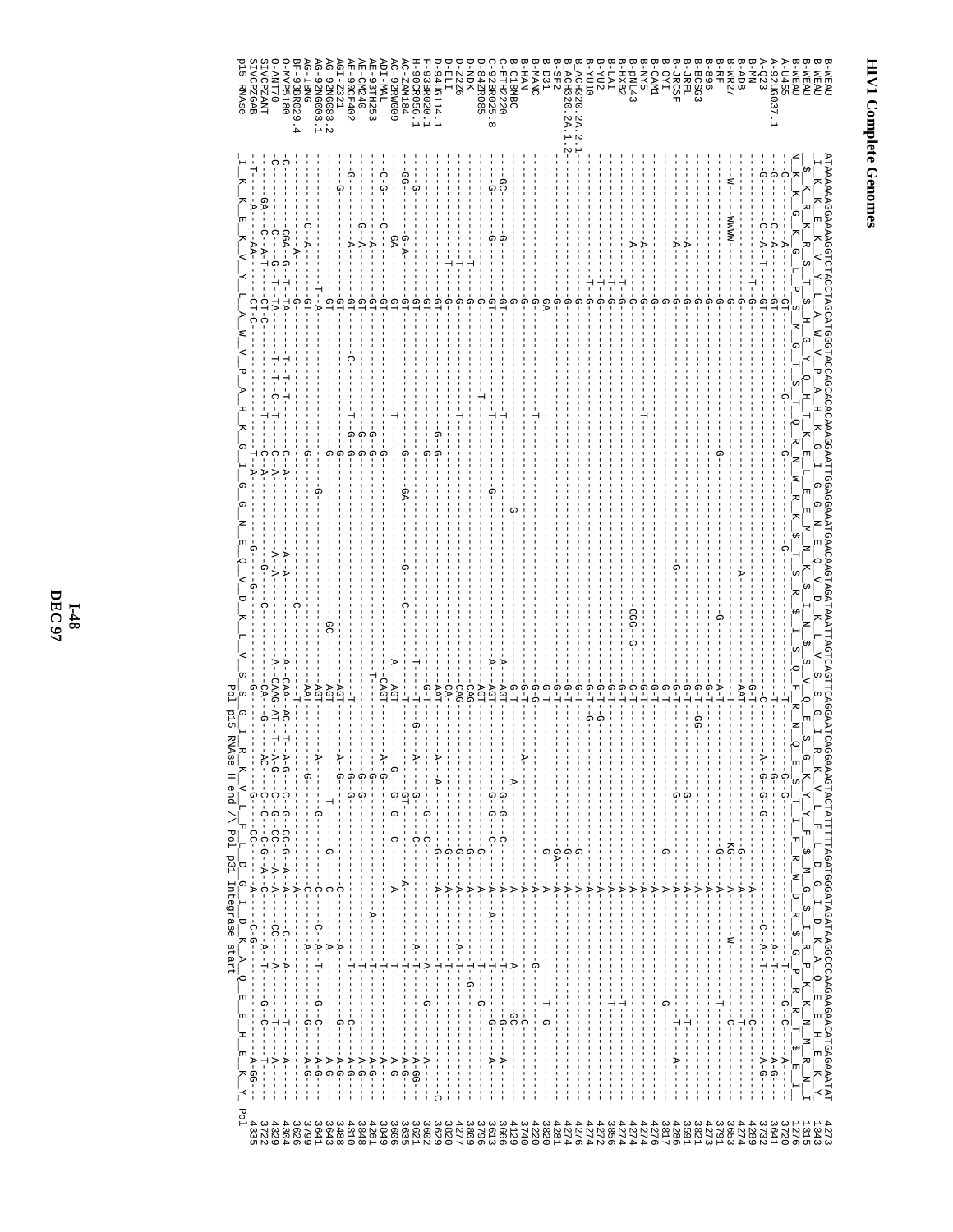| 1-AC<br>トーロ<br>۲<br>ا<br>1-C-<br>I<br>$-AC$<br>$-AC$<br>$-AC$<br>$-AC$<br>Ř<br>∩<br>∩<br>$AG-$<br>$-V -$<br>$\tilde{A}$<br>$T - A - T$<br>$C - A$<br>ローヤ<br>AGA-<br>CA-<br>⊅<br>$A - AC - - T - -$<br>∩<br>G<br>Ω<br>ု<br>∩<br>Ω<br>$-55P -$<br>GAT-A<br>$-\nabla -$<br>$\mathbb{T} A -$<br>۲<br>ا<br>TA-<br>녀<br>t<br>T<br>⊅<br>⊅<br>$\mathbb{A}$<br>부<br>⊅<br>Ω<br>C--<br>AA-<br>CA-<br>ု<br>طّ<br>$A-T-$<br>$A-$<br>ဂှ<br>Ω<br>Ω<br>G.<br>m<br>Ģ<br>ω<br>∩<br>С<br>ဂု<br>н<br>∩<br>ଢ଼<br>ດ<br>Ω<br>Ω<br>⋒<br>ଜ<br>G.<br>G.<br>- CA--ユ--<br>$-5P$<br>TA-<br>ଢ଼<br>Ω<br>Ģ<br>ଢ଼<br>⊅<br>Ļ<br>ار<br>إ<br>ACAG.<br>Ŕ<br>₻<br>⊅<br>Ġ<br>2<br>S<br>ΡA<br>٢<br>ဂု<br>¦<br>ဂု<br> <br>$-1$<br>۹,<br>ï<br>ĩ<br>ł<br>ł<br>Ť.<br>ĵ.<br>j.<br>ì<br>₩<br>$\overline{\phantom{a}}$<br>$\mathbf{I}$<br>J<br>ł<br>ı<br>w<br>$A - C - - -$<br>$-1$<br>$A$ — — —<br>$-6 - -$<br>$A--T--$<br>۲<br>ا<br>$\frac{1}{1}$<br>$\frac{1}{1}$<br>ł<br>$-CA - -$<br>$---+--$<br>I,<br>I<br>$-1 -$<br>I<br>ı<br>けー<br><u>ဂ</u><br>ဂု<br>Ω<br>I<br>J.<br>ဂူ<br>I.<br>နဲ<br>$\frac{1}{1}$<br>C<br>î<br>$\sf I$<br>$---AC---$<br>$-1 -$<br>$\frac{1}{1}$<br>トーー<br>I.<br>I<br>Ļ<br>I<br>I.<br>$- -C - -$<br>$\mathsf I$<br>I<br>I,<br>I.<br>I.<br>⊢<br>$\frac{1}{2}$<br>$\frac{1}{2}$<br>$\frac{1}{1}$<br>ł<br>т<br>1<br>ţ<br>İ<br>$\mathsf I$<br>$\Gamma$<br>I<br>1<br>٠m<br>J<br>$\overline{\phantom{a}}$<br>I<br>$\begin{array}{c} \end{array}$<br>C--<br>ှ<br>I,<br>I.<br>$\frac{1}{1}$<br>$\frac{1}{1}$<br>$\Gamma$<br>$\Gamma$<br>$\frac{1}{1}$<br>م-<br>-<br>c--c--<br>Ω<br>I<br>п<br>$C -$<br>ŗΩ<br>I,<br>$\overline{\phantom{a}}$<br>J.<br>I<br>т.<br>1<br>-1<br>$\mathbf{I}$<br>$\frac{1}{1}$<br>ı<br>л<br>$\mathbf{I}$<br>İ<br>I<br>₩<br>I,<br>L.<br>ţ<br>J.<br>$\mathbf{I}$<br>$\mathbf{I}$<br>$\overline{1}$<br>1<br>I.<br>$A-G$<br>$-AG---$<br>$\mathbb{I}$<br>$\begin{array}{c} \hline \end{array}$<br>$\overline{1}$<br>ဂ္<br>ଋ<br>Ω<br>$- - - - - - -$<br>Ω<br>Ω<br>Ω<br>⋒<br>z<br>I<br>$\blacksquare$<br>J.<br>$\frac{1}{1}$<br>$\mathbf{I}$<br>Ť<br>Ť<br>ŧ<br>I<br>п<br>$\frac{1}{1}$<br>ł<br>Ė<br>п<br>I.<br>Ţ<br>I.<br>$\overline{\phantom{a}}$<br>J.<br>z<br>J.<br>т<br>1<br>I<br>T<br>ţ<br>$-\frac{1}{2}$<br>ъ<br>Ĵ<br>$\frac{1}{1}$<br>$-6 - -$<br>J.<br>$-6 - - -$<br>$\frac{1}{1}$<br>$\frac{1}{1}$<br>$\blacksquare$<br>$\frac{1}{1}$<br>ーーーー<br>$\frac{1}{2}$<br>$\frac{1}{1}$<br>Ļ.<br>Ļ.<br>$-1 - 1 - 1$<br>I<br>T<br>$-1 - 1 - 1$<br>ŧ<br>$\frac{1}{1}$<br>$\frac{1}{2}$<br>$\frac{1}{1}$<br>$-1$<br>님<br>$\Omega$<br>ဂ္ဂ်<br>$\mathbf{I}$<br>I<br>т<br>H<br>$-4-$<br>$A-G--$<br>۲<br>ا<br>È.<br>$\frac{1}{1}$<br>$\frac{1}{1}$<br>$\frac{1}{1}$<br>Ţ<br>f<br>$\begin{array}{c} 1 \\ 1 \\ 1 \end{array}$<br>$\mathbf{I}$<br>$\frac{1}{1}$<br>I.<br>$\overline{1}$<br>L<br>т<br>-1<br>ı<br>$\mathbf{I}$<br>I<br>I.<br>I.<br>I.<br>₩<br>$\mathbf{I}$<br>Ţ<br>Ţ<br>$\frac{1}{1}$<br>$\frac{1}{2}$<br>$\frac{1}{1}$<br>I<br>$\frac{1}{4}$<br>$\frac{1}{1}$<br>I<br>$\overline{1}$<br>$\frac{1}{1}$<br>I<br>I<br>I<br>$\frac{1}{1}$<br>ł<br>I<br>I<br>$\frac{1}{1}$<br>I<br>$\frac{1}{1}$<br>ł<br>Ť.<br>Έ<br>J<br>т<br>-1 | ಾ<br>ω<br>-02<br>円<br>ם.<br>'<br>'n<br>Ξ<br>σ<br>'n<br>Η<br>₫<br>$\prec$<br>ю<br>Þ<br>∢<br>¦ဂ<br>Þ,<br>C--<br>I<br>$\mathbf I$<br>$\mathbf{I}$<br>ΩO<br>Q<br>↷<br>$\blacksquare$<br>$\blacksquare$<br>↷<br>J.<br>↷<br>Ω<br>$\mathbf{I}$<br>↷<br>↷<br>↷<br>↷<br>∩<br>J.<br>↷<br>↷ | $\frac{1}{2}$<br>$\prec$ | Ω<br>m<br>ດ<br>ø<br>ъ<br>z<br>Ξ<br>$\Omega$<br>o,<br>₹<br>U<br>$\circ$<br>.<br>თ<br>יט<br> <br>വ<br>z<br>ļ,<br>Η<br>U<br>Q |
|------------------------------------------------------------------------------------------------------------------------------------------------------------------------------------------------------------------------------------------------------------------------------------------------------------------------------------------------------------------------------------------------------------------------------------------------------------------------------------------------------------------------------------------------------------------------------------------------------------------------------------------------------------------------------------------------------------------------------------------------------------------------------------------------------------------------------------------------------------------------------------------------------------------------------------------------------------------------------------------------------------------------------------------------------------------------------------------------------------------------------------------------------------------------------------------------------------------------------------------------------------------------------------------------------------------------------------------------------------------------------------------------------------------------------------------------------------------------------------------------------------------------------------------------------------------------------------------------------------------------------------------------------------------------------------------------------------------------------------------------------------------------------------------------------------------------------------------------------------------------------------------------------------------------------------------------------------------------------------------------------------------------------------------------------------------------------------------------------------------------------------------------------------------------------------------------------------------------------------------------------------------------------------------------------------------------------------------------------------------------------------------------------------------------------------------------------------------------------------------------------------------------------------------------------------------------------------------------------------------------------------------------------------------------------------------------------------------------------------------------------------------------------------------------------------------------------------------------------------------------------------------------------------------------------------------------------------------------------------------------------------------------------------------------------------------------------------------------------------------------|----------------------------------------------------------------------------------------------------------------------------------------------------------------------------------------------------------------------------------------------------------------------------------|--------------------------|----------------------------------------------------------------------------------------------------------------------------|
|                                                                                                                                                                                                                                                                                                                                                                                                                                                                                                                                                                                                                                                                                                                                                                                                                                                                                                                                                                                                                                                                                                                                                                                                                                                                                                                                                                                                                                                                                                                                                                                                                                                                                                                                                                                                                                                                                                                                                                                                                                                                                                                                                                                                                                                                                                                                                                                                                                                                                                                                                                                                                                                                                                                                                                                                                                                                                                                                                                                                                                                                                                                        |                                                                                                                                                                                                                                                                                  |                          |                                                                                                                            |
|                                                                                                                                                                                                                                                                                                                                                                                                                                                                                                                                                                                                                                                                                                                                                                                                                                                                                                                                                                                                                                                                                                                                                                                                                                                                                                                                                                                                                                                                                                                                                                                                                                                                                                                                                                                                                                                                                                                                                                                                                                                                                                                                                                                                                                                                                                                                                                                                                                                                                                                                                                                                                                                                                                                                                                                                                                                                                                                                                                                                                                                                                                                        |                                                                                                                                                                                                                                                                                  |                          |                                                                                                                            |
|                                                                                                                                                                                                                                                                                                                                                                                                                                                                                                                                                                                                                                                                                                                                                                                                                                                                                                                                                                                                                                                                                                                                                                                                                                                                                                                                                                                                                                                                                                                                                                                                                                                                                                                                                                                                                                                                                                                                                                                                                                                                                                                                                                                                                                                                                                                                                                                                                                                                                                                                                                                                                                                                                                                                                                                                                                                                                                                                                                                                                                                                                                                        |                                                                                                                                                                                                                                                                                  |                          |                                                                                                                            |
|                                                                                                                                                                                                                                                                                                                                                                                                                                                                                                                                                                                                                                                                                                                                                                                                                                                                                                                                                                                                                                                                                                                                                                                                                                                                                                                                                                                                                                                                                                                                                                                                                                                                                                                                                                                                                                                                                                                                                                                                                                                                                                                                                                                                                                                                                                                                                                                                                                                                                                                                                                                                                                                                                                                                                                                                                                                                                                                                                                                                                                                                                                                        |                                                                                                                                                                                                                                                                                  |                          |                                                                                                                            |
|                                                                                                                                                                                                                                                                                                                                                                                                                                                                                                                                                                                                                                                                                                                                                                                                                                                                                                                                                                                                                                                                                                                                                                                                                                                                                                                                                                                                                                                                                                                                                                                                                                                                                                                                                                                                                                                                                                                                                                                                                                                                                                                                                                                                                                                                                                                                                                                                                                                                                                                                                                                                                                                                                                                                                                                                                                                                                                                                                                                                                                                                                                                        |                                                                                                                                                                                                                                                                                  |                          |                                                                                                                            |
|                                                                                                                                                                                                                                                                                                                                                                                                                                                                                                                                                                                                                                                                                                                                                                                                                                                                                                                                                                                                                                                                                                                                                                                                                                                                                                                                                                                                                                                                                                                                                                                                                                                                                                                                                                                                                                                                                                                                                                                                                                                                                                                                                                                                                                                                                                                                                                                                                                                                                                                                                                                                                                                                                                                                                                                                                                                                                                                                                                                                                                                                                                                        |                                                                                                                                                                                                                                                                                  |                          |                                                                                                                            |
|                                                                                                                                                                                                                                                                                                                                                                                                                                                                                                                                                                                                                                                                                                                                                                                                                                                                                                                                                                                                                                                                                                                                                                                                                                                                                                                                                                                                                                                                                                                                                                                                                                                                                                                                                                                                                                                                                                                                                                                                                                                                                                                                                                                                                                                                                                                                                                                                                                                                                                                                                                                                                                                                                                                                                                                                                                                                                                                                                                                                                                                                                                                        |                                                                                                                                                                                                                                                                                  |                          |                                                                                                                            |
|                                                                                                                                                                                                                                                                                                                                                                                                                                                                                                                                                                                                                                                                                                                                                                                                                                                                                                                                                                                                                                                                                                                                                                                                                                                                                                                                                                                                                                                                                                                                                                                                                                                                                                                                                                                                                                                                                                                                                                                                                                                                                                                                                                                                                                                                                                                                                                                                                                                                                                                                                                                                                                                                                                                                                                                                                                                                                                                                                                                                                                                                                                                        |                                                                                                                                                                                                                                                                                  |                          |                                                                                                                            |
|                                                                                                                                                                                                                                                                                                                                                                                                                                                                                                                                                                                                                                                                                                                                                                                                                                                                                                                                                                                                                                                                                                                                                                                                                                                                                                                                                                                                                                                                                                                                                                                                                                                                                                                                                                                                                                                                                                                                                                                                                                                                                                                                                                                                                                                                                                                                                                                                                                                                                                                                                                                                                                                                                                                                                                                                                                                                                                                                                                                                                                                                                                                        |                                                                                                                                                                                                                                                                                  |                          |                                                                                                                            |
|                                                                                                                                                                                                                                                                                                                                                                                                                                                                                                                                                                                                                                                                                                                                                                                                                                                                                                                                                                                                                                                                                                                                                                                                                                                                                                                                                                                                                                                                                                                                                                                                                                                                                                                                                                                                                                                                                                                                                                                                                                                                                                                                                                                                                                                                                                                                                                                                                                                                                                                                                                                                                                                                                                                                                                                                                                                                                                                                                                                                                                                                                                                        |                                                                                                                                                                                                                                                                                  |                          |                                                                                                                            |
|                                                                                                                                                                                                                                                                                                                                                                                                                                                                                                                                                                                                                                                                                                                                                                                                                                                                                                                                                                                                                                                                                                                                                                                                                                                                                                                                                                                                                                                                                                                                                                                                                                                                                                                                                                                                                                                                                                                                                                                                                                                                                                                                                                                                                                                                                                                                                                                                                                                                                                                                                                                                                                                                                                                                                                                                                                                                                                                                                                                                                                                                                                                        |                                                                                                                                                                                                                                                                                  |                          |                                                                                                                            |
|                                                                                                                                                                                                                                                                                                                                                                                                                                                                                                                                                                                                                                                                                                                                                                                                                                                                                                                                                                                                                                                                                                                                                                                                                                                                                                                                                                                                                                                                                                                                                                                                                                                                                                                                                                                                                                                                                                                                                                                                                                                                                                                                                                                                                                                                                                                                                                                                                                                                                                                                                                                                                                                                                                                                                                                                                                                                                                                                                                                                                                                                                                                        |                                                                                                                                                                                                                                                                                  |                          |                                                                                                                            |
|                                                                                                                                                                                                                                                                                                                                                                                                                                                                                                                                                                                                                                                                                                                                                                                                                                                                                                                                                                                                                                                                                                                                                                                                                                                                                                                                                                                                                                                                                                                                                                                                                                                                                                                                                                                                                                                                                                                                                                                                                                                                                                                                                                                                                                                                                                                                                                                                                                                                                                                                                                                                                                                                                                                                                                                                                                                                                                                                                                                                                                                                                                                        |                                                                                                                                                                                                                                                                                  |                          |                                                                                                                            |
|                                                                                                                                                                                                                                                                                                                                                                                                                                                                                                                                                                                                                                                                                                                                                                                                                                                                                                                                                                                                                                                                                                                                                                                                                                                                                                                                                                                                                                                                                                                                                                                                                                                                                                                                                                                                                                                                                                                                                                                                                                                                                                                                                                                                                                                                                                                                                                                                                                                                                                                                                                                                                                                                                                                                                                                                                                                                                                                                                                                                                                                                                                                        |                                                                                                                                                                                                                                                                                  |                          |                                                                                                                            |
|                                                                                                                                                                                                                                                                                                                                                                                                                                                                                                                                                                                                                                                                                                                                                                                                                                                                                                                                                                                                                                                                                                                                                                                                                                                                                                                                                                                                                                                                                                                                                                                                                                                                                                                                                                                                                                                                                                                                                                                                                                                                                                                                                                                                                                                                                                                                                                                                                                                                                                                                                                                                                                                                                                                                                                                                                                                                                                                                                                                                                                                                                                                        |                                                                                                                                                                                                                                                                                  |                          |                                                                                                                            |
|                                                                                                                                                                                                                                                                                                                                                                                                                                                                                                                                                                                                                                                                                                                                                                                                                                                                                                                                                                                                                                                                                                                                                                                                                                                                                                                                                                                                                                                                                                                                                                                                                                                                                                                                                                                                                                                                                                                                                                                                                                                                                                                                                                                                                                                                                                                                                                                                                                                                                                                                                                                                                                                                                                                                                                                                                                                                                                                                                                                                                                                                                                                        |                                                                                                                                                                                                                                                                                  |                          |                                                                                                                            |
|                                                                                                                                                                                                                                                                                                                                                                                                                                                                                                                                                                                                                                                                                                                                                                                                                                                                                                                                                                                                                                                                                                                                                                                                                                                                                                                                                                                                                                                                                                                                                                                                                                                                                                                                                                                                                                                                                                                                                                                                                                                                                                                                                                                                                                                                                                                                                                                                                                                                                                                                                                                                                                                                                                                                                                                                                                                                                                                                                                                                                                                                                                                        |                                                                                                                                                                                                                                                                                  |                          |                                                                                                                            |
|                                                                                                                                                                                                                                                                                                                                                                                                                                                                                                                                                                                                                                                                                                                                                                                                                                                                                                                                                                                                                                                                                                                                                                                                                                                                                                                                                                                                                                                                                                                                                                                                                                                                                                                                                                                                                                                                                                                                                                                                                                                                                                                                                                                                                                                                                                                                                                                                                                                                                                                                                                                                                                                                                                                                                                                                                                                                                                                                                                                                                                                                                                                        |                                                                                                                                                                                                                                                                                  |                          |                                                                                                                            |
|                                                                                                                                                                                                                                                                                                                                                                                                                                                                                                                                                                                                                                                                                                                                                                                                                                                                                                                                                                                                                                                                                                                                                                                                                                                                                                                                                                                                                                                                                                                                                                                                                                                                                                                                                                                                                                                                                                                                                                                                                                                                                                                                                                                                                                                                                                                                                                                                                                                                                                                                                                                                                                                                                                                                                                                                                                                                                                                                                                                                                                                                                                                        |                                                                                                                                                                                                                                                                                  |                          |                                                                                                                            |
|                                                                                                                                                                                                                                                                                                                                                                                                                                                                                                                                                                                                                                                                                                                                                                                                                                                                                                                                                                                                                                                                                                                                                                                                                                                                                                                                                                                                                                                                                                                                                                                                                                                                                                                                                                                                                                                                                                                                                                                                                                                                                                                                                                                                                                                                                                                                                                                                                                                                                                                                                                                                                                                                                                                                                                                                                                                                                                                                                                                                                                                                                                                        |                                                                                                                                                                                                                                                                                  |                          |                                                                                                                            |
|                                                                                                                                                                                                                                                                                                                                                                                                                                                                                                                                                                                                                                                                                                                                                                                                                                                                                                                                                                                                                                                                                                                                                                                                                                                                                                                                                                                                                                                                                                                                                                                                                                                                                                                                                                                                                                                                                                                                                                                                                                                                                                                                                                                                                                                                                                                                                                                                                                                                                                                                                                                                                                                                                                                                                                                                                                                                                                                                                                                                                                                                                                                        |                                                                                                                                                                                                                                                                                  |                          |                                                                                                                            |
|                                                                                                                                                                                                                                                                                                                                                                                                                                                                                                                                                                                                                                                                                                                                                                                                                                                                                                                                                                                                                                                                                                                                                                                                                                                                                                                                                                                                                                                                                                                                                                                                                                                                                                                                                                                                                                                                                                                                                                                                                                                                                                                                                                                                                                                                                                                                                                                                                                                                                                                                                                                                                                                                                                                                                                                                                                                                                                                                                                                                                                                                                                                        |                                                                                                                                                                                                                                                                                  |                          |                                                                                                                            |
|                                                                                                                                                                                                                                                                                                                                                                                                                                                                                                                                                                                                                                                                                                                                                                                                                                                                                                                                                                                                                                                                                                                                                                                                                                                                                                                                                                                                                                                                                                                                                                                                                                                                                                                                                                                                                                                                                                                                                                                                                                                                                                                                                                                                                                                                                                                                                                                                                                                                                                                                                                                                                                                                                                                                                                                                                                                                                                                                                                                                                                                                                                                        |                                                                                                                                                                                                                                                                                  |                          |                                                                                                                            |
|                                                                                                                                                                                                                                                                                                                                                                                                                                                                                                                                                                                                                                                                                                                                                                                                                                                                                                                                                                                                                                                                                                                                                                                                                                                                                                                                                                                                                                                                                                                                                                                                                                                                                                                                                                                                                                                                                                                                                                                                                                                                                                                                                                                                                                                                                                                                                                                                                                                                                                                                                                                                                                                                                                                                                                                                                                                                                                                                                                                                                                                                                                                        |                                                                                                                                                                                                                                                                                  |                          |                                                                                                                            |
|                                                                                                                                                                                                                                                                                                                                                                                                                                                                                                                                                                                                                                                                                                                                                                                                                                                                                                                                                                                                                                                                                                                                                                                                                                                                                                                                                                                                                                                                                                                                                                                                                                                                                                                                                                                                                                                                                                                                                                                                                                                                                                                                                                                                                                                                                                                                                                                                                                                                                                                                                                                                                                                                                                                                                                                                                                                                                                                                                                                                                                                                                                                        |                                                                                                                                                                                                                                                                                  |                          |                                                                                                                            |
|                                                                                                                                                                                                                                                                                                                                                                                                                                                                                                                                                                                                                                                                                                                                                                                                                                                                                                                                                                                                                                                                                                                                                                                                                                                                                                                                                                                                                                                                                                                                                                                                                                                                                                                                                                                                                                                                                                                                                                                                                                                                                                                                                                                                                                                                                                                                                                                                                                                                                                                                                                                                                                                                                                                                                                                                                                                                                                                                                                                                                                                                                                                        |                                                                                                                                                                                                                                                                                  |                          |                                                                                                                            |
|                                                                                                                                                                                                                                                                                                                                                                                                                                                                                                                                                                                                                                                                                                                                                                                                                                                                                                                                                                                                                                                                                                                                                                                                                                                                                                                                                                                                                                                                                                                                                                                                                                                                                                                                                                                                                                                                                                                                                                                                                                                                                                                                                                                                                                                                                                                                                                                                                                                                                                                                                                                                                                                                                                                                                                                                                                                                                                                                                                                                                                                                                                                        |                                                                                                                                                                                                                                                                                  |                          |                                                                                                                            |
|                                                                                                                                                                                                                                                                                                                                                                                                                                                                                                                                                                                                                                                                                                                                                                                                                                                                                                                                                                                                                                                                                                                                                                                                                                                                                                                                                                                                                                                                                                                                                                                                                                                                                                                                                                                                                                                                                                                                                                                                                                                                                                                                                                                                                                                                                                                                                                                                                                                                                                                                                                                                                                                                                                                                                                                                                                                                                                                                                                                                                                                                                                                        |                                                                                                                                                                                                                                                                                  |                          |                                                                                                                            |
|                                                                                                                                                                                                                                                                                                                                                                                                                                                                                                                                                                                                                                                                                                                                                                                                                                                                                                                                                                                                                                                                                                                                                                                                                                                                                                                                                                                                                                                                                                                                                                                                                                                                                                                                                                                                                                                                                                                                                                                                                                                                                                                                                                                                                                                                                                                                                                                                                                                                                                                                                                                                                                                                                                                                                                                                                                                                                                                                                                                                                                                                                                                        |                                                                                                                                                                                                                                                                                  |                          |                                                                                                                            |
|                                                                                                                                                                                                                                                                                                                                                                                                                                                                                                                                                                                                                                                                                                                                                                                                                                                                                                                                                                                                                                                                                                                                                                                                                                                                                                                                                                                                                                                                                                                                                                                                                                                                                                                                                                                                                                                                                                                                                                                                                                                                                                                                                                                                                                                                                                                                                                                                                                                                                                                                                                                                                                                                                                                                                                                                                                                                                                                                                                                                                                                                                                                        |                                                                                                                                                                                                                                                                                  |                          |                                                                                                                            |
|                                                                                                                                                                                                                                                                                                                                                                                                                                                                                                                                                                                                                                                                                                                                                                                                                                                                                                                                                                                                                                                                                                                                                                                                                                                                                                                                                                                                                                                                                                                                                                                                                                                                                                                                                                                                                                                                                                                                                                                                                                                                                                                                                                                                                                                                                                                                                                                                                                                                                                                                                                                                                                                                                                                                                                                                                                                                                                                                                                                                                                                                                                                        |                                                                                                                                                                                                                                                                                  |                          |                                                                                                                            |
|                                                                                                                                                                                                                                                                                                                                                                                                                                                                                                                                                                                                                                                                                                                                                                                                                                                                                                                                                                                                                                                                                                                                                                                                                                                                                                                                                                                                                                                                                                                                                                                                                                                                                                                                                                                                                                                                                                                                                                                                                                                                                                                                                                                                                                                                                                                                                                                                                                                                                                                                                                                                                                                                                                                                                                                                                                                                                                                                                                                                                                                                                                                        |                                                                                                                                                                                                                                                                                  |                          |                                                                                                                            |
|                                                                                                                                                                                                                                                                                                                                                                                                                                                                                                                                                                                                                                                                                                                                                                                                                                                                                                                                                                                                                                                                                                                                                                                                                                                                                                                                                                                                                                                                                                                                                                                                                                                                                                                                                                                                                                                                                                                                                                                                                                                                                                                                                                                                                                                                                                                                                                                                                                                                                                                                                                                                                                                                                                                                                                                                                                                                                                                                                                                                                                                                                                                        |                                                                                                                                                                                                                                                                                  |                          |                                                                                                                            |
|                                                                                                                                                                                                                                                                                                                                                                                                                                                                                                                                                                                                                                                                                                                                                                                                                                                                                                                                                                                                                                                                                                                                                                                                                                                                                                                                                                                                                                                                                                                                                                                                                                                                                                                                                                                                                                                                                                                                                                                                                                                                                                                                                                                                                                                                                                                                                                                                                                                                                                                                                                                                                                                                                                                                                                                                                                                                                                                                                                                                                                                                                                                        |                                                                                                                                                                                                                                                                                  |                          |                                                                                                                            |
|                                                                                                                                                                                                                                                                                                                                                                                                                                                                                                                                                                                                                                                                                                                                                                                                                                                                                                                                                                                                                                                                                                                                                                                                                                                                                                                                                                                                                                                                                                                                                                                                                                                                                                                                                                                                                                                                                                                                                                                                                                                                                                                                                                                                                                                                                                                                                                                                                                                                                                                                                                                                                                                                                                                                                                                                                                                                                                                                                                                                                                                                                                                        |                                                                                                                                                                                                                                                                                  |                          |                                                                                                                            |
|                                                                                                                                                                                                                                                                                                                                                                                                                                                                                                                                                                                                                                                                                                                                                                                                                                                                                                                                                                                                                                                                                                                                                                                                                                                                                                                                                                                                                                                                                                                                                                                                                                                                                                                                                                                                                                                                                                                                                                                                                                                                                                                                                                                                                                                                                                                                                                                                                                                                                                                                                                                                                                                                                                                                                                                                                                                                                                                                                                                                                                                                                                                        |                                                                                                                                                                                                                                                                                  |                          |                                                                                                                            |
|                                                                                                                                                                                                                                                                                                                                                                                                                                                                                                                                                                                                                                                                                                                                                                                                                                                                                                                                                                                                                                                                                                                                                                                                                                                                                                                                                                                                                                                                                                                                                                                                                                                                                                                                                                                                                                                                                                                                                                                                                                                                                                                                                                                                                                                                                                                                                                                                                                                                                                                                                                                                                                                                                                                                                                                                                                                                                                                                                                                                                                                                                                                        |                                                                                                                                                                                                                                                                                  |                          |                                                                                                                            |
|                                                                                                                                                                                                                                                                                                                                                                                                                                                                                                                                                                                                                                                                                                                                                                                                                                                                                                                                                                                                                                                                                                                                                                                                                                                                                                                                                                                                                                                                                                                                                                                                                                                                                                                                                                                                                                                                                                                                                                                                                                                                                                                                                                                                                                                                                                                                                                                                                                                                                                                                                                                                                                                                                                                                                                                                                                                                                                                                                                                                                                                                                                                        |                                                                                                                                                                                                                                                                                  |                          |                                                                                                                            |
|                                                                                                                                                                                                                                                                                                                                                                                                                                                                                                                                                                                                                                                                                                                                                                                                                                                                                                                                                                                                                                                                                                                                                                                                                                                                                                                                                                                                                                                                                                                                                                                                                                                                                                                                                                                                                                                                                                                                                                                                                                                                                                                                                                                                                                                                                                                                                                                                                                                                                                                                                                                                                                                                                                                                                                                                                                                                                                                                                                                                                                                                                                                        |                                                                                                                                                                                                                                                                                  |                          |                                                                                                                            |
|                                                                                                                                                                                                                                                                                                                                                                                                                                                                                                                                                                                                                                                                                                                                                                                                                                                                                                                                                                                                                                                                                                                                                                                                                                                                                                                                                                                                                                                                                                                                                                                                                                                                                                                                                                                                                                                                                                                                                                                                                                                                                                                                                                                                                                                                                                                                                                                                                                                                                                                                                                                                                                                                                                                                                                                                                                                                                                                                                                                                                                                                                                                        |                                                                                                                                                                                                                                                                                  |                          |                                                                                                                            |
|                                                                                                                                                                                                                                                                                                                                                                                                                                                                                                                                                                                                                                                                                                                                                                                                                                                                                                                                                                                                                                                                                                                                                                                                                                                                                                                                                                                                                                                                                                                                                                                                                                                                                                                                                                                                                                                                                                                                                                                                                                                                                                                                                                                                                                                                                                                                                                                                                                                                                                                                                                                                                                                                                                                                                                                                                                                                                                                                                                                                                                                                                                                        |                                                                                                                                                                                                                                                                                  |                          |                                                                                                                            |
|                                                                                                                                                                                                                                                                                                                                                                                                                                                                                                                                                                                                                                                                                                                                                                                                                                                                                                                                                                                                                                                                                                                                                                                                                                                                                                                                                                                                                                                                                                                                                                                                                                                                                                                                                                                                                                                                                                                                                                                                                                                                                                                                                                                                                                                                                                                                                                                                                                                                                                                                                                                                                                                                                                                                                                                                                                                                                                                                                                                                                                                                                                                        |                                                                                                                                                                                                                                                                                  |                          |                                                                                                                            |
|                                                                                                                                                                                                                                                                                                                                                                                                                                                                                                                                                                                                                                                                                                                                                                                                                                                                                                                                                                                                                                                                                                                                                                                                                                                                                                                                                                                                                                                                                                                                                                                                                                                                                                                                                                                                                                                                                                                                                                                                                                                                                                                                                                                                                                                                                                                                                                                                                                                                                                                                                                                                                                                                                                                                                                                                                                                                                                                                                                                                                                                                                                                        |                                                                                                                                                                                                                                                                                  |                          |                                                                                                                            |
|                                                                                                                                                                                                                                                                                                                                                                                                                                                                                                                                                                                                                                                                                                                                                                                                                                                                                                                                                                                                                                                                                                                                                                                                                                                                                                                                                                                                                                                                                                                                                                                                                                                                                                                                                                                                                                                                                                                                                                                                                                                                                                                                                                                                                                                                                                                                                                                                                                                                                                                                                                                                                                                                                                                                                                                                                                                                                                                                                                                                                                                                                                                        |                                                                                                                                                                                                                                                                                  |                          |                                                                                                                            |
|                                                                                                                                                                                                                                                                                                                                                                                                                                                                                                                                                                                                                                                                                                                                                                                                                                                                                                                                                                                                                                                                                                                                                                                                                                                                                                                                                                                                                                                                                                                                                                                                                                                                                                                                                                                                                                                                                                                                                                                                                                                                                                                                                                                                                                                                                                                                                                                                                                                                                                                                                                                                                                                                                                                                                                                                                                                                                                                                                                                                                                                                                                                        |                                                                                                                                                                                                                                                                                  |                          |                                                                                                                            |
|                                                                                                                                                                                                                                                                                                                                                                                                                                                                                                                                                                                                                                                                                                                                                                                                                                                                                                                                                                                                                                                                                                                                                                                                                                                                                                                                                                                                                                                                                                                                                                                                                                                                                                                                                                                                                                                                                                                                                                                                                                                                                                                                                                                                                                                                                                                                                                                                                                                                                                                                                                                                                                                                                                                                                                                                                                                                                                                                                                                                                                                                                                                        |                                                                                                                                                                                                                                                                                  |                          |                                                                                                                            |
|                                                                                                                                                                                                                                                                                                                                                                                                                                                                                                                                                                                                                                                                                                                                                                                                                                                                                                                                                                                                                                                                                                                                                                                                                                                                                                                                                                                                                                                                                                                                                                                                                                                                                                                                                                                                                                                                                                                                                                                                                                                                                                                                                                                                                                                                                                                                                                                                                                                                                                                                                                                                                                                                                                                                                                                                                                                                                                                                                                                                                                                                                                                        |                                                                                                                                                                                                                                                                                  |                          |                                                                                                                            |
|                                                                                                                                                                                                                                                                                                                                                                                                                                                                                                                                                                                                                                                                                                                                                                                                                                                                                                                                                                                                                                                                                                                                                                                                                                                                                                                                                                                                                                                                                                                                                                                                                                                                                                                                                                                                                                                                                                                                                                                                                                                                                                                                                                                                                                                                                                                                                                                                                                                                                                                                                                                                                                                                                                                                                                                                                                                                                                                                                                                                                                                                                                                        |                                                                                                                                                                                                                                                                                  |                          |                                                                                                                            |
|                                                                                                                                                                                                                                                                                                                                                                                                                                                                                                                                                                                                                                                                                                                                                                                                                                                                                                                                                                                                                                                                                                                                                                                                                                                                                                                                                                                                                                                                                                                                                                                                                                                                                                                                                                                                                                                                                                                                                                                                                                                                                                                                                                                                                                                                                                                                                                                                                                                                                                                                                                                                                                                                                                                                                                                                                                                                                                                                                                                                                                                                                                                        |                                                                                                                                                                                                                                                                                  |                          |                                                                                                                            |
|                                                                                                                                                                                                                                                                                                                                                                                                                                                                                                                                                                                                                                                                                                                                                                                                                                                                                                                                                                                                                                                                                                                                                                                                                                                                                                                                                                                                                                                                                                                                                                                                                                                                                                                                                                                                                                                                                                                                                                                                                                                                                                                                                                                                                                                                                                                                                                                                                                                                                                                                                                                                                                                                                                                                                                                                                                                                                                                                                                                                                                                                                                                        |                                                                                                                                                                                                                                                                                  |                          |                                                                                                                            |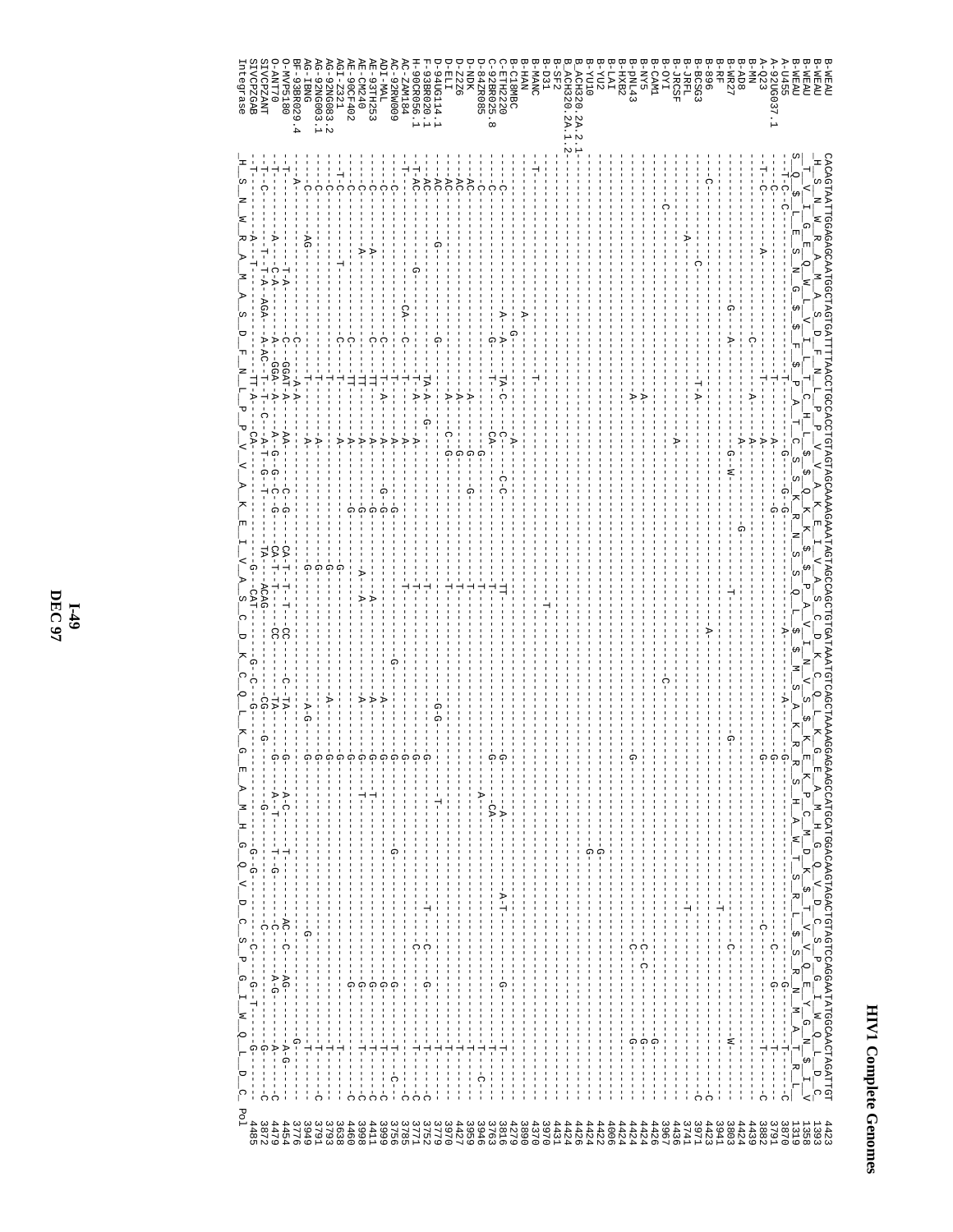| AA-<br>ដ<br>ГA-A<br>∩<br>∩<br>ဂ္ဂ်<br>G.<br>৳<br>÷<br>T<br>$AC-T-$<br>--<br>-- 10<br>∩<br>Ω<br>∩<br>∩<br>c--cg.<br>O<br>--25-<br>q:<br>Ω<br>Ω<br>⋒<br>⋒<br>$- - - - - - - -$<br>۲<br> <br>$\frac{1}{2}$<br>I<br>$C -$<br>$C -$<br>$\mathbf{I}$<br>$\frac{1}{1}$<br>$-1$<br>I.<br>$\mathbf I$<br>$-1$ - $-1$ - $-1$<br>J<br>$-1 - 1 -$<br>ı<br>I<br>I<br>L<br>I<br>$\begin{array}{c} \n 1 \\  1 \\  1\n \end{array}$<br>I<br>J<br>$---CC---$<br>$\begin{bmatrix} 1 \\ 1 \\ 1 \end{bmatrix}$<br><b>B--CC-G</b><br>$-1 - 1 - 1 = -1$<br>$\frac{1}{1}$<br>$\frac{1}{1}$<br>1<br>--CC-AC--<br>$-1 - 2 - 1$<br>$-1 - 1 - 1$<br>$-cc-$<br>$-5 - 3$<br>$-CC - G - -G - -$<br>$\frac{1}{1}$<br>$-$ -C $-$<br>$-90 - 90 - 00$<br>$\begin{array}{c} \end{array}$<br>$\overline{1}$<br>$\frac{1}{2}$<br>$\overline{1}$<br>Ţ<br>J<br>J.<br>$C - GC - -$<br>J<br>ţ<br>c-ac--<br>$C - GC - -$<br>J.<br>$C - T - -$<br>$\frac{1}{1}$<br>$C -$<br>$C - A C - - - - - T$<br>$C -$<br>$C -$<br>C-T--<br>$C -$<br>ローローーーーーローー<br>ローーーーーーーー ローー<br>$C - AC - -$<br>ļ.<br>J<br>1<br>י<br>י<br>--AC---<br>$-BC-$<br>$\mathbf I$<br>$\overline{\phantom{a}}$<br>$A$ --<br>$A -$<br>$A$ – –<br>$AC---T$<br>$A - -$<br>$AC--$<br>$\mathsf I$<br>$\mathbf{I}$<br>$\frac{1}{1}$<br>$\begin{array}{c} \end{array}$<br>ļ<br>$\frac{1}{1}$<br>$\frac{1}{1}$<br>ţ<br>ł<br>$\overline{\phantom{a}}$<br>$\frac{1}{1}$<br>Í<br>$\frac{1}{4}$<br>$\mathbf{I}$<br>$\frac{1}{1}$<br>$\frac{1}{1}$<br>$\overline{1}$<br>I<br>i<br>$\mathbf{I}$<br>ı<br>$\overline{\phantom{a}}$<br>I<br>$\overline{\phantom{a}}$<br>I<br>$\overline{\phantom{a}}$<br>------<br>$L----$<br>$-1$ $-1$ $-1$ $-1$ $-1$<br>------<br>------<br>$-1$ $-1$ $-1$ $-1$ $-1$<br>$\begin{bmatrix} 1 \\ 1 \\ 1 \end{bmatrix}$<br>$-1 - 1 - 1 - 1 - 1$<br>$\frac{1}{1}$<br>$\frac{1}{4}$<br>$\frac{1}{1}$<br>$-1 - 5 - -$<br>$\frac{1}{1}$<br>$-1 - 1 - 1 - 1$<br>$-1$ $-1$ $-1$ $-1$<br>J.<br>$\mathbf{I}$<br>J.<br>J.<br>$\frac{1}{1}$<br>$\frac{1}{1}$<br>I.<br>J.<br>$\frac{1}{2}$<br>I.<br>ţ<br>J<br>i<br>4<br>$-1 - 1 -$<br>$-\frac{1}{2}$<br>$\mathbf{I}$<br>I.<br>$\frac{1}{2}$<br>$-1 -$<br>$\frac{1}{1}$<br>$\frac{1}{1}$<br>$\frac{1}{1}$<br>$\frac{1}{1}$<br>$\frac{1}{2}$<br>$\frac{1}{1}$<br>$\frac{1}{1}$<br>۲<br>ا<br>$\frac{1}{1}$<br>f<br>Ŧ<br>f<br>f<br>$\frac{1}{1}$<br>f<br>f<br>Ŧ<br>Ŧ<br>f<br>$\frac{1}{1}$<br>f<br>f<br>L.<br>ţ<br>ł<br>Ω<br>Ŧ<br>Ţ<br>$\overline{\phantom{a}}$<br>I<br>$\begin{array}{c} \rule{0pt}{2.5ex} \rule{0pt}{2.5ex} \rule{0pt}{2.5ex} \rule{0pt}{2.5ex} \rule{0pt}{2.5ex} \rule{0pt}{2.5ex} \rule{0pt}{2.5ex} \rule{0pt}{2.5ex} \rule{0pt}{2.5ex} \rule{0pt}{2.5ex} \rule{0pt}{2.5ex} \rule{0pt}{2.5ex} \rule{0pt}{2.5ex} \rule{0pt}{2.5ex} \rule{0pt}{2.5ex} \rule{0pt}{2.5ex} \rule{0pt}{2.5ex} \rule{0pt}{2.5ex} \rule{0pt}{2.5ex} \rule{0$<br>$\mathbf I$<br>$\begin{array}{c} \end{array}$<br>I<br>Ţ<br>I,<br>$\begin{array}{c} 1 \\ 1 \\ 1 \\ 1 \end{array}$<br>$\begin{array}{c} \hline \end{array}$<br>I<br>I<br>I<br>I<br>$\frac{1}{1}$<br>$\overline{1}$<br>$\frac{1}{1}$<br>$\overline{\phantom{a}}$<br>J.<br>J<br>П<br>п<br>$\mathbf{I}$<br>п<br>п<br>$-5 - 7$<br>$-{\bf A}-{\bf C}=-$<br>$\frac{1}{2}$<br>$\frac{1}{1}$<br>I,<br>$\frac{1}{1}$<br>I<br>$\mathbf{I}$<br>J<br>J<br>п<br>т<br>$\blacksquare$<br>$\overline{1}$<br>I.<br>C<br>$\begin{array}{c} 1 \\ 1 \\ 1 \end{array}$<br>$-1 - 1 - 1 - 1$<br>$\frac{1}{1}$<br>$\begin{array}{c} 1 \\ 1 \\ 1 \end{array}$<br>$-1 - 1$<br>$\frac{1}{2}$<br>$\overline{\phantom{a}}$<br>I<br>ł<br>$\mathbf{I}$<br>J,<br>$\mathbf{I}$<br>$-6 - -$<br>$\mathbf{I}$<br>$-6 - -$<br>1<br>Ţ<br>$\frac{1}{1}$<br>I<br>$\frac{1}{2}$<br>J.<br>I.<br>л<br>J.<br>$\mathbf{I}$<br>$\blacksquare$<br>I<br>п<br>$-1$ - $-1$ - $-1$ - $-1$ - $-1$ - $-1$<br>$\mathsf I$<br>$-L--C$<br>$\mathsf I$<br>I<br>コーコ<br>$\begin{array}{c} \end{array}$<br>$\mathsf I$<br>$\begin{array}{c} 1 \\ 1 \\ 1 \end{array}$<br>$- - - - - - -$<br>$-1 - 1 - 0 - 1 - 0 - 1$<br>$-1 - 1 - 0 - 1 - 0 - 1 - 1$<br>$- - - - - - - - - - -$<br>$-1$ $-1$ $-1$ $-1$ $-1$ $-1$<br>$-1 - 2 - 1$<br>J.<br>$-1$ $-1$ $-1$ $-1$ $-1$ $-1$ $-1$<br>İ<br>$\frac{1}{1}$<br>$- -C - -$<br>f<br>$\frac{1}{1}$<br>$\frac{1}{1}$<br>$\begin{array}{c} 1 \\ 1 \\ 1 \end{array}$<br>$\begin{array}{c} 1 \\ 1 \\ 1 \end{array}$<br>J<br>J.<br>$\overline{\phantom{a}}$<br>$- - - - - - - - - - - - -$<br>$-0.002 - -$<br>J.<br>I<br>I.<br>$-1 - C - 1$<br>ţ<br>$M - N - - - - -$<br>$\frac{1}{1}$<br>п<br>Í<br>J.<br>J.<br>$\frac{1}{1}$<br>ŧ<br>$\mathbf{I}$<br>$\frac{1}{1}$<br>$-1 - 01 - 1$<br>$\frac{1}{2}$<br>$C = -1$<br>$-1 - 12 - 1$<br>т<br>1<br>$\frac{1}{1}$<br>1<br>т<br>$\mathsf I$<br>$\mathbb{I}$<br>$-9 - 5 - -$<br>$\overline{1}$<br>$-1.5 -$<br>$-9 - 0 - 0 - 0 - 0 -$<br>$\overline{\phantom{a}}$<br>$\begin{array}{c} \hline \end{array}$<br>I<br>$\frac{1}{2}$<br>$\frac{1}{2}$<br>$-1 - 9 - 15$<br>$\frac{1}{2}$<br>$\begin{array}{c} \end{array}$<br>$\frac{1}{2}$<br>$GTC -$<br>$GL-----$<br>I<br>$-5 - 5$<br>$-L-G--$<br>$-1 - 0 - 10$<br>$\frac{1}{1}$<br>I<br>Ţ<br>I<br>$\frac{1}{1}$<br>$\frac{1}{1}$<br>$\frac{1}{1}$<br>$\overline{1}$<br>$\mathbf{I}$<br>J.<br>$\overline{\phantom{a}}$<br>$\frac{1}{1}$<br>I<br>J.<br>Ţ<br>î<br>$\mathbf{I}$<br>J<br>Ω<br>$\frac{1}{1}$<br>ł<br>$\mathbf{I}$<br>$\mathbf{I}$<br>$\overline{\phantom{a}}$<br>$\mathbf{I}$<br>л<br>I.<br>$\mathbf{I}$<br>I.<br>$\overline{1}$<br>L<br>Ť<br>ł<br>$\frac{1}{1}$<br>I<br>$\mathbf{I}$<br>ł<br>$\begin{array}{c} \hline \end{array}$<br>Ţ<br>$\overline{1}$<br>I<br>$\mathbf{I}$<br>J.<br>$\mathbf{I}$<br>$\mathbf{I}$<br>I<br>л<br>$\blacksquare$<br>1<br>$\mathsf I$<br>$\mathsf I$<br>j<br>İ<br>I.<br>$\mathbf{I}$<br>$\mathbf I$<br>$\mathbf I$<br>$\mathbf I$<br>I<br>$\overline{1}$<br>Г<br>I.<br>I<br>J |             |
|----------------------------------------------------------------------------------------------------------------------------------------------------------------------------------------------------------------------------------------------------------------------------------------------------------------------------------------------------------------------------------------------------------------------------------------------------------------------------------------------------------------------------------------------------------------------------------------------------------------------------------------------------------------------------------------------------------------------------------------------------------------------------------------------------------------------------------------------------------------------------------------------------------------------------------------------------------------------------------------------------------------------------------------------------------------------------------------------------------------------------------------------------------------------------------------------------------------------------------------------------------------------------------------------------------------------------------------------------------------------------------------------------------------------------------------------------------------------------------------------------------------------------------------------------------------------------------------------------------------------------------------------------------------------------------------------------------------------------------------------------------------------------------------------------------------------------------------------------------------------------------------------------------------------------------------------------------------------------------------------------------------------------------------------------------------------------------------------------------------------------------------------------------------------------------------------------------------------------------------------------------------------------------------------------------------------------------------------------------------------------------------------------------------------------------------------------------------------------------------------------------------------------------------------------------------------------------------------------------------------------------------------------------------------------------------------------------------------------------------------------------------------------------------------------------------------------------------------------------------------------------------------------------------------------------------------------------------------------------------------------------------------------------------------------------------------------------------------------------------------------------------------------------------------------------------------------------------------------------------------------------------------------------------------------------------------------------------------------------------------------------------------------------------------------------------------------------------------------------------------------------------------------------------------------------------------------------------------------------------------------------------------------------------------------------------------------------------------------------------------------------------------------------------------------------------------------------------------------------------------------------------------------------------------------------------------------------------------------------------------------------------------------------------------------------------------------------------------------------------------------------------------------------------------------------------------------------------------------------------------------------------------------------------------------------------------------------------------------------------------------------------------------------------------------------------------------------------------------------------------------------------------------------------------------------------------------------------------------------------------------------------------------------------------------------------------------------------------------------------------------------------------------------------------------------------------------------------------------------------------------------------------------------------------------------------------------------------------------------------------------------------------------------------------------------------------------------------------------------------------------------------------------------------------------------------------------------------------------------------------------------------------------------------------------------------------------------------------------------------------------------------------------------------------------------------------------------------------------------------------------------------------------------------------------------------------------------------------------------------------------------------------------------------------------------------------------------------------------------------------------------------------------------------------------------------|-------------|
|                                                                                                                                                                                                                                                                                                                                                                                                                                                                                                                                                                                                                                                                                                                                                                                                                                                                                                                                                                                                                                                                                                                                                                                                                                                                                                                                                                                                                                                                                                                                                                                                                                                                                                                                                                                                                                                                                                                                                                                                                                                                                                                                                                                                                                                                                                                                                                                                                                                                                                                                                                                                                                                                                                                                                                                                                                                                                                                                                                                                                                                                                                                                                                                                                                                                                                                                                                                                                                                                                                                                                                                                                                                                                                                                                                                                                                                                                                                                                                                                                                                                                                                                                                                                                                                                                                                                                                                                                                                                                                                                                                                                                                                                                                                                                                                                                                                                                                                                                                                                                                                                                                                                                                                                                                                                                                                                                                                                                                                                                                                                                                                                                                                                                                                                                                                                                |             |
|                                                                                                                                                                                                                                                                                                                                                                                                                                                                                                                                                                                                                                                                                                                                                                                                                                                                                                                                                                                                                                                                                                                                                                                                                                                                                                                                                                                                                                                                                                                                                                                                                                                                                                                                                                                                                                                                                                                                                                                                                                                                                                                                                                                                                                                                                                                                                                                                                                                                                                                                                                                                                                                                                                                                                                                                                                                                                                                                                                                                                                                                                                                                                                                                                                                                                                                                                                                                                                                                                                                                                                                                                                                                                                                                                                                                                                                                                                                                                                                                                                                                                                                                                                                                                                                                                                                                                                                                                                                                                                                                                                                                                                                                                                                                                                                                                                                                                                                                                                                                                                                                                                                                                                                                                                                                                                                                                                                                                                                                                                                                                                                                                                                                                                                                                                                                                |             |
|                                                                                                                                                                                                                                                                                                                                                                                                                                                                                                                                                                                                                                                                                                                                                                                                                                                                                                                                                                                                                                                                                                                                                                                                                                                                                                                                                                                                                                                                                                                                                                                                                                                                                                                                                                                                                                                                                                                                                                                                                                                                                                                                                                                                                                                                                                                                                                                                                                                                                                                                                                                                                                                                                                                                                                                                                                                                                                                                                                                                                                                                                                                                                                                                                                                                                                                                                                                                                                                                                                                                                                                                                                                                                                                                                                                                                                                                                                                                                                                                                                                                                                                                                                                                                                                                                                                                                                                                                                                                                                                                                                                                                                                                                                                                                                                                                                                                                                                                                                                                                                                                                                                                                                                                                                                                                                                                                                                                                                                                                                                                                                                                                                                                                                                                                                                                                |             |
|                                                                                                                                                                                                                                                                                                                                                                                                                                                                                                                                                                                                                                                                                                                                                                                                                                                                                                                                                                                                                                                                                                                                                                                                                                                                                                                                                                                                                                                                                                                                                                                                                                                                                                                                                                                                                                                                                                                                                                                                                                                                                                                                                                                                                                                                                                                                                                                                                                                                                                                                                                                                                                                                                                                                                                                                                                                                                                                                                                                                                                                                                                                                                                                                                                                                                                                                                                                                                                                                                                                                                                                                                                                                                                                                                                                                                                                                                                                                                                                                                                                                                                                                                                                                                                                                                                                                                                                                                                                                                                                                                                                                                                                                                                                                                                                                                                                                                                                                                                                                                                                                                                                                                                                                                                                                                                                                                                                                                                                                                                                                                                                                                                                                                                                                                                                                                |             |
|                                                                                                                                                                                                                                                                                                                                                                                                                                                                                                                                                                                                                                                                                                                                                                                                                                                                                                                                                                                                                                                                                                                                                                                                                                                                                                                                                                                                                                                                                                                                                                                                                                                                                                                                                                                                                                                                                                                                                                                                                                                                                                                                                                                                                                                                                                                                                                                                                                                                                                                                                                                                                                                                                                                                                                                                                                                                                                                                                                                                                                                                                                                                                                                                                                                                                                                                                                                                                                                                                                                                                                                                                                                                                                                                                                                                                                                                                                                                                                                                                                                                                                                                                                                                                                                                                                                                                                                                                                                                                                                                                                                                                                                                                                                                                                                                                                                                                                                                                                                                                                                                                                                                                                                                                                                                                                                                                                                                                                                                                                                                                                                                                                                                                                                                                                                                                |             |
|                                                                                                                                                                                                                                                                                                                                                                                                                                                                                                                                                                                                                                                                                                                                                                                                                                                                                                                                                                                                                                                                                                                                                                                                                                                                                                                                                                                                                                                                                                                                                                                                                                                                                                                                                                                                                                                                                                                                                                                                                                                                                                                                                                                                                                                                                                                                                                                                                                                                                                                                                                                                                                                                                                                                                                                                                                                                                                                                                                                                                                                                                                                                                                                                                                                                                                                                                                                                                                                                                                                                                                                                                                                                                                                                                                                                                                                                                                                                                                                                                                                                                                                                                                                                                                                                                                                                                                                                                                                                                                                                                                                                                                                                                                                                                                                                                                                                                                                                                                                                                                                                                                                                                                                                                                                                                                                                                                                                                                                                                                                                                                                                                                                                                                                                                                                                                |             |
|                                                                                                                                                                                                                                                                                                                                                                                                                                                                                                                                                                                                                                                                                                                                                                                                                                                                                                                                                                                                                                                                                                                                                                                                                                                                                                                                                                                                                                                                                                                                                                                                                                                                                                                                                                                                                                                                                                                                                                                                                                                                                                                                                                                                                                                                                                                                                                                                                                                                                                                                                                                                                                                                                                                                                                                                                                                                                                                                                                                                                                                                                                                                                                                                                                                                                                                                                                                                                                                                                                                                                                                                                                                                                                                                                                                                                                                                                                                                                                                                                                                                                                                                                                                                                                                                                                                                                                                                                                                                                                                                                                                                                                                                                                                                                                                                                                                                                                                                                                                                                                                                                                                                                                                                                                                                                                                                                                                                                                                                                                                                                                                                                                                                                                                                                                                                                |             |
|                                                                                                                                                                                                                                                                                                                                                                                                                                                                                                                                                                                                                                                                                                                                                                                                                                                                                                                                                                                                                                                                                                                                                                                                                                                                                                                                                                                                                                                                                                                                                                                                                                                                                                                                                                                                                                                                                                                                                                                                                                                                                                                                                                                                                                                                                                                                                                                                                                                                                                                                                                                                                                                                                                                                                                                                                                                                                                                                                                                                                                                                                                                                                                                                                                                                                                                                                                                                                                                                                                                                                                                                                                                                                                                                                                                                                                                                                                                                                                                                                                                                                                                                                                                                                                                                                                                                                                                                                                                                                                                                                                                                                                                                                                                                                                                                                                                                                                                                                                                                                                                                                                                                                                                                                                                                                                                                                                                                                                                                                                                                                                                                                                                                                                                                                                                                                |             |
|                                                                                                                                                                                                                                                                                                                                                                                                                                                                                                                                                                                                                                                                                                                                                                                                                                                                                                                                                                                                                                                                                                                                                                                                                                                                                                                                                                                                                                                                                                                                                                                                                                                                                                                                                                                                                                                                                                                                                                                                                                                                                                                                                                                                                                                                                                                                                                                                                                                                                                                                                                                                                                                                                                                                                                                                                                                                                                                                                                                                                                                                                                                                                                                                                                                                                                                                                                                                                                                                                                                                                                                                                                                                                                                                                                                                                                                                                                                                                                                                                                                                                                                                                                                                                                                                                                                                                                                                                                                                                                                                                                                                                                                                                                                                                                                                                                                                                                                                                                                                                                                                                                                                                                                                                                                                                                                                                                                                                                                                                                                                                                                                                                                                                                                                                                                                                |             |
|                                                                                                                                                                                                                                                                                                                                                                                                                                                                                                                                                                                                                                                                                                                                                                                                                                                                                                                                                                                                                                                                                                                                                                                                                                                                                                                                                                                                                                                                                                                                                                                                                                                                                                                                                                                                                                                                                                                                                                                                                                                                                                                                                                                                                                                                                                                                                                                                                                                                                                                                                                                                                                                                                                                                                                                                                                                                                                                                                                                                                                                                                                                                                                                                                                                                                                                                                                                                                                                                                                                                                                                                                                                                                                                                                                                                                                                                                                                                                                                                                                                                                                                                                                                                                                                                                                                                                                                                                                                                                                                                                                                                                                                                                                                                                                                                                                                                                                                                                                                                                                                                                                                                                                                                                                                                                                                                                                                                                                                                                                                                                                                                                                                                                                                                                                                                                |             |
|                                                                                                                                                                                                                                                                                                                                                                                                                                                                                                                                                                                                                                                                                                                                                                                                                                                                                                                                                                                                                                                                                                                                                                                                                                                                                                                                                                                                                                                                                                                                                                                                                                                                                                                                                                                                                                                                                                                                                                                                                                                                                                                                                                                                                                                                                                                                                                                                                                                                                                                                                                                                                                                                                                                                                                                                                                                                                                                                                                                                                                                                                                                                                                                                                                                                                                                                                                                                                                                                                                                                                                                                                                                                                                                                                                                                                                                                                                                                                                                                                                                                                                                                                                                                                                                                                                                                                                                                                                                                                                                                                                                                                                                                                                                                                                                                                                                                                                                                                                                                                                                                                                                                                                                                                                                                                                                                                                                                                                                                                                                                                                                                                                                                                                                                                                                                                | ⊅           |
|                                                                                                                                                                                                                                                                                                                                                                                                                                                                                                                                                                                                                                                                                                                                                                                                                                                                                                                                                                                                                                                                                                                                                                                                                                                                                                                                                                                                                                                                                                                                                                                                                                                                                                                                                                                                                                                                                                                                                                                                                                                                                                                                                                                                                                                                                                                                                                                                                                                                                                                                                                                                                                                                                                                                                                                                                                                                                                                                                                                                                                                                                                                                                                                                                                                                                                                                                                                                                                                                                                                                                                                                                                                                                                                                                                                                                                                                                                                                                                                                                                                                                                                                                                                                                                                                                                                                                                                                                                                                                                                                                                                                                                                                                                                                                                                                                                                                                                                                                                                                                                                                                                                                                                                                                                                                                                                                                                                                                                                                                                                                                                                                                                                                                                                                                                                                                | י<br>-<br>- |
|                                                                                                                                                                                                                                                                                                                                                                                                                                                                                                                                                                                                                                                                                                                                                                                                                                                                                                                                                                                                                                                                                                                                                                                                                                                                                                                                                                                                                                                                                                                                                                                                                                                                                                                                                                                                                                                                                                                                                                                                                                                                                                                                                                                                                                                                                                                                                                                                                                                                                                                                                                                                                                                                                                                                                                                                                                                                                                                                                                                                                                                                                                                                                                                                                                                                                                                                                                                                                                                                                                                                                                                                                                                                                                                                                                                                                                                                                                                                                                                                                                                                                                                                                                                                                                                                                                                                                                                                                                                                                                                                                                                                                                                                                                                                                                                                                                                                                                                                                                                                                                                                                                                                                                                                                                                                                                                                                                                                                                                                                                                                                                                                                                                                                                                                                                                                                |             |
|                                                                                                                                                                                                                                                                                                                                                                                                                                                                                                                                                                                                                                                                                                                                                                                                                                                                                                                                                                                                                                                                                                                                                                                                                                                                                                                                                                                                                                                                                                                                                                                                                                                                                                                                                                                                                                                                                                                                                                                                                                                                                                                                                                                                                                                                                                                                                                                                                                                                                                                                                                                                                                                                                                                                                                                                                                                                                                                                                                                                                                                                                                                                                                                                                                                                                                                                                                                                                                                                                                                                                                                                                                                                                                                                                                                                                                                                                                                                                                                                                                                                                                                                                                                                                                                                                                                                                                                                                                                                                                                                                                                                                                                                                                                                                                                                                                                                                                                                                                                                                                                                                                                                                                                                                                                                                                                                                                                                                                                                                                                                                                                                                                                                                                                                                                                                                | ဂု          |
|                                                                                                                                                                                                                                                                                                                                                                                                                                                                                                                                                                                                                                                                                                                                                                                                                                                                                                                                                                                                                                                                                                                                                                                                                                                                                                                                                                                                                                                                                                                                                                                                                                                                                                                                                                                                                                                                                                                                                                                                                                                                                                                                                                                                                                                                                                                                                                                                                                                                                                                                                                                                                                                                                                                                                                                                                                                                                                                                                                                                                                                                                                                                                                                                                                                                                                                                                                                                                                                                                                                                                                                                                                                                                                                                                                                                                                                                                                                                                                                                                                                                                                                                                                                                                                                                                                                                                                                                                                                                                                                                                                                                                                                                                                                                                                                                                                                                                                                                                                                                                                                                                                                                                                                                                                                                                                                                                                                                                                                                                                                                                                                                                                                                                                                                                                                                                |             |
|                                                                                                                                                                                                                                                                                                                                                                                                                                                                                                                                                                                                                                                                                                                                                                                                                                                                                                                                                                                                                                                                                                                                                                                                                                                                                                                                                                                                                                                                                                                                                                                                                                                                                                                                                                                                                                                                                                                                                                                                                                                                                                                                                                                                                                                                                                                                                                                                                                                                                                                                                                                                                                                                                                                                                                                                                                                                                                                                                                                                                                                                                                                                                                                                                                                                                                                                                                                                                                                                                                                                                                                                                                                                                                                                                                                                                                                                                                                                                                                                                                                                                                                                                                                                                                                                                                                                                                                                                                                                                                                                                                                                                                                                                                                                                                                                                                                                                                                                                                                                                                                                                                                                                                                                                                                                                                                                                                                                                                                                                                                                                                                                                                                                                                                                                                                                                |             |
|                                                                                                                                                                                                                                                                                                                                                                                                                                                                                                                                                                                                                                                                                                                                                                                                                                                                                                                                                                                                                                                                                                                                                                                                                                                                                                                                                                                                                                                                                                                                                                                                                                                                                                                                                                                                                                                                                                                                                                                                                                                                                                                                                                                                                                                                                                                                                                                                                                                                                                                                                                                                                                                                                                                                                                                                                                                                                                                                                                                                                                                                                                                                                                                                                                                                                                                                                                                                                                                                                                                                                                                                                                                                                                                                                                                                                                                                                                                                                                                                                                                                                                                                                                                                                                                                                                                                                                                                                                                                                                                                                                                                                                                                                                                                                                                                                                                                                                                                                                                                                                                                                                                                                                                                                                                                                                                                                                                                                                                                                                                                                                                                                                                                                                                                                                                                                | Ģ           |
|                                                                                                                                                                                                                                                                                                                                                                                                                                                                                                                                                                                                                                                                                                                                                                                                                                                                                                                                                                                                                                                                                                                                                                                                                                                                                                                                                                                                                                                                                                                                                                                                                                                                                                                                                                                                                                                                                                                                                                                                                                                                                                                                                                                                                                                                                                                                                                                                                                                                                                                                                                                                                                                                                                                                                                                                                                                                                                                                                                                                                                                                                                                                                                                                                                                                                                                                                                                                                                                                                                                                                                                                                                                                                                                                                                                                                                                                                                                                                                                                                                                                                                                                                                                                                                                                                                                                                                                                                                                                                                                                                                                                                                                                                                                                                                                                                                                                                                                                                                                                                                                                                                                                                                                                                                                                                                                                                                                                                                                                                                                                                                                                                                                                                                                                                                                                                |             |
|                                                                                                                                                                                                                                                                                                                                                                                                                                                                                                                                                                                                                                                                                                                                                                                                                                                                                                                                                                                                                                                                                                                                                                                                                                                                                                                                                                                                                                                                                                                                                                                                                                                                                                                                                                                                                                                                                                                                                                                                                                                                                                                                                                                                                                                                                                                                                                                                                                                                                                                                                                                                                                                                                                                                                                                                                                                                                                                                                                                                                                                                                                                                                                                                                                                                                                                                                                                                                                                                                                                                                                                                                                                                                                                                                                                                                                                                                                                                                                                                                                                                                                                                                                                                                                                                                                                                                                                                                                                                                                                                                                                                                                                                                                                                                                                                                                                                                                                                                                                                                                                                                                                                                                                                                                                                                                                                                                                                                                                                                                                                                                                                                                                                                                                                                                                                                |             |
|                                                                                                                                                                                                                                                                                                                                                                                                                                                                                                                                                                                                                                                                                                                                                                                                                                                                                                                                                                                                                                                                                                                                                                                                                                                                                                                                                                                                                                                                                                                                                                                                                                                                                                                                                                                                                                                                                                                                                                                                                                                                                                                                                                                                                                                                                                                                                                                                                                                                                                                                                                                                                                                                                                                                                                                                                                                                                                                                                                                                                                                                                                                                                                                                                                                                                                                                                                                                                                                                                                                                                                                                                                                                                                                                                                                                                                                                                                                                                                                                                                                                                                                                                                                                                                                                                                                                                                                                                                                                                                                                                                                                                                                                                                                                                                                                                                                                                                                                                                                                                                                                                                                                                                                                                                                                                                                                                                                                                                                                                                                                                                                                                                                                                                                                                                                                                |             |
|                                                                                                                                                                                                                                                                                                                                                                                                                                                                                                                                                                                                                                                                                                                                                                                                                                                                                                                                                                                                                                                                                                                                                                                                                                                                                                                                                                                                                                                                                                                                                                                                                                                                                                                                                                                                                                                                                                                                                                                                                                                                                                                                                                                                                                                                                                                                                                                                                                                                                                                                                                                                                                                                                                                                                                                                                                                                                                                                                                                                                                                                                                                                                                                                                                                                                                                                                                                                                                                                                                                                                                                                                                                                                                                                                                                                                                                                                                                                                                                                                                                                                                                                                                                                                                                                                                                                                                                                                                                                                                                                                                                                                                                                                                                                                                                                                                                                                                                                                                                                                                                                                                                                                                                                                                                                                                                                                                                                                                                                                                                                                                                                                                                                                                                                                                                                                |             |
|                                                                                                                                                                                                                                                                                                                                                                                                                                                                                                                                                                                                                                                                                                                                                                                                                                                                                                                                                                                                                                                                                                                                                                                                                                                                                                                                                                                                                                                                                                                                                                                                                                                                                                                                                                                                                                                                                                                                                                                                                                                                                                                                                                                                                                                                                                                                                                                                                                                                                                                                                                                                                                                                                                                                                                                                                                                                                                                                                                                                                                                                                                                                                                                                                                                                                                                                                                                                                                                                                                                                                                                                                                                                                                                                                                                                                                                                                                                                                                                                                                                                                                                                                                                                                                                                                                                                                                                                                                                                                                                                                                                                                                                                                                                                                                                                                                                                                                                                                                                                                                                                                                                                                                                                                                                                                                                                                                                                                                                                                                                                                                                                                                                                                                                                                                                                                |             |
|                                                                                                                                                                                                                                                                                                                                                                                                                                                                                                                                                                                                                                                                                                                                                                                                                                                                                                                                                                                                                                                                                                                                                                                                                                                                                                                                                                                                                                                                                                                                                                                                                                                                                                                                                                                                                                                                                                                                                                                                                                                                                                                                                                                                                                                                                                                                                                                                                                                                                                                                                                                                                                                                                                                                                                                                                                                                                                                                                                                                                                                                                                                                                                                                                                                                                                                                                                                                                                                                                                                                                                                                                                                                                                                                                                                                                                                                                                                                                                                                                                                                                                                                                                                                                                                                                                                                                                                                                                                                                                                                                                                                                                                                                                                                                                                                                                                                                                                                                                                                                                                                                                                                                                                                                                                                                                                                                                                                                                                                                                                                                                                                                                                                                                                                                                                                                |             |
|                                                                                                                                                                                                                                                                                                                                                                                                                                                                                                                                                                                                                                                                                                                                                                                                                                                                                                                                                                                                                                                                                                                                                                                                                                                                                                                                                                                                                                                                                                                                                                                                                                                                                                                                                                                                                                                                                                                                                                                                                                                                                                                                                                                                                                                                                                                                                                                                                                                                                                                                                                                                                                                                                                                                                                                                                                                                                                                                                                                                                                                                                                                                                                                                                                                                                                                                                                                                                                                                                                                                                                                                                                                                                                                                                                                                                                                                                                                                                                                                                                                                                                                                                                                                                                                                                                                                                                                                                                                                                                                                                                                                                                                                                                                                                                                                                                                                                                                                                                                                                                                                                                                                                                                                                                                                                                                                                                                                                                                                                                                                                                                                                                                                                                                                                                                                                |             |
|                                                                                                                                                                                                                                                                                                                                                                                                                                                                                                                                                                                                                                                                                                                                                                                                                                                                                                                                                                                                                                                                                                                                                                                                                                                                                                                                                                                                                                                                                                                                                                                                                                                                                                                                                                                                                                                                                                                                                                                                                                                                                                                                                                                                                                                                                                                                                                                                                                                                                                                                                                                                                                                                                                                                                                                                                                                                                                                                                                                                                                                                                                                                                                                                                                                                                                                                                                                                                                                                                                                                                                                                                                                                                                                                                                                                                                                                                                                                                                                                                                                                                                                                                                                                                                                                                                                                                                                                                                                                                                                                                                                                                                                                                                                                                                                                                                                                                                                                                                                                                                                                                                                                                                                                                                                                                                                                                                                                                                                                                                                                                                                                                                                                                                                                                                                                                |             |
|                                                                                                                                                                                                                                                                                                                                                                                                                                                                                                                                                                                                                                                                                                                                                                                                                                                                                                                                                                                                                                                                                                                                                                                                                                                                                                                                                                                                                                                                                                                                                                                                                                                                                                                                                                                                                                                                                                                                                                                                                                                                                                                                                                                                                                                                                                                                                                                                                                                                                                                                                                                                                                                                                                                                                                                                                                                                                                                                                                                                                                                                                                                                                                                                                                                                                                                                                                                                                                                                                                                                                                                                                                                                                                                                                                                                                                                                                                                                                                                                                                                                                                                                                                                                                                                                                                                                                                                                                                                                                                                                                                                                                                                                                                                                                                                                                                                                                                                                                                                                                                                                                                                                                                                                                                                                                                                                                                                                                                                                                                                                                                                                                                                                                                                                                                                                                |             |
|                                                                                                                                                                                                                                                                                                                                                                                                                                                                                                                                                                                                                                                                                                                                                                                                                                                                                                                                                                                                                                                                                                                                                                                                                                                                                                                                                                                                                                                                                                                                                                                                                                                                                                                                                                                                                                                                                                                                                                                                                                                                                                                                                                                                                                                                                                                                                                                                                                                                                                                                                                                                                                                                                                                                                                                                                                                                                                                                                                                                                                                                                                                                                                                                                                                                                                                                                                                                                                                                                                                                                                                                                                                                                                                                                                                                                                                                                                                                                                                                                                                                                                                                                                                                                                                                                                                                                                                                                                                                                                                                                                                                                                                                                                                                                                                                                                                                                                                                                                                                                                                                                                                                                                                                                                                                                                                                                                                                                                                                                                                                                                                                                                                                                                                                                                                                                |             |
|                                                                                                                                                                                                                                                                                                                                                                                                                                                                                                                                                                                                                                                                                                                                                                                                                                                                                                                                                                                                                                                                                                                                                                                                                                                                                                                                                                                                                                                                                                                                                                                                                                                                                                                                                                                                                                                                                                                                                                                                                                                                                                                                                                                                                                                                                                                                                                                                                                                                                                                                                                                                                                                                                                                                                                                                                                                                                                                                                                                                                                                                                                                                                                                                                                                                                                                                                                                                                                                                                                                                                                                                                                                                                                                                                                                                                                                                                                                                                                                                                                                                                                                                                                                                                                                                                                                                                                                                                                                                                                                                                                                                                                                                                                                                                                                                                                                                                                                                                                                                                                                                                                                                                                                                                                                                                                                                                                                                                                                                                                                                                                                                                                                                                                                                                                                                                |             |
|                                                                                                                                                                                                                                                                                                                                                                                                                                                                                                                                                                                                                                                                                                                                                                                                                                                                                                                                                                                                                                                                                                                                                                                                                                                                                                                                                                                                                                                                                                                                                                                                                                                                                                                                                                                                                                                                                                                                                                                                                                                                                                                                                                                                                                                                                                                                                                                                                                                                                                                                                                                                                                                                                                                                                                                                                                                                                                                                                                                                                                                                                                                                                                                                                                                                                                                                                                                                                                                                                                                                                                                                                                                                                                                                                                                                                                                                                                                                                                                                                                                                                                                                                                                                                                                                                                                                                                                                                                                                                                                                                                                                                                                                                                                                                                                                                                                                                                                                                                                                                                                                                                                                                                                                                                                                                                                                                                                                                                                                                                                                                                                                                                                                                                                                                                                                                |             |
|                                                                                                                                                                                                                                                                                                                                                                                                                                                                                                                                                                                                                                                                                                                                                                                                                                                                                                                                                                                                                                                                                                                                                                                                                                                                                                                                                                                                                                                                                                                                                                                                                                                                                                                                                                                                                                                                                                                                                                                                                                                                                                                                                                                                                                                                                                                                                                                                                                                                                                                                                                                                                                                                                                                                                                                                                                                                                                                                                                                                                                                                                                                                                                                                                                                                                                                                                                                                                                                                                                                                                                                                                                                                                                                                                                                                                                                                                                                                                                                                                                                                                                                                                                                                                                                                                                                                                                                                                                                                                                                                                                                                                                                                                                                                                                                                                                                                                                                                                                                                                                                                                                                                                                                                                                                                                                                                                                                                                                                                                                                                                                                                                                                                                                                                                                                                                |             |
|                                                                                                                                                                                                                                                                                                                                                                                                                                                                                                                                                                                                                                                                                                                                                                                                                                                                                                                                                                                                                                                                                                                                                                                                                                                                                                                                                                                                                                                                                                                                                                                                                                                                                                                                                                                                                                                                                                                                                                                                                                                                                                                                                                                                                                                                                                                                                                                                                                                                                                                                                                                                                                                                                                                                                                                                                                                                                                                                                                                                                                                                                                                                                                                                                                                                                                                                                                                                                                                                                                                                                                                                                                                                                                                                                                                                                                                                                                                                                                                                                                                                                                                                                                                                                                                                                                                                                                                                                                                                                                                                                                                                                                                                                                                                                                                                                                                                                                                                                                                                                                                                                                                                                                                                                                                                                                                                                                                                                                                                                                                                                                                                                                                                                                                                                                                                                |             |
|                                                                                                                                                                                                                                                                                                                                                                                                                                                                                                                                                                                                                                                                                                                                                                                                                                                                                                                                                                                                                                                                                                                                                                                                                                                                                                                                                                                                                                                                                                                                                                                                                                                                                                                                                                                                                                                                                                                                                                                                                                                                                                                                                                                                                                                                                                                                                                                                                                                                                                                                                                                                                                                                                                                                                                                                                                                                                                                                                                                                                                                                                                                                                                                                                                                                                                                                                                                                                                                                                                                                                                                                                                                                                                                                                                                                                                                                                                                                                                                                                                                                                                                                                                                                                                                                                                                                                                                                                                                                                                                                                                                                                                                                                                                                                                                                                                                                                                                                                                                                                                                                                                                                                                                                                                                                                                                                                                                                                                                                                                                                                                                                                                                                                                                                                                                                                |             |
|                                                                                                                                                                                                                                                                                                                                                                                                                                                                                                                                                                                                                                                                                                                                                                                                                                                                                                                                                                                                                                                                                                                                                                                                                                                                                                                                                                                                                                                                                                                                                                                                                                                                                                                                                                                                                                                                                                                                                                                                                                                                                                                                                                                                                                                                                                                                                                                                                                                                                                                                                                                                                                                                                                                                                                                                                                                                                                                                                                                                                                                                                                                                                                                                                                                                                                                                                                                                                                                                                                                                                                                                                                                                                                                                                                                                                                                                                                                                                                                                                                                                                                                                                                                                                                                                                                                                                                                                                                                                                                                                                                                                                                                                                                                                                                                                                                                                                                                                                                                                                                                                                                                                                                                                                                                                                                                                                                                                                                                                                                                                                                                                                                                                                                                                                                                                                | Ω           |
|                                                                                                                                                                                                                                                                                                                                                                                                                                                                                                                                                                                                                                                                                                                                                                                                                                                                                                                                                                                                                                                                                                                                                                                                                                                                                                                                                                                                                                                                                                                                                                                                                                                                                                                                                                                                                                                                                                                                                                                                                                                                                                                                                                                                                                                                                                                                                                                                                                                                                                                                                                                                                                                                                                                                                                                                                                                                                                                                                                                                                                                                                                                                                                                                                                                                                                                                                                                                                                                                                                                                                                                                                                                                                                                                                                                                                                                                                                                                                                                                                                                                                                                                                                                                                                                                                                                                                                                                                                                                                                                                                                                                                                                                                                                                                                                                                                                                                                                                                                                                                                                                                                                                                                                                                                                                                                                                                                                                                                                                                                                                                                                                                                                                                                                                                                                                                | Ω           |
|                                                                                                                                                                                                                                                                                                                                                                                                                                                                                                                                                                                                                                                                                                                                                                                                                                                                                                                                                                                                                                                                                                                                                                                                                                                                                                                                                                                                                                                                                                                                                                                                                                                                                                                                                                                                                                                                                                                                                                                                                                                                                                                                                                                                                                                                                                                                                                                                                                                                                                                                                                                                                                                                                                                                                                                                                                                                                                                                                                                                                                                                                                                                                                                                                                                                                                                                                                                                                                                                                                                                                                                                                                                                                                                                                                                                                                                                                                                                                                                                                                                                                                                                                                                                                                                                                                                                                                                                                                                                                                                                                                                                                                                                                                                                                                                                                                                                                                                                                                                                                                                                                                                                                                                                                                                                                                                                                                                                                                                                                                                                                                                                                                                                                                                                                                                                                | Ω           |
|                                                                                                                                                                                                                                                                                                                                                                                                                                                                                                                                                                                                                                                                                                                                                                                                                                                                                                                                                                                                                                                                                                                                                                                                                                                                                                                                                                                                                                                                                                                                                                                                                                                                                                                                                                                                                                                                                                                                                                                                                                                                                                                                                                                                                                                                                                                                                                                                                                                                                                                                                                                                                                                                                                                                                                                                                                                                                                                                                                                                                                                                                                                                                                                                                                                                                                                                                                                                                                                                                                                                                                                                                                                                                                                                                                                                                                                                                                                                                                                                                                                                                                                                                                                                                                                                                                                                                                                                                                                                                                                                                                                                                                                                                                                                                                                                                                                                                                                                                                                                                                                                                                                                                                                                                                                                                                                                                                                                                                                                                                                                                                                                                                                                                                                                                                                                                | Ω           |
|                                                                                                                                                                                                                                                                                                                                                                                                                                                                                                                                                                                                                                                                                                                                                                                                                                                                                                                                                                                                                                                                                                                                                                                                                                                                                                                                                                                                                                                                                                                                                                                                                                                                                                                                                                                                                                                                                                                                                                                                                                                                                                                                                                                                                                                                                                                                                                                                                                                                                                                                                                                                                                                                                                                                                                                                                                                                                                                                                                                                                                                                                                                                                                                                                                                                                                                                                                                                                                                                                                                                                                                                                                                                                                                                                                                                                                                                                                                                                                                                                                                                                                                                                                                                                                                                                                                                                                                                                                                                                                                                                                                                                                                                                                                                                                                                                                                                                                                                                                                                                                                                                                                                                                                                                                                                                                                                                                                                                                                                                                                                                                                                                                                                                                                                                                                                                |             |
|                                                                                                                                                                                                                                                                                                                                                                                                                                                                                                                                                                                                                                                                                                                                                                                                                                                                                                                                                                                                                                                                                                                                                                                                                                                                                                                                                                                                                                                                                                                                                                                                                                                                                                                                                                                                                                                                                                                                                                                                                                                                                                                                                                                                                                                                                                                                                                                                                                                                                                                                                                                                                                                                                                                                                                                                                                                                                                                                                                                                                                                                                                                                                                                                                                                                                                                                                                                                                                                                                                                                                                                                                                                                                                                                                                                                                                                                                                                                                                                                                                                                                                                                                                                                                                                                                                                                                                                                                                                                                                                                                                                                                                                                                                                                                                                                                                                                                                                                                                                                                                                                                                                                                                                                                                                                                                                                                                                                                                                                                                                                                                                                                                                                                                                                                                                                                |             |
|                                                                                                                                                                                                                                                                                                                                                                                                                                                                                                                                                                                                                                                                                                                                                                                                                                                                                                                                                                                                                                                                                                                                                                                                                                                                                                                                                                                                                                                                                                                                                                                                                                                                                                                                                                                                                                                                                                                                                                                                                                                                                                                                                                                                                                                                                                                                                                                                                                                                                                                                                                                                                                                                                                                                                                                                                                                                                                                                                                                                                                                                                                                                                                                                                                                                                                                                                                                                                                                                                                                                                                                                                                                                                                                                                                                                                                                                                                                                                                                                                                                                                                                                                                                                                                                                                                                                                                                                                                                                                                                                                                                                                                                                                                                                                                                                                                                                                                                                                                                                                                                                                                                                                                                                                                                                                                                                                                                                                                                                                                                                                                                                                                                                                                                                                                                                                |             |
|                                                                                                                                                                                                                                                                                                                                                                                                                                                                                                                                                                                                                                                                                                                                                                                                                                                                                                                                                                                                                                                                                                                                                                                                                                                                                                                                                                                                                                                                                                                                                                                                                                                                                                                                                                                                                                                                                                                                                                                                                                                                                                                                                                                                                                                                                                                                                                                                                                                                                                                                                                                                                                                                                                                                                                                                                                                                                                                                                                                                                                                                                                                                                                                                                                                                                                                                                                                                                                                                                                                                                                                                                                                                                                                                                                                                                                                                                                                                                                                                                                                                                                                                                                                                                                                                                                                                                                                                                                                                                                                                                                                                                                                                                                                                                                                                                                                                                                                                                                                                                                                                                                                                                                                                                                                                                                                                                                                                                                                                                                                                                                                                                                                                                                                                                                                                                |             |
|                                                                                                                                                                                                                                                                                                                                                                                                                                                                                                                                                                                                                                                                                                                                                                                                                                                                                                                                                                                                                                                                                                                                                                                                                                                                                                                                                                                                                                                                                                                                                                                                                                                                                                                                                                                                                                                                                                                                                                                                                                                                                                                                                                                                                                                                                                                                                                                                                                                                                                                                                                                                                                                                                                                                                                                                                                                                                                                                                                                                                                                                                                                                                                                                                                                                                                                                                                                                                                                                                                                                                                                                                                                                                                                                                                                                                                                                                                                                                                                                                                                                                                                                                                                                                                                                                                                                                                                                                                                                                                                                                                                                                                                                                                                                                                                                                                                                                                                                                                                                                                                                                                                                                                                                                                                                                                                                                                                                                                                                                                                                                                                                                                                                                                                                                                                                                |             |
|                                                                                                                                                                                                                                                                                                                                                                                                                                                                                                                                                                                                                                                                                                                                                                                                                                                                                                                                                                                                                                                                                                                                                                                                                                                                                                                                                                                                                                                                                                                                                                                                                                                                                                                                                                                                                                                                                                                                                                                                                                                                                                                                                                                                                                                                                                                                                                                                                                                                                                                                                                                                                                                                                                                                                                                                                                                                                                                                                                                                                                                                                                                                                                                                                                                                                                                                                                                                                                                                                                                                                                                                                                                                                                                                                                                                                                                                                                                                                                                                                                                                                                                                                                                                                                                                                                                                                                                                                                                                                                                                                                                                                                                                                                                                                                                                                                                                                                                                                                                                                                                                                                                                                                                                                                                                                                                                                                                                                                                                                                                                                                                                                                                                                                                                                                                                                |             |
| T-G-----C--<br>I<br>$-5 - -$                                                                                                                                                                                                                                                                                                                                                                                                                                                                                                                                                                                                                                                                                                                                                                                                                                                                                                                                                                                                                                                                                                                                                                                                                                                                                                                                                                                                                                                                                                                                                                                                                                                                                                                                                                                                                                                                                                                                                                                                                                                                                                                                                                                                                                                                                                                                                                                                                                                                                                                                                                                                                                                                                                                                                                                                                                                                                                                                                                                                                                                                                                                                                                                                                                                                                                                                                                                                                                                                                                                                                                                                                                                                                                                                                                                                                                                                                                                                                                                                                                                                                                                                                                                                                                                                                                                                                                                                                                                                                                                                                                                                                                                                                                                                                                                                                                                                                                                                                                                                                                                                                                                                                                                                                                                                                                                                                                                                                                                                                                                                                                                                                                                                                                                                                                                   |             |
|                                                                                                                                                                                                                                                                                                                                                                                                                                                                                                                                                                                                                                                                                                                                                                                                                                                                                                                                                                                                                                                                                                                                                                                                                                                                                                                                                                                                                                                                                                                                                                                                                                                                                                                                                                                                                                                                                                                                                                                                                                                                                                                                                                                                                                                                                                                                                                                                                                                                                                                                                                                                                                                                                                                                                                                                                                                                                                                                                                                                                                                                                                                                                                                                                                                                                                                                                                                                                                                                                                                                                                                                                                                                                                                                                                                                                                                                                                                                                                                                                                                                                                                                                                                                                                                                                                                                                                                                                                                                                                                                                                                                                                                                                                                                                                                                                                                                                                                                                                                                                                                                                                                                                                                                                                                                                                                                                                                                                                                                                                                                                                                                                                                                                                                                                                                                                |             |
|                                                                                                                                                                                                                                                                                                                                                                                                                                                                                                                                                                                                                                                                                                                                                                                                                                                                                                                                                                                                                                                                                                                                                                                                                                                                                                                                                                                                                                                                                                                                                                                                                                                                                                                                                                                                                                                                                                                                                                                                                                                                                                                                                                                                                                                                                                                                                                                                                                                                                                                                                                                                                                                                                                                                                                                                                                                                                                                                                                                                                                                                                                                                                                                                                                                                                                                                                                                                                                                                                                                                                                                                                                                                                                                                                                                                                                                                                                                                                                                                                                                                                                                                                                                                                                                                                                                                                                                                                                                                                                                                                                                                                                                                                                                                                                                                                                                                                                                                                                                                                                                                                                                                                                                                                                                                                                                                                                                                                                                                                                                                                                                                                                                                                                                                                                                                                |             |
|                                                                                                                                                                                                                                                                                                                                                                                                                                                                                                                                                                                                                                                                                                                                                                                                                                                                                                                                                                                                                                                                                                                                                                                                                                                                                                                                                                                                                                                                                                                                                                                                                                                                                                                                                                                                                                                                                                                                                                                                                                                                                                                                                                                                                                                                                                                                                                                                                                                                                                                                                                                                                                                                                                                                                                                                                                                                                                                                                                                                                                                                                                                                                                                                                                                                                                                                                                                                                                                                                                                                                                                                                                                                                                                                                                                                                                                                                                                                                                                                                                                                                                                                                                                                                                                                                                                                                                                                                                                                                                                                                                                                                                                                                                                                                                                                                                                                                                                                                                                                                                                                                                                                                                                                                                                                                                                                                                                                                                                                                                                                                                                                                                                                                                                                                                                                                |             |
|                                                                                                                                                                                                                                                                                                                                                                                                                                                                                                                                                                                                                                                                                                                                                                                                                                                                                                                                                                                                                                                                                                                                                                                                                                                                                                                                                                                                                                                                                                                                                                                                                                                                                                                                                                                                                                                                                                                                                                                                                                                                                                                                                                                                                                                                                                                                                                                                                                                                                                                                                                                                                                                                                                                                                                                                                                                                                                                                                                                                                                                                                                                                                                                                                                                                                                                                                                                                                                                                                                                                                                                                                                                                                                                                                                                                                                                                                                                                                                                                                                                                                                                                                                                                                                                                                                                                                                                                                                                                                                                                                                                                                                                                                                                                                                                                                                                                                                                                                                                                                                                                                                                                                                                                                                                                                                                                                                                                                                                                                                                                                                                                                                                                                                                                                                                                                |             |
|                                                                                                                                                                                                                                                                                                                                                                                                                                                                                                                                                                                                                                                                                                                                                                                                                                                                                                                                                                                                                                                                                                                                                                                                                                                                                                                                                                                                                                                                                                                                                                                                                                                                                                                                                                                                                                                                                                                                                                                                                                                                                                                                                                                                                                                                                                                                                                                                                                                                                                                                                                                                                                                                                                                                                                                                                                                                                                                                                                                                                                                                                                                                                                                                                                                                                                                                                                                                                                                                                                                                                                                                                                                                                                                                                                                                                                                                                                                                                                                                                                                                                                                                                                                                                                                                                                                                                                                                                                                                                                                                                                                                                                                                                                                                                                                                                                                                                                                                                                                                                                                                                                                                                                                                                                                                                                                                                                                                                                                                                                                                                                                                                                                                                                                                                                                                                | $3 - A - -$ |
|                                                                                                                                                                                                                                                                                                                                                                                                                                                                                                                                                                                                                                                                                                                                                                                                                                                                                                                                                                                                                                                                                                                                                                                                                                                                                                                                                                                                                                                                                                                                                                                                                                                                                                                                                                                                                                                                                                                                                                                                                                                                                                                                                                                                                                                                                                                                                                                                                                                                                                                                                                                                                                                                                                                                                                                                                                                                                                                                                                                                                                                                                                                                                                                                                                                                                                                                                                                                                                                                                                                                                                                                                                                                                                                                                                                                                                                                                                                                                                                                                                                                                                                                                                                                                                                                                                                                                                                                                                                                                                                                                                                                                                                                                                                                                                                                                                                                                                                                                                                                                                                                                                                                                                                                                                                                                                                                                                                                                                                                                                                                                                                                                                                                                                                                                                                                                | $G - A$     |
| $AC--$<br>$\overline{\phantom{a}}$<br>$\overline{\phantom{a}}$<br>$\mathbf I$<br>闩<br>$\frac{1}{1}$<br>J<br>$\blacksquare$<br>$-10$<br>$\overline{\phantom{a}}$<br>$\blacksquare$                                                                                                                                                                                                                                                                                                                                                                                                                                                                                                                                                                                                                                                                                                                                                                                                                                                                                                                                                                                                                                                                                                                                                                                                                                                                                                                                                                                                                                                                                                                                                                                                                                                                                                                                                                                                                                                                                                                                                                                                                                                                                                                                                                                                                                                                                                                                                                                                                                                                                                                                                                                                                                                                                                                                                                                                                                                                                                                                                                                                                                                                                                                                                                                                                                                                                                                                                                                                                                                                                                                                                                                                                                                                                                                                                                                                                                                                                                                                                                                                                                                                                                                                                                                                                                                                                                                                                                                                                                                                                                                                                                                                                                                                                                                                                                                                                                                                                                                                                                                                                                                                                                                                                                                                                                                                                                                                                                                                                                                                                                                                                                                                                              |             |
| C<br>F<br>н<br>'n<br>ਂਸ਼<br>ъ<br>ï۵<br>z<br>z<br>$\frac{1}{2}$                                                                                                                                                                                                                                                                                                                                                                                                                                                                                                                                                                                                                                                                                                                                                                                                                                                                                                                                                                                                                                                                                                                                                                                                                                                                                                                                                                                                                                                                                                                                                                                                                                                                                                                                                                                                                                                                                                                                                                                                                                                                                                                                                                                                                                                                                                                                                                                                                                                                                                                                                                                                                                                                                                                                                                                                                                                                                                                                                                                                                                                                                                                                                                                                                                                                                                                                                                                                                                                                                                                                                                                                                                                                                                                                                                                                                                                                                                                                                                                                                                                                                                                                                                                                                                                                                                                                                                                                                                                                                                                                                                                                                                                                                                                                                                                                                                                                                                                                                                                                                                                                                                                                                                                                                                                                                                                                                                                                                                                                                                                                                                                                                                                                                                                                                 |             |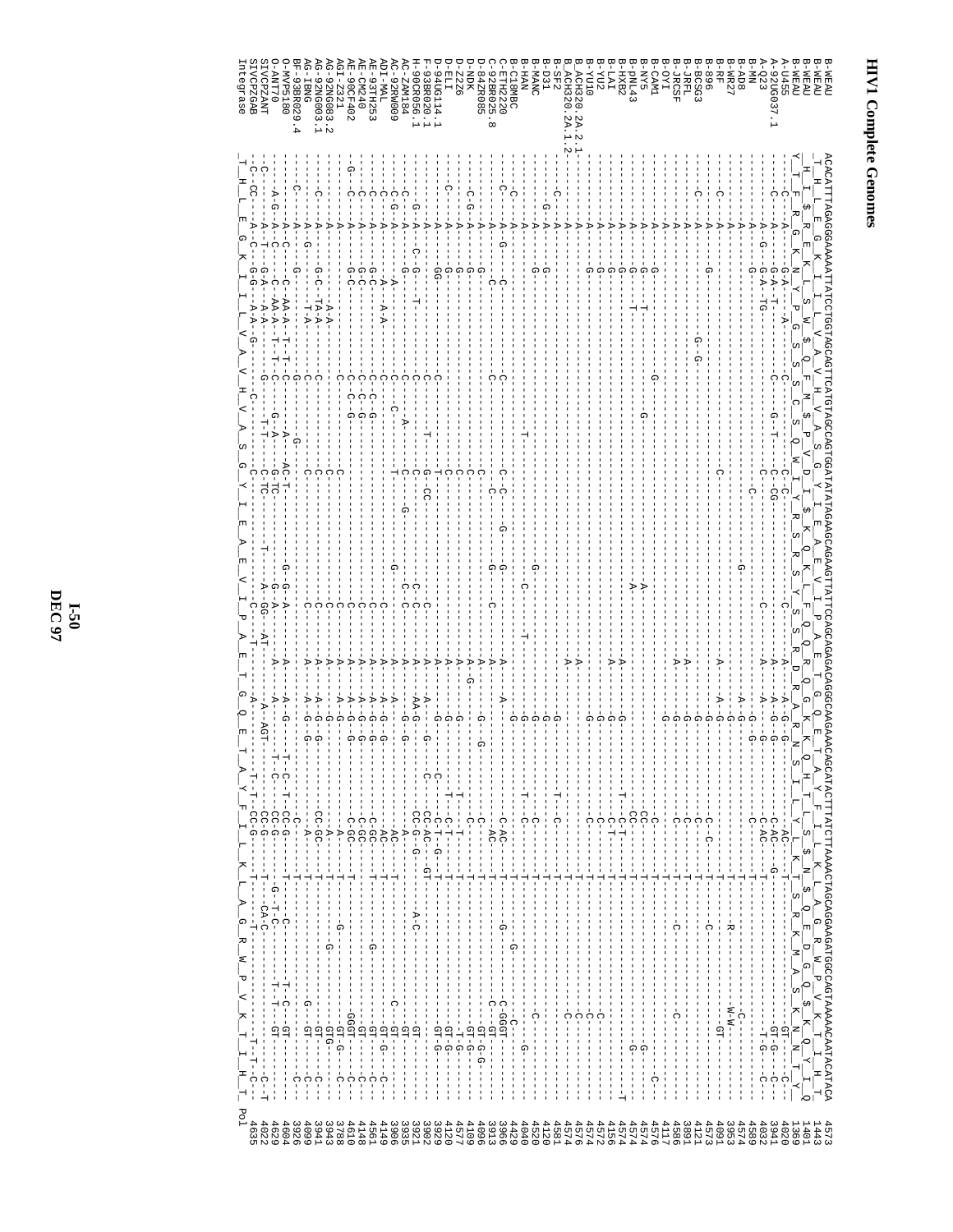| Pol                                                                                              | $K_{\rm}-K_{\rm}-1$<br>ັດ<br>'n<br>$\sum_{i=1}^{n}$           | ×<br> <br>  r<br>F                                                                                                                                                                                                                                                                                                                                                                                | Þ<br>ِ م<br> <br> X<br>  X                      | p<br>ຸດ<br>.<br>$\prec$<br>ŗ                          |                             |                                     |                                                      | itegrase                      |
|--------------------------------------------------------------------------------------------------|---------------------------------------------------------------|---------------------------------------------------------------------------------------------------------------------------------------------------------------------------------------------------------------------------------------------------------------------------------------------------------------------------------------------------------------------------------------------------|-------------------------------------------------|-------------------------------------------------------|-----------------------------|-------------------------------------|------------------------------------------------------|-------------------------------|
|                                                                                                  | $\mathbb{F}$<br>$\blacksquare$<br>H                           | $\blacksquare$<br>$- - - 59$<br>$\overline{\phantom{a}}$<br>$\frac{1}{1}$                                                                                                                                                                                                                                                                                                                         | $\blacksquare$<br>$C$ T-A--                     | ဂု<br>                                                |                             |                                     |                                                      | <b>LVCPZGAB</b>               |
|                                                                                                  | $\mathsf I$<br>ł<br>$T - \overline{M}$                        | $C -$<br>$\frac{1}{2}$<br>$-1 - 2 - 1$                                                                                                                                                                                                                                                                                                                                                            | J.<br>I.<br>ţ<br>$C$ ----                       | $AG-G--$                                              |                             | <b>LAAT</b><br>$C - A$              | <b>AGCT</b><br>$AG - A - -$<br>⊅<br>ক্র<br>ဂ္<br>₹   | TAARZ40VI                     |
|                                                                                                  | J<br>т<br>$\overline{\phantom{a}}$<br>$-CAG-----$<br>$\Omega$ | I<br>J.<br><u>ဂ</u><br> <br>I<br>$\frac{1}{1}$<br>$-ATC--$                                                                                                                                                                                                                                                                                                                                        | ţ<br>ن<br>ج<br>$\frac{1}{1}$<br>I<br>1<br>I     | $\frac{1}{1}$<br>$-AG---$<br>$\overline{\phantom{a}}$ | $A - -$<br>$\overline{A}$   | $-CAAC--AC-A--$<br>ດ                | -accr<br>⊅<br>$A$ --<br>$TA-G$<br>⋗                  | <b>ANT70</b>                  |
|                                                                                                  | ł<br>I.<br>$-CAG---$ --                                       | ł<br>$\mathbb{I}$<br>Ţ<br>ł<br>$- = \texttt{ATCT} -$                                                                                                                                                                                                                                                                                                                                              | Ť<br>$\frac{1}{2}$<br>$\frac{1}{4}$<br>J.<br>J. | $-9G - -$<br>$\mathbf{I}$                             | $\ddot{P}$<br>$\frac{1}{2}$ | A-A--C--AC-A---                     | ACCT.<br>--AG-CA-G--<br>$\frac{1}{2}$<br>부<br>÷<br>⊢ | MVP5180                       |
|                                                                                                  | T<br>-1<br>$\mathbf{I}$                                       | I.                                                                                                                                                                                                                                                                                                                                                                                                | J.                                              | ŧ<br>$-7$<br>п<br>т                                   |                             |                                     |                                                      | F-93BR029<br>4                |
|                                                                                                  | $\mathbf I$<br>Ť<br>C                                         |                                                                                                                                                                                                                                                                                                                                                                                                   | ł.                                              | $\Gamma$<br>$\frac{1}{1}$<br>$AG-G$ .                 |                             | <b>AAATG</b><br>$-CA-$              | $A - D -$                                            | <b>TBNG</b>                   |
|                                                                                                  | Ω<br>I<br>I<br>$\frac{1}{1}$<br>C                             | J.                                                                                                                                                                                                                                                                                                                                                                                                | ţ                                               | $\Gamma$<br>$-5G-6$                                   |                             | <b>AAAT-</b><br>$C - A$ -           | -AA-<br>ဂှ<br>$A -$                                  | G-92NG003.1                   |
|                                                                                                  | $\frac{1}{1}$<br>н                                            | $\overline{\phantom{a}}$<br>Ω<br>Ť                                                                                                                                                                                                                                                                                                                                                                | ł                                               | ς<br>-<br>$-2G-G$                                     |                             | <b>AAAT-</b><br>$-CA$               | đ<br>ဂ္<br>9-P<br>$\frac{1}{1}$<br>⊅                 | $-92MCD083.2$                 |
|                                                                                                  | ţ<br>Ω<br>$\mathbf{I}$<br>◠                                   | $\mathbf{I}$<br>$\mathbf{I}$<br>$\mathbf{I}$                                                                                                                                                                                                                                                                                                                                                      | ł                                               | $-AC-C$                                               |                             | <b>AAAT-</b><br>$-CA -$             | ဂ္<br>⊅                                              | GI-Z321                       |
|                                                                                                  | C--<br>ļ<br>Ω                                                 | $\frac{1}{1}$<br>Ω<br>$\frac{1}{1}$                                                                                                                                                                                                                                                                                                                                                               |                                                 | $---ACG-G---$                                         |                             | CAATG<br>$\frac{1}{1}$<br>$C - A$ . | င်<br>--<br>ኌ                                        | E-90CF402                     |
|                                                                                                  | $\frac{1}{\Omega}$<br>$\frac{1}{1}$<br>$\frac{1}{1}$<br>Ω     | $\frac{1}{1}$<br>Ω<br>Ţ                                                                                                                                                                                                                                                                                                                                                                           |                                                 | $-96 - -$                                             | Ω                           | CAATG<br>$\frac{1}{1}$<br>$C - A$ . | -1--1-<br>င္ပ<br>- -<br>Þ<br>ъ                       | DFZM0-EY                      |
|                                                                                                  | $-1$ - $-1$<br>$\frac{1}{1}$<br>$\frac{1}{2}$                 | $\frac{1}{2}$<br>Ω<br>ł                                                                                                                                                                                                                                                                                                                                                                           | f,<br>$A--$                                     | $-9C - -$<br>$\mathbf{I}$                             | မှ-                         | CAATG<br>$-CGA-$                    | -1--1-<br>25<br>--<br>G-A<br>ъ<br>Ţ                  | E-93TH253                     |
|                                                                                                  | ţ<br>Ω<br>$\frac{1}{1}$<br>$\frac{1}{1}$<br><u>ဂု</u>         |                                                                                                                                                                                                                                                                                                                                                                                                   |                                                 | $- - 2G - G - -$                                      |                             | <b>AAAT-</b><br>$- - \mathbf{A}$ .  | $\frac{0}{1}$<br>ႁ<br>$\overline{A}$<br>⊅            | <b>LAM-IC</b>                 |
|                                                                                                  | $-1$ - $-1$<br>$\frac{1}{1}$<br>$\frac{1}{2}$                 |                                                                                                                                                                                                                                                                                                                                                                                                   | C--<br>$\frac{1}{1}$                            | $-6 -$<br>$- - - - - -$<br>I.                         |                             | - A - - H - - -<br>$C - A$ .        | $A---$<br>$A -$<br>ъ                                 | C-92RW009                     |
|                                                                                                  | $\frac{1}{1}$<br>$\Gamma$<br>$\frac{1}{1}$<br><u>ဂု</u>       | $\mathsf I$                                                                                                                                                                                                                                                                                                                                                                                       |                                                 | $- - 5G - -$                                          | Ω                           | $-10L$<br>$C - A$ .                 | ecc-<br>$G - A - -$<br>Φ                             | C-ZAM184                      |
|                                                                                                  | $-5-$<br>$C -$<br>$\frac{1}{1}$<br>ဂု<br>$\blacksquare$       |                                                                                                                                                                                                                                                                                                                                                                                                   |                                                 | $- - 9G - -$                                          |                             | $A - A T - - -$<br>$C - A$          | Ģ<br><b>ှ</b><br>- - - -                             |                               |
|                                                                                                  | $\mathbf{I}$<br>I.<br>ı<br>$\mathbb{A}$                       | Ť.                                                                                                                                                                                                                                                                                                                                                                                                |                                                 |                                                       |                             | $A--T--T$                           |                                                      | -93BR020.1<br>-90CR056.1      |
|                                                                                                  | $\sf I$<br>ה<br>-<br>т                                        | -ec---                                                                                                                                                                                                                                                                                                                                                                                            |                                                 | $-9G - -$                                             |                             |                                     | ი<br>- ს                                             |                               |
|                                                                                                  | $\mathfrak l$<br>$C -$<br><u>ဂ</u><br>--<br>$\mathbf{I}$      | $\frac{1}{1}$<br>$\begin{array}{c} \rule{0pt}{2.5ex} \rule{0pt}{2.5ex} \rule{0pt}{2.5ex} \rule{0pt}{2.5ex} \rule{0pt}{2.5ex} \rule{0pt}{2.5ex} \rule{0pt}{2.5ex} \rule{0pt}{2.5ex} \rule{0pt}{2.5ex} \rule{0pt}{2.5ex} \rule{0pt}{2.5ex} \rule{0pt}{2.5ex} \rule{0pt}{2.5ex} \rule{0pt}{2.5ex} \rule{0pt}{2.5ex} \rule{0pt}{2.5ex} \rule{0pt}{2.5ex} \rule{0pt}{2.5ex} \rule{0pt}{2.5ex} \rule{0$ |                                                 | $-56 - -$                                             |                             | A--T-                               | ---0-A                                               | PILEDUPE                      |
|                                                                                                  | ì<br>I                                                        | $\frac{1}{1}$<br>I<br>I                                                                                                                                                                                                                                                                                                                                                                           |                                                 | $---AC - -$                                           |                             | A--T-<br>$\frac{1}{\mathcal{V}}$    | $G - -G - A$                                         | Ë                             |
|                                                                                                  |                                                               | $\mathbf{I}$<br>န<br>                                                                                                                                                                                                                                                                                                                                                                             |                                                 | $-96 - -$                                             |                             | -1--4                               | ှု                                                   | 2226                          |
|                                                                                                  |                                                               |                                                                                                                                                                                                                                                                                                                                                                                                   |                                                 | $--pG--$                                              |                             | $\forall$                           | မှ-                                                  | NDK                           |
|                                                                                                  |                                                               |                                                                                                                                                                                                                                                                                                                                                                                                   | L                                               | $-96 - -$                                             |                             | Þ                                   |                                                      | 84ZR085                       |
|                                                                                                  | $\overline{C}$                                                |                                                                                                                                                                                                                                                                                                                                                                                                   | $\overline{1}$<br>$A -$                         | $-6 - -$<br>$--pG--$                                  |                             | $\frac{1}{1}$<br>C-A                | $\ddot{\mathbf{r}}$<br>⊅                             | 32BR025<br>$\frac{1}{\infty}$ |
| 4 4 4 4 4 4 4 4 4 4 4 4<br>1 5 1 1 0 4 0 7 1 7 1 9<br>9 7 1 1 0 4 1 0 7 1 7 7<br>0 9 7 0 9 1 0 9 | $-1$ - $-1$ - $-1$<br>$-6 - - -$                              | $\begin{bmatrix} 1 \\ 1 \\ 1 \\ 1 \end{bmatrix}$                                                                                                                                                                                                                                                                                                                                                  |                                                 | $--pG---$<br>$\mathbf{I}$                             |                             | $V-I-I-I$                           | F<br>$A-G-$<br>⊅                                     | ETH2220                       |
|                                                                                                  |                                                               | $-1 - 9 - 1$<br>$\mathbf{I}$<br>$\begin{array}{c} \end{array}$                                                                                                                                                                                                                                                                                                                                    |                                                 | ה<br>-<br>$-7G-G-1$                                   |                             |                                     | ω                                                    | C18MBC                        |
|                                                                                                  |                                                               | $\frac{1}{1}$<br>$C = -1$                                                                                                                                                                                                                                                                                                                                                                         | ł                                               | $-G--AG---$                                           |                             | ♭                                   | car-                                                 | <b>NAH</b>                    |
|                                                                                                  |                                                               | $\frac{1}{1}$<br>$\overline{\phantom{a}}$                                                                                                                                                                                                                                                                                                                                                         | $\mathbf{I}$                                    | $-5G - -$                                             |                             | Þ                                   |                                                      | <b>NANC</b>                   |
|                                                                                                  |                                                               |                                                                                                                                                                                                                                                                                                                                                                                                   |                                                 |                                                       |                             |                                     |                                                      |                               |
| 4 4 4 4 4 4<br>4 4 7 7 7 9 7<br>4 4 7 7 7 7<br>4 6 7 7 9 0                                       |                                                               |                                                                                                                                                                                                                                                                                                                                                                                                   |                                                 | $-56 - -$                                             |                             |                                     |                                                      | <b>D31</b>                    |
|                                                                                                  | I<br>ı                                                        |                                                                                                                                                                                                                                                                                                                                                                                                   |                                                 | $-9G - -$                                             |                             |                                     |                                                      | SF2                           |
|                                                                                                  | -------------                                                 |                                                                                                                                                                                                                                                                                                                                                                                                   |                                                 | $-56 - -$                                             |                             | 5                                   | Φ                                                    | <b>ACH320</b>                 |
|                                                                                                  | $\begin{bmatrix} 1 \\ 1 \\ 1 \\ 1 \end{bmatrix}$<br>$-5 -$    |                                                                                                                                                                                                                                                                                                                                                                                                   |                                                 | $-9G - -$<br>$\mathbf I$                              |                             |                                     | Ω                                                    | <b>ACH320</b>                 |
|                                                                                                  | ł,<br>I                                                       |                                                                                                                                                                                                                                                                                                                                                                                                   |                                                 | $-4G-$                                                |                             | Þ.                                  | ဂု                                                   | $0$ T $\Omega$                |
|                                                                                                  |                                                               |                                                                                                                                                                                                                                                                                                                                                                                                   |                                                 | $-9C -$<br>П                                          |                             |                                     | ω                                                    | Z <sub>n</sub>                |
|                                                                                                  | $-1 - 1$<br>I                                                 |                                                                                                                                                                                                                                                                                                                                                                                                   |                                                 | $- - \text{AG} - -$                                   |                             | ♭                                   |                                                      | IAI.                          |
|                                                                                                  |                                                               |                                                                                                                                                                                                                                                                                                                                                                                                   |                                                 | $-4G$                                                 |                             |                                     |                                                      | -HXB2                         |
|                                                                                                  | ì                                                             |                                                                                                                                                                                                                                                                                                                                                                                                   |                                                 | $-4-$                                                 |                             |                                     |                                                      | <b>PNL43</b>                  |
|                                                                                                  |                                                               |                                                                                                                                                                                                                                                                                                                                                                                                   |                                                 | $-4 - -$                                              |                             |                                     |                                                      | $SAN=$                        |
|                                                                                                  | ì                                                             | $-1 - 1 - 1 - 1 - 1$                                                                                                                                                                                                                                                                                                                                                                              |                                                 | $-4G$                                                 |                             |                                     | ă                                                    | -CAM1                         |
|                                                                                                  | $-1 - 1 - 1 - 1$                                              | $-1 - 1 - 1 - 1 - 1$                                                                                                                                                                                                                                                                                                                                                                              |                                                 | $-AC$ .                                               |                             |                                     |                                                      | IXO-                          |
|                                                                                                  |                                                               |                                                                                                                                                                                                                                                                                                                                                                                                   |                                                 | $--AG-$                                               |                             |                                     |                                                      | -JRCSF                        |
|                                                                                                  |                                                               |                                                                                                                                                                                                                                                                                                                                                                                                   |                                                 | $-9C - -$                                             |                             |                                     |                                                      | -JRFL                         |
|                                                                                                  |                                                               |                                                                                                                                                                                                                                                                                                                                                                                                   |                                                 | $-4G-$                                                |                             |                                     | ∩                                                    | BCSG3                         |
|                                                                                                  |                                                               | $\mathbf{I}$                                                                                                                                                                                                                                                                                                                                                                                      | л                                               | $---AC - -$<br>$\mathbf I$                            |                             |                                     |                                                      | 968                           |
|                                                                                                  | ך<br>--                                                       | c-<br>I.                                                                                                                                                                                                                                                                                                                                                                                          |                                                 | $-9G - -$                                             |                             |                                     |                                                      | ٦Ė                            |
|                                                                                                  | $\frac{1}{\Omega}$<br>ı                                       |                                                                                                                                                                                                                                                                                                                                                                                                   | $-1$                                            |                                                       |                             |                                     |                                                      |                               |
|                                                                                                  | I<br>I<br>Ţ<br>ţ<br>I                                         | л<br>J.<br>т                                                                                                                                                                                                                                                                                                                                                                                      | п                                               | $G - PG - -$<br>$-56 - -$<br>I,                       |                             |                                     |                                                      | $-MR27$                       |
| 4 1 1 1 1 4 4 4 4 4 4 4<br>2 4 4 4 1 0 1 1 7 7<br>2 4 4 1 7 9 2 8 7 2<br>3 4 4 1 7 0 1 2 9 4     | I<br>J<br>J                                                   | I.<br>1<br>1<br>I.                                                                                                                                                                                                                                                                                                                                                                                |                                                 | J.<br>$-4-$<br>I.                                     |                             | $\frac{1}{2}$                       |                                                      | 80A<br>Š                      |
|                                                                                                  |                                                               |                                                                                                                                                                                                                                                                                                                                                                                                   |                                                 |                                                       |                             |                                     |                                                      |                               |
|                                                                                                  | I.<br>Ţ<br>Ċ-<br>$- -$ G $- -$ A $-$                          | $\mathsf I$<br>$\mathbf I$                                                                                                                                                                                                                                                                                                                                                                        |                                                 | $---AC-G---$                                          |                             | -TAAR-<br>$C - A$                   | င္ပင္<br>G-A                                         | $-923$                        |
|                                                                                                  | $\frac{1}{1}$<br>$\Gamma$<br>$-1$ – $-0$                      | $\frac{1}{\Omega}$<br>I<br>I<br>$\mathsf I$<br>I                                                                                                                                                                                                                                                                                                                                                  | п<br>ı                                          | I.<br>1<br>$\mathbf{I}$<br>$--PGE--$<br>I             |                             | $AATG-T--A$                         | င္ပဉ္<br>ႁ<br>ゼ                                      | 920003                        |
|                                                                                                  | Ω<br>$\mathsf I$<br>$\Gamma$<br>J<br>$\overline{\phantom{a}}$ | $\Omega$<br>Ω<br>$\overline{\phantom{a}}$<br>$\mathbf{I}$                                                                                                                                                                                                                                                                                                                                         | Ω<br>Ť<br>1                                     | $\overline{1}$<br>$\frac{1}{1}$<br>$-9 - 9 - 0 - 0$   |                             | $-17A$<br>$C - A$                   | $CG - -1$<br>ႁ<br>⊅<br>₹                             | <b>1455</b>                   |
|                                                                                                  | z<br>₩<br>Η<br>ကြ                                             | ₩<br>ヵ<br>Ħ                                                                                                                                                                                                                                                                                                                                                                                       | ∢<br>E                                          | m<br>₩<br>ŗΩ<br>σ<br>ᆽ                                |                             | ⋒                                   | ⋒                                                    | NEAU                          |
|                                                                                                  | ĮΩ<br>p<br>₩<br>٠W                                            | z<br>'n<br>₩                                                                                                                                                                                                                                                                                                                                                                                      | z<br>٠U                                         | 'n<br>٠W<br>٠U                                        |                             |                                     |                                                      | WEAU-                         |
|                                                                                                  | ω<br>ю.<br>$\prec$                                            | ø                                                                                                                                                                                                                                                                                                                                                                                                 | Ħ<br>C<br>z<br>z                                | Ö<br>ຸດ<br>₹                                          |                             |                                     |                                                      | WEAU-                         |
|                                                                                                  | <b>FATGAATAAGAATTAAAGAAAATTATAGGACAGGTA</b>                   |                                                                                                                                                                                                                                                                                                                                                                                                   |                                                 | TCAAGGAGTGATAGAAT                                     |                             |                                     |                                                      | WEAU                          |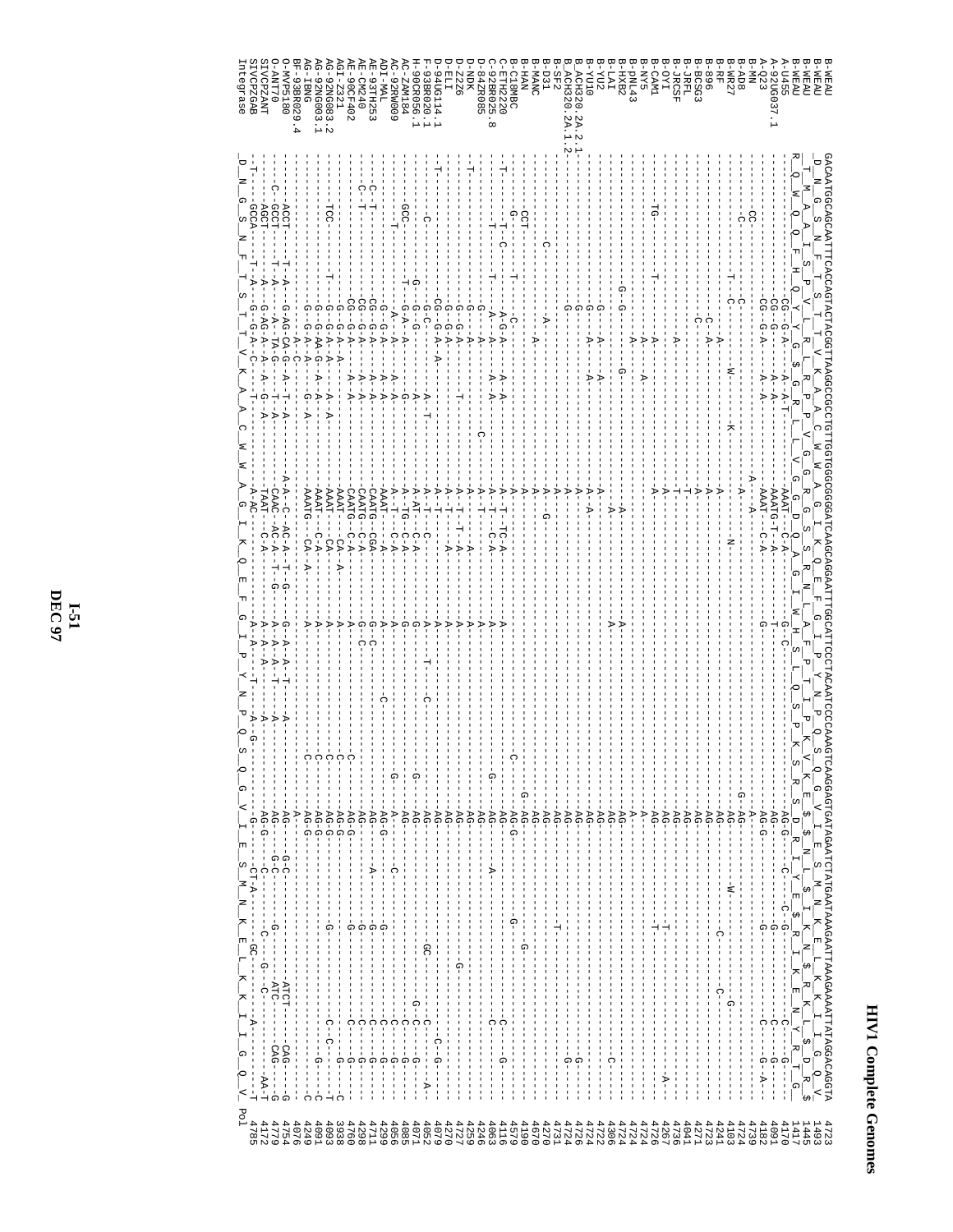| ଋ<br>Ω<br>Ω<br>Ω<br>∩<br>-16<br>님<br>무<br>∩<br>$\mathbf{I}$<br>$\mathbf{I}$<br>ω<br>$C_1 -$<br>ဂု<br>ı<br>-1<br>$\frac{1}{1}$<br>Ĺ<br>$\mathsf I$<br>$\begin{array}{c} \hline \end{array}$<br>$-1$<br>$\Gamma$<br>$\mathbf{I}$<br>J<br>$\mathbf{I}$<br>ŧ<br>t<br>L<br>$\mathbf{I}$<br>ı<br>п<br>п<br>L.<br>J.<br>$\mathbf{I}$<br>$\blacksquare$<br>л<br>J.<br>$\mathbf{I}$<br>п<br>$\mathbf{I}$<br>J.<br>л.<br>1<br>т<br>$\mathbf{I}$<br>п<br>1<br>т<br>т<br>-1<br>į<br>$-6 - -$<br>$\frac{1}{1}$<br>Ω<br>$\mathbf{I}$<br>$\frac{1}{1}$<br>$\frac{1}{2}$<br>Ţ<br>$\mathbf{I}$<br>$\dot{\phi}$<br>$\frac{1}{1}$<br>$\blacksquare$<br>$\mathbf{I}$<br>ł<br>I,<br>J.<br>$\overline{\phantom{a}}$<br>$\mathbf{I}$<br>J.<br>$\mathbf{I}$<br>$\overline{\phantom{a}}$<br>$\mathbf{I}$<br>$\blacksquare$<br>$\overline{1}$<br>$\overline{\phantom{a}}$<br>$\overline{\phantom{a}}$<br>$\mathbf{I}$<br>л<br>$\mathbf{I}$<br>J.<br>$-9 - 0 - 0$<br>ဂု<br>ဂ<br>-<br>$\Gamma$<br>$\Omega$<br>$-1$<br>$\Omega$<br>$\Gamma$<br>$\Omega$<br>$\Gamma$<br>$\Gamma$<br>$\Omega$<br>Φ<br>۾.<br>ω<br>ဂု<br>$\mathbf{I}$<br>ഹ<br>$\blacksquare$<br>ω<br>ଋ<br>$\mathsf I$<br>$\mathsf I$<br>I<br>$\mathbf{I}$<br>ı<br>ł,<br>$\frac{1}{1}$<br>J.<br>$\frac{1}{1}$<br>ı<br>1<br>Ť<br>ı<br>$\mathsf I$<br>$\mathbf I$<br>1<br>I<br>$\mathbf{I}$<br>$\mathbf{I}$<br>ł<br>ł<br>J.<br>J.<br>$\mathbb{I}$<br>I<br>ł<br>$\frac{1}{1}$<br>$\frac{1}{1}$<br>$\frac{1}{1}$<br>$\frac{1}{1}$<br>п<br>$\blacksquare$<br>I<br>ł<br>$\blacksquare$<br>L.<br>$\mathbf{I}$<br>$\blacksquare$<br>ŧ<br>T.<br>п<br>J.<br>ł<br>J.<br>Î.<br>i<br>I.<br>Ť<br>I,<br>$\mathsf I$<br>ဂှ<br>Ţ<br>$-1$<br>I<br>$\begin{bmatrix} 1 \\ 1 \\ 1 \end{bmatrix}$<br>白!<br>!<br>$\sf I$<br>$\mathbf I$<br>$\mathsf I$<br>÷<br>⊢<br>$\mathbb I$<br>$\frac{1}{1}$<br>$\,$ I<br>けー<br>けー<br>$\mathbf{I}$<br>I<br>J<br>Ţ.<br>$\overline{\phantom{a}}$<br>T<br>$\begin{array}{c} 1 \\ 1 \\ 1 \end{array}$<br>L.<br>п<br>J.<br>$\mathbf{I}$<br>J.<br>$\frac{1}{1}$<br>ţ<br>Í<br>$\frac{1}{1}$<br>J.<br>J.<br>$\overline{\phantom{a}}$<br>$\frac{1}{1}$<br>J.<br>$\frac{1}{4}$<br>J.<br>I.<br>t<br>т<br>$\overline{1}$<br>т<br>ł<br>L<br>т<br>$\mathbb{I}$<br><u>ဂ</u><br>$\mathbb{I}$<br>f,<br>$\mathbf{I}$<br>$\mathbb{I}$<br>$\mathbf{I}$<br>$\mathbf{I}$<br>$\overline{1}$<br>$\overline{1}$<br>$\frac{1}{2}$<br>Ť<br>$\Gamma$ -<br>I.<br>Ţ<br>$\begin{array}{c} 1 \\ 1 \\ 1 \end{array}$<br>Ţ<br>$\frac{1}{1}$<br>ł<br>ł<br>$\mathsf I$<br>ł<br>$\frac{1}{1}$<br>$\frac{1}{1}$<br>$\frac{1}{1}$<br>$\mathbf{I}$<br>$\blacksquare$<br>$\frac{1}{4}$<br>ł.<br>$\frac{1}{1}$<br>I<br>$\frac{1}{1}$<br>$\frac{1}{1}$<br>$\frac{1}{4}$<br>Ť.<br>$\mathbf{I}$<br>$\mathbf{I}$<br>п<br>J.<br>۲<br>F<br>Ť<br>Ť<br>Ť<br>I.<br>$\mathbf{I}$<br>÷<br>†<br>$\mathbb{I}$<br>$\mathbb{I}$<br>I,<br>$-1 - 1$<br>۲<br>ا<br>т<br>т.<br>ΩO<br>i<br>H<br>$\mathbf{I}$<br>$\frac{1}{1}$<br>$\mathsf I$<br>I,<br>I.<br>I.<br>$\mathbf{I}$<br>I.<br>$\overline{\mathbf{y}}$<br>$-4 - 4 - 7$<br>Ĺ,<br>$\mathsf I$<br>$\overline{\phantom{a}}$<br>$\begin{array}{c} \hline \end{array}$<br>J<br>Ĥ<br>۲<br>ا<br>$\mathbf{I}$<br>$\mathbf{I}$<br>$\overline{\phantom{a}}$<br>Ť<br>п<br>$\mathbf{I}$<br>J.<br>п<br>$\begin{array}{c} 1 \\ 1 \\ 1 \end{array}$<br>J.<br>$-1$<br>$\mathbf{I}$<br>J.<br>л.<br>т.<br>$\overline{1}$<br>$\mathbf{I}$<br>т<br>п<br>J.<br>ъ<br>ъ<br>$\overline{A}$<br>$\overline{Y}$<br>$\overline{A}$<br>$\overline{A}$<br>$A$ — — —<br>$\overline{Y}$<br>$\overline{A}$<br>$\overline{A}$<br>$\mathbb{A}$<br>$-\nabla$<br>$\overline{H}$<br>$\overline{A}$<br>$\mathbb{A}$<br>$\mathbb{A}$<br>$\overline{A}$<br>$AM-CA-$<br>$A---A$<br>$\overline{A}$<br>$A--A--$<br>$\overline{A}$<br>$\overline{A}$<br>A-<br>$A-T-A$<br>$\overline{A}$<br>$A -$<br>$\overline{r}$<br>$-AACC-G$<br>J<br>1<br>J.<br>J.<br>Ţ<br>J.<br>J<br>$---ACG-G---$<br>$--A--$<br>J<br>$-4 - 4 - 6$<br>$-5G-6$<br>$-4 - -$<br>$- - p - - c - - c - c - -$<br>$- -A - -$<br>--A--<br>--A--<br>--A--<br>--A--<br>--A--<br>AAC-G<br>$-Q-C$<br>$-4-$<br>$-{\bf A}--{\bf G}$<br>$-4-$<br>$-4$<br>$-AC-C$<br>$-4-$<br>$-B--B--C$<br>$-B--G$<br>♭<br>$A = -G$<br>$A$ – –<br>$A = -G$<br>$A - -$<br>$A - -$<br>$A - -G - -$<br>$A-GG$ .<br>$A - G$<br>$A$ --A<br>$A = -G$<br>ъ<br>$A - -$<br>$A$ – –<br>A--GC--<br>$A - G$<br>⋗<br>⋗<br>Ţ<br>Ţ<br>Ţ<br>Ţ<br>Ţ<br>ţ<br>ဂှ<br>Ω<br>$\frac{1}{2}$<br>ဂှ<br>ှ<br> <br>Ω<br>Ω<br>$\begin{array}{cc} \dot{\Omega} & \dot{\Omega} \\ \dot{\Gamma} & \dot{\Gamma} \end{array}$<br>Ω<br>Ω<br>Ω<br>Ω<br>Ω<br>Ω<br>Ω<br>ଜ<br>Ω<br>Ω<br>Ω<br>Ω<br>$-1 - M - D$<br>Ω<br>$G = -C = -$<br>ם-<br>---<br>Ω<br>Ï<br>Ϊ<br>Ο<br>$\frac{1}{1}$<br>$\frac{1}{1}$<br>ł<br>ł.<br>$\frac{1}{1}$<br>ŧ<br>Ť<br>Ì<br>ł<br>$\begin{array}{c} \n 1 \\  1 \\  1 \\  1\n \end{array}$<br>Ť<br>$\frac{1}{1}$<br>$\frac{1}{1}$<br>Ŧ<br>ł<br>$\frac{1}{1}$<br>$\frac{1}{1}$<br>$\frac{1}{1}$<br>$\frac{1}{1}$<br>$-5$<br>$\frac{1}{1}$<br>Ť<br>$\frac{1}{\alpha}$<br>$\frac{1}{2}$<br>$\frac{1}{\Omega}$<br>ţ<br>Ť<br>ŧ<br>C<br>C<br>Ω<br>ن<br>ا<br>Ţ<br>C<br>C<br>$\frac{1}{1}$<br>$\frac{1}{1}$<br>$\frac{1}{4}$<br>Ŧ<br>Ŧ<br>$\overline{1}$<br>$\mathbb I$<br>I.<br>J.<br>ł<br>$\mathbf{I}$<br>Ţ<br>$\frac{1}{1}$<br>ł<br>J.<br>$\mathbf{I}$<br>L.<br>$\blacksquare$<br>L.<br>$\blacksquare$<br>$\mathbf{I}$<br>$\mathbf{I}$<br>$\frac{1}{1}$<br>$\mathbf{I}$<br>$\frac{1}{1}$<br>ŧ<br>$\frac{1}{1}$<br>Ť<br>$\mathbf{I}$<br>$\frac{1}{1}$<br>$\mathbf{I}$<br>$\frac{1}{1}$<br>Ť<br>$\frac{1}{1}$<br>J.<br>Ť.<br>ł<br>$\mathbf{I}$<br>$\mathbf{I}$<br>$\mathbf{I}$<br>$\mathbf{I}$<br>$\frac{1}{1}$<br>$\mathbf{I}$<br>J.<br>H<br>$\mathbf{I}$<br>H.<br>$\blacksquare$<br>H.<br>$\blacksquare$<br>-1<br>л<br>т<br>-1<br>f,<br>$\mathbb{I}$<br>ဂှ<br>$\Gamma$<br>$-M-$<br>ł<br>ł<br>ł<br>$\overline{1}$<br>ł<br>ł<br>ł<br>$\frac{1}{1}$<br>$\frac{1}{1}$<br>ł<br>$\overline{\phantom{a}}$<br>ł<br>ł<br>$\frac{1}{1}$<br>ł<br>ł<br>$\frac{1}{1}$<br>ł | ဂု<br>Ω<br>ဂ္<br><b>CT-A-GA</b><br>$T - A - -A$ |
|-----------------------------------------------------------------------------------------------------------------------------------------------------------------------------------------------------------------------------------------------------------------------------------------------------------------------------------------------------------------------------------------------------------------------------------------------------------------------------------------------------------------------------------------------------------------------------------------------------------------------------------------------------------------------------------------------------------------------------------------------------------------------------------------------------------------------------------------------------------------------------------------------------------------------------------------------------------------------------------------------------------------------------------------------------------------------------------------------------------------------------------------------------------------------------------------------------------------------------------------------------------------------------------------------------------------------------------------------------------------------------------------------------------------------------------------------------------------------------------------------------------------------------------------------------------------------------------------------------------------------------------------------------------------------------------------------------------------------------------------------------------------------------------------------------------------------------------------------------------------------------------------------------------------------------------------------------------------------------------------------------------------------------------------------------------------------------------------------------------------------------------------------------------------------------------------------------------------------------------------------------------------------------------------------------------------------------------------------------------------------------------------------------------------------------------------------------------------------------------------------------------------------------------------------------------------------------------------------------------------------------------------------------------------------------------------------------------------------------------------------------------------------------------------------------------------------------------------------------------------------------------------------------------------------------------------------------------------------------------------------------------------------------------------------------------------------------------------------------------------------------------------------------------------------------------------------------------------------------------------------------------------------------------------------------------------------------------------------------------------------------------------------------------------------------------------------------------------------------------------------------------------------------------------------------------------------------------------------------------------------------------------------------------------------------------------------------------------------------------------------------------------------------------------------------------------------------------------------------------------------------------------------------------------------------------------------------------------------------------------------------------------------------------------------------------------------------------------------------------------------------------------------------------------------------------------------------------------------------------------------------------------------------------------------------------------------------------------------------------------------------------------------------------------------------------------------------------------------------------------------------------------------------------------------------------------------------------------------------------------------------------------------------------------------------------------------------------------------------------------------------------------------------------------------------------------------------------------------------------------------------------------------------------------------------------------------------------------------------------------------------------------------------------------------------------------------------------------------------------------------------------------------------------------------------------------------------------------------------------------------------------------------------------------------------------------------------------------------------------------------------------------------------------------------------------------------------------------------------------------------------------------------------------------------------------------------------------------------------------------------------------------------------------------------------------------------------------------------------------------------------------------------------------------------------------------------------------------------------------------------------------------------------------------------------------------------------------------------|-------------------------------------------------|
|                                                                                                                                                                                                                                                                                                                                                                                                                                                                                                                                                                                                                                                                                                                                                                                                                                                                                                                                                                                                                                                                                                                                                                                                                                                                                                                                                                                                                                                                                                                                                                                                                                                                                                                                                                                                                                                                                                                                                                                                                                                                                                                                                                                                                                                                                                                                                                                                                                                                                                                                                                                                                                                                                                                                                                                                                                                                                                                                                                                                                                                                                                                                                                                                                                                                                                                                                                                                                                                                                                                                                                                                                                                                                                                                                                                                                                                                                                                                                                                                                                                                                                                                                                                                                                                                                                                                                                                                                                                                                                                                                                                                                                                                                                                                                                                                                                                                                                                                                                                                                                                                                                                                                                                                                                                                                                                                                                                                                                                                                                                                                                                                                                                                                                                                                                                                                                                                                                                                                                       |                                                 |
|                                                                                                                                                                                                                                                                                                                                                                                                                                                                                                                                                                                                                                                                                                                                                                                                                                                                                                                                                                                                                                                                                                                                                                                                                                                                                                                                                                                                                                                                                                                                                                                                                                                                                                                                                                                                                                                                                                                                                                                                                                                                                                                                                                                                                                                                                                                                                                                                                                                                                                                                                                                                                                                                                                                                                                                                                                                                                                                                                                                                                                                                                                                                                                                                                                                                                                                                                                                                                                                                                                                                                                                                                                                                                                                                                                                                                                                                                                                                                                                                                                                                                                                                                                                                                                                                                                                                                                                                                                                                                                                                                                                                                                                                                                                                                                                                                                                                                                                                                                                                                                                                                                                                                                                                                                                                                                                                                                                                                                                                                                                                                                                                                                                                                                                                                                                                                                                                                                                                                                       |                                                 |
|                                                                                                                                                                                                                                                                                                                                                                                                                                                                                                                                                                                                                                                                                                                                                                                                                                                                                                                                                                                                                                                                                                                                                                                                                                                                                                                                                                                                                                                                                                                                                                                                                                                                                                                                                                                                                                                                                                                                                                                                                                                                                                                                                                                                                                                                                                                                                                                                                                                                                                                                                                                                                                                                                                                                                                                                                                                                                                                                                                                                                                                                                                                                                                                                                                                                                                                                                                                                                                                                                                                                                                                                                                                                                                                                                                                                                                                                                                                                                                                                                                                                                                                                                                                                                                                                                                                                                                                                                                                                                                                                                                                                                                                                                                                                                                                                                                                                                                                                                                                                                                                                                                                                                                                                                                                                                                                                                                                                                                                                                                                                                                                                                                                                                                                                                                                                                                                                                                                                                                       |                                                 |
|                                                                                                                                                                                                                                                                                                                                                                                                                                                                                                                                                                                                                                                                                                                                                                                                                                                                                                                                                                                                                                                                                                                                                                                                                                                                                                                                                                                                                                                                                                                                                                                                                                                                                                                                                                                                                                                                                                                                                                                                                                                                                                                                                                                                                                                                                                                                                                                                                                                                                                                                                                                                                                                                                                                                                                                                                                                                                                                                                                                                                                                                                                                                                                                                                                                                                                                                                                                                                                                                                                                                                                                                                                                                                                                                                                                                                                                                                                                                                                                                                                                                                                                                                                                                                                                                                                                                                                                                                                                                                                                                                                                                                                                                                                                                                                                                                                                                                                                                                                                                                                                                                                                                                                                                                                                                                                                                                                                                                                                                                                                                                                                                                                                                                                                                                                                                                                                                                                                                                                       | ∩<br>ò                                          |
|                                                                                                                                                                                                                                                                                                                                                                                                                                                                                                                                                                                                                                                                                                                                                                                                                                                                                                                                                                                                                                                                                                                                                                                                                                                                                                                                                                                                                                                                                                                                                                                                                                                                                                                                                                                                                                                                                                                                                                                                                                                                                                                                                                                                                                                                                                                                                                                                                                                                                                                                                                                                                                                                                                                                                                                                                                                                                                                                                                                                                                                                                                                                                                                                                                                                                                                                                                                                                                                                                                                                                                                                                                                                                                                                                                                                                                                                                                                                                                                                                                                                                                                                                                                                                                                                                                                                                                                                                                                                                                                                                                                                                                                                                                                                                                                                                                                                                                                                                                                                                                                                                                                                                                                                                                                                                                                                                                                                                                                                                                                                                                                                                                                                                                                                                                                                                                                                                                                                                                       |                                                 |
|                                                                                                                                                                                                                                                                                                                                                                                                                                                                                                                                                                                                                                                                                                                                                                                                                                                                                                                                                                                                                                                                                                                                                                                                                                                                                                                                                                                                                                                                                                                                                                                                                                                                                                                                                                                                                                                                                                                                                                                                                                                                                                                                                                                                                                                                                                                                                                                                                                                                                                                                                                                                                                                                                                                                                                                                                                                                                                                                                                                                                                                                                                                                                                                                                                                                                                                                                                                                                                                                                                                                                                                                                                                                                                                                                                                                                                                                                                                                                                                                                                                                                                                                                                                                                                                                                                                                                                                                                                                                                                                                                                                                                                                                                                                                                                                                                                                                                                                                                                                                                                                                                                                                                                                                                                                                                                                                                                                                                                                                                                                                                                                                                                                                                                                                                                                                                                                                                                                                                                       | ဂု<br>Þ                                         |
|                                                                                                                                                                                                                                                                                                                                                                                                                                                                                                                                                                                                                                                                                                                                                                                                                                                                                                                                                                                                                                                                                                                                                                                                                                                                                                                                                                                                                                                                                                                                                                                                                                                                                                                                                                                                                                                                                                                                                                                                                                                                                                                                                                                                                                                                                                                                                                                                                                                                                                                                                                                                                                                                                                                                                                                                                                                                                                                                                                                                                                                                                                                                                                                                                                                                                                                                                                                                                                                                                                                                                                                                                                                                                                                                                                                                                                                                                                                                                                                                                                                                                                                                                                                                                                                                                                                                                                                                                                                                                                                                                                                                                                                                                                                                                                                                                                                                                                                                                                                                                                                                                                                                                                                                                                                                                                                                                                                                                                                                                                                                                                                                                                                                                                                                                                                                                                                                                                                                                                       | ଇ                                               |
|                                                                                                                                                                                                                                                                                                                                                                                                                                                                                                                                                                                                                                                                                                                                                                                                                                                                                                                                                                                                                                                                                                                                                                                                                                                                                                                                                                                                                                                                                                                                                                                                                                                                                                                                                                                                                                                                                                                                                                                                                                                                                                                                                                                                                                                                                                                                                                                                                                                                                                                                                                                                                                                                                                                                                                                                                                                                                                                                                                                                                                                                                                                                                                                                                                                                                                                                                                                                                                                                                                                                                                                                                                                                                                                                                                                                                                                                                                                                                                                                                                                                                                                                                                                                                                                                                                                                                                                                                                                                                                                                                                                                                                                                                                                                                                                                                                                                                                                                                                                                                                                                                                                                                                                                                                                                                                                                                                                                                                                                                                                                                                                                                                                                                                                                                                                                                                                                                                                                                                       | ω<br>ኔ                                          |
|                                                                                                                                                                                                                                                                                                                                                                                                                                                                                                                                                                                                                                                                                                                                                                                                                                                                                                                                                                                                                                                                                                                                                                                                                                                                                                                                                                                                                                                                                                                                                                                                                                                                                                                                                                                                                                                                                                                                                                                                                                                                                                                                                                                                                                                                                                                                                                                                                                                                                                                                                                                                                                                                                                                                                                                                                                                                                                                                                                                                                                                                                                                                                                                                                                                                                                                                                                                                                                                                                                                                                                                                                                                                                                                                                                                                                                                                                                                                                                                                                                                                                                                                                                                                                                                                                                                                                                                                                                                                                                                                                                                                                                                                                                                                                                                                                                                                                                                                                                                                                                                                                                                                                                                                                                                                                                                                                                                                                                                                                                                                                                                                                                                                                                                                                                                                                                                                                                                                                                       | င္<br>၁ – ၁                                     |
|                                                                                                                                                                                                                                                                                                                                                                                                                                                                                                                                                                                                                                                                                                                                                                                                                                                                                                                                                                                                                                                                                                                                                                                                                                                                                                                                                                                                                                                                                                                                                                                                                                                                                                                                                                                                                                                                                                                                                                                                                                                                                                                                                                                                                                                                                                                                                                                                                                                                                                                                                                                                                                                                                                                                                                                                                                                                                                                                                                                                                                                                                                                                                                                                                                                                                                                                                                                                                                                                                                                                                                                                                                                                                                                                                                                                                                                                                                                                                                                                                                                                                                                                                                                                                                                                                                                                                                                                                                                                                                                                                                                                                                                                                                                                                                                                                                                                                                                                                                                                                                                                                                                                                                                                                                                                                                                                                                                                                                                                                                                                                                                                                                                                                                                                                                                                                                                                                                                                                                       | ດ                                               |
|                                                                                                                                                                                                                                                                                                                                                                                                                                                                                                                                                                                                                                                                                                                                                                                                                                                                                                                                                                                                                                                                                                                                                                                                                                                                                                                                                                                                                                                                                                                                                                                                                                                                                                                                                                                                                                                                                                                                                                                                                                                                                                                                                                                                                                                                                                                                                                                                                                                                                                                                                                                                                                                                                                                                                                                                                                                                                                                                                                                                                                                                                                                                                                                                                                                                                                                                                                                                                                                                                                                                                                                                                                                                                                                                                                                                                                                                                                                                                                                                                                                                                                                                                                                                                                                                                                                                                                                                                                                                                                                                                                                                                                                                                                                                                                                                                                                                                                                                                                                                                                                                                                                                                                                                                                                                                                                                                                                                                                                                                                                                                                                                                                                                                                                                                                                                                                                                                                                                                                       | ဂု<br>∩<br>Ģ                                    |
|                                                                                                                                                                                                                                                                                                                                                                                                                                                                                                                                                                                                                                                                                                                                                                                                                                                                                                                                                                                                                                                                                                                                                                                                                                                                                                                                                                                                                                                                                                                                                                                                                                                                                                                                                                                                                                                                                                                                                                                                                                                                                                                                                                                                                                                                                                                                                                                                                                                                                                                                                                                                                                                                                                                                                                                                                                                                                                                                                                                                                                                                                                                                                                                                                                                                                                                                                                                                                                                                                                                                                                                                                                                                                                                                                                                                                                                                                                                                                                                                                                                                                                                                                                                                                                                                                                                                                                                                                                                                                                                                                                                                                                                                                                                                                                                                                                                                                                                                                                                                                                                                                                                                                                                                                                                                                                                                                                                                                                                                                                                                                                                                                                                                                                                                                                                                                                                                                                                                                                       |                                                 |
|                                                                                                                                                                                                                                                                                                                                                                                                                                                                                                                                                                                                                                                                                                                                                                                                                                                                                                                                                                                                                                                                                                                                                                                                                                                                                                                                                                                                                                                                                                                                                                                                                                                                                                                                                                                                                                                                                                                                                                                                                                                                                                                                                                                                                                                                                                                                                                                                                                                                                                                                                                                                                                                                                                                                                                                                                                                                                                                                                                                                                                                                                                                                                                                                                                                                                                                                                                                                                                                                                                                                                                                                                                                                                                                                                                                                                                                                                                                                                                                                                                                                                                                                                                                                                                                                                                                                                                                                                                                                                                                                                                                                                                                                                                                                                                                                                                                                                                                                                                                                                                                                                                                                                                                                                                                                                                                                                                                                                                                                                                                                                                                                                                                                                                                                                                                                                                                                                                                                                                       | ∩<br>₻                                          |
|                                                                                                                                                                                                                                                                                                                                                                                                                                                                                                                                                                                                                                                                                                                                                                                                                                                                                                                                                                                                                                                                                                                                                                                                                                                                                                                                                                                                                                                                                                                                                                                                                                                                                                                                                                                                                                                                                                                                                                                                                                                                                                                                                                                                                                                                                                                                                                                                                                                                                                                                                                                                                                                                                                                                                                                                                                                                                                                                                                                                                                                                                                                                                                                                                                                                                                                                                                                                                                                                                                                                                                                                                                                                                                                                                                                                                                                                                                                                                                                                                                                                                                                                                                                                                                                                                                                                                                                                                                                                                                                                                                                                                                                                                                                                                                                                                                                                                                                                                                                                                                                                                                                                                                                                                                                                                                                                                                                                                                                                                                                                                                                                                                                                                                                                                                                                                                                                                                                                                                       |                                                 |
|                                                                                                                                                                                                                                                                                                                                                                                                                                                                                                                                                                                                                                                                                                                                                                                                                                                                                                                                                                                                                                                                                                                                                                                                                                                                                                                                                                                                                                                                                                                                                                                                                                                                                                                                                                                                                                                                                                                                                                                                                                                                                                                                                                                                                                                                                                                                                                                                                                                                                                                                                                                                                                                                                                                                                                                                                                                                                                                                                                                                                                                                                                                                                                                                                                                                                                                                                                                                                                                                                                                                                                                                                                                                                                                                                                                                                                                                                                                                                                                                                                                                                                                                                                                                                                                                                                                                                                                                                                                                                                                                                                                                                                                                                                                                                                                                                                                                                                                                                                                                                                                                                                                                                                                                                                                                                                                                                                                                                                                                                                                                                                                                                                                                                                                                                                                                                                                                                                                                                                       | ኴ                                               |
|                                                                                                                                                                                                                                                                                                                                                                                                                                                                                                                                                                                                                                                                                                                                                                                                                                                                                                                                                                                                                                                                                                                                                                                                                                                                                                                                                                                                                                                                                                                                                                                                                                                                                                                                                                                                                                                                                                                                                                                                                                                                                                                                                                                                                                                                                                                                                                                                                                                                                                                                                                                                                                                                                                                                                                                                                                                                                                                                                                                                                                                                                                                                                                                                                                                                                                                                                                                                                                                                                                                                                                                                                                                                                                                                                                                                                                                                                                                                                                                                                                                                                                                                                                                                                                                                                                                                                                                                                                                                                                                                                                                                                                                                                                                                                                                                                                                                                                                                                                                                                                                                                                                                                                                                                                                                                                                                                                                                                                                                                                                                                                                                                                                                                                                                                                                                                                                                                                                                                                       |                                                 |
|                                                                                                                                                                                                                                                                                                                                                                                                                                                                                                                                                                                                                                                                                                                                                                                                                                                                                                                                                                                                                                                                                                                                                                                                                                                                                                                                                                                                                                                                                                                                                                                                                                                                                                                                                                                                                                                                                                                                                                                                                                                                                                                                                                                                                                                                                                                                                                                                                                                                                                                                                                                                                                                                                                                                                                                                                                                                                                                                                                                                                                                                                                                                                                                                                                                                                                                                                                                                                                                                                                                                                                                                                                                                                                                                                                                                                                                                                                                                                                                                                                                                                                                                                                                                                                                                                                                                                                                                                                                                                                                                                                                                                                                                                                                                                                                                                                                                                                                                                                                                                                                                                                                                                                                                                                                                                                                                                                                                                                                                                                                                                                                                                                                                                                                                                                                                                                                                                                                                                                       |                                                 |
|                                                                                                                                                                                                                                                                                                                                                                                                                                                                                                                                                                                                                                                                                                                                                                                                                                                                                                                                                                                                                                                                                                                                                                                                                                                                                                                                                                                                                                                                                                                                                                                                                                                                                                                                                                                                                                                                                                                                                                                                                                                                                                                                                                                                                                                                                                                                                                                                                                                                                                                                                                                                                                                                                                                                                                                                                                                                                                                                                                                                                                                                                                                                                                                                                                                                                                                                                                                                                                                                                                                                                                                                                                                                                                                                                                                                                                                                                                                                                                                                                                                                                                                                                                                                                                                                                                                                                                                                                                                                                                                                                                                                                                                                                                                                                                                                                                                                                                                                                                                                                                                                                                                                                                                                                                                                                                                                                                                                                                                                                                                                                                                                                                                                                                                                                                                                                                                                                                                                                                       |                                                 |
|                                                                                                                                                                                                                                                                                                                                                                                                                                                                                                                                                                                                                                                                                                                                                                                                                                                                                                                                                                                                                                                                                                                                                                                                                                                                                                                                                                                                                                                                                                                                                                                                                                                                                                                                                                                                                                                                                                                                                                                                                                                                                                                                                                                                                                                                                                                                                                                                                                                                                                                                                                                                                                                                                                                                                                                                                                                                                                                                                                                                                                                                                                                                                                                                                                                                                                                                                                                                                                                                                                                                                                                                                                                                                                                                                                                                                                                                                                                                                                                                                                                                                                                                                                                                                                                                                                                                                                                                                                                                                                                                                                                                                                                                                                                                                                                                                                                                                                                                                                                                                                                                                                                                                                                                                                                                                                                                                                                                                                                                                                                                                                                                                                                                                                                                                                                                                                                                                                                                                                       |                                                 |
|                                                                                                                                                                                                                                                                                                                                                                                                                                                                                                                                                                                                                                                                                                                                                                                                                                                                                                                                                                                                                                                                                                                                                                                                                                                                                                                                                                                                                                                                                                                                                                                                                                                                                                                                                                                                                                                                                                                                                                                                                                                                                                                                                                                                                                                                                                                                                                                                                                                                                                                                                                                                                                                                                                                                                                                                                                                                                                                                                                                                                                                                                                                                                                                                                                                                                                                                                                                                                                                                                                                                                                                                                                                                                                                                                                                                                                                                                                                                                                                                                                                                                                                                                                                                                                                                                                                                                                                                                                                                                                                                                                                                                                                                                                                                                                                                                                                                                                                                                                                                                                                                                                                                                                                                                                                                                                                                                                                                                                                                                                                                                                                                                                                                                                                                                                                                                                                                                                                                                                       | ଢ଼                                              |
|                                                                                                                                                                                                                                                                                                                                                                                                                                                                                                                                                                                                                                                                                                                                                                                                                                                                                                                                                                                                                                                                                                                                                                                                                                                                                                                                                                                                                                                                                                                                                                                                                                                                                                                                                                                                                                                                                                                                                                                                                                                                                                                                                                                                                                                                                                                                                                                                                                                                                                                                                                                                                                                                                                                                                                                                                                                                                                                                                                                                                                                                                                                                                                                                                                                                                                                                                                                                                                                                                                                                                                                                                                                                                                                                                                                                                                                                                                                                                                                                                                                                                                                                                                                                                                                                                                                                                                                                                                                                                                                                                                                                                                                                                                                                                                                                                                                                                                                                                                                                                                                                                                                                                                                                                                                                                                                                                                                                                                                                                                                                                                                                                                                                                                                                                                                                                                                                                                                                                                       | Ω                                               |
|                                                                                                                                                                                                                                                                                                                                                                                                                                                                                                                                                                                                                                                                                                                                                                                                                                                                                                                                                                                                                                                                                                                                                                                                                                                                                                                                                                                                                                                                                                                                                                                                                                                                                                                                                                                                                                                                                                                                                                                                                                                                                                                                                                                                                                                                                                                                                                                                                                                                                                                                                                                                                                                                                                                                                                                                                                                                                                                                                                                                                                                                                                                                                                                                                                                                                                                                                                                                                                                                                                                                                                                                                                                                                                                                                                                                                                                                                                                                                                                                                                                                                                                                                                                                                                                                                                                                                                                                                                                                                                                                                                                                                                                                                                                                                                                                                                                                                                                                                                                                                                                                                                                                                                                                                                                                                                                                                                                                                                                                                                                                                                                                                                                                                                                                                                                                                                                                                                                                                                       |                                                 |
|                                                                                                                                                                                                                                                                                                                                                                                                                                                                                                                                                                                                                                                                                                                                                                                                                                                                                                                                                                                                                                                                                                                                                                                                                                                                                                                                                                                                                                                                                                                                                                                                                                                                                                                                                                                                                                                                                                                                                                                                                                                                                                                                                                                                                                                                                                                                                                                                                                                                                                                                                                                                                                                                                                                                                                                                                                                                                                                                                                                                                                                                                                                                                                                                                                                                                                                                                                                                                                                                                                                                                                                                                                                                                                                                                                                                                                                                                                                                                                                                                                                                                                                                                                                                                                                                                                                                                                                                                                                                                                                                                                                                                                                                                                                                                                                                                                                                                                                                                                                                                                                                                                                                                                                                                                                                                                                                                                                                                                                                                                                                                                                                                                                                                                                                                                                                                                                                                                                                                                       |                                                 |
|                                                                                                                                                                                                                                                                                                                                                                                                                                                                                                                                                                                                                                                                                                                                                                                                                                                                                                                                                                                                                                                                                                                                                                                                                                                                                                                                                                                                                                                                                                                                                                                                                                                                                                                                                                                                                                                                                                                                                                                                                                                                                                                                                                                                                                                                                                                                                                                                                                                                                                                                                                                                                                                                                                                                                                                                                                                                                                                                                                                                                                                                                                                                                                                                                                                                                                                                                                                                                                                                                                                                                                                                                                                                                                                                                                                                                                                                                                                                                                                                                                                                                                                                                                                                                                                                                                                                                                                                                                                                                                                                                                                                                                                                                                                                                                                                                                                                                                                                                                                                                                                                                                                                                                                                                                                                                                                                                                                                                                                                                                                                                                                                                                                                                                                                                                                                                                                                                                                                                                       |                                                 |
|                                                                                                                                                                                                                                                                                                                                                                                                                                                                                                                                                                                                                                                                                                                                                                                                                                                                                                                                                                                                                                                                                                                                                                                                                                                                                                                                                                                                                                                                                                                                                                                                                                                                                                                                                                                                                                                                                                                                                                                                                                                                                                                                                                                                                                                                                                                                                                                                                                                                                                                                                                                                                                                                                                                                                                                                                                                                                                                                                                                                                                                                                                                                                                                                                                                                                                                                                                                                                                                                                                                                                                                                                                                                                                                                                                                                                                                                                                                                                                                                                                                                                                                                                                                                                                                                                                                                                                                                                                                                                                                                                                                                                                                                                                                                                                                                                                                                                                                                                                                                                                                                                                                                                                                                                                                                                                                                                                                                                                                                                                                                                                                                                                                                                                                                                                                                                                                                                                                                                                       |                                                 |
|                                                                                                                                                                                                                                                                                                                                                                                                                                                                                                                                                                                                                                                                                                                                                                                                                                                                                                                                                                                                                                                                                                                                                                                                                                                                                                                                                                                                                                                                                                                                                                                                                                                                                                                                                                                                                                                                                                                                                                                                                                                                                                                                                                                                                                                                                                                                                                                                                                                                                                                                                                                                                                                                                                                                                                                                                                                                                                                                                                                                                                                                                                                                                                                                                                                                                                                                                                                                                                                                                                                                                                                                                                                                                                                                                                                                                                                                                                                                                                                                                                                                                                                                                                                                                                                                                                                                                                                                                                                                                                                                                                                                                                                                                                                                                                                                                                                                                                                                                                                                                                                                                                                                                                                                                                                                                                                                                                                                                                                                                                                                                                                                                                                                                                                                                                                                                                                                                                                                                                       |                                                 |
|                                                                                                                                                                                                                                                                                                                                                                                                                                                                                                                                                                                                                                                                                                                                                                                                                                                                                                                                                                                                                                                                                                                                                                                                                                                                                                                                                                                                                                                                                                                                                                                                                                                                                                                                                                                                                                                                                                                                                                                                                                                                                                                                                                                                                                                                                                                                                                                                                                                                                                                                                                                                                                                                                                                                                                                                                                                                                                                                                                                                                                                                                                                                                                                                                                                                                                                                                                                                                                                                                                                                                                                                                                                                                                                                                                                                                                                                                                                                                                                                                                                                                                                                                                                                                                                                                                                                                                                                                                                                                                                                                                                                                                                                                                                                                                                                                                                                                                                                                                                                                                                                                                                                                                                                                                                                                                                                                                                                                                                                                                                                                                                                                                                                                                                                                                                                                                                                                                                                                                       |                                                 |
|                                                                                                                                                                                                                                                                                                                                                                                                                                                                                                                                                                                                                                                                                                                                                                                                                                                                                                                                                                                                                                                                                                                                                                                                                                                                                                                                                                                                                                                                                                                                                                                                                                                                                                                                                                                                                                                                                                                                                                                                                                                                                                                                                                                                                                                                                                                                                                                                                                                                                                                                                                                                                                                                                                                                                                                                                                                                                                                                                                                                                                                                                                                                                                                                                                                                                                                                                                                                                                                                                                                                                                                                                                                                                                                                                                                                                                                                                                                                                                                                                                                                                                                                                                                                                                                                                                                                                                                                                                                                                                                                                                                                                                                                                                                                                                                                                                                                                                                                                                                                                                                                                                                                                                                                                                                                                                                                                                                                                                                                                                                                                                                                                                                                                                                                                                                                                                                                                                                                                                       | Ω                                               |
|                                                                                                                                                                                                                                                                                                                                                                                                                                                                                                                                                                                                                                                                                                                                                                                                                                                                                                                                                                                                                                                                                                                                                                                                                                                                                                                                                                                                                                                                                                                                                                                                                                                                                                                                                                                                                                                                                                                                                                                                                                                                                                                                                                                                                                                                                                                                                                                                                                                                                                                                                                                                                                                                                                                                                                                                                                                                                                                                                                                                                                                                                                                                                                                                                                                                                                                                                                                                                                                                                                                                                                                                                                                                                                                                                                                                                                                                                                                                                                                                                                                                                                                                                                                                                                                                                                                                                                                                                                                                                                                                                                                                                                                                                                                                                                                                                                                                                                                                                                                                                                                                                                                                                                                                                                                                                                                                                                                                                                                                                                                                                                                                                                                                                                                                                                                                                                                                                                                                                                       |                                                 |
|                                                                                                                                                                                                                                                                                                                                                                                                                                                                                                                                                                                                                                                                                                                                                                                                                                                                                                                                                                                                                                                                                                                                                                                                                                                                                                                                                                                                                                                                                                                                                                                                                                                                                                                                                                                                                                                                                                                                                                                                                                                                                                                                                                                                                                                                                                                                                                                                                                                                                                                                                                                                                                                                                                                                                                                                                                                                                                                                                                                                                                                                                                                                                                                                                                                                                                                                                                                                                                                                                                                                                                                                                                                                                                                                                                                                                                                                                                                                                                                                                                                                                                                                                                                                                                                                                                                                                                                                                                                                                                                                                                                                                                                                                                                                                                                                                                                                                                                                                                                                                                                                                                                                                                                                                                                                                                                                                                                                                                                                                                                                                                                                                                                                                                                                                                                                                                                                                                                                                                       | ଢ଼                                              |
|                                                                                                                                                                                                                                                                                                                                                                                                                                                                                                                                                                                                                                                                                                                                                                                                                                                                                                                                                                                                                                                                                                                                                                                                                                                                                                                                                                                                                                                                                                                                                                                                                                                                                                                                                                                                                                                                                                                                                                                                                                                                                                                                                                                                                                                                                                                                                                                                                                                                                                                                                                                                                                                                                                                                                                                                                                                                                                                                                                                                                                                                                                                                                                                                                                                                                                                                                                                                                                                                                                                                                                                                                                                                                                                                                                                                                                                                                                                                                                                                                                                                                                                                                                                                                                                                                                                                                                                                                                                                                                                                                                                                                                                                                                                                                                                                                                                                                                                                                                                                                                                                                                                                                                                                                                                                                                                                                                                                                                                                                                                                                                                                                                                                                                                                                                                                                                                                                                                                                                       | Ω                                               |
|                                                                                                                                                                                                                                                                                                                                                                                                                                                                                                                                                                                                                                                                                                                                                                                                                                                                                                                                                                                                                                                                                                                                                                                                                                                                                                                                                                                                                                                                                                                                                                                                                                                                                                                                                                                                                                                                                                                                                                                                                                                                                                                                                                                                                                                                                                                                                                                                                                                                                                                                                                                                                                                                                                                                                                                                                                                                                                                                                                                                                                                                                                                                                                                                                                                                                                                                                                                                                                                                                                                                                                                                                                                                                                                                                                                                                                                                                                                                                                                                                                                                                                                                                                                                                                                                                                                                                                                                                                                                                                                                                                                                                                                                                                                                                                                                                                                                                                                                                                                                                                                                                                                                                                                                                                                                                                                                                                                                                                                                                                                                                                                                                                                                                                                                                                                                                                                                                                                                                                       |                                                 |
|                                                                                                                                                                                                                                                                                                                                                                                                                                                                                                                                                                                                                                                                                                                                                                                                                                                                                                                                                                                                                                                                                                                                                                                                                                                                                                                                                                                                                                                                                                                                                                                                                                                                                                                                                                                                                                                                                                                                                                                                                                                                                                                                                                                                                                                                                                                                                                                                                                                                                                                                                                                                                                                                                                                                                                                                                                                                                                                                                                                                                                                                                                                                                                                                                                                                                                                                                                                                                                                                                                                                                                                                                                                                                                                                                                                                                                                                                                                                                                                                                                                                                                                                                                                                                                                                                                                                                                                                                                                                                                                                                                                                                                                                                                                                                                                                                                                                                                                                                                                                                                                                                                                                                                                                                                                                                                                                                                                                                                                                                                                                                                                                                                                                                                                                                                                                                                                                                                                                                                       | Ģ                                               |
|                                                                                                                                                                                                                                                                                                                                                                                                                                                                                                                                                                                                                                                                                                                                                                                                                                                                                                                                                                                                                                                                                                                                                                                                                                                                                                                                                                                                                                                                                                                                                                                                                                                                                                                                                                                                                                                                                                                                                                                                                                                                                                                                                                                                                                                                                                                                                                                                                                                                                                                                                                                                                                                                                                                                                                                                                                                                                                                                                                                                                                                                                                                                                                                                                                                                                                                                                                                                                                                                                                                                                                                                                                                                                                                                                                                                                                                                                                                                                                                                                                                                                                                                                                                                                                                                                                                                                                                                                                                                                                                                                                                                                                                                                                                                                                                                                                                                                                                                                                                                                                                                                                                                                                                                                                                                                                                                                                                                                                                                                                                                                                                                                                                                                                                                                                                                                                                                                                                                                                       |                                                 |
|                                                                                                                                                                                                                                                                                                                                                                                                                                                                                                                                                                                                                                                                                                                                                                                                                                                                                                                                                                                                                                                                                                                                                                                                                                                                                                                                                                                                                                                                                                                                                                                                                                                                                                                                                                                                                                                                                                                                                                                                                                                                                                                                                                                                                                                                                                                                                                                                                                                                                                                                                                                                                                                                                                                                                                                                                                                                                                                                                                                                                                                                                                                                                                                                                                                                                                                                                                                                                                                                                                                                                                                                                                                                                                                                                                                                                                                                                                                                                                                                                                                                                                                                                                                                                                                                                                                                                                                                                                                                                                                                                                                                                                                                                                                                                                                                                                                                                                                                                                                                                                                                                                                                                                                                                                                                                                                                                                                                                                                                                                                                                                                                                                                                                                                                                                                                                                                                                                                                                                       |                                                 |
|                                                                                                                                                                                                                                                                                                                                                                                                                                                                                                                                                                                                                                                                                                                                                                                                                                                                                                                                                                                                                                                                                                                                                                                                                                                                                                                                                                                                                                                                                                                                                                                                                                                                                                                                                                                                                                                                                                                                                                                                                                                                                                                                                                                                                                                                                                                                                                                                                                                                                                                                                                                                                                                                                                                                                                                                                                                                                                                                                                                                                                                                                                                                                                                                                                                                                                                                                                                                                                                                                                                                                                                                                                                                                                                                                                                                                                                                                                                                                                                                                                                                                                                                                                                                                                                                                                                                                                                                                                                                                                                                                                                                                                                                                                                                                                                                                                                                                                                                                                                                                                                                                                                                                                                                                                                                                                                                                                                                                                                                                                                                                                                                                                                                                                                                                                                                                                                                                                                                                                       |                                                 |
|                                                                                                                                                                                                                                                                                                                                                                                                                                                                                                                                                                                                                                                                                                                                                                                                                                                                                                                                                                                                                                                                                                                                                                                                                                                                                                                                                                                                                                                                                                                                                                                                                                                                                                                                                                                                                                                                                                                                                                                                                                                                                                                                                                                                                                                                                                                                                                                                                                                                                                                                                                                                                                                                                                                                                                                                                                                                                                                                                                                                                                                                                                                                                                                                                                                                                                                                                                                                                                                                                                                                                                                                                                                                                                                                                                                                                                                                                                                                                                                                                                                                                                                                                                                                                                                                                                                                                                                                                                                                                                                                                                                                                                                                                                                                                                                                                                                                                                                                                                                                                                                                                                                                                                                                                                                                                                                                                                                                                                                                                                                                                                                                                                                                                                                                                                                                                                                                                                                                                                       |                                                 |
|                                                                                                                                                                                                                                                                                                                                                                                                                                                                                                                                                                                                                                                                                                                                                                                                                                                                                                                                                                                                                                                                                                                                                                                                                                                                                                                                                                                                                                                                                                                                                                                                                                                                                                                                                                                                                                                                                                                                                                                                                                                                                                                                                                                                                                                                                                                                                                                                                                                                                                                                                                                                                                                                                                                                                                                                                                                                                                                                                                                                                                                                                                                                                                                                                                                                                                                                                                                                                                                                                                                                                                                                                                                                                                                                                                                                                                                                                                                                                                                                                                                                                                                                                                                                                                                                                                                                                                                                                                                                                                                                                                                                                                                                                                                                                                                                                                                                                                                                                                                                                                                                                                                                                                                                                                                                                                                                                                                                                                                                                                                                                                                                                                                                                                                                                                                                                                                                                                                                                                       |                                                 |
|                                                                                                                                                                                                                                                                                                                                                                                                                                                                                                                                                                                                                                                                                                                                                                                                                                                                                                                                                                                                                                                                                                                                                                                                                                                                                                                                                                                                                                                                                                                                                                                                                                                                                                                                                                                                                                                                                                                                                                                                                                                                                                                                                                                                                                                                                                                                                                                                                                                                                                                                                                                                                                                                                                                                                                                                                                                                                                                                                                                                                                                                                                                                                                                                                                                                                                                                                                                                                                                                                                                                                                                                                                                                                                                                                                                                                                                                                                                                                                                                                                                                                                                                                                                                                                                                                                                                                                                                                                                                                                                                                                                                                                                                                                                                                                                                                                                                                                                                                                                                                                                                                                                                                                                                                                                                                                                                                                                                                                                                                                                                                                                                                                                                                                                                                                                                                                                                                                                                                                       |                                                 |
|                                                                                                                                                                                                                                                                                                                                                                                                                                                                                                                                                                                                                                                                                                                                                                                                                                                                                                                                                                                                                                                                                                                                                                                                                                                                                                                                                                                                                                                                                                                                                                                                                                                                                                                                                                                                                                                                                                                                                                                                                                                                                                                                                                                                                                                                                                                                                                                                                                                                                                                                                                                                                                                                                                                                                                                                                                                                                                                                                                                                                                                                                                                                                                                                                                                                                                                                                                                                                                                                                                                                                                                                                                                                                                                                                                                                                                                                                                                                                                                                                                                                                                                                                                                                                                                                                                                                                                                                                                                                                                                                                                                                                                                                                                                                                                                                                                                                                                                                                                                                                                                                                                                                                                                                                                                                                                                                                                                                                                                                                                                                                                                                                                                                                                                                                                                                                                                                                                                                                                       | Ģ                                               |
|                                                                                                                                                                                                                                                                                                                                                                                                                                                                                                                                                                                                                                                                                                                                                                                                                                                                                                                                                                                                                                                                                                                                                                                                                                                                                                                                                                                                                                                                                                                                                                                                                                                                                                                                                                                                                                                                                                                                                                                                                                                                                                                                                                                                                                                                                                                                                                                                                                                                                                                                                                                                                                                                                                                                                                                                                                                                                                                                                                                                                                                                                                                                                                                                                                                                                                                                                                                                                                                                                                                                                                                                                                                                                                                                                                                                                                                                                                                                                                                                                                                                                                                                                                                                                                                                                                                                                                                                                                                                                                                                                                                                                                                                                                                                                                                                                                                                                                                                                                                                                                                                                                                                                                                                                                                                                                                                                                                                                                                                                                                                                                                                                                                                                                                                                                                                                                                                                                                                                                       | ଢ଼                                              |
|                                                                                                                                                                                                                                                                                                                                                                                                                                                                                                                                                                                                                                                                                                                                                                                                                                                                                                                                                                                                                                                                                                                                                                                                                                                                                                                                                                                                                                                                                                                                                                                                                                                                                                                                                                                                                                                                                                                                                                                                                                                                                                                                                                                                                                                                                                                                                                                                                                                                                                                                                                                                                                                                                                                                                                                                                                                                                                                                                                                                                                                                                                                                                                                                                                                                                                                                                                                                                                                                                                                                                                                                                                                                                                                                                                                                                                                                                                                                                                                                                                                                                                                                                                                                                                                                                                                                                                                                                                                                                                                                                                                                                                                                                                                                                                                                                                                                                                                                                                                                                                                                                                                                                                                                                                                                                                                                                                                                                                                                                                                                                                                                                                                                                                                                                                                                                                                                                                                                                                       | Ω                                               |
|                                                                                                                                                                                                                                                                                                                                                                                                                                                                                                                                                                                                                                                                                                                                                                                                                                                                                                                                                                                                                                                                                                                                                                                                                                                                                                                                                                                                                                                                                                                                                                                                                                                                                                                                                                                                                                                                                                                                                                                                                                                                                                                                                                                                                                                                                                                                                                                                                                                                                                                                                                                                                                                                                                                                                                                                                                                                                                                                                                                                                                                                                                                                                                                                                                                                                                                                                                                                                                                                                                                                                                                                                                                                                                                                                                                                                                                                                                                                                                                                                                                                                                                                                                                                                                                                                                                                                                                                                                                                                                                                                                                                                                                                                                                                                                                                                                                                                                                                                                                                                                                                                                                                                                                                                                                                                                                                                                                                                                                                                                                                                                                                                                                                                                                                                                                                                                                                                                                                                                       |                                                 |
|                                                                                                                                                                                                                                                                                                                                                                                                                                                                                                                                                                                                                                                                                                                                                                                                                                                                                                                                                                                                                                                                                                                                                                                                                                                                                                                                                                                                                                                                                                                                                                                                                                                                                                                                                                                                                                                                                                                                                                                                                                                                                                                                                                                                                                                                                                                                                                                                                                                                                                                                                                                                                                                                                                                                                                                                                                                                                                                                                                                                                                                                                                                                                                                                                                                                                                                                                                                                                                                                                                                                                                                                                                                                                                                                                                                                                                                                                                                                                                                                                                                                                                                                                                                                                                                                                                                                                                                                                                                                                                                                                                                                                                                                                                                                                                                                                                                                                                                                                                                                                                                                                                                                                                                                                                                                                                                                                                                                                                                                                                                                                                                                                                                                                                                                                                                                                                                                                                                                                                       | Ģ                                               |
|                                                                                                                                                                                                                                                                                                                                                                                                                                                                                                                                                                                                                                                                                                                                                                                                                                                                                                                                                                                                                                                                                                                                                                                                                                                                                                                                                                                                                                                                                                                                                                                                                                                                                                                                                                                                                                                                                                                                                                                                                                                                                                                                                                                                                                                                                                                                                                                                                                                                                                                                                                                                                                                                                                                                                                                                                                                                                                                                                                                                                                                                                                                                                                                                                                                                                                                                                                                                                                                                                                                                                                                                                                                                                                                                                                                                                                                                                                                                                                                                                                                                                                                                                                                                                                                                                                                                                                                                                                                                                                                                                                                                                                                                                                                                                                                                                                                                                                                                                                                                                                                                                                                                                                                                                                                                                                                                                                                                                                                                                                                                                                                                                                                                                                                                                                                                                                                                                                                                                                       | ω                                               |
|                                                                                                                                                                                                                                                                                                                                                                                                                                                                                                                                                                                                                                                                                                                                                                                                                                                                                                                                                                                                                                                                                                                                                                                                                                                                                                                                                                                                                                                                                                                                                                                                                                                                                                                                                                                                                                                                                                                                                                                                                                                                                                                                                                                                                                                                                                                                                                                                                                                                                                                                                                                                                                                                                                                                                                                                                                                                                                                                                                                                                                                                                                                                                                                                                                                                                                                                                                                                                                                                                                                                                                                                                                                                                                                                                                                                                                                                                                                                                                                                                                                                                                                                                                                                                                                                                                                                                                                                                                                                                                                                                                                                                                                                                                                                                                                                                                                                                                                                                                                                                                                                                                                                                                                                                                                                                                                                                                                                                                                                                                                                                                                                                                                                                                                                                                                                                                                                                                                                                                       | $\frac{1}{\Omega}$<br>Ω<br>$\mathbb{A}$         |
|                                                                                                                                                                                                                                                                                                                                                                                                                                                                                                                                                                                                                                                                                                                                                                                                                                                                                                                                                                                                                                                                                                                                                                                                                                                                                                                                                                                                                                                                                                                                                                                                                                                                                                                                                                                                                                                                                                                                                                                                                                                                                                                                                                                                                                                                                                                                                                                                                                                                                                                                                                                                                                                                                                                                                                                                                                                                                                                                                                                                                                                                                                                                                                                                                                                                                                                                                                                                                                                                                                                                                                                                                                                                                                                                                                                                                                                                                                                                                                                                                                                                                                                                                                                                                                                                                                                                                                                                                                                                                                                                                                                                                                                                                                                                                                                                                                                                                                                                                                                                                                                                                                                                                                                                                                                                                                                                                                                                                                                                                                                                                                                                                                                                                                                                                                                                                                                                                                                                                                       | G--G-                                           |
| $A--A--$                                                                                                                                                                                                                                                                                                                                                                                                                                                                                                                                                                                                                                                                                                                                                                                                                                                                                                                                                                                                                                                                                                                                                                                                                                                                                                                                                                                                                                                                                                                                                                                                                                                                                                                                                                                                                                                                                                                                                                                                                                                                                                                                                                                                                                                                                                                                                                                                                                                                                                                                                                                                                                                                                                                                                                                                                                                                                                                                                                                                                                                                                                                                                                                                                                                                                                                                                                                                                                                                                                                                                                                                                                                                                                                                                                                                                                                                                                                                                                                                                                                                                                                                                                                                                                                                                                                                                                                                                                                                                                                                                                                                                                                                                                                                                                                                                                                                                                                                                                                                                                                                                                                                                                                                                                                                                                                                                                                                                                                                                                                                                                                                                                                                                                                                                                                                                                                                                                                                                              | $\frac{1}{\Omega}$                              |
| ₫<br>G.<br>⋒<br>z<br>z<br>'ਸ਼<br>Ξ<br>Η<br>þ<br>ِ (c<br>A                                                                                                                                                                                                                                                                                                                                                                                                                                                                                                                                                                                                                                                                                                                                                                                                                                                                                                                                                                                                                                                                                                                                                                                                                                                                                                                                                                                                                                                                                                                                                                                                                                                                                                                                                                                                                                                                                                                                                                                                                                                                                                                                                                                                                                                                                                                                                                                                                                                                                                                                                                                                                                                                                                                                                                                                                                                                                                                                                                                                                                                                                                                                                                                                                                                                                                                                                                                                                                                                                                                                                                                                                                                                                                                                                                                                                                                                                                                                                                                                                                                                                                                                                                                                                                                                                                                                                                                                                                                                                                                                                                                                                                                                                                                                                                                                                                                                                                                                                                                                                                                                                                                                                                                                                                                                                                                                                                                                                                                                                                                                                                                                                                                                                                                                                                                                                                                                                                             | CΩ                                              |
| m<br>ଢ଼<br>E<br>w<br>WΣ<br>ïΩ<br>Ю<br>ю<br>≺<br>₩<br>Þ,<br>k<br>≺                                                                                                                                                                                                                                                                                                                                                                                                                                                                                                                                                                                                                                                                                                                                                                                                                                                                                                                                                                                                                                                                                                                                                                                                                                                                                                                                                                                                                                                                                                                                                                                                                                                                                                                                                                                                                                                                                                                                                                                                                                                                                                                                                                                                                                                                                                                                                                                                                                                                                                                                                                                                                                                                                                                                                                                                                                                                                                                                                                                                                                                                                                                                                                                                                                                                                                                                                                                                                                                                                                                                                                                                                                                                                                                                                                                                                                                                                                                                                                                                                                                                                                                                                                                                                                                                                                                                                                                                                                                                                                                                                                                                                                                                                                                                                                                                                                                                                                                                                                                                                                                                                                                                                                                                                                                                                                                                                                                                                                                                                                                                                                                                                                                                                                                                                                                                                                                                                                     |                                                 |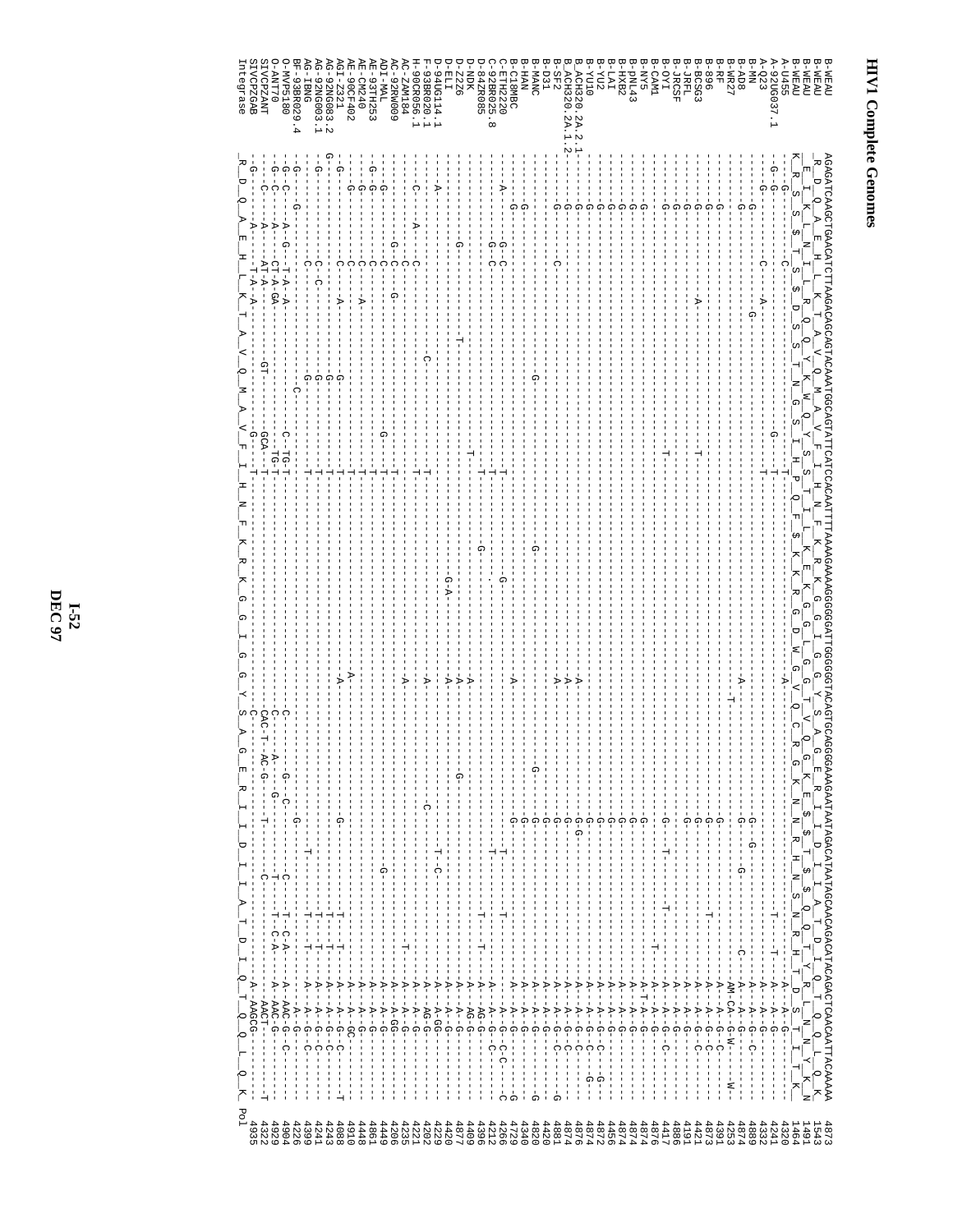| ω<br>Ω<br>ှ<br>$A - -$<br>$\overline{A}$<br>⊅<br>ř<br>C--<br>ኴ<br>∩<br>ု<br>( )<br>( )<br>Ω<br>Ω<br>Ω<br>ଢ଼<br>$A - -$<br>т<br>$\mathbf{I}$<br>J.<br>$\frac{1}{2}$<br>C<br>C<br>$\mathbf I$<br>Ţ<br>T<br>Ŧ<br>د-<br>ا<br>J.<br>п<br>л<br>H.<br>л<br>I.<br>- MNNNNNNNNNNNNNNNNNNNGGGGATCCTCTAGAGTCCAT<br>L<br>$\frac{1}{4}$<br>$\frac{1}{1}$<br>$\frac{1}{1}$<br>Ω<br>ω<br>$\Omega$<br>$\Omega$<br>ဂု<br>L.<br>т<br>$\mathbb{I}$<br>1<br>I,<br>J.<br>I.<br>Ť<br>÷<br>J<br>ı<br>J.<br>$\mathbb I$<br>$\mathbf{I}$<br>$\mathbf I$<br>I<br>I,<br>I<br>I<br>$\mathbf{I}$<br>L.<br>↷<br>G<br>Ω<br>Ω<br>↷<br>Ω<br>↷<br>Ω<br>G<br>Ω<br>Ω<br>Ω<br>Ω<br>Q<br>Ω<br>∩<br>G<br>$\mathbf{I}$<br>$\mathbf{I}$<br>ŧ<br>ŧ<br>ŧ<br>ŧ<br>ŧ<br>$\mathbf{I}$<br>ŧ<br>п<br>ţ<br>ŧ<br>$\frac{1}{1}$<br>ŧ<br>Ť<br>I<br>ŧ<br>ŧ<br>$\frac{1}{1}$<br>$\frac{1}{1}$<br>$-GG - A - - - - - - - G$ .<br>$-{\bf A}{\bf G}-{\bf A}=-$<br>$\frac{1}{1}$<br>п<br>п<br>$\frac{1}{1}$<br>J.<br>I.<br>$\blacksquare$<br>Ω<br>I<br>$\overline{C}$<br>Ť.<br>$\mathbb{I}$<br>$\mathbf{I}$<br>f,<br>$\mathbf{I}$<br>I.<br>I.<br>$\mathbf{I}$<br>ł<br>$\mathbf{I}$<br>т<br>$\overline{1}$<br>1<br>ł<br>ł<br>$\mathbb{I}$<br>RC.<br>$\mathbf{I}$<br>f,<br>$\overline{1}$<br>I<br>J.<br>L<br>$\begin{array}{c} \rule{0pt}{2.5ex} \rule{0pt}{2.5ex} \rule{0pt}{2.5ex} \rule{0pt}{2.5ex} \rule{0pt}{2.5ex} \rule{0pt}{2.5ex} \rule{0pt}{2.5ex} \rule{0pt}{2.5ex} \rule{0pt}{2.5ex} \rule{0pt}{2.5ex} \rule{0pt}{2.5ex} \rule{0pt}{2.5ex} \rule{0pt}{2.5ex} \rule{0pt}{2.5ex} \rule{0pt}{2.5ex} \rule{0pt}{2.5ex} \rule{0pt}{2.5ex} \rule{0pt}{2.5ex} \rule{0pt}{2.5ex} \rule{0$<br>$\frac{1}{\Omega}$<br>$\mathbb I$<br>ı<br>$\frac{1}{1}$<br>J.<br>$\mathbf{I}$<br>J.<br>Ţ<br>$\mathbf{I}$<br>$\blacksquare$<br>t<br>$\mathbf{I}$<br>f,<br>$\mathbf{I}$<br>$\blacksquare$<br>$\frac{1}{1}$<br>п<br>$\frac{1}{1}$<br>I<br>I<br>$--A--$<br>$-4-$<br>J.<br>I<br>ŧ<br>$\frac{1}{1}$<br>$\mathbf{I}$<br>Å<br>å<br>$\mathbf{I}$<br>L<br>I,<br>п<br>ı<br>А<br>н<br>н<br>н<br>Ĥ<br>Þ<br>$\ddot{\mathbf{r}}$<br>I<br>$\frac{1}{1}$<br>Ì<br>白!<br>!<br>i<br>H<br>f<br>$\mathsf I$<br>т<br>$\overline{\phantom{a}}$<br>f,<br>I<br>ł<br>$\frac{1}{1}$<br>$\blacksquare$<br>$\overline{\phantom{a}}$<br>$\blacksquare$<br>$\blacksquare$<br>п<br>J.<br>J.<br>$\overline{1}$<br>L<br>I,<br>J<br>I.<br>I.<br>т<br>п<br>л<br>$\mathsf I$<br>I<br>$\mathbf{I}$<br>$\mathbf I$<br>I<br>I<br>ı<br>I,<br>т<br>т<br>$\overline{\phantom{a}}$<br>$\mathsf I$<br>$\begin{array}{c} \rule{0pt}{2.5ex} \rule{0pt}{2.5ex} \rule{0pt}{2.5ex} \rule{0pt}{2.5ex} \rule{0pt}{2.5ex} \rule{0pt}{2.5ex} \rule{0pt}{2.5ex} \rule{0pt}{2.5ex} \rule{0pt}{2.5ex} \rule{0pt}{2.5ex} \rule{0pt}{2.5ex} \rule{0pt}{2.5ex} \rule{0pt}{2.5ex} \rule{0pt}{2.5ex} \rule{0pt}{2.5ex} \rule{0pt}{2.5ex} \rule{0pt}{2.5ex} \rule{0pt}{2.5ex} \rule{0pt}{2.5ex} \rule{0$<br>$\mathbf{I}$<br>Ţ<br>I<br>$\overline{\phantom{a}}$<br>$\mathbf I$<br>I<br>$\frac{1}{1}$<br>I<br>ţ<br>$\frac{1}{1}$<br>$\overline{1}$<br>$\blacksquare$<br>$\mathbf{I}$<br>İ<br>ł<br>$\blacksquare$<br>$\blacksquare$<br>J.<br>п<br>ł<br>$\mathbf{I}$<br>$\blacksquare$<br>L.<br>$\blacksquare$<br>J.<br>$\overline{1}$<br>ı<br>I<br>$\frac{1}{1}$<br>I<br>I<br>ţ<br>Ġ<br>$\begin{array}{c} \dot{\circ} \; \dot{\circ} \; \dot{\circ} \; \dot{\circ} \; \dot{\circ} \; \dot{\circ} \; \dot{\circ} \; \end{array}$<br>î.<br>$\Omega$<br>Ġ<br>Ġ<br>.<br>.<br>.<br>.<br>.<br>.<br>.<br>.<br>.<br>.<br>Ġ<br>Ω<br>Ω<br>ଋ<br>.<br>.<br>.<br>$\vdots$<br>$\frac{1}{2}$<br>$\vdots$<br>$\frac{1}{2}$ $\frac{1}{2}$ $\frac{1}{2}$ $\frac{1}{2}$ $\frac{1}{2}$ $\frac{1}{2}$ $\frac{1}{2}$ $\frac{1}{2}$ $\frac{1}{2}$ $\frac{1}{2}$ $\frac{1}{2}$ $\frac{1}{2}$ $\frac{1}{2}$ $\frac{1}{2}$ $\frac{1}{2}$ $\frac{1}{2}$ $\frac{1}{2}$ $\frac{1}{2}$ $\frac{1}{2}$ $\frac{1}{2}$ $\frac{1}{2}$ $\frac{1}{2}$<br>.<br>.<br>$\frac{1}{2}$<br><br>.<br>.<br>$\frac{1}{2}$ , $\frac{1}{2}$ , $\frac{1}{2}$ , $\frac{1}{2}$ , $\frac{1}{2}$ , $\frac{1}{2}$<br><br>.<br>.<br>$\vdots$ : $\vdots$ : $\vdots$<br>$\vdots$ : : : : : :<br>$\vdots$<br>$\ddot{\cdot}$<br>$\vdots$<br>.<br><br>$\ddot{\phantom{0}}$<br>$\vdots$<br>.<br>$\vdots$<br>.<br>$\vdots$<br>$\cdot$<br>.<br>$\vdots$<br>$\frac{1}{2}$ : $\frac{1}{2}$ : $\frac{1}{2}$ : $\frac{1}{2}$ : $\frac{1}{2}$ : $\frac{1}{2}$ : $\frac{1}{2}$<br>$\vdots$<br>$\frac{1}{2}$ $\frac{1}{2}$ $\frac{1}{2}$ $\frac{1}{2}$ $\frac{1}{2}$ $\frac{1}{2}$ $\frac{1}{2}$ $\frac{1}{2}$ $\frac{1}{2}$ $\frac{1}{2}$ $\frac{1}{2}$ $\frac{1}{2}$ $\frac{1}{2}$ $\frac{1}{2}$ $\frac{1}{2}$ $\frac{1}{2}$ $\frac{1}{2}$ $\frac{1}{2}$ $\frac{1}{2}$ $\frac{1}{2}$ $\frac{1}{2}$ $\frac{1}{2}$<br>$\frac{1}{2}$ $\frac{1}{2}$ $\frac{1}{2}$ $\frac{1}{2}$ $\frac{1}{2}$ $\frac{1}{2}$ $\frac{1}{2}$ $\frac{1}{2}$ $\frac{1}{2}$ $\frac{1}{2}$ $\frac{1}{2}$ $\frac{1}{2}$ $\frac{1}{2}$ $\frac{1}{2}$ $\frac{1}{2}$ $\frac{1}{2}$ $\frac{1}{2}$ $\frac{1}{2}$ $\frac{1}{2}$ $\frac{1}{2}$ $\frac{1}{2}$ $\frac{1}{2}$<br>$\frac{1}{2}$ $\frac{1}{2}$ $\frac{1}{2}$ $\frac{1}{2}$ $\frac{1}{2}$ $\frac{1}{2}$ $\frac{1}{2}$ $\frac{1}{2}$ $\frac{1}{2}$ $\frac{1}{2}$ $\frac{1}{2}$ $\frac{1}{2}$ $\frac{1}{2}$ $\frac{1}{2}$ $\frac{1}{2}$ $\frac{1}{2}$ $\frac{1}{2}$ $\frac{1}{2}$ $\frac{1}{2}$ $\frac{1}{2}$ $\frac{1}{2}$ $\frac{1}{2}$<br>$\vdots$<br>$\ddot{\cdot}$<br>$\vdots$<br>$\vdots$<br>$\vdots$<br>$\vdots$<br>$\frac{1}{2}$<br>$\vdots$<br>$\vdots$<br>$\vdots$<br>$\vdots$<br>$\vdots$<br>$\vdots$<br>$\vdots$<br>$\vdots$<br>$\vdots$<br>$\vdots$<br>$\vdots$<br>$\vdots$<br>$\vdots$<br>$\vdots$<br>$\vdots$<br>$\vdots$<br>$\vdots$<br>$\vdots$<br>$\vdots$<br>$\cdot$ | ႁ<br>白<br>Ę<br>Ė<br>н<br>н<br>Ω<br>⊅<br>∀−<br>₹<br>C<br>G<br>$C--T.A.$<br>Q<br>↷<br>-1A-C<br>-CA<br>-CA<br>7G-G<br>⊅<br>₻<br>ъ<br>c<br>ኴ<br>ъ |
|-----------------------------------------------------------------------------------------------------------------------------------------------------------------------------------------------------------------------------------------------------------------------------------------------------------------------------------------------------------------------------------------------------------------------------------------------------------------------------------------------------------------------------------------------------------------------------------------------------------------------------------------------------------------------------------------------------------------------------------------------------------------------------------------------------------------------------------------------------------------------------------------------------------------------------------------------------------------------------------------------------------------------------------------------------------------------------------------------------------------------------------------------------------------------------------------------------------------------------------------------------------------------------------------------------------------------------------------------------------------------------------------------------------------------------------------------------------------------------------------------------------------------------------------------------------------------------------------------------------------------------------------------------------------------------------------------------------------------------------------------------------------------------------------------------------------------------------------------------------------------------------------------------------------------------------------------------------------------------------------------------------------------------------------------------------------------------------------------------------------------------------------------------------------------------------------------------------------------------------------------------------------------------------------------------------------------------------------------------------------------------------------------------------------------------------------------------------------------------------------------------------------------------------------------------------------------------------------------------------------------------------------------------------------------------------------------------------------------------------------------------------------------------------------------------------------------------------------------------------------------------------------------------------------------------------------------------------------------------------------------------------------------------------------------------------------------------------------------------------------------------------------------------------------------------------------------------------------------------------------------------------------------------------------------------------------------------------------------------------------------------------------------------------------------------------------------------------------------------------------------------------------------------------------------------------------------------------------------------------------------------------------------------------------------------------------------------------------------------------------------------------------------------------------------------------------------------------------------------------------------------------------------------------------------------------------------------------------------------------------------------------------------------------------------------------------------------------------------------------------------------------------------------------------------------------------------------------------------------------------------------------------------------------------------------------------------------------------------------------------------------------------------------------------------------------------------------------------------------------------------------------------------------------------------------------------------------------------------------------------------------------------------------------------------------------------------------------------------------------------------------------------------------------------------------------------------------------------------------------------------------------------------------------------------------------------------------------------------------------------------------------------------------------------------------------------------------------------------------------------------------------------------------------------------------------------------------------------------------------------------------------------------------------------------------------------------------------------------------------------------------------------------------------------------------------------------------------------------------------------------------------------------------------------------------------------------------------------------------------------------------------------------------------------------------------------------------------|-----------------------------------------------------------------------------------------------------------------------------------------------|
|                                                                                                                                                                                                                                                                                                                                                                                                                                                                                                                                                                                                                                                                                                                                                                                                                                                                                                                                                                                                                                                                                                                                                                                                                                                                                                                                                                                                                                                                                                                                                                                                                                                                                                                                                                                                                                                                                                                                                                                                                                                                                                                                                                                                                                                                                                                                                                                                                                                                                                                                                                                                                                                                                                                                                                                                                                                                                                                                                                                                                                                                                                                                                                                                                                                                                                                                                                                                                                                                                                                                                                                                                                                                                                                                                                                                                                                                                                                                                                                                                                                                                                                                                                                                                                                                                                                                                                                                                                                                                                                                                                                                                                                                                                                                                                                                                                                                                                                                                                                                                                                                                                                                                                                                                                                                                                                                                                                                                                                                                                                                                                                                                                                                                                           |                                                                                                                                               |
|                                                                                                                                                                                                                                                                                                                                                                                                                                                                                                                                                                                                                                                                                                                                                                                                                                                                                                                                                                                                                                                                                                                                                                                                                                                                                                                                                                                                                                                                                                                                                                                                                                                                                                                                                                                                                                                                                                                                                                                                                                                                                                                                                                                                                                                                                                                                                                                                                                                                                                                                                                                                                                                                                                                                                                                                                                                                                                                                                                                                                                                                                                                                                                                                                                                                                                                                                                                                                                                                                                                                                                                                                                                                                                                                                                                                                                                                                                                                                                                                                                                                                                                                                                                                                                                                                                                                                                                                                                                                                                                                                                                                                                                                                                                                                                                                                                                                                                                                                                                                                                                                                                                                                                                                                                                                                                                                                                                                                                                                                                                                                                                                                                                                                                           |                                                                                                                                               |
|                                                                                                                                                                                                                                                                                                                                                                                                                                                                                                                                                                                                                                                                                                                                                                                                                                                                                                                                                                                                                                                                                                                                                                                                                                                                                                                                                                                                                                                                                                                                                                                                                                                                                                                                                                                                                                                                                                                                                                                                                                                                                                                                                                                                                                                                                                                                                                                                                                                                                                                                                                                                                                                                                                                                                                                                                                                                                                                                                                                                                                                                                                                                                                                                                                                                                                                                                                                                                                                                                                                                                                                                                                                                                                                                                                                                                                                                                                                                                                                                                                                                                                                                                                                                                                                                                                                                                                                                                                                                                                                                                                                                                                                                                                                                                                                                                                                                                                                                                                                                                                                                                                                                                                                                                                                                                                                                                                                                                                                                                                                                                                                                                                                                                                           |                                                                                                                                               |
|                                                                                                                                                                                                                                                                                                                                                                                                                                                                                                                                                                                                                                                                                                                                                                                                                                                                                                                                                                                                                                                                                                                                                                                                                                                                                                                                                                                                                                                                                                                                                                                                                                                                                                                                                                                                                                                                                                                                                                                                                                                                                                                                                                                                                                                                                                                                                                                                                                                                                                                                                                                                                                                                                                                                                                                                                                                                                                                                                                                                                                                                                                                                                                                                                                                                                                                                                                                                                                                                                                                                                                                                                                                                                                                                                                                                                                                                                                                                                                                                                                                                                                                                                                                                                                                                                                                                                                                                                                                                                                                                                                                                                                                                                                                                                                                                                                                                                                                                                                                                                                                                                                                                                                                                                                                                                                                                                                                                                                                                                                                                                                                                                                                                                                           |                                                                                                                                               |
|                                                                                                                                                                                                                                                                                                                                                                                                                                                                                                                                                                                                                                                                                                                                                                                                                                                                                                                                                                                                                                                                                                                                                                                                                                                                                                                                                                                                                                                                                                                                                                                                                                                                                                                                                                                                                                                                                                                                                                                                                                                                                                                                                                                                                                                                                                                                                                                                                                                                                                                                                                                                                                                                                                                                                                                                                                                                                                                                                                                                                                                                                                                                                                                                                                                                                                                                                                                                                                                                                                                                                                                                                                                                                                                                                                                                                                                                                                                                                                                                                                                                                                                                                                                                                                                                                                                                                                                                                                                                                                                                                                                                                                                                                                                                                                                                                                                                                                                                                                                                                                                                                                                                                                                                                                                                                                                                                                                                                                                                                                                                                                                                                                                                                                           |                                                                                                                                               |
|                                                                                                                                                                                                                                                                                                                                                                                                                                                                                                                                                                                                                                                                                                                                                                                                                                                                                                                                                                                                                                                                                                                                                                                                                                                                                                                                                                                                                                                                                                                                                                                                                                                                                                                                                                                                                                                                                                                                                                                                                                                                                                                                                                                                                                                                                                                                                                                                                                                                                                                                                                                                                                                                                                                                                                                                                                                                                                                                                                                                                                                                                                                                                                                                                                                                                                                                                                                                                                                                                                                                                                                                                                                                                                                                                                                                                                                                                                                                                                                                                                                                                                                                                                                                                                                                                                                                                                                                                                                                                                                                                                                                                                                                                                                                                                                                                                                                                                                                                                                                                                                                                                                                                                                                                                                                                                                                                                                                                                                                                                                                                                                                                                                                                                           |                                                                                                                                               |
|                                                                                                                                                                                                                                                                                                                                                                                                                                                                                                                                                                                                                                                                                                                                                                                                                                                                                                                                                                                                                                                                                                                                                                                                                                                                                                                                                                                                                                                                                                                                                                                                                                                                                                                                                                                                                                                                                                                                                                                                                                                                                                                                                                                                                                                                                                                                                                                                                                                                                                                                                                                                                                                                                                                                                                                                                                                                                                                                                                                                                                                                                                                                                                                                                                                                                                                                                                                                                                                                                                                                                                                                                                                                                                                                                                                                                                                                                                                                                                                                                                                                                                                                                                                                                                                                                                                                                                                                                                                                                                                                                                                                                                                                                                                                                                                                                                                                                                                                                                                                                                                                                                                                                                                                                                                                                                                                                                                                                                                                                                                                                                                                                                                                                                           |                                                                                                                                               |
|                                                                                                                                                                                                                                                                                                                                                                                                                                                                                                                                                                                                                                                                                                                                                                                                                                                                                                                                                                                                                                                                                                                                                                                                                                                                                                                                                                                                                                                                                                                                                                                                                                                                                                                                                                                                                                                                                                                                                                                                                                                                                                                                                                                                                                                                                                                                                                                                                                                                                                                                                                                                                                                                                                                                                                                                                                                                                                                                                                                                                                                                                                                                                                                                                                                                                                                                                                                                                                                                                                                                                                                                                                                                                                                                                                                                                                                                                                                                                                                                                                                                                                                                                                                                                                                                                                                                                                                                                                                                                                                                                                                                                                                                                                                                                                                                                                                                                                                                                                                                                                                                                                                                                                                                                                                                                                                                                                                                                                                                                                                                                                                                                                                                                                           |                                                                                                                                               |
|                                                                                                                                                                                                                                                                                                                                                                                                                                                                                                                                                                                                                                                                                                                                                                                                                                                                                                                                                                                                                                                                                                                                                                                                                                                                                                                                                                                                                                                                                                                                                                                                                                                                                                                                                                                                                                                                                                                                                                                                                                                                                                                                                                                                                                                                                                                                                                                                                                                                                                                                                                                                                                                                                                                                                                                                                                                                                                                                                                                                                                                                                                                                                                                                                                                                                                                                                                                                                                                                                                                                                                                                                                                                                                                                                                                                                                                                                                                                                                                                                                                                                                                                                                                                                                                                                                                                                                                                                                                                                                                                                                                                                                                                                                                                                                                                                                                                                                                                                                                                                                                                                                                                                                                                                                                                                                                                                                                                                                                                                                                                                                                                                                                                                                           |                                                                                                                                               |
|                                                                                                                                                                                                                                                                                                                                                                                                                                                                                                                                                                                                                                                                                                                                                                                                                                                                                                                                                                                                                                                                                                                                                                                                                                                                                                                                                                                                                                                                                                                                                                                                                                                                                                                                                                                                                                                                                                                                                                                                                                                                                                                                                                                                                                                                                                                                                                                                                                                                                                                                                                                                                                                                                                                                                                                                                                                                                                                                                                                                                                                                                                                                                                                                                                                                                                                                                                                                                                                                                                                                                                                                                                                                                                                                                                                                                                                                                                                                                                                                                                                                                                                                                                                                                                                                                                                                                                                                                                                                                                                                                                                                                                                                                                                                                                                                                                                                                                                                                                                                                                                                                                                                                                                                                                                                                                                                                                                                                                                                                                                                                                                                                                                                                                           |                                                                                                                                               |
|                                                                                                                                                                                                                                                                                                                                                                                                                                                                                                                                                                                                                                                                                                                                                                                                                                                                                                                                                                                                                                                                                                                                                                                                                                                                                                                                                                                                                                                                                                                                                                                                                                                                                                                                                                                                                                                                                                                                                                                                                                                                                                                                                                                                                                                                                                                                                                                                                                                                                                                                                                                                                                                                                                                                                                                                                                                                                                                                                                                                                                                                                                                                                                                                                                                                                                                                                                                                                                                                                                                                                                                                                                                                                                                                                                                                                                                                                                                                                                                                                                                                                                                                                                                                                                                                                                                                                                                                                                                                                                                                                                                                                                                                                                                                                                                                                                                                                                                                                                                                                                                                                                                                                                                                                                                                                                                                                                                                                                                                                                                                                                                                                                                                                                           |                                                                                                                                               |
|                                                                                                                                                                                                                                                                                                                                                                                                                                                                                                                                                                                                                                                                                                                                                                                                                                                                                                                                                                                                                                                                                                                                                                                                                                                                                                                                                                                                                                                                                                                                                                                                                                                                                                                                                                                                                                                                                                                                                                                                                                                                                                                                                                                                                                                                                                                                                                                                                                                                                                                                                                                                                                                                                                                                                                                                                                                                                                                                                                                                                                                                                                                                                                                                                                                                                                                                                                                                                                                                                                                                                                                                                                                                                                                                                                                                                                                                                                                                                                                                                                                                                                                                                                                                                                                                                                                                                                                                                                                                                                                                                                                                                                                                                                                                                                                                                                                                                                                                                                                                                                                                                                                                                                                                                                                                                                                                                                                                                                                                                                                                                                                                                                                                                                           |                                                                                                                                               |
|                                                                                                                                                                                                                                                                                                                                                                                                                                                                                                                                                                                                                                                                                                                                                                                                                                                                                                                                                                                                                                                                                                                                                                                                                                                                                                                                                                                                                                                                                                                                                                                                                                                                                                                                                                                                                                                                                                                                                                                                                                                                                                                                                                                                                                                                                                                                                                                                                                                                                                                                                                                                                                                                                                                                                                                                                                                                                                                                                                                                                                                                                                                                                                                                                                                                                                                                                                                                                                                                                                                                                                                                                                                                                                                                                                                                                                                                                                                                                                                                                                                                                                                                                                                                                                                                                                                                                                                                                                                                                                                                                                                                                                                                                                                                                                                                                                                                                                                                                                                                                                                                                                                                                                                                                                                                                                                                                                                                                                                                                                                                                                                                                                                                                                           | ኌ                                                                                                                                             |
|                                                                                                                                                                                                                                                                                                                                                                                                                                                                                                                                                                                                                                                                                                                                                                                                                                                                                                                                                                                                                                                                                                                                                                                                                                                                                                                                                                                                                                                                                                                                                                                                                                                                                                                                                                                                                                                                                                                                                                                                                                                                                                                                                                                                                                                                                                                                                                                                                                                                                                                                                                                                                                                                                                                                                                                                                                                                                                                                                                                                                                                                                                                                                                                                                                                                                                                                                                                                                                                                                                                                                                                                                                                                                                                                                                                                                                                                                                                                                                                                                                                                                                                                                                                                                                                                                                                                                                                                                                                                                                                                                                                                                                                                                                                                                                                                                                                                                                                                                                                                                                                                                                                                                                                                                                                                                                                                                                                                                                                                                                                                                                                                                                                                                                           | ⊅<br>n<br>כל                                                                                                                                  |
|                                                                                                                                                                                                                                                                                                                                                                                                                                                                                                                                                                                                                                                                                                                                                                                                                                                                                                                                                                                                                                                                                                                                                                                                                                                                                                                                                                                                                                                                                                                                                                                                                                                                                                                                                                                                                                                                                                                                                                                                                                                                                                                                                                                                                                                                                                                                                                                                                                                                                                                                                                                                                                                                                                                                                                                                                                                                                                                                                                                                                                                                                                                                                                                                                                                                                                                                                                                                                                                                                                                                                                                                                                                                                                                                                                                                                                                                                                                                                                                                                                                                                                                                                                                                                                                                                                                                                                                                                                                                                                                                                                                                                                                                                                                                                                                                                                                                                                                                                                                                                                                                                                                                                                                                                                                                                                                                                                                                                                                                                                                                                                                                                                                                                                           | н<br>Ω                                                                                                                                        |
|                                                                                                                                                                                                                                                                                                                                                                                                                                                                                                                                                                                                                                                                                                                                                                                                                                                                                                                                                                                                                                                                                                                                                                                                                                                                                                                                                                                                                                                                                                                                                                                                                                                                                                                                                                                                                                                                                                                                                                                                                                                                                                                                                                                                                                                                                                                                                                                                                                                                                                                                                                                                                                                                                                                                                                                                                                                                                                                                                                                                                                                                                                                                                                                                                                                                                                                                                                                                                                                                                                                                                                                                                                                                                                                                                                                                                                                                                                                                                                                                                                                                                                                                                                                                                                                                                                                                                                                                                                                                                                                                                                                                                                                                                                                                                                                                                                                                                                                                                                                                                                                                                                                                                                                                                                                                                                                                                                                                                                                                                                                                                                                                                                                                                                           | C-T<br>⋒                                                                                                                                      |
|                                                                                                                                                                                                                                                                                                                                                                                                                                                                                                                                                                                                                                                                                                                                                                                                                                                                                                                                                                                                                                                                                                                                                                                                                                                                                                                                                                                                                                                                                                                                                                                                                                                                                                                                                                                                                                                                                                                                                                                                                                                                                                                                                                                                                                                                                                                                                                                                                                                                                                                                                                                                                                                                                                                                                                                                                                                                                                                                                                                                                                                                                                                                                                                                                                                                                                                                                                                                                                                                                                                                                                                                                                                                                                                                                                                                                                                                                                                                                                                                                                                                                                                                                                                                                                                                                                                                                                                                                                                                                                                                                                                                                                                                                                                                                                                                                                                                                                                                                                                                                                                                                                                                                                                                                                                                                                                                                                                                                                                                                                                                                                                                                                                                                                           | Ĥ<br>₻                                                                                                                                        |
|                                                                                                                                                                                                                                                                                                                                                                                                                                                                                                                                                                                                                                                                                                                                                                                                                                                                                                                                                                                                                                                                                                                                                                                                                                                                                                                                                                                                                                                                                                                                                                                                                                                                                                                                                                                                                                                                                                                                                                                                                                                                                                                                                                                                                                                                                                                                                                                                                                                                                                                                                                                                                                                                                                                                                                                                                                                                                                                                                                                                                                                                                                                                                                                                                                                                                                                                                                                                                                                                                                                                                                                                                                                                                                                                                                                                                                                                                                                                                                                                                                                                                                                                                                                                                                                                                                                                                                                                                                                                                                                                                                                                                                                                                                                                                                                                                                                                                                                                                                                                                                                                                                                                                                                                                                                                                                                                                                                                                                                                                                                                                                                                                                                                                                           | C--<br>⊅                                                                                                                                      |
|                                                                                                                                                                                                                                                                                                                                                                                                                                                                                                                                                                                                                                                                                                                                                                                                                                                                                                                                                                                                                                                                                                                                                                                                                                                                                                                                                                                                                                                                                                                                                                                                                                                                                                                                                                                                                                                                                                                                                                                                                                                                                                                                                                                                                                                                                                                                                                                                                                                                                                                                                                                                                                                                                                                                                                                                                                                                                                                                                                                                                                                                                                                                                                                                                                                                                                                                                                                                                                                                                                                                                                                                                                                                                                                                                                                                                                                                                                                                                                                                                                                                                                                                                                                                                                                                                                                                                                                                                                                                                                                                                                                                                                                                                                                                                                                                                                                                                                                                                                                                                                                                                                                                                                                                                                                                                                                                                                                                                                                                                                                                                                                                                                                                                                           | Ċ-r<br>⋗                                                                                                                                      |
|                                                                                                                                                                                                                                                                                                                                                                                                                                                                                                                                                                                                                                                                                                                                                                                                                                                                                                                                                                                                                                                                                                                                                                                                                                                                                                                                                                                                                                                                                                                                                                                                                                                                                                                                                                                                                                                                                                                                                                                                                                                                                                                                                                                                                                                                                                                                                                                                                                                                                                                                                                                                                                                                                                                                                                                                                                                                                                                                                                                                                                                                                                                                                                                                                                                                                                                                                                                                                                                                                                                                                                                                                                                                                                                                                                                                                                                                                                                                                                                                                                                                                                                                                                                                                                                                                                                                                                                                                                                                                                                                                                                                                                                                                                                                                                                                                                                                                                                                                                                                                                                                                                                                                                                                                                                                                                                                                                                                                                                                                                                                                                                                                                                                                                           | Ω<br>⊅                                                                                                                                        |
|                                                                                                                                                                                                                                                                                                                                                                                                                                                                                                                                                                                                                                                                                                                                                                                                                                                                                                                                                                                                                                                                                                                                                                                                                                                                                                                                                                                                                                                                                                                                                                                                                                                                                                                                                                                                                                                                                                                                                                                                                                                                                                                                                                                                                                                                                                                                                                                                                                                                                                                                                                                                                                                                                                                                                                                                                                                                                                                                                                                                                                                                                                                                                                                                                                                                                                                                                                                                                                                                                                                                                                                                                                                                                                                                                                                                                                                                                                                                                                                                                                                                                                                                                                                                                                                                                                                                                                                                                                                                                                                                                                                                                                                                                                                                                                                                                                                                                                                                                                                                                                                                                                                                                                                                                                                                                                                                                                                                                                                                                                                                                                                                                                                                                                           | -TG<br>FA.                                                                                                                                    |
|                                                                                                                                                                                                                                                                                                                                                                                                                                                                                                                                                                                                                                                                                                                                                                                                                                                                                                                                                                                                                                                                                                                                                                                                                                                                                                                                                                                                                                                                                                                                                                                                                                                                                                                                                                                                                                                                                                                                                                                                                                                                                                                                                                                                                                                                                                                                                                                                                                                                                                                                                                                                                                                                                                                                                                                                                                                                                                                                                                                                                                                                                                                                                                                                                                                                                                                                                                                                                                                                                                                                                                                                                                                                                                                                                                                                                                                                                                                                                                                                                                                                                                                                                                                                                                                                                                                                                                                                                                                                                                                                                                                                                                                                                                                                                                                                                                                                                                                                                                                                                                                                                                                                                                                                                                                                                                                                                                                                                                                                                                                                                                                                                                                                                                           | 녀<br>Ω<br>$-{\bf L}{\bf A}-$                                                                                                                  |
|                                                                                                                                                                                                                                                                                                                                                                                                                                                                                                                                                                                                                                                                                                                                                                                                                                                                                                                                                                                                                                                                                                                                                                                                                                                                                                                                                                                                                                                                                                                                                                                                                                                                                                                                                                                                                                                                                                                                                                                                                                                                                                                                                                                                                                                                                                                                                                                                                                                                                                                                                                                                                                                                                                                                                                                                                                                                                                                                                                                                                                                                                                                                                                                                                                                                                                                                                                                                                                                                                                                                                                                                                                                                                                                                                                                                                                                                                                                                                                                                                                                                                                                                                                                                                                                                                                                                                                                                                                                                                                                                                                                                                                                                                                                                                                                                                                                                                                                                                                                                                                                                                                                                                                                                                                                                                                                                                                                                                                                                                                                                                                                                                                                                                                           |                                                                                                                                               |
|                                                                                                                                                                                                                                                                                                                                                                                                                                                                                                                                                                                                                                                                                                                                                                                                                                                                                                                                                                                                                                                                                                                                                                                                                                                                                                                                                                                                                                                                                                                                                                                                                                                                                                                                                                                                                                                                                                                                                                                                                                                                                                                                                                                                                                                                                                                                                                                                                                                                                                                                                                                                                                                                                                                                                                                                                                                                                                                                                                                                                                                                                                                                                                                                                                                                                                                                                                                                                                                                                                                                                                                                                                                                                                                                                                                                                                                                                                                                                                                                                                                                                                                                                                                                                                                                                                                                                                                                                                                                                                                                                                                                                                                                                                                                                                                                                                                                                                                                                                                                                                                                                                                                                                                                                                                                                                                                                                                                                                                                                                                                                                                                                                                                                                           |                                                                                                                                               |
|                                                                                                                                                                                                                                                                                                                                                                                                                                                                                                                                                                                                                                                                                                                                                                                                                                                                                                                                                                                                                                                                                                                                                                                                                                                                                                                                                                                                                                                                                                                                                                                                                                                                                                                                                                                                                                                                                                                                                                                                                                                                                                                                                                                                                                                                                                                                                                                                                                                                                                                                                                                                                                                                                                                                                                                                                                                                                                                                                                                                                                                                                                                                                                                                                                                                                                                                                                                                                                                                                                                                                                                                                                                                                                                                                                                                                                                                                                                                                                                                                                                                                                                                                                                                                                                                                                                                                                                                                                                                                                                                                                                                                                                                                                                                                                                                                                                                                                                                                                                                                                                                                                                                                                                                                                                                                                                                                                                                                                                                                                                                                                                                                                                                                                           |                                                                                                                                               |
|                                                                                                                                                                                                                                                                                                                                                                                                                                                                                                                                                                                                                                                                                                                                                                                                                                                                                                                                                                                                                                                                                                                                                                                                                                                                                                                                                                                                                                                                                                                                                                                                                                                                                                                                                                                                                                                                                                                                                                                                                                                                                                                                                                                                                                                                                                                                                                                                                                                                                                                                                                                                                                                                                                                                                                                                                                                                                                                                                                                                                                                                                                                                                                                                                                                                                                                                                                                                                                                                                                                                                                                                                                                                                                                                                                                                                                                                                                                                                                                                                                                                                                                                                                                                                                                                                                                                                                                                                                                                                                                                                                                                                                                                                                                                                                                                                                                                                                                                                                                                                                                                                                                                                                                                                                                                                                                                                                                                                                                                                                                                                                                                                                                                                                           |                                                                                                                                               |
|                                                                                                                                                                                                                                                                                                                                                                                                                                                                                                                                                                                                                                                                                                                                                                                                                                                                                                                                                                                                                                                                                                                                                                                                                                                                                                                                                                                                                                                                                                                                                                                                                                                                                                                                                                                                                                                                                                                                                                                                                                                                                                                                                                                                                                                                                                                                                                                                                                                                                                                                                                                                                                                                                                                                                                                                                                                                                                                                                                                                                                                                                                                                                                                                                                                                                                                                                                                                                                                                                                                                                                                                                                                                                                                                                                                                                                                                                                                                                                                                                                                                                                                                                                                                                                                                                                                                                                                                                                                                                                                                                                                                                                                                                                                                                                                                                                                                                                                                                                                                                                                                                                                                                                                                                                                                                                                                                                                                                                                                                                                                                                                                                                                                                                           |                                                                                                                                               |
|                                                                                                                                                                                                                                                                                                                                                                                                                                                                                                                                                                                                                                                                                                                                                                                                                                                                                                                                                                                                                                                                                                                                                                                                                                                                                                                                                                                                                                                                                                                                                                                                                                                                                                                                                                                                                                                                                                                                                                                                                                                                                                                                                                                                                                                                                                                                                                                                                                                                                                                                                                                                                                                                                                                                                                                                                                                                                                                                                                                                                                                                                                                                                                                                                                                                                                                                                                                                                                                                                                                                                                                                                                                                                                                                                                                                                                                                                                                                                                                                                                                                                                                                                                                                                                                                                                                                                                                                                                                                                                                                                                                                                                                                                                                                                                                                                                                                                                                                                                                                                                                                                                                                                                                                                                                                                                                                                                                                                                                                                                                                                                                                                                                                                                           |                                                                                                                                               |
|                                                                                                                                                                                                                                                                                                                                                                                                                                                                                                                                                                                                                                                                                                                                                                                                                                                                                                                                                                                                                                                                                                                                                                                                                                                                                                                                                                                                                                                                                                                                                                                                                                                                                                                                                                                                                                                                                                                                                                                                                                                                                                                                                                                                                                                                                                                                                                                                                                                                                                                                                                                                                                                                                                                                                                                                                                                                                                                                                                                                                                                                                                                                                                                                                                                                                                                                                                                                                                                                                                                                                                                                                                                                                                                                                                                                                                                                                                                                                                                                                                                                                                                                                                                                                                                                                                                                                                                                                                                                                                                                                                                                                                                                                                                                                                                                                                                                                                                                                                                                                                                                                                                                                                                                                                                                                                                                                                                                                                                                                                                                                                                                                                                                                                           |                                                                                                                                               |
|                                                                                                                                                                                                                                                                                                                                                                                                                                                                                                                                                                                                                                                                                                                                                                                                                                                                                                                                                                                                                                                                                                                                                                                                                                                                                                                                                                                                                                                                                                                                                                                                                                                                                                                                                                                                                                                                                                                                                                                                                                                                                                                                                                                                                                                                                                                                                                                                                                                                                                                                                                                                                                                                                                                                                                                                                                                                                                                                                                                                                                                                                                                                                                                                                                                                                                                                                                                                                                                                                                                                                                                                                                                                                                                                                                                                                                                                                                                                                                                                                                                                                                                                                                                                                                                                                                                                                                                                                                                                                                                                                                                                                                                                                                                                                                                                                                                                                                                                                                                                                                                                                                                                                                                                                                                                                                                                                                                                                                                                                                                                                                                                                                                                                                           |                                                                                                                                               |
|                                                                                                                                                                                                                                                                                                                                                                                                                                                                                                                                                                                                                                                                                                                                                                                                                                                                                                                                                                                                                                                                                                                                                                                                                                                                                                                                                                                                                                                                                                                                                                                                                                                                                                                                                                                                                                                                                                                                                                                                                                                                                                                                                                                                                                                                                                                                                                                                                                                                                                                                                                                                                                                                                                                                                                                                                                                                                                                                                                                                                                                                                                                                                                                                                                                                                                                                                                                                                                                                                                                                                                                                                                                                                                                                                                                                                                                                                                                                                                                                                                                                                                                                                                                                                                                                                                                                                                                                                                                                                                                                                                                                                                                                                                                                                                                                                                                                                                                                                                                                                                                                                                                                                                                                                                                                                                                                                                                                                                                                                                                                                                                                                                                                                                           |                                                                                                                                               |
|                                                                                                                                                                                                                                                                                                                                                                                                                                                                                                                                                                                                                                                                                                                                                                                                                                                                                                                                                                                                                                                                                                                                                                                                                                                                                                                                                                                                                                                                                                                                                                                                                                                                                                                                                                                                                                                                                                                                                                                                                                                                                                                                                                                                                                                                                                                                                                                                                                                                                                                                                                                                                                                                                                                                                                                                                                                                                                                                                                                                                                                                                                                                                                                                                                                                                                                                                                                                                                                                                                                                                                                                                                                                                                                                                                                                                                                                                                                                                                                                                                                                                                                                                                                                                                                                                                                                                                                                                                                                                                                                                                                                                                                                                                                                                                                                                                                                                                                                                                                                                                                                                                                                                                                                                                                                                                                                                                                                                                                                                                                                                                                                                                                                                                           |                                                                                                                                               |
|                                                                                                                                                                                                                                                                                                                                                                                                                                                                                                                                                                                                                                                                                                                                                                                                                                                                                                                                                                                                                                                                                                                                                                                                                                                                                                                                                                                                                                                                                                                                                                                                                                                                                                                                                                                                                                                                                                                                                                                                                                                                                                                                                                                                                                                                                                                                                                                                                                                                                                                                                                                                                                                                                                                                                                                                                                                                                                                                                                                                                                                                                                                                                                                                                                                                                                                                                                                                                                                                                                                                                                                                                                                                                                                                                                                                                                                                                                                                                                                                                                                                                                                                                                                                                                                                                                                                                                                                                                                                                                                                                                                                                                                                                                                                                                                                                                                                                                                                                                                                                                                                                                                                                                                                                                                                                                                                                                                                                                                                                                                                                                                                                                                                                                           |                                                                                                                                               |
|                                                                                                                                                                                                                                                                                                                                                                                                                                                                                                                                                                                                                                                                                                                                                                                                                                                                                                                                                                                                                                                                                                                                                                                                                                                                                                                                                                                                                                                                                                                                                                                                                                                                                                                                                                                                                                                                                                                                                                                                                                                                                                                                                                                                                                                                                                                                                                                                                                                                                                                                                                                                                                                                                                                                                                                                                                                                                                                                                                                                                                                                                                                                                                                                                                                                                                                                                                                                                                                                                                                                                                                                                                                                                                                                                                                                                                                                                                                                                                                                                                                                                                                                                                                                                                                                                                                                                                                                                                                                                                                                                                                                                                                                                                                                                                                                                                                                                                                                                                                                                                                                                                                                                                                                                                                                                                                                                                                                                                                                                                                                                                                                                                                                                                           |                                                                                                                                               |
|                                                                                                                                                                                                                                                                                                                                                                                                                                                                                                                                                                                                                                                                                                                                                                                                                                                                                                                                                                                                                                                                                                                                                                                                                                                                                                                                                                                                                                                                                                                                                                                                                                                                                                                                                                                                                                                                                                                                                                                                                                                                                                                                                                                                                                                                                                                                                                                                                                                                                                                                                                                                                                                                                                                                                                                                                                                                                                                                                                                                                                                                                                                                                                                                                                                                                                                                                                                                                                                                                                                                                                                                                                                                                                                                                                                                                                                                                                                                                                                                                                                                                                                                                                                                                                                                                                                                                                                                                                                                                                                                                                                                                                                                                                                                                                                                                                                                                                                                                                                                                                                                                                                                                                                                                                                                                                                                                                                                                                                                                                                                                                                                                                                                                                           | ດ                                                                                                                                             |
|                                                                                                                                                                                                                                                                                                                                                                                                                                                                                                                                                                                                                                                                                                                                                                                                                                                                                                                                                                                                                                                                                                                                                                                                                                                                                                                                                                                                                                                                                                                                                                                                                                                                                                                                                                                                                                                                                                                                                                                                                                                                                                                                                                                                                                                                                                                                                                                                                                                                                                                                                                                                                                                                                                                                                                                                                                                                                                                                                                                                                                                                                                                                                                                                                                                                                                                                                                                                                                                                                                                                                                                                                                                                                                                                                                                                                                                                                                                                                                                                                                                                                                                                                                                                                                                                                                                                                                                                                                                                                                                                                                                                                                                                                                                                                                                                                                                                                                                                                                                                                                                                                                                                                                                                                                                                                                                                                                                                                                                                                                                                                                                                                                                                                                           | G.                                                                                                                                            |
|                                                                                                                                                                                                                                                                                                                                                                                                                                                                                                                                                                                                                                                                                                                                                                                                                                                                                                                                                                                                                                                                                                                                                                                                                                                                                                                                                                                                                                                                                                                                                                                                                                                                                                                                                                                                                                                                                                                                                                                                                                                                                                                                                                                                                                                                                                                                                                                                                                                                                                                                                                                                                                                                                                                                                                                                                                                                                                                                                                                                                                                                                                                                                                                                                                                                                                                                                                                                                                                                                                                                                                                                                                                                                                                                                                                                                                                                                                                                                                                                                                                                                                                                                                                                                                                                                                                                                                                                                                                                                                                                                                                                                                                                                                                                                                                                                                                                                                                                                                                                                                                                                                                                                                                                                                                                                                                                                                                                                                                                                                                                                                                                                                                                                                           |                                                                                                                                               |
|                                                                                                                                                                                                                                                                                                                                                                                                                                                                                                                                                                                                                                                                                                                                                                                                                                                                                                                                                                                                                                                                                                                                                                                                                                                                                                                                                                                                                                                                                                                                                                                                                                                                                                                                                                                                                                                                                                                                                                                                                                                                                                                                                                                                                                                                                                                                                                                                                                                                                                                                                                                                                                                                                                                                                                                                                                                                                                                                                                                                                                                                                                                                                                                                                                                                                                                                                                                                                                                                                                                                                                                                                                                                                                                                                                                                                                                                                                                                                                                                                                                                                                                                                                                                                                                                                                                                                                                                                                                                                                                                                                                                                                                                                                                                                                                                                                                                                                                                                                                                                                                                                                                                                                                                                                                                                                                                                                                                                                                                                                                                                                                                                                                                                                           |                                                                                                                                               |
|                                                                                                                                                                                                                                                                                                                                                                                                                                                                                                                                                                                                                                                                                                                                                                                                                                                                                                                                                                                                                                                                                                                                                                                                                                                                                                                                                                                                                                                                                                                                                                                                                                                                                                                                                                                                                                                                                                                                                                                                                                                                                                                                                                                                                                                                                                                                                                                                                                                                                                                                                                                                                                                                                                                                                                                                                                                                                                                                                                                                                                                                                                                                                                                                                                                                                                                                                                                                                                                                                                                                                                                                                                                                                                                                                                                                                                                                                                                                                                                                                                                                                                                                                                                                                                                                                                                                                                                                                                                                                                                                                                                                                                                                                                                                                                                                                                                                                                                                                                                                                                                                                                                                                                                                                                                                                                                                                                                                                                                                                                                                                                                                                                                                                                           |                                                                                                                                               |
|                                                                                                                                                                                                                                                                                                                                                                                                                                                                                                                                                                                                                                                                                                                                                                                                                                                                                                                                                                                                                                                                                                                                                                                                                                                                                                                                                                                                                                                                                                                                                                                                                                                                                                                                                                                                                                                                                                                                                                                                                                                                                                                                                                                                                                                                                                                                                                                                                                                                                                                                                                                                                                                                                                                                                                                                                                                                                                                                                                                                                                                                                                                                                                                                                                                                                                                                                                                                                                                                                                                                                                                                                                                                                                                                                                                                                                                                                                                                                                                                                                                                                                                                                                                                                                                                                                                                                                                                                                                                                                                                                                                                                                                                                                                                                                                                                                                                                                                                                                                                                                                                                                                                                                                                                                                                                                                                                                                                                                                                                                                                                                                                                                                                                                           |                                                                                                                                               |
|                                                                                                                                                                                                                                                                                                                                                                                                                                                                                                                                                                                                                                                                                                                                                                                                                                                                                                                                                                                                                                                                                                                                                                                                                                                                                                                                                                                                                                                                                                                                                                                                                                                                                                                                                                                                                                                                                                                                                                                                                                                                                                                                                                                                                                                                                                                                                                                                                                                                                                                                                                                                                                                                                                                                                                                                                                                                                                                                                                                                                                                                                                                                                                                                                                                                                                                                                                                                                                                                                                                                                                                                                                                                                                                                                                                                                                                                                                                                                                                                                                                                                                                                                                                                                                                                                                                                                                                                                                                                                                                                                                                                                                                                                                                                                                                                                                                                                                                                                                                                                                                                                                                                                                                                                                                                                                                                                                                                                                                                                                                                                                                                                                                                                                           | G.                                                                                                                                            |
|                                                                                                                                                                                                                                                                                                                                                                                                                                                                                                                                                                                                                                                                                                                                                                                                                                                                                                                                                                                                                                                                                                                                                                                                                                                                                                                                                                                                                                                                                                                                                                                                                                                                                                                                                                                                                                                                                                                                                                                                                                                                                                                                                                                                                                                                                                                                                                                                                                                                                                                                                                                                                                                                                                                                                                                                                                                                                                                                                                                                                                                                                                                                                                                                                                                                                                                                                                                                                                                                                                                                                                                                                                                                                                                                                                                                                                                                                                                                                                                                                                                                                                                                                                                                                                                                                                                                                                                                                                                                                                                                                                                                                                                                                                                                                                                                                                                                                                                                                                                                                                                                                                                                                                                                                                                                                                                                                                                                                                                                                                                                                                                                                                                                                                           |                                                                                                                                               |
| Ω<br>L                                                                                                                                                                                                                                                                                                                                                                                                                                                                                                                                                                                                                                                                                                                                                                                                                                                                                                                                                                                                                                                                                                                                                                                                                                                                                                                                                                                                                                                                                                                                                                                                                                                                                                                                                                                                                                                                                                                                                                                                                                                                                                                                                                                                                                                                                                                                                                                                                                                                                                                                                                                                                                                                                                                                                                                                                                                                                                                                                                                                                                                                                                                                                                                                                                                                                                                                                                                                                                                                                                                                                                                                                                                                                                                                                                                                                                                                                                                                                                                                                                                                                                                                                                                                                                                                                                                                                                                                                                                                                                                                                                                                                                                                                                                                                                                                                                                                                                                                                                                                                                                                                                                                                                                                                                                                                                                                                                                                                                                                                                                                                                                                                                                                                                    |                                                                                                                                               |
| R<br>$\vdots$<br>$\vdots$                                                                                                                                                                                                                                                                                                                                                                                                                                                                                                                                                                                                                                                                                                                                                                                                                                                                                                                                                                                                                                                                                                                                                                                                                                                                                                                                                                                                                                                                                                                                                                                                                                                                                                                                                                                                                                                                                                                                                                                                                                                                                                                                                                                                                                                                                                                                                                                                                                                                                                                                                                                                                                                                                                                                                                                                                                                                                                                                                                                                                                                                                                                                                                                                                                                                                                                                                                                                                                                                                                                                                                                                                                                                                                                                                                                                                                                                                                                                                                                                                                                                                                                                                                                                                                                                                                                                                                                                                                                                                                                                                                                                                                                                                                                                                                                                                                                                                                                                                                                                                                                                                                                                                                                                                                                                                                                                                                                                                                                                                                                                                                                                                                                                                 |                                                                                                                                               |
| $\vdots$<br>$\vdots$                                                                                                                                                                                                                                                                                                                                                                                                                                                                                                                                                                                                                                                                                                                                                                                                                                                                                                                                                                                                                                                                                                                                                                                                                                                                                                                                                                                                                                                                                                                                                                                                                                                                                                                                                                                                                                                                                                                                                                                                                                                                                                                                                                                                                                                                                                                                                                                                                                                                                                                                                                                                                                                                                                                                                                                                                                                                                                                                                                                                                                                                                                                                                                                                                                                                                                                                                                                                                                                                                                                                                                                                                                                                                                                                                                                                                                                                                                                                                                                                                                                                                                                                                                                                                                                                                                                                                                                                                                                                                                                                                                                                                                                                                                                                                                                                                                                                                                                                                                                                                                                                                                                                                                                                                                                                                                                                                                                                                                                                                                                                                                                                                                                                                      | D-MLLI                                                                                                                                        |
| I<br>I<br>I<br>I<br>л<br>I<br>Ï<br>I<br>л<br>I<br>I<br>I<br>$\vdots$<br>$\vdots$                                                                                                                                                                                                                                                                                                                                                                                                                                                                                                                                                                                                                                                                                                                                                                                                                                                                                                                                                                                                                                                                                                                                                                                                                                                                                                                                                                                                                                                                                                                                                                                                                                                                                                                                                                                                                                                                                                                                                                                                                                                                                                                                                                                                                                                                                                                                                                                                                                                                                                                                                                                                                                                                                                                                                                                                                                                                                                                                                                                                                                                                                                                                                                                                                                                                                                                                                                                                                                                                                                                                                                                                                                                                                                                                                                                                                                                                                                                                                                                                                                                                                                                                                                                                                                                                                                                                                                                                                                                                                                                                                                                                                                                                                                                                                                                                                                                                                                                                                                                                                                                                                                                                                                                                                                                                                                                                                                                                                                                                                                                                                                                                                          |                                                                                                                                               |
| J.<br>п<br>J<br>I<br>J.<br>п<br>J.<br>$\overline{A}$<br>J.<br>п<br>$\overline{1}$<br>1<br>I<br>I<br>$\ddot{\cdot}$<br>.                                                                                                                                                                                                                                                                                                                                                                                                                                                                                                                                                                                                                                                                                                                                                                                                                                                                                                                                                                                                                                                                                                                                                                                                                                                                                                                                                                                                                                                                                                                                                                                                                                                                                                                                                                                                                                                                                                                                                                                                                                                                                                                                                                                                                                                                                                                                                                                                                                                                                                                                                                                                                                                                                                                                                                                                                                                                                                                                                                                                                                                                                                                                                                                                                                                                                                                                                                                                                                                                                                                                                                                                                                                                                                                                                                                                                                                                                                                                                                                                                                                                                                                                                                                                                                                                                                                                                                                                                                                                                                                                                                                                                                                                                                                                                                                                                                                                                                                                                                                                                                                                                                                                                                                                                                                                                                                                                                                                                                                                                                                                                                                   |                                                                                                                                               |
| Ã<br>J,<br>I<br>л<br>л<br>$\mathbf I$<br>I<br>л<br>f,<br>I<br>л<br>I<br>J.<br><u>ဂ်</u><br> <br>Ω<br>ţ<br>п<br>J.<br>Ï<br>I<br>J.<br>л<br>J.<br>л<br>$\mathbf I$<br>Ţ<br>J.<br>Ġ<br>$\vdots$<br>$\vdots$                                                                                                                                                                                                                                                                                                                                                                                                                                                                                                                                                                                                                                                                                                                                                                                                                                                                                                                                                                                                                                                                                                                                                                                                                                                                                                                                                                                                                                                                                                                                                                                                                                                                                                                                                                                                                                                                                                                                                                                                                                                                                                                                                                                                                                                                                                                                                                                                                                                                                                                                                                                                                                                                                                                                                                                                                                                                                                                                                                                                                                                                                                                                                                                                                                                                                                                                                                                                                                                                                                                                                                                                                                                                                                                                                                                                                                                                                                                                                                                                                                                                                                                                                                                                                                                                                                                                                                                                                                                                                                                                                                                                                                                                                                                                                                                                                                                                                                                                                                                                                                                                                                                                                                                                                                                                                                                                                                                                                                                                                                  |                                                                                                                                               |
| ٢<br>J.<br>$\overline{\phantom{a}}$<br>I<br>$\mathbf{I}$<br>ω<br>ł<br>$\overline{\phantom{a}}$<br>I<br>J.<br>ı<br>$-\frac{1}{2}$<br>Ω<br>Ţ<br>J.<br>т<br>ı<br>I<br>т<br>Ė<br>п<br>J<br>$\frac{1}{1}$<br>$\vdots$<br>$\ddot{\cdot}$<br>$\frac{1}{2}$ $\frac{1}{2}$ $\frac{1}{2}$ $\frac{1}{2}$ $\frac{1}{2}$ $\frac{1}{2}$ $\frac{1}{2}$ $\frac{1}{2}$ $\frac{1}{2}$ $\frac{1}{2}$ $\frac{1}{2}$ $\frac{1}{2}$ $\frac{1}{2}$ $\frac{1}{2}$ $\frac{1}{2}$ $\frac{1}{2}$ $\frac{1}{2}$ $\frac{1}{2}$ $\frac{1}{2}$ $\frac{1}{2}$ $\frac{1}{2}$ $\frac{1}{2}$                                                                                                                                                                                                                                                                                                                                                                                                                                                                                                                                                                                                                                                                                                                                                                                                                                                                                                                                                                                                                                                                                                                                                                                                                                                                                                                                                                                                                                                                                                                                                                                                                                                                                                                                                                                                                                                                                                                                                                                                                                                                                                                                                                                                                                                                                                                                                                                                                                                                                                                                                                                                                                                                                                                                                                                                                                                                                                                                                                                                                                                                                                                                                                                                                                                                                                                                                                                                                                                                                                                                                                                                                                                                                                                                                                                                                                                                                                                                                                                                                                                                                                                                                                                                                                                                                                                                                                                                                                                                                                                                                                                                                                                                                                                                                                                                                                                                                                                                                                                                                                                                                                                                                 |                                                                                                                                               |
| -11<br>Ω<br>$\mathbf{I}$<br>$\blacksquare$<br>Ω<br>$\vdots$<br>$\vdots$                                                                                                                                                                                                                                                                                                                                                                                                                                                                                                                                                                                                                                                                                                                                                                                                                                                                                                                                                                                                                                                                                                                                                                                                                                                                                                                                                                                                                                                                                                                                                                                                                                                                                                                                                                                                                                                                                                                                                                                                                                                                                                                                                                                                                                                                                                                                                                                                                                                                                                                                                                                                                                                                                                                                                                                                                                                                                                                                                                                                                                                                                                                                                                                                                                                                                                                                                                                                                                                                                                                                                                                                                                                                                                                                                                                                                                                                                                                                                                                                                                                                                                                                                                                                                                                                                                                                                                                                                                                                                                                                                                                                                                                                                                                                                                                                                                                                                                                                                                                                                                                                                                                                                                                                                                                                                                                                                                                                                                                                                                                                                                                                                                   |                                                                                                                                               |
| ດ<br>īω<br>ĬΩ.<br>z<br>₩<br>₩<br>٠U.<br>₩<br>Έ<br>Ħ                                                                                                                                                                                                                                                                                                                                                                                                                                                                                                                                                                                                                                                                                                                                                                                                                                                                                                                                                                                                                                                                                                                                                                                                                                                                                                                                                                                                                                                                                                                                                                                                                                                                                                                                                                                                                                                                                                                                                                                                                                                                                                                                                                                                                                                                                                                                                                                                                                                                                                                                                                                                                                                                                                                                                                                                                                                                                                                                                                                                                                                                                                                                                                                                                                                                                                                                                                                                                                                                                                                                                                                                                                                                                                                                                                                                                                                                                                                                                                                                                                                                                                                                                                                                                                                                                                                                                                                                                                                                                                                                                                                                                                                                                                                                                                                                                                                                                                                                                                                                                                                                                                                                                                                                                                                                                                                                                                                                                                                                                                                                                                                                                                                       |                                                                                                                                               |
| Ł                                                                                                                                                                                                                                                                                                                                                                                                                                                                                                                                                                                                                                                                                                                                                                                                                                                                                                                                                                                                                                                                                                                                                                                                                                                                                                                                                                                                                                                                                                                                                                                                                                                                                                                                                                                                                                                                                                                                                                                                                                                                                                                                                                                                                                                                                                                                                                                                                                                                                                                                                                                                                                                                                                                                                                                                                                                                                                                                                                                                                                                                                                                                                                                                                                                                                                                                                                                                                                                                                                                                                                                                                                                                                                                                                                                                                                                                                                                                                                                                                                                                                                                                                                                                                                                                                                                                                                                                                                                                                                                                                                                                                                                                                                                                                                                                                                                                                                                                                                                                                                                                                                                                                                                                                                                                                                                                                                                                                                                                                                                                                                                                                                                                                                         |                                                                                                                                               |
| ଋ<br>O<br>UΣ<br>WΣ<br>⋞<br>٠W                                                                                                                                                                                                                                                                                                                                                                                                                                                                                                                                                                                                                                                                                                                                                                                                                                                                                                                                                                                                                                                                                                                                                                                                                                                                                                                                                                                                                                                                                                                                                                                                                                                                                                                                                                                                                                                                                                                                                                                                                                                                                                                                                                                                                                                                                                                                                                                                                                                                                                                                                                                                                                                                                                                                                                                                                                                                                                                                                                                                                                                                                                                                                                                                                                                                                                                                                                                                                                                                                                                                                                                                                                                                                                                                                                                                                                                                                                                                                                                                                                                                                                                                                                                                                                                                                                                                                                                                                                                                                                                                                                                                                                                                                                                                                                                                                                                                                                                                                                                                                                                                                                                                                                                                                                                                                                                                                                                                                                                                                                                                                                                                                                                                             |                                                                                                                                               |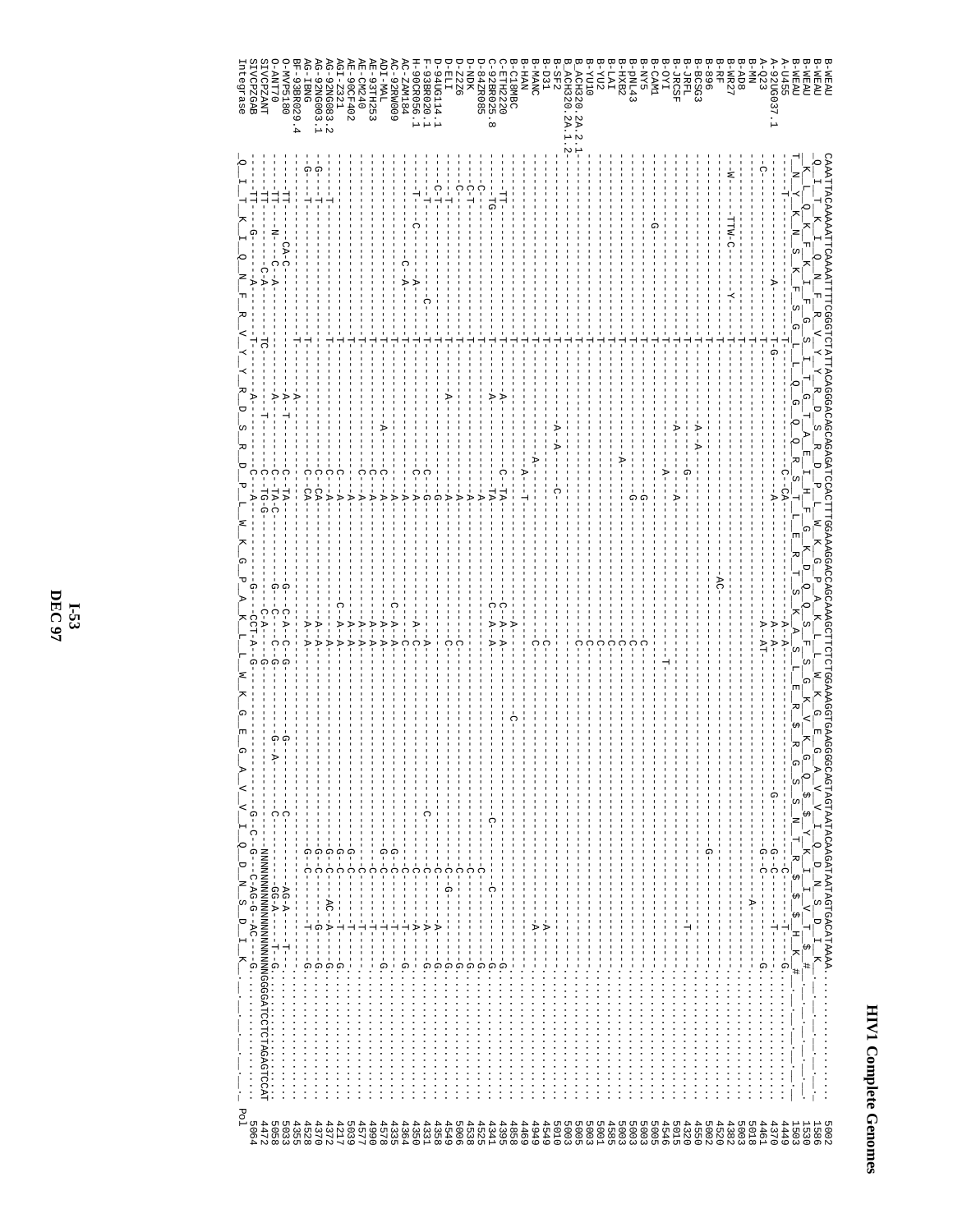| 5064                                          | $\ddot{\phantom{0}}$<br>$\vdots$                                                                                                                                                                                                                                                                                                                                                                                                     | SIVCPZGAB                                 |
|-----------------------------------------------|--------------------------------------------------------------------------------------------------------------------------------------------------------------------------------------------------------------------------------------------------------------------------------------------------------------------------------------------------------------------------------------------------------------------------------------|-------------------------------------------|
|                                               | ратае<br><b>Thsert</b><br>Ë<br>SIVCPZANTZ<br>ŢΩ<br>not<br>significantly<br>similar<br>CO<br>Xue<br>sequence<br>$\overline{u}$<br>GenBank<br>αs<br>$\frac{0}{1}$<br>$-0/27$<br>$\sigma$ ,<br><b>BLAST</b><br>search only "hits"<br>self                                                                                                                                                                                               |                                           |
| $\mathsf{N}$                                  | CTTGGAACCCAARGCTCCCGGTTCATCAGTGGGGGTCATTGGGGTGATCGGGTGAACACTAGGAAGTCAAAGTTAGGGGGGGACCCCTCACGA<br><b>GGCTCCGCAAAAGTCACGGAAGCTGCATAGCCAGCTTGCGCACAAAGCGCGT</b>                                                                                                                                                                                                                                                                         | SIVCPZANT                                 |
| 505<br>462:<br>$\infty$                       | $\cdot$<br>$\vdots$<br>$\cdot$<br>$\vdots$<br>$\cdot$<br>$\cdot$<br>$\cdot$<br>$\cdot$<br>$\cdot$<br>$\cdot$<br>$\cdot$<br>$\cdot$<br>$\cdot$<br>$\cdot$<br>$\cdot$<br>$\vdots$<br>$\cdot$<br>$\cdot$<br>$\cdot$<br>$\vdots$<br>$\bullet$<br>$\vdots$<br>$\cdot$                                                                                                                                                                     | 07TYA-0                                   |
| 503<br>ω                                      | $\vdots$<br>$\frac{1}{2}$ : $\frac{1}{2}$ : $\frac{1}{2}$ : $\frac{1}{2}$ :<br>$\vdots$<br>$\cdot$                                                                                                                                                                                                                                                                                                                                   | 08TSdAW-0                                 |
| 435<br>UЛ                                     | .<br>$\frac{1}{2}$ , $\frac{1}{2}$ , $\frac{1}{2}$ , $\frac{1}{2}$ , $\frac{1}{2}$ , $\frac{1}{2}$ , $\frac{1}{2}$ , $\frac{1}{2}$ , $\frac{1}{2}$<br>.<br>$\ddot{\cdot}$<br>$\cdot$                                                                                                                                                                                                                                                 | BF-93BR029.4                              |
| 452<br>$\infty$                               | $\cdot$                                                                                                                                                                                                                                                                                                                                                                                                                              | AG-IBNG                                   |
|                                               | $\cdot$                                                                                                                                                                                                                                                                                                                                                                                                                              |                                           |
| 44<br>137<br>$\circ$ N                        | $\cdot$                                                                                                                                                                                                                                                                                                                                                                                                                              | AG-92NG083.2<br>AG-92NG003.1              |
| 4<br>$\overline{151}$<br>$\frac{1}{2}$        |                                                                                                                                                                                                                                                                                                                                                                                                                                      | <b>AGI-Z321</b>                           |
| 5039                                          | $\cdot$                                                                                                                                                                                                                                                                                                                                                                                                                              | AE-90CF402                                |
| 1451                                          |                                                                                                                                                                                                                                                                                                                                                                                                                                      | AE-CM240                                  |
| 4                                             | $\cdot$                                                                                                                                                                                                                                                                                                                                                                                                                              |                                           |
| 499<br>4578<br>$\circ$                        | $\ddot{\phantom{0}}$                                                                                                                                                                                                                                                                                                                                                                                                                 | AE-93TH253<br><b>TVM-IOV</b>              |
|                                               |                                                                                                                                                                                                                                                                                                                                                                                                                                      | AC-92RW009                                |
| 4335                                          | $\cdot$                                                                                                                                                                                                                                                                                                                                                                                                                              |                                           |
| 436<br>4350<br>4                              |                                                                                                                                                                                                                                                                                                                                                                                                                                      | <b>AC-ZAM184</b>                          |
| 4331                                          |                                                                                                                                                                                                                                                                                                                                                                                                                                      |                                           |
| 4<br>:35<br>$\infty$                          | .<br>$\ddot{\phantom{0}}$                                                                                                                                                                                                                                                                                                                                                                                                            | D-940G114.1<br>F-93BR020.1<br>H-90CR056.1 |
| 4<br>54<br>O                                  |                                                                                                                                                                                                                                                                                                                                                                                                                                      | $FTT =$                                   |
| 9009                                          | $\bullet$                                                                                                                                                                                                                                                                                                                                                                                                                            | $-22Z6$                                   |
| 4<br>E3<br>$\infty$                           | .                                                                                                                                                                                                                                                                                                                                                                                                                                    | $-$ KDK                                   |
| 4<br>ÜЛ<br>$\mathop{\mathsf{N}}$<br><b>ហា</b> | $\vdots$<br>$\frac{1}{2}$<br>$\ddot{\phantom{0}}$                                                                                                                                                                                                                                                                                                                                                                                    | $-842R085$                                |
| 4341                                          | $\ddot{\phantom{0}}$                                                                                                                                                                                                                                                                                                                                                                                                                 | $-92BRO25.8$                              |
| 439<br>UЛ                                     | $\ddot{\phantom{0}}$                                                                                                                                                                                                                                                                                                                                                                                                                 | $-ELHZZ20$                                |
| 485<br>$\infty$                               | $\vdots$<br>$\frac{1}{2}$<br>$\vdots$                                                                                                                                                                                                                                                                                                                                                                                                | B-C18MBC                                  |
| 446<br>$\circ$                                | ÷<br>$\vdots$<br>$\vdots$<br>$\frac{1}{2}$<br>$\vdots$ $\vdots$ $\vdots$<br>$\frac{1}{2}$ $\frac{1}{2}$ $\frac{1}{2}$ $\frac{1}{2}$ $\frac{1}{2}$ $\frac{1}{2}$ $\frac{1}{2}$ $\frac{1}{2}$ $\frac{1}{2}$ $\frac{1}{2}$ $\frac{1}{2}$ $\frac{1}{2}$ $\frac{1}{2}$ $\frac{1}{2}$ $\frac{1}{2}$ $\frac{1}{2}$ $\frac{1}{2}$ $\frac{1}{2}$ $\frac{1}{2}$ $\frac{1}{2}$ $\frac{1}{2}$ $\frac{1}{2}$<br>$\vdots$<br>$\cdot$               | NAH-E                                     |
| 4949                                          | $\vdots$                                                                                                                                                                                                                                                                                                                                                                                                                             | B-MANC                                    |
| $\overline{a}$<br>654                         | $\vdots$<br>$\vdots$                                                                                                                                                                                                                                                                                                                                                                                                                 | $B-D31$                                   |
| $\circ$                                       | $\frac{1}{2}$ $\frac{1}{2}$ $\frac{1}{2}$ $\frac{1}{2}$ $\frac{1}{2}$ $\frac{1}{2}$ $\frac{1}{2}$ $\frac{1}{2}$ $\frac{1}{2}$ $\frac{1}{2}$ $\frac{1}{2}$ $\frac{1}{2}$ $\frac{1}{2}$ $\frac{1}{2}$ $\frac{1}{2}$ $\frac{1}{2}$ $\frac{1}{2}$ $\frac{1}{2}$ $\frac{1}{2}$ $\frac{1}{2}$ $\frac{1}{2}$ $\frac{1}{2}$<br>$\vdots$<br>$\vdots$                                                                                          | $B-SF2$                                   |
| 5001<br>ω                                     | きょうきょうきょうきょうきょうきょう きょうきょうきょうきょうきょうきょうきょうきょうきょうきょう<br>$\vdots$                                                                                                                                                                                                                                                                                                                                                                        | ACH320.2A.                                |
| 500 <sub>5</sub>                              | N                                                                                                                                                                                                                                                                                                                                                                                                                                    | <b>ACH320.</b><br>2A.                     |
| 5000<br>ω                                     | $\vdots$<br>.<br>.<br>$\cdot$                                                                                                                                                                                                                                                                                                                                                                                                        | $0$ $\text{L}\Omega$                      |
| 005<br>$\overline{\phantom{0}}$               | .<br>$\frac{1}{2}$<br>$\vdots$<br>$\ddot{\phantom{0}}$                                                                                                                                                                                                                                                                                                                                                                               | $B-X122$                                  |
| UЛ                                            |                                                                                                                                                                                                                                                                                                                                                                                                                                      | $B-TATJ$                                  |
| 5000<br>ω                                     | .<br>$\frac{1}{1}$<br>$\frac{1}{2}$ $\frac{1}{2}$ $\frac{1}{2}$ $\frac{1}{2}$ $\frac{1}{2}$ $\frac{1}{2}$ $\frac{1}{2}$ $\frac{1}{2}$ $\frac{1}{2}$ $\frac{1}{2}$ $\frac{1}{2}$ $\frac{1}{2}$ $\frac{1}{2}$ $\frac{1}{2}$ $\frac{1}{2}$ $\frac{1}{2}$ $\frac{1}{2}$ $\frac{1}{2}$ $\frac{1}{2}$ $\frac{1}{2}$ $\frac{1}{2}$ $\frac{1}{2}$<br>$\frac{1}{2}$ : $\frac{1}{2}$ : $\frac{1}{2}$ : $\frac{1}{2}$ :<br>$\ddot{\phantom{0}}$ | B-HXB2                                    |
| $\omega$                                      | $\ddot{\phantom{0}}$                                                                                                                                                                                                                                                                                                                                                                                                                 | B-PNL43                                   |
| 5000<br>$\omega$                              | $\vdots$<br>$\vdots$<br>$\vdots$                                                                                                                                                                                                                                                                                                                                                                                                     | $B-NTS$                                   |
| 005                                           | $\frac{1}{2}$ $\frac{1}{2}$ $\frac{1}{2}$ $\frac{1}{2}$ $\frac{1}{2}$ $\frac{1}{2}$ $\frac{1}{2}$ $\frac{1}{2}$ $\frac{1}{2}$ $\frac{1}{2}$ $\frac{1}{2}$ $\frac{1}{2}$ $\frac{1}{2}$ $\frac{1}{2}$ $\frac{1}{2}$ $\frac{1}{2}$ $\frac{1}{2}$ $\frac{1}{2}$ $\frac{1}{2}$ $\frac{1}{2}$ $\frac{1}{2}$ $\frac{1}{2}$<br>$\vdots$                                                                                                      | B-CAM1                                    |
| $\overline{a}$<br>$-54$<br>பா வ               |                                                                                                                                                                                                                                                                                                                                                                                                                                      | IXO-8                                     |
| <b>LOS</b><br>UΠ                              |                                                                                                                                                                                                                                                                                                                                                                                                                                      | B-JRCSF                                   |
| 432<br>$\circ$                                |                                                                                                                                                                                                                                                                                                                                                                                                                                      | B-JRFL                                    |
| 455<br>$\circ$                                |                                                                                                                                                                                                                                                                                                                                                                                                                                      | -BCSG3                                    |
| 005<br>$\mathsf{N}$                           |                                                                                                                                                                                                                                                                                                                                                                                                                                      | $B - 896$                                 |
| 4520                                          |                                                                                                                                                                                                                                                                                                                                                                                                                                      | B-RF                                      |
| 438<br>$\mathbf{v}$                           |                                                                                                                                                                                                                                                                                                                                                                                                                                      | B-WR27                                    |
|                                               |                                                                                                                                                                                                                                                                                                                                                                                                                                      | $B - ADB$                                 |
| 5005<br>5003                                  | $\vdots$<br>$\cdot$                                                                                                                                                                                                                                                                                                                                                                                                                  | $N-M-8$                                   |
| 4<br>$-96$<br>$\overline{\phantom{0}}$        | $\cdot$                                                                                                                                                                                                                                                                                                                                                                                                                              | $A - Q$ 23                                |
| 4<br>1370                                     | $\vdots$<br>$\vdots$<br>$\vdots$<br>$\cdot$                                                                                                                                                                                                                                                                                                                                                                                          | A-920G037.1                               |
| $\overline{a}$<br>6551                        | $\vdots$<br>$\vdots$<br>$\ddot{\cdot}$<br>$\vdots$<br>$\ddot{\phantom{a}}$                                                                                                                                                                                                                                                                                                                                                           | $A-U455$                                  |
| $rac{1}{2}$<br>$\omega$                       |                                                                                                                                                                                                                                                                                                                                                                                                                                      | <b>B-WEAU</b>                             |
| UП<br>$\omega$<br>$\circ$                     |                                                                                                                                                                                                                                                                                                                                                                                                                                      | <b>B-WEAU</b>                             |
| 000<br>$\sigma$ N                             |                                                                                                                                                                                                                                                                                                                                                                                                                                      | <b>B-WEAU</b>                             |
| <b>ហា</b>                                     | $\vdots$                                                                                                                                                                                                                                                                                                                                                                                                                             | <b>B-WEAU</b>                             |
|                                               |                                                                                                                                                                                                                                                                                                                                                                                                                                      |                                           |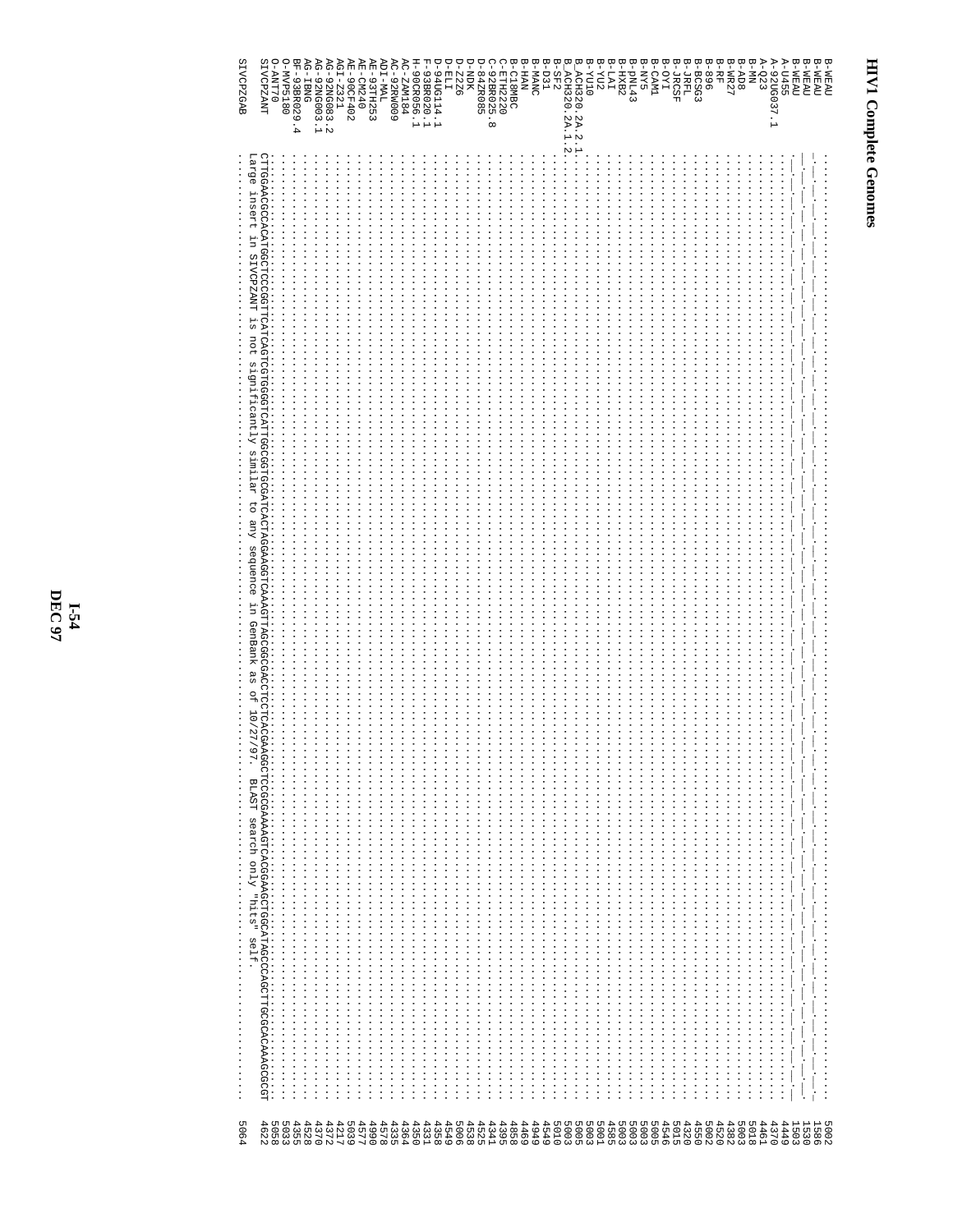| SIVCPZANT<br>SIVCPZGAB<br>08T5dAM-0<br>P. 03BR029.4<br>AG-92NG083.2<br>AG-92NG003.1<br>AE-90CF402<br><b>AGI-Z321</b><br>AE-CM240<br>AE-93TH253<br><b>AC-92RW009</b><br><b>AC-ZAM184</b><br>D-9405114.1<br>F-93BR020.1<br>H-90CR056.1<br>A-92UG037.1<br>3-C18MBC<br>2-ETH2220<br>2-92BR025.8<br>ACH320.2A.<br>ACH320.<br>2A.<br>$\infty$<br>N.<br>CACCGACGCTCGAGGTCCCCTCGCAGCACACTCATCTCGTCCAAGTTCTCCAAG-CA-ATGAGGA--<br>GTAGTGCCAAGAAAAAAGAAAGATTATAGGGATTATGGAAAACAGATGGCAGGTGATGATTGTGCCAGCAAGTAAGAAGAGGGATGAGGATTAGAACAT<br>စှ<br>⊲<br>J<br>m<br>I<br>⊲<br>ь<br>А<br>ъ<br>Þ<br>ъ<br>А<br>Þ<br>ъ<br>А<br>А<br>ъ<br>Ъ<br>ъ<br>H<br>А<br>А<br>ъ<br>А<br>А<br>ъ<br>ъ<br>ъ<br>ኔ<br>ъ<br>∩<br>ᡃ<br>⊃<br>ᆽ<br>$\frac{1}{1}$<br>Ģ<br>団<br>ှု<br>저<br>ດ່<br>ဂှ<br>Ω<br>Н<br>--9-9<br>-GATCTTC-CAG-ACT-AGCA-<br>$\frac{1}{1}$<br>$-1$<br>л<br>÷<br>m<br>ı<br>÷<br>Н<br>Н<br>闩<br>I,<br>н<br>Η<br>н<br>보<br>闩<br>н<br>I<br>부<br>л<br>J,<br>1<br>$A -$<br>$\overline{Y}$<br>⊅<br>ゼ<br>⊅<br>ъ<br>Þ<br>⋗<br>ኌ<br>⊅<br>ኌ<br>J.<br>J.<br>J.<br>Ω<br>੮<br>п<br>- A- - C- - A- -<br>- A- - C- - A- -<br>보<br>부<br>년<br>년<br>m<br>Ω<br>$\overline{1}$<br>$\mathbf{I}$<br>C<br>∩<br>↷<br>ъ<br>⊅<br>A--<br>⊅<br>ᆽ<br>μ<br>⋒<br>ດ<br>σ<br>ပြု<br>Ω<br>Ξ<br>$\frac{1}{V}$<br>z,<br><b>ACTG</b><br>ຸດ<br>S start<br>(frame 2)<br>ø<br>×<br>CATCGGTCGGC--C--CGC--<br>ဂု<br>ю<br>ਸ਼<br>ō<br>$\overline{\phantom{a}}$<br>J.<br>3<br>ဂု<br>ł<br>ı<br>≅<br>Ω<br>$-GCA$<br>J,<br>⋗<br>f,<br>Ю<br>J.<br>ຸດ<br>$\frac{1}{1}$<br>$- - 2C - -$<br>I<br>I<br>J.<br>$\frac{1}{1}$<br>л<br>J<br>م<br>-<br>$AC - -$<br>ဂှ<br>I<br>v.<br>ن<br>ڊ<br>U<br>J.<br>ဂု<br>$-2$<br>Ω<br>I<br>z<br>л<br>л<br>v.<br>$\mathsf I$<br>$-A - -A -$<br>J<br>∀<br>$\blacksquare$<br>J.<br>J.<br>$-4$<br>∩<br>₫<br>J.<br>J.<br>I<br>$\overline{A}$<br>$\overline{r}$<br>$\mathbb{F}$<br>Ω<br>1<br>л<br>J,<br>⋞<br>I<br>I<br>I<br>≲<br>Ω<br>J<br>J.<br>I<br>J.<br>J.<br>л<br>$\mathbf{I}$<br>л<br>J.<br>ł<br>$\mathbf{I}$<br>1<br>$\overline{1}$<br>ł<br>$\mathbf{I}$<br>л<br>$\mathbf{I}$<br>I<br>л<br>л<br>I<br>-<br>- פ<br>ì<br>О<br>ω<br>$\overline{1}$<br>$\overline{1}$<br><u>ဂ</u><br>$C -$<br>ဂု<br>$\Gamma$<br>$C -$<br>Ω<br>$C -$<br>ω<br>$-2$<br><u>ဂ</u><br>ω<br>ဂု<br>J.<br>ω<br>ω<br>ω<br>Ω<br>ဂု<br>ω<br>×<br>п<br>$\ddot{\mathbf{A}}$<br>.<br>دo<br>$\frac{1}{1}$<br>J.<br>ł<br>$\mathbf{I}$<br>$\mathbf{I}$<br>1<br>п<br>п<br>л<br>⊲<br>Q<br>$-1$<br>$-1$<br>$\mathbf{I}$<br>J<br>I<br>Ō.<br>Pol<br>I<br>J.<br>п<br>J.<br>저<br>∀<br>$\mathbf I$<br>⊣<br>o<br>$\frac{1}{1}$<br>-- ACA-- AAG-G-A-G--<br>continue for HIV-1<br>ヵ<br>ł<br>$(\text{frame 1})$ <-<br>ACA--AAG-G-A-G-G--<br>i<br>P<br>Ω<br>Pol CDS end<br>σ<br>z<br>$\overline{1}$<br>1<br>J,<br>$\mathbf{I}$<br>wν<br>F<br>$-4$<br>$\frac{1}{2}$<br>R<br>$\frac{1}{1}$<br>$\lambda$ -<br>I<br>$\overline{1}$<br>J,<br>$\mathbf{I}$<br>t<br>J,<br>J.<br>⊅<br>л<br>ົດ<br>I.<br>J.<br>л<br>т<br>л<br>'n,<br>I<br>J<br>J.<br>J,<br>$- - \text{AC} - -$<br>п<br>ı<br>л<br>I<br>--AC--<br>л<br>л<br>л<br>л<br>I<br>$-AC$ .<br>$-BC$ --<br>$-BC$ --<br>I,<br>٠m<br>I<br>I,<br>J<br>J<br>J<br>I<br>I<br>$AT - -$<br>$AC--$<br>AC-<br>$AT-TC--$<br>I<br>$\overline{1}$<br>$\mathbf I$<br>$A -$<br>I<br>I<br>ヵ<br>I<br>I<br>I<br>$\overline{\phantom{a}}$<br>I<br>I<br>п<br>$\blacksquare$<br>J.<br>I<br>団<br>$\mathbf{I}$<br>л<br>z<br>$\Omega$<br>ł<br>ဂု<br>ဂု<br>ဂု<br>ဂု<br>I<br>ì<br>$\mathbf{I}$<br>I<br>$\mathbf{I}$<br>ı<br>$\mathbf{I}$<br>л<br>I<br>л<br>J,<br>ш<br>F<br>I<br>J<br>I<br>I<br>$\blacksquare$<br>I<br>J.<br>J.<br>耳<br>$\mathbf{I}$<br>п<br>Ξ<br>l,<br>1<br>л<br>$\mathbf{I}$<br>л |  |
|-------------------------------------------------------------------------------------------------------------------------------------------------------------------------------------------------------------------------------------------------------------------------------------------------------------------------------------------------------------------------------------------------------------------------------------------------------------------------------------------------------------------------------------------------------------------------------------------------------------------------------------------------------------------------------------------------------------------------------------------------------------------------------------------------------------------------------------------------------------------------------------------------------------------------------------------------------------------------------------------------------------------------------------------------------------------------------------------------------------------------------------------------------------------------------------------------------------------------------------------------------------------------------------------------------------------------------------------------------------------------------------------------------------------------------------------------------------------------------------------------------------------------------------------------------------------------------------------------------------------------------------------------------------------------------------------------------------------------------------------------------------------------------------------------------------------------------------------------------------------------------------------------------------------------------------------------------------------------------------------------------------------------------------------------------------------------------------------------------------------------------------------------------------------------------------------------------------------------------------------------------------------------------------------------------------------------------------------------------------------------------------------------------------------------------------------------------------------------------------------------------------------------------------------------------------------------------------------------------------------------------------------------------------------------------------------------------------------------------------------------------------------------------------------------------------------------------------------------------------------------------------------------------------------------------------------------------------------------------------------------------------------------------------------------------------------------------------------------------------------------------------------------------------------------------------------------------------------------------------------------------------------------------------------------------------------------------------------------------------------------------------------------------------------------------------------------------------------------------------------------------------------------------------------------------------------------------------------------------------------------|--|
|                                                                                                                                                                                                                                                                                                                                                                                                                                                                                                                                                                                                                                                                                                                                                                                                                                                                                                                                                                                                                                                                                                                                                                                                                                                                                                                                                                                                                                                                                                                                                                                                                                                                                                                                                                                                                                                                                                                                                                                                                                                                                                                                                                                                                                                                                                                                                                                                                                                                                                                                                                                                                                                                                                                                                                                                                                                                                                                                                                                                                                                                                                                                                                                                                                                                                                                                                                                                                                                                                                                                                                                                                         |  |
|                                                                                                                                                                                                                                                                                                                                                                                                                                                                                                                                                                                                                                                                                                                                                                                                                                                                                                                                                                                                                                                                                                                                                                                                                                                                                                                                                                                                                                                                                                                                                                                                                                                                                                                                                                                                                                                                                                                                                                                                                                                                                                                                                                                                                                                                                                                                                                                                                                                                                                                                                                                                                                                                                                                                                                                                                                                                                                                                                                                                                                                                                                                                                                                                                                                                                                                                                                                                                                                                                                                                                                                                                         |  |
|                                                                                                                                                                                                                                                                                                                                                                                                                                                                                                                                                                                                                                                                                                                                                                                                                                                                                                                                                                                                                                                                                                                                                                                                                                                                                                                                                                                                                                                                                                                                                                                                                                                                                                                                                                                                                                                                                                                                                                                                                                                                                                                                                                                                                                                                                                                                                                                                                                                                                                                                                                                                                                                                                                                                                                                                                                                                                                                                                                                                                                                                                                                                                                                                                                                                                                                                                                                                                                                                                                                                                                                                                         |  |
|                                                                                                                                                                                                                                                                                                                                                                                                                                                                                                                                                                                                                                                                                                                                                                                                                                                                                                                                                                                                                                                                                                                                                                                                                                                                                                                                                                                                                                                                                                                                                                                                                                                                                                                                                                                                                                                                                                                                                                                                                                                                                                                                                                                                                                                                                                                                                                                                                                                                                                                                                                                                                                                                                                                                                                                                                                                                                                                                                                                                                                                                                                                                                                                                                                                                                                                                                                                                                                                                                                                                                                                                                         |  |
|                                                                                                                                                                                                                                                                                                                                                                                                                                                                                                                                                                                                                                                                                                                                                                                                                                                                                                                                                                                                                                                                                                                                                                                                                                                                                                                                                                                                                                                                                                                                                                                                                                                                                                                                                                                                                                                                                                                                                                                                                                                                                                                                                                                                                                                                                                                                                                                                                                                                                                                                                                                                                                                                                                                                                                                                                                                                                                                                                                                                                                                                                                                                                                                                                                                                                                                                                                                                                                                                                                                                                                                                                         |  |
|                                                                                                                                                                                                                                                                                                                                                                                                                                                                                                                                                                                                                                                                                                                                                                                                                                                                                                                                                                                                                                                                                                                                                                                                                                                                                                                                                                                                                                                                                                                                                                                                                                                                                                                                                                                                                                                                                                                                                                                                                                                                                                                                                                                                                                                                                                                                                                                                                                                                                                                                                                                                                                                                                                                                                                                                                                                                                                                                                                                                                                                                                                                                                                                                                                                                                                                                                                                                                                                                                                                                                                                                                         |  |
|                                                                                                                                                                                                                                                                                                                                                                                                                                                                                                                                                                                                                                                                                                                                                                                                                                                                                                                                                                                                                                                                                                                                                                                                                                                                                                                                                                                                                                                                                                                                                                                                                                                                                                                                                                                                                                                                                                                                                                                                                                                                                                                                                                                                                                                                                                                                                                                                                                                                                                                                                                                                                                                                                                                                                                                                                                                                                                                                                                                                                                                                                                                                                                                                                                                                                                                                                                                                                                                                                                                                                                                                                         |  |
|                                                                                                                                                                                                                                                                                                                                                                                                                                                                                                                                                                                                                                                                                                                                                                                                                                                                                                                                                                                                                                                                                                                                                                                                                                                                                                                                                                                                                                                                                                                                                                                                                                                                                                                                                                                                                                                                                                                                                                                                                                                                                                                                                                                                                                                                                                                                                                                                                                                                                                                                                                                                                                                                                                                                                                                                                                                                                                                                                                                                                                                                                                                                                                                                                                                                                                                                                                                                                                                                                                                                                                                                                         |  |
|                                                                                                                                                                                                                                                                                                                                                                                                                                                                                                                                                                                                                                                                                                                                                                                                                                                                                                                                                                                                                                                                                                                                                                                                                                                                                                                                                                                                                                                                                                                                                                                                                                                                                                                                                                                                                                                                                                                                                                                                                                                                                                                                                                                                                                                                                                                                                                                                                                                                                                                                                                                                                                                                                                                                                                                                                                                                                                                                                                                                                                                                                                                                                                                                                                                                                                                                                                                                                                                                                                                                                                                                                         |  |
|                                                                                                                                                                                                                                                                                                                                                                                                                                                                                                                                                                                                                                                                                                                                                                                                                                                                                                                                                                                                                                                                                                                                                                                                                                                                                                                                                                                                                                                                                                                                                                                                                                                                                                                                                                                                                                                                                                                                                                                                                                                                                                                                                                                                                                                                                                                                                                                                                                                                                                                                                                                                                                                                                                                                                                                                                                                                                                                                                                                                                                                                                                                                                                                                                                                                                                                                                                                                                                                                                                                                                                                                                         |  |
|                                                                                                                                                                                                                                                                                                                                                                                                                                                                                                                                                                                                                                                                                                                                                                                                                                                                                                                                                                                                                                                                                                                                                                                                                                                                                                                                                                                                                                                                                                                                                                                                                                                                                                                                                                                                                                                                                                                                                                                                                                                                                                                                                                                                                                                                                                                                                                                                                                                                                                                                                                                                                                                                                                                                                                                                                                                                                                                                                                                                                                                                                                                                                                                                                                                                                                                                                                                                                                                                                                                                                                                                                         |  |
|                                                                                                                                                                                                                                                                                                                                                                                                                                                                                                                                                                                                                                                                                                                                                                                                                                                                                                                                                                                                                                                                                                                                                                                                                                                                                                                                                                                                                                                                                                                                                                                                                                                                                                                                                                                                                                                                                                                                                                                                                                                                                                                                                                                                                                                                                                                                                                                                                                                                                                                                                                                                                                                                                                                                                                                                                                                                                                                                                                                                                                                                                                                                                                                                                                                                                                                                                                                                                                                                                                                                                                                                                         |  |
|                                                                                                                                                                                                                                                                                                                                                                                                                                                                                                                                                                                                                                                                                                                                                                                                                                                                                                                                                                                                                                                                                                                                                                                                                                                                                                                                                                                                                                                                                                                                                                                                                                                                                                                                                                                                                                                                                                                                                                                                                                                                                                                                                                                                                                                                                                                                                                                                                                                                                                                                                                                                                                                                                                                                                                                                                                                                                                                                                                                                                                                                                                                                                                                                                                                                                                                                                                                                                                                                                                                                                                                                                         |  |
|                                                                                                                                                                                                                                                                                                                                                                                                                                                                                                                                                                                                                                                                                                                                                                                                                                                                                                                                                                                                                                                                                                                                                                                                                                                                                                                                                                                                                                                                                                                                                                                                                                                                                                                                                                                                                                                                                                                                                                                                                                                                                                                                                                                                                                                                                                                                                                                                                                                                                                                                                                                                                                                                                                                                                                                                                                                                                                                                                                                                                                                                                                                                                                                                                                                                                                                                                                                                                                                                                                                                                                                                                         |  |
|                                                                                                                                                                                                                                                                                                                                                                                                                                                                                                                                                                                                                                                                                                                                                                                                                                                                                                                                                                                                                                                                                                                                                                                                                                                                                                                                                                                                                                                                                                                                                                                                                                                                                                                                                                                                                                                                                                                                                                                                                                                                                                                                                                                                                                                                                                                                                                                                                                                                                                                                                                                                                                                                                                                                                                                                                                                                                                                                                                                                                                                                                                                                                                                                                                                                                                                                                                                                                                                                                                                                                                                                                         |  |
|                                                                                                                                                                                                                                                                                                                                                                                                                                                                                                                                                                                                                                                                                                                                                                                                                                                                                                                                                                                                                                                                                                                                                                                                                                                                                                                                                                                                                                                                                                                                                                                                                                                                                                                                                                                                                                                                                                                                                                                                                                                                                                                                                                                                                                                                                                                                                                                                                                                                                                                                                                                                                                                                                                                                                                                                                                                                                                                                                                                                                                                                                                                                                                                                                                                                                                                                                                                                                                                                                                                                                                                                                         |  |
|                                                                                                                                                                                                                                                                                                                                                                                                                                                                                                                                                                                                                                                                                                                                                                                                                                                                                                                                                                                                                                                                                                                                                                                                                                                                                                                                                                                                                                                                                                                                                                                                                                                                                                                                                                                                                                                                                                                                                                                                                                                                                                                                                                                                                                                                                                                                                                                                                                                                                                                                                                                                                                                                                                                                                                                                                                                                                                                                                                                                                                                                                                                                                                                                                                                                                                                                                                                                                                                                                                                                                                                                                         |  |
|                                                                                                                                                                                                                                                                                                                                                                                                                                                                                                                                                                                                                                                                                                                                                                                                                                                                                                                                                                                                                                                                                                                                                                                                                                                                                                                                                                                                                                                                                                                                                                                                                                                                                                                                                                                                                                                                                                                                                                                                                                                                                                                                                                                                                                                                                                                                                                                                                                                                                                                                                                                                                                                                                                                                                                                                                                                                                                                                                                                                                                                                                                                                                                                                                                                                                                                                                                                                                                                                                                                                                                                                                         |  |
|                                                                                                                                                                                                                                                                                                                                                                                                                                                                                                                                                                                                                                                                                                                                                                                                                                                                                                                                                                                                                                                                                                                                                                                                                                                                                                                                                                                                                                                                                                                                                                                                                                                                                                                                                                                                                                                                                                                                                                                                                                                                                                                                                                                                                                                                                                                                                                                                                                                                                                                                                                                                                                                                                                                                                                                                                                                                                                                                                                                                                                                                                                                                                                                                                                                                                                                                                                                                                                                                                                                                                                                                                         |  |
|                                                                                                                                                                                                                                                                                                                                                                                                                                                                                                                                                                                                                                                                                                                                                                                                                                                                                                                                                                                                                                                                                                                                                                                                                                                                                                                                                                                                                                                                                                                                                                                                                                                                                                                                                                                                                                                                                                                                                                                                                                                                                                                                                                                                                                                                                                                                                                                                                                                                                                                                                                                                                                                                                                                                                                                                                                                                                                                                                                                                                                                                                                                                                                                                                                                                                                                                                                                                                                                                                                                                                                                                                         |  |
|                                                                                                                                                                                                                                                                                                                                                                                                                                                                                                                                                                                                                                                                                                                                                                                                                                                                                                                                                                                                                                                                                                                                                                                                                                                                                                                                                                                                                                                                                                                                                                                                                                                                                                                                                                                                                                                                                                                                                                                                                                                                                                                                                                                                                                                                                                                                                                                                                                                                                                                                                                                                                                                                                                                                                                                                                                                                                                                                                                                                                                                                                                                                                                                                                                                                                                                                                                                                                                                                                                                                                                                                                         |  |
|                                                                                                                                                                                                                                                                                                                                                                                                                                                                                                                                                                                                                                                                                                                                                                                                                                                                                                                                                                                                                                                                                                                                                                                                                                                                                                                                                                                                                                                                                                                                                                                                                                                                                                                                                                                                                                                                                                                                                                                                                                                                                                                                                                                                                                                                                                                                                                                                                                                                                                                                                                                                                                                                                                                                                                                                                                                                                                                                                                                                                                                                                                                                                                                                                                                                                                                                                                                                                                                                                                                                                                                                                         |  |
|                                                                                                                                                                                                                                                                                                                                                                                                                                                                                                                                                                                                                                                                                                                                                                                                                                                                                                                                                                                                                                                                                                                                                                                                                                                                                                                                                                                                                                                                                                                                                                                                                                                                                                                                                                                                                                                                                                                                                                                                                                                                                                                                                                                                                                                                                                                                                                                                                                                                                                                                                                                                                                                                                                                                                                                                                                                                                                                                                                                                                                                                                                                                                                                                                                                                                                                                                                                                                                                                                                                                                                                                                         |  |
|                                                                                                                                                                                                                                                                                                                                                                                                                                                                                                                                                                                                                                                                                                                                                                                                                                                                                                                                                                                                                                                                                                                                                                                                                                                                                                                                                                                                                                                                                                                                                                                                                                                                                                                                                                                                                                                                                                                                                                                                                                                                                                                                                                                                                                                                                                                                                                                                                                                                                                                                                                                                                                                                                                                                                                                                                                                                                                                                                                                                                                                                                                                                                                                                                                                                                                                                                                                                                                                                                                                                                                                                                         |  |
|                                                                                                                                                                                                                                                                                                                                                                                                                                                                                                                                                                                                                                                                                                                                                                                                                                                                                                                                                                                                                                                                                                                                                                                                                                                                                                                                                                                                                                                                                                                                                                                                                                                                                                                                                                                                                                                                                                                                                                                                                                                                                                                                                                                                                                                                                                                                                                                                                                                                                                                                                                                                                                                                                                                                                                                                                                                                                                                                                                                                                                                                                                                                                                                                                                                                                                                                                                                                                                                                                                                                                                                                                         |  |
|                                                                                                                                                                                                                                                                                                                                                                                                                                                                                                                                                                                                                                                                                                                                                                                                                                                                                                                                                                                                                                                                                                                                                                                                                                                                                                                                                                                                                                                                                                                                                                                                                                                                                                                                                                                                                                                                                                                                                                                                                                                                                                                                                                                                                                                                                                                                                                                                                                                                                                                                                                                                                                                                                                                                                                                                                                                                                                                                                                                                                                                                                                                                                                                                                                                                                                                                                                                                                                                                                                                                                                                                                         |  |
|                                                                                                                                                                                                                                                                                                                                                                                                                                                                                                                                                                                                                                                                                                                                                                                                                                                                                                                                                                                                                                                                                                                                                                                                                                                                                                                                                                                                                                                                                                                                                                                                                                                                                                                                                                                                                                                                                                                                                                                                                                                                                                                                                                                                                                                                                                                                                                                                                                                                                                                                                                                                                                                                                                                                                                                                                                                                                                                                                                                                                                                                                                                                                                                                                                                                                                                                                                                                                                                                                                                                                                                                                         |  |
|                                                                                                                                                                                                                                                                                                                                                                                                                                                                                                                                                                                                                                                                                                                                                                                                                                                                                                                                                                                                                                                                                                                                                                                                                                                                                                                                                                                                                                                                                                                                                                                                                                                                                                                                                                                                                                                                                                                                                                                                                                                                                                                                                                                                                                                                                                                                                                                                                                                                                                                                                                                                                                                                                                                                                                                                                                                                                                                                                                                                                                                                                                                                                                                                                                                                                                                                                                                                                                                                                                                                                                                                                         |  |
|                                                                                                                                                                                                                                                                                                                                                                                                                                                                                                                                                                                                                                                                                                                                                                                                                                                                                                                                                                                                                                                                                                                                                                                                                                                                                                                                                                                                                                                                                                                                                                                                                                                                                                                                                                                                                                                                                                                                                                                                                                                                                                                                                                                                                                                                                                                                                                                                                                                                                                                                                                                                                                                                                                                                                                                                                                                                                                                                                                                                                                                                                                                                                                                                                                                                                                                                                                                                                                                                                                                                                                                                                         |  |
|                                                                                                                                                                                                                                                                                                                                                                                                                                                                                                                                                                                                                                                                                                                                                                                                                                                                                                                                                                                                                                                                                                                                                                                                                                                                                                                                                                                                                                                                                                                                                                                                                                                                                                                                                                                                                                                                                                                                                                                                                                                                                                                                                                                                                                                                                                                                                                                                                                                                                                                                                                                                                                                                                                                                                                                                                                                                                                                                                                                                                                                                                                                                                                                                                                                                                                                                                                                                                                                                                                                                                                                                                         |  |
|                                                                                                                                                                                                                                                                                                                                                                                                                                                                                                                                                                                                                                                                                                                                                                                                                                                                                                                                                                                                                                                                                                                                                                                                                                                                                                                                                                                                                                                                                                                                                                                                                                                                                                                                                                                                                                                                                                                                                                                                                                                                                                                                                                                                                                                                                                                                                                                                                                                                                                                                                                                                                                                                                                                                                                                                                                                                                                                                                                                                                                                                                                                                                                                                                                                                                                                                                                                                                                                                                                                                                                                                                         |  |
|                                                                                                                                                                                                                                                                                                                                                                                                                                                                                                                                                                                                                                                                                                                                                                                                                                                                                                                                                                                                                                                                                                                                                                                                                                                                                                                                                                                                                                                                                                                                                                                                                                                                                                                                                                                                                                                                                                                                                                                                                                                                                                                                                                                                                                                                                                                                                                                                                                                                                                                                                                                                                                                                                                                                                                                                                                                                                                                                                                                                                                                                                                                                                                                                                                                                                                                                                                                                                                                                                                                                                                                                                         |  |
|                                                                                                                                                                                                                                                                                                                                                                                                                                                                                                                                                                                                                                                                                                                                                                                                                                                                                                                                                                                                                                                                                                                                                                                                                                                                                                                                                                                                                                                                                                                                                                                                                                                                                                                                                                                                                                                                                                                                                                                                                                                                                                                                                                                                                                                                                                                                                                                                                                                                                                                                                                                                                                                                                                                                                                                                                                                                                                                                                                                                                                                                                                                                                                                                                                                                                                                                                                                                                                                                                                                                                                                                                         |  |
|                                                                                                                                                                                                                                                                                                                                                                                                                                                                                                                                                                                                                                                                                                                                                                                                                                                                                                                                                                                                                                                                                                                                                                                                                                                                                                                                                                                                                                                                                                                                                                                                                                                                                                                                                                                                                                                                                                                                                                                                                                                                                                                                                                                                                                                                                                                                                                                                                                                                                                                                                                                                                                                                                                                                                                                                                                                                                                                                                                                                                                                                                                                                                                                                                                                                                                                                                                                                                                                                                                                                                                                                                         |  |
|                                                                                                                                                                                                                                                                                                                                                                                                                                                                                                                                                                                                                                                                                                                                                                                                                                                                                                                                                                                                                                                                                                                                                                                                                                                                                                                                                                                                                                                                                                                                                                                                                                                                                                                                                                                                                                                                                                                                                                                                                                                                                                                                                                                                                                                                                                                                                                                                                                                                                                                                                                                                                                                                                                                                                                                                                                                                                                                                                                                                                                                                                                                                                                                                                                                                                                                                                                                                                                                                                                                                                                                                                         |  |
|                                                                                                                                                                                                                                                                                                                                                                                                                                                                                                                                                                                                                                                                                                                                                                                                                                                                                                                                                                                                                                                                                                                                                                                                                                                                                                                                                                                                                                                                                                                                                                                                                                                                                                                                                                                                                                                                                                                                                                                                                                                                                                                                                                                                                                                                                                                                                                                                                                                                                                                                                                                                                                                                                                                                                                                                                                                                                                                                                                                                                                                                                                                                                                                                                                                                                                                                                                                                                                                                                                                                                                                                                         |  |
|                                                                                                                                                                                                                                                                                                                                                                                                                                                                                                                                                                                                                                                                                                                                                                                                                                                                                                                                                                                                                                                                                                                                                                                                                                                                                                                                                                                                                                                                                                                                                                                                                                                                                                                                                                                                                                                                                                                                                                                                                                                                                                                                                                                                                                                                                                                                                                                                                                                                                                                                                                                                                                                                                                                                                                                                                                                                                                                                                                                                                                                                                                                                                                                                                                                                                                                                                                                                                                                                                                                                                                                                                         |  |
|                                                                                                                                                                                                                                                                                                                                                                                                                                                                                                                                                                                                                                                                                                                                                                                                                                                                                                                                                                                                                                                                                                                                                                                                                                                                                                                                                                                                                                                                                                                                                                                                                                                                                                                                                                                                                                                                                                                                                                                                                                                                                                                                                                                                                                                                                                                                                                                                                                                                                                                                                                                                                                                                                                                                                                                                                                                                                                                                                                                                                                                                                                                                                                                                                                                                                                                                                                                                                                                                                                                                                                                                                         |  |
|                                                                                                                                                                                                                                                                                                                                                                                                                                                                                                                                                                                                                                                                                                                                                                                                                                                                                                                                                                                                                                                                                                                                                                                                                                                                                                                                                                                                                                                                                                                                                                                                                                                                                                                                                                                                                                                                                                                                                                                                                                                                                                                                                                                                                                                                                                                                                                                                                                                                                                                                                                                                                                                                                                                                                                                                                                                                                                                                                                                                                                                                                                                                                                                                                                                                                                                                                                                                                                                                                                                                                                                                                         |  |
|                                                                                                                                                                                                                                                                                                                                                                                                                                                                                                                                                                                                                                                                                                                                                                                                                                                                                                                                                                                                                                                                                                                                                                                                                                                                                                                                                                                                                                                                                                                                                                                                                                                                                                                                                                                                                                                                                                                                                                                                                                                                                                                                                                                                                                                                                                                                                                                                                                                                                                                                                                                                                                                                                                                                                                                                                                                                                                                                                                                                                                                                                                                                                                                                                                                                                                                                                                                                                                                                                                                                                                                                                         |  |
|                                                                                                                                                                                                                                                                                                                                                                                                                                                                                                                                                                                                                                                                                                                                                                                                                                                                                                                                                                                                                                                                                                                                                                                                                                                                                                                                                                                                                                                                                                                                                                                                                                                                                                                                                                                                                                                                                                                                                                                                                                                                                                                                                                                                                                                                                                                                                                                                                                                                                                                                                                                                                                                                                                                                                                                                                                                                                                                                                                                                                                                                                                                                                                                                                                                                                                                                                                                                                                                                                                                                                                                                                         |  |
|                                                                                                                                                                                                                                                                                                                                                                                                                                                                                                                                                                                                                                                                                                                                                                                                                                                                                                                                                                                                                                                                                                                                                                                                                                                                                                                                                                                                                                                                                                                                                                                                                                                                                                                                                                                                                                                                                                                                                                                                                                                                                                                                                                                                                                                                                                                                                                                                                                                                                                                                                                                                                                                                                                                                                                                                                                                                                                                                                                                                                                                                                                                                                                                                                                                                                                                                                                                                                                                                                                                                                                                                                         |  |
|                                                                                                                                                                                                                                                                                                                                                                                                                                                                                                                                                                                                                                                                                                                                                                                                                                                                                                                                                                                                                                                                                                                                                                                                                                                                                                                                                                                                                                                                                                                                                                                                                                                                                                                                                                                                                                                                                                                                                                                                                                                                                                                                                                                                                                                                                                                                                                                                                                                                                                                                                                                                                                                                                                                                                                                                                                                                                                                                                                                                                                                                                                                                                                                                                                                                                                                                                                                                                                                                                                                                                                                                                         |  |
|                                                                                                                                                                                                                                                                                                                                                                                                                                                                                                                                                                                                                                                                                                                                                                                                                                                                                                                                                                                                                                                                                                                                                                                                                                                                                                                                                                                                                                                                                                                                                                                                                                                                                                                                                                                                                                                                                                                                                                                                                                                                                                                                                                                                                                                                                                                                                                                                                                                                                                                                                                                                                                                                                                                                                                                                                                                                                                                                                                                                                                                                                                                                                                                                                                                                                                                                                                                                                                                                                                                                                                                                                         |  |
|                                                                                                                                                                                                                                                                                                                                                                                                                                                                                                                                                                                                                                                                                                                                                                                                                                                                                                                                                                                                                                                                                                                                                                                                                                                                                                                                                                                                                                                                                                                                                                                                                                                                                                                                                                                                                                                                                                                                                                                                                                                                                                                                                                                                                                                                                                                                                                                                                                                                                                                                                                                                                                                                                                                                                                                                                                                                                                                                                                                                                                                                                                                                                                                                                                                                                                                                                                                                                                                                                                                                                                                                                         |  |
|                                                                                                                                                                                                                                                                                                                                                                                                                                                                                                                                                                                                                                                                                                                                                                                                                                                                                                                                                                                                                                                                                                                                                                                                                                                                                                                                                                                                                                                                                                                                                                                                                                                                                                                                                                                                                                                                                                                                                                                                                                                                                                                                                                                                                                                                                                                                                                                                                                                                                                                                                                                                                                                                                                                                                                                                                                                                                                                                                                                                                                                                                                                                                                                                                                                                                                                                                                                                                                                                                                                                                                                                                         |  |
|                                                                                                                                                                                                                                                                                                                                                                                                                                                                                                                                                                                                                                                                                                                                                                                                                                                                                                                                                                                                                                                                                                                                                                                                                                                                                                                                                                                                                                                                                                                                                                                                                                                                                                                                                                                                                                                                                                                                                                                                                                                                                                                                                                                                                                                                                                                                                                                                                                                                                                                                                                                                                                                                                                                                                                                                                                                                                                                                                                                                                                                                                                                                                                                                                                                                                                                                                                                                                                                                                                                                                                                                                         |  |
|                                                                                                                                                                                                                                                                                                                                                                                                                                                                                                                                                                                                                                                                                                                                                                                                                                                                                                                                                                                                                                                                                                                                                                                                                                                                                                                                                                                                                                                                                                                                                                                                                                                                                                                                                                                                                                                                                                                                                                                                                                                                                                                                                                                                                                                                                                                                                                                                                                                                                                                                                                                                                                                                                                                                                                                                                                                                                                                                                                                                                                                                                                                                                                                                                                                                                                                                                                                                                                                                                                                                                                                                                         |  |
|                                                                                                                                                                                                                                                                                                                                                                                                                                                                                                                                                                                                                                                                                                                                                                                                                                                                                                                                                                                                                                                                                                                                                                                                                                                                                                                                                                                                                                                                                                                                                                                                                                                                                                                                                                                                                                                                                                                                                                                                                                                                                                                                                                                                                                                                                                                                                                                                                                                                                                                                                                                                                                                                                                                                                                                                                                                                                                                                                                                                                                                                                                                                                                                                                                                                                                                                                                                                                                                                                                                                                                                                                         |  |
|                                                                                                                                                                                                                                                                                                                                                                                                                                                                                                                                                                                                                                                                                                                                                                                                                                                                                                                                                                                                                                                                                                                                                                                                                                                                                                                                                                                                                                                                                                                                                                                                                                                                                                                                                                                                                                                                                                                                                                                                                                                                                                                                                                                                                                                                                                                                                                                                                                                                                                                                                                                                                                                                                                                                                                                                                                                                                                                                                                                                                                                                                                                                                                                                                                                                                                                                                                                                                                                                                                                                                                                                                         |  |
|                                                                                                                                                                                                                                                                                                                                                                                                                                                                                                                                                                                                                                                                                                                                                                                                                                                                                                                                                                                                                                                                                                                                                                                                                                                                                                                                                                                                                                                                                                                                                                                                                                                                                                                                                                                                                                                                                                                                                                                                                                                                                                                                                                                                                                                                                                                                                                                                                                                                                                                                                                                                                                                                                                                                                                                                                                                                                                                                                                                                                                                                                                                                                                                                                                                                                                                                                                                                                                                                                                                                                                                                                         |  |
|                                                                                                                                                                                                                                                                                                                                                                                                                                                                                                                                                                                                                                                                                                                                                                                                                                                                                                                                                                                                                                                                                                                                                                                                                                                                                                                                                                                                                                                                                                                                                                                                                                                                                                                                                                                                                                                                                                                                                                                                                                                                                                                                                                                                                                                                                                                                                                                                                                                                                                                                                                                                                                                                                                                                                                                                                                                                                                                                                                                                                                                                                                                                                                                                                                                                                                                                                                                                                                                                                                                                                                                                                         |  |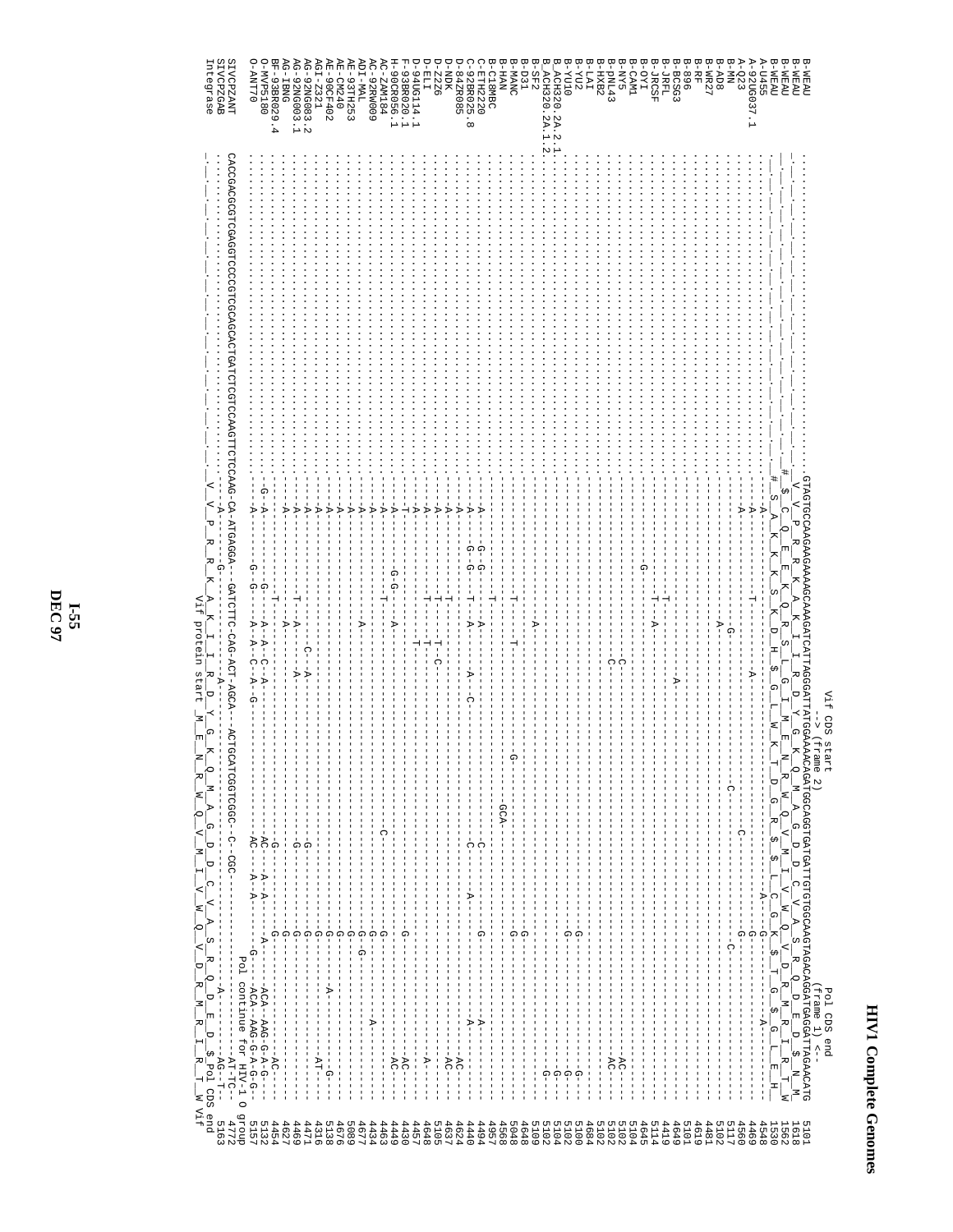| INAZZZVI<br>VCPZGAB                                                                                                                                                                                                                                                                                                                                                                                                                                                                                                          | -MVP5180<br><b>DLLNV</b>                                                                                         | F-93BR029                                                          |                                                                                  | $-92N5003$                                                                                                                                                                                                             | 92NG083                | $1 - 2321$                                                                                 | E-90CF402                             | CM240                                               | -93TH253                                   | $TWM -$                                                      | 92RM009                                                          | <b>18 LMA2</b>                                             | <b>OCRO56</b>                   | <b>SBR02</b>                                                                                                              | 40G114                                                                                                                                                                                                                                                                                                                                                                                                                      |                   | 922                                                    | 힞                                               | 4ZR085         | <b>2BR025</b>                                                                   | TH <sub>2220</sub> | 18MBC                              | EAN               | MANC                                       | <b>D31</b> | <b>SF2</b>         | <b>CH32</b>                         | ACH3          | $0$ T $\Omega$                                                        | $Z\Omega\overline{\Lambda}$ -                   | LAI           | HXB2                                                                 | EFTNd-                                                           | $SAN-$                                                                             | CAM1                               | <b>IXO</b>                                | <b>JRCSF</b>                                                                                           | -JRFL        | $-896$<br>BCSG3                                                 | .<br>직                                               | $-MR27$                                                                      | <b>AD8</b>                                          | ă                                                                                                            | $-0.33$                                                                 | $-920G03$                                                                            | <b>1455</b>                                                                                                           | WEAU                                               | WEAU                                           | <b>IEAU</b>                        | WEAU                                                 |
|------------------------------------------------------------------------------------------------------------------------------------------------------------------------------------------------------------------------------------------------------------------------------------------------------------------------------------------------------------------------------------------------------------------------------------------------------------------------------------------------------------------------------|------------------------------------------------------------------------------------------------------------------|--------------------------------------------------------------------|----------------------------------------------------------------------------------|------------------------------------------------------------------------------------------------------------------------------------------------------------------------------------------------------------------------|------------------------|--------------------------------------------------------------------------------------------|---------------------------------------|-----------------------------------------------------|--------------------------------------------|--------------------------------------------------------------|------------------------------------------------------------------|------------------------------------------------------------|---------------------------------|---------------------------------------------------------------------------------------------------------------------------|-----------------------------------------------------------------------------------------------------------------------------------------------------------------------------------------------------------------------------------------------------------------------------------------------------------------------------------------------------------------------------------------------------------------------------|-------------------|--------------------------------------------------------|-------------------------------------------------|----------------|---------------------------------------------------------------------------------|--------------------|------------------------------------|-------------------|--------------------------------------------|------------|--------------------|-------------------------------------|---------------|-----------------------------------------------------------------------|-------------------------------------------------|---------------|----------------------------------------------------------------------|------------------------------------------------------------------|------------------------------------------------------------------------------------|------------------------------------|-------------------------------------------|--------------------------------------------------------------------------------------------------------|--------------|-----------------------------------------------------------------|------------------------------------------------------|------------------------------------------------------------------------------|-----------------------------------------------------|--------------------------------------------------------------------------------------------------------------|-------------------------------------------------------------------------|--------------------------------------------------------------------------------------|-----------------------------------------------------------------------------------------------------------------------|----------------------------------------------------|------------------------------------------------|------------------------------------|------------------------------------------------------|
|                                                                                                                                                                                                                                                                                                                                                                                                                                                                                                                              | SC                                                                                                               |                                                                    |                                                                                  |                                                                                                                                                                                                                        |                        |                                                                                            |                                       |                                                     |                                            |                                                              |                                                                  |                                                            |                                 |                                                                                                                           |                                                                                                                                                                                                                                                                                                                                                                                                                             |                   |                                                        |                                                 |                |                                                                                 |                    |                                    |                   |                                            |            |                    |                                     |               |                                                                       |                                                 |               |                                                                      |                                                                  |                                                                                    |                                    |                                           |                                                                                                        |              |                                                                 |                                                      |                                                                              |                                                     |                                                                                                              |                                                                         |                                                                                      |                                                                                                                       |                                                    |                                                |                                    | RAAAATTTAGTAAAACACATATG"                             |
|                                                                                                                                                                                                                                                                                                                                                                                                                                                                                                                              |                                                                                                                  |                                                                    |                                                                                  |                                                                                                                                                                                                                        |                        |                                                                                            |                                       |                                                     |                                            |                                                              |                                                                  |                                                            |                                 |                                                                                                                           |                                                                                                                                                                                                                                                                                                                                                                                                                             |                   |                                                        |                                                 |                |                                                                                 |                    |                                    |                   |                                            |            |                    |                                     |               |                                                                       |                                                 |               |                                                                      |                                                                  |                                                                                    |                                    |                                           |                                                                                                        |              |                                                                 |                                                      |                                                                              |                                                     |                                                                                                              |                                                                         |                                                                                      |                                                                                                                       |                                                    |                                                |                                    |                                                      |
|                                                                                                                                                                                                                                                                                                                                                                                                                                                                                                                              |                                                                                                                  |                                                                    |                                                                                  |                                                                                                                                                                                                                        |                        |                                                                                            |                                       |                                                     |                                            |                                                              |                                                                  |                                                            |                                 |                                                                                                                           |                                                                                                                                                                                                                                                                                                                                                                                                                             |                   |                                                        |                                                 |                |                                                                                 |                    |                                    |                   |                                            |            |                    |                                     |               |                                                                       |                                                 |               |                                                                      |                                                                  |                                                                                    |                                    |                                           |                                                                                                        |              |                                                                 |                                                      |                                                                              |                                                     |                                                                                                              |                                                                         |                                                                                      |                                                                                                                       |                                                    |                                                |                                    | TCAAAGAAAGCTAAGGGATGGTCT                             |
|                                                                                                                                                                                                                                                                                                                                                                                                                                                                                                                              | HIV-1<br>dno.tb                                                                                                  |                                                                    |                                                                                  |                                                                                                                                                                                                                        |                        | AAAC                                                                                       | CCAA-                                 | <b>AAAG</b>                                         | ACAG                                       | LAAA                                                         |                                                                  |                                                            |                                 |                                                                                                                           |                                                                                                                                                                                                                                                                                                                                                                                                                             | $-CA-$            |                                                        |                                                 |                |                                                                                 |                    |                                    | $-AAC$            |                                            | ヒーム        | $-4-$              | ဂ<br>၂                              |               |                                                                       |                                                 |               |                                                                      | $-AC$                                                            | $-AC$                                                                              | ₿                                  |                                           |                                                                                                        |              |                                                                 |                                                      |                                                                              |                                                     |                                                                                                              | $D - FV$                                                                |                                                                                      |                                                                                                                       |                                                    |                                                |                                    |                                                      |
|                                                                                                                                                                                                                                                                                                                                                                                                                                                                                                                              |                                                                                                                  |                                                                    |                                                                                  |                                                                                                                                                                                                                        |                        |                                                                                            |                                       |                                                     |                                            |                                                              |                                                                  |                                                            |                                 |                                                                                                                           |                                                                                                                                                                                                                                                                                                                                                                                                                             |                   |                                                        |                                                 |                |                                                                                 |                    |                                    |                   |                                            |            |                    |                                     |               |                                                                       |                                                 |               |                                                                      |                                                                  |                                                                                    |                                    |                                           |                                                                                                        |              |                                                                 |                                                      |                                                                              |                                                     |                                                                                                              |                                                                         |                                                                                      |                                                                                                                       |                                                    |                                                |                                    |                                                      |
|                                                                                                                                                                                                                                                                                                                                                                                                                                                                                                                              | HC-                                                                                                              |                                                                    |                                                                                  | --<br>82                                                                                                                                                                                                               |                        |                                                                                            |                                       |                                                     |                                            |                                                              |                                                                  |                                                            |                                 |                                                                                                                           |                                                                                                                                                                                                                                                                                                                                                                                                                             |                   |                                                        |                                                 |                |                                                                                 |                    |                                    |                   |                                            |            |                    |                                     |               |                                                                       |                                                 |               |                                                                      |                                                                  |                                                                                    |                                    |                                           |                                                                                                        |              |                                                                 |                                                      |                                                                              |                                                     |                                                                                                              |                                                                         |                                                                                      |                                                                                                                       |                                                    |                                                |                                    | RGACATCACTAGGAAAGCACATCATCCAAGAATAAGT                |
|                                                                                                                                                                                                                                                                                                                                                                                                                                                                                                                              |                                                                                                                  |                                                                    |                                                                                  |                                                                                                                                                                                                                        |                        |                                                                                            | $A-G$                                 | RGG                                                 | <b>AGG</b>                                 |                                                              |                                                                  | සි                                                         |                                 |                                                                                                                           |                                                                                                                                                                                                                                                                                                                                                                                                                             |                   |                                                        |                                                 |                |                                                                                 | <b>AGG</b>         |                                    |                   |                                            |            |                    |                                     |               |                                                                       |                                                 |               |                                                                      |                                                                  |                                                                                    |                                    |                                           |                                                                                                        |              |                                                                 |                                                      |                                                                              |                                                     |                                                                                                              |                                                                         | $A-G$                                                                                |                                                                                                                       |                                                    |                                                |                                    |                                                      |
| $- - \nabla$<br>ัต<br>$\frac{1}{1}$<br>Þ<br>$     -$<br>$\blacksquare$<br>$\overline{a}$<br>Þ,<br>Ω<br>Ť                                                                                                                                                                                                                                                                                                                                                                                                                     | $\mathbb{I}$<br>T<br>$C-CG--CT--$<br>$-4GL--L--L--$                                                              | $\frac{1}{1}$<br>I<br>$\mathbf{I}$<br>$\mathsf I$                  | $\overline{\phantom{a}}$<br>$\mathbf{I}$<br>$\overline{1}$<br>$\frac{1}{1}$<br>Q | $\frac{1}{4}$<br>ł<br>C<br>ł                                                                                                                                                                                           | $\mathbf{I}$<br>↷<br>Ť | $\frac{1}{1}$<br>∩<br>Ţ                                                                    | $\mathbf{I}$<br>↷<br>Ŧ                |                                                     |                                            | $\blacksquare$<br>Q                                          | ţ<br>ł<br>↷<br>Ŧ                                                 | $-6 -$<br>↷<br>Ĩ.                                          | Ť<br>C                          | $\frac{1}{1}$<br>Q                                                                                                        | $\mathbf{I}$<br>Q                                                                                                                                                                                                                                                                                                                                                                                                           | $\mathbf{I}$<br>C | ∩                                                      | J.<br>∩<br>ł                                    | т<br>∩<br>Ť    | $\overline{1}$<br>↷<br>Ţ                                                        | ţ<br>ł<br>↷        | $\mathbf{I}$<br>↷<br>$\frac{1}{1}$ | J.<br>↷<br>ł.     | $\mathbf{I}$<br>Q                          | Ť<br>Q     | $\frac{1}{4}$<br>C | $\frac{1}{1}$<br>$\frac{1}{1}$<br>C | I,<br>Ť<br>↷  | $\mathbb{I}$<br>C<br>Ť                                                | Ť.<br>Q                                         | $\frac{1}{1}$ | Ť<br>Q                                                               | $\mathbb{L}$<br>↷<br>Ŧ                                           | $\frac{1}{1}$<br>$\frac{1}{1}$<br>$\frac{1}{1}$<br>റ                               | $\frac{1}{1}$<br>$\mathbb{I}$<br>∩ | I.<br>$\frac{1}{1}$<br>↷<br>$\frac{1}{4}$ | $\mathsf I$<br>$\blacksquare$<br>$\blacksquare$<br>Ť                                                   | Ť<br>C       | $\begin{array}{c} 1 \\ 1 \\ 1 \\ 1 \end{array}$<br>T<br>Ť.<br>ŧ | $\mathbb{I}$<br>Ω<br>∩<br>$\frac{1}{1}$<br>÷         | $\begin{array}{c} 1 \\ 1 \\ 1 \end{array}$<br>$\frac{1}{1}$<br>$\frac{1}{1}$ | $\frac{1}{1}$<br>i<br>∩<br>ł                        | $\mathsf I$<br>-1<br>O<br>÷                                                                                  | ţ<br>$\frac{1}{1}$<br>∩<br>ì.                                           | ŧ<br>Q<br>$\frac{1}{1}$                                                              |                                                                                                                       | Ю<br>'z                                            | 'n,<br>ø<br>$\prec$<br>F                       | 'ਸ<br>י<br>מ<br>Ļ,<br>$\mathbf{K}$ |                                                      |
| ļн<br>$\blacksquare$<br>'⊍<br>$\underline{\phantom{aa}}\begin{array}{cccccccccc} \multicolumn{3}{c}{} & \multicolumn{3}{c}{} & \multicolumn{3}{c}{} & \multicolumn{3}{c}{} & \multicolumn{3}{c}{} & \multicolumn{3}{c}{} & \multicolumn{3}{c}{} & \multicolumn{3}{c}{} & \multicolumn{3}{c}{} & \multicolumn{3}{c}{} & \multicolumn{3}{c}{} & \multicolumn{3}{c}{} & \multicolumn{3}{c}{} & \multicolumn{3}{c}{} & \multicolumn{3}{c}{} & \multicolumn{3}{c}{} & \multicolumn{3}{c}{} & \multicolumn{3}{c}{} & \multicolumn$ |                                                                                                                  |                                                                    |                                                                                  | $\mathbb{I}$<br>$\frac{1}{1}$<br>$\begin{array}{c} \begin{array}{c} \begin{array}{c} \begin{array}{c} \end{array} \\ \begin{array}{c} \end{array} \\ \begin{array}{c} \end{array} \end{array} \end{array} \end{array}$ |                        | п<br>$\frac{1}{2}$                                                                         | $\mathbf{I}$<br>ł<br>$\frac{1}{2}$    | $\blacksquare$<br>Ť<br>$---A$                       | $\frac{1}{4}$<br>-------A<br>$\frac{1}{2}$ | Ì<br>$\frac{1}{1}$<br>$\,$ I<br>$\frac{1}{1}$                | $\mathbf{I}$<br>$-1$ - H $-1$ - $-1$<br>$\mathbf{I}$<br>$\vdots$ | Ť.<br>$-1$ - $-1$ - $-1$<br>$\mathbf{I}$<br>$\ddot{\cdot}$ |                                 |                                                                                                                           |                                                                                                                                                                                                                                                                                                                                                                                                                             |                   | -- 4------<br>$\sf I$<br>$---A$ .                      | J.<br>$\frac{1}{1}$<br>j<br>$\cdot \cdot \cdot$ | $\ddot{\cdot}$ | <b>ローー ローーーー</b><br>$\blacksquare$<br>$\vdots$                                  | J.<br>$\vdots$     | $\vdots$                           | $\mathbb{I}$<br>I | $\frac{1}{1}$<br>$\sf I$<br>$\ddot{\cdot}$ |            | ţ                  |                                     | $\frac{1}{1}$ | ţ<br>$\frac{1}{4}$<br>$\begin{array}{c} 1 \\ 1 \\ 1 \\ 1 \end{array}$ | $\frac{1}{1}$<br>$\frac{1}{1}$<br>$\frac{1}{1}$ |               |                                                                      | $\mathbb{I}$<br>$\begin{bmatrix} 1 \\ 1 \\ 1 \\ 1 \end{bmatrix}$ |                                                                                    |                                    |                                           | $\mathbf{I}$<br>$\frac{1}{1}$<br>$\frac{1}{1}$<br>$\begin{array}{c} 1 \\ 1 \\ 2 \\ 3 \\ 4 \end{array}$ |              | $\frac{1}{1}$<br>ł                                              | Ť.<br>$-1$ $-1$ $-1$ $-1$ $-1$ $-1$ $-1$<br>$\vdots$ | $\frac{1}{1}$<br>$\overline{\phantom{a}}$<br>$\frac{1}{1}$<br>$\vdots$       | $\mathbb{I}$<br>$\frac{1}{1}$<br>I<br>ł<br>$\vdots$ | $\mathbf{I}$<br>$\mathsf I$<br>$\mathbf{I}$<br>$\blacksquare$<br>$\mathsf I$<br>$\mathsf I$<br>$\frac{1}{1}$ | $\mathbb{I}$<br>Ť<br>$\mathbb I$<br>$\frac{1}{1}$                       | Ť<br>$\frac{1}{4}$<br>$A---$<br>1                                                    | Ĵ.<br>$\blacksquare$<br>$\blacksquare$                                                                                | ω,<br>l<br>Fl<br> <br> <br> <br>'#                 | $\mathbf{H}$<br>$\sum_{j=1}^{\ell}p_{j}$<br>ົດ | ¦æ<br>'                            |                                                      |
| A-------CCAACATTG--TAAA----<br>A--TT-CA-A.GATTATTC-----<br>Þ<br>'ဂ<br>k                                                                                                                                                                                                                                                                                                                                                                                                                                                      | $-16-CCC-TC-1-$<br>$\frac{1}{4}$<br>$- -\Delta - \Delta - \Delta - \Delta -$                                     | $\mathbf{I}$<br>$\mathbf{I}$<br>$-1 - C - 1$                       | $\frac{1}{4}$<br>$T - C - -$                                                     | $\vdots$<br>$\frac{1}{4}$                                                                                                                                                                                              | $\frac{1}{1}$          | $\ddot{\phantom{a}}$<br>Ţ<br>J.<br>$\mathbb I$<br>$\frac{1}{\Omega}$<br>T<br>$\frac{1}{1}$ | $\frac{1}{1}$<br>$T-C$ --<br>$\Gamma$ | Ť<br>$-5 - 5 - 5$<br>Ω                              | $\frac{1}{1}$<br>$-1 - 1$                  | $\frac{1}{4}$<br>÷<br>∩<br>Ţ<br><u>ဂု</u>                    | $\frac{1}{1}$<br>$-$ -C $-$<br>$\frac{1}{2}$                     |                                                            | $\ddot{\Sigma}$                 | RC<br>C-G------                                                                                                           | $\ddot{\cdot}$                                                                                                                                                                                                                                                                                                                                                                                                              |                   | $\vdots$                                               | $\vdots$                                        |                | $\vdots$                                                                        |                    |                                    |                   |                                            |            |                    | $\frac{1}{2}$                       |               | $\frac{1}{2}$                                                         |                                                 |               |                                                                      |                                                                  | $-1 - 2 - 4 - 1 - 1$                                                               | $\vdots$<br>$\frac{1}{1}$          | $\frac{1}{1}$                             | $\frac{1}{1}$                                                                                          | $-1 - 1 - C$ |                                                                 |                                                      |                                                                              | $\frac{1}{1}$                                       |                                                                                                              | ţ<br>$T-C--$                                                            | $-5 - 5 - 1$                                                                         | ה<br>ו<br>$\overline{C}$                                                                                              | ×<br>$\overline{\phantom{a}}^{\prime}$<br>k        | ø<br>'ဂ<br>×                                   | ⋕<br>¦₩<br>∣<br>∙∾                 |                                                      |
| $\overline{\phantom{a}}^{\phantom{\dag}}_{\phantom{\dag}}$<br>Э<br>۳<br>Ļ                                                                                                                                                                                                                                                                                                                                                                                                                                                    | $\mathbb I$<br>1<br>$-99 -$<br>L<br>$\frac{1}{2}$<br>ŧ<br>т.<br>Q<br>C<br>ŧ<br>Ť<br>$\mathbf{I}$<br>$\mathbf{I}$ | $\sf I$<br>$\mathbf{I}$<br>-1<br>Ť<br>I.<br>$\mathsf I$<br>I.<br>1 | $- - - - - - -$<br>Ω<br>Ţ<br>$\blacksquare$                                      | $-1 - 5 - 1$<br>Ω<br>ł                                                                                                                                                                                                 | Ω<br>Ť                 | $\frac{1}{1}$<br>$-6 - -$<br>Ť<br>$\mathbb I$<br>J.<br>т                                   | --A---<br>J.<br>ଋ<br>Ŧ<br>т           | Ì.<br>$\frac{1}{1}$<br>$\frac{1}{1}$<br>÷<br>Ω<br>Ť | -------<br>L                               | $\begin{array}{c} 1 \\ 1 \\ 1 \end{array}$<br>$\blacksquare$ | $\frac{1}{1}$<br>п                                               | $- - - - - - -$<br>ဂှ<br>$\mathbf{I}$<br>I.                | $-1 - -1$<br>G<br>$\frac{1}{1}$ | $\mathsf I$<br>$\mathsf I$<br>$\mathbf{I}$<br>$\mathbf{I}$<br>$\mathsf I$<br>$\mathbf{I}$<br>J.<br>$\mathsf I$<br>I<br>J. | $\begin{split} \mathbf{1} & \mathbf{1} \mathbf{1} \mathbf{1} \mathbf{1} \mathbf{1} \mathbf{1} \mathbf{1} \mathbf{1} \mathbf{1} \mathbf{1} \mathbf{1} \mathbf{1} \mathbf{1} \mathbf{1} \mathbf{1} \mathbf{1} \mathbf{1} \mathbf{1} \mathbf{1} \mathbf{1} \mathbf{1} \mathbf{1} \mathbf{1} \mathbf{1} \mathbf{1} \mathbf{1} \mathbf{1} \mathbf{1} \mathbf{1} \mathbf{1} \mathbf{1} \mathbf{1} \mathbf{1} \mathbf{1} \mathbf{$ | л                 |                                                        | ł                                               | т              | $\blacksquare$<br>$\,$ I<br>$\,$ I<br>$\overline{1}$<br>$\frac{1}{1}$<br>۲<br>۱ |                    |                                    |                   |                                            |            |                    |                                     |               |                                                                       |                                                 | $\frac{1}{4}$ | Ĵ<br>Ť<br>$\begin{array}{c} 1 \\ 1 \\ 1 \end{array}$<br>$\mathbf{I}$ | $\frac{1}{1}$<br>ł<br>L<br>$\mathsf I$<br>t                      | $\begin{matrix} 1 & 0 \\ 1 & 1 \end{matrix}$<br>Ì<br>$\mathbf{I}$<br>$\frac{1}{1}$ |                                    |                                           |                                                                                                        |              |                                                                 | $\frac{1}{1}$<br>L<br>$\sf I$<br>$\sf I$<br>L        | $\frac{1}{1}$<br>$\blacksquare$                                              | Ĵ<br>$A-----$                                       | $\frac{1}{4}$<br>$\mathsf I$<br>$\mathbf{I}$<br>$\mathbf{I}$<br>-1                                           | $\frac{1}{2}$<br>J.<br>$\mathsf I$<br>$- - - - - - - - - - -$<br>ţ<br>л | $G - A - -$<br>$\mathsf I$<br>$- - - - - - - - - -$<br>$\frac{1}{1}$<br>$\mathbf{I}$ | $\mathbf I$<br>$\begin{array}{c} \hline \end{array}$<br>$\blacksquare$<br>$-1$<br>ဂှ<br>$\mathsf I$<br>$\blacksquare$ | $\frac{1}{10}$<br>¦02  <br>$\frac{1}{2}$<br>Ö<br>Έ | ¦<<br>þ<br>$\overline{\mathbf{a}}$<br>Κ        | ا<br>co<br>þ<br>!<br>P<br>g        | CCAGAAGTACATATCCCACTAGGGGAAGGTAAATTAGTAATAARACAACATA |
| $\pm$ iv<br>4922                                                                                                                                                                                                                                                                                                                                                                                                                                                                                                             | 4 ש ש<br>52651<br>526<br>561                                                                                     |                                                                    | 4771                                                                             | 4613                                                                                                                                                                                                                   | 4<br>519               | 5282<br>4460                                                                               |                                       | 4<br>8258<br>23920                                  | 4D                                         |                                                              | 4<br>878                                                         | 4574<br>4593<br>4607                                       |                                 |                                                                                                                           | 4601                                                                                                                                                                                                                                                                                                                                                                                                                        |                   | $\begin{array}{c} 4781 \\ 5249 \\ 4792 \\ \end{array}$ |                                                 |                | 4584<br>4768                                                                    | 4638               |                                    |                   |                                            |            |                    |                                     |               |                                                                       |                                                 |               |                                                                      |                                                                  |                                                                                    |                                    |                                           |                                                                                                        |              |                                                                 |                                                      |                                                                              |                                                     |                                                                                                              |                                                                         |                                                                                      | 4                                                                                                                     | $\vdash$                                           | Н                                              | $\mathsf{H}$ or                    |                                                      |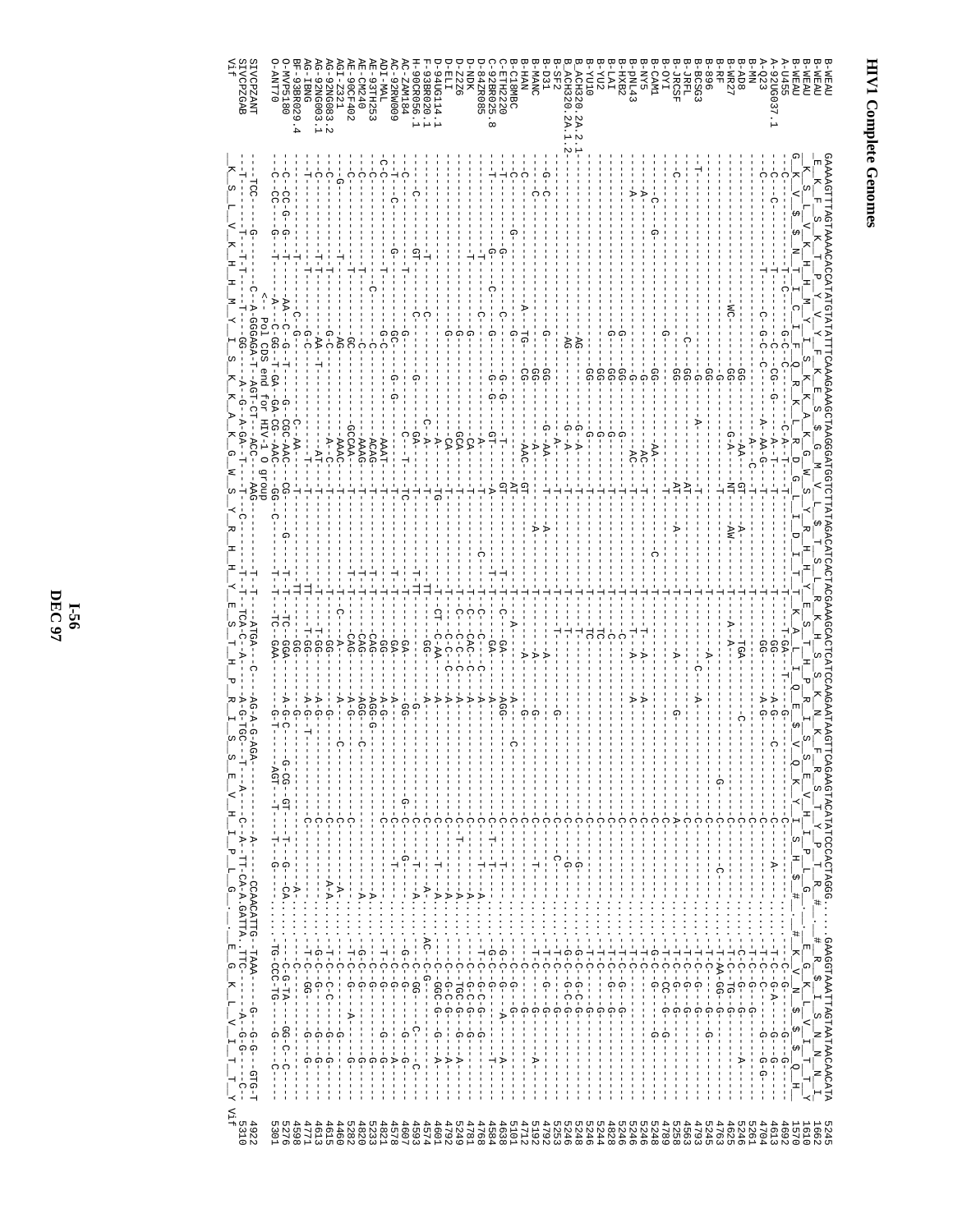| $\mathbf{I}$<br>$\mathsf I$<br>$\mathbb I$<br>$\mathbf{I}$<br>J.<br>J.<br>$\mathbf{I}$<br>$\mathbb{I}$<br>$-4$<br>I.<br>L.<br>$- - \Delta - - \Delta - -$<br>$-1$ $+1$ $-1$<br>$CA - A -$ | $-ACC$<br>Ŧ                                                                                                                                                                 | $\frac{1}{1}$<br>$- - \text{AGGA} - \text{G} - -$<br>$-4-$<br>$\mathbb{I}$<br>$-1 - 1 - 1 - 1 - 1 - 1$                                                                                                                                  | $---PAC---$                                                        | GA-T      | コーユゴーロアーー AG               | <b>TAGT</b> | <b>TGAA</b> | AT--ATGC- |
|-------------------------------------------------------------------------------------------------------------------------------------------------------------------------------------------|-----------------------------------------------------------------------------------------------------------------------------------------------------------------------------|-----------------------------------------------------------------------------------------------------------------------------------------------------------------------------------------------------------------------------------------|--------------------------------------------------------------------|-----------|----------------------------|-------------|-------------|-----------|
|                                                                                                                                                                                           | $\frac{1}{2}$<br>CACA--                                                                                                                                                     | $\begin{array}{c} \end{array}$<br>ł<br>$-AGGA-G$<br>ŧ<br>$A$ - - -<br>$\begin{array}{c} \end{array}$<br>$-1$ $Q - 1$ $H - 1$                                                                                                            | $---PAC---$                                                        |           | <b>AAT-CA--GAG</b>         | ဂု          |             | AT-AATGC- |
|                                                                                                                                                                                           | J.<br>Ţ<br>$\frac{1}{1}$<br>$\mathbb I$                                                                                                                                     | ł<br>I.<br>$\frac{1}{1}$<br>Ω<br>Ŧ<br>C<br>$-1 - 2 - 2 - 4 - 1$                                                                                                                                                                         | $-9 - -9 - -$                                                      |           | -0000-                     |             |             |           |
| ł<br>$\mathsf I$<br>$\mathbf{I}$<br>I.<br>I<br>I<br>ł                                                                                                                                     | L<br>$- - \Delta - -$                                                                                                                                                       | $\frac{1}{4}$<br>$\sf I$<br>$\frac{1}{1}$<br>$\frac{1}{1}$<br>Ω<br>Ť<br>I.<br>$\frac{1}{1}$<br>G                                                                                                                                        | $\frac{1}{1}$                                                      |           | $A - C - GA - P$           |             |             |           |
| Ŧ,<br>$\overline{1}$<br>$\blacksquare$<br>$\frac{1}{1}$<br>$- -p - -q - -$                                                                                                                | ÷<br>∶<br>$\blacksquare$                                                                                                                                                    | $\overline{1}$<br>$\blacksquare$<br>$\blacksquare$<br>$\blacksquare$<br>$\mathbf I$<br>$\frac{1}{1}$<br>Ω<br>$\frac{1}{1}$<br>$\overline{1}$<br>$\frac{1}{1}$<br>Q<br>$- - - - - - -$                                                   | $\blacksquare$<br>$\frac{1}{1}$<br>$\frac{1}{1}$<br>$\overline{1}$ |           | -C-GAGA-                   |             |             |           |
| Ŧ,<br>$\frac{1}{1}$<br>L<br>J.<br>J.<br>$\mathbb{I}$<br>ł<br>$-1 - 2 - 1 - 1 - 1$<br>$A - T -$                                                                                            | ŧ<br>ł<br>$\blacksquare$<br>Ť<br>$\mathsf I$<br>$\mathsf I$                                                                                                                 | L<br>$\mathsf I$<br>Ť<br>$\frac{1}{1}$<br>L.<br>ŧ<br>Ť<br>Ω<br>Ť<br>$\blacksquare$<br>$\blacksquare$<br>$\mathbb{I}$<br>Þ<br>ł<br>Ì<br>$\mathbb{I}$<br>$-1$ $-1$ $-1$ $-1$ $-1$ $-1$ $-1$<br>$A - -$<br>$C - T - C$                     | $-1-C$<br>$C = -C =$                                               |           | $C - GA - A -$<br>--DGAG-- | ္ဂ်         |             |           |
|                                                                                                                                                                                           |                                                                                                                                                                             |                                                                                                                                                                                                                                         |                                                                    | codon     | in frame<br>TAG Stop       |             |             |           |
| --1-1-                                                                                                                                                                                    | I.<br>т<br>$\frac{1}{1}$<br>Q                                                                                                                                               | $\mathbf{I}$<br>$\mathbf{I}$<br>т<br>Ω<br>ł<br>$\frac{1}{1}$<br>$C - AT -$                                                                                                                                                              |                                                                    | Þ         | 2-GAGA-A                   |             |             |           |
| $\mathbf I$<br>$\blacksquare$<br>$\blacksquare$<br>$\frac{1}{1}$<br>$\overline{1}$<br>C--T--                                                                                              | $\frac{1}{1}$<br>$-90 - -$                                                                                                                                                  | $\mathsf I$<br>ł<br>$\frac{1}{1}$<br>$\overline{Y}$<br>$\frac{1}{1}$<br>Ω<br>$\frac{1}{1}$<br>$\mathsf I$<br>$\overline{\phantom{a}}$<br>$\mathbf{I}$<br>$\mathsf I$<br>$\frac{1}{1}$<br>$AC-AT--$                                      | $\frac{1}{4}$<br>Ť<br>$\mathsf I$                                  |           | A-ASASA                    |             |             |           |
| Ω<br>$-TTA-$                                                                                                                                                                              | ŧ<br>$\frac{1}{1}$<br>C                                                                                                                                                     | $\mathbb I$<br>$\frac{1}{4}$<br>$\mathbb{I}$<br>$\frac{1}{2}$<br>Ω<br>ł<br>$\mathbf{I}$<br>$AC-AT-CC$                                                                                                                                   | ł                                                                  | ъ         | $2-5A-B-2$                 |             |             | -PG-      |
| $\mathbf{I}$<br>$\mathbf{I}$<br>A--T-                                                                                                                                                     | $\mathbf{I}$<br>$\blacksquare$<br>$\mathbf{I}$<br>$\mathbf{I}$                                                                                                              | $\mathsf I$<br>$\mathbf{I}$<br>$\mathbf{I}$<br>ଜ<br>Ť<br>$\mathbf{I}$<br>$\mathsf I$<br>$\blacksquare$<br>$-12 - 1$                                                                                                                     | $\overline{1}$                                                     |           | -GA-A-                     |             |             |           |
| Ω<br>ł<br>$-1 - 1 - 1 - 1$                                                                                                                                                                | $\mathbf{I}$<br>Í<br>$\mathbb I$<br>$\mathbf I$                                                                                                                             | ţ<br>$\frac{1}{2}$<br>$\frac{1}{1}$<br>Í<br>C<br>Ţ<br>$A--C--T--T--$                                                                                                                                                                    | $-9 - -9 - -$                                                      |           | <b>ITTGAGA-</b>            |             |             | ٢         |
| Ŧ<br>A--T-                                                                                                                                                                                | $\mathbf{I}$<br>$\mathbf{I}$<br>$\mathsf I$<br>C                                                                                                                            | $\frac{1}{1}$<br>$-1$ $-1$ $-1$ $-1$<br>ŧ<br>C<br>Ŧ<br>$\mathsf I$<br>$\frac{1}{1}$<br>$\mathsf I$<br>$-1 - 1 -$                                                                                                                        | ڹ<br>ا<br>$\Omega$                                                 | H         | $C-GA-AC-$                 |             |             |           |
| $\mathbf{A}=-\mathbf{T}=-$                                                                                                                                                                | $\mathbf{I}$<br>$\blacksquare$<br>$\mathbf{I}$<br>$\mathsf I$                                                                                                               | T<br>$\mathsf I$<br>$\frac{1}{1}$<br>Ť<br>$\blacksquare$<br>$A -$<br>$C - T - T -$                                                                                                                                                      | င်္ဂ<br>ω<br>ł.                                                    |           | $CTCA - A -$               |             | ₽           |           |
| $\rm A--T--$                                                                                                                                                                              | $\mathbf{I}$<br>$\mathbf{I}$<br>$\mathbf{I}$<br>$\mathbf{I}$                                                                                                                | $\mathbf{I}$<br>J.<br>I<br>$\mathbf{I}$<br>$\mathbf{I}$<br>$\mathsf I$<br>-1<br>$\mathsf I$<br>$\Gamma$<br>Q<br>Ţ<br>$\mathbf{A} - \mathbf{A} - -\mathbf{T} - -\mathbf{T}$                                                              | ငှ<br>ļ<br>ଋ<br>л.                                                 | Ė<br>ъ    | -999-2                     |             |             | Ģ         |
| ⋒<br>ł<br>$-7 - 7 -$                                                                                                                                                                      | $\blacksquare$<br>$\overline{\phantom{a}}$<br>$\overline{1}$                                                                                                                | $\overline{\phantom{a}}$<br>$\frac{1}{1}$<br>$\overline{\phantom{a}}$<br>$\mathbf{I}$<br>$\mathbf{I}$<br>$A - A -$<br>$\frac{1}{1}$                                                                                                     | $\dot{\Omega}$<br>$\blacksquare$                                   |           | င္ပ်ာ                      |             |             |           |
| л<br>J.<br>J.<br>J.<br>J.<br>$A - T -$                                                                                                                                                    | f<br>L.<br>L.<br>L.<br>п                                                                                                                                                    | $\mathbb{I}$<br>L.<br>J.<br>î.<br>$\mathbb{I}$<br>H.<br>$\mathbb{I}$<br>ł<br>I.<br>Ţ<br>т<br>$-\Delta$<br>$\mathbf I$<br>ŧ                                                                                                              | ငှ<br>Ţ<br>J.<br>ଋ<br>U.                                           |           | -AG                        |             |             |           |
| $AG-T-$                                                                                                                                                                                   | $\mathbf{I}$                                                                                                                                                                | $A -$<br>ー<br>中                                                                                                                                                                                                                         | ငှ<br>$-1$ - $-1$<br>л.                                            |           | RG                         |             |             |           |
| L.<br>J.<br>H.<br>п<br>Ω<br>ł<br>$\frac{1}{1}$<br>$A - T -$                                                                                                                               | $\mathbf{I}$<br>$\overline{\phantom{a}}$<br>L.<br>$\overline{\phantom{a}}$                                                                                                  | $\frac{1}{4}$<br>J.<br>J.<br>$\overline{\phantom{a}}$<br>J.<br>п<br>I.<br>$\begin{array}{c} \hline \end{array}$<br>л.<br>$\frac{1}{1}$<br>$-5$<br>$-1 - 1 - 1$                                                                          | ှု<br>ŧ<br>$\mathbf{I}$<br>ଋ<br>÷.                                 |           |                            |             |             |           |
| Ω<br>$-2 - 1 - 1 -$                                                                                                                                                                       |                                                                                                                                                                             | $-4-$<br>$\frac{1}{1}$                                                                                                                                                                                                                  | ှု<br>$-9 - -4$                                                    |           |                            |             |             |           |
| $\frac{1}{1}$<br>$\mathbf{I}$<br>$\mathbf{I}$<br>$\mathbf I$<br>Ω<br>$\frac{1}{2}$<br>$\mathbf{A}--\mathbf{T}--$                                                                          | $\mathsf I$<br>$\mathbf{I}$<br>$\mathbb{L}$                                                                                                                                 | $\mathsf I$<br>ļ.<br>$A$ – $-$<br>$C = -T = -1$                                                                                                                                                                                         | $\frac{1}{1}$                                                      |           | <b>ACTGAGA</b>             |             |             |           |
| J.<br>Ω<br>ł                                                                                                                                                                              | A--C--H---------                                                                                                                                                            | ţ<br>$C----$<br>J                                                                                                                                                                                                                       | $-6 - -1$<br>$\Omega$                                              |           | <b>ITTGAGA--</b>           |             |             |           |
| $-1 - 2 - 1 - 1 -$<br>$-7$ - $-1$                                                                                                                                                         | $-1$ $-1$ $-1$ $-1$ $-1$ $-1$<br>$\mathbf{I}$<br>$\mathbf{I}$<br>$\mathsf I$                                                                                                | -1<br>ł<br>$A - A C - - T - C - -$                                                                                                                                                                                                      | ÷<br>$-4-$                                                         |           | G--AG-                     |             |             |           |
| $\frac{1}{4}$<br>ł<br>Ť.<br>J.<br>$-7$ - $-1$                                                                                                                                             | ÷,<br>$\mathbf{I}$<br>$\frac{1}{1}$<br>I.<br>$\mathsf I$<br>I<br>$\sf I$                                                                                                    | $\begin{bmatrix} 1 \\ 1 \\ 1 \end{bmatrix}$<br>$-1$ $-1$ $-1$ $-1$ $-1$ $-1$ $-1$<br>$\frac{1}{1}$<br>ţ<br>I.<br>$C - - -$<br>$\mathsf I$<br>$\mathsf I$<br>$\mathbf{I}$<br>п<br>$\begin{array}{c} \hline \end{array}$<br>$\frac{1}{1}$ | ł<br>ŧ<br>$\frac{1}{1}$<br>ţ<br>I.                                 |           |                            | Ω           |             |           |
| $-\Delta=-\Gamma-$                                                                                                                                                                        | $\blacksquare$<br>$\blacksquare$<br>$\,$ I                                                                                                                                  | $\frac{1}{1}$<br>$\mathsf I$<br>$\blacksquare$<br>$\blacksquare$<br>$\mathbf I$<br>$-12 -$                                                                                                                                              | Ω<br>Ω<br>ŧ                                                        |           |                            |             |             |           |
| Ť<br>J.<br>$-\Delta=-\Gamma-$                                                                                                                                                             | J.<br>$\mathbf{I}$<br>J.<br>L<br>I                                                                                                                                          | ļ.<br>I<br>$\frac{1}{1}$<br>I.<br>J.<br>$C - T - T -$                                                                                                                                                                                   | ှု<br>ł.<br>T.                                                     |           |                            |             |             |           |
| $\overline{\phantom{a}}$<br>J<br>$-L - A - - L -$                                                                                                                                         | $\blacksquare$<br>$\frac{1}{1}$<br>$\mathsf I$<br>$\mathsf I$                                                                                                               | $\frac{1}{1}$<br>$\,$ I<br>$\frac{1}{2}$ .<br>$\frac{1}{1}$                                                                                                                                                                             | ω<br>Ť<br>$\frac{1}{1}$                                            |           |                            |             |             |           |
| $\blacksquare$<br>î<br>$\frac{1}{1}$<br>-- 1- 4 --                                                                                                                                        | J.<br>ł<br>$\mathbf I$<br>Ţ                                                                                                                                                 | $\frac{1}{1}$<br>$\mathbf{I}$<br>J.<br>$-1$ + $-1$ + $-1$                                                                                                                                                                               | $\Gamma$<br>J.<br>ì                                                |           |                            |             |             |           |
| ł<br>$-1 - 2 - 1 - 1 -$                                                                                                                                                                   | $\frac{1}{2}$<br>$\frac{1}{1}$                                                                                                                                              | $\frac{1}{1}$<br>$\frac{1}{1}$<br>$\mathbf{I}$<br>$\mathbf{I}$<br>$-1 - C$                                                                                                                                                              | т<br>I.<br>I.                                                      |           |                            |             |             |           |
| $\mathbf{A}=-\mathbf{T}=-$                                                                                                                                                                | ŧ                                                                                                                                                                           | $\blacksquare$<br>$\mathbf{I}$<br>$-L-C$                                                                                                                                                                                                | $\blacksquare$<br>$\mathbf{I}$                                     |           |                            |             |             |           |
| $\frac{1}{1}$<br>$-1 - 1 - 1 - 1$                                                                                                                                                         | $-1$ -1<br>-1<br>-1<br>-1<br>-1<br>-1<br>-1<br>-1<br>-1<br>-1<br>-1<br>-1<br>-1<br>-1<br>-1<br><br><br><br><br><br><br><br><br><br><br><br><br><br><br><br><br><br><br><br> | I.<br>$\begin{array}{c} 1 \\ 1 \\ 1 \end{array}$                                                                                                                                                                                        | Ť                                                                  |           |                            |             |             |           |
| Ŧ<br>$\mathbf I$<br>$\frac{1}{1}$<br>$-2 - 2 - 1 -$                                                                                                                                       | $-1$                                                                                                                                                                        | $\begin{array}{c} \hline \end{array}$<br>$\overline{\phantom{a}}$<br>$\frac{1}{1}$<br>$\overline{\phantom{a}}$<br>$\overline{1}$                                                                                                        | $-1 - 2 - -$<br>$\overline{1}$                                     |           |                            |             |             |           |
| ł<br>I.<br>$\frac{1}{1}$<br>İ<br>$\frac{1}{4}$<br>$-1 - -1$                                                                                                                               | $\mathbb{I}$                                                                                                                                                                | ł<br>$-1$ $-1$ $-1$ $-1$ $-1$ $-1$ $-1$ $-1$<br>$\frac{1}{1}$<br>$\mathbb{I}$<br>I.<br>$-1$ - $-1$ - $-1$ - $-1$ - $-1$                                                                                                                 | ļ<br>$\frac{1}{1}$<br>$\mathbb{I}$                                 |           |                            |             |             |           |
| ł<br>$\frac{1}{1}$<br>$-L=-K$                                                                                                                                                             | $\mathbf{I}$<br>$\frac{1}{1}$                                                                                                                                               | $\sf I$<br>$\frac{1}{1}$<br>$\frac{1}{1}$<br>$\mathsf I$<br>1<br>$\mathsf I$<br>$\frac{1}{1}$<br>$C-CT$ --                                                                                                                              | $\mathbf{I}$<br>$\mathbf{I}$<br>1                                  |           |                            |             |             |           |
| $\blacksquare$<br>$\mathbf{I}$<br>$\frac{1}{1}$<br>$-1 - 2 - -1 -$                                                                                                                        | $\blacksquare$<br>$\frac{1}{1}$                                                                                                                                             | $\frac{1}{1}$<br>$\frac{1}{1}$<br>$\frac{1}{1}$<br>$\overline{1}$<br>$\overline{\phantom{a}}$<br>$\overline{\phantom{a}}$<br>$-1.2$                                                                                                     | Ţ<br>$\blacksquare$                                                |           |                            |             |             |           |
| $\frac{1}{1}$<br>$-7$ - $-1$                                                                                                                                                              | 1<br>$\mathbf{I}$<br>Ť.                                                                                                                                                     | I<br>$\mathsf I$<br>$\frac{1}{1}$<br>п<br>$ACA---T---$                                                                                                                                                                                  | ှု<br>I<br>J.                                                      |           |                            |             |             |           |
| $\frac{1}{1}$<br>$\frac{1}{1}$<br>$\mathbf{I}$<br>$\mathbf{A}=-\mathbf{T}=-$                                                                                                              | $\frac{1}{1}$<br>$\frac{1}{1}$                                                                                                                                              | $\frac{1}{1}$<br>$\frac{1}{1}$<br>$\begin{array}{c} 1 \\ 1 \\ 1 \end{array}$<br>$\mathbb{I}$<br>$\mathbb{I}$<br>$\mathsf I$<br>Ť<br>$-1 - C$                                                                                            | $\frac{1}{1}$<br>ı<br>$\mathbf I$                                  |           | - AG                       |             |             |           |
| $-1$ - $-1$                                                                                                                                                                               | $\frac{1}{1}$                                                                                                                                                               | $\mathbb I$<br>$\frac{1}{1}$<br>$-1 - C$                                                                                                                                                                                                |                                                                    |           |                            |             |             |           |
| A--T-                                                                                                                                                                                     | $-1 - 1 - 1 - 1 - 1 - 1$                                                                                                                                                    | ł<br>$\mathsf I$<br>$\frac{1}{1}$                                                                                                                                                                                                       |                                                                    |           |                            |             |             |           |
| $\frac{1}{1}$<br>$-1 - 1 - 1 - 1 -$                                                                                                                                                       | $-1 - 1 - 1 - 1 - 1 - 1$                                                                                                                                                    | $- - - - - - - -$<br>J<br>I<br>ţ                                                                                                                                                                                                        | $\frac{1}{1}$<br>$\frac{1}{1}$                                     |           |                            |             |             |           |
| T<br>I.<br>I.<br>$\rm A--T--$                                                                                                                                                             | т<br>I.                                                                                                                                                                     | т<br>I.<br>$\mathbf{I}$<br>$C$ ----<br>$-1.2 -$                                                                                                                                                                                         | т<br>J.                                                            |           |                            |             |             |           |
| $AC-T-$                                                                                                                                                                                   | $\mathbf{I}$                                                                                                                                                                | $-1 - 1 - -1 - -1 -$                                                                                                                                                                                                                    |                                                                    |           | R                          |             |             |           |
| ł<br>J.<br>$-1 - 1 - -1$                                                                                                                                                                  | $\frac{1}{1}$<br>ł<br>$\mathbf I$<br>I                                                                                                                                      | $\mathbf I$<br>J.<br>I,<br>J.<br>J.<br>$\mathbf{I}$<br>$\frac{1}{1}$<br>J.<br>$-2A - A - -1T - -T -$                                                                                                                                    | <u>ဂုံ</u><br>Ţ<br>J.<br>$\mathbf{I}$                              |           | A-                         |             |             |           |
| J.                                                                                                                                                                                        | $\frac{1}{1}$<br>$\mathbf{I}$                                                                                                                                               | I<br>$\mathsf I$<br>G<br>ł<br>I<br>I<br>$\mathsf I$                                                                                                                                                                                     | J.<br>I                                                            |           |                            |             |             |           |
| C--<br>п<br>п<br>J.<br>C--T-                                                                                                                                                              | п<br>I,<br>$\frac{1}{1}$                                                                                                                                                    | ţ<br>п<br>л<br>I.<br>$\frac{1}{1}$<br>I,<br>J.<br>$\mathbb I$<br>- - アー・ロー・ロー                                                                                                                                                           | т<br>İ<br>$\Gamma$                                                 | ÷<br>ACT- | $-4 - 7 - 7 -$             |             |             |           |
| $\begin{array}{c} \hline \end{array}$<br>$\frac{1}{2}$<br>C--T--                                                                                                                          | $\mathbf{I}$<br>$-A-C--$                                                                                                                                                    | $\overline{\phantom{a}}$<br>$-1 - 1 - 1 - 1 - 1$                                                                                                                                                                                        | $\frac{1}{1}$                                                      |           | $C$ T-A-A-                 | ဂှ          |             |           |
| $\blacksquare$<br>$A - T -$                                                                                                                                                               | $\blacksquare$<br>$\overline{1}$<br>$\blacksquare$<br>$\mathbf{I}$<br>C                                                                                                     | $\blacksquare$<br>$\mathbf{I}$<br>۲<br>ا<br>$\mathsf I$<br>$\mathbf{I}$<br>$\mathbf I$<br>$-1 - 1 - 1 - 1 - 1$                                                                                                                          | $\overline{1}$                                                     |           | TGA-                       | ω           |             |           |
| ⊲<br>ŋ<br>Ö<br>'n,<br>ᡃ                                                                                                                                                                   | F                                                                                                                                                                           | Ю<br>z<br>٠m<br>먹<br>$\sim$<br>н                                                                                                                                                                                                        | ÷۷Σ                                                                |           |                            |             |             |           |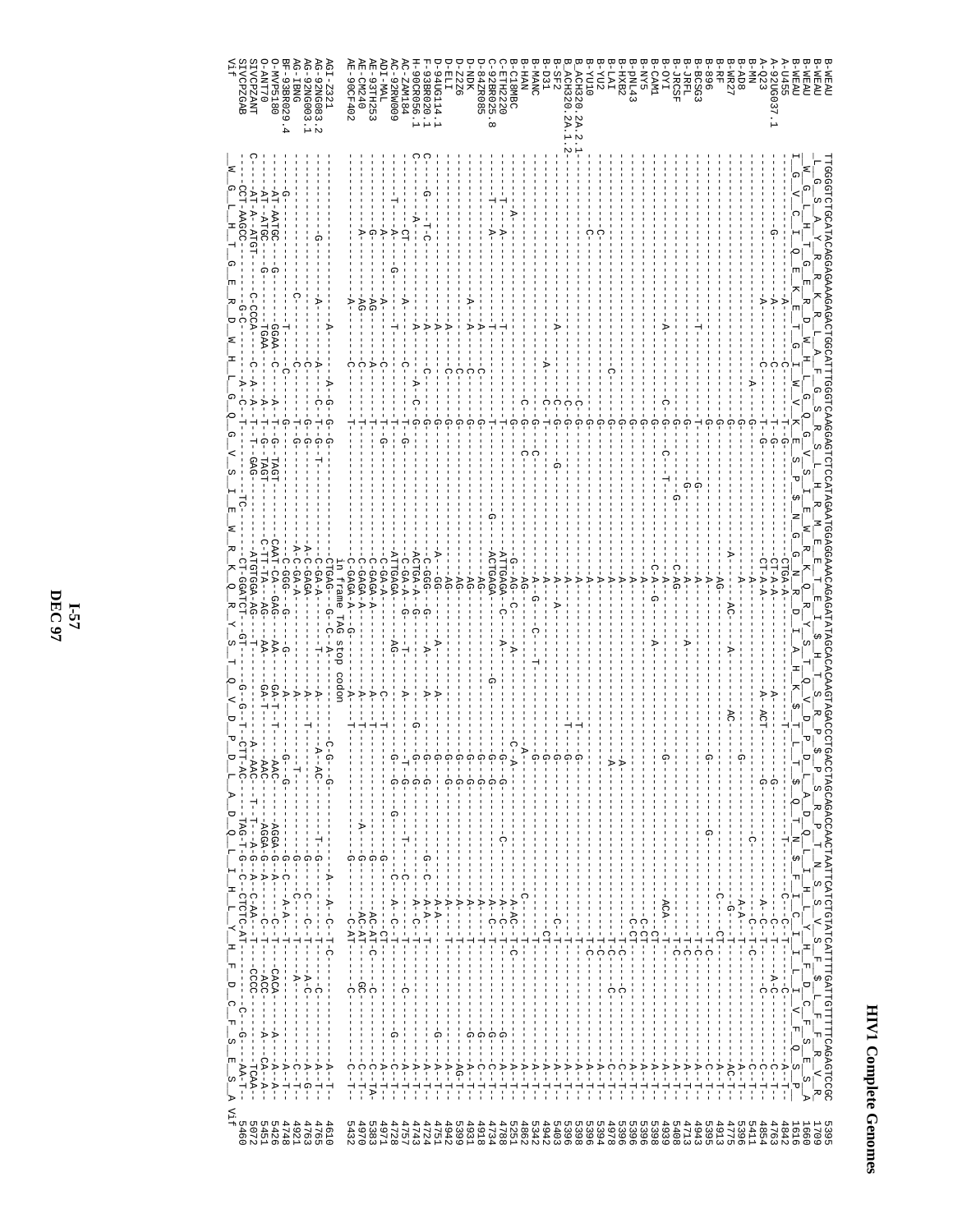|                                | <b>CPZGAB</b>        | VCPZANT                             | <b>ANT70</b>                                  | MVP5180                       | $-93BRO29$                                                                                                                                           | LBNG                                                                               | $-92NC003.1$                                    | $3 - 92NGO 83.2$                                                                                                                                                                                                                                                                                                                                                                                      | 2521                                                      | $-90CFA02$                                                          | $-CM240$                                                 | $-93TH253$                                                    |                                                                                                               | -92RM009      | <b>18 LMAZ-</b> | OCR056.                         | 3BR020.                                                                                                          | 4UGI14.                                                                                                                     |                                                              | 9222                 |                                        | 4ZR085                             | 2BR025<br>$\frac{1}{\infty}$                                             | TH2220                                   |         | 18MBC              |                                                   | VANC                                                                              | Ξ                                                 |                     | <b>CEE32</b>           | CH32                   | CILI) | Z <sub>D</sub>    | LAI           | HXB2    | PNL43                                                     |         | <b>SXN</b>          | CAM1               | IXO                      | <b>JRCSF</b>  | JRFL              | <b>BCSG3</b>                                                                                | 968                                          | RH          | MR27                                                       | 806                                                  | Ň                    | 223                       | 920G03                      | <b>GSFQ-</b>                              | WEAU                        | <b>NEAU</b>   | WEAU               | WEAU                                            |
|--------------------------------|----------------------|-------------------------------------|-----------------------------------------------|-------------------------------|------------------------------------------------------------------------------------------------------------------------------------------------------|------------------------------------------------------------------------------------|-------------------------------------------------|-------------------------------------------------------------------------------------------------------------------------------------------------------------------------------------------------------------------------------------------------------------------------------------------------------------------------------------------------------------------------------------------------------|-----------------------------------------------------------|---------------------------------------------------------------------|----------------------------------------------------------|---------------------------------------------------------------|---------------------------------------------------------------------------------------------------------------|---------------|-----------------|---------------------------------|------------------------------------------------------------------------------------------------------------------|-----------------------------------------------------------------------------------------------------------------------------|--------------------------------------------------------------|----------------------|----------------------------------------|------------------------------------|--------------------------------------------------------------------------|------------------------------------------|---------|--------------------|---------------------------------------------------|-----------------------------------------------------------------------------------|---------------------------------------------------|---------------------|------------------------|------------------------|-------|-------------------|---------------|---------|-----------------------------------------------------------|---------|---------------------|--------------------|--------------------------|---------------|-------------------|---------------------------------------------------------------------------------------------|----------------------------------------------|-------------|------------------------------------------------------------|------------------------------------------------------|----------------------|---------------------------|-----------------------------|-------------------------------------------|-----------------------------|---------------|--------------------|-------------------------------------------------|
|                                | Ġ                    | ن<br>9-ن                            | ں<br>9–0                                      | Ģ<br>ဂု                       | ω                                                                                                                                                    |                                                                                    | Ω                                               |                                                                                                                                                                                                                                                                                                                                                                                                       | ⋒                                                         |                                                                     |                                                          | 9-97                                                          | C-A                                                                                                           | Ω<br>J-       | ω<br>$- -A$     | ω<br>ъ                          | ω<br>⊅                                                                                                           | ኴ                                                                                                                           | כל                                                           | ゼ                    | ৳                                      | ∩                                  | $A - D$                                                                  | $A - D - D$                              |         |                    |                                                   |                                                                                   |                                                   |                     |                        |                        |       |                   | <u>ဂ</u><br>÷ | ဂု      | ÷                                                         |         |                     |                    |                          |               |                   |                                                                                             |                                              | 317-25      |                                                            |                                                      |                      | ω<br>$-$ – $\mathbb{A}$ . | ω<br>$- -A$ .               | G-GA                                      |                             |               |                    |                                                 |
|                                |                      |                                     |                                               |                               |                                                                                                                                                      |                                                                                    | G-AG-                                           | G-GA-                                                                                                                                                                                                                                                                                                                                                                                                 | $-AA$                                                     | AA-                                                                 | ŘG                                                       | AG                                                            | Þ.                                                                                                            | - - A         | 4-AA            | $-9 - 0$                        | <b>AA-A</b>                                                                                                      | $-5G-$                                                                                                                      | $-4-$                                                        | $-\Delta$ -          | $-\Delta$ -                            | $-4-$                              | $-10G$                                                                   | $-4G$                                    |         | - AG               | $G - A -$                                         | $-\Delta$ -                                                                       | $G - A - -$                                       | -- AG.              | ငှ                     | $\frac{1}{1}$          | -- AG | $-100$            | $-4-$         | $-CA -$ |                                                           | G-A-    | G-A.                | $GA -$             | $A - -A$                 | $\frac{1}{2}$ | А                 | А                                                                                           | →<br>>                                       | $\forall$ – | $G - A -$                                                  | -CAG                                                 | $-AA$                |                           | -- AG                       | ₿                                         |                             |               |                    |                                                 |
|                                |                      | A-ATAC                              |                                               |                               |                                                                                                                                                      |                                                                                    |                                                 |                                                                                                                                                                                                                                                                                                                                                                                                       |                                                           |                                                                     |                                                          |                                                               |                                                                                                               |               |                 |                                 |                                                                                                                  |                                                                                                                             |                                                              |                      |                                        |                                    |                                                                          |                                          |         |                    |                                                   |                                                                                   |                                                   |                     |                        |                        |       |                   |               |         |                                                           |         |                     |                    |                          |               |                   |                                                                                             |                                              |             |                                                            |                                                      |                      |                           |                             |                                           |                             | ∪             |                    |                                                 |
|                                |                      | CA-GAAG                             | -CTA-                                         | LG -                          |                                                                                                                                                      |                                                                                    |                                                 |                                                                                                                                                                                                                                                                                                                                                                                                       |                                                           |                                                                     | Ċ,                                                       | いけ                                                            |                                                                                                               |               |                 |                                 | $A - 4$<br>∩                                                                                                     | A-T                                                                                                                         | ⋒                                                            | ഩ                    | ⋒                                      |                                    |                                                                          |                                          |         |                    |                                                   |                                                                                   |                                                   |                     |                        |                        |       |                   |               |         |                                                           |         |                     |                    |                          |               |                   |                                                                                             |                                              |             |                                                            |                                                      |                      |                           |                             |                                           |                             |               |                    |                                                 |
|                                | ວອອ່                 | -erc                                | -GTC                                          | -GTC                          |                                                                                                                                                      |                                                                                    | đ                                               |                                                                                                                                                                                                                                                                                                                                                                                                       |                                                           |                                                                     |                                                          |                                                               |                                                                                                               |               |                 |                                 |                                                                                                                  |                                                                                                                             |                                                              | ဝှ                   |                                        |                                    |                                                                          |                                          |         |                    | စှ                                                |                                                                                   |                                                   |                     |                        |                        |       |                   |               |         |                                                           |         |                     |                    |                          |               |                   |                                                                                             |                                              |             |                                                            | ှု                                                   |                      |                           |                             |                                           |                             |               |                    |                                                 |
|                                |                      | A-A5                                | $GA - A$                                      | $GA - A$                      |                                                                                                                                                      |                                                                                    |                                                 |                                                                                                                                                                                                                                                                                                                                                                                                       |                                                           |                                                                     |                                                          |                                                               |                                                                                                               |               | −<br>Ω          |                                 |                                                                                                                  |                                                                                                                             | Q                                                            | G                    | G                                      |                                    |                                                                          |                                          |         |                    |                                                   |                                                                                   |                                                   |                     |                        |                        |       |                   |               |         |                                                           |         |                     |                    |                          |               |                   |                                                                                             |                                              |             |                                                            |                                                      |                      |                           |                             |                                           |                             |               |                    |                                                 |
|                                |                      |                                     |                                               |                               |                                                                                                                                                      |                                                                                    |                                                 | Ŕ                                                                                                                                                                                                                                                                                                                                                                                                     |                                                           |                                                                     |                                                          |                                                               |                                                                                                               |               |                 |                                 |                                                                                                                  |                                                                                                                             |                                                              |                      | ا<br>با                                |                                    |                                                                          |                                          |         |                    |                                                   |                                                                                   |                                                   |                     |                        |                        |       |                   |               |         |                                                           |         |                     |                    |                          |               |                   |                                                                                             |                                              |             |                                                            |                                                      |                      |                           |                             |                                           |                             |               |                    |                                                 |
| Ħ                              |                      | GTAAGATC--                          | .<br>J.<br>$\overline{1}$<br>Í                | $T - G - A - -$               |                                                                                                                                                      |                                                                                    | --C-A--                                         | $TCG - A - -$                                                                                                                                                                                                                                                                                                                                                                                         | п<br>I<br>J.                                              | $\frac{1}{1}$<br>$G - A$                                            | $\frac{1}{1}$                                            | --G-A--                                                       | $\mathbf{I}$                                                                                                  | $\frac{1}{1}$ | --9-9-1         |                                 |                                                                                                                  |                                                                                                                             |                                                              |                      |                                        |                                    | $\overline{1}$<br>Ω<br>$\overline{\phantom{a}}$                          | ì<br>I                                   | ω       | J.                 | Ω                                                 | ω                                                                                 | ω                                                 | Ω                   | Ω                      | ω                      |       |                   | ω             | ⋒       |                                                           | ω       | ω                   |                    |                          |               |                   | Ω                                                                                           | Ω                                            | ω           |                                                            |                                                      | I                    | $G - A$                   | $\vdots$<br>ı               | $\vdots$                                  | C)                          |               | z                  |                                                 |
| Η<br>ኳ<br>Η                    | $-4$<br>부            |                                     | $\Gamma$<br>$-6 -$<br>ှ<br> <br>              |                               | $\frac{1}{1}$<br>J<br>I<br>ı<br>I<br>I<br>I<br>п<br>J<br>$\begin{array}{c} 1 \\ 1 \\ 1 \end{array}$                                                  | $- -D - D - - -$<br>$-1 - 9 - -9 - -1$                                             | I<br>J,                                         | $\mathbf{I}$<br>п<br>$-6 - -$<br>$\mathbf{I}$<br>$\begin{array}{c} \rule{0.2cm}{0.15mm} \rule{0.2cm}{0.15mm} \rule{0.2cm}{0.15mm} \rule{0.2cm}{0.15mm} \rule{0.2cm}{0.15mm} \rule{0.2cm}{0.15mm} \rule{0.2cm}{0.15mm} \rule{0.2cm}{0.15mm} \rule{0.2cm}{0.15mm} \rule{0.2cm}{0.15mm} \rule{0.2cm}{0.15mm} \rule{0.2cm}{0.15mm} \rule{0.2cm}{0.15mm} \rule{0.2cm}{0.15mm} \rule{0.2cm}{0.15mm} \rule{$ | л<br>п<br>п<br>л<br>J.                                    | ï<br>$\begin{array}{c} \hline \end{array}$<br>ن<br>ا                | $-4-7-$<br>Ω<br>$\frac{1}{1}$                            | I<br>ن<br>ا                                                   | 1<br>$\mathbf I$<br>Ť<br>$-1$                                                                                 | $-G---P-$     |                 | $\overline{1}$<br>$-1 - 56 - -$ | ı<br>$\mathsf I$<br>--0-1-                                                                                       | $\frac{1}{1}$<br>$\mathbf{I}$<br>$\mathbf{I}$                                                                               | j<br>İ<br><u>ဂ</u>                                           | $-9 - 9 - 0 - 0$     | မှ-<br>$\frac{1}{1}$<br>$-6 - -$       | п<br>J.<br>Ţ<br>$\mathbf{I}$<br>ဂူ | $\frac{1}{2}$<br>$\frac{1}{1}$<br>⊅                                      | $-1 - 1 - 1$                             |         | ı<br>J.<br>ı       | I,<br>Ï<br>л<br>$\frac{1}{1}$<br>C--              | ှ<br> <br>1                                                                       | ı<br>I<br>G<br>Ì<br>I<br>J<br>$\overline{1}$<br>I | т                   | ⊅                      | I<br>Ï                 |       |                   | J.<br>I       |         | $\frac{1}{1}$<br>⊅                                        |         | J                   | $\mathbf{I}$<br>ဂူ | J<br>$\overline{C}$<br>J |               | I<br>J<br>ì       | J<br>J                                                                                      | $\overline{C}$                               | I<br>Ω<br>I | Ω<br>$\frac{1}{1}$<br>1<br>⋗                               | I<br>ı<br>ı<br>I<br>i                                |                      | T,<br>л<br>п<br>л<br>ဂု   | $-\Delta -$<br>1<br>ဂု<br>п | $G - A - -$<br>ဂှ                         | ⊃<br>₹Ω<br>-02              | E<br>E        | ุโท<br>z<br>z      |                                                 |
| ם,<br>Ά<br>'×<br>j⊣<br>×<br>'പ | -T-GAG-G--G-CAT-GA-- | -GA-TTCAG-GG-TAC--C--GGGTCC--GAAG-- | $A-G--$<br>$- - 0C - 0C - - 0$<br>$\mathsf I$ | $-GA-RT-$<br>$\mathsf I$<br>ţ | $A - -$<br>$\overline{\phantom{a}}$<br>I<br>п<br>$\overline{\phantom{a}}$<br>$\overline{\phantom{a}}$<br>$\overline{1}$<br>$-6-$<br>п<br>I<br>I<br>п | $\mathbf{I}$<br>$\frac{1}{1}$<br>C<br>$\frac{1}{1}$<br>$-2 -$                      | Í<br>л<br>Í<br>$C - C - - -C -$<br>I<br>J,<br>I | I<br>$\mathbf{I}$<br>J<br>$\mathbf{I}$<br>c--d--<br>$A -$<br>$\frac{1}{\Omega}$<br>$\overline{1}$                                                                                                                                                                                                                                                                                                     | $\frac{1}{2}$<br>п<br>J.<br>I<br>J.<br>$\Omega$<br>т<br>п | $A - A -$<br>I<br>I<br>I<br>$\overline{1}$<br>റ<br>$\mathsf I$<br>I | $\mathbf{I}$<br>ဂှ<br>$\mathbf{I}$<br>$\frac{1}{\Omega}$ | Î<br>ı<br>ı<br>ı<br>$-5$<br>Î<br>$\frac{1}{6}$<br>I<br>I<br>ı | I<br>$\mathbf{I}$<br>ı.<br>$\begin{array}{c} \hline \end{array}$<br>$\overline{1}$<br>ှ<br>ဂူ<br>$\mathbf{I}$ | т<br>л        | I               |                                 | л<br>л<br>J<br>$\overline{\phantom{a}}$<br>J.<br>п<br>ှ<br>п<br>$\begin{array}{c} \hline \end{array}$<br>I<br>ှု | $\overline{1}$<br>$\mathbf{I}$<br>I<br>$-50-$<br>$\mathbf{I}$<br>J<br>$\mathbf{I}$<br>$\mathbf{I}$<br>$Y -$<br>$\mathbf{I}$ | л<br>л<br>İ<br>م<br>-<br>J.<br>л<br>f,<br>J.<br>$\mathbf{I}$ | ှု                   | л<br>J,<br>J<br>J<br>J.<br>I<br>J<br>ı | $\overline{1}$<br>J.<br>ဂု         | J,<br>$\mathbf{I}$<br>$\overline{1}$<br>$\overline{1}$<br>$\blacksquare$ | J.<br>î<br>$\mathbf{I}$<br>Ţ<br>$--00--$ | $AG---$ | J.<br>п<br>J.<br>ı | I,<br>л<br>J.<br>I<br>I<br>I<br>I<br>J<br>п<br>I. | $\mathop{\cap}\limits_{\mathop{\mathop{\scriptstyle\bigcap}\limits_{}}\nolimits}$ | I                                                 | I<br>J.<br>$\Omega$ | $\mathbf{I}$<br>Ω<br>ï | $\mathbb{A}$<br>I<br>л | റ     | ∩<br>$\mathbf{I}$ | J.<br>ı<br>I  |         | J,<br>ı<br>I<br>$\begin{array}{c} \end{array}$            | م-<br>- | $\overline{A}$<br>Ö | $\blacksquare$     | $\overline{A}$<br>п<br>I | $\mathbb{A}$  | $A-T--$<br>ш<br>I | J.<br>п<br>J.<br>H<br>$\overline{\phantom{a}}$<br>$\overline{\phantom{a}}$<br>J.<br>ဂု<br>I | I<br>л<br>I<br>л<br><u>ဂ်</u><br> <br>Ġ<br>Ì | I           | $\blacksquare$<br>$\mathbf{I}$<br>$\frac{1}{1}$<br>ᄷ<br>J, | ı<br>ı<br>I<br>J.<br>Ω<br>Ť<br>ţ<br>ı<br>I<br>I<br>ı | п<br>т               | п<br>п<br>L<br>п<br>ု     | I<br>TC---5---5T            | Ω<br>ł<br>$\overline{1}$<br>C<br>$G-GC -$ | E<br>O<br>≖<br>C)<br>m<br>ᄑ | ď<br>٣        | F<br>$\Box$<br>⊅   | CTAACAGCATTAATAACACCAAAAAAGATAAAGCCACCTTTGCCTAG |
| ď<br>F<br>. ਹ<br>ΩÓ<br>Vif     | $-V -$               | $AG--C--$<br>I<br>л                 | $-1 - 1 - 1 - 1$<br>$A--$<br>Ω<br>-1          | $T--CC-{\bf A}--T$<br>Ω<br>J. | J<br>п<br>J<br>п<br>J<br>I.<br>റ<br>I                                                                                                                | $\mathbf{I}$<br>$\overline{1}$<br>$\mathbf{I}$<br>$\overline{1}$<br>$\overline{1}$ | -- H -- --<br>J,                                | 1<br>$\mathbf{I}$<br>J<br>$\mathbf{I}$<br>$\mathbb{F}$                                                                                                                                                                                                                                                                                                                                                | ш                                                         | 1<br>C<br>$\begin{array}{c} \end{array}$<br>ı                       | $\frac{1}{1}$<br>C<br>$\mathsf I$                        | ı<br>ł<br>C<br>ł                                              | $\mathbf{I}$                                                                                                  | л<br>C<br>I   | I               |                                 |                                                                                                                  | J                                                                                                                           | $\mathbf{I}$                                                 |                      | J.<br>J<br>ı                           | Ω                                  | $\frac{1}{1}$<br>$\frac{1}{2}$                                           | ł<br>ှ                                   |         |                    | л<br>т                                            |                                                                                   |                                                   |                     |                        |                        |       |                   |               |         |                                                           |         |                     |                    | ı                        |               |                   | I<br>п                                                                                      | $\frac{1}{1}$<br>부                           |             |                                                            | ı<br>I<br>ł<br>Ω<br>т                                |                      | п<br>т                    |                             |                                           | ∩                           | ₩<br>ᡃᠣ<br>ัผ | H<br>먹<br>፞ቝ<br>'n |                                                 |
|                                |                      |                                     |                                               |                               |                                                                                                                                                      |                                                                                    |                                                 | 4903                                                                                                                                                                                                                                                                                                                                                                                                  |                                                           | 5570<br>4748                                                        |                                                          |                                                               |                                                                                                               |               |                 |                                 |                                                                                                                  |                                                                                                                             |                                                              | 5080<br>5537<br>5690 |                                        |                                    |                                                                          |                                          |         |                    |                                                   |                                                                                   |                                                   |                     |                        |                        |       |                   |               |         | 5 5 6 7 7 8 7 7 8<br>0 5 6 6 7 7 8 7 8<br>0 7 7 8 7 9 7 8 |         |                     |                    |                          |               |                   | 5 5 5 6 7 7 8<br>0 5 6 9 6 7 4<br>5 7 8 7 9 9                                               |                                              |             |                                                            |                                                      | 5549<br>5534<br>4913 | 4991<br>4992              |                             | 4980                                      | 1706<br>1653                |               | 5533               |                                                 |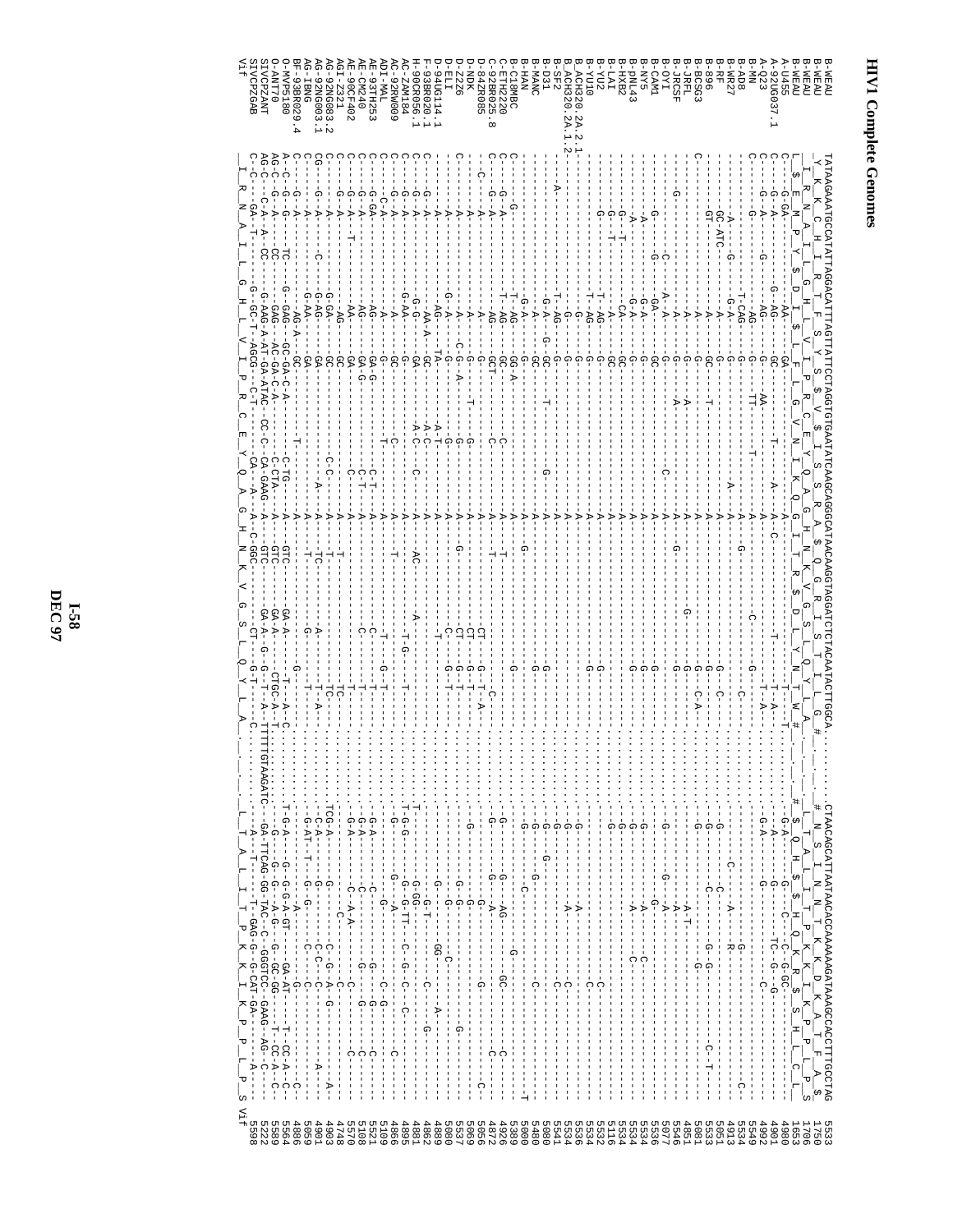#### mes

| E        |
|----------|
|          |
| ì<br>2   |
| ć<br>ž   |
| $-2 - 7$ |

| $-GTCT-TCT-R$<br>-pc-<br>cc-<br>နှ<br>ă<br>ĠC-<br>$G_A -$<br>$-GA - -G - -AGT -$<br>සි<br>$-1.5-$<br>-CA-<br>$\frac{1}{2}$<br>$\Omega$<br>ဂု<br>ω<br>Φ<br>CA-<br>ဂု<br>ω<br>ဂု<br>∩<br>∩<br>G<br>ω<br>ု<br>Ω<br>ဂု<br>$-5-7-7$<br>$-G - H - -$<br>コーローロー<br>ł<br>$-GT-RG-$<br>$-5 - 7 - -1$<br>$-1.5-$<br>ပြု<br>-A-A-<br>Ģ<br>$-7 - 7$<br>$I - AG$ -<br>I-AG-<br>$L - RG -$<br>$-4-$<br>$-4-$<br>F-AGT-<br>$L - AGL -$<br>- A-1<br>$-79F-1$<br>-AGT<br>⋗<br>⋗<br>⊅<br>⋗<br>AGT-<br>$\mathbb{A}$<br>ゼ<br>Ω<br>Ω<br>Ω<br>Ю<br>w<br>ᡃᠣ<br>᠊ᠣ<br>--9-20<br>보<br>$GA-T$<br>PD.<br>$A-$<br>TG-G<br>ώ<br>ဂု<br>Ω<br>ဂု<br>ଋ<br>Ģ<br>റ<br>Ω<br>ၐ<br>Ģ<br>G<br>Þ<br>$\mathbb{Y}$<br>⊅<br>$A - -1$<br>ଜ<br>Ω<br>Ω<br>부<br>ω<br>⋒<br>$GCT-AA-$<br>GCT<br>囨<br>$-A--A--$<br>$-A--A-$<br>$-A$ $  A$ $-$<br>ု<br>$-4-$<br>♭<br>$\overline{r}$<br>トローロー<br>င်္က<br>ن<br>م<br>ġ<br>ု<br>ဂ္<br>∩<br>ATG<br>Q<br>Ξ<br>부<br>Erame<br>႙<br>Ω<br>Ω<br>Ω<br>TGA<br>ဂှ<br>GTGT-<br>TTGT-<br>ဂု<br>ဂု<br>ac <sub>p</sub><br>TGT-<br>rgT-<br>J,<br>н<br>codon<br>$\frac{1}{2}$<br>AAC.<br>$\overline{A}$<br>⊅<br>$A -$<br>⊅<br>$\overline{A}$<br>ု<br>φ<br>ဂု<br>Ω<br>ω<br>C<br>Ģ<br>Ω<br>ω<br>ω<br>Eor<br>Ω<br>$\lambda$<br>$A$ — $A$<br>ਕ<br>$A$ – –<br>$A -$<br>$A$ - $-$<br>Ť<br>ť<br>$\mathbf{I}$<br>$\frac{1}{1}$<br>J.<br>$\mathbf{I}$<br>ł<br>$\frac{1}{1}$<br>Ω.<br>л<br>л.<br>л.<br>$\frac{1}{1}$<br>л<br>Ħ<br>G<br>z<br>ω<br>Ω<br>$\Gamma$<br>۲<br>۱<br>$\Gamma$<br>ဂု<br>Ω<br>Ω<br>ଋ<br>ω<br>ω<br>ω<br>J.<br>ω<br>$GA -$<br>ω<br>Ω<br>ω<br>ω<br>Ω<br>Ω<br>Ω<br>Ω<br>ω<br>ω<br>ଋ<br>ଋ<br>Ω<br>Ω<br>ω<br>Ω<br>Ω<br>ω<br>$-1$<br>ဂု<br>۲<br>ا<br>ဂု<br>$A - A - -$<br>J.<br>Ť<br>Ť<br>$\mathbf{I}$<br>$\frac{1}{1}$<br>т<br>L.<br>-1<br>$\mathbf{I}$<br>т.<br>л<br>÷<br>$\mathbf{I}$<br>л<br>-1<br>л.<br>$\mathbf{I}$<br>л.<br>$\mathbf{I}$<br>ł<br>т<br>$\mathbf{I}$<br>$-6 - -$<br>$\mathbb{I}$<br>f,<br>$A - -$<br><u>ဂ</u><br>C---CAG--<br>$\mathbb{I}$<br>C--<br>$C$ ——<br>م-<br>-<br>$\blacksquare$<br>$\blacksquare$<br>ł<br>$\overline{\phantom{a}}$<br>ł<br>ł<br>J.<br>$\blacksquare$<br>$\mathbf{I}$<br>J.<br>ł<br>$\frac{1}{1}$<br>L.<br>L.<br>J.<br>$\mathbf{I}$<br>J.<br>$\overline{1}$<br>$\mathbf{I}$<br>J.<br>∢0<br>л<br>$\blacksquare$<br>л<br>Ť.<br>Ť.<br>$\mathbb{I}$<br>$\mathbf I$<br>$A - A -$<br>$AGCA---$<br>AGAA<br>A<br>ACA-<br>-ACA-<br>$A - A -$<br>$\frac{A-C}{A-A}$<br>$-A-A$<br>$\mathbf{A} - \mathbf{A} - - -$<br>ţ.<br>$-4-7-$<br>J.<br>$\,$ I<br>$\frac{1}{1}$<br>$\frac{1}{1}$<br>$-CA -$<br>$\sf I$<br>$\,$ I<br>$\frac{1}{1}$<br>C-G--<br>$CAG -$<br>$\frac{1}{1}$<br>$\frac{1}{4}$<br>$-\Delta -$<br>Þ<br>CAA--<br>$CAG -$<br>J.<br>$\blacksquare$<br>I<br>$\mathbf{I}$<br>$\frac{1}{1}$<br>$\frac{1}{1}$<br>$\frac{1}{4}$<br>$\frac{1}{2}$<br>$\frac{1}{1}$<br>-11<br>-11<br>I.<br>$C-A-$<br>$CA-$<br>$\frac{1}{2}$<br>$\frac{1}{2}$<br>$\overline{P}$<br>CΟ<br>$\overline{A}$<br>$\mathbf{I}$<br>ł<br>$\mathbf{I}$<br>$\overline{A}$<br>$A -$<br>$\overline{A}$<br>$\blacksquare$<br>$\mathbf{I}$<br>л<br>л<br>$\tilde{A}$<br>п<br>$\mathbf{I}$<br>$\mathbf I$<br>$-1 - 2$<br>$-4$<br>$-4-$<br>$-4$<br>$\mathbb{I}$<br>$-4$<br>⊲<br>$\mathbf{I}$<br>$\mathbf{I}$<br>$\frac{1}{1}$<br>Ŧ<br>$\mathsf I$<br>$\mathbb{I}$<br>$\frac{1}{1}$<br>$\mathbf I$<br>$\,$ I<br>I<br>J.<br>∙⊽<br>囝<br>$\mathbf{I}$<br>л.<br>T.<br>-1<br>л<br>$\mathbf{I}$<br>п.<br>л<br>п<br>л<br>I<br>$\mathbf I$<br>$\frac{1}{2}$<br>$\mathbb{I}$<br>I.<br>$\mathbb{I}$<br>ှ<br>$\mathbb{I}$<br>$\begin{array}{c} \hline \end{array}$<br>J.<br>$\mathbf I$<br>J.<br>J.<br>Ť.<br>$\,$ I<br>$\mathbf I$<br>$- - \Delta - -$<br>$\begin{array}{c} \end{array}$<br>f,<br>ŗω.<br>$-A--A$<br>$-B$ - $B$ - $C$ - -<br>L.<br>$\overline{1}$<br>I<br>$\overline{1}$<br>I<br>$\overline{\phantom{a}}$<br>$\overline{\phantom{a}}$<br>$\mathbf{I}$<br>$\overline{\phantom{a}}$<br>J.<br>I.<br>J.<br>J.<br>$\overline{A}$<br>$\blacksquare$<br>п<br>$\overline{A}$<br>$\mathbf{A}--\mathbf{A}-$<br>۳<br>$\mathbf{I}$<br>$\overline{1}$<br>J.<br>J.<br>л.<br>H.<br>п<br>$\mathbf{I}$<br>$\overline{1}$<br>л<br>-1<br>İ<br>$\mathbb{I}$<br>'n<br>$\mathsf I$<br>$\mathbf I$<br>$- -C - -$<br>$\mathbf I$<br>$\mathbb{I}$<br>$\mathsf I$<br>$\overline{\phantom{a}}$<br>I,<br>$\blacksquare$<br>I<br>J.<br>$-\Delta$ -<br>$\frac{1}{1}$<br>₫<br>Ģ<br>$C -$<br>$\mathbf{I}$<br>$\frac{1}{1}$<br>c--<br>п<br>J.<br>-1<br>$\mathbf{I}$<br>ု<br>ှ<br>'n,<br>$\mathbb{I}$<br>$\mathsf I$<br>$\mathsf I$<br>$\mathsf I$<br>$\mathbf I$<br>$\mathbf I$<br>$\mathbf I$<br>٠m<br>J.<br>$\overline{\phantom{a}}$<br>$\mathbf{I}$<br>-1<br>Ţ<br>$\mathbf{I}$<br>$\frac{1}{1}$<br>ಸ<br>Ω<br>$-1$<br>σ<br>$\mathbf{I}$<br>$\mathbf{I}$<br>J.<br>I<br>$\blacksquare$<br>J.<br>$\mathbf{I}$<br>1<br>I<br>$\mathbf{I}$<br>$\mathbf{I}$<br>J.<br>$\mathbf{I}$<br>$\mathbf{I}$<br>H.<br>н<br>$\mathbf{I}$<br>Ť<br>$\frac{1}{1}$<br>ł<br>л.<br>$\overline{1}$<br>ł<br>$\overline{1}$<br>1<br>$\mathbf{I}$<br>л<br>H.<br>л<br>$\mathbf{I}$<br>п<br>т<br>Η<br>$\mathbf I$<br>$\mathbf{I}$<br>$\mathbf{I}$<br>$\Gamma$<br>Ω<br>Ω<br>J.<br>Ω<br>J.<br>Ω<br>Ω<br>$\blacksquare$<br>F<br>Ť<br>ŧ<br>$\frac{1}{4}$<br>л.<br>$\mathbf{I}$<br>1<br>$\blacksquare$<br>-1<br>$\frac{1}{1}$<br>л.<br>ŧ<br>т<br>$\mathbf{I}$<br>$\mathbf{I}$<br>ŧ<br>÷<br>$\mathbf{I}$<br>ì<br>п<br>л<br>л.<br>$\overline{1}$<br>$\mathbb{I}$<br>$\overline{1}$<br>먹<br>$\mathbf{I}$<br>$\mathbf{I}$<br>к<br>$\vdots$<br>$\mathbb I$<br><br>:ameshi:<br>ΩO<br>$\,$ I<br>$\overline{C}$<br>ں<br>ا<br>피<br>Ω<br>$\frac{1}{1}$<br>ŗω.<br>J.<br>Ť<br>÷<br>$\overline{1}$<br>$\mathbf{I}$<br>J,<br>J.<br>$\blacksquare$<br>$\frac{1}{2}$<br>J.<br>U<br>I<br>$\mathbf{I}$<br>п<br>л<br>$\overline{1}$<br>1<br>л<br>Þ<br>$-1$<br>C---A--<br>Ţ<br>CA-CCTACAT-A--<br>$\frac{1}{1}$<br>$\mathbf{I}$<br>L.<br>$\frac{1}{1}$<br>ţ<br>$---ACC---$<br>ŧ<br>$\blacksquare$<br>$\mathbf{I}$<br>ţ<br>$\overline{\phantom{a}}$<br>$- - -$ CC- $-$<br>ţ<br>-02<br>î.<br>ਸ਼<br>$\mathbf{I}$<br>$\frac{1}{1}$<br>$\frac{1}{1}$<br>$\mathbf{I}$<br>J<br>$\frac{1}{1}$<br>J<br>J.<br>H<br>т<br>$-CCC -$<br>ŧ<br>J,<br>ł<br>-1<br>$-CC$ --<br>ł<br>-1<br>$\overline{1}$<br>H<br>ł<br>ŧ<br>$\mathsf I$<br>$\mathbf I$<br>$\overline{1}$<br>$\mathfrak{t}$<br>$\vdash$ .<br>ė<br>ACC-<br>$   +$<br>$ACC--$<br>$\mathsf I$<br>$-CC$<br>$\mathbf I$<br>ົດ<br>$CCT = -$<br>$CAG -$<br>C<br>$  \vee$<br>ccr-<br>$-1$<br>cce<br>4<br>$\vdots$<br>ccc<br>œ<br>ccc<br>$A$ --<br>Ω<br>-cc--<br>$A -$<br>$A - -$<br>$A^{--}$<br>ъ<br>$A$ --<br>$A -$<br>$-50-$<br>$-1 - 1 - 1$<br>$P - I - I - I$<br>$A$ – –<br>$A$ --<br>CC--<br>ъ<br>$A-C$<br>$-4$<br>$A -$<br>Ω<br>Q<br>C<br><u>ຸດ</u><br>∩<br>∩<br>Ω<br>Ŧ<br>Ĩ.<br>ה<br>-<br>$\Gamma$<br>م.<br>ا<br>$\frac{1}{2}$<br>ł<br>ł<br>ု<br>م.<br>-<br>57<br>Q<br>$\mathbb{I}$<br>Ξ<br>Ť.<br>$\sf I$<br>$\mathsf I$<br>$\mathbb I$<br>$\mathbb I$<br>$\mathbb I$<br>$\frac{1}{4}$<br>$\mathsf I$<br>$\mathsf I$<br>I,<br>J,<br>J,<br>J<br>Z<br>$\mathbf{I}$<br>$\frac{1}{1}$<br>$\blacksquare$<br>$\mathbf{I}$<br>L.<br>J.<br>$\blacksquare$<br>$\mathbf{I}$<br>п<br>$\mathbf{I}$<br>J.<br>$\overline{1}$<br>$\mathbf{I}$<br>$\mathbf{I}$<br>$\blacksquare$<br>л<br>$\mathbf{I}$<br>$\mathbf{I}$<br>$\blacksquare$<br>$\frac{1}{4}$<br>$\overline{\phantom{a}}$<br>J.<br>$\mathbf{I}$<br>$\frac{1}{1}$<br>$\blacksquare$<br>$\blacksquare$<br>J.<br>л<br>л<br>$\blacksquare$<br>Ω<br>$\mathbb{I}$<br>$\mathbf{I}$<br>$\overline{1}$<br>$\overline{\phantom{a}}$<br>$\overline{\phantom{a}}$<br>J.<br>л<br>1<br>$\overline{1}$<br>л<br>л<br>п<br>л<br>$\mathbb T$<br>$-L-A$<br>$-4-1$<br>$\mathbb{I}$<br>$\mathbf I$<br>$\mathbf{I}$<br>$\mathbf I$<br>J.<br>Ъ<br>$-\Delta -$<br>$-\Delta$ -<br>휴<br>$\frac{1}{1}$<br>$\begin{array}{c} 1 \\ 1 \\ 1 \end{array}$<br>∔<br>!<br>$\frac{1}{1}$<br>휴<br>휴<br>$\frac{1}{1}$<br>Ĥ<br>CΟ<br>$\mathbf{I}$<br>$\mathbf{I}$<br>부<br>$\mathbf{I}$<br>$\overline{r}$<br>л.<br>п<br>$\mathbf{I}$<br>$\overline{1}$<br>$\mathbf{I}$<br>$\mathbf{I}$<br>л.<br>$\overline{1}$<br>Ï<br>$\mathsf I$<br>$\mathbb{I}$<br>$\mathbb{I}$<br>$\mathbb{I}$<br>Ρ.<br>$\mathbf{I}$<br>$\mathbf{I}$<br>$\mathsf I$<br>$\mathbf I$<br>$\overline{1}$<br>I.<br>$-BG-$<br>$\frac{1}{1}$<br>$\mathsf I$<br>$-6 - -$<br>$\frac{1}{1}$<br>$\mathsf I$<br>$\,$ I<br>$\mathbb{I}$<br>$\,$ I<br>$\frac{1}{1}$<br>$\frac{1}{1}$<br>Ξ<br>$- - 0 - -$<br>T-GCA--<br>AGC<br>$ACA---$<br>$-9 - -9 - 0$<br>cac<br>$-5 - 5 - 1$<br>$\overline{\phantom{a}}$<br>Í<br>J.<br>$\blacksquare$<br>$\mathbf{I}$<br>$\overline{\phantom{a}}$<br>$\mathbf{I}$<br>L<br>$\blacksquare$<br>$-6 - -$<br>J.<br>I<br>$\blacksquare$<br>$-GB-$<br>$-5$<br>ł<br>CAA-<br>ဂှ<br>$G - A - -$<br>$G - A -$<br>$\Gamma$<br>ှ<br>$\overline{a}$<br>$\frac{0}{1}$<br>J.<br>ဂု<br>$\Gamma$<br>$C$ ---<br>$\overline{1}$<br>п<br>п<br>$\Gamma$<br>1<br>$\mathbf{I}$<br>п<br>л<br>$G - A - -$<br>$-4-7-$<br>-- A---<br>₩<br>۱<br>۲<br>$-4-$<br>$-4-$<br>$-4$<br>$\frac{1}{1}$<br>$\overline{1}$<br>$\mathbf{I}$<br>$\overline{1}$<br>I<br>÷<br>w<br>$\mathbf{I}$<br>I.<br>ı<br>J.<br>-1<br>-1<br>$\frac{1}{2}$<br>$\mathbf I$<br>I<br>Ţ<br>ъ<br>J.<br>I<br>л<br>$\overline{1}$<br>л<br>п<br>$\mathbf{I}$<br>$\mathbf{I}$<br>ı | $\frac{1}{\mathsf{v}}$<br>$(\text{frame } 1)$<br>ewez<br>$\tilde{z}$<br>$\hat{\mathcal{L}}$<br>GGAACTTAAGAGTGAAGCTGTTAGACATTTTCCTAGGGTATGGCTCCATAGCTTA | AG-92NG083.2<br>AG-92NG003.1<br>90CR056.1<br>$4 \cdot 1$<br>$\frac{1}{\infty}$<br>4 |
|----------------------------------------------------------------------------------------------------------------------------------------------------------------------------------------------------------------------------------------------------------------------------------------------------------------------------------------------------------------------------------------------------------------------------------------------------------------------------------------------------------------------------------------------------------------------------------------------------------------------------------------------------------------------------------------------------------------------------------------------------------------------------------------------------------------------------------------------------------------------------------------------------------------------------------------------------------------------------------------------------------------------------------------------------------------------------------------------------------------------------------------------------------------------------------------------------------------------------------------------------------------------------------------------------------------------------------------------------------------------------------------------------------------------------------------------------------------------------------------------------------------------------------------------------------------------------------------------------------------------------------------------------------------------------------------------------------------------------------------------------------------------------------------------------------------------------------------------------------------------------------------------------------------------------------------------------------------------------------------------------------------------------------------------------------------------------------------------------------------------------------------------------------------------------------------------------------------------------------------------------------------------------------------------------------------------------------------------------------------------------------------------------------------------------------------------------------------------------------------------------------------------------------------------------------------------------------------------------------------------------------------------------------------------------------------------------------------------------------------------------------------------------------------------------------------------------------------------------------------------------------------------------------------------------------------------------------------------------------------------------------------------------------------------------------------------------------------------------------------------------------------------------------------------------------------------------------------------------------------------------------------------------------------------------------------------------------------------------------------------------------------------------------------------------------------------------------------------------------------------------------------------------------------------------------------------------------------------------------------------------------------------------------------------------------------------------------------------------------------------------------------------------------------------------------------------------------------------------------------------------------------------------------------------------------------------------------------------------------------------------------------------------------------------------------------------------------------------------------------------------------------------------------------------------------------------------------------------------------------------------------------------------------------------------------------------------------------------------------------------------------------------------------------------------------------------------------------------------------------------------------------------------------------------------------------------------------------------------------------------------------------------------------------------------------------------------------------------------------------------------------------------------------------------------------------------------------------------------------------------------------------------------------------------------------------------------------------------------------------------------------------------------------------------------------------------------------------------------------------------------------------------------------------------------------------------------------------------------------------------------------------------------------------------------------------------------------------------------------------------------------------------------------------------------------------------------------------------------------------------------------------------------------------------------------------------------------------------------------------------------------------------------------------------------------------------------------------------------------------------------------------------------------------------------------------------------------------------------------------------------------------------------------------------------------------------------------------------------------------------------------------------------------------------------------------------------------------------------------------------------------------------------------------------------------------------------------------------------------------------------------------------------------------------------------------------------------------------------------------------------------------------------------------------------------------------------------------------------------------------------------------------------------------------------------------------------------------------------------------------------------------------------------------------------------------------------------------------------------------------------------------------------------------------------------------------------------------------------------------------------------------------------------------------------------------------------------------------------------------------------------------------------------------------------------------------------------------------------------------------------------------------------------------------------------------------------------------------------------------------------------------------------------------------------------------------------------------------------------------------------------------------------------------------------------------------------------------------------------------------------------------------------------------------------------------------------------------------------------------------------------------------------------------------------------------------------------------------------------------------------------------------------------------------------------------------------------------------------------------------------------------------------------------------------------------------------------------------------------------------------------------------------------------------------------------------------------------------------------------------------------------------------------------------------------------------------------------------------------------------------------------------------------------------------------------------------------------------------------------------------------------------------------------------------------------------------------------------------------------------------------------------------------------------------------------------------------------------------------------------------------------------------------------------------------------------------------------------------------------------------------------------------------------------------------------------------------------------------------------------------------------------------------------------------------------------------------------------------------------------------------------------------------------------------------------------------------------------------------------------------------------------------------------------------------------------------------------------------------------------|--------------------------------------------------------------------------------------------------------------------------------------------------------|-------------------------------------------------------------------------------------|
|                                                                                                                                                                                                                                                                                                                                                                                                                                                                                                                                                                                                                                                                                                                                                                                                                                                                                                                                                                                                                                                                                                                                                                                                                                                                                                                                                                                                                                                                                                                                                                                                                                                                                                                                                                                                                                                                                                                                                                                                                                                                                                                                                                                                                                                                                                                                                                                                                                                                                                                                                                                                                                                                                                                                                                                                                                                                                                                                                                                                                                                                                                                                                                                                                                                                                                                                                                                                                                                                                                                                                                                                                                                                                                                                                                                                                                                                                                                                                                                                                                                                                                                                                                                                                                                                                                                                                                                                                                                                                                                                                                                                                                                                                                                                                                                                                                                                                                                                                                                                                                                                                                                                                                                                                                                                                                                                                                                                                                                                                                                                                                                                                                                                                                                                                                                                                                                                                                                                                                                                                                                                                                                                                                                                                                                                                                                                                                                                                                                                                                                                                                                                                                                                                                                                                                                                                                                                                                                                                                                                                                                                                                                                                                                                                                                                                                                                                                                                                                                                                                                                                                                                                                                                                                                                                                                                                                                                                                                                                                                                                                                                                                                                                                                                                                                                                                                                                                                                                                                                                                                                                                                                                                                                                                                                                                                                                                                                                                                                                                                                                                                                                                                                                                                                                                              |                                                                                                                                                        |                                                                                     |
|                                                                                                                                                                                                                                                                                                                                                                                                                                                                                                                                                                                                                                                                                                                                                                                                                                                                                                                                                                                                                                                                                                                                                                                                                                                                                                                                                                                                                                                                                                                                                                                                                                                                                                                                                                                                                                                                                                                                                                                                                                                                                                                                                                                                                                                                                                                                                                                                                                                                                                                                                                                                                                                                                                                                                                                                                                                                                                                                                                                                                                                                                                                                                                                                                                                                                                                                                                                                                                                                                                                                                                                                                                                                                                                                                                                                                                                                                                                                                                                                                                                                                                                                                                                                                                                                                                                                                                                                                                                                                                                                                                                                                                                                                                                                                                                                                                                                                                                                                                                                                                                                                                                                                                                                                                                                                                                                                                                                                                                                                                                                                                                                                                                                                                                                                                                                                                                                                                                                                                                                                                                                                                                                                                                                                                                                                                                                                                                                                                                                                                                                                                                                                                                                                                                                                                                                                                                                                                                                                                                                                                                                                                                                                                                                                                                                                                                                                                                                                                                                                                                                                                                                                                                                                                                                                                                                                                                                                                                                                                                                                                                                                                                                                                                                                                                                                                                                                                                                                                                                                                                                                                                                                                                                                                                                                                                                                                                                                                                                                                                                                                                                                                                                                                                                                                              |                                                                                                                                                        |                                                                                     |
|                                                                                                                                                                                                                                                                                                                                                                                                                                                                                                                                                                                                                                                                                                                                                                                                                                                                                                                                                                                                                                                                                                                                                                                                                                                                                                                                                                                                                                                                                                                                                                                                                                                                                                                                                                                                                                                                                                                                                                                                                                                                                                                                                                                                                                                                                                                                                                                                                                                                                                                                                                                                                                                                                                                                                                                                                                                                                                                                                                                                                                                                                                                                                                                                                                                                                                                                                                                                                                                                                                                                                                                                                                                                                                                                                                                                                                                                                                                                                                                                                                                                                                                                                                                                                                                                                                                                                                                                                                                                                                                                                                                                                                                                                                                                                                                                                                                                                                                                                                                                                                                                                                                                                                                                                                                                                                                                                                                                                                                                                                                                                                                                                                                                                                                                                                                                                                                                                                                                                                                                                                                                                                                                                                                                                                                                                                                                                                                                                                                                                                                                                                                                                                                                                                                                                                                                                                                                                                                                                                                                                                                                                                                                                                                                                                                                                                                                                                                                                                                                                                                                                                                                                                                                                                                                                                                                                                                                                                                                                                                                                                                                                                                                                                                                                                                                                                                                                                                                                                                                                                                                                                                                                                                                                                                                                                                                                                                                                                                                                                                                                                                                                                                                                                                                                                              |                                                                                                                                                        |                                                                                     |
|                                                                                                                                                                                                                                                                                                                                                                                                                                                                                                                                                                                                                                                                                                                                                                                                                                                                                                                                                                                                                                                                                                                                                                                                                                                                                                                                                                                                                                                                                                                                                                                                                                                                                                                                                                                                                                                                                                                                                                                                                                                                                                                                                                                                                                                                                                                                                                                                                                                                                                                                                                                                                                                                                                                                                                                                                                                                                                                                                                                                                                                                                                                                                                                                                                                                                                                                                                                                                                                                                                                                                                                                                                                                                                                                                                                                                                                                                                                                                                                                                                                                                                                                                                                                                                                                                                                                                                                                                                                                                                                                                                                                                                                                                                                                                                                                                                                                                                                                                                                                                                                                                                                                                                                                                                                                                                                                                                                                                                                                                                                                                                                                                                                                                                                                                                                                                                                                                                                                                                                                                                                                                                                                                                                                                                                                                                                                                                                                                                                                                                                                                                                                                                                                                                                                                                                                                                                                                                                                                                                                                                                                                                                                                                                                                                                                                                                                                                                                                                                                                                                                                                                                                                                                                                                                                                                                                                                                                                                                                                                                                                                                                                                                                                                                                                                                                                                                                                                                                                                                                                                                                                                                                                                                                                                                                                                                                                                                                                                                                                                                                                                                                                                                                                                                                                              |                                                                                                                                                        |                                                                                     |
|                                                                                                                                                                                                                                                                                                                                                                                                                                                                                                                                                                                                                                                                                                                                                                                                                                                                                                                                                                                                                                                                                                                                                                                                                                                                                                                                                                                                                                                                                                                                                                                                                                                                                                                                                                                                                                                                                                                                                                                                                                                                                                                                                                                                                                                                                                                                                                                                                                                                                                                                                                                                                                                                                                                                                                                                                                                                                                                                                                                                                                                                                                                                                                                                                                                                                                                                                                                                                                                                                                                                                                                                                                                                                                                                                                                                                                                                                                                                                                                                                                                                                                                                                                                                                                                                                                                                                                                                                                                                                                                                                                                                                                                                                                                                                                                                                                                                                                                                                                                                                                                                                                                                                                                                                                                                                                                                                                                                                                                                                                                                                                                                                                                                                                                                                                                                                                                                                                                                                                                                                                                                                                                                                                                                                                                                                                                                                                                                                                                                                                                                                                                                                                                                                                                                                                                                                                                                                                                                                                                                                                                                                                                                                                                                                                                                                                                                                                                                                                                                                                                                                                                                                                                                                                                                                                                                                                                                                                                                                                                                                                                                                                                                                                                                                                                                                                                                                                                                                                                                                                                                                                                                                                                                                                                                                                                                                                                                                                                                                                                                                                                                                                                                                                                                                                              |                                                                                                                                                        |                                                                                     |
|                                                                                                                                                                                                                                                                                                                                                                                                                                                                                                                                                                                                                                                                                                                                                                                                                                                                                                                                                                                                                                                                                                                                                                                                                                                                                                                                                                                                                                                                                                                                                                                                                                                                                                                                                                                                                                                                                                                                                                                                                                                                                                                                                                                                                                                                                                                                                                                                                                                                                                                                                                                                                                                                                                                                                                                                                                                                                                                                                                                                                                                                                                                                                                                                                                                                                                                                                                                                                                                                                                                                                                                                                                                                                                                                                                                                                                                                                                                                                                                                                                                                                                                                                                                                                                                                                                                                                                                                                                                                                                                                                                                                                                                                                                                                                                                                                                                                                                                                                                                                                                                                                                                                                                                                                                                                                                                                                                                                                                                                                                                                                                                                                                                                                                                                                                                                                                                                                                                                                                                                                                                                                                                                                                                                                                                                                                                                                                                                                                                                                                                                                                                                                                                                                                                                                                                                                                                                                                                                                                                                                                                                                                                                                                                                                                                                                                                                                                                                                                                                                                                                                                                                                                                                                                                                                                                                                                                                                                                                                                                                                                                                                                                                                                                                                                                                                                                                                                                                                                                                                                                                                                                                                                                                                                                                                                                                                                                                                                                                                                                                                                                                                                                                                                                                                                              |                                                                                                                                                        |                                                                                     |
|                                                                                                                                                                                                                                                                                                                                                                                                                                                                                                                                                                                                                                                                                                                                                                                                                                                                                                                                                                                                                                                                                                                                                                                                                                                                                                                                                                                                                                                                                                                                                                                                                                                                                                                                                                                                                                                                                                                                                                                                                                                                                                                                                                                                                                                                                                                                                                                                                                                                                                                                                                                                                                                                                                                                                                                                                                                                                                                                                                                                                                                                                                                                                                                                                                                                                                                                                                                                                                                                                                                                                                                                                                                                                                                                                                                                                                                                                                                                                                                                                                                                                                                                                                                                                                                                                                                                                                                                                                                                                                                                                                                                                                                                                                                                                                                                                                                                                                                                                                                                                                                                                                                                                                                                                                                                                                                                                                                                                                                                                                                                                                                                                                                                                                                                                                                                                                                                                                                                                                                                                                                                                                                                                                                                                                                                                                                                                                                                                                                                                                                                                                                                                                                                                                                                                                                                                                                                                                                                                                                                                                                                                                                                                                                                                                                                                                                                                                                                                                                                                                                                                                                                                                                                                                                                                                                                                                                                                                                                                                                                                                                                                                                                                                                                                                                                                                                                                                                                                                                                                                                                                                                                                                                                                                                                                                                                                                                                                                                                                                                                                                                                                                                                                                                                                                              |                                                                                                                                                        |                                                                                     |
|                                                                                                                                                                                                                                                                                                                                                                                                                                                                                                                                                                                                                                                                                                                                                                                                                                                                                                                                                                                                                                                                                                                                                                                                                                                                                                                                                                                                                                                                                                                                                                                                                                                                                                                                                                                                                                                                                                                                                                                                                                                                                                                                                                                                                                                                                                                                                                                                                                                                                                                                                                                                                                                                                                                                                                                                                                                                                                                                                                                                                                                                                                                                                                                                                                                                                                                                                                                                                                                                                                                                                                                                                                                                                                                                                                                                                                                                                                                                                                                                                                                                                                                                                                                                                                                                                                                                                                                                                                                                                                                                                                                                                                                                                                                                                                                                                                                                                                                                                                                                                                                                                                                                                                                                                                                                                                                                                                                                                                                                                                                                                                                                                                                                                                                                                                                                                                                                                                                                                                                                                                                                                                                                                                                                                                                                                                                                                                                                                                                                                                                                                                                                                                                                                                                                                                                                                                                                                                                                                                                                                                                                                                                                                                                                                                                                                                                                                                                                                                                                                                                                                                                                                                                                                                                                                                                                                                                                                                                                                                                                                                                                                                                                                                                                                                                                                                                                                                                                                                                                                                                                                                                                                                                                                                                                                                                                                                                                                                                                                                                                                                                                                                                                                                                                                                              |                                                                                                                                                        |                                                                                     |
|                                                                                                                                                                                                                                                                                                                                                                                                                                                                                                                                                                                                                                                                                                                                                                                                                                                                                                                                                                                                                                                                                                                                                                                                                                                                                                                                                                                                                                                                                                                                                                                                                                                                                                                                                                                                                                                                                                                                                                                                                                                                                                                                                                                                                                                                                                                                                                                                                                                                                                                                                                                                                                                                                                                                                                                                                                                                                                                                                                                                                                                                                                                                                                                                                                                                                                                                                                                                                                                                                                                                                                                                                                                                                                                                                                                                                                                                                                                                                                                                                                                                                                                                                                                                                                                                                                                                                                                                                                                                                                                                                                                                                                                                                                                                                                                                                                                                                                                                                                                                                                                                                                                                                                                                                                                                                                                                                                                                                                                                                                                                                                                                                                                                                                                                                                                                                                                                                                                                                                                                                                                                                                                                                                                                                                                                                                                                                                                                                                                                                                                                                                                                                                                                                                                                                                                                                                                                                                                                                                                                                                                                                                                                                                                                                                                                                                                                                                                                                                                                                                                                                                                                                                                                                                                                                                                                                                                                                                                                                                                                                                                                                                                                                                                                                                                                                                                                                                                                                                                                                                                                                                                                                                                                                                                                                                                                                                                                                                                                                                                                                                                                                                                                                                                                                                              |                                                                                                                                                        |                                                                                     |
|                                                                                                                                                                                                                                                                                                                                                                                                                                                                                                                                                                                                                                                                                                                                                                                                                                                                                                                                                                                                                                                                                                                                                                                                                                                                                                                                                                                                                                                                                                                                                                                                                                                                                                                                                                                                                                                                                                                                                                                                                                                                                                                                                                                                                                                                                                                                                                                                                                                                                                                                                                                                                                                                                                                                                                                                                                                                                                                                                                                                                                                                                                                                                                                                                                                                                                                                                                                                                                                                                                                                                                                                                                                                                                                                                                                                                                                                                                                                                                                                                                                                                                                                                                                                                                                                                                                                                                                                                                                                                                                                                                                                                                                                                                                                                                                                                                                                                                                                                                                                                                                                                                                                                                                                                                                                                                                                                                                                                                                                                                                                                                                                                                                                                                                                                                                                                                                                                                                                                                                                                                                                                                                                                                                                                                                                                                                                                                                                                                                                                                                                                                                                                                                                                                                                                                                                                                                                                                                                                                                                                                                                                                                                                                                                                                                                                                                                                                                                                                                                                                                                                                                                                                                                                                                                                                                                                                                                                                                                                                                                                                                                                                                                                                                                                                                                                                                                                                                                                                                                                                                                                                                                                                                                                                                                                                                                                                                                                                                                                                                                                                                                                                                                                                                                                                              |                                                                                                                                                        |                                                                                     |
|                                                                                                                                                                                                                                                                                                                                                                                                                                                                                                                                                                                                                                                                                                                                                                                                                                                                                                                                                                                                                                                                                                                                                                                                                                                                                                                                                                                                                                                                                                                                                                                                                                                                                                                                                                                                                                                                                                                                                                                                                                                                                                                                                                                                                                                                                                                                                                                                                                                                                                                                                                                                                                                                                                                                                                                                                                                                                                                                                                                                                                                                                                                                                                                                                                                                                                                                                                                                                                                                                                                                                                                                                                                                                                                                                                                                                                                                                                                                                                                                                                                                                                                                                                                                                                                                                                                                                                                                                                                                                                                                                                                                                                                                                                                                                                                                                                                                                                                                                                                                                                                                                                                                                                                                                                                                                                                                                                                                                                                                                                                                                                                                                                                                                                                                                                                                                                                                                                                                                                                                                                                                                                                                                                                                                                                                                                                                                                                                                                                                                                                                                                                                                                                                                                                                                                                                                                                                                                                                                                                                                                                                                                                                                                                                                                                                                                                                                                                                                                                                                                                                                                                                                                                                                                                                                                                                                                                                                                                                                                                                                                                                                                                                                                                                                                                                                                                                                                                                                                                                                                                                                                                                                                                                                                                                                                                                                                                                                                                                                                                                                                                                                                                                                                                                                                              |                                                                                                                                                        |                                                                                     |
|                                                                                                                                                                                                                                                                                                                                                                                                                                                                                                                                                                                                                                                                                                                                                                                                                                                                                                                                                                                                                                                                                                                                                                                                                                                                                                                                                                                                                                                                                                                                                                                                                                                                                                                                                                                                                                                                                                                                                                                                                                                                                                                                                                                                                                                                                                                                                                                                                                                                                                                                                                                                                                                                                                                                                                                                                                                                                                                                                                                                                                                                                                                                                                                                                                                                                                                                                                                                                                                                                                                                                                                                                                                                                                                                                                                                                                                                                                                                                                                                                                                                                                                                                                                                                                                                                                                                                                                                                                                                                                                                                                                                                                                                                                                                                                                                                                                                                                                                                                                                                                                                                                                                                                                                                                                                                                                                                                                                                                                                                                                                                                                                                                                                                                                                                                                                                                                                                                                                                                                                                                                                                                                                                                                                                                                                                                                                                                                                                                                                                                                                                                                                                                                                                                                                                                                                                                                                                                                                                                                                                                                                                                                                                                                                                                                                                                                                                                                                                                                                                                                                                                                                                                                                                                                                                                                                                                                                                                                                                                                                                                                                                                                                                                                                                                                                                                                                                                                                                                                                                                                                                                                                                                                                                                                                                                                                                                                                                                                                                                                                                                                                                                                                                                                                                                              |                                                                                                                                                        |                                                                                     |
|                                                                                                                                                                                                                                                                                                                                                                                                                                                                                                                                                                                                                                                                                                                                                                                                                                                                                                                                                                                                                                                                                                                                                                                                                                                                                                                                                                                                                                                                                                                                                                                                                                                                                                                                                                                                                                                                                                                                                                                                                                                                                                                                                                                                                                                                                                                                                                                                                                                                                                                                                                                                                                                                                                                                                                                                                                                                                                                                                                                                                                                                                                                                                                                                                                                                                                                                                                                                                                                                                                                                                                                                                                                                                                                                                                                                                                                                                                                                                                                                                                                                                                                                                                                                                                                                                                                                                                                                                                                                                                                                                                                                                                                                                                                                                                                                                                                                                                                                                                                                                                                                                                                                                                                                                                                                                                                                                                                                                                                                                                                                                                                                                                                                                                                                                                                                                                                                                                                                                                                                                                                                                                                                                                                                                                                                                                                                                                                                                                                                                                                                                                                                                                                                                                                                                                                                                                                                                                                                                                                                                                                                                                                                                                                                                                                                                                                                                                                                                                                                                                                                                                                                                                                                                                                                                                                                                                                                                                                                                                                                                                                                                                                                                                                                                                                                                                                                                                                                                                                                                                                                                                                                                                                                                                                                                                                                                                                                                                                                                                                                                                                                                                                                                                                                                                              |                                                                                                                                                        |                                                                                     |
|                                                                                                                                                                                                                                                                                                                                                                                                                                                                                                                                                                                                                                                                                                                                                                                                                                                                                                                                                                                                                                                                                                                                                                                                                                                                                                                                                                                                                                                                                                                                                                                                                                                                                                                                                                                                                                                                                                                                                                                                                                                                                                                                                                                                                                                                                                                                                                                                                                                                                                                                                                                                                                                                                                                                                                                                                                                                                                                                                                                                                                                                                                                                                                                                                                                                                                                                                                                                                                                                                                                                                                                                                                                                                                                                                                                                                                                                                                                                                                                                                                                                                                                                                                                                                                                                                                                                                                                                                                                                                                                                                                                                                                                                                                                                                                                                                                                                                                                                                                                                                                                                                                                                                                                                                                                                                                                                                                                                                                                                                                                                                                                                                                                                                                                                                                                                                                                                                                                                                                                                                                                                                                                                                                                                                                                                                                                                                                                                                                                                                                                                                                                                                                                                                                                                                                                                                                                                                                                                                                                                                                                                                                                                                                                                                                                                                                                                                                                                                                                                                                                                                                                                                                                                                                                                                                                                                                                                                                                                                                                                                                                                                                                                                                                                                                                                                                                                                                                                                                                                                                                                                                                                                                                                                                                                                                                                                                                                                                                                                                                                                                                                                                                                                                                                                                              |                                                                                                                                                        |                                                                                     |
|                                                                                                                                                                                                                                                                                                                                                                                                                                                                                                                                                                                                                                                                                                                                                                                                                                                                                                                                                                                                                                                                                                                                                                                                                                                                                                                                                                                                                                                                                                                                                                                                                                                                                                                                                                                                                                                                                                                                                                                                                                                                                                                                                                                                                                                                                                                                                                                                                                                                                                                                                                                                                                                                                                                                                                                                                                                                                                                                                                                                                                                                                                                                                                                                                                                                                                                                                                                                                                                                                                                                                                                                                                                                                                                                                                                                                                                                                                                                                                                                                                                                                                                                                                                                                                                                                                                                                                                                                                                                                                                                                                                                                                                                                                                                                                                                                                                                                                                                                                                                                                                                                                                                                                                                                                                                                                                                                                                                                                                                                                                                                                                                                                                                                                                                                                                                                                                                                                                                                                                                                                                                                                                                                                                                                                                                                                                                                                                                                                                                                                                                                                                                                                                                                                                                                                                                                                                                                                                                                                                                                                                                                                                                                                                                                                                                                                                                                                                                                                                                                                                                                                                                                                                                                                                                                                                                                                                                                                                                                                                                                                                                                                                                                                                                                                                                                                                                                                                                                                                                                                                                                                                                                                                                                                                                                                                                                                                                                                                                                                                                                                                                                                                                                                                                                                              |                                                                                                                                                        |                                                                                     |
|                                                                                                                                                                                                                                                                                                                                                                                                                                                                                                                                                                                                                                                                                                                                                                                                                                                                                                                                                                                                                                                                                                                                                                                                                                                                                                                                                                                                                                                                                                                                                                                                                                                                                                                                                                                                                                                                                                                                                                                                                                                                                                                                                                                                                                                                                                                                                                                                                                                                                                                                                                                                                                                                                                                                                                                                                                                                                                                                                                                                                                                                                                                                                                                                                                                                                                                                                                                                                                                                                                                                                                                                                                                                                                                                                                                                                                                                                                                                                                                                                                                                                                                                                                                                                                                                                                                                                                                                                                                                                                                                                                                                                                                                                                                                                                                                                                                                                                                                                                                                                                                                                                                                                                                                                                                                                                                                                                                                                                                                                                                                                                                                                                                                                                                                                                                                                                                                                                                                                                                                                                                                                                                                                                                                                                                                                                                                                                                                                                                                                                                                                                                                                                                                                                                                                                                                                                                                                                                                                                                                                                                                                                                                                                                                                                                                                                                                                                                                                                                                                                                                                                                                                                                                                                                                                                                                                                                                                                                                                                                                                                                                                                                                                                                                                                                                                                                                                                                                                                                                                                                                                                                                                                                                                                                                                                                                                                                                                                                                                                                                                                                                                                                                                                                                                                              |                                                                                                                                                        |                                                                                     |
|                                                                                                                                                                                                                                                                                                                                                                                                                                                                                                                                                                                                                                                                                                                                                                                                                                                                                                                                                                                                                                                                                                                                                                                                                                                                                                                                                                                                                                                                                                                                                                                                                                                                                                                                                                                                                                                                                                                                                                                                                                                                                                                                                                                                                                                                                                                                                                                                                                                                                                                                                                                                                                                                                                                                                                                                                                                                                                                                                                                                                                                                                                                                                                                                                                                                                                                                                                                                                                                                                                                                                                                                                                                                                                                                                                                                                                                                                                                                                                                                                                                                                                                                                                                                                                                                                                                                                                                                                                                                                                                                                                                                                                                                                                                                                                                                                                                                                                                                                                                                                                                                                                                                                                                                                                                                                                                                                                                                                                                                                                                                                                                                                                                                                                                                                                                                                                                                                                                                                                                                                                                                                                                                                                                                                                                                                                                                                                                                                                                                                                                                                                                                                                                                                                                                                                                                                                                                                                                                                                                                                                                                                                                                                                                                                                                                                                                                                                                                                                                                                                                                                                                                                                                                                                                                                                                                                                                                                                                                                                                                                                                                                                                                                                                                                                                                                                                                                                                                                                                                                                                                                                                                                                                                                                                                                                                                                                                                                                                                                                                                                                                                                                                                                                                                                                              |                                                                                                                                                        |                                                                                     |
|                                                                                                                                                                                                                                                                                                                                                                                                                                                                                                                                                                                                                                                                                                                                                                                                                                                                                                                                                                                                                                                                                                                                                                                                                                                                                                                                                                                                                                                                                                                                                                                                                                                                                                                                                                                                                                                                                                                                                                                                                                                                                                                                                                                                                                                                                                                                                                                                                                                                                                                                                                                                                                                                                                                                                                                                                                                                                                                                                                                                                                                                                                                                                                                                                                                                                                                                                                                                                                                                                                                                                                                                                                                                                                                                                                                                                                                                                                                                                                                                                                                                                                                                                                                                                                                                                                                                                                                                                                                                                                                                                                                                                                                                                                                                                                                                                                                                                                                                                                                                                                                                                                                                                                                                                                                                                                                                                                                                                                                                                                                                                                                                                                                                                                                                                                                                                                                                                                                                                                                                                                                                                                                                                                                                                                                                                                                                                                                                                                                                                                                                                                                                                                                                                                                                                                                                                                                                                                                                                                                                                                                                                                                                                                                                                                                                                                                                                                                                                                                                                                                                                                                                                                                                                                                                                                                                                                                                                                                                                                                                                                                                                                                                                                                                                                                                                                                                                                                                                                                                                                                                                                                                                                                                                                                                                                                                                                                                                                                                                                                                                                                                                                                                                                                                                                              |                                                                                                                                                        |                                                                                     |
|                                                                                                                                                                                                                                                                                                                                                                                                                                                                                                                                                                                                                                                                                                                                                                                                                                                                                                                                                                                                                                                                                                                                                                                                                                                                                                                                                                                                                                                                                                                                                                                                                                                                                                                                                                                                                                                                                                                                                                                                                                                                                                                                                                                                                                                                                                                                                                                                                                                                                                                                                                                                                                                                                                                                                                                                                                                                                                                                                                                                                                                                                                                                                                                                                                                                                                                                                                                                                                                                                                                                                                                                                                                                                                                                                                                                                                                                                                                                                                                                                                                                                                                                                                                                                                                                                                                                                                                                                                                                                                                                                                                                                                                                                                                                                                                                                                                                                                                                                                                                                                                                                                                                                                                                                                                                                                                                                                                                                                                                                                                                                                                                                                                                                                                                                                                                                                                                                                                                                                                                                                                                                                                                                                                                                                                                                                                                                                                                                                                                                                                                                                                                                                                                                                                                                                                                                                                                                                                                                                                                                                                                                                                                                                                                                                                                                                                                                                                                                                                                                                                                                                                                                                                                                                                                                                                                                                                                                                                                                                                                                                                                                                                                                                                                                                                                                                                                                                                                                                                                                                                                                                                                                                                                                                                                                                                                                                                                                                                                                                                                                                                                                                                                                                                                                                              |                                                                                                                                                        |                                                                                     |
|                                                                                                                                                                                                                                                                                                                                                                                                                                                                                                                                                                                                                                                                                                                                                                                                                                                                                                                                                                                                                                                                                                                                                                                                                                                                                                                                                                                                                                                                                                                                                                                                                                                                                                                                                                                                                                                                                                                                                                                                                                                                                                                                                                                                                                                                                                                                                                                                                                                                                                                                                                                                                                                                                                                                                                                                                                                                                                                                                                                                                                                                                                                                                                                                                                                                                                                                                                                                                                                                                                                                                                                                                                                                                                                                                                                                                                                                                                                                                                                                                                                                                                                                                                                                                                                                                                                                                                                                                                                                                                                                                                                                                                                                                                                                                                                                                                                                                                                                                                                                                                                                                                                                                                                                                                                                                                                                                                                                                                                                                                                                                                                                                                                                                                                                                                                                                                                                                                                                                                                                                                                                                                                                                                                                                                                                                                                                                                                                                                                                                                                                                                                                                                                                                                                                                                                                                                                                                                                                                                                                                                                                                                                                                                                                                                                                                                                                                                                                                                                                                                                                                                                                                                                                                                                                                                                                                                                                                                                                                                                                                                                                                                                                                                                                                                                                                                                                                                                                                                                                                                                                                                                                                                                                                                                                                                                                                                                                                                                                                                                                                                                                                                                                                                                                                                              |                                                                                                                                                        |                                                                                     |
|                                                                                                                                                                                                                                                                                                                                                                                                                                                                                                                                                                                                                                                                                                                                                                                                                                                                                                                                                                                                                                                                                                                                                                                                                                                                                                                                                                                                                                                                                                                                                                                                                                                                                                                                                                                                                                                                                                                                                                                                                                                                                                                                                                                                                                                                                                                                                                                                                                                                                                                                                                                                                                                                                                                                                                                                                                                                                                                                                                                                                                                                                                                                                                                                                                                                                                                                                                                                                                                                                                                                                                                                                                                                                                                                                                                                                                                                                                                                                                                                                                                                                                                                                                                                                                                                                                                                                                                                                                                                                                                                                                                                                                                                                                                                                                                                                                                                                                                                                                                                                                                                                                                                                                                                                                                                                                                                                                                                                                                                                                                                                                                                                                                                                                                                                                                                                                                                                                                                                                                                                                                                                                                                                                                                                                                                                                                                                                                                                                                                                                                                                                                                                                                                                                                                                                                                                                                                                                                                                                                                                                                                                                                                                                                                                                                                                                                                                                                                                                                                                                                                                                                                                                                                                                                                                                                                                                                                                                                                                                                                                                                                                                                                                                                                                                                                                                                                                                                                                                                                                                                                                                                                                                                                                                                                                                                                                                                                                                                                                                                                                                                                                                                                                                                                                                              |                                                                                                                                                        |                                                                                     |
|                                                                                                                                                                                                                                                                                                                                                                                                                                                                                                                                                                                                                                                                                                                                                                                                                                                                                                                                                                                                                                                                                                                                                                                                                                                                                                                                                                                                                                                                                                                                                                                                                                                                                                                                                                                                                                                                                                                                                                                                                                                                                                                                                                                                                                                                                                                                                                                                                                                                                                                                                                                                                                                                                                                                                                                                                                                                                                                                                                                                                                                                                                                                                                                                                                                                                                                                                                                                                                                                                                                                                                                                                                                                                                                                                                                                                                                                                                                                                                                                                                                                                                                                                                                                                                                                                                                                                                                                                                                                                                                                                                                                                                                                                                                                                                                                                                                                                                                                                                                                                                                                                                                                                                                                                                                                                                                                                                                                                                                                                                                                                                                                                                                                                                                                                                                                                                                                                                                                                                                                                                                                                                                                                                                                                                                                                                                                                                                                                                                                                                                                                                                                                                                                                                                                                                                                                                                                                                                                                                                                                                                                                                                                                                                                                                                                                                                                                                                                                                                                                                                                                                                                                                                                                                                                                                                                                                                                                                                                                                                                                                                                                                                                                                                                                                                                                                                                                                                                                                                                                                                                                                                                                                                                                                                                                                                                                                                                                                                                                                                                                                                                                                                                                                                                                                              |                                                                                                                                                        |                                                                                     |
|                                                                                                                                                                                                                                                                                                                                                                                                                                                                                                                                                                                                                                                                                                                                                                                                                                                                                                                                                                                                                                                                                                                                                                                                                                                                                                                                                                                                                                                                                                                                                                                                                                                                                                                                                                                                                                                                                                                                                                                                                                                                                                                                                                                                                                                                                                                                                                                                                                                                                                                                                                                                                                                                                                                                                                                                                                                                                                                                                                                                                                                                                                                                                                                                                                                                                                                                                                                                                                                                                                                                                                                                                                                                                                                                                                                                                                                                                                                                                                                                                                                                                                                                                                                                                                                                                                                                                                                                                                                                                                                                                                                                                                                                                                                                                                                                                                                                                                                                                                                                                                                                                                                                                                                                                                                                                                                                                                                                                                                                                                                                                                                                                                                                                                                                                                                                                                                                                                                                                                                                                                                                                                                                                                                                                                                                                                                                                                                                                                                                                                                                                                                                                                                                                                                                                                                                                                                                                                                                                                                                                                                                                                                                                                                                                                                                                                                                                                                                                                                                                                                                                                                                                                                                                                                                                                                                                                                                                                                                                                                                                                                                                                                                                                                                                                                                                                                                                                                                                                                                                                                                                                                                                                                                                                                                                                                                                                                                                                                                                                                                                                                                                                                                                                                                                                              |                                                                                                                                                        |                                                                                     |
|                                                                                                                                                                                                                                                                                                                                                                                                                                                                                                                                                                                                                                                                                                                                                                                                                                                                                                                                                                                                                                                                                                                                                                                                                                                                                                                                                                                                                                                                                                                                                                                                                                                                                                                                                                                                                                                                                                                                                                                                                                                                                                                                                                                                                                                                                                                                                                                                                                                                                                                                                                                                                                                                                                                                                                                                                                                                                                                                                                                                                                                                                                                                                                                                                                                                                                                                                                                                                                                                                                                                                                                                                                                                                                                                                                                                                                                                                                                                                                                                                                                                                                                                                                                                                                                                                                                                                                                                                                                                                                                                                                                                                                                                                                                                                                                                                                                                                                                                                                                                                                                                                                                                                                                                                                                                                                                                                                                                                                                                                                                                                                                                                                                                                                                                                                                                                                                                                                                                                                                                                                                                                                                                                                                                                                                                                                                                                                                                                                                                                                                                                                                                                                                                                                                                                                                                                                                                                                                                                                                                                                                                                                                                                                                                                                                                                                                                                                                                                                                                                                                                                                                                                                                                                                                                                                                                                                                                                                                                                                                                                                                                                                                                                                                                                                                                                                                                                                                                                                                                                                                                                                                                                                                                                                                                                                                                                                                                                                                                                                                                                                                                                                                                                                                                                                              |                                                                                                                                                        |                                                                                     |
|                                                                                                                                                                                                                                                                                                                                                                                                                                                                                                                                                                                                                                                                                                                                                                                                                                                                                                                                                                                                                                                                                                                                                                                                                                                                                                                                                                                                                                                                                                                                                                                                                                                                                                                                                                                                                                                                                                                                                                                                                                                                                                                                                                                                                                                                                                                                                                                                                                                                                                                                                                                                                                                                                                                                                                                                                                                                                                                                                                                                                                                                                                                                                                                                                                                                                                                                                                                                                                                                                                                                                                                                                                                                                                                                                                                                                                                                                                                                                                                                                                                                                                                                                                                                                                                                                                                                                                                                                                                                                                                                                                                                                                                                                                                                                                                                                                                                                                                                                                                                                                                                                                                                                                                                                                                                                                                                                                                                                                                                                                                                                                                                                                                                                                                                                                                                                                                                                                                                                                                                                                                                                                                                                                                                                                                                                                                                                                                                                                                                                                                                                                                                                                                                                                                                                                                                                                                                                                                                                                                                                                                                                                                                                                                                                                                                                                                                                                                                                                                                                                                                                                                                                                                                                                                                                                                                                                                                                                                                                                                                                                                                                                                                                                                                                                                                                                                                                                                                                                                                                                                                                                                                                                                                                                                                                                                                                                                                                                                                                                                                                                                                                                                                                                                                                                              |                                                                                                                                                        |                                                                                     |
|                                                                                                                                                                                                                                                                                                                                                                                                                                                                                                                                                                                                                                                                                                                                                                                                                                                                                                                                                                                                                                                                                                                                                                                                                                                                                                                                                                                                                                                                                                                                                                                                                                                                                                                                                                                                                                                                                                                                                                                                                                                                                                                                                                                                                                                                                                                                                                                                                                                                                                                                                                                                                                                                                                                                                                                                                                                                                                                                                                                                                                                                                                                                                                                                                                                                                                                                                                                                                                                                                                                                                                                                                                                                                                                                                                                                                                                                                                                                                                                                                                                                                                                                                                                                                                                                                                                                                                                                                                                                                                                                                                                                                                                                                                                                                                                                                                                                                                                                                                                                                                                                                                                                                                                                                                                                                                                                                                                                                                                                                                                                                                                                                                                                                                                                                                                                                                                                                                                                                                                                                                                                                                                                                                                                                                                                                                                                                                                                                                                                                                                                                                                                                                                                                                                                                                                                                                                                                                                                                                                                                                                                                                                                                                                                                                                                                                                                                                                                                                                                                                                                                                                                                                                                                                                                                                                                                                                                                                                                                                                                                                                                                                                                                                                                                                                                                                                                                                                                                                                                                                                                                                                                                                                                                                                                                                                                                                                                                                                                                                                                                                                                                                                                                                                                                                              |                                                                                                                                                        |                                                                                     |
|                                                                                                                                                                                                                                                                                                                                                                                                                                                                                                                                                                                                                                                                                                                                                                                                                                                                                                                                                                                                                                                                                                                                                                                                                                                                                                                                                                                                                                                                                                                                                                                                                                                                                                                                                                                                                                                                                                                                                                                                                                                                                                                                                                                                                                                                                                                                                                                                                                                                                                                                                                                                                                                                                                                                                                                                                                                                                                                                                                                                                                                                                                                                                                                                                                                                                                                                                                                                                                                                                                                                                                                                                                                                                                                                                                                                                                                                                                                                                                                                                                                                                                                                                                                                                                                                                                                                                                                                                                                                                                                                                                                                                                                                                                                                                                                                                                                                                                                                                                                                                                                                                                                                                                                                                                                                                                                                                                                                                                                                                                                                                                                                                                                                                                                                                                                                                                                                                                                                                                                                                                                                                                                                                                                                                                                                                                                                                                                                                                                                                                                                                                                                                                                                                                                                                                                                                                                                                                                                                                                                                                                                                                                                                                                                                                                                                                                                                                                                                                                                                                                                                                                                                                                                                                                                                                                                                                                                                                                                                                                                                                                                                                                                                                                                                                                                                                                                                                                                                                                                                                                                                                                                                                                                                                                                                                                                                                                                                                                                                                                                                                                                                                                                                                                                                                              |                                                                                                                                                        |                                                                                     |
|                                                                                                                                                                                                                                                                                                                                                                                                                                                                                                                                                                                                                                                                                                                                                                                                                                                                                                                                                                                                                                                                                                                                                                                                                                                                                                                                                                                                                                                                                                                                                                                                                                                                                                                                                                                                                                                                                                                                                                                                                                                                                                                                                                                                                                                                                                                                                                                                                                                                                                                                                                                                                                                                                                                                                                                                                                                                                                                                                                                                                                                                                                                                                                                                                                                                                                                                                                                                                                                                                                                                                                                                                                                                                                                                                                                                                                                                                                                                                                                                                                                                                                                                                                                                                                                                                                                                                                                                                                                                                                                                                                                                                                                                                                                                                                                                                                                                                                                                                                                                                                                                                                                                                                                                                                                                                                                                                                                                                                                                                                                                                                                                                                                                                                                                                                                                                                                                                                                                                                                                                                                                                                                                                                                                                                                                                                                                                                                                                                                                                                                                                                                                                                                                                                                                                                                                                                                                                                                                                                                                                                                                                                                                                                                                                                                                                                                                                                                                                                                                                                                                                                                                                                                                                                                                                                                                                                                                                                                                                                                                                                                                                                                                                                                                                                                                                                                                                                                                                                                                                                                                                                                                                                                                                                                                                                                                                                                                                                                                                                                                                                                                                                                                                                                                                                              |                                                                                                                                                        |                                                                                     |
|                                                                                                                                                                                                                                                                                                                                                                                                                                                                                                                                                                                                                                                                                                                                                                                                                                                                                                                                                                                                                                                                                                                                                                                                                                                                                                                                                                                                                                                                                                                                                                                                                                                                                                                                                                                                                                                                                                                                                                                                                                                                                                                                                                                                                                                                                                                                                                                                                                                                                                                                                                                                                                                                                                                                                                                                                                                                                                                                                                                                                                                                                                                                                                                                                                                                                                                                                                                                                                                                                                                                                                                                                                                                                                                                                                                                                                                                                                                                                                                                                                                                                                                                                                                                                                                                                                                                                                                                                                                                                                                                                                                                                                                                                                                                                                                                                                                                                                                                                                                                                                                                                                                                                                                                                                                                                                                                                                                                                                                                                                                                                                                                                                                                                                                                                                                                                                                                                                                                                                                                                                                                                                                                                                                                                                                                                                                                                                                                                                                                                                                                                                                                                                                                                                                                                                                                                                                                                                                                                                                                                                                                                                                                                                                                                                                                                                                                                                                                                                                                                                                                                                                                                                                                                                                                                                                                                                                                                                                                                                                                                                                                                                                                                                                                                                                                                                                                                                                                                                                                                                                                                                                                                                                                                                                                                                                                                                                                                                                                                                                                                                                                                                                                                                                                                                              |                                                                                                                                                        |                                                                                     |
|                                                                                                                                                                                                                                                                                                                                                                                                                                                                                                                                                                                                                                                                                                                                                                                                                                                                                                                                                                                                                                                                                                                                                                                                                                                                                                                                                                                                                                                                                                                                                                                                                                                                                                                                                                                                                                                                                                                                                                                                                                                                                                                                                                                                                                                                                                                                                                                                                                                                                                                                                                                                                                                                                                                                                                                                                                                                                                                                                                                                                                                                                                                                                                                                                                                                                                                                                                                                                                                                                                                                                                                                                                                                                                                                                                                                                                                                                                                                                                                                                                                                                                                                                                                                                                                                                                                                                                                                                                                                                                                                                                                                                                                                                                                                                                                                                                                                                                                                                                                                                                                                                                                                                                                                                                                                                                                                                                                                                                                                                                                                                                                                                                                                                                                                                                                                                                                                                                                                                                                                                                                                                                                                                                                                                                                                                                                                                                                                                                                                                                                                                                                                                                                                                                                                                                                                                                                                                                                                                                                                                                                                                                                                                                                                                                                                                                                                                                                                                                                                                                                                                                                                                                                                                                                                                                                                                                                                                                                                                                                                                                                                                                                                                                                                                                                                                                                                                                                                                                                                                                                                                                                                                                                                                                                                                                                                                                                                                                                                                                                                                                                                                                                                                                                                                                              |                                                                                                                                                        |                                                                                     |
|                                                                                                                                                                                                                                                                                                                                                                                                                                                                                                                                                                                                                                                                                                                                                                                                                                                                                                                                                                                                                                                                                                                                                                                                                                                                                                                                                                                                                                                                                                                                                                                                                                                                                                                                                                                                                                                                                                                                                                                                                                                                                                                                                                                                                                                                                                                                                                                                                                                                                                                                                                                                                                                                                                                                                                                                                                                                                                                                                                                                                                                                                                                                                                                                                                                                                                                                                                                                                                                                                                                                                                                                                                                                                                                                                                                                                                                                                                                                                                                                                                                                                                                                                                                                                                                                                                                                                                                                                                                                                                                                                                                                                                                                                                                                                                                                                                                                                                                                                                                                                                                                                                                                                                                                                                                                                                                                                                                                                                                                                                                                                                                                                                                                                                                                                                                                                                                                                                                                                                                                                                                                                                                                                                                                                                                                                                                                                                                                                                                                                                                                                                                                                                                                                                                                                                                                                                                                                                                                                                                                                                                                                                                                                                                                                                                                                                                                                                                                                                                                                                                                                                                                                                                                                                                                                                                                                                                                                                                                                                                                                                                                                                                                                                                                                                                                                                                                                                                                                                                                                                                                                                                                                                                                                                                                                                                                                                                                                                                                                                                                                                                                                                                                                                                                                                              |                                                                                                                                                        |                                                                                     |
|                                                                                                                                                                                                                                                                                                                                                                                                                                                                                                                                                                                                                                                                                                                                                                                                                                                                                                                                                                                                                                                                                                                                                                                                                                                                                                                                                                                                                                                                                                                                                                                                                                                                                                                                                                                                                                                                                                                                                                                                                                                                                                                                                                                                                                                                                                                                                                                                                                                                                                                                                                                                                                                                                                                                                                                                                                                                                                                                                                                                                                                                                                                                                                                                                                                                                                                                                                                                                                                                                                                                                                                                                                                                                                                                                                                                                                                                                                                                                                                                                                                                                                                                                                                                                                                                                                                                                                                                                                                                                                                                                                                                                                                                                                                                                                                                                                                                                                                                                                                                                                                                                                                                                                                                                                                                                                                                                                                                                                                                                                                                                                                                                                                                                                                                                                                                                                                                                                                                                                                                                                                                                                                                                                                                                                                                                                                                                                                                                                                                                                                                                                                                                                                                                                                                                                                                                                                                                                                                                                                                                                                                                                                                                                                                                                                                                                                                                                                                                                                                                                                                                                                                                                                                                                                                                                                                                                                                                                                                                                                                                                                                                                                                                                                                                                                                                                                                                                                                                                                                                                                                                                                                                                                                                                                                                                                                                                                                                                                                                                                                                                                                                                                                                                                                                                              |                                                                                                                                                        |                                                                                     |
|                                                                                                                                                                                                                                                                                                                                                                                                                                                                                                                                                                                                                                                                                                                                                                                                                                                                                                                                                                                                                                                                                                                                                                                                                                                                                                                                                                                                                                                                                                                                                                                                                                                                                                                                                                                                                                                                                                                                                                                                                                                                                                                                                                                                                                                                                                                                                                                                                                                                                                                                                                                                                                                                                                                                                                                                                                                                                                                                                                                                                                                                                                                                                                                                                                                                                                                                                                                                                                                                                                                                                                                                                                                                                                                                                                                                                                                                                                                                                                                                                                                                                                                                                                                                                                                                                                                                                                                                                                                                                                                                                                                                                                                                                                                                                                                                                                                                                                                                                                                                                                                                                                                                                                                                                                                                                                                                                                                                                                                                                                                                                                                                                                                                                                                                                                                                                                                                                                                                                                                                                                                                                                                                                                                                                                                                                                                                                                                                                                                                                                                                                                                                                                                                                                                                                                                                                                                                                                                                                                                                                                                                                                                                                                                                                                                                                                                                                                                                                                                                                                                                                                                                                                                                                                                                                                                                                                                                                                                                                                                                                                                                                                                                                                                                                                                                                                                                                                                                                                                                                                                                                                                                                                                                                                                                                                                                                                                                                                                                                                                                                                                                                                                                                                                                                                              |                                                                                                                                                        |                                                                                     |
|                                                                                                                                                                                                                                                                                                                                                                                                                                                                                                                                                                                                                                                                                                                                                                                                                                                                                                                                                                                                                                                                                                                                                                                                                                                                                                                                                                                                                                                                                                                                                                                                                                                                                                                                                                                                                                                                                                                                                                                                                                                                                                                                                                                                                                                                                                                                                                                                                                                                                                                                                                                                                                                                                                                                                                                                                                                                                                                                                                                                                                                                                                                                                                                                                                                                                                                                                                                                                                                                                                                                                                                                                                                                                                                                                                                                                                                                                                                                                                                                                                                                                                                                                                                                                                                                                                                                                                                                                                                                                                                                                                                                                                                                                                                                                                                                                                                                                                                                                                                                                                                                                                                                                                                                                                                                                                                                                                                                                                                                                                                                                                                                                                                                                                                                                                                                                                                                                                                                                                                                                                                                                                                                                                                                                                                                                                                                                                                                                                                                                                                                                                                                                                                                                                                                                                                                                                                                                                                                                                                                                                                                                                                                                                                                                                                                                                                                                                                                                                                                                                                                                                                                                                                                                                                                                                                                                                                                                                                                                                                                                                                                                                                                                                                                                                                                                                                                                                                                                                                                                                                                                                                                                                                                                                                                                                                                                                                                                                                                                                                                                                                                                                                                                                                                                                              |                                                                                                                                                        |                                                                                     |
|                                                                                                                                                                                                                                                                                                                                                                                                                                                                                                                                                                                                                                                                                                                                                                                                                                                                                                                                                                                                                                                                                                                                                                                                                                                                                                                                                                                                                                                                                                                                                                                                                                                                                                                                                                                                                                                                                                                                                                                                                                                                                                                                                                                                                                                                                                                                                                                                                                                                                                                                                                                                                                                                                                                                                                                                                                                                                                                                                                                                                                                                                                                                                                                                                                                                                                                                                                                                                                                                                                                                                                                                                                                                                                                                                                                                                                                                                                                                                                                                                                                                                                                                                                                                                                                                                                                                                                                                                                                                                                                                                                                                                                                                                                                                                                                                                                                                                                                                                                                                                                                                                                                                                                                                                                                                                                                                                                                                                                                                                                                                                                                                                                                                                                                                                                                                                                                                                                                                                                                                                                                                                                                                                                                                                                                                                                                                                                                                                                                                                                                                                                                                                                                                                                                                                                                                                                                                                                                                                                                                                                                                                                                                                                                                                                                                                                                                                                                                                                                                                                                                                                                                                                                                                                                                                                                                                                                                                                                                                                                                                                                                                                                                                                                                                                                                                                                                                                                                                                                                                                                                                                                                                                                                                                                                                                                                                                                                                                                                                                                                                                                                                                                                                                                                                                              |                                                                                                                                                        |                                                                                     |
|                                                                                                                                                                                                                                                                                                                                                                                                                                                                                                                                                                                                                                                                                                                                                                                                                                                                                                                                                                                                                                                                                                                                                                                                                                                                                                                                                                                                                                                                                                                                                                                                                                                                                                                                                                                                                                                                                                                                                                                                                                                                                                                                                                                                                                                                                                                                                                                                                                                                                                                                                                                                                                                                                                                                                                                                                                                                                                                                                                                                                                                                                                                                                                                                                                                                                                                                                                                                                                                                                                                                                                                                                                                                                                                                                                                                                                                                                                                                                                                                                                                                                                                                                                                                                                                                                                                                                                                                                                                                                                                                                                                                                                                                                                                                                                                                                                                                                                                                                                                                                                                                                                                                                                                                                                                                                                                                                                                                                                                                                                                                                                                                                                                                                                                                                                                                                                                                                                                                                                                                                                                                                                                                                                                                                                                                                                                                                                                                                                                                                                                                                                                                                                                                                                                                                                                                                                                                                                                                                                                                                                                                                                                                                                                                                                                                                                                                                                                                                                                                                                                                                                                                                                                                                                                                                                                                                                                                                                                                                                                                                                                                                                                                                                                                                                                                                                                                                                                                                                                                                                                                                                                                                                                                                                                                                                                                                                                                                                                                                                                                                                                                                                                                                                                                                                              |                                                                                                                                                        |                                                                                     |
|                                                                                                                                                                                                                                                                                                                                                                                                                                                                                                                                                                                                                                                                                                                                                                                                                                                                                                                                                                                                                                                                                                                                                                                                                                                                                                                                                                                                                                                                                                                                                                                                                                                                                                                                                                                                                                                                                                                                                                                                                                                                                                                                                                                                                                                                                                                                                                                                                                                                                                                                                                                                                                                                                                                                                                                                                                                                                                                                                                                                                                                                                                                                                                                                                                                                                                                                                                                                                                                                                                                                                                                                                                                                                                                                                                                                                                                                                                                                                                                                                                                                                                                                                                                                                                                                                                                                                                                                                                                                                                                                                                                                                                                                                                                                                                                                                                                                                                                                                                                                                                                                                                                                                                                                                                                                                                                                                                                                                                                                                                                                                                                                                                                                                                                                                                                                                                                                                                                                                                                                                                                                                                                                                                                                                                                                                                                                                                                                                                                                                                                                                                                                                                                                                                                                                                                                                                                                                                                                                                                                                                                                                                                                                                                                                                                                                                                                                                                                                                                                                                                                                                                                                                                                                                                                                                                                                                                                                                                                                                                                                                                                                                                                                                                                                                                                                                                                                                                                                                                                                                                                                                                                                                                                                                                                                                                                                                                                                                                                                                                                                                                                                                                                                                                                                                              |                                                                                                                                                        |                                                                                     |
|                                                                                                                                                                                                                                                                                                                                                                                                                                                                                                                                                                                                                                                                                                                                                                                                                                                                                                                                                                                                                                                                                                                                                                                                                                                                                                                                                                                                                                                                                                                                                                                                                                                                                                                                                                                                                                                                                                                                                                                                                                                                                                                                                                                                                                                                                                                                                                                                                                                                                                                                                                                                                                                                                                                                                                                                                                                                                                                                                                                                                                                                                                                                                                                                                                                                                                                                                                                                                                                                                                                                                                                                                                                                                                                                                                                                                                                                                                                                                                                                                                                                                                                                                                                                                                                                                                                                                                                                                                                                                                                                                                                                                                                                                                                                                                                                                                                                                                                                                                                                                                                                                                                                                                                                                                                                                                                                                                                                                                                                                                                                                                                                                                                                                                                                                                                                                                                                                                                                                                                                                                                                                                                                                                                                                                                                                                                                                                                                                                                                                                                                                                                                                                                                                                                                                                                                                                                                                                                                                                                                                                                                                                                                                                                                                                                                                                                                                                                                                                                                                                                                                                                                                                                                                                                                                                                                                                                                                                                                                                                                                                                                                                                                                                                                                                                                                                                                                                                                                                                                                                                                                                                                                                                                                                                                                                                                                                                                                                                                                                                                                                                                                                                                                                                                                                              |                                                                                                                                                        |                                                                                     |
|                                                                                                                                                                                                                                                                                                                                                                                                                                                                                                                                                                                                                                                                                                                                                                                                                                                                                                                                                                                                                                                                                                                                                                                                                                                                                                                                                                                                                                                                                                                                                                                                                                                                                                                                                                                                                                                                                                                                                                                                                                                                                                                                                                                                                                                                                                                                                                                                                                                                                                                                                                                                                                                                                                                                                                                                                                                                                                                                                                                                                                                                                                                                                                                                                                                                                                                                                                                                                                                                                                                                                                                                                                                                                                                                                                                                                                                                                                                                                                                                                                                                                                                                                                                                                                                                                                                                                                                                                                                                                                                                                                                                                                                                                                                                                                                                                                                                                                                                                                                                                                                                                                                                                                                                                                                                                                                                                                                                                                                                                                                                                                                                                                                                                                                                                                                                                                                                                                                                                                                                                                                                                                                                                                                                                                                                                                                                                                                                                                                                                                                                                                                                                                                                                                                                                                                                                                                                                                                                                                                                                                                                                                                                                                                                                                                                                                                                                                                                                                                                                                                                                                                                                                                                                                                                                                                                                                                                                                                                                                                                                                                                                                                                                                                                                                                                                                                                                                                                                                                                                                                                                                                                                                                                                                                                                                                                                                                                                                                                                                                                                                                                                                                                                                                                                                              |                                                                                                                                                        |                                                                                     |
|                                                                                                                                                                                                                                                                                                                                                                                                                                                                                                                                                                                                                                                                                                                                                                                                                                                                                                                                                                                                                                                                                                                                                                                                                                                                                                                                                                                                                                                                                                                                                                                                                                                                                                                                                                                                                                                                                                                                                                                                                                                                                                                                                                                                                                                                                                                                                                                                                                                                                                                                                                                                                                                                                                                                                                                                                                                                                                                                                                                                                                                                                                                                                                                                                                                                                                                                                                                                                                                                                                                                                                                                                                                                                                                                                                                                                                                                                                                                                                                                                                                                                                                                                                                                                                                                                                                                                                                                                                                                                                                                                                                                                                                                                                                                                                                                                                                                                                                                                                                                                                                                                                                                                                                                                                                                                                                                                                                                                                                                                                                                                                                                                                                                                                                                                                                                                                                                                                                                                                                                                                                                                                                                                                                                                                                                                                                                                                                                                                                                                                                                                                                                                                                                                                                                                                                                                                                                                                                                                                                                                                                                                                                                                                                                                                                                                                                                                                                                                                                                                                                                                                                                                                                                                                                                                                                                                                                                                                                                                                                                                                                                                                                                                                                                                                                                                                                                                                                                                                                                                                                                                                                                                                                                                                                                                                                                                                                                                                                                                                                                                                                                                                                                                                                                                                              |                                                                                                                                                        |                                                                                     |
|                                                                                                                                                                                                                                                                                                                                                                                                                                                                                                                                                                                                                                                                                                                                                                                                                                                                                                                                                                                                                                                                                                                                                                                                                                                                                                                                                                                                                                                                                                                                                                                                                                                                                                                                                                                                                                                                                                                                                                                                                                                                                                                                                                                                                                                                                                                                                                                                                                                                                                                                                                                                                                                                                                                                                                                                                                                                                                                                                                                                                                                                                                                                                                                                                                                                                                                                                                                                                                                                                                                                                                                                                                                                                                                                                                                                                                                                                                                                                                                                                                                                                                                                                                                                                                                                                                                                                                                                                                                                                                                                                                                                                                                                                                                                                                                                                                                                                                                                                                                                                                                                                                                                                                                                                                                                                                                                                                                                                                                                                                                                                                                                                                                                                                                                                                                                                                                                                                                                                                                                                                                                                                                                                                                                                                                                                                                                                                                                                                                                                                                                                                                                                                                                                                                                                                                                                                                                                                                                                                                                                                                                                                                                                                                                                                                                                                                                                                                                                                                                                                                                                                                                                                                                                                                                                                                                                                                                                                                                                                                                                                                                                                                                                                                                                                                                                                                                                                                                                                                                                                                                                                                                                                                                                                                                                                                                                                                                                                                                                                                                                                                                                                                                                                                                                                              |                                                                                                                                                        |                                                                                     |
|                                                                                                                                                                                                                                                                                                                                                                                                                                                                                                                                                                                                                                                                                                                                                                                                                                                                                                                                                                                                                                                                                                                                                                                                                                                                                                                                                                                                                                                                                                                                                                                                                                                                                                                                                                                                                                                                                                                                                                                                                                                                                                                                                                                                                                                                                                                                                                                                                                                                                                                                                                                                                                                                                                                                                                                                                                                                                                                                                                                                                                                                                                                                                                                                                                                                                                                                                                                                                                                                                                                                                                                                                                                                                                                                                                                                                                                                                                                                                                                                                                                                                                                                                                                                                                                                                                                                                                                                                                                                                                                                                                                                                                                                                                                                                                                                                                                                                                                                                                                                                                                                                                                                                                                                                                                                                                                                                                                                                                                                                                                                                                                                                                                                                                                                                                                                                                                                                                                                                                                                                                                                                                                                                                                                                                                                                                                                                                                                                                                                                                                                                                                                                                                                                                                                                                                                                                                                                                                                                                                                                                                                                                                                                                                                                                                                                                                                                                                                                                                                                                                                                                                                                                                                                                                                                                                                                                                                                                                                                                                                                                                                                                                                                                                                                                                                                                                                                                                                                                                                                                                                                                                                                                                                                                                                                                                                                                                                                                                                                                                                                                                                                                                                                                                                                                              |                                                                                                                                                        |                                                                                     |
|                                                                                                                                                                                                                                                                                                                                                                                                                                                                                                                                                                                                                                                                                                                                                                                                                                                                                                                                                                                                                                                                                                                                                                                                                                                                                                                                                                                                                                                                                                                                                                                                                                                                                                                                                                                                                                                                                                                                                                                                                                                                                                                                                                                                                                                                                                                                                                                                                                                                                                                                                                                                                                                                                                                                                                                                                                                                                                                                                                                                                                                                                                                                                                                                                                                                                                                                                                                                                                                                                                                                                                                                                                                                                                                                                                                                                                                                                                                                                                                                                                                                                                                                                                                                                                                                                                                                                                                                                                                                                                                                                                                                                                                                                                                                                                                                                                                                                                                                                                                                                                                                                                                                                                                                                                                                                                                                                                                                                                                                                                                                                                                                                                                                                                                                                                                                                                                                                                                                                                                                                                                                                                                                                                                                                                                                                                                                                                                                                                                                                                                                                                                                                                                                                                                                                                                                                                                                                                                                                                                                                                                                                                                                                                                                                                                                                                                                                                                                                                                                                                                                                                                                                                                                                                                                                                                                                                                                                                                                                                                                                                                                                                                                                                                                                                                                                                                                                                                                                                                                                                                                                                                                                                                                                                                                                                                                                                                                                                                                                                                                                                                                                                                                                                                                                                              |                                                                                                                                                        |                                                                                     |
|                                                                                                                                                                                                                                                                                                                                                                                                                                                                                                                                                                                                                                                                                                                                                                                                                                                                                                                                                                                                                                                                                                                                                                                                                                                                                                                                                                                                                                                                                                                                                                                                                                                                                                                                                                                                                                                                                                                                                                                                                                                                                                                                                                                                                                                                                                                                                                                                                                                                                                                                                                                                                                                                                                                                                                                                                                                                                                                                                                                                                                                                                                                                                                                                                                                                                                                                                                                                                                                                                                                                                                                                                                                                                                                                                                                                                                                                                                                                                                                                                                                                                                                                                                                                                                                                                                                                                                                                                                                                                                                                                                                                                                                                                                                                                                                                                                                                                                                                                                                                                                                                                                                                                                                                                                                                                                                                                                                                                                                                                                                                                                                                                                                                                                                                                                                                                                                                                                                                                                                                                                                                                                                                                                                                                                                                                                                                                                                                                                                                                                                                                                                                                                                                                                                                                                                                                                                                                                                                                                                                                                                                                                                                                                                                                                                                                                                                                                                                                                                                                                                                                                                                                                                                                                                                                                                                                                                                                                                                                                                                                                                                                                                                                                                                                                                                                                                                                                                                                                                                                                                                                                                                                                                                                                                                                                                                                                                                                                                                                                                                                                                                                                                                                                                                                                              |                                                                                                                                                        |                                                                                     |
|                                                                                                                                                                                                                                                                                                                                                                                                                                                                                                                                                                                                                                                                                                                                                                                                                                                                                                                                                                                                                                                                                                                                                                                                                                                                                                                                                                                                                                                                                                                                                                                                                                                                                                                                                                                                                                                                                                                                                                                                                                                                                                                                                                                                                                                                                                                                                                                                                                                                                                                                                                                                                                                                                                                                                                                                                                                                                                                                                                                                                                                                                                                                                                                                                                                                                                                                                                                                                                                                                                                                                                                                                                                                                                                                                                                                                                                                                                                                                                                                                                                                                                                                                                                                                                                                                                                                                                                                                                                                                                                                                                                                                                                                                                                                                                                                                                                                                                                                                                                                                                                                                                                                                                                                                                                                                                                                                                                                                                                                                                                                                                                                                                                                                                                                                                                                                                                                                                                                                                                                                                                                                                                                                                                                                                                                                                                                                                                                                                                                                                                                                                                                                                                                                                                                                                                                                                                                                                                                                                                                                                                                                                                                                                                                                                                                                                                                                                                                                                                                                                                                                                                                                                                                                                                                                                                                                                                                                                                                                                                                                                                                                                                                                                                                                                                                                                                                                                                                                                                                                                                                                                                                                                                                                                                                                                                                                                                                                                                                                                                                                                                                                                                                                                                                                                              |                                                                                                                                                        |                                                                                     |
|                                                                                                                                                                                                                                                                                                                                                                                                                                                                                                                                                                                                                                                                                                                                                                                                                                                                                                                                                                                                                                                                                                                                                                                                                                                                                                                                                                                                                                                                                                                                                                                                                                                                                                                                                                                                                                                                                                                                                                                                                                                                                                                                                                                                                                                                                                                                                                                                                                                                                                                                                                                                                                                                                                                                                                                                                                                                                                                                                                                                                                                                                                                                                                                                                                                                                                                                                                                                                                                                                                                                                                                                                                                                                                                                                                                                                                                                                                                                                                                                                                                                                                                                                                                                                                                                                                                                                                                                                                                                                                                                                                                                                                                                                                                                                                                                                                                                                                                                                                                                                                                                                                                                                                                                                                                                                                                                                                                                                                                                                                                                                                                                                                                                                                                                                                                                                                                                                                                                                                                                                                                                                                                                                                                                                                                                                                                                                                                                                                                                                                                                                                                                                                                                                                                                                                                                                                                                                                                                                                                                                                                                                                                                                                                                                                                                                                                                                                                                                                                                                                                                                                                                                                                                                                                                                                                                                                                                                                                                                                                                                                                                                                                                                                                                                                                                                                                                                                                                                                                                                                                                                                                                                                                                                                                                                                                                                                                                                                                                                                                                                                                                                                                                                                                                                                              |                                                                                                                                                        |                                                                                     |
|                                                                                                                                                                                                                                                                                                                                                                                                                                                                                                                                                                                                                                                                                                                                                                                                                                                                                                                                                                                                                                                                                                                                                                                                                                                                                                                                                                                                                                                                                                                                                                                                                                                                                                                                                                                                                                                                                                                                                                                                                                                                                                                                                                                                                                                                                                                                                                                                                                                                                                                                                                                                                                                                                                                                                                                                                                                                                                                                                                                                                                                                                                                                                                                                                                                                                                                                                                                                                                                                                                                                                                                                                                                                                                                                                                                                                                                                                                                                                                                                                                                                                                                                                                                                                                                                                                                                                                                                                                                                                                                                                                                                                                                                                                                                                                                                                                                                                                                                                                                                                                                                                                                                                                                                                                                                                                                                                                                                                                                                                                                                                                                                                                                                                                                                                                                                                                                                                                                                                                                                                                                                                                                                                                                                                                                                                                                                                                                                                                                                                                                                                                                                                                                                                                                                                                                                                                                                                                                                                                                                                                                                                                                                                                                                                                                                                                                                                                                                                                                                                                                                                                                                                                                                                                                                                                                                                                                                                                                                                                                                                                                                                                                                                                                                                                                                                                                                                                                                                                                                                                                                                                                                                                                                                                                                                                                                                                                                                                                                                                                                                                                                                                                                                                                                                                              |                                                                                                                                                        |                                                                                     |
|                                                                                                                                                                                                                                                                                                                                                                                                                                                                                                                                                                                                                                                                                                                                                                                                                                                                                                                                                                                                                                                                                                                                                                                                                                                                                                                                                                                                                                                                                                                                                                                                                                                                                                                                                                                                                                                                                                                                                                                                                                                                                                                                                                                                                                                                                                                                                                                                                                                                                                                                                                                                                                                                                                                                                                                                                                                                                                                                                                                                                                                                                                                                                                                                                                                                                                                                                                                                                                                                                                                                                                                                                                                                                                                                                                                                                                                                                                                                                                                                                                                                                                                                                                                                                                                                                                                                                                                                                                                                                                                                                                                                                                                                                                                                                                                                                                                                                                                                                                                                                                                                                                                                                                                                                                                                                                                                                                                                                                                                                                                                                                                                                                                                                                                                                                                                                                                                                                                                                                                                                                                                                                                                                                                                                                                                                                                                                                                                                                                                                                                                                                                                                                                                                                                                                                                                                                                                                                                                                                                                                                                                                                                                                                                                                                                                                                                                                                                                                                                                                                                                                                                                                                                                                                                                                                                                                                                                                                                                                                                                                                                                                                                                                                                                                                                                                                                                                                                                                                                                                                                                                                                                                                                                                                                                                                                                                                                                                                                                                                                                                                                                                                                                                                                                                                              |                                                                                                                                                        |                                                                                     |
|                                                                                                                                                                                                                                                                                                                                                                                                                                                                                                                                                                                                                                                                                                                                                                                                                                                                                                                                                                                                                                                                                                                                                                                                                                                                                                                                                                                                                                                                                                                                                                                                                                                                                                                                                                                                                                                                                                                                                                                                                                                                                                                                                                                                                                                                                                                                                                                                                                                                                                                                                                                                                                                                                                                                                                                                                                                                                                                                                                                                                                                                                                                                                                                                                                                                                                                                                                                                                                                                                                                                                                                                                                                                                                                                                                                                                                                                                                                                                                                                                                                                                                                                                                                                                                                                                                                                                                                                                                                                                                                                                                                                                                                                                                                                                                                                                                                                                                                                                                                                                                                                                                                                                                                                                                                                                                                                                                                                                                                                                                                                                                                                                                                                                                                                                                                                                                                                                                                                                                                                                                                                                                                                                                                                                                                                                                                                                                                                                                                                                                                                                                                                                                                                                                                                                                                                                                                                                                                                                                                                                                                                                                                                                                                                                                                                                                                                                                                                                                                                                                                                                                                                                                                                                                                                                                                                                                                                                                                                                                                                                                                                                                                                                                                                                                                                                                                                                                                                                                                                                                                                                                                                                                                                                                                                                                                                                                                                                                                                                                                                                                                                                                                                                                                                                                              |                                                                                                                                                        |                                                                                     |
|                                                                                                                                                                                                                                                                                                                                                                                                                                                                                                                                                                                                                                                                                                                                                                                                                                                                                                                                                                                                                                                                                                                                                                                                                                                                                                                                                                                                                                                                                                                                                                                                                                                                                                                                                                                                                                                                                                                                                                                                                                                                                                                                                                                                                                                                                                                                                                                                                                                                                                                                                                                                                                                                                                                                                                                                                                                                                                                                                                                                                                                                                                                                                                                                                                                                                                                                                                                                                                                                                                                                                                                                                                                                                                                                                                                                                                                                                                                                                                                                                                                                                                                                                                                                                                                                                                                                                                                                                                                                                                                                                                                                                                                                                                                                                                                                                                                                                                                                                                                                                                                                                                                                                                                                                                                                                                                                                                                                                                                                                                                                                                                                                                                                                                                                                                                                                                                                                                                                                                                                                                                                                                                                                                                                                                                                                                                                                                                                                                                                                                                                                                                                                                                                                                                                                                                                                                                                                                                                                                                                                                                                                                                                                                                                                                                                                                                                                                                                                                                                                                                                                                                                                                                                                                                                                                                                                                                                                                                                                                                                                                                                                                                                                                                                                                                                                                                                                                                                                                                                                                                                                                                                                                                                                                                                                                                                                                                                                                                                                                                                                                                                                                                                                                                                                                              |                                                                                                                                                        |                                                                                     |
|                                                                                                                                                                                                                                                                                                                                                                                                                                                                                                                                                                                                                                                                                                                                                                                                                                                                                                                                                                                                                                                                                                                                                                                                                                                                                                                                                                                                                                                                                                                                                                                                                                                                                                                                                                                                                                                                                                                                                                                                                                                                                                                                                                                                                                                                                                                                                                                                                                                                                                                                                                                                                                                                                                                                                                                                                                                                                                                                                                                                                                                                                                                                                                                                                                                                                                                                                                                                                                                                                                                                                                                                                                                                                                                                                                                                                                                                                                                                                                                                                                                                                                                                                                                                                                                                                                                                                                                                                                                                                                                                                                                                                                                                                                                                                                                                                                                                                                                                                                                                                                                                                                                                                                                                                                                                                                                                                                                                                                                                                                                                                                                                                                                                                                                                                                                                                                                                                                                                                                                                                                                                                                                                                                                                                                                                                                                                                                                                                                                                                                                                                                                                                                                                                                                                                                                                                                                                                                                                                                                                                                                                                                                                                                                                                                                                                                                                                                                                                                                                                                                                                                                                                                                                                                                                                                                                                                                                                                                                                                                                                                                                                                                                                                                                                                                                                                                                                                                                                                                                                                                                                                                                                                                                                                                                                                                                                                                                                                                                                                                                                                                                                                                                                                                                                                              |                                                                                                                                                        |                                                                                     |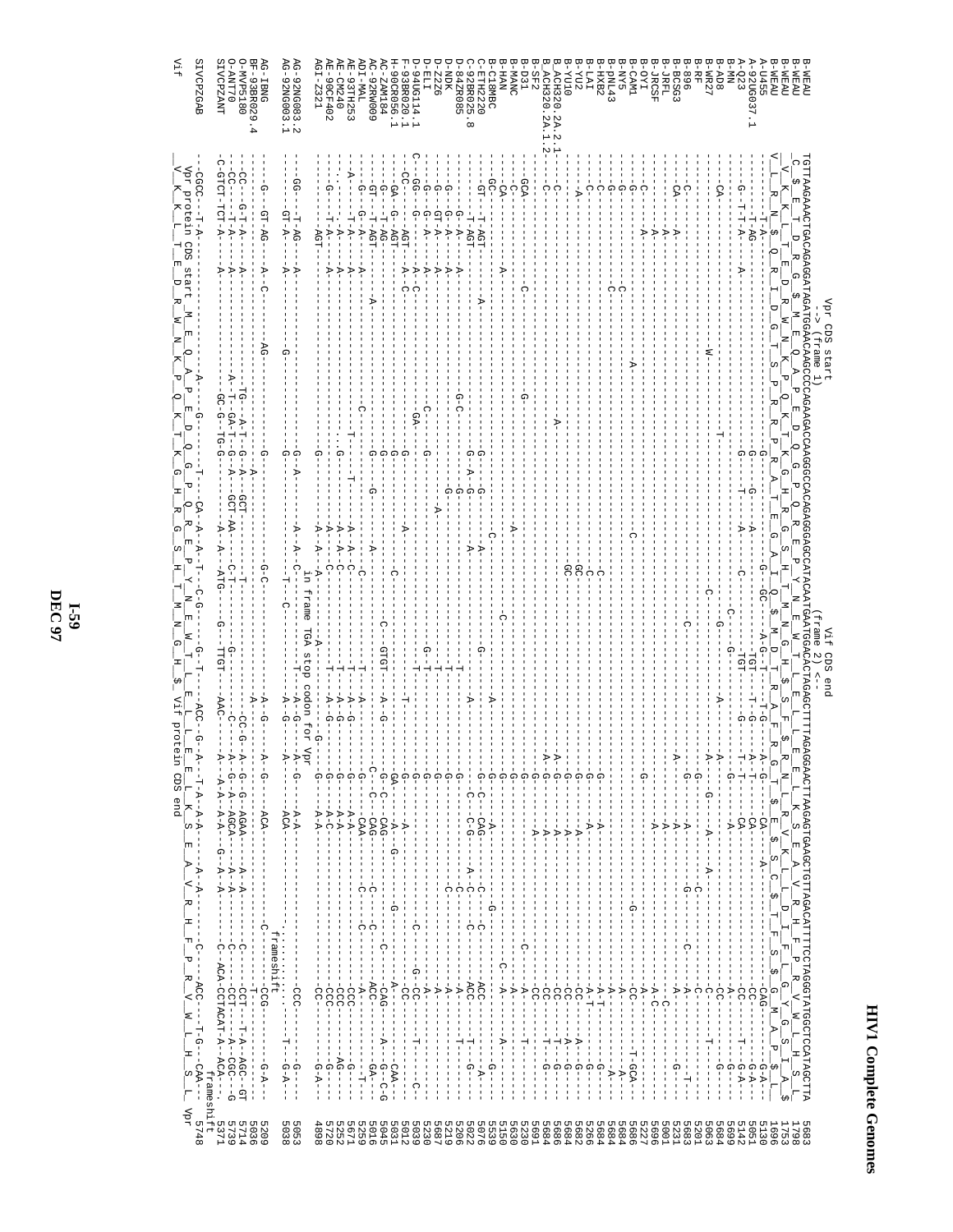| ဂု<br>ω<br>φ<br>ဂု<br>ဂု<br>Ģ<br>Φ<br>A-TTGGG-A<br>$-5-6-$<br>$-1 - 1 - 1 - 1$<br>$-1.5 -$<br>ーロー<br>-41-C<br>ם<br>כד-כ<br>ငှ<br>÷<br>п<br>$\overline{\phantom{a}}$<br>J<br>÷<br>Ĥ<br>Ą<br>--0--<br>Ļ٦<br>H<br>H<br>$A-C$<br>$A-C$<br>$A-C-A-$<br>$A-C--C$<br>$A-C--C$<br>$A-C-A-$<br>$A-T--$<br>$A-C$<br>ς-<br>Ω<br>$A-C$<br>$A-C$<br>A-C<br>Ļ<br>İ<br>$\frac{1}{\Omega}$<br>ω<br>ဂှ<br>$\frac{1}{2}$<br>$-4-$<br>$\frac{1}{1}$<br>$\mathbf I$<br>$\frac{1}{1}$<br>$A -$<br>f,<br>$\frac{1}{\Omega}$<br>Ω<br>Ω<br>∩<br>С<br>∩<br>С<br>$\overline{C}$<br>ှဲ<br>Q<br>$\overline{\mathbf{A}}$<br>⊅<br>⊅<br>ъ<br>ゼ<br>$\mathbb{F}$<br>⋗<br><u>ှ</u><br>∩<br>ローア<br>C<br>Ω<br>Ω<br>$\frac{1}{1}$<br>$-6A-$<br>$-6A-$<br>-91<br>-<br>$GA -$<br>$GA -$<br>$GA -$<br>$GA -$<br>$C_A -$<br>GT-<br><u>ဂ</u><br>Ģ<br>$GA -$<br>믾<br>$GA -$<br>ဂု<br>$GA -$<br>$-59$<br>-79<br>GA-<br>$-55-$<br>Ω<br>Ω<br>ω<br>ω<br>Ω<br>ଋ<br>Ω<br>∩<br>$GA -$<br>Ω<br>Ω<br>Ω<br>Ω<br>⋒<br>ώ<br>ω<br>-DAS-<br>ပုံ<br>-9-1<br>੮<br><u>ဂု</u><br>Ġ<br><u>န</u><br>ဂှ<br>ဂု<br>ଢ଼<br>ဂု<br>ł<br>TATG--A--T<br>$TA$ --<br>H<br>$A -$<br>년<br>TATG--A--T-<br>년<br>$\overline{r}$<br>부<br>H<br>-C-G-TTT-D-C<br>년<br>ဂု<br>÷<br>-11<br>-<br>-ad-<br>÷<br>ڹ<br>ד<br>년<br>H<br>$11 - 11$<br>$A$ – $-$<br>н<br>ဂု<br>∩<br>ငှ<br>л<br>Q<br>гтС--<br>နဲ<br>၂<br>$-1.2 -$<br>-crrr.<br>$-55-$<br>$-12-$<br>」<br>マー<br>-13-<br>Ġ<br>GT-<br>÷<br>G<br>남<br>-11-<br>å<br>$-2T-$<br>$A=-A$<br>白ー<br>-GT.<br>÷<br>÷<br>$-LL-$<br>님<br>-<br>ڹ<br>ד<br>ĠT-<br>$-LA$<br>$\frac{1}{2}$<br>н<br>Þ<br>H<br>보<br>н<br>년<br>۲<br>ا<br>- A – T<br>ーー<br>$T - A -$<br>д<br>÷<br>⊦<br>Ω<br>$A -$<br>-GCT<br>Φ<br>Φ<br>$-4$<br>$\frac{1}{2}$<br>J<br>ъ<br>Þ<br>Þ<br>$AA-$<br>⊅<br>$\overline{r}$<br>AT<br>$\mathbb{A}$<br>⊅<br>⋗<br>ኌ<br>⊅<br>⊅<br>⋗<br>⊅<br>⋗<br>⋗<br>⊅<br>⊅<br>$\mathbf{I}$<br>ှု<br>$-5 - 0$<br>ဂု<br>ଋ<br>ω<br>ω<br>-cc-<br>ဂု<br>ġ<br>-GA-<br>Ö<br>Q<br>Ω<br>ဂု<br>ု<br>frameshift<br>ŘT,<br>-TA-<br>AT<br>Ö<br>$CAC$ --<br>z<br>л<br>ှ<br>٢<br>$\blacksquare$<br>п<br>$\mathbf{I}$<br>л<br>п<br>л<br>л<br>Ξ<br>п<br>$\mathsf I$<br>ъ<br>А<br>$A$ --<br>ъ<br>$A$ --<br>ъ<br>ъ<br>₫<br>$\overline{1}$<br>$\frac{1}{1}$<br>J.<br>I.<br>$\overline{1}$<br>$\frac{1}{1}$<br>$\overline{\phantom{a}}$<br>J.<br>$\overline{1}$<br>J,<br>-GCT<br>$C - A -$<br>$C-A$ -<br>$C-A$ -<br>$C - RG - -$<br>$-C-A$ -<br>$C -$<br>$C-A$ -<br>$C - RG - -$<br>$C-A$ -<br>$C-A$ -<br>$C-A$ -<br>$C-A$ -<br>Ω<br>$C-AGG-$<br>∩<br>÷<br>ł<br>ł<br>$-\Delta -$<br>$\mathbf{I}$<br>$\mathbf{I}$<br>īω<br>$\mathbf{I}$<br>$\frac{1}{1}$<br>$\blacksquare$<br>J.<br>J.<br>$\blacksquare$<br>л<br>$\blacksquare$<br>п<br>J.<br>J.<br>$\blacksquare$<br>J.<br>л<br>I<br>л<br>$\mathbf{I}$<br>$\frac{1}{2}$<br>$\overline{Y}$<br>$\frac{1}{2}$<br>$\mathbb{A}$<br>$\overline{A}$<br>$\overline{r}$<br>$\overline{r}$<br>$A-$<br>$\overline{A}$<br>$\overline{A}$<br>$\overline{A}$<br>$\overline{A}$<br>$A -$<br>$\overline{A}$<br>$\overline{A}$<br>$\overline{A}$<br>⊅<br>$\overline{A}$<br>₻<br>т.<br>л<br>Α-<br>⊅<br>$\overline{1}$<br>ဂူ<br>Q<br>ï<br>J.<br>L<br>$\frac{1}{1}$<br>Ł<br>$\blacksquare$<br>J.<br>л<br>$\mathbf{I}$<br>л<br>л<br>т<br>п<br>п<br>л<br>л<br>л<br>$\overline{1}$<br>ш<br>л<br>f,<br>C<br>-Μ<br>$\blacksquare$<br>÷<br>闩<br>$\overline{1}$<br>↷<br>Ю<br>؋<br>л<br>ı<br>J.<br>J.<br>$\mathbf{I}$<br>п<br>л<br>л<br>п<br>л<br>$A-T$ – $T$<br>л<br>л<br>$\mathbf{I}$<br>л<br>п<br>л<br>л<br>$\mathbf{I}$<br>п<br>л<br>л<br>ᆽ<br>ш<br>$\frac{1}{1}$<br>I,<br>J,<br>$-4-$<br>⊅<br>⊅<br>⋗<br>I<br>J.<br>$\mathbf{I}$<br>TG-<br>I.<br>ဂု<br>ဂု<br>$\Gamma$<br>$\mathbf{I}$<br>л<br>1<br>$\overline{1}$<br>л<br>$\mathbf{I}$<br>1<br>л<br>$\mathbf{I}$<br>п<br>л<br>п<br>л<br>ᄑ<br>-1<br>л<br>$\mathbf I$<br>$\mathsf I$<br>I<br>J.<br>$\blacksquare$<br>$\mathbf{I}$<br>$\blacksquare$<br>J.<br>т<br>$\cdot$<br>$\mathbb I$<br>$\begin{array}{c} \hline \end{array}$<br>$\overline{1}$<br>$\mathbf{I}$<br>∩<br>J.<br>$\bullet$<br>CTCCCATCT-ACA--AGAS--<br>$\vdots$<br>$\vdots$<br>$\vdots$<br>$\vdots$<br>$\cdot$<br>$\bullet$<br>$\cdot$<br>$\cdot$<br>$\cdot$<br>$\bullet$<br>$\cdot$<br>$\bullet$<br>$\cdot$<br>$\bullet$<br>$\cdot$<br>:<br>$\cdot$<br>$\pm$<br>٠<br>$\vdots$<br>$\cdot$<br>$\vdots$<br>$\bullet$<br>$\ddot{\phantom{0}}$<br>$\ddot{\phantom{0}}$<br>$\cdot$<br>$\cdot$<br>$\cdot$<br>$\cdot$<br>rameshif<br>$\ddot{\phantom{0}}$<br>$-1$<br>$-52-7$<br>$\vdots$<br>i<br>J<br>$\vdots$<br>:::::::::<br>frameshif<br>$\frac{1}{1}$<br>$\cdot$<br>TTTG-<br>TTG-A<br>$-BC-$<br>$\frac{1}{1}$<br>TTG-A<br>TTA-<br>$\frac{1}{1}$<br>$\frac{1}{1}$<br>$\frac{1}{2}$<br>$-\mathbb{T} \mathbf{A} - \mathbb{G} - \mathbb{G} \mathbb{G} -$<br>$\frac{1}{2}$<br>$\mathbf I$<br>$-4-$<br>$\mathsf I$<br>CTAAG<br>$\frac{1}{1}$<br>$\overline{\phantom{a}}$<br>$\frac{1}{1}$<br>$\frac{1}{1}$<br>#<br>$\overline{\phantom{a}}$<br>$\frac{1}{2}$<br>J<br>$\frac{1}{2}$<br>$A$ – –<br>۲I<br>T<br>$-1$<br>부<br>부<br>$\blacksquare$<br>J.<br>J.<br>$\blacksquare$<br>Ţ<br>$\begin{array}{c} \hline \end{array}$<br>J,<br>T<br>J.<br>J.<br>۲<br>ا<br>$\frac{1}{1}$<br>$\overline{1}$<br>$\mathbf{I}$<br>I.<br>$\blacksquare$<br>J.<br>J.<br>부<br>$\blacksquare$<br>-1<br>J.<br>$\mathbf{I}$<br>ŧ<br>$\mathbf{I}$<br>J.<br>т<br>л.<br>т<br>л<br>т<br>1<br>$\mathbf{I}$<br>л<br>1<br>$\overline{1}$<br>л<br>1<br>т<br>$\mathbf{I}$<br>$\mathbf{I}$<br>$\mathbf{I}$<br>'n<br>$\overline{1}$<br>$\mathbf I$<br>J<br>Ω<br>$A-GG--$<br>$\mathbb I$<br>$\uparrow$<br>$\mathsf I$<br>Ω<br>Ω<br>Ω<br>Ω<br>Ω<br>Ω<br>Ω<br>Ω<br>Ω<br>ъ<br>ъ<br>Þ<br>ъ<br>ъ<br>Þ<br>Ω<br>ъ<br>ъ<br>Ω<br>Ω<br>Ω<br>Ω<br>I<br>Ω<br>Ω<br>Ω<br>Ω<br>⋗<br>Ω<br>⋒<br>Ω<br>⋗<br>$-ACGAC$ -<br>$\frac{1}{1}$<br>$-99-$<br>ł<br>$-55-$<br>$\blacksquare$<br>Ť<br>п |                                       |               |  |   |  |
|------------------------------------------------------------------------------------------------------------------------------------------------------------------------------------------------------------------------------------------------------------------------------------------------------------------------------------------------------------------------------------------------------------------------------------------------------------------------------------------------------------------------------------------------------------------------------------------------------------------------------------------------------------------------------------------------------------------------------------------------------------------------------------------------------------------------------------------------------------------------------------------------------------------------------------------------------------------------------------------------------------------------------------------------------------------------------------------------------------------------------------------------------------------------------------------------------------------------------------------------------------------------------------------------------------------------------------------------------------------------------------------------------------------------------------------------------------------------------------------------------------------------------------------------------------------------------------------------------------------------------------------------------------------------------------------------------------------------------------------------------------------------------------------------------------------------------------------------------------------------------------------------------------------------------------------------------------------------------------------------------------------------------------------------------------------------------------------------------------------------------------------------------------------------------------------------------------------------------------------------------------------------------------------------------------------------------------------------------------------------------------------------------------------------------------------------------------------------------------------------------------------------------------------------------------------------------------------------------------------------------------------------------------------------------------------------------------------------------------------------------------------------------------------------------------------------------------------------------------------------------------------------------------------------------------------------------------------------------------------------------------------------------------------------------------------------------------------------------------------------------------------------------------------------------------------------------------------------------------------------------------------------------------------------------------------------------------------------------------------------------------------------------------------------------------------------------------------------------------------------------------------------------------------------------------------------------------------------------------------------------------------------------------------------------------------------------------------------------------------------------------------------------------------------------------------------------------------------------------------------------------------------------------------------------------------------------------------------------------------------------------------------------------------------------------------------------------------------------------------------------------------------------------------------------------------------------------------------------------------------------------------------------------------------------------------------------------------------------------------------------------------------------------------------------------------------------------------------------------------------------------------------------------------------------------------------------------------------------------------------------------------------------------------------------------------------------------------------------------------------------------------------------------------------------------------------------------------------------------------------------------------------------------------------------------------------------------------------------------------------------------------------------------------------------------------------------------------------------------------------------------------------------------------------------------------------------------------------------------------------------------------------------------------------------------------------------------------------------------------------------------------------------------------------------------------------------------------------------------------------------------------------------------------------------------------------------------------------------------------------------------------------------------------------------------------------------------------------------------------------------------------------------------------|---------------------------------------|---------------|--|---|--|
|                                                                                                                                                                                                                                                                                                                                                                                                                                                                                                                                                                                                                                                                                                                                                                                                                                                                                                                                                                                                                                                                                                                                                                                                                                                                                                                                                                                                                                                                                                                                                                                                                                                                                                                                                                                                                                                                                                                                                                                                                                                                                                                                                                                                                                                                                                                                                                                                                                                                                                                                                                                                                                                                                                                                                                                                                                                                                                                                                                                                                                                                                                                                                                                                                                                                                                                                                                                                                                                                                                                                                                                                                                                                                                                                                                                                                                                                                                                                                                                                                                                                                                                                                                                                                                                                                                                                                                                                                                                                                                                                                                                                                                                                                                                                                                                                                                                                                                                                                                                                                                                                                                                                                                                                                                                                                                                                                                                                                                                                                                                                                                                                                                                                                                                                                                                          |                                       |               |  |   |  |
|                                                                                                                                                                                                                                                                                                                                                                                                                                                                                                                                                                                                                                                                                                                                                                                                                                                                                                                                                                                                                                                                                                                                                                                                                                                                                                                                                                                                                                                                                                                                                                                                                                                                                                                                                                                                                                                                                                                                                                                                                                                                                                                                                                                                                                                                                                                                                                                                                                                                                                                                                                                                                                                                                                                                                                                                                                                                                                                                                                                                                                                                                                                                                                                                                                                                                                                                                                                                                                                                                                                                                                                                                                                                                                                                                                                                                                                                                                                                                                                                                                                                                                                                                                                                                                                                                                                                                                                                                                                                                                                                                                                                                                                                                                                                                                                                                                                                                                                                                                                                                                                                                                                                                                                                                                                                                                                                                                                                                                                                                                                                                                                                                                                                                                                                                                                          |                                       |               |  |   |  |
|                                                                                                                                                                                                                                                                                                                                                                                                                                                                                                                                                                                                                                                                                                                                                                                                                                                                                                                                                                                                                                                                                                                                                                                                                                                                                                                                                                                                                                                                                                                                                                                                                                                                                                                                                                                                                                                                                                                                                                                                                                                                                                                                                                                                                                                                                                                                                                                                                                                                                                                                                                                                                                                                                                                                                                                                                                                                                                                                                                                                                                                                                                                                                                                                                                                                                                                                                                                                                                                                                                                                                                                                                                                                                                                                                                                                                                                                                                                                                                                                                                                                                                                                                                                                                                                                                                                                                                                                                                                                                                                                                                                                                                                                                                                                                                                                                                                                                                                                                                                                                                                                                                                                                                                                                                                                                                                                                                                                                                                                                                                                                                                                                                                                                                                                                                                          |                                       |               |  |   |  |
|                                                                                                                                                                                                                                                                                                                                                                                                                                                                                                                                                                                                                                                                                                                                                                                                                                                                                                                                                                                                                                                                                                                                                                                                                                                                                                                                                                                                                                                                                                                                                                                                                                                                                                                                                                                                                                                                                                                                                                                                                                                                                                                                                                                                                                                                                                                                                                                                                                                                                                                                                                                                                                                                                                                                                                                                                                                                                                                                                                                                                                                                                                                                                                                                                                                                                                                                                                                                                                                                                                                                                                                                                                                                                                                                                                                                                                                                                                                                                                                                                                                                                                                                                                                                                                                                                                                                                                                                                                                                                                                                                                                                                                                                                                                                                                                                                                                                                                                                                                                                                                                                                                                                                                                                                                                                                                                                                                                                                                                                                                                                                                                                                                                                                                                                                                                          |                                       |               |  |   |  |
|                                                                                                                                                                                                                                                                                                                                                                                                                                                                                                                                                                                                                                                                                                                                                                                                                                                                                                                                                                                                                                                                                                                                                                                                                                                                                                                                                                                                                                                                                                                                                                                                                                                                                                                                                                                                                                                                                                                                                                                                                                                                                                                                                                                                                                                                                                                                                                                                                                                                                                                                                                                                                                                                                                                                                                                                                                                                                                                                                                                                                                                                                                                                                                                                                                                                                                                                                                                                                                                                                                                                                                                                                                                                                                                                                                                                                                                                                                                                                                                                                                                                                                                                                                                                                                                                                                                                                                                                                                                                                                                                                                                                                                                                                                                                                                                                                                                                                                                                                                                                                                                                                                                                                                                                                                                                                                                                                                                                                                                                                                                                                                                                                                                                                                                                                                                          |                                       |               |  |   |  |
|                                                                                                                                                                                                                                                                                                                                                                                                                                                                                                                                                                                                                                                                                                                                                                                                                                                                                                                                                                                                                                                                                                                                                                                                                                                                                                                                                                                                                                                                                                                                                                                                                                                                                                                                                                                                                                                                                                                                                                                                                                                                                                                                                                                                                                                                                                                                                                                                                                                                                                                                                                                                                                                                                                                                                                                                                                                                                                                                                                                                                                                                                                                                                                                                                                                                                                                                                                                                                                                                                                                                                                                                                                                                                                                                                                                                                                                                                                                                                                                                                                                                                                                                                                                                                                                                                                                                                                                                                                                                                                                                                                                                                                                                                                                                                                                                                                                                                                                                                                                                                                                                                                                                                                                                                                                                                                                                                                                                                                                                                                                                                                                                                                                                                                                                                                                          |                                       |               |  |   |  |
|                                                                                                                                                                                                                                                                                                                                                                                                                                                                                                                                                                                                                                                                                                                                                                                                                                                                                                                                                                                                                                                                                                                                                                                                                                                                                                                                                                                                                                                                                                                                                                                                                                                                                                                                                                                                                                                                                                                                                                                                                                                                                                                                                                                                                                                                                                                                                                                                                                                                                                                                                                                                                                                                                                                                                                                                                                                                                                                                                                                                                                                                                                                                                                                                                                                                                                                                                                                                                                                                                                                                                                                                                                                                                                                                                                                                                                                                                                                                                                                                                                                                                                                                                                                                                                                                                                                                                                                                                                                                                                                                                                                                                                                                                                                                                                                                                                                                                                                                                                                                                                                                                                                                                                                                                                                                                                                                                                                                                                                                                                                                                                                                                                                                                                                                                                                          |                                       |               |  |   |  |
|                                                                                                                                                                                                                                                                                                                                                                                                                                                                                                                                                                                                                                                                                                                                                                                                                                                                                                                                                                                                                                                                                                                                                                                                                                                                                                                                                                                                                                                                                                                                                                                                                                                                                                                                                                                                                                                                                                                                                                                                                                                                                                                                                                                                                                                                                                                                                                                                                                                                                                                                                                                                                                                                                                                                                                                                                                                                                                                                                                                                                                                                                                                                                                                                                                                                                                                                                                                                                                                                                                                                                                                                                                                                                                                                                                                                                                                                                                                                                                                                                                                                                                                                                                                                                                                                                                                                                                                                                                                                                                                                                                                                                                                                                                                                                                                                                                                                                                                                                                                                                                                                                                                                                                                                                                                                                                                                                                                                                                                                                                                                                                                                                                                                                                                                                                                          |                                       |               |  |   |  |
|                                                                                                                                                                                                                                                                                                                                                                                                                                                                                                                                                                                                                                                                                                                                                                                                                                                                                                                                                                                                                                                                                                                                                                                                                                                                                                                                                                                                                                                                                                                                                                                                                                                                                                                                                                                                                                                                                                                                                                                                                                                                                                                                                                                                                                                                                                                                                                                                                                                                                                                                                                                                                                                                                                                                                                                                                                                                                                                                                                                                                                                                                                                                                                                                                                                                                                                                                                                                                                                                                                                                                                                                                                                                                                                                                                                                                                                                                                                                                                                                                                                                                                                                                                                                                                                                                                                                                                                                                                                                                                                                                                                                                                                                                                                                                                                                                                                                                                                                                                                                                                                                                                                                                                                                                                                                                                                                                                                                                                                                                                                                                                                                                                                                                                                                                                                          |                                       |               |  |   |  |
|                                                                                                                                                                                                                                                                                                                                                                                                                                                                                                                                                                                                                                                                                                                                                                                                                                                                                                                                                                                                                                                                                                                                                                                                                                                                                                                                                                                                                                                                                                                                                                                                                                                                                                                                                                                                                                                                                                                                                                                                                                                                                                                                                                                                                                                                                                                                                                                                                                                                                                                                                                                                                                                                                                                                                                                                                                                                                                                                                                                                                                                                                                                                                                                                                                                                                                                                                                                                                                                                                                                                                                                                                                                                                                                                                                                                                                                                                                                                                                                                                                                                                                                                                                                                                                                                                                                                                                                                                                                                                                                                                                                                                                                                                                                                                                                                                                                                                                                                                                                                                                                                                                                                                                                                                                                                                                                                                                                                                                                                                                                                                                                                                                                                                                                                                                                          |                                       |               |  |   |  |
|                                                                                                                                                                                                                                                                                                                                                                                                                                                                                                                                                                                                                                                                                                                                                                                                                                                                                                                                                                                                                                                                                                                                                                                                                                                                                                                                                                                                                                                                                                                                                                                                                                                                                                                                                                                                                                                                                                                                                                                                                                                                                                                                                                                                                                                                                                                                                                                                                                                                                                                                                                                                                                                                                                                                                                                                                                                                                                                                                                                                                                                                                                                                                                                                                                                                                                                                                                                                                                                                                                                                                                                                                                                                                                                                                                                                                                                                                                                                                                                                                                                                                                                                                                                                                                                                                                                                                                                                                                                                                                                                                                                                                                                                                                                                                                                                                                                                                                                                                                                                                                                                                                                                                                                                                                                                                                                                                                                                                                                                                                                                                                                                                                                                                                                                                                                          |                                       |               |  |   |  |
|                                                                                                                                                                                                                                                                                                                                                                                                                                                                                                                                                                                                                                                                                                                                                                                                                                                                                                                                                                                                                                                                                                                                                                                                                                                                                                                                                                                                                                                                                                                                                                                                                                                                                                                                                                                                                                                                                                                                                                                                                                                                                                                                                                                                                                                                                                                                                                                                                                                                                                                                                                                                                                                                                                                                                                                                                                                                                                                                                                                                                                                                                                                                                                                                                                                                                                                                                                                                                                                                                                                                                                                                                                                                                                                                                                                                                                                                                                                                                                                                                                                                                                                                                                                                                                                                                                                                                                                                                                                                                                                                                                                                                                                                                                                                                                                                                                                                                                                                                                                                                                                                                                                                                                                                                                                                                                                                                                                                                                                                                                                                                                                                                                                                                                                                                                                          |                                       |               |  |   |  |
| $-AGA-$<br>ŧ                                                                                                                                                                                                                                                                                                                                                                                                                                                                                                                                                                                                                                                                                                                                                                                                                                                                                                                                                                                                                                                                                                                                                                                                                                                                                                                                                                                                                                                                                                                                                                                                                                                                                                                                                                                                                                                                                                                                                                                                                                                                                                                                                                                                                                                                                                                                                                                                                                                                                                                                                                                                                                                                                                                                                                                                                                                                                                                                                                                                                                                                                                                                                                                                                                                                                                                                                                                                                                                                                                                                                                                                                                                                                                                                                                                                                                                                                                                                                                                                                                                                                                                                                                                                                                                                                                                                                                                                                                                                                                                                                                                                                                                                                                                                                                                                                                                                                                                                                                                                                                                                                                                                                                                                                                                                                                                                                                                                                                                                                                                                                                                                                                                                                                                                                                             | $\frac{1}{1}$                         |               |  |   |  |
|                                                                                                                                                                                                                                                                                                                                                                                                                                                                                                                                                                                                                                                                                                                                                                                                                                                                                                                                                                                                                                                                                                                                                                                                                                                                                                                                                                                                                                                                                                                                                                                                                                                                                                                                                                                                                                                                                                                                                                                                                                                                                                                                                                                                                                                                                                                                                                                                                                                                                                                                                                                                                                                                                                                                                                                                                                                                                                                                                                                                                                                                                                                                                                                                                                                                                                                                                                                                                                                                                                                                                                                                                                                                                                                                                                                                                                                                                                                                                                                                                                                                                                                                                                                                                                                                                                                                                                                                                                                                                                                                                                                                                                                                                                                                                                                                                                                                                                                                                                                                                                                                                                                                                                                                                                                                                                                                                                                                                                                                                                                                                                                                                                                                                                                                                                                          |                                       |               |  |   |  |
| $\frac{1}{1}$<br>$\frac{1}{1}$                                                                                                                                                                                                                                                                                                                                                                                                                                                                                                                                                                                                                                                                                                                                                                                                                                                                                                                                                                                                                                                                                                                                                                                                                                                                                                                                                                                                                                                                                                                                                                                                                                                                                                                                                                                                                                                                                                                                                                                                                                                                                                                                                                                                                                                                                                                                                                                                                                                                                                                                                                                                                                                                                                                                                                                                                                                                                                                                                                                                                                                                                                                                                                                                                                                                                                                                                                                                                                                                                                                                                                                                                                                                                                                                                                                                                                                                                                                                                                                                                                                                                                                                                                                                                                                                                                                                                                                                                                                                                                                                                                                                                                                                                                                                                                                                                                                                                                                                                                                                                                                                                                                                                                                                                                                                                                                                                                                                                                                                                                                                                                                                                                                                                                                                                           | ł                                     |               |  |   |  |
|                                                                                                                                                                                                                                                                                                                                                                                                                                                                                                                                                                                                                                                                                                                                                                                                                                                                                                                                                                                                                                                                                                                                                                                                                                                                                                                                                                                                                                                                                                                                                                                                                                                                                                                                                                                                                                                                                                                                                                                                                                                                                                                                                                                                                                                                                                                                                                                                                                                                                                                                                                                                                                                                                                                                                                                                                                                                                                                                                                                                                                                                                                                                                                                                                                                                                                                                                                                                                                                                                                                                                                                                                                                                                                                                                                                                                                                                                                                                                                                                                                                                                                                                                                                                                                                                                                                                                                                                                                                                                                                                                                                                                                                                                                                                                                                                                                                                                                                                                                                                                                                                                                                                                                                                                                                                                                                                                                                                                                                                                                                                                                                                                                                                                                                                                                                          |                                       |               |  |   |  |
| ł<br>$\frac{1}{1}$                                                                                                                                                                                                                                                                                                                                                                                                                                                                                                                                                                                                                                                                                                                                                                                                                                                                                                                                                                                                                                                                                                                                                                                                                                                                                                                                                                                                                                                                                                                                                                                                                                                                                                                                                                                                                                                                                                                                                                                                                                                                                                                                                                                                                                                                                                                                                                                                                                                                                                                                                                                                                                                                                                                                                                                                                                                                                                                                                                                                                                                                                                                                                                                                                                                                                                                                                                                                                                                                                                                                                                                                                                                                                                                                                                                                                                                                                                                                                                                                                                                                                                                                                                                                                                                                                                                                                                                                                                                                                                                                                                                                                                                                                                                                                                                                                                                                                                                                                                                                                                                                                                                                                                                                                                                                                                                                                                                                                                                                                                                                                                                                                                                                                                                                                                       |                                       |               |  |   |  |
|                                                                                                                                                                                                                                                                                                                                                                                                                                                                                                                                                                                                                                                                                                                                                                                                                                                                                                                                                                                                                                                                                                                                                                                                                                                                                                                                                                                                                                                                                                                                                                                                                                                                                                                                                                                                                                                                                                                                                                                                                                                                                                                                                                                                                                                                                                                                                                                                                                                                                                                                                                                                                                                                                                                                                                                                                                                                                                                                                                                                                                                                                                                                                                                                                                                                                                                                                                                                                                                                                                                                                                                                                                                                                                                                                                                                                                                                                                                                                                                                                                                                                                                                                                                                                                                                                                                                                                                                                                                                                                                                                                                                                                                                                                                                                                                                                                                                                                                                                                                                                                                                                                                                                                                                                                                                                                                                                                                                                                                                                                                                                                                                                                                                                                                                                                                          |                                       |               |  |   |  |
|                                                                                                                                                                                                                                                                                                                                                                                                                                                                                                                                                                                                                                                                                                                                                                                                                                                                                                                                                                                                                                                                                                                                                                                                                                                                                                                                                                                                                                                                                                                                                                                                                                                                                                                                                                                                                                                                                                                                                                                                                                                                                                                                                                                                                                                                                                                                                                                                                                                                                                                                                                                                                                                                                                                                                                                                                                                                                                                                                                                                                                                                                                                                                                                                                                                                                                                                                                                                                                                                                                                                                                                                                                                                                                                                                                                                                                                                                                                                                                                                                                                                                                                                                                                                                                                                                                                                                                                                                                                                                                                                                                                                                                                                                                                                                                                                                                                                                                                                                                                                                                                                                                                                                                                                                                                                                                                                                                                                                                                                                                                                                                                                                                                                                                                                                                                          |                                       |               |  |   |  |
|                                                                                                                                                                                                                                                                                                                                                                                                                                                                                                                                                                                                                                                                                                                                                                                                                                                                                                                                                                                                                                                                                                                                                                                                                                                                                                                                                                                                                                                                                                                                                                                                                                                                                                                                                                                                                                                                                                                                                                                                                                                                                                                                                                                                                                                                                                                                                                                                                                                                                                                                                                                                                                                                                                                                                                                                                                                                                                                                                                                                                                                                                                                                                                                                                                                                                                                                                                                                                                                                                                                                                                                                                                                                                                                                                                                                                                                                                                                                                                                                                                                                                                                                                                                                                                                                                                                                                                                                                                                                                                                                                                                                                                                                                                                                                                                                                                                                                                                                                                                                                                                                                                                                                                                                                                                                                                                                                                                                                                                                                                                                                                                                                                                                                                                                                                                          |                                       |               |  |   |  |
| GC---<br>ł<br>$\frac{1}{1}$<br>ł<br>Ť<br>$\overline{\phantom{a}}$<br>ł<br>$\frac{1}{1}$<br>ł<br>ţ<br>ł<br>ł<br>J                                                                                                                                                                                                                                                                                                                                                                                                                                                                                                                                                                                                                                                                                                                                                                                                                                                                                                                                                                                                                                                                                                                                                                                                                                                                                                                                                                                                                                                                                                                                                                                                                                                                                                                                                                                                                                                                                                                                                                                                                                                                                                                                                                                                                                                                                                                                                                                                                                                                                                                                                                                                                                                                                                                                                                                                                                                                                                                                                                                                                                                                                                                                                                                                                                                                                                                                                                                                                                                                                                                                                                                                                                                                                                                                                                                                                                                                                                                                                                                                                                                                                                                                                                                                                                                                                                                                                                                                                                                                                                                                                                                                                                                                                                                                                                                                                                                                                                                                                                                                                                                                                                                                                                                                                                                                                                                                                                                                                                                                                                                                                                                                                                                                         | л                                     |               |  |   |  |
|                                                                                                                                                                                                                                                                                                                                                                                                                                                                                                                                                                                                                                                                                                                                                                                                                                                                                                                                                                                                                                                                                                                                                                                                                                                                                                                                                                                                                                                                                                                                                                                                                                                                                                                                                                                                                                                                                                                                                                                                                                                                                                                                                                                                                                                                                                                                                                                                                                                                                                                                                                                                                                                                                                                                                                                                                                                                                                                                                                                                                                                                                                                                                                                                                                                                                                                                                                                                                                                                                                                                                                                                                                                                                                                                                                                                                                                                                                                                                                                                                                                                                                                                                                                                                                                                                                                                                                                                                                                                                                                                                                                                                                                                                                                                                                                                                                                                                                                                                                                                                                                                                                                                                                                                                                                                                                                                                                                                                                                                                                                                                                                                                                                                                                                                                                                          |                                       |               |  |   |  |
|                                                                                                                                                                                                                                                                                                                                                                                                                                                                                                                                                                                                                                                                                                                                                                                                                                                                                                                                                                                                                                                                                                                                                                                                                                                                                                                                                                                                                                                                                                                                                                                                                                                                                                                                                                                                                                                                                                                                                                                                                                                                                                                                                                                                                                                                                                                                                                                                                                                                                                                                                                                                                                                                                                                                                                                                                                                                                                                                                                                                                                                                                                                                                                                                                                                                                                                                                                                                                                                                                                                                                                                                                                                                                                                                                                                                                                                                                                                                                                                                                                                                                                                                                                                                                                                                                                                                                                                                                                                                                                                                                                                                                                                                                                                                                                                                                                                                                                                                                                                                                                                                                                                                                                                                                                                                                                                                                                                                                                                                                                                                                                                                                                                                                                                                                                                          |                                       |               |  |   |  |
|                                                                                                                                                                                                                                                                                                                                                                                                                                                                                                                                                                                                                                                                                                                                                                                                                                                                                                                                                                                                                                                                                                                                                                                                                                                                                                                                                                                                                                                                                                                                                                                                                                                                                                                                                                                                                                                                                                                                                                                                                                                                                                                                                                                                                                                                                                                                                                                                                                                                                                                                                                                                                                                                                                                                                                                                                                                                                                                                                                                                                                                                                                                                                                                                                                                                                                                                                                                                                                                                                                                                                                                                                                                                                                                                                                                                                                                                                                                                                                                                                                                                                                                                                                                                                                                                                                                                                                                                                                                                                                                                                                                                                                                                                                                                                                                                                                                                                                                                                                                                                                                                                                                                                                                                                                                                                                                                                                                                                                                                                                                                                                                                                                                                                                                                                                                          |                                       |               |  |   |  |
|                                                                                                                                                                                                                                                                                                                                                                                                                                                                                                                                                                                                                                                                                                                                                                                                                                                                                                                                                                                                                                                                                                                                                                                                                                                                                                                                                                                                                                                                                                                                                                                                                                                                                                                                                                                                                                                                                                                                                                                                                                                                                                                                                                                                                                                                                                                                                                                                                                                                                                                                                                                                                                                                                                                                                                                                                                                                                                                                                                                                                                                                                                                                                                                                                                                                                                                                                                                                                                                                                                                                                                                                                                                                                                                                                                                                                                                                                                                                                                                                                                                                                                                                                                                                                                                                                                                                                                                                                                                                                                                                                                                                                                                                                                                                                                                                                                                                                                                                                                                                                                                                                                                                                                                                                                                                                                                                                                                                                                                                                                                                                                                                                                                                                                                                                                                          |                                       |               |  |   |  |
|                                                                                                                                                                                                                                                                                                                                                                                                                                                                                                                                                                                                                                                                                                                                                                                                                                                                                                                                                                                                                                                                                                                                                                                                                                                                                                                                                                                                                                                                                                                                                                                                                                                                                                                                                                                                                                                                                                                                                                                                                                                                                                                                                                                                                                                                                                                                                                                                                                                                                                                                                                                                                                                                                                                                                                                                                                                                                                                                                                                                                                                                                                                                                                                                                                                                                                                                                                                                                                                                                                                                                                                                                                                                                                                                                                                                                                                                                                                                                                                                                                                                                                                                                                                                                                                                                                                                                                                                                                                                                                                                                                                                                                                                                                                                                                                                                                                                                                                                                                                                                                                                                                                                                                                                                                                                                                                                                                                                                                                                                                                                                                                                                                                                                                                                                                                          |                                       |               |  |   |  |
|                                                                                                                                                                                                                                                                                                                                                                                                                                                                                                                                                                                                                                                                                                                                                                                                                                                                                                                                                                                                                                                                                                                                                                                                                                                                                                                                                                                                                                                                                                                                                                                                                                                                                                                                                                                                                                                                                                                                                                                                                                                                                                                                                                                                                                                                                                                                                                                                                                                                                                                                                                                                                                                                                                                                                                                                                                                                                                                                                                                                                                                                                                                                                                                                                                                                                                                                                                                                                                                                                                                                                                                                                                                                                                                                                                                                                                                                                                                                                                                                                                                                                                                                                                                                                                                                                                                                                                                                                                                                                                                                                                                                                                                                                                                                                                                                                                                                                                                                                                                                                                                                                                                                                                                                                                                                                                                                                                                                                                                                                                                                                                                                                                                                                                                                                                                          |                                       |               |  |   |  |
|                                                                                                                                                                                                                                                                                                                                                                                                                                                                                                                                                                                                                                                                                                                                                                                                                                                                                                                                                                                                                                                                                                                                                                                                                                                                                                                                                                                                                                                                                                                                                                                                                                                                                                                                                                                                                                                                                                                                                                                                                                                                                                                                                                                                                                                                                                                                                                                                                                                                                                                                                                                                                                                                                                                                                                                                                                                                                                                                                                                                                                                                                                                                                                                                                                                                                                                                                                                                                                                                                                                                                                                                                                                                                                                                                                                                                                                                                                                                                                                                                                                                                                                                                                                                                                                                                                                                                                                                                                                                                                                                                                                                                                                                                                                                                                                                                                                                                                                                                                                                                                                                                                                                                                                                                                                                                                                                                                                                                                                                                                                                                                                                                                                                                                                                                                                          |                                       |               |  |   |  |
|                                                                                                                                                                                                                                                                                                                                                                                                                                                                                                                                                                                                                                                                                                                                                                                                                                                                                                                                                                                                                                                                                                                                                                                                                                                                                                                                                                                                                                                                                                                                                                                                                                                                                                                                                                                                                                                                                                                                                                                                                                                                                                                                                                                                                                                                                                                                                                                                                                                                                                                                                                                                                                                                                                                                                                                                                                                                                                                                                                                                                                                                                                                                                                                                                                                                                                                                                                                                                                                                                                                                                                                                                                                                                                                                                                                                                                                                                                                                                                                                                                                                                                                                                                                                                                                                                                                                                                                                                                                                                                                                                                                                                                                                                                                                                                                                                                                                                                                                                                                                                                                                                                                                                                                                                                                                                                                                                                                                                                                                                                                                                                                                                                                                                                                                                                                          |                                       |               |  |   |  |
|                                                                                                                                                                                                                                                                                                                                                                                                                                                                                                                                                                                                                                                                                                                                                                                                                                                                                                                                                                                                                                                                                                                                                                                                                                                                                                                                                                                                                                                                                                                                                                                                                                                                                                                                                                                                                                                                                                                                                                                                                                                                                                                                                                                                                                                                                                                                                                                                                                                                                                                                                                                                                                                                                                                                                                                                                                                                                                                                                                                                                                                                                                                                                                                                                                                                                                                                                                                                                                                                                                                                                                                                                                                                                                                                                                                                                                                                                                                                                                                                                                                                                                                                                                                                                                                                                                                                                                                                                                                                                                                                                                                                                                                                                                                                                                                                                                                                                                                                                                                                                                                                                                                                                                                                                                                                                                                                                                                                                                                                                                                                                                                                                                                                                                                                                                                          |                                       |               |  |   |  |
|                                                                                                                                                                                                                                                                                                                                                                                                                                                                                                                                                                                                                                                                                                                                                                                                                                                                                                                                                                                                                                                                                                                                                                                                                                                                                                                                                                                                                                                                                                                                                                                                                                                                                                                                                                                                                                                                                                                                                                                                                                                                                                                                                                                                                                                                                                                                                                                                                                                                                                                                                                                                                                                                                                                                                                                                                                                                                                                                                                                                                                                                                                                                                                                                                                                                                                                                                                                                                                                                                                                                                                                                                                                                                                                                                                                                                                                                                                                                                                                                                                                                                                                                                                                                                                                                                                                                                                                                                                                                                                                                                                                                                                                                                                                                                                                                                                                                                                                                                                                                                                                                                                                                                                                                                                                                                                                                                                                                                                                                                                                                                                                                                                                                                                                                                                                          |                                       |               |  |   |  |
|                                                                                                                                                                                                                                                                                                                                                                                                                                                                                                                                                                                                                                                                                                                                                                                                                                                                                                                                                                                                                                                                                                                                                                                                                                                                                                                                                                                                                                                                                                                                                                                                                                                                                                                                                                                                                                                                                                                                                                                                                                                                                                                                                                                                                                                                                                                                                                                                                                                                                                                                                                                                                                                                                                                                                                                                                                                                                                                                                                                                                                                                                                                                                                                                                                                                                                                                                                                                                                                                                                                                                                                                                                                                                                                                                                                                                                                                                                                                                                                                                                                                                                                                                                                                                                                                                                                                                                                                                                                                                                                                                                                                                                                                                                                                                                                                                                                                                                                                                                                                                                                                                                                                                                                                                                                                                                                                                                                                                                                                                                                                                                                                                                                                                                                                                                                          |                                       |               |  |   |  |
|                                                                                                                                                                                                                                                                                                                                                                                                                                                                                                                                                                                                                                                                                                                                                                                                                                                                                                                                                                                                                                                                                                                                                                                                                                                                                                                                                                                                                                                                                                                                                                                                                                                                                                                                                                                                                                                                                                                                                                                                                                                                                                                                                                                                                                                                                                                                                                                                                                                                                                                                                                                                                                                                                                                                                                                                                                                                                                                                                                                                                                                                                                                                                                                                                                                                                                                                                                                                                                                                                                                                                                                                                                                                                                                                                                                                                                                                                                                                                                                                                                                                                                                                                                                                                                                                                                                                                                                                                                                                                                                                                                                                                                                                                                                                                                                                                                                                                                                                                                                                                                                                                                                                                                                                                                                                                                                                                                                                                                                                                                                                                                                                                                                                                                                                                                                          |                                       |               |  |   |  |
|                                                                                                                                                                                                                                                                                                                                                                                                                                                                                                                                                                                                                                                                                                                                                                                                                                                                                                                                                                                                                                                                                                                                                                                                                                                                                                                                                                                                                                                                                                                                                                                                                                                                                                                                                                                                                                                                                                                                                                                                                                                                                                                                                                                                                                                                                                                                                                                                                                                                                                                                                                                                                                                                                                                                                                                                                                                                                                                                                                                                                                                                                                                                                                                                                                                                                                                                                                                                                                                                                                                                                                                                                                                                                                                                                                                                                                                                                                                                                                                                                                                                                                                                                                                                                                                                                                                                                                                                                                                                                                                                                                                                                                                                                                                                                                                                                                                                                                                                                                                                                                                                                                                                                                                                                                                                                                                                                                                                                                                                                                                                                                                                                                                                                                                                                                                          |                                       |               |  |   |  |
|                                                                                                                                                                                                                                                                                                                                                                                                                                                                                                                                                                                                                                                                                                                                                                                                                                                                                                                                                                                                                                                                                                                                                                                                                                                                                                                                                                                                                                                                                                                                                                                                                                                                                                                                                                                                                                                                                                                                                                                                                                                                                                                                                                                                                                                                                                                                                                                                                                                                                                                                                                                                                                                                                                                                                                                                                                                                                                                                                                                                                                                                                                                                                                                                                                                                                                                                                                                                                                                                                                                                                                                                                                                                                                                                                                                                                                                                                                                                                                                                                                                                                                                                                                                                                                                                                                                                                                                                                                                                                                                                                                                                                                                                                                                                                                                                                                                                                                                                                                                                                                                                                                                                                                                                                                                                                                                                                                                                                                                                                                                                                                                                                                                                                                                                                                                          |                                       |               |  |   |  |
|                                                                                                                                                                                                                                                                                                                                                                                                                                                                                                                                                                                                                                                                                                                                                                                                                                                                                                                                                                                                                                                                                                                                                                                                                                                                                                                                                                                                                                                                                                                                                                                                                                                                                                                                                                                                                                                                                                                                                                                                                                                                                                                                                                                                                                                                                                                                                                                                                                                                                                                                                                                                                                                                                                                                                                                                                                                                                                                                                                                                                                                                                                                                                                                                                                                                                                                                                                                                                                                                                                                                                                                                                                                                                                                                                                                                                                                                                                                                                                                                                                                                                                                                                                                                                                                                                                                                                                                                                                                                                                                                                                                                                                                                                                                                                                                                                                                                                                                                                                                                                                                                                                                                                                                                                                                                                                                                                                                                                                                                                                                                                                                                                                                                                                                                                                                          |                                       |               |  |   |  |
|                                                                                                                                                                                                                                                                                                                                                                                                                                                                                                                                                                                                                                                                                                                                                                                                                                                                                                                                                                                                                                                                                                                                                                                                                                                                                                                                                                                                                                                                                                                                                                                                                                                                                                                                                                                                                                                                                                                                                                                                                                                                                                                                                                                                                                                                                                                                                                                                                                                                                                                                                                                                                                                                                                                                                                                                                                                                                                                                                                                                                                                                                                                                                                                                                                                                                                                                                                                                                                                                                                                                                                                                                                                                                                                                                                                                                                                                                                                                                                                                                                                                                                                                                                                                                                                                                                                                                                                                                                                                                                                                                                                                                                                                                                                                                                                                                                                                                                                                                                                                                                                                                                                                                                                                                                                                                                                                                                                                                                                                                                                                                                                                                                                                                                                                                                                          |                                       |               |  |   |  |
|                                                                                                                                                                                                                                                                                                                                                                                                                                                                                                                                                                                                                                                                                                                                                                                                                                                                                                                                                                                                                                                                                                                                                                                                                                                                                                                                                                                                                                                                                                                                                                                                                                                                                                                                                                                                                                                                                                                                                                                                                                                                                                                                                                                                                                                                                                                                                                                                                                                                                                                                                                                                                                                                                                                                                                                                                                                                                                                                                                                                                                                                                                                                                                                                                                                                                                                                                                                                                                                                                                                                                                                                                                                                                                                                                                                                                                                                                                                                                                                                                                                                                                                                                                                                                                                                                                                                                                                                                                                                                                                                                                                                                                                                                                                                                                                                                                                                                                                                                                                                                                                                                                                                                                                                                                                                                                                                                                                                                                                                                                                                                                                                                                                                                                                                                                                          |                                       |               |  |   |  |
|                                                                                                                                                                                                                                                                                                                                                                                                                                                                                                                                                                                                                                                                                                                                                                                                                                                                                                                                                                                                                                                                                                                                                                                                                                                                                                                                                                                                                                                                                                                                                                                                                                                                                                                                                                                                                                                                                                                                                                                                                                                                                                                                                                                                                                                                                                                                                                                                                                                                                                                                                                                                                                                                                                                                                                                                                                                                                                                                                                                                                                                                                                                                                                                                                                                                                                                                                                                                                                                                                                                                                                                                                                                                                                                                                                                                                                                                                                                                                                                                                                                                                                                                                                                                                                                                                                                                                                                                                                                                                                                                                                                                                                                                                                                                                                                                                                                                                                                                                                                                                                                                                                                                                                                                                                                                                                                                                                                                                                                                                                                                                                                                                                                                                                                                                                                          | $\frac{1}{1}$                         |               |  |   |  |
| Ŧ<br>ł<br>Ţ<br>Ţ<br>$\mathbf{I}$<br>$\vdots$<br>ł<br>$-99-$<br>$-99 -$<br>$-55-$                                                                                                                                                                                                                                                                                                                                                                                                                                                                                                                                                                                                                                                                                                                                                                                                                                                                                                                                                                                                                                                                                                                                                                                                                                                                                                                                                                                                                                                                                                                                                                                                                                                                                                                                                                                                                                                                                                                                                                                                                                                                                                                                                                                                                                                                                                                                                                                                                                                                                                                                                                                                                                                                                                                                                                                                                                                                                                                                                                                                                                                                                                                                                                                                                                                                                                                                                                                                                                                                                                                                                                                                                                                                                                                                                                                                                                                                                                                                                                                                                                                                                                                                                                                                                                                                                                                                                                                                                                                                                                                                                                                                                                                                                                                                                                                                                                                                                                                                                                                                                                                                                                                                                                                                                                                                                                                                                                                                                                                                                                                                                                                                                                                                                                         | $\frac{1}{1}$                         |               |  |   |  |
|                                                                                                                                                                                                                                                                                                                                                                                                                                                                                                                                                                                                                                                                                                                                                                                                                                                                                                                                                                                                                                                                                                                                                                                                                                                                                                                                                                                                                                                                                                                                                                                                                                                                                                                                                                                                                                                                                                                                                                                                                                                                                                                                                                                                                                                                                                                                                                                                                                                                                                                                                                                                                                                                                                                                                                                                                                                                                                                                                                                                                                                                                                                                                                                                                                                                                                                                                                                                                                                                                                                                                                                                                                                                                                                                                                                                                                                                                                                                                                                                                                                                                                                                                                                                                                                                                                                                                                                                                                                                                                                                                                                                                                                                                                                                                                                                                                                                                                                                                                                                                                                                                                                                                                                                                                                                                                                                                                                                                                                                                                                                                                                                                                                                                                                                                                                          |                                       |               |  |   |  |
|                                                                                                                                                                                                                                                                                                                                                                                                                                                                                                                                                                                                                                                                                                                                                                                                                                                                                                                                                                                                                                                                                                                                                                                                                                                                                                                                                                                                                                                                                                                                                                                                                                                                                                                                                                                                                                                                                                                                                                                                                                                                                                                                                                                                                                                                                                                                                                                                                                                                                                                                                                                                                                                                                                                                                                                                                                                                                                                                                                                                                                                                                                                                                                                                                                                                                                                                                                                                                                                                                                                                                                                                                                                                                                                                                                                                                                                                                                                                                                                                                                                                                                                                                                                                                                                                                                                                                                                                                                                                                                                                                                                                                                                                                                                                                                                                                                                                                                                                                                                                                                                                                                                                                                                                                                                                                                                                                                                                                                                                                                                                                                                                                                                                                                                                                                                          |                                       |               |  |   |  |
|                                                                                                                                                                                                                                                                                                                                                                                                                                                                                                                                                                                                                                                                                                                                                                                                                                                                                                                                                                                                                                                                                                                                                                                                                                                                                                                                                                                                                                                                                                                                                                                                                                                                                                                                                                                                                                                                                                                                                                                                                                                                                                                                                                                                                                                                                                                                                                                                                                                                                                                                                                                                                                                                                                                                                                                                                                                                                                                                                                                                                                                                                                                                                                                                                                                                                                                                                                                                                                                                                                                                                                                                                                                                                                                                                                                                                                                                                                                                                                                                                                                                                                                                                                                                                                                                                                                                                                                                                                                                                                                                                                                                                                                                                                                                                                                                                                                                                                                                                                                                                                                                                                                                                                                                                                                                                                                                                                                                                                                                                                                                                                                                                                                                                                                                                                                          |                                       |               |  |   |  |
|                                                                                                                                                                                                                                                                                                                                                                                                                                                                                                                                                                                                                                                                                                                                                                                                                                                                                                                                                                                                                                                                                                                                                                                                                                                                                                                                                                                                                                                                                                                                                                                                                                                                                                                                                                                                                                                                                                                                                                                                                                                                                                                                                                                                                                                                                                                                                                                                                                                                                                                                                                                                                                                                                                                                                                                                                                                                                                                                                                                                                                                                                                                                                                                                                                                                                                                                                                                                                                                                                                                                                                                                                                                                                                                                                                                                                                                                                                                                                                                                                                                                                                                                                                                                                                                                                                                                                                                                                                                                                                                                                                                                                                                                                                                                                                                                                                                                                                                                                                                                                                                                                                                                                                                                                                                                                                                                                                                                                                                                                                                                                                                                                                                                                                                                                                                          |                                       |               |  |   |  |
|                                                                                                                                                                                                                                                                                                                                                                                                                                                                                                                                                                                                                                                                                                                                                                                                                                                                                                                                                                                                                                                                                                                                                                                                                                                                                                                                                                                                                                                                                                                                                                                                                                                                                                                                                                                                                                                                                                                                                                                                                                                                                                                                                                                                                                                                                                                                                                                                                                                                                                                                                                                                                                                                                                                                                                                                                                                                                                                                                                                                                                                                                                                                                                                                                                                                                                                                                                                                                                                                                                                                                                                                                                                                                                                                                                                                                                                                                                                                                                                                                                                                                                                                                                                                                                                                                                                                                                                                                                                                                                                                                                                                                                                                                                                                                                                                                                                                                                                                                                                                                                                                                                                                                                                                                                                                                                                                                                                                                                                                                                                                                                                                                                                                                                                                                                                          |                                       |               |  |   |  |
|                                                                                                                                                                                                                                                                                                                                                                                                                                                                                                                                                                                                                                                                                                                                                                                                                                                                                                                                                                                                                                                                                                                                                                                                                                                                                                                                                                                                                                                                                                                                                                                                                                                                                                                                                                                                                                                                                                                                                                                                                                                                                                                                                                                                                                                                                                                                                                                                                                                                                                                                                                                                                                                                                                                                                                                                                                                                                                                                                                                                                                                                                                                                                                                                                                                                                                                                                                                                                                                                                                                                                                                                                                                                                                                                                                                                                                                                                                                                                                                                                                                                                                                                                                                                                                                                                                                                                                                                                                                                                                                                                                                                                                                                                                                                                                                                                                                                                                                                                                                                                                                                                                                                                                                                                                                                                                                                                                                                                                                                                                                                                                                                                                                                                                                                                                                          |                                       |               |  |   |  |
|                                                                                                                                                                                                                                                                                                                                                                                                                                                                                                                                                                                                                                                                                                                                                                                                                                                                                                                                                                                                                                                                                                                                                                                                                                                                                                                                                                                                                                                                                                                                                                                                                                                                                                                                                                                                                                                                                                                                                                                                                                                                                                                                                                                                                                                                                                                                                                                                                                                                                                                                                                                                                                                                                                                                                                                                                                                                                                                                                                                                                                                                                                                                                                                                                                                                                                                                                                                                                                                                                                                                                                                                                                                                                                                                                                                                                                                                                                                                                                                                                                                                                                                                                                                                                                                                                                                                                                                                                                                                                                                                                                                                                                                                                                                                                                                                                                                                                                                                                                                                                                                                                                                                                                                                                                                                                                                                                                                                                                                                                                                                                                                                                                                                                                                                                                                          |                                       |               |  |   |  |
|                                                                                                                                                                                                                                                                                                                                                                                                                                                                                                                                                                                                                                                                                                                                                                                                                                                                                                                                                                                                                                                                                                                                                                                                                                                                                                                                                                                                                                                                                                                                                                                                                                                                                                                                                                                                                                                                                                                                                                                                                                                                                                                                                                                                                                                                                                                                                                                                                                                                                                                                                                                                                                                                                                                                                                                                                                                                                                                                                                                                                                                                                                                                                                                                                                                                                                                                                                                                                                                                                                                                                                                                                                                                                                                                                                                                                                                                                                                                                                                                                                                                                                                                                                                                                                                                                                                                                                                                                                                                                                                                                                                                                                                                                                                                                                                                                                                                                                                                                                                                                                                                                                                                                                                                                                                                                                                                                                                                                                                                                                                                                                                                                                                                                                                                                                                          |                                       |               |  |   |  |
|                                                                                                                                                                                                                                                                                                                                                                                                                                                                                                                                                                                                                                                                                                                                                                                                                                                                                                                                                                                                                                                                                                                                                                                                                                                                                                                                                                                                                                                                                                                                                                                                                                                                                                                                                                                                                                                                                                                                                                                                                                                                                                                                                                                                                                                                                                                                                                                                                                                                                                                                                                                                                                                                                                                                                                                                                                                                                                                                                                                                                                                                                                                                                                                                                                                                                                                                                                                                                                                                                                                                                                                                                                                                                                                                                                                                                                                                                                                                                                                                                                                                                                                                                                                                                                                                                                                                                                                                                                                                                                                                                                                                                                                                                                                                                                                                                                                                                                                                                                                                                                                                                                                                                                                                                                                                                                                                                                                                                                                                                                                                                                                                                                                                                                                                                                                          |                                       |               |  |   |  |
|                                                                                                                                                                                                                                                                                                                                                                                                                                                                                                                                                                                                                                                                                                                                                                                                                                                                                                                                                                                                                                                                                                                                                                                                                                                                                                                                                                                                                                                                                                                                                                                                                                                                                                                                                                                                                                                                                                                                                                                                                                                                                                                                                                                                                                                                                                                                                                                                                                                                                                                                                                                                                                                                                                                                                                                                                                                                                                                                                                                                                                                                                                                                                                                                                                                                                                                                                                                                                                                                                                                                                                                                                                                                                                                                                                                                                                                                                                                                                                                                                                                                                                                                                                                                                                                                                                                                                                                                                                                                                                                                                                                                                                                                                                                                                                                                                                                                                                                                                                                                                                                                                                                                                                                                                                                                                                                                                                                                                                                                                                                                                                                                                                                                                                                                                                                          |                                       |               |  |   |  |
| ੮<br>z<br>Ω<br>Ω<br>団<br>z<br>᠊ᢦ<br>Ħ<br>m<br>∩<br>Q<br>σ<br>ኌ<br>#                                                                                                                                                                                                                                                                                                                                                                                                                                                                                                                                                                                                                                                                                                                                                                                                                                                                                                                                                                                                                                                                                                                                                                                                                                                                                                                                                                                                                                                                                                                                                                                                                                                                                                                                                                                                                                                                                                                                                                                                                                                                                                                                                                                                                                                                                                                                                                                                                                                                                                                                                                                                                                                                                                                                                                                                                                                                                                                                                                                                                                                                                                                                                                                                                                                                                                                                                                                                                                                                                                                                                                                                                                                                                                                                                                                                                                                                                                                                                                                                                                                                                                                                                                                                                                                                                                                                                                                                                                                                                                                                                                                                                                                                                                                                                                                                                                                                                                                                                                                                                                                                                                                                                                                                                                                                                                                                                                                                                                                                                                                                                                                                                                                                                                                      | 'n<br>∙<br>$_{\rm \#}$<br>F<br>Ξ<br>E | ŗΩ.<br>E<br>റ |  | Ю |  |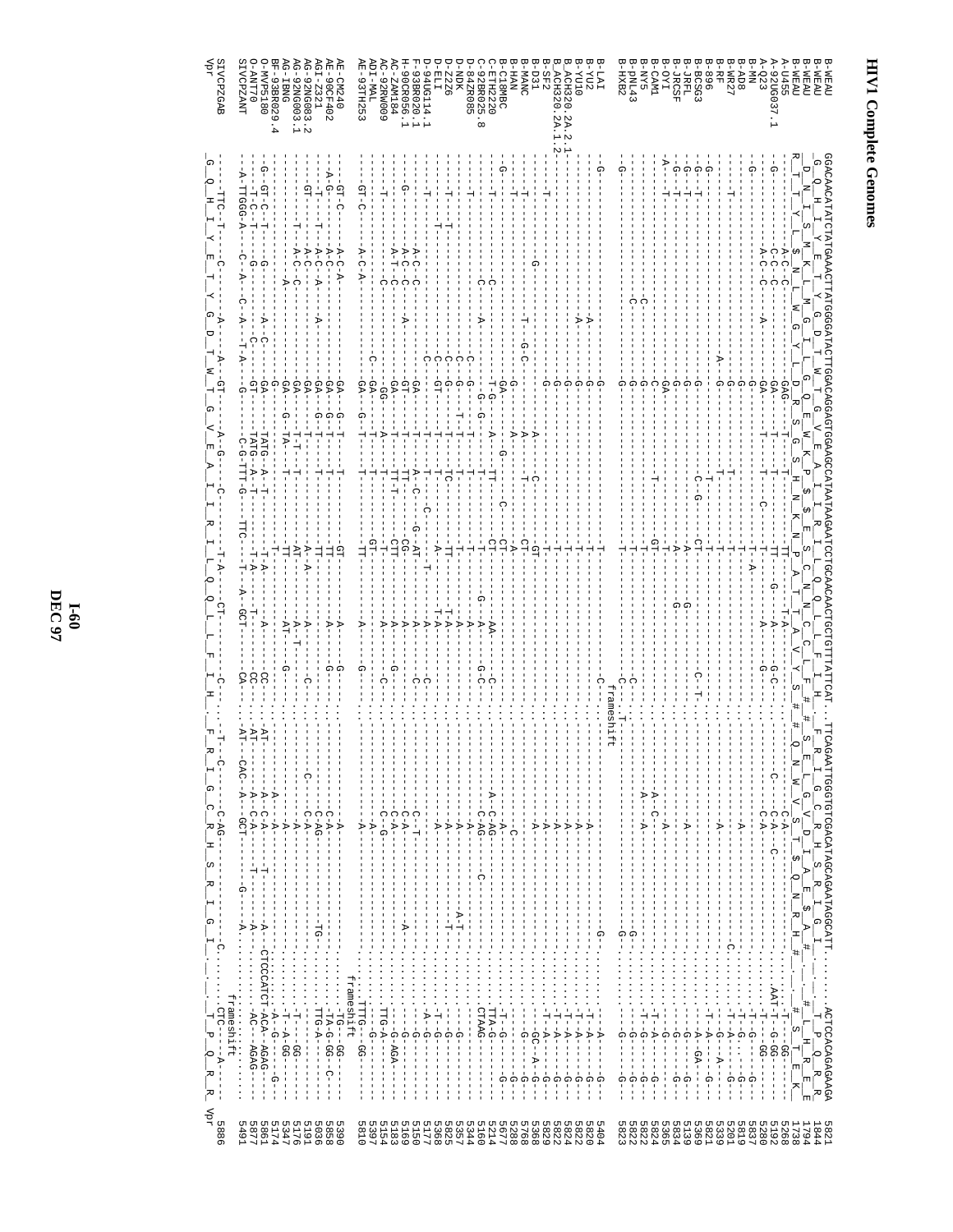| F-93BR029.4<br>G-92NG083.2<br>G-92NG003.1<br>E-90CF402<br>E-93TH253<br><b>MVP5180</b><br>C-92RM009<br>2-ZAM184<br><sup>--</sup> 93ВR020.<br>I-90СR056.<br>$-940G114.$<br>-WEAU<br>$S = C18MBC$<br>$S = ETH2220$<br>$Z\Omega X$ –<br>-pNL43<br>-JRCSF<br>-9200037<br>$-13455$<br>-84ZR085<br>$-D31$<br>$-MR27$<br>」<br>互<br>$-0.23$<br><b>ANT70</b><br>-CAM1<br>$-896$<br>-SF2<br>HXB2<br><b>JRFL</b><br>WEAU<br>ELL-<br>3222<br><b>MANC</b><br>S <sub>KN</sub> -<br>BCSG3<br><b>NDK</b><br>NVH-<br>.<br>ਬ<br>80F<br>92BR025.8<br><b>NEAU</b><br>LAI<br>MEAU<br>-TBNG<br>$I - Z 321$<br>IAM-I<br>ACH320<br><b>IXO</b><br>$0$ T $\Omega$<br><b>ACH32</b><br>-CM240<br>AT<br><b>ROAA</b><br>ėc-<br>နှ<br>Ġ<br>GC-<br>ec-<br>႙<br>Ģ<br>ec-<br>h<br>아<br>ec-<br>ω<br>부<br>amer <sub>1</sub><br>$-6AA$ -<br>$-6AA$ -<br><b>GAA-</b><br><b>GAA</b><br><b>GAA</b><br><b>GAA</b><br><b>GAA</b><br>GAAATGGAGCCAGTAGATGATAGACTAGAGCCCTGGAAGCATCCAGGAAGTCAGCCTAAGACTGCTTGTACCAATTGCTATTGCTATTGTAAA<br>ဂ္<br>ဂ္<br>ဂု<br>ဂု<br>ဂ္<br>සි<br>ဂ္<br>ဂု<br>ဂ္<br>සි<br>Þ.<br>ე<br>-- Q<br>A-TG<br>۲<br>ا<br>∩<br>ု<br>႕<br>å<br>ă<br>ω<br>ω<br>efective<br>ု<br>$-7T - 2T$<br>-GAGA-GCCC<br>$--AC$ -<br>$-ACT-$<br>$-4-$<br>-GAGG-GCC<br>$--AC$<br>$-AC$ .<br>$-AC-$<br>$-AC$ .<br>$-AC$ .<br>$-AC$ .<br>--RCT-<br>$-4-7-$<br>- AC<br>-ACA<br>$-LT-$<br>$-AC$<br>$-40$<br>$ACA-$<br>ΑT.<br>$\overline{A}$<br>$\sum_{i=1}^{n}$<br>ŔĊ<br>Ъ<br>ŔĊ<br>∩<br>G<br>Stop<br>ewezi<br>codon<br>€<br>Ω<br>Ω<br>Ω<br>ଜ<br>S<br>ᡃᢏ<br>$CC-A.$<br>C – A<br>-ca<br>CA-<br>B<br>B<br>ႁ<br>CA-<br>ႁ<br>Ģ<br>CA-<br>β<br>Ω<br>Ω<br>ဂု<br>÷A.<br>♪<br>♭<br>ģ<br>-95-<br>HCC<br>Ģ<br>Ω<br>ု<br>◠<br>ローロ<br>$-4-$<br>$-L$<br>ATC-A--T<br>$\overline{r}$<br>Ŋ<br>$\mathbb{F}$<br>⊄<br>$\mathbb{F}$<br>$AT -$<br>ଢ଼<br>⊅<br>Φ<br>Ģ<br>ဂ္<br>٣<br>$-99-$<br>$-50 -$<br>∩<br>خ<br>ဂု<br>ጋ<br>ଢ଼<br>$-215$<br>$-962$<br>ב<br>נפי<br>-<br>$-9Q -$<br>FG-<br>$-4-$<br>$\overline{P}$<br>$AG--$<br>RC---<br>$-9G-$<br>$-5G-1$<br>$-56-$<br>$AG-$<br>$-52$<br>-DG-<br>$AG-$<br>$AG--$<br>$AG-$<br>$-56-$<br>$-56-$<br>$-9Q -$<br>$-56-$<br>$-AG--$<br>AG-<br>$AG-$<br>$-9G -$<br>န်<br>$-56$<br>AG-<br>$-4-$<br>$-56-$<br>$-56-$<br>$-9Q-$<br>$AG--$<br>$AG--$<br>-- 61<br>LG-<br>$AG-$<br>$-52-$<br>÷<br>∶<br>ှ<br>1<br>ъ<br>$A$ – – – –<br>$\frac{1}{\Omega}$<br>$AG-$<br>₩<br>φ<br>p<br>z<br>$\overline{1}$<br>-1<br>$\mathbf{I}$<br>т<br>$\mathsf I$<br>$\mathbb{I}$<br>$\mathbf{I}$<br>$\mathbb{I}$<br>$\mathbb{I}$<br>้ด<br>$\mathbf I$<br>$\mathsf I$<br>$\mathbf{I}$<br>I<br>⊲<br>Ω<br>Ω<br>C<br>G<br>C<br>J<br>$C -$<br>$-A---$<br>$\begin{array}{c} \rule{0pt}{2.5ex} \rule{0pt}{2.5ex} \rule{0pt}{2.5ex} \rule{0pt}{2.5ex} \rule{0pt}{2.5ex} \rule{0pt}{2.5ex} \rule{0pt}{2.5ex} \rule{0pt}{2.5ex} \rule{0pt}{2.5ex} \rule{0pt}{2.5ex} \rule{0pt}{2.5ex} \rule{0pt}{2.5ex} \rule{0pt}{2.5ex} \rule{0pt}{2.5ex} \rule{0pt}{2.5ex} \rule{0pt}{2.5ex} \rule{0pt}{2.5ex} \rule{0pt}{2.5ex} \rule{0pt}{2.5ex} \rule{0$<br>$\Gamma$<br>$CA-$<br>$-A---$<br>Ω<br>C--<br>$\begin{array}{c} \rule{0pt}{2.5ex} \rule{0pt}{2.5ex} \rule{0pt}{2.5ex} \rule{0pt}{2.5ex} \rule{0pt}{2.5ex} \rule{0pt}{2.5ex} \rule{0pt}{2.5ex} \rule{0pt}{2.5ex} \rule{0pt}{2.5ex} \rule{0pt}{2.5ex} \rule{0pt}{2.5ex} \rule{0pt}{2.5ex} \rule{0pt}{2.5ex} \rule{0pt}{2.5ex} \rule{0pt}{2.5ex} \rule{0pt}{2.5ex} \rule{0pt}{2.5ex} \rule{0pt}{2.5ex} \rule{0pt}{2.5ex} \rule{0$<br>J<br>J.<br>J<br>$\frac{1}{1}$<br>$\mathsf I$<br>t<br>I<br>J.<br>$\frac{1}{4}$<br>$\mathbf{I}$<br>J.<br>$\mathbf{I}$<br>ł.<br>I<br>л<br>J.<br>J.<br>$\blacksquare$<br>л<br>$\mathbf{I}$<br>$\overline{1}$<br>п<br>J.<br>$\blacksquare$<br>J.<br>I<br>1<br>$\mathbf{I}$<br>$\mathbf{I}$<br>$\mathbf{I}$<br>$\mathbf{I}$<br>п<br>л<br>'n<br>$\mathbf{I}$<br>$\blacksquare$<br>$\mathbf{I}$<br>J.<br>$\blacksquare$<br>1<br>т<br>л.<br>-1<br>$\mathbf{I}$<br>$\mathbf{I}$<br>т<br>$\mathbf{I}$<br>$\mathbf{I}$<br>л.<br>I<br>л<br>$\overline{1}$<br>л<br>т<br>$\overline{1}$<br>л<br>$\overline{1}$<br>$\mathbf{I}$<br>1<br>л<br>ш<br>ł<br>$\mathbb{I}$<br>$\overline{1}$<br>$\mathbf I$<br>Ъ<br>Ť<br>I.<br>Ŧ<br>$\frac{1}{1}$<br>J.<br>J.<br>$T - A - T$<br>J.<br>$-99 -$<br>ł<br>Q<br>H<br>$\mathbf{I}$<br>$\mathbf{I}$<br>$-50-$<br>$\overline{1}$<br>$\mathbf{I}$<br>$\overline{1}$<br>$\blacksquare$<br>$\overline{1}$<br>$\mathbf{I}$<br>Ω<br>Ω<br>Ω<br>J.<br>$\overline{1}$<br>п<br>л<br>rameshift<br>$-99-$<br>$\overline{A}$<br>$\overline{Y}$<br>ة.<br>أ<br>-99<br>$-99-$<br>$\sum_{i=1}^{n}$<br>q<br>$-55$<br>$\overline{r}$<br>$A -$<br>$\overline{A}$<br>$A -$<br>A-<br>$\overline{A}$<br>⋗<br>$A -$<br>$A -$<br>$\overline{A}$<br>$\frac{1}{1}$<br>J.<br>$\frac{1}{1}$<br>$\frac{1}{1}$<br>$\frac{1}{1}$<br>$\frac{1}{1}$<br>$\frac{1}{1}$<br>т<br>$\mathbf{I}$<br>ு<br>Α-<br>$\mathbf{I}$<br>п<br>л<br>$\mathbf{I}$<br>л<br>$\blacksquare$<br>H.<br>$\mathbf{I}$<br>ဂူ<br>$\sum_{i=1}^{n}$<br>'n<br>'n.<br>$\mathbf I$<br>J.<br>$\mathbf{I}$<br>I<br>I<br>I,<br>$\begin{array}{c} \end{array}$<br>$\begin{array}{c} \end{array}$<br>ţ<br>$\overline{\phantom{a}}$<br>Ω<br>$\mathbf I$<br>$\overline{1}$<br>E<br>$\blacksquare$<br>$\mathbf{I}$<br>$\blacksquare$<br>I<br>J.<br>$\mathbf{I}$<br>L.<br>J.<br>$\mathbf{I}$<br>$\mathbf{I}$<br>$\blacksquare$<br>I<br>п<br>J.<br>J.<br>$\blacksquare$<br>J<br>J.<br>J.<br>$\mathbf{I}$<br>ł<br>J.<br>$\mathbf{I}$<br>п<br>$\mathbf{I}$<br>ı<br>J.<br>J.<br>-1<br>л<br>-1<br>л.<br>л<br>$\mathbf{I}$<br>л<br>H.<br>т.<br>т.<br>$\blacksquare$<br>л<br>л<br>$\mathbf{I}$<br>л<br>ဂု<br> <br>л<br>п<br>п<br>$\mathbf{I}$<br>л<br>$\frac{1}{1}$<br>n<br>$-1$ $-1$ $-1$<br>$\blacksquare$<br>J.<br>J.<br>$\mathbf{I}$<br>부<br>$\mathbf{I}$<br>$\overline{\phantom{a}}$<br>$\mathbf{I}$<br>$-11-$<br>$\blacksquare$<br>I<br>J.<br>$\mathbf{I}$<br>$\overline{\phantom{a}}$<br>J<br>J.<br>л<br>I<br>J.<br>$\overline{\phantom{a}}$<br>J.<br>п<br>$\mathbf{I}$<br>л<br>$\mathbf{I}$<br>$-1-1-1-$<br>÷,<br>부<br>コーロー<br>DD-CLCG<br>$\blacksquare$<br>J.<br>コーコ<br>$\mathbf{I}$<br>J.<br>부<br>л<br>л<br>$\mathbf{I}$<br>$\frac{1}{1}$<br>п.<br>$\overline{1}$<br>- 1<br>$\mathbf{I}$<br>л.<br>$\mathbf{I}$<br>л<br>1<br>п<br>$\mathbf{I}$<br>$\mathbf{I}$<br>л<br>$\overline{1}$<br>т<br>п<br>$\overline{1}$<br>п<br>л<br>I<br>$\mathbf{I}$<br>$\mathbb{I}$<br>ึ<br>$\mathsf I$<br>$\mathsf I$<br>$\mathbf{I}$<br>$\mathsf I$<br>$\mathbb{I}$<br>$\mathbb I$<br>T-C-CG--<br>$\mathbf I$<br>$\mathbf I$<br>$\mathsf I$<br>п<br>J.<br>т.<br>I<br>J<br>$\mathbf{I}$<br>I,<br>$\mathbf{I}$<br>$\mathbf{I}$<br>$\mathbf{I}$<br>$\mathbf{I}$<br>$\mathbb{I}$<br>$\mathbf{I}$<br>J<br>$\frac{1}{4}$<br>$C$ — — $C$<br>$\,$ I<br>Ω<br>$\mathsf I$<br>$\mathsf I$<br>J<br>$\mathsf I$<br>I<br>I,<br>I<br>J<br>ю<br>I<br>I<br>J<br>$\blacksquare$<br>J.<br>$\mathsf I$<br>$\blacksquare$<br>J.<br>$\mathbf{I}$<br>$\blacksquare$<br>- 11<br>$\mathbf{I}$<br>$\overline{1}$<br>$\mathbf{I}$<br>$\mathbf{I}$<br>$\mathbf{I}$<br>J,<br>J.<br>$\blacksquare$<br>Ţ<br>$\blacksquare$<br>J,<br>J.<br>$\blacksquare$<br>$\frac{1}{1}$<br>I<br>$\mathbf{I}$<br>I<br>J.<br>л<br>$\mathbf{I}$<br>Ė<br>$\frac{1}{2}$<br>$\overline{Y}$<br>CΟ<br>$-4-7-$<br>부<br>$\mathbf{I}$<br>$C - A - -$<br>$\mathbf{I}$<br>$\mathbf{I}$<br>$\mathbf{I}$<br>J.<br>J.<br>م<br>!<br>т<br>$\mathbf{I}$<br>۹Ï.<br>ł.<br>$\mathbf{I}$<br>п<br>$\mathbf{I}$<br>H.<br>$\overline{1}$<br>л<br>$\mathbf{I}$<br>л<br>л<br>п<br>$-501$<br>$\mathbb{I}$<br>L<br>$\overline{\phantom{a}}$<br>C<br>⊲<br>Ω<br>Ω<br>ω<br>ω<br>Ω<br>C--<br>F<br>$\overline{1}$<br>J.<br>L.<br>$A -$<br>$\mathbf{I}$<br>Ω<br>$\blacksquare$<br>- 1<br>$\overline{1}$<br>L.<br>$\mathbf{I}$<br>$\overline{1}$<br>п<br>$\blacksquare$<br>$\overline{1}$<br>J.<br>п<br>L.<br>$\mathbf{I}$<br>$\blacksquare$<br>t<br>$\mathbf{I}$<br>J.<br>-1<br>л<br>$\blacksquare$<br>ŧ<br>$\frac{1}{1}$<br>Ť<br>ŧ<br>$\frac{1}{1}$<br>J.<br>J.<br>$\frac{1}{1}$<br>J.<br>$\mathbf{I}$<br>J.<br>$\blacksquare$<br>л.<br>$\overline{1}$<br>1<br>л<br>л.<br>$\mathbf{I}$<br>-1<br>ŧ<br>$\mathbf{I}$<br>-1<br>$\mathbf{I}$<br>л.<br>-1<br>л.<br>$\mathbf{I}$<br>л<br>л<br>$\mathbf{I}$<br>$\mathbf{I}$<br>J.<br>т<br>$\mathbf{I}$<br>H.<br>$\mathbf{I}$<br>$\overline{1}$<br>$\overline{1}$<br>$\overline{1}$<br>$\mathsf I$<br>$\mathbf I$<br>$\mathbf{I}$<br>$\mathbf{I}$<br>$\overline{1}$<br>$\mathbf{I}$<br>$\overline{1}$<br>Ï<br>Ï<br>$\mathbf{I}$<br>റ<br>J.<br>$\mathbf{I}$<br>Q<br>C<br>Ω<br>ΩO<br>Ω<br>Ω<br>$\mathsf I$<br>$\Gamma$<br>⊲<br>∩<br>Ω<br>Q<br>∩<br>Q<br>Q<br>Ω<br>Ω<br>∩<br>Ω<br>Ω<br>Ω<br>∩<br>Ω<br>Ω<br>C--TC---<br>T<br>피<br>$\mathbf{I}$<br>J.<br>ł<br>ŧ<br>t<br>$\frac{1}{1}$<br>ŧ<br>ŧ<br>$\frac{1}{1}$<br>ł<br>ţ<br>ŧ<br>ŧ<br>$\frac{1}{1}$<br>ł.<br>ł.<br>$\frac{1}{1}$<br>$\frac{1}{1}$<br>ł<br>ŧ<br>$-1C$ -<br>$\frac{1}{1}$<br>J.<br>л<br>$\mathbf{I}$<br>л<br>$\blacksquare$<br>ł<br>I<br>Ţ<br>$\frac{1}{1}$<br>$\frac{1}{1}$<br>H.<br>٣ŋ<br>л<br>$-5C$<br>$\begin{array}{l} \displaystyle T\,T\!-\!A\!-\!A\!-\!C\!-\! \end{array}$<br>$TC$ --<br>Ė<br>$-5C -$<br>TC-A-AC<br>$T - CA - -$<br>$\mathbf{I}$<br>TCA-<br>Ţ<br>$T - CA - A -$<br>TT---AC-<br>$TC---A--$<br>m<br>7C--<br>TTCA-GC<br>J<br>$T T - A - A G$<br>J.<br>$\frac{1}{1}$<br>$\begin{array}{c} \hline \end{array}$<br>$- - \mathbb{C} \mathbb{A} - \mathbb{A} - -$<br>$ C-A-G$<br>$G - A - G - -$<br>부<br>$-CA - A - -$<br>$-CA-G-$<br>$-CA-R--$<br>$-CA - A -$<br>보<br>$-CA-AG-$<br>$\mathbf{I}$<br>f,<br>$CA-G--$<br>$\mathbb{G}-\mathbb{A}$<br>$\frac{1}{1}$<br>$\frac{1}{1}$<br>ŧ<br>$-CA-G-$<br>$\blacksquare$<br>$-CA$ -<br>$\overline{1}$<br>п<br>$-CA$ -<br>Ť<br>$-CA$ -<br>$\overline{\phantom{a}}$<br>ł<br>Ť<br>$-CA - A - -$<br>н<br>Ť<br>Σ<br>$CA -$<br>ł,<br>H<br>$\overline{\phantom{a}}$<br>$CA - A -$<br>$\overline{\phantom{a}}$<br>л<br>$A$ – $-$<br>$A - AC$<br>$A - BC$<br>$-4-$<br>$-\mathbf{v}$<br>$-4$<br>zame:<br>$\frac{1}{2}$<br>А<br>$-4-$<br>А<br>⊅<br>$\overline{A}$<br>$-4-$<br>$\mathbf I$<br>٠m<br>$\overline{\phantom{a}}$<br>$-40$<br>$-\Delta -$<br>$-\Delta -$<br>$-\Delta -$<br>$\mathsf I$<br>$\frac{1}{4}$<br>T<br>١,<br>Ï<br>∀<br>н<br>$\blacksquare$<br>т<br>-1<br>Ω<br>Ω<br>ှု<br>Ω<br>Ю<br>Ω<br>$\mathbf I$<br>$\blacksquare$<br>$\mathbf{I}$<br>т<br>$\blacksquare$<br>ı<br>$\mathsf I$<br>J.<br>Ŧ<br>$\mathsf I$<br>I<br>j<br>$\mathbf I$<br>Ť.<br>J.<br>$\begin{array}{c} \hline \end{array}$<br>J.<br>Ť,<br>I<br>$\mathsf I$<br>I<br>$\mathbf I$<br>$\begin{array}{c} \end{array}$<br>I<br>$\mathbf{I}$<br>$\blacksquare$<br>$\mathbf{I}$<br>J.<br>$\overline{1}$<br>J.<br>J.<br>$\mathbf{I}$<br>$\mathbf{I}$<br>$\blacksquare$<br>L.<br>$\overline{1}$<br>I<br>$\overline{1}$<br>$\mathbf{I}$<br>$\mathbf{I}$<br>J.<br>$\mathbf{I}$<br>$\mathbf{I}$<br>$\blacksquare$<br>$\mathbf{I}$<br>$\overline{1}$<br>J.<br>п<br>$\blacksquare$<br>л<br>$\begin{array}{c} \hline \end{array}$<br>п<br>$\mathbf{I}$<br>J.<br>J.<br>л<br>$\blacksquare$<br>$\blacksquare$<br>$\mathbf{I}$ | Eat<br>CDS<br>start<br>Jpr CDS<br>end<br>GATGTTGCTTTCATTGCCAAGTTTGTTTCATGACAAAAGGCTTAGGCATCTCCTA<br>$-AC = -G -$<br>ins<br>$\blacksquare$<br>ဂူ<br>န် နဲ<br>$\mathbf{I}$<br>$\mathbf{I}$<br>ဂု<br><b>ဂ</b><br>   <br>   <br>ဂု<br>J.<br>$\mathbf{I}$<br>J.<br>$\mathbf{I}$<br>$\frac{1}{L}$<br>п.<br>$\mathbf{I}$<br>л<br>$\mathbf{I}$<br>л.<br>т<br>$\mathbf{I}$<br>ı<br>$\mathbf{I}$<br>л.<br>-1<br>т.<br>$\overline{1}$<br>л<br>т<br>$\mathbf{I}$<br>ı<br>$\blacksquare$<br>J.<br>п<br>л<br>л<br>ËË<br>$\mathbf{I}$<br>$\mathbf{I}$<br>₩<br>$\mathbf I$<br>I<br>$\overline{\phantom{a}}$<br>J.<br>$\mathbf{I}$<br>J.<br>$\blacksquare$<br>т<br>1 | $-C--TAT-TA$<br>$\mathbf{I}$<br>J.<br>$-CLCC-C---$<br>Ţ<br>$\mathbf{I}$<br>$\mathbb T$<br>Ω<br>C<br>$\frac{1}{1}$<br>ŧ<br>$\mathbf{I}$<br>$\blacksquare$<br>$-CA - A -$<br>$CA-A$<br>$\begin{array}{c} \hline \end{array}$<br>$\mathbf{I}$<br>$\mathbf{I}$<br>л<br>$\mathbf{I}$<br>ш<br>ш<br>$\blacksquare$<br>л.<br>J.<br>J.<br>$\Gamma$<br>$\mathbf{I}$ | 10H-1<br>$-5 - 7$<br>$\mathbf{I}$<br>$-1 - 2C - 4C -$<br>휴<br>$\overline{A}$<br>$\mathbf I$<br>л.<br>$\mathsf I$ | - AT - | -AGCA<br>$-99-$ | end<br>$\Gamma$<br>∩<br>rccrgc-<br>ACA | CGC-GA-AC-CCT<br>protein<br>SQ <sub>S</sub> | AG-T<br>Ċ | IVCPZANT<br>IVCPZGAB |
|--------------------------------------------------------------------------------------------------------------------------------------------------------------------------------------------------------------------------------------------------------------------------------------------------------------------------------------------------------------------------------------------------------------------------------------------------------------------------------------------------------------------------------------------------------------------------------------------------------------------------------------------------------------------------------------------------------------------------------------------------------------------------------------------------------------------------------------------------------------------------------------------------------------------------------------------------------------------------------------------------------------------------------------------------------------------------------------------------------------------------------------------------------------------------------------------------------------------------------------------------------------------------------------------------------------------------------------------------------------------------------------------------------------------------------------------------------------------------------------------------------------------------------------------------------------------------------------------------------------------------------------------------------------------------------------------------------------------------------------------------------------------------------------------------------------------------------------------------------------------------------------------------------------------------------------------------------------------------------------------------------------------------------------------------------------------------------------------------------------------------------------------------------------------------------------------------------------------------------------------------------------------------------------------------------------------------------------------------------------------------------------------------------------------------------------------------------------------------------------------------------------------------------------------------------------------------------------------------------------------------------------------------------------------------------------------------------------------------------------------------------------------------------------------------------------------------------------------------------------------------------------------------------------------------------------------------------------------------------------------------------------------------------------------------------------------------------------------------------------------------------------------------------------------------------------------------------------------------------------------------------------------------------------------------------------------------------------------------------------------------------------------------------------------------------------------------------------------------------------------------------------------------------------------------------------------------------------------------------------------------------------------------------------------------------------------------------------------------------------------------------------------------------------------------------------------------------------------------------------------------------------------------------------------------------------------------------------------------------------------------------------------------------------------------------------------------------------------------------------------------------------------------------------------------------------------------------------------------------------------------------------------------------------------------------------------------------------------------------------------------------------------------------------------------------------------------------------------------------------------------------------------------------------------------------------------------------------------------------------------------------------------------------------------------------------------------------------------------------------------------------------------------------------------------------------------------------------------------------------------------------------------------------------------------------------------------------------------------------------------------------------------------------------------------------------------------------------------------------------------------------------------------------------------------------------------------------------------------------------------------------------------------------------------------------------------------------------------------------------------------------------------------------------------------------------------------------------------------------------------------------------------------------------------------------------------------------------------------------------------------------------------------------------------------------------------------------------------------------------------------------------------------------------------------------------------------------------------------------------------------------------------------------------------------------------------------------------------------------------------------------------------------------------------------------------------------------------------------------------------------------------------------------------------------------------------------------------------------------------------------------------------------------------------------------------------------------------------------------------------------------------------------------------------------------------------------------------------------------------------------------------------------------------------------------------------------------------------------------------------------------------------------------------------------------------------------------------------------------------------------------------------------------------------------------------------------------------------------------------------------------------------------------------------------------------------------------------------------------------------------------------------------------------------------------------------------------------------------------------------------------------------------------------------------------------------------------------------------------------------------------------------------------------------------------------------------------------------------------------------------------------------------------------------------------------------------------------------------------------------------------------------------------------------------------------------------------------------------------------------------------------------------------------------------------------------------------------------------------------------------------------------------------------------------------------------------------------------------------------------------------------------------------------------------------------------------------------------------------------------------------------------------------------------------------------------------------------------------------------------------------------------------------------------------------------------------------------------------------------------------------------------------------------------------------------------------------------------------------------------------------------------------------------------------------------------------------------------------------------------------------------------------------------------------------------------------------------------------------------------------------------------------------------------------------------------------------------------------------------------------------------------------------------------------------------------------------------------------------------------------------------------------------------------------------------------------------------------------------------------------------------------------------------------------------------------------------------------------------------------------------------------------------------------------------------------------------------------------------------------------------------------------------------------------------------------------------------------------------------------------------------------------------------------------------------------------------------------------------------------------------------------------------------------------------------------------------------------------------------------------------------------------------------------------------------------------------------------------------------------------------------------------------------------------------------------------------------------------------------------------------------------------------------------------------------------------------------------------------------------------------------------------------------------------------------------------------------------------------------------------------------------------------------------------------------------------------------------------------------------------------------------------------------------------------------------------------------------------------------------------------------------------------------------------------------------------------------------------------------------------------------------------------------------------------------------------------------------------------------------------------------------------------------------------------------------------------------------------------------------------------------------------------------------------------------------------------------------------------------------------------------------------------------------------------------------------------------------------------------------------------|-----------------------------------------------------------------------------------------------------------------------------------------------------------------------------------------------------------------------------------------------------------------------------------------------------------------------------------------------------------------------------------------------------------------------------------------------------------------------------------------------------------------------------------------------------------------------------------------------------------------------------------------------------|-----------------------------------------------------------------------------------------------------------------------------------------------------------------------------------------------------------------------------------------------------------------------------------------------------------------------------------------------------------|------------------------------------------------------------------------------------------------------------------|--------|-----------------|----------------------------------------|---------------------------------------------|-----------|----------------------|
|                                                                                                                                                                                                                                                                                                                                                                                                                                                                                                                                                                                                                                                                                                                                                                                                                                                                                                                                                                                                                                                                                                                                                                                                                                                                                                                                                                                                                                                                                                                                                                                                                                                                                                                                                                                                                                                                                                                                                                                                                                                                                                                                                                                                                                                                                                                                                                                                                                                                                                                                                                                                                                                                                                                                                                                                                                                                                                                                                                                                                                                                                                                                                                                                                                                                                                                                                                                                                                                                                                                                                                                                                                                                                                                                                                                                                                                                                                                                                                                                                                                                                                                                                                                                                                                                                                                                                                                                                                                                                                                                                                                                                                                                                                                                                                                                                                                                                                                                                                                                                                                                                                                                                                                                                                                                                                                                                                                                                                                                                                                                                                                                                                                                                                                                                                                                                                                                                                                                                                                                                                                                                                                                                                                                                                                                                                                                                                                                                                                                                                                                                                                                                                                                                                                                                                                                                                                                                                                                                                                                                                                                                                                                                                                                                                                                                                                                                                                                                                                                                                                                                                                                                                                                                                                                                                                                                                                                                                                                                                                                                                                                                                                                                                                                                                                                                                                                                                                                                                                                                                                                                                                                                                                                                                                                                                                                                                                                                                                                                                                                                                                                                                                                                                                                                                                                                                                                                                                                                                                                                                                                                                                                                                                                                                                                                                                                                                                                                                                                                                                                                                                                                                                                                                                                                                                                                                                                                                                                                                                                                                                                                                                                                                                                                                                                                                                                                                                                                                                                                                                                        |                                                                                                                                                                                                                                                                                                                                                                                                                                                                                                                                                                                                                                                     |                                                                                                                                                                                                                                                                                                                                                           |                                                                                                                  |        |                 |                                        |                                             |           |                      |
|                                                                                                                                                                                                                                                                                                                                                                                                                                                                                                                                                                                                                                                                                                                                                                                                                                                                                                                                                                                                                                                                                                                                                                                                                                                                                                                                                                                                                                                                                                                                                                                                                                                                                                                                                                                                                                                                                                                                                                                                                                                                                                                                                                                                                                                                                                                                                                                                                                                                                                                                                                                                                                                                                                                                                                                                                                                                                                                                                                                                                                                                                                                                                                                                                                                                                                                                                                                                                                                                                                                                                                                                                                                                                                                                                                                                                                                                                                                                                                                                                                                                                                                                                                                                                                                                                                                                                                                                                                                                                                                                                                                                                                                                                                                                                                                                                                                                                                                                                                                                                                                                                                                                                                                                                                                                                                                                                                                                                                                                                                                                                                                                                                                                                                                                                                                                                                                                                                                                                                                                                                                                                                                                                                                                                                                                                                                                                                                                                                                                                                                                                                                                                                                                                                                                                                                                                                                                                                                                                                                                                                                                                                                                                                                                                                                                                                                                                                                                                                                                                                                                                                                                                                                                                                                                                                                                                                                                                                                                                                                                                                                                                                                                                                                                                                                                                                                                                                                                                                                                                                                                                                                                                                                                                                                                                                                                                                                                                                                                                                                                                                                                                                                                                                                                                                                                                                                                                                                                                                                                                                                                                                                                                                                                                                                                                                                                                                                                                                                                                                                                                                                                                                                                                                                                                                                                                                                                                                                                                                                                                                                                                                                                                                                                                                                                                                                                                                                                                                                                                                                                        |                                                                                                                                                                                                                                                                                                                                                                                                                                                                                                                                                                                                                                                     |                                                                                                                                                                                                                                                                                                                                                           |                                                                                                                  |        |                 |                                        |                                             |           |                      |
|                                                                                                                                                                                                                                                                                                                                                                                                                                                                                                                                                                                                                                                                                                                                                                                                                                                                                                                                                                                                                                                                                                                                                                                                                                                                                                                                                                                                                                                                                                                                                                                                                                                                                                                                                                                                                                                                                                                                                                                                                                                                                                                                                                                                                                                                                                                                                                                                                                                                                                                                                                                                                                                                                                                                                                                                                                                                                                                                                                                                                                                                                                                                                                                                                                                                                                                                                                                                                                                                                                                                                                                                                                                                                                                                                                                                                                                                                                                                                                                                                                                                                                                                                                                                                                                                                                                                                                                                                                                                                                                                                                                                                                                                                                                                                                                                                                                                                                                                                                                                                                                                                                                                                                                                                                                                                                                                                                                                                                                                                                                                                                                                                                                                                                                                                                                                                                                                                                                                                                                                                                                                                                                                                                                                                                                                                                                                                                                                                                                                                                                                                                                                                                                                                                                                                                                                                                                                                                                                                                                                                                                                                                                                                                                                                                                                                                                                                                                                                                                                                                                                                                                                                                                                                                                                                                                                                                                                                                                                                                                                                                                                                                                                                                                                                                                                                                                                                                                                                                                                                                                                                                                                                                                                                                                                                                                                                                                                                                                                                                                                                                                                                                                                                                                                                                                                                                                                                                                                                                                                                                                                                                                                                                                                                                                                                                                                                                                                                                                                                                                                                                                                                                                                                                                                                                                                                                                                                                                                                                                                                                                                                                                                                                                                                                                                                                                                                                                                                                                                                                                                        |                                                                                                                                                                                                                                                                                                                                                                                                                                                                                                                                                                                                                                                     |                                                                                                                                                                                                                                                                                                                                                           |                                                                                                                  |        |                 |                                        |                                             |           |                      |
|                                                                                                                                                                                                                                                                                                                                                                                                                                                                                                                                                                                                                                                                                                                                                                                                                                                                                                                                                                                                                                                                                                                                                                                                                                                                                                                                                                                                                                                                                                                                                                                                                                                                                                                                                                                                                                                                                                                                                                                                                                                                                                                                                                                                                                                                                                                                                                                                                                                                                                                                                                                                                                                                                                                                                                                                                                                                                                                                                                                                                                                                                                                                                                                                                                                                                                                                                                                                                                                                                                                                                                                                                                                                                                                                                                                                                                                                                                                                                                                                                                                                                                                                                                                                                                                                                                                                                                                                                                                                                                                                                                                                                                                                                                                                                                                                                                                                                                                                                                                                                                                                                                                                                                                                                                                                                                                                                                                                                                                                                                                                                                                                                                                                                                                                                                                                                                                                                                                                                                                                                                                                                                                                                                                                                                                                                                                                                                                                                                                                                                                                                                                                                                                                                                                                                                                                                                                                                                                                                                                                                                                                                                                                                                                                                                                                                                                                                                                                                                                                                                                                                                                                                                                                                                                                                                                                                                                                                                                                                                                                                                                                                                                                                                                                                                                                                                                                                                                                                                                                                                                                                                                                                                                                                                                                                                                                                                                                                                                                                                                                                                                                                                                                                                                                                                                                                                                                                                                                                                                                                                                                                                                                                                                                                                                                                                                                                                                                                                                                                                                                                                                                                                                                                                                                                                                                                                                                                                                                                                                                                                                                                                                                                                                                                                                                                                                                                                                                                                                                                                                                        |                                                                                                                                                                                                                                                                                                                                                                                                                                                                                                                                                                                                                                                     |                                                                                                                                                                                                                                                                                                                                                           |                                                                                                                  |        |                 |                                        |                                             |           |                      |
|                                                                                                                                                                                                                                                                                                                                                                                                                                                                                                                                                                                                                                                                                                                                                                                                                                                                                                                                                                                                                                                                                                                                                                                                                                                                                                                                                                                                                                                                                                                                                                                                                                                                                                                                                                                                                                                                                                                                                                                                                                                                                                                                                                                                                                                                                                                                                                                                                                                                                                                                                                                                                                                                                                                                                                                                                                                                                                                                                                                                                                                                                                                                                                                                                                                                                                                                                                                                                                                                                                                                                                                                                                                                                                                                                                                                                                                                                                                                                                                                                                                                                                                                                                                                                                                                                                                                                                                                                                                                                                                                                                                                                                                                                                                                                                                                                                                                                                                                                                                                                                                                                                                                                                                                                                                                                                                                                                                                                                                                                                                                                                                                                                                                                                                                                                                                                                                                                                                                                                                                                                                                                                                                                                                                                                                                                                                                                                                                                                                                                                                                                                                                                                                                                                                                                                                                                                                                                                                                                                                                                                                                                                                                                                                                                                                                                                                                                                                                                                                                                                                                                                                                                                                                                                                                                                                                                                                                                                                                                                                                                                                                                                                                                                                                                                                                                                                                                                                                                                                                                                                                                                                                                                                                                                                                                                                                                                                                                                                                                                                                                                                                                                                                                                                                                                                                                                                                                                                                                                                                                                                                                                                                                                                                                                                                                                                                                                                                                                                                                                                                                                                                                                                                                                                                                                                                                                                                                                                                                                                                                                                                                                                                                                                                                                                                                                                                                                                                                                                                                                                                        |                                                                                                                                                                                                                                                                                                                                                                                                                                                                                                                                                                                                                                                     |                                                                                                                                                                                                                                                                                                                                                           |                                                                                                                  |        |                 |                                        |                                             |           |                      |
|                                                                                                                                                                                                                                                                                                                                                                                                                                                                                                                                                                                                                                                                                                                                                                                                                                                                                                                                                                                                                                                                                                                                                                                                                                                                                                                                                                                                                                                                                                                                                                                                                                                                                                                                                                                                                                                                                                                                                                                                                                                                                                                                                                                                                                                                                                                                                                                                                                                                                                                                                                                                                                                                                                                                                                                                                                                                                                                                                                                                                                                                                                                                                                                                                                                                                                                                                                                                                                                                                                                                                                                                                                                                                                                                                                                                                                                                                                                                                                                                                                                                                                                                                                                                                                                                                                                                                                                                                                                                                                                                                                                                                                                                                                                                                                                                                                                                                                                                                                                                                                                                                                                                                                                                                                                                                                                                                                                                                                                                                                                                                                                                                                                                                                                                                                                                                                                                                                                                                                                                                                                                                                                                                                                                                                                                                                                                                                                                                                                                                                                                                                                                                                                                                                                                                                                                                                                                                                                                                                                                                                                                                                                                                                                                                                                                                                                                                                                                                                                                                                                                                                                                                                                                                                                                                                                                                                                                                                                                                                                                                                                                                                                                                                                                                                                                                                                                                                                                                                                                                                                                                                                                                                                                                                                                                                                                                                                                                                                                                                                                                                                                                                                                                                                                                                                                                                                                                                                                                                                                                                                                                                                                                                                                                                                                                                                                                                                                                                                                                                                                                                                                                                                                                                                                                                                                                                                                                                                                                                                                                                                                                                                                                                                                                                                                                                                                                                                                                                                                                                                                        |                                                                                                                                                                                                                                                                                                                                                                                                                                                                                                                                                                                                                                                     |                                                                                                                                                                                                                                                                                                                                                           |                                                                                                                  |        |                 |                                        |                                             |           |                      |
|                                                                                                                                                                                                                                                                                                                                                                                                                                                                                                                                                                                                                                                                                                                                                                                                                                                                                                                                                                                                                                                                                                                                                                                                                                                                                                                                                                                                                                                                                                                                                                                                                                                                                                                                                                                                                                                                                                                                                                                                                                                                                                                                                                                                                                                                                                                                                                                                                                                                                                                                                                                                                                                                                                                                                                                                                                                                                                                                                                                                                                                                                                                                                                                                                                                                                                                                                                                                                                                                                                                                                                                                                                                                                                                                                                                                                                                                                                                                                                                                                                                                                                                                                                                                                                                                                                                                                                                                                                                                                                                                                                                                                                                                                                                                                                                                                                                                                                                                                                                                                                                                                                                                                                                                                                                                                                                                                                                                                                                                                                                                                                                                                                                                                                                                                                                                                                                                                                                                                                                                                                                                                                                                                                                                                                                                                                                                                                                                                                                                                                                                                                                                                                                                                                                                                                                                                                                                                                                                                                                                                                                                                                                                                                                                                                                                                                                                                                                                                                                                                                                                                                                                                                                                                                                                                                                                                                                                                                                                                                                                                                                                                                                                                                                                                                                                                                                                                                                                                                                                                                                                                                                                                                                                                                                                                                                                                                                                                                                                                                                                                                                                                                                                                                                                                                                                                                                                                                                                                                                                                                                                                                                                                                                                                                                                                                                                                                                                                                                                                                                                                                                                                                                                                                                                                                                                                                                                                                                                                                                                                                                                                                                                                                                                                                                                                                                                                                                                                                                                                                                                        |                                                                                                                                                                                                                                                                                                                                                                                                                                                                                                                                                                                                                                                     |                                                                                                                                                                                                                                                                                                                                                           |                                                                                                                  |        |                 |                                        |                                             |           |                      |
|                                                                                                                                                                                                                                                                                                                                                                                                                                                                                                                                                                                                                                                                                                                                                                                                                                                                                                                                                                                                                                                                                                                                                                                                                                                                                                                                                                                                                                                                                                                                                                                                                                                                                                                                                                                                                                                                                                                                                                                                                                                                                                                                                                                                                                                                                                                                                                                                                                                                                                                                                                                                                                                                                                                                                                                                                                                                                                                                                                                                                                                                                                                                                                                                                                                                                                                                                                                                                                                                                                                                                                                                                                                                                                                                                                                                                                                                                                                                                                                                                                                                                                                                                                                                                                                                                                                                                                                                                                                                                                                                                                                                                                                                                                                                                                                                                                                                                                                                                                                                                                                                                                                                                                                                                                                                                                                                                                                                                                                                                                                                                                                                                                                                                                                                                                                                                                                                                                                                                                                                                                                                                                                                                                                                                                                                                                                                                                                                                                                                                                                                                                                                                                                                                                                                                                                                                                                                                                                                                                                                                                                                                                                                                                                                                                                                                                                                                                                                                                                                                                                                                                                                                                                                                                                                                                                                                                                                                                                                                                                                                                                                                                                                                                                                                                                                                                                                                                                                                                                                                                                                                                                                                                                                                                                                                                                                                                                                                                                                                                                                                                                                                                                                                                                                                                                                                                                                                                                                                                                                                                                                                                                                                                                                                                                                                                                                                                                                                                                                                                                                                                                                                                                                                                                                                                                                                                                                                                                                                                                                                                                                                                                                                                                                                                                                                                                                                                                                                                                                                                                                        |                                                                                                                                                                                                                                                                                                                                                                                                                                                                                                                                                                                                                                                     |                                                                                                                                                                                                                                                                                                                                                           |                                                                                                                  |        |                 |                                        |                                             |           |                      |
|                                                                                                                                                                                                                                                                                                                                                                                                                                                                                                                                                                                                                                                                                                                                                                                                                                                                                                                                                                                                                                                                                                                                                                                                                                                                                                                                                                                                                                                                                                                                                                                                                                                                                                                                                                                                                                                                                                                                                                                                                                                                                                                                                                                                                                                                                                                                                                                                                                                                                                                                                                                                                                                                                                                                                                                                                                                                                                                                                                                                                                                                                                                                                                                                                                                                                                                                                                                                                                                                                                                                                                                                                                                                                                                                                                                                                                                                                                                                                                                                                                                                                                                                                                                                                                                                                                                                                                                                                                                                                                                                                                                                                                                                                                                                                                                                                                                                                                                                                                                                                                                                                                                                                                                                                                                                                                                                                                                                                                                                                                                                                                                                                                                                                                                                                                                                                                                                                                                                                                                                                                                                                                                                                                                                                                                                                                                                                                                                                                                                                                                                                                                                                                                                                                                                                                                                                                                                                                                                                                                                                                                                                                                                                                                                                                                                                                                                                                                                                                                                                                                                                                                                                                                                                                                                                                                                                                                                                                                                                                                                                                                                                                                                                                                                                                                                                                                                                                                                                                                                                                                                                                                                                                                                                                                                                                                                                                                                                                                                                                                                                                                                                                                                                                                                                                                                                                                                                                                                                                                                                                                                                                                                                                                                                                                                                                                                                                                                                                                                                                                                                                                                                                                                                                                                                                                                                                                                                                                                                                                                                                                                                                                                                                                                                                                                                                                                                                                                                                                                                                                                        |                                                                                                                                                                                                                                                                                                                                                                                                                                                                                                                                                                                                                                                     |                                                                                                                                                                                                                                                                                                                                                           |                                                                                                                  |        |                 |                                        |                                             |           |                      |
|                                                                                                                                                                                                                                                                                                                                                                                                                                                                                                                                                                                                                                                                                                                                                                                                                                                                                                                                                                                                                                                                                                                                                                                                                                                                                                                                                                                                                                                                                                                                                                                                                                                                                                                                                                                                                                                                                                                                                                                                                                                                                                                                                                                                                                                                                                                                                                                                                                                                                                                                                                                                                                                                                                                                                                                                                                                                                                                                                                                                                                                                                                                                                                                                                                                                                                                                                                                                                                                                                                                                                                                                                                                                                                                                                                                                                                                                                                                                                                                                                                                                                                                                                                                                                                                                                                                                                                                                                                                                                                                                                                                                                                                                                                                                                                                                                                                                                                                                                                                                                                                                                                                                                                                                                                                                                                                                                                                                                                                                                                                                                                                                                                                                                                                                                                                                                                                                                                                                                                                                                                                                                                                                                                                                                                                                                                                                                                                                                                                                                                                                                                                                                                                                                                                                                                                                                                                                                                                                                                                                                                                                                                                                                                                                                                                                                                                                                                                                                                                                                                                                                                                                                                                                                                                                                                                                                                                                                                                                                                                                                                                                                                                                                                                                                                                                                                                                                                                                                                                                                                                                                                                                                                                                                                                                                                                                                                                                                                                                                                                                                                                                                                                                                                                                                                                                                                                                                                                                                                                                                                                                                                                                                                                                                                                                                                                                                                                                                                                                                                                                                                                                                                                                                                                                                                                                                                                                                                                                                                                                                                                                                                                                                                                                                                                                                                                                                                                                                                                                                                                                        |                                                                                                                                                                                                                                                                                                                                                                                                                                                                                                                                                                                                                                                     |                                                                                                                                                                                                                                                                                                                                                           |                                                                                                                  |        |                 |                                        |                                             |           |                      |
|                                                                                                                                                                                                                                                                                                                                                                                                                                                                                                                                                                                                                                                                                                                                                                                                                                                                                                                                                                                                                                                                                                                                                                                                                                                                                                                                                                                                                                                                                                                                                                                                                                                                                                                                                                                                                                                                                                                                                                                                                                                                                                                                                                                                                                                                                                                                                                                                                                                                                                                                                                                                                                                                                                                                                                                                                                                                                                                                                                                                                                                                                                                                                                                                                                                                                                                                                                                                                                                                                                                                                                                                                                                                                                                                                                                                                                                                                                                                                                                                                                                                                                                                                                                                                                                                                                                                                                                                                                                                                                                                                                                                                                                                                                                                                                                                                                                                                                                                                                                                                                                                                                                                                                                                                                                                                                                                                                                                                                                                                                                                                                                                                                                                                                                                                                                                                                                                                                                                                                                                                                                                                                                                                                                                                                                                                                                                                                                                                                                                                                                                                                                                                                                                                                                                                                                                                                                                                                                                                                                                                                                                                                                                                                                                                                                                                                                                                                                                                                                                                                                                                                                                                                                                                                                                                                                                                                                                                                                                                                                                                                                                                                                                                                                                                                                                                                                                                                                                                                                                                                                                                                                                                                                                                                                                                                                                                                                                                                                                                                                                                                                                                                                                                                                                                                                                                                                                                                                                                                                                                                                                                                                                                                                                                                                                                                                                                                                                                                                                                                                                                                                                                                                                                                                                                                                                                                                                                                                                                                                                                                                                                                                                                                                                                                                                                                                                                                                                                                                                                                                                        |                                                                                                                                                                                                                                                                                                                                                                                                                                                                                                                                                                                                                                                     |                                                                                                                                                                                                                                                                                                                                                           |                                                                                                                  |        |                 |                                        |                                             |           |                      |
|                                                                                                                                                                                                                                                                                                                                                                                                                                                                                                                                                                                                                                                                                                                                                                                                                                                                                                                                                                                                                                                                                                                                                                                                                                                                                                                                                                                                                                                                                                                                                                                                                                                                                                                                                                                                                                                                                                                                                                                                                                                                                                                                                                                                                                                                                                                                                                                                                                                                                                                                                                                                                                                                                                                                                                                                                                                                                                                                                                                                                                                                                                                                                                                                                                                                                                                                                                                                                                                                                                                                                                                                                                                                                                                                                                                                                                                                                                                                                                                                                                                                                                                                                                                                                                                                                                                                                                                                                                                                                                                                                                                                                                                                                                                                                                                                                                                                                                                                                                                                                                                                                                                                                                                                                                                                                                                                                                                                                                                                                                                                                                                                                                                                                                                                                                                                                                                                                                                                                                                                                                                                                                                                                                                                                                                                                                                                                                                                                                                                                                                                                                                                                                                                                                                                                                                                                                                                                                                                                                                                                                                                                                                                                                                                                                                                                                                                                                                                                                                                                                                                                                                                                                                                                                                                                                                                                                                                                                                                                                                                                                                                                                                                                                                                                                                                                                                                                                                                                                                                                                                                                                                                                                                                                                                                                                                                                                                                                                                                                                                                                                                                                                                                                                                                                                                                                                                                                                                                                                                                                                                                                                                                                                                                                                                                                                                                                                                                                                                                                                                                                                                                                                                                                                                                                                                                                                                                                                                                                                                                                                                                                                                                                                                                                                                                                                                                                                                                                                                                                                                                        |                                                                                                                                                                                                                                                                                                                                                                                                                                                                                                                                                                                                                                                     |                                                                                                                                                                                                                                                                                                                                                           |                                                                                                                  |        |                 |                                        |                                             |           |                      |
|                                                                                                                                                                                                                                                                                                                                                                                                                                                                                                                                                                                                                                                                                                                                                                                                                                                                                                                                                                                                                                                                                                                                                                                                                                                                                                                                                                                                                                                                                                                                                                                                                                                                                                                                                                                                                                                                                                                                                                                                                                                                                                                                                                                                                                                                                                                                                                                                                                                                                                                                                                                                                                                                                                                                                                                                                                                                                                                                                                                                                                                                                                                                                                                                                                                                                                                                                                                                                                                                                                                                                                                                                                                                                                                                                                                                                                                                                                                                                                                                                                                                                                                                                                                                                                                                                                                                                                                                                                                                                                                                                                                                                                                                                                                                                                                                                                                                                                                                                                                                                                                                                                                                                                                                                                                                                                                                                                                                                                                                                                                                                                                                                                                                                                                                                                                                                                                                                                                                                                                                                                                                                                                                                                                                                                                                                                                                                                                                                                                                                                                                                                                                                                                                                                                                                                                                                                                                                                                                                                                                                                                                                                                                                                                                                                                                                                                                                                                                                                                                                                                                                                                                                                                                                                                                                                                                                                                                                                                                                                                                                                                                                                                                                                                                                                                                                                                                                                                                                                                                                                                                                                                                                                                                                                                                                                                                                                                                                                                                                                                                                                                                                                                                                                                                                                                                                                                                                                                                                                                                                                                                                                                                                                                                                                                                                                                                                                                                                                                                                                                                                                                                                                                                                                                                                                                                                                                                                                                                                                                                                                                                                                                                                                                                                                                                                                                                                                                                                                                                                                                                        |                                                                                                                                                                                                                                                                                                                                                                                                                                                                                                                                                                                                                                                     |                                                                                                                                                                                                                                                                                                                                                           |                                                                                                                  |        |                 |                                        |                                             |           |                      |
|                                                                                                                                                                                                                                                                                                                                                                                                                                                                                                                                                                                                                                                                                                                                                                                                                                                                                                                                                                                                                                                                                                                                                                                                                                                                                                                                                                                                                                                                                                                                                                                                                                                                                                                                                                                                                                                                                                                                                                                                                                                                                                                                                                                                                                                                                                                                                                                                                                                                                                                                                                                                                                                                                                                                                                                                                                                                                                                                                                                                                                                                                                                                                                                                                                                                                                                                                                                                                                                                                                                                                                                                                                                                                                                                                                                                                                                                                                                                                                                                                                                                                                                                                                                                                                                                                                                                                                                                                                                                                                                                                                                                                                                                                                                                                                                                                                                                                                                                                                                                                                                                                                                                                                                                                                                                                                                                                                                                                                                                                                                                                                                                                                                                                                                                                                                                                                                                                                                                                                                                                                                                                                                                                                                                                                                                                                                                                                                                                                                                                                                                                                                                                                                                                                                                                                                                                                                                                                                                                                                                                                                                                                                                                                                                                                                                                                                                                                                                                                                                                                                                                                                                                                                                                                                                                                                                                                                                                                                                                                                                                                                                                                                                                                                                                                                                                                                                                                                                                                                                                                                                                                                                                                                                                                                                                                                                                                                                                                                                                                                                                                                                                                                                                                                                                                                                                                                                                                                                                                                                                                                                                                                                                                                                                                                                                                                                                                                                                                                                                                                                                                                                                                                                                                                                                                                                                                                                                                                                                                                                                                                                                                                                                                                                                                                                                                                                                                                                                                                                                                                                        |                                                                                                                                                                                                                                                                                                                                                                                                                                                                                                                                                                                                                                                     |                                                                                                                                                                                                                                                                                                                                                           |                                                                                                                  |        |                 |                                        |                                             |           |                      |
|                                                                                                                                                                                                                                                                                                                                                                                                                                                                                                                                                                                                                                                                                                                                                                                                                                                                                                                                                                                                                                                                                                                                                                                                                                                                                                                                                                                                                                                                                                                                                                                                                                                                                                                                                                                                                                                                                                                                                                                                                                                                                                                                                                                                                                                                                                                                                                                                                                                                                                                                                                                                                                                                                                                                                                                                                                                                                                                                                                                                                                                                                                                                                                                                                                                                                                                                                                                                                                                                                                                                                                                                                                                                                                                                                                                                                                                                                                                                                                                                                                                                                                                                                                                                                                                                                                                                                                                                                                                                                                                                                                                                                                                                                                                                                                                                                                                                                                                                                                                                                                                                                                                                                                                                                                                                                                                                                                                                                                                                                                                                                                                                                                                                                                                                                                                                                                                                                                                                                                                                                                                                                                                                                                                                                                                                                                                                                                                                                                                                                                                                                                                                                                                                                                                                                                                                                                                                                                                                                                                                                                                                                                                                                                                                                                                                                                                                                                                                                                                                                                                                                                                                                                                                                                                                                                                                                                                                                                                                                                                                                                                                                                                                                                                                                                                                                                                                                                                                                                                                                                                                                                                                                                                                                                                                                                                                                                                                                                                                                                                                                                                                                                                                                                                                                                                                                                                                                                                                                                                                                                                                                                                                                                                                                                                                                                                                                                                                                                                                                                                                                                                                                                                                                                                                                                                                                                                                                                                                                                                                                                                                                                                                                                                                                                                                                                                                                                                                                                                                                                                                        |                                                                                                                                                                                                                                                                                                                                                                                                                                                                                                                                                                                                                                                     |                                                                                                                                                                                                                                                                                                                                                           |                                                                                                                  |        |                 |                                        |                                             |           |                      |
|                                                                                                                                                                                                                                                                                                                                                                                                                                                                                                                                                                                                                                                                                                                                                                                                                                                                                                                                                                                                                                                                                                                                                                                                                                                                                                                                                                                                                                                                                                                                                                                                                                                                                                                                                                                                                                                                                                                                                                                                                                                                                                                                                                                                                                                                                                                                                                                                                                                                                                                                                                                                                                                                                                                                                                                                                                                                                                                                                                                                                                                                                                                                                                                                                                                                                                                                                                                                                                                                                                                                                                                                                                                                                                                                                                                                                                                                                                                                                                                                                                                                                                                                                                                                                                                                                                                                                                                                                                                                                                                                                                                                                                                                                                                                                                                                                                                                                                                                                                                                                                                                                                                                                                                                                                                                                                                                                                                                                                                                                                                                                                                                                                                                                                                                                                                                                                                                                                                                                                                                                                                                                                                                                                                                                                                                                                                                                                                                                                                                                                                                                                                                                                                                                                                                                                                                                                                                                                                                                                                                                                                                                                                                                                                                                                                                                                                                                                                                                                                                                                                                                                                                                                                                                                                                                                                                                                                                                                                                                                                                                                                                                                                                                                                                                                                                                                                                                                                                                                                                                                                                                                                                                                                                                                                                                                                                                                                                                                                                                                                                                                                                                                                                                                                                                                                                                                                                                                                                                                                                                                                                                                                                                                                                                                                                                                                                                                                                                                                                                                                                                                                                                                                                                                                                                                                                                                                                                                                                                                                                                                                                                                                                                                                                                                                                                                                                                                                                                                                                                                                                        |                                                                                                                                                                                                                                                                                                                                                                                                                                                                                                                                                                                                                                                     |                                                                                                                                                                                                                                                                                                                                                           |                                                                                                                  |        |                 |                                        |                                             |           |                      |
|                                                                                                                                                                                                                                                                                                                                                                                                                                                                                                                                                                                                                                                                                                                                                                                                                                                                                                                                                                                                                                                                                                                                                                                                                                                                                                                                                                                                                                                                                                                                                                                                                                                                                                                                                                                                                                                                                                                                                                                                                                                                                                                                                                                                                                                                                                                                                                                                                                                                                                                                                                                                                                                                                                                                                                                                                                                                                                                                                                                                                                                                                                                                                                                                                                                                                                                                                                                                                                                                                                                                                                                                                                                                                                                                                                                                                                                                                                                                                                                                                                                                                                                                                                                                                                                                                                                                                                                                                                                                                                                                                                                                                                                                                                                                                                                                                                                                                                                                                                                                                                                                                                                                                                                                                                                                                                                                                                                                                                                                                                                                                                                                                                                                                                                                                                                                                                                                                                                                                                                                                                                                                                                                                                                                                                                                                                                                                                                                                                                                                                                                                                                                                                                                                                                                                                                                                                                                                                                                                                                                                                                                                                                                                                                                                                                                                                                                                                                                                                                                                                                                                                                                                                                                                                                                                                                                                                                                                                                                                                                                                                                                                                                                                                                                                                                                                                                                                                                                                                                                                                                                                                                                                                                                                                                                                                                                                                                                                                                                                                                                                                                                                                                                                                                                                                                                                                                                                                                                                                                                                                                                                                                                                                                                                                                                                                                                                                                                                                                                                                                                                                                                                                                                                                                                                                                                                                                                                                                                                                                                                                                                                                                                                                                                                                                                                                                                                                                                                                                                                                                                        |                                                                                                                                                                                                                                                                                                                                                                                                                                                                                                                                                                                                                                                     |                                                                                                                                                                                                                                                                                                                                                           |                                                                                                                  |        |                 |                                        |                                             |           |                      |
|                                                                                                                                                                                                                                                                                                                                                                                                                                                                                                                                                                                                                                                                                                                                                                                                                                                                                                                                                                                                                                                                                                                                                                                                                                                                                                                                                                                                                                                                                                                                                                                                                                                                                                                                                                                                                                                                                                                                                                                                                                                                                                                                                                                                                                                                                                                                                                                                                                                                                                                                                                                                                                                                                                                                                                                                                                                                                                                                                                                                                                                                                                                                                                                                                                                                                                                                                                                                                                                                                                                                                                                                                                                                                                                                                                                                                                                                                                                                                                                                                                                                                                                                                                                                                                                                                                                                                                                                                                                                                                                                                                                                                                                                                                                                                                                                                                                                                                                                                                                                                                                                                                                                                                                                                                                                                                                                                                                                                                                                                                                                                                                                                                                                                                                                                                                                                                                                                                                                                                                                                                                                                                                                                                                                                                                                                                                                                                                                                                                                                                                                                                                                                                                                                                                                                                                                                                                                                                                                                                                                                                                                                                                                                                                                                                                                                                                                                                                                                                                                                                                                                                                                                                                                                                                                                                                                                                                                                                                                                                                                                                                                                                                                                                                                                                                                                                                                                                                                                                                                                                                                                                                                                                                                                                                                                                                                                                                                                                                                                                                                                                                                                                                                                                                                                                                                                                                                                                                                                                                                                                                                                                                                                                                                                                                                                                                                                                                                                                                                                                                                                                                                                                                                                                                                                                                                                                                                                                                                                                                                                                                                                                                                                                                                                                                                                                                                                                                                                                                                                                                                        |                                                                                                                                                                                                                                                                                                                                                                                                                                                                                                                                                                                                                                                     |                                                                                                                                                                                                                                                                                                                                                           |                                                                                                                  |        |                 |                                        |                                             |           |                      |
|                                                                                                                                                                                                                                                                                                                                                                                                                                                                                                                                                                                                                                                                                                                                                                                                                                                                                                                                                                                                                                                                                                                                                                                                                                                                                                                                                                                                                                                                                                                                                                                                                                                                                                                                                                                                                                                                                                                                                                                                                                                                                                                                                                                                                                                                                                                                                                                                                                                                                                                                                                                                                                                                                                                                                                                                                                                                                                                                                                                                                                                                                                                                                                                                                                                                                                                                                                                                                                                                                                                                                                                                                                                                                                                                                                                                                                                                                                                                                                                                                                                                                                                                                                                                                                                                                                                                                                                                                                                                                                                                                                                                                                                                                                                                                                                                                                                                                                                                                                                                                                                                                                                                                                                                                                                                                                                                                                                                                                                                                                                                                                                                                                                                                                                                                                                                                                                                                                                                                                                                                                                                                                                                                                                                                                                                                                                                                                                                                                                                                                                                                                                                                                                                                                                                                                                                                                                                                                                                                                                                                                                                                                                                                                                                                                                                                                                                                                                                                                                                                                                                                                                                                                                                                                                                                                                                                                                                                                                                                                                                                                                                                                                                                                                                                                                                                                                                                                                                                                                                                                                                                                                                                                                                                                                                                                                                                                                                                                                                                                                                                                                                                                                                                                                                                                                                                                                                                                                                                                                                                                                                                                                                                                                                                                                                                                                                                                                                                                                                                                                                                                                                                                                                                                                                                                                                                                                                                                                                                                                                                                                                                                                                                                                                                                                                                                                                                                                                                                                                                                                                        |                                                                                                                                                                                                                                                                                                                                                                                                                                                                                                                                                                                                                                                     |                                                                                                                                                                                                                                                                                                                                                           |                                                                                                                  |        |                 |                                        |                                             |           |                      |
|                                                                                                                                                                                                                                                                                                                                                                                                                                                                                                                                                                                                                                                                                                                                                                                                                                                                                                                                                                                                                                                                                                                                                                                                                                                                                                                                                                                                                                                                                                                                                                                                                                                                                                                                                                                                                                                                                                                                                                                                                                                                                                                                                                                                                                                                                                                                                                                                                                                                                                                                                                                                                                                                                                                                                                                                                                                                                                                                                                                                                                                                                                                                                                                                                                                                                                                                                                                                                                                                                                                                                                                                                                                                                                                                                                                                                                                                                                                                                                                                                                                                                                                                                                                                                                                                                                                                                                                                                                                                                                                                                                                                                                                                                                                                                                                                                                                                                                                                                                                                                                                                                                                                                                                                                                                                                                                                                                                                                                                                                                                                                                                                                                                                                                                                                                                                                                                                                                                                                                                                                                                                                                                                                                                                                                                                                                                                                                                                                                                                                                                                                                                                                                                                                                                                                                                                                                                                                                                                                                                                                                                                                                                                                                                                                                                                                                                                                                                                                                                                                                                                                                                                                                                                                                                                                                                                                                                                                                                                                                                                                                                                                                                                                                                                                                                                                                                                                                                                                                                                                                                                                                                                                                                                                                                                                                                                                                                                                                                                                                                                                                                                                                                                                                                                                                                                                                                                                                                                                                                                                                                                                                                                                                                                                                                                                                                                                                                                                                                                                                                                                                                                                                                                                                                                                                                                                                                                                                                                                                                                                                                                                                                                                                                                                                                                                                                                                                                                                                                                                                                                        |                                                                                                                                                                                                                                                                                                                                                                                                                                                                                                                                                                                                                                                     |                                                                                                                                                                                                                                                                                                                                                           |                                                                                                                  |        |                 |                                        |                                             |           |                      |
|                                                                                                                                                                                                                                                                                                                                                                                                                                                                                                                                                                                                                                                                                                                                                                                                                                                                                                                                                                                                                                                                                                                                                                                                                                                                                                                                                                                                                                                                                                                                                                                                                                                                                                                                                                                                                                                                                                                                                                                                                                                                                                                                                                                                                                                                                                                                                                                                                                                                                                                                                                                                                                                                                                                                                                                                                                                                                                                                                                                                                                                                                                                                                                                                                                                                                                                                                                                                                                                                                                                                                                                                                                                                                                                                                                                                                                                                                                                                                                                                                                                                                                                                                                                                                                                                                                                                                                                                                                                                                                                                                                                                                                                                                                                                                                                                                                                                                                                                                                                                                                                                                                                                                                                                                                                                                                                                                                                                                                                                                                                                                                                                                                                                                                                                                                                                                                                                                                                                                                                                                                                                                                                                                                                                                                                                                                                                                                                                                                                                                                                                                                                                                                                                                                                                                                                                                                                                                                                                                                                                                                                                                                                                                                                                                                                                                                                                                                                                                                                                                                                                                                                                                                                                                                                                                                                                                                                                                                                                                                                                                                                                                                                                                                                                                                                                                                                                                                                                                                                                                                                                                                                                                                                                                                                                                                                                                                                                                                                                                                                                                                                                                                                                                                                                                                                                                                                                                                                                                                                                                                                                                                                                                                                                                                                                                                                                                                                                                                                                                                                                                                                                                                                                                                                                                                                                                                                                                                                                                                                                                                                                                                                                                                                                                                                                                                                                                                                                                                                                                                                                        |                                                                                                                                                                                                                                                                                                                                                                                                                                                                                                                                                                                                                                                     |                                                                                                                                                                                                                                                                                                                                                           |                                                                                                                  |        |                 |                                        |                                             |           |                      |
|                                                                                                                                                                                                                                                                                                                                                                                                                                                                                                                                                                                                                                                                                                                                                                                                                                                                                                                                                                                                                                                                                                                                                                                                                                                                                                                                                                                                                                                                                                                                                                                                                                                                                                                                                                                                                                                                                                                                                                                                                                                                                                                                                                                                                                                                                                                                                                                                                                                                                                                                                                                                                                                                                                                                                                                                                                                                                                                                                                                                                                                                                                                                                                                                                                                                                                                                                                                                                                                                                                                                                                                                                                                                                                                                                                                                                                                                                                                                                                                                                                                                                                                                                                                                                                                                                                                                                                                                                                                                                                                                                                                                                                                                                                                                                                                                                                                                                                                                                                                                                                                                                                                                                                                                                                                                                                                                                                                                                                                                                                                                                                                                                                                                                                                                                                                                                                                                                                                                                                                                                                                                                                                                                                                                                                                                                                                                                                                                                                                                                                                                                                                                                                                                                                                                                                                                                                                                                                                                                                                                                                                                                                                                                                                                                                                                                                                                                                                                                                                                                                                                                                                                                                                                                                                                                                                                                                                                                                                                                                                                                                                                                                                                                                                                                                                                                                                                                                                                                                                                                                                                                                                                                                                                                                                                                                                                                                                                                                                                                                                                                                                                                                                                                                                                                                                                                                                                                                                                                                                                                                                                                                                                                                                                                                                                                                                                                                                                                                                                                                                                                                                                                                                                                                                                                                                                                                                                                                                                                                                                                                                                                                                                                                                                                                                                                                                                                                                                                                                                                                                                        |                                                                                                                                                                                                                                                                                                                                                                                                                                                                                                                                                                                                                                                     |                                                                                                                                                                                                                                                                                                                                                           |                                                                                                                  |        |                 |                                        |                                             |           |                      |
|                                                                                                                                                                                                                                                                                                                                                                                                                                                                                                                                                                                                                                                                                                                                                                                                                                                                                                                                                                                                                                                                                                                                                                                                                                                                                                                                                                                                                                                                                                                                                                                                                                                                                                                                                                                                                                                                                                                                                                                                                                                                                                                                                                                                                                                                                                                                                                                                                                                                                                                                                                                                                                                                                                                                                                                                                                                                                                                                                                                                                                                                                                                                                                                                                                                                                                                                                                                                                                                                                                                                                                                                                                                                                                                                                                                                                                                                                                                                                                                                                                                                                                                                                                                                                                                                                                                                                                                                                                                                                                                                                                                                                                                                                                                                                                                                                                                                                                                                                                                                                                                                                                                                                                                                                                                                                                                                                                                                                                                                                                                                                                                                                                                                                                                                                                                                                                                                                                                                                                                                                                                                                                                                                                                                                                                                                                                                                                                                                                                                                                                                                                                                                                                                                                                                                                                                                                                                                                                                                                                                                                                                                                                                                                                                                                                                                                                                                                                                                                                                                                                                                                                                                                                                                                                                                                                                                                                                                                                                                                                                                                                                                                                                                                                                                                                                                                                                                                                                                                                                                                                                                                                                                                                                                                                                                                                                                                                                                                                                                                                                                                                                                                                                                                                                                                                                                                                                                                                                                                                                                                                                                                                                                                                                                                                                                                                                                                                                                                                                                                                                                                                                                                                                                                                                                                                                                                                                                                                                                                                                                                                                                                                                                                                                                                                                                                                                                                                                                                                                                                                                        |                                                                                                                                                                                                                                                                                                                                                                                                                                                                                                                                                                                                                                                     |                                                                                                                                                                                                                                                                                                                                                           |                                                                                                                  |        |                 |                                        |                                             |           |                      |
|                                                                                                                                                                                                                                                                                                                                                                                                                                                                                                                                                                                                                                                                                                                                                                                                                                                                                                                                                                                                                                                                                                                                                                                                                                                                                                                                                                                                                                                                                                                                                                                                                                                                                                                                                                                                                                                                                                                                                                                                                                                                                                                                                                                                                                                                                                                                                                                                                                                                                                                                                                                                                                                                                                                                                                                                                                                                                                                                                                                                                                                                                                                                                                                                                                                                                                                                                                                                                                                                                                                                                                                                                                                                                                                                                                                                                                                                                                                                                                                                                                                                                                                                                                                                                                                                                                                                                                                                                                                                                                                                                                                                                                                                                                                                                                                                                                                                                                                                                                                                                                                                                                                                                                                                                                                                                                                                                                                                                                                                                                                                                                                                                                                                                                                                                                                                                                                                                                                                                                                                                                                                                                                                                                                                                                                                                                                                                                                                                                                                                                                                                                                                                                                                                                                                                                                                                                                                                                                                                                                                                                                                                                                                                                                                                                                                                                                                                                                                                                                                                                                                                                                                                                                                                                                                                                                                                                                                                                                                                                                                                                                                                                                                                                                                                                                                                                                                                                                                                                                                                                                                                                                                                                                                                                                                                                                                                                                                                                                                                                                                                                                                                                                                                                                                                                                                                                                                                                                                                                                                                                                                                                                                                                                                                                                                                                                                                                                                                                                                                                                                                                                                                                                                                                                                                                                                                                                                                                                                                                                                                                                                                                                                                                                                                                                                                                                                                                                                                                                                                                                                        |                                                                                                                                                                                                                                                                                                                                                                                                                                                                                                                                                                                                                                                     |                                                                                                                                                                                                                                                                                                                                                           |                                                                                                                  |        |                 |                                        |                                             |           |                      |
|                                                                                                                                                                                                                                                                                                                                                                                                                                                                                                                                                                                                                                                                                                                                                                                                                                                                                                                                                                                                                                                                                                                                                                                                                                                                                                                                                                                                                                                                                                                                                                                                                                                                                                                                                                                                                                                                                                                                                                                                                                                                                                                                                                                                                                                                                                                                                                                                                                                                                                                                                                                                                                                                                                                                                                                                                                                                                                                                                                                                                                                                                                                                                                                                                                                                                                                                                                                                                                                                                                                                                                                                                                                                                                                                                                                                                                                                                                                                                                                                                                                                                                                                                                                                                                                                                                                                                                                                                                                                                                                                                                                                                                                                                                                                                                                                                                                                                                                                                                                                                                                                                                                                                                                                                                                                                                                                                                                                                                                                                                                                                                                                                                                                                                                                                                                                                                                                                                                                                                                                                                                                                                                                                                                                                                                                                                                                                                                                                                                                                                                                                                                                                                                                                                                                                                                                                                                                                                                                                                                                                                                                                                                                                                                                                                                                                                                                                                                                                                                                                                                                                                                                                                                                                                                                                                                                                                                                                                                                                                                                                                                                                                                                                                                                                                                                                                                                                                                                                                                                                                                                                                                                                                                                                                                                                                                                                                                                                                                                                                                                                                                                                                                                                                                                                                                                                                                                                                                                                                                                                                                                                                                                                                                                                                                                                                                                                                                                                                                                                                                                                                                                                                                                                                                                                                                                                                                                                                                                                                                                                                                                                                                                                                                                                                                                                                                                                                                                                                                                                                                                        |                                                                                                                                                                                                                                                                                                                                                                                                                                                                                                                                                                                                                                                     |                                                                                                                                                                                                                                                                                                                                                           |                                                                                                                  |        |                 |                                        |                                             |           |                      |
|                                                                                                                                                                                                                                                                                                                                                                                                                                                                                                                                                                                                                                                                                                                                                                                                                                                                                                                                                                                                                                                                                                                                                                                                                                                                                                                                                                                                                                                                                                                                                                                                                                                                                                                                                                                                                                                                                                                                                                                                                                                                                                                                                                                                                                                                                                                                                                                                                                                                                                                                                                                                                                                                                                                                                                                                                                                                                                                                                                                                                                                                                                                                                                                                                                                                                                                                                                                                                                                                                                                                                                                                                                                                                                                                                                                                                                                                                                                                                                                                                                                                                                                                                                                                                                                                                                                                                                                                                                                                                                                                                                                                                                                                                                                                                                                                                                                                                                                                                                                                                                                                                                                                                                                                                                                                                                                                                                                                                                                                                                                                                                                                                                                                                                                                                                                                                                                                                                                                                                                                                                                                                                                                                                                                                                                                                                                                                                                                                                                                                                                                                                                                                                                                                                                                                                                                                                                                                                                                                                                                                                                                                                                                                                                                                                                                                                                                                                                                                                                                                                                                                                                                                                                                                                                                                                                                                                                                                                                                                                                                                                                                                                                                                                                                                                                                                                                                                                                                                                                                                                                                                                                                                                                                                                                                                                                                                                                                                                                                                                                                                                                                                                                                                                                                                                                                                                                                                                                                                                                                                                                                                                                                                                                                                                                                                                                                                                                                                                                                                                                                                                                                                                                                                                                                                                                                                                                                                                                                                                                                                                                                                                                                                                                                                                                                                                                                                                                                                                                                                                                                        |                                                                                                                                                                                                                                                                                                                                                                                                                                                                                                                                                                                                                                                     |                                                                                                                                                                                                                                                                                                                                                           |                                                                                                                  |        |                 |                                        |                                             |           |                      |
|                                                                                                                                                                                                                                                                                                                                                                                                                                                                                                                                                                                                                                                                                                                                                                                                                                                                                                                                                                                                                                                                                                                                                                                                                                                                                                                                                                                                                                                                                                                                                                                                                                                                                                                                                                                                                                                                                                                                                                                                                                                                                                                                                                                                                                                                                                                                                                                                                                                                                                                                                                                                                                                                                                                                                                                                                                                                                                                                                                                                                                                                                                                                                                                                                                                                                                                                                                                                                                                                                                                                                                                                                                                                                                                                                                                                                                                                                                                                                                                                                                                                                                                                                                                                                                                                                                                                                                                                                                                                                                                                                                                                                                                                                                                                                                                                                                                                                                                                                                                                                                                                                                                                                                                                                                                                                                                                                                                                                                                                                                                                                                                                                                                                                                                                                                                                                                                                                                                                                                                                                                                                                                                                                                                                                                                                                                                                                                                                                                                                                                                                                                                                                                                                                                                                                                                                                                                                                                                                                                                                                                                                                                                                                                                                                                                                                                                                                                                                                                                                                                                                                                                                                                                                                                                                                                                                                                                                                                                                                                                                                                                                                                                                                                                                                                                                                                                                                                                                                                                                                                                                                                                                                                                                                                                                                                                                                                                                                                                                                                                                                                                                                                                                                                                                                                                                                                                                                                                                                                                                                                                                                                                                                                                                                                                                                                                                                                                                                                                                                                                                                                                                                                                                                                                                                                                                                                                                                                                                                                                                                                                                                                                                                                                                                                                                                                                                                                                                                                                                                                                                        |                                                                                                                                                                                                                                                                                                                                                                                                                                                                                                                                                                                                                                                     |                                                                                                                                                                                                                                                                                                                                                           |                                                                                                                  |        |                 |                                        |                                             |           |                      |
|                                                                                                                                                                                                                                                                                                                                                                                                                                                                                                                                                                                                                                                                                                                                                                                                                                                                                                                                                                                                                                                                                                                                                                                                                                                                                                                                                                                                                                                                                                                                                                                                                                                                                                                                                                                                                                                                                                                                                                                                                                                                                                                                                                                                                                                                                                                                                                                                                                                                                                                                                                                                                                                                                                                                                                                                                                                                                                                                                                                                                                                                                                                                                                                                                                                                                                                                                                                                                                                                                                                                                                                                                                                                                                                                                                                                                                                                                                                                                                                                                                                                                                                                                                                                                                                                                                                                                                                                                                                                                                                                                                                                                                                                                                                                                                                                                                                                                                                                                                                                                                                                                                                                                                                                                                                                                                                                                                                                                                                                                                                                                                                                                                                                                                                                                                                                                                                                                                                                                                                                                                                                                                                                                                                                                                                                                                                                                                                                                                                                                                                                                                                                                                                                                                                                                                                                                                                                                                                                                                                                                                                                                                                                                                                                                                                                                                                                                                                                                                                                                                                                                                                                                                                                                                                                                                                                                                                                                                                                                                                                                                                                                                                                                                                                                                                                                                                                                                                                                                                                                                                                                                                                                                                                                                                                                                                                                                                                                                                                                                                                                                                                                                                                                                                                                                                                                                                                                                                                                                                                                                                                                                                                                                                                                                                                                                                                                                                                                                                                                                                                                                                                                                                                                                                                                                                                                                                                                                                                                                                                                                                                                                                                                                                                                                                                                                                                                                                                                                                                                                                                        |                                                                                                                                                                                                                                                                                                                                                                                                                                                                                                                                                                                                                                                     |                                                                                                                                                                                                                                                                                                                                                           |                                                                                                                  |        |                 |                                        |                                             |           |                      |
|                                                                                                                                                                                                                                                                                                                                                                                                                                                                                                                                                                                                                                                                                                                                                                                                                                                                                                                                                                                                                                                                                                                                                                                                                                                                                                                                                                                                                                                                                                                                                                                                                                                                                                                                                                                                                                                                                                                                                                                                                                                                                                                                                                                                                                                                                                                                                                                                                                                                                                                                                                                                                                                                                                                                                                                                                                                                                                                                                                                                                                                                                                                                                                                                                                                                                                                                                                                                                                                                                                                                                                                                                                                                                                                                                                                                                                                                                                                                                                                                                                                                                                                                                                                                                                                                                                                                                                                                                                                                                                                                                                                                                                                                                                                                                                                                                                                                                                                                                                                                                                                                                                                                                                                                                                                                                                                                                                                                                                                                                                                                                                                                                                                                                                                                                                                                                                                                                                                                                                                                                                                                                                                                                                                                                                                                                                                                                                                                                                                                                                                                                                                                                                                                                                                                                                                                                                                                                                                                                                                                                                                                                                                                                                                                                                                                                                                                                                                                                                                                                                                                                                                                                                                                                                                                                                                                                                                                                                                                                                                                                                                                                                                                                                                                                                                                                                                                                                                                                                                                                                                                                                                                                                                                                                                                                                                                                                                                                                                                                                                                                                                                                                                                                                                                                                                                                                                                                                                                                                                                                                                                                                                                                                                                                                                                                                                                                                                                                                                                                                                                                                                                                                                                                                                                                                                                                                                                                                                                                                                                                                                                                                                                                                                                                                                                                                                                                                                                                                                                                                                                        |                                                                                                                                                                                                                                                                                                                                                                                                                                                                                                                                                                                                                                                     |                                                                                                                                                                                                                                                                                                                                                           |                                                                                                                  |        |                 |                                        |                                             |           |                      |
|                                                                                                                                                                                                                                                                                                                                                                                                                                                                                                                                                                                                                                                                                                                                                                                                                                                                                                                                                                                                                                                                                                                                                                                                                                                                                                                                                                                                                                                                                                                                                                                                                                                                                                                                                                                                                                                                                                                                                                                                                                                                                                                                                                                                                                                                                                                                                                                                                                                                                                                                                                                                                                                                                                                                                                                                                                                                                                                                                                                                                                                                                                                                                                                                                                                                                                                                                                                                                                                                                                                                                                                                                                                                                                                                                                                                                                                                                                                                                                                                                                                                                                                                                                                                                                                                                                                                                                                                                                                                                                                                                                                                                                                                                                                                                                                                                                                                                                                                                                                                                                                                                                                                                                                                                                                                                                                                                                                                                                                                                                                                                                                                                                                                                                                                                                                                                                                                                                                                                                                                                                                                                                                                                                                                                                                                                                                                                                                                                                                                                                                                                                                                                                                                                                                                                                                                                                                                                                                                                                                                                                                                                                                                                                                                                                                                                                                                                                                                                                                                                                                                                                                                                                                                                                                                                                                                                                                                                                                                                                                                                                                                                                                                                                                                                                                                                                                                                                                                                                                                                                                                                                                                                                                                                                                                                                                                                                                                                                                                                                                                                                                                                                                                                                                                                                                                                                                                                                                                                                                                                                                                                                                                                                                                                                                                                                                                                                                                                                                                                                                                                                                                                                                                                                                                                                                                                                                                                                                                                                                                                                                                                                                                                                                                                                                                                                                                                                                                                                                                                                                                        |                                                                                                                                                                                                                                                                                                                                                                                                                                                                                                                                                                                                                                                     |                                                                                                                                                                                                                                                                                                                                                           |                                                                                                                  |        |                 |                                        |                                             |           |                      |
|                                                                                                                                                                                                                                                                                                                                                                                                                                                                                                                                                                                                                                                                                                                                                                                                                                                                                                                                                                                                                                                                                                                                                                                                                                                                                                                                                                                                                                                                                                                                                                                                                                                                                                                                                                                                                                                                                                                                                                                                                                                                                                                                                                                                                                                                                                                                                                                                                                                                                                                                                                                                                                                                                                                                                                                                                                                                                                                                                                                                                                                                                                                                                                                                                                                                                                                                                                                                                                                                                                                                                                                                                                                                                                                                                                                                                                                                                                                                                                                                                                                                                                                                                                                                                                                                                                                                                                                                                                                                                                                                                                                                                                                                                                                                                                                                                                                                                                                                                                                                                                                                                                                                                                                                                                                                                                                                                                                                                                                                                                                                                                                                                                                                                                                                                                                                                                                                                                                                                                                                                                                                                                                                                                                                                                                                                                                                                                                                                                                                                                                                                                                                                                                                                                                                                                                                                                                                                                                                                                                                                                                                                                                                                                                                                                                                                                                                                                                                                                                                                                                                                                                                                                                                                                                                                                                                                                                                                                                                                                                                                                                                                                                                                                                                                                                                                                                                                                                                                                                                                                                                                                                                                                                                                                                                                                                                                                                                                                                                                                                                                                                                                                                                                                                                                                                                                                                                                                                                                                                                                                                                                                                                                                                                                                                                                                                                                                                                                                                                                                                                                                                                                                                                                                                                                                                                                                                                                                                                                                                                                                                                                                                                                                                                                                                                                                                                                                                                                                                                                                                                        |                                                                                                                                                                                                                                                                                                                                                                                                                                                                                                                                                                                                                                                     |                                                                                                                                                                                                                                                                                                                                                           |                                                                                                                  |        |                 |                                        |                                             |           |                      |
|                                                                                                                                                                                                                                                                                                                                                                                                                                                                                                                                                                                                                                                                                                                                                                                                                                                                                                                                                                                                                                                                                                                                                                                                                                                                                                                                                                                                                                                                                                                                                                                                                                                                                                                                                                                                                                                                                                                                                                                                                                                                                                                                                                                                                                                                                                                                                                                                                                                                                                                                                                                                                                                                                                                                                                                                                                                                                                                                                                                                                                                                                                                                                                                                                                                                                                                                                                                                                                                                                                                                                                                                                                                                                                                                                                                                                                                                                                                                                                                                                                                                                                                                                                                                                                                                                                                                                                                                                                                                                                                                                                                                                                                                                                                                                                                                                                                                                                                                                                                                                                                                                                                                                                                                                                                                                                                                                                                                                                                                                                                                                                                                                                                                                                                                                                                                                                                                                                                                                                                                                                                                                                                                                                                                                                                                                                                                                                                                                                                                                                                                                                                                                                                                                                                                                                                                                                                                                                                                                                                                                                                                                                                                                                                                                                                                                                                                                                                                                                                                                                                                                                                                                                                                                                                                                                                                                                                                                                                                                                                                                                                                                                                                                                                                                                                                                                                                                                                                                                                                                                                                                                                                                                                                                                                                                                                                                                                                                                                                                                                                                                                                                                                                                                                                                                                                                                                                                                                                                                                                                                                                                                                                                                                                                                                                                                                                                                                                                                                                                                                                                                                                                                                                                                                                                                                                                                                                                                                                                                                                                                                                                                                                                                                                                                                                                                                                                                                                                                                                                                                                        |                                                                                                                                                                                                                                                                                                                                                                                                                                                                                                                                                                                                                                                     |                                                                                                                                                                                                                                                                                                                                                           |                                                                                                                  |        |                 |                                        |                                             |           |                      |
|                                                                                                                                                                                                                                                                                                                                                                                                                                                                                                                                                                                                                                                                                                                                                                                                                                                                                                                                                                                                                                                                                                                                                                                                                                                                                                                                                                                                                                                                                                                                                                                                                                                                                                                                                                                                                                                                                                                                                                                                                                                                                                                                                                                                                                                                                                                                                                                                                                                                                                                                                                                                                                                                                                                                                                                                                                                                                                                                                                                                                                                                                                                                                                                                                                                                                                                                                                                                                                                                                                                                                                                                                                                                                                                                                                                                                                                                                                                                                                                                                                                                                                                                                                                                                                                                                                                                                                                                                                                                                                                                                                                                                                                                                                                                                                                                                                                                                                                                                                                                                                                                                                                                                                                                                                                                                                                                                                                                                                                                                                                                                                                                                                                                                                                                                                                                                                                                                                                                                                                                                                                                                                                                                                                                                                                                                                                                                                                                                                                                                                                                                                                                                                                                                                                                                                                                                                                                                                                                                                                                                                                                                                                                                                                                                                                                                                                                                                                                                                                                                                                                                                                                                                                                                                                                                                                                                                                                                                                                                                                                                                                                                                                                                                                                                                                                                                                                                                                                                                                                                                                                                                                                                                                                                                                                                                                                                                                                                                                                                                                                                                                                                                                                                                                                                                                                                                                                                                                                                                                                                                                                                                                                                                                                                                                                                                                                                                                                                                                                                                                                                                                                                                                                                                                                                                                                                                                                                                                                                                                                                                                                                                                                                                                                                                                                                                                                                                                                                                                                                                                                        |                                                                                                                                                                                                                                                                                                                                                                                                                                                                                                                                                                                                                                                     |                                                                                                                                                                                                                                                                                                                                                           |                                                                                                                  |        |                 |                                        |                                             |           |                      |
|                                                                                                                                                                                                                                                                                                                                                                                                                                                                                                                                                                                                                                                                                                                                                                                                                                                                                                                                                                                                                                                                                                                                                                                                                                                                                                                                                                                                                                                                                                                                                                                                                                                                                                                                                                                                                                                                                                                                                                                                                                                                                                                                                                                                                                                                                                                                                                                                                                                                                                                                                                                                                                                                                                                                                                                                                                                                                                                                                                                                                                                                                                                                                                                                                                                                                                                                                                                                                                                                                                                                                                                                                                                                                                                                                                                                                                                                                                                                                                                                                                                                                                                                                                                                                                                                                                                                                                                                                                                                                                                                                                                                                                                                                                                                                                                                                                                                                                                                                                                                                                                                                                                                                                                                                                                                                                                                                                                                                                                                                                                                                                                                                                                                                                                                                                                                                                                                                                                                                                                                                                                                                                                                                                                                                                                                                                                                                                                                                                                                                                                                                                                                                                                                                                                                                                                                                                                                                                                                                                                                                                                                                                                                                                                                                                                                                                                                                                                                                                                                                                                                                                                                                                                                                                                                                                                                                                                                                                                                                                                                                                                                                                                                                                                                                                                                                                                                                                                                                                                                                                                                                                                                                                                                                                                                                                                                                                                                                                                                                                                                                                                                                                                                                                                                                                                                                                                                                                                                                                                                                                                                                                                                                                                                                                                                                                                                                                                                                                                                                                                                                                                                                                                                                                                                                                                                                                                                                                                                                                                                                                                                                                                                                                                                                                                                                                                                                                                                                                                                                                                                        |                                                                                                                                                                                                                                                                                                                                                                                                                                                                                                                                                                                                                                                     |                                                                                                                                                                                                                                                                                                                                                           |                                                                                                                  |        |                 |                                        |                                             |           |                      |
|                                                                                                                                                                                                                                                                                                                                                                                                                                                                                                                                                                                                                                                                                                                                                                                                                                                                                                                                                                                                                                                                                                                                                                                                                                                                                                                                                                                                                                                                                                                                                                                                                                                                                                                                                                                                                                                                                                                                                                                                                                                                                                                                                                                                                                                                                                                                                                                                                                                                                                                                                                                                                                                                                                                                                                                                                                                                                                                                                                                                                                                                                                                                                                                                                                                                                                                                                                                                                                                                                                                                                                                                                                                                                                                                                                                                                                                                                                                                                                                                                                                                                                                                                                                                                                                                                                                                                                                                                                                                                                                                                                                                                                                                                                                                                                                                                                                                                                                                                                                                                                                                                                                                                                                                                                                                                                                                                                                                                                                                                                                                                                                                                                                                                                                                                                                                                                                                                                                                                                                                                                                                                                                                                                                                                                                                                                                                                                                                                                                                                                                                                                                                                                                                                                                                                                                                                                                                                                                                                                                                                                                                                                                                                                                                                                                                                                                                                                                                                                                                                                                                                                                                                                                                                                                                                                                                                                                                                                                                                                                                                                                                                                                                                                                                                                                                                                                                                                                                                                                                                                                                                                                                                                                                                                                                                                                                                                                                                                                                                                                                                                                                                                                                                                                                                                                                                                                                                                                                                                                                                                                                                                                                                                                                                                                                                                                                                                                                                                                                                                                                                                                                                                                                                                                                                                                                                                                                                                                                                                                                                                                                                                                                                                                                                                                                                                                                                                                                                                                                                                                                        |                                                                                                                                                                                                                                                                                                                                                                                                                                                                                                                                                                                                                                                     |                                                                                                                                                                                                                                                                                                                                                           |                                                                                                                  |        |                 |                                        |                                             |           |                      |
|                                                                                                                                                                                                                                                                                                                                                                                                                                                                                                                                                                                                                                                                                                                                                                                                                                                                                                                                                                                                                                                                                                                                                                                                                                                                                                                                                                                                                                                                                                                                                                                                                                                                                                                                                                                                                                                                                                                                                                                                                                                                                                                                                                                                                                                                                                                                                                                                                                                                                                                                                                                                                                                                                                                                                                                                                                                                                                                                                                                                                                                                                                                                                                                                                                                                                                                                                                                                                                                                                                                                                                                                                                                                                                                                                                                                                                                                                                                                                                                                                                                                                                                                                                                                                                                                                                                                                                                                                                                                                                                                                                                                                                                                                                                                                                                                                                                                                                                                                                                                                                                                                                                                                                                                                                                                                                                                                                                                                                                                                                                                                                                                                                                                                                                                                                                                                                                                                                                                                                                                                                                                                                                                                                                                                                                                                                                                                                                                                                                                                                                                                                                                                                                                                                                                                                                                                                                                                                                                                                                                                                                                                                                                                                                                                                                                                                                                                                                                                                                                                                                                                                                                                                                                                                                                                                                                                                                                                                                                                                                                                                                                                                                                                                                                                                                                                                                                                                                                                                                                                                                                                                                                                                                                                                                                                                                                                                                                                                                                                                                                                                                                                                                                                                                                                                                                                                                                                                                                                                                                                                                                                                                                                                                                                                                                                                                                                                                                                                                                                                                                                                                                                                                                                                                                                                                                                                                                                                                                                                                                                                                                                                                                                                                                                                                                                                                                                                                                                                                                                                                                        |                                                                                                                                                                                                                                                                                                                                                                                                                                                                                                                                                                                                                                                     |                                                                                                                                                                                                                                                                                                                                                           |                                                                                                                  |        |                 |                                        |                                             |           |                      |
|                                                                                                                                                                                                                                                                                                                                                                                                                                                                                                                                                                                                                                                                                                                                                                                                                                                                                                                                                                                                                                                                                                                                                                                                                                                                                                                                                                                                                                                                                                                                                                                                                                                                                                                                                                                                                                                                                                                                                                                                                                                                                                                                                                                                                                                                                                                                                                                                                                                                                                                                                                                                                                                                                                                                                                                                                                                                                                                                                                                                                                                                                                                                                                                                                                                                                                                                                                                                                                                                                                                                                                                                                                                                                                                                                                                                                                                                                                                                                                                                                                                                                                                                                                                                                                                                                                                                                                                                                                                                                                                                                                                                                                                                                                                                                                                                                                                                                                                                                                                                                                                                                                                                                                                                                                                                                                                                                                                                                                                                                                                                                                                                                                                                                                                                                                                                                                                                                                                                                                                                                                                                                                                                                                                                                                                                                                                                                                                                                                                                                                                                                                                                                                                                                                                                                                                                                                                                                                                                                                                                                                                                                                                                                                                                                                                                                                                                                                                                                                                                                                                                                                                                                                                                                                                                                                                                                                                                                                                                                                                                                                                                                                                                                                                                                                                                                                                                                                                                                                                                                                                                                                                                                                                                                                                                                                                                                                                                                                                                                                                                                                                                                                                                                                                                                                                                                                                                                                                                                                                                                                                                                                                                                                                                                                                                                                                                                                                                                                                                                                                                                                                                                                                                                                                                                                                                                                                                                                                                                                                                                                                                                                                                                                                                                                                                                                                                                                                                                                                                                                                                        |                                                                                                                                                                                                                                                                                                                                                                                                                                                                                                                                                                                                                                                     |                                                                                                                                                                                                                                                                                                                                                           |                                                                                                                  |        |                 |                                        |                                             |           |                      |
|                                                                                                                                                                                                                                                                                                                                                                                                                                                                                                                                                                                                                                                                                                                                                                                                                                                                                                                                                                                                                                                                                                                                                                                                                                                                                                                                                                                                                                                                                                                                                                                                                                                                                                                                                                                                                                                                                                                                                                                                                                                                                                                                                                                                                                                                                                                                                                                                                                                                                                                                                                                                                                                                                                                                                                                                                                                                                                                                                                                                                                                                                                                                                                                                                                                                                                                                                                                                                                                                                                                                                                                                                                                                                                                                                                                                                                                                                                                                                                                                                                                                                                                                                                                                                                                                                                                                                                                                                                                                                                                                                                                                                                                                                                                                                                                                                                                                                                                                                                                                                                                                                                                                                                                                                                                                                                                                                                                                                                                                                                                                                                                                                                                                                                                                                                                                                                                                                                                                                                                                                                                                                                                                                                                                                                                                                                                                                                                                                                                                                                                                                                                                                                                                                                                                                                                                                                                                                                                                                                                                                                                                                                                                                                                                                                                                                                                                                                                                                                                                                                                                                                                                                                                                                                                                                                                                                                                                                                                                                                                                                                                                                                                                                                                                                                                                                                                                                                                                                                                                                                                                                                                                                                                                                                                                                                                                                                                                                                                                                                                                                                                                                                                                                                                                                                                                                                                                                                                                                                                                                                                                                                                                                                                                                                                                                                                                                                                                                                                                                                                                                                                                                                                                                                                                                                                                                                                                                                                                                                                                                                                                                                                                                                                                                                                                                                                                                                                                                                                                                                                                        |                                                                                                                                                                                                                                                                                                                                                                                                                                                                                                                                                                                                                                                     |                                                                                                                                                                                                                                                                                                                                                           |                                                                                                                  |        |                 |                                        |                                             |           |                      |
|                                                                                                                                                                                                                                                                                                                                                                                                                                                                                                                                                                                                                                                                                                                                                                                                                                                                                                                                                                                                                                                                                                                                                                                                                                                                                                                                                                                                                                                                                                                                                                                                                                                                                                                                                                                                                                                                                                                                                                                                                                                                                                                                                                                                                                                                                                                                                                                                                                                                                                                                                                                                                                                                                                                                                                                                                                                                                                                                                                                                                                                                                                                                                                                                                                                                                                                                                                                                                                                                                                                                                                                                                                                                                                                                                                                                                                                                                                                                                                                                                                                                                                                                                                                                                                                                                                                                                                                                                                                                                                                                                                                                                                                                                                                                                                                                                                                                                                                                                                                                                                                                                                                                                                                                                                                                                                                                                                                                                                                                                                                                                                                                                                                                                                                                                                                                                                                                                                                                                                                                                                                                                                                                                                                                                                                                                                                                                                                                                                                                                                                                                                                                                                                                                                                                                                                                                                                                                                                                                                                                                                                                                                                                                                                                                                                                                                                                                                                                                                                                                                                                                                                                                                                                                                                                                                                                                                                                                                                                                                                                                                                                                                                                                                                                                                                                                                                                                                                                                                                                                                                                                                                                                                                                                                                                                                                                                                                                                                                                                                                                                                                                                                                                                                                                                                                                                                                                                                                                                                                                                                                                                                                                                                                                                                                                                                                                                                                                                                                                                                                                                                                                                                                                                                                                                                                                                                                                                                                                                                                                                                                                                                                                                                                                                                                                                                                                                                                                                                                                                                                                        |                                                                                                                                                                                                                                                                                                                                                                                                                                                                                                                                                                                                                                                     |                                                                                                                                                                                                                                                                                                                                                           |                                                                                                                  |        |                 |                                        |                                             |           |                      |
|                                                                                                                                                                                                                                                                                                                                                                                                                                                                                                                                                                                                                                                                                                                                                                                                                                                                                                                                                                                                                                                                                                                                                                                                                                                                                                                                                                                                                                                                                                                                                                                                                                                                                                                                                                                                                                                                                                                                                                                                                                                                                                                                                                                                                                                                                                                                                                                                                                                                                                                                                                                                                                                                                                                                                                                                                                                                                                                                                                                                                                                                                                                                                                                                                                                                                                                                                                                                                                                                                                                                                                                                                                                                                                                                                                                                                                                                                                                                                                                                                                                                                                                                                                                                                                                                                                                                                                                                                                                                                                                                                                                                                                                                                                                                                                                                                                                                                                                                                                                                                                                                                                                                                                                                                                                                                                                                                                                                                                                                                                                                                                                                                                                                                                                                                                                                                                                                                                                                                                                                                                                                                                                                                                                                                                                                                                                                                                                                                                                                                                                                                                                                                                                                                                                                                                                                                                                                                                                                                                                                                                                                                                                                                                                                                                                                                                                                                                                                                                                                                                                                                                                                                                                                                                                                                                                                                                                                                                                                                                                                                                                                                                                                                                                                                                                                                                                                                                                                                                                                                                                                                                                                                                                                                                                                                                                                                                                                                                                                                                                                                                                                                                                                                                                                                                                                                                                                                                                                                                                                                                                                                                                                                                                                                                                                                                                                                                                                                                                                                                                                                                                                                                                                                                                                                                                                                                                                                                                                                                                                                                                                                                                                                                                                                                                                                                                                                                                                                                                                                                                                        |                                                                                                                                                                                                                                                                                                                                                                                                                                                                                                                                                                                                                                                     |                                                                                                                                                                                                                                                                                                                                                           |                                                                                                                  |        |                 |                                        |                                             |           |                      |
|                                                                                                                                                                                                                                                                                                                                                                                                                                                                                                                                                                                                                                                                                                                                                                                                                                                                                                                                                                                                                                                                                                                                                                                                                                                                                                                                                                                                                                                                                                                                                                                                                                                                                                                                                                                                                                                                                                                                                                                                                                                                                                                                                                                                                                                                                                                                                                                                                                                                                                                                                                                                                                                                                                                                                                                                                                                                                                                                                                                                                                                                                                                                                                                                                                                                                                                                                                                                                                                                                                                                                                                                                                                                                                                                                                                                                                                                                                                                                                                                                                                                                                                                                                                                                                                                                                                                                                                                                                                                                                                                                                                                                                                                                                                                                                                                                                                                                                                                                                                                                                                                                                                                                                                                                                                                                                                                                                                                                                                                                                                                                                                                                                                                                                                                                                                                                                                                                                                                                                                                                                                                                                                                                                                                                                                                                                                                                                                                                                                                                                                                                                                                                                                                                                                                                                                                                                                                                                                                                                                                                                                                                                                                                                                                                                                                                                                                                                                                                                                                                                                                                                                                                                                                                                                                                                                                                                                                                                                                                                                                                                                                                                                                                                                                                                                                                                                                                                                                                                                                                                                                                                                                                                                                                                                                                                                                                                                                                                                                                                                                                                                                                                                                                                                                                                                                                                                                                                                                                                                                                                                                                                                                                                                                                                                                                                                                                                                                                                                                                                                                                                                                                                                                                                                                                                                                                                                                                                                                                                                                                                                                                                                                                                                                                                                                                                                                                                                                                                                                                                                                        |                                                                                                                                                                                                                                                                                                                                                                                                                                                                                                                                                                                                                                                     |                                                                                                                                                                                                                                                                                                                                                           |                                                                                                                  |        |                 |                                        |                                             |           |                      |
|                                                                                                                                                                                                                                                                                                                                                                                                                                                                                                                                                                                                                                                                                                                                                                                                                                                                                                                                                                                                                                                                                                                                                                                                                                                                                                                                                                                                                                                                                                                                                                                                                                                                                                                                                                                                                                                                                                                                                                                                                                                                                                                                                                                                                                                                                                                                                                                                                                                                                                                                                                                                                                                                                                                                                                                                                                                                                                                                                                                                                                                                                                                                                                                                                                                                                                                                                                                                                                                                                                                                                                                                                                                                                                                                                                                                                                                                                                                                                                                                                                                                                                                                                                                                                                                                                                                                                                                                                                                                                                                                                                                                                                                                                                                                                                                                                                                                                                                                                                                                                                                                                                                                                                                                                                                                                                                                                                                                                                                                                                                                                                                                                                                                                                                                                                                                                                                                                                                                                                                                                                                                                                                                                                                                                                                                                                                                                                                                                                                                                                                                                                                                                                                                                                                                                                                                                                                                                                                                                                                                                                                                                                                                                                                                                                                                                                                                                                                                                                                                                                                                                                                                                                                                                                                                                                                                                                                                                                                                                                                                                                                                                                                                                                                                                                                                                                                                                                                                                                                                                                                                                                                                                                                                                                                                                                                                                                                                                                                                                                                                                                                                                                                                                                                                                                                                                                                                                                                                                                                                                                                                                                                                                                                                                                                                                                                                                                                                                                                                                                                                                                                                                                                                                                                                                                                                                                                                                                                                                                                                                                                                                                                                                                                                                                                                                                                                                                                                                                                                                                                                        |                                                                                                                                                                                                                                                                                                                                                                                                                                                                                                                                                                                                                                                     |                                                                                                                                                                                                                                                                                                                                                           |                                                                                                                  |        |                 |                                        |                                             |           |                      |
|                                                                                                                                                                                                                                                                                                                                                                                                                                                                                                                                                                                                                                                                                                                                                                                                                                                                                                                                                                                                                                                                                                                                                                                                                                                                                                                                                                                                                                                                                                                                                                                                                                                                                                                                                                                                                                                                                                                                                                                                                                                                                                                                                                                                                                                                                                                                                                                                                                                                                                                                                                                                                                                                                                                                                                                                                                                                                                                                                                                                                                                                                                                                                                                                                                                                                                                                                                                                                                                                                                                                                                                                                                                                                                                                                                                                                                                                                                                                                                                                                                                                                                                                                                                                                                                                                                                                                                                                                                                                                                                                                                                                                                                                                                                                                                                                                                                                                                                                                                                                                                                                                                                                                                                                                                                                                                                                                                                                                                                                                                                                                                                                                                                                                                                                                                                                                                                                                                                                                                                                                                                                                                                                                                                                                                                                                                                                                                                                                                                                                                                                                                                                                                                                                                                                                                                                                                                                                                                                                                                                                                                                                                                                                                                                                                                                                                                                                                                                                                                                                                                                                                                                                                                                                                                                                                                                                                                                                                                                                                                                                                                                                                                                                                                                                                                                                                                                                                                                                                                                                                                                                                                                                                                                                                                                                                                                                                                                                                                                                                                                                                                                                                                                                                                                                                                                                                                                                                                                                                                                                                                                                                                                                                                                                                                                                                                                                                                                                                                                                                                                                                                                                                                                                                                                                                                                                                                                                                                                                                                                                                                                                                                                                                                                                                                                                                                                                                                                                                                                                                                                        |                                                                                                                                                                                                                                                                                                                                                                                                                                                                                                                                                                                                                                                     |                                                                                                                                                                                                                                                                                                                                                           |                                                                                                                  |        |                 |                                        |                                             |           |                      |
|                                                                                                                                                                                                                                                                                                                                                                                                                                                                                                                                                                                                                                                                                                                                                                                                                                                                                                                                                                                                                                                                                                                                                                                                                                                                                                                                                                                                                                                                                                                                                                                                                                                                                                                                                                                                                                                                                                                                                                                                                                                                                                                                                                                                                                                                                                                                                                                                                                                                                                                                                                                                                                                                                                                                                                                                                                                                                                                                                                                                                                                                                                                                                                                                                                                                                                                                                                                                                                                                                                                                                                                                                                                                                                                                                                                                                                                                                                                                                                                                                                                                                                                                                                                                                                                                                                                                                                                                                                                                                                                                                                                                                                                                                                                                                                                                                                                                                                                                                                                                                                                                                                                                                                                                                                                                                                                                                                                                                                                                                                                                                                                                                                                                                                                                                                                                                                                                                                                                                                                                                                                                                                                                                                                                                                                                                                                                                                                                                                                                                                                                                                                                                                                                                                                                                                                                                                                                                                                                                                                                                                                                                                                                                                                                                                                                                                                                                                                                                                                                                                                                                                                                                                                                                                                                                                                                                                                                                                                                                                                                                                                                                                                                                                                                                                                                                                                                                                                                                                                                                                                                                                                                                                                                                                                                                                                                                                                                                                                                                                                                                                                                                                                                                                                                                                                                                                                                                                                                                                                                                                                                                                                                                                                                                                                                                                                                                                                                                                                                                                                                                                                                                                                                                                                                                                                                                                                                                                                                                                                                                                                                                                                                                                                                                                                                                                                                                                                                                                                                                                                                        |                                                                                                                                                                                                                                                                                                                                                                                                                                                                                                                                                                                                                                                     |                                                                                                                                                                                                                                                                                                                                                           |                                                                                                                  |        |                 |                                        |                                             |           |                      |
|                                                                                                                                                                                                                                                                                                                                                                                                                                                                                                                                                                                                                                                                                                                                                                                                                                                                                                                                                                                                                                                                                                                                                                                                                                                                                                                                                                                                                                                                                                                                                                                                                                                                                                                                                                                                                                                                                                                                                                                                                                                                                                                                                                                                                                                                                                                                                                                                                                                                                                                                                                                                                                                                                                                                                                                                                                                                                                                                                                                                                                                                                                                                                                                                                                                                                                                                                                                                                                                                                                                                                                                                                                                                                                                                                                                                                                                                                                                                                                                                                                                                                                                                                                                                                                                                                                                                                                                                                                                                                                                                                                                                                                                                                                                                                                                                                                                                                                                                                                                                                                                                                                                                                                                                                                                                                                                                                                                                                                                                                                                                                                                                                                                                                                                                                                                                                                                                                                                                                                                                                                                                                                                                                                                                                                                                                                                                                                                                                                                                                                                                                                                                                                                                                                                                                                                                                                                                                                                                                                                                                                                                                                                                                                                                                                                                                                                                                                                                                                                                                                                                                                                                                                                                                                                                                                                                                                                                                                                                                                                                                                                                                                                                                                                                                                                                                                                                                                                                                                                                                                                                                                                                                                                                                                                                                                                                                                                                                                                                                                                                                                                                                                                                                                                                                                                                                                                                                                                                                                                                                                                                                                                                                                                                                                                                                                                                                                                                                                                                                                                                                                                                                                                                                                                                                                                                                                                                                                                                                                                                                                                                                                                                                                                                                                                                                                                                                                                                                                                                                                                                        |                                                                                                                                                                                                                                                                                                                                                                                                                                                                                                                                                                                                                                                     |                                                                                                                                                                                                                                                                                                                                                           |                                                                                                                  |        |                 |                                        |                                             |           |                      |
|                                                                                                                                                                                                                                                                                                                                                                                                                                                                                                                                                                                                                                                                                                                                                                                                                                                                                                                                                                                                                                                                                                                                                                                                                                                                                                                                                                                                                                                                                                                                                                                                                                                                                                                                                                                                                                                                                                                                                                                                                                                                                                                                                                                                                                                                                                                                                                                                                                                                                                                                                                                                                                                                                                                                                                                                                                                                                                                                                                                                                                                                                                                                                                                                                                                                                                                                                                                                                                                                                                                                                                                                                                                                                                                                                                                                                                                                                                                                                                                                                                                                                                                                                                                                                                                                                                                                                                                                                                                                                                                                                                                                                                                                                                                                                                                                                                                                                                                                                                                                                                                                                                                                                                                                                                                                                                                                                                                                                                                                                                                                                                                                                                                                                                                                                                                                                                                                                                                                                                                                                                                                                                                                                                                                                                                                                                                                                                                                                                                                                                                                                                                                                                                                                                                                                                                                                                                                                                                                                                                                                                                                                                                                                                                                                                                                                                                                                                                                                                                                                                                                                                                                                                                                                                                                                                                                                                                                                                                                                                                                                                                                                                                                                                                                                                                                                                                                                                                                                                                                                                                                                                                                                                                                                                                                                                                                                                                                                                                                                                                                                                                                                                                                                                                                                                                                                                                                                                                                                                                                                                                                                                                                                                                                                                                                                                                                                                                                                                                                                                                                                                                                                                                                                                                                                                                                                                                                                                                                                                                                                                                                                                                                                                                                                                                                                                                                                                                                                                                                                                                                        |                                                                                                                                                                                                                                                                                                                                                                                                                                                                                                                                                                                                                                                     |                                                                                                                                                                                                                                                                                                                                                           |                                                                                                                  |        |                 |                                        |                                             |           |                      |
|                                                                                                                                                                                                                                                                                                                                                                                                                                                                                                                                                                                                                                                                                                                                                                                                                                                                                                                                                                                                                                                                                                                                                                                                                                                                                                                                                                                                                                                                                                                                                                                                                                                                                                                                                                                                                                                                                                                                                                                                                                                                                                                                                                                                                                                                                                                                                                                                                                                                                                                                                                                                                                                                                                                                                                                                                                                                                                                                                                                                                                                                                                                                                                                                                                                                                                                                                                                                                                                                                                                                                                                                                                                                                                                                                                                                                                                                                                                                                                                                                                                                                                                                                                                                                                                                                                                                                                                                                                                                                                                                                                                                                                                                                                                                                                                                                                                                                                                                                                                                                                                                                                                                                                                                                                                                                                                                                                                                                                                                                                                                                                                                                                                                                                                                                                                                                                                                                                                                                                                                                                                                                                                                                                                                                                                                                                                                                                                                                                                                                                                                                                                                                                                                                                                                                                                                                                                                                                                                                                                                                                                                                                                                                                                                                                                                                                                                                                                                                                                                                                                                                                                                                                                                                                                                                                                                                                                                                                                                                                                                                                                                                                                                                                                                                                                                                                                                                                                                                                                                                                                                                                                                                                                                                                                                                                                                                                                                                                                                                                                                                                                                                                                                                                                                                                                                                                                                                                                                                                                                                                                                                                                                                                                                                                                                                                                                                                                                                                                                                                                                                                                                                                                                                                                                                                                                                                                                                                                                                                                                                                                                                                                                                                                                                                                                                                                                                                                                                                                                                                                                        |                                                                                                                                                                                                                                                                                                                                                                                                                                                                                                                                                                                                                                                     |                                                                                                                                                                                                                                                                                                                                                           |                                                                                                                  |        |                 |                                        |                                             |           |                      |
|                                                                                                                                                                                                                                                                                                                                                                                                                                                                                                                                                                                                                                                                                                                                                                                                                                                                                                                                                                                                                                                                                                                                                                                                                                                                                                                                                                                                                                                                                                                                                                                                                                                                                                                                                                                                                                                                                                                                                                                                                                                                                                                                                                                                                                                                                                                                                                                                                                                                                                                                                                                                                                                                                                                                                                                                                                                                                                                                                                                                                                                                                                                                                                                                                                                                                                                                                                                                                                                                                                                                                                                                                                                                                                                                                                                                                                                                                                                                                                                                                                                                                                                                                                                                                                                                                                                                                                                                                                                                                                                                                                                                                                                                                                                                                                                                                                                                                                                                                                                                                                                                                                                                                                                                                                                                                                                                                                                                                                                                                                                                                                                                                                                                                                                                                                                                                                                                                                                                                                                                                                                                                                                                                                                                                                                                                                                                                                                                                                                                                                                                                                                                                                                                                                                                                                                                                                                                                                                                                                                                                                                                                                                                                                                                                                                                                                                                                                                                                                                                                                                                                                                                                                                                                                                                                                                                                                                                                                                                                                                                                                                                                                                                                                                                                                                                                                                                                                                                                                                                                                                                                                                                                                                                                                                                                                                                                                                                                                                                                                                                                                                                                                                                                                                                                                                                                                                                                                                                                                                                                                                                                                                                                                                                                                                                                                                                                                                                                                                                                                                                                                                                                                                                                                                                                                                                                                                                                                                                                                                                                                                                                                                                                                                                                                                                                                                                                                                                                                                                                                                                        |                                                                                                                                                                                                                                                                                                                                                                                                                                                                                                                                                                                                                                                     |                                                                                                                                                                                                                                                                                                                                                           |                                                                                                                  |        |                 |                                        |                                             |           |                      |
|                                                                                                                                                                                                                                                                                                                                                                                                                                                                                                                                                                                                                                                                                                                                                                                                                                                                                                                                                                                                                                                                                                                                                                                                                                                                                                                                                                                                                                                                                                                                                                                                                                                                                                                                                                                                                                                                                                                                                                                                                                                                                                                                                                                                                                                                                                                                                                                                                                                                                                                                                                                                                                                                                                                                                                                                                                                                                                                                                                                                                                                                                                                                                                                                                                                                                                                                                                                                                                                                                                                                                                                                                                                                                                                                                                                                                                                                                                                                                                                                                                                                                                                                                                                                                                                                                                                                                                                                                                                                                                                                                                                                                                                                                                                                                                                                                                                                                                                                                                                                                                                                                                                                                                                                                                                                                                                                                                                                                                                                                                                                                                                                                                                                                                                                                                                                                                                                                                                                                                                                                                                                                                                                                                                                                                                                                                                                                                                                                                                                                                                                                                                                                                                                                                                                                                                                                                                                                                                                                                                                                                                                                                                                                                                                                                                                                                                                                                                                                                                                                                                                                                                                                                                                                                                                                                                                                                                                                                                                                                                                                                                                                                                                                                                                                                                                                                                                                                                                                                                                                                                                                                                                                                                                                                                                                                                                                                                                                                                                                                                                                                                                                                                                                                                                                                                                                                                                                                                                                                                                                                                                                                                                                                                                                                                                                                                                                                                                                                                                                                                                                                                                                                                                                                                                                                                                                                                                                                                                                                                                                                                                                                                                                                                                                                                                                                                                                                                                                                                                                                                                        |                                                                                                                                                                                                                                                                                                                                                                                                                                                                                                                                                                                                                                                     |                                                                                                                                                                                                                                                                                                                                                           |                                                                                                                  |        |                 |                                        |                                             |           |                      |
|                                                                                                                                                                                                                                                                                                                                                                                                                                                                                                                                                                                                                                                                                                                                                                                                                                                                                                                                                                                                                                                                                                                                                                                                                                                                                                                                                                                                                                                                                                                                                                                                                                                                                                                                                                                                                                                                                                                                                                                                                                                                                                                                                                                                                                                                                                                                                                                                                                                                                                                                                                                                                                                                                                                                                                                                                                                                                                                                                                                                                                                                                                                                                                                                                                                                                                                                                                                                                                                                                                                                                                                                                                                                                                                                                                                                                                                                                                                                                                                                                                                                                                                                                                                                                                                                                                                                                                                                                                                                                                                                                                                                                                                                                                                                                                                                                                                                                                                                                                                                                                                                                                                                                                                                                                                                                                                                                                                                                                                                                                                                                                                                                                                                                                                                                                                                                                                                                                                                                                                                                                                                                                                                                                                                                                                                                                                                                                                                                                                                                                                                                                                                                                                                                                                                                                                                                                                                                                                                                                                                                                                                                                                                                                                                                                                                                                                                                                                                                                                                                                                                                                                                                                                                                                                                                                                                                                                                                                                                                                                                                                                                                                                                                                                                                                                                                                                                                                                                                                                                                                                                                                                                                                                                                                                                                                                                                                                                                                                                                                                                                                                                                                                                                                                                                                                                                                                                                                                                                                                                                                                                                                                                                                                                                                                                                                                                                                                                                                                                                                                                                                                                                                                                                                                                                                                                                                                                                                                                                                                                                                                                                                                                                                                                                                                                                                                                                                                                                                                                                                                                        |                                                                                                                                                                                                                                                                                                                                                                                                                                                                                                                                                                                                                                                     |                                                                                                                                                                                                                                                                                                                                                           |                                                                                                                  |        |                 |                                        |                                             |           |                      |
|                                                                                                                                                                                                                                                                                                                                                                                                                                                                                                                                                                                                                                                                                                                                                                                                                                                                                                                                                                                                                                                                                                                                                                                                                                                                                                                                                                                                                                                                                                                                                                                                                                                                                                                                                                                                                                                                                                                                                                                                                                                                                                                                                                                                                                                                                                                                                                                                                                                                                                                                                                                                                                                                                                                                                                                                                                                                                                                                                                                                                                                                                                                                                                                                                                                                                                                                                                                                                                                                                                                                                                                                                                                                                                                                                                                                                                                                                                                                                                                                                                                                                                                                                                                                                                                                                                                                                                                                                                                                                                                                                                                                                                                                                                                                                                                                                                                                                                                                                                                                                                                                                                                                                                                                                                                                                                                                                                                                                                                                                                                                                                                                                                                                                                                                                                                                                                                                                                                                                                                                                                                                                                                                                                                                                                                                                                                                                                                                                                                                                                                                                                                                                                                                                                                                                                                                                                                                                                                                                                                                                                                                                                                                                                                                                                                                                                                                                                                                                                                                                                                                                                                                                                                                                                                                                                                                                                                                                                                                                                                                                                                                                                                                                                                                                                                                                                                                                                                                                                                                                                                                                                                                                                                                                                                                                                                                                                                                                                                                                                                                                                                                                                                                                                                                                                                                                                                                                                                                                                                                                                                                                                                                                                                                                                                                                                                                                                                                                                                                                                                                                                                                                                                                                                                                                                                                                                                                                                                                                                                                                                                                                                                                                                                                                                                                                                                                                                                                                                                                                                                                        |                                                                                                                                                                                                                                                                                                                                                                                                                                                                                                                                                                                                                                                     |                                                                                                                                                                                                                                                                                                                                                           |                                                                                                                  |        |                 |                                        |                                             |           |                      |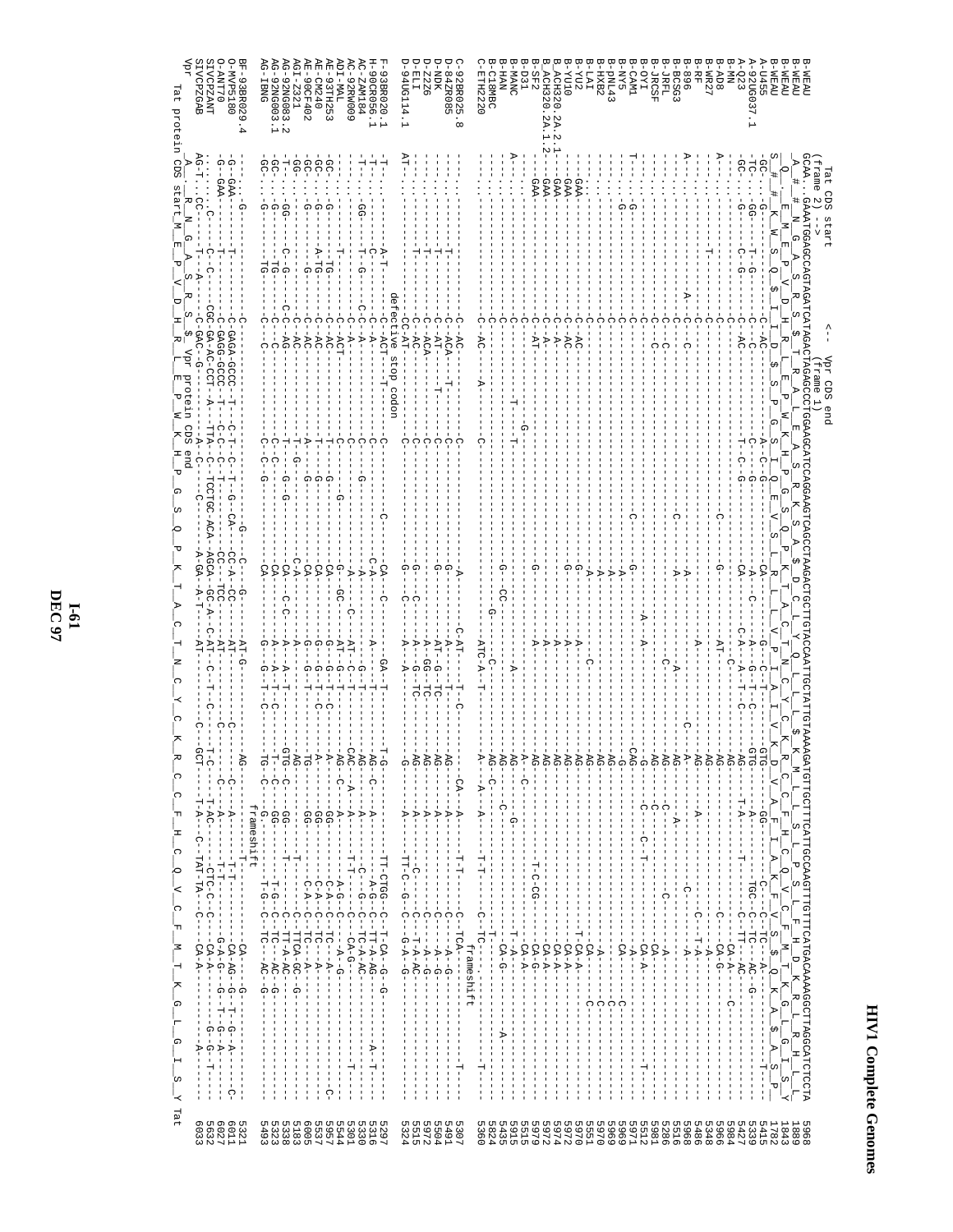#### **L-62**<br>DEC 97

|                                                                                                                                                                                                                                                                                                                                 | $\cdot$ . c-c. .                                                                                                                                                                                |                                                                                                                                     |                                                                                                                                                    |                                                                          |                                                                            |
|---------------------------------------------------------------------------------------------------------------------------------------------------------------------------------------------------------------------------------------------------------------------------------------------------------------------------------|-------------------------------------------------------------------------------------------------------------------------------------------------------------------------------------------------|-------------------------------------------------------------------------------------------------------------------------------------|----------------------------------------------------------------------------------------------------------------------------------------------------|--------------------------------------------------------------------------|----------------------------------------------------------------------------|
| \$P\$P++ 1<br>acg----<br>$\begin{array}{c} \cdot \cdot \cdot \cdot \\ \cdot \cdot \cdot \\ \cdot \end{array}$<br>$T--G---$<br>$\overline{\phantom{a}}$                                                                                                                                                                          | Ģ<br>Φ<br><b>LTA----</b>                                                                                                                                                                        | ⋗<br>⊅<br>∩<br>G.<br>⋒<br>ଜ<br>ଜ<br>G.                                                                                              | ဂု<br>$-50-1$<br>G-GICAC-<br>-0-0-0-<br>-999<br>$G-TA-$<br>ω<br>G-CA-<br>ω<br>$G - A - A -$<br>-CAGA-<br>CAGA-A-<br>$-6A-$<br>-GA<br>$-64-$<br>CTA | C-GCTG<br>C-GC-G<br>AC-<br>ဂှ<br>Ö<br>ဂ္<br>C-A<br>ъ<br>⊅<br>⋗<br>ω<br>ω | <b>GAAGA</b><br>$C - A -$<br>$-\nabla -$<br>$-56-$<br>Ò.<br>ĠĊ.<br>G.<br>Ω |
| . . H--A---Q-.<br>$\frac{1}{2}$<br>۲L<br>-<br>defective start codon                                                                                                                                                                                                                                                             | ATA<br>TTA.<br>ATA<br>$\ldots$ ----.<br>$A---$<br>$\mathbb{A}^{--}$                                                                                                                             | ဂု<br>C<br>∩<br>∩<br>∩<br>$\dot{\Omega}$<br>Ω                                                                                       | န-<br>G-G<br>-0-0-0-<br>-G-TC--A--GA<br>$-A--GA$<br>÷,<br>٢<br>-GA<br><b>GA</b>                                                                    | ဂု<br>Φ<br>ω<br>ဂှ<br>ъ<br>∩<br>⊅<br>⋗                                   | $AG-$<br>AG.<br>AG-<br>Ω<br>Ω<br>Ω                                         |
| $\vdots$<br>년<br>H<br> <br>H----------------------------<br>부<br>defective start codon                                                                                                                                                                                                                                          | GTAATA<br>GTAGTAZ<br><b>LTATI</b><br>$2C-A$ -----<br><b>TAA------</b><br>$AA-C-$<br>$CA-$                                                                                                       | ∩<br>∩<br>J<br>⋒<br>O<br>( )<br>ω                                                                                                   | $-6C--TTT-0--A\\6A--$<br>c--g--<br>GGG.<br>⊅<br>$-6-AGA-$<br>ဂှ<br>ငှ<br>$-GA$<br>FA.                                                              | $AC-$<br>$ACG--$<br>⊅<br>∩<br>÷                                          | Ģ                                                                          |
| $\vdots$                                                                                                                                                                                                                                                                                                                        | <b>LLSLI</b><br>$\cdots$ $\cdots$ $\cdots$<br>$\frac{1}{2}$<br>$\begin{array}{c} 1 \\ 1 \\ 2 \end{array}$                                                                                       | けい<br>부<br>G<br>C--<br>부<br>$\frac{1}{1}$<br>ъ<br>⊅<br>⊅<br>ኴ<br>Ω<br>∩<br>∩<br>∩<br>С<br>O<br>Ģ                                    | C-GG-G-<br>c-ġ<br>-99-9-<br>-45-95-<br>-89-6-<br>Ω<br>ှု<br>$\frac{1}{1}$<br>စှ                                                                    | ဂှ<br>$A-C$<br>∩<br>С<br>∩                                               |                                                                            |
| $\vdots$                                                                                                                                                                                                                                                                                                                        | CCAAA<br>AAATT<br>$TA---$<br>$TAA--$<br>$\mathbf{A}--$                                                                                                                                          | Ġ<br>∩<br>CT-<br>⊅                                                                                                                  | ဂှ<br>Ω<br>ω<br>Ω<br>-G--GA<br>$A--GA$                                                                                                             | CG<br>ଋ<br>Ω<br>G.                                                       |                                                                            |
|                                                                                                                                                                                                                                                                                                                                 | $\frac{1}{2}$ , $\frac{1}{2}$ , $\frac{1}{2}$ , $\frac{1}{2}$ , $\frac{1}{2}$ , $\frac{1}{2}$ , $\frac{1}{2}$ , $\frac{1}{2}$ , $\frac{1}{2}$ , $\frac{1}{2}$<br>$\frac{1}{2}$<br>$-AG.$ .<br>I | <b>RG</b><br>н<br>н<br>∩<br>∩                                                                                                       | $\frac{0}{1}$<br>Ω<br>Ω<br>8<br>8<br>Ġ<br>Φ<br>Φ<br>Ģ                                                                                              | ⋒<br>⋒                                                                   |                                                                            |
|                                                                                                                                                                                                                                                                                                                                 |                                                                                                                                                                                                 | RG<br>н<br>∩<br>∩                                                                                                                   | ÷<br>⊢<br>$\mathbb{F}$<br>ဂု<br>န<br>ႁ<br>င္ပ်                                                                                                     | ∩<br>n<br>Ω<br>ଢ଼                                                        |                                                                            |
|                                                                                                                                                                                                                                                                                                                                 | Ģ<br>$\begin{array}{c} \n\cdot & \cdot \\ \cdot & \cdot \\ \cdot & \cdot\n\end{array}$<br>$A - -$ .<br>$\frac{1}{1}$<br>$\cdots$ <sup>--0</sup>                                                 | O                                                                                                                                   | Ω<br>ω<br>Ω<br>Ω<br>ω<br>ဂု<br>$\overline{r}$<br>₻                                                                                                 | ଢ଼<br>⊅<br>G.<br>∩<br>⋒                                                  |                                                                            |
| $\frac{1}{2}$ $\frac{1}{2}$ $\frac{1}{2}$ $\frac{1}{2}$ $\frac{1}{2}$ $\frac{1}{2}$ $\frac{1}{2}$ $\frac{1}{2}$ $\frac{1}{2}$ $\frac{1}{2}$ $\frac{1}{2}$ $\frac{1}{2}$ $\frac{1}{2}$ $\frac{1}{2}$ $\frac{1}{2}$ $\frac{1}{2}$ $\frac{1}{2}$ $\frac{1}{2}$ $\frac{1}{2}$ $\frac{1}{2}$ $\frac{1}{2}$ $\frac{1}{2}$<br>$\vdots$ | $A_{A}$ - - - $A$<br>$\begin{array}{c} 1 \\ 1 \\ 1 \end{array}$<br>$\frac{1}{2}$                                                                                                                | ဂု<br>ה<br>ב<br>ā<br>CA                                                                                                             | C-G-AG-<br>$\frac{1}{\Omega}$<br>$6 - 6$<br>ត់<br>ငှ<br>Ω<br>ġ<br>AD.                                                                              | ဂု<br>ω<br>Ω<br>∩<br>∩<br>Ω<br>⊅<br>⋒<br>⋒                               |                                                                            |
|                                                                                                                                                                                                                                                                                                                                 | intron<br>ATT.<br>TCAGTAA<br>star<br><b>LIA-------</b><br>$A - CT \ldots$ .<br>#<br>.GTA.<br>Ŧ,<br>$\prec$<br>$\pm$<br>$\pm$                                                                    | 3GAGACAGGAGAAGATGTCTCTAAAACAGTCAGACTCATAAAGATTCTATATGAAGATGAAAGAGATAAGTA<br>CΩ<br>С<br>Tat<br>Rev<br>먹<br>CT-<br>Ω<br>ု<br>C<br>end | д<br>C<br>O<br>ဂု<br>ဂု<br>G.<br>O<br>$A-$<br>īω.<br>CΟ<br>Ò<br>ľη                                                                                 | Ģ<br>ଢ଼<br>⊅<br>n<br>CΩ<br>m                                             | POCAGAAGAAGAAGC<br>O<br>ø<br>ø<br>Ŝ<br>Ω<br>С                              |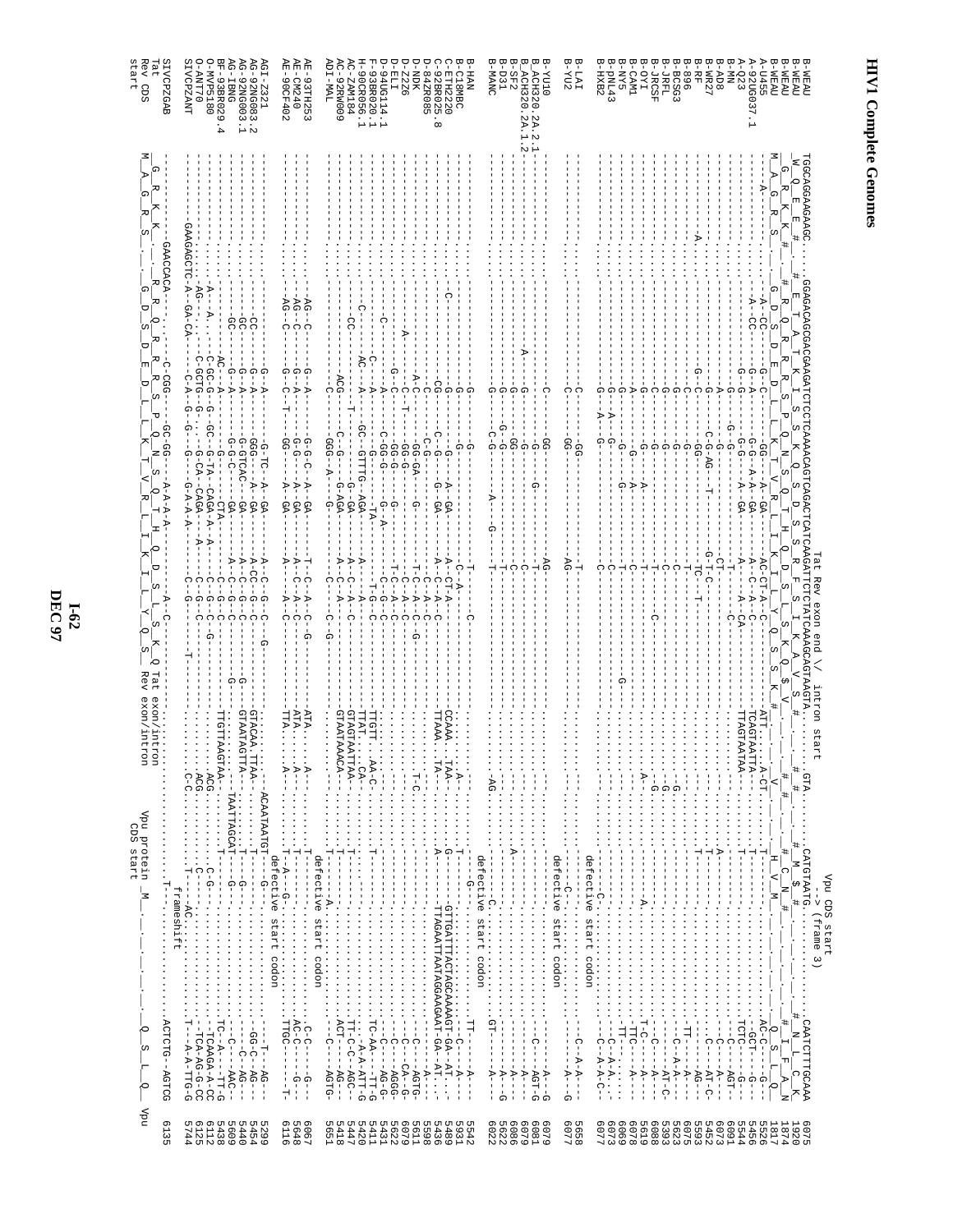| $-92NC003.1$<br>$-92NG083.2$<br>--GT-<br>リーマロー<br>- 15-<br>-<br>LAGT-<br>cameshi<br>LAGT-<br>Ģ<br>-TTS<br>Φ<br>පි<br>ccg<br>-- 128<br>$CT-RA$ .<br>G<br>$\frac{1}{\Omega}$<br>-111<br>GGG<br>റ<br>Ω<br>∩<br>Ω<br>ramesh<br>GGC<br>3AC-GA<br><b>TD-DAD</b><br>n<br>D∀<br>Ġ<br>Þ<br>Þ<br>AC-GA-<br>ה<br>י<br>$\frac{1}{1}$<br>LGA<br>ł<br>စှ<br>ġ<br>റ<br>AGT-CTTTGCTG<br>FILL-P<br>G-AT<br>1--C<br>$L - AC$<br>7-<br>-- C<br>$-1$<br>$T - AC$<br>GCT<br>GCT-<br>GCT<br>GCT<br>GCT<br>GCT<br>GTT<br>-cr<br>GCT-<br>Ż<br>LÄ.<br>Ř<br>AT.<br>AT.<br>RT<br>$\frac{1}{\Omega}$<br>ှ<br>Ĥ<br>ု<br>မို<br>မို<br>ëc-<br>م،<br><b>AATG-</b><br>r-TG.<br>င္ပင္<br>ု<br>റ<br>ု<br>FACC-<br>đq<br>A – T –<br>$-1 - 1$<br>A-T<br>$A-T$<br>0001-17-1-10<br>AGT-<br>アーコー<br>$A-T$<br>A-i<br>۳<br>-1-<br>$1 - 151$<br>ō<br>AAC-<br>g<br>ここばエー<br>- 95T<br>ု<br>CTRAT<br>GGCT<br>Ġcr<br>Ġ<br>G<br>TAT-<br>분<br>TAT<br>TA-<br>581<br>1<br>G-G-<br>- 21 –<br><b>AGAAC-</b><br>$AA$ - - -<br>T--AG-<br>nation<br>-96-<br>-99-1<br>-<br>95<br>AGA-<br>₽<br>$-\frac{1}{2}$<br>$\frac{1}{1}$<br>π<br>$AG = -G$ .<br>$A-G-C$ --<br>$-A---$<br>- A---G-A-----<br>-A---GGAG----<br>-A---GGAG----<br>$-1$<br>$\cdots \oplus - \oplus \cdots$<br>$AG--$<br>$-\frac{1}{2}$<br>$-56-$<br>$\frac{1}{1}$<br>$A$ – – –<br>$-56-$<br>$- - -5V$<br>$-\frac{1}{2}$<br>$A-G-G$ -AG---<br>$\frac{1}{1}$<br>Þξ<br>$\frac{1}{1}$<br>$\frac{1}{1}$<br>$\frac{1}{1}$<br>$\frac{1}{1}$<br>$\begin{bmatrix} 1 & 1 & 1 \\ 1 & 1 & 1 \\ 1 & 1 & 1 \\ 1 & 1 & 1 \end{bmatrix}$<br>$\overline{1}$<br>$\begin{array}{c} \frac{1}{2} \\ \frac{1}{2} \end{array}$<br>$\mathbf{I}$<br>frameshift<br>$\mathbf I$<br>$\mathsf I$<br>Ö<br>$\frac{1}{2}$<br>$\frac{1}{2}$<br>$-AA$ . $-A$ ----<br>$\frac{1}{2}$<br>Ť<br>$\frac{1}{2}$<br>J<br>$\vdots$<br>$\ldots -AG^{--}$<br>$\vdots$<br>$\vdots$<br>$\vdots$<br>$\vdots$<br>$-150$<br>$\vdots$<br>$\vdots$<br>$\vdots$<br>$\bullet$<br>$\cdot$<br>$\mathbf{I}$<br>$CA-$<br>$-5G -$<br>$-2-C$ -<br>$\mathbf I$<br>$\begin{array}{c} \hline \end{array}$<br>$\mathsf I$<br>Ţ<br>$\frac{1}{1}$<br>Ţ<br>$\begin{array}{c} \end{array}$<br>$\,$ I<br>$\mathbf{I}$<br>$\overline{1}$<br>J.<br>$\frac{1}{1}$<br>frameshift<br>$-6 -$<br>$\mathbf{I}$<br>$\overline{A}$<br>$\frac{1}{1}$<br>$\frac{1}{4}$<br>$\blacksquare$<br>$\overline{\phantom{a}}$<br>ㅈ<br>1<br>$\blacksquare$<br>H.<br>Ť<br>$\frac{1}{1}$<br>$\frac{1}{1}$<br>$\mathbf{I}$<br>п<br>$\mathbf{I}$<br>ှ်<br>၂<br>$\mathbb{I}$<br><u>ဂ်</u><br>ဂု<br>$\mathbf{I}$<br>$\overline{1}$<br>$\frac{1}{2}$<br>- -GGAGC-GGAAA--C<br>---GGAGAGAGAAA--C<br>$\frac{1}{1}$<br>$\frac{1}{1}$<br>$\mathbf{T}-\mathbf{G}\mathbf{A}\mathbf{T}\mathbf{A}-\mathbf{T}-\mathbf{A}-\mathbf{A}\mathbf{G}--\mathbf{A}-\mathbf{C}-$<br>ဂု<br>$\frac{1}{1}$<br>J.<br>$\blacksquare$<br>J.<br>J.<br>ł<br>т<br>$\begin{array}{c} \end{array}$<br>Ω<br>Ω<br>$-1 - 2 - 1 - 1 - 1 - 1$<br>J.<br>J<br>J.<br>$\overline{\phantom{a}}$<br>I<br>$\mathbf I$<br>J.<br>J.<br>I<br>$\mathbf{I}$<br>Ť<br>Ť.<br>$\blacksquare$<br>I,<br>$\mathbf{I}$<br>л<br>1<br>1<br>л<br>1<br>ı<br>$A-T------$<br>I.<br>$-4$<br>-----------------<br>$\mathbb{I}$<br>J.<br>I.<br>$\mathbf{I}$<br>I.<br>J<br>$\mathbf{I}$<br>-1<br>J.<br>1<br>ţ<br>$\begin{array}{c} \end{array}$<br>$\,$ I<br>$\frac{1}{1}$<br>$-1$ $-1$ $-1$ $-1$ $-1$<br>$-1 - 1 -$<br>$\mathbf I$<br>,<br>Ţ<br>$\begin{array}{c} \hline \end{array}$<br>Ţ<br>U<br>$-1 - 1 - 1 - 1 - 1 - 1 = 0$<br>$-1 - 1 - 1 - 1$<br>$\mathbf{A} - \mathbf{A} - - - - \mathbf{C} - -$<br>ローーーー<br>۲Ì<br>F<br>$-1$<br>$\frac{1}{1}$<br>ł<br>$\frac{1}{4}$<br>$ATAT-$<br>ł<br>ł<br>$\frac{1}{1}$<br>ł<br>í<br>부<br>л<br>stop codon TAG<br>do <sub>1</sub> s<br>$\mathbf{I}$<br>J.<br>J<br>I<br>$\overline{\phantom{a}}$<br>J<br>$\mathsf I$<br>$-4-$<br>$\frac{1}{2}$<br>$\overline{\phantom{a}}$<br>₩<br>$\frac{1}{1}$<br>$-\Delta$ -<br>$\overline{1}$<br>$A - -$<br>$A -$<br>J.<br>J.<br>J.<br>$\mathbf{I}$<br>J.<br>л<br>$\mathbf{I}$<br>п<br>$\sum_{i=1}^{n}$<br>J.<br>I.<br>$\frac{1}{1}$<br>J.<br>$\mathbf{I}$<br>J,<br>п<br>$\mathbf{I}$<br>1<br>$\mathbf{I}$<br>$\mathbf{I}$<br>л<br>H<br>$\overline{1}$<br>$\mathbf{I}$<br>$\mathbb I$<br>$\mathsf I$<br>$\mathbb{I}$<br>$\overline{1}$<br>$\overline{\phantom{a}}$<br>$\mathbb I$<br>$\overline{1}$<br>$\mathbf I$<br>т<br>ь<br>codon TAG<br>$-\Gamma A - A - A -$<br>$\frac{1}{1}$<br>$\frac{1}{2}$<br>$\frac{1}{1}$<br>$\frac{1}{2}$<br>$- \textbf{C} - -\textbf{A} - \textbf{C} - -$<br>ဂု<br>$-\Gamma A - A - A -$<br>ł,<br>$\begin{array}{c} \rule{0pt}{2.5ex} \rule{0pt}{2.5ex} \rule{0pt}{2.5ex} \rule{0pt}{2.5ex} \rule{0pt}{2.5ex} \rule{0pt}{2.5ex} \rule{0pt}{2.5ex} \rule{0pt}{2.5ex} \rule{0pt}{2.5ex} \rule{0pt}{2.5ex} \rule{0pt}{2.5ex} \rule{0pt}{2.5ex} \rule{0pt}{2.5ex} \rule{0pt}{2.5ex} \rule{0pt}{2.5ex} \rule{0pt}{2.5ex} \rule{0pt}{2.5ex} \rule{0pt}{2.5ex} \rule{0pt}{2.5ex} \rule{0$<br>$\frac{1}{1}$<br>ဂု<br>ဂု<br>$\frac{1}{1}$<br>$\frac{1}{1}$<br>J.<br>$\mathbf{I}$<br>$\frac{1}{1}$<br>1<br>1<br>л<br>ı<br>ı<br>п<br>1<br>п<br>۲,<br>$\mathbb{I}$<br>$\mathbf{I}$<br>$\mathsf I$<br>I<br>$\mathsf I$<br>$\mathbb{I}$<br>J.<br>$\mathbf I$<br>$\mathbf I$<br>$-{\bf A}-{\bf B}-{\bf A}-$<br>1<br>-1<br>$\mathbf I$<br>I<br>$\mathbf{I}$<br>I<br>$\frac{1}{1}$<br>$AA-C-$<br>J<br>t<br>I<br>t<br>$\frac{1}{1}$<br>$-A-G--$<br>$A - A - -$<br>$A -$<br>$A - A - -$<br>$\frac{1}{1}$<br>I<br>I<br>$\mathbf{I}$<br>J.<br>$C - A - -$<br>$\mathbf{I}$<br>t<br>I<br>$\overline{\phantom{a}}$<br>J.<br>A-<br>J.<br>J.<br>J.<br>J<br>J<br>J<br>I<br>J.<br>$\blacksquare$<br>$\mathbf{I}$<br>J.<br>$\blacksquare$<br>Þ<br>J.<br>J.<br>$\frac{1}{1}$<br>п<br>J<br>л<br>$\overline{1}$<br>т<br>1<br>J<br>л<br>ı<br>1<br>$\blacksquare$<br>т<br>1<br>л.<br>$\overline{Y}$<br>နှ<br>$-4$<br>ဂှ<br>$\overline{1}$<br>$\frac{1}{1}$<br>နဲ<br>$\overline{A}$<br>$\frac{1}{1}$<br>$\frac{1}{2}$<br>$\frac{1}{1}$<br>$\mathbf{I}$<br>J<br>$-4-$<br>$\frac{1}{1}$<br>ı<br>$\frac{1}{1}$<br>J.<br>п<br>J.<br>$\mathbf{I}$<br>$\overline{\phantom{a}}$<br>J.<br>J.<br>J.<br>J.<br>ヵ<br>$\mathbf{I}$<br>$\mathbf{I}$<br>$\blacksquare$<br>$\mathbf{I}$<br>$\mathbf{I}$<br>-1<br>л<br>1<br>$\overline{1}$<br>п<br>л<br>л<br>1<br>л<br>$\mathbf{I}$<br>1<br>л<br>-1<br>$\blacksquare$<br>$\mathsf I$<br>GTTAAGAAGA--<br>$\overline{1}$<br>$\mathbf{I}$<br>$\mathbf I$<br>$\,$ I<br>$\mathbf{I}$<br>ं<br>:<br>:<br>$\overline{1}$<br>I<br>$\mathbf I$<br>ିତ୍ର<br>:<br>$\mathbb I$<br>$\,$ I<br>-TTAAGGAGA-<br>$\mathbb I$<br>$\mathsf I$<br>$\overline{\phantom{a}}$<br>f,<br>$\overline{\phantom{a}}$<br>J,<br>J.<br>J,<br>$\mathbf{I}$<br>$\mathbf{I}$<br>J<br>$\mathbf{I}$<br>$\mathbf{I}$<br>1<br>п<br>J.<br>ı<br>$\vdots$<br>.<br>.<br>$\ddots$<br>$\vdots$<br>$\vdots$<br>$\vdots$<br>$\vdots$<br>$\vdots$<br>$\vdots$<br>$\vdots$<br>$\vdots$<br>$\vdots$<br>$\vdots$<br>.<br>$\frac{1}{2}$<br>$\vdots$<br>$\vdots$<br>$\vdots$<br>$\vdots$<br>$\vdots$<br>$\vdots$<br>$\vdots$<br>$\vdots$<br>$\vdots$<br>$\vdots$<br>$\vdots$<br>$\ddot{\phantom{0}}$<br>$\vdots$<br>$\vdots$<br>$\vdots$<br>$\begin{array}{c} \bullet & \bullet & \bullet \\ \bullet & \bullet & \bullet \\ \bullet & \bullet & \bullet \end{array}$<br>$\vdots$<br>$\vdots$<br>$\vdots$<br>$\vdots$<br>$\frac{1}{2}$<br>$\frac{1}{4}$<br>$\cdot \cdot$ c – .<br>Ï<br>Ï<br>$\overline{1}$<br>$\begin{array}{c} \hline \end{array}$<br>$\overline{1}$<br>$\overline{1}$<br>I<br>$\overline{\phantom{a}}$<br>J.<br>ı<br>$\overline{1}$<br>$\overline{\phantom{a}}$<br>Ţ<br>$\mathbf I$<br>J,<br>J.<br>$\frac{1}{\Delta}$<br>J<br>ı<br>ı<br>J,<br>J,<br>J<br>$\frac{1}{1}$<br>$\frac{1}{\Omega}$<br>I<br>J<br>J<br>$\frac{1}{1}$<br>I<br>$\overline{1}$<br>ł<br>$\frac{1}{1}$<br>$\frac{1}{1}$<br>ł<br>$\overline{1}$<br>ł<br>ł<br>$\blacksquare$<br>I<br>I<br>$\frac{1}{1}$<br>$\frac{1}{\Omega}$<br>ł<br>↷<br>ಸ<br>J.<br>-1<br>J.<br>J.<br>J.<br>$\overline{\phantom{a}}$<br>I<br>$\mathbb{I}$ | $-1 - 1 - 1 - 1$<br>$C = -C =$<br>CT--G<br>$\frac{1}{2}$<br>$-90-$<br>$C-T$<br>i<br>H<br>휴<br>闩<br>G<br>н<br>G | н<br>$\pm$<br>±<br>k<br>z<br>Þξ<br>0,<br>₹<br>z<br>'n<br>ŀω<br>$\pm$ |                  | $\blacksquare$           | <b>LGGGGATAT</b><br>н<br>$\blacksquare$<br>frameshift<br>GCTT.G-<br>shift<br>A.<br>back<br>$\blacksquare$<br>ဂု<br>$\blacksquare$<br>$\mathsf I$<br>CTTAACCTAATAT-G--<br>$\mathsf I$ | GATACA | BGAAC |  |  |
|-------------------------------------------------------------------------------------------------------------------------------------------------------------------------------------------------------------------------------------------------------------------------------------------------------------------------------------------------------------------------------------------------------------------------------------------------------------------------------------------------------------------------------------------------------------------------------------------------------------------------------------------------------------------------------------------------------------------------------------------------------------------------------------------------------------------------------------------------------------------------------------------------------------------------------------------------------------------------------------------------------------------------------------------------------------------------------------------------------------------------------------------------------------------------------------------------------------------------------------------------------------------------------------------------------------------------------------------------------------------------------------------------------------------------------------------------------------------------------------------------------------------------------------------------------------------------------------------------------------------------------------------------------------------------------------------------------------------------------------------------------------------------------------------------------------------------------------------------------------------------------------------------------------------------------------------------------------------------------------------------------------------------------------------------------------------------------------------------------------------------------------------------------------------------------------------------------------------------------------------------------------------------------------------------------------------------------------------------------------------------------------------------------------------------------------------------------------------------------------------------------------------------------------------------------------------------------------------------------------------------------------------------------------------------------------------------------------------------------------------------------------------------------------------------------------------------------------------------------------------------------------------------------------------------------------------------------------------------------------------------------------------------------------------------------------------------------------------------------------------------------------------------------------------------------------------------------------------------------------------------------------------------------------------------------------------------------------------------------------------------------------------------------------------------------------------------------------------------------------------------------------------------------------------------------------------------------------------------------------------------------------------------------------------------------------------------------------------------------------------------------------------------------------------------------------------------------------------------------------------------------------------------------------------------------------------------------------------------------------------------------------------------------------------------------------------------------------------------------------------------------------------------------------------------------------------------------------------------------------------------------------------------------------------------------------------------------------------------------------------------------------------------------------------------------------------------------------------------------------------------------------------------------------------------------------------------------------------------------------------------------------------------------------------------------------------------------------------------------------------------------------------------------------------------------------------------------------------------------------------------------------------------------------------------------------------------------------------------------------------------------------------------------------------------------------------------------------------------------------------------------------------------------------------------------------------------------------------------------------------------------------------------------------------------------------------------------------------------------------------------------------------------------------------------------------------------------------------------------------------------------------------------------------------------------------------------------------------------------------------------------------------------------------------------------------------------------------------------------------------------------------------------------------------------------------------------------------------------------------------------------------------------------------------------------------------------------------------------------------------------------------------------------------------------------------------------------------------------------------------------------------------------------------------------------------------------------------------------------------------------------------------------------------------------------------------------------------------------------------------------------------------------------------------------------------------------------------------------------------------------------------------------------------------------------------------------------------------------------------------------------------------------------------------------------------------------------------------------------------------------------------------------------------------------------------------------------------------------------------------------------------------------------------------------------------------------------------------------------------------------------------------------------------------------------------------------------------------------------------------------------------------------------------------------------------------------------------------------------------------------------------------------------------------------------------------------------------------------------------------------------------------------------------------------------------------------------------------------------------------------------------------------------------------------------------------------------------------------------------------------------------------------------------------------------------------------------------------------------------------------------------------------------------------------------------------------------------------------------------------------------------------------------------------------------------------------------------------------------------------------|----------------------------------------------------------------------------------------------------------------|----------------------------------------------------------------------|------------------|--------------------------|--------------------------------------------------------------------------------------------------------------------------------------------------------------------------------------|--------|-------|--|--|
|                                                                                                                                                                                                                                                                                                                                                                                                                                                                                                                                                                                                                                                                                                                                                                                                                                                                                                                                                                                                                                                                                                                                                                                                                                                                                                                                                                                                                                                                                                                                                                                                                                                                                                                                                                                                                                                                                                                                                                                                                                                                                                                                                                                                                                                                                                                                                                                                                                                                                                                                                                                                                                                                                                                                                                                                                                                                                                                                                                                                                                                                                                                                                                                                                                                                                                                                                                                                                                                                                                                                                                                                                                                                                                                                                                                                                                                                                                                                                                                                                                                                                                                                                                                                                                                                                                                                                                                                                                                                                                                                                                                                                                                                                                                                                                                                                                                                                                                                                                                                                                                                                                                                                                                                                                                                                                                                                                                                                                                                                                                                                                                                                                                                                                                                                                                                                                                                                                                                                                                                                                                                                                                                                                                                                                                                                                                                                                                                                                                                                                                                                                                                                                                                                                                                                                                                                                                                                                                                                                                                                                                                                                                                                                                                                                                                                                                                                                                                                                                                                                                                                                                                                                                                                                                                                                                                                                                                                                                                                                                                 | $-1 - 2G$<br>$-35 -$                                                                                           |                                                                      |                  |                          |                                                                                                                                                                                      |        |       |  |  |
|                                                                                                                                                                                                                                                                                                                                                                                                                                                                                                                                                                                                                                                                                                                                                                                                                                                                                                                                                                                                                                                                                                                                                                                                                                                                                                                                                                                                                                                                                                                                                                                                                                                                                                                                                                                                                                                                                                                                                                                                                                                                                                                                                                                                                                                                                                                                                                                                                                                                                                                                                                                                                                                                                                                                                                                                                                                                                                                                                                                                                                                                                                                                                                                                                                                                                                                                                                                                                                                                                                                                                                                                                                                                                                                                                                                                                                                                                                                                                                                                                                                                                                                                                                                                                                                                                                                                                                                                                                                                                                                                                                                                                                                                                                                                                                                                                                                                                                                                                                                                                                                                                                                                                                                                                                                                                                                                                                                                                                                                                                                                                                                                                                                                                                                                                                                                                                                                                                                                                                                                                                                                                                                                                                                                                                                                                                                                                                                                                                                                                                                                                                                                                                                                                                                                                                                                                                                                                                                                                                                                                                                                                                                                                                                                                                                                                                                                                                                                                                                                                                                                                                                                                                                                                                                                                                                                                                                                                                                                                                                                 | i<br>H<br>$-9G-$                                                                                               |                                                                      |                  | $\mathbf{I}$             |                                                                                                                                                                                      |        |       |  |  |
|                                                                                                                                                                                                                                                                                                                                                                                                                                                                                                                                                                                                                                                                                                                                                                                                                                                                                                                                                                                                                                                                                                                                                                                                                                                                                                                                                                                                                                                                                                                                                                                                                                                                                                                                                                                                                                                                                                                                                                                                                                                                                                                                                                                                                                                                                                                                                                                                                                                                                                                                                                                                                                                                                                                                                                                                                                                                                                                                                                                                                                                                                                                                                                                                                                                                                                                                                                                                                                                                                                                                                                                                                                                                                                                                                                                                                                                                                                                                                                                                                                                                                                                                                                                                                                                                                                                                                                                                                                                                                                                                                                                                                                                                                                                                                                                                                                                                                                                                                                                                                                                                                                                                                                                                                                                                                                                                                                                                                                                                                                                                                                                                                                                                                                                                                                                                                                                                                                                                                                                                                                                                                                                                                                                                                                                                                                                                                                                                                                                                                                                                                                                                                                                                                                                                                                                                                                                                                                                                                                                                                                                                                                                                                                                                                                                                                                                                                                                                                                                                                                                                                                                                                                                                                                                                                                                                                                                                                                                                                                                                 | $-1 - 1$<br><b>AD--</b><br>ΑT                                                                                  | ੱਸ                                                                   |                  |                          |                                                                                                                                                                                      |        |       |  |  |
|                                                                                                                                                                                                                                                                                                                                                                                                                                                                                                                                                                                                                                                                                                                                                                                                                                                                                                                                                                                                                                                                                                                                                                                                                                                                                                                                                                                                                                                                                                                                                                                                                                                                                                                                                                                                                                                                                                                                                                                                                                                                                                                                                                                                                                                                                                                                                                                                                                                                                                                                                                                                                                                                                                                                                                                                                                                                                                                                                                                                                                                                                                                                                                                                                                                                                                                                                                                                                                                                                                                                                                                                                                                                                                                                                                                                                                                                                                                                                                                                                                                                                                                                                                                                                                                                                                                                                                                                                                                                                                                                                                                                                                                                                                                                                                                                                                                                                                                                                                                                                                                                                                                                                                                                                                                                                                                                                                                                                                                                                                                                                                                                                                                                                                                                                                                                                                                                                                                                                                                                                                                                                                                                                                                                                                                                                                                                                                                                                                                                                                                                                                                                                                                                                                                                                                                                                                                                                                                                                                                                                                                                                                                                                                                                                                                                                                                                                                                                                                                                                                                                                                                                                                                                                                                                                                                                                                                                                                                                                                                                 |                                                                                                                |                                                                      |                  |                          |                                                                                                                                                                                      |        |       |  |  |
|                                                                                                                                                                                                                                                                                                                                                                                                                                                                                                                                                                                                                                                                                                                                                                                                                                                                                                                                                                                                                                                                                                                                                                                                                                                                                                                                                                                                                                                                                                                                                                                                                                                                                                                                                                                                                                                                                                                                                                                                                                                                                                                                                                                                                                                                                                                                                                                                                                                                                                                                                                                                                                                                                                                                                                                                                                                                                                                                                                                                                                                                                                                                                                                                                                                                                                                                                                                                                                                                                                                                                                                                                                                                                                                                                                                                                                                                                                                                                                                                                                                                                                                                                                                                                                                                                                                                                                                                                                                                                                                                                                                                                                                                                                                                                                                                                                                                                                                                                                                                                                                                                                                                                                                                                                                                                                                                                                                                                                                                                                                                                                                                                                                                                                                                                                                                                                                                                                                                                                                                                                                                                                                                                                                                                                                                                                                                                                                                                                                                                                                                                                                                                                                                                                                                                                                                                                                                                                                                                                                                                                                                                                                                                                                                                                                                                                                                                                                                                                                                                                                                                                                                                                                                                                                                                                                                                                                                                                                                                                                                 |                                                                                                                |                                                                      |                  |                          |                                                                                                                                                                                      |        |       |  |  |
|                                                                                                                                                                                                                                                                                                                                                                                                                                                                                                                                                                                                                                                                                                                                                                                                                                                                                                                                                                                                                                                                                                                                                                                                                                                                                                                                                                                                                                                                                                                                                                                                                                                                                                                                                                                                                                                                                                                                                                                                                                                                                                                                                                                                                                                                                                                                                                                                                                                                                                                                                                                                                                                                                                                                                                                                                                                                                                                                                                                                                                                                                                                                                                                                                                                                                                                                                                                                                                                                                                                                                                                                                                                                                                                                                                                                                                                                                                                                                                                                                                                                                                                                                                                                                                                                                                                                                                                                                                                                                                                                                                                                                                                                                                                                                                                                                                                                                                                                                                                                                                                                                                                                                                                                                                                                                                                                                                                                                                                                                                                                                                                                                                                                                                                                                                                                                                                                                                                                                                                                                                                                                                                                                                                                                                                                                                                                                                                                                                                                                                                                                                                                                                                                                                                                                                                                                                                                                                                                                                                                                                                                                                                                                                                                                                                                                                                                                                                                                                                                                                                                                                                                                                                                                                                                                                                                                                                                                                                                                                                                 |                                                                                                                |                                                                      |                  |                          |                                                                                                                                                                                      |        |       |  |  |
|                                                                                                                                                                                                                                                                                                                                                                                                                                                                                                                                                                                                                                                                                                                                                                                                                                                                                                                                                                                                                                                                                                                                                                                                                                                                                                                                                                                                                                                                                                                                                                                                                                                                                                                                                                                                                                                                                                                                                                                                                                                                                                                                                                                                                                                                                                                                                                                                                                                                                                                                                                                                                                                                                                                                                                                                                                                                                                                                                                                                                                                                                                                                                                                                                                                                                                                                                                                                                                                                                                                                                                                                                                                                                                                                                                                                                                                                                                                                                                                                                                                                                                                                                                                                                                                                                                                                                                                                                                                                                                                                                                                                                                                                                                                                                                                                                                                                                                                                                                                                                                                                                                                                                                                                                                                                                                                                                                                                                                                                                                                                                                                                                                                                                                                                                                                                                                                                                                                                                                                                                                                                                                                                                                                                                                                                                                                                                                                                                                                                                                                                                                                                                                                                                                                                                                                                                                                                                                                                                                                                                                                                                                                                                                                                                                                                                                                                                                                                                                                                                                                                                                                                                                                                                                                                                                                                                                                                                                                                                                                                 |                                                                                                                |                                                                      |                  | л                        |                                                                                                                                                                                      |        |       |  |  |
|                                                                                                                                                                                                                                                                                                                                                                                                                                                                                                                                                                                                                                                                                                                                                                                                                                                                                                                                                                                                                                                                                                                                                                                                                                                                                                                                                                                                                                                                                                                                                                                                                                                                                                                                                                                                                                                                                                                                                                                                                                                                                                                                                                                                                                                                                                                                                                                                                                                                                                                                                                                                                                                                                                                                                                                                                                                                                                                                                                                                                                                                                                                                                                                                                                                                                                                                                                                                                                                                                                                                                                                                                                                                                                                                                                                                                                                                                                                                                                                                                                                                                                                                                                                                                                                                                                                                                                                                                                                                                                                                                                                                                                                                                                                                                                                                                                                                                                                                                                                                                                                                                                                                                                                                                                                                                                                                                                                                                                                                                                                                                                                                                                                                                                                                                                                                                                                                                                                                                                                                                                                                                                                                                                                                                                                                                                                                                                                                                                                                                                                                                                                                                                                                                                                                                                                                                                                                                                                                                                                                                                                                                                                                                                                                                                                                                                                                                                                                                                                                                                                                                                                                                                                                                                                                                                                                                                                                                                                                                                                                 |                                                                                                                |                                                                      |                  | $\overline{\phantom{a}}$ |                                                                                                                                                                                      |        |       |  |  |
|                                                                                                                                                                                                                                                                                                                                                                                                                                                                                                                                                                                                                                                                                                                                                                                                                                                                                                                                                                                                                                                                                                                                                                                                                                                                                                                                                                                                                                                                                                                                                                                                                                                                                                                                                                                                                                                                                                                                                                                                                                                                                                                                                                                                                                                                                                                                                                                                                                                                                                                                                                                                                                                                                                                                                                                                                                                                                                                                                                                                                                                                                                                                                                                                                                                                                                                                                                                                                                                                                                                                                                                                                                                                                                                                                                                                                                                                                                                                                                                                                                                                                                                                                                                                                                                                                                                                                                                                                                                                                                                                                                                                                                                                                                                                                                                                                                                                                                                                                                                                                                                                                                                                                                                                                                                                                                                                                                                                                                                                                                                                                                                                                                                                                                                                                                                                                                                                                                                                                                                                                                                                                                                                                                                                                                                                                                                                                                                                                                                                                                                                                                                                                                                                                                                                                                                                                                                                                                                                                                                                                                                                                                                                                                                                                                                                                                                                                                                                                                                                                                                                                                                                                                                                                                                                                                                                                                                                                                                                                                                                 |                                                                                                                |                                                                      |                  |                          |                                                                                                                                                                                      |        |       |  |  |
|                                                                                                                                                                                                                                                                                                                                                                                                                                                                                                                                                                                                                                                                                                                                                                                                                                                                                                                                                                                                                                                                                                                                                                                                                                                                                                                                                                                                                                                                                                                                                                                                                                                                                                                                                                                                                                                                                                                                                                                                                                                                                                                                                                                                                                                                                                                                                                                                                                                                                                                                                                                                                                                                                                                                                                                                                                                                                                                                                                                                                                                                                                                                                                                                                                                                                                                                                                                                                                                                                                                                                                                                                                                                                                                                                                                                                                                                                                                                                                                                                                                                                                                                                                                                                                                                                                                                                                                                                                                                                                                                                                                                                                                                                                                                                                                                                                                                                                                                                                                                                                                                                                                                                                                                                                                                                                                                                                                                                                                                                                                                                                                                                                                                                                                                                                                                                                                                                                                                                                                                                                                                                                                                                                                                                                                                                                                                                                                                                                                                                                                                                                                                                                                                                                                                                                                                                                                                                                                                                                                                                                                                                                                                                                                                                                                                                                                                                                                                                                                                                                                                                                                                                                                                                                                                                                                                                                                                                                                                                                                                 |                                                                                                                |                                                                      |                  |                          |                                                                                                                                                                                      |        |       |  |  |
|                                                                                                                                                                                                                                                                                                                                                                                                                                                                                                                                                                                                                                                                                                                                                                                                                                                                                                                                                                                                                                                                                                                                                                                                                                                                                                                                                                                                                                                                                                                                                                                                                                                                                                                                                                                                                                                                                                                                                                                                                                                                                                                                                                                                                                                                                                                                                                                                                                                                                                                                                                                                                                                                                                                                                                                                                                                                                                                                                                                                                                                                                                                                                                                                                                                                                                                                                                                                                                                                                                                                                                                                                                                                                                                                                                                                                                                                                                                                                                                                                                                                                                                                                                                                                                                                                                                                                                                                                                                                                                                                                                                                                                                                                                                                                                                                                                                                                                                                                                                                                                                                                                                                                                                                                                                                                                                                                                                                                                                                                                                                                                                                                                                                                                                                                                                                                                                                                                                                                                                                                                                                                                                                                                                                                                                                                                                                                                                                                                                                                                                                                                                                                                                                                                                                                                                                                                                                                                                                                                                                                                                                                                                                                                                                                                                                                                                                                                                                                                                                                                                                                                                                                                                                                                                                                                                                                                                                                                                                                                                                 |                                                                                                                |                                                                      |                  |                          |                                                                                                                                                                                      |        |       |  |  |
|                                                                                                                                                                                                                                                                                                                                                                                                                                                                                                                                                                                                                                                                                                                                                                                                                                                                                                                                                                                                                                                                                                                                                                                                                                                                                                                                                                                                                                                                                                                                                                                                                                                                                                                                                                                                                                                                                                                                                                                                                                                                                                                                                                                                                                                                                                                                                                                                                                                                                                                                                                                                                                                                                                                                                                                                                                                                                                                                                                                                                                                                                                                                                                                                                                                                                                                                                                                                                                                                                                                                                                                                                                                                                                                                                                                                                                                                                                                                                                                                                                                                                                                                                                                                                                                                                                                                                                                                                                                                                                                                                                                                                                                                                                                                                                                                                                                                                                                                                                                                                                                                                                                                                                                                                                                                                                                                                                                                                                                                                                                                                                                                                                                                                                                                                                                                                                                                                                                                                                                                                                                                                                                                                                                                                                                                                                                                                                                                                                                                                                                                                                                                                                                                                                                                                                                                                                                                                                                                                                                                                                                                                                                                                                                                                                                                                                                                                                                                                                                                                                                                                                                                                                                                                                                                                                                                                                                                                                                                                                                                 |                                                                                                                |                                                                      |                  |                          |                                                                                                                                                                                      |        |       |  |  |
|                                                                                                                                                                                                                                                                                                                                                                                                                                                                                                                                                                                                                                                                                                                                                                                                                                                                                                                                                                                                                                                                                                                                                                                                                                                                                                                                                                                                                                                                                                                                                                                                                                                                                                                                                                                                                                                                                                                                                                                                                                                                                                                                                                                                                                                                                                                                                                                                                                                                                                                                                                                                                                                                                                                                                                                                                                                                                                                                                                                                                                                                                                                                                                                                                                                                                                                                                                                                                                                                                                                                                                                                                                                                                                                                                                                                                                                                                                                                                                                                                                                                                                                                                                                                                                                                                                                                                                                                                                                                                                                                                                                                                                                                                                                                                                                                                                                                                                                                                                                                                                                                                                                                                                                                                                                                                                                                                                                                                                                                                                                                                                                                                                                                                                                                                                                                                                                                                                                                                                                                                                                                                                                                                                                                                                                                                                                                                                                                                                                                                                                                                                                                                                                                                                                                                                                                                                                                                                                                                                                                                                                                                                                                                                                                                                                                                                                                                                                                                                                                                                                                                                                                                                                                                                                                                                                                                                                                                                                                                                                                 |                                                                                                                |                                                                      |                  |                          |                                                                                                                                                                                      |        |       |  |  |
|                                                                                                                                                                                                                                                                                                                                                                                                                                                                                                                                                                                                                                                                                                                                                                                                                                                                                                                                                                                                                                                                                                                                                                                                                                                                                                                                                                                                                                                                                                                                                                                                                                                                                                                                                                                                                                                                                                                                                                                                                                                                                                                                                                                                                                                                                                                                                                                                                                                                                                                                                                                                                                                                                                                                                                                                                                                                                                                                                                                                                                                                                                                                                                                                                                                                                                                                                                                                                                                                                                                                                                                                                                                                                                                                                                                                                                                                                                                                                                                                                                                                                                                                                                                                                                                                                                                                                                                                                                                                                                                                                                                                                                                                                                                                                                                                                                                                                                                                                                                                                                                                                                                                                                                                                                                                                                                                                                                                                                                                                                                                                                                                                                                                                                                                                                                                                                                                                                                                                                                                                                                                                                                                                                                                                                                                                                                                                                                                                                                                                                                                                                                                                                                                                                                                                                                                                                                                                                                                                                                                                                                                                                                                                                                                                                                                                                                                                                                                                                                                                                                                                                                                                                                                                                                                                                                                                                                                                                                                                                                                 |                                                                                                                |                                                                      |                  |                          |                                                                                                                                                                                      |        |       |  |  |
|                                                                                                                                                                                                                                                                                                                                                                                                                                                                                                                                                                                                                                                                                                                                                                                                                                                                                                                                                                                                                                                                                                                                                                                                                                                                                                                                                                                                                                                                                                                                                                                                                                                                                                                                                                                                                                                                                                                                                                                                                                                                                                                                                                                                                                                                                                                                                                                                                                                                                                                                                                                                                                                                                                                                                                                                                                                                                                                                                                                                                                                                                                                                                                                                                                                                                                                                                                                                                                                                                                                                                                                                                                                                                                                                                                                                                                                                                                                                                                                                                                                                                                                                                                                                                                                                                                                                                                                                                                                                                                                                                                                                                                                                                                                                                                                                                                                                                                                                                                                                                                                                                                                                                                                                                                                                                                                                                                                                                                                                                                                                                                                                                                                                                                                                                                                                                                                                                                                                                                                                                                                                                                                                                                                                                                                                                                                                                                                                                                                                                                                                                                                                                                                                                                                                                                                                                                                                                                                                                                                                                                                                                                                                                                                                                                                                                                                                                                                                                                                                                                                                                                                                                                                                                                                                                                                                                                                                                                                                                                                                 |                                                                                                                |                                                                      |                  |                          |                                                                                                                                                                                      |        |       |  |  |
|                                                                                                                                                                                                                                                                                                                                                                                                                                                                                                                                                                                                                                                                                                                                                                                                                                                                                                                                                                                                                                                                                                                                                                                                                                                                                                                                                                                                                                                                                                                                                                                                                                                                                                                                                                                                                                                                                                                                                                                                                                                                                                                                                                                                                                                                                                                                                                                                                                                                                                                                                                                                                                                                                                                                                                                                                                                                                                                                                                                                                                                                                                                                                                                                                                                                                                                                                                                                                                                                                                                                                                                                                                                                                                                                                                                                                                                                                                                                                                                                                                                                                                                                                                                                                                                                                                                                                                                                                                                                                                                                                                                                                                                                                                                                                                                                                                                                                                                                                                                                                                                                                                                                                                                                                                                                                                                                                                                                                                                                                                                                                                                                                                                                                                                                                                                                                                                                                                                                                                                                                                                                                                                                                                                                                                                                                                                                                                                                                                                                                                                                                                                                                                                                                                                                                                                                                                                                                                                                                                                                                                                                                                                                                                                                                                                                                                                                                                                                                                                                                                                                                                                                                                                                                                                                                                                                                                                                                                                                                                                                 |                                                                                                                |                                                                      |                  |                          |                                                                                                                                                                                      |        |       |  |  |
|                                                                                                                                                                                                                                                                                                                                                                                                                                                                                                                                                                                                                                                                                                                                                                                                                                                                                                                                                                                                                                                                                                                                                                                                                                                                                                                                                                                                                                                                                                                                                                                                                                                                                                                                                                                                                                                                                                                                                                                                                                                                                                                                                                                                                                                                                                                                                                                                                                                                                                                                                                                                                                                                                                                                                                                                                                                                                                                                                                                                                                                                                                                                                                                                                                                                                                                                                                                                                                                                                                                                                                                                                                                                                                                                                                                                                                                                                                                                                                                                                                                                                                                                                                                                                                                                                                                                                                                                                                                                                                                                                                                                                                                                                                                                                                                                                                                                                                                                                                                                                                                                                                                                                                                                                                                                                                                                                                                                                                                                                                                                                                                                                                                                                                                                                                                                                                                                                                                                                                                                                                                                                                                                                                                                                                                                                                                                                                                                                                                                                                                                                                                                                                                                                                                                                                                                                                                                                                                                                                                                                                                                                                                                                                                                                                                                                                                                                                                                                                                                                                                                                                                                                                                                                                                                                                                                                                                                                                                                                                                                 |                                                                                                                |                                                                      |                  |                          |                                                                                                                                                                                      |        |       |  |  |
|                                                                                                                                                                                                                                                                                                                                                                                                                                                                                                                                                                                                                                                                                                                                                                                                                                                                                                                                                                                                                                                                                                                                                                                                                                                                                                                                                                                                                                                                                                                                                                                                                                                                                                                                                                                                                                                                                                                                                                                                                                                                                                                                                                                                                                                                                                                                                                                                                                                                                                                                                                                                                                                                                                                                                                                                                                                                                                                                                                                                                                                                                                                                                                                                                                                                                                                                                                                                                                                                                                                                                                                                                                                                                                                                                                                                                                                                                                                                                                                                                                                                                                                                                                                                                                                                                                                                                                                                                                                                                                                                                                                                                                                                                                                                                                                                                                                                                                                                                                                                                                                                                                                                                                                                                                                                                                                                                                                                                                                                                                                                                                                                                                                                                                                                                                                                                                                                                                                                                                                                                                                                                                                                                                                                                                                                                                                                                                                                                                                                                                                                                                                                                                                                                                                                                                                                                                                                                                                                                                                                                                                                                                                                                                                                                                                                                                                                                                                                                                                                                                                                                                                                                                                                                                                                                                                                                                                                                                                                                                                                 |                                                                                                                |                                                                      |                  |                          |                                                                                                                                                                                      |        |       |  |  |
|                                                                                                                                                                                                                                                                                                                                                                                                                                                                                                                                                                                                                                                                                                                                                                                                                                                                                                                                                                                                                                                                                                                                                                                                                                                                                                                                                                                                                                                                                                                                                                                                                                                                                                                                                                                                                                                                                                                                                                                                                                                                                                                                                                                                                                                                                                                                                                                                                                                                                                                                                                                                                                                                                                                                                                                                                                                                                                                                                                                                                                                                                                                                                                                                                                                                                                                                                                                                                                                                                                                                                                                                                                                                                                                                                                                                                                                                                                                                                                                                                                                                                                                                                                                                                                                                                                                                                                                                                                                                                                                                                                                                                                                                                                                                                                                                                                                                                                                                                                                                                                                                                                                                                                                                                                                                                                                                                                                                                                                                                                                                                                                                                                                                                                                                                                                                                                                                                                                                                                                                                                                                                                                                                                                                                                                                                                                                                                                                                                                                                                                                                                                                                                                                                                                                                                                                                                                                                                                                                                                                                                                                                                                                                                                                                                                                                                                                                                                                                                                                                                                                                                                                                                                                                                                                                                                                                                                                                                                                                                                                 |                                                                                                                |                                                                      |                  |                          |                                                                                                                                                                                      |        |       |  |  |
|                                                                                                                                                                                                                                                                                                                                                                                                                                                                                                                                                                                                                                                                                                                                                                                                                                                                                                                                                                                                                                                                                                                                                                                                                                                                                                                                                                                                                                                                                                                                                                                                                                                                                                                                                                                                                                                                                                                                                                                                                                                                                                                                                                                                                                                                                                                                                                                                                                                                                                                                                                                                                                                                                                                                                                                                                                                                                                                                                                                                                                                                                                                                                                                                                                                                                                                                                                                                                                                                                                                                                                                                                                                                                                                                                                                                                                                                                                                                                                                                                                                                                                                                                                                                                                                                                                                                                                                                                                                                                                                                                                                                                                                                                                                                                                                                                                                                                                                                                                                                                                                                                                                                                                                                                                                                                                                                                                                                                                                                                                                                                                                                                                                                                                                                                                                                                                                                                                                                                                                                                                                                                                                                                                                                                                                                                                                                                                                                                                                                                                                                                                                                                                                                                                                                                                                                                                                                                                                                                                                                                                                                                                                                                                                                                                                                                                                                                                                                                                                                                                                                                                                                                                                                                                                                                                                                                                                                                                                                                                                                 |                                                                                                                |                                                                      |                  |                          |                                                                                                                                                                                      |        |       |  |  |
|                                                                                                                                                                                                                                                                                                                                                                                                                                                                                                                                                                                                                                                                                                                                                                                                                                                                                                                                                                                                                                                                                                                                                                                                                                                                                                                                                                                                                                                                                                                                                                                                                                                                                                                                                                                                                                                                                                                                                                                                                                                                                                                                                                                                                                                                                                                                                                                                                                                                                                                                                                                                                                                                                                                                                                                                                                                                                                                                                                                                                                                                                                                                                                                                                                                                                                                                                                                                                                                                                                                                                                                                                                                                                                                                                                                                                                                                                                                                                                                                                                                                                                                                                                                                                                                                                                                                                                                                                                                                                                                                                                                                                                                                                                                                                                                                                                                                                                                                                                                                                                                                                                                                                                                                                                                                                                                                                                                                                                                                                                                                                                                                                                                                                                                                                                                                                                                                                                                                                                                                                                                                                                                                                                                                                                                                                                                                                                                                                                                                                                                                                                                                                                                                                                                                                                                                                                                                                                                                                                                                                                                                                                                                                                                                                                                                                                                                                                                                                                                                                                                                                                                                                                                                                                                                                                                                                                                                                                                                                                                                 |                                                                                                                |                                                                      |                  | J.                       |                                                                                                                                                                                      |        |       |  |  |
|                                                                                                                                                                                                                                                                                                                                                                                                                                                                                                                                                                                                                                                                                                                                                                                                                                                                                                                                                                                                                                                                                                                                                                                                                                                                                                                                                                                                                                                                                                                                                                                                                                                                                                                                                                                                                                                                                                                                                                                                                                                                                                                                                                                                                                                                                                                                                                                                                                                                                                                                                                                                                                                                                                                                                                                                                                                                                                                                                                                                                                                                                                                                                                                                                                                                                                                                                                                                                                                                                                                                                                                                                                                                                                                                                                                                                                                                                                                                                                                                                                                                                                                                                                                                                                                                                                                                                                                                                                                                                                                                                                                                                                                                                                                                                                                                                                                                                                                                                                                                                                                                                                                                                                                                                                                                                                                                                                                                                                                                                                                                                                                                                                                                                                                                                                                                                                                                                                                                                                                                                                                                                                                                                                                                                                                                                                                                                                                                                                                                                                                                                                                                                                                                                                                                                                                                                                                                                                                                                                                                                                                                                                                                                                                                                                                                                                                                                                                                                                                                                                                                                                                                                                                                                                                                                                                                                                                                                                                                                                                                 |                                                                                                                |                                                                      |                  |                          |                                                                                                                                                                                      |        |       |  |  |
|                                                                                                                                                                                                                                                                                                                                                                                                                                                                                                                                                                                                                                                                                                                                                                                                                                                                                                                                                                                                                                                                                                                                                                                                                                                                                                                                                                                                                                                                                                                                                                                                                                                                                                                                                                                                                                                                                                                                                                                                                                                                                                                                                                                                                                                                                                                                                                                                                                                                                                                                                                                                                                                                                                                                                                                                                                                                                                                                                                                                                                                                                                                                                                                                                                                                                                                                                                                                                                                                                                                                                                                                                                                                                                                                                                                                                                                                                                                                                                                                                                                                                                                                                                                                                                                                                                                                                                                                                                                                                                                                                                                                                                                                                                                                                                                                                                                                                                                                                                                                                                                                                                                                                                                                                                                                                                                                                                                                                                                                                                                                                                                                                                                                                                                                                                                                                                                                                                                                                                                                                                                                                                                                                                                                                                                                                                                                                                                                                                                                                                                                                                                                                                                                                                                                                                                                                                                                                                                                                                                                                                                                                                                                                                                                                                                                                                                                                                                                                                                                                                                                                                                                                                                                                                                                                                                                                                                                                                                                                                                                 |                                                                                                                |                                                                      |                  |                          |                                                                                                                                                                                      |        |       |  |  |
|                                                                                                                                                                                                                                                                                                                                                                                                                                                                                                                                                                                                                                                                                                                                                                                                                                                                                                                                                                                                                                                                                                                                                                                                                                                                                                                                                                                                                                                                                                                                                                                                                                                                                                                                                                                                                                                                                                                                                                                                                                                                                                                                                                                                                                                                                                                                                                                                                                                                                                                                                                                                                                                                                                                                                                                                                                                                                                                                                                                                                                                                                                                                                                                                                                                                                                                                                                                                                                                                                                                                                                                                                                                                                                                                                                                                                                                                                                                                                                                                                                                                                                                                                                                                                                                                                                                                                                                                                                                                                                                                                                                                                                                                                                                                                                                                                                                                                                                                                                                                                                                                                                                                                                                                                                                                                                                                                                                                                                                                                                                                                                                                                                                                                                                                                                                                                                                                                                                                                                                                                                                                                                                                                                                                                                                                                                                                                                                                                                                                                                                                                                                                                                                                                                                                                                                                                                                                                                                                                                                                                                                                                                                                                                                                                                                                                                                                                                                                                                                                                                                                                                                                                                                                                                                                                                                                                                                                                                                                                                                                 |                                                                                                                |                                                                      |                  |                          |                                                                                                                                                                                      |        |       |  |  |
|                                                                                                                                                                                                                                                                                                                                                                                                                                                                                                                                                                                                                                                                                                                                                                                                                                                                                                                                                                                                                                                                                                                                                                                                                                                                                                                                                                                                                                                                                                                                                                                                                                                                                                                                                                                                                                                                                                                                                                                                                                                                                                                                                                                                                                                                                                                                                                                                                                                                                                                                                                                                                                                                                                                                                                                                                                                                                                                                                                                                                                                                                                                                                                                                                                                                                                                                                                                                                                                                                                                                                                                                                                                                                                                                                                                                                                                                                                                                                                                                                                                                                                                                                                                                                                                                                                                                                                                                                                                                                                                                                                                                                                                                                                                                                                                                                                                                                                                                                                                                                                                                                                                                                                                                                                                                                                                                                                                                                                                                                                                                                                                                                                                                                                                                                                                                                                                                                                                                                                                                                                                                                                                                                                                                                                                                                                                                                                                                                                                                                                                                                                                                                                                                                                                                                                                                                                                                                                                                                                                                                                                                                                                                                                                                                                                                                                                                                                                                                                                                                                                                                                                                                                                                                                                                                                                                                                                                                                                                                                                                 |                                                                                                                |                                                                      |                  |                          |                                                                                                                                                                                      |        |       |  |  |
|                                                                                                                                                                                                                                                                                                                                                                                                                                                                                                                                                                                                                                                                                                                                                                                                                                                                                                                                                                                                                                                                                                                                                                                                                                                                                                                                                                                                                                                                                                                                                                                                                                                                                                                                                                                                                                                                                                                                                                                                                                                                                                                                                                                                                                                                                                                                                                                                                                                                                                                                                                                                                                                                                                                                                                                                                                                                                                                                                                                                                                                                                                                                                                                                                                                                                                                                                                                                                                                                                                                                                                                                                                                                                                                                                                                                                                                                                                                                                                                                                                                                                                                                                                                                                                                                                                                                                                                                                                                                                                                                                                                                                                                                                                                                                                                                                                                                                                                                                                                                                                                                                                                                                                                                                                                                                                                                                                                                                                                                                                                                                                                                                                                                                                                                                                                                                                                                                                                                                                                                                                                                                                                                                                                                                                                                                                                                                                                                                                                                                                                                                                                                                                                                                                                                                                                                                                                                                                                                                                                                                                                                                                                                                                                                                                                                                                                                                                                                                                                                                                                                                                                                                                                                                                                                                                                                                                                                                                                                                                                                 |                                                                                                                |                                                                      |                  | $\blacksquare$           |                                                                                                                                                                                      |        |       |  |  |
|                                                                                                                                                                                                                                                                                                                                                                                                                                                                                                                                                                                                                                                                                                                                                                                                                                                                                                                                                                                                                                                                                                                                                                                                                                                                                                                                                                                                                                                                                                                                                                                                                                                                                                                                                                                                                                                                                                                                                                                                                                                                                                                                                                                                                                                                                                                                                                                                                                                                                                                                                                                                                                                                                                                                                                                                                                                                                                                                                                                                                                                                                                                                                                                                                                                                                                                                                                                                                                                                                                                                                                                                                                                                                                                                                                                                                                                                                                                                                                                                                                                                                                                                                                                                                                                                                                                                                                                                                                                                                                                                                                                                                                                                                                                                                                                                                                                                                                                                                                                                                                                                                                                                                                                                                                                                                                                                                                                                                                                                                                                                                                                                                                                                                                                                                                                                                                                                                                                                                                                                                                                                                                                                                                                                                                                                                                                                                                                                                                                                                                                                                                                                                                                                                                                                                                                                                                                                                                                                                                                                                                                                                                                                                                                                                                                                                                                                                                                                                                                                                                                                                                                                                                                                                                                                                                                                                                                                                                                                                                                                 |                                                                                                                |                                                                      |                  |                          |                                                                                                                                                                                      |        |       |  |  |
|                                                                                                                                                                                                                                                                                                                                                                                                                                                                                                                                                                                                                                                                                                                                                                                                                                                                                                                                                                                                                                                                                                                                                                                                                                                                                                                                                                                                                                                                                                                                                                                                                                                                                                                                                                                                                                                                                                                                                                                                                                                                                                                                                                                                                                                                                                                                                                                                                                                                                                                                                                                                                                                                                                                                                                                                                                                                                                                                                                                                                                                                                                                                                                                                                                                                                                                                                                                                                                                                                                                                                                                                                                                                                                                                                                                                                                                                                                                                                                                                                                                                                                                                                                                                                                                                                                                                                                                                                                                                                                                                                                                                                                                                                                                                                                                                                                                                                                                                                                                                                                                                                                                                                                                                                                                                                                                                                                                                                                                                                                                                                                                                                                                                                                                                                                                                                                                                                                                                                                                                                                                                                                                                                                                                                                                                                                                                                                                                                                                                                                                                                                                                                                                                                                                                                                                                                                                                                                                                                                                                                                                                                                                                                                                                                                                                                                                                                                                                                                                                                                                                                                                                                                                                                                                                                                                                                                                                                                                                                                                                 |                                                                                                                |                                                                      |                  |                          |                                                                                                                                                                                      |        |       |  |  |
|                                                                                                                                                                                                                                                                                                                                                                                                                                                                                                                                                                                                                                                                                                                                                                                                                                                                                                                                                                                                                                                                                                                                                                                                                                                                                                                                                                                                                                                                                                                                                                                                                                                                                                                                                                                                                                                                                                                                                                                                                                                                                                                                                                                                                                                                                                                                                                                                                                                                                                                                                                                                                                                                                                                                                                                                                                                                                                                                                                                                                                                                                                                                                                                                                                                                                                                                                                                                                                                                                                                                                                                                                                                                                                                                                                                                                                                                                                                                                                                                                                                                                                                                                                                                                                                                                                                                                                                                                                                                                                                                                                                                                                                                                                                                                                                                                                                                                                                                                                                                                                                                                                                                                                                                                                                                                                                                                                                                                                                                                                                                                                                                                                                                                                                                                                                                                                                                                                                                                                                                                                                                                                                                                                                                                                                                                                                                                                                                                                                                                                                                                                                                                                                                                                                                                                                                                                                                                                                                                                                                                                                                                                                                                                                                                                                                                                                                                                                                                                                                                                                                                                                                                                                                                                                                                                                                                                                                                                                                                                                                 |                                                                                                                |                                                                      |                  |                          |                                                                                                                                                                                      |        |       |  |  |
|                                                                                                                                                                                                                                                                                                                                                                                                                                                                                                                                                                                                                                                                                                                                                                                                                                                                                                                                                                                                                                                                                                                                                                                                                                                                                                                                                                                                                                                                                                                                                                                                                                                                                                                                                                                                                                                                                                                                                                                                                                                                                                                                                                                                                                                                                                                                                                                                                                                                                                                                                                                                                                                                                                                                                                                                                                                                                                                                                                                                                                                                                                                                                                                                                                                                                                                                                                                                                                                                                                                                                                                                                                                                                                                                                                                                                                                                                                                                                                                                                                                                                                                                                                                                                                                                                                                                                                                                                                                                                                                                                                                                                                                                                                                                                                                                                                                                                                                                                                                                                                                                                                                                                                                                                                                                                                                                                                                                                                                                                                                                                                                                                                                                                                                                                                                                                                                                                                                                                                                                                                                                                                                                                                                                                                                                                                                                                                                                                                                                                                                                                                                                                                                                                                                                                                                                                                                                                                                                                                                                                                                                                                                                                                                                                                                                                                                                                                                                                                                                                                                                                                                                                                                                                                                                                                                                                                                                                                                                                                                                 |                                                                                                                |                                                                      |                  |                          |                                                                                                                                                                                      |        |       |  |  |
|                                                                                                                                                                                                                                                                                                                                                                                                                                                                                                                                                                                                                                                                                                                                                                                                                                                                                                                                                                                                                                                                                                                                                                                                                                                                                                                                                                                                                                                                                                                                                                                                                                                                                                                                                                                                                                                                                                                                                                                                                                                                                                                                                                                                                                                                                                                                                                                                                                                                                                                                                                                                                                                                                                                                                                                                                                                                                                                                                                                                                                                                                                                                                                                                                                                                                                                                                                                                                                                                                                                                                                                                                                                                                                                                                                                                                                                                                                                                                                                                                                                                                                                                                                                                                                                                                                                                                                                                                                                                                                                                                                                                                                                                                                                                                                                                                                                                                                                                                                                                                                                                                                                                                                                                                                                                                                                                                                                                                                                                                                                                                                                                                                                                                                                                                                                                                                                                                                                                                                                                                                                                                                                                                                                                                                                                                                                                                                                                                                                                                                                                                                                                                                                                                                                                                                                                                                                                                                                                                                                                                                                                                                                                                                                                                                                                                                                                                                                                                                                                                                                                                                                                                                                                                                                                                                                                                                                                                                                                                                                                 |                                                                                                                |                                                                      |                  |                          |                                                                                                                                                                                      |        |       |  |  |
|                                                                                                                                                                                                                                                                                                                                                                                                                                                                                                                                                                                                                                                                                                                                                                                                                                                                                                                                                                                                                                                                                                                                                                                                                                                                                                                                                                                                                                                                                                                                                                                                                                                                                                                                                                                                                                                                                                                                                                                                                                                                                                                                                                                                                                                                                                                                                                                                                                                                                                                                                                                                                                                                                                                                                                                                                                                                                                                                                                                                                                                                                                                                                                                                                                                                                                                                                                                                                                                                                                                                                                                                                                                                                                                                                                                                                                                                                                                                                                                                                                                                                                                                                                                                                                                                                                                                                                                                                                                                                                                                                                                                                                                                                                                                                                                                                                                                                                                                                                                                                                                                                                                                                                                                                                                                                                                                                                                                                                                                                                                                                                                                                                                                                                                                                                                                                                                                                                                                                                                                                                                                                                                                                                                                                                                                                                                                                                                                                                                                                                                                                                                                                                                                                                                                                                                                                                                                                                                                                                                                                                                                                                                                                                                                                                                                                                                                                                                                                                                                                                                                                                                                                                                                                                                                                                                                                                                                                                                                                                                                 |                                                                                                                |                                                                      |                  |                          |                                                                                                                                                                                      |        |       |  |  |
|                                                                                                                                                                                                                                                                                                                                                                                                                                                                                                                                                                                                                                                                                                                                                                                                                                                                                                                                                                                                                                                                                                                                                                                                                                                                                                                                                                                                                                                                                                                                                                                                                                                                                                                                                                                                                                                                                                                                                                                                                                                                                                                                                                                                                                                                                                                                                                                                                                                                                                                                                                                                                                                                                                                                                                                                                                                                                                                                                                                                                                                                                                                                                                                                                                                                                                                                                                                                                                                                                                                                                                                                                                                                                                                                                                                                                                                                                                                                                                                                                                                                                                                                                                                                                                                                                                                                                                                                                                                                                                                                                                                                                                                                                                                                                                                                                                                                                                                                                                                                                                                                                                                                                                                                                                                                                                                                                                                                                                                                                                                                                                                                                                                                                                                                                                                                                                                                                                                                                                                                                                                                                                                                                                                                                                                                                                                                                                                                                                                                                                                                                                                                                                                                                                                                                                                                                                                                                                                                                                                                                                                                                                                                                                                                                                                                                                                                                                                                                                                                                                                                                                                                                                                                                                                                                                                                                                                                                                                                                                                                 |                                                                                                                |                                                                      |                  |                          |                                                                                                                                                                                      |        |       |  |  |
|                                                                                                                                                                                                                                                                                                                                                                                                                                                                                                                                                                                                                                                                                                                                                                                                                                                                                                                                                                                                                                                                                                                                                                                                                                                                                                                                                                                                                                                                                                                                                                                                                                                                                                                                                                                                                                                                                                                                                                                                                                                                                                                                                                                                                                                                                                                                                                                                                                                                                                                                                                                                                                                                                                                                                                                                                                                                                                                                                                                                                                                                                                                                                                                                                                                                                                                                                                                                                                                                                                                                                                                                                                                                                                                                                                                                                                                                                                                                                                                                                                                                                                                                                                                                                                                                                                                                                                                                                                                                                                                                                                                                                                                                                                                                                                                                                                                                                                                                                                                                                                                                                                                                                                                                                                                                                                                                                                                                                                                                                                                                                                                                                                                                                                                                                                                                                                                                                                                                                                                                                                                                                                                                                                                                                                                                                                                                                                                                                                                                                                                                                                                                                                                                                                                                                                                                                                                                                                                                                                                                                                                                                                                                                                                                                                                                                                                                                                                                                                                                                                                                                                                                                                                                                                                                                                                                                                                                                                                                                                                                 |                                                                                                                |                                                                      |                  |                          |                                                                                                                                                                                      |        |       |  |  |
|                                                                                                                                                                                                                                                                                                                                                                                                                                                                                                                                                                                                                                                                                                                                                                                                                                                                                                                                                                                                                                                                                                                                                                                                                                                                                                                                                                                                                                                                                                                                                                                                                                                                                                                                                                                                                                                                                                                                                                                                                                                                                                                                                                                                                                                                                                                                                                                                                                                                                                                                                                                                                                                                                                                                                                                                                                                                                                                                                                                                                                                                                                                                                                                                                                                                                                                                                                                                                                                                                                                                                                                                                                                                                                                                                                                                                                                                                                                                                                                                                                                                                                                                                                                                                                                                                                                                                                                                                                                                                                                                                                                                                                                                                                                                                                                                                                                                                                                                                                                                                                                                                                                                                                                                                                                                                                                                                                                                                                                                                                                                                                                                                                                                                                                                                                                                                                                                                                                                                                                                                                                                                                                                                                                                                                                                                                                                                                                                                                                                                                                                                                                                                                                                                                                                                                                                                                                                                                                                                                                                                                                                                                                                                                                                                                                                                                                                                                                                                                                                                                                                                                                                                                                                                                                                                                                                                                                                                                                                                                                                 |                                                                                                                |                                                                      |                  |                          |                                                                                                                                                                                      |        |       |  |  |
|                                                                                                                                                                                                                                                                                                                                                                                                                                                                                                                                                                                                                                                                                                                                                                                                                                                                                                                                                                                                                                                                                                                                                                                                                                                                                                                                                                                                                                                                                                                                                                                                                                                                                                                                                                                                                                                                                                                                                                                                                                                                                                                                                                                                                                                                                                                                                                                                                                                                                                                                                                                                                                                                                                                                                                                                                                                                                                                                                                                                                                                                                                                                                                                                                                                                                                                                                                                                                                                                                                                                                                                                                                                                                                                                                                                                                                                                                                                                                                                                                                                                                                                                                                                                                                                                                                                                                                                                                                                                                                                                                                                                                                                                                                                                                                                                                                                                                                                                                                                                                                                                                                                                                                                                                                                                                                                                                                                                                                                                                                                                                                                                                                                                                                                                                                                                                                                                                                                                                                                                                                                                                                                                                                                                                                                                                                                                                                                                                                                                                                                                                                                                                                                                                                                                                                                                                                                                                                                                                                                                                                                                                                                                                                                                                                                                                                                                                                                                                                                                                                                                                                                                                                                                                                                                                                                                                                                                                                                                                                                                 |                                                                                                                |                                                                      |                  |                          |                                                                                                                                                                                      |        |       |  |  |
|                                                                                                                                                                                                                                                                                                                                                                                                                                                                                                                                                                                                                                                                                                                                                                                                                                                                                                                                                                                                                                                                                                                                                                                                                                                                                                                                                                                                                                                                                                                                                                                                                                                                                                                                                                                                                                                                                                                                                                                                                                                                                                                                                                                                                                                                                                                                                                                                                                                                                                                                                                                                                                                                                                                                                                                                                                                                                                                                                                                                                                                                                                                                                                                                                                                                                                                                                                                                                                                                                                                                                                                                                                                                                                                                                                                                                                                                                                                                                                                                                                                                                                                                                                                                                                                                                                                                                                                                                                                                                                                                                                                                                                                                                                                                                                                                                                                                                                                                                                                                                                                                                                                                                                                                                                                                                                                                                                                                                                                                                                                                                                                                                                                                                                                                                                                                                                                                                                                                                                                                                                                                                                                                                                                                                                                                                                                                                                                                                                                                                                                                                                                                                                                                                                                                                                                                                                                                                                                                                                                                                                                                                                                                                                                                                                                                                                                                                                                                                                                                                                                                                                                                                                                                                                                                                                                                                                                                                                                                                                                                 |                                                                                                                |                                                                      |                  |                          |                                                                                                                                                                                      |        |       |  |  |
|                                                                                                                                                                                                                                                                                                                                                                                                                                                                                                                                                                                                                                                                                                                                                                                                                                                                                                                                                                                                                                                                                                                                                                                                                                                                                                                                                                                                                                                                                                                                                                                                                                                                                                                                                                                                                                                                                                                                                                                                                                                                                                                                                                                                                                                                                                                                                                                                                                                                                                                                                                                                                                                                                                                                                                                                                                                                                                                                                                                                                                                                                                                                                                                                                                                                                                                                                                                                                                                                                                                                                                                                                                                                                                                                                                                                                                                                                                                                                                                                                                                                                                                                                                                                                                                                                                                                                                                                                                                                                                                                                                                                                                                                                                                                                                                                                                                                                                                                                                                                                                                                                                                                                                                                                                                                                                                                                                                                                                                                                                                                                                                                                                                                                                                                                                                                                                                                                                                                                                                                                                                                                                                                                                                                                                                                                                                                                                                                                                                                                                                                                                                                                                                                                                                                                                                                                                                                                                                                                                                                                                                                                                                                                                                                                                                                                                                                                                                                                                                                                                                                                                                                                                                                                                                                                                                                                                                                                                                                                                                                 |                                                                                                                |                                                                      |                  |                          |                                                                                                                                                                                      |        |       |  |  |
|                                                                                                                                                                                                                                                                                                                                                                                                                                                                                                                                                                                                                                                                                                                                                                                                                                                                                                                                                                                                                                                                                                                                                                                                                                                                                                                                                                                                                                                                                                                                                                                                                                                                                                                                                                                                                                                                                                                                                                                                                                                                                                                                                                                                                                                                                                                                                                                                                                                                                                                                                                                                                                                                                                                                                                                                                                                                                                                                                                                                                                                                                                                                                                                                                                                                                                                                                                                                                                                                                                                                                                                                                                                                                                                                                                                                                                                                                                                                                                                                                                                                                                                                                                                                                                                                                                                                                                                                                                                                                                                                                                                                                                                                                                                                                                                                                                                                                                                                                                                                                                                                                                                                                                                                                                                                                                                                                                                                                                                                                                                                                                                                                                                                                                                                                                                                                                                                                                                                                                                                                                                                                                                                                                                                                                                                                                                                                                                                                                                                                                                                                                                                                                                                                                                                                                                                                                                                                                                                                                                                                                                                                                                                                                                                                                                                                                                                                                                                                                                                                                                                                                                                                                                                                                                                                                                                                                                                                                                                                                                                 |                                                                                                                |                                                                      |                  |                          |                                                                                                                                                                                      |        |       |  |  |
|                                                                                                                                                                                                                                                                                                                                                                                                                                                                                                                                                                                                                                                                                                                                                                                                                                                                                                                                                                                                                                                                                                                                                                                                                                                                                                                                                                                                                                                                                                                                                                                                                                                                                                                                                                                                                                                                                                                                                                                                                                                                                                                                                                                                                                                                                                                                                                                                                                                                                                                                                                                                                                                                                                                                                                                                                                                                                                                                                                                                                                                                                                                                                                                                                                                                                                                                                                                                                                                                                                                                                                                                                                                                                                                                                                                                                                                                                                                                                                                                                                                                                                                                                                                                                                                                                                                                                                                                                                                                                                                                                                                                                                                                                                                                                                                                                                                                                                                                                                                                                                                                                                                                                                                                                                                                                                                                                                                                                                                                                                                                                                                                                                                                                                                                                                                                                                                                                                                                                                                                                                                                                                                                                                                                                                                                                                                                                                                                                                                                                                                                                                                                                                                                                                                                                                                                                                                                                                                                                                                                                                                                                                                                                                                                                                                                                                                                                                                                                                                                                                                                                                                                                                                                                                                                                                                                                                                                                                                                                                                                 |                                                                                                                |                                                                      |                  |                          |                                                                                                                                                                                      |        |       |  |  |
|                                                                                                                                                                                                                                                                                                                                                                                                                                                                                                                                                                                                                                                                                                                                                                                                                                                                                                                                                                                                                                                                                                                                                                                                                                                                                                                                                                                                                                                                                                                                                                                                                                                                                                                                                                                                                                                                                                                                                                                                                                                                                                                                                                                                                                                                                                                                                                                                                                                                                                                                                                                                                                                                                                                                                                                                                                                                                                                                                                                                                                                                                                                                                                                                                                                                                                                                                                                                                                                                                                                                                                                                                                                                                                                                                                                                                                                                                                                                                                                                                                                                                                                                                                                                                                                                                                                                                                                                                                                                                                                                                                                                                                                                                                                                                                                                                                                                                                                                                                                                                                                                                                                                                                                                                                                                                                                                                                                                                                                                                                                                                                                                                                                                                                                                                                                                                                                                                                                                                                                                                                                                                                                                                                                                                                                                                                                                                                                                                                                                                                                                                                                                                                                                                                                                                                                                                                                                                                                                                                                                                                                                                                                                                                                                                                                                                                                                                                                                                                                                                                                                                                                                                                                                                                                                                                                                                                                                                                                                                                                                 |                                                                                                                |                                                                      |                  |                          |                                                                                                                                                                                      |        |       |  |  |
|                                                                                                                                                                                                                                                                                                                                                                                                                                                                                                                                                                                                                                                                                                                                                                                                                                                                                                                                                                                                                                                                                                                                                                                                                                                                                                                                                                                                                                                                                                                                                                                                                                                                                                                                                                                                                                                                                                                                                                                                                                                                                                                                                                                                                                                                                                                                                                                                                                                                                                                                                                                                                                                                                                                                                                                                                                                                                                                                                                                                                                                                                                                                                                                                                                                                                                                                                                                                                                                                                                                                                                                                                                                                                                                                                                                                                                                                                                                                                                                                                                                                                                                                                                                                                                                                                                                                                                                                                                                                                                                                                                                                                                                                                                                                                                                                                                                                                                                                                                                                                                                                                                                                                                                                                                                                                                                                                                                                                                                                                                                                                                                                                                                                                                                                                                                                                                                                                                                                                                                                                                                                                                                                                                                                                                                                                                                                                                                                                                                                                                                                                                                                                                                                                                                                                                                                                                                                                                                                                                                                                                                                                                                                                                                                                                                                                                                                                                                                                                                                                                                                                                                                                                                                                                                                                                                                                                                                                                                                                                                                 |                                                                                                                |                                                                      |                  |                          |                                                                                                                                                                                      |        |       |  |  |
|                                                                                                                                                                                                                                                                                                                                                                                                                                                                                                                                                                                                                                                                                                                                                                                                                                                                                                                                                                                                                                                                                                                                                                                                                                                                                                                                                                                                                                                                                                                                                                                                                                                                                                                                                                                                                                                                                                                                                                                                                                                                                                                                                                                                                                                                                                                                                                                                                                                                                                                                                                                                                                                                                                                                                                                                                                                                                                                                                                                                                                                                                                                                                                                                                                                                                                                                                                                                                                                                                                                                                                                                                                                                                                                                                                                                                                                                                                                                                                                                                                                                                                                                                                                                                                                                                                                                                                                                                                                                                                                                                                                                                                                                                                                                                                                                                                                                                                                                                                                                                                                                                                                                                                                                                                                                                                                                                                                                                                                                                                                                                                                                                                                                                                                                                                                                                                                                                                                                                                                                                                                                                                                                                                                                                                                                                                                                                                                                                                                                                                                                                                                                                                                                                                                                                                                                                                                                                                                                                                                                                                                                                                                                                                                                                                                                                                                                                                                                                                                                                                                                                                                                                                                                                                                                                                                                                                                                                                                                                                                                 |                                                                                                                |                                                                      |                  |                          |                                                                                                                                                                                      |        |       |  |  |
|                                                                                                                                                                                                                                                                                                                                                                                                                                                                                                                                                                                                                                                                                                                                                                                                                                                                                                                                                                                                                                                                                                                                                                                                                                                                                                                                                                                                                                                                                                                                                                                                                                                                                                                                                                                                                                                                                                                                                                                                                                                                                                                                                                                                                                                                                                                                                                                                                                                                                                                                                                                                                                                                                                                                                                                                                                                                                                                                                                                                                                                                                                                                                                                                                                                                                                                                                                                                                                                                                                                                                                                                                                                                                                                                                                                                                                                                                                                                                                                                                                                                                                                                                                                                                                                                                                                                                                                                                                                                                                                                                                                                                                                                                                                                                                                                                                                                                                                                                                                                                                                                                                                                                                                                                                                                                                                                                                                                                                                                                                                                                                                                                                                                                                                                                                                                                                                                                                                                                                                                                                                                                                                                                                                                                                                                                                                                                                                                                                                                                                                                                                                                                                                                                                                                                                                                                                                                                                                                                                                                                                                                                                                                                                                                                                                                                                                                                                                                                                                                                                                                                                                                                                                                                                                                                                                                                                                                                                                                                                                                 |                                                                                                                |                                                                      |                  |                          |                                                                                                                                                                                      |        |       |  |  |
|                                                                                                                                                                                                                                                                                                                                                                                                                                                                                                                                                                                                                                                                                                                                                                                                                                                                                                                                                                                                                                                                                                                                                                                                                                                                                                                                                                                                                                                                                                                                                                                                                                                                                                                                                                                                                                                                                                                                                                                                                                                                                                                                                                                                                                                                                                                                                                                                                                                                                                                                                                                                                                                                                                                                                                                                                                                                                                                                                                                                                                                                                                                                                                                                                                                                                                                                                                                                                                                                                                                                                                                                                                                                                                                                                                                                                                                                                                                                                                                                                                                                                                                                                                                                                                                                                                                                                                                                                                                                                                                                                                                                                                                                                                                                                                                                                                                                                                                                                                                                                                                                                                                                                                                                                                                                                                                                                                                                                                                                                                                                                                                                                                                                                                                                                                                                                                                                                                                                                                                                                                                                                                                                                                                                                                                                                                                                                                                                                                                                                                                                                                                                                                                                                                                                                                                                                                                                                                                                                                                                                                                                                                                                                                                                                                                                                                                                                                                                                                                                                                                                                                                                                                                                                                                                                                                                                                                                                                                                                                                                 |                                                                                                                |                                                                      |                  |                          |                                                                                                                                                                                      |        |       |  |  |
|                                                                                                                                                                                                                                                                                                                                                                                                                                                                                                                                                                                                                                                                                                                                                                                                                                                                                                                                                                                                                                                                                                                                                                                                                                                                                                                                                                                                                                                                                                                                                                                                                                                                                                                                                                                                                                                                                                                                                                                                                                                                                                                                                                                                                                                                                                                                                                                                                                                                                                                                                                                                                                                                                                                                                                                                                                                                                                                                                                                                                                                                                                                                                                                                                                                                                                                                                                                                                                                                                                                                                                                                                                                                                                                                                                                                                                                                                                                                                                                                                                                                                                                                                                                                                                                                                                                                                                                                                                                                                                                                                                                                                                                                                                                                                                                                                                                                                                                                                                                                                                                                                                                                                                                                                                                                                                                                                                                                                                                                                                                                                                                                                                                                                                                                                                                                                                                                                                                                                                                                                                                                                                                                                                                                                                                                                                                                                                                                                                                                                                                                                                                                                                                                                                                                                                                                                                                                                                                                                                                                                                                                                                                                                                                                                                                                                                                                                                                                                                                                                                                                                                                                                                                                                                                                                                                                                                                                                                                                                                                                 |                                                                                                                |                                                                      |                  |                          |                                                                                                                                                                                      |        |       |  |  |
|                                                                                                                                                                                                                                                                                                                                                                                                                                                                                                                                                                                                                                                                                                                                                                                                                                                                                                                                                                                                                                                                                                                                                                                                                                                                                                                                                                                                                                                                                                                                                                                                                                                                                                                                                                                                                                                                                                                                                                                                                                                                                                                                                                                                                                                                                                                                                                                                                                                                                                                                                                                                                                                                                                                                                                                                                                                                                                                                                                                                                                                                                                                                                                                                                                                                                                                                                                                                                                                                                                                                                                                                                                                                                                                                                                                                                                                                                                                                                                                                                                                                                                                                                                                                                                                                                                                                                                                                                                                                                                                                                                                                                                                                                                                                                                                                                                                                                                                                                                                                                                                                                                                                                                                                                                                                                                                                                                                                                                                                                                                                                                                                                                                                                                                                                                                                                                                                                                                                                                                                                                                                                                                                                                                                                                                                                                                                                                                                                                                                                                                                                                                                                                                                                                                                                                                                                                                                                                                                                                                                                                                                                                                                                                                                                                                                                                                                                                                                                                                                                                                                                                                                                                                                                                                                                                                                                                                                                                                                                                                                 |                                                                                                                |                                                                      |                  |                          |                                                                                                                                                                                      |        |       |  |  |
|                                                                                                                                                                                                                                                                                                                                                                                                                                                                                                                                                                                                                                                                                                                                                                                                                                                                                                                                                                                                                                                                                                                                                                                                                                                                                                                                                                                                                                                                                                                                                                                                                                                                                                                                                                                                                                                                                                                                                                                                                                                                                                                                                                                                                                                                                                                                                                                                                                                                                                                                                                                                                                                                                                                                                                                                                                                                                                                                                                                                                                                                                                                                                                                                                                                                                                                                                                                                                                                                                                                                                                                                                                                                                                                                                                                                                                                                                                                                                                                                                                                                                                                                                                                                                                                                                                                                                                                                                                                                                                                                                                                                                                                                                                                                                                                                                                                                                                                                                                                                                                                                                                                                                                                                                                                                                                                                                                                                                                                                                                                                                                                                                                                                                                                                                                                                                                                                                                                                                                                                                                                                                                                                                                                                                                                                                                                                                                                                                                                                                                                                                                                                                                                                                                                                                                                                                                                                                                                                                                                                                                                                                                                                                                                                                                                                                                                                                                                                                                                                                                                                                                                                                                                                                                                                                                                                                                                                                                                                                                                                 |                                                                                                                |                                                                      |                  |                          |                                                                                                                                                                                      |        |       |  |  |
|                                                                                                                                                                                                                                                                                                                                                                                                                                                                                                                                                                                                                                                                                                                                                                                                                                                                                                                                                                                                                                                                                                                                                                                                                                                                                                                                                                                                                                                                                                                                                                                                                                                                                                                                                                                                                                                                                                                                                                                                                                                                                                                                                                                                                                                                                                                                                                                                                                                                                                                                                                                                                                                                                                                                                                                                                                                                                                                                                                                                                                                                                                                                                                                                                                                                                                                                                                                                                                                                                                                                                                                                                                                                                                                                                                                                                                                                                                                                                                                                                                                                                                                                                                                                                                                                                                                                                                                                                                                                                                                                                                                                                                                                                                                                                                                                                                                                                                                                                                                                                                                                                                                                                                                                                                                                                                                                                                                                                                                                                                                                                                                                                                                                                                                                                                                                                                                                                                                                                                                                                                                                                                                                                                                                                                                                                                                                                                                                                                                                                                                                                                                                                                                                                                                                                                                                                                                                                                                                                                                                                                                                                                                                                                                                                                                                                                                                                                                                                                                                                                                                                                                                                                                                                                                                                                                                                                                                                                                                                                                                 |                                                                                                                |                                                                      |                  |                          |                                                                                                                                                                                      |        |       |  |  |
|                                                                                                                                                                                                                                                                                                                                                                                                                                                                                                                                                                                                                                                                                                                                                                                                                                                                                                                                                                                                                                                                                                                                                                                                                                                                                                                                                                                                                                                                                                                                                                                                                                                                                                                                                                                                                                                                                                                                                                                                                                                                                                                                                                                                                                                                                                                                                                                                                                                                                                                                                                                                                                                                                                                                                                                                                                                                                                                                                                                                                                                                                                                                                                                                                                                                                                                                                                                                                                                                                                                                                                                                                                                                                                                                                                                                                                                                                                                                                                                                                                                                                                                                                                                                                                                                                                                                                                                                                                                                                                                                                                                                                                                                                                                                                                                                                                                                                                                                                                                                                                                                                                                                                                                                                                                                                                                                                                                                                                                                                                                                                                                                                                                                                                                                                                                                                                                                                                                                                                                                                                                                                                                                                                                                                                                                                                                                                                                                                                                                                                                                                                                                                                                                                                                                                                                                                                                                                                                                                                                                                                                                                                                                                                                                                                                                                                                                                                                                                                                                                                                                                                                                                                                                                                                                                                                                                                                                                                                                                                                                 |                                                                                                                |                                                                      |                  |                          |                                                                                                                                                                                      |        |       |  |  |
|                                                                                                                                                                                                                                                                                                                                                                                                                                                                                                                                                                                                                                                                                                                                                                                                                                                                                                                                                                                                                                                                                                                                                                                                                                                                                                                                                                                                                                                                                                                                                                                                                                                                                                                                                                                                                                                                                                                                                                                                                                                                                                                                                                                                                                                                                                                                                                                                                                                                                                                                                                                                                                                                                                                                                                                                                                                                                                                                                                                                                                                                                                                                                                                                                                                                                                                                                                                                                                                                                                                                                                                                                                                                                                                                                                                                                                                                                                                                                                                                                                                                                                                                                                                                                                                                                                                                                                                                                                                                                                                                                                                                                                                                                                                                                                                                                                                                                                                                                                                                                                                                                                                                                                                                                                                                                                                                                                                                                                                                                                                                                                                                                                                                                                                                                                                                                                                                                                                                                                                                                                                                                                                                                                                                                                                                                                                                                                                                                                                                                                                                                                                                                                                                                                                                                                                                                                                                                                                                                                                                                                                                                                                                                                                                                                                                                                                                                                                                                                                                                                                                                                                                                                                                                                                                                                                                                                                                                                                                                                                                 |                                                                                                                |                                                                      |                  |                          |                                                                                                                                                                                      |        |       |  |  |
|                                                                                                                                                                                                                                                                                                                                                                                                                                                                                                                                                                                                                                                                                                                                                                                                                                                                                                                                                                                                                                                                                                                                                                                                                                                                                                                                                                                                                                                                                                                                                                                                                                                                                                                                                                                                                                                                                                                                                                                                                                                                                                                                                                                                                                                                                                                                                                                                                                                                                                                                                                                                                                                                                                                                                                                                                                                                                                                                                                                                                                                                                                                                                                                                                                                                                                                                                                                                                                                                                                                                                                                                                                                                                                                                                                                                                                                                                                                                                                                                                                                                                                                                                                                                                                                                                                                                                                                                                                                                                                                                                                                                                                                                                                                                                                                                                                                                                                                                                                                                                                                                                                                                                                                                                                                                                                                                                                                                                                                                                                                                                                                                                                                                                                                                                                                                                                                                                                                                                                                                                                                                                                                                                                                                                                                                                                                                                                                                                                                                                                                                                                                                                                                                                                                                                                                                                                                                                                                                                                                                                                                                                                                                                                                                                                                                                                                                                                                                                                                                                                                                                                                                                                                                                                                                                                                                                                                                                                                                                                                                 |                                                                                                                |                                                                      |                  |                          |                                                                                                                                                                                      |        |       |  |  |
| Έ<br>$\pm$<br>#<br>Ħ<br>'nΩ<br>່ດ<br>٣<br>$\pm$<br>∽<br>Ħ                                                                                                                                                                                                                                                                                                                                                                                                                                                                                                                                                                                                                                                                                                                                                                                                                                                                                                                                                                                                                                                                                                                                                                                                                                                                                                                                                                                                                                                                                                                                                                                                                                                                                                                                                                                                                                                                                                                                                                                                                                                                                                                                                                                                                                                                                                                                                                                                                                                                                                                                                                                                                                                                                                                                                                                                                                                                                                                                                                                                                                                                                                                                                                                                                                                                                                                                                                                                                                                                                                                                                                                                                                                                                                                                                                                                                                                                                                                                                                                                                                                                                                                                                                                                                                                                                                                                                                                                                                                                                                                                                                                                                                                                                                                                                                                                                                                                                                                                                                                                                                                                                                                                                                                                                                                                                                                                                                                                                                                                                                                                                                                                                                                                                                                                                                                                                                                                                                                                                                                                                                                                                                                                                                                                                                                                                                                                                                                                                                                                                                                                                                                                                                                                                                                                                                                                                                                                                                                                                                                                                                                                                                                                                                                                                                                                                                                                                                                                                                                                                                                                                                                                                                                                                                                                                                                                                                                                                                                                       |                                                                                                                |                                                                      | pelelen<br>CACAA |                          |                                                                                                                                                                                      |        |       |  |  |

**L63**<br>DEC 97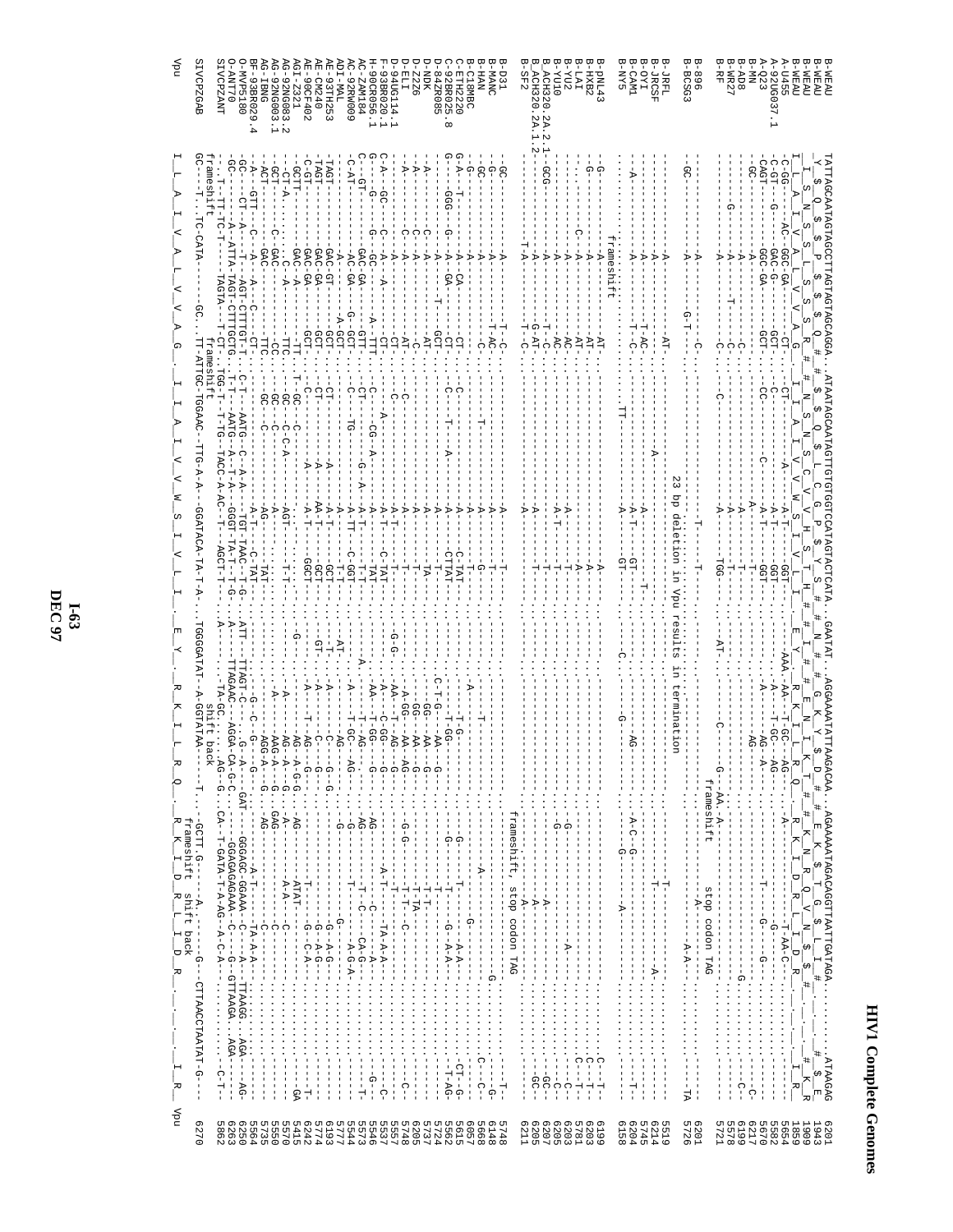| SIVCPZGAB<br>Envelope                                                                                                               | IVCPZANT<br>F-93BR029<br><b>MVP5180</b><br><b>ANT70</b><br>4                                                                                                                                                                                                                                                                                                                                                                                                                                                                                | <b>G-IBNG</b><br>$-92NC003.1$                                                                                                                                                                                                                                                                               | $G - 92NGO 83.2$<br><b>Z321</b>                                                                                                                                                                                                                                                                                                                                                                                                                                                                                                            | E-90CF402                                                | $E - 93TH1253$<br>$-CM240$                                                                                                                                                                                                           | 2-92RW009<br>IAM-I                                                           | <b>2AM184</b>                                                                                                   | 90CR056.<br>3BR020.                                                                                                                                                                                                                   | 4UG114.                                         | Ë                                                                                 | NDK<br>3226                                                                                                                                                                                           | 4ZR085                                                                                                     | 2BR025                                                 | C18MBC<br>TH2220                                                                         | HAN                                                                                                           | MANC                                                                                                                            | <b>D31</b>                     | SF2                                                             | ACH320<br>ACH320                                                                                                                                                                                                                                                                                                                                                                                                                           | 0TDX                                                                                                                                                                                                                                                                                                                                                                                                                                       | ZnX                                                                                    | IAI                                  | <b>PNL43</b><br>EXB <sub>2</sub>   | SXN-                                                                                                   | CAM1                                                                                                                                                                                                                                                                                                                                                                                                                     | <b>JRCSF</b><br>IXO                                                            | <b>JRFL</b>                                                                                                         | <b>BCSG3</b>                                                                                                                             | .<br>ਬ<br>968                                                                          | $-MR27$                                                                            | ż<br>806                                                                                                                            | $-023$                                                                     | $-920G037$<br>U455                                                                                | -WEAU                                 | <b>NEAU</b>                                        | WEAU<br><b>NEAU</b>                                                          |               |                  |
|-------------------------------------------------------------------------------------------------------------------------------------|---------------------------------------------------------------------------------------------------------------------------------------------------------------------------------------------------------------------------------------------------------------------------------------------------------------------------------------------------------------------------------------------------------------------------------------------------------------------------------------------------------------------------------------------|-------------------------------------------------------------------------------------------------------------------------------------------------------------------------------------------------------------------------------------------------------------------------------------------------------------|--------------------------------------------------------------------------------------------------------------------------------------------------------------------------------------------------------------------------------------------------------------------------------------------------------------------------------------------------------------------------------------------------------------------------------------------------------------------------------------------------------------------------------------------|----------------------------------------------------------|--------------------------------------------------------------------------------------------------------------------------------------------------------------------------------------------------------------------------------------|------------------------------------------------------------------------------|-----------------------------------------------------------------------------------------------------------------|---------------------------------------------------------------------------------------------------------------------------------------------------------------------------------------------------------------------------------------|-------------------------------------------------|-----------------------------------------------------------------------------------|-------------------------------------------------------------------------------------------------------------------------------------------------------------------------------------------------------|------------------------------------------------------------------------------------------------------------|--------------------------------------------------------|------------------------------------------------------------------------------------------|---------------------------------------------------------------------------------------------------------------|---------------------------------------------------------------------------------------------------------------------------------|--------------------------------|-----------------------------------------------------------------|--------------------------------------------------------------------------------------------------------------------------------------------------------------------------------------------------------------------------------------------------------------------------------------------------------------------------------------------------------------------------------------------------------------------------------------------|--------------------------------------------------------------------------------------------------------------------------------------------------------------------------------------------------------------------------------------------------------------------------------------------------------------------------------------------------------------------------------------------------------------------------------------------|----------------------------------------------------------------------------------------|--------------------------------------|------------------------------------|--------------------------------------------------------------------------------------------------------|--------------------------------------------------------------------------------------------------------------------------------------------------------------------------------------------------------------------------------------------------------------------------------------------------------------------------------------------------------------------------------------------------------------------------|--------------------------------------------------------------------------------|---------------------------------------------------------------------------------------------------------------------|------------------------------------------------------------------------------------------------------------------------------------------|----------------------------------------------------------------------------------------|------------------------------------------------------------------------------------|-------------------------------------------------------------------------------------------------------------------------------------|----------------------------------------------------------------------------|---------------------------------------------------------------------------------------------------|---------------------------------------|----------------------------------------------------|------------------------------------------------------------------------------|---------------|------------------|
| d91d5<br>cameshi<br><b>Lene1</b><br>peptide<br>start<br>back<br>$- - A$                                                             | GTGTTA--T-<br>TCAGG<br><b>TTAGG</b><br>shift                                                                                                                                                                                                                                                                                                                                                                                                                                                                                                |                                                                                                                                                                                                                                                                                                             |                                                                                                                                                                                                                                                                                                                                                                                                                                                                                                                                            |                                                          |                                                                                                                                                                                                                                      |                                                                              |                                                                                                                 |                                                                                                                                                                                                                                       |                                                 |                                                                                   |                                                                                                                                                                                                       |                                                                                                            |                                                        |                                                                                          |                                                                                                               |                                                                                                                                 |                                |                                                                 |                                                                                                                                                                                                                                                                                                                                                                                                                                            |                                                                                                                                                                                                                                                                                                                                                                                                                                            |                                                                                        |                                      |                                    |                                                                                                        |                                                                                                                                                                                                                                                                                                                                                                                                                          |                                                                                |                                                                                                                     |                                                                                                                                          |                                                                                        |                                                                                    |                                                                                                                                     |                                                                            |                                                                                                   |                                       |                                                    |                                                                              |               |                  |
| ⋜<br>⊅<br>$A -$<br>囨<br>$\overline{r}$<br>੮<br>$AG - A -$<br>GAGAG-C-GGA-CAG-<br>Ξ                                                  | $A-TA-T$<br>$\overline{A}$<br>$A-T-$<br>⊅<br>$C - ATRA -$<br>$T-RA--AG-AC--$<br>$AG-A-$<br>$GCA$ --<br>$G2A -$<br>န<br>$-6-1-9-1-2-1$<br>$A - A -$                                                                                                                                                                                                                                                                                                                                                                                          | BCA--<br>$ACA--$<br>\$<br>$-1 - 4 - 1 -$<br>$\overline{\mathbf{A}}$                                                                                                                                                                                                                                         | ₻<br>$ACA -$<br>$ACA -$<br>$A - DD$<br>ဂု<br>$-4-$                                                                                                                                                                                                                                                                                                                                                                                                                                                                                         | $\overline{A}$<br>CAC--<br>GG-CAA                        | $-V -$<br>CACA--<br>CACA--<br>GG-CAA<br>GG-CAA                                                                                                                                                                                       | CATT---<br>$-ACA--$<br>$W -$<br>R                                            | $-ACC-$<br>-D-A--A---                                                                                           | CACA-<br>-GCA-<br>G,<br>CAAG---                                                                                                                                                                                                       |                                                 | ଋ<br>$AGA-$<br>ဂှ<br>$-444-$                                                      | ς<br>!<br><u>ှ</u><br>AAGA--<br>$AGA -$<br>ဂု<br>$-MA-$<br>₽                                                                                                                                          | $-A-C$                                                                                                     | $ACA -$<br>$G - A - A - A - G$                         | $ACA--$<br>$-4--$<br>ဂု<br>$\mathbb{F}_{-}$                                              | ⋗<br>ငှ                                                                                                       | ⊅                                                                                                                               | ъ                              | ⊅                                                               | ₻                                                                                                                                                                                                                                                                                                                                                                                                                                          |                                                                                                                                                                                                                                                                                                                                                                                                                                            |                                                                                        |                                      | ω                                  |                                                                                                        | ဂု<br>ဂှ                                                                                                                                                                                                                                                                                                                                                                                                                 | C                                                                              |                                                                                                                     | සි                                                                                                                                       | $\frac{1}{2}$<br>Ω<br>ဂု                                                               | ଢ଼                                                                                 |                                                                                                                                     | $ACA -$                                                                    | $AGA--$<br>$ACA -$<br>္<br>Ω<br>CTTG-                                                             |                                       | 団                                                  | REAGCAGAAGACACHORGCAATGAGAGAGAGGGGGGGATCAGGA<br>STARTATCACCACTTCCDACCAAAC    | <i>Erame</i>  | Env CDS<br>start |
| -A-CC-T-AT<br>ε                                                                                                                     | -CGA-ACAT-T<br>$-99-$<br>$-CC-$                                                                                                                                                                                                                                                                                                                                                                                                                                                                                                             | $\mathbb{A}$<br>$\frac{1}{2}$                                                                                                                                                                                                                                                                               |                                                                                                                                                                                                                                                                                                                                                                                                                                                                                                                                            |                                                          |                                                                                                                                                                                                                                      | G<br>-999-<br>Ģ                                                              |                                                                                                                 | A-<br>Ģ.<br>စှ                                                                                                                                                                                                                        |                                                 | Ω                                                                                 |                                                                                                                                                                                                       |                                                                                                            |                                                        |                                                                                          | یہ<br>9-                                                                                                      | ဂု                                                                                                                              | ဂု                             | Ģ                                                               | Ω                                                                                                                                                                                                                                                                                                                                                                                                                                          | ှု                                                                                                                                                                                                                                                                                                                                                                                                                                         |                                                                                        |                                      | AATG                               |                                                                                                        |                                                                                                                                                                                                                                                                                                                                                                                                                          | ဂု                                                                             |                                                                                                                     | ဂု<br><u>ក្នុ</u>                                                                                                                        |                                                                                        | ω                                                                                  | ဂု<br>Ġ.                                                                                                                            | A-T--C-                                                                    | Ω<br>Ö                                                                                            |                                       |                                                    |                                                                              |               |                  |
| <b>TACA-</b><br>nvelope gpl60 signal peptide<br>F<br>z<br>-AACAA-CATTI-GC-A-CCCC<br>፞ቝ<br>F<br>ď<br> <br>⊦≍<br>ω<br>þ<br>'n<br>⊢    | ATA.<br>TTG-GGT--G-CTT-GC-A<br>--0----------<br>$-AGC-R-G-CTT-GC-R-CCC$<br>I.<br>т<br>$\mathbf{I}$<br>-1<br>$\mathbb{I}$                                                                                                                                                                                                                                                                                                                                                                                                                    | ဂ္<br>Q - A H A + A H + - + -<br>$-TT$ – A – – T<br>J.<br>1<br>J.<br>$-90-1$<br>$--A--$                                                                                                                                                                                                                     | <u>၁-</u> ၁<br><u>ဂ</u><br>-- A -- A --<br>$TT - CA - - -$<br>$\overline{1}$<br>I<br>I<br>$\mathbf{I}$<br>I,<br>J<br>ł<br>$\overline{1}$<br>$T - GG - A - -$<br>$-00-1$                                                                                                                                                                                                                                                                                                                                                                    | a-c<br>$-LL$ – $R$ – – $L$<br>--99---                    | G-C<br>$G-CTT--A---A---B$<br>$-LI - LI - LI - LI$<br>I<br>$\frac{1}{1}$<br>$\frac{1}{1}$<br>ţ<br>$\overline{1}$<br>$-00-1$<br>$-00-1$                                                                                                | A-CT---A--T-G-----<br><u>ဂ</u><br>$\Gamma$<br><u>ဂ</u><br>၂                  | - 1- 200- 1- - 1- -<br>$\mathbf{I}$<br>$\Gamma$                                                                 | ဂု<br>-- PH- AT-<br><b>コーママ--コーロ--コ--</b><br>$-6 -$<br>ı<br>$\frac{1}{\Omega}$<br><u>ဂ</u><br>T<br>-1                                                                                                                                 | <u>က်</u><br>၂<br>ငှ                            |                                                                                   | ł<br>$\begin{array}{c} 1 \\ 1 \\ 1 \end{array}$<br>$-1$<br>$\overline{\phantom{a}}$                                                                                                                   | ω<br>ŧ                                                                                                     | H-200-H--H-<br>ţ<br>$GG - A - -$                       | T-AGG-T--T---<br>$-1$ $-1$<br>$\overline{1}$<br>$\mathbf{I}$<br>1<br>ဂု<br>$\frac{1}{1}$ | $\mathbf I$<br>۲<br> <br>ţ<br>$\frac{1}{1}$<br>$\mathbf{I}$<br>J,<br>л<br>J.<br>ţ<br>J.<br>л<br><u>ဂ</u><br>၂ | $\overline{\phantom{a}}$<br>J.<br>1<br>J.<br>1<br>ဂု                                                                            | I<br>п<br>ł<br>$-1$            | $\overline{\phantom{a}}$<br>۲<br>ا<br>ဂု                        | $\mathbf{I}$<br>I<br>л<br>J.<br>J,<br>ω<br><u>ဂ</u><br>$\frac{1}{1}$                                                                                                                                                                                                                                                                                                                                                                       | $\begin{array}{c} \hline \end{array}$<br>۲<br>ا<br>$\mathbf{I}$<br>$\mathbf{I}$<br>$\overline{1}$<br>ω<br>$\frac{1}{1}$                                                                                                                                                                                                                                                                                                                    | L<br>۲Ì<br>л<br>п<br>Ω<br>ŧ                                                            |                                      | Ω<br>$\frac{1}{1}$<br>H.           | <u>င</u> ှ – –<br>Ω<br>ŧ                                                                               | $A---$<br>Ť<br><u>ဂ</u>                                                                                                                                                                                                                                                                                                                                                                                                  | -<br>T<br>$\overline{\phantom{a}}$<br>G<br>ω<br>$\frac{1}{1}$<br>$\frac{1}{1}$ | トーー<br>I<br>$\frac{1}{1}$<br>I<br>$\frac{1}{1}$                                                                     | $\mathbb{I}$<br>۲L<br>1<br>I<br>J<br>ー<br>- T<br>-<br>$\frac{1}{1}$<br>t<br>$\blacksquare$<br><u>ဂ</u><br>$\mathbf{I}$<br>$\mathbf{I}$   | $\frac{1}{1}$<br>J<br>ဂု                                                               | J,<br>$-1$                                                                         | ပု<br>$\frac{1}{1}$<br>$\blacksquare$<br>부<br>ဂု<br>$\overline{\phantom{a}}$<br>$\frac{1}{1}$                                       | ד<br> <br>$A$ --<br>$-9 - 1$<br>I                                          | á<br>第十一<br>$-1$<br>$A - T - G - -$<br>$A--T--G---T$<br>J.<br>1<br>$T-GA-$                        | F,<br>⊅<br>. ত<br>≍<br>P,<br>$\vdash$ | m<br>Q<br>ŗω.<br>t<br>۳<br>ົດ<br>К                 | CATGCTCCTTGGGATATTGATGAT<br>Σ<br>F<br>'ဂ<br>Έ                                | $(f_1) < 2$ < | Vpu CDS<br>end   |
| þ<br>z<br>eptide end // Envelope gpl20 start<br>_D____L_\$_ Vpu protein CDS end<br>$\cdots$ A--<br>∩<br>-TTGA-CTCTG-G--A-<br>C<br>ъ | T-AGC-A-G-CTT-GA-A-CCCCA---TTGAGCCTTAG-C-GC-A-AT<br>I<br>--CCAGTTTATAGAGAAG-GGACGA-TG-AGAC-AT<br>$\frac{1}{1}$<br>$A -$<br>$\vdots$<br>$\mathtt{A}\hspace{-0.04cm}=\hspace{-0.04cm}-\mathtt{T}\mathtt{T}\mathtt{G}\mathtt{A}\mathtt{G}\hspace{-0.04cm}-\mathtt{T}\mathtt{A}\mathtt{T}\mathtt{A}\mathtt{G}\mathtt{T}\mathtt{A}\mathtt{J}-\mathtt{C}\hspace{-0.04cm}-\mathtt{A}\hspace{-0.04cm}-\mathtt{A}\mathtt{T}\mathtt{T}$<br>$\mathsf I$<br>$\frac{1}{1}$<br>$A - -$<br>$\frac{1}{2}$ : $\frac{1}{2}$ : $\frac{1}{2}$ : $\frac{1}{2}$ : | J<br>$\frac{1}{1}$<br>$A -$<br>$A -$<br>Í<br>$\ddot{}}$<br>トーー<br>J<br>$\overline{\phantom{a}}$<br>$-4$<br>$\frac{1}{1}$<br>$\frac{1}{2}$ , $\frac{1}{2}$ , $\frac{1}{2}$ , $\frac{1}{2}$ , $\frac{1}{2}$ , $\frac{1}{2}$ , $\frac{1}{2}$ , $\frac{1}{2}$ , $\frac{1}{2}$ , $\frac{1}{2}$<br>CT------------ | ł<br>$A -$<br>$A -$<br>Ť<br>Í<br>$-1$<br>۲<br> <br>I.<br>$\overline{1}$<br>$\begin{array}{c} \rule{0pt}{2.5ex} \rule{0pt}{2.5ex} \rule{0pt}{2.5ex} \rule{0pt}{2.5ex} \rule{0pt}{2.5ex} \rule{0pt}{2.5ex} \rule{0pt}{2.5ex} \rule{0pt}{2.5ex} \rule{0pt}{2.5ex} \rule{0pt}{2.5ex} \rule{0pt}{2.5ex} \rule{0pt}{2.5ex} \rule{0pt}{2.5ex} \rule{0pt}{2.5ex} \rule{0pt}{2.5ex} \rule{0pt}{2.5ex} \rule{0pt}{2.5ex} \rule{0pt}{2.5ex} \rule{0pt}{2.5ex} \rule{0$<br>$\cdots$ -13-<br>$\begin{array}{c} 1 \\ 1 \\ 2 \end{array}$<br>$\cdot$<br>I | $\frac{1}{1}$<br>$A -$<br>$\vdots$<br>보<br>$\cdots$ -dp- | $- -A - -$<br>$\frac{1}{1}$<br>$A--$<br>$\begin{array}{c} \cdot \cdot \cdot \\ \cdot \cdot \cdot \\ \cdot \cdot \end{array}$<br>$-1$<br>ì<br>$-$ -cr- $-$<br>$\begin{array}{c} \hline \end{array}$<br>$\frac{1}{2}$<br>$\mathfrak l$ | $A - CA - \ldots$<br>J<br>$-c$<br>ì<br>$-1$ $-1$<br>$\overline{\phantom{a}}$ | $A$ – –<br>$\frac{1}{4}$<br>$\mathbf{I}$<br>$\vdots$<br>۲<br>ا<br>$\overline{\phantom{a}}$<br>$-TG-T$ . $-G-G-$ | $-{\bf A}--{\bf A}-$<br>$\frac{1}{2}$<br>$\frac{1}{1}$<br>$\mathbf{I}$<br>$\vdots$<br>$\frac{1}{2}$<br>$\mathsf I$<br>$\mathbf{I}$<br>$-4-$<br>п<br>$\frac{1}{1}$<br>$\frac{1}{1}$<br>$-1$ $-1$ $-1$ $-1$<br>$\frac{1}{2}$<br>$\cdot$ | $\blacksquare$<br>$\vdots$<br>$A -$<br>$-L-A-1$ | $\frac{1}{2}$<br>$\ddot{\phantom{0}}$<br>$\mathbf{I}$<br>$AA---$<br>$\frac{1}{4}$ | $\frac{1}{1}$<br>$\frac{1}{\Omega}$<br>$-1$ - $-1$ - $-1$ - $-1$ - $-1$<br>$\frac{1}{4}$<br>$\begin{array}{c} 1 \\ 1 \\ 1 \end{array}$<br>$\frac{1}{1}$<br>$\begin{array}{c} 1 \\ 1 \\ 1 \end{array}$ | $\frac{1}{1}$<br>$\blacksquare$<br>$GAC--A--$<br>$\frac{1}{1}$<br>$\frac{1}{1}$<br>$\mathsf I$<br>$\vdots$ | J<br>J.<br>:<br>$T - A - - A - T A A G.$ $G - G G - -$ | $A -$<br>$A$ --<br>-- T----A-CAAT.G-GG---<br>$\overline{1}$<br>$\frac{1}{4}$             | $A--$<br>J                                                                                                    | $\overline{1}$<br>J<br>H<br>$\ddot{\ddot{\cdot}}$<br>$\frac{1}{1}$<br>$\begin{array}{c} \end{array}$<br>$\frac{1}{1}$<br>$---A$ | ł<br>キャン・ロート キャート<br>$---A---$ | $\vdots$<br>$\vdots$<br>I<br>$-$ - $-$ A - $\ldots$<br>$\vdots$ | J<br>I<br>$\frac{1}{2}$ $\frac{1}{2}$ $\frac{1}{2}$ $\frac{1}{2}$ $\frac{1}{2}$ $\frac{1}{2}$ $\frac{1}{2}$ $\frac{1}{2}$ $\frac{1}{2}$ $\frac{1}{2}$ $\frac{1}{2}$ $\frac{1}{2}$ $\frac{1}{2}$ $\frac{1}{2}$ $\frac{1}{2}$ $\frac{1}{2}$ $\frac{1}{2}$ $\frac{1}{2}$ $\frac{1}{2}$ $\frac{1}{2}$ $\frac{1}{2}$ $\frac{1}{2}$<br>$\frac{1}{1}$<br>$\begin{array}{c}\n1 \\ 1 \\ 1 \\ 2\n\end{array}$<br>I<br>$\begin{array}{c} \end{array}$ | $\begin{array}{c} \n\cdot & \cdot \\ \cdot & \cdot \\ \cdot & \cdot\n\end{array}$<br>$\overline{1}$<br>$\frac{1}{2}$ $\frac{1}{2}$ $\frac{1}{2}$ $\frac{1}{2}$ $\frac{1}{2}$ $\frac{1}{2}$ $\frac{1}{2}$ $\frac{1}{2}$ $\frac{1}{2}$ $\frac{1}{2}$ $\frac{1}{2}$ $\frac{1}{2}$ $\frac{1}{2}$ $\frac{1}{2}$ $\frac{1}{2}$ $\frac{1}{2}$ $\frac{1}{2}$ $\frac{1}{2}$ $\frac{1}{2}$ $\frac{1}{2}$ $\frac{1}{2}$ $\frac{1}{2}$<br>$\mathbf{I}$ | ţ<br>$\begin{array}{c} 1 \\ 1 \\ 2 \\ 3 \end{array}$<br>J.<br>п<br>$\frac{1}{2}$<br>I. | $-2 - \ldots$<br>$A - \ldots$        | $-1$ - $A$ - $\ldots$ - $-1$<br>J. | $A$ – –<br>$\begin{array}{c} \frac{1}{2} \\ \frac{1}{2} \end{array}$<br>$\frac{1}{1}$<br>$\frac{1}{2}$ | $A - -$<br>$\frac{1}{1}$<br>$\frac{1}{2}$<br>i<br>i<br>$\frac{1}{2}$ $\frac{1}{2}$ $\frac{1}{2}$ $\frac{1}{2}$ $\frac{1}{2}$ $\frac{1}{2}$ $\frac{1}{2}$ $\frac{1}{2}$ $\frac{1}{2}$ $\frac{1}{2}$ $\frac{1}{2}$ $\frac{1}{2}$ $\frac{1}{2}$ $\frac{1}{2}$ $\frac{1}{2}$ $\frac{1}{2}$ $\frac{1}{2}$ $\frac{1}{2}$ $\frac{1}{2}$ $\frac{1}{2}$ $\frac{1}{2}$ $\frac{1}{2}$<br>$\begin{array}{c} 1 \\ 1 \\ 2 \end{array}$ | $-4-$<br>$\vdots$<br>$A - -$<br>$\mathbf{I}$<br>ŧ<br>È.                        | $A - -$<br>$\begin{array}{c} 1 \\ 1 \\ 2 \end{array}$<br>$\frac{1}{1}$<br>$\frac{1}{2}$<br>$\overline{\phantom{a}}$ | ł<br>Í<br>$\vdots$<br>$\vdots$<br>$- -Y - -$<br>I<br>J.<br>ł<br>л<br>$\mathbf{I}$<br>Ţ<br>$-14AB - -$<br>$\overline{1}$<br>$\frac{1}{2}$ | I<br>J.<br>$\vdots$<br>$\mathbf{I}$<br>J<br>$\overline{\phantom{a}}$<br>J.<br>$\vdots$ | I<br>I<br>$\begin{array}{c} 1 \\ 1 \\ 2 \\ 3 \\ 4 \end{array}$<br>--A--<br>$--A--$ | $A -$<br>$\blacksquare$<br>$\vdots$<br>$\vdots$<br>I.<br>$\frac{1}{1}$<br>$-$ A-<br>$\frac{1}{2}$<br>$\overline{1}$<br>$\mathbf{I}$ | $-C - A - A - A - A T - \ldots$<br>J.<br>ł<br>л<br>$-1 - 1$ . $-1 - 1 - 1$ | $A--$<br>$A--$<br>$-1$<br>J,<br>J<br>A-A-----<br>$A---$<br>$\mathbb{A}\cdot\ldots\cdot\mathbb{A}$ | þ<br>Έ<br>F<br>٠m<br>'റ<br>'n<br>₩    | į∿<br>٠m<br>#<br>#<br>$\prec$<br>$\prec$<br>#<br># | z<br>$\pm$<br>$\ddot{\cdot}$<br>CTGTAGTGCTGCAGAAAACTTGTGGGG<br>'n<br>ŗΩ<br>ъ |               |                  |
| 国<br>z<br>H<br>¦≍<br>$\mathbf{I}$<br>-1<br>Env<br>6393                                                                              | $\frac{1}{2}$<br>$\overline{\phantom{a}}$<br>$\mathbf{I}$<br>ł<br>I<br>п<br>$\overline{\phantom{a}}$<br>п                                                                                                                                                                                                                                                                                                                                                                                                                                   | $C - A - -$<br>I<br>л<br>л                                                                                                                                                                                                                                                                                  | $\frac{1}{1}$<br>I<br>J<br>I<br>I                                                                                                                                                                                                                                                                                                                                                                                                                                                                                                          | $-1$<br>J                                                | $- - - - - -$<br>$A-C---$<br>I                                                                                                                                                                                                       | $\frac{1}{1}$<br>-- H<br>-- H<br>- I<br>Î<br>ı                               | $\overline{1}$<br>$\overline{1}$<br>$\mathbf{I}$                                                                | J.<br>$\mathbf{I}$<br>-1<br>-1<br>$-4$<br>J.                                                                                                                                                                                          | $-9 - - - - - - - -$                            | C--TC-                                                                            | $\frac{1}{1}$<br>$-1 - 5 - 1 - 1$<br>c--rc-                                                                                                                                                           | $-1 -$<br>I                                                                                                | I                                                      | $\overline{1}$<br>ı                                                                      | J.                                                                                                            | I.<br>$- -A - -$                                                                                                                | $\frac{1}{1}$<br>$-4-$<br>J,   | $-4-$                                                           | $\frac{1}{1}$<br>$C - A -$<br>$C-A$ -<br>I                                                                                                                                                                                                                                                                                                                                                                                                 | $\frac{1}{1}$<br>$C - A -$                                                                                                                                                                                                                                                                                                                                                                                                                 | п<br>$C - A -$                                                                         | $\mathsf I$<br>$-V -$<br>$-\Delta$ - | $-4-$                              | $C-A$ -                                                                                                | $- - \mathbf{C} - - \mathbf{A} - -$                                                                                                                                                                                                                                                                                                                                                                                      | $\frac{1}{1}$<br>$\frac{1}{1}$                                                 | Ţ.<br>I.<br>$-\frac{1}{2}$                                                                                          | $-99 - 1 - 1 - 1$<br>$-AAAC-$                                                                                                            | --88--<br>I                                                                            | $\frac{1}{1}$<br>$C - A -$<br>I<br>ı                                               | $\frac{1}{1}$<br>J<br>$\overline{1}$<br>$\frac{1}{2}$<br>$\overline{1}$                                                             | $\mathbf{I}$<br>J.<br>I.<br>ł                                              | C--<br>ု<br>ъ<br>Ī<br>л<br>J.                                                                     |                                       | Ł<br>Q<br>ଇ                                        | Ħ<br>z<br>F<br>ź,<br>G<br>3244                                               |               |                  |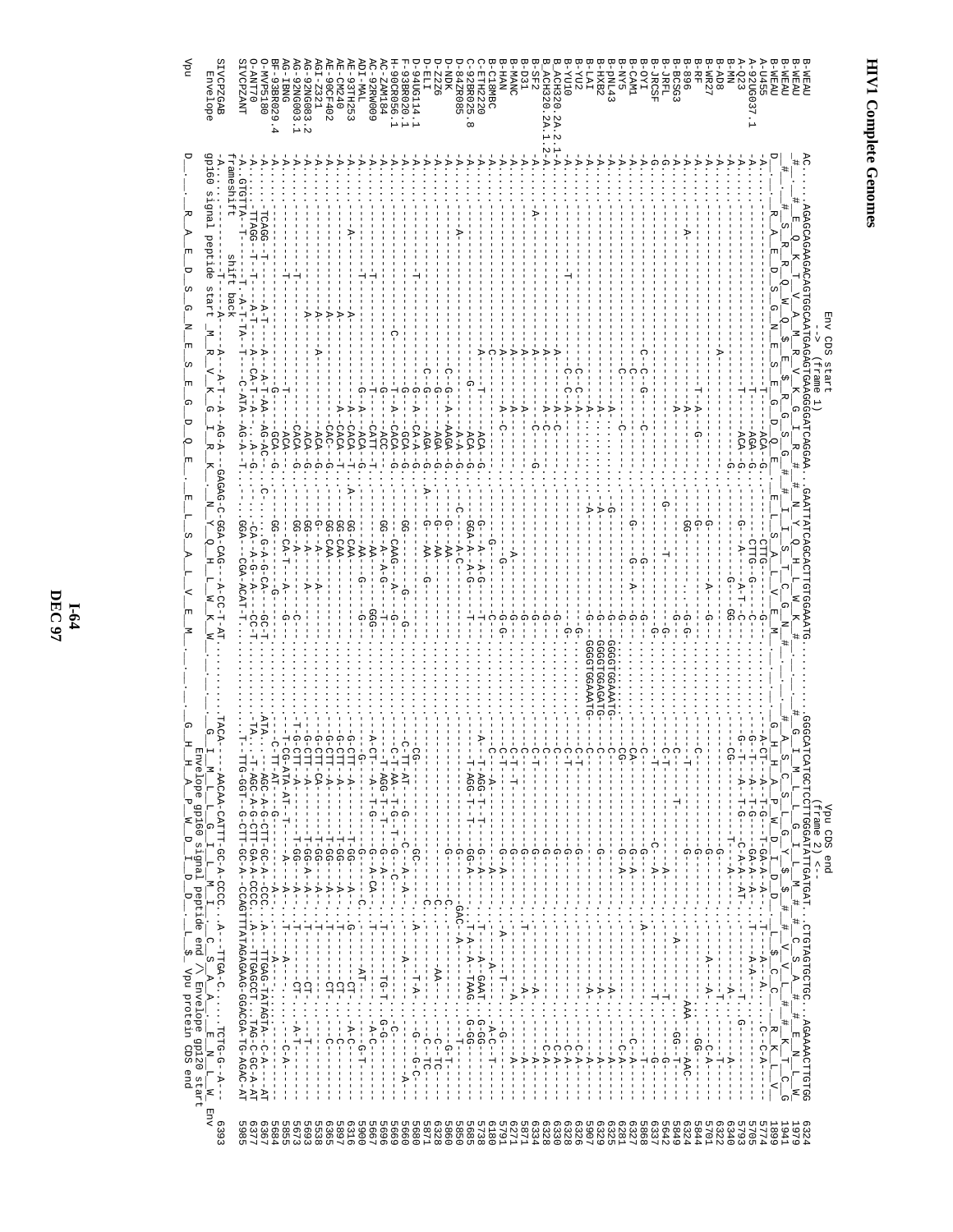| $\frac{1}{1}$<br>I<br>$\frac{1}{1}$<br>I.<br>$\mathsf I$<br>$\overline{1}$<br>$\mathbf{I}$<br>I<br>J<br>$\overline{\phantom{a}}$<br>I<br>I<br>I<br>ı<br>È<br>J.<br>۲<br>ا<br>$\frac{1}{1}$<br>л<br>$\mathbf{I}$<br>$\frac{1}{1}$<br>$\frac{1}{1}$<br>л<br>л<br>$\frac{1}{2}$<br>$\mathbf{I}$<br>Ť<br>$\mathbf{I}$<br>$-11 - 11 - 1$<br>I<br>十日<br>п<br>$\mathbf{I}$<br>ı<br>J.<br>$\overline{1}$<br>J<br>J.<br>л<br>$\mathbf{I}$<br>ı<br>I<br>I<br>ı<br>ı<br>$-A--CATT$<br>$-\mathbf{A}--\mathbf{T}$<br>GA--ACT<br>J.<br>$C-A-C--C$<br>C--AGT<br>$A - CAC$<br>$A - A A -$<br>TATCC<br>T-TCC<br>$A--CAT$<br>$A---CT$<br>$A--TRC$<br>A-GCAC<br>$A---A-$<br>ъ<br>$A---A-$<br>$-1 - 1$<br>$\frac{1}{1}$<br>I<br>ı<br>ŧ | $\begin{array}{c} \end{array}$<br>$\mathbf I$<br>Ĥ<br>I<br>⋗<br>T<br>I.<br>J.<br>$\blacksquare$<br>I<br>ı<br>л<br>C<br>-- 1- 1- 1-<br>Ţ<br>⊅<br>I.<br>ł<br>J.<br>ı<br>$\overline{1}$<br>ך<br>--<br>۲<br>ا<br>I<br>$-4-$<br>۲<br>ا<br>I<br>I<br>J.<br>۲<br>ا<br>J.<br>J.<br>J.<br>л<br>ı<br>ဂု<br>$\Omega$<br>ဂု<br>т<br>т<br>ı<br>ဂု<br>I.<br>I, | т<br>I<br>I<br>J.<br>J.<br>I<br>$-17$<br>부<br>$AT - -$<br>H<br>부<br>부<br>л<br>부<br>л<br>н<br>н<br>부<br>부<br>부<br>$\mathbf{I}$<br>$\overline{1}$<br>$\mathbf{I}$<br>$--A--$<br>$- -A - -$<br>п<br>ı | $-4$<br>$\frac{1}{2}$<br>$\overline{\phantom{a}}$<br>т<br>f,<br>↷<br>↷<br>I<br>ı.                                                                                                                                                                                                                                                                                                                     | $-A-A-$<br>-AAG<br>CAG | CT-ACAAGC--<br>CT-ACAAGC- |     | AGTA                     | ဂု<br>ଢ଼           |             |
|--------------------------------------------------------------------------------------------------------------------------------------------------------------------------------------------------------------------------------------------------------------------------------------------------------------------------------------------------------------------------------------------------------------------------------------------------------------------------------------------------------------------------------------------------------------------------------------------------------------------------------------------------------------------------------------------------------------------|--------------------------------------------------------------------------------------------------------------------------------------------------------------------------------------------------------------------------------------------------------------------------------------------------------------------------------------------------|----------------------------------------------------------------------------------------------------------------------------------------------------------------------------------------------------|-------------------------------------------------------------------------------------------------------------------------------------------------------------------------------------------------------------------------------------------------------------------------------------------------------------------------------------------------------------------------------------------------------|------------------------|---------------------------|-----|--------------------------|--------------------|-------------|
|                                                                                                                                                                                                                                                                                                                                                                                                                                                                                                                                                                                                                                                                                                                    |                                                                                                                                                                                                                                                                                                                                                  |                                                                                                                                                                                                    |                                                                                                                                                                                                                                                                                                                                                                                                       |                        |                           |     |                          |                    |             |
|                                                                                                                                                                                                                                                                                                                                                                                                                                                                                                                                                                                                                                                                                                                    |                                                                                                                                                                                                                                                                                                                                                  |                                                                                                                                                                                                    |                                                                                                                                                                                                                                                                                                                                                                                                       |                        |                           |     | 3-AC-AGTA-               |                    |             |
|                                                                                                                                                                                                                                                                                                                                                                                                                                                                                                                                                                                                                                                                                                                    |                                                                                                                                                                                                                                                                                                                                                  |                                                                                                                                                                                                    |                                                                                                                                                                                                                                                                                                                                                                                                       |                        |                           |     | ローーロー                    |                    |             |
|                                                                                                                                                                                                                                                                                                                                                                                                                                                                                                                                                                                                                                                                                                                    |                                                                                                                                                                                                                                                                                                                                                  |                                                                                                                                                                                                    |                                                                                                                                                                                                                                                                                                                                                                                                       |                        |                           |     | -GAG                     | -GACG              |             |
|                                                                                                                                                                                                                                                                                                                                                                                                                                                                                                                                                                                                                                                                                                                    |                                                                                                                                                                                                                                                                                                                                                  |                                                                                                                                                                                                    | ↷<br>I                                                                                                                                                                                                                                                                                                                                                                                                | AG-                    | $AG--$                    |     | -GAT--<br>$\overline{C}$ | ဂု                 |             |
|                                                                                                                                                                                                                                                                                                                                                                                                                                                                                                                                                                                                                                                                                                                    |                                                                                                                                                                                                                                                                                                                                                  |                                                                                                                                                                                                    | $\mathbf{I}$<br>↷<br>$\begin{array}{c} \rule{0pt}{2.5ex} \rule{0pt}{2.5ex} \rule{0pt}{2.5ex} \rule{0pt}{2.5ex} \rule{0pt}{2.5ex} \rule{0pt}{2.5ex} \rule{0pt}{2.5ex} \rule{0pt}{2.5ex} \rule{0pt}{2.5ex} \rule{0pt}{2.5ex} \rule{0pt}{2.5ex} \rule{0pt}{2.5ex} \rule{0pt}{2.5ex} \rule{0pt}{2.5ex} \rule{0pt}{2.5ex} \rule{0pt}{2.5ex} \rule{0pt}{2.5ex} \rule{0pt}{2.5ex} \rule{0pt}{2.5ex} \rule{0$ | $AA-$                  | AG-T-T-                   |     | -GAT-<br>$\frac{1}{2}$   |                    |             |
|                                                                                                                                                                                                                                                                                                                                                                                                                                                                                                                                                                                                                                                                                                                    |                                                                                                                                                                                                                                                                                                                                                  |                                                                                                                                                                                                    | ↷                                                                                                                                                                                                                                                                                                                                                                                                     |                        |                           |     | -GAG-<br>Ω               | $\frac{1}{1}$      |             |
|                                                                                                                                                                                                                                                                                                                                                                                                                                                                                                                                                                                                                                                                                                                    |                                                                                                                                                                                                                                                                                                                                                  |                                                                                                                                                                                                    |                                                                                                                                                                                                                                                                                                                                                                                                       |                        | -10-                      |     | -GAT-<br>Ę               | ဂု                 |             |
|                                                                                                                                                                                                                                                                                                                                                                                                                                                                                                                                                                                                                                                                                                                    |                                                                                                                                                                                                                                                                                                                                                  |                                                                                                                                                                                                    | $\overline{1}$<br>C                                                                                                                                                                                                                                                                                                                                                                                   | $-1$                   | Q<br>ဂု<br>ပြု            |     | GAT.<br>ή                | ω<br>ဂု            |             |
|                                                                                                                                                                                                                                                                                                                                                                                                                                                                                                                                                                                                                                                                                                                    |                                                                                                                                                                                                                                                                                                                                                  |                                                                                                                                                                                                    | ł<br>C<br>I                                                                                                                                                                                                                                                                                                                                                                                           | ဂု                     | ပုံ                       |     | $-0.71$<br>∩             | ဂု                 |             |
|                                                                                                                                                                                                                                                                                                                                                                                                                                                                                                                                                                                                                                                                                                                    |                                                                                                                                                                                                                                                                                                                                                  |                                                                                                                                                                                                    | $\mathbb{Y}$<br>Q<br>$\overline{\phantom{a}}$                                                                                                                                                                                                                                                                                                                                                         |                        |                           |     |                          |                    |             |
|                                                                                                                                                                                                                                                                                                                                                                                                                                                                                                                                                                                                                                                                                                                    |                                                                                                                                                                                                                                                                                                                                                  |                                                                                                                                                                                                    | ł<br>C<br>I                                                                                                                                                                                                                                                                                                                                                                                           | AAG-                   |                           |     | -cag--                   |                    | Ī<br>부<br>ု |
|                                                                                                                                                                                                                                                                                                                                                                                                                                                                                                                                                                                                                                                                                                                    |                                                                                                                                                                                                                                                                                                                                                  |                                                                                                                                                                                                    | ł<br>G                                                                                                                                                                                                                                                                                                                                                                                                | ပြ                     | $\frac{1}{9}$             |     | $-AA -$                  | ဂု                 |             |
|                                                                                                                                                                                                                                                                                                                                                                                                                                                                                                                                                                                                                                                                                                                    |                                                                                                                                                                                                                                                                                                                                                  |                                                                                                                                                                                                    | $\mathbf{I}$<br>∩                                                                                                                                                                                                                                                                                                                                                                                     | <b>AAG</b>             | Ģ<br>ဂု                   | ( ) |                          |                    |             |
|                                                                                                                                                                                                                                                                                                                                                                                                                                                                                                                                                                                                                                                                                                                    |                                                                                                                                                                                                                                                                                                                                                  |                                                                                                                                                                                                    | 1<br>↷<br>I                                                                                                                                                                                                                                                                                                                                                                                           | ם-0-<br>-              | $A - A$                   |     |                          |                    |             |
|                                                                                                                                                                                                                                                                                                                                                                                                                                                                                                                                                                                                                                                                                                                    |                                                                                                                                                                                                                                                                                                                                                  |                                                                                                                                                                                                    | iA-C<br>$\mathsf I$                                                                                                                                                                                                                                                                                                                                                                                   | $O - O -$              | ငှ<br>$A - AG -$          |     |                          |                    |             |
|                                                                                                                                                                                                                                                                                                                                                                                                                                                                                                                                                                                                                                                                                                                    |                                                                                                                                                                                                                                                                                                                                                  |                                                                                                                                                                                                    | $\lambda$ -A<br>I                                                                                                                                                                                                                                                                                                                                                                                     | o-o                    | $-V -$                    |     |                          | ଋ<br>ଋ             |             |
|                                                                                                                                                                                                                                                                                                                                                                                                                                                                                                                                                                                                                                                                                                                    |                                                                                                                                                                                                                                                                                                                                                  |                                                                                                                                                                                                    | $A-C$<br>$\begin{array}{c} \end{array}$                                                                                                                                                                                                                                                                                                                                                               | <u>ဂ</u>               | $-4 - A - -$              |     |                          | Ω<br>ଢ଼            |             |
| $-{\bf A}--{\bf A}-$                                                                                                                                                                                                                                                                                                                                                                                                                                                                                                                                                                                                                                                                                               |                                                                                                                                                                                                                                                                                                                                                  |                                                                                                                                                                                                    | $A-C$<br>I                                                                                                                                                                                                                                                                                                                                                                                            | a-c                    | $A - A - A$               |     |                          | Ω<br>$A - A$<br>Ω  |             |
| J.<br>$A---A-$                                                                                                                                                                                                                                                                                                                                                                                                                                                                                                                                                                                                                                                                                                     |                                                                                                                                                                                                                                                                                                                                                  | 부<br>I                                                                                                                                                                                             | $A-C$<br>I                                                                                                                                                                                                                                                                                                                                                                                            | ဂ<br>ဂ                 | $A - A -$                 |     |                          | ⊅                  |             |
| J<br>ਜ਼ੈ<br>$A-G--T$                                                                                                                                                                                                                                                                                                                                                                                                                                                                                                                                                                                                                                                                                               |                                                                                                                                                                                                                                                                                                                                                  | н<br>$\overline{\phantom{a}}$                                                                                                                                                                      | $\overline{\phantom{a}}$<br>↷                                                                                                                                                                                                                                                                                                                                                                         |                        |                           |     |                          |                    |             |
| $-1 - 5 - -$<br>L-G-CL                                                                                                                                                                                                                                                                                                                                                                                                                                                                                                                                                                                                                                                                                             |                                                                                                                                                                                                                                                                                                                                                  | J<br>I<br>요<br>- -<br>-<br>中<br>J.<br>I                                                                                                                                                            | ∩<br>J                                                                                                                                                                                                                                                                                                                                                                                                |                        |                           |     | ローローロー                   | ⊅                  |             |
| ۲<br>ا<br>J.<br>1<br>J.<br>- A-                                                                                                                                                                                                                                                                                                                                                                                                                                                                                                                                                                                                                                                                                    |                                                                                                                                                                                                                                                                                                                                                  | J.                                                                                                                                                                                                 |                                                                                                                                                                                                                                                                                                                                                                                                       |                        |                           |     |                          |                    |             |
| Ţ<br>$\mathbf{I}$<br>$\mathbf I$<br>Ţ<br>ł                                                                                                                                                                                                                                                                                                                                                                                                                                                                                                                                                                                                                                                                         |                                                                                                                                                                                                                                                                                                                                                  | J.<br>л<br>J,                                                                                                                                                                                      |                                                                                                                                                                                                                                                                                                                                                                                                       |                        |                           |     |                          |                    |             |
| I<br>п<br>ı<br>$A - -$                                                                                                                                                                                                                                                                                                                                                                                                                                                                                                                                                                                                                                                                                             | 부<br>п                                                                                                                                                                                                                                                                                                                                           | Ω<br>$\frac{1}{1}$                                                                                                                                                                                 |                                                                                                                                                                                                                                                                                                                                                                                                       |                        | ရာ                        |     |                          |                    |             |
| ဂု<br>$\mathbf{I}$<br>$\mathbf{I}$                                                                                                                                                                                                                                                                                                                                                                                                                                                                                                                                                                                                                                                                                 |                                                                                                                                                                                                                                                                                                                                                  |                                                                                                                                                                                                    |                                                                                                                                                                                                                                                                                                                                                                                                       | Ω                      | C-A.                      |     |                          |                    |             |
| I<br>J<br>I                                                                                                                                                                                                                                                                                                                                                                                                                                                                                                                                                                                                                                                                                                        |                                                                                                                                                                                                                                                                                                                                                  |                                                                                                                                                                                                    |                                                                                                                                                                                                                                                                                                                                                                                                       | Ω                      |                           |     |                          |                    |             |
| $\overline{1}$<br>J                                                                                                                                                                                                                                                                                                                                                                                                                                                                                                                                                                                                                                                                                                |                                                                                                                                                                                                                                                                                                                                                  |                                                                                                                                                                                                    |                                                                                                                                                                                                                                                                                                                                                                                                       |                        |                           |     |                          |                    |             |
| I<br>ţ                                                                                                                                                                                                                                                                                                                                                                                                                                                                                                                                                                                                                                                                                                             |                                                                                                                                                                                                                                                                                                                                                  |                                                                                                                                                                                                    |                                                                                                                                                                                                                                                                                                                                                                                                       |                        |                           |     |                          |                    |             |
| $-AA-$                                                                                                                                                                                                                                                                                                                                                                                                                                                                                                                                                                                                                                                                                                             |                                                                                                                                                                                                                                                                                                                                                  |                                                                                                                                                                                                    |                                                                                                                                                                                                                                                                                                                                                                                                       |                        |                           |     |                          |                    |             |
| I<br>FAA-                                                                                                                                                                                                                                                                                                                                                                                                                                                                                                                                                                                                                                                                                                          |                                                                                                                                                                                                                                                                                                                                                  |                                                                                                                                                                                                    |                                                                                                                                                                                                                                                                                                                                                                                                       |                        |                           |     |                          |                    |             |
| ı<br>I                                                                                                                                                                                                                                                                                                                                                                                                                                                                                                                                                                                                                                                                                                             |                                                                                                                                                                                                                                                                                                                                                  |                                                                                                                                                                                                    |                                                                                                                                                                                                                                                                                                                                                                                                       |                        |                           |     |                          | Ω                  |             |
|                                                                                                                                                                                                                                                                                                                                                                                                                                                                                                                                                                                                                                                                                                                    |                                                                                                                                                                                                                                                                                                                                                  |                                                                                                                                                                                                    |                                                                                                                                                                                                                                                                                                                                                                                                       |                        |                           |     |                          | Ω                  |             |
| л                                                                                                                                                                                                                                                                                                                                                                                                                                                                                                                                                                                                                                                                                                                  |                                                                                                                                                                                                                                                                                                                                                  |                                                                                                                                                                                                    |                                                                                                                                                                                                                                                                                                                                                                                                       |                        |                           |     |                          | Ģ                  |             |
|                                                                                                                                                                                                                                                                                                                                                                                                                                                                                                                                                                                                                                                                                                                    |                                                                                                                                                                                                                                                                                                                                                  |                                                                                                                                                                                                    |                                                                                                                                                                                                                                                                                                                                                                                                       |                        |                           |     |                          |                    |             |
| 쿠<br>I<br>п                                                                                                                                                                                                                                                                                                                                                                                                                                                                                                                                                                                                                                                                                                        |                                                                                                                                                                                                                                                                                                                                                  |                                                                                                                                                                                                    |                                                                                                                                                                                                                                                                                                                                                                                                       |                        |                           |     |                          |                    |             |
| 년                                                                                                                                                                                                                                                                                                                                                                                                                                                                                                                                                                                                                                                                                                                  |                                                                                                                                                                                                                                                                                                                                                  |                                                                                                                                                                                                    |                                                                                                                                                                                                                                                                                                                                                                                                       |                        |                           |     |                          | ን                  |             |
| ı<br>ı                                                                                                                                                                                                                                                                                                                                                                                                                                                                                                                                                                                                                                                                                                             |                                                                                                                                                                                                                                                                                                                                                  |                                                                                                                                                                                                    |                                                                                                                                                                                                                                                                                                                                                                                                       | Ω                      |                           |     |                          |                    |             |
|                                                                                                                                                                                                                                                                                                                                                                                                                                                                                                                                                                                                                                                                                                                    |                                                                                                                                                                                                                                                                                                                                                  |                                                                                                                                                                                                    |                                                                                                                                                                                                                                                                                                                                                                                                       | ⋒                      |                           |     |                          |                    |             |
| J<br>ţ<br>I<br>ı                                                                                                                                                                                                                                                                                                                                                                                                                                                                                                                                                                                                                                                                                                   | ı<br>ı                                                                                                                                                                                                                                                                                                                                           |                                                                                                                                                                                                    |                                                                                                                                                                                                                                                                                                                                                                                                       |                        |                           |     |                          |                    |             |
| $-5A -$                                                                                                                                                                                                                                                                                                                                                                                                                                                                                                                                                                                                                                                                                                            | $A -$                                                                                                                                                                                                                                                                                                                                            |                                                                                                                                                                                                    |                                                                                                                                                                                                                                                                                                                                                                                                       |                        |                           |     |                          |                    |             |
| ı<br>I,<br>I<br>I<br>л                                                                                                                                                                                                                                                                                                                                                                                                                                                                                                                                                                                                                                                                                             | I<br>л                                                                                                                                                                                                                                                                                                                                           | ı                                                                                                                                                                                                  | л<br>J,<br>I                                                                                                                                                                                                                                                                                                                                                                                          |                        |                           |     |                          |                    |             |
| J<br>ן<br>ק                                                                                                                                                                                                                                                                                                                                                                                                                                                                                                                                                                                                                                                                                                        | 闩<br>T<br>ı<br>ı<br>ï                                                                                                                                                                                                                                                                                                                            | ⊅<br>I.<br>I<br>ı<br>п                                                                                                                                                                             | т<br>G<br>$\sf I$<br>J.                                                                                                                                                                                                                                                                                                                                                                               |                        | $A - A -$                 |     |                          |                    |             |
| J<br>$-AC$                                                                                                                                                                                                                                                                                                                                                                                                                                                                                                                                                                                                                                                                                                         |                                                                                                                                                                                                                                                                                                                                                  |                                                                                                                                                                                                    |                                                                                                                                                                                                                                                                                                                                                                                                       |                        |                           |     |                          |                    |             |
| I<br>ļ                                                                                                                                                                                                                                                                                                                                                                                                                                                                                                                                                                                                                                                                                                             |                                                                                                                                                                                                                                                                                                                                                  | л<br>ı                                                                                                                                                                                             |                                                                                                                                                                                                                                                                                                                                                                                                       |                        |                           |     |                          |                    |             |
| 1<br>J                                                                                                                                                                                                                                                                                                                                                                                                                                                                                                                                                                                                                                                                                                             |                                                                                                                                                                                                                                                                                                                                                  | ₽<br>т                                                                                                                                                                                             |                                                                                                                                                                                                                                                                                                                                                                                                       |                        |                           |     |                          |                    |             |
| I<br>л<br>A--CAT                                                                                                                                                                                                                                                                                                                                                                                                                                                                                                                                                                                                                                                                                                   | I<br>ı<br>ı<br>ı<br>ı<br>ł<br>I                                                                                                                                                                                                                                                                                                                  | $\frac{1}{1}$<br>۲<br>ا<br>I<br>I,<br>ı<br>п<br>ı                                                                                                                                                  | л<br>$C -$                                                                                                                                                                                                                                                                                                                                                                                            | AAG-                   |                           |     |                          |                    |             |
| ှု                                                                                                                                                                                                                                                                                                                                                                                                                                                                                                                                                                                                                                                                                                                 | н                                                                                                                                                                                                                                                                                                                                                |                                                                                                                                                                                                    |                                                                                                                                                                                                                                                                                                                                                                                                       |                        |                           |     |                          |                    |             |
| I<br>т<br>ı<br>I<br>I<br>J.<br>т<br>I.<br>$C$ --AAG                                                                                                                                                                                                                                                                                                                                                                                                                                                                                                                                                                                                                                                                | I<br>J.<br>J.<br>1<br>I<br>$\frac{1}{1}$<br>1<br>ı                                                                                                                                                                                                                                                                                               | $\frac{1}{1}$<br>İ<br>$\Gamma$<br>J.<br>п<br>т                                                                                                                                                     | т<br>$\frac{1}{2}$                                                                                                                                                                                                                                                                                                                                                                                    |                        |                           |     | $-2T-$<br>Ġ-             | $A - A$<br>ရှ<br>부 | 넌<br>ု      |
| $A---AT$                                                                                                                                                                                                                                                                                                                                                                                                                                                                                                                                                                                                                                                                                                           |                                                                                                                                                                                                                                                                                                                                                  | $\mathbf{I}$<br>ı<br>$\mathbf{I}$<br>부<br>$\mathbf{I}$                                                                                                                                             | $\overline{\phantom{a}}$<br>$\frac{1}{2}$                                                                                                                                                                                                                                                                                                                                                             |                        |                           |     | ٩IJ                      |                    |             |
| ᡃᠣ<br>Ю<br>ᠸ<br>н<br>₩<br>īω<br>'n,                                                                                                                                                                                                                                                                                                                                                                                                                                                                                                                                                                                                                                                                                | ⊢<br>Q<br>F<br>Ξ<br>₩                                                                                                                                                                                                                                                                                                                            | ່ດ<br>Ξ<br>E<br>Q                                                                                                                                                                                  | ∩                                                                                                                                                                                                                                                                                                                                                                                                     |                        |                           |     |                          |                    |             |
| H<br>٣<br>H<br>Ξ<br>į∿                                                                                                                                                                                                                                                                                                                                                                                                                                                                                                                                                                                                                                                                                             | ᡃᠣ<br>⊲<br>ᡃ<br>ю                                                                                                                                                                                                                                                                                                                                | <u>ຸດ</u><br>ᡃᠣ<br>н<br>z                                                                                                                                                                          | 먹                                                                                                                                                                                                                                                                                                                                                                                                     |                        |                           |     |                          |                    |             |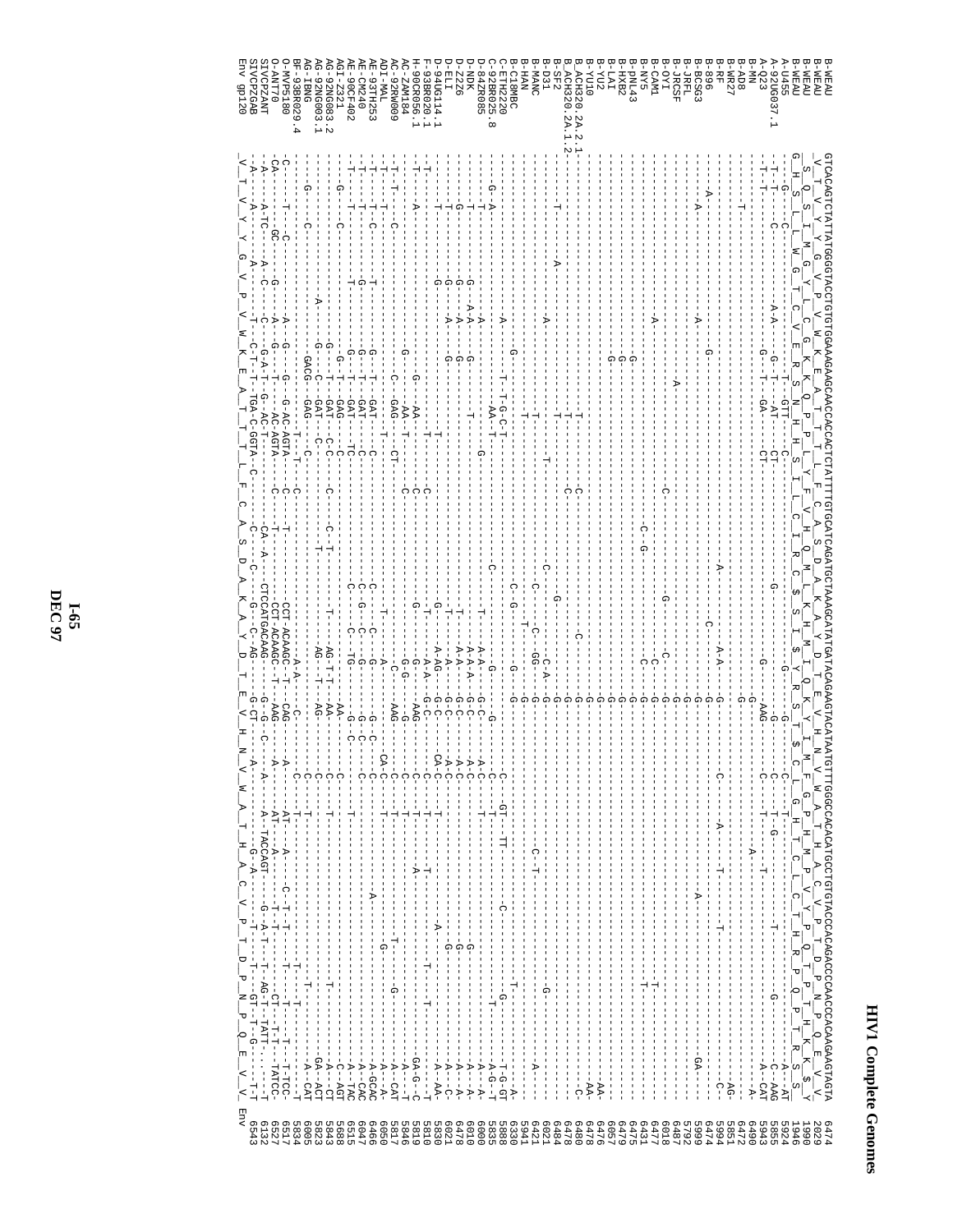| ត់<br>ģ<br>ე<br>მ-მ<br>ე –<br>ი<br>∩<br>ទី<br>ດ<br>Ω<br>Ω<br>å<br>ဂ္ဂ်<br>ဂ္ဂ်<br>နှ<br>$\frac{1}{\mathbf{Q}}$<br>⋒<br>ດ<br>Ω<br>Ω<br>C-G<br>Ω<br>ငှ<br>ດ່<br><u>ፌ</u><br>Ω<br>$\frac{1}{2}$<br>မှု<br>ဂှ<br>ဂု<br>ဂှ<br>ω<br>Φ<br>ဂှ<br><u>ဂုံ</u><br>ဂှ<br>နဲ<br><u>ဂုံ</u><br>ှ<br> <br>မှ်<br>၂<br>ဂှ<br>Ģ<br>Ω<br>ω<br>ဂှ<br>ω<br>Ģ<br>ဂှ<br>ω<br>$\frac{1}{2}$<br>Ģ<br>ω<br>ω<br>ω<br>Ģ<br>Φ<br>Φ<br>ω<br>Ω<br>Φ<br>$\Gamma$<br>ł<br>$\frac{1}{1}$<br>ł<br>ł<br>ł<br>ł<br>÷<br>ł<br>ł<br>ł<br>ł<br>÷<br>$\blacksquare$<br>J.<br>$\overline{\phantom{a}}$<br>1<br>$\frac{0}{1}$<br>J.<br>ဂု<br>၂<br>J.<br>$\frac{1}{1}$<br>т<br>п<br>H.<br>-1<br>$\blacksquare$<br>J,<br>$\frac{1}{1}$<br>1<br>ł<br>$\frac{1}{1}$<br>ţ<br>п<br>$\overline{1}$<br>I<br>$\mathbf{I}$<br>т<br>ဂှ<br>ဂု<br> <br>$-29$<br>$-50-$<br>Ω<br>⋒<br>Ω<br>Ω<br>Ω<br>Ω<br>Ω<br>$\frac{0}{1}$<br>Ω<br>Ω<br>Ω<br>Ω<br>Ţ<br>ŧ<br>$\frac{1}{1}$<br>$\frac{1}{1}$<br>ł<br>ု<br>$\frac{1}{1}$<br>$\overline{1}$<br>$\frac{1}{1}$<br>ł<br>ု<br>ł<br>ł<br>$\frac{1}{1}$<br>$\begin{array}{c} \end{array}$<br>Ω<br>Ω<br>$\begin{bmatrix} 1 \\ 1 \\ 1 \\ 1 \end{bmatrix}$<br>Ţ<br>I.<br>$\mathbf{I}$<br>ł<br>$\frac{1}{1}$<br>J.<br>I.<br>$\frac{1}{1}$<br>J<br>I<br>$\mathbf{I}$<br>J<br>п<br>ţ<br>п<br>I<br>$\overline{1}$<br>$\frac{1}{1}$<br>$-1 - 1 - 1 - 1$<br>$\frac{1}{1}$<br>$\frac{1}{1}$<br>i.<br>I.<br>$\mathbf{I}$<br>п<br>$\mathbf{I}$<br>J,<br>J.<br>$\mathbf{I}$<br>J.<br>п<br>1<br>т<br>$\mathbb{I}$<br>$-1 - -1$<br>I<br>- コーーーーーーーー<br>$\mathbf{I}$<br>I.<br>$\mathbb{I}$<br>$\mathbb I$<br>I.<br>$\overline{\phantom{a}}$<br>$\mathbf I$<br>$\mathsf I$<br>$-1 - 1 -$<br>$-L--L$<br>$\overline{\phantom{a}}$<br>I,<br>コーコーー<br>$\mathbf{I}$<br>$\overline{\phantom{a}}$<br>$\frac{1}{2}$<br>$-1$ + $-1$ + $-1$ + $-1$<br>i<br>T<br>$\frac{1}{1}$<br>$\frac{1}{1}$<br>$\overline{\phantom{a}}$<br>$\begin{array}{c} \rule{0.2cm}{0.15mm} \rule{0.2cm}{0.15mm} \rule{0.2cm}{0.15mm} \rule{0.2cm}{0.15mm} \rule{0.2cm}{0.15mm} \rule{0.2cm}{0.15mm} \rule{0.2cm}{0.15mm} \rule{0.2cm}{0.15mm} \rule{0.2cm}{0.15mm} \rule{0.2cm}{0.15mm} \rule{0.2cm}{0.15mm} \rule{0.2cm}{0.15mm} \rule{0.2cm}{0.15mm} \rule{0.2cm}{0.15mm} \rule{0.2cm}{0.15mm} \rule{$<br>I<br>I<br>$\frac{1}{1}$<br>$\frac{1}{4}$<br>$\overline{1}$<br>$\mathbf{I}$<br>п<br>I<br>I<br>부<br>î<br>$\overline{1}$<br>۲<br>ا<br>$\sf I$<br>$\mathbf{I}$<br>$\begin{array}{c} \rule{0.2cm}{0.15mm} \rule{0.2cm}{0.15mm} \rule{0.2cm}{0.15mm} \rule{0.2cm}{0.15mm} \rule{0.2cm}{0.15mm} \rule{0.2cm}{0.15mm} \rule{0.2cm}{0.15mm} \rule{0.2cm}{0.15mm} \rule{0.2cm}{0.15mm} \rule{0.2cm}{0.15mm} \rule{0.2cm}{0.15mm} \rule{0.2cm}{0.15mm} \rule{0.2cm}{0.15mm} \rule{0.2cm}{0.15mm} \rule{0.2cm}{0.15mm} \rule{$<br>I<br>I<br>I<br>$\mathbf{I}$<br>ဂု<br>I<br>T.<br>$\mathbf{I}$<br>$\blacksquare$<br>T.<br>I<br>ı<br>I,<br>$\frac{1}{1}$<br>J.<br>$\mathsf I$<br>$\mathbf{I}$<br>$\frac{1}{1}$<br>I.<br>J.<br>$\mathbf{I}$<br>т<br>$\mathbf{I}$<br>т<br>I<br>т.<br>1<br>$\mathbb{I}$<br>$\mathsf I$<br>I<br>$\mathsf I$<br>$\overline{1}$<br>$\overline{\phantom{a}}$<br>$-1 - 1 - 1$<br>$\frac{1}{1}$<br>$\frac{1}{2}$<br>$\frac{1}{1}$<br>$-5 - 5 -$<br>^ ^<br>   <br>   <br>$C -$<br>$\frac{1}{1}$<br>ု<br>п<br>$\mathbf{I}$<br>-1<br>J,<br>$\overline{\phantom{a}}$<br>$A - C - - - - - -$<br>$\mathsf I$<br>$\mathbb I$<br>$\mathbf{I}$<br>$\mathsf I$<br>$\mathsf I$<br>I,<br>$\mathfrak{t}$<br>$\mathsf I$<br>$\mathsf I$<br>$\overline{\phantom{a}}$<br>I<br>$\frac{1}{1}$<br>$\frac{1}{2}$<br>$\mathsf I$<br>$\frac{1}{1}$<br>$\frac{1}{1}$<br>$\frac{1}{1}$<br>$\frac{1}{2}$<br>$\frac{1}{1}$<br>J.<br>$\blacksquare$<br>J.<br>Ω<br>Ţ<br>$\blacksquare$<br>J.<br>$\Gamma$<br>$\Gamma$<br>$C - - - -$<br>$C - - - -$<br>Ω<br>$\begin{array}{c} \hline \end{array}$<br>$\frac{1}{1}$<br>I<br>J.<br>----C----G----F-GCG-CA-C.<br>$\frac{1}{1}$<br>$-6 -$<br>4<br>-<br>J<br>I.<br>$\mathbf{I}$<br>$\mathbf{I}$<br>ŧ<br>$\begin{array}{c} 1 \\ 1 \\ 1 \end{array}$<br>$\overline{1}$<br>ှ<br> -<br>မှာ<br>၂<br>ဂှ<br>$\mathbb{I}$<br>ł<br>$\frac{1}{1}$<br>$\frac{1}{1}$<br>$\mathbf{I}$<br>$-1$<br>I.<br>$\blacksquare$<br>Í<br>$\frac{1}{1}$<br>$\blacksquare$<br>J.<br>Ģ<br>$\overline{\phantom{a}}$<br>Í<br>$\frac{1}{2}$<br>I.<br>$\mathbf{I}$<br>п<br>I.<br>$\blacksquare$<br>$\mathbf{I}$<br>ı<br>т<br>$\mathbf{I}$<br>$\mathsf I$<br>$\frac{1}{1}$<br>I.<br>I.<br>$\overline{\phantom{a}}$<br>$\mathsf I$<br>$\mathsf I$<br>$\mathbf I$<br>I,<br>J.<br>ı<br>$-6 -$<br>$\begin{array}{c} \rule{0pt}{2.5ex} \rule{0pt}{2.5ex} \rule{0pt}{2.5ex} \rule{0pt}{2.5ex} \rule{0pt}{2.5ex} \rule{0pt}{2.5ex} \rule{0pt}{2.5ex} \rule{0pt}{2.5ex} \rule{0pt}{2.5ex} \rule{0pt}{2.5ex} \rule{0pt}{2.5ex} \rule{0pt}{2.5ex} \rule{0pt}{2.5ex} \rule{0pt}{2.5ex} \rule{0pt}{2.5ex} \rule{0pt}{2.5ex} \rule{0pt}{2.5ex} \rule{0pt}{2.5ex} \rule{0pt}{2.5ex} \rule{0$<br>I,<br>I<br>$\mathbb I$<br>$-1 - C -$<br>İ<br>$\Gamma$<br>Ţ<br>$\frac{1}{\Omega}$<br>$C-C$ -<br>I,<br>$C -$<br>$\overline{\phantom{a}}$<br>$\frac{1}{1}$<br>Ţ<br>$-1 - 2 - 1 - 1 -$<br>$-2 - 7 - 7 - 8 - 9 - 1 - 1$<br>$-1$<br>$\mathbf{I}$<br>--C--F-A-GC-A-C--<br>--9--<br>ဂု<br>$\blacksquare$<br>J.<br>$\overline{C}$<br>Ţ<br>ţ<br>$\frac{1}{\Omega}$<br>$-1 - 5 - 1$<br>I<br>ဂု<br>$\overline{1}$<br>I<br>I<br>J<br>م-<br>-<br>ဂု<br>$\frac{1}{1}$<br>$\frac{1}{1}$<br>$\blacksquare$<br>J.<br>J<br>I.<br>I<br>$\blacksquare$<br>$\mathbf{I}$<br>$\mathbf{I}$<br>т<br>Q<br>Ω<br>Ω<br>$\overline{1}$<br>G<br>$---TCA---$<br>Ţ<br>$-1 - 1 - 0 - 0 - 0 - 0$<br>$\frac{1}{1}$<br>J.<br>$\mathsf I$<br>$-T - G - G - - CC$ .<br>$\frac{1}{1}$<br>$\frac{1}{1}$<br>I<br>$\overline{1}$<br>Ť<br>J<br>I.<br>$\mathsf I$<br>I<br>$-1 - 2 - - - - - - -$<br>$-T-GCT - AAC$ .<br>$-1$<br>$\frac{1}{1}$<br>J<br>$\mathbf{I}$<br>$\blacksquare$<br>т<br>--GA-G<br>т<br>$\overline{1}$<br>I<br>т<br>$\frac{1}{1}$<br>T-C----CT-<br>I.<br>$\overline{1}$<br>Ï<br>T-AC--CA-C.<br>T-GA--CA-TGCC<br>$\mathbf I$<br>$\mathbf{I}$<br>$\mathbb{I}$<br>$\blacksquare$<br>$---TAG---AA$<br>$-G---CAGA$<br>$------CTC-$<br>I<br>I<br>I<br>$---G---AA$<br>AAG.<br>$\blacksquare$<br>$\blacksquare$<br>$\frac{1}{1}$<br>$\mathbf{I}$<br>J.<br>J.<br>$\blacksquare$<br>J.<br>Ţ<br>$\mathbf{I}$<br>$\blacksquare$<br>J.<br>$\blacksquare$<br>$-554$<br>$\mathbf{I}$<br>J.<br>$\overline{1}$<br>J<br>ı<br>$\mathbf{I}$<br>п<br>$\mathbf{I}$<br>$\mathbf{I}$<br>$\frac{1}{1}$<br>$-9$ - $-1$ - $-1$<br>$\overline{1}$<br>$\mathbf{I}$<br>л<br>1<br>$\overline{1}$<br>л<br>Ω<br>Ω<br>Ω<br>Ω<br>Ω<br>Ω<br>Ω<br>Ω<br>Ω<br>Ω<br>Ω<br>Ω<br>Ω<br>ଋ<br>Ω<br>Ω<br>Ţ<br>Ŧ<br>$-1-C$ .<br>$\overline{\phantom{a}}$<br>$\blacksquare$<br>÷<br>$-TTAT$ .<br>--TATGT<br>$\frac{1}{1}$<br>ŧ<br>$\frac{1}{1}$<br>Ť<br>$-T - A$ .<br>$\frac{1}{1}$<br>Ť<br>Ť<br>Ť<br>$\frac{1}{1}$<br>ļ<br>ţ<br>ţ<br>$\frac{1}{1}$<br>----A.<br>$-1 - C T - -$<br>$\frac{1}{1}$<br>$\mathbf{I}$<br>$C - -$<br>÷<br>∶<br>$\overline{1}$<br>$T - A$ .<br>÷<br>∶<br>$\frac{1}{2}$<br>$\frac{1}{2}$<br>$\mathsf I$<br>$\begin{array}{c} \n\hline\n\vdots \\ \hline\n\end{array}$<br>$-4.$ | $-1 - 1 - 0$<br>$\frac{1}{1}$<br>I<br>J.<br>$-LC--$<br>$AG - - -$<br>$D - K$<br>$A-G$<br>$-1 = 2 + 1 = 0 - 0 = 0 - 0 = 0$<br>$\mathsf I$<br>1<br>I.<br>$-RCAAA-GG-G--T--A--CA- A \ . \ .$ | $\mathbf{I}$ |  | -A-GC<br>†<br>5 |
|--------------------------------------------------------------------------------------------------------------------------------------------------------------------------------------------------------------------------------------------------------------------------------------------------------------------------------------------------------------------------------------------------------------------------------------------------------------------------------------------------------------------------------------------------------------------------------------------------------------------------------------------------------------------------------------------------------------------------------------------------------------------------------------------------------------------------------------------------------------------------------------------------------------------------------------------------------------------------------------------------------------------------------------------------------------------------------------------------------------------------------------------------------------------------------------------------------------------------------------------------------------------------------------------------------------------------------------------------------------------------------------------------------------------------------------------------------------------------------------------------------------------------------------------------------------------------------------------------------------------------------------------------------------------------------------------------------------------------------------------------------------------------------------------------------------------------------------------------------------------------------------------------------------------------------------------------------------------------------------------------------------------------------------------------------------------------------------------------------------------------------------------------------------------------------------------------------------------------------------------------------------------------------------------------------------------------------------------------------------------------------------------------------------------------------------------------------------------------------------------------------------------------------------------------------------------------------------------------------------------------------------------------------------------------------------------------------------------------------------------------------------------------------------------------------------------------------------------------------------------------------------------------------------------------------------------------------------------------------------------------------------------------------------------------------------------------------------------------------------------------------------------------------------------------------------------------------------------------------------------------------------------------------------------------------------------------------------------------------------------------------------------------------------------------------------------------------------------------------------------------------------------------------------------------------------------------------------------------------------------------------------------------------------------------------------------------------------------------------------------------------------------------------------------------------------------------------------------------------------------------------------------------------------------------------------------------------------------------------------------------------------------------------------------------------------------------------------------------------------------------------------------------------------------------------------------------------------------------------------------------------------------------------------------------------------------------------------------------------------------------------------------------------------------------------------------------------------------------------------------------------------------------------------------------------------------------------------------------------------------------------------------------------------------------------------------------------------------------------------------------------------------------------------------------------------------------------------------------------------------------------------------------------------------------------------------------------------------------------------------------------------------------------------------------------------------------------------------------------------------------------------------------------------------------------------------------------------------------------------------------------------------------------------------------------------------------------------------------------------------------------------------------------------------------------------------------------------------------------------------------------------------------------------------------------------------------------------------------------------------------------------------------------------------------------------------------------------------------------------------------------------------------------------------------------------------------------------------------------------------------------------------------------------------------------------------------------------------------------------------------------------------------------------------------------------------------------------------------------------------------------------------------------------------------------------------------------------------------------------------------------------------------------------------------------------------------------------------------------------------------------------------------------------------------------------------------------------------------------------------------------------------------------------------------------------------------------------------------------------------------------------------------------------------------------------------------------------------------------------------------------------------------------------------------------------------------------------------------------------------------------------------------------------------------------------------------------------------------------------------------------------------------------------------------------------------------------------------------------------------------------------------------|-------------------------------------------------------------------------------------------------------------------------------------------------------------------------------------------|--------------|--|-----------------|
|                                                                                                                                                                                                                                                                                                                                                                                                                                                                                                                                                                                                                                                                                                                                                                                                                                                                                                                                                                                                                                                                                                                                                                                                                                                                                                                                                                                                                                                                                                                                                                                                                                                                                                                                                                                                                                                                                                                                                                                                                                                                                                                                                                                                                                                                                                                                                                                                                                                                                                                                                                                                                                                                                                                                                                                                                                                                                                                                                                                                                                                                                                                                                                                                                                                                                                                                                                                                                                                                                                                                                                                                                                                                                                                                                                                                                                                                                                                                                                                                                                                                                                                                                                                                                                                                                                                                                                                                                                                                                                                                                                                                                                                                                                                                                                                                                                                                                                                                                                                                                                                                                                                                                                                                                                                                                                                                                                                                                                                                                                                                                                                                                                                                                                                                                                                                                                                                                                                                                                                                                                                                                                                                                                                                                                                                                                                                                                                                                                                                                                                                                                                                                                                                                                                                                                                                                                                                                                                                                                                                                                                                                                                                                  |                                                                                                                                                                                           |              |  |                 |
|                                                                                                                                                                                                                                                                                                                                                                                                                                                                                                                                                                                                                                                                                                                                                                                                                                                                                                                                                                                                                                                                                                                                                                                                                                                                                                                                                                                                                                                                                                                                                                                                                                                                                                                                                                                                                                                                                                                                                                                                                                                                                                                                                                                                                                                                                                                                                                                                                                                                                                                                                                                                                                                                                                                                                                                                                                                                                                                                                                                                                                                                                                                                                                                                                                                                                                                                                                                                                                                                                                                                                                                                                                                                                                                                                                                                                                                                                                                                                                                                                                                                                                                                                                                                                                                                                                                                                                                                                                                                                                                                                                                                                                                                                                                                                                                                                                                                                                                                                                                                                                                                                                                                                                                                                                                                                                                                                                                                                                                                                                                                                                                                                                                                                                                                                                                                                                                                                                                                                                                                                                                                                                                                                                                                                                                                                                                                                                                                                                                                                                                                                                                                                                                                                                                                                                                                                                                                                                                                                                                                                                                                                                                                                  |                                                                                                                                                                                           |              |  |                 |
|                                                                                                                                                                                                                                                                                                                                                                                                                                                                                                                                                                                                                                                                                                                                                                                                                                                                                                                                                                                                                                                                                                                                                                                                                                                                                                                                                                                                                                                                                                                                                                                                                                                                                                                                                                                                                                                                                                                                                                                                                                                                                                                                                                                                                                                                                                                                                                                                                                                                                                                                                                                                                                                                                                                                                                                                                                                                                                                                                                                                                                                                                                                                                                                                                                                                                                                                                                                                                                                                                                                                                                                                                                                                                                                                                                                                                                                                                                                                                                                                                                                                                                                                                                                                                                                                                                                                                                                                                                                                                                                                                                                                                                                                                                                                                                                                                                                                                                                                                                                                                                                                                                                                                                                                                                                                                                                                                                                                                                                                                                                                                                                                                                                                                                                                                                                                                                                                                                                                                                                                                                                                                                                                                                                                                                                                                                                                                                                                                                                                                                                                                                                                                                                                                                                                                                                                                                                                                                                                                                                                                                                                                                                                                  |                                                                                                                                                                                           |              |  |                 |
|                                                                                                                                                                                                                                                                                                                                                                                                                                                                                                                                                                                                                                                                                                                                                                                                                                                                                                                                                                                                                                                                                                                                                                                                                                                                                                                                                                                                                                                                                                                                                                                                                                                                                                                                                                                                                                                                                                                                                                                                                                                                                                                                                                                                                                                                                                                                                                                                                                                                                                                                                                                                                                                                                                                                                                                                                                                                                                                                                                                                                                                                                                                                                                                                                                                                                                                                                                                                                                                                                                                                                                                                                                                                                                                                                                                                                                                                                                                                                                                                                                                                                                                                                                                                                                                                                                                                                                                                                                                                                                                                                                                                                                                                                                                                                                                                                                                                                                                                                                                                                                                                                                                                                                                                                                                                                                                                                                                                                                                                                                                                                                                                                                                                                                                                                                                                                                                                                                                                                                                                                                                                                                                                                                                                                                                                                                                                                                                                                                                                                                                                                                                                                                                                                                                                                                                                                                                                                                                                                                                                                                                                                                                                                  |                                                                                                                                                                                           |              |  |                 |
|                                                                                                                                                                                                                                                                                                                                                                                                                                                                                                                                                                                                                                                                                                                                                                                                                                                                                                                                                                                                                                                                                                                                                                                                                                                                                                                                                                                                                                                                                                                                                                                                                                                                                                                                                                                                                                                                                                                                                                                                                                                                                                                                                                                                                                                                                                                                                                                                                                                                                                                                                                                                                                                                                                                                                                                                                                                                                                                                                                                                                                                                                                                                                                                                                                                                                                                                                                                                                                                                                                                                                                                                                                                                                                                                                                                                                                                                                                                                                                                                                                                                                                                                                                                                                                                                                                                                                                                                                                                                                                                                                                                                                                                                                                                                                                                                                                                                                                                                                                                                                                                                                                                                                                                                                                                                                                                                                                                                                                                                                                                                                                                                                                                                                                                                                                                                                                                                                                                                                                                                                                                                                                                                                                                                                                                                                                                                                                                                                                                                                                                                                                                                                                                                                                                                                                                                                                                                                                                                                                                                                                                                                                                                                  |                                                                                                                                                                                           |              |  |                 |
|                                                                                                                                                                                                                                                                                                                                                                                                                                                                                                                                                                                                                                                                                                                                                                                                                                                                                                                                                                                                                                                                                                                                                                                                                                                                                                                                                                                                                                                                                                                                                                                                                                                                                                                                                                                                                                                                                                                                                                                                                                                                                                                                                                                                                                                                                                                                                                                                                                                                                                                                                                                                                                                                                                                                                                                                                                                                                                                                                                                                                                                                                                                                                                                                                                                                                                                                                                                                                                                                                                                                                                                                                                                                                                                                                                                                                                                                                                                                                                                                                                                                                                                                                                                                                                                                                                                                                                                                                                                                                                                                                                                                                                                                                                                                                                                                                                                                                                                                                                                                                                                                                                                                                                                                                                                                                                                                                                                                                                                                                                                                                                                                                                                                                                                                                                                                                                                                                                                                                                                                                                                                                                                                                                                                                                                                                                                                                                                                                                                                                                                                                                                                                                                                                                                                                                                                                                                                                                                                                                                                                                                                                                                                                  |                                                                                                                                                                                           |              |  |                 |
|                                                                                                                                                                                                                                                                                                                                                                                                                                                                                                                                                                                                                                                                                                                                                                                                                                                                                                                                                                                                                                                                                                                                                                                                                                                                                                                                                                                                                                                                                                                                                                                                                                                                                                                                                                                                                                                                                                                                                                                                                                                                                                                                                                                                                                                                                                                                                                                                                                                                                                                                                                                                                                                                                                                                                                                                                                                                                                                                                                                                                                                                                                                                                                                                                                                                                                                                                                                                                                                                                                                                                                                                                                                                                                                                                                                                                                                                                                                                                                                                                                                                                                                                                                                                                                                                                                                                                                                                                                                                                                                                                                                                                                                                                                                                                                                                                                                                                                                                                                                                                                                                                                                                                                                                                                                                                                                                                                                                                                                                                                                                                                                                                                                                                                                                                                                                                                                                                                                                                                                                                                                                                                                                                                                                                                                                                                                                                                                                                                                                                                                                                                                                                                                                                                                                                                                                                                                                                                                                                                                                                                                                                                                                                  |                                                                                                                                                                                           |              |  |                 |
|                                                                                                                                                                                                                                                                                                                                                                                                                                                                                                                                                                                                                                                                                                                                                                                                                                                                                                                                                                                                                                                                                                                                                                                                                                                                                                                                                                                                                                                                                                                                                                                                                                                                                                                                                                                                                                                                                                                                                                                                                                                                                                                                                                                                                                                                                                                                                                                                                                                                                                                                                                                                                                                                                                                                                                                                                                                                                                                                                                                                                                                                                                                                                                                                                                                                                                                                                                                                                                                                                                                                                                                                                                                                                                                                                                                                                                                                                                                                                                                                                                                                                                                                                                                                                                                                                                                                                                                                                                                                                                                                                                                                                                                                                                                                                                                                                                                                                                                                                                                                                                                                                                                                                                                                                                                                                                                                                                                                                                                                                                                                                                                                                                                                                                                                                                                                                                                                                                                                                                                                                                                                                                                                                                                                                                                                                                                                                                                                                                                                                                                                                                                                                                                                                                                                                                                                                                                                                                                                                                                                                                                                                                                                                  |                                                                                                                                                                                           |              |  |                 |
|                                                                                                                                                                                                                                                                                                                                                                                                                                                                                                                                                                                                                                                                                                                                                                                                                                                                                                                                                                                                                                                                                                                                                                                                                                                                                                                                                                                                                                                                                                                                                                                                                                                                                                                                                                                                                                                                                                                                                                                                                                                                                                                                                                                                                                                                                                                                                                                                                                                                                                                                                                                                                                                                                                                                                                                                                                                                                                                                                                                                                                                                                                                                                                                                                                                                                                                                                                                                                                                                                                                                                                                                                                                                                                                                                                                                                                                                                                                                                                                                                                                                                                                                                                                                                                                                                                                                                                                                                                                                                                                                                                                                                                                                                                                                                                                                                                                                                                                                                                                                                                                                                                                                                                                                                                                                                                                                                                                                                                                                                                                                                                                                                                                                                                                                                                                                                                                                                                                                                                                                                                                                                                                                                                                                                                                                                                                                                                                                                                                                                                                                                                                                                                                                                                                                                                                                                                                                                                                                                                                                                                                                                                                                                  |                                                                                                                                                                                           |              |  |                 |
|                                                                                                                                                                                                                                                                                                                                                                                                                                                                                                                                                                                                                                                                                                                                                                                                                                                                                                                                                                                                                                                                                                                                                                                                                                                                                                                                                                                                                                                                                                                                                                                                                                                                                                                                                                                                                                                                                                                                                                                                                                                                                                                                                                                                                                                                                                                                                                                                                                                                                                                                                                                                                                                                                                                                                                                                                                                                                                                                                                                                                                                                                                                                                                                                                                                                                                                                                                                                                                                                                                                                                                                                                                                                                                                                                                                                                                                                                                                                                                                                                                                                                                                                                                                                                                                                                                                                                                                                                                                                                                                                                                                                                                                                                                                                                                                                                                                                                                                                                                                                                                                                                                                                                                                                                                                                                                                                                                                                                                                                                                                                                                                                                                                                                                                                                                                                                                                                                                                                                                                                                                                                                                                                                                                                                                                                                                                                                                                                                                                                                                                                                                                                                                                                                                                                                                                                                                                                                                                                                                                                                                                                                                                                                  |                                                                                                                                                                                           |              |  |                 |
|                                                                                                                                                                                                                                                                                                                                                                                                                                                                                                                                                                                                                                                                                                                                                                                                                                                                                                                                                                                                                                                                                                                                                                                                                                                                                                                                                                                                                                                                                                                                                                                                                                                                                                                                                                                                                                                                                                                                                                                                                                                                                                                                                                                                                                                                                                                                                                                                                                                                                                                                                                                                                                                                                                                                                                                                                                                                                                                                                                                                                                                                                                                                                                                                                                                                                                                                                                                                                                                                                                                                                                                                                                                                                                                                                                                                                                                                                                                                                                                                                                                                                                                                                                                                                                                                                                                                                                                                                                                                                                                                                                                                                                                                                                                                                                                                                                                                                                                                                                                                                                                                                                                                                                                                                                                                                                                                                                                                                                                                                                                                                                                                                                                                                                                                                                                                                                                                                                                                                                                                                                                                                                                                                                                                                                                                                                                                                                                                                                                                                                                                                                                                                                                                                                                                                                                                                                                                                                                                                                                                                                                                                                                                                  |                                                                                                                                                                                           |              |  |                 |
|                                                                                                                                                                                                                                                                                                                                                                                                                                                                                                                                                                                                                                                                                                                                                                                                                                                                                                                                                                                                                                                                                                                                                                                                                                                                                                                                                                                                                                                                                                                                                                                                                                                                                                                                                                                                                                                                                                                                                                                                                                                                                                                                                                                                                                                                                                                                                                                                                                                                                                                                                                                                                                                                                                                                                                                                                                                                                                                                                                                                                                                                                                                                                                                                                                                                                                                                                                                                                                                                                                                                                                                                                                                                                                                                                                                                                                                                                                                                                                                                                                                                                                                                                                                                                                                                                                                                                                                                                                                                                                                                                                                                                                                                                                                                                                                                                                                                                                                                                                                                                                                                                                                                                                                                                                                                                                                                                                                                                                                                                                                                                                                                                                                                                                                                                                                                                                                                                                                                                                                                                                                                                                                                                                                                                                                                                                                                                                                                                                                                                                                                                                                                                                                                                                                                                                                                                                                                                                                                                                                                                                                                                                                                                  |                                                                                                                                                                                           |              |  |                 |
|                                                                                                                                                                                                                                                                                                                                                                                                                                                                                                                                                                                                                                                                                                                                                                                                                                                                                                                                                                                                                                                                                                                                                                                                                                                                                                                                                                                                                                                                                                                                                                                                                                                                                                                                                                                                                                                                                                                                                                                                                                                                                                                                                                                                                                                                                                                                                                                                                                                                                                                                                                                                                                                                                                                                                                                                                                                                                                                                                                                                                                                                                                                                                                                                                                                                                                                                                                                                                                                                                                                                                                                                                                                                                                                                                                                                                                                                                                                                                                                                                                                                                                                                                                                                                                                                                                                                                                                                                                                                                                                                                                                                                                                                                                                                                                                                                                                                                                                                                                                                                                                                                                                                                                                                                                                                                                                                                                                                                                                                                                                                                                                                                                                                                                                                                                                                                                                                                                                                                                                                                                                                                                                                                                                                                                                                                                                                                                                                                                                                                                                                                                                                                                                                                                                                                                                                                                                                                                                                                                                                                                                                                                                                                  |                                                                                                                                                                                           |              |  |                 |
|                                                                                                                                                                                                                                                                                                                                                                                                                                                                                                                                                                                                                                                                                                                                                                                                                                                                                                                                                                                                                                                                                                                                                                                                                                                                                                                                                                                                                                                                                                                                                                                                                                                                                                                                                                                                                                                                                                                                                                                                                                                                                                                                                                                                                                                                                                                                                                                                                                                                                                                                                                                                                                                                                                                                                                                                                                                                                                                                                                                                                                                                                                                                                                                                                                                                                                                                                                                                                                                                                                                                                                                                                                                                                                                                                                                                                                                                                                                                                                                                                                                                                                                                                                                                                                                                                                                                                                                                                                                                                                                                                                                                                                                                                                                                                                                                                                                                                                                                                                                                                                                                                                                                                                                                                                                                                                                                                                                                                                                                                                                                                                                                                                                                                                                                                                                                                                                                                                                                                                                                                                                                                                                                                                                                                                                                                                                                                                                                                                                                                                                                                                                                                                                                                                                                                                                                                                                                                                                                                                                                                                                                                                                                                  |                                                                                                                                                                                           |              |  |                 |
|                                                                                                                                                                                                                                                                                                                                                                                                                                                                                                                                                                                                                                                                                                                                                                                                                                                                                                                                                                                                                                                                                                                                                                                                                                                                                                                                                                                                                                                                                                                                                                                                                                                                                                                                                                                                                                                                                                                                                                                                                                                                                                                                                                                                                                                                                                                                                                                                                                                                                                                                                                                                                                                                                                                                                                                                                                                                                                                                                                                                                                                                                                                                                                                                                                                                                                                                                                                                                                                                                                                                                                                                                                                                                                                                                                                                                                                                                                                                                                                                                                                                                                                                                                                                                                                                                                                                                                                                                                                                                                                                                                                                                                                                                                                                                                                                                                                                                                                                                                                                                                                                                                                                                                                                                                                                                                                                                                                                                                                                                                                                                                                                                                                                                                                                                                                                                                                                                                                                                                                                                                                                                                                                                                                                                                                                                                                                                                                                                                                                                                                                                                                                                                                                                                                                                                                                                                                                                                                                                                                                                                                                                                                                                  |                                                                                                                                                                                           |              |  |                 |
|                                                                                                                                                                                                                                                                                                                                                                                                                                                                                                                                                                                                                                                                                                                                                                                                                                                                                                                                                                                                                                                                                                                                                                                                                                                                                                                                                                                                                                                                                                                                                                                                                                                                                                                                                                                                                                                                                                                                                                                                                                                                                                                                                                                                                                                                                                                                                                                                                                                                                                                                                                                                                                                                                                                                                                                                                                                                                                                                                                                                                                                                                                                                                                                                                                                                                                                                                                                                                                                                                                                                                                                                                                                                                                                                                                                                                                                                                                                                                                                                                                                                                                                                                                                                                                                                                                                                                                                                                                                                                                                                                                                                                                                                                                                                                                                                                                                                                                                                                                                                                                                                                                                                                                                                                                                                                                                                                                                                                                                                                                                                                                                                                                                                                                                                                                                                                                                                                                                                                                                                                                                                                                                                                                                                                                                                                                                                                                                                                                                                                                                                                                                                                                                                                                                                                                                                                                                                                                                                                                                                                                                                                                                                                  |                                                                                                                                                                                           |              |  |                 |
|                                                                                                                                                                                                                                                                                                                                                                                                                                                                                                                                                                                                                                                                                                                                                                                                                                                                                                                                                                                                                                                                                                                                                                                                                                                                                                                                                                                                                                                                                                                                                                                                                                                                                                                                                                                                                                                                                                                                                                                                                                                                                                                                                                                                                                                                                                                                                                                                                                                                                                                                                                                                                                                                                                                                                                                                                                                                                                                                                                                                                                                                                                                                                                                                                                                                                                                                                                                                                                                                                                                                                                                                                                                                                                                                                                                                                                                                                                                                                                                                                                                                                                                                                                                                                                                                                                                                                                                                                                                                                                                                                                                                                                                                                                                                                                                                                                                                                                                                                                                                                                                                                                                                                                                                                                                                                                                                                                                                                                                                                                                                                                                                                                                                                                                                                                                                                                                                                                                                                                                                                                                                                                                                                                                                                                                                                                                                                                                                                                                                                                                                                                                                                                                                                                                                                                                                                                                                                                                                                                                                                                                                                                                                                  |                                                                                                                                                                                           |              |  |                 |
|                                                                                                                                                                                                                                                                                                                                                                                                                                                                                                                                                                                                                                                                                                                                                                                                                                                                                                                                                                                                                                                                                                                                                                                                                                                                                                                                                                                                                                                                                                                                                                                                                                                                                                                                                                                                                                                                                                                                                                                                                                                                                                                                                                                                                                                                                                                                                                                                                                                                                                                                                                                                                                                                                                                                                                                                                                                                                                                                                                                                                                                                                                                                                                                                                                                                                                                                                                                                                                                                                                                                                                                                                                                                                                                                                                                                                                                                                                                                                                                                                                                                                                                                                                                                                                                                                                                                                                                                                                                                                                                                                                                                                                                                                                                                                                                                                                                                                                                                                                                                                                                                                                                                                                                                                                                                                                                                                                                                                                                                                                                                                                                                                                                                                                                                                                                                                                                                                                                                                                                                                                                                                                                                                                                                                                                                                                                                                                                                                                                                                                                                                                                                                                                                                                                                                                                                                                                                                                                                                                                                                                                                                                                                                  |                                                                                                                                                                                           |              |  |                 |
|                                                                                                                                                                                                                                                                                                                                                                                                                                                                                                                                                                                                                                                                                                                                                                                                                                                                                                                                                                                                                                                                                                                                                                                                                                                                                                                                                                                                                                                                                                                                                                                                                                                                                                                                                                                                                                                                                                                                                                                                                                                                                                                                                                                                                                                                                                                                                                                                                                                                                                                                                                                                                                                                                                                                                                                                                                                                                                                                                                                                                                                                                                                                                                                                                                                                                                                                                                                                                                                                                                                                                                                                                                                                                                                                                                                                                                                                                                                                                                                                                                                                                                                                                                                                                                                                                                                                                                                                                                                                                                                                                                                                                                                                                                                                                                                                                                                                                                                                                                                                                                                                                                                                                                                                                                                                                                                                                                                                                                                                                                                                                                                                                                                                                                                                                                                                                                                                                                                                                                                                                                                                                                                                                                                                                                                                                                                                                                                                                                                                                                                                                                                                                                                                                                                                                                                                                                                                                                                                                                                                                                                                                                                                                  |                                                                                                                                                                                           |              |  |                 |
|                                                                                                                                                                                                                                                                                                                                                                                                                                                                                                                                                                                                                                                                                                                                                                                                                                                                                                                                                                                                                                                                                                                                                                                                                                                                                                                                                                                                                                                                                                                                                                                                                                                                                                                                                                                                                                                                                                                                                                                                                                                                                                                                                                                                                                                                                                                                                                                                                                                                                                                                                                                                                                                                                                                                                                                                                                                                                                                                                                                                                                                                                                                                                                                                                                                                                                                                                                                                                                                                                                                                                                                                                                                                                                                                                                                                                                                                                                                                                                                                                                                                                                                                                                                                                                                                                                                                                                                                                                                                                                                                                                                                                                                                                                                                                                                                                                                                                                                                                                                                                                                                                                                                                                                                                                                                                                                                                                                                                                                                                                                                                                                                                                                                                                                                                                                                                                                                                                                                                                                                                                                                                                                                                                                                                                                                                                                                                                                                                                                                                                                                                                                                                                                                                                                                                                                                                                                                                                                                                                                                                                                                                                                                                  |                                                                                                                                                                                           |              |  |                 |
|                                                                                                                                                                                                                                                                                                                                                                                                                                                                                                                                                                                                                                                                                                                                                                                                                                                                                                                                                                                                                                                                                                                                                                                                                                                                                                                                                                                                                                                                                                                                                                                                                                                                                                                                                                                                                                                                                                                                                                                                                                                                                                                                                                                                                                                                                                                                                                                                                                                                                                                                                                                                                                                                                                                                                                                                                                                                                                                                                                                                                                                                                                                                                                                                                                                                                                                                                                                                                                                                                                                                                                                                                                                                                                                                                                                                                                                                                                                                                                                                                                                                                                                                                                                                                                                                                                                                                                                                                                                                                                                                                                                                                                                                                                                                                                                                                                                                                                                                                                                                                                                                                                                                                                                                                                                                                                                                                                                                                                                                                                                                                                                                                                                                                                                                                                                                                                                                                                                                                                                                                                                                                                                                                                                                                                                                                                                                                                                                                                                                                                                                                                                                                                                                                                                                                                                                                                                                                                                                                                                                                                                                                                                                                  |                                                                                                                                                                                           |              |  |                 |
|                                                                                                                                                                                                                                                                                                                                                                                                                                                                                                                                                                                                                                                                                                                                                                                                                                                                                                                                                                                                                                                                                                                                                                                                                                                                                                                                                                                                                                                                                                                                                                                                                                                                                                                                                                                                                                                                                                                                                                                                                                                                                                                                                                                                                                                                                                                                                                                                                                                                                                                                                                                                                                                                                                                                                                                                                                                                                                                                                                                                                                                                                                                                                                                                                                                                                                                                                                                                                                                                                                                                                                                                                                                                                                                                                                                                                                                                                                                                                                                                                                                                                                                                                                                                                                                                                                                                                                                                                                                                                                                                                                                                                                                                                                                                                                                                                                                                                                                                                                                                                                                                                                                                                                                                                                                                                                                                                                                                                                                                                                                                                                                                                                                                                                                                                                                                                                                                                                                                                                                                                                                                                                                                                                                                                                                                                                                                                                                                                                                                                                                                                                                                                                                                                                                                                                                                                                                                                                                                                                                                                                                                                                                                                  |                                                                                                                                                                                           |              |  |                 |
|                                                                                                                                                                                                                                                                                                                                                                                                                                                                                                                                                                                                                                                                                                                                                                                                                                                                                                                                                                                                                                                                                                                                                                                                                                                                                                                                                                                                                                                                                                                                                                                                                                                                                                                                                                                                                                                                                                                                                                                                                                                                                                                                                                                                                                                                                                                                                                                                                                                                                                                                                                                                                                                                                                                                                                                                                                                                                                                                                                                                                                                                                                                                                                                                                                                                                                                                                                                                                                                                                                                                                                                                                                                                                                                                                                                                                                                                                                                                                                                                                                                                                                                                                                                                                                                                                                                                                                                                                                                                                                                                                                                                                                                                                                                                                                                                                                                                                                                                                                                                                                                                                                                                                                                                                                                                                                                                                                                                                                                                                                                                                                                                                                                                                                                                                                                                                                                                                                                                                                                                                                                                                                                                                                                                                                                                                                                                                                                                                                                                                                                                                                                                                                                                                                                                                                                                                                                                                                                                                                                                                                                                                                                                                  |                                                                                                                                                                                           |              |  |                 |
|                                                                                                                                                                                                                                                                                                                                                                                                                                                                                                                                                                                                                                                                                                                                                                                                                                                                                                                                                                                                                                                                                                                                                                                                                                                                                                                                                                                                                                                                                                                                                                                                                                                                                                                                                                                                                                                                                                                                                                                                                                                                                                                                                                                                                                                                                                                                                                                                                                                                                                                                                                                                                                                                                                                                                                                                                                                                                                                                                                                                                                                                                                                                                                                                                                                                                                                                                                                                                                                                                                                                                                                                                                                                                                                                                                                                                                                                                                                                                                                                                                                                                                                                                                                                                                                                                                                                                                                                                                                                                                                                                                                                                                                                                                                                                                                                                                                                                                                                                                                                                                                                                                                                                                                                                                                                                                                                                                                                                                                                                                                                                                                                                                                                                                                                                                                                                                                                                                                                                                                                                                                                                                                                                                                                                                                                                                                                                                                                                                                                                                                                                                                                                                                                                                                                                                                                                                                                                                                                                                                                                                                                                                                                                  |                                                                                                                                                                                           |              |  |                 |
|                                                                                                                                                                                                                                                                                                                                                                                                                                                                                                                                                                                                                                                                                                                                                                                                                                                                                                                                                                                                                                                                                                                                                                                                                                                                                                                                                                                                                                                                                                                                                                                                                                                                                                                                                                                                                                                                                                                                                                                                                                                                                                                                                                                                                                                                                                                                                                                                                                                                                                                                                                                                                                                                                                                                                                                                                                                                                                                                                                                                                                                                                                                                                                                                                                                                                                                                                                                                                                                                                                                                                                                                                                                                                                                                                                                                                                                                                                                                                                                                                                                                                                                                                                                                                                                                                                                                                                                                                                                                                                                                                                                                                                                                                                                                                                                                                                                                                                                                                                                                                                                                                                                                                                                                                                                                                                                                                                                                                                                                                                                                                                                                                                                                                                                                                                                                                                                                                                                                                                                                                                                                                                                                                                                                                                                                                                                                                                                                                                                                                                                                                                                                                                                                                                                                                                                                                                                                                                                                                                                                                                                                                                                                                  |                                                                                                                                                                                           |              |  |                 |
|                                                                                                                                                                                                                                                                                                                                                                                                                                                                                                                                                                                                                                                                                                                                                                                                                                                                                                                                                                                                                                                                                                                                                                                                                                                                                                                                                                                                                                                                                                                                                                                                                                                                                                                                                                                                                                                                                                                                                                                                                                                                                                                                                                                                                                                                                                                                                                                                                                                                                                                                                                                                                                                                                                                                                                                                                                                                                                                                                                                                                                                                                                                                                                                                                                                                                                                                                                                                                                                                                                                                                                                                                                                                                                                                                                                                                                                                                                                                                                                                                                                                                                                                                                                                                                                                                                                                                                                                                                                                                                                                                                                                                                                                                                                                                                                                                                                                                                                                                                                                                                                                                                                                                                                                                                                                                                                                                                                                                                                                                                                                                                                                                                                                                                                                                                                                                                                                                                                                                                                                                                                                                                                                                                                                                                                                                                                                                                                                                                                                                                                                                                                                                                                                                                                                                                                                                                                                                                                                                                                                                                                                                                                                                  |                                                                                                                                                                                           |              |  |                 |
|                                                                                                                                                                                                                                                                                                                                                                                                                                                                                                                                                                                                                                                                                                                                                                                                                                                                                                                                                                                                                                                                                                                                                                                                                                                                                                                                                                                                                                                                                                                                                                                                                                                                                                                                                                                                                                                                                                                                                                                                                                                                                                                                                                                                                                                                                                                                                                                                                                                                                                                                                                                                                                                                                                                                                                                                                                                                                                                                                                                                                                                                                                                                                                                                                                                                                                                                                                                                                                                                                                                                                                                                                                                                                                                                                                                                                                                                                                                                                                                                                                                                                                                                                                                                                                                                                                                                                                                                                                                                                                                                                                                                                                                                                                                                                                                                                                                                                                                                                                                                                                                                                                                                                                                                                                                                                                                                                                                                                                                                                                                                                                                                                                                                                                                                                                                                                                                                                                                                                                                                                                                                                                                                                                                                                                                                                                                                                                                                                                                                                                                                                                                                                                                                                                                                                                                                                                                                                                                                                                                                                                                                                                                                                  |                                                                                                                                                                                           |              |  |                 |
|                                                                                                                                                                                                                                                                                                                                                                                                                                                                                                                                                                                                                                                                                                                                                                                                                                                                                                                                                                                                                                                                                                                                                                                                                                                                                                                                                                                                                                                                                                                                                                                                                                                                                                                                                                                                                                                                                                                                                                                                                                                                                                                                                                                                                                                                                                                                                                                                                                                                                                                                                                                                                                                                                                                                                                                                                                                                                                                                                                                                                                                                                                                                                                                                                                                                                                                                                                                                                                                                                                                                                                                                                                                                                                                                                                                                                                                                                                                                                                                                                                                                                                                                                                                                                                                                                                                                                                                                                                                                                                                                                                                                                                                                                                                                                                                                                                                                                                                                                                                                                                                                                                                                                                                                                                                                                                                                                                                                                                                                                                                                                                                                                                                                                                                                                                                                                                                                                                                                                                                                                                                                                                                                                                                                                                                                                                                                                                                                                                                                                                                                                                                                                                                                                                                                                                                                                                                                                                                                                                                                                                                                                                                                                  |                                                                                                                                                                                           |              |  |                 |
|                                                                                                                                                                                                                                                                                                                                                                                                                                                                                                                                                                                                                                                                                                                                                                                                                                                                                                                                                                                                                                                                                                                                                                                                                                                                                                                                                                                                                                                                                                                                                                                                                                                                                                                                                                                                                                                                                                                                                                                                                                                                                                                                                                                                                                                                                                                                                                                                                                                                                                                                                                                                                                                                                                                                                                                                                                                                                                                                                                                                                                                                                                                                                                                                                                                                                                                                                                                                                                                                                                                                                                                                                                                                                                                                                                                                                                                                                                                                                                                                                                                                                                                                                                                                                                                                                                                                                                                                                                                                                                                                                                                                                                                                                                                                                                                                                                                                                                                                                                                                                                                                                                                                                                                                                                                                                                                                                                                                                                                                                                                                                                                                                                                                                                                                                                                                                                                                                                                                                                                                                                                                                                                                                                                                                                                                                                                                                                                                                                                                                                                                                                                                                                                                                                                                                                                                                                                                                                                                                                                                                                                                                                                                                  |                                                                                                                                                                                           |              |  |                 |
|                                                                                                                                                                                                                                                                                                                                                                                                                                                                                                                                                                                                                                                                                                                                                                                                                                                                                                                                                                                                                                                                                                                                                                                                                                                                                                                                                                                                                                                                                                                                                                                                                                                                                                                                                                                                                                                                                                                                                                                                                                                                                                                                                                                                                                                                                                                                                                                                                                                                                                                                                                                                                                                                                                                                                                                                                                                                                                                                                                                                                                                                                                                                                                                                                                                                                                                                                                                                                                                                                                                                                                                                                                                                                                                                                                                                                                                                                                                                                                                                                                                                                                                                                                                                                                                                                                                                                                                                                                                                                                                                                                                                                                                                                                                                                                                                                                                                                                                                                                                                                                                                                                                                                                                                                                                                                                                                                                                                                                                                                                                                                                                                                                                                                                                                                                                                                                                                                                                                                                                                                                                                                                                                                                                                                                                                                                                                                                                                                                                                                                                                                                                                                                                                                                                                                                                                                                                                                                                                                                                                                                                                                                                                                  |                                                                                                                                                                                           |              |  |                 |
|                                                                                                                                                                                                                                                                                                                                                                                                                                                                                                                                                                                                                                                                                                                                                                                                                                                                                                                                                                                                                                                                                                                                                                                                                                                                                                                                                                                                                                                                                                                                                                                                                                                                                                                                                                                                                                                                                                                                                                                                                                                                                                                                                                                                                                                                                                                                                                                                                                                                                                                                                                                                                                                                                                                                                                                                                                                                                                                                                                                                                                                                                                                                                                                                                                                                                                                                                                                                                                                                                                                                                                                                                                                                                                                                                                                                                                                                                                                                                                                                                                                                                                                                                                                                                                                                                                                                                                                                                                                                                                                                                                                                                                                                                                                                                                                                                                                                                                                                                                                                                                                                                                                                                                                                                                                                                                                                                                                                                                                                                                                                                                                                                                                                                                                                                                                                                                                                                                                                                                                                                                                                                                                                                                                                                                                                                                                                                                                                                                                                                                                                                                                                                                                                                                                                                                                                                                                                                                                                                                                                                                                                                                                                                  |                                                                                                                                                                                           |              |  |                 |
|                                                                                                                                                                                                                                                                                                                                                                                                                                                                                                                                                                                                                                                                                                                                                                                                                                                                                                                                                                                                                                                                                                                                                                                                                                                                                                                                                                                                                                                                                                                                                                                                                                                                                                                                                                                                                                                                                                                                                                                                                                                                                                                                                                                                                                                                                                                                                                                                                                                                                                                                                                                                                                                                                                                                                                                                                                                                                                                                                                                                                                                                                                                                                                                                                                                                                                                                                                                                                                                                                                                                                                                                                                                                                                                                                                                                                                                                                                                                                                                                                                                                                                                                                                                                                                                                                                                                                                                                                                                                                                                                                                                                                                                                                                                                                                                                                                                                                                                                                                                                                                                                                                                                                                                                                                                                                                                                                                                                                                                                                                                                                                                                                                                                                                                                                                                                                                                                                                                                                                                                                                                                                                                                                                                                                                                                                                                                                                                                                                                                                                                                                                                                                                                                                                                                                                                                                                                                                                                                                                                                                                                                                                                                                  |                                                                                                                                                                                           |              |  |                 |
|                                                                                                                                                                                                                                                                                                                                                                                                                                                                                                                                                                                                                                                                                                                                                                                                                                                                                                                                                                                                                                                                                                                                                                                                                                                                                                                                                                                                                                                                                                                                                                                                                                                                                                                                                                                                                                                                                                                                                                                                                                                                                                                                                                                                                                                                                                                                                                                                                                                                                                                                                                                                                                                                                                                                                                                                                                                                                                                                                                                                                                                                                                                                                                                                                                                                                                                                                                                                                                                                                                                                                                                                                                                                                                                                                                                                                                                                                                                                                                                                                                                                                                                                                                                                                                                                                                                                                                                                                                                                                                                                                                                                                                                                                                                                                                                                                                                                                                                                                                                                                                                                                                                                                                                                                                                                                                                                                                                                                                                                                                                                                                                                                                                                                                                                                                                                                                                                                                                                                                                                                                                                                                                                                                                                                                                                                                                                                                                                                                                                                                                                                                                                                                                                                                                                                                                                                                                                                                                                                                                                                                                                                                                                                  |                                                                                                                                                                                           |              |  |                 |
|                                                                                                                                                                                                                                                                                                                                                                                                                                                                                                                                                                                                                                                                                                                                                                                                                                                                                                                                                                                                                                                                                                                                                                                                                                                                                                                                                                                                                                                                                                                                                                                                                                                                                                                                                                                                                                                                                                                                                                                                                                                                                                                                                                                                                                                                                                                                                                                                                                                                                                                                                                                                                                                                                                                                                                                                                                                                                                                                                                                                                                                                                                                                                                                                                                                                                                                                                                                                                                                                                                                                                                                                                                                                                                                                                                                                                                                                                                                                                                                                                                                                                                                                                                                                                                                                                                                                                                                                                                                                                                                                                                                                                                                                                                                                                                                                                                                                                                                                                                                                                                                                                                                                                                                                                                                                                                                                                                                                                                                                                                                                                                                                                                                                                                                                                                                                                                                                                                                                                                                                                                                                                                                                                                                                                                                                                                                                                                                                                                                                                                                                                                                                                                                                                                                                                                                                                                                                                                                                                                                                                                                                                                                                                  |                                                                                                                                                                                           |              |  |                 |
|                                                                                                                                                                                                                                                                                                                                                                                                                                                                                                                                                                                                                                                                                                                                                                                                                                                                                                                                                                                                                                                                                                                                                                                                                                                                                                                                                                                                                                                                                                                                                                                                                                                                                                                                                                                                                                                                                                                                                                                                                                                                                                                                                                                                                                                                                                                                                                                                                                                                                                                                                                                                                                                                                                                                                                                                                                                                                                                                                                                                                                                                                                                                                                                                                                                                                                                                                                                                                                                                                                                                                                                                                                                                                                                                                                                                                                                                                                                                                                                                                                                                                                                                                                                                                                                                                                                                                                                                                                                                                                                                                                                                                                                                                                                                                                                                                                                                                                                                                                                                                                                                                                                                                                                                                                                                                                                                                                                                                                                                                                                                                                                                                                                                                                                                                                                                                                                                                                                                                                                                                                                                                                                                                                                                                                                                                                                                                                                                                                                                                                                                                                                                                                                                                                                                                                                                                                                                                                                                                                                                                                                                                                                                                  |                                                                                                                                                                                           |              |  |                 |
|                                                                                                                                                                                                                                                                                                                                                                                                                                                                                                                                                                                                                                                                                                                                                                                                                                                                                                                                                                                                                                                                                                                                                                                                                                                                                                                                                                                                                                                                                                                                                                                                                                                                                                                                                                                                                                                                                                                                                                                                                                                                                                                                                                                                                                                                                                                                                                                                                                                                                                                                                                                                                                                                                                                                                                                                                                                                                                                                                                                                                                                                                                                                                                                                                                                                                                                                                                                                                                                                                                                                                                                                                                                                                                                                                                                                                                                                                                                                                                                                                                                                                                                                                                                                                                                                                                                                                                                                                                                                                                                                                                                                                                                                                                                                                                                                                                                                                                                                                                                                                                                                                                                                                                                                                                                                                                                                                                                                                                                                                                                                                                                                                                                                                                                                                                                                                                                                                                                                                                                                                                                                                                                                                                                                                                                                                                                                                                                                                                                                                                                                                                                                                                                                                                                                                                                                                                                                                                                                                                                                                                                                                                                                                  |                                                                                                                                                                                           |              |  |                 |
|                                                                                                                                                                                                                                                                                                                                                                                                                                                                                                                                                                                                                                                                                                                                                                                                                                                                                                                                                                                                                                                                                                                                                                                                                                                                                                                                                                                                                                                                                                                                                                                                                                                                                                                                                                                                                                                                                                                                                                                                                                                                                                                                                                                                                                                                                                                                                                                                                                                                                                                                                                                                                                                                                                                                                                                                                                                                                                                                                                                                                                                                                                                                                                                                                                                                                                                                                                                                                                                                                                                                                                                                                                                                                                                                                                                                                                                                                                                                                                                                                                                                                                                                                                                                                                                                                                                                                                                                                                                                                                                                                                                                                                                                                                                                                                                                                                                                                                                                                                                                                                                                                                                                                                                                                                                                                                                                                                                                                                                                                                                                                                                                                                                                                                                                                                                                                                                                                                                                                                                                                                                                                                                                                                                                                                                                                                                                                                                                                                                                                                                                                                                                                                                                                                                                                                                                                                                                                                                                                                                                                                                                                                                                                  |                                                                                                                                                                                           |              |  |                 |
|                                                                                                                                                                                                                                                                                                                                                                                                                                                                                                                                                                                                                                                                                                                                                                                                                                                                                                                                                                                                                                                                                                                                                                                                                                                                                                                                                                                                                                                                                                                                                                                                                                                                                                                                                                                                                                                                                                                                                                                                                                                                                                                                                                                                                                                                                                                                                                                                                                                                                                                                                                                                                                                                                                                                                                                                                                                                                                                                                                                                                                                                                                                                                                                                                                                                                                                                                                                                                                                                                                                                                                                                                                                                                                                                                                                                                                                                                                                                                                                                                                                                                                                                                                                                                                                                                                                                                                                                                                                                                                                                                                                                                                                                                                                                                                                                                                                                                                                                                                                                                                                                                                                                                                                                                                                                                                                                                                                                                                                                                                                                                                                                                                                                                                                                                                                                                                                                                                                                                                                                                                                                                                                                                                                                                                                                                                                                                                                                                                                                                                                                                                                                                                                                                                                                                                                                                                                                                                                                                                                                                                                                                                                                                  |                                                                                                                                                                                           |              |  |                 |
|                                                                                                                                                                                                                                                                                                                                                                                                                                                                                                                                                                                                                                                                                                                                                                                                                                                                                                                                                                                                                                                                                                                                                                                                                                                                                                                                                                                                                                                                                                                                                                                                                                                                                                                                                                                                                                                                                                                                                                                                                                                                                                                                                                                                                                                                                                                                                                                                                                                                                                                                                                                                                                                                                                                                                                                                                                                                                                                                                                                                                                                                                                                                                                                                                                                                                                                                                                                                                                                                                                                                                                                                                                                                                                                                                                                                                                                                                                                                                                                                                                                                                                                                                                                                                                                                                                                                                                                                                                                                                                                                                                                                                                                                                                                                                                                                                                                                                                                                                                                                                                                                                                                                                                                                                                                                                                                                                                                                                                                                                                                                                                                                                                                                                                                                                                                                                                                                                                                                                                                                                                                                                                                                                                                                                                                                                                                                                                                                                                                                                                                                                                                                                                                                                                                                                                                                                                                                                                                                                                                                                                                                                                                                                  |                                                                                                                                                                                           |              |  |                 |
|                                                                                                                                                                                                                                                                                                                                                                                                                                                                                                                                                                                                                                                                                                                                                                                                                                                                                                                                                                                                                                                                                                                                                                                                                                                                                                                                                                                                                                                                                                                                                                                                                                                                                                                                                                                                                                                                                                                                                                                                                                                                                                                                                                                                                                                                                                                                                                                                                                                                                                                                                                                                                                                                                                                                                                                                                                                                                                                                                                                                                                                                                                                                                                                                                                                                                                                                                                                                                                                                                                                                                                                                                                                                                                                                                                                                                                                                                                                                                                                                                                                                                                                                                                                                                                                                                                                                                                                                                                                                                                                                                                                                                                                                                                                                                                                                                                                                                                                                                                                                                                                                                                                                                                                                                                                                                                                                                                                                                                                                                                                                                                                                                                                                                                                                                                                                                                                                                                                                                                                                                                                                                                                                                                                                                                                                                                                                                                                                                                                                                                                                                                                                                                                                                                                                                                                                                                                                                                                                                                                                                                                                                                                                                  |                                                                                                                                                                                           |              |  |                 |
| $\mathbf{I}$<br>т<br>ı<br>T<br>$\mathbf{I}$<br>$\mathbf{I}$<br>т<br>$\mathsf I$<br>ı<br>$\mathbf{I}$                                                                                                                                                                                                                                                                                                                                                                                                                                                                                                                                                                                                                                                                                                                                                                                                                                                                                                                                                                                                                                                                                                                                                                                                                                                                                                                                                                                                                                                                                                                                                                                                                                                                                                                                                                                                                                                                                                                                                                                                                                                                                                                                                                                                                                                                                                                                                                                                                                                                                                                                                                                                                                                                                                                                                                                                                                                                                                                                                                                                                                                                                                                                                                                                                                                                                                                                                                                                                                                                                                                                                                                                                                                                                                                                                                                                                                                                                                                                                                                                                                                                                                                                                                                                                                                                                                                                                                                                                                                                                                                                                                                                                                                                                                                                                                                                                                                                                                                                                                                                                                                                                                                                                                                                                                                                                                                                                                                                                                                                                                                                                                                                                                                                                                                                                                                                                                                                                                                                                                                                                                                                                                                                                                                                                                                                                                                                                                                                                                                                                                                                                                                                                                                                                                                                                                                                                                                                                                                                                                                                                                             | ဂု<br>ଜ<br>부<br>C<br>$-1$<br>$\Gamma$<br>$-CA---CA-C.$                                                                                                                                    |              |  | đ               |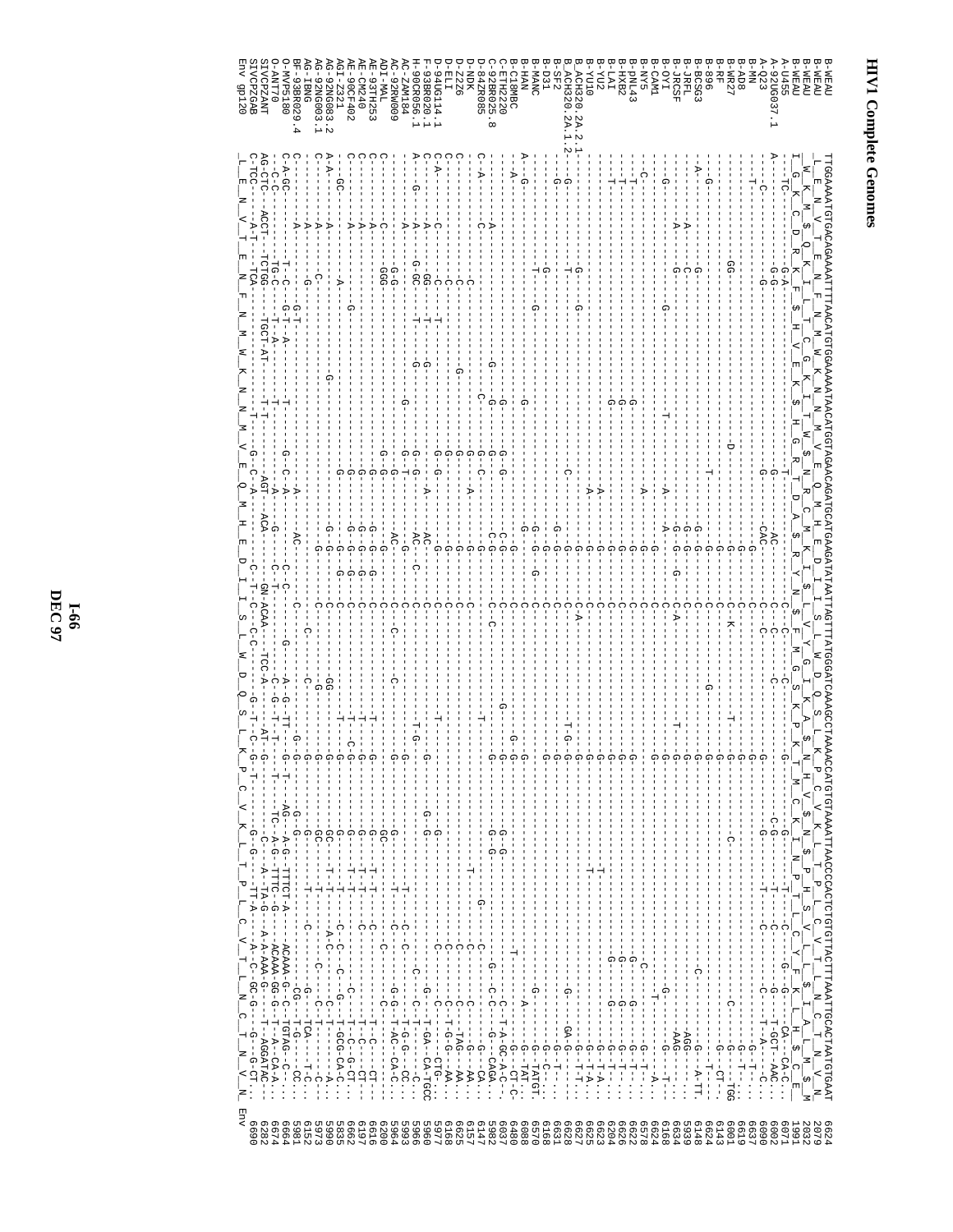| י<br>י             | J<br>Ę |  |  |
|--------------------|--------|--|--|
| I                  |        |  |  |
| (Contractor)       |        |  |  |
|                    |        |  |  |
|                    |        |  |  |
| ני הווחחות היו היו |        |  |  |
|                    |        |  |  |
|                    |        |  |  |
|                    |        |  |  |
|                    |        |  |  |

| Env                  | $T^{-}T^{-}$<br>Þ<br><sup>k</sup>                                                              | 'n<br>þ<br>⊲<br> <br> -<br> -                                                                                 | Ħ<br>b.<br>'ဂ<br>g.<br>z<br>7<br>I<br>z<br>'n<br>ŗω,                                                                                                                                                                                                                                                                                            |                      |                                    | 02130             |
|----------------------|------------------------------------------------------------------------------------------------|---------------------------------------------------------------------------------------------------------------|-------------------------------------------------------------------------------------------------------------------------------------------------------------------------------------------------------------------------------------------------------------------------------------------------------------------------------------------------|----------------------|------------------------------------|-------------------|
| 678                  |                                                                                                | - T - - A - - T - - - - - - - A - - A - - - GAAT - - - - - - - - - - - - -                                    | rcTTC<br>rcc-ccrcrc-                                                                                                                                                                                                                                                                                                                            |                      | 300-00-                            | <b>IVCPZGAB</b>   |
| 640                  |                                                                                                |                                                                                                               |                                                                                                                                                                                                                                                                                                                                                 |                      |                                    | VCPZANT           |
| 6740                 | -- 1G-1--C-A-G-C                                                                               |                                                                                                               | A-AACCTT<br>$\frac{1}{2}$ $\frac{1}{2}$ $\frac{1}{2}$ $\frac{1}{2}$ $\frac{1}{2}$ $\frac{1}{2}$ $\frac{1}{2}$ $\frac{1}{2}$ $\frac{1}{2}$ $\frac{1}{2}$ $\frac{1}{2}$ $\frac{1}{2}$ $\frac{1}{2}$ $\frac{1}{2}$ $\frac{1}{2}$ $\frac{1}{2}$ $\frac{1}{2}$ $\frac{1}{2}$ $\frac{1}{2}$ $\frac{1}{2}$ $\frac{1}{2}$ $\frac{1}{2}$<br>$\mathbf{I}$ |                      | 3GA--A                             | <b>ANT70</b>      |
| 6748                 |                                                                                                |                                                                                                               | CCTATT-<br>-TGA                                                                                                                                                                                                                                                                                                                                 | トアムー CA              |                                    | <b>MVP5180</b>    |
| 607                  | $-GAPG---$<br>$\frac{1}{1}$                                                                    | $- - - - - - -$                                                                                               | A---CCA--G-C---AC---<br>$-1$ $-1$                                                                                                                                                                                                                                                                                                               |                      |                                    | $F - 93BRO29$     |
| 624                  | $-9 - - - - - - 9459$                                                                          | $-1 - 2 - 4 - - -$                                                                                            | WCCTAACT-GTGA<br>$\frac{1}{1}$<br>I                                                                                                                                                                                                                                                                                                             |                      |                                    | <b>TBNG</b>       |
| 0609                 | $GAP------G---$                                                                                | i<br>I<br>$- -A -A - -$                                                                                       | -TAACAT-<br>$A--A-CAAACA-CT-A--$<br>I.<br>$\frac{1}{1}$<br>$\frac{1}{1}$                                                                                                                                                                                                                                                                        | -CC-ACGC--CG         | -c-ec--reec                        | G-92NG003         |
|                      | CAA-GGG--GGC                                                                                   | $A - A$<br>Ť                                                                                                  | $\mathbf{A}\mathbf{A}-\mathbf{C}\mathbf{A}-\mathbf{A}-\mathbf{A}-----\mathbf{A}--$<br>$\mathbf{I}$<br>$\mathbf{I}$                                                                                                                                                                                                                              | $-GGCC - A - -$      | $A-C$ -                            | $-92NG083$        |
| 592<br>608           | GAAT------G-                                                                                   | $-1 - 2 - 6 - - - - - - -$                                                                                    | $ACATCAC-GCTGAAAT-C-AC--$<br>$-1$ $-1$ $-1$ $-1$<br>$-11 - 11 - 1$                                                                                                                                                                                                                                                                              | CGAG--C              | GG--C-G-                           | $1 - 2321$        |
|                      | GAAC--CA-G--                                                                                   |                                                                                                               | ACA-AAT·                                                                                                                                                                                                                                                                                                                                        | -acc-cc-             | -0-11--1-                          | E-90CF402         |
| 6299                 | CAAC---C-G--                                                                                   |                                                                                                               | RCATAA-TSGA-1                                                                                                                                                                                                                                                                                                                                   | CC-A-GTCTC:          | 3C-G--05-AA.                       | E-CM240           |
| 572                  | GAAC----T-G-                                                                                   | $-1 - 2 - 6 - 1$<br>$\frac{1}{1}$                                                                             | TATAACA-AG---G-A-G--<br>$\frac{1}{1}$<br>$\frac{1}{1}$                                                                                                                                                                                                                                                                                          | A-GTC-C              | "-A-GTG---AATG"                    | E-93TH253         |
| E <sub>31</sub>      | $G - B + - -1G - -$                                                                            | $\begin{array}{c} \hline \end{array}$<br>$\begin{array}{c} 1 \\ 1 \\ 1 \end{array}$<br>$---A - A - - -$<br>C- | AATTG--A-<br>$\frac{1}{1}$<br>$\frac{1}{1}$<br>$\begin{array}{c} 1 \\ 1 \\ 1 \end{array}$<br>$\mathbf{I}$                                                                                                                                                                                                                                       | $G - C - A$          |                                    | LAN-10            |
| 509                  | $-99 - -127 - - - -$                                                                           | $\frac{1}{1}$<br>$-A-G---$                                                                                    | ACATTACGG-TGA<br>CAT-A-A-A--------<br>J.<br>$\mathbb{I}$<br>ţ                                                                                                                                                                                                                                                                                   | C-AC-C-GTC           |                                    | 2-92RM009         |
| 909                  | GAAC---A-G-                                                                                    | A--GGACT----<br>I                                                                                             | $\ldots$ ACT-A--<br>-1<br>$\mathsf I$<br>$\mathsf I$<br>п<br>$\mathbf{I}$                                                                                                                                                                                                                                                                       | C-AC-C(              |                                    | <b>48 LMAZ-</b>   |
| 609                  | $G-AC-$<br>$-1 - -1$                                                                           | $-1 - \Delta - -1 - -$                                                                                        | -CA-TATG                                                                                                                                                                                                                                                                                                                                        | PC--AC--C-C          | $-5GA-AC-$                         | 90CR056.          |
| 909                  | $GAA$ -<br>$\frac{1}{4}$<br>$\frac{1}{\Omega}$                                                 | $-ACA---$                                                                                                     | $C_T - A - C$<br>A--TCCA-AG-C---AC---<br>$-1 - 1 - 1$                                                                                                                                                                                                                                                                                           | FC-A-GAC-C           | - - - - - - - - - - -              | 93BR020.          |
| 604                  | $-6AA-$<br>$-1 - 6 -$                                                                          | -- A-- A--                                                                                                    | $\overline{\phantom{a}}$                                                                                                                                                                                                                                                                                                                        | 5C-A--CC-CA          |                                    | 94UG114.          |
| 979                  | $G - AC - - -A - G -$                                                                          | --A---                                                                                                        | <b>LCACTAC</b><br>$- - \mathbf{A} - \mathbf{A} \cdot \ldots - \mathbf{G} - - -$<br>ţ<br>ţ<br>I.                                                                                                                                                                                                                                                 | $-6 - 5 - 2 - 8 - 8$ | 3GA-C-A-GGC--T                     |                   |
|                      |                                                                                                |                                                                                                               |                                                                                                                                                                                                                                                                                                                                                 |                      |                                    |                   |
| 623                  | $G - 2G - - - - - -G -$                                                                        | -- アーマーユー<br>$\vdots$                                                                                         | AT-TCAC<br>--- AAT-AG---<br>$\mathbf{I}$<br>т<br>I.<br>ł<br>I<br>I<br>I.                                                                                                                                                                                                                                                                        | $A - A - A - A - D$  | A-CTC--A                           | 2226              |
|                      | $-50---90--$                                                                                   |                                                                                                               | $-0.74 - T$<br>アーーーーーープープーーーローー<br>J<br>$\frac{1}{1}$<br>$\begin{array}{c} \begin{array}{c} \text{1} \\ \text{2} \\ \text{3} \\ \text{4} \end{array} \end{array}$                                                                                                                                                                               | C-AGG-C-A            | $-55 - 7 -$                        | <b>NDK</b>        |
| 624                  | G-AG---CGG-                                                                                    | $-A-A--$                                                                                                      | 20-12-21<br>$A--CCA--$<br>$\frac{1}{1}$<br>$\mathsf I$                                                                                                                                                                                                                                                                                          |                      |                                    | 84ZR085           |
| 909                  | CAAG-------G-                                                                                  | $- - - - - - -$                                                                                               | <b>Education</b><br>$\mathbf{I}$<br>$\frac{1}{1}$<br>$-7$                                                                                                                                                                                                                                                                                       |                      | F-G-CTA-                           | 92BR025<br>.<br>∞ |
| 657<br>612           | $-GAPC---$<br>$\frac{1}{\Omega}$                                                               | $       -$                                                                                                    | ATA-T-CC<br>$-1 - 2 - 7 - 7 - 7$<br>$\frac{1}{1}$<br>$-1$                                                                                                                                                                                                                                                                                       |                      | $ACT-1-1-CT--A$                    | ETH2220           |
|                      | $-9G -$<br>$\begin{array}{c} \end{array}$<br>$\frac{1}{1}$<br>$\frac{1}{6}$                    | I<br>$---A---$<br>$\begin{array}{c} 1 \\ 1 \\ 1 \end{array}$<br>$\frac{1}{1}$                                 | RAAACCG<br>--G-ACA--G-----<br>$\mathbf{A}----$<br>$\begin{array}{c} \n 1 \\  1 \\  1\n \end{array}$                                                                                                                                                                                                                                             |                      |                                    | C18MBC            |
| ET <sub>3</sub>      | $---AA---$<br>I<br>$\frac{1}{1}$<br>ဂု                                                         | $-1$ -0<br>$\frac{1}{1}$                                                                                      | --9-4--<br>I<br>ł<br>I.<br>$---AC---$<br>ţ<br>J                                                                                                                                                                                                                                                                                                 |                      |                                    | NAH               |
|                      | --1-1-12<br>$\begin{array}{c} \end{array}$<br>I.<br>J<br>$\frac{1}{\Omega}$                    | $---A---$                                                                                                     | -A-TTGGGGAGC<br>$-AT-AGA---G$<br>Ţ<br>J.<br>ı<br>$-4-$<br>I.                                                                                                                                                                                                                                                                                    |                      |                                    | <b>NANY</b>       |
| 6727<br>6270<br>6682 | $- - 9G - -$<br>$\mathbf{I}$<br>$-1$<br>-----0-                                                | $---A---$<br>I                                                                                                | AT-AC-GGAGA<br>$AAT - A - A - -$<br>$\sum_{i=1}^{n}$<br>$\frac{1}{1}$                                                                                                                                                                                                                                                                           |                      |                                    | $-131$            |
|                      | $- - \Delta G - -$<br>$-1 - 1 - 0 - 0 - 0$                                                     | $---A---$                                                                                                     | ${\bf AATA} {\bf A-B} \hspace{-0.08cm} - \hspace{-0.08cm} {\bf A-B}$<br>J.<br>ł<br>$\overline{r}$<br>Ì                                                                                                                                                                                                                                          |                      |                                    | <b>SF2</b>        |
| 673                  | $-9G -$<br>$\overline{1}$                                                                      | - - コーーマー<br>$\blacksquare$<br>$\frac{1}{1}$                                                                  | $-GACA-G-G-A.$<br>$AA-G-AA-AA$<br>$\blacksquare$<br>$\sum_{i=1}^{n}$<br>$\overline{\phantom{a}}$                                                                                                                                                                                                                                                |                      | -AGT                               | ACH320            |
| 572                  | $- - G A - - - A - - - A A - - - G - A - G - -$                                                | $\frac{1}{1}$                                                                                                 | -TATH-E<br>$\mathbf{A}--\mathbf{A}-\mathbf{A}--\mathbf{A}--$<br>J.<br>J.<br>$-4$<br>$\mathbb{I}$<br>$\mathbb{I}$                                                                                                                                                                                                                                |                      |                                    | <b>ACH320</b>     |
|                      |                                                                                                |                                                                                                               |                                                                                                                                                                                                                                                                                                                                                 |                      |                                    |                   |
| 572                  | $-56-$<br>$\begin{array}{c} \end{array}$                                                       | I<br>J.<br>$A - -$<br>$\frac{1}{2}$<br>$\frac{1}{1}$                                                          | <b>AAACG</b><br>$-2-1$<br>$\mathbb{A}$<br>$\mathbf{I}$                                                                                                                                                                                                                                                                                          |                      |                                    | <b>OTILK</b>      |
| E <sub>19</sub>      | $-9C - -$<br>$-1 - -1$                                                                         | J<br>$A -$<br>$\frac{1}{1}$                                                                                   | $-1 - A$<br>$\frac{1}{4}$<br>$\frac{1}{2}$<br>$\overline{1}$                                                                                                                                                                                                                                                                                    |                      |                                    | ZQX.              |
|                      | Ţ<br>$-90 - - -$                                                                               | $--\mathbf{A}--\mathbf{G}---\mathbf{A}\mathbf{G}--$                                                           | 3-AAATG<br>$- -A - A$<br>$G - A -$<br>J.<br>$\mathbb{I}$                                                                                                                                                                                                                                                                                        |                      |                                    | $TVT-$            |
| 672<br>831           | $- - 5G - -$<br>$\mathbf{I}$<br>$\overline{\phantom{a}}$<br>$\overline{\phantom{a}}$<br>$-00-$ | $A--G--$                                                                                                      | PAATG.<br>$- -A - A$<br>$\Gamma$<br>$\overline{A}$<br>$\overline{1}$<br>J<br>$\mathbf{I}$                                                                                                                                                                                                                                                       |                      |                                    | $-HXB2$           |
| 572                  | I<br>$\frac{1}{4}$<br>$\frac{1}{\Omega}$                                                       | $---A---G---A---A---A$                                                                                        | $- - - - - - -$<br>ှ<br>$-4$<br>I.<br>$\frac{1}{1}$                                                                                                                                                                                                                                                                                             |                      |                                    | <b>PNL43</b>      |
| 999                  | $- - - - - - - -$<br>$\frac{1}{1}$<br>т<br>$\mathbf{I}$<br>$\frac{1}{1}$                       | I<br>I                                                                                                        | $--\Delta GA--$<br>L<br>т<br>$\frac{1}{1}$<br>$A-G----T------$                                                                                                                                                                                                                                                                                  |                      |                                    | $SAN-$            |
| 572                  | $-56-$<br>$\mathbf{I}$<br>$\mathbf{I}$<br>$\mathsf I$<br>$\mathsf I$                           | $\frac{1}{4}$<br>$\frac{1}{1}$                                                                                | 3-AA-G-G-A-<br>$AT - A - A - P - T$<br>$\mathbf{I}$<br>$\frac{1}{1}$<br>$A - -$<br>$\frac{1}{1}$<br>$\mathbf{I}$                                                                                                                                                                                                                                |                      |                                    | -CAM1             |
| 829                  | $- - 5G - -$<br>$\frac{1}{1}$<br>ဂု                                                            | ---AC--                                                                                                       | --A-A--<br>부<br>А                                                                                                                                                                                                                                                                                                                               |                      |                                    | IXO.              |
| 672'                 | $A - AG - - - - - - -$<br>ဂု                                                                   | $----1$<br>$\frac{1}{1}$                                                                                      | -AATG<br>$-100A -$<br>$\mathbf{I}$<br>$\frac{1}{1}$<br>$\overline{A}$<br>$\mathbf{I}$<br>I<br>$\mathbf{I}$<br>$\begin{array}{c} 1 \\ 1 \\ 1 \end{array}$                                                                                                                                                                                        |                      |                                    | -JRCSF            |
|                      | $AG-------G-$                                                                                  | $------------$                                                                                                | <b>AG--AACG</b><br>$-AGA-$<br>п<br>$A -$<br>$\mathsf I$                                                                                                                                                                                                                                                                                         |                      |                                    | <b>JRFL</b>       |
| 625<br>603           |                                                                                                | $\begin{bmatrix} 1 & 1 & 1 \\ 1 & 1 & 1 \\ 1 & 1 & 1 \\ 1 & 1 & 1 \end{bmatrix}$                              | -GAAAA-G<br>$-AAGA---$<br>J.<br>$A--G---$                                                                                                                                                                                                                                                                                                       |                      |                                    | -BCSG3            |
| 572                  | $---AG------$<br>ţ<br>л<br>$\mathbb{I}$                                                        | ŧ<br>$T - A - -$<br>ł                                                                                         | -G--AATG<br>$- -A - A - -$<br>J.<br>A---------                                                                                                                                                                                                                                                                                                  |                      |                                    | $-896$            |
| 524                  | $--\mathbf{AGT-G}--$<br>$\frac{1}{1}$                                                          |                                                                                                               | $\begin{array}{c} \end{array}$<br>J                                                                                                                                                                                                                                                                                                             |                      |                                    |                   |
|                      |                                                                                                | ローマー エーエー                                                                                                     | -9--AAC-<br>--A-C--                                                                                                                                                                                                                                                                                                                             |                      |                                    | .<br>ਬ            |
| ET <sub>9</sub>      | $AG--$<br>$\mathbf{I}$<br>J<br>$\frac{1}{\Omega}$                                              | $-6 - A - -$<br>$\blacksquare$                                                                                | AGA-ACC<br>--A-A--                                                                                                                                                                                                                                                                                                                              |                      |                                    | $-MR27$           |
| 6049                 | $- - 5G - -$<br>$-1 - 0 - 0 - 0$                                                               | --4--<br>ł                                                                                                    | $AT-AGA--$<br>ł<br>$A---$<br>$\frac{1}{1}$                                                                                                                                                                                                                                                                                                      |                      |                                    | BCDB              |
| 575                  | $AG--$<br>I<br>$-1 - 0 -$                                                                      | $-4-7-$<br>J.<br>$\frac{1}{1}$                                                                                | $-4-7$<br>$AA--AA--$                                                                                                                                                                                                                                                                                                                            |                      |                                    | 」<br>以            |
| 919                  | J.<br>GAAC-----GG-                                                                             | j<br>$A-G---$<br>ţ                                                                                            | $-AC$<br>. AG--A--GCT-A---<br>ţ                                                                                                                                                                                                                                                                                                                 | --ac-c-              | $-7 - G - G1 -$                    | -023              |
| 019                  | GAAT----GG-                                                                                    | $\mathbf{I}$<br>$A-G---$<br>$\frac{1}{1}$                                                                     | ATA-CTC-GTT-<br>CAT-AGA-A------<br>$-4$<br>-1<br>$\mathbf{I}$<br>$\mathbf{I}$                                                                                                                                                                                                                                                                   | C-TC-CC              | --ccA-'<br>$-2-1$ - $T$ - $-1$     | -9205037          |
| 9T9                  | <b>GAAC----</b><br>$\frac{1}{1}$                                                               | $A-G---$                                                                                                      | <b>ATATCAC-G-</b><br>$A - T - A - A - A - A$<br>$\frac{1}{1}$<br>$\mathbf{I}$                                                                                                                                                                                                                                                                   | AC-AC-CC.            |                                    | 5455              |
| <b>Z01</b>           | דן<br> <br>፞ヸ<br>Þ<br>'                                                                        | 먹<br>ю<br>Q<br>F<br>Έ                                                                                         | ဂ<br><u>ຸດ</u><br>'ဂ<br>'ਸਾ<br>z<br>দ<br>F<br>j.                                                                                                                                                                                                                                                                                                |                      |                                    | WEAU-             |
| 206                  | Ξ<br>ا<br>ما<br>ļω<br>ø                                                                        | $\frac{1}{2}$<br>z<br>ا<br>ما<br>o                                                                            | æ<br>저<br>ø<br>×<br>ω<br>3<br>ን                                                                                                                                                                                                                                                                                                                 |                      |                                    | <b>NEAU</b>       |
| E73<br>211           | F<br>'지<br>k                                                                                   | 'n<br>z<br>₹                                                                                                  | 'ဂ<br>'n<br>z<br>z<br>م¦<br>ŗω                                                                                                                                                                                                                                                                                                                  |                      |                                    | WEAU-             |
|                      |                                                                                                |                                                                                                               | RARRAARANGA<br>GGAGOAGAGAAAATGAAAAACTGCTCTTTCAATGTCAACAACTCACTAAATAAGAAAT                                                                                                                                                                                                                                                                       |                      | הספר האבר האפרו האפר האפר הראשות ה | WEAU              |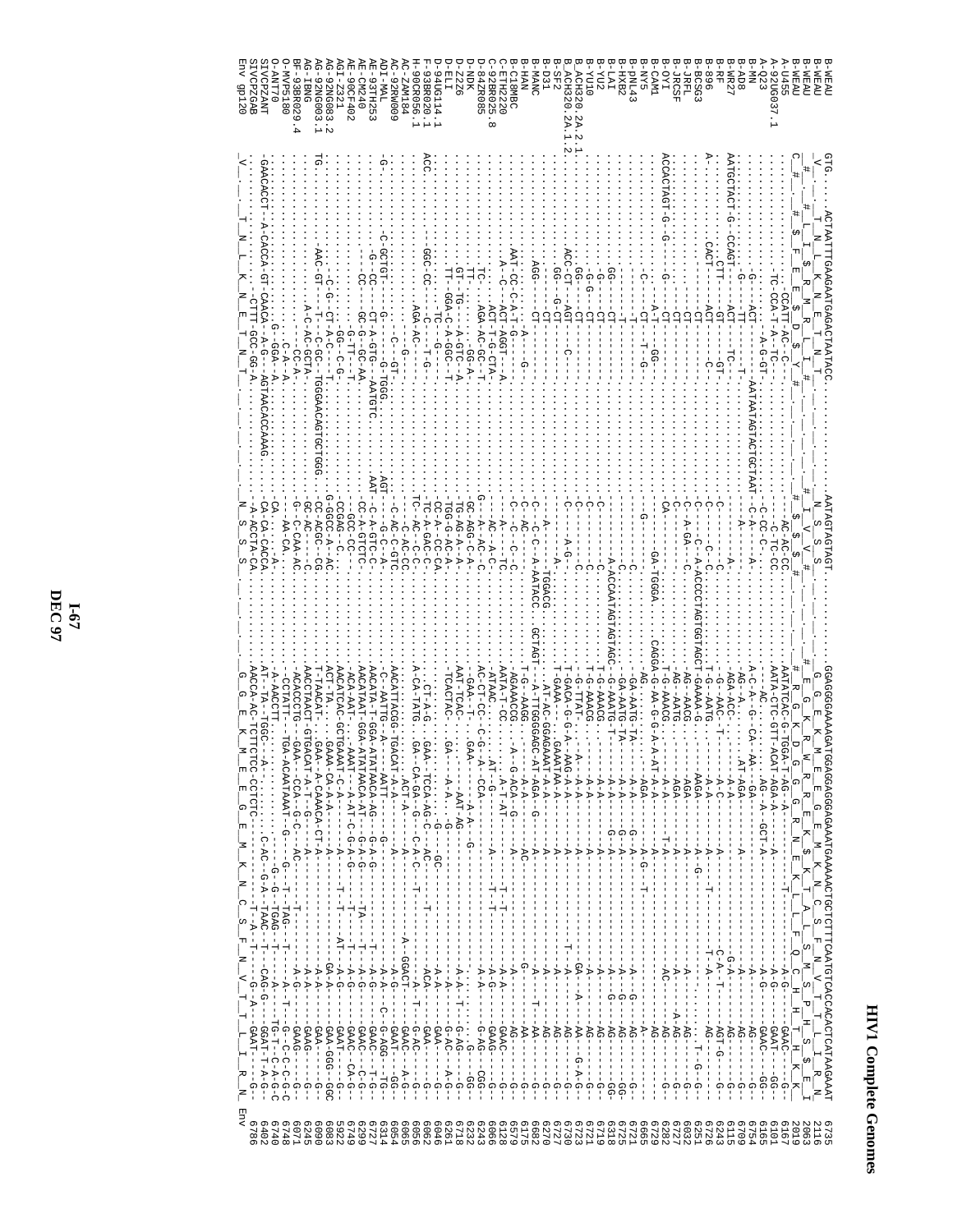| Env                                                       | ∩<br>ŗω<br>ŗω<br>H<br>H<br>jo<br>$\forall$                                                       | $-CA$ -<br>ŗΩ<br>⊣<br>F<br>z                                                                                          | ä                                                                             |                              | AG-                        | VCPZGAB<br>d2130           |
|-----------------------------------------------------------|--------------------------------------------------------------------------------------------------|-----------------------------------------------------------------------------------------------------------------------|-------------------------------------------------------------------------------|------------------------------|----------------------------|----------------------------|
|                                                           | $-1$ - $-1$ - $-1$ - $-1$<br>J.<br>Ď                                                             | ר<br> <br> <br>$TAC - ATGGC - C - -C - -R -$                                                                          | ಼<br>∶                                                                        |                              |                            | TAASSZANT                  |
|                                                           | C---A-<br>I<br>H<br>$\overline{1}$<br>$\frac{1}{1}$<br>$C = -G = -A$                             | $-101 -$<br>$--A--$<br>$A-CT-$<br>I<br>ı<br>I                                                                         |                                                                               | GT-TCA<br>GACAACAACAS        | <b>A-AGG</b>               | <b>DLLINE</b>              |
|                                                           | $\mathbf I$<br>$-C---A-$<br>$-LA--$<br>J.<br>1<br>$T T - C - A G - -$<br>$\frac{1}{1}$           | $-CA -$<br>$GAP$ --<br>C-G-C-<br>J<br>中上<br>$A - CT - - -$<br>А<br>$\mathbf{I}$                                       |                                                                               | GT-TCA<br>C-0--41-094479-0-0 | $-900-$<br>C-G             | MVP5180                    |
|                                                           | Ω<br>т.                                                                                          |                                                                                                                       | Ĕ.                                                                            |                              |                            | $F - 93 B R 029$           |
|                                                           | - TA --<br>ш<br>$-1$<br>t<br>J.<br>J,<br>J.<br>I<br>л<br>$\mathbf I$<br>I<br>л<br>כל             | $-0.02$<br>$-4-$<br>$\frac{1}{1}$<br>Ť<br>$\sum_{i=1}^{n}$<br>Ţ<br>I<br>J.                                            | <b>AATA-</b><br>۳.                                                            |                              |                            |                            |
|                                                           | $-101-$<br>TGT--<br>$\mathbf{I}$<br>$\overline{1}$<br>$A--$<br>⋗<br>$\mathbf{I}$<br>$\mathbf{I}$ | $\frac{1}{1}$<br>$-9-9-7$<br>$G-C-A$<br>ł<br>$\frac{1}{1}$<br>Ω                                                       | ATAATAAT-'<br>TCTCA-<br>۳.                                                    |                              |                            | $3 - 92N5003$<br>-92NG083  |
|                                                           | $-LJ - LI -$<br>I.<br>I<br>Ţ<br>J.<br>J.                                                         | $-6A-A-$<br>$-GAC - A$<br>I<br>I<br>I,                                                                                | <b>AGTAATGGTA-</b><br>百<br>・・・・・                                              | 5 - A<br>--AG-AAATAG         | -<br>-<br>H<br>$-2AA$      | $CZ - Z32I$                |
|                                                           | -17-A-T-<br>$\overline{\phantom{a}}$<br>$-10$<br>$G - A - -$<br>1<br>Î.<br>I<br>AG-<br>I         | AATAATAGTCAT-AG-T-<br>$-6A - -A -$<br>$\frac{1}{1}$<br>c-                                                             | <b>AATACTAG-GGAC</b>                                                          | GTC                          | A-AGC-                     | E-90CF402                  |
|                                                           | -174-1-<br>$\mathbf I$<br>$-15-$<br>$\overline{1}$<br>$\overline{1}$<br>$\overline{1}$<br>$-5G-$ | $-GRG-$<br>$\frac{1}{1}$<br>$\frac{1}{1}$<br>$\overline{r}$                                                           | $\vdots$                                                                      |                              |                            | -CM240                     |
|                                                           | $-L-A-T-$<br>I.<br>$-4.5-$<br>I<br>$-BG-$                                                        | <b>GAG</b><br>ł<br>$-6 - - -$<br>ъ<br>I                                                                               | 百二二                                                                           | $-\Delta - \Delta -$         | AGC<br>$-BC-TC-$           | $-93T H253$                |
|                                                           | $-LA -$<br>--A-D<br>$\begin{array}{c} \hline \end{array}$                                        | $\frac{1}{1}$<br>$G-C-A$                                                                                              | AGT-<br>肖<br>:<br>$\vdots$                                                    | $A - A - A$                  | $-CAA--$                   | TVM-1                      |
|                                                           | $-LA$ -<br>Ω<br>ŧ<br>л<br>I<br>$\frac{1}{2}$<br>J.<br>л                                          | <b>CAG</b><br>J.<br>$G - -A -$<br>л                                                                                   | POTAG-<br>H<br>:                                                              |                              | $-5P$ -TGP-                | -92RW009                   |
|                                                           | $-LA-$<br>ω<br>ŧ<br>I<br>J<br>CG---<br>j<br>ь                                                    | $-LG-$<br>-GAC-A<br>I<br>ဂု                                                                                           |                                                                               |                              | Q<br>GA-TC-                | 2 AMI 84                   |
|                                                           | $-LA-$<br>GT-<br>$\mathbf{I}$<br>ı<br>I                                                          | CAG-<br>G-C-A<br>т                                                                                                    | $\vdots$                                                                      |                              | CAGC                       | 90CR056                    |
|                                                           | $G - T G -$                                                                                      | $-CA$ -<br>G<br>-GAC-A                                                                                                |                                                                               |                              | CAG<br><b>AA-T-C-</b>      | 3BR02                      |
|                                                           | $-LA-$<br>$\overline{1}$                                                                         | $\frac{1}{1}$<br>$\mathbf{I}$<br>$\blacksquare$                                                                       |                                                                               | $-AAA-$                      | ロアプーユークーロ                  | 4DG11                      |
|                                                           | $-LA-$<br>Ω                                                                                      | $-2T-$<br>$-CAAC-AA$<br>$-9 - -7$                                                                                     | ATGATAGT-<br>റ<br>0<br>$\vdots$                                               | -GAT                         |                            |                            |
|                                                           | $-LA-$<br>ı<br>Ω<br>Ω<br>ı<br>т.                                                                 | $-LH$<br>$-45$<br>÷<br>⊢<br>L                                                                                         | <b>GTAGTACCA</b><br><b>AGTACCA</b>                                            |                              | $CAA-T$                    | 9ZZZ                       |
|                                                           |                                                                                                  | $\frac{1}{1}$                                                                                                         |                                                                               | LAA                          | ZAA-1                      |                            |
|                                                           | $G-THA-$                                                                                         | $-LT-$<br>$\overline{Y}$                                                                                              |                                                                               |                              |                            | NDK                        |
|                                                           | $-LA-$<br>ω<br>т<br>п<br>I<br>J.<br>ъ                                                            | $-12-$<br>$\frac{1}{1}$<br>А<br>ï                                                                                     | TCAATGATAC-'                                                                  | <b>BBBBEE</b>                | 7AA-T                      | 34ZR085                    |
|                                                           | $-LA-$<br>⋒<br>$\mathbf{I}$<br>$\frac{1}{1}$<br>$-4-$<br>$\frac{1}{1}$<br>⋗                      | CAT-<br>$GA -$<br>$\overline{r}$                                                                                      |                                                                               |                              | $AG-$                      | 2BR025                     |
|                                                           | $-LA-$<br>I<br>л<br>I<br>$- - - - -$<br>$\mathbf{I}$<br>А                                        | <b>GAT--</b><br>$-6A -$<br>$\sum_{i=1}^{n}$<br>I<br>J<br>I<br>J,                                                      |                                                                               |                              | $AG-C$                     | <b>STHZ220</b>             |
|                                                           | $-CA$ -<br>Ľ,<br>Ŧ<br>$\frac{1}{1}$<br>I<br>I<br>П                                               | I<br>п<br>$\frac{1}{1}$<br>$\overline{A}$<br>$\overline{1}$<br>$\frac{1}{1}$                                          |                                                                               |                              |                            | <b>CIRBC</b>               |
|                                                           | $-TAGA-$<br>$\mathsf I$<br>TGT--<br>$\mathsf I$<br>$\mathbf{I}$<br>J.<br>т<br>л<br>⊅             | п<br>۲<br> <br>J.<br>Ω<br>ł                                                                                           |                                                                               |                              | -- AA                      |                            |
|                                                           | $-CA$<br>I.<br>т                                                                                 | $-L--GP$<br>J.<br>$\overline{\phantom{a}}$<br>ω<br>$\frac{1}{1}$                                                      | $\Delta - G$                                                                  |                              | FOOTE<br>1-AA              | <b>MANC</b>                |
|                                                           | $-CA$<br>$-61$<br>$\overline{1}$                                                                 | I<br>$-\frac{1}{2}$<br>$\overline{1}$<br>$\frac{1}{2}$                                                                | $\vdots$<br>$\vdots$                                                          |                              | vv-                        | Lεα                        |
|                                                           | $-CACA$<br>I<br>$\frac{1}{2}$<br>J.<br>J.<br>л                                                   | $-5$<br>$-9 - -$<br>I,<br>$\frac{1}{1}$<br>ن<br>ڊ                                                                     | EACCA-CI<br>0<br>$\vdots$                                                     | GCTAGTAC                     | - 44-                      | 2F2                        |
|                                                           | $\frac{1}{1}$<br>$\Omega_{\rm L}$<br>ť                                                           | $-{\bf A}--{\bf T}--{\bf G}--$<br>$\blacksquare$<br>$\mathbf{I}$<br>$\mathbf{I}$<br>Q<br>$\mathbf{I}$<br>$\mathbf{I}$ |                                                                               | <b>SGTAATGC</b>              | $A - AA$                   | <b>ACH32</b>               |
|                                                           | $-CA -$<br>GI<br>Ï                                                                               | I<br>Ï<br>$\frac{1}{1}$<br>л<br>I<br>J.<br>I<br>$\frac{1}{1}$                                                         | 0<br>$\vdots$                                                                 |                              |                            | <b>CEE32</b>               |
|                                                           | $-CA$ -<br>$\Omega$<br>J.<br>п                                                                   | $\frac{1}{1}$<br>$\mathsf I$<br>$\frac{1}{1}$<br>Ω<br>ŧ                                                               |                                                                               |                              | uA-                        | $0$ T $\Omega$             |
|                                                           | $-CA -$<br>促<br>ť                                                                                | ှ<br>т<br>ı<br>ı<br>$\mathbf I$<br>ω<br>ł                                                                             |                                                                               |                              | -AA.                       | ZOX                        |
|                                                           | $-CA -$<br>-IĐ                                                                                   | п<br>л<br>$\frac{1}{2}$<br>c---<br>$-1$                                                                               | O                                                                             |                              | COLE<br>- AA.              | LAI                        |
|                                                           | $-CA -$<br>促<br>$\overline{1}$                                                                   | $A$ --<br>$\frac{1}{1}$<br>C--1<br>ω<br>ł                                                                             | ∩                                                                             |                              | - AA                       | HXB2                       |
|                                                           | $-CA -$<br>GT-                                                                                   | ှ<br>т<br>I,<br>$\mathbb I$<br>п<br>I,<br>Ţ<br>Ω<br>ł                                                                 | C                                                                             |                              | $-AA$ -                    | <b>PNL43</b>               |
|                                                           | $G-CA-$<br>GJ.<br>I                                                                              | $-5$<br>I<br>I<br>I<br>I<br>L                                                                                         |                                                                               |                              | $C - A - A$                | <b>SAN</b>                 |
|                                                           | $-CA -$<br>$\mathbf I$<br>$\Omega$<br>$\overline{1}$                                             | ۲<br>ا<br>J<br>$\frac{1}{2}$<br>$\overline{1}$<br>ţ<br>G<br>$\frac{1}{1}$                                             |                                                                               |                              | 2G--AA                     | <b>CAM</b>                 |
|                                                           | $-6A-$<br>$\overline{\phantom{a}}$<br>п                                                          | $-AA-TT-$<br>ဂု<br>$\overline{\phantom{a}}$<br>$\overline{A}$<br>$\frac{1}{\Omega}$<br>$\mathbf{I}$                   |                                                                               |                              | -GAAC                      | IXO                        |
|                                                           | I<br>$-CA -$<br>т<br>요<br>--<br>т                                                                | $-AA$<br>$\mathbf{I}$<br>$-5$<br>$\sum_{i=1}^{n}$                                                                     | ċ.                                                                            |                              | -44-                       | <b>JRCSF</b>               |
|                                                           | ł<br>$G-CA-$<br>H.<br>I.<br>$-1$<br>ł                                                            | $\frac{1}{1}$<br>J.<br>$C_1 -$<br>п<br>I.<br>I<br>ł<br>$\mathbf{I}$<br>$\Gamma$                                       | ة<br>:                                                                        |                              | GEGC<br>$-XA -$            | <b>JRFL</b>                |
|                                                           | $-CA -$<br>ය<br>-<br>J<br>ု                                                                      | $-AA$ -<br>$\overline{\phantom{a}}$<br>ဂု<br>$\mathbf{I}$<br>ω<br>$\frac{1}{1}$                                       | <b>ADAATAR</b><br>G                                                           |                              | AGO<br>-AA-C               | <b>BCSG3</b>               |
|                                                           | I,<br>$-CA -$<br>I,<br>$-10$<br>I                                                                | $-9G -$<br>İ<br>ဂု<br> <br> <br>$A---G---$                                                                            | ACTA<br>$\begin{array}{c} \frac{1}{2} \\ \frac{1}{2} \end{array}$<br>$\vdots$ |                              |                            |                            |
|                                                           | Ť                                                                                                | TATGGT-A--<br>J.<br>$-9 -$<br>$\frac{1}{1}$<br>G                                                                      | TAGC                                                                          |                              |                            | 968                        |
|                                                           | G<br>Г                                                                                           | L<br>I                                                                                                                | CTAGCA<br>$\ddot{\cdot}$                                                      |                              |                            | RH<br>F                    |
| $\sigma$                                                  | $-CA-$<br>ъ                                                                                      | $\frac{1}{1}$<br>$\Gamma$                                                                                             | ATAATAC<br>∩<br>$\vdots$<br>$\vdots$                                          |                              | GTG(<br>AA.                | MR27                       |
|                                                           | $-LA-$<br>I<br>ı<br>⋗                                                                            | I<br>J,<br>Ï<br>$\frac{1}{1}$<br>I<br>I<br>I<br>ı<br>I                                                                | Н                                                                             |                              |                            | 800                        |
|                                                           | $-LA-$<br>т<br>L<br>$-10$<br>1<br>I.<br>I<br>J.                                                  | ł<br>I.<br>ဂု<br>I.<br>$\mathsf I$<br>I<br>ω<br>ł                                                                     | م.<br>:<br>$\vdots$                                                           |                              |                            | Ż                          |
|                                                           | $-TM$ -<br>Ω<br>ł<br>л                                                                           | $-45$<br>$-52 -$<br>$\frac{1}{2}$                                                                                     | <b>AATC-GGG</b><br>Н<br>$\vdots$                                              |                              | $-L-HH-$                   | 223                        |
|                                                           | $TA -$<br>п<br>J<br>--0---<br>I                                                                  | $CTC -$<br>$-6A - -$<br>А<br>T                                                                                        | LAACAG-<br>F<br>:<br>$\vdots$                                                 |                              | ATCG--AG-T                 | 920503                     |
|                                                           | <b>TA--</b><br>$\vdash$<br>Þ<br>$\mathbf{I}$<br>$\mathbf{I}$<br>$\mathbf{I}$                     | $-1 -$<br>$A - 2AE$<br>Ţ<br>Ë                                                                                         | ۳.                                                                            |                              | $AA -$                     | <b>U455</b>                |
| <b>OOOOOO</b> NN<br>84<br>846<br>846464646469<br>86604696 | Đ,<br>z<br>Έ                                                                                     | כל<br>Þ<br>⊲<br>੮                                                                                                     | #                                                                             |                              |                            | <b>NEAU</b><br><b>NEAU</b> |
|                                                           | ⋞<br>z<br>ᡃ<br>O<br>ᡃᠣ<br>H<br>'ಸ                                                                | ω,<br>UΣ                                                                                                              |                                                                               |                              |                            |                            |
| Nη                                                        | Q<br>ŗΩ<br>ŗΩ<br>Η<br>H<br>Ö                                                                     | w<br>∢<br>E<br>z                                                                                                      |                                                                               |                              |                            | WEAU                       |
|                                                           | AGCTATACGTTGATAAATTGTAAATCCTCAACCATTACACAG                                                       |                                                                                                                       |                                                                               | TTGATGTAATGCCAATAGATCAT      | AGAGAAAGACTGAATATGCACTTTTT | WEAU                       |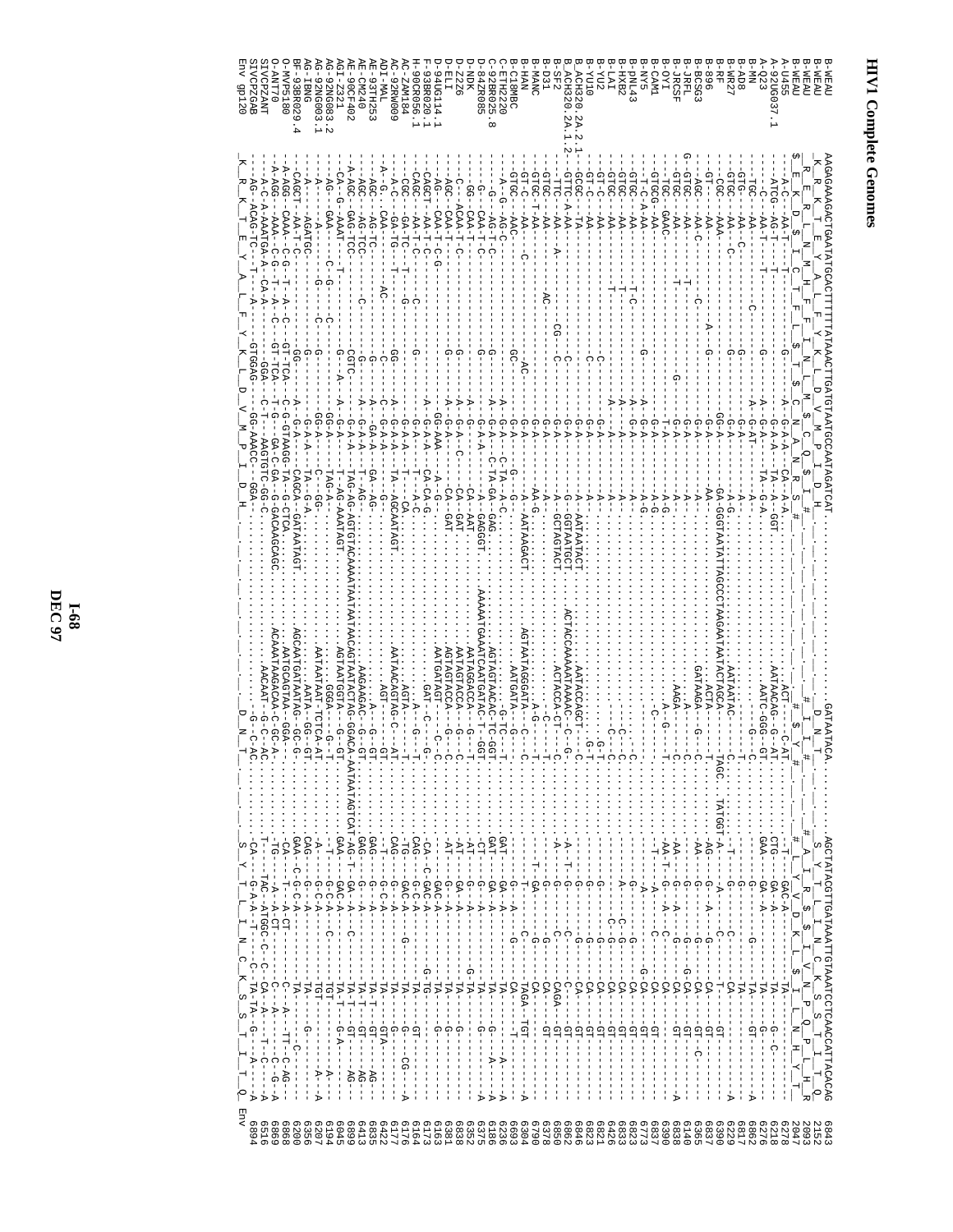| <b>Env</b>                                                 | 'ဂ<br>∀∣<br>ہے<br>ا                                                                         | ⊲<br>jО<br>'n<br>Η<br>Έ                                                     | z<br>ั่≺<br>م'<br>م<br>Η                                                                                     | 'n                                                                            | 'ဂ<br>'ত                                                     |              |                   |              |                 |       |        |              |    | 02130                        |
|------------------------------------------------------------|---------------------------------------------------------------------------------------------|-----------------------------------------------------------------------------|--------------------------------------------------------------------------------------------------------------|-------------------------------------------------------------------------------|--------------------------------------------------------------|--------------|-------------------|--------------|-----------------|-------|--------|--------------|----|------------------------------|
|                                                            | $\overline{\phantom{a}}$<br>j<br>$\frac{1}{1}$<br>$A - -$                                   | $\overline{\phantom{a}}$<br>$\blacksquare$<br>부                             |                                                                                                              |                                                                               | $-{\bf A}--{\bf A}{\bf A}{\bf A}{\bf A}--$                   |              |                   |              |                 |       |        |              |    | <b>IVCPZGAB</b>              |
|                                                            |                                                                                             |                                                                             | $\begin{array}{c} 1 \\ 1 \\ 1 \\ 1 \end{array}$                                                              | $\frac{1}{1}$                                                                 | $-GITA-GGATG---$                                             |              | ှု                | AT-<br>-45-9 |                 |       |        | <b>FCTA-</b> | 9Đ | IVCPZANT                     |
| 6 7 7 9 9 9<br>2 9 0 0 0 0<br>2 0 0 0 0 0<br>2 0 0 0 0 0 0 | $-1 - 1 - 0 - 1$                                                                            | $\frac{1}{1}$                                                               | $-CA-CA-B--C-G---CA-A-CGGT---TRCT--$                                                                         |                                                                               |                                                              |              | <b>ZAGC-CAG-A</b> |              | $A-A$           |       | ٩<br>Q |              |    | $-ANT70$                     |
|                                                            |                                                                                             |                                                                             | --CA--C-TA--CC-C---A-TTCAGTG--TACT---                                                                        |                                                                               |                                                              | C-DAG-C      |                   |              | AA-A<br>A – A – |       |        | $-1.57$      |    | <b>MVP5180</b>               |
|                                                            | $-1 - 1 - 1$<br>I.<br>$-----------$                                                         | $\frac{1}{1}$<br>J.<br>1<br>т                                               | $\mathsf I$<br>$\frac{1}{1}$<br>$\begin{bmatrix} 1 \\ 1 \\ 1 \end{bmatrix}$<br>$\frac{1}{1}$<br>$\mathbf{I}$ | $C - G G - -$                                                                 | $G - C - - -G - -A - -$                                      |              |                   |              | ဂု              |       |        | 1-GG         |    | F-93BR029<br>4               |
| 9059                                                       | $\mathbf{I}$<br>$-SC-AG-$                                                                   | $\mathbf{I}$<br>$\mathbf{I}$<br>$\frac{1}{2}$<br>$\mathbf{I}$<br>$-1 - 1 -$ | $\mathbf{I}$<br>$\mathbf{I}$<br>$\blacksquare$<br>$\mathbf{I}$<br>$\mathbf{I}$                               | C-<br>I.                                                                      | $- -\mathbf{C} \mathbf{A} - - \mathbf{G} - - \mathbf{A} - -$ | <b>AGG</b>   |                   |              |                 |       |        |              |    | G-IBNG                       |
|                                                            | п<br>I<br>--9--                                                                             | п<br>I.<br>I<br>I<br>п<br>$-1 -$                                            | п<br>т<br>I,<br>$\frac{1}{1}$<br>自<br>--<br>I.                                                               | $\frac{1}{1}$<br>I                                                            | $-CA$ -<br>--дд--                                            |              | ရာ                |              | ω               |       | ά      | ဂု           |    | G-92NG003.1                  |
| 6195<br>6344                                               | キャー<br>$-5G-$                                                                               |                                                                             | $\overline{\phantom{a}}$<br>Ĥ<br>$\mathsf I$                                                                 |                                                                               | $CA$ - $-$<br>$---A---$                                      |              |                   |              |                 |       |        |              |    | $-92MC083.2$                 |
|                                                            | $- -C - AC - -$                                                                             | J,<br>C<br>$\frac{1}{1}$                                                    | I<br>$\frac{1}{1}$<br>л                                                                                      | c-gg--                                                                        | $--\mathbf{A}--\mathbf{G}--\mathbf{A}--$                     |              | ရှ<br>ငှ          |              |                 |       |        |              |    | GI-Z321                      |
| 7049                                                       | $\frac{1}{1}$<br>$-5G-$                                                                     | 1<br>Ω                                                                      | $\frac{1}{1}$                                                                                                | $\Gamma$                                                                      | $-CA - C - C - C - C - C - C$                                |              |                   |              | ۴               |       |        |              |    | E-90CF402                    |
| <b>6563</b>                                                | $-5G-$                                                                                      | Ω<br>$\overline{\phantom{a}}$<br>부                                          | $-1$ – $-1$                                                                                                  |                                                                               | $G - CA - -G - -A - -$                                       |              |                   |              | ۲               | å     |        |              |    | E-CM240                      |
| 869<br>UΠ                                                  | J.<br>ţ<br>$--pG--$                                                                         | ł<br>$\Gamma$<br>$-1 -$                                                     | J.<br>$\frac{1}{1}$<br>$\mathbf I$                                                                           | $\frac{1}{1}$                                                                 | $-G - G - G - F - A - -$                                     |              |                   |              |                 | アーコーー |        |              |    | E-93TH253                    |
|                                                            | $\frac{1}{1}$<br>$--pG-$                                                                    |                                                                             | 부                                                                                                            | $\mathbf{I}$                                                                  | $- \Delta - \Delta - \Delta T \Delta - - -$                  |              |                   |              |                 |       |        |              |    | <b>LAN-Id</b>                |
| 6327<br>6572                                               | $-1$ $-1$ $-1$ $-1$ $-1$<br>$- -C - AC - -$                                                 | J.<br>c---                                                                  | <u>ဂ</u><br>I<br>$\frac{1}{1}$<br>ı                                                                          | $C$ --1                                                                       | $-CA--G--A--$                                                |              |                   |              |                 |       |        |              |    | 2-92RM009                    |
|                                                            | $\frac{1}{1}$<br>I.<br>်                                                                    |                                                                             | ローーロー                                                                                                        | C<br>-<br> <br>ဂ္                                                             | $-{\cal C}{\cal A}--{\cal G}{\cal T}-{\cal A}--$             | $-9-7$       |                   |              |                 |       |        |              |    | 1-ZAM184                     |
|                                                            | $\mathbf{I}$<br>I<br>т<br>$\mathbf{I}$<br>$\overline{\phantom{a}}$                          | $-1 - 1 -$                                                                  | $\frac{1}{1}$<br>۲I<br>F                                                                                     | $-1 - 1$                                                                      | $- - C A - - - T T A - -$                                    | -A-CA        |                   |              | Ω               |       |        |              |    | $-93BRO20.1$                 |
| 63223<br>6314<br>6326                                      | I<br>$--A--$                                                                                |                                                                             | $\frac{1}{1}$<br>부                                                                                           | $C = -G = -$                                                                  | $G - CA - GT - A - -$                                        | $-4-$        |                   |              |                 |       |        | -99-T        |    |                              |
| 6313                                                       | --1--0--------                                                                              | နဲ<br>၂                                                                     | $\overline{1}$<br>J                                                                                          | C--<br>$\mathbf{I}$                                                           | $- -\Delta A - -\Gamma - -A - -$                             |              |                   |              |                 |       |        |              |    | 94UGI14.                     |
| 653.                                                       |                                                                                             |                                                                             | л<br>I<br>л                                                                                                  | $C-C$ -                                                                       | $-CA--C--A--$                                                |              |                   |              |                 |       |        |              |    |                              |
| 8869                                                       | ーーー<br>1<br>J<br>1<br>ဂှ                                                                    |                                                                             |                                                                                                              | $C - C - -$                                                                   | --CA--<br>$C - -A - -$                                       | ۴            | GA-               |              |                 |       |        |              |    | 9ZZZ                         |
|                                                            | I<br>л<br>ì<br>I                                                                            |                                                                             | ì                                                                                                            | CTC---                                                                        | G-CA--C--A--                                                 |              | $GA -$            |              |                 |       |        |              |    | <b>NDK</b>                   |
|                                                            | $\frac{1}{1}$<br>$\begin{array}{c} \hline \end{array}$<br>ှု                                |                                                                             | $\frac{1}{1}$                                                                                                | ن<br>ا<br>$\frac{1}{1}$                                                       | $-CA$ -<br>$C = -A = -7$                                     | $A-G$        | ု                 |              |                 |       |        |              |    | 84ZR085                      |
|                                                            | $\frac{1}{1}$<br>--C---AG-                                                                  | $-1$<br>$\frac{1}{1}$<br><u>ဂု</u>                                          |                                                                                                              | --A--                                                                         | $-CA-$                                                       | СA           | ৳                 |              | ငှ<br>٣         | エーマーユ |        |              |    | 2BR025<br>$\frac{1}{\infty}$ |
|                                                            | п<br>$- - - -$                                                                              | I,<br>J.<br>ţ<br>C--<br>$\frac{1}{1}$                                       |                                                                                                              | --A--<br>$-1 - 1 - 0$                                                         | $-CA -$                                                      | CA           | -A-               |              | ₩               |       |        | Ω            |    | ETH2220                      |
| 6843<br>6386                                               | I<br>$\frac{1}{1}$<br>Ģ                                                                     | I<br>I<br>$-1 - 1 - 1$                                                      | ¦                                                                                                            | $A -$<br>$-1 - 1 - 1 - 1 - 1$                                                 | $-\Delta$ -                                                  | $A-G$        | $\mathbb{F}$      |              |                 |       |        |              |    | C18MBC                       |
| 645                                                        | $-1$ $-1$<br>п<br>Î<br>I,<br>İ<br>Φ                                                         | I<br>I<br>$-6 - -$<br>ı                                                     | $\frac{1}{1}$<br>I.<br>I                                                                                     | --9--<br>I                                                                    | $-V -$                                                       |              |                   |              |                 |       |        |              |    | <b>NAH</b>                   |
| 0769                                                       | I<br>J<br>$\begin{array}{c} \end{array}$<br>റ                                               | J.<br>$\frac{1}{1}$                                                         | J.<br>-- 7--                                                                                                 | $\frac{1}{\Omega}$<br>Ŧ                                                       | $-V -$<br>-AA-                                               |              | B                 |              |                 |       |        |              |    | -MANC                        |
| 6528                                                       | $\begin{array}{c} \hline \end{array}$<br>$\overline{\phantom{a}}$                           |                                                                             | $\begin{array}{c} 1 \\ 1 \\ 1 \end{array}$<br>$\mathbf{I}$                                                   | I                                                                             | $-V -$                                                       |              |                   |              |                 |       |        |              |    |                              |
| 7000                                                       | ļ<br>į<br>ဂု                                                                                | $\frac{1}{1}$                                                               | î<br>$\mathbf{I}$<br>C<br>ł                                                                                  | J.<br>Ï                                                                       | $-V -$<br>$-AA$<br>$-Y -$                                    | $\mathbb{A}$ | $\forall$ -       |              |                 |       |        |              |    | $-D31$<br>-SF2               |
|                                                            | $-1$ $-1$ $-1$ $-1$<br>$\overline{\phantom{a}}$<br>$\blacksquare$<br>$\mathbf{I}$<br>Φ<br>Φ | - 1<br>- 1<br>- 1                                                           | $\blacksquare$                                                                                               | $-1 - C -$<br>ά                                                               | $-V -$<br>-7A-                                               | Q            |                   |              |                 |       |        |              |    | <b>ACH320</b>                |
| 7012<br>9669                                               | $\begin{array}{c} \n 1 \\  1 \\  1 \\  1\n \end{array}$<br>ဂု                               |                                                                             | $-1 - 1 - 1$                                                                                                 | --9--<br>ł                                                                    | $-5A-$                                                       |              |                   | ۲            |                 |       |        |              |    | <b>ACH320</b>                |
|                                                            |                                                                                             |                                                                             |                                                                                                              |                                                                               |                                                              |              |                   |              |                 |       |        |              |    |                              |
| 697<br>لد)                                                 | п<br>$\frac{1}{1}$<br>İ<br>ω                                                                | $-1 - 1 - 1$                                                                |                                                                                                              | $\overline{A}$<br>$\begin{array}{c} \end{array}$<br>ή<br>$\frac{1}{1}$        | $-5A-$                                                       |              |                   | ⋗            |                 |       |        |              |    | OTOX-                        |
| EL69                                                       | $\mathbf I$<br>Φ                                                                            | $\mathbf{I}$                                                                |                                                                                                              | $\mathbb{F}$<br>$\mathbf{I}$<br>Q<br>ł                                        | CA-                                                          |              |                   | ٣            |                 |       |        |              |    | $Z\Omega X$ -                |
|                                                            | п<br>I<br>т<br>İ<br>Φ                                                                       | $\frac{1}{1}$                                                               |                                                                                                              | Þ<br>$\frac{1}{\Omega}$<br>ł                                                  | $-CA -$                                                      |              |                   | ۲            |                 |       |        |              |    | $T \nabla T -$               |
| 8883                                                       | $-1 - 1 -$<br>$\mathbf{I}$<br>I<br>J<br>$-1$                                                |                                                                             |                                                                                                              | $\overline{A}$<br>$\begin{array}{c} \hline \end{array}$<br>$\frac{1}{\Omega}$ | $-CA-$                                                       |              |                   | ۲            |                 |       |        |              |    | -HXB2                        |
| 6973                                                       | $-1 - 1 - 1 -$<br>İ<br>$C - C$                                                              |                                                                             |                                                                                                              | $\overline{A}$<br>$\frac{1}{1}$<br>Ò                                          | $-6A-$                                                       |              |                   |              |                 |       |        |              |    | PNL43                        |
|                                                            | $\begin{array}{c} \end{array}$<br>$-4-4$                                                    |                                                                             | ۲<br>ا<br>۲<br>ا                                                                                             | $-\Delta -$<br>$\frac{1}{\Omega}$<br>$\frac{1}{1}$                            | $-CA$ -                                                      |              |                   |              |                 |       |        |              |    | $S XN =$                     |
| 4869                                                       | $\frac{1}{1}$<br>I<br>$\overline{1}$<br>ပြ                                                  |                                                                             |                                                                                                              | $-V -$<br>$\frac{1}{\Omega}$                                                  | $-4-$                                                        |              |                   |              |                 |       |        |              |    | -CAM1                        |
|                                                            | ې<br>۱<br>ŔĠ                                                                                |                                                                             |                                                                                                              | A-<br>$\mathbf{I}$<br>Ò                                                       | $-5A-$                                                       |              |                   |              |                 | Ŀ     |        |              |    | TXO-                         |
| 07888                                                      | ن<br>ا<br>J<br>$\begin{array}{c} \hline \end{array}$<br>Ģ                                   | $\frac{1}{1}$                                                               |                                                                                                              | $\overline{1}$                                                                | $-V -$<br>-44-                                               |              |                   |              |                 |       |        |              |    | -JRCSF                       |
|                                                            | နှ                                                                                          | $\frac{1}{1}$                                                               |                                                                                                              |                                                                               | $-V -$<br>$-4-$                                              |              |                   |              |                 |       |        | ⊄ّ           |    | -JRFL                        |
|                                                            | I<br>-DG-                                                                                   | 부                                                                           |                                                                                                              |                                                                               | $-CA---T-A--$                                                |              |                   |              |                 |       |        |              |    | -BCSG3                       |
| 6887<br>6515<br>6390                                       | $\frac{1}{1}$<br>п<br>ł<br>Φ                                                                |                                                                             |                                                                                                              | c-c                                                                           | $-TCA--$<br>$---A---$                                        |              |                   |              |                 |       |        |              |    | $-896$                       |
|                                                            | п<br>ı<br>$\begin{array}{c} \end{array}$<br>ω                                               | -- 4-1                                                                      |                                                                                                              | I                                                                             | $-CA$ -<br>$---A---$                                         |              |                   |              |                 | S     |        |              |    | –<br>보도                      |
| 6379<br>6540                                               | ۲I<br>F<br>$\overline{1}$<br>$\overline{1}$<br>ဂှ                                           | $\mathbf I$                                                                 |                                                                                                              |                                                                               | $-CA$ -<br>$-4A- -$                                          |              |                   |              |                 |       |        |              |    | $-MR27$                      |
|                                                            | л<br>J.<br>л<br>$\frac{1}{\Omega}$                                                          | - - - - - -                                                                 |                                                                                                              | ł                                                                             | $-CA--G---A--$                                               |              |                   |              |                 |       |        |              |    | $-4D8$                       |
| 7012                                                       | ن<br>ا<br>ı<br>I<br>п<br>$\frac{1}{\Omega}$                                                 | I.                                                                          |                                                                                                              | J                                                                             | -- A---------                                                |              |                   |              |                 |       |        |              |    | 」<br>互                       |
| 6426                                                       |                                                                                             | $\frac{1}{1}$<br>$- -C - -$                                                 |                                                                                                              |                                                                               | --0--0777-0-0-0-                                             | -9--95       |                   |              |                 | Ъ     |        |              |    | $-023$                       |
|                                                            |                                                                                             | J<br>$\frac{1}{\Omega}$<br>п                                                |                                                                                                              |                                                                               | $-CA--G-TA--C--G--$                                          | ω            |                   |              |                 | ⋗     |        |              |    |                              |
|                                                            | İ                                                                                           |                                                                             |                                                                                                              |                                                                               |                                                              |              |                   |              |                 |       |        |              |    | $-920G032$                   |
|                                                            | ن<br>ا<br>$C - RG - -$                                                                      |                                                                             |                                                                                                              | $C-GE-$                                                                       | $- -A - -G - -A - -$                                         |              | ငှ<br>-ccre.      |              |                 |       |        |              |    | -U455                        |
|                                                            | ₩<br>z<br>٠m,<br>н                                                                          |                                                                             | ∩<br>Ö<br>Ξ<br>Ω                                                                                             | Þ<br>٠U.                                                                      | ົດ<br>Ή                                                      |              |                   |              |                 | ⋒     |        |              |    | -WEAU                        |
|                                                            | 'n<br>F<br>Ġ,<br>Ю                                                                          | ≺<br>z<br>⊲<br>Ξ<br>$\overline{a}$                                          | Ξ<br>ŗΩ.<br>ኌ<br>Ö                                                                                           | ᡃᠣ<br>⋞                                                                       | ੌਤ<br>İΩ.                                                    | 'n           |                   |              |                 |       |        |              |    | -WEAU                        |
|                                                            | 'ဂ<br>₩<br>יט                                                                               | ₫<br>Ю<br>Q<br>$\overline{\phantom{a}}$<br>Ξ                                | z<br>₫<br>ŗω,                                                                                                | റ                                                                             | ω<br>ᡃ                                                       |              |                   |              |                 |       |        |              |    | -WEAU                        |
|                                                            |                                                                                             | AAAGGAOCTGTAAAAATGOAGGAOAGTAAATGTACAOGGAATTAGAATAA                          |                                                                                                              |                                                                               |                                                              |              |                   |              |                 |       |        |              |    | WEAU                         |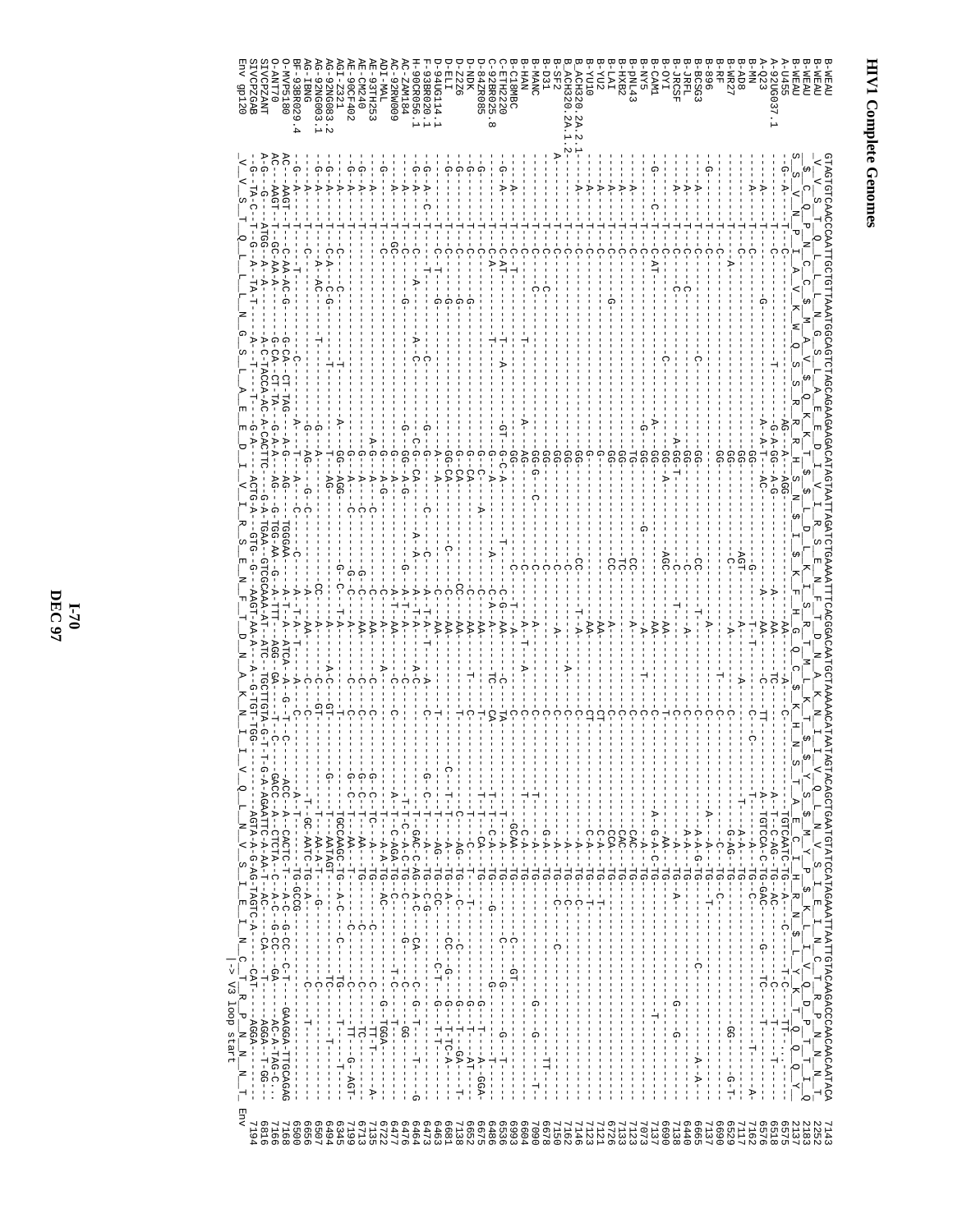|                                                                    |                                                                                                                                                                      |                                                                                                           | v3 loop end <-                                                                             |                  |                                                                         |                              |                    |                                 |
|--------------------------------------------------------------------|----------------------------------------------------------------------------------------------------------------------------------------------------------------------|-----------------------------------------------------------------------------------------------------------|--------------------------------------------------------------------------------------------|------------------|-------------------------------------------------------------------------|------------------------------|--------------------|---------------------------------|
| Env                                                                | z<br>z<br>Ļ<br>F<br>r<br>jo                                                                                                                                          | z<br>F<br>ŗΩ<br>₩<br>μ<br>ŗω.<br>N.                                                                       | ¦≂<br>₩<br>Þ<br>$\Xi$<br>Q                                                                 |                  |                                                                         |                              |                    | dz rd5                          |
| 731                                                                | --ccA--cc-cc--c--A                                                                                                                                                   | $---GA-A-G-G-G--C-A----$                                                                                  | -- LCL--<br>$CL - C - -$                                                                   |                  |                                                                         | GG-G-CG-CAGA                 |                    |                                 |
|                                                                    | -G-AC-AG-ACGT--CA-A                                                                                                                                                  | --CAG-C-A--AG--GCTA--                                                                                     | $-GAA--GTTC--$                                                                             | GC--C-           | TGACTT-C-<br>-<br>--15<br>--                                            | CAAA-                        |                    | LWAZAOVI<br>VCPZGAB             |
| 72936<br>69364<br>73914                                            |                                                                                                                                                                      | C--GTA--A-GCC--TGA----GGA--A-TA----A                                                                      | $A--TT--TT--T$<br>$\frac{1}{4}$                                                            | $-9 - 9 - 7$     | AT-GCCTGGTACAGC-TGGGA-T-<br>ှ<br>ဝှ-                                    | $-G-AA-$                     | P-C--G-G           | <b>ANT70</b>                    |
|                                                                    | Ţ<br>$C---A$                                                                                                                                                         | $-CATA- -A- -AC- -TGTA- -\\$                                                                              | P--GGH---HH--<br>ł                                                                         |                  | CG-GCAG--TG                                                             | $-TA-AC$                     |                    | MVP5180                         |
| 6620<br>7300                                                       | --A--TG-CC--                                                                                                                                                         | $-$ --0 $-$<br>$-44-$                                                                                     | -- 2AG-----<br>I<br>I                                                                      |                  | CTTA-                                                                   | $C - A A -$                  | 4<br>-1-9          | $\frac{4}{7} - 93$ BR029        |
|                                                                    | $C - T - -$                                                                                                                                                          | -5G-C<br>$\begin{array}{c} 1 \\ 1 \\ 1 \\ 1 \end{array}$<br>$-\frac{1}{2}$<br>$-0.7A -$                   | $- - \Delta - - -$<br>$\frac{1}{1}$                                                        |                  | CA--C-T-C----G--                                                        | $CA-A-$                      | GGTG.              | -IBNG                           |
|                                                                    |                                                                                                                                                                      |                                                                                                           |                                                                                            |                  |                                                                         |                              |                    |                                 |
|                                                                    | --69-9-1-0--0-02--                                                                                                                                                   | $\overline{\phantom{a}}$<br>$\overline{\phantom{a}}$<br>$\frac{1}{1}$<br>$\frac{1}{1}$<br>I,              | $\overline{\phantom{a}}$<br>$\blacksquare$<br>$\overline{1}$<br>$\frac{1}{1}$              |                  | ACA--CGT-C                                                              | --GAA-C                      |                    | $3 - 92NGOO3.1$<br>$-92MC083.2$ |
|                                                                    | $-9L - 0 - 5 - 0$<br>$-6B-T$                                                                                                                                         | --DG--<br>$-L-AA-$                                                                                        | $---++--$                                                                                  |                  | ACA--CGT-C---                                                           | -C-AA-C                      | ن<br>ج             |                                 |
|                                                                    | $- - \alpha - \alpha - \beta - - - -$<br>$---TCCA-$                                                                                                                  | ţ<br>$A-GAA$ -                                                                                            | $---PGC---$<br>ţ<br>ţ<br>م<br>۱                                                            |                  | $AC-$                                                                   | $-CA- A-$                    | -<br>무             | GI-Z321                         |
|                                                                    | $- - 2G - A - - -$<br>ı<br>г<br>$\mathbf{I}$<br>I<br>I                                                                                                               | G-AA---A--A--<br>$-44A -$                                                                                 | $\frac{1}{1}$<br>$AA-----$<br>÷<br> <br>$\frac{1}{4}$                                      |                  | AC-<br>--<br>--<br>--<br>--<br>A-C                                      | --GTGC--GGA-                 |                    | E-90CF402                       |
|                                                                    | $\begin{array}{c} 1 \\ 1 \\ 1 \end{array}$<br>$- -$ AGT $-$<br>$\mathbf{I}$<br>$\mathbf{I}$<br>$\mathbf I$<br>$\mathbf{I}$<br>т                                      | $G - GA - -$<br>$-4-9-6-$<br>$\overline{1}$<br>$-44 -$                                                    | $AA$ - $-$<br>$-1$<br>$\mathbf{I}$                                                         |                  | --0--                                                                   |                              |                    | I-CM240                         |
|                                                                    | Ţ<br>$---A G T --$<br>$\frac{1}{4}$<br>÷                                                                                                                             | $-G-GA---A-G---$<br>$-44-$                                                                                | $G - A A - C - T - T - -$                                                                  | $-4-$            | -AC-                                                                    | --88-0-1-1-                  |                    | E-93TH253                       |
|                                                                    | $G---A---$<br>$\frac{1}{2}$<br>$\overline{\phantom{a}}$<br>Q<br>$\begin{array}{c} 1 \\ 1 \\ 1 \end{array}$                                                           | $- C T A - - - A - G A - -$<br>$- - G A A - - -$                                                          | A----------                                                                                |                  | $-CA---C---$                                                            | -GGG---CA---C                |                    |                                 |
|                                                                    | I<br>$---GA---$<br>$\frac{1}{4}$<br>$C - A -$                                                                                                                        | $-CTG-C-R-G--$<br>I.<br>$-44-$<br>I.                                                                      | $-1$<br>$-1$<br>$-1$<br>$-1$                                                               |                  | $ACA$ --<br>いし<br>T                                                     | $GTCS--CA-R-$                |                    | -92RM009                        |
|                                                                    | I<br>I.<br>$C\!-\!{\bf A}\!-\!$                                                                                                                                      | $-CTA-C-ACGA--$<br>$-AA$                                                                                  | $-7$ -A<br>--T                                                                             |                  | ACA--CCT-C                                                              | --an--ccccc---               |                    | <b>18 LMAZ-1</b>                |
|                                                                    | $\blacksquare$<br>C-C--                                                                                                                                              | $-LA$ -<br>$\mathbf{I}$<br>$-940-$                                                                        | $- -A - -$<br>$\overline{\phantom{a}}$<br>$\blacksquare$                                   |                  | AC-<br>-0-1-0                                                           | --QH---QP---                 |                    | -90CR056.                       |
|                                                                    | $- - 50 - -$<br>$-1 - 5 - 1$<br>$G - A -$                                                                                                                            | $-6 -$<br>$\frac{1}{1}$<br>မှ်<br>၂<br>$\overline{\phantom{a}}$<br>$-CAA-$                                | $-AAG$<br>ł<br>J<br>I.                                                                     |                  |                                                                         |                              |                    | 3BR020.                         |
|                                                                    | $-----A------$<br>$\begin{array}{c} 1 \\ 1 \\ 1 \end{array}$<br>$\frac{1}{2}$                                                                                        | $- -A - -$<br>$\frac{1}{1}$<br>$G - -G - -G - A -$                                                        | $- -A - -$                                                                                 |                  | -1-0-1-                                                                 |                              |                    | 94UG114.                        |
|                                                                    | $-1 - 2 - 1 - 2 - 1 - 1$<br>$C = - -$<br>כל                                                                                                                          | --TA<br>I,<br>п<br>$---C = -C A A -$                                                                      | $G---A$<br>Ţ<br>I<br>п                                                                     | G-TC-ATA-        |                                                                         | -4--0-0--9-                  |                    |                                 |
|                                                                    |                                                                                                                                                                      | ł                                                                                                         |                                                                                            | FC---            | -CA-TC---C<br>$AG-$                                                     |                              |                    |                                 |
|                                                                    | T<br>т.<br>$---G---A-----$<br>Q<br>Ī                                                                                                                                 | $-LA---$<br>Ť<br>A--ATGAA-                                                                                | $G---A$<br>í,<br>$\mathbf{I}$<br>f,                                                        | Ω<br>$-$ A-TATA- |                                                                         | -99-0-1<br>$-4-$             |                    | 3226                            |
| 678.                                                               | $---PG---$<br>$\frac{1}{2}$                                                                                                                                          | $-AA$ -<br>$C$ ---G--GAA-                                                                                 | $G---A$<br>J.                                                                              | A-D.<br>$-1 - C$ | --A--CA-TC---C--                                                        | -99-6-1<br>$L-GA-$           |                    |                                 |
|                                                                    | $\overline{\phantom{a}}$                                                                                                                                             | -- TA<br>$\frac{1}{1}$<br>$\sf I$<br>$-5 - -15 - -89 - -$                                                 | $G---A$<br>Ì<br>ţ                                                                          | Ģ<br>--C-A-GATA  | A-GT-1                                                                  | -GG-C-C--A-                  |                    | 34ZR085                         |
|                                                                    | $- - - - - - - - - - -$<br>$-1 - C - -C -$                                                                                                                           | $- - \Delta - -$<br>$\mathbb{I}$<br>$\begin{array}{c} 1 \\ 1 \\ 1 \end{array}$<br>$-CCY-$<br>$\mathbb{I}$ | J                                                                                          |                  | ---0---                                                                 | $-0.04 -$                    | $\frac{1}{\infty}$ | <b>2BR025</b>                   |
| 7 2 7 7 7 7 7<br>2 7 7 7 7 8 0 9<br>7 7 7 7 9 9 9<br>7 9 7 9 7 9 7 | $- - - - - - - - - - - - -$<br>$C=-\mathbf{A}-$                                                                                                                      | $---A---$<br>I<br>$-GA-GA--AA-$                                                                           | I                                                                                          |                  | ICA-AC-'                                                                | -4999-                       | ں<br>ڊ             | <b>JTH2220</b>                  |
|                                                                    | $\frac{1}{1}$<br>$-1$<br>I                                                                                                                                           | $-$ – $\mathbb{A}$<br>Ŧ<br>J<br>$A-G--A C--$                                                              | Þ<br>---------                                                                             |                  |                                                                         | --G-A-C                      |                    | C18MBC                          |
|                                                                    | ъ                                                                                                                                                                    | $---A---$<br>Ť<br>$--\mathbb{G}---\mathbb{A}---$                                                          | f<br>$\frac{1}{1}$                                                                         |                  | $-56-$                                                                  | $CA - A -$                   |                    | HAN                             |
|                                                                    | $G - G - -A - - -C$<br>Ŧ<br>$\mathsf I$<br>$\frac{1}{1}$                                                                                                             | $--A--$<br>$- - \Delta - G - - - \Delta \Delta - - -$                                                     | $\forall$<br>j.<br>$\overline{1}$                                                          |                  |                                                                         | TACA-                        | ្អុ                | <b>MANC</b>                     |
|                                                                    |                                                                                                                                                                      |                                                                                                           |                                                                                            |                  |                                                                         |                              |                    |                                 |
| 72282<br>72270<br>6798                                             | $-1 - -9 - -9 - -9$<br>$-$ --0 $-$                                                                                                                                   | Þ<br>$\frac{1}{1}$<br>$- - - - - - - - - - - - - - - - - - - - - - - - -$                                 | $\mathbf{F}-\mathbf{A}$<br>j<br>$\begin{array}{c} 1 \\ 1 \\ 1 \end{array}$                 |                  | $-4-$                                                                   | $-50-$                       |                    | -D31                            |
|                                                                    | I.<br>ţ<br>ţ<br>$\frac{1}{1}$<br>$\frac{1}{4}$<br>$\frac{1}{2}$                                                                                                      |                                                                                                           | AA.<br>ţ<br>ţ                                                                              |                  | ך<br>ו<br>$-4G-$                                                        | $CTA - A -$                  |                    | SF2                             |
|                                                                    | $\frac{1}{1}$<br>$\blacksquare$<br>Ť<br>$\blacksquare$<br>$\blacksquare$<br>$\blacksquare$<br>$\mathbf{I}$                                                           | $-6 - - C A A -$                                                                                          | $\forall$ –<br>$\blacksquare$<br>$\blacksquare$                                            |                  |                                                                         | $-CA-A$                      |                    | ACH32                           |
|                                                                    | Í<br>$\frac{1}{1}$<br>$\frac{1}{1}$                                                                                                                                  | ţ<br>$-1 - 1 - 0 - 0 - 0$<br>I                                                                            | $\mathbb{A}^{-}$<br>$\frac{1}{1}$<br>$\frac{1}{1}$                                         |                  | -- 1<br>-- 1                                                            |                              |                    | <b>ACH320</b>                   |
| 7243                                                               | $G - A - - -$<br>$\frac{1}{2}$<br>I.<br>$\frac{1}{1}$<br>$\frac{1}{2}$                                                                                               | $---A---$<br>$-CAA-$<br>$\mathsf I$                                                                       | I.<br>$\mathsf I$                                                                          |                  | -- 0-                                                                   |                              |                    | 0TDX                            |
|                                                                    | $\mathsf I$<br>$G - A - - -$<br>$\mathsf I$<br>$\mathsf I$<br>$\blacksquare$<br>$\frac{1}{4}$<br>$\frac{1}{2}$                                                       | $-4-$<br>$-CAA-$<br>$\overline{1}$                                                                        | $\mathbf{I}$<br>$\mathbf{I}$                                                               |                  | --9<br>--                                                               |                              |                    | $Z\Omega X$ -                   |
|                                                                    | $---GC---$<br>Ť<br>$\frac{1}{4}$<br>I                                                                                                                                | $\frac{1}{1}$<br>$-6 - - -24 -$                                                                           | ъ<br>$\frac{1}{1}$<br>п<br>ł                                                               |                  |                                                                         | -GT--CCG-A-CCAC              |                    | -LAI                            |
|                                                                    | $\begin{bmatrix} 1 & 1 & 1 \\ 1 & 1 & 1 \\ 1 & 1 & 1 \\ 1 & 1 & 1 \end{bmatrix}$<br>$\overline{\phantom{a}}$<br>$\overline{\phantom{a}}$<br>$\overline{\phantom{a}}$ | $\frac{1}{1}$<br>$-4-$<br>$\begin{bmatrix} 1 \\ 1 \\ 1 \end{bmatrix}$<br>$\frac{1}{1}$<br>$G---A$ A-      | Ť.<br>$\overline{1}$                                                                       |                  |                                                                         | CCG-A-CCAC                   |                    | EXB <sub>2</sub>                |
|                                                                    | I<br>$---QC---$<br>J.<br>п<br>т<br>I,<br>I                                                                                                                           | ł<br>I,<br>$\frac{1}{1}$<br>$\frac{1}{4}$<br>Ω<br>$---AA-$                                                | i<br>J.<br>I,                                                                              | ÷,               |                                                                         | CG-A-CCAG                    |                    | PNL43                           |
|                                                                    | I<br>I<br>I<br>$\frac{1}{1}$                                                                                                                                         | I<br>$\frac{1}{1}$<br>Ω<br>$-44 - -1$                                                                     | А                                                                                          |                  | $G - -A - A -$                                                          |                              |                    | $G X N -$                       |
|                                                                    | $-1 - C -$                                                                                                                                                           | $-Wd-$                                                                                                    |                                                                                            |                  | -ACAG                                                                   |                              |                    | CAM1                            |
|                                                                    | $G-G--A---$<br>I.<br>Ţ<br>$\mathbf{I}$<br>ဂူ<br>I.                                                                                                                   | Ω<br>Ţ<br>$-59-$<br>$\mathbf{I}$                                                                          | J.<br>J.                                                                                   |                  | AA-C-                                                                   | $T - AAA -$                  | ្អ<br>ទី           | IXO.                            |
|                                                                    | $\blacksquare$<br>$\mathbf{I}$<br>I<br>$\frac{1}{1}$<br>$\overline{1}$<br>ţ                                                                                          | Ъ<br>Ï<br>$\blacksquare$<br>Ω<br>$-CAA-$                                                                  | А                                                                                          |                  |                                                                         | $-CA - A -$                  | -91<br>-           | JRCSF                           |
|                                                                    | I<br>ţ<br>$\frac{1}{2}$<br>$\frac{1}{1}$<br>$\frac{1}{1}$<br>$\frac{1}{1}$                                                                                           | $A$ – –<br>ł<br>$G - -R - -$                                                                              | А                                                                                          |                  |                                                                         | $- A - A -$                  | $-1.5 -$           | <b>JRFL</b>                     |
|                                                                    | $\begin{bmatrix} 1 \\ 1 \\ 1 \end{bmatrix}$<br>$\frac{1}{2}$<br>I<br>I<br>I<br>$-6 -$                                                                                | $\frac{1}{2}$<br>$-44 - -129 -$<br>L                                                                      | $- - A$<br>$\frac{1}{1}$                                                                   |                  | $-44-$                                                                  | -- ACG                       | CGT-               | BCSG3                           |
|                                                                    | ţ<br>$\mathbf{I}$<br>J.<br>I<br>$\frac{1}{1}$<br>Í<br>$\mathbf{I}$<br>ך<br>--                                                                                        | ъ<br>ł<br>I<br>J,<br>$\frac{1}{1}$<br>$-44 - -144 - -144$                                                 | $\frac{1}{\mathbf{A}} = -$<br>Ï                                                            |                  | リーヌーーヌーロ                                                                | エーマーー                        | ---GGT---          | -896                            |
|                                                                    | $\mathbf{I}$<br>$\frac{1}{1}$<br>$\mathsf I$<br>$\begin{array}{c} 1 \\ 1 \end{array}$                                                                                | $\frac{1}{1}$<br>$-6A-1$                                                                                  | $-M2$<br>$\frac{1}{1}$                                                                     |                  |                                                                         | -- AAG                       |                    |                                 |
|                                                                    |                                                                                                                                                                      |                                                                                                           |                                                                                            |                  |                                                                         |                              |                    | .<br>ਬ                          |
|                                                                    | $\frac{1}{1}$<br>$G - A -$<br>ъ                                                                                                                                      | $----------$<br>$C = - -A = -$<br>I<br>$---AA---$                                                         | $-9-7$<br>$-1$ $-1$ $-1$ $-1$ $-1$<br>$\begin{array}{c} 1 \\ 1 \\ 1 \end{array}$<br>۲<br>ا |                  | -ATAG-                                                                  | CA-A--                       | .<br>န             | $-MR27$                         |
|                                                                    | I<br>ţ<br>$\frac{1}{1}$<br>$\frac{1}{1}$<br>- - - - - - - - -                                                                                                        | $-1$ $-1$ $-1$ $-1$ $-1$ $-1$                                                                             |                                                                                            |                  | $- - - - -$                                                             | $- A - A -$                  | $-1.5-$            | $-4D8$                          |
|                                                                    | L<br><u>ဂု</u><br> <br>$\frac{1}{2}$<br>$\frac{1}{1}$                                                                                                                | --10-0-0-1-1-1-1-1-1-1-1-1-1-1-<br>$A$ --<br>$--\mathcal{Q}--\mathcal{P}A--$                              | j<br>P<br>$\frac{1}{2}$                                                                    |                  | $A$ A-A-A                                                               |                              |                    |                                 |
|                                                                    | $\begin{array}{c} 1 \\ 1 \\ 1 \end{array}$<br>- 1<br>- 1<br>- 1<br>- 1<br>C--G-<br>$C-C$ -0                                                                          | ---IG-C---G-GI--CAA--                                                                                     | $-1$ $-1$<br>$- - A$ .                                                                     |                  | ACA-AC-T-C--<br>$ACA$ --<br>Ľ<br>$- - - - -$<br>ဂု<br>- 1<br>- 1<br>- 1 | G--GTG--CG-A--<br>$CB - A -$ |                    | $-0.33$                         |
|                                                                    | $\mathsf I$<br>$-6A- -A-$<br>$C = -1$                                                                                                                                | TG-C--------GGGAC--                                                                                       | $A - -$                                                                                    |                  |                                                                         |                              |                    | $-920G031$                      |
|                                                                    | ø<br>$\mathsf I$<br>٠U)<br>F<br>F                                                                                                                                    | ٠m<br>IJ<br>٠m<br>¦∽<br>z<br>ķ<br>Ļ                                                                       | .<br>ما<br>Η                                                                               |                  |                                                                         | CG-AGGTA                     |                    | WEAU-<br>GS50                   |
|                                                                    | ¦ဂ<br>A<br>'nΩ<br>z<br>ヵ                                                                                                                                             | ų<br>Η<br>$\prec$<br>ø<br>o,<br>$\overline{\phantom{0}}$                                                  | ō,<br>ø<br>Ξ<br>$\prec$                                                                    |                  |                                                                         |                              |                    | -WEAU                           |
|                                                                    | z<br>z<br>F<br>ö                                                                                                                                                     | z<br>מ'<br>₩<br>H<br>מ,<br>מ<br>่≍                                                                        |                                                                                            |                  |                                                                         |                              |                    | -WEAU                           |
|                                                                    | -3                                                                                                                                                                   | AGACGAGCACATTGTAACCTTAGTAGAACAAGTTGGAATAACACTTTAAAACA                                                     |                                                                                            | ATATASADOOATAATA | AUATAT TEORI DAGAGIA<br>たいどうどう                                          | ATTITURA TAATI AACTTI        |                    | MEAU                            |
|                                                                    |                                                                                                                                                                      |                                                                                                           |                                                                                            |                  |                                                                         |                              |                    |                                 |

 $\frac{1.71}{\text{DEC } 97}$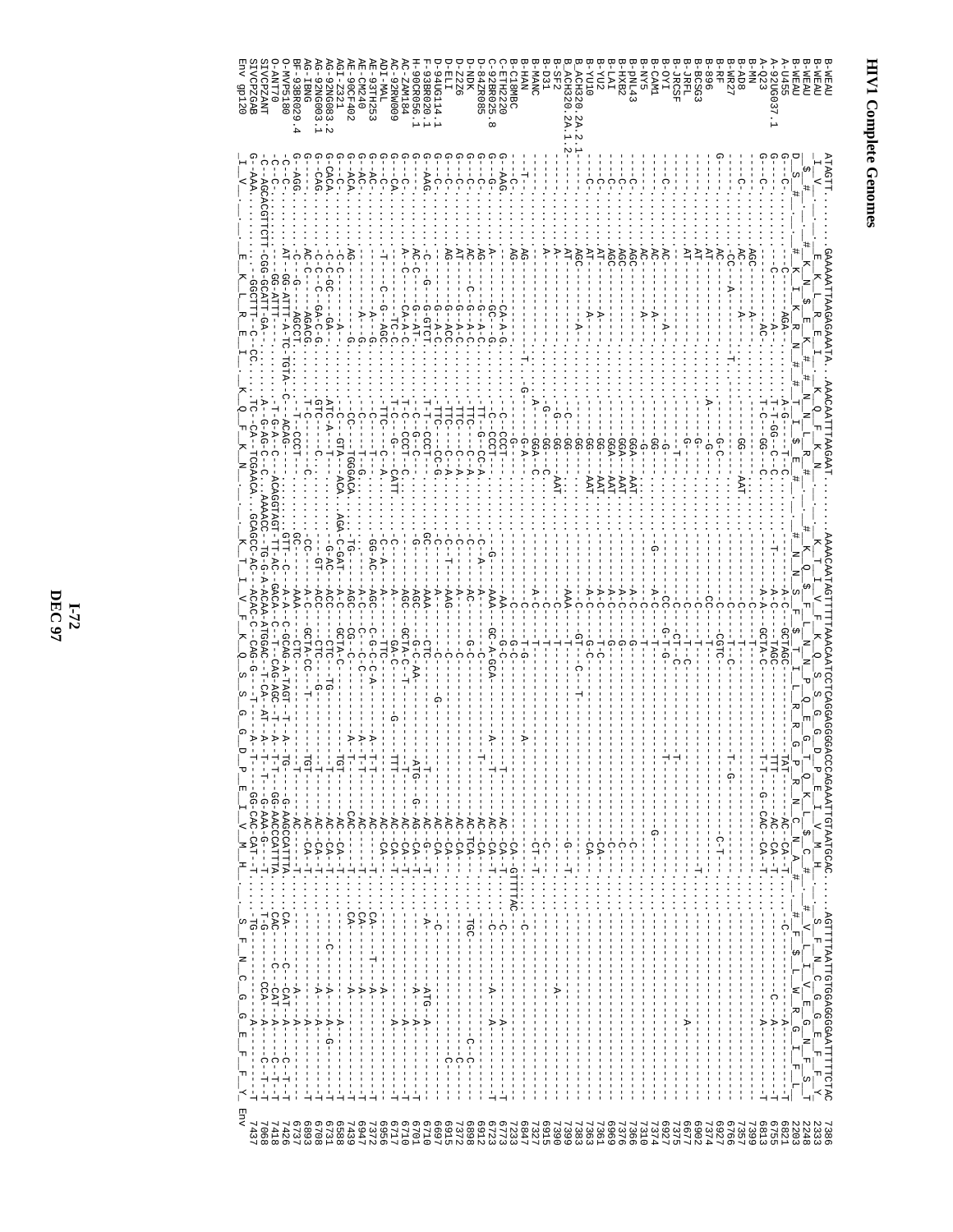# -WEAU<br>-WEAU<br>-WEAU  $\frac{1}{2}$ ה האופיע המוסיף האופיע האופיע המוסיף האופיע המוסיף האופיע המוסיף המוסיף האופיע האופיע האופיע האופיע האופיע האו<br>סוג האמשטים האופיע המוסיק האופיע הסופט הסופט הקומינה של האופיע המוסיק השומש האופיע המוסיף השומש האופיע האופיע<br>

SIVCPZGAB<br>Env gp120 **TVCPZANT** 

**Env**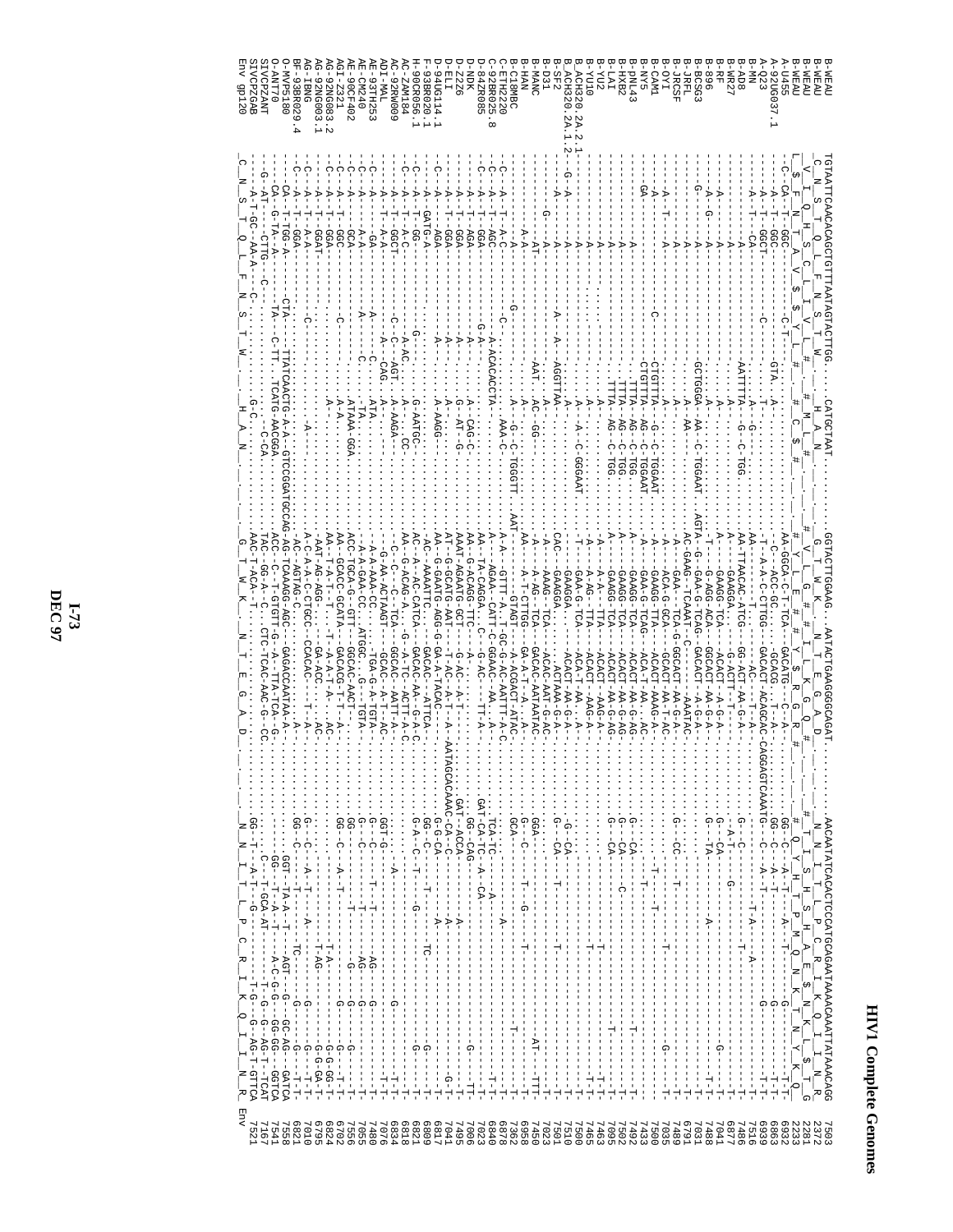| RGC<br>LOV.<br>ikg−<br>RGC<br>AGT<br>PA<br>AGT<br>AGC<br>AGT<br>AGT<br>GT.<br>$A - CT - A -$<br>--C-AC<br>--C-AC<br>$- - -N$<br>-A--C<br>$-A-AC$<br>-A-AG<br>$LV -$<br>LV-<br>င်င<br>AGC<br>-GA.<br>ှ<br>$--TGG---A--$<br>G----T--A-CAAA-TCAGACT---A-A-AT----<br>A----CAG-- ATG C-TG-C--A---<br>$-1 - 24 - 1$ $A - 1 - 1 - 1 - 1 - 1$<br>$-6 - A - A C \ldots$<br>--GGT--A-<br>---A-AGGA-<br>$-1 - 9 - 9 - 9 - 9 - 1$<br>$---GCA-A---$<br>--AC-A-AACACCACGAAC--C---C----<br>$-T$ - $T$ - $A$ - $\ldots$<br>$\mathbb{A} - \mathbb{B} - \mathbb{B}$<br>$A-T$ - CGG-T-A-----<br>$\mathbf{A}\mathbf{C}^{--}\qquad \mathbf{A}\mathbf{C}\mathbf{T}^{--}\mathbf{T}\mathbf{A}\mathbf{C}\mathbf{T}^{--}\mathbf{A}^{--}\mathbf{A}^{--}$<br>$\frac{1}{2}$<br>C-GTACAGAG----<br>$C$ --------<br>$C--------$<br>$-1$ $-1$ $-1$ $-1$ $-1$ $-1$ | AG.<br>AGTCGAG- |
|----------------------------------------------------------------------------------------------------------------------------------------------------------------------------------------------------------------------------------------------------------------------------------------------------------------------------------------------------------------------------------------------------------------------------------------------------------------------------------------------------------------------------------------------------------------------------------------------------------------------------------------------------------------------------------------------------------------------------------------------------------------------------------------------------------------------------------|-----------------|
|                                                                                                                                                                                                                                                                                                                                                                                                                                                                                                                                                                                                                                                                                                                                                                                                                                  |                 |
| $\begin{minipage}[t]{0.75\textwidth} \begin{equation} \begin{array}{r} \textbf{0.1} & \textbf{0.2} & \textbf{0.3} & \textbf{0.3} & \textbf{0.4} & \textbf{0.4} & \textbf{0.4} & \textbf{0.4} & \textbf{0.4} & \textbf{0.4} & \textbf{0.4} & \textbf{0.4} & \textbf{0.4} & \textbf{0.4} & \textbf{0.4} & \textbf{0.4} & \textbf{0.4} & \textbf{0.4} & \textbf{0.4} & \textbf{0.4} & \textbf{0.4} & \$<br>$-RA-RA A-G--C---G---C---C------$<br>A-TGGTAC---TA-TGAG---------<br>$A-T \ldots \ldots \ldots \vdots \text{GTrCCA-1}--C-A--------------}$<br>$C------------$<br>C-----------<br>$C---A---A---$<br>C----------                                                                                                                                                                                                            |                 |
|                                                                                                                                                                                                                                                                                                                                                                                                                                                                                                                                                                                                                                                                                                                                                                                                                                  |                 |
|                                                                                                                                                                                                                                                                                                                                                                                                                                                                                                                                                                                                                                                                                                                                                                                                                                  |                 |
|                                                                                                                                                                                                                                                                                                                                                                                                                                                                                                                                                                                                                                                                                                                                                                                                                                  | AAG.            |
|                                                                                                                                                                                                                                                                                                                                                                                                                                                                                                                                                                                                                                                                                                                                                                                                                                  |                 |
|                                                                                                                                                                                                                                                                                                                                                                                                                                                                                                                                                                                                                                                                                                                                                                                                                                  | ω               |
|                                                                                                                                                                                                                                                                                                                                                                                                                                                                                                                                                                                                                                                                                                                                                                                                                                  |                 |
|                                                                                                                                                                                                                                                                                                                                                                                                                                                                                                                                                                                                                                                                                                                                                                                                                                  | $A - -AC$       |
|                                                                                                                                                                                                                                                                                                                                                                                                                                                                                                                                                                                                                                                                                                                                                                                                                                  | <b>AGGAC</b>    |
|                                                                                                                                                                                                                                                                                                                                                                                                                                                                                                                                                                                                                                                                                                                                                                                                                                  |                 |
|                                                                                                                                                                                                                                                                                                                                                                                                                                                                                                                                                                                                                                                                                                                                                                                                                                  |                 |
|                                                                                                                                                                                                                                                                                                                                                                                                                                                                                                                                                                                                                                                                                                                                                                                                                                  | ဂှ              |
|                                                                                                                                                                                                                                                                                                                                                                                                                                                                                                                                                                                                                                                                                                                                                                                                                                  |                 |
|                                                                                                                                                                                                                                                                                                                                                                                                                                                                                                                                                                                                                                                                                                                                                                                                                                  | --GCA-G         |
|                                                                                                                                                                                                                                                                                                                                                                                                                                                                                                                                                                                                                                                                                                                                                                                                                                  |                 |
|                                                                                                                                                                                                                                                                                                                                                                                                                                                                                                                                                                                                                                                                                                                                                                                                                                  | AG              |
|                                                                                                                                                                                                                                                                                                                                                                                                                                                                                                                                                                                                                                                                                                                                                                                                                                  |                 |
|                                                                                                                                                                                                                                                                                                                                                                                                                                                                                                                                                                                                                                                                                                                                                                                                                                  | සි              |
|                                                                                                                                                                                                                                                                                                                                                                                                                                                                                                                                                                                                                                                                                                                                                                                                                                  |                 |
|                                                                                                                                                                                                                                                                                                                                                                                                                                                                                                                                                                                                                                                                                                                                                                                                                                  |                 |
|                                                                                                                                                                                                                                                                                                                                                                                                                                                                                                                                                                                                                                                                                                                                                                                                                                  |                 |
|                                                                                                                                                                                                                                                                                                                                                                                                                                                                                                                                                                                                                                                                                                                                                                                                                                  |                 |
|                                                                                                                                                                                                                                                                                                                                                                                                                                                                                                                                                                                                                                                                                                                                                                                                                                  |                 |
|                                                                                                                                                                                                                                                                                                                                                                                                                                                                                                                                                                                                                                                                                                                                                                                                                                  |                 |
|                                                                                                                                                                                                                                                                                                                                                                                                                                                                                                                                                                                                                                                                                                                                                                                                                                  |                 |
|                                                                                                                                                                                                                                                                                                                                                                                                                                                                                                                                                                                                                                                                                                                                                                                                                                  |                 |
|                                                                                                                                                                                                                                                                                                                                                                                                                                                                                                                                                                                                                                                                                                                                                                                                                                  |                 |
|                                                                                                                                                                                                                                                                                                                                                                                                                                                                                                                                                                                                                                                                                                                                                                                                                                  |                 |
|                                                                                                                                                                                                                                                                                                                                                                                                                                                                                                                                                                                                                                                                                                                                                                                                                                  |                 |
|                                                                                                                                                                                                                                                                                                                                                                                                                                                                                                                                                                                                                                                                                                                                                                                                                                  |                 |
|                                                                                                                                                                                                                                                                                                                                                                                                                                                                                                                                                                                                                                                                                                                                                                                                                                  |                 |
|                                                                                                                                                                                                                                                                                                                                                                                                                                                                                                                                                                                                                                                                                                                                                                                                                                  |                 |
|                                                                                                                                                                                                                                                                                                                                                                                                                                                                                                                                                                                                                                                                                                                                                                                                                                  |                 |
|                                                                                                                                                                                                                                                                                                                                                                                                                                                                                                                                                                                                                                                                                                                                                                                                                                  |                 |
|                                                                                                                                                                                                                                                                                                                                                                                                                                                                                                                                                                                                                                                                                                                                                                                                                                  |                 |
|                                                                                                                                                                                                                                                                                                                                                                                                                                                                                                                                                                                                                                                                                                                                                                                                                                  |                 |
|                                                                                                                                                                                                                                                                                                                                                                                                                                                                                                                                                                                                                                                                                                                                                                                                                                  |                 |
|                                                                                                                                                                                                                                                                                                                                                                                                                                                                                                                                                                                                                                                                                                                                                                                                                                  |                 |
|                                                                                                                                                                                                                                                                                                                                                                                                                                                                                                                                                                                                                                                                                                                                                                                                                                  |                 |
|                                                                                                                                                                                                                                                                                                                                                                                                                                                                                                                                                                                                                                                                                                                                                                                                                                  |                 |
|                                                                                                                                                                                                                                                                                                                                                                                                                                                                                                                                                                                                                                                                                                                                                                                                                                  |                 |
|                                                                                                                                                                                                                                                                                                                                                                                                                                                                                                                                                                                                                                                                                                                                                                                                                                  |                 |
|                                                                                                                                                                                                                                                                                                                                                                                                                                                                                                                                                                                                                                                                                                                                                                                                                                  |                 |
|                                                                                                                                                                                                                                                                                                                                                                                                                                                                                                                                                                                                                                                                                                                                                                                                                                  | $AG --$         |
|                                                                                                                                                                                                                                                                                                                                                                                                                                                                                                                                                                                                                                                                                                                                                                                                                                  |                 |
| G-----C--AC.<br>$\texttt{A-T} \cdot \ldots \cdot \cdot \texttt{CAA - A - AT--}$<br>$\frac{1}{1}$<br>þ,<br>Q<br>$\blacksquare$<br>$\mathbf{I}$                                                                                                                                                                                                                                                                                                                                                                                                                                                                                                                                                                                                                                                                                    |                 |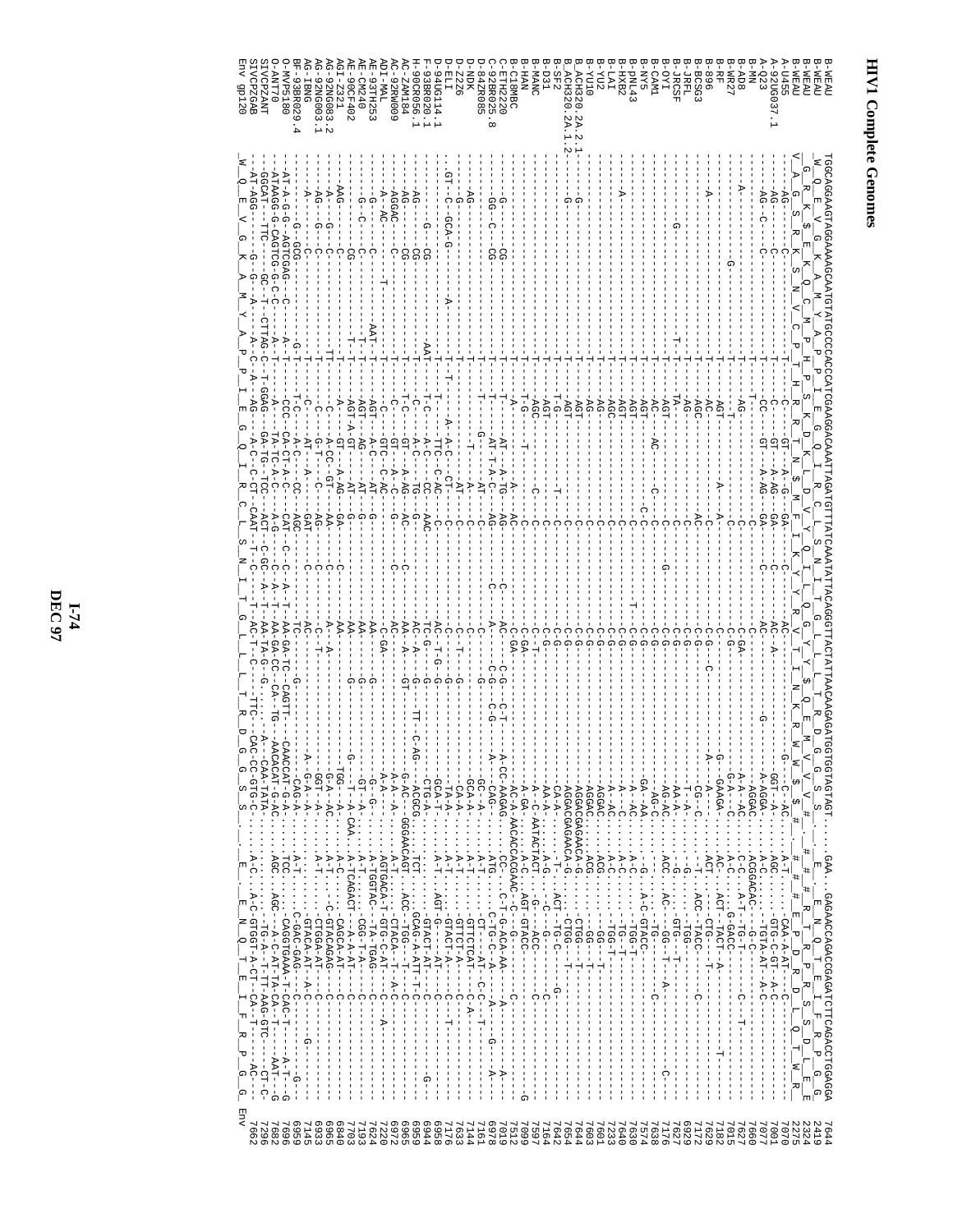

DEC 97  $51-12$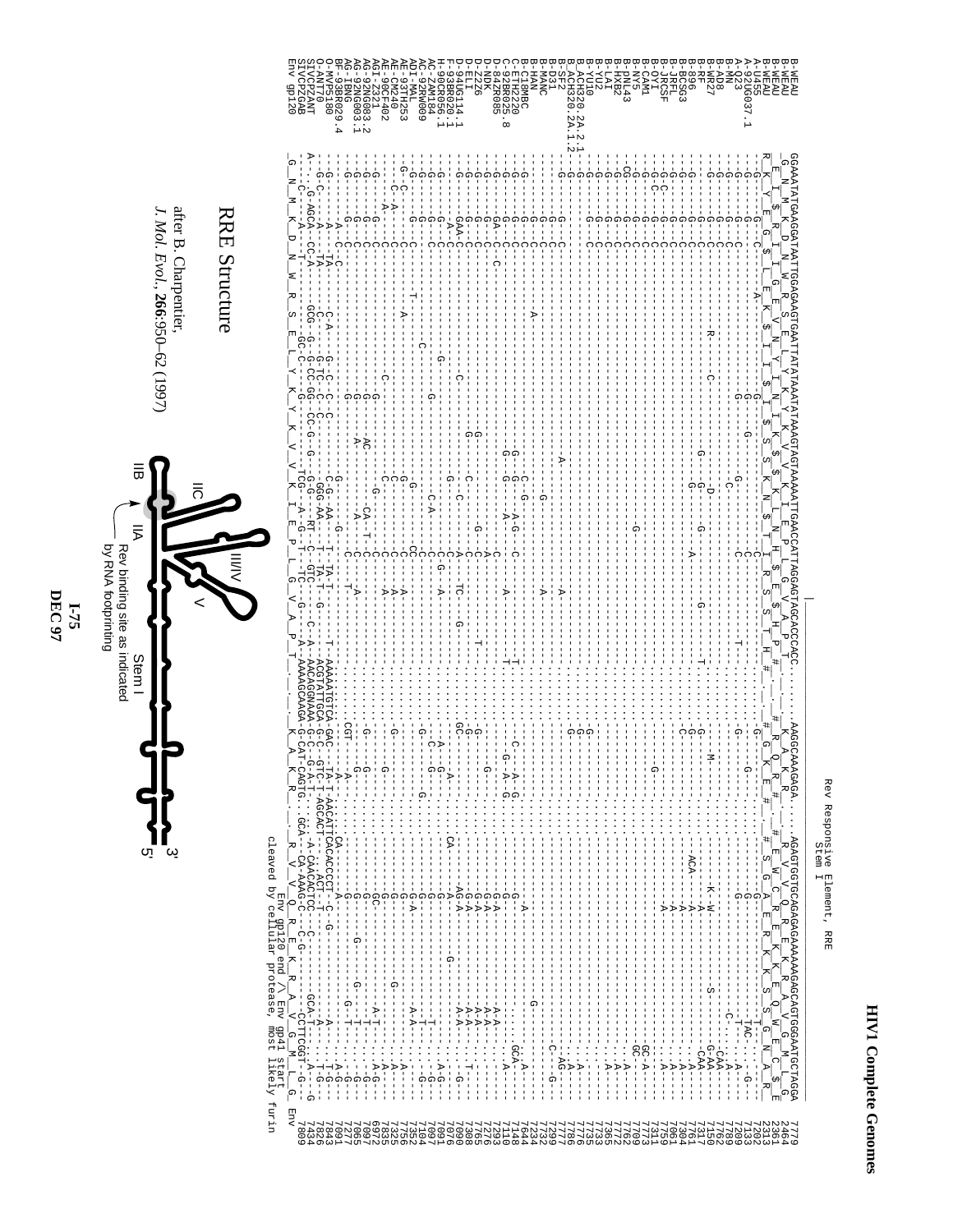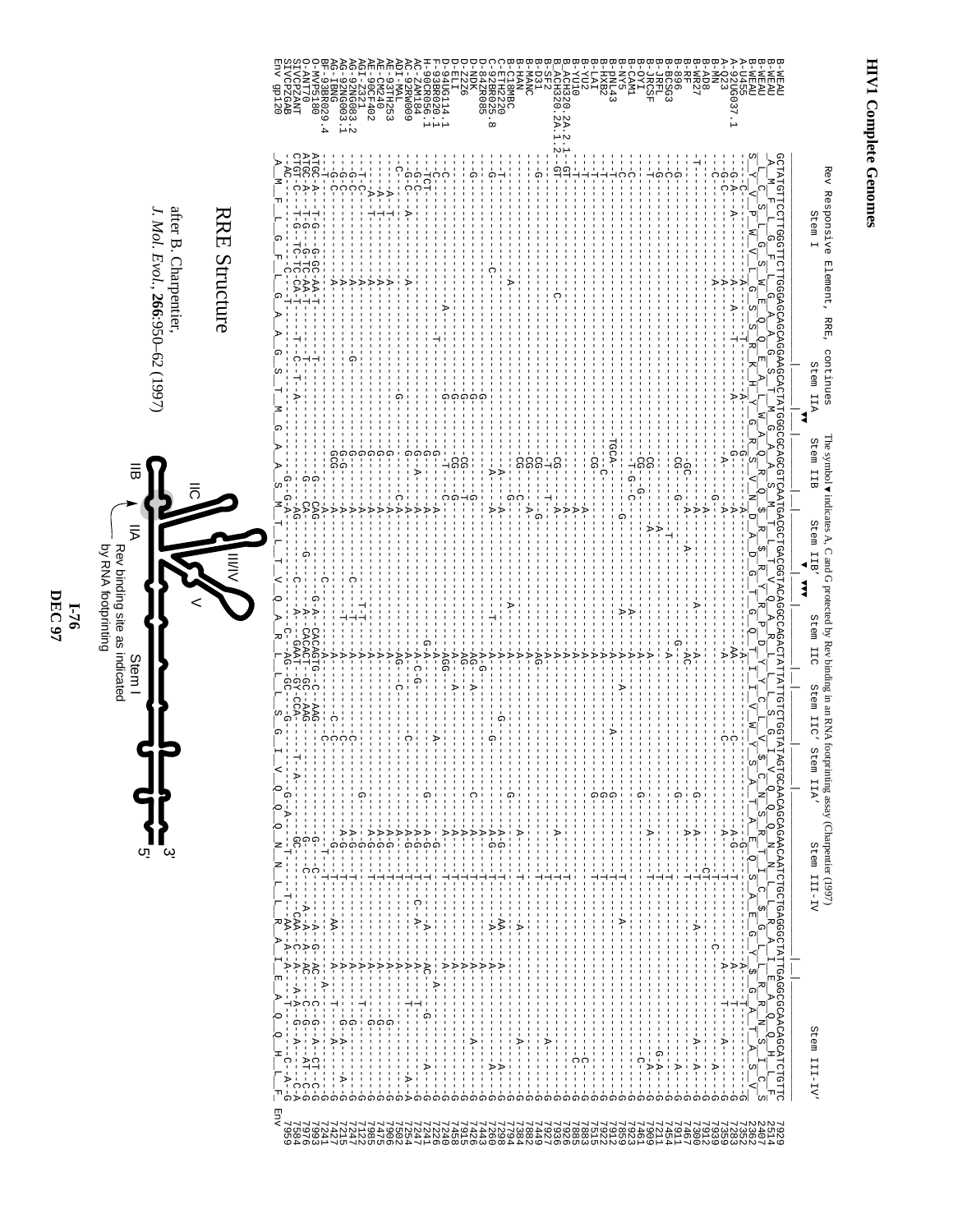

 ${\small \begin{array}{cccccccccccc} \mathbf{0} & \mathbf{1} & \mathbf{0} & \mathbf{1} & \mathbf{0} & \mathbf{0} & \mathbf{0} & \mathbf{0} & \mathbf{0} & \mathbf{0} & \mathbf{0} & \mathbf{0} & \mathbf{0} & \mathbf{0} & \mathbf{0} & \mathbf{0} & \mathbf{0} & \mathbf{0} & \mathbf{0} & \mathbf{0} & \mathbf{0} & \mathbf{0} & \mathbf{0} & \mathbf{0} & \mathbf{0} & \mathbf{0} & \mathbf{0} & \mathbf{0} & \mathbf{0} & \mathbf{0}$ 

 $\sum_{i=1}^{n}$ 

Ħ

Stem  $IIT - IVI$ ,<br>Stem  $IIT - IY$ ,

 $\begin{bmatrix} 1 & 1 \\ 1 & 1 \\ 1 & 1 \end{bmatrix}$ 

ငှ



ي آن

**RRE Structure** 

<u>ဂ်</u><br>|-

ממילים<br>קיון ויון<br>מ¢ון ויון

 $\begin{bmatrix} 1 \\ 1 \\ 1 \end{bmatrix}$ 

<u>ត់តតត</u>់

ن ن

Ħ

 $\frac{N-N-1-1}{N}$ 

ю

'∼

k

F

r<br>I

þ

¦o

|<br>വ

้⊳่

¦റ

ا<br>|<br>|Ω

¦<

l<br>,

Env

 $\begin{array}{c} 1 \\ 1 \\ 1 \end{array}$ 'n

 $\begin{split} \frac{1}{\gamma-1}&=-\frac{1}{2(1-\gamma)}\frac{1}{\gamma-1}+\frac{1}{2(1-\gamma)}\frac{1}{\gamma-1}\\ &=-\frac{1}{2(1-\gamma)}\frac{1}{\gamma-1}-\frac{1}{2(1-\gamma)}\frac{1}{\gamma-1}\\ &=-\frac{1}{2(1-\gamma)}\frac{1}{\gamma-1}-\frac{1}{2(1-\gamma)}\frac{1}{\gamma-1}\\ &=-\frac{1}{2(1-\gamma)}\frac{1}{\gamma-1}-\frac{1}{2(1-\gamma)}\frac{1}{\gamma-1}\\ &=-\frac{1}{2(1-\gamma)}\frac{1}{\gamma-1}-\frac{1}{2($ 

 $\begin{array}{l} \displaystyle T-\mathrm{A}--\mathrm{A} \mathrm{A} \mathrm{A} \mathrm{A}-\\ \displaystyle T-\mathrm{A}--\mathrm{A} \mathrm{A} \mathrm{A} \mathrm{A}\\ \end{array}$ 

 $-A$ --------

 $\begin{split} & \frac{-\alpha}{2}G_{N-1}^2-\alpha_1S_{N-1}^2-\alpha_2S_{N-1}^2-\alpha_1S_{N-1}^2-\alpha_2S_{N-1}^2-\alpha_1S_{N-1}^2-\alpha_1S_{N-1}^2-\alpha_1S_{N-1}^2-\alpha_1S_{N-1}^2-\alpha_1S_{N-1}^2-\alpha_1S_{N-1}^2-\alpha_1S_{N-1}^2-\alpha_1S_{N-1}^2-\alpha_1S_{N-1}^2-\alpha_1S_{N-1}^2-\alpha_1S_{N-1}^2-\alpha_1S_{N-1}^2-\alpha_1S_{$ 

 $\begin{array}{r} -1 & -1 & -1 & -1 & -1 \\ -2 & -1 & -1 & -1 & -1 \\ -3 & -1 & -1 & -1 & -1 \\ -2 & -1 & -1 & -1 & -1 \\ -3 & -1 & -2 & -1 & -1 \\ -4 & -1 & -1 & -1 & -1 \\ -6 & -1 & -1 & -1 & -1 \\ -7 & -1 & -1 & -1 & -1 \\ -8 & -1 & -1 & -1 & -1 \\ -8 & -1 & -1 & -1 & -1 \\ -1 & -1 & -1 & -1 & -1 \\ -1 & -1 & -1 & -1 & -1 \\ -1 & -1 & -1 & -1 & -1 \\ -1 & -1 & -1 & -1 & -1 \\ -1 &$ 

 $\begin{bmatrix} \mathbf{A}\mathbf{G}-\mathbf{A}-\mathbf{A}\\ \mathbf{A}\mathbf{G}-\mathbf{A}-\mathbf{A} \end{bmatrix}$ 

after B. Charpentier, J. Mol. Evol., 266:950-62 (1997)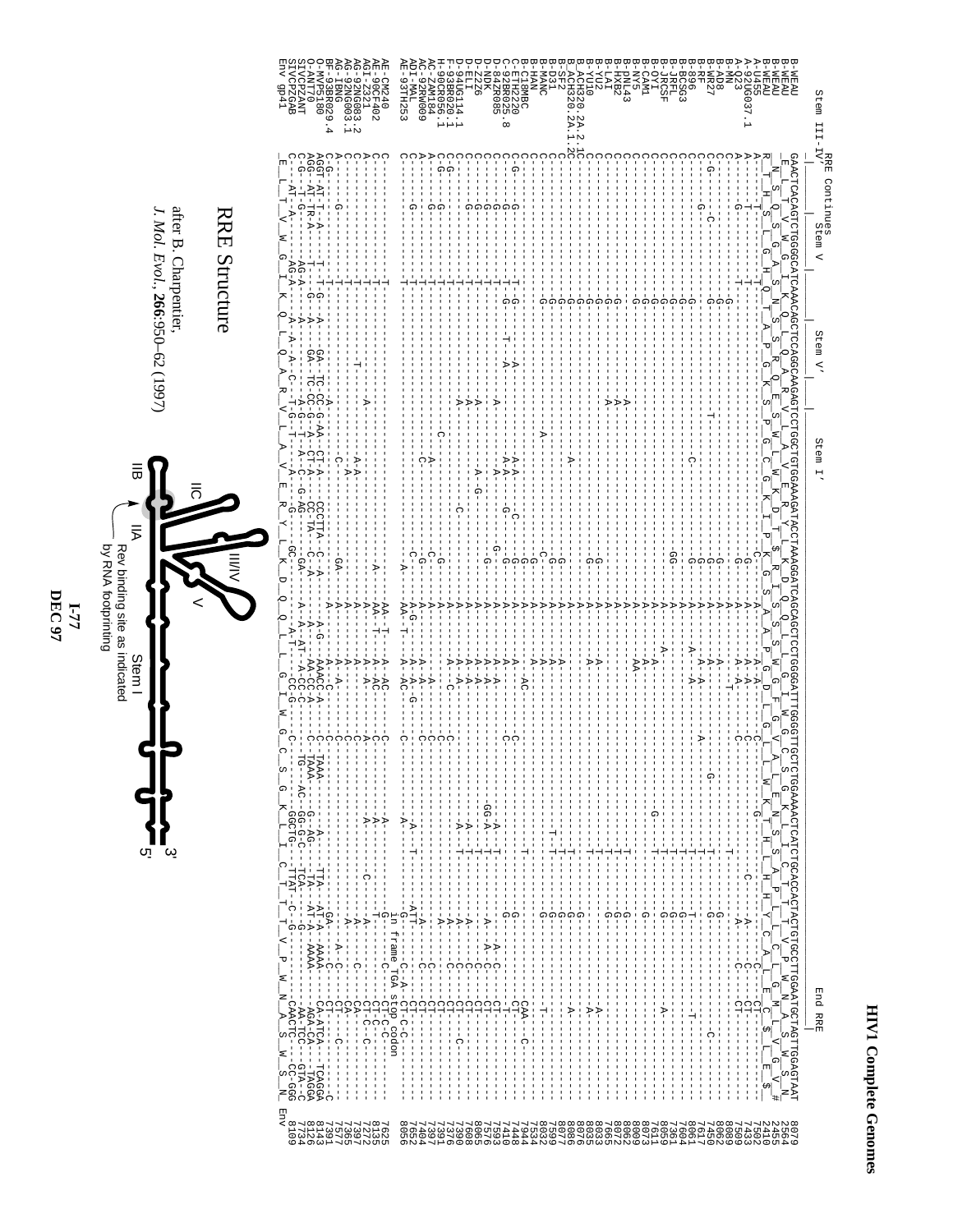| $-TC - GGA - - -AC - -A - GG - A --AGTA - -G - -G - - -C - -$<br>$-$ -0--0--<br>$-1$ $-1$ $-1$ $-1$ $-1$ $-1$<br>$---DC---$<br>$\frac{1}{1}$<br>$\frac{1}{2}$<br>$\begin{array}{c} 1 \\ 1 \\ 1 \end{array}$<br>$-1$<br>$\begin{array}{c} 1 \\ 1 \\ 1 \end{array}$<br>ł<br>$-1 - 1$<br>п<br>$\begin{array}{c} 1 \\ 1 \\ 1 \end{array}$<br>J.<br>I<br>п<br>$\frac{1}{1}$<br>$A---$<br>$\frac{1}{1}$<br>$- -p - -C - -C - -$<br>$- -Y - -$<br>$-1$<br>$-1$<br>$-1$<br>$-1$<br>$-1$<br>$-1$<br>- - マーコー<br>$- - - - - - - - - - -$<br>$\begin{array}{c} \n\cdot & \cdot \\ \n\cdot & \cdot \\ \n\cdot & \cdot \n\end{array}$<br>$\frac{1}{1}$<br>$- - - - - - - - - - -$<br>ł<br>$-1 - 0 - 1$<br>$A-C$<br>$\frac{1}{1}$<br>$A-T--G---$<br>ļ<br>Ť<br>$\sf I$<br>$\mathsf I$<br>$\frac{1}{1}$<br>$\frac{1}{4}$<br>I<br>$\mathbf{I}$<br>$\mathbf{I}$<br>$\overline{\phantom{a}}$<br>$- - - - - - - - - - -$<br>$\frac{1}{1}$<br>$\frac{1}{1}$<br>$\frac{1}{1}$<br>1<br>-1<br>$\frac{1}{1}$<br>п<br>$- - \square - \square - \square -$<br>$\mathsf I$<br>$\begin{array}{c} 1 \\ 1 \\ 1 \end{array}$<br>$-\frac{1}{2}$<br>$-6 - 0$<br>$\frac{1}{1}$<br>$\frac{1}{\sqrt{2}}$<br>$C = -C = -1$<br>$\frac{1}{2}$<br>$\frac{1}{\sqrt{2}}$<br>$G - G - G - C -$<br>$\frac{0}{1}$<br>$\Gamma$<br>$-9 - 0 - -9 -$<br>ţ<br>$-1$<br>----------<br><u>ဂ</u><br>ဂု<br>$\Gamma$<br>ဂု<br>L<br>$-6 -$<br>$\mathbf{I}$<br>$\begin{bmatrix} 1 \\ 1 \\ 1 \end{bmatrix}$<br>J<br>ţ<br>$\frac{1}{1}$<br>ţ<br>$\begin{array}{c} 1 \\ 1 \\ 1 \end{array}$<br>ţ<br>$-$ - $ \theta$ - $-$<br>ł<br>$-99 -$<br>$-1 - 0 - 1$<br>$\frac{1}{1}$<br>$\frac{1}{1}$<br>-1<br>ω<br><u>ဂ</u><br>ဂှ<br>$\frac{1}{2}$<br>$\frac{1}{\sqrt{2}}$<br>$\frac{1}{\sqrt{2}}$<br>ဂု<br>Ω<br>Ω<br>Ω<br>$\frac{1}{1}$<br>ם<br>--<br>-<br>ဂှ<br>Ţ.<br>ł<br>$\frac{1}{1}$<br>I<br>J,<br>$\mathbf{I}$<br>$\mathbf{I}$<br>$\mathbf{I}$<br>ţ<br>$\mathbf{I}$<br>п<br>--rA<br>$- - \mathrm{A}$<br>$\mathbf{F}-\mathbf{A}$<br>$- - A$<br>$A - -A$<br>$\overline{\mathbb{A}}$<br>$- - \mathbf{A}$<br>$- - \mathbb{A}$<br>$A - -A$<br>$- - A$<br>$- - \mathbf{A}$<br>$- - A$<br>$- -A$<br>$-$ – $\mathrm{A}$ | $-1 - 1 - GA - -$<br>$-1 - C - - - -$<br>-TG-TGA---AC---C-G-A--AG----<br>$-1$ -GHC $-1$<br>---0------0--<br>-TG-GA--C--AC--<br>$\frac{1}{1}$<br>TG-GC--C--AC---<br>$-0.00 - 0.00 - -$<br>TG-GA--C--AC----<br>ユーーーローーローーー<br>$-6 -$<br>$-1$<br>H - - HC - - - - - - - -<br>--99--<br>--99--99--<br>c-ac--c--<br>I<br>$\frac{1}{1}$<br>$\frac{1}{1}$<br>$\begin{array}{c} 1 \\ 1 \\ 1 \end{array}$<br>$\begin{array}{c} 1 \\ 1 \\ 1 \end{array}$<br>I<br>I<br>----------<br>$\frac{1}{1}$<br>I<br>$\frac{1}{1}$<br>J<br>$\begin{array}{c} 1 \\ 1 \\ 1 \end{array}$<br>J. | ဂှ<br>CTC-ACC--<br>CTC-A-T<br>$-AA-GA-$<br>-CAACA-<br>-CAACAC<br>$-CMAC$<br>$-AA-CA-$<br>$-AA-CA-$<br>$-AA-CA-$<br>$-CAAA - -$<br>$-{\bf A}{\bf A}{\bf A}{\bf A}{\bf G}{\bf A}$ -<br>$- - 2G - - - G - -$<br><u>ဂ</u><br> -<br> -<br>$- - -$ A $-$ A $-$<br>$-{\bf A}{\bf A}-{\bf A}-$<br>$-1 - 2 - 4 -$<br>$-ACGA---$<br>$-{\bf A}{\bf A}{\bf A} -$<br>$\frac{1}{1}$<br>$AA-AC--$<br>$\frac{1}{1}$<br>---7--<br>$\frac{1}{1}$<br>I<br>ł<br>ł<br>I<br>$\sf I$<br>J<br>т<br>J, | CCA-C-C--<br>A--G--<br>$A - A -$<br>$L - A - C$<br>-- פ- פ- - פ- - <del>א</del><br>$A - A -$<br>$-V -$<br>$-9 - 0$<br>$\frac{1}{1}$ | B-0-5-4-4-A<br>$C-T--A$<br>CA-C-A<br>$A - A - A$<br>$-24C - A$<br>$-2AC-A$ | <u>ဂ</u>   | アーダーユーーロー<br>TTTA--G--<br>7-7--GG-G<br><b>D-DA--G-G</b> | <b>ANT70</b><br>MVP5180<br>93BR029<br><b>TBNG</b> |
|-------------------------------------------------------------------------------------------------------------------------------------------------------------------------------------------------------------------------------------------------------------------------------------------------------------------------------------------------------------------------------------------------------------------------------------------------------------------------------------------------------------------------------------------------------------------------------------------------------------------------------------------------------------------------------------------------------------------------------------------------------------------------------------------------------------------------------------------------------------------------------------------------------------------------------------------------------------------------------------------------------------------------------------------------------------------------------------------------------------------------------------------------------------------------------------------------------------------------------------------------------------------------------------------------------------------------------------------------------------------------------------------------------------------------------------------------------------------------------------------------------------------------------------------------------------------------------------------------------------------------------------------------------------------------------------------------------------------------------------------------------------------------------------------------------------------------------------------------------------------------------------------------------------------------------------------------------------------------------------------------------------------------------------------------------------------------------------------------------------------------------------------------|------------------------------------------------------------------------------------------------------------------------------------------------------------------------------------------------------------------------------------------------------------------------------------------------------------------------------------------------------------------------------------------------------------------------------------------------------------------------------------------------------------------------------------------------------------------------|-------------------------------------------------------------------------------------------------------------------------------------------------------------------------------------------------------------------------------------------------------------------------------------------------------------------------------------------------------------------------------------------------------------------------------------------------------------------------------|-------------------------------------------------------------------------------------------------------------------------------------|----------------------------------------------------------------------------|------------|---------------------------------------------------------|---------------------------------------------------|
|                                                                                                                                                                                                                                                                                                                                                                                                                                                                                                                                                                                                                                                                                                                                                                                                                                                                                                                                                                                                                                                                                                                                                                                                                                                                                                                                                                                                                                                                                                                                                                                                                                                                                                                                                                                                                                                                                                                                                                                                                                                                                                                                                 |                                                                                                                                                                                                                                                                                                                                                                                                                                                                                                                                                                        |                                                                                                                                                                                                                                                                                                                                                                                                                                                                               |                                                                                                                                     |                                                                            |            |                                                         |                                                   |
|                                                                                                                                                                                                                                                                                                                                                                                                                                                                                                                                                                                                                                                                                                                                                                                                                                                                                                                                                                                                                                                                                                                                                                                                                                                                                                                                                                                                                                                                                                                                                                                                                                                                                                                                                                                                                                                                                                                                                                                                                                                                                                                                                 |                                                                                                                                                                                                                                                                                                                                                                                                                                                                                                                                                                        |                                                                                                                                                                                                                                                                                                                                                                                                                                                                               |                                                                                                                                     |                                                                            |            |                                                         |                                                   |
|                                                                                                                                                                                                                                                                                                                                                                                                                                                                                                                                                                                                                                                                                                                                                                                                                                                                                                                                                                                                                                                                                                                                                                                                                                                                                                                                                                                                                                                                                                                                                                                                                                                                                                                                                                                                                                                                                                                                                                                                                                                                                                                                                 |                                                                                                                                                                                                                                                                                                                                                                                                                                                                                                                                                                        |                                                                                                                                                                                                                                                                                                                                                                                                                                                                               |                                                                                                                                     |                                                                            |            |                                                         |                                                   |
|                                                                                                                                                                                                                                                                                                                                                                                                                                                                                                                                                                                                                                                                                                                                                                                                                                                                                                                                                                                                                                                                                                                                                                                                                                                                                                                                                                                                                                                                                                                                                                                                                                                                                                                                                                                                                                                                                                                                                                                                                                                                                                                                                 |                                                                                                                                                                                                                                                                                                                                                                                                                                                                                                                                                                        |                                                                                                                                                                                                                                                                                                                                                                                                                                                                               |                                                                                                                                     |                                                                            |            |                                                         | $-92NGO03.$                                       |
|                                                                                                                                                                                                                                                                                                                                                                                                                                                                                                                                                                                                                                                                                                                                                                                                                                                                                                                                                                                                                                                                                                                                                                                                                                                                                                                                                                                                                                                                                                                                                                                                                                                                                                                                                                                                                                                                                                                                                                                                                                                                                                                                                 |                                                                                                                                                                                                                                                                                                                                                                                                                                                                                                                                                                        |                                                                                                                                                                                                                                                                                                                                                                                                                                                                               |                                                                                                                                     |                                                                            |            |                                                         | $-92NC083.2$                                      |
|                                                                                                                                                                                                                                                                                                                                                                                                                                                                                                                                                                                                                                                                                                                                                                                                                                                                                                                                                                                                                                                                                                                                                                                                                                                                                                                                                                                                                                                                                                                                                                                                                                                                                                                                                                                                                                                                                                                                                                                                                                                                                                                                                 |                                                                                                                                                                                                                                                                                                                                                                                                                                                                                                                                                                        |                                                                                                                                                                                                                                                                                                                                                                                                                                                                               |                                                                                                                                     |                                                                            | G-C--A     | $-50 - 50 - 1$                                          | $1 - Z 321$                                       |
|                                                                                                                                                                                                                                                                                                                                                                                                                                                                                                                                                                                                                                                                                                                                                                                                                                                                                                                                                                                                                                                                                                                                                                                                                                                                                                                                                                                                                                                                                                                                                                                                                                                                                                                                                                                                                                                                                                                                                                                                                                                                                                                                                 |                                                                                                                                                                                                                                                                                                                                                                                                                                                                                                                                                                        |                                                                                                                                                                                                                                                                                                                                                                                                                                                                               |                                                                                                                                     | $A - A -$                                                                  |            | L-1-+7GCJ                                               | $-90$ CF402                                       |
|                                                                                                                                                                                                                                                                                                                                                                                                                                                                                                                                                                                                                                                                                                                                                                                                                                                                                                                                                                                                                                                                                                                                                                                                                                                                                                                                                                                                                                                                                                                                                                                                                                                                                                                                                                                                                                                                                                                                                                                                                                                                                                                                                 |                                                                                                                                                                                                                                                                                                                                                                                                                                                                                                                                                                        |                                                                                                                                                                                                                                                                                                                                                                                                                                                                               |                                                                                                                                     |                                                                            |            |                                                         | -CM240                                            |
|                                                                                                                                                                                                                                                                                                                                                                                                                                                                                                                                                                                                                                                                                                                                                                                                                                                                                                                                                                                                                                                                                                                                                                                                                                                                                                                                                                                                                                                                                                                                                                                                                                                                                                                                                                                                                                                                                                                                                                                                                                                                                                                                                 |                                                                                                                                                                                                                                                                                                                                                                                                                                                                                                                                                                        |                                                                                                                                                                                                                                                                                                                                                                                                                                                                               |                                                                                                                                     | $-A--A$                                                                    | -- C----   | -1-1-40-0                                               | $-93TH253$                                        |
|                                                                                                                                                                                                                                                                                                                                                                                                                                                                                                                                                                                                                                                                                                                                                                                                                                                                                                                                                                                                                                                                                                                                                                                                                                                                                                                                                                                                                                                                                                                                                                                                                                                                                                                                                                                                                                                                                                                                                                                                                                                                                                                                                 |                                                                                                                                                                                                                                                                                                                                                                                                                                                                                                                                                                        |                                                                                                                                                                                                                                                                                                                                                                                                                                                                               |                                                                                                                                     | ף<br>ו                                                                     |            |                                                         | $I$ v $M$ – $I$                                   |
|                                                                                                                                                                                                                                                                                                                                                                                                                                                                                                                                                                                                                                                                                                                                                                                                                                                                                                                                                                                                                                                                                                                                                                                                                                                                                                                                                                                                                                                                                                                                                                                                                                                                                                                                                                                                                                                                                                                                                                                                                                                                                                                                                 |                                                                                                                                                                                                                                                                                                                                                                                                                                                                                                                                                                        |                                                                                                                                                                                                                                                                                                                                                                                                                                                                               |                                                                                                                                     | $A-C-A$                                                                    | Ģ          | -99-2                                                   | -92RM009                                          |
|                                                                                                                                                                                                                                                                                                                                                                                                                                                                                                                                                                                                                                                                                                                                                                                                                                                                                                                                                                                                                                                                                                                                                                                                                                                                                                                                                                                                                                                                                                                                                                                                                                                                                                                                                                                                                                                                                                                                                                                                                                                                                                                                                 |                                                                                                                                                                                                                                                                                                                                                                                                                                                                                                                                                                        |                                                                                                                                                                                                                                                                                                                                                                                                                                                                               |                                                                                                                                     | C-A                                                                        | 3-C--A     |                                                         | <b>18 IMAZ</b>                                    |
|                                                                                                                                                                                                                                                                                                                                                                                                                                                                                                                                                                                                                                                                                                                                                                                                                                                                                                                                                                                                                                                                                                                                                                                                                                                                                                                                                                                                                                                                                                                                                                                                                                                                                                                                                                                                                                                                                                                                                                                                                                                                                                                                                 |                                                                                                                                                                                                                                                                                                                                                                                                                                                                                                                                                                        |                                                                                                                                                                                                                                                                                                                                                                                                                                                                               |                                                                                                                                     | $\mathbf{F}^-$                                                             |            | $A--AC-G-$                                              | <b>OCRO56.</b>                                    |
|                                                                                                                                                                                                                                                                                                                                                                                                                                                                                                                                                                                                                                                                                                                                                                                                                                                                                                                                                                                                                                                                                                                                                                                                                                                                                                                                                                                                                                                                                                                                                                                                                                                                                                                                                                                                                                                                                                                                                                                                                                                                                                                                                 |                                                                                                                                                                                                                                                                                                                                                                                                                                                                                                                                                                        |                                                                                                                                                                                                                                                                                                                                                                                                                                                                               |                                                                                                                                     |                                                                            |            | --99---50---                                            |                                                   |
|                                                                                                                                                                                                                                                                                                                                                                                                                                                                                                                                                                                                                                                                                                                                                                                                                                                                                                                                                                                                                                                                                                                                                                                                                                                                                                                                                                                                                                                                                                                                                                                                                                                                                                                                                                                                                                                                                                                                                                                                                                                                                                                                                 |                                                                                                                                                                                                                                                                                                                                                                                                                                                                                                                                                                        |                                                                                                                                                                                                                                                                                                                                                                                                                                                                               |                                                                                                                                     |                                                                            |            | 3TA---G-                                                | 40G114.                                           |
|                                                                                                                                                                                                                                                                                                                                                                                                                                                                                                                                                                                                                                                                                                                                                                                                                                                                                                                                                                                                                                                                                                                                                                                                                                                                                                                                                                                                                                                                                                                                                                                                                                                                                                                                                                                                                                                                                                                                                                                                                                                                                                                                                 |                                                                                                                                                                                                                                                                                                                                                                                                                                                                                                                                                                        |                                                                                                                                                                                                                                                                                                                                                                                                                                                                               |                                                                                                                                     |                                                                            | ဂ္         | TAA--G-1                                                |                                                   |
|                                                                                                                                                                                                                                                                                                                                                                                                                                                                                                                                                                                                                                                                                                                                                                                                                                                                                                                                                                                                                                                                                                                                                                                                                                                                                                                                                                                                                                                                                                                                                                                                                                                                                                                                                                                                                                                                                                                                                                                                                                                                                                                                                 |                                                                                                                                                                                                                                                                                                                                                                                                                                                                                                                                                                        |                                                                                                                                                                                                                                                                                                                                                                                                                                                                               |                                                                                                                                     |                                                                            |            |                                                         | 972                                               |
|                                                                                                                                                                                                                                                                                                                                                                                                                                                                                                                                                                                                                                                                                                                                                                                                                                                                                                                                                                                                                                                                                                                                                                                                                                                                                                                                                                                                                                                                                                                                                                                                                                                                                                                                                                                                                                                                                                                                                                                                                                                                                                                                                 |                                                                                                                                                                                                                                                                                                                                                                                                                                                                                                                                                                        |                                                                                                                                                                                                                                                                                                                                                                                                                                                                               |                                                                                                                                     |                                                                            | ငှ<br>၁    |                                                         |                                                   |
|                                                                                                                                                                                                                                                                                                                                                                                                                                                                                                                                                                                                                                                                                                                                                                                                                                                                                                                                                                                                                                                                                                                                                                                                                                                                                                                                                                                                                                                                                                                                                                                                                                                                                                                                                                                                                                                                                                                                                                                                                                                                                                                                                 |                                                                                                                                                                                                                                                                                                                                                                                                                                                                                                                                                                        |                                                                                                                                                                                                                                                                                                                                                                                                                                                                               |                                                                                                                                     |                                                                            | <b>GGG</b> | <b>HATA-</b>                                            | 92BR025<br>84ZR085                                |
|                                                                                                                                                                                                                                                                                                                                                                                                                                                                                                                                                                                                                                                                                                                                                                                                                                                                                                                                                                                                                                                                                                                                                                                                                                                                                                                                                                                                                                                                                                                                                                                                                                                                                                                                                                                                                                                                                                                                                                                                                                                                                                                                                 |                                                                                                                                                                                                                                                                                                                                                                                                                                                                                                                                                                        |                                                                                                                                                                                                                                                                                                                                                                                                                                                                               |                                                                                                                                     |                                                                            |            |                                                         | $\frac{1}{\infty}$                                |
|                                                                                                                                                                                                                                                                                                                                                                                                                                                                                                                                                                                                                                                                                                                                                                                                                                                                                                                                                                                                                                                                                                                                                                                                                                                                                                                                                                                                                                                                                                                                                                                                                                                                                                                                                                                                                                                                                                                                                                                                                                                                                                                                                 |                                                                                                                                                                                                                                                                                                                                                                                                                                                                                                                                                                        |                                                                                                                                                                                                                                                                                                                                                                                                                                                                               |                                                                                                                                     |                                                                            |            |                                                         | <b>TH2220</b>                                     |
|                                                                                                                                                                                                                                                                                                                                                                                                                                                                                                                                                                                                                                                                                                                                                                                                                                                                                                                                                                                                                                                                                                                                                                                                                                                                                                                                                                                                                                                                                                                                                                                                                                                                                                                                                                                                                                                                                                                                                                                                                                                                                                                                                 |                                                                                                                                                                                                                                                                                                                                                                                                                                                                                                                                                                        |                                                                                                                                                                                                                                                                                                                                                                                                                                                                               |                                                                                                                                     |                                                                            |            |                                                         | 13 MBC                                            |
|                                                                                                                                                                                                                                                                                                                                                                                                                                                                                                                                                                                                                                                                                                                                                                                                                                                                                                                                                                                                                                                                                                                                                                                                                                                                                                                                                                                                                                                                                                                                                                                                                                                                                                                                                                                                                                                                                                                                                                                                                                                                                                                                                 |                                                                                                                                                                                                                                                                                                                                                                                                                                                                                                                                                                        | $-7 - - - - -$                                                                                                                                                                                                                                                                                                                                                                                                                                                                |                                                                                                                                     |                                                                            |            |                                                         | Ř                                                 |
| $\mathbf{I}$<br>$\mathbf{I}$<br>$\mathbb{I}$<br>$\overline{1}$<br>$\frac{1}{1}$<br>$\mathbf{I}$<br>$\mathbf{I}$<br>$\mathbf{I}$<br>$\mathsf I$<br>ţ<br>ω<br>Ť                                                                                                                                                                                                                                                                                                                                                                                                                                                                                                                                                                                                                                                                                                                                                                                                                                                                                                                                                                                                                                                                                                                                                                                                                                                                                                                                                                                                                                                                                                                                                                                                                                                                                                                                                                                                                                                                                                                                                                                   | $-1 - C - 1$<br>Ω<br>$-1$ - $-1$ - $-1$                                                                                                                                                                                                                                                                                                                                                                                                                                                                                                                                | $A$ --<br>ł<br>I<br>$\mathbf{I}$<br>$\mathbf{I}$                                                                                                                                                                                                                                                                                                                                                                                                                              |                                                                                                                                     |                                                                            |            | -ATG                                                    | <b>MANC</b>                                       |
| I<br>$\frac{1}{1}$<br>$\begin{array}{c} 1 \\ 1 \\ 1 \end{array}$<br>I.<br>$- - \mathbb{A}$                                                                                                                                                                                                                                                                                                                                                                                                                                                                                                                                                                                                                                                                                                                                                                                                                                                                                                                                                                                                                                                                                                                                                                                                                                                                                                                                                                                                                                                                                                                                                                                                                                                                                                                                                                                                                                                                                                                                                                                                                                                      | $-1$ - $-1$<br>$\begin{array}{c} \hline \end{array}$<br>$-1$ - $-1$ - $-1$                                                                                                                                                                                                                                                                                                                                                                                                                                                                                             | $AA - AC - - - -$                                                                                                                                                                                                                                                                                                                                                                                                                                                             |                                                                                                                                     |                                                                            |            |                                                         |                                                   |
| $\frac{1}{1}$<br>$A---$<br>$\begin{array}{c} 1 \\ 1 \\ 1 \end{array}$<br>$- - A$                                                                                                                                                                                                                                                                                                                                                                                                                                                                                                                                                                                                                                                                                                                                                                                                                                                                                                                                                                                                                                                                                                                                                                                                                                                                                                                                                                                                                                                                                                                                                                                                                                                                                                                                                                                                                                                                                                                                                                                                                                                                | $\frac{1}{1}$<br>Ω<br>$-1$ - $-1$                                                                                                                                                                                                                                                                                                                                                                                                                                                                                                                                      | $AA-AC---$                                                                                                                                                                                                                                                                                                                                                                                                                                                                    |                                                                                                                                     |                                                                            |            |                                                         | 2H2                                               |
| I<br>$\frac{1}{1}$<br>Ţ<br>$\frac{1}{1}$<br>Ţ<br>J.<br>$\mathbf I$<br>ţ<br>Ω<br>ł                                                                                                                                                                                                                                                                                                                                                                                                                                                                                                                                                                                                                                                                                                                                                                                                                                                                                                                                                                                                                                                                                                                                                                                                                                                                                                                                                                                                                                                                                                                                                                                                                                                                                                                                                                                                                                                                                                                                                                                                                                                               | $-1$ - $-1$<br>$\frac{1}{1}$<br>$\frac{1}{4}$                                                                                                                                                                                                                                                                                                                                                                                                                                                                                                                          | A-----G--                                                                                                                                                                                                                                                                                                                                                                                                                                                                     |                                                                                                                                     |                                                                            |            |                                                         | <b>CH32</b>                                       |
| $\frac{1}{1}$<br>$\frac{1}{1}$<br>J.<br>ı<br>$\frac{1}{1}$<br>$\frac{1}{1}$<br>$\overline{\phantom{a}}$<br>$\frac{1}{1}$<br>$- -A$                                                                                                                                                                                                                                                                                                                                                                                                                                                                                                                                                                                                                                                                                                                                                                                                                                                                                                                                                                                                                                                                                                                                                                                                                                                                                                                                                                                                                                                                                                                                                                                                                                                                                                                                                                                                                                                                                                                                                                                                              | $-LC$ $-1$<br>$\overline{\phantom{a}}$<br>$-1 - 1 - 1$                                                                                                                                                                                                                                                                                                                                                                                                                                                                                                                 | $-CA - A - -$<br>$\begin{array}{c} 1 \\ 1 \\ 1 \end{array}$                                                                                                                                                                                                                                                                                                                                                                                                                   |                                                                                                                                     |                                                                            |            |                                                         | C<br>LUI                                          |
| ł<br>Ω                                                                                                                                                                                                                                                                                                                                                                                                                                                                                                                                                                                                                                                                                                                                                                                                                                                                                                                                                                                                                                                                                                                                                                                                                                                                                                                                                                                                                                                                                                                                                                                                                                                                                                                                                                                                                                                                                                                                                                                                                                                                                                                                          | $---2C---$                                                                                                                                                                                                                                                                                                                                                                                                                                                                                                                                                             | $-CA - A - -$                                                                                                                                                                                                                                                                                                                                                                                                                                                                 |                                                                                                                                     |                                                                            |            |                                                         | Znx                                               |
| $\frac{1}{1}$<br>I<br>п<br>I,<br>$- - - - - - - - - - - - - - - - - -$<br>$D = - - -$<br>ţ<br>$A - -A$                                                                                                                                                                                                                                                                                                                                                                                                                                                                                                                                                                                                                                                                                                                                                                                                                                                                                                                                                                                                                                                                                                                                                                                                                                                                                                                                                                                                                                                                                                                                                                                                                                                                                                                                                                                                                                                                                                                                                                                                                                          | ì<br>$C-TTC----$<br>Ĭ.                                                                                                                                                                                                                                                                                                                                                                                                                                                                                                                                                 | $-7 - - - - -$                                                                                                                                                                                                                                                                                                                                                                                                                                                                |                                                                                                                                     |                                                                            |            | PC-0                                                    | IAI                                               |
| $\mathbf{I}$<br>$-4-$<br>$\overline{1}$<br>J<br>$-6-$<br>$\mathbf{I}$<br>$-1 - 0 - 1$<br>$- - A$                                                                                                                                                                                                                                                                                                                                                                                                                                                                                                                                                                                                                                                                                                                                                                                                                                                                                                                                                                                                                                                                                                                                                                                                                                                                                                                                                                                                                                                                                                                                                                                                                                                                                                                                                                                                                                                                                                                                                                                                                                                | $C = -TCC = -$<br>$\begin{array}{c} \rule{0pt}{2.5ex} \rule{0pt}{2.5ex} \rule{0pt}{2.5ex} \rule{0pt}{2.5ex} \rule{0pt}{2.5ex} \rule{0pt}{2.5ex} \rule{0pt}{2.5ex} \rule{0pt}{2.5ex} \rule{0pt}{2.5ex} \rule{0pt}{2.5ex} \rule{0pt}{2.5ex} \rule{0pt}{2.5ex} \rule{0pt}{2.5ex} \rule{0pt}{2.5ex} \rule{0pt}{2.5ex} \rule{0pt}{2.5ex} \rule{0pt}{2.5ex} \rule{0pt}{2.5ex} \rule{0pt}{2.5ex} \rule{0$<br>$\mathbf{I}$                                                                                                                                                     | $-4-$                                                                                                                                                                                                                                                                                                                                                                                                                                                                         |                                                                                                                                     |                                                                            |            |                                                         | <b>HXB2</b>                                       |
| $\frac{1}{9}$<br>Ť                                                                                                                                                                                                                                                                                                                                                                                                                                                                                                                                                                                                                                                                                                                                                                                                                                                                                                                                                                                                                                                                                                                                                                                                                                                                                                                                                                                                                                                                                                                                                                                                                                                                                                                                                                                                                                                                                                                                                                                                                                                                                                                              | $C = -TCC = -$<br>J.<br>J.                                                                                                                                                                                                                                                                                                                                                                                                                                                                                                                                             | $A---$                                                                                                                                                                                                                                                                                                                                                                                                                                                                        |                                                                                                                                     |                                                                            |            |                                                         | <b>PNL43</b>                                      |
| $\frac{1}{1}$<br>けー<br>J<br>$\overline{\phantom{a}}$<br>$\frac{1}{1}$<br>ω<br>$\frac{1}{1}$<br>$- -A$                                                                                                                                                                                                                                                                                                                                                                                                                                                                                                                                                                                                                                                                                                                                                                                                                                                                                                                                                                                                                                                                                                                                                                                                                                                                                                                                                                                                                                                                                                                                                                                                                                                                                                                                                                                                                                                                                                                                                                                                                                           | I                                                                                                                                                                                                                                                                                                                                                                                                                                                                                                                                                                      | $\overline{\phantom{a}}$<br>I<br>ı                                                                                                                                                                                                                                                                                                                                                                                                                                            |                                                                                                                                     |                                                                            |            |                                                         | <b>SXN</b>                                        |
| $\begin{array}{c} 1 \\ 1 \\ 1 \end{array}$<br>$\begin{array}{c} 1 \\ 1 \\ 1 \end{array}$<br>$\begin{array}{c} 1 \\ 1 \\ 1 \end{array}$<br>Ω<br>Ì,<br>$- - A$                                                                                                                                                                                                                                                                                                                                                                                                                                                                                                                                                                                                                                                                                                                                                                                                                                                                                                                                                                                                                                                                                                                                                                                                                                                                                                                                                                                                                                                                                                                                                                                                                                                                                                                                                                                                                                                                                                                                                                                    | $\begin{array}{c} 1 \\ 1 \\ 1 \end{array}$<br>$C -$                                                                                                                                                                                                                                                                                                                                                                                                                                                                                                                    | - PA-----                                                                                                                                                                                                                                                                                                                                                                                                                                                                     |                                                                                                                                     |                                                                            |            | $-4-6$                                                  | CAM1                                              |
| $-1$ $-1$ $-1$ $-1$ $-1$<br>$-6 - - - -$<br>Ω                                                                                                                                                                                                                                                                                                                                                                                                                                                                                                                                                                                                                                                                                                                                                                                                                                                                                                                                                                                                                                                                                                                                                                                                                                                                                                                                                                                                                                                                                                                                                                                                                                                                                                                                                                                                                                                                                                                                                                                                                                                                                                   | Ω<br>$\frac{1}{1}$                                                                                                                                                                                                                                                                                                                                                                                                                                                                                                                                                     | CA----                                                                                                                                                                                                                                                                                                                                                                                                                                                                        |                                                                                                                                     |                                                                            |            | $-5 - 0 - 0$                                            | IXO                                               |
| $\frac{1}{1}$<br>$V - -$                                                                                                                                                                                                                                                                                                                                                                                                                                                                                                                                                                                                                                                                                                                                                                                                                                                                                                                                                                                                                                                                                                                                                                                                                                                                                                                                                                                                                                                                                                                                                                                                                                                                                                                                                                                                                                                                                                                                                                                                                                                                                                                        | C-C<br>Ţ                                                                                                                                                                                                                                                                                                                                                                                                                                                                                                                                                               | $-AA-AC--$                                                                                                                                                                                                                                                                                                                                                                                                                                                                    | <u>់</u><br>ប់                                                                                                                      |                                                                            |            | -AGT                                                    | <b>JRCSF</b>                                      |
| $\begin{bmatrix} 1 \\ 1 \\ 1 \\ 1 \\ 1 \end{bmatrix}$<br>I<br>ţ<br>ł<br>$A - -A$                                                                                                                                                                                                                                                                                                                                                                                                                                                                                                                                                                                                                                                                                                                                                                                                                                                                                                                                                                                                                                                                                                                                                                                                                                                                                                                                                                                                                                                                                                                                                                                                                                                                                                                                                                                                                                                                                                                                                                                                                                                                | c-c---                                                                                                                                                                                                                                                                                                                                                                                                                                                                                                                                                                 | $-A--GA-$<br>$\frac{1}{1}$                                                                                                                                                                                                                                                                                                                                                                                                                                                    |                                                                                                                                     |                                                                            |            | -AGG                                                    | THET                                              |
| $\mathsf I$<br>J.<br>т<br>ດ<br>ĩ<br>J.<br>Ω<br>Ţ<br>$\mathbf{I}$<br>$\frac{1}{1}$                                                                                                                                                                                                                                                                                                                                                                                                                                                                                                                                                                                                                                                                                                                                                                                                                                                                                                                                                                                                                                                                                                                                                                                                                                                                                                                                                                                                                                                                                                                                                                                                                                                                                                                                                                                                                                                                                                                                                                                                                                                               |                                                                                                                                                                                                                                                                                                                                                                                                                                                                                                                                                                        | $-4$                                                                                                                                                                                                                                                                                                                                                                                                                                                                          |                                                                                                                                     |                                                                            |            | $-1 - 0 - 0$                                            | <b>BCSG3</b>                                      |
| $A -$<br>$-1 - 2 - 1$<br>ł<br>$-1$                                                                                                                                                                                                                                                                                                                                                                                                                                                                                                                                                                                                                                                                                                                                                                                                                                                                                                                                                                                                                                                                                                                                                                                                                                                                                                                                                                                                                                                                                                                                                                                                                                                                                                                                                                                                                                                                                                                                                                                                                                                                                                              | $-10-$<br>$-$ --C $-$                                                                                                                                                                                                                                                                                                                                                                                                                                                                                                                                                  | $-1$ $-1$ $-1$ $-1$ $-1$                                                                                                                                                                                                                                                                                                                                                                                                                                                      |                                                                                                                                     |                                                                            |            | $L - D -$                                               | 968                                               |
| $\frac{1}{1}$<br>$\Gamma$                                                                                                                                                                                                                                                                                                                                                                                                                                                                                                                                                                                                                                                                                                                                                                                                                                                                                                                                                                                                                                                                                                                                                                                                                                                                                                                                                                                                                                                                                                                                                                                                                                                                                                                                                                                                                                                                                                                                                                                                                                                                                                                       | $\begin{array}{c} 1 \\ 1 \\ 1 \end{array}$<br>$-5 -$                                                                                                                                                                                                                                                                                                                                                                                                                                                                                                                   | $- -A - -$                                                                                                                                                                                                                                                                                                                                                                                                                                                                    |                                                                                                                                     |                                                                            |            | $T - A - ATC$                                           | ーマロ                                               |
| $C -$<br>$\frac{1}{1}$<br>$\frac{1}{1}$<br>$\begin{array}{c} 1 \\ 1 \\ 1 \end{array}$<br>$\frac{1}{1}$<br>$\mathbf{I}$<br>Ω<br>$\frac{1}{1}$<br>$\frac{1}{1}$                                                                                                                                                                                                                                                                                                                                                                                                                                                                                                                                                                                                                                                                                                                                                                                                                                                                                                                                                                                                                                                                                                                                                                                                                                                                                                                                                                                                                                                                                                                                                                                                                                                                                                                                                                                                                                                                                                                                                                                   | $\begin{array}{c} \rule{0pt}{2.5ex} \rule{0pt}{2.5ex} \rule{0pt}{2.5ex} \rule{0pt}{2.5ex} \rule{0pt}{2.5ex} \rule{0pt}{2.5ex} \rule{0pt}{2.5ex} \rule{0pt}{2.5ex} \rule{0pt}{2.5ex} \rule{0pt}{2.5ex} \rule{0pt}{2.5ex} \rule{0pt}{2.5ex} \rule{0pt}{2.5ex} \rule{0pt}{2.5ex} \rule{0pt}{2.5ex} \rule{0pt}{2.5ex} \rule{0pt}{2.5ex} \rule{0pt}{2.5ex} \rule{0pt}{2.5ex} \rule{0$                                                                                                                                                                                       | $\overline{1}$<br><b>AA--</b>                                                                                                                                                                                                                                                                                                                                                                                                                                                 |                                                                                                                                     |                                                                            |            | $-4-9$                                                  | $-MR27$                                           |
| $\frac{1}{1}$<br>I<br>$\frac{1}{1}$<br>ဂု<br>I<br>ţ<br>ţ<br>ł                                                                                                                                                                                                                                                                                                                                                                                                                                                                                                                                                                                                                                                                                                                                                                                                                                                                                                                                                                                                                                                                                                                                                                                                                                                                                                                                                                                                                                                                                                                                                                                                                                                                                                                                                                                                                                                                                                                                                                                                                                                                                   | --CA--<br>J<br>л<br>I<br>п<br>п                                                                                                                                                                                                                                                                                                                                                                                                                                                                                                                                        | $\begin{array}{c} 1 \\ 1 \\ 1 \end{array}$<br>п                                                                                                                                                                                                                                                                                                                                                                                                                               |                                                                                                                                     |                                                                            |            | -ATG                                                    | 806                                               |
| $-4-C$<br>$\frac{1}{1}$<br>Ω                                                                                                                                                                                                                                                                                                                                                                                                                                                                                                                                                                                                                                                                                                                                                                                                                                                                                                                                                                                                                                                                                                                                                                                                                                                                                                                                                                                                                                                                                                                                                                                                                                                                                                                                                                                                                                                                                                                                                                                                                                                                                                                    | -TCA-----A----                                                                                                                                                                                                                                                                                                                                                                                                                                                                                                                                                         | $-4-1$                                                                                                                                                                                                                                                                                                                                                                                                                                                                        |                                                                                                                                     |                                                                            |            | ن<br>د                                                  | Ż                                                 |
| п<br>I,<br>ł                                                                                                                                                                                                                                                                                                                                                                                                                                                                                                                                                                                                                                                                                                                                                                                                                                                                                                                                                                                                                                                                                                                                                                                                                                                                                                                                                                                                                                                                                                                                                                                                                                                                                                                                                                                                                                                                                                                                                                                                                                                                                                                                    | <b>コーロAローーーーーーーーーーーーーー</b>                                                                                                                                                                                                                                                                                                                                                                                                                                                                                                                                             | $-CAAC--$<br>Ţ<br>J.                                                                                                                                                                                                                                                                                                                                                                                                                                                          | -A-1                                                                                                                                | C – A                                                                      |            | $-9 - 0$                                                |                                                   |
| J.<br>J<br>$-1$ --0--0----<br>$-90-$<br>$\frac{1}{1}$                                                                                                                                                                                                                                                                                                                                                                                                                                                                                                                                                                                                                                                                                                                                                                                                                                                                                                                                                                                                                                                                                                                                                                                                                                                                                                                                                                                                                                                                                                                                                                                                                                                                                                                                                                                                                                                                                                                                                                                                                                                                                           | $TC-C-C$<br>$\frac{1}{1}$<br>I<br>J<br>I<br>$\begin{array}{c} \end{array}$                                                                                                                                                                                                                                                                                                                                                                                                                                                                                             | $AT-AA$ -<br>$\overline{\phantom{a}}$<br>п                                                                                                                                                                                                                                                                                                                                                                                                                                    | $T - A - T$                                                                                                                         | ر<br>- א                                                                   | $A - D -$  |                                                         | 920003                                            |
| $-9 - -9 - -$<br>ଜ                                                                                                                                                                                                                                                                                                                                                                                                                                                                                                                                                                                                                                                                                                                                                                                                                                                                                                                                                                                                                                                                                                                                                                                                                                                                                                                                                                                                                                                                                                                                                                                                                                                                                                                                                                                                                                                                                                                                                                                                                                                                                                                              | TC-AC<br>G.                                                                                                                                                                                                                                                                                                                                                                                                                                                                                                                                                            | $- - A - -$                                                                                                                                                                                                                                                                                                                                                                                                                                                                   |                                                                                                                                     | C-A.                                                                       |            |                                                         | <b>U455</b>                                       |
| Ħ<br>ᡃ<br>发<br>٠m                                                                                                                                                                                                                                                                                                                                                                                                                                                                                                                                                                                                                                                                                                                                                                                                                                                                                                                                                                                                                                                                                                                                                                                                                                                                                                                                                                                                                                                                                                                                                                                                                                                                                                                                                                                                                                                                                                                                                                                                                                                                                                                               | О<br>ь<br>z<br>'n<br>켜                                                                                                                                                                                                                                                                                                                                                                                                                                                                                                                                                 | z                                                                                                                                                                                                                                                                                                                                                                                                                                                                             |                                                                                                                                     |                                                                            |            |                                                         | WEAU                                              |
| g<br>ᆽ<br>ᆽ<br>j<br>Z<br>×<br>z                                                                                                                                                                                                                                                                                                                                                                                                                                                                                                                                                                                                                                                                                                                                                                                                                                                                                                                                                                                                                                                                                                                                                                                                                                                                                                                                                                                                                                                                                                                                                                                                                                                                                                                                                                                                                                                                                                                                                                                                                                                                                                                 | j<br>٠m                                                                                                                                                                                                                                                                                                                                                                                                                                                                                                                                                                | ٠m                                                                                                                                                                                                                                                                                                                                                                                                                                                                            |                                                                                                                                     |                                                                            |            |                                                         | WEAU                                              |
| ø<br>ŗω<br>þ<br>z<br>ю<br>ю<br>ø<br>×<br>g                                                                                                                                                                                                                                                                                                                                                                                                                                                                                                                                                                                                                                                                                                                                                                                                                                                                                                                                                                                                                                                                                                                                                                                                                                                                                                                                                                                                                                                                                                                                                                                                                                                                                                                                                                                                                                                                                                                                                                                                                                                                                                      | H<br>ø                                                                                                                                                                                                                                                                                                                                                                                                                                                                                                                                                                 | Ω                                                                                                                                                                                                                                                                                                                                                                                                                                                                             |                                                                                                                                     |                                                                            |            |                                                         | WEAU                                              |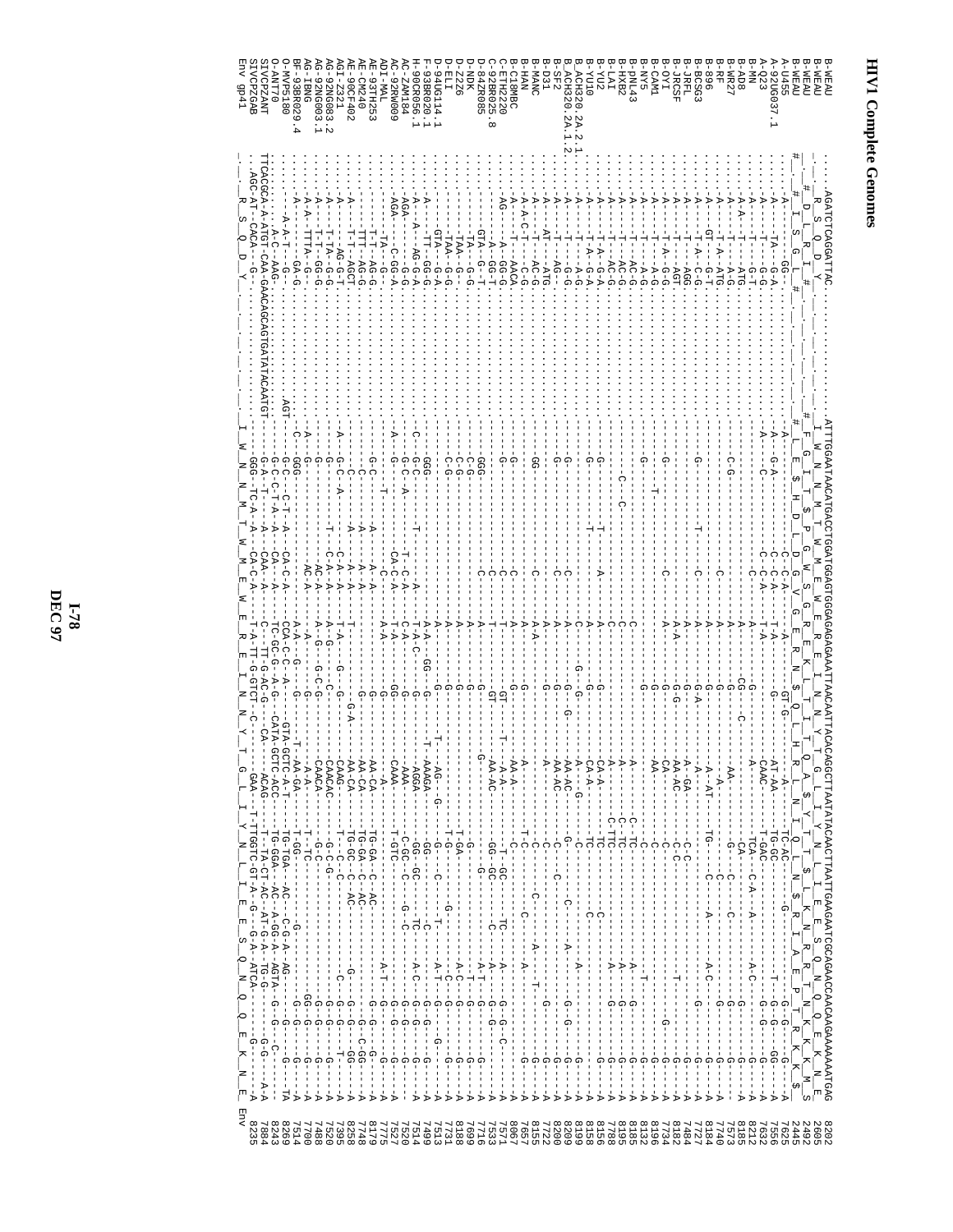| VILE                                                                                                                                                                                                                                | ကြ<br>୍ର<br>þ<br>'റ<br>I<br>┝<br>₩<br>$\sum_{\mathbf{H}}$<br>þ<br>$\frac{1}{\sqrt{1-\lambda^{-}}}$<br>$S-L-V-K-R$                                                                                                                                                                                               |   |       |                     |                                                                                                 |                    |
|-------------------------------------------------------------------------------------------------------------------------------------------------------------------------------------------------------------------------------------|-----------------------------------------------------------------------------------------------------------------------------------------------------------------------------------------------------------------------------------------------------------------------------------------------------------------|---|-------|---------------------|-------------------------------------------------------------------------------------------------|--------------------|
|                                                                                                                                                                                                                                     | $AA-C--$<br>I<br><u>ဂ</u><br>$\mathbf{I}$<br>I<br>- 14 - A - G - - A - - A - - A G - - - A - - - C - G G - -<br>$\mathsf I$                                                                                                                                                                                     |   |       |                     |                                                                                                 | <b>CPZGAB</b>      |
|                                                                                                                                                                                                                                     | CTA-TG--<br>$- - BC - -$<br>ł<br>--TT-GC--GTAT--G--AGTTGCT--GA-AG                                                                                                                                                                                                                                               |   |       |                     |                                                                                                 | CPZZADT            |
|                                                                                                                                                                                                                                     | I<br>J,<br>$-CAC-AG---$<br>$-0-00-0$                                                                                                                                                                                                                                                                            |   |       | CTC-A-T             |                                                                                                 | <b>ANT70</b>       |
|                                                                                                                                                                                                                                     | ဂု<br>п<br>$\mathsf I$<br>$CAC - A - -$<br>$\overline{\phantom{a}}$<br>$---+----$<br>J<br>$- - G - T A - - A - G - T A A - -$<br>$- - - \mathbf{A} \mathbf{A} \mathbf{T} \mathbf{C} - - - - \mathbf{G} - \mathbf{A} \mathbf{C}$                                                                                 |   |       | ידט–ט-ד             | RC-A                                                                                            | <b>MVP51</b>       |
|                                                                                                                                                                                                                                     | п<br>J.<br>т<br>ł<br>$\frac{1}{2}$<br>$\mathsf I$<br>$\mathbf{I}$<br>-----<br>------<br>0---------<br>J.<br>ļ<br>I,<br>î                                                                                                                                                                                        |   |       |                     |                                                                                                 | $-93BRO29$         |
|                                                                                                                                                                                                                                     | $- \mathbf{T} - \mathbf{A}$<br>$\mathbf{I}$<br>I<br>J.<br>ı<br>I<br>п<br>т<br>$\dot{\hat{\mathsf{r}}}$<br>$\frac{1}{2}$<br>$G---A--T---A---D$<br>I<br>I<br>$\mathsf I$<br>т                                                                                                                                     | ⊅ |       | $C - A -$           |                                                                                                 |                    |
|                                                                                                                                                                                                                                     | È.<br>Þ<br>$\mathbf{I}$<br>$\blacksquare$<br>$\frac{1}{2}$<br>$\mathbf{I}$<br>$\mathbf I$<br>$\frac{1}{\sqrt{2}}$<br>$\frac{1}{1}$<br>$\overline{1}$<br>$\mathbf{I}$<br>J<br>$\mathbf{I}$                                                                                                                       |   |       |                     |                                                                                                 | $-92NC003.1$       |
|                                                                                                                                                                                                                                     | t<br>1<br>⋗<br>J.<br>f,<br>J.<br>J<br>J.<br>J.<br>$\Omega$<br>į<br>Ω<br>ł<br>ţ<br>$\frac{1}{1}$<br>$\frac{1}{1}$                                                                                                                                                                                                |   |       |                     |                                                                                                 | SNG083             |
|                                                                                                                                                                                                                                     | $\mathbf{I}$<br>$\frac{1}{1}$<br>$\blacksquare$<br>$\mathbf{I}$<br>т<br>$\mathbf{I}$<br>$A -$<br>$\mathbf{I}$<br>$\overline{1}$<br>$-4 - 4 - 0$<br>ଋ<br>Ť<br>$-1$ – $-1$<br>$\ddot{\vec{r}}$<br>$\mathbf{I}$<br>т                                                                                               |   |       | A-C                 | $-555$                                                                                          |                    |
| ר האופנה המוקדש האופנה המוקדש האופנה האופנה האופנה האופנה המוקדש האופנה המוקדש האופנה המוקדש האופנה האופנה האו<br>כשטעה אופנה היא האמשת אם האופנה שהשוקם כי קורות השוקש השוקש השוקש השוקש האופנה השוקש האופנה השוקש השוקש השוקש<br> | $-L--Y$<br>Ï<br>I<br>$-1$<br>$\mathbb{I}$<br>$\mathbb{I}$<br>$\frac{1}{\sqrt{2}}$<br>$\frac{1}{1}$<br>п<br>I,<br>п<br>ı                                                                                                                                                                                         |   |       |                     | ှု<br>G--A-C<br>Ω                                                                               | $-90$ CF402        |
|                                                                                                                                                                                                                                     | ۲<br>ا<br>Þ<br>$\mathbf{I}$<br>$A - -$<br>$\Gamma$<br>$\mathsf I$<br>$\mathsf I$<br>$\frac{1}{2}$<br>$\mathbf{I}$<br>$\frac{1}{1}$<br>J.                                                                                                                                                                        |   |       | ∩                   | ှု                                                                                              |                    |
|                                                                                                                                                                                                                                     | ۲<br>ا<br>$\lambda$ -<br>$\frac{1}{1}$<br>$-4$<br>$\blacksquare$<br>ဂ္<br>ŧ<br>į<br><u>ှ</u><br>$\frac{1}{1}$<br>$\blacksquare$<br>$\blacksquare$<br>$\mathbf{I}$<br>J<br>$\overline{1}$                                                                                                                        |   |       | ∩                   | ှု<br>- A-                                                                                      | -93TH253           |
|                                                                                                                                                                                                                                     | $---A-$<br>f,<br>п<br>п<br>$\frac{1}{1}$<br>$-4-$<br>f,<br>I,<br>п<br>$-1$<br>į<br>$\frac{1}{\sqrt{2}}$<br>$-111 -$<br>п<br>I<br>ţ<br>I.<br>I<br>п                                                                                                                                                              |   |       |                     |                                                                                                 |                    |
|                                                                                                                                                                                                                                     | $\mathbf{I}$<br>$\frac{1}{1}$<br>⋗<br>$\mathbf{I}$<br>$-4-$<br>I<br>$\blacksquare$<br>$\Gamma$<br>$\frac{1}{2}$<br>$\frac{1}{2}$<br>Q<br>$-1 - 1 -$<br>$\mathbf{I}$<br>j<br>$\Omega$<br>Ω                                                                                                                       |   |       |                     |                                                                                                 | -92RN009           |
|                                                                                                                                                                                                                                     | ı<br>I<br>л<br>J.<br>л<br>ł<br>$A -$<br>J,<br>$\mathbb I$<br>ł<br>$-4$<br>ှ<br>$\mathbf{A}--\mathbf{A}--$<br>$-100 -$<br>I<br>I<br>J.<br>Î<br>J<br>л                                                                                                                                                            |   | ġ     |                     |                                                                                                 | 2 AM1 84           |
|                                                                                                                                                                                                                                     | J<br>t<br>J<br>$A - -$<br>$\overline{1}$<br>I<br>J.<br>ı<br>$-1$<br>$\overline{1}$<br>$\frac{1}{1}$<br>į<br>ဂှ<br>$\frac{1}{1}$<br>J.<br>1<br>J.<br>1<br>$\overline{\phantom{a}}$<br>I<br>I                                                                                                                     |   |       |                     | A-C                                                                                             | <b>OCRO56</b>      |
|                                                                                                                                                                                                                                     | $\frac{1}{1}$<br>Ω<br>$\frac{1}{1}$<br>$\overline{1}$<br>$\overline{\phantom{a}}$<br>$\blacksquare$<br>$\blacksquare$<br>$\mathbf I$<br>$\frac{1}{2}$<br>$\mathbf{I}$<br>$-1 -$                                                                                                                                 |   |       |                     |                                                                                                 |                    |
|                                                                                                                                                                                                                                     | I<br>п<br>ı<br>ı<br>п<br>$\frac{1}{1}$<br>$\mathsf I$<br>$\frac{1}{1}$<br>I<br>$-16$<br>T<br>I.<br>J.                                                                                                                                                                                                           |   |       |                     |                                                                                                 |                    |
|                                                                                                                                                                                                                                     | ဂု<br>$\mathbf{I}$<br>$\mathbb{I}$<br>$\frac{1}{\sqrt{2}}$<br>$-14$<br>$\blacksquare$<br>$\mathbf{I}$<br>$\blacksquare$                                                                                                                                                                                         |   | 2 – P |                     |                                                                                                 |                    |
|                                                                                                                                                                                                                                     | İ<br>л<br>$\frac{1}{1}$<br>$\mathbb I$<br>$\mathbb I$<br>ဂှ<br>$\mathbf I$<br>$-11 - -$<br>J.<br>$\blacksquare$                                                                                                                                                                                                 |   |       |                     |                                                                                                 |                    |
|                                                                                                                                                                                                                                     |                                                                                                                                                                                                                                                                                                                 |   |       |                     |                                                                                                 | 3226               |
|                                                                                                                                                                                                                                     | J.<br>1<br>ı<br>$-1$<br>п<br>I<br>$\frac{1}{1}$<br>1<br>$-5 -$<br>$\frac{1}{1}$<br>$\frac{1}{2}$<br>$-1G - 1$<br>$\overline{\phantom{a}}$<br>J<br>1                                                                                                                                                             |   |       |                     |                                                                                                 | XOK                |
|                                                                                                                                                                                                                                     | I<br>$\begin{array}{c} 1 \\ 1 \\ 1 \end{array}$<br>п<br>т<br>Ĭ.<br>ı<br>п<br>I.<br>т<br>I,<br>$G - A = -$<br>$\frac{1}{1}$<br>$\frac{1}{1}$<br>п<br>п<br>п<br>ı                                                                                                                                                 |   | RG    |                     | Ω                                                                                               | 34ZR085            |
|                                                                                                                                                                                                                                     | $\frac{1}{1}$<br>$-4$<br>$\Gamma$<br>-1<br>$\mathsf I$<br>ဂှ<br>G<br>$\frac{1}{1}$                                                                                                                                                                                                                              |   |       |                     | ଇ                                                                                               | 2BR025<br>$\infty$ |
|                                                                                                                                                                                                                                     | ှ<br> <br>$\begin{array}{c} \hline \end{array}$<br>- - 51<br>$\overline{\phantom{a}}$<br>$\overline{1}$<br>$\blacksquare$<br>$\frac{1}{1}$<br>$-4-$<br>$\blacksquare$<br>Φ<br>$\frac{1}{1}$<br>$\mathbf{I}$<br>$\overline{1}$<br>$\Gamma$<br>$\overline{1}$<br>$\frac{1}{1}$<br>$\blacksquare$<br>$\frac{1}{2}$ |   |       |                     |                                                                                                 | CZZZZRZ            |
|                                                                                                                                                                                                                                     | I<br>I<br>л<br>$\mathbf I$<br>J.<br>Ť<br>J.<br>л<br>л<br>л<br>H.<br>J.<br>л<br>J.<br>I,<br>J.<br>I<br>J.<br>$\frac{1}{4}$<br>J.<br>$\frac{1}{4}$<br>I                                                                                                                                                           |   | AGT   |                     |                                                                                                 | 18MBC              |
|                                                                                                                                                                                                                                     | $\mathbf{I}$<br>-1<br>ω<br>ŧ<br>т<br>ω<br>ţ<br>$-1 - 1 -$<br>1<br>ţ<br>ဂှ                                                                                                                                                                                                                                       |   |       |                     |                                                                                                 |                    |
|                                                                                                                                                                                                                                     | $---AC - -$<br>ł<br>ı<br>л<br>J<br>$\frac{1}{2}$<br>J.<br>Ï<br>I<br>I<br>I<br>$-1 - 1 - 1 - 0 - 0 - 1$<br>I                                                                                                                                                                                                     |   | $AG-$ |                     |                                                                                                 | MANC               |
|                                                                                                                                                                                                                                     |                                                                                                                                                                                                                                                                                                                 |   |       |                     |                                                                                                 |                    |
|                                                                                                                                                                                                                                     | 1<br>$\mathbf{I}$<br>ဂု<br>J.<br>$\frac{1}{1}$<br>I.<br>I<br>J.<br>1<br>$-1 - 1 -$<br>J.<br>$\frac{1}{\Omega}$                                                                                                                                                                                                  |   |       |                     |                                                                                                 | Lεα                |
|                                                                                                                                                                                                                                     | $\overline{1}$<br>ဂု<br>$\mathbf{I}$<br>$\dot{\Omega}$<br>÷<br>$\overline{1}$<br>$\mathbf I$<br>Ω<br>$\frac{1}{1}$<br>$-1 -$<br>$\mathbf{I}$<br>$\overline{\phantom{a}}$<br>Φ                                                                                                                                   |   |       |                     |                                                                                                 |                    |
|                                                                                                                                                                                                                                     | I<br>$\frac{1}{1}$<br>ဂု<br>f,<br>I,<br>ı<br>л<br>I,<br>п<br>$\frac{1}{1}$<br>I,<br>I.<br>I<br>I<br>ı<br>Ï<br>$-1 - 1 - 1$<br>L<br>I<br>J.<br>л                                                                                                                                                                 |   | PA    |                     |                                                                                                 | ACH32              |
|                                                                                                                                                                                                                                     | $\begin{array}{c} \hline \end{array}$<br>$\mathbf{I}$<br>$\overline{\phantom{a}}$<br>ဂု<br>$\blacksquare$<br>I<br>$\mathbf{I}$<br>$-4-$<br>$\frac{1}{\Omega}$<br>$\mathbf{I}$<br>$\mathbf{I}$<br>$\overline{1}$<br>$\overline{1}$<br>$\mathbf{I}$<br>$\frac{1}{2}$<br>$\overline{1}$<br>$\mathbf{I}$<br>ဂူ      |   |       |                     |                                                                                                 | ACH32              |
|                                                                                                                                                                                                                                     | J.<br>л<br>л<br>J.<br>л<br>$-1.5 -$<br>$\mathbf I$<br>$-1$ + $-1$ + $-1$<br>J.<br>J.<br>ှု                                                                                                                                                                                                                      |   |       |                     |                                                                                                 | DTOX               |
|                                                                                                                                                                                                                                     | J<br>ı<br>J.<br>J.<br>1<br>1<br>$-1.5 -$<br>ı<br>$\overline{\phantom{a}}$<br>J.<br>1<br>$\frac{1}{1}$<br>J.<br>$\frac{1}{1}$                                                                                                                                                                                    |   | ゼ     |                     |                                                                                                 | ZnX                |
|                                                                                                                                                                                                                                     | I<br>$\mathbf{I}$<br>$\blacksquare$<br>ဂု<br>I.<br>$\frac{1}{1}$<br>т<br>$-5-$<br>$\mathbf{I}$<br>$\mathbf{I}$<br>$\mathbf{I}$<br>п<br>$-1 - 1 -$<br>$\mathbf{I}$<br>$\frac{1}{1}$                                                                                                                              |   |       |                     |                                                                                                 | LAI                |
|                                                                                                                                                                                                                                     | t<br>J.<br>$\mathbf{I}$<br>ဂု<br>J.<br>J.<br>ဂ္<br>ł<br>H.<br>I.<br>$\frac{1}{1}$<br>т<br>$\mathbf{I}$<br>Ω                                                                                                                                                                                                     |   |       |                     |                                                                                                 | $-RTXB2$           |
|                                                                                                                                                                                                                                     | $\overline{1}$<br>$\blacksquare$<br>$\overline{\phantom{a}}$<br>ငှ<br>J<br>Ω<br>$\overline{1}$<br>$\blacksquare$<br>$\frac{1}{1}$<br>$\frac{1}{\Omega}$                                                                                                                                                         |   |       |                     |                                                                                                 | <b>PNL43</b>       |
|                                                                                                                                                                                                                                     | J.<br>-1-4-4-<br>ł<br>J.<br>л<br>J.<br>J.<br>л<br>J.<br>J.<br>î.<br>$\mathbf I$<br>I<br>л<br>$-1$ $-1$ $-1$ $-1$<br>$\frac{1}{\Omega}$<br>I                                                                                                                                                                     |   | ⋒     |                     |                                                                                                 | SXN-               |
|                                                                                                                                                                                                                                     | I.<br>トーー<br>$A -$<br>$\mathbf{I}$<br>⊅<br>Ī<br>I<br>I.<br>$-11 -$<br>I.<br>$\mathbf{I}$<br>Ω                                                                                                                                                                                                                   |   |       |                     |                                                                                                 | -CAM1              |
|                                                                                                                                                                                                                                     | I<br>ì<br>$\begin{array}{c} \hline \end{array}$<br>ဂု<br>$\mathbf{I}$<br>$\overline{1}$<br>ှ<br>$\mathbf{I}$<br>$\mathbf{I}$<br>I<br>$\frac{1}{1}$<br>I<br>$\frac{1}{\Omega}$                                                                                                                                   |   | RG    |                     |                                                                                                 | <b>IXO</b>         |
|                                                                                                                                                                                                                                     | п<br>ı<br>I.<br>т<br>п<br>ı<br>ı<br>Н<br>Ľ<br>J.<br>1<br>J.<br>J.<br>п<br>니<br>구<br>J.<br>т<br>I.<br>ဂု                                                                                                                                                                                                         |   | ω     |                     |                                                                                                 | <b>JRCSF</b>       |
|                                                                                                                                                                                                                                     | $AG-$<br>$\overline{1}$<br>$\frac{1}{1}$<br>Q<br>$\frac{1}{1}$<br>$\blacksquare$<br>$\overline{\phantom{a}}$<br>$\frac{1}{1}$<br>$\overline{\phantom{a}}$<br>$\overline{\phantom{a}}$<br>Ω                                                                                                                      |   |       |                     |                                                                                                 | THET               |
|                                                                                                                                                                                                                                     | I<br>т<br>t<br>т<br>Ï<br>I<br>п<br>I<br>I<br>п<br>J.<br>л<br>J.<br>л<br>I<br>л<br>I                                                                                                                                                                                                                             |   | ACA   |                     |                                                                                                 | <b>BCSG3</b>       |
|                                                                                                                                                                                                                                     | L<br>т<br>I.<br>т<br>I.<br>ω<br>т<br>L.<br>т<br>$\frac{1}{1}$<br>I.<br>т<br>L<br>т.                                                                                                                                                                                                                             |   |       |                     |                                                                                                 | -896               |
|                                                                                                                                                                                                                                     | J.<br>$\begin{array}{c} \end{array}$<br>ပုံ<br>J.<br>$\mathbb I$<br>$\mathbf{I}$<br>$\mathbf{I}$<br>م-<br>-<br>J.<br>$\mathbb{A}$<br>$\mathsf I$<br>J.<br>$\mathbf{I}$<br>Ω<br>÷<br>п<br>$\mathbb I$<br>Ω<br>J.<br>J.<br>$-1$ + $-1$ + $-1$<br>J.<br>J.<br>ပုံ                                                  |   |       |                     |                                                                                                 |                    |
|                                                                                                                                                                                                                                     | --A--<br>J<br>I<br>ı<br>$\overline{\phantom{a}}$<br>I<br>ı<br>$\blacksquare$<br>ဂ္<br>$\frac{1}{1}$<br>1<br>$\overline{\phantom{a}}$<br>Ω<br>I<br>J<br>J.<br>÷<br>∶<br>ı<br>j<br>₩<br>'n,                                                                                                                       |   |       |                     |                                                                                                 | $-MR27$            |
|                                                                                                                                                                                                                                     | $\mathbf{I}$<br>$\mathbf{I}$<br>$\mathbf{I}$<br>$\mathbf{I}$<br>Ť<br>$\mathbf{I}$<br>$\mathbf{I}$<br>$\mathbf{I}$<br>$\mathbf{I}$<br>$\mathbf{I}$<br>$-\frac{1}{1}$<br>$\mathbf{I}$<br>$\mathbf{I}$<br>$\mathbf{I}$                                                                                             |   |       |                     |                                                                                                 | $50R -$            |
|                                                                                                                                                                                                                                     | т<br>$\frac{1}{\Omega}$<br>$\mathbf{I}$<br>L.<br>п<br>J.<br>Ω<br>U,<br>$\mathbf{I}$<br>H.<br>п<br>п<br>$\frac{1}{1}$<br>J.<br>Ţ<br>$\mathbf{I}$<br>Ω                                                                                                                                                            |   |       |                     |                                                                                                 |                    |
|                                                                                                                                                                                                                                     | $- -A - -$<br>I<br>$\frac{1}{1}$<br>Þ<br>T<br>J<br>ł<br>1<br>$\begin{array}{c} \hline \end{array}$<br>J.<br>$\mathbf{I}$<br>$TG--A$<br>J                                                                                                                                                                        |   |       |                     |                                                                                                 |                    |
|                                                                                                                                                                                                                                     | J.<br>$C - A - -$<br>Ĵ<br>$\overline{Y}$<br>л<br>ω<br>ှ<br>$\mathbf{I}$<br>$\mathbf I$<br>Ω<br>Ω<br>Ţ<br>J.<br>$TC - A -$<br>J.                                                                                                                                                                                 |   |       |                     | ∩                                                                                               | 623                |
|                                                                                                                                                                                                                                     |                                                                                                                                                                                                                                                                                                                 |   |       | rame<br><b>Stop</b> |                                                                                                 | 920G0              |
|                                                                                                                                                                                                                                     | $A - -$<br>$\frac{1}{1}$<br>$\overline{Y}$<br>1<br>ဂု<br>--1----------                                                                                                                                                                                                                                          |   |       |                     |                                                                                                 | $-0.455$           |
|                                                                                                                                                                                                                                     | ᆽ<br>'ਸਹ<br>⊢<br>ō<br>겨<br>먹<br>z<br>'n<br>먹<br>к<br>'n,<br>Η<br>'n,<br>Ξ<br>ŗω.<br>×<br>'n,                                                                                                                                                                                                                    |   |       |                     |                                                                                                 | -WEAU              |
|                                                                                                                                                                                                                                     | ٠m<br>Þ<br>ъ<br>۰V,<br>٠m<br>$\prec$<br>٠m<br>Ħ<br>.<br>پ<br>F<br>$\overline{\phantom{a}}$<br>F<br>К<br>피<br>ᡃ<br>įω<br>įω<br>'n                                                                                                                                                                                |   |       |                     |                                                                                                 | <b>NEAU</b>        |
|                                                                                                                                                                                                                                     | ຸດ<br>ຸດ<br>F<br>ຸດ<br>F<br>₩<br>Ή<br>$\prec$<br>먹<br>H<br>$\prec$<br>Η<br>ŗω<br>$\prec$<br>z<br>¦7J                                                                                                                                                                                                            |   |       |                     |                                                                                                 |                    |
| 8 2 4 5 6 7<br>9 6 6 7 4 7<br>9 7 8 9 7 7<br>9 7 8 9 9 9 9                                                                                                                                                                          | ROAGAG TIGATAG TITARGA ALAG TITATI TAGA TAGA ATAGA ALAGA TAGA TAGA                                                                                                                                                                                                                                              |   |       |                     | AAQAATTATAGAATTIGGATAATGGGAAGTTTGTGGACTTTGGTTTGAGTAAGAATAGAAGTGGTGGTGTATATAAAAATCTTCATAATGATAGA | -WEAU<br>-WEAU     |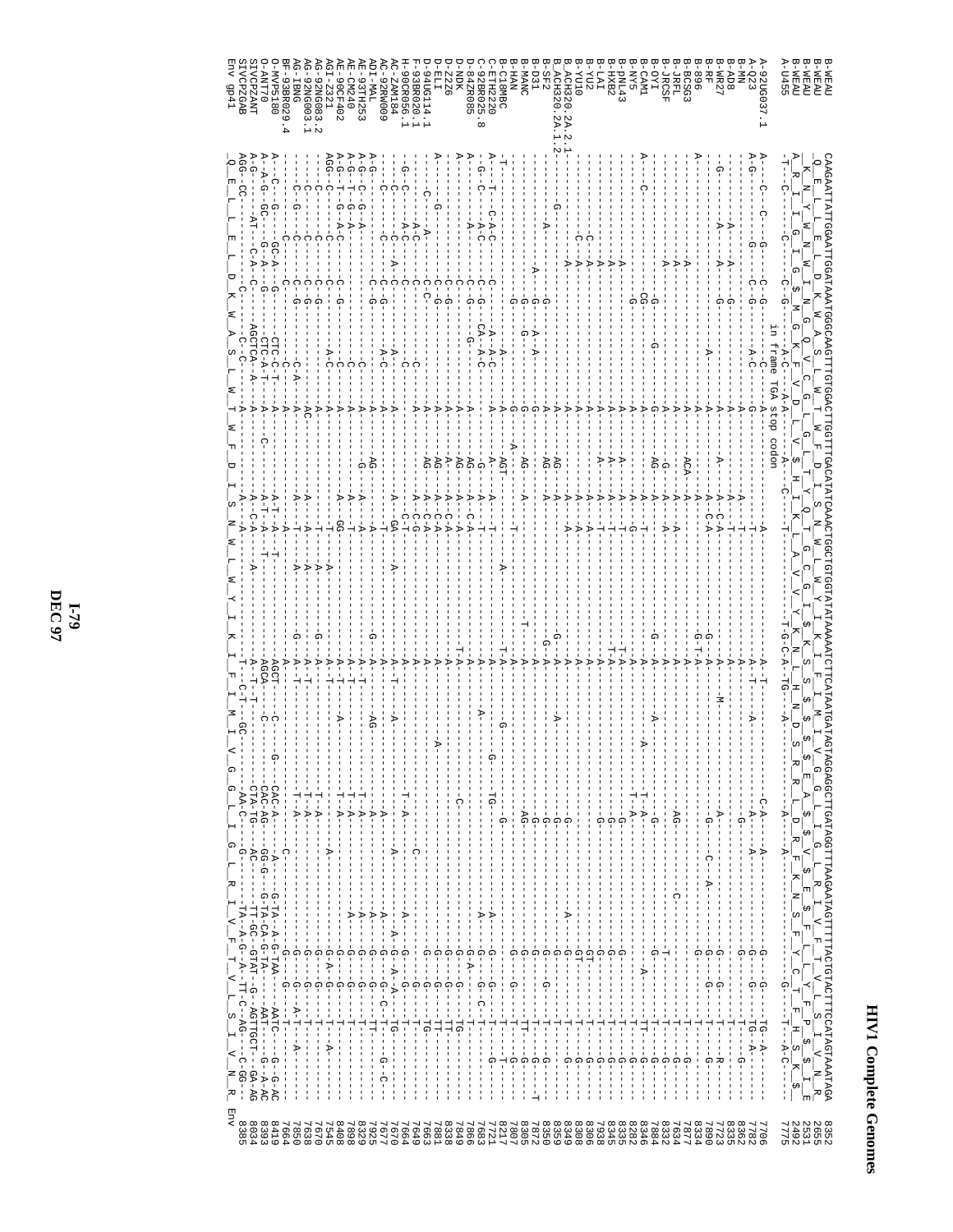| TCAT<br>TCA<br>FCA<br>ე<br>-<br>ი<br>cc-<br>ă<br>20-A<br>ā<br>РС-<br>G<br>Ω<br>⋒<br>ດ<br>⋒<br>G.<br>C<br>G<br>∩<br>( )<br>CTAC<br>CTG.<br>CTAC--<br>ଢ଼<br>ଋ<br>CTAC<br>CTTC<br>LTAC<br>FTAC<br><b>FTAC-</b><br><b>CIAC</b><br><b>TTAC</b><br><b>TTA-</b><br>LIG.<br>CP.L.<br>TAC<br>TAC-<br>ATCAT-A-<br>ACCA<br>ATCA--<br>ACCAG-A-<br>A – Az<br>$ACCA-$<br>$ATCAT - A -$<br>ATCA<br>ACCA<br>$-CA-$<br><b>GAA-</b><br>GAA-<br>AA-<br>CA-<br>$AA-$<br>$A - A$<br>CA-<br>$A - -$<br>$A - -$<br>$A$ --<br>AT-<br>$A---A$<br>$F_T - F_T$<br>白<br>녀<br>-1-A-<br>AA-<br>$-4-$<br>÷<br>F<br>۱<br>آ<br>G-CA--<br>A-C<br>AAGA--<br>$-\Delta$ -<br>AGA-<br>$A -$<br>AGA-<br>₹<br><b>AADE</b><br>3-A-GA-C<br>$-A- A-C$<br>A--GCA<br>-- G<br>__<br>ს<br>$A-G-A$<br>$\mathbb{F}$<br>$A-G-A$<br>トローア<br>-AA-<br>ω<br>ဂု<br>9 - A<br>G-A<br>∩<br>∩<br>∩<br>⊅<br>⊅<br>$-CA -$<br>$-5A-G$<br>n<br>n<br>Ω<br>CA.<br><b>AAG</b><br>A-<br>⊅<br>∀−<br>G<br>Ω<br>ດ<br>42<br>$-4-$<br>$C$ ---CA---<br>ך<br>--<br>ך<br>--<br>ှ<br> <br> <br>$AGA - A - -$<br>¤,<br>$---\mathbf{C}\mathbf{A}--$<br>$- - 2GA - -G - -$<br>ţ<br>$\frac{1}{1}$<br>ł<br>$\frac{1}{1}$<br>$\frac{1}{1}$<br>$-1$ $-1$ $-1$ $-1$ $-1$ $-1$ $-1$<br>$\frac{1}{1}$<br>ŧ<br>J.<br>ł<br>ł<br>ł<br>$\mathbf{I}$<br>л<br>J.<br>$- - C A - - - - - -$<br>$- - C A - - G - - A - -$<br>$AG-----$<br>$\mathbf I$<br>ن<br>ا<br>$\mathbf{I}$<br>$\mathsf I$<br>$C -$<br>$C = -G - -A - -1$<br>$CA$ --<br>$\mathbb{C}\mathbb{A}^{--}$<br>$CA - G -$<br>$CA - G - -$<br>$CA - G - -$<br>$CA - G - -$<br>$CA$ ---<br>$CA - G - -$<br>$CA$ ---<br>$CA - -$<br>$CA - G - -$<br>G-----<br>$\begin{array}{c} 1 \\ 1 \\ 1 \end{array}$<br>CA--G---------<br>Þ<br>$CA - -C$<br>Ω<br>Ω<br>$C = -G = -$<br>$C = -1$<br>CA-----<br>$\frac{1}{1}$<br>$\frac{1}{1}$<br>$\frac{1}{1}$<br>$\frac{1}{1}$<br>Ŧ<br>ı<br>$\frac{1}{1}$<br>$\mathbf{I}$<br>$\mathbf{I}$<br>$\mathbf{I}$<br>ਸ਼<br>$\frac{1}{\sqrt{2}}$<br>j<br>ω<br>J.<br>$\frac{1}{1}$<br>$\frac{1}{1}$<br>$\frac{1}{1}$<br>$\mathbf{I}$<br>j<br>I.<br>$\overline{1}$<br>1<br>L<br>0,<br>$\overline{1}$<br>$\mathbf I$<br>$\mathbf{I}$<br>$\mathbf{I}$<br>$\mathbf I$<br>$\mathsf I$<br>$-GAT---$<br>$-900-$<br>$\mathsf I$<br>$A -$<br>$\frac{1}{1}$<br>$\mathsf I$<br>$\mathbf I$<br>Ţ<br>$A - -$<br>$\overline{1}$<br>Ţ<br>GCC--AG-GGAC-GCC--GCCACCA--<br>$\frac{1}{1}$<br>$\blacksquare$<br>$\mathbf I$<br>I.<br>$-\frac{1}{2}$<br>$- - - - - - -$<br>$\overline{\phantom{a}}$<br>$\overline{\phantom{a}}$<br>J.<br>$\mathbf{I}$<br>$\overline{\phantom{a}}$<br>ı<br>I<br>$- - - - - - -$<br>¦≂<br>J.<br>-GT-C----ATTC--<br>$-1$<br>$\begin{bmatrix} 1 \\ 1 \\ 1 \\ 1 \end{bmatrix}$<br><u>ဂု</u><br> <br>$-1$<br>Ţ<br>$\mathbf{I}$<br>$\mathbf{I}$<br>I.<br>$\frac{1}{1}$<br>$\mathbf{I}$<br>$\mathbf{I}$<br>J.<br>Ţ<br>$\overline{\phantom{a}}$<br>$\frac{1}{1}$<br>$\mathbf{I}$<br>$-1$<br>J,<br>ا<br>م<br>$\mathbf{I}$<br>$\mathbf{I}$<br>1<br>$\frac{1}{1}$<br>$\frac{1}{1}$<br>т<br>$\mathbf{I}$<br>H.<br>$\frac{1}{1}$<br>$\frac{1}{1}$<br>$\mathsf I$<br>$\mathbb{I}$<br>$\mathsf I$<br>Tat stop codon TGA for many strains<br>G-GGA-GGCC--GCA-C-C--G--<br>G-GGAT-CCC-CGCC-C-A--G--<br>$\frac{1}{1}$<br>$\frac{1}{1}$<br>$\mathsf I$<br>$\mathsf I$<br>Ţ<br>$\frac{1}{1}$<br>$\frac{1}{1}$<br>$\sf I$<br>۲<br>Ĵ<br>J.<br>$\mathbf{I}$<br>J.<br>--AATTC--<br>$\overline{\phantom{a}}$<br>$\begin{array}{c} \hline \end{array}$<br>$\mathbf{I}$<br>$- - - - - - - - - - -$<br>J,<br>I<br>$--\mathbf{F} \mathbf{T}----$<br>J.<br>$-GATTC---$<br>$--\Delta{\tt ITTC}--$<br>$-2LTC--$<br>$-2L - C - C$<br>$-2L-L-C-C$<br>J.<br>$-CAT-C-C---$<br>-GATTC-C--<br>п<br>--ATTC-C--G---AGC<br>$-2LLL -$<br>$- P T T T C -$<br>$-2TTC--$<br>A-TGC-C<br>$-ACTC--$<br>$A-TGC--$<br>$---LGC---$<br>$-1 - 2G - - - -$<br>-ATTC--<br>$-1 - 1 - 1 - 1 - 1$<br>--rec--<br>$- - 2G - - -$<br>$-$ -TTC $-$<br>$-10-$<br>$-1 - 1 - 1 - 1$<br>¦7J<br>AATC--<br><b>ATTC---</b><br><b>ATTC---</b><br>AATC-C--<br>$-LTC--$<br>$-$ -rc $-$<br>--ree-<br>$-LCG-$<br>$- - -$ CC-<br>---90---<br>ł<br>-- 1991-<br>witu<br>$-LC$ -<br>.<br>ה<br> <br>$TCC---$<br>CG-TGC----<br>$\mathsf I$<br>k<br>$\mathbf I$<br>$CA-$<br>ł<br>h TGG in place of TAG a<br>ł<br>jн<br>$\mathsf I$<br>-------AGC--<br>$- -G - - RGC - -$<br>$\begin{array}{c} \hline \end{array}$<br>Ţ<br>$- - - - - - - - - - - -$<br>$\begin{array}{c} \rule{0.2cm}{0.15mm} \rule{0.2cm}{0.15mm} \rule{0.2cm}{0.15mm} \rule{0.2cm}{0.15mm} \rule{0.2cm}{0.15mm} \rule{0.2cm}{0.15mm} \rule{0.2cm}{0.15mm} \rule{0.2cm}{0.15mm} \rule{0.2cm}{0.15mm} \rule{0.2cm}{0.15mm} \rule{0.2cm}{0.15mm} \rule{0.2cm}{0.15mm} \rule{0.2cm}{0.15mm} \rule{0.2cm}{0.15mm} \rule{0.2cm}{0.15mm} \rule{$<br>$- - - - - - - - - - - -$<br>$- - 9 - 0$<br>$- -G - - -R - C - - - -$<br>$--\mathbf{G}--\mathbf{A}-\mathbf{C}$<br>$- - - - - - - - - - - -$<br>$\begin{array}{c} \end{array}$<br>Ţ<br>I<br>$\frac{1}{1}$<br>Ţ<br>Ţ<br>Ţ<br>$\mathsf I$<br>$\mathsf I$<br>$\mathsf I$<br>I<br>I<br>$\frac{1}{1}$<br>$\frac{1}{1}$<br>J.<br>$\frac{1}{1}$<br>J.<br>J.<br>J.<br>Ţ<br>ŧ<br>л<br>J.<br>$\mathbf{I}$<br>$\mathbf{I}$<br>$\frac{1}{4}$<br>$\frac{1}{1}$<br>$\overline{\phantom{a}}$<br>J.<br>$\mathbf{I}$<br>$\frac{1}{1}$<br>т<br>$\mathbf{I}$<br>п<br>-1<br>$\mathbf{I}$<br>ı<br>ا<br>∾<br>$\mathsf I$<br>$-$ - $-$ A - C - - -<br>j<br>$---AGC---$<br>$- - 369C - -$<br>$- - \text{AGC} - -$<br>$\frac{1}{1}$<br>$- - 2GC - -G - - - - -$<br>$-AGG -$<br>$-200C$<br>ł<br>$---AGC---$<br>$-$ - $    -$<br>ł<br>J<br>$-$ - $-$ - $-$<br>$- - A - -$<br>$-AAC--$<br>$- -A - C$<br>$-1 - C - 1$<br>$-1$ - $-1$<br>$- - 2GC - - - - - -$<br>$-1$ - $-1$<br>$\overline{1}$<br>$ACC---$<br>$A-C$<br>ຸດ<br>$AGC--$<br>$A - C - - - - - -$<br>$AGC--$<br>$\frac{1}{2}$<br>$\mathbf{A}-\mathbf{A}-$<br>$\Delta$ -A<br>Ħ<br>$A-C--$<br>$A-C$<br>$\Delta$ -C.<br>$-4-$<br>$AGC--$<br>$\mathbb{I}$<br>$\mathsf I$<br>J.<br>$\mathbf{I}$<br>$\blacksquare$<br>$\blacksquare$<br>่∡ี<br>$\frac{1}{1}$<br>$\frac{1}{1}$<br>$\frac{1}{1}$<br>$\frac{1}{1}$<br>J.<br>$\frac{1}{1}$<br>$\frac{1}{1}$<br>J.<br>$\frac{1}{1}$<br>ţ<br>1<br>$\blacksquare$<br>H.<br>$-c$ --<br>ŧ<br>т<br>$\mathbf{I}$<br>I.<br>$\frac{1}{1}$<br>$\overline{1}$<br>$\mathbf{I}$<br>J.<br>$\blacksquare$<br>$\frac{1}{1}$<br>$\frac{1}{1}$<br>ł<br>$\mathbf{I}$<br>$\frac{1}{1}$<br>$\frac{1}{1}$<br>п<br>Ω<br>$\overline{\phantom{a}}$<br>$\frac{1}{1}$<br>$-1 - 1 - 0 - 0 - 0 - 0 - 0$<br>'n<br>$-1 - 0 - 1$<br>İ<br>$\mathbf{I}$<br>J.<br>$\blacksquare$<br>$- - \Delta - - \text{TCG} - -$<br>$\overline{\phantom{a}}$<br>J.<br>-------<br>т<br>-1<br>т<br>т<br>ı<br>$-A-C-G--$<br>$\mathbb{I}$<br>$-\Delta - - -$<br>I<br>$\mathbf I$<br>$\mathbf I$<br>$\mathsf I$<br>$\mathbb{I}$<br>$\begin{array}{c} \rule{0.2cm}{0.15mm} \rule{0.2cm}{0.15mm} \rule{0.2cm}{0.15mm} \rule{0.2cm}{0.15mm} \rule{0.2cm}{0.15mm} \rule{0.2cm}{0.15mm} \rule{0.2cm}{0.15mm} \rule{0.2cm}{0.15mm} \rule{0.2cm}{0.15mm} \rule{0.2cm}{0.15mm} \rule{0.2cm}{0.15mm} \rule{0.2cm}{0.15mm} \rule{0.2cm}{0.15mm} \rule{0.2cm}{0.15mm} \rule{0.2cm}{0.15mm} \rule{$<br>ţ<br>$-0.000 -$<br>$\frac{1}{L}$<br>Ţ<br>F<br>$\frac{1}{1}$<br>--20--<br>$\mathbf{I}$<br>$\overline{\phantom{a}}$<br>$\mathsf I$<br>$\frac{1}{1}$<br>$\blacksquare$<br>$\mathbf{I}$<br>$\mathbf{I}$<br>$\blacksquare$<br>--99--<br>J.<br>J.<br>$-5 - 5 -$<br>$\mathbb{I}$<br>$\mathbf{I}$<br>- 1<br>- 11<br>$\frac{1}{4}$<br>$\mathbf{I}$<br>$\mathbf{I}$<br>C-G--<br>$-6 -$<br>$-6 -$<br>$\frac{1}{1}$<br>$\mathbf{I}$<br>$\mathbf{I}$<br>$-6 - -$<br>$\blacksquare$<br>$\overline{\phantom{a}}$<br>$\mathbf{I}$<br>$\mathbf{I}$<br>$\overline{1}$<br>п<br>-1<br>$\overline{1}$<br>$\frac{1}{1}$<br>$\mathbf{I}$<br>$\mathbf{I}$<br>$\mathbf{I}$<br>п<br>ı<br>-- 50<br>$-\frac{1}{2}$<br>$GCA--AGT-GG$<br>Þ<br>- ନ<br>-<br>က်<br>၊<br>$\frac{1}{2}$<br>ှ<br>Ω<br>ဂု<br>Ω<br>$-9 - 0 -$<br>Ω<br>ن<br>  -<br>  -<br>$\frac{1}{\sqrt{2}}$<br>-9-1-0-1-0-0-1<br>$C = -G = -G = -$<br>Ω<br>ດ<br>Ω<br>ດ<br>ω<br>$\frac{1}{\sqrt{2}}$<br>$\frac{1}{\sqrt{2}}$<br>$\frac{1}{2}$<br>ω<br>Ω<br>ω<br>ဂု<br>Ω<br>$C -$<br>$\Gamma$<br><u>ဂ</u><br>G-GA--GC-<br>Ω<br>$\frac{1}{4}$<br>ŧ<br>$\frac{1}{4}$<br>ŧ<br>$\frac{1}{1}$<br>ŧ<br>-1<br>÷<br>÷<br>$\frac{1}{1}$<br>ŧ<br>$\mathbf{I}$<br>ŧ<br>L WEAU<br>--GT-G<br>$-1.5 - 1$<br>$-99 - - -$<br>$\frac{1}{1}$<br>$\mathsf I$<br>$A - I$<br>$A - -$<br>$\overline{A}$<br>$\frac{1}{1}$<br>$\begin{array}{c} \rule{0pt}{2.5ex} \rule{0pt}{2.5ex} \rule{0pt}{2.5ex} \rule{0pt}{2.5ex} \rule{0pt}{2.5ex} \rule{0pt}{2.5ex} \rule{0pt}{2.5ex} \rule{0pt}{2.5ex} \rule{0pt}{2.5ex} \rule{0pt}{2.5ex} \rule{0pt}{2.5ex} \rule{0pt}{2.5ex} \rule{0pt}{2.5ex} \rule{0pt}{2.5ex} \rule{0pt}{2.5ex} \rule{0pt}{2.5ex} \rule{0pt}{2.5ex} \rule{0pt}{2.5ex} \rule{0pt}{2.5ex} \rule{0$<br>$A -$<br>$-99 - - -$<br>--cc-<br>$\frac{1}{2}$<br>$\frac{1}{2}$<br>$\frac{1}{1}$<br>$-5 -$<br>$\blacksquare$<br>$\frac{1}{1}$<br>$\frac{1}{1}$<br>--GCG<br>ا<br>ال<br>$\frac{1}{4}$<br>$\mathsf I$<br>$\frac{1}{2}$<br>$\frac{1}{1}$<br>--GCT<br>I<br>$-90-$<br>$\frac{1}{1}$<br>$-90-$<br>$\frac{1}{1}$<br>$\frac{1}{1}$<br>I<br>J<br>J<br>ーー<br>$-35-$<br>$-50 -$<br>$-35 -$<br>$-50 -$<br>J.<br>$\mathbf{I}$<br>$\overline{1}$<br>$\mathbf{I}$<br>Ġ<br>$\,$ I<br>占一日<br>н<br>년<br>$\mathbb I$<br>Ē<br>$\mathbf{I}$<br>Ţ<br>J.<br>J.<br>$\mathbf{I}$<br>ŢΟ | E<br>ļ.<br>!<br>∞<br>¦¤<br>'n<br>'n<br>Η<br>¦¤<br>þg<br>'n,<br>ط<br>₩<br>þ<br>ŗω.<br>'പ<br>ົດ<br>'n<br>゚゚゙゚゙゙゙゙゙゙゚゙゚゙゙゙゙゙゙゚゚゚゙<br>ď<br>$\int_{\mathcal{D}}$<br>Ή<br>$\prec$<br>$\overline{\phantom{a}}$<br>U<br>$\mathbb{k}$<br>ļ.<br>ົດ<br>'n<br>ا<br>∾.<br>Ή<br>Έ<br>Έ<br>Н<br>מ' |  |
|--------------------------------------------------------------------------------------------------------------------------------------------------------------------------------------------------------------------------------------------------------------------------------------------------------------------------------------------------------------------------------------------------------------------------------------------------------------------------------------------------------------------------------------------------------------------------------------------------------------------------------------------------------------------------------------------------------------------------------------------------------------------------------------------------------------------------------------------------------------------------------------------------------------------------------------------------------------------------------------------------------------------------------------------------------------------------------------------------------------------------------------------------------------------------------------------------------------------------------------------------------------------------------------------------------------------------------------------------------------------------------------------------------------------------------------------------------------------------------------------------------------------------------------------------------------------------------------------------------------------------------------------------------------------------------------------------------------------------------------------------------------------------------------------------------------------------------------------------------------------------------------------------------------------------------------------------------------------------------------------------------------------------------------------------------------------------------------------------------------------------------------------------------------------------------------------------------------------------------------------------------------------------------------------------------------------------------------------------------------------------------------------------------------------------------------------------------------------------------------------------------------------------------------------------------------------------------------------------------------------------------------------------------------------------------------------------------------------------------------------------------------------------------------------------------------------------------------------------------------------------------------------------------------------------------------------------------------------------------------------------------------------------------------------------------------------------------------------------------------------------------------------------------------------------------------------------------------------------------------------------------------------------------------------------------------------------------------------------------------------------------------------------------------------------------------------------------------------------------------------------------------------------------------------------------------------------------------------------------------------------------------------------------------------------------------------------------------------------------------------------------------------------------------------------------------------------------------------------------------------------------------------------------------------------------------------------------------------------------------------------------------------------------------------------------------------------------------------------------------------------------------------------------------------------------------------------------------------------------------------------------------------------------------------------------------------------------------------------------------------------------------------------------------------------------------------------------------------------------------------------------------------------------------------------------------------------------------------------------------------------------------------------------------------------------------------------------------------------------------------------------------------------------------------------------------------------------------------------------------------------------------------------------------------------------------------------------------------------------------------------------------------------------------------------------------------------------------------------------------------------------------------------------------------------------------------------------------------------------------------------------------------------------------------------------------------------------------------------------------------------------------------------------------------------------------------------------------------------------------------------------------------------------------------------------------------------------------------------------------------------------------------------------------------------------------------------------------------------------------------------------------------------------------------------------------------------------------------------------------------------------------------------------------------------------------------------------------------------------------------------------------------------------------------------------------------------------------------------------------------------------------------------------------------------------------------------------------------------------------------------------------------------------------------------------------------------------------------------------------------------------------------------------------------------------------------------------------------------------------------------------------------------------------------------------------------------------------------------------------------------------------------------------------------------------------------------------------------------------------------------------------------------------------------------------------------------------------------------------------------------------------------------------------------------------------------------------------------------------------------------------------------------------------------------------------------------------------------------------------------------------------------------------------------------------------------------------------------------------------------------------------------------------------------------------------------------------------------------------------------------------------------------------------------------------------------------------------------------------------------------------------------------------------------------------------------------------------------------------------------------------------------------------------------------------------------------------------------------------------------------------------------------------------------------------------------------------------------------------------------------------------------------------------------------------------------------------------------------------------------------------------------------------------------------------------------------------------------------------------------------------------------------------------------------------------------------------------------------------------------------------------------------------------------------------------------------------------------------------------------------------------------------------------------------------------------------------------------------------------------------------------------------------------------------------------------------------------------------------------------------------------------------------------------------------------------------------------------------------------------------------------------------------------------------------------------------------------------------------------------------------------------------------------------------------------------------------------------------------------------------------------------------------------------------------------------------------------------------------------------------------------------------------------------------------------------------------------------------------------------------------------------------------------------------------------------------------------------------------------------------------------------------------------------|-------------------------------------------------------------------------------------------------------------------------------------------------------------------------------------------------------------------------------------------------------------------------------------|--|
|                                                                                                                                                                                                                                                                                                                                                                                                                                                                                                                                                                                                                                                                                                                                                                                                                                                                                                                                                                                                                                                                                                                                                                                                                                                                                                                                                                                                                                                                                                                                                                                                                                                                                                                                                                                                                                                                                                                                                                                                                                                                                                                                                                                                                                                                                                                                                                                                                                                                                                                                                                                                                                                                                                                                                                                                                                                                                                                                                                                                                                                                                                                                                                                                                                                                                                                                                                                                                                                                                                                                                                                                                                                                                                                                                                                                                                                                                                                                                                                                                                                                                                                                                                                                                                                                                                                                                                                                                                                                                                                                                                                                                                                                                                                                                                                                                                                                                                                                                                                                                                                                                                                                                                                                                                                                                                                                                                                                                                                                                                                                                                                                                                                                                                                                                                                                                                                                                                                                                                                                                                                                                                                                                                                                                                                                                                                                                                                                                                                                                                                                                                                                                                                                                                                                                                                                                                                                                                                                                                                                                                                                                                                                                                                                                                                                                                                                                                                                                                                                                                                                                                                                                                                                                                                                                                                                                                                                                                                                                                                                                                                                                                                                                                                                                                                                                                                                                                                                                                                                                                                                                                                                                                                                                                                                                                                                                                                                                                                                                                                                                                                                                                                                                                                                                                                                                                                                                                                                                    |                                                                                                                                                                                                                                                                                     |  |
|                                                                                                                                                                                                                                                                                                                                                                                                                                                                                                                                                                                                                                                                                                                                                                                                                                                                                                                                                                                                                                                                                                                                                                                                                                                                                                                                                                                                                                                                                                                                                                                                                                                                                                                                                                                                                                                                                                                                                                                                                                                                                                                                                                                                                                                                                                                                                                                                                                                                                                                                                                                                                                                                                                                                                                                                                                                                                                                                                                                                                                                                                                                                                                                                                                                                                                                                                                                                                                                                                                                                                                                                                                                                                                                                                                                                                                                                                                                                                                                                                                                                                                                                                                                                                                                                                                                                                                                                                                                                                                                                                                                                                                                                                                                                                                                                                                                                                                                                                                                                                                                                                                                                                                                                                                                                                                                                                                                                                                                                                                                                                                                                                                                                                                                                                                                                                                                                                                                                                                                                                                                                                                                                                                                                                                                                                                                                                                                                                                                                                                                                                                                                                                                                                                                                                                                                                                                                                                                                                                                                                                                                                                                                                                                                                                                                                                                                                                                                                                                                                                                                                                                                                                                                                                                                                                                                                                                                                                                                                                                                                                                                                                                                                                                                                                                                                                                                                                                                                                                                                                                                                                                                                                                                                                                                                                                                                                                                                                                                                                                                                                                                                                                                                                                                                                                                                                                                                                                                                    |                                                                                                                                                                                                                                                                                     |  |
|                                                                                                                                                                                                                                                                                                                                                                                                                                                                                                                                                                                                                                                                                                                                                                                                                                                                                                                                                                                                                                                                                                                                                                                                                                                                                                                                                                                                                                                                                                                                                                                                                                                                                                                                                                                                                                                                                                                                                                                                                                                                                                                                                                                                                                                                                                                                                                                                                                                                                                                                                                                                                                                                                                                                                                                                                                                                                                                                                                                                                                                                                                                                                                                                                                                                                                                                                                                                                                                                                                                                                                                                                                                                                                                                                                                                                                                                                                                                                                                                                                                                                                                                                                                                                                                                                                                                                                                                                                                                                                                                                                                                                                                                                                                                                                                                                                                                                                                                                                                                                                                                                                                                                                                                                                                                                                                                                                                                                                                                                                                                                                                                                                                                                                                                                                                                                                                                                                                                                                                                                                                                                                                                                                                                                                                                                                                                                                                                                                                                                                                                                                                                                                                                                                                                                                                                                                                                                                                                                                                                                                                                                                                                                                                                                                                                                                                                                                                                                                                                                                                                                                                                                                                                                                                                                                                                                                                                                                                                                                                                                                                                                                                                                                                                                                                                                                                                                                                                                                                                                                                                                                                                                                                                                                                                                                                                                                                                                                                                                                                                                                                                                                                                                                                                                                                                                                                                                                                                                    |                                                                                                                                                                                                                                                                                     |  |
|                                                                                                                                                                                                                                                                                                                                                                                                                                                                                                                                                                                                                                                                                                                                                                                                                                                                                                                                                                                                                                                                                                                                                                                                                                                                                                                                                                                                                                                                                                                                                                                                                                                                                                                                                                                                                                                                                                                                                                                                                                                                                                                                                                                                                                                                                                                                                                                                                                                                                                                                                                                                                                                                                                                                                                                                                                                                                                                                                                                                                                                                                                                                                                                                                                                                                                                                                                                                                                                                                                                                                                                                                                                                                                                                                                                                                                                                                                                                                                                                                                                                                                                                                                                                                                                                                                                                                                                                                                                                                                                                                                                                                                                                                                                                                                                                                                                                                                                                                                                                                                                                                                                                                                                                                                                                                                                                                                                                                                                                                                                                                                                                                                                                                                                                                                                                                                                                                                                                                                                                                                                                                                                                                                                                                                                                                                                                                                                                                                                                                                                                                                                                                                                                                                                                                                                                                                                                                                                                                                                                                                                                                                                                                                                                                                                                                                                                                                                                                                                                                                                                                                                                                                                                                                                                                                                                                                                                                                                                                                                                                                                                                                                                                                                                                                                                                                                                                                                                                                                                                                                                                                                                                                                                                                                                                                                                                                                                                                                                                                                                                                                                                                                                                                                                                                                                                                                                                                                                                    |                                                                                                                                                                                                                                                                                     |  |
|                                                                                                                                                                                                                                                                                                                                                                                                                                                                                                                                                                                                                                                                                                                                                                                                                                                                                                                                                                                                                                                                                                                                                                                                                                                                                                                                                                                                                                                                                                                                                                                                                                                                                                                                                                                                                                                                                                                                                                                                                                                                                                                                                                                                                                                                                                                                                                                                                                                                                                                                                                                                                                                                                                                                                                                                                                                                                                                                                                                                                                                                                                                                                                                                                                                                                                                                                                                                                                                                                                                                                                                                                                                                                                                                                                                                                                                                                                                                                                                                                                                                                                                                                                                                                                                                                                                                                                                                                                                                                                                                                                                                                                                                                                                                                                                                                                                                                                                                                                                                                                                                                                                                                                                                                                                                                                                                                                                                                                                                                                                                                                                                                                                                                                                                                                                                                                                                                                                                                                                                                                                                                                                                                                                                                                                                                                                                                                                                                                                                                                                                                                                                                                                                                                                                                                                                                                                                                                                                                                                                                                                                                                                                                                                                                                                                                                                                                                                                                                                                                                                                                                                                                                                                                                                                                                                                                                                                                                                                                                                                                                                                                                                                                                                                                                                                                                                                                                                                                                                                                                                                                                                                                                                                                                                                                                                                                                                                                                                                                                                                                                                                                                                                                                                                                                                                                                                                                                                                                    |                                                                                                                                                                                                                                                                                     |  |
|                                                                                                                                                                                                                                                                                                                                                                                                                                                                                                                                                                                                                                                                                                                                                                                                                                                                                                                                                                                                                                                                                                                                                                                                                                                                                                                                                                                                                                                                                                                                                                                                                                                                                                                                                                                                                                                                                                                                                                                                                                                                                                                                                                                                                                                                                                                                                                                                                                                                                                                                                                                                                                                                                                                                                                                                                                                                                                                                                                                                                                                                                                                                                                                                                                                                                                                                                                                                                                                                                                                                                                                                                                                                                                                                                                                                                                                                                                                                                                                                                                                                                                                                                                                                                                                                                                                                                                                                                                                                                                                                                                                                                                                                                                                                                                                                                                                                                                                                                                                                                                                                                                                                                                                                                                                                                                                                                                                                                                                                                                                                                                                                                                                                                                                                                                                                                                                                                                                                                                                                                                                                                                                                                                                                                                                                                                                                                                                                                                                                                                                                                                                                                                                                                                                                                                                                                                                                                                                                                                                                                                                                                                                                                                                                                                                                                                                                                                                                                                                                                                                                                                                                                                                                                                                                                                                                                                                                                                                                                                                                                                                                                                                                                                                                                                                                                                                                                                                                                                                                                                                                                                                                                                                                                                                                                                                                                                                                                                                                                                                                                                                                                                                                                                                                                                                                                                                                                                                                                    |                                                                                                                                                                                                                                                                                     |  |
|                                                                                                                                                                                                                                                                                                                                                                                                                                                                                                                                                                                                                                                                                                                                                                                                                                                                                                                                                                                                                                                                                                                                                                                                                                                                                                                                                                                                                                                                                                                                                                                                                                                                                                                                                                                                                                                                                                                                                                                                                                                                                                                                                                                                                                                                                                                                                                                                                                                                                                                                                                                                                                                                                                                                                                                                                                                                                                                                                                                                                                                                                                                                                                                                                                                                                                                                                                                                                                                                                                                                                                                                                                                                                                                                                                                                                                                                                                                                                                                                                                                                                                                                                                                                                                                                                                                                                                                                                                                                                                                                                                                                                                                                                                                                                                                                                                                                                                                                                                                                                                                                                                                                                                                                                                                                                                                                                                                                                                                                                                                                                                                                                                                                                                                                                                                                                                                                                                                                                                                                                                                                                                                                                                                                                                                                                                                                                                                                                                                                                                                                                                                                                                                                                                                                                                                                                                                                                                                                                                                                                                                                                                                                                                                                                                                                                                                                                                                                                                                                                                                                                                                                                                                                                                                                                                                                                                                                                                                                                                                                                                                                                                                                                                                                                                                                                                                                                                                                                                                                                                                                                                                                                                                                                                                                                                                                                                                                                                                                                                                                                                                                                                                                                                                                                                                                                                                                                                                                                    |                                                                                                                                                                                                                                                                                     |  |
|                                                                                                                                                                                                                                                                                                                                                                                                                                                                                                                                                                                                                                                                                                                                                                                                                                                                                                                                                                                                                                                                                                                                                                                                                                                                                                                                                                                                                                                                                                                                                                                                                                                                                                                                                                                                                                                                                                                                                                                                                                                                                                                                                                                                                                                                                                                                                                                                                                                                                                                                                                                                                                                                                                                                                                                                                                                                                                                                                                                                                                                                                                                                                                                                                                                                                                                                                                                                                                                                                                                                                                                                                                                                                                                                                                                                                                                                                                                                                                                                                                                                                                                                                                                                                                                                                                                                                                                                                                                                                                                                                                                                                                                                                                                                                                                                                                                                                                                                                                                                                                                                                                                                                                                                                                                                                                                                                                                                                                                                                                                                                                                                                                                                                                                                                                                                                                                                                                                                                                                                                                                                                                                                                                                                                                                                                                                                                                                                                                                                                                                                                                                                                                                                                                                                                                                                                                                                                                                                                                                                                                                                                                                                                                                                                                                                                                                                                                                                                                                                                                                                                                                                                                                                                                                                                                                                                                                                                                                                                                                                                                                                                                                                                                                                                                                                                                                                                                                                                                                                                                                                                                                                                                                                                                                                                                                                                                                                                                                                                                                                                                                                                                                                                                                                                                                                                                                                                                                                                    |                                                                                                                                                                                                                                                                                     |  |
|                                                                                                                                                                                                                                                                                                                                                                                                                                                                                                                                                                                                                                                                                                                                                                                                                                                                                                                                                                                                                                                                                                                                                                                                                                                                                                                                                                                                                                                                                                                                                                                                                                                                                                                                                                                                                                                                                                                                                                                                                                                                                                                                                                                                                                                                                                                                                                                                                                                                                                                                                                                                                                                                                                                                                                                                                                                                                                                                                                                                                                                                                                                                                                                                                                                                                                                                                                                                                                                                                                                                                                                                                                                                                                                                                                                                                                                                                                                                                                                                                                                                                                                                                                                                                                                                                                                                                                                                                                                                                                                                                                                                                                                                                                                                                                                                                                                                                                                                                                                                                                                                                                                                                                                                                                                                                                                                                                                                                                                                                                                                                                                                                                                                                                                                                                                                                                                                                                                                                                                                                                                                                                                                                                                                                                                                                                                                                                                                                                                                                                                                                                                                                                                                                                                                                                                                                                                                                                                                                                                                                                                                                                                                                                                                                                                                                                                                                                                                                                                                                                                                                                                                                                                                                                                                                                                                                                                                                                                                                                                                                                                                                                                                                                                                                                                                                                                                                                                                                                                                                                                                                                                                                                                                                                                                                                                                                                                                                                                                                                                                                                                                                                                                                                                                                                                                                                                                                                                                                    |                                                                                                                                                                                                                                                                                     |  |
|                                                                                                                                                                                                                                                                                                                                                                                                                                                                                                                                                                                                                                                                                                                                                                                                                                                                                                                                                                                                                                                                                                                                                                                                                                                                                                                                                                                                                                                                                                                                                                                                                                                                                                                                                                                                                                                                                                                                                                                                                                                                                                                                                                                                                                                                                                                                                                                                                                                                                                                                                                                                                                                                                                                                                                                                                                                                                                                                                                                                                                                                                                                                                                                                                                                                                                                                                                                                                                                                                                                                                                                                                                                                                                                                                                                                                                                                                                                                                                                                                                                                                                                                                                                                                                                                                                                                                                                                                                                                                                                                                                                                                                                                                                                                                                                                                                                                                                                                                                                                                                                                                                                                                                                                                                                                                                                                                                                                                                                                                                                                                                                                                                                                                                                                                                                                                                                                                                                                                                                                                                                                                                                                                                                                                                                                                                                                                                                                                                                                                                                                                                                                                                                                                                                                                                                                                                                                                                                                                                                                                                                                                                                                                                                                                                                                                                                                                                                                                                                                                                                                                                                                                                                                                                                                                                                                                                                                                                                                                                                                                                                                                                                                                                                                                                                                                                                                                                                                                                                                                                                                                                                                                                                                                                                                                                                                                                                                                                                                                                                                                                                                                                                                                                                                                                                                                                                                                                                                                    |                                                                                                                                                                                                                                                                                     |  |
|                                                                                                                                                                                                                                                                                                                                                                                                                                                                                                                                                                                                                                                                                                                                                                                                                                                                                                                                                                                                                                                                                                                                                                                                                                                                                                                                                                                                                                                                                                                                                                                                                                                                                                                                                                                                                                                                                                                                                                                                                                                                                                                                                                                                                                                                                                                                                                                                                                                                                                                                                                                                                                                                                                                                                                                                                                                                                                                                                                                                                                                                                                                                                                                                                                                                                                                                                                                                                                                                                                                                                                                                                                                                                                                                                                                                                                                                                                                                                                                                                                                                                                                                                                                                                                                                                                                                                                                                                                                                                                                                                                                                                                                                                                                                                                                                                                                                                                                                                                                                                                                                                                                                                                                                                                                                                                                                                                                                                                                                                                                                                                                                                                                                                                                                                                                                                                                                                                                                                                                                                                                                                                                                                                                                                                                                                                                                                                                                                                                                                                                                                                                                                                                                                                                                                                                                                                                                                                                                                                                                                                                                                                                                                                                                                                                                                                                                                                                                                                                                                                                                                                                                                                                                                                                                                                                                                                                                                                                                                                                                                                                                                                                                                                                                                                                                                                                                                                                                                                                                                                                                                                                                                                                                                                                                                                                                                                                                                                                                                                                                                                                                                                                                                                                                                                                                                                                                                                                                                    |                                                                                                                                                                                                                                                                                     |  |
|                                                                                                                                                                                                                                                                                                                                                                                                                                                                                                                                                                                                                                                                                                                                                                                                                                                                                                                                                                                                                                                                                                                                                                                                                                                                                                                                                                                                                                                                                                                                                                                                                                                                                                                                                                                                                                                                                                                                                                                                                                                                                                                                                                                                                                                                                                                                                                                                                                                                                                                                                                                                                                                                                                                                                                                                                                                                                                                                                                                                                                                                                                                                                                                                                                                                                                                                                                                                                                                                                                                                                                                                                                                                                                                                                                                                                                                                                                                                                                                                                                                                                                                                                                                                                                                                                                                                                                                                                                                                                                                                                                                                                                                                                                                                                                                                                                                                                                                                                                                                                                                                                                                                                                                                                                                                                                                                                                                                                                                                                                                                                                                                                                                                                                                                                                                                                                                                                                                                                                                                                                                                                                                                                                                                                                                                                                                                                                                                                                                                                                                                                                                                                                                                                                                                                                                                                                                                                                                                                                                                                                                                                                                                                                                                                                                                                                                                                                                                                                                                                                                                                                                                                                                                                                                                                                                                                                                                                                                                                                                                                                                                                                                                                                                                                                                                                                                                                                                                                                                                                                                                                                                                                                                                                                                                                                                                                                                                                                                                                                                                                                                                                                                                                                                                                                                                                                                                                                                                                    |                                                                                                                                                                                                                                                                                     |  |
|                                                                                                                                                                                                                                                                                                                                                                                                                                                                                                                                                                                                                                                                                                                                                                                                                                                                                                                                                                                                                                                                                                                                                                                                                                                                                                                                                                                                                                                                                                                                                                                                                                                                                                                                                                                                                                                                                                                                                                                                                                                                                                                                                                                                                                                                                                                                                                                                                                                                                                                                                                                                                                                                                                                                                                                                                                                                                                                                                                                                                                                                                                                                                                                                                                                                                                                                                                                                                                                                                                                                                                                                                                                                                                                                                                                                                                                                                                                                                                                                                                                                                                                                                                                                                                                                                                                                                                                                                                                                                                                                                                                                                                                                                                                                                                                                                                                                                                                                                                                                                                                                                                                                                                                                                                                                                                                                                                                                                                                                                                                                                                                                                                                                                                                                                                                                                                                                                                                                                                                                                                                                                                                                                                                                                                                                                                                                                                                                                                                                                                                                                                                                                                                                                                                                                                                                                                                                                                                                                                                                                                                                                                                                                                                                                                                                                                                                                                                                                                                                                                                                                                                                                                                                                                                                                                                                                                                                                                                                                                                                                                                                                                                                                                                                                                                                                                                                                                                                                                                                                                                                                                                                                                                                                                                                                                                                                                                                                                                                                                                                                                                                                                                                                                                                                                                                                                                                                                                                                    |                                                                                                                                                                                                                                                                                     |  |
|                                                                                                                                                                                                                                                                                                                                                                                                                                                                                                                                                                                                                                                                                                                                                                                                                                                                                                                                                                                                                                                                                                                                                                                                                                                                                                                                                                                                                                                                                                                                                                                                                                                                                                                                                                                                                                                                                                                                                                                                                                                                                                                                                                                                                                                                                                                                                                                                                                                                                                                                                                                                                                                                                                                                                                                                                                                                                                                                                                                                                                                                                                                                                                                                                                                                                                                                                                                                                                                                                                                                                                                                                                                                                                                                                                                                                                                                                                                                                                                                                                                                                                                                                                                                                                                                                                                                                                                                                                                                                                                                                                                                                                                                                                                                                                                                                                                                                                                                                                                                                                                                                                                                                                                                                                                                                                                                                                                                                                                                                                                                                                                                                                                                                                                                                                                                                                                                                                                                                                                                                                                                                                                                                                                                                                                                                                                                                                                                                                                                                                                                                                                                                                                                                                                                                                                                                                                                                                                                                                                                                                                                                                                                                                                                                                                                                                                                                                                                                                                                                                                                                                                                                                                                                                                                                                                                                                                                                                                                                                                                                                                                                                                                                                                                                                                                                                                                                                                                                                                                                                                                                                                                                                                                                                                                                                                                                                                                                                                                                                                                                                                                                                                                                                                                                                                                                                                                                                                                                    |                                                                                                                                                                                                                                                                                     |  |
|                                                                                                                                                                                                                                                                                                                                                                                                                                                                                                                                                                                                                                                                                                                                                                                                                                                                                                                                                                                                                                                                                                                                                                                                                                                                                                                                                                                                                                                                                                                                                                                                                                                                                                                                                                                                                                                                                                                                                                                                                                                                                                                                                                                                                                                                                                                                                                                                                                                                                                                                                                                                                                                                                                                                                                                                                                                                                                                                                                                                                                                                                                                                                                                                                                                                                                                                                                                                                                                                                                                                                                                                                                                                                                                                                                                                                                                                                                                                                                                                                                                                                                                                                                                                                                                                                                                                                                                                                                                                                                                                                                                                                                                                                                                                                                                                                                                                                                                                                                                                                                                                                                                                                                                                                                                                                                                                                                                                                                                                                                                                                                                                                                                                                                                                                                                                                                                                                                                                                                                                                                                                                                                                                                                                                                                                                                                                                                                                                                                                                                                                                                                                                                                                                                                                                                                                                                                                                                                                                                                                                                                                                                                                                                                                                                                                                                                                                                                                                                                                                                                                                                                                                                                                                                                                                                                                                                                                                                                                                                                                                                                                                                                                                                                                                                                                                                                                                                                                                                                                                                                                                                                                                                                                                                                                                                                                                                                                                                                                                                                                                                                                                                                                                                                                                                                                                                                                                                                                                    |                                                                                                                                                                                                                                                                                     |  |
|                                                                                                                                                                                                                                                                                                                                                                                                                                                                                                                                                                                                                                                                                                                                                                                                                                                                                                                                                                                                                                                                                                                                                                                                                                                                                                                                                                                                                                                                                                                                                                                                                                                                                                                                                                                                                                                                                                                                                                                                                                                                                                                                                                                                                                                                                                                                                                                                                                                                                                                                                                                                                                                                                                                                                                                                                                                                                                                                                                                                                                                                                                                                                                                                                                                                                                                                                                                                                                                                                                                                                                                                                                                                                                                                                                                                                                                                                                                                                                                                                                                                                                                                                                                                                                                                                                                                                                                                                                                                                                                                                                                                                                                                                                                                                                                                                                                                                                                                                                                                                                                                                                                                                                                                                                                                                                                                                                                                                                                                                                                                                                                                                                                                                                                                                                                                                                                                                                                                                                                                                                                                                                                                                                                                                                                                                                                                                                                                                                                                                                                                                                                                                                                                                                                                                                                                                                                                                                                                                                                                                                                                                                                                                                                                                                                                                                                                                                                                                                                                                                                                                                                                                                                                                                                                                                                                                                                                                                                                                                                                                                                                                                                                                                                                                                                                                                                                                                                                                                                                                                                                                                                                                                                                                                                                                                                                                                                                                                                                                                                                                                                                                                                                                                                                                                                                                                                                                                                                                    |                                                                                                                                                                                                                                                                                     |  |
|                                                                                                                                                                                                                                                                                                                                                                                                                                                                                                                                                                                                                                                                                                                                                                                                                                                                                                                                                                                                                                                                                                                                                                                                                                                                                                                                                                                                                                                                                                                                                                                                                                                                                                                                                                                                                                                                                                                                                                                                                                                                                                                                                                                                                                                                                                                                                                                                                                                                                                                                                                                                                                                                                                                                                                                                                                                                                                                                                                                                                                                                                                                                                                                                                                                                                                                                                                                                                                                                                                                                                                                                                                                                                                                                                                                                                                                                                                                                                                                                                                                                                                                                                                                                                                                                                                                                                                                                                                                                                                                                                                                                                                                                                                                                                                                                                                                                                                                                                                                                                                                                                                                                                                                                                                                                                                                                                                                                                                                                                                                                                                                                                                                                                                                                                                                                                                                                                                                                                                                                                                                                                                                                                                                                                                                                                                                                                                                                                                                                                                                                                                                                                                                                                                                                                                                                                                                                                                                                                                                                                                                                                                                                                                                                                                                                                                                                                                                                                                                                                                                                                                                                                                                                                                                                                                                                                                                                                                                                                                                                                                                                                                                                                                                                                                                                                                                                                                                                                                                                                                                                                                                                                                                                                                                                                                                                                                                                                                                                                                                                                                                                                                                                                                                                                                                                                                                                                                                                                    |                                                                                                                                                                                                                                                                                     |  |
|                                                                                                                                                                                                                                                                                                                                                                                                                                                                                                                                                                                                                                                                                                                                                                                                                                                                                                                                                                                                                                                                                                                                                                                                                                                                                                                                                                                                                                                                                                                                                                                                                                                                                                                                                                                                                                                                                                                                                                                                                                                                                                                                                                                                                                                                                                                                                                                                                                                                                                                                                                                                                                                                                                                                                                                                                                                                                                                                                                                                                                                                                                                                                                                                                                                                                                                                                                                                                                                                                                                                                                                                                                                                                                                                                                                                                                                                                                                                                                                                                                                                                                                                                                                                                                                                                                                                                                                                                                                                                                                                                                                                                                                                                                                                                                                                                                                                                                                                                                                                                                                                                                                                                                                                                                                                                                                                                                                                                                                                                                                                                                                                                                                                                                                                                                                                                                                                                                                                                                                                                                                                                                                                                                                                                                                                                                                                                                                                                                                                                                                                                                                                                                                                                                                                                                                                                                                                                                                                                                                                                                                                                                                                                                                                                                                                                                                                                                                                                                                                                                                                                                                                                                                                                                                                                                                                                                                                                                                                                                                                                                                                                                                                                                                                                                                                                                                                                                                                                                                                                                                                                                                                                                                                                                                                                                                                                                                                                                                                                                                                                                                                                                                                                                                                                                                                                                                                                                                                                    |                                                                                                                                                                                                                                                                                     |  |
|                                                                                                                                                                                                                                                                                                                                                                                                                                                                                                                                                                                                                                                                                                                                                                                                                                                                                                                                                                                                                                                                                                                                                                                                                                                                                                                                                                                                                                                                                                                                                                                                                                                                                                                                                                                                                                                                                                                                                                                                                                                                                                                                                                                                                                                                                                                                                                                                                                                                                                                                                                                                                                                                                                                                                                                                                                                                                                                                                                                                                                                                                                                                                                                                                                                                                                                                                                                                                                                                                                                                                                                                                                                                                                                                                                                                                                                                                                                                                                                                                                                                                                                                                                                                                                                                                                                                                                                                                                                                                                                                                                                                                                                                                                                                                                                                                                                                                                                                                                                                                                                                                                                                                                                                                                                                                                                                                                                                                                                                                                                                                                                                                                                                                                                                                                                                                                                                                                                                                                                                                                                                                                                                                                                                                                                                                                                                                                                                                                                                                                                                                                                                                                                                                                                                                                                                                                                                                                                                                                                                                                                                                                                                                                                                                                                                                                                                                                                                                                                                                                                                                                                                                                                                                                                                                                                                                                                                                                                                                                                                                                                                                                                                                                                                                                                                                                                                                                                                                                                                                                                                                                                                                                                                                                                                                                                                                                                                                                                                                                                                                                                                                                                                                                                                                                                                                                                                                                                                                    |                                                                                                                                                                                                                                                                                     |  |
|                                                                                                                                                                                                                                                                                                                                                                                                                                                                                                                                                                                                                                                                                                                                                                                                                                                                                                                                                                                                                                                                                                                                                                                                                                                                                                                                                                                                                                                                                                                                                                                                                                                                                                                                                                                                                                                                                                                                                                                                                                                                                                                                                                                                                                                                                                                                                                                                                                                                                                                                                                                                                                                                                                                                                                                                                                                                                                                                                                                                                                                                                                                                                                                                                                                                                                                                                                                                                                                                                                                                                                                                                                                                                                                                                                                                                                                                                                                                                                                                                                                                                                                                                                                                                                                                                                                                                                                                                                                                                                                                                                                                                                                                                                                                                                                                                                                                                                                                                                                                                                                                                                                                                                                                                                                                                                                                                                                                                                                                                                                                                                                                                                                                                                                                                                                                                                                                                                                                                                                                                                                                                                                                                                                                                                                                                                                                                                                                                                                                                                                                                                                                                                                                                                                                                                                                                                                                                                                                                                                                                                                                                                                                                                                                                                                                                                                                                                                                                                                                                                                                                                                                                                                                                                                                                                                                                                                                                                                                                                                                                                                                                                                                                                                                                                                                                                                                                                                                                                                                                                                                                                                                                                                                                                                                                                                                                                                                                                                                                                                                                                                                                                                                                                                                                                                                                                                                                                                                                    |                                                                                                                                                                                                                                                                                     |  |
|                                                                                                                                                                                                                                                                                                                                                                                                                                                                                                                                                                                                                                                                                                                                                                                                                                                                                                                                                                                                                                                                                                                                                                                                                                                                                                                                                                                                                                                                                                                                                                                                                                                                                                                                                                                                                                                                                                                                                                                                                                                                                                                                                                                                                                                                                                                                                                                                                                                                                                                                                                                                                                                                                                                                                                                                                                                                                                                                                                                                                                                                                                                                                                                                                                                                                                                                                                                                                                                                                                                                                                                                                                                                                                                                                                                                                                                                                                                                                                                                                                                                                                                                                                                                                                                                                                                                                                                                                                                                                                                                                                                                                                                                                                                                                                                                                                                                                                                                                                                                                                                                                                                                                                                                                                                                                                                                                                                                                                                                                                                                                                                                                                                                                                                                                                                                                                                                                                                                                                                                                                                                                                                                                                                                                                                                                                                                                                                                                                                                                                                                                                                                                                                                                                                                                                                                                                                                                                                                                                                                                                                                                                                                                                                                                                                                                                                                                                                                                                                                                                                                                                                                                                                                                                                                                                                                                                                                                                                                                                                                                                                                                                                                                                                                                                                                                                                                                                                                                                                                                                                                                                                                                                                                                                                                                                                                                                                                                                                                                                                                                                                                                                                                                                                                                                                                                                                                                                                                                    |                                                                                                                                                                                                                                                                                     |  |
|                                                                                                                                                                                                                                                                                                                                                                                                                                                                                                                                                                                                                                                                                                                                                                                                                                                                                                                                                                                                                                                                                                                                                                                                                                                                                                                                                                                                                                                                                                                                                                                                                                                                                                                                                                                                                                                                                                                                                                                                                                                                                                                                                                                                                                                                                                                                                                                                                                                                                                                                                                                                                                                                                                                                                                                                                                                                                                                                                                                                                                                                                                                                                                                                                                                                                                                                                                                                                                                                                                                                                                                                                                                                                                                                                                                                                                                                                                                                                                                                                                                                                                                                                                                                                                                                                                                                                                                                                                                                                                                                                                                                                                                                                                                                                                                                                                                                                                                                                                                                                                                                                                                                                                                                                                                                                                                                                                                                                                                                                                                                                                                                                                                                                                                                                                                                                                                                                                                                                                                                                                                                                                                                                                                                                                                                                                                                                                                                                                                                                                                                                                                                                                                                                                                                                                                                                                                                                                                                                                                                                                                                                                                                                                                                                                                                                                                                                                                                                                                                                                                                                                                                                                                                                                                                                                                                                                                                                                                                                                                                                                                                                                                                                                                                                                                                                                                                                                                                                                                                                                                                                                                                                                                                                                                                                                                                                                                                                                                                                                                                                                                                                                                                                                                                                                                                                                                                                                                                                    |                                                                                                                                                                                                                                                                                     |  |
|                                                                                                                                                                                                                                                                                                                                                                                                                                                                                                                                                                                                                                                                                                                                                                                                                                                                                                                                                                                                                                                                                                                                                                                                                                                                                                                                                                                                                                                                                                                                                                                                                                                                                                                                                                                                                                                                                                                                                                                                                                                                                                                                                                                                                                                                                                                                                                                                                                                                                                                                                                                                                                                                                                                                                                                                                                                                                                                                                                                                                                                                                                                                                                                                                                                                                                                                                                                                                                                                                                                                                                                                                                                                                                                                                                                                                                                                                                                                                                                                                                                                                                                                                                                                                                                                                                                                                                                                                                                                                                                                                                                                                                                                                                                                                                                                                                                                                                                                                                                                                                                                                                                                                                                                                                                                                                                                                                                                                                                                                                                                                                                                                                                                                                                                                                                                                                                                                                                                                                                                                                                                                                                                                                                                                                                                                                                                                                                                                                                                                                                                                                                                                                                                                                                                                                                                                                                                                                                                                                                                                                                                                                                                                                                                                                                                                                                                                                                                                                                                                                                                                                                                                                                                                                                                                                                                                                                                                                                                                                                                                                                                                                                                                                                                                                                                                                                                                                                                                                                                                                                                                                                                                                                                                                                                                                                                                                                                                                                                                                                                                                                                                                                                                                                                                                                                                                                                                                                                                    |                                                                                                                                                                                                                                                                                     |  |
|                                                                                                                                                                                                                                                                                                                                                                                                                                                                                                                                                                                                                                                                                                                                                                                                                                                                                                                                                                                                                                                                                                                                                                                                                                                                                                                                                                                                                                                                                                                                                                                                                                                                                                                                                                                                                                                                                                                                                                                                                                                                                                                                                                                                                                                                                                                                                                                                                                                                                                                                                                                                                                                                                                                                                                                                                                                                                                                                                                                                                                                                                                                                                                                                                                                                                                                                                                                                                                                                                                                                                                                                                                                                                                                                                                                                                                                                                                                                                                                                                                                                                                                                                                                                                                                                                                                                                                                                                                                                                                                                                                                                                                                                                                                                                                                                                                                                                                                                                                                                                                                                                                                                                                                                                                                                                                                                                                                                                                                                                                                                                                                                                                                                                                                                                                                                                                                                                                                                                                                                                                                                                                                                                                                                                                                                                                                                                                                                                                                                                                                                                                                                                                                                                                                                                                                                                                                                                                                                                                                                                                                                                                                                                                                                                                                                                                                                                                                                                                                                                                                                                                                                                                                                                                                                                                                                                                                                                                                                                                                                                                                                                                                                                                                                                                                                                                                                                                                                                                                                                                                                                                                                                                                                                                                                                                                                                                                                                                                                                                                                                                                                                                                                                                                                                                                                                                                                                                                                                    |                                                                                                                                                                                                                                                                                     |  |
|                                                                                                                                                                                                                                                                                                                                                                                                                                                                                                                                                                                                                                                                                                                                                                                                                                                                                                                                                                                                                                                                                                                                                                                                                                                                                                                                                                                                                                                                                                                                                                                                                                                                                                                                                                                                                                                                                                                                                                                                                                                                                                                                                                                                                                                                                                                                                                                                                                                                                                                                                                                                                                                                                                                                                                                                                                                                                                                                                                                                                                                                                                                                                                                                                                                                                                                                                                                                                                                                                                                                                                                                                                                                                                                                                                                                                                                                                                                                                                                                                                                                                                                                                                                                                                                                                                                                                                                                                                                                                                                                                                                                                                                                                                                                                                                                                                                                                                                                                                                                                                                                                                                                                                                                                                                                                                                                                                                                                                                                                                                                                                                                                                                                                                                                                                                                                                                                                                                                                                                                                                                                                                                                                                                                                                                                                                                                                                                                                                                                                                                                                                                                                                                                                                                                                                                                                                                                                                                                                                                                                                                                                                                                                                                                                                                                                                                                                                                                                                                                                                                                                                                                                                                                                                                                                                                                                                                                                                                                                                                                                                                                                                                                                                                                                                                                                                                                                                                                                                                                                                                                                                                                                                                                                                                                                                                                                                                                                                                                                                                                                                                                                                                                                                                                                                                                                                                                                                                                                    |                                                                                                                                                                                                                                                                                     |  |
|                                                                                                                                                                                                                                                                                                                                                                                                                                                                                                                                                                                                                                                                                                                                                                                                                                                                                                                                                                                                                                                                                                                                                                                                                                                                                                                                                                                                                                                                                                                                                                                                                                                                                                                                                                                                                                                                                                                                                                                                                                                                                                                                                                                                                                                                                                                                                                                                                                                                                                                                                                                                                                                                                                                                                                                                                                                                                                                                                                                                                                                                                                                                                                                                                                                                                                                                                                                                                                                                                                                                                                                                                                                                                                                                                                                                                                                                                                                                                                                                                                                                                                                                                                                                                                                                                                                                                                                                                                                                                                                                                                                                                                                                                                                                                                                                                                                                                                                                                                                                                                                                                                                                                                                                                                                                                                                                                                                                                                                                                                                                                                                                                                                                                                                                                                                                                                                                                                                                                                                                                                                                                                                                                                                                                                                                                                                                                                                                                                                                                                                                                                                                                                                                                                                                                                                                                                                                                                                                                                                                                                                                                                                                                                                                                                                                                                                                                                                                                                                                                                                                                                                                                                                                                                                                                                                                                                                                                                                                                                                                                                                                                                                                                                                                                                                                                                                                                                                                                                                                                                                                                                                                                                                                                                                                                                                                                                                                                                                                                                                                                                                                                                                                                                                                                                                                                                                                                                                                                    |                                                                                                                                                                                                                                                                                     |  |
|                                                                                                                                                                                                                                                                                                                                                                                                                                                                                                                                                                                                                                                                                                                                                                                                                                                                                                                                                                                                                                                                                                                                                                                                                                                                                                                                                                                                                                                                                                                                                                                                                                                                                                                                                                                                                                                                                                                                                                                                                                                                                                                                                                                                                                                                                                                                                                                                                                                                                                                                                                                                                                                                                                                                                                                                                                                                                                                                                                                                                                                                                                                                                                                                                                                                                                                                                                                                                                                                                                                                                                                                                                                                                                                                                                                                                                                                                                                                                                                                                                                                                                                                                                                                                                                                                                                                                                                                                                                                                                                                                                                                                                                                                                                                                                                                                                                                                                                                                                                                                                                                                                                                                                                                                                                                                                                                                                                                                                                                                                                                                                                                                                                                                                                                                                                                                                                                                                                                                                                                                                                                                                                                                                                                                                                                                                                                                                                                                                                                                                                                                                                                                                                                                                                                                                                                                                                                                                                                                                                                                                                                                                                                                                                                                                                                                                                                                                                                                                                                                                                                                                                                                                                                                                                                                                                                                                                                                                                                                                                                                                                                                                                                                                                                                                                                                                                                                                                                                                                                                                                                                                                                                                                                                                                                                                                                                                                                                                                                                                                                                                                                                                                                                                                                                                                                                                                                                                                                                    |                                                                                                                                                                                                                                                                                     |  |
|                                                                                                                                                                                                                                                                                                                                                                                                                                                                                                                                                                                                                                                                                                                                                                                                                                                                                                                                                                                                                                                                                                                                                                                                                                                                                                                                                                                                                                                                                                                                                                                                                                                                                                                                                                                                                                                                                                                                                                                                                                                                                                                                                                                                                                                                                                                                                                                                                                                                                                                                                                                                                                                                                                                                                                                                                                                                                                                                                                                                                                                                                                                                                                                                                                                                                                                                                                                                                                                                                                                                                                                                                                                                                                                                                                                                                                                                                                                                                                                                                                                                                                                                                                                                                                                                                                                                                                                                                                                                                                                                                                                                                                                                                                                                                                                                                                                                                                                                                                                                                                                                                                                                                                                                                                                                                                                                                                                                                                                                                                                                                                                                                                                                                                                                                                                                                                                                                                                                                                                                                                                                                                                                                                                                                                                                                                                                                                                                                                                                                                                                                                                                                                                                                                                                                                                                                                                                                                                                                                                                                                                                                                                                                                                                                                                                                                                                                                                                                                                                                                                                                                                                                                                                                                                                                                                                                                                                                                                                                                                                                                                                                                                                                                                                                                                                                                                                                                                                                                                                                                                                                                                                                                                                                                                                                                                                                                                                                                                                                                                                                                                                                                                                                                                                                                                                                                                                                                                                                    |                                                                                                                                                                                                                                                                                     |  |
|                                                                                                                                                                                                                                                                                                                                                                                                                                                                                                                                                                                                                                                                                                                                                                                                                                                                                                                                                                                                                                                                                                                                                                                                                                                                                                                                                                                                                                                                                                                                                                                                                                                                                                                                                                                                                                                                                                                                                                                                                                                                                                                                                                                                                                                                                                                                                                                                                                                                                                                                                                                                                                                                                                                                                                                                                                                                                                                                                                                                                                                                                                                                                                                                                                                                                                                                                                                                                                                                                                                                                                                                                                                                                                                                                                                                                                                                                                                                                                                                                                                                                                                                                                                                                                                                                                                                                                                                                                                                                                                                                                                                                                                                                                                                                                                                                                                                                                                                                                                                                                                                                                                                                                                                                                                                                                                                                                                                                                                                                                                                                                                                                                                                                                                                                                                                                                                                                                                                                                                                                                                                                                                                                                                                                                                                                                                                                                                                                                                                                                                                                                                                                                                                                                                                                                                                                                                                                                                                                                                                                                                                                                                                                                                                                                                                                                                                                                                                                                                                                                                                                                                                                                                                                                                                                                                                                                                                                                                                                                                                                                                                                                                                                                                                                                                                                                                                                                                                                                                                                                                                                                                                                                                                                                                                                                                                                                                                                                                                                                                                                                                                                                                                                                                                                                                                                                                                                                                                                    |                                                                                                                                                                                                                                                                                     |  |
|                                                                                                                                                                                                                                                                                                                                                                                                                                                                                                                                                                                                                                                                                                                                                                                                                                                                                                                                                                                                                                                                                                                                                                                                                                                                                                                                                                                                                                                                                                                                                                                                                                                                                                                                                                                                                                                                                                                                                                                                                                                                                                                                                                                                                                                                                                                                                                                                                                                                                                                                                                                                                                                                                                                                                                                                                                                                                                                                                                                                                                                                                                                                                                                                                                                                                                                                                                                                                                                                                                                                                                                                                                                                                                                                                                                                                                                                                                                                                                                                                                                                                                                                                                                                                                                                                                                                                                                                                                                                                                                                                                                                                                                                                                                                                                                                                                                                                                                                                                                                                                                                                                                                                                                                                                                                                                                                                                                                                                                                                                                                                                                                                                                                                                                                                                                                                                                                                                                                                                                                                                                                                                                                                                                                                                                                                                                                                                                                                                                                                                                                                                                                                                                                                                                                                                                                                                                                                                                                                                                                                                                                                                                                                                                                                                                                                                                                                                                                                                                                                                                                                                                                                                                                                                                                                                                                                                                                                                                                                                                                                                                                                                                                                                                                                                                                                                                                                                                                                                                                                                                                                                                                                                                                                                                                                                                                                                                                                                                                                                                                                                                                                                                                                                                                                                                                                                                                                                                                                    |                                                                                                                                                                                                                                                                                     |  |
|                                                                                                                                                                                                                                                                                                                                                                                                                                                                                                                                                                                                                                                                                                                                                                                                                                                                                                                                                                                                                                                                                                                                                                                                                                                                                                                                                                                                                                                                                                                                                                                                                                                                                                                                                                                                                                                                                                                                                                                                                                                                                                                                                                                                                                                                                                                                                                                                                                                                                                                                                                                                                                                                                                                                                                                                                                                                                                                                                                                                                                                                                                                                                                                                                                                                                                                                                                                                                                                                                                                                                                                                                                                                                                                                                                                                                                                                                                                                                                                                                                                                                                                                                                                                                                                                                                                                                                                                                                                                                                                                                                                                                                                                                                                                                                                                                                                                                                                                                                                                                                                                                                                                                                                                                                                                                                                                                                                                                                                                                                                                                                                                                                                                                                                                                                                                                                                                                                                                                                                                                                                                                                                                                                                                                                                                                                                                                                                                                                                                                                                                                                                                                                                                                                                                                                                                                                                                                                                                                                                                                                                                                                                                                                                                                                                                                                                                                                                                                                                                                                                                                                                                                                                                                                                                                                                                                                                                                                                                                                                                                                                                                                                                                                                                                                                                                                                                                                                                                                                                                                                                                                                                                                                                                                                                                                                                                                                                                                                                                                                                                                                                                                                                                                                                                                                                                                                                                                                                                    |                                                                                                                                                                                                                                                                                     |  |
|                                                                                                                                                                                                                                                                                                                                                                                                                                                                                                                                                                                                                                                                                                                                                                                                                                                                                                                                                                                                                                                                                                                                                                                                                                                                                                                                                                                                                                                                                                                                                                                                                                                                                                                                                                                                                                                                                                                                                                                                                                                                                                                                                                                                                                                                                                                                                                                                                                                                                                                                                                                                                                                                                                                                                                                                                                                                                                                                                                                                                                                                                                                                                                                                                                                                                                                                                                                                                                                                                                                                                                                                                                                                                                                                                                                                                                                                                                                                                                                                                                                                                                                                                                                                                                                                                                                                                                                                                                                                                                                                                                                                                                                                                                                                                                                                                                                                                                                                                                                                                                                                                                                                                                                                                                                                                                                                                                                                                                                                                                                                                                                                                                                                                                                                                                                                                                                                                                                                                                                                                                                                                                                                                                                                                                                                                                                                                                                                                                                                                                                                                                                                                                                                                                                                                                                                                                                                                                                                                                                                                                                                                                                                                                                                                                                                                                                                                                                                                                                                                                                                                                                                                                                                                                                                                                                                                                                                                                                                                                                                                                                                                                                                                                                                                                                                                                                                                                                                                                                                                                                                                                                                                                                                                                                                                                                                                                                                                                                                                                                                                                                                                                                                                                                                                                                                                                                                                                                                                    |                                                                                                                                                                                                                                                                                     |  |
|                                                                                                                                                                                                                                                                                                                                                                                                                                                                                                                                                                                                                                                                                                                                                                                                                                                                                                                                                                                                                                                                                                                                                                                                                                                                                                                                                                                                                                                                                                                                                                                                                                                                                                                                                                                                                                                                                                                                                                                                                                                                                                                                                                                                                                                                                                                                                                                                                                                                                                                                                                                                                                                                                                                                                                                                                                                                                                                                                                                                                                                                                                                                                                                                                                                                                                                                                                                                                                                                                                                                                                                                                                                                                                                                                                                                                                                                                                                                                                                                                                                                                                                                                                                                                                                                                                                                                                                                                                                                                                                                                                                                                                                                                                                                                                                                                                                                                                                                                                                                                                                                                                                                                                                                                                                                                                                                                                                                                                                                                                                                                                                                                                                                                                                                                                                                                                                                                                                                                                                                                                                                                                                                                                                                                                                                                                                                                                                                                                                                                                                                                                                                                                                                                                                                                                                                                                                                                                                                                                                                                                                                                                                                                                                                                                                                                                                                                                                                                                                                                                                                                                                                                                                                                                                                                                                                                                                                                                                                                                                                                                                                                                                                                                                                                                                                                                                                                                                                                                                                                                                                                                                                                                                                                                                                                                                                                                                                                                                                                                                                                                                                                                                                                                                                                                                                                                                                                                                                                    |                                                                                                                                                                                                                                                                                     |  |
|                                                                                                                                                                                                                                                                                                                                                                                                                                                                                                                                                                                                                                                                                                                                                                                                                                                                                                                                                                                                                                                                                                                                                                                                                                                                                                                                                                                                                                                                                                                                                                                                                                                                                                                                                                                                                                                                                                                                                                                                                                                                                                                                                                                                                                                                                                                                                                                                                                                                                                                                                                                                                                                                                                                                                                                                                                                                                                                                                                                                                                                                                                                                                                                                                                                                                                                                                                                                                                                                                                                                                                                                                                                                                                                                                                                                                                                                                                                                                                                                                                                                                                                                                                                                                                                                                                                                                                                                                                                                                                                                                                                                                                                                                                                                                                                                                                                                                                                                                                                                                                                                                                                                                                                                                                                                                                                                                                                                                                                                                                                                                                                                                                                                                                                                                                                                                                                                                                                                                                                                                                                                                                                                                                                                                                                                                                                                                                                                                                                                                                                                                                                                                                                                                                                                                                                                                                                                                                                                                                                                                                                                                                                                                                                                                                                                                                                                                                                                                                                                                                                                                                                                                                                                                                                                                                                                                                                                                                                                                                                                                                                                                                                                                                                                                                                                                                                                                                                                                                                                                                                                                                                                                                                                                                                                                                                                                                                                                                                                                                                                                                                                                                                                                                                                                                                                                                                                                                                                                    |                                                                                                                                                                                                                                                                                     |  |
|                                                                                                                                                                                                                                                                                                                                                                                                                                                                                                                                                                                                                                                                                                                                                                                                                                                                                                                                                                                                                                                                                                                                                                                                                                                                                                                                                                                                                                                                                                                                                                                                                                                                                                                                                                                                                                                                                                                                                                                                                                                                                                                                                                                                                                                                                                                                                                                                                                                                                                                                                                                                                                                                                                                                                                                                                                                                                                                                                                                                                                                                                                                                                                                                                                                                                                                                                                                                                                                                                                                                                                                                                                                                                                                                                                                                                                                                                                                                                                                                                                                                                                                                                                                                                                                                                                                                                                                                                                                                                                                                                                                                                                                                                                                                                                                                                                                                                                                                                                                                                                                                                                                                                                                                                                                                                                                                                                                                                                                                                                                                                                                                                                                                                                                                                                                                                                                                                                                                                                                                                                                                                                                                                                                                                                                                                                                                                                                                                                                                                                                                                                                                                                                                                                                                                                                                                                                                                                                                                                                                                                                                                                                                                                                                                                                                                                                                                                                                                                                                                                                                                                                                                                                                                                                                                                                                                                                                                                                                                                                                                                                                                                                                                                                                                                                                                                                                                                                                                                                                                                                                                                                                                                                                                                                                                                                                                                                                                                                                                                                                                                                                                                                                                                                                                                                                                                                                                                                                                    |                                                                                                                                                                                                                                                                                     |  |
|                                                                                                                                                                                                                                                                                                                                                                                                                                                                                                                                                                                                                                                                                                                                                                                                                                                                                                                                                                                                                                                                                                                                                                                                                                                                                                                                                                                                                                                                                                                                                                                                                                                                                                                                                                                                                                                                                                                                                                                                                                                                                                                                                                                                                                                                                                                                                                                                                                                                                                                                                                                                                                                                                                                                                                                                                                                                                                                                                                                                                                                                                                                                                                                                                                                                                                                                                                                                                                                                                                                                                                                                                                                                                                                                                                                                                                                                                                                                                                                                                                                                                                                                                                                                                                                                                                                                                                                                                                                                                                                                                                                                                                                                                                                                                                                                                                                                                                                                                                                                                                                                                                                                                                                                                                                                                                                                                                                                                                                                                                                                                                                                                                                                                                                                                                                                                                                                                                                                                                                                                                                                                                                                                                                                                                                                                                                                                                                                                                                                                                                                                                                                                                                                                                                                                                                                                                                                                                                                                                                                                                                                                                                                                                                                                                                                                                                                                                                                                                                                                                                                                                                                                                                                                                                                                                                                                                                                                                                                                                                                                                                                                                                                                                                                                                                                                                                                                                                                                                                                                                                                                                                                                                                                                                                                                                                                                                                                                                                                                                                                                                                                                                                                                                                                                                                                                                                                                                                                                    |                                                                                                                                                                                                                                                                                     |  |
|                                                                                                                                                                                                                                                                                                                                                                                                                                                                                                                                                                                                                                                                                                                                                                                                                                                                                                                                                                                                                                                                                                                                                                                                                                                                                                                                                                                                                                                                                                                                                                                                                                                                                                                                                                                                                                                                                                                                                                                                                                                                                                                                                                                                                                                                                                                                                                                                                                                                                                                                                                                                                                                                                                                                                                                                                                                                                                                                                                                                                                                                                                                                                                                                                                                                                                                                                                                                                                                                                                                                                                                                                                                                                                                                                                                                                                                                                                                                                                                                                                                                                                                                                                                                                                                                                                                                                                                                                                                                                                                                                                                                                                                                                                                                                                                                                                                                                                                                                                                                                                                                                                                                                                                                                                                                                                                                                                                                                                                                                                                                                                                                                                                                                                                                                                                                                                                                                                                                                                                                                                                                                                                                                                                                                                                                                                                                                                                                                                                                                                                                                                                                                                                                                                                                                                                                                                                                                                                                                                                                                                                                                                                                                                                                                                                                                                                                                                                                                                                                                                                                                                                                                                                                                                                                                                                                                                                                                                                                                                                                                                                                                                                                                                                                                                                                                                                                                                                                                                                                                                                                                                                                                                                                                                                                                                                                                                                                                                                                                                                                                                                                                                                                                                                                                                                                                                                                                                                                                    |                                                                                                                                                                                                                                                                                     |  |
|                                                                                                                                                                                                                                                                                                                                                                                                                                                                                                                                                                                                                                                                                                                                                                                                                                                                                                                                                                                                                                                                                                                                                                                                                                                                                                                                                                                                                                                                                                                                                                                                                                                                                                                                                                                                                                                                                                                                                                                                                                                                                                                                                                                                                                                                                                                                                                                                                                                                                                                                                                                                                                                                                                                                                                                                                                                                                                                                                                                                                                                                                                                                                                                                                                                                                                                                                                                                                                                                                                                                                                                                                                                                                                                                                                                                                                                                                                                                                                                                                                                                                                                                                                                                                                                                                                                                                                                                                                                                                                                                                                                                                                                                                                                                                                                                                                                                                                                                                                                                                                                                                                                                                                                                                                                                                                                                                                                                                                                                                                                                                                                                                                                                                                                                                                                                                                                                                                                                                                                                                                                                                                                                                                                                                                                                                                                                                                                                                                                                                                                                                                                                                                                                                                                                                                                                                                                                                                                                                                                                                                                                                                                                                                                                                                                                                                                                                                                                                                                                                                                                                                                                                                                                                                                                                                                                                                                                                                                                                                                                                                                                                                                                                                                                                                                                                                                                                                                                                                                                                                                                                                                                                                                                                                                                                                                                                                                                                                                                                                                                                                                                                                                                                                                                                                                                                                                                                                                                                    |                                                                                                                                                                                                                                                                                     |  |
|                                                                                                                                                                                                                                                                                                                                                                                                                                                                                                                                                                                                                                                                                                                                                                                                                                                                                                                                                                                                                                                                                                                                                                                                                                                                                                                                                                                                                                                                                                                                                                                                                                                                                                                                                                                                                                                                                                                                                                                                                                                                                                                                                                                                                                                                                                                                                                                                                                                                                                                                                                                                                                                                                                                                                                                                                                                                                                                                                                                                                                                                                                                                                                                                                                                                                                                                                                                                                                                                                                                                                                                                                                                                                                                                                                                                                                                                                                                                                                                                                                                                                                                                                                                                                                                                                                                                                                                                                                                                                                                                                                                                                                                                                                                                                                                                                                                                                                                                                                                                                                                                                                                                                                                                                                                                                                                                                                                                                                                                                                                                                                                                                                                                                                                                                                                                                                                                                                                                                                                                                                                                                                                                                                                                                                                                                                                                                                                                                                                                                                                                                                                                                                                                                                                                                                                                                                                                                                                                                                                                                                                                                                                                                                                                                                                                                                                                                                                                                                                                                                                                                                                                                                                                                                                                                                                                                                                                                                                                                                                                                                                                                                                                                                                                                                                                                                                                                                                                                                                                                                                                                                                                                                                                                                                                                                                                                                                                                                                                                                                                                                                                                                                                                                                                                                                                                                                                                                                                                    |                                                                                                                                                                                                                                                                                     |  |
|                                                                                                                                                                                                                                                                                                                                                                                                                                                                                                                                                                                                                                                                                                                                                                                                                                                                                                                                                                                                                                                                                                                                                                                                                                                                                                                                                                                                                                                                                                                                                                                                                                                                                                                                                                                                                                                                                                                                                                                                                                                                                                                                                                                                                                                                                                                                                                                                                                                                                                                                                                                                                                                                                                                                                                                                                                                                                                                                                                                                                                                                                                                                                                                                                                                                                                                                                                                                                                                                                                                                                                                                                                                                                                                                                                                                                                                                                                                                                                                                                                                                                                                                                                                                                                                                                                                                                                                                                                                                                                                                                                                                                                                                                                                                                                                                                                                                                                                                                                                                                                                                                                                                                                                                                                                                                                                                                                                                                                                                                                                                                                                                                                                                                                                                                                                                                                                                                                                                                                                                                                                                                                                                                                                                                                                                                                                                                                                                                                                                                                                                                                                                                                                                                                                                                                                                                                                                                                                                                                                                                                                                                                                                                                                                                                                                                                                                                                                                                                                                                                                                                                                                                                                                                                                                                                                                                                                                                                                                                                                                                                                                                                                                                                                                                                                                                                                                                                                                                                                                                                                                                                                                                                                                                                                                                                                                                                                                                                                                                                                                                                                                                                                                                                                                                                                                                                                                                                                                                    |                                                                                                                                                                                                                                                                                     |  |
|                                                                                                                                                                                                                                                                                                                                                                                                                                                                                                                                                                                                                                                                                                                                                                                                                                                                                                                                                                                                                                                                                                                                                                                                                                                                                                                                                                                                                                                                                                                                                                                                                                                                                                                                                                                                                                                                                                                                                                                                                                                                                                                                                                                                                                                                                                                                                                                                                                                                                                                                                                                                                                                                                                                                                                                                                                                                                                                                                                                                                                                                                                                                                                                                                                                                                                                                                                                                                                                                                                                                                                                                                                                                                                                                                                                                                                                                                                                                                                                                                                                                                                                                                                                                                                                                                                                                                                                                                                                                                                                                                                                                                                                                                                                                                                                                                                                                                                                                                                                                                                                                                                                                                                                                                                                                                                                                                                                                                                                                                                                                                                                                                                                                                                                                                                                                                                                                                                                                                                                                                                                                                                                                                                                                                                                                                                                                                                                                                                                                                                                                                                                                                                                                                                                                                                                                                                                                                                                                                                                                                                                                                                                                                                                                                                                                                                                                                                                                                                                                                                                                                                                                                                                                                                                                                                                                                                                                                                                                                                                                                                                                                                                                                                                                                                                                                                                                                                                                                                                                                                                                                                                                                                                                                                                                                                                                                                                                                                                                                                                                                                                                                                                                                                                                                                                                                                                                                                                                                    |                                                                                                                                                                                                                                                                                     |  |
|                                                                                                                                                                                                                                                                                                                                                                                                                                                                                                                                                                                                                                                                                                                                                                                                                                                                                                                                                                                                                                                                                                                                                                                                                                                                                                                                                                                                                                                                                                                                                                                                                                                                                                                                                                                                                                                                                                                                                                                                                                                                                                                                                                                                                                                                                                                                                                                                                                                                                                                                                                                                                                                                                                                                                                                                                                                                                                                                                                                                                                                                                                                                                                                                                                                                                                                                                                                                                                                                                                                                                                                                                                                                                                                                                                                                                                                                                                                                                                                                                                                                                                                                                                                                                                                                                                                                                                                                                                                                                                                                                                                                                                                                                                                                                                                                                                                                                                                                                                                                                                                                                                                                                                                                                                                                                                                                                                                                                                                                                                                                                                                                                                                                                                                                                                                                                                                                                                                                                                                                                                                                                                                                                                                                                                                                                                                                                                                                                                                                                                                                                                                                                                                                                                                                                                                                                                                                                                                                                                                                                                                                                                                                                                                                                                                                                                                                                                                                                                                                                                                                                                                                                                                                                                                                                                                                                                                                                                                                                                                                                                                                                                                                                                                                                                                                                                                                                                                                                                                                                                                                                                                                                                                                                                                                                                                                                                                                                                                                                                                                                                                                                                                                                                                                                                                                                                                                                                                                                    |                                                                                                                                                                                                                                                                                     |  |
|                                                                                                                                                                                                                                                                                                                                                                                                                                                                                                                                                                                                                                                                                                                                                                                                                                                                                                                                                                                                                                                                                                                                                                                                                                                                                                                                                                                                                                                                                                                                                                                                                                                                                                                                                                                                                                                                                                                                                                                                                                                                                                                                                                                                                                                                                                                                                                                                                                                                                                                                                                                                                                                                                                                                                                                                                                                                                                                                                                                                                                                                                                                                                                                                                                                                                                                                                                                                                                                                                                                                                                                                                                                                                                                                                                                                                                                                                                                                                                                                                                                                                                                                                                                                                                                                                                                                                                                                                                                                                                                                                                                                                                                                                                                                                                                                                                                                                                                                                                                                                                                                                                                                                                                                                                                                                                                                                                                                                                                                                                                                                                                                                                                                                                                                                                                                                                                                                                                                                                                                                                                                                                                                                                                                                                                                                                                                                                                                                                                                                                                                                                                                                                                                                                                                                                                                                                                                                                                                                                                                                                                                                                                                                                                                                                                                                                                                                                                                                                                                                                                                                                                                                                                                                                                                                                                                                                                                                                                                                                                                                                                                                                                                                                                                                                                                                                                                                                                                                                                                                                                                                                                                                                                                                                                                                                                                                                                                                                                                                                                                                                                                                                                                                                                                                                                                                                                                                                                                                    |                                                                                                                                                                                                                                                                                     |  |
|                                                                                                                                                                                                                                                                                                                                                                                                                                                                                                                                                                                                                                                                                                                                                                                                                                                                                                                                                                                                                                                                                                                                                                                                                                                                                                                                                                                                                                                                                                                                                                                                                                                                                                                                                                                                                                                                                                                                                                                                                                                                                                                                                                                                                                                                                                                                                                                                                                                                                                                                                                                                                                                                                                                                                                                                                                                                                                                                                                                                                                                                                                                                                                                                                                                                                                                                                                                                                                                                                                                                                                                                                                                                                                                                                                                                                                                                                                                                                                                                                                                                                                                                                                                                                                                                                                                                                                                                                                                                                                                                                                                                                                                                                                                                                                                                                                                                                                                                                                                                                                                                                                                                                                                                                                                                                                                                                                                                                                                                                                                                                                                                                                                                                                                                                                                                                                                                                                                                                                                                                                                                                                                                                                                                                                                                                                                                                                                                                                                                                                                                                                                                                                                                                                                                                                                                                                                                                                                                                                                                                                                                                                                                                                                                                                                                                                                                                                                                                                                                                                                                                                                                                                                                                                                                                                                                                                                                                                                                                                                                                                                                                                                                                                                                                                                                                                                                                                                                                                                                                                                                                                                                                                                                                                                                                                                                                                                                                                                                                                                                                                                                                                                                                                                                                                                                                                                                                                                                                    |                                                                                                                                                                                                                                                                                     |  |
|                                                                                                                                                                                                                                                                                                                                                                                                                                                                                                                                                                                                                                                                                                                                                                                                                                                                                                                                                                                                                                                                                                                                                                                                                                                                                                                                                                                                                                                                                                                                                                                                                                                                                                                                                                                                                                                                                                                                                                                                                                                                                                                                                                                                                                                                                                                                                                                                                                                                                                                                                                                                                                                                                                                                                                                                                                                                                                                                                                                                                                                                                                                                                                                                                                                                                                                                                                                                                                                                                                                                                                                                                                                                                                                                                                                                                                                                                                                                                                                                                                                                                                                                                                                                                                                                                                                                                                                                                                                                                                                                                                                                                                                                                                                                                                                                                                                                                                                                                                                                                                                                                                                                                                                                                                                                                                                                                                                                                                                                                                                                                                                                                                                                                                                                                                                                                                                                                                                                                                                                                                                                                                                                                                                                                                                                                                                                                                                                                                                                                                                                                                                                                                                                                                                                                                                                                                                                                                                                                                                                                                                                                                                                                                                                                                                                                                                                                                                                                                                                                                                                                                                                                                                                                                                                                                                                                                                                                                                                                                                                                                                                                                                                                                                                                                                                                                                                                                                                                                                                                                                                                                                                                                                                                                                                                                                                                                                                                                                                                                                                                                                                                                                                                                                                                                                                                                                                                                                                                    |                                                                                                                                                                                                                                                                                     |  |
|                                                                                                                                                                                                                                                                                                                                                                                                                                                                                                                                                                                                                                                                                                                                                                                                                                                                                                                                                                                                                                                                                                                                                                                                                                                                                                                                                                                                                                                                                                                                                                                                                                                                                                                                                                                                                                                                                                                                                                                                                                                                                                                                                                                                                                                                                                                                                                                                                                                                                                                                                                                                                                                                                                                                                                                                                                                                                                                                                                                                                                                                                                                                                                                                                                                                                                                                                                                                                                                                                                                                                                                                                                                                                                                                                                                                                                                                                                                                                                                                                                                                                                                                                                                                                                                                                                                                                                                                                                                                                                                                                                                                                                                                                                                                                                                                                                                                                                                                                                                                                                                                                                                                                                                                                                                                                                                                                                                                                                                                                                                                                                                                                                                                                                                                                                                                                                                                                                                                                                                                                                                                                                                                                                                                                                                                                                                                                                                                                                                                                                                                                                                                                                                                                                                                                                                                                                                                                                                                                                                                                                                                                                                                                                                                                                                                                                                                                                                                                                                                                                                                                                                                                                                                                                                                                                                                                                                                                                                                                                                                                                                                                                                                                                                                                                                                                                                                                                                                                                                                                                                                                                                                                                                                                                                                                                                                                                                                                                                                                                                                                                                                                                                                                                                                                                                                                                                                                                                                                    |                                                                                                                                                                                                                                                                                     |  |
|                                                                                                                                                                                                                                                                                                                                                                                                                                                                                                                                                                                                                                                                                                                                                                                                                                                                                                                                                                                                                                                                                                                                                                                                                                                                                                                                                                                                                                                                                                                                                                                                                                                                                                                                                                                                                                                                                                                                                                                                                                                                                                                                                                                                                                                                                                                                                                                                                                                                                                                                                                                                                                                                                                                                                                                                                                                                                                                                                                                                                                                                                                                                                                                                                                                                                                                                                                                                                                                                                                                                                                                                                                                                                                                                                                                                                                                                                                                                                                                                                                                                                                                                                                                                                                                                                                                                                                                                                                                                                                                                                                                                                                                                                                                                                                                                                                                                                                                                                                                                                                                                                                                                                                                                                                                                                                                                                                                                                                                                                                                                                                                                                                                                                                                                                                                                                                                                                                                                                                                                                                                                                                                                                                                                                                                                                                                                                                                                                                                                                                                                                                                                                                                                                                                                                                                                                                                                                                                                                                                                                                                                                                                                                                                                                                                                                                                                                                                                                                                                                                                                                                                                                                                                                                                                                                                                                                                                                                                                                                                                                                                                                                                                                                                                                                                                                                                                                                                                                                                                                                                                                                                                                                                                                                                                                                                                                                                                                                                                                                                                                                                                                                                                                                                                                                                                                                                                                                                                                    |                                                                                                                                                                                                                                                                                     |  |
|                                                                                                                                                                                                                                                                                                                                                                                                                                                                                                                                                                                                                                                                                                                                                                                                                                                                                                                                                                                                                                                                                                                                                                                                                                                                                                                                                                                                                                                                                                                                                                                                                                                                                                                                                                                                                                                                                                                                                                                                                                                                                                                                                                                                                                                                                                                                                                                                                                                                                                                                                                                                                                                                                                                                                                                                                                                                                                                                                                                                                                                                                                                                                                                                                                                                                                                                                                                                                                                                                                                                                                                                                                                                                                                                                                                                                                                                                                                                                                                                                                                                                                                                                                                                                                                                                                                                                                                                                                                                                                                                                                                                                                                                                                                                                                                                                                                                                                                                                                                                                                                                                                                                                                                                                                                                                                                                                                                                                                                                                                                                                                                                                                                                                                                                                                                                                                                                                                                                                                                                                                                                                                                                                                                                                                                                                                                                                                                                                                                                                                                                                                                                                                                                                                                                                                                                                                                                                                                                                                                                                                                                                                                                                                                                                                                                                                                                                                                                                                                                                                                                                                                                                                                                                                                                                                                                                                                                                                                                                                                                                                                                                                                                                                                                                                                                                                                                                                                                                                                                                                                                                                                                                                                                                                                                                                                                                                                                                                                                                                                                                                                                                                                                                                                                                                                                                                                                                                                                                    |                                                                                                                                                                                                                                                                                     |  |
|                                                                                                                                                                                                                                                                                                                                                                                                                                                                                                                                                                                                                                                                                                                                                                                                                                                                                                                                                                                                                                                                                                                                                                                                                                                                                                                                                                                                                                                                                                                                                                                                                                                                                                                                                                                                                                                                                                                                                                                                                                                                                                                                                                                                                                                                                                                                                                                                                                                                                                                                                                                                                                                                                                                                                                                                                                                                                                                                                                                                                                                                                                                                                                                                                                                                                                                                                                                                                                                                                                                                                                                                                                                                                                                                                                                                                                                                                                                                                                                                                                                                                                                                                                                                                                                                                                                                                                                                                                                                                                                                                                                                                                                                                                                                                                                                                                                                                                                                                                                                                                                                                                                                                                                                                                                                                                                                                                                                                                                                                                                                                                                                                                                                                                                                                                                                                                                                                                                                                                                                                                                                                                                                                                                                                                                                                                                                                                                                                                                                                                                                                                                                                                                                                                                                                                                                                                                                                                                                                                                                                                                                                                                                                                                                                                                                                                                                                                                                                                                                                                                                                                                                                                                                                                                                                                                                                                                                                                                                                                                                                                                                                                                                                                                                                                                                                                                                                                                                                                                                                                                                                                                                                                                                                                                                                                                                                                                                                                                                                                                                                                                                                                                                                                                                                                                                                                                                                                                                                    |                                                                                                                                                                                                                                                                                     |  |
|                                                                                                                                                                                                                                                                                                                                                                                                                                                                                                                                                                                                                                                                                                                                                                                                                                                                                                                                                                                                                                                                                                                                                                                                                                                                                                                                                                                                                                                                                                                                                                                                                                                                                                                                                                                                                                                                                                                                                                                                                                                                                                                                                                                                                                                                                                                                                                                                                                                                                                                                                                                                                                                                                                                                                                                                                                                                                                                                                                                                                                                                                                                                                                                                                                                                                                                                                                                                                                                                                                                                                                                                                                                                                                                                                                                                                                                                                                                                                                                                                                                                                                                                                                                                                                                                                                                                                                                                                                                                                                                                                                                                                                                                                                                                                                                                                                                                                                                                                                                                                                                                                                                                                                                                                                                                                                                                                                                                                                                                                                                                                                                                                                                                                                                                                                                                                                                                                                                                                                                                                                                                                                                                                                                                                                                                                                                                                                                                                                                                                                                                                                                                                                                                                                                                                                                                                                                                                                                                                                                                                                                                                                                                                                                                                                                                                                                                                                                                                                                                                                                                                                                                                                                                                                                                                                                                                                                                                                                                                                                                                                                                                                                                                                                                                                                                                                                                                                                                                                                                                                                                                                                                                                                                                                                                                                                                                                                                                                                                                                                                                                                                                                                                                                                                                                                                                                                                                                                                                    |                                                                                                                                                                                                                                                                                     |  |
|                                                                                                                                                                                                                                                                                                                                                                                                                                                                                                                                                                                                                                                                                                                                                                                                                                                                                                                                                                                                                                                                                                                                                                                                                                                                                                                                                                                                                                                                                                                                                                                                                                                                                                                                                                                                                                                                                                                                                                                                                                                                                                                                                                                                                                                                                                                                                                                                                                                                                                                                                                                                                                                                                                                                                                                                                                                                                                                                                                                                                                                                                                                                                                                                                                                                                                                                                                                                                                                                                                                                                                                                                                                                                                                                                                                                                                                                                                                                                                                                                                                                                                                                                                                                                                                                                                                                                                                                                                                                                                                                                                                                                                                                                                                                                                                                                                                                                                                                                                                                                                                                                                                                                                                                                                                                                                                                                                                                                                                                                                                                                                                                                                                                                                                                                                                                                                                                                                                                                                                                                                                                                                                                                                                                                                                                                                                                                                                                                                                                                                                                                                                                                                                                                                                                                                                                                                                                                                                                                                                                                                                                                                                                                                                                                                                                                                                                                                                                                                                                                                                                                                                                                                                                                                                                                                                                                                                                                                                                                                                                                                                                                                                                                                                                                                                                                                                                                                                                                                                                                                                                                                                                                                                                                                                                                                                                                                                                                                                                                                                                                                                                                                                                                                                                                                                                                                                                                                                                                    |                                                                                                                                                                                                                                                                                     |  |
|                                                                                                                                                                                                                                                                                                                                                                                                                                                                                                                                                                                                                                                                                                                                                                                                                                                                                                                                                                                                                                                                                                                                                                                                                                                                                                                                                                                                                                                                                                                                                                                                                                                                                                                                                                                                                                                                                                                                                                                                                                                                                                                                                                                                                                                                                                                                                                                                                                                                                                                                                                                                                                                                                                                                                                                                                                                                                                                                                                                                                                                                                                                                                                                                                                                                                                                                                                                                                                                                                                                                                                                                                                                                                                                                                                                                                                                                                                                                                                                                                                                                                                                                                                                                                                                                                                                                                                                                                                                                                                                                                                                                                                                                                                                                                                                                                                                                                                                                                                                                                                                                                                                                                                                                                                                                                                                                                                                                                                                                                                                                                                                                                                                                                                                                                                                                                                                                                                                                                                                                                                                                                                                                                                                                                                                                                                                                                                                                                                                                                                                                                                                                                                                                                                                                                                                                                                                                                                                                                                                                                                                                                                                                                                                                                                                                                                                                                                                                                                                                                                                                                                                                                                                                                                                                                                                                                                                                                                                                                                                                                                                                                                                                                                                                                                                                                                                                                                                                                                                                                                                                                                                                                                                                                                                                                                                                                                                                                                                                                                                                                                                                                                                                                                                                                                                                                                                                                                                                                    |                                                                                                                                                                                                                                                                                     |  |
|                                                                                                                                                                                                                                                                                                                                                                                                                                                                                                                                                                                                                                                                                                                                                                                                                                                                                                                                                                                                                                                                                                                                                                                                                                                                                                                                                                                                                                                                                                                                                                                                                                                                                                                                                                                                                                                                                                                                                                                                                                                                                                                                                                                                                                                                                                                                                                                                                                                                                                                                                                                                                                                                                                                                                                                                                                                                                                                                                                                                                                                                                                                                                                                                                                                                                                                                                                                                                                                                                                                                                                                                                                                                                                                                                                                                                                                                                                                                                                                                                                                                                                                                                                                                                                                                                                                                                                                                                                                                                                                                                                                                                                                                                                                                                                                                                                                                                                                                                                                                                                                                                                                                                                                                                                                                                                                                                                                                                                                                                                                                                                                                                                                                                                                                                                                                                                                                                                                                                                                                                                                                                                                                                                                                                                                                                                                                                                                                                                                                                                                                                                                                                                                                                                                                                                                                                                                                                                                                                                                                                                                                                                                                                                                                                                                                                                                                                                                                                                                                                                                                                                                                                                                                                                                                                                                                                                                                                                                                                                                                                                                                                                                                                                                                                                                                                                                                                                                                                                                                                                                                                                                                                                                                                                                                                                                                                                                                                                                                                                                                                                                                                                                                                                                                                                                                                                                                                                                                                    |                                                                                                                                                                                                                                                                                     |  |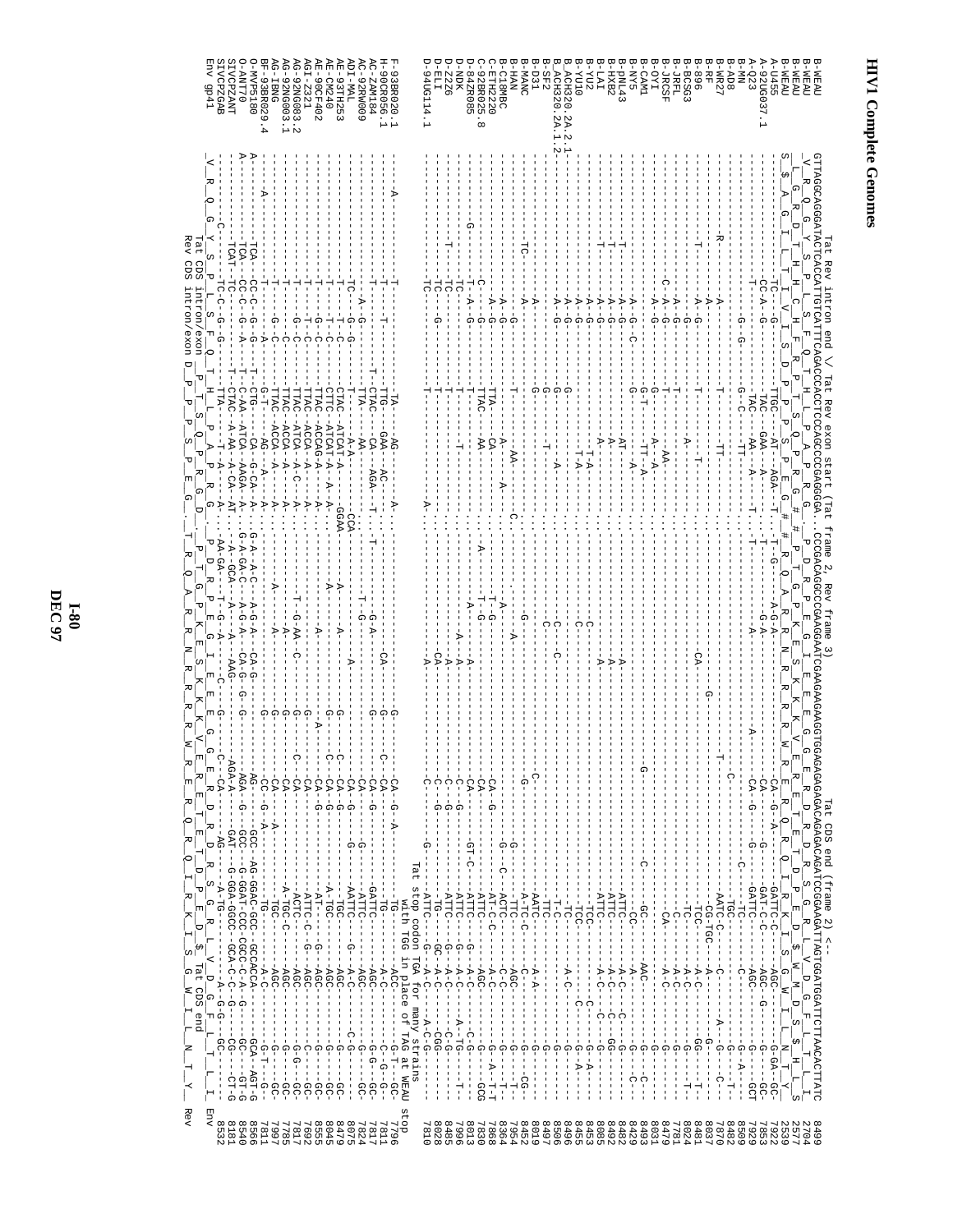#### $\begin{smallmatrix} \texttt{B} & \texttt{B} & \texttt{B} & \texttt{B} & \texttt{B} & \texttt{B} & \texttt{B} & \texttt{B} & \texttt{B} & \texttt{B} & \texttt{B} & \texttt{B} & \texttt{B} & \texttt{B} & \texttt{B} & \texttt{B} & \texttt{B} & \texttt{B} & \texttt{B} & \texttt{B} & \texttt{B} & \texttt{B} & \texttt{B} & \texttt{B} & \texttt{B} & \texttt{B} & \texttt{B} & \texttt{B} & \texttt{B} & \texttt{B} & \texttt{$  $\frac{1}{n}$  $\begin{array}{l} -n - \mathbb{A} - n \\ -N \\ \hline L \rightarrow 0 \\ \hline L \rightarrow 0 \\ \hline \end{array}$  $\bigcup_{i=K}^n$ ╎┙│<br>│ ¦ਥ  $\vert$ < $\vert$  $\frac{-G-GA-T-GGAG------GA-----\frac{1}{2}T_{-T}-\frac{Y}{T_{-T}}$  $\int_a$ F ।<br>ज ┞ ¦a F Ļ ۱,  $\begin{array}{c} \mathbb{L} \mathbb{C} \mathbb{A} \mathbb{A} \mathbb{C}^{--} \rightarrow \ \mathbb{L} \ \mathbb{L} \ \mathbb{L} \ \mathbb{L} \end{array}$ Ļ  $-90-$ F þ ¦a  $\left.\begin{matrix} \mathcal{L} \\ \mathcal{L} \end{matrix}\right|$ |<br>면 능 ļ, -ACAAC-CA-GACGT--- $\overline{\Omega}$  $\begin{bmatrix} 1 \\ 1 \\ 0 \end{bmatrix}$  $\begin{bmatrix} 1 \\ 1 \\ 1 \\ 1 \end{bmatrix}$ .<br>co Ļ ပြ ပြ Ŀ -ATCTAATACTTCACAGCCTCAGACTGCTAC---<br>-ATCTAATACTTCACAGCCTCAGACTGCTAC---¦о Ļ  $\mathbf{I}$  $\begin{bmatrix} 1 \\ 1 \\ 1 \\ 1 \end{bmatrix}$  $\begin{array}{c} \cdot & \cdot \\ \cdot & \cdot \\ \cdot & \cdot \\ \cdot & \cdot \end{array}$  $\overline{\phantom{a}}$ |<br>വ ¦ਥ  $\frac{1}{\mathbb{E}}\frac{A}{\mathbb{E}}\frac{1}{\mathbb{E}}\frac{1}{\mathbb{E}}\frac{1}{\mathbb{E}}\frac{1}{\mathbb{E}}\frac{1}{\mathbb{E}}\frac{1}{\mathbb{E}}\frac{1}{\mathbb{E}}\frac{1}{\mathbb{E}}\frac{1}{\mathbb{E}}\frac{1}{\mathbb{E}}\frac{1}{\mathbb{E}}\frac{1}{\mathbb{E}}\frac{1}{\mathbb{E}}\frac{1}{\mathbb{E}}\frac{1}{\mathbb{E}}\frac{1}{\mathbb{E}}\frac{1}{\mathbb{E}}\frac{1}{\mathbb{E}}$ ا<br>∾. ים.<br>י  $\frac{1}{|q|}$  $\frac{K}{2}$ -GGA 비 ⊭"ן - Env<br>Rev שמאי הוא המספר המספר המספר הוא המספר המספר המספר המספר המספר המספר המספר המספר המספר המספר המספר המספר המספר ה<br>משה הרומים המספרים הספרים היה הרומים המספר הרומים המספרים המספר המספר המספרים המספרים המספרים המספרים המספרים<br>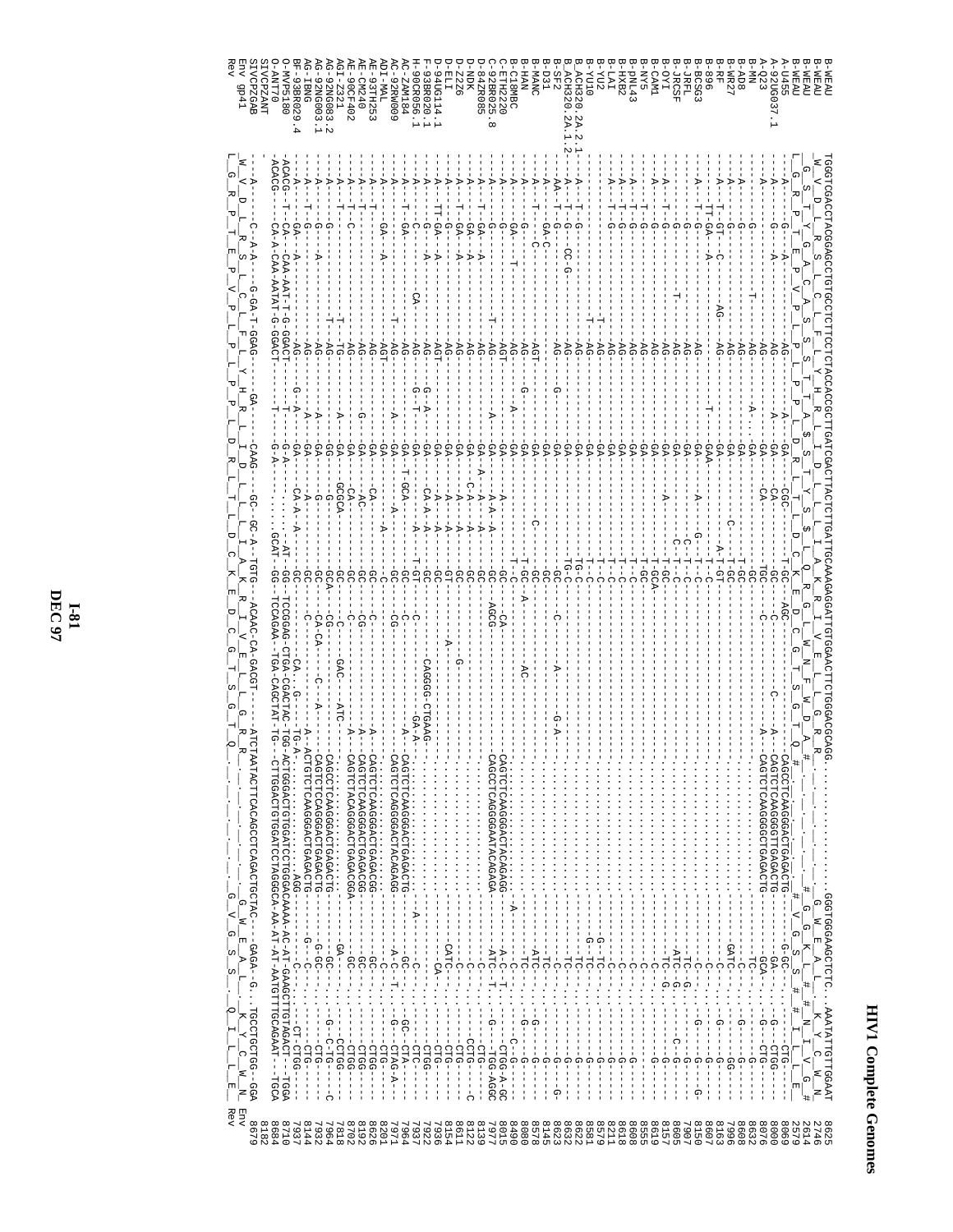| <b>TA-ATCA</b><br>ACA-<br>-ATC<br>٦<br>-TCA<br>TTA.<br>TCA.<br>-9-1<br>ب<br>م<br>ب<br>ٻ<br>$A -$<br>$L - N - V$<br>$L - A - P$<br>RG<br>$-A-C$<br>ዋ–<br>ዋ–<br>ተ<br>-1-9-1-<br>$-71-$ C<br>ن<br>ا<br>TATAGAATAG GAAAGAAGA TUTTAGA GURTI TUTTO GAAA AGA GAAGAATA<br>C--CTT-GGTC-A<br>$\frac{1}{1}$<br>√∿<br>I<br>$\mathbf{I}$<br>$A------$<br>₩<br>I<br>$\overline{\phantom{a}}$<br>I,<br>$\mathbf I$<br>د<br>با<br>$\mathbf{I}$<br>E<br>$--GCTT--$<br>$---G---CA---$<br>I<br>$-0.5 - 1 - -$<br>$-C---AAGG---G---$<br>$- - \text{GCTT} - \text{A} - \text{G} - - - \text{GG} - - - - \text{A} -$<br>$-9 - -$<br>$-6 -$<br>Í<br>$- -G - -C - -$<br>$-1 - 0 - 1$<br>$-9C - T - A$<br>$-$ -C- $-$ -- $-$ A- $-$<br>$- - - - - - - - - - -$<br>$---G---GA---$<br>$-1 - A - A - - - -$<br>$\overline{\phantom{a}}$<br>Ţ<br>$-G - - C A - - -G - -$<br>Ţ<br>Ţ<br>t<br>$\frac{1}{1}$<br>-G-CA-A----G----T---G----<br>$\frac{1}{1}$<br>$\mathbf{I}$<br>J.<br>J.<br>ŧ<br>$T - A - A - A -$<br>ဂု<br>$G--CA---$<br>$Q -$<br>z<br><u>ဂ</u><br>$G--CA---G-$<br>J.<br>ף<br>------<br>$\blacksquare$<br>ဂု<br>$\Gamma$<br>$-9$<br><u>ရ</u><br> <br> <br>---0---<br>-1<br>ŧ<br>-----GA--<br>ł<br>ŧ<br>$\mathbf{I}$<br>$\overline{1}$<br>$\frac{1}{1}$<br>į<br>$\begin{array}{c} \end{array}$<br>ن<br>-<br>1<br>J.<br>Ţ<br>$\mathsf I$<br>$-CA$ --<br>Ţ<br>T<br>$\mathbf{I}$<br>٩D.<br>$-\Delta-\Delta--$<br>ŗω.<br>$-4-7-7$<br>$-6A -$<br>$--A--$<br>$\mathbf{I}$<br>J<br>J.<br>$-CA -$<br>$- - - - -$<br>$\frac{1}{1}$<br>$T - A - -$<br>$- -A - -$<br>$T - A - T$<br>ļ.<br>J<br>J<br>ł<br>J<br>$\overline{1}$<br>ļ.<br>J.<br>$\mathbf{I}$<br>$\frac{1}{\mathcal{V}}$<br>$-59 -$<br>$\prec$<br>$-4$<br>$-4$<br>$A -$<br>$\overline{\phantom{a}}$<br>$A-G---G---$<br>$A-----$<br>$A -$<br>$\begin{array}{c} \end{array}$<br>$A--G--$<br>ъ<br>$A - -$<br>$A$ – –<br>P<br>$\frac{1}{1}$<br>⊅<br>ł<br>ł<br>$\frac{1}{1}$<br>Í<br>Ţ<br>$\frac{1}{1}$<br>$\frac{1}{1}$<br>I<br>ю<br>$\frac{1}{2}$<br>$\begin{array}{c} \end{array}$<br>I<br>$\begin{bmatrix} 1 \\ 1 \\ 1 \end{bmatrix}$<br>$\frac{1}{1}$<br>ţ<br>$\frac{1}{1}$<br>$\frac{1}{1}$<br>$\frac{1}{1}$<br>$\mathbf{I}$<br>I<br>$\frac{1}{1}$<br>I<br>$\begin{array}{c} \hline \end{array}$<br>$-GC-G---A---$<br>$\begin{array}{c} \end{array}$<br>I.<br>J.<br>$\frac{1}{1}$<br>$\mathbf{I}$<br>$-9 - -9 - 9$<br>$-5 - 1 - -5 -$<br>ı<br>J.<br>$\mathbf{I}$<br>$\mathbf{I}$<br>$\frac{1}{1}$<br>$- - - - - - - - - - -$<br>J,<br>$\frac{1}{1}$<br>$\blacksquare$<br>Í<br>$\mathbf{I}$<br>I.<br>$\blacksquare$<br>J.<br>$\mathbf{I}$<br>J.<br>Ţ<br>I<br>J.<br>$\mathbf{I}$<br>I<br>$\mathbf{I}$<br>$\mathbf{I}$<br>$-1 - 2 - 6 - - -$<br>₩<br>J.<br>$\overline{\phantom{a}}$<br>J.<br>$\frac{1}{1}$<br>$-6 - -$<br>$\mathbf{I}$<br>$\frac{1}{1}$<br>$\frac{1}{1}$<br>$\frac{1}{2}$<br>J.<br>J<br>I<br>$\blacksquare$<br>-1<br>$\overline{1}$<br>$\mathbf{I}$<br>$\frac{1}{1}$<br>$\mathbf{I}$<br>$\mathbf{I}$<br>$-1 - 9 - 9 - 1$<br>$\mathbb{I}$<br>$\mathsf I$<br>Ħ<br>$\mathsf I$<br>$\overline{\phantom{a}}$<br>$\frac{1}{1}$<br>GCT-G---<br>J<br>$-D - A - C -$<br>$-TRAG-ACA--GAT-C------$<br>$G-GG------$<br>--paa--<br>$\frac{1}{2}$<br>$G - -A - -$<br>Ω<br>ဂှ<br>$\frac{1}{2}$<br>$G$ ----- $C$ -<br>Ω<br>$G - -G - - -$<br>$\frac{1}{2}$<br>ဂှ<br>$\Gamma$<br>$GL-G---$<br>$G---G-$<br>$G - -A - -$<br>J,<br>$\frac{1}{2}$<br>ن<br>--<br>ဂှ<br>ဂှ<br><u>်</u><br>--<br>GT--A---G-----<br>G-------<br>$-1$ - $-1$ - $-1$<br>z<br>$\Gamma$<br>H<br><b>ローーーーー</b><br>$---A---$<br>$\frac{1}{1}$<br>ŧ<br>$\Gamma$<br>$\begin{array}{c} \cdot & \cdot & \cdot \\ \circ & \circ & \circ \\ \cdot & \cdot & \cdot \\ \cdot & \cdot & \cdot \end{array}$<br>$\frac{1}{2}$<br>$- -C - -$<br>$\begin{array}{c} \n \cdot & \cdot & \cdot \\ \n \cdot & \cdot & \cdot \\ \n \cdot & \cdot & \cdot \end{array}$<br>$\frac{1}{1}$<br>$\begin{array}{c} \rule{0.2cm}{0.15mm} \rule{0.2cm}{0.15mm} \rule{0.2cm}{0.15mm} \rule{0.2cm}{0.15mm} \rule{0.2cm}{0.15mm} \rule{0.2cm}{0.15mm} \rule{0.2cm}{0.15mm} \rule{0.2cm}{0.15mm} \rule{0.2cm}{0.15mm} \rule{0.2cm}{0.15mm} \rule{0.2cm}{0.15mm} \rule{0.2cm}{0.15mm} \rule{0.2cm}{0.15mm} \rule{0.2cm}{0.15mm} \rule{0.2cm}{0.15mm} \rule{$<br>キーー<br>$\frac{1}{2}$<br>ţ<br>$\overline{\phantom{a}}$<br>$-4-$<br>F<br>n<br>$\frac{1}{\Omega}$<br>$\begin{array}{c} 1 \\ 1 \\ 1 \end{array}$<br>$A - -$<br>Ť<br>$\overline{\phantom{a}}$<br>$\frac{1}{1}$<br>I.<br>₫<br>$\overline{1}$<br>1<br>$\mathbf{I}$<br>$\mathsf I$<br>I.<br>$\mathsf I$<br>$\mathsf I$<br>$\mathbf{I}$<br>$\mathsf I$<br>I.<br>wν<br>I<br>$\mathbf{I}$<br>I<br>$\begin{array}{c} \rule{0.2cm}{0.15mm} \rule{0.2cm}{0.15mm} \rule{0.2cm}{0.15mm} \rule{0.2cm}{0.15mm} \rule{0.2cm}{0.15mm} \rule{0.2cm}{0.15mm} \rule{0.2cm}{0.15mm} \rule{0.2cm}{0.15mm} \rule{0.2cm}{0.15mm} \rule{0.2cm}{0.15mm} \rule{0.2cm}{0.15mm} \rule{0.2cm}{0.15mm} \rule{0.2cm}{0.15mm} \rule{0.2cm}{0.15mm} \rule{0.2cm}{0.15mm} \rule{$<br>I<br>I<br>ţ<br>I<br>$\frac{1}{1}$<br>$\frac{1}{1}$<br>$\frac{1}{1}$<br>$\begin{array}{c} 1 \\ 1 \\ 1 \end{array}$<br>$\sf I$<br>$\frac{1}{4}$<br>$\begin{array}{c} \end{array}$<br>$\frac{1}{1}$<br>$\frac{1}{1}$<br>$-1 - 1 - 0 - 0$<br>I<br>$\begin{array}{c} \end{array}$<br>Ţ<br>₩<br>'n,<br>I,<br>J.<br>п<br>I.<br>Í<br>T<br>I.<br>$\mathbf{I}$<br>J.<br>$\frac{1}{1}$<br>$\overline{\phantom{a}}$<br>H.<br>$\overline{1}$<br>L<br>т<br>$\overline{1}$<br>$\mathbf{I}$<br>$\mathbf{I}$<br>т<br>L<br>т<br>$\frac{1}{1}$<br>л<br>л<br>f.<br>I.<br>$\mathbf{I}$<br>$\mathsf I$<br>Ĭ.<br>I.<br>$\mathsf I$<br>$\mathsf I$<br>$\mathbb{I}$<br>f,<br>I.<br>$\mathsf I$<br>'ທ<br>I<br>$\mathbf{I}$<br>$\mathbf I$<br>I.<br>I<br>$\sf I$<br>$\frac{1}{2}$<br>Ţ<br>I<br>$\begin{array}{c} \end{array}$<br>J<br>J<br>$-6 - -$<br>$\mathsf I$<br>$\begin{bmatrix} 1 \\ 1 \\ 1 \\ 1 \end{bmatrix}$<br>Ť<br>ъ<br>$\begin{array}{c} \hline \end{array}$<br>I<br>J.<br>$\frac{1}{1}$<br>$A---$<br>$\mathbf{I}$<br>$\frac{1}{1}$<br>$\overline{\phantom{a}}$<br>$-$ - $-$ - $-$ - - -<br>$\Gamma$<br>J.<br>$\blacksquare$<br>J.<br>$-6$<br>I.<br>$\mathbf{I}$<br>$\blacksquare$<br>п<br>$\begin{bmatrix} 1 \\ 1 \\ 1 \\ 1 \end{bmatrix}$<br>ţ<br>$\blacksquare$<br>$\frac{1}{1}$<br>$\mathbf{I}$<br>$\begin{bmatrix} 1 \\ 1 \\ 1 \\ 1 \end{bmatrix}$<br>Ţ<br>$\frac{1}{1}$<br>$\mathbf{I}$<br>J.<br>$\begin{bmatrix} 1 \\ 1 \\ 1 \\ 1 \end{bmatrix}$<br>$\frac{1}{1}$<br>$\mathbf{I}$<br>$\mathbf{I}$<br>$\frac{1}{1}$<br>$\mathsf I$<br>$-1$ $-1$ $-1$ $-1$ $-1$<br>$\mathbf{\overline{K}}$<br>J.<br>$\mathbf{I}$<br>1<br>$---CTC-A--$<br>$T - CTC - A - -$<br>$\blacksquare$<br>$\blacksquare$<br>$\mathbf{I}$<br>$\mathbf{I}$<br>$-5$<br>$\mathbf{I}$<br>-1<br>т<br>$\frac{1}{1}$<br>т<br>т.<br>$\mathbb{I}$<br>I.<br>Ť<br>I.<br>$\overline{1}$<br>$\mathbb{I}$<br>$\mathbf{I}$<br>I<br>$\mathbf{I}$<br>$\mathsf I$<br>T<br>$\mathbf{I}$<br>J<br>1<br>$----------$<br>Ţ<br>IJ<br>$\mathbf{I}$<br>ł<br>I<br>$\frac{1}{1}$<br>п<br>CTATA--<br>Ť<br>J.<br>I.<br>$\frac{1}{1}$<br>$\blacksquare$<br>$\overline{1}$<br>$\frac{1}{1}$<br>$\mathbf{I}$<br>Ť<br>$\frac{1}{1}$<br>Ť.<br>'co<br>J.<br>$\mathbf{I}$<br>$\mathbf{I}$<br>I.<br>$--\Gamma A--$<br>$\frac{1}{1}$<br>$\mathbf{I}$<br>$\frac{1}{1}$<br>t<br>$\mathbf{I}$<br>I<br>$\mathbf{I}$<br>J.<br>л<br>т<br>1<br>$\mathbf{I}$<br>т<br>$\mathbf{I}$<br>1<br>$-1 - 2 - -6 - -$<br>j<br>$\mathbf{I}$<br>$\mathsf I$<br>$- - -1 - 1 - - -$<br>$\mathsf I$<br>$\mathsf I$<br>$\overline{1}$<br>$\mathsf I$<br>$- - - - 9$<br>$C = -1$<br>$\mathsf I$<br>$-1 - 2 - 1 - - -$<br>$\begin{array}{c} 1 \\ 1 \\ 1 \\ 1 \end{array}$<br>$G-A$ --<br>$\mathsf I$<br>$G - A - -$<br>$---A---$<br>$\mathbf I$<br>$\mathbb I$<br>ဂု<br>$\mathsf I$<br>$\mathsf I$<br>$\mathbb I$<br>$\frac{1}{1}$<br>t<br>ı<br>Ţ<br>$TA$ --<br><b>TA--</b><br>I<br>$\mathsf I$<br>$\begin{array}{c} \end{array}$<br>$\frac{1}{1}$<br>ţ<br>$\overline{1}$<br>けー<br>$\begin{array}{c} \end{array}$<br>$\begin{array}{c} \end{array}$<br>$\begin{array}{c} 1 \\ 1 \\ 1 \end{array}$<br>$\mathbf I$<br>J<br>$\begin{array}{c} \end{array}$<br>ŗω.<br>J<br>'д<br>$-1 - 1 -$<br>$\frac{1}{1}$<br>$\frac{1}{1}$<br>$\frac{1}{1}$<br>I<br>$\mathbf{I}$<br>$A$ – –<br>J<br>J<br>$\mathbf{I}$<br>J.<br>I<br>J,<br>I<br>$\blacksquare$<br>$\frac{1}{1}$<br>ı<br>$A$ – –<br>$A$ --<br>Ξ<br>$\mathbf{I}$<br>п<br>$\blacksquare$<br>J,<br>$\overline{\phantom{a}}$<br>т<br>-1<br>т<br>л<br>т<br>$\mathbf{I}$<br>$\mathbf{I}$<br>⊣<br>$\mathbf{I}$<br>I<br>$- - \mathbf{C} - - \mathbf{A} - - -$<br>$\overline{\phantom{a}}$<br>$\frac{1}{1}$<br>$\frac{1}{1}$<br>$\mathbf{I}$<br>$\mathbf{I}$<br>$\overline{1}$<br>J.<br>t<br>$\mathbf{I}$<br>J.<br>$\mathbf{I}$<br>T<br>I<br>$\Gamma$<br>J.<br>I<br>J.<br>J.<br>$\overline{1}$<br>ł<br>J<br>J.<br>$\mathbf{I}$<br>ı<br>$\mathbf{I}$<br>$\mathbf{I}$<br>$\mathbf{I}$<br>I<br>$\overline{\phantom{a}}$<br>Ť<br>I<br>E<br>$\overline{1}$<br>I.<br>$\frac{1}{1}$<br>$\overline{1}$<br>$\frac{1}{1}$<br>$\frac{1}{1}$<br>I<br>$\mathbf{I}$<br>$\blacksquare$<br>J.<br>$\frac{1}{1}$<br>$\mathbf{I}$<br>J,<br>$\mathbf{I}$<br>-1<br>т<br>$\blacksquare$<br>$\mathbf{I}$<br>т.<br>т<br>ł<br>1<br>ì<br>$\mathbf{I}$<br>$\mathbf{I}$<br>-1<br>$\mathbf{I}$<br>I.<br>$\mathsf I$<br>$\overline{1}$<br>$\mathsf I$<br>$\overline{1}$<br>$\mathbf{I}$<br>$\mathbf{I}$<br>I.<br>$\mathsf I$<br>f,<br>$\overline{1}$<br>$\overline{1}$<br>$\mathbf I$<br>$\mathbf{I}$<br>$\mathbf{I}$<br>I.<br>ţ<br>$- - - - - - - - - - - -$<br>$-1$ $-1$ $-1$ $-1$ $-1$<br>I<br>$- - C - C - -$<br>$-c$ -<br>$\sf I$<br>$\overline{1}$<br>ţ<br>I<br>$\frac{1}{1}$<br>I<br>Η<br>$- - - - - -$<br>--0-0-<br>t<br>ᡃ<br>$-4-1-1$<br>$-1$ - $-1$ - $-1$<br>$- - - - - -$<br>$--LD--$<br>$\mathsf I$<br>$\frac{1}{1}$<br>$\frac{1}{2}$<br>$\blacksquare$<br>I<br>Ţ<br>$\overline{\phantom{a}}$<br>t<br>J.<br>J.<br>L<br>$\mathbf{I}$<br>$\frac{1}{1}$<br>$\mathbf{I}$<br>$-1.61 -$<br>$A$ - $-$<br>$\mathbf{I}$<br>$-1 - 12 - 1$<br>$\overline{1}$<br>J.<br>$\mathbf{I}$<br>$\mathbf{I}$<br>I<br>$\mathbf{I}$<br>İ<br>$\blacksquare$<br>J<br>$\overline{\phantom{a}}$<br>$\mathbf{I}$<br>$\mathbf{I}$<br>$\mathbf{I}$<br>$-1 - 1$<br>$-CD$ -<br>J.<br>J.<br>ţ<br>$-4.5-$<br>п<br>л<br>$\mathbf{I}$<br>п<br>$\mathbf{I}$<br>т<br>$\mathbf{I}$<br>-1<br>$\mathbf{I}$<br>т<br>$\mathbf{I}$<br>J<br>$\mathbf{I}$<br>$\mathbf{I}$<br>л<br>$\begin{array}{c} \end{array}$<br>I<br>$- -C - -$<br>$O-ID$<br>İ<br>j<br>$\mathsf I$<br>Ţ<br>Ť<br>.<br>د<br>ਸ਼<br>Ţ<br>$\mathbf I$<br>I<br>$\mathsf I$<br>J.<br>J<br>$\mathbb I$<br>C--<br>$\Gamma$ -<br>J.<br>$\overline{\phantom{a}}$<br>I<br>$\mathbf{I}$<br>$\frac{1}{1}$<br>$\mathbf{I}$<br>$\blacksquare$<br>$\mathbf{I}$<br>I.<br>$\overline{1}$<br>ה<br>-<br>$C -$<br>J.<br>Ω<br>b<br>J.<br>$\mathbf{I}$<br>I.<br>$\mathbf{I}$<br>J.<br>$\mathbf{I}$<br>$\blacksquare$<br>J.<br>J.<br>п<br>1<br>1<br>г<br>$\mathbf{I}$<br>т<br>т<br>л<br>1<br>$\frac{1}{1}$<br>л<br>$\mathsf I$<br>İ<br>$\mathbf{I}$<br>I.<br>I.<br>I<br>$\mathsf I$<br>I<br>$\mathsf I$<br>$\mathsf I$<br>I<br>1<br>$\mathbf I$<br>×<br>$\mathbf{I}$<br>I.<br>$\mathbf{I}$<br>I<br>ı<br>J<br>ı<br>$\begin{array}{c} \end{array}$<br>I<br>$\mathsf I$<br>I<br>$\mathbf{I}$<br>$\frac{1}{\Omega}$<br>$\begin{array}{c} \hline \end{array}$<br>I<br>I<br>ı<br>I<br>I<br>I<br>Í<br>I<br>I<br>I<br>ł<br>₩<br>I<br>ø<br>$\frac{1}{1}$<br>$\frac{1}{1}$<br>$\overline{\phantom{a}}$<br>$-1$<br>$\frac{1}{1}$<br>$\frac{1}{1}$<br>I<br>ł<br>I<br>ı<br>I<br>п<br>$\mathbf{I}$<br>L<br>$\overline{1}$<br>J.<br>I<br>J<br>J.<br>п<br>i<br>z<br>Ω<br>J.<br>-1<br>ı<br>J,<br>J.<br>å<br>I<br>$\begin{array}{c} \hline \end{array}$<br>$\mathsf I$<br>$\mathbf{I}$<br>I,<br>Ţ<br>$\overline{1}$<br>I<br>т.<br>Ω<br>$\overline{\phantom{a}}$<br>L.<br>Q<br>Ω<br>Ω<br>Ω<br>⋒<br>н<br>റ<br>Q<br>Ω<br>Ω<br>-Μ<br>$\blacksquare$<br>л<br>8<br>8 8 8 9 1 1 1 4 8<br>8 8 9 9 1 1 1 4 8<br>8 9 1 1 1 1 2 9 1 | ł<br>н | -TAG-A-C--GA----GTA--<br>$\frac{1}{4}$<br>C<br>Ŧ<br>$A - G - G -$ | $\mathbf{I}$<br>H.<br>ı | A--C-C-GGGA-A<br>ł,<br>J. |  | G-CA-ACTT-- |  | CPZZANT<br><b>DZT70</b> |
|----------------------------------------------------------------------------------------------------------------------------------------------------------------------------------------------------------------------------------------------------------------------------------------------------------------------------------------------------------------------------------------------------------------------------------------------------------------------------------------------------------------------------------------------------------------------------------------------------------------------------------------------------------------------------------------------------------------------------------------------------------------------------------------------------------------------------------------------------------------------------------------------------------------------------------------------------------------------------------------------------------------------------------------------------------------------------------------------------------------------------------------------------------------------------------------------------------------------------------------------------------------------------------------------------------------------------------------------------------------------------------------------------------------------------------------------------------------------------------------------------------------------------------------------------------------------------------------------------------------------------------------------------------------------------------------------------------------------------------------------------------------------------------------------------------------------------------------------------------------------------------------------------------------------------------------------------------------------------------------------------------------------------------------------------------------------------------------------------------------------------------------------------------------------------------------------------------------------------------------------------------------------------------------------------------------------------------------------------------------------------------------------------------------------------------------------------------------------------------------------------------------------------------------------------------------------------------------------------------------------------------------------------------------------------------------------------------------------------------------------------------------------------------------------------------------------------------------------------------------------------------------------------------------------------------------------------------------------------------------------------------------------------------------------------------------------------------------------------------------------------------------------------------------------------------------------------------------------------------------------------------------------------------------------------------------------------------------------------------------------------------------------------------------------------------------------------------------------------------------------------------------------------------------------------------------------------------------------------------------------------------------------------------------------------------------------------------------------------------------------------------------------------------------------------------------------------------------------------------------------------------------------------------------------------------------------------------------------------------------------------------------------------------------------------------------------------------------------------------------------------------------------------------------------------------------------------------------------------------------------------------------------------------------------------------------------------------------------------------------------------------------------------------------------------------------------------------------------------------------------------------------------------------------------------------------------------------------------------------------------------------------------------------------------------------------------------------------------------------------------------------------------------------------------------------------------------------------------------------------------------------------------------------------------------------------------------------------------------------------------------------------------------------------------------------------------------------------------------------------------------------------------------------------------------------------------------------------------------------------------------------------------------------------------------------------------------------------------------------------------------------------------------------------------------------------------------------------------------------------------------------------------------------------------------------------------------------------------------------------------------------------------------------------------------------------------------------------------------------------------------------------------------------------------------------------------------------------------------------------------------------------------------------------------------------------------------------------------------------------------------------------------------------------------------------------------------------------------------------------------------------------------------------------------------------------------------------------------------------------------------------------------------------------------------------------------------------------------------------------------------------------------------------------------------------------------------------------------------------------------------------------------------------------------------------------------------------------------------------------------------------------------------------------------------------------------------------------------------------------------------------------------------------------------------------------------------------------------------------------------------------------------------------------------------------------------------------------------------------------------------------------------------------------------------------------------------------------------------------------------------------------------------------------------------------------------------------------------------------------------------------------------------------------------------------------------------------------------------------------------------------------------------------------------------------------------------------------------------------------------------------------------------------------------------------------------------------------------------------------------------------------------------------------------------------------------------------------------------------------------------------------------------------------------------------------------------------------------------------------------------------------------------------------------------------------------------------------------------------------------------------------------------------------------------------------------------------------------------------------------------------------------------------------------------------------------------------------------------------------------------------------------------------------------------------------------------------------------------------------------------------------------------------------------------------------------------------------------------------------------------------------------------------------------------------------------------------------------------------------------------------------------------------------------------------------------------------------------------------------------------------------------------------------------------------------------------------------------------------------------------------------------------------------------------------------------------------------------------------------------------------------------------------------------------------------------------------------------------------------------------------------------------------------------------------------------------------------------------------------------------------------------------------------------------------------------------------------------------------------------------------------------------------------------------------------------------------------------------------------------------------------------------------------------------------------------------------------------------------------------------------------------------------------------------------------------------------------------------------------------------------------------------------------------------------------------------------------------------------------------------------------------------------------------------------------------------------------------------------------------------------------------------------------------------------------------------------------------------------------------------------------------------------------------------------------------------------------------------------------------------------------------------------------------------------------------------------------------------------------------------------------------------------------------------------------------------------------------------------------------------------------------------------------------------------------------------------------------------------------------------------------------------------------------------------------------------------------------------------------------------------------------------------------------------------------------------------------------------------------------------------------------------------------------------------------------------------------------------------------------------------------------------------------------------------------------------------------------------------------------------------------------------------------------------------------------------------------------------------------------------------------------------------------------------------------------------------------------------------------------------------------------------------------------------------------------------------------------------------------------------------------------------------------------------------------------------------------------------------------------------------------------------------------------------------------------------------------------------------------------------------------------------------------------------------------------------------------------------------------------------------------------------------------------------------------------------------------------------------------------|--------|-------------------------------------------------------------------|-------------------------|---------------------------|--|-------------|--|-------------------------|
|                                                                                                                                                                                                                                                                                                                                                                                                                                                                                                                                                                                                                                                                                                                                                                                                                                                                                                                                                                                                                                                                                                                                                                                                                                                                                                                                                                                                                                                                                                                                                                                                                                                                                                                                                                                                                                                                                                                                                                                                                                                                                                                                                                                                                                                                                                                                                                                                                                                                                                                                                                                                                                                                                                                                                                                                                                                                                                                                                                                                                                                                                                                                                                                                                                                                                                                                                                                                                                                                                                                                                                                                                                                                                                                                                                                                                                                                                                                                                                                                                                                                                                                                                                                                                                                                                                                                                                                                                                                                                                                                                                                                                                                                                                                                                                                                                                                                                                                                                                                                                                                                                                                                                                                                                                                                                                                                                                                                                                                                                                                                                                                                                                                                                                                                                                                                                                                                                                                                                                                                                                                                                                                                                                                                                                                                                                                                                                                                                                                                                                                                                                                                                                                                                                                                                                                                                                                                                                                                                                                                                                                                                                                                                                                                                                                                                                                                                                                                                                                                                                                                                                                                                                                                                                                                                                                                                                                                                                                                                                                                                                                                                                                                                                                                                                                                                                                                                                                                                                                                                                                                                                                                                                                                                                                                                                                                                                                                                                                                                                                                                                                                                                                                                                                                                                                                                                                                                                                                                                                                                                                                                                                                                                                                                                                                                                                                                                                                                                                                                                                                                                                                                                                                                                                                                                                                                                                                                                                                                                                                                                                                                                                                                                                                                                                                                                                                                                                                                                                                                                                                                                                                                                                                                                                                                                                                                                                                                                                                                                                                                                                                                                                                                                                                                                                                                                                                                                                                                                                                                                                              |        |                                                                   |                         |                           |  |             |  | <b>NP5180</b>           |
|                                                                                                                                                                                                                                                                                                                                                                                                                                                                                                                                                                                                                                                                                                                                                                                                                                                                                                                                                                                                                                                                                                                                                                                                                                                                                                                                                                                                                                                                                                                                                                                                                                                                                                                                                                                                                                                                                                                                                                                                                                                                                                                                                                                                                                                                                                                                                                                                                                                                                                                                                                                                                                                                                                                                                                                                                                                                                                                                                                                                                                                                                                                                                                                                                                                                                                                                                                                                                                                                                                                                                                                                                                                                                                                                                                                                                                                                                                                                                                                                                                                                                                                                                                                                                                                                                                                                                                                                                                                                                                                                                                                                                                                                                                                                                                                                                                                                                                                                                                                                                                                                                                                                                                                                                                                                                                                                                                                                                                                                                                                                                                                                                                                                                                                                                                                                                                                                                                                                                                                                                                                                                                                                                                                                                                                                                                                                                                                                                                                                                                                                                                                                                                                                                                                                                                                                                                                                                                                                                                                                                                                                                                                                                                                                                                                                                                                                                                                                                                                                                                                                                                                                                                                                                                                                                                                                                                                                                                                                                                                                                                                                                                                                                                                                                                                                                                                                                                                                                                                                                                                                                                                                                                                                                                                                                                                                                                                                                                                                                                                                                                                                                                                                                                                                                                                                                                                                                                                                                                                                                                                                                                                                                                                                                                                                                                                                                                                                                                                                                                                                                                                                                                                                                                                                                                                                                                                                                                                                                                                                                                                                                                                                                                                                                                                                                                                                                                                                                                                                                                                                                                                                                                                                                                                                                                                                                                                                                                                                                                                                                                                                                                                                                                                                                                                                                                                                                                                                                                                                                                                              |        |                                                                   |                         |                           |  |             |  | 3BR029                  |
|                                                                                                                                                                                                                                                                                                                                                                                                                                                                                                                                                                                                                                                                                                                                                                                                                                                                                                                                                                                                                                                                                                                                                                                                                                                                                                                                                                                                                                                                                                                                                                                                                                                                                                                                                                                                                                                                                                                                                                                                                                                                                                                                                                                                                                                                                                                                                                                                                                                                                                                                                                                                                                                                                                                                                                                                                                                                                                                                                                                                                                                                                                                                                                                                                                                                                                                                                                                                                                                                                                                                                                                                                                                                                                                                                                                                                                                                                                                                                                                                                                                                                                                                                                                                                                                                                                                                                                                                                                                                                                                                                                                                                                                                                                                                                                                                                                                                                                                                                                                                                                                                                                                                                                                                                                                                                                                                                                                                                                                                                                                                                                                                                                                                                                                                                                                                                                                                                                                                                                                                                                                                                                                                                                                                                                                                                                                                                                                                                                                                                                                                                                                                                                                                                                                                                                                                                                                                                                                                                                                                                                                                                                                                                                                                                                                                                                                                                                                                                                                                                                                                                                                                                                                                                                                                                                                                                                                                                                                                                                                                                                                                                                                                                                                                                                                                                                                                                                                                                                                                                                                                                                                                                                                                                                                                                                                                                                                                                                                                                                                                                                                                                                                                                                                                                                                                                                                                                                                                                                                                                                                                                                                                                                                                                                                                                                                                                                                                                                                                                                                                                                                                                                                                                                                                                                                                                                                                                                                                                                                                                                                                                                                                                                                                                                                                                                                                                                                                                                                                                                                                                                                                                                                                                                                                                                                                                                                                                                                                                                                                                                                                                                                                                                                                                                                                                                                                                                                                                                                                                                                              |        |                                                                   |                         |                           |  |             |  |                         |
|                                                                                                                                                                                                                                                                                                                                                                                                                                                                                                                                                                                                                                                                                                                                                                                                                                                                                                                                                                                                                                                                                                                                                                                                                                                                                                                                                                                                                                                                                                                                                                                                                                                                                                                                                                                                                                                                                                                                                                                                                                                                                                                                                                                                                                                                                                                                                                                                                                                                                                                                                                                                                                                                                                                                                                                                                                                                                                                                                                                                                                                                                                                                                                                                                                                                                                                                                                                                                                                                                                                                                                                                                                                                                                                                                                                                                                                                                                                                                                                                                                                                                                                                                                                                                                                                                                                                                                                                                                                                                                                                                                                                                                                                                                                                                                                                                                                                                                                                                                                                                                                                                                                                                                                                                                                                                                                                                                                                                                                                                                                                                                                                                                                                                                                                                                                                                                                                                                                                                                                                                                                                                                                                                                                                                                                                                                                                                                                                                                                                                                                                                                                                                                                                                                                                                                                                                                                                                                                                                                                                                                                                                                                                                                                                                                                                                                                                                                                                                                                                                                                                                                                                                                                                                                                                                                                                                                                                                                                                                                                                                                                                                                                                                                                                                                                                                                                                                                                                                                                                                                                                                                                                                                                                                                                                                                                                                                                                                                                                                                                                                                                                                                                                                                                                                                                                                                                                                                                                                                                                                                                                                                                                                                                                                                                                                                                                                                                                                                                                                                                                                                                                                                                                                                                                                                                                                                                                                                                                                                                                                                                                                                                                                                                                                                                                                                                                                                                                                                                                                                                                                                                                                                                                                                                                                                                                                                                                                                                                                                                                                                                                                                                                                                                                                                                                                                                                                                                                                                                                                                                              |        |                                                                   |                         |                           |  |             |  | 92NG003                 |
|                                                                                                                                                                                                                                                                                                                                                                                                                                                                                                                                                                                                                                                                                                                                                                                                                                                                                                                                                                                                                                                                                                                                                                                                                                                                                                                                                                                                                                                                                                                                                                                                                                                                                                                                                                                                                                                                                                                                                                                                                                                                                                                                                                                                                                                                                                                                                                                                                                                                                                                                                                                                                                                                                                                                                                                                                                                                                                                                                                                                                                                                                                                                                                                                                                                                                                                                                                                                                                                                                                                                                                                                                                                                                                                                                                                                                                                                                                                                                                                                                                                                                                                                                                                                                                                                                                                                                                                                                                                                                                                                                                                                                                                                                                                                                                                                                                                                                                                                                                                                                                                                                                                                                                                                                                                                                                                                                                                                                                                                                                                                                                                                                                                                                                                                                                                                                                                                                                                                                                                                                                                                                                                                                                                                                                                                                                                                                                                                                                                                                                                                                                                                                                                                                                                                                                                                                                                                                                                                                                                                                                                                                                                                                                                                                                                                                                                                                                                                                                                                                                                                                                                                                                                                                                                                                                                                                                                                                                                                                                                                                                                                                                                                                                                                                                                                                                                                                                                                                                                                                                                                                                                                                                                                                                                                                                                                                                                                                                                                                                                                                                                                                                                                                                                                                                                                                                                                                                                                                                                                                                                                                                                                                                                                                                                                                                                                                                                                                                                                                                                                                                                                                                                                                                                                                                                                                                                                                                                                                                                                                                                                                                                                                                                                                                                                                                                                                                                                                                                                                                                                                                                                                                                                                                                                                                                                                                                                                                                                                                                                                                                                                                                                                                                                                                                                                                                                                                                                                                                                                                                              |        |                                                                   |                         |                           |  |             |  | ZNG083.                 |
|                                                                                                                                                                                                                                                                                                                                                                                                                                                                                                                                                                                                                                                                                                                                                                                                                                                                                                                                                                                                                                                                                                                                                                                                                                                                                                                                                                                                                                                                                                                                                                                                                                                                                                                                                                                                                                                                                                                                                                                                                                                                                                                                                                                                                                                                                                                                                                                                                                                                                                                                                                                                                                                                                                                                                                                                                                                                                                                                                                                                                                                                                                                                                                                                                                                                                                                                                                                                                                                                                                                                                                                                                                                                                                                                                                                                                                                                                                                                                                                                                                                                                                                                                                                                                                                                                                                                                                                                                                                                                                                                                                                                                                                                                                                                                                                                                                                                                                                                                                                                                                                                                                                                                                                                                                                                                                                                                                                                                                                                                                                                                                                                                                                                                                                                                                                                                                                                                                                                                                                                                                                                                                                                                                                                                                                                                                                                                                                                                                                                                                                                                                                                                                                                                                                                                                                                                                                                                                                                                                                                                                                                                                                                                                                                                                                                                                                                                                                                                                                                                                                                                                                                                                                                                                                                                                                                                                                                                                                                                                                                                                                                                                                                                                                                                                                                                                                                                                                                                                                                                                                                                                                                                                                                                                                                                                                                                                                                                                                                                                                                                                                                                                                                                                                                                                                                                                                                                                                                                                                                                                                                                                                                                                                                                                                                                                                                                                                                                                                                                                                                                                                                                                                                                                                                                                                                                                                                                                                                                                                                                                                                                                                                                                                                                                                                                                                                                                                                                                                                                                                                                                                                                                                                                                                                                                                                                                                                                                                                                                                                                                                                                                                                                                                                                                                                                                                                                                                                                                                                                                                              |        |                                                                   |                         |                           |  |             |  |                         |
|                                                                                                                                                                                                                                                                                                                                                                                                                                                                                                                                                                                                                                                                                                                                                                                                                                                                                                                                                                                                                                                                                                                                                                                                                                                                                                                                                                                                                                                                                                                                                                                                                                                                                                                                                                                                                                                                                                                                                                                                                                                                                                                                                                                                                                                                                                                                                                                                                                                                                                                                                                                                                                                                                                                                                                                                                                                                                                                                                                                                                                                                                                                                                                                                                                                                                                                                                                                                                                                                                                                                                                                                                                                                                                                                                                                                                                                                                                                                                                                                                                                                                                                                                                                                                                                                                                                                                                                                                                                                                                                                                                                                                                                                                                                                                                                                                                                                                                                                                                                                                                                                                                                                                                                                                                                                                                                                                                                                                                                                                                                                                                                                                                                                                                                                                                                                                                                                                                                                                                                                                                                                                                                                                                                                                                                                                                                                                                                                                                                                                                                                                                                                                                                                                                                                                                                                                                                                                                                                                                                                                                                                                                                                                                                                                                                                                                                                                                                                                                                                                                                                                                                                                                                                                                                                                                                                                                                                                                                                                                                                                                                                                                                                                                                                                                                                                                                                                                                                                                                                                                                                                                                                                                                                                                                                                                                                                                                                                                                                                                                                                                                                                                                                                                                                                                                                                                                                                                                                                                                                                                                                                                                                                                                                                                                                                                                                                                                                                                                                                                                                                                                                                                                                                                                                                                                                                                                                                                                                                                                                                                                                                                                                                                                                                                                                                                                                                                                                                                                                                                                                                                                                                                                                                                                                                                                                                                                                                                                                                                                                                                                                                                                                                                                                                                                                                                                                                                                                                                                                                                                              |        |                                                                   |                         |                           |  |             |  | $-90$ CF402             |
|                                                                                                                                                                                                                                                                                                                                                                                                                                                                                                                                                                                                                                                                                                                                                                                                                                                                                                                                                                                                                                                                                                                                                                                                                                                                                                                                                                                                                                                                                                                                                                                                                                                                                                                                                                                                                                                                                                                                                                                                                                                                                                                                                                                                                                                                                                                                                                                                                                                                                                                                                                                                                                                                                                                                                                                                                                                                                                                                                                                                                                                                                                                                                                                                                                                                                                                                                                                                                                                                                                                                                                                                                                                                                                                                                                                                                                                                                                                                                                                                                                                                                                                                                                                                                                                                                                                                                                                                                                                                                                                                                                                                                                                                                                                                                                                                                                                                                                                                                                                                                                                                                                                                                                                                                                                                                                                                                                                                                                                                                                                                                                                                                                                                                                                                                                                                                                                                                                                                                                                                                                                                                                                                                                                                                                                                                                                                                                                                                                                                                                                                                                                                                                                                                                                                                                                                                                                                                                                                                                                                                                                                                                                                                                                                                                                                                                                                                                                                                                                                                                                                                                                                                                                                                                                                                                                                                                                                                                                                                                                                                                                                                                                                                                                                                                                                                                                                                                                                                                                                                                                                                                                                                                                                                                                                                                                                                                                                                                                                                                                                                                                                                                                                                                                                                                                                                                                                                                                                                                                                                                                                                                                                                                                                                                                                                                                                                                                                                                                                                                                                                                                                                                                                                                                                                                                                                                                                                                                                                                                                                                                                                                                                                                                                                                                                                                                                                                                                                                                                                                                                                                                                                                                                                                                                                                                                                                                                                                                                                                                                                                                                                                                                                                                                                                                                                                                                                                                                                                                                                                                              |        |                                                                   |                         |                           |  |             |  | -CM240                  |
|                                                                                                                                                                                                                                                                                                                                                                                                                                                                                                                                                                                                                                                                                                                                                                                                                                                                                                                                                                                                                                                                                                                                                                                                                                                                                                                                                                                                                                                                                                                                                                                                                                                                                                                                                                                                                                                                                                                                                                                                                                                                                                                                                                                                                                                                                                                                                                                                                                                                                                                                                                                                                                                                                                                                                                                                                                                                                                                                                                                                                                                                                                                                                                                                                                                                                                                                                                                                                                                                                                                                                                                                                                                                                                                                                                                                                                                                                                                                                                                                                                                                                                                                                                                                                                                                                                                                                                                                                                                                                                                                                                                                                                                                                                                                                                                                                                                                                                                                                                                                                                                                                                                                                                                                                                                                                                                                                                                                                                                                                                                                                                                                                                                                                                                                                                                                                                                                                                                                                                                                                                                                                                                                                                                                                                                                                                                                                                                                                                                                                                                                                                                                                                                                                                                                                                                                                                                                                                                                                                                                                                                                                                                                                                                                                                                                                                                                                                                                                                                                                                                                                                                                                                                                                                                                                                                                                                                                                                                                                                                                                                                                                                                                                                                                                                                                                                                                                                                                                                                                                                                                                                                                                                                                                                                                                                                                                                                                                                                                                                                                                                                                                                                                                                                                                                                                                                                                                                                                                                                                                                                                                                                                                                                                                                                                                                                                                                                                                                                                                                                                                                                                                                                                                                                                                                                                                                                                                                                                                                                                                                                                                                                                                                                                                                                                                                                                                                                                                                                                                                                                                                                                                                                                                                                                                                                                                                                                                                                                                                                                                                                                                                                                                                                                                                                                                                                                                                                                                                                                                                                              |        |                                                                   |                         |                           |  |             |  | $-93$ TH253             |
|                                                                                                                                                                                                                                                                                                                                                                                                                                                                                                                                                                                                                                                                                                                                                                                                                                                                                                                                                                                                                                                                                                                                                                                                                                                                                                                                                                                                                                                                                                                                                                                                                                                                                                                                                                                                                                                                                                                                                                                                                                                                                                                                                                                                                                                                                                                                                                                                                                                                                                                                                                                                                                                                                                                                                                                                                                                                                                                                                                                                                                                                                                                                                                                                                                                                                                                                                                                                                                                                                                                                                                                                                                                                                                                                                                                                                                                                                                                                                                                                                                                                                                                                                                                                                                                                                                                                                                                                                                                                                                                                                                                                                                                                                                                                                                                                                                                                                                                                                                                                                                                                                                                                                                                                                                                                                                                                                                                                                                                                                                                                                                                                                                                                                                                                                                                                                                                                                                                                                                                                                                                                                                                                                                                                                                                                                                                                                                                                                                                                                                                                                                                                                                                                                                                                                                                                                                                                                                                                                                                                                                                                                                                                                                                                                                                                                                                                                                                                                                                                                                                                                                                                                                                                                                                                                                                                                                                                                                                                                                                                                                                                                                                                                                                                                                                                                                                                                                                                                                                                                                                                                                                                                                                                                                                                                                                                                                                                                                                                                                                                                                                                                                                                                                                                                                                                                                                                                                                                                                                                                                                                                                                                                                                                                                                                                                                                                                                                                                                                                                                                                                                                                                                                                                                                                                                                                                                                                                                                                                                                                                                                                                                                                                                                                                                                                                                                                                                                                                                                                                                                                                                                                                                                                                                                                                                                                                                                                                                                                                                                                                                                                                                                                                                                                                                                                                                                                                                                                                                                                                                              |        |                                                                   |                         |                           |  |             |  | -<br>Trim               |
|                                                                                                                                                                                                                                                                                                                                                                                                                                                                                                                                                                                                                                                                                                                                                                                                                                                                                                                                                                                                                                                                                                                                                                                                                                                                                                                                                                                                                                                                                                                                                                                                                                                                                                                                                                                                                                                                                                                                                                                                                                                                                                                                                                                                                                                                                                                                                                                                                                                                                                                                                                                                                                                                                                                                                                                                                                                                                                                                                                                                                                                                                                                                                                                                                                                                                                                                                                                                                                                                                                                                                                                                                                                                                                                                                                                                                                                                                                                                                                                                                                                                                                                                                                                                                                                                                                                                                                                                                                                                                                                                                                                                                                                                                                                                                                                                                                                                                                                                                                                                                                                                                                                                                                                                                                                                                                                                                                                                                                                                                                                                                                                                                                                                                                                                                                                                                                                                                                                                                                                                                                                                                                                                                                                                                                                                                                                                                                                                                                                                                                                                                                                                                                                                                                                                                                                                                                                                                                                                                                                                                                                                                                                                                                                                                                                                                                                                                                                                                                                                                                                                                                                                                                                                                                                                                                                                                                                                                                                                                                                                                                                                                                                                                                                                                                                                                                                                                                                                                                                                                                                                                                                                                                                                                                                                                                                                                                                                                                                                                                                                                                                                                                                                                                                                                                                                                                                                                                                                                                                                                                                                                                                                                                                                                                                                                                                                                                                                                                                                                                                                                                                                                                                                                                                                                                                                                                                                                                                                                                                                                                                                                                                                                                                                                                                                                                                                                                                                                                                                                                                                                                                                                                                                                                                                                                                                                                                                                                                                                                                                                                                                                                                                                                                                                                                                                                                                                                                                                                                                                                                              |        |                                                                   |                         |                           |  |             |  | -92RM009                |
|                                                                                                                                                                                                                                                                                                                                                                                                                                                                                                                                                                                                                                                                                                                                                                                                                                                                                                                                                                                                                                                                                                                                                                                                                                                                                                                                                                                                                                                                                                                                                                                                                                                                                                                                                                                                                                                                                                                                                                                                                                                                                                                                                                                                                                                                                                                                                                                                                                                                                                                                                                                                                                                                                                                                                                                                                                                                                                                                                                                                                                                                                                                                                                                                                                                                                                                                                                                                                                                                                                                                                                                                                                                                                                                                                                                                                                                                                                                                                                                                                                                                                                                                                                                                                                                                                                                                                                                                                                                                                                                                                                                                                                                                                                                                                                                                                                                                                                                                                                                                                                                                                                                                                                                                                                                                                                                                                                                                                                                                                                                                                                                                                                                                                                                                                                                                                                                                                                                                                                                                                                                                                                                                                                                                                                                                                                                                                                                                                                                                                                                                                                                                                                                                                                                                                                                                                                                                                                                                                                                                                                                                                                                                                                                                                                                                                                                                                                                                                                                                                                                                                                                                                                                                                                                                                                                                                                                                                                                                                                                                                                                                                                                                                                                                                                                                                                                                                                                                                                                                                                                                                                                                                                                                                                                                                                                                                                                                                                                                                                                                                                                                                                                                                                                                                                                                                                                                                                                                                                                                                                                                                                                                                                                                                                                                                                                                                                                                                                                                                                                                                                                                                                                                                                                                                                                                                                                                                                                                                                                                                                                                                                                                                                                                                                                                                                                                                                                                                                                                                                                                                                                                                                                                                                                                                                                                                                                                                                                                                                                                                                                                                                                                                                                                                                                                                                                                                                                                                                                                                                                              |        |                                                                   |                         |                           |  |             |  | S LMA <sub>2</sub>      |
|                                                                                                                                                                                                                                                                                                                                                                                                                                                                                                                                                                                                                                                                                                                                                                                                                                                                                                                                                                                                                                                                                                                                                                                                                                                                                                                                                                                                                                                                                                                                                                                                                                                                                                                                                                                                                                                                                                                                                                                                                                                                                                                                                                                                                                                                                                                                                                                                                                                                                                                                                                                                                                                                                                                                                                                                                                                                                                                                                                                                                                                                                                                                                                                                                                                                                                                                                                                                                                                                                                                                                                                                                                                                                                                                                                                                                                                                                                                                                                                                                                                                                                                                                                                                                                                                                                                                                                                                                                                                                                                                                                                                                                                                                                                                                                                                                                                                                                                                                                                                                                                                                                                                                                                                                                                                                                                                                                                                                                                                                                                                                                                                                                                                                                                                                                                                                                                                                                                                                                                                                                                                                                                                                                                                                                                                                                                                                                                                                                                                                                                                                                                                                                                                                                                                                                                                                                                                                                                                                                                                                                                                                                                                                                                                                                                                                                                                                                                                                                                                                                                                                                                                                                                                                                                                                                                                                                                                                                                                                                                                                                                                                                                                                                                                                                                                                                                                                                                                                                                                                                                                                                                                                                                                                                                                                                                                                                                                                                                                                                                                                                                                                                                                                                                                                                                                                                                                                                                                                                                                                                                                                                                                                                                                                                                                                                                                                                                                                                                                                                                                                                                                                                                                                                                                                                                                                                                                                                                                                                                                                                                                                                                                                                                                                                                                                                                                                                                                                                                                                                                                                                                                                                                                                                                                                                                                                                                                                                                                                                                                                                                                                                                                                                                                                                                                                                                                                                                                                                                                                                                              |        |                                                                   |                         |                           |  |             |  | <b>OCRO56</b>           |
|                                                                                                                                                                                                                                                                                                                                                                                                                                                                                                                                                                                                                                                                                                                                                                                                                                                                                                                                                                                                                                                                                                                                                                                                                                                                                                                                                                                                                                                                                                                                                                                                                                                                                                                                                                                                                                                                                                                                                                                                                                                                                                                                                                                                                                                                                                                                                                                                                                                                                                                                                                                                                                                                                                                                                                                                                                                                                                                                                                                                                                                                                                                                                                                                                                                                                                                                                                                                                                                                                                                                                                                                                                                                                                                                                                                                                                                                                                                                                                                                                                                                                                                                                                                                                                                                                                                                                                                                                                                                                                                                                                                                                                                                                                                                                                                                                                                                                                                                                                                                                                                                                                                                                                                                                                                                                                                                                                                                                                                                                                                                                                                                                                                                                                                                                                                                                                                                                                                                                                                                                                                                                                                                                                                                                                                                                                                                                                                                                                                                                                                                                                                                                                                                                                                                                                                                                                                                                                                                                                                                                                                                                                                                                                                                                                                                                                                                                                                                                                                                                                                                                                                                                                                                                                                                                                                                                                                                                                                                                                                                                                                                                                                                                                                                                                                                                                                                                                                                                                                                                                                                                                                                                                                                                                                                                                                                                                                                                                                                                                                                                                                                                                                                                                                                                                                                                                                                                                                                                                                                                                                                                                                                                                                                                                                                                                                                                                                                                                                                                                                                                                                                                                                                                                                                                                                                                                                                                                                                                                                                                                                                                                                                                                                                                                                                                                                                                                                                                                                                                                                                                                                                                                                                                                                                                                                                                                                                                                                                                                                                                                                                                                                                                                                                                                                                                                                                                                                                                                                                                                                              |        |                                                                   |                         |                           |  |             |  |                         |
|                                                                                                                                                                                                                                                                                                                                                                                                                                                                                                                                                                                                                                                                                                                                                                                                                                                                                                                                                                                                                                                                                                                                                                                                                                                                                                                                                                                                                                                                                                                                                                                                                                                                                                                                                                                                                                                                                                                                                                                                                                                                                                                                                                                                                                                                                                                                                                                                                                                                                                                                                                                                                                                                                                                                                                                                                                                                                                                                                                                                                                                                                                                                                                                                                                                                                                                                                                                                                                                                                                                                                                                                                                                                                                                                                                                                                                                                                                                                                                                                                                                                                                                                                                                                                                                                                                                                                                                                                                                                                                                                                                                                                                                                                                                                                                                                                                                                                                                                                                                                                                                                                                                                                                                                                                                                                                                                                                                                                                                                                                                                                                                                                                                                                                                                                                                                                                                                                                                                                                                                                                                                                                                                                                                                                                                                                                                                                                                                                                                                                                                                                                                                                                                                                                                                                                                                                                                                                                                                                                                                                                                                                                                                                                                                                                                                                                                                                                                                                                                                                                                                                                                                                                                                                                                                                                                                                                                                                                                                                                                                                                                                                                                                                                                                                                                                                                                                                                                                                                                                                                                                                                                                                                                                                                                                                                                                                                                                                                                                                                                                                                                                                                                                                                                                                                                                                                                                                                                                                                                                                                                                                                                                                                                                                                                                                                                                                                                                                                                                                                                                                                                                                                                                                                                                                                                                                                                                                                                                                                                                                                                                                                                                                                                                                                                                                                                                                                                                                                                                                                                                                                                                                                                                                                                                                                                                                                                                                                                                                                                                                                                                                                                                                                                                                                                                                                                                                                                                                                                                                                                              |        |                                                                   |                         |                           |  |             |  |                         |
|                                                                                                                                                                                                                                                                                                                                                                                                                                                                                                                                                                                                                                                                                                                                                                                                                                                                                                                                                                                                                                                                                                                                                                                                                                                                                                                                                                                                                                                                                                                                                                                                                                                                                                                                                                                                                                                                                                                                                                                                                                                                                                                                                                                                                                                                                                                                                                                                                                                                                                                                                                                                                                                                                                                                                                                                                                                                                                                                                                                                                                                                                                                                                                                                                                                                                                                                                                                                                                                                                                                                                                                                                                                                                                                                                                                                                                                                                                                                                                                                                                                                                                                                                                                                                                                                                                                                                                                                                                                                                                                                                                                                                                                                                                                                                                                                                                                                                                                                                                                                                                                                                                                                                                                                                                                                                                                                                                                                                                                                                                                                                                                                                                                                                                                                                                                                                                                                                                                                                                                                                                                                                                                                                                                                                                                                                                                                                                                                                                                                                                                                                                                                                                                                                                                                                                                                                                                                                                                                                                                                                                                                                                                                                                                                                                                                                                                                                                                                                                                                                                                                                                                                                                                                                                                                                                                                                                                                                                                                                                                                                                                                                                                                                                                                                                                                                                                                                                                                                                                                                                                                                                                                                                                                                                                                                                                                                                                                                                                                                                                                                                                                                                                                                                                                                                                                                                                                                                                                                                                                                                                                                                                                                                                                                                                                                                                                                                                                                                                                                                                                                                                                                                                                                                                                                                                                                                                                                                                                                                                                                                                                                                                                                                                                                                                                                                                                                                                                                                                                                                                                                                                                                                                                                                                                                                                                                                                                                                                                                                                                                                                                                                                                                                                                                                                                                                                                                                                                                                                                                                                              |        |                                                                   |                         |                           |  |             |  |                         |
|                                                                                                                                                                                                                                                                                                                                                                                                                                                                                                                                                                                                                                                                                                                                                                                                                                                                                                                                                                                                                                                                                                                                                                                                                                                                                                                                                                                                                                                                                                                                                                                                                                                                                                                                                                                                                                                                                                                                                                                                                                                                                                                                                                                                                                                                                                                                                                                                                                                                                                                                                                                                                                                                                                                                                                                                                                                                                                                                                                                                                                                                                                                                                                                                                                                                                                                                                                                                                                                                                                                                                                                                                                                                                                                                                                                                                                                                                                                                                                                                                                                                                                                                                                                                                                                                                                                                                                                                                                                                                                                                                                                                                                                                                                                                                                                                                                                                                                                                                                                                                                                                                                                                                                                                                                                                                                                                                                                                                                                                                                                                                                                                                                                                                                                                                                                                                                                                                                                                                                                                                                                                                                                                                                                                                                                                                                                                                                                                                                                                                                                                                                                                                                                                                                                                                                                                                                                                                                                                                                                                                                                                                                                                                                                                                                                                                                                                                                                                                                                                                                                                                                                                                                                                                                                                                                                                                                                                                                                                                                                                                                                                                                                                                                                                                                                                                                                                                                                                                                                                                                                                                                                                                                                                                                                                                                                                                                                                                                                                                                                                                                                                                                                                                                                                                                                                                                                                                                                                                                                                                                                                                                                                                                                                                                                                                                                                                                                                                                                                                                                                                                                                                                                                                                                                                                                                                                                                                                                                                                                                                                                                                                                                                                                                                                                                                                                                                                                                                                                                                                                                                                                                                                                                                                                                                                                                                                                                                                                                                                                                                                                                                                                                                                                                                                                                                                                                                                                                                                                                                                                              |        |                                                                   |                         |                           |  |             |  |                         |
|                                                                                                                                                                                                                                                                                                                                                                                                                                                                                                                                                                                                                                                                                                                                                                                                                                                                                                                                                                                                                                                                                                                                                                                                                                                                                                                                                                                                                                                                                                                                                                                                                                                                                                                                                                                                                                                                                                                                                                                                                                                                                                                                                                                                                                                                                                                                                                                                                                                                                                                                                                                                                                                                                                                                                                                                                                                                                                                                                                                                                                                                                                                                                                                                                                                                                                                                                                                                                                                                                                                                                                                                                                                                                                                                                                                                                                                                                                                                                                                                                                                                                                                                                                                                                                                                                                                                                                                                                                                                                                                                                                                                                                                                                                                                                                                                                                                                                                                                                                                                                                                                                                                                                                                                                                                                                                                                                                                                                                                                                                                                                                                                                                                                                                                                                                                                                                                                                                                                                                                                                                                                                                                                                                                                                                                                                                                                                                                                                                                                                                                                                                                                                                                                                                                                                                                                                                                                                                                                                                                                                                                                                                                                                                                                                                                                                                                                                                                                                                                                                                                                                                                                                                                                                                                                                                                                                                                                                                                                                                                                                                                                                                                                                                                                                                                                                                                                                                                                                                                                                                                                                                                                                                                                                                                                                                                                                                                                                                                                                                                                                                                                                                                                                                                                                                                                                                                                                                                                                                                                                                                                                                                                                                                                                                                                                                                                                                                                                                                                                                                                                                                                                                                                                                                                                                                                                                                                                                                                                                                                                                                                                                                                                                                                                                                                                                                                                                                                                                                                                                                                                                                                                                                                                                                                                                                                                                                                                                                                                                                                                                                                                                                                                                                                                                                                                                                                                                                                                                                                                                                              |        |                                                                   |                         |                           |  |             |  |                         |
|                                                                                                                                                                                                                                                                                                                                                                                                                                                                                                                                                                                                                                                                                                                                                                                                                                                                                                                                                                                                                                                                                                                                                                                                                                                                                                                                                                                                                                                                                                                                                                                                                                                                                                                                                                                                                                                                                                                                                                                                                                                                                                                                                                                                                                                                                                                                                                                                                                                                                                                                                                                                                                                                                                                                                                                                                                                                                                                                                                                                                                                                                                                                                                                                                                                                                                                                                                                                                                                                                                                                                                                                                                                                                                                                                                                                                                                                                                                                                                                                                                                                                                                                                                                                                                                                                                                                                                                                                                                                                                                                                                                                                                                                                                                                                                                                                                                                                                                                                                                                                                                                                                                                                                                                                                                                                                                                                                                                                                                                                                                                                                                                                                                                                                                                                                                                                                                                                                                                                                                                                                                                                                                                                                                                                                                                                                                                                                                                                                                                                                                                                                                                                                                                                                                                                                                                                                                                                                                                                                                                                                                                                                                                                                                                                                                                                                                                                                                                                                                                                                                                                                                                                                                                                                                                                                                                                                                                                                                                                                                                                                                                                                                                                                                                                                                                                                                                                                                                                                                                                                                                                                                                                                                                                                                                                                                                                                                                                                                                                                                                                                                                                                                                                                                                                                                                                                                                                                                                                                                                                                                                                                                                                                                                                                                                                                                                                                                                                                                                                                                                                                                                                                                                                                                                                                                                                                                                                                                                                                                                                                                                                                                                                                                                                                                                                                                                                                                                                                                                                                                                                                                                                                                                                                                                                                                                                                                                                                                                                                                                                                                                                                                                                                                                                                                                                                                                                                                                                                                                                                                              |        |                                                                   |                         |                           |  |             |  | 4ZR085                  |
|                                                                                                                                                                                                                                                                                                                                                                                                                                                                                                                                                                                                                                                                                                                                                                                                                                                                                                                                                                                                                                                                                                                                                                                                                                                                                                                                                                                                                                                                                                                                                                                                                                                                                                                                                                                                                                                                                                                                                                                                                                                                                                                                                                                                                                                                                                                                                                                                                                                                                                                                                                                                                                                                                                                                                                                                                                                                                                                                                                                                                                                                                                                                                                                                                                                                                                                                                                                                                                                                                                                                                                                                                                                                                                                                                                                                                                                                                                                                                                                                                                                                                                                                                                                                                                                                                                                                                                                                                                                                                                                                                                                                                                                                                                                                                                                                                                                                                                                                                                                                                                                                                                                                                                                                                                                                                                                                                                                                                                                                                                                                                                                                                                                                                                                                                                                                                                                                                                                                                                                                                                                                                                                                                                                                                                                                                                                                                                                                                                                                                                                                                                                                                                                                                                                                                                                                                                                                                                                                                                                                                                                                                                                                                                                                                                                                                                                                                                                                                                                                                                                                                                                                                                                                                                                                                                                                                                                                                                                                                                                                                                                                                                                                                                                                                                                                                                                                                                                                                                                                                                                                                                                                                                                                                                                                                                                                                                                                                                                                                                                                                                                                                                                                                                                                                                                                                                                                                                                                                                                                                                                                                                                                                                                                                                                                                                                                                                                                                                                                                                                                                                                                                                                                                                                                                                                                                                                                                                                                                                                                                                                                                                                                                                                                                                                                                                                                                                                                                                                                                                                                                                                                                                                                                                                                                                                                                                                                                                                                                                                                                                                                                                                                                                                                                                                                                                                                                                                                                                                                                                                              |        |                                                                   |                         |                           |  |             |  | <b>2BR025</b>           |
|                                                                                                                                                                                                                                                                                                                                                                                                                                                                                                                                                                                                                                                                                                                                                                                                                                                                                                                                                                                                                                                                                                                                                                                                                                                                                                                                                                                                                                                                                                                                                                                                                                                                                                                                                                                                                                                                                                                                                                                                                                                                                                                                                                                                                                                                                                                                                                                                                                                                                                                                                                                                                                                                                                                                                                                                                                                                                                                                                                                                                                                                                                                                                                                                                                                                                                                                                                                                                                                                                                                                                                                                                                                                                                                                                                                                                                                                                                                                                                                                                                                                                                                                                                                                                                                                                                                                                                                                                                                                                                                                                                                                                                                                                                                                                                                                                                                                                                                                                                                                                                                                                                                                                                                                                                                                                                                                                                                                                                                                                                                                                                                                                                                                                                                                                                                                                                                                                                                                                                                                                                                                                                                                                                                                                                                                                                                                                                                                                                                                                                                                                                                                                                                                                                                                                                                                                                                                                                                                                                                                                                                                                                                                                                                                                                                                                                                                                                                                                                                                                                                                                                                                                                                                                                                                                                                                                                                                                                                                                                                                                                                                                                                                                                                                                                                                                                                                                                                                                                                                                                                                                                                                                                                                                                                                                                                                                                                                                                                                                                                                                                                                                                                                                                                                                                                                                                                                                                                                                                                                                                                                                                                                                                                                                                                                                                                                                                                                                                                                                                                                                                                                                                                                                                                                                                                                                                                                                                                                                                                                                                                                                                                                                                                                                                                                                                                                                                                                                                                                                                                                                                                                                                                                                                                                                                                                                                                                                                                                                                                                                                                                                                                                                                                                                                                                                                                                                                                                                                                                                                                              |        |                                                                   |                         |                           |  |             |  | <b>TH2220</b>           |
|                                                                                                                                                                                                                                                                                                                                                                                                                                                                                                                                                                                                                                                                                                                                                                                                                                                                                                                                                                                                                                                                                                                                                                                                                                                                                                                                                                                                                                                                                                                                                                                                                                                                                                                                                                                                                                                                                                                                                                                                                                                                                                                                                                                                                                                                                                                                                                                                                                                                                                                                                                                                                                                                                                                                                                                                                                                                                                                                                                                                                                                                                                                                                                                                                                                                                                                                                                                                                                                                                                                                                                                                                                                                                                                                                                                                                                                                                                                                                                                                                                                                                                                                                                                                                                                                                                                                                                                                                                                                                                                                                                                                                                                                                                                                                                                                                                                                                                                                                                                                                                                                                                                                                                                                                                                                                                                                                                                                                                                                                                                                                                                                                                                                                                                                                                                                                                                                                                                                                                                                                                                                                                                                                                                                                                                                                                                                                                                                                                                                                                                                                                                                                                                                                                                                                                                                                                                                                                                                                                                                                                                                                                                                                                                                                                                                                                                                                                                                                                                                                                                                                                                                                                                                                                                                                                                                                                                                                                                                                                                                                                                                                                                                                                                                                                                                                                                                                                                                                                                                                                                                                                                                                                                                                                                                                                                                                                                                                                                                                                                                                                                                                                                                                                                                                                                                                                                                                                                                                                                                                                                                                                                                                                                                                                                                                                                                                                                                                                                                                                                                                                                                                                                                                                                                                                                                                                                                                                                                                                                                                                                                                                                                                                                                                                                                                                                                                                                                                                                                                                                                                                                                                                                                                                                                                                                                                                                                                                                                                                                                                                                                                                                                                                                                                                                                                                                                                                                                                                                                                                                              |        |                                                                   |                         |                           |  |             |  | C18MBC                  |
|                                                                                                                                                                                                                                                                                                                                                                                                                                                                                                                                                                                                                                                                                                                                                                                                                                                                                                                                                                                                                                                                                                                                                                                                                                                                                                                                                                                                                                                                                                                                                                                                                                                                                                                                                                                                                                                                                                                                                                                                                                                                                                                                                                                                                                                                                                                                                                                                                                                                                                                                                                                                                                                                                                                                                                                                                                                                                                                                                                                                                                                                                                                                                                                                                                                                                                                                                                                                                                                                                                                                                                                                                                                                                                                                                                                                                                                                                                                                                                                                                                                                                                                                                                                                                                                                                                                                                                                                                                                                                                                                                                                                                                                                                                                                                                                                                                                                                                                                                                                                                                                                                                                                                                                                                                                                                                                                                                                                                                                                                                                                                                                                                                                                                                                                                                                                                                                                                                                                                                                                                                                                                                                                                                                                                                                                                                                                                                                                                                                                                                                                                                                                                                                                                                                                                                                                                                                                                                                                                                                                                                                                                                                                                                                                                                                                                                                                                                                                                                                                                                                                                                                                                                                                                                                                                                                                                                                                                                                                                                                                                                                                                                                                                                                                                                                                                                                                                                                                                                                                                                                                                                                                                                                                                                                                                                                                                                                                                                                                                                                                                                                                                                                                                                                                                                                                                                                                                                                                                                                                                                                                                                                                                                                                                                                                                                                                                                                                                                                                                                                                                                                                                                                                                                                                                                                                                                                                                                                                                                                                                                                                                                                                                                                                                                                                                                                                                                                                                                                                                                                                                                                                                                                                                                                                                                                                                                                                                                                                                                                                                                                                                                                                                                                                                                                                                                                                                                                                                                                                                                                              |        |                                                                   |                         |                           |  |             |  | E                       |
|                                                                                                                                                                                                                                                                                                                                                                                                                                                                                                                                                                                                                                                                                                                                                                                                                                                                                                                                                                                                                                                                                                                                                                                                                                                                                                                                                                                                                                                                                                                                                                                                                                                                                                                                                                                                                                                                                                                                                                                                                                                                                                                                                                                                                                                                                                                                                                                                                                                                                                                                                                                                                                                                                                                                                                                                                                                                                                                                                                                                                                                                                                                                                                                                                                                                                                                                                                                                                                                                                                                                                                                                                                                                                                                                                                                                                                                                                                                                                                                                                                                                                                                                                                                                                                                                                                                                                                                                                                                                                                                                                                                                                                                                                                                                                                                                                                                                                                                                                                                                                                                                                                                                                                                                                                                                                                                                                                                                                                                                                                                                                                                                                                                                                                                                                                                                                                                                                                                                                                                                                                                                                                                                                                                                                                                                                                                                                                                                                                                                                                                                                                                                                                                                                                                                                                                                                                                                                                                                                                                                                                                                                                                                                                                                                                                                                                                                                                                                                                                                                                                                                                                                                                                                                                                                                                                                                                                                                                                                                                                                                                                                                                                                                                                                                                                                                                                                                                                                                                                                                                                                                                                                                                                                                                                                                                                                                                                                                                                                                                                                                                                                                                                                                                                                                                                                                                                                                                                                                                                                                                                                                                                                                                                                                                                                                                                                                                                                                                                                                                                                                                                                                                                                                                                                                                                                                                                                                                                                                                                                                                                                                                                                                                                                                                                                                                                                                                                                                                                                                                                                                                                                                                                                                                                                                                                                                                                                                                                                                                                                                                                                                                                                                                                                                                                                                                                                                                                                                                                                                                                              |        |                                                                   |                         |                           |  |             |  | MANC                    |
|                                                                                                                                                                                                                                                                                                                                                                                                                                                                                                                                                                                                                                                                                                                                                                                                                                                                                                                                                                                                                                                                                                                                                                                                                                                                                                                                                                                                                                                                                                                                                                                                                                                                                                                                                                                                                                                                                                                                                                                                                                                                                                                                                                                                                                                                                                                                                                                                                                                                                                                                                                                                                                                                                                                                                                                                                                                                                                                                                                                                                                                                                                                                                                                                                                                                                                                                                                                                                                                                                                                                                                                                                                                                                                                                                                                                                                                                                                                                                                                                                                                                                                                                                                                                                                                                                                                                                                                                                                                                                                                                                                                                                                                                                                                                                                                                                                                                                                                                                                                                                                                                                                                                                                                                                                                                                                                                                                                                                                                                                                                                                                                                                                                                                                                                                                                                                                                                                                                                                                                                                                                                                                                                                                                                                                                                                                                                                                                                                                                                                                                                                                                                                                                                                                                                                                                                                                                                                                                                                                                                                                                                                                                                                                                                                                                                                                                                                                                                                                                                                                                                                                                                                                                                                                                                                                                                                                                                                                                                                                                                                                                                                                                                                                                                                                                                                                                                                                                                                                                                                                                                                                                                                                                                                                                                                                                                                                                                                                                                                                                                                                                                                                                                                                                                                                                                                                                                                                                                                                                                                                                                                                                                                                                                                                                                                                                                                                                                                                                                                                                                                                                                                                                                                                                                                                                                                                                                                                                                                                                                                                                                                                                                                                                                                                                                                                                                                                                                                                                                                                                                                                                                                                                                                                                                                                                                                                                                                                                                                                                                                                                                                                                                                                                                                                                                                                                                                                                                                                                                                                                              |        |                                                                   |                         |                           |  |             |  | Lεα                     |
|                                                                                                                                                                                                                                                                                                                                                                                                                                                                                                                                                                                                                                                                                                                                                                                                                                                                                                                                                                                                                                                                                                                                                                                                                                                                                                                                                                                                                                                                                                                                                                                                                                                                                                                                                                                                                                                                                                                                                                                                                                                                                                                                                                                                                                                                                                                                                                                                                                                                                                                                                                                                                                                                                                                                                                                                                                                                                                                                                                                                                                                                                                                                                                                                                                                                                                                                                                                                                                                                                                                                                                                                                                                                                                                                                                                                                                                                                                                                                                                                                                                                                                                                                                                                                                                                                                                                                                                                                                                                                                                                                                                                                                                                                                                                                                                                                                                                                                                                                                                                                                                                                                                                                                                                                                                                                                                                                                                                                                                                                                                                                                                                                                                                                                                                                                                                                                                                                                                                                                                                                                                                                                                                                                                                                                                                                                                                                                                                                                                                                                                                                                                                                                                                                                                                                                                                                                                                                                                                                                                                                                                                                                                                                                                                                                                                                                                                                                                                                                                                                                                                                                                                                                                                                                                                                                                                                                                                                                                                                                                                                                                                                                                                                                                                                                                                                                                                                                                                                                                                                                                                                                                                                                                                                                                                                                                                                                                                                                                                                                                                                                                                                                                                                                                                                                                                                                                                                                                                                                                                                                                                                                                                                                                                                                                                                                                                                                                                                                                                                                                                                                                                                                                                                                                                                                                                                                                                                                                                                                                                                                                                                                                                                                                                                                                                                                                                                                                                                                                                                                                                                                                                                                                                                                                                                                                                                                                                                                                                                                                                                                                                                                                                                                                                                                                                                                                                                                                                                                                                                                                              |        |                                                                   |                         |                           |  |             |  | <b>SF2</b>              |
|                                                                                                                                                                                                                                                                                                                                                                                                                                                                                                                                                                                                                                                                                                                                                                                                                                                                                                                                                                                                                                                                                                                                                                                                                                                                                                                                                                                                                                                                                                                                                                                                                                                                                                                                                                                                                                                                                                                                                                                                                                                                                                                                                                                                                                                                                                                                                                                                                                                                                                                                                                                                                                                                                                                                                                                                                                                                                                                                                                                                                                                                                                                                                                                                                                                                                                                                                                                                                                                                                                                                                                                                                                                                                                                                                                                                                                                                                                                                                                                                                                                                                                                                                                                                                                                                                                                                                                                                                                                                                                                                                                                                                                                                                                                                                                                                                                                                                                                                                                                                                                                                                                                                                                                                                                                                                                                                                                                                                                                                                                                                                                                                                                                                                                                                                                                                                                                                                                                                                                                                                                                                                                                                                                                                                                                                                                                                                                                                                                                                                                                                                                                                                                                                                                                                                                                                                                                                                                                                                                                                                                                                                                                                                                                                                                                                                                                                                                                                                                                                                                                                                                                                                                                                                                                                                                                                                                                                                                                                                                                                                                                                                                                                                                                                                                                                                                                                                                                                                                                                                                                                                                                                                                                                                                                                                                                                                                                                                                                                                                                                                                                                                                                                                                                                                                                                                                                                                                                                                                                                                                                                                                                                                                                                                                                                                                                                                                                                                                                                                                                                                                                                                                                                                                                                                                                                                                                                                                                                                                                                                                                                                                                                                                                                                                                                                                                                                                                                                                                                                                                                                                                                                                                                                                                                                                                                                                                                                                                                                                                                                                                                                                                                                                                                                                                                                                                                                                                                                                                                                                                              |        |                                                                   |                         |                           |  |             |  | ACH32                   |
|                                                                                                                                                                                                                                                                                                                                                                                                                                                                                                                                                                                                                                                                                                                                                                                                                                                                                                                                                                                                                                                                                                                                                                                                                                                                                                                                                                                                                                                                                                                                                                                                                                                                                                                                                                                                                                                                                                                                                                                                                                                                                                                                                                                                                                                                                                                                                                                                                                                                                                                                                                                                                                                                                                                                                                                                                                                                                                                                                                                                                                                                                                                                                                                                                                                                                                                                                                                                                                                                                                                                                                                                                                                                                                                                                                                                                                                                                                                                                                                                                                                                                                                                                                                                                                                                                                                                                                                                                                                                                                                                                                                                                                                                                                                                                                                                                                                                                                                                                                                                                                                                                                                                                                                                                                                                                                                                                                                                                                                                                                                                                                                                                                                                                                                                                                                                                                                                                                                                                                                                                                                                                                                                                                                                                                                                                                                                                                                                                                                                                                                                                                                                                                                                                                                                                                                                                                                                                                                                                                                                                                                                                                                                                                                                                                                                                                                                                                                                                                                                                                                                                                                                                                                                                                                                                                                                                                                                                                                                                                                                                                                                                                                                                                                                                                                                                                                                                                                                                                                                                                                                                                                                                                                                                                                                                                                                                                                                                                                                                                                                                                                                                                                                                                                                                                                                                                                                                                                                                                                                                                                                                                                                                                                                                                                                                                                                                                                                                                                                                                                                                                                                                                                                                                                                                                                                                                                                                                                                                                                                                                                                                                                                                                                                                                                                                                                                                                                                                                                                                                                                                                                                                                                                                                                                                                                                                                                                                                                                                                                                                                                                                                                                                                                                                                                                                                                                                                                                                                                                                                                              |        |                                                                   |                         |                           |  |             |  | ACH32                   |
|                                                                                                                                                                                                                                                                                                                                                                                                                                                                                                                                                                                                                                                                                                                                                                                                                                                                                                                                                                                                                                                                                                                                                                                                                                                                                                                                                                                                                                                                                                                                                                                                                                                                                                                                                                                                                                                                                                                                                                                                                                                                                                                                                                                                                                                                                                                                                                                                                                                                                                                                                                                                                                                                                                                                                                                                                                                                                                                                                                                                                                                                                                                                                                                                                                                                                                                                                                                                                                                                                                                                                                                                                                                                                                                                                                                                                                                                                                                                                                                                                                                                                                                                                                                                                                                                                                                                                                                                                                                                                                                                                                                                                                                                                                                                                                                                                                                                                                                                                                                                                                                                                                                                                                                                                                                                                                                                                                                                                                                                                                                                                                                                                                                                                                                                                                                                                                                                                                                                                                                                                                                                                                                                                                                                                                                                                                                                                                                                                                                                                                                                                                                                                                                                                                                                                                                                                                                                                                                                                                                                                                                                                                                                                                                                                                                                                                                                                                                                                                                                                                                                                                                                                                                                                                                                                                                                                                                                                                                                                                                                                                                                                                                                                                                                                                                                                                                                                                                                                                                                                                                                                                                                                                                                                                                                                                                                                                                                                                                                                                                                                                                                                                                                                                                                                                                                                                                                                                                                                                                                                                                                                                                                                                                                                                                                                                                                                                                                                                                                                                                                                                                                                                                                                                                                                                                                                                                                                                                                                                                                                                                                                                                                                                                                                                                                                                                                                                                                                                                                                                                                                                                                                                                                                                                                                                                                                                                                                                                                                                                                                                                                                                                                                                                                                                                                                                                                                                                                                                                                                                                              |        |                                                                   |                         |                           |  |             |  | 0 T Q                   |
|                                                                                                                                                                                                                                                                                                                                                                                                                                                                                                                                                                                                                                                                                                                                                                                                                                                                                                                                                                                                                                                                                                                                                                                                                                                                                                                                                                                                                                                                                                                                                                                                                                                                                                                                                                                                                                                                                                                                                                                                                                                                                                                                                                                                                                                                                                                                                                                                                                                                                                                                                                                                                                                                                                                                                                                                                                                                                                                                                                                                                                                                                                                                                                                                                                                                                                                                                                                                                                                                                                                                                                                                                                                                                                                                                                                                                                                                                                                                                                                                                                                                                                                                                                                                                                                                                                                                                                                                                                                                                                                                                                                                                                                                                                                                                                                                                                                                                                                                                                                                                                                                                                                                                                                                                                                                                                                                                                                                                                                                                                                                                                                                                                                                                                                                                                                                                                                                                                                                                                                                                                                                                                                                                                                                                                                                                                                                                                                                                                                                                                                                                                                                                                                                                                                                                                                                                                                                                                                                                                                                                                                                                                                                                                                                                                                                                                                                                                                                                                                                                                                                                                                                                                                                                                                                                                                                                                                                                                                                                                                                                                                                                                                                                                                                                                                                                                                                                                                                                                                                                                                                                                                                                                                                                                                                                                                                                                                                                                                                                                                                                                                                                                                                                                                                                                                                                                                                                                                                                                                                                                                                                                                                                                                                                                                                                                                                                                                                                                                                                                                                                                                                                                                                                                                                                                                                                                                                                                                                                                                                                                                                                                                                                                                                                                                                                                                                                                                                                                                                                                                                                                                                                                                                                                                                                                                                                                                                                                                                                                                                                                                                                                                                                                                                                                                                                                                                                                                                                                                                                                                              |        |                                                                   |                         |                           |  |             |  | Znx                     |
|                                                                                                                                                                                                                                                                                                                                                                                                                                                                                                                                                                                                                                                                                                                                                                                                                                                                                                                                                                                                                                                                                                                                                                                                                                                                                                                                                                                                                                                                                                                                                                                                                                                                                                                                                                                                                                                                                                                                                                                                                                                                                                                                                                                                                                                                                                                                                                                                                                                                                                                                                                                                                                                                                                                                                                                                                                                                                                                                                                                                                                                                                                                                                                                                                                                                                                                                                                                                                                                                                                                                                                                                                                                                                                                                                                                                                                                                                                                                                                                                                                                                                                                                                                                                                                                                                                                                                                                                                                                                                                                                                                                                                                                                                                                                                                                                                                                                                                                                                                                                                                                                                                                                                                                                                                                                                                                                                                                                                                                                                                                                                                                                                                                                                                                                                                                                                                                                                                                                                                                                                                                                                                                                                                                                                                                                                                                                                                                                                                                                                                                                                                                                                                                                                                                                                                                                                                                                                                                                                                                                                                                                                                                                                                                                                                                                                                                                                                                                                                                                                                                                                                                                                                                                                                                                                                                                                                                                                                                                                                                                                                                                                                                                                                                                                                                                                                                                                                                                                                                                                                                                                                                                                                                                                                                                                                                                                                                                                                                                                                                                                                                                                                                                                                                                                                                                                                                                                                                                                                                                                                                                                                                                                                                                                                                                                                                                                                                                                                                                                                                                                                                                                                                                                                                                                                                                                                                                                                                                                                                                                                                                                                                                                                                                                                                                                                                                                                                                                                                                                                                                                                                                                                                                                                                                                                                                                                                                                                                                                                                                                                                                                                                                                                                                                                                                                                                                                                                                                                                                                                                              |        |                                                                   |                         |                           |  |             |  | LAI                     |
|                                                                                                                                                                                                                                                                                                                                                                                                                                                                                                                                                                                                                                                                                                                                                                                                                                                                                                                                                                                                                                                                                                                                                                                                                                                                                                                                                                                                                                                                                                                                                                                                                                                                                                                                                                                                                                                                                                                                                                                                                                                                                                                                                                                                                                                                                                                                                                                                                                                                                                                                                                                                                                                                                                                                                                                                                                                                                                                                                                                                                                                                                                                                                                                                                                                                                                                                                                                                                                                                                                                                                                                                                                                                                                                                                                                                                                                                                                                                                                                                                                                                                                                                                                                                                                                                                                                                                                                                                                                                                                                                                                                                                                                                                                                                                                                                                                                                                                                                                                                                                                                                                                                                                                                                                                                                                                                                                                                                                                                                                                                                                                                                                                                                                                                                                                                                                                                                                                                                                                                                                                                                                                                                                                                                                                                                                                                                                                                                                                                                                                                                                                                                                                                                                                                                                                                                                                                                                                                                                                                                                                                                                                                                                                                                                                                                                                                                                                                                                                                                                                                                                                                                                                                                                                                                                                                                                                                                                                                                                                                                                                                                                                                                                                                                                                                                                                                                                                                                                                                                                                                                                                                                                                                                                                                                                                                                                                                                                                                                                                                                                                                                                                                                                                                                                                                                                                                                                                                                                                                                                                                                                                                                                                                                                                                                                                                                                                                                                                                                                                                                                                                                                                                                                                                                                                                                                                                                                                                                                                                                                                                                                                                                                                                                                                                                                                                                                                                                                                                                                                                                                                                                                                                                                                                                                                                                                                                                                                                                                                                                                                                                                                                                                                                                                                                                                                                                                                                                                                                                                                                              |        |                                                                   |                         |                           |  |             |  | HXB2                    |
|                                                                                                                                                                                                                                                                                                                                                                                                                                                                                                                                                                                                                                                                                                                                                                                                                                                                                                                                                                                                                                                                                                                                                                                                                                                                                                                                                                                                                                                                                                                                                                                                                                                                                                                                                                                                                                                                                                                                                                                                                                                                                                                                                                                                                                                                                                                                                                                                                                                                                                                                                                                                                                                                                                                                                                                                                                                                                                                                                                                                                                                                                                                                                                                                                                                                                                                                                                                                                                                                                                                                                                                                                                                                                                                                                                                                                                                                                                                                                                                                                                                                                                                                                                                                                                                                                                                                                                                                                                                                                                                                                                                                                                                                                                                                                                                                                                                                                                                                                                                                                                                                                                                                                                                                                                                                                                                                                                                                                                                                                                                                                                                                                                                                                                                                                                                                                                                                                                                                                                                                                                                                                                                                                                                                                                                                                                                                                                                                                                                                                                                                                                                                                                                                                                                                                                                                                                                                                                                                                                                                                                                                                                                                                                                                                                                                                                                                                                                                                                                                                                                                                                                                                                                                                                                                                                                                                                                                                                                                                                                                                                                                                                                                                                                                                                                                                                                                                                                                                                                                                                                                                                                                                                                                                                                                                                                                                                                                                                                                                                                                                                                                                                                                                                                                                                                                                                                                                                                                                                                                                                                                                                                                                                                                                                                                                                                                                                                                                                                                                                                                                                                                                                                                                                                                                                                                                                                                                                                                                                                                                                                                                                                                                                                                                                                                                                                                                                                                                                                                                                                                                                                                                                                                                                                                                                                                                                                                                                                                                                                                                                                                                                                                                                                                                                                                                                                                                                                                                                                                                                                              |        |                                                                   |                         |                           |  |             |  | <b>PNL43</b>            |
|                                                                                                                                                                                                                                                                                                                                                                                                                                                                                                                                                                                                                                                                                                                                                                                                                                                                                                                                                                                                                                                                                                                                                                                                                                                                                                                                                                                                                                                                                                                                                                                                                                                                                                                                                                                                                                                                                                                                                                                                                                                                                                                                                                                                                                                                                                                                                                                                                                                                                                                                                                                                                                                                                                                                                                                                                                                                                                                                                                                                                                                                                                                                                                                                                                                                                                                                                                                                                                                                                                                                                                                                                                                                                                                                                                                                                                                                                                                                                                                                                                                                                                                                                                                                                                                                                                                                                                                                                                                                                                                                                                                                                                                                                                                                                                                                                                                                                                                                                                                                                                                                                                                                                                                                                                                                                                                                                                                                                                                                                                                                                                                                                                                                                                                                                                                                                                                                                                                                                                                                                                                                                                                                                                                                                                                                                                                                                                                                                                                                                                                                                                                                                                                                                                                                                                                                                                                                                                                                                                                                                                                                                                                                                                                                                                                                                                                                                                                                                                                                                                                                                                                                                                                                                                                                                                                                                                                                                                                                                                                                                                                                                                                                                                                                                                                                                                                                                                                                                                                                                                                                                                                                                                                                                                                                                                                                                                                                                                                                                                                                                                                                                                                                                                                                                                                                                                                                                                                                                                                                                                                                                                                                                                                                                                                                                                                                                                                                                                                                                                                                                                                                                                                                                                                                                                                                                                                                                                                                                                                                                                                                                                                                                                                                                                                                                                                                                                                                                                                                                                                                                                                                                                                                                                                                                                                                                                                                                                                                                                                                                                                                                                                                                                                                                                                                                                                                                                                                                                                                                                                              |        |                                                                   |                         |                           |  |             |  | SXN-                    |
|                                                                                                                                                                                                                                                                                                                                                                                                                                                                                                                                                                                                                                                                                                                                                                                                                                                                                                                                                                                                                                                                                                                                                                                                                                                                                                                                                                                                                                                                                                                                                                                                                                                                                                                                                                                                                                                                                                                                                                                                                                                                                                                                                                                                                                                                                                                                                                                                                                                                                                                                                                                                                                                                                                                                                                                                                                                                                                                                                                                                                                                                                                                                                                                                                                                                                                                                                                                                                                                                                                                                                                                                                                                                                                                                                                                                                                                                                                                                                                                                                                                                                                                                                                                                                                                                                                                                                                                                                                                                                                                                                                                                                                                                                                                                                                                                                                                                                                                                                                                                                                                                                                                                                                                                                                                                                                                                                                                                                                                                                                                                                                                                                                                                                                                                                                                                                                                                                                                                                                                                                                                                                                                                                                                                                                                                                                                                                                                                                                                                                                                                                                                                                                                                                                                                                                                                                                                                                                                                                                                                                                                                                                                                                                                                                                                                                                                                                                                                                                                                                                                                                                                                                                                                                                                                                                                                                                                                                                                                                                                                                                                                                                                                                                                                                                                                                                                                                                                                                                                                                                                                                                                                                                                                                                                                                                                                                                                                                                                                                                                                                                                                                                                                                                                                                                                                                                                                                                                                                                                                                                                                                                                                                                                                                                                                                                                                                                                                                                                                                                                                                                                                                                                                                                                                                                                                                                                                                                                                                                                                                                                                                                                                                                                                                                                                                                                                                                                                                                                                                                                                                                                                                                                                                                                                                                                                                                                                                                                                                                                                                                                                                                                                                                                                                                                                                                                                                                                                                                                                                                                              |        |                                                                   |                         |                           |  |             |  | CAM1                    |
|                                                                                                                                                                                                                                                                                                                                                                                                                                                                                                                                                                                                                                                                                                                                                                                                                                                                                                                                                                                                                                                                                                                                                                                                                                                                                                                                                                                                                                                                                                                                                                                                                                                                                                                                                                                                                                                                                                                                                                                                                                                                                                                                                                                                                                                                                                                                                                                                                                                                                                                                                                                                                                                                                                                                                                                                                                                                                                                                                                                                                                                                                                                                                                                                                                                                                                                                                                                                                                                                                                                                                                                                                                                                                                                                                                                                                                                                                                                                                                                                                                                                                                                                                                                                                                                                                                                                                                                                                                                                                                                                                                                                                                                                                                                                                                                                                                                                                                                                                                                                                                                                                                                                                                                                                                                                                                                                                                                                                                                                                                                                                                                                                                                                                                                                                                                                                                                                                                                                                                                                                                                                                                                                                                                                                                                                                                                                                                                                                                                                                                                                                                                                                                                                                                                                                                                                                                                                                                                                                                                                                                                                                                                                                                                                                                                                                                                                                                                                                                                                                                                                                                                                                                                                                                                                                                                                                                                                                                                                                                                                                                                                                                                                                                                                                                                                                                                                                                                                                                                                                                                                                                                                                                                                                                                                                                                                                                                                                                                                                                                                                                                                                                                                                                                                                                                                                                                                                                                                                                                                                                                                                                                                                                                                                                                                                                                                                                                                                                                                                                                                                                                                                                                                                                                                                                                                                                                                                                                                                                                                                                                                                                                                                                                                                                                                                                                                                                                                                                                                                                                                                                                                                                                                                                                                                                                                                                                                                                                                                                                                                                                                                                                                                                                                                                                                                                                                                                                                                                                                                                                              |        |                                                                   |                         |                           |  |             |  | <b>IXO</b>              |
|                                                                                                                                                                                                                                                                                                                                                                                                                                                                                                                                                                                                                                                                                                                                                                                                                                                                                                                                                                                                                                                                                                                                                                                                                                                                                                                                                                                                                                                                                                                                                                                                                                                                                                                                                                                                                                                                                                                                                                                                                                                                                                                                                                                                                                                                                                                                                                                                                                                                                                                                                                                                                                                                                                                                                                                                                                                                                                                                                                                                                                                                                                                                                                                                                                                                                                                                                                                                                                                                                                                                                                                                                                                                                                                                                                                                                                                                                                                                                                                                                                                                                                                                                                                                                                                                                                                                                                                                                                                                                                                                                                                                                                                                                                                                                                                                                                                                                                                                                                                                                                                                                                                                                                                                                                                                                                                                                                                                                                                                                                                                                                                                                                                                                                                                                                                                                                                                                                                                                                                                                                                                                                                                                                                                                                                                                                                                                                                                                                                                                                                                                                                                                                                                                                                                                                                                                                                                                                                                                                                                                                                                                                                                                                                                                                                                                                                                                                                                                                                                                                                                                                                                                                                                                                                                                                                                                                                                                                                                                                                                                                                                                                                                                                                                                                                                                                                                                                                                                                                                                                                                                                                                                                                                                                                                                                                                                                                                                                                                                                                                                                                                                                                                                                                                                                                                                                                                                                                                                                                                                                                                                                                                                                                                                                                                                                                                                                                                                                                                                                                                                                                                                                                                                                                                                                                                                                                                                                                                                                                                                                                                                                                                                                                                                                                                                                                                                                                                                                                                                                                                                                                                                                                                                                                                                                                                                                                                                                                                                                                                                                                                                                                                                                                                                                                                                                                                                                                                                                                                                                                              |        |                                                                   |                         |                           |  |             |  | <b>JRCSF</b>            |
|                                                                                                                                                                                                                                                                                                                                                                                                                                                                                                                                                                                                                                                                                                                                                                                                                                                                                                                                                                                                                                                                                                                                                                                                                                                                                                                                                                                                                                                                                                                                                                                                                                                                                                                                                                                                                                                                                                                                                                                                                                                                                                                                                                                                                                                                                                                                                                                                                                                                                                                                                                                                                                                                                                                                                                                                                                                                                                                                                                                                                                                                                                                                                                                                                                                                                                                                                                                                                                                                                                                                                                                                                                                                                                                                                                                                                                                                                                                                                                                                                                                                                                                                                                                                                                                                                                                                                                                                                                                                                                                                                                                                                                                                                                                                                                                                                                                                                                                                                                                                                                                                                                                                                                                                                                                                                                                                                                                                                                                                                                                                                                                                                                                                                                                                                                                                                                                                                                                                                                                                                                                                                                                                                                                                                                                                                                                                                                                                                                                                                                                                                                                                                                                                                                                                                                                                                                                                                                                                                                                                                                                                                                                                                                                                                                                                                                                                                                                                                                                                                                                                                                                                                                                                                                                                                                                                                                                                                                                                                                                                                                                                                                                                                                                                                                                                                                                                                                                                                                                                                                                                                                                                                                                                                                                                                                                                                                                                                                                                                                                                                                                                                                                                                                                                                                                                                                                                                                                                                                                                                                                                                                                                                                                                                                                                                                                                                                                                                                                                                                                                                                                                                                                                                                                                                                                                                                                                                                                                                                                                                                                                                                                                                                                                                                                                                                                                                                                                                                                                                                                                                                                                                                                                                                                                                                                                                                                                                                                                                                                                                                                                                                                                                                                                                                                                                                                                                                                                                                                                                                                              |        |                                                                   |                         |                           |  |             |  | <b>JRFL</b>             |
|                                                                                                                                                                                                                                                                                                                                                                                                                                                                                                                                                                                                                                                                                                                                                                                                                                                                                                                                                                                                                                                                                                                                                                                                                                                                                                                                                                                                                                                                                                                                                                                                                                                                                                                                                                                                                                                                                                                                                                                                                                                                                                                                                                                                                                                                                                                                                                                                                                                                                                                                                                                                                                                                                                                                                                                                                                                                                                                                                                                                                                                                                                                                                                                                                                                                                                                                                                                                                                                                                                                                                                                                                                                                                                                                                                                                                                                                                                                                                                                                                                                                                                                                                                                                                                                                                                                                                                                                                                                                                                                                                                                                                                                                                                                                                                                                                                                                                                                                                                                                                                                                                                                                                                                                                                                                                                                                                                                                                                                                                                                                                                                                                                                                                                                                                                                                                                                                                                                                                                                                                                                                                                                                                                                                                                                                                                                                                                                                                                                                                                                                                                                                                                                                                                                                                                                                                                                                                                                                                                                                                                                                                                                                                                                                                                                                                                                                                                                                                                                                                                                                                                                                                                                                                                                                                                                                                                                                                                                                                                                                                                                                                                                                                                                                                                                                                                                                                                                                                                                                                                                                                                                                                                                                                                                                                                                                                                                                                                                                                                                                                                                                                                                                                                                                                                                                                                                                                                                                                                                                                                                                                                                                                                                                                                                                                                                                                                                                                                                                                                                                                                                                                                                                                                                                                                                                                                                                                                                                                                                                                                                                                                                                                                                                                                                                                                                                                                                                                                                                                                                                                                                                                                                                                                                                                                                                                                                                                                                                                                                                                                                                                                                                                                                                                                                                                                                                                                                                                                                                                                                              |        |                                                                   |                         |                           |  |             |  | <b>BCSC3</b>            |
|                                                                                                                                                                                                                                                                                                                                                                                                                                                                                                                                                                                                                                                                                                                                                                                                                                                                                                                                                                                                                                                                                                                                                                                                                                                                                                                                                                                                                                                                                                                                                                                                                                                                                                                                                                                                                                                                                                                                                                                                                                                                                                                                                                                                                                                                                                                                                                                                                                                                                                                                                                                                                                                                                                                                                                                                                                                                                                                                                                                                                                                                                                                                                                                                                                                                                                                                                                                                                                                                                                                                                                                                                                                                                                                                                                                                                                                                                                                                                                                                                                                                                                                                                                                                                                                                                                                                                                                                                                                                                                                                                                                                                                                                                                                                                                                                                                                                                                                                                                                                                                                                                                                                                                                                                                                                                                                                                                                                                                                                                                                                                                                                                                                                                                                                                                                                                                                                                                                                                                                                                                                                                                                                                                                                                                                                                                                                                                                                                                                                                                                                                                                                                                                                                                                                                                                                                                                                                                                                                                                                                                                                                                                                                                                                                                                                                                                                                                                                                                                                                                                                                                                                                                                                                                                                                                                                                                                                                                                                                                                                                                                                                                                                                                                                                                                                                                                                                                                                                                                                                                                                                                                                                                                                                                                                                                                                                                                                                                                                                                                                                                                                                                                                                                                                                                                                                                                                                                                                                                                                                                                                                                                                                                                                                                                                                                                                                                                                                                                                                                                                                                                                                                                                                                                                                                                                                                                                                                                                                                                                                                                                                                                                                                                                                                                                                                                                                                                                                                                                                                                                                                                                                                                                                                                                                                                                                                                                                                                                                                                                                                                                                                                                                                                                                                                                                                                                                                                                                                                                                                                              |        |                                                                   |                         |                           |  |             |  | 968                     |
|                                                                                                                                                                                                                                                                                                                                                                                                                                                                                                                                                                                                                                                                                                                                                                                                                                                                                                                                                                                                                                                                                                                                                                                                                                                                                                                                                                                                                                                                                                                                                                                                                                                                                                                                                                                                                                                                                                                                                                                                                                                                                                                                                                                                                                                                                                                                                                                                                                                                                                                                                                                                                                                                                                                                                                                                                                                                                                                                                                                                                                                                                                                                                                                                                                                                                                                                                                                                                                                                                                                                                                                                                                                                                                                                                                                                                                                                                                                                                                                                                                                                                                                                                                                                                                                                                                                                                                                                                                                                                                                                                                                                                                                                                                                                                                                                                                                                                                                                                                                                                                                                                                                                                                                                                                                                                                                                                                                                                                                                                                                                                                                                                                                                                                                                                                                                                                                                                                                                                                                                                                                                                                                                                                                                                                                                                                                                                                                                                                                                                                                                                                                                                                                                                                                                                                                                                                                                                                                                                                                                                                                                                                                                                                                                                                                                                                                                                                                                                                                                                                                                                                                                                                                                                                                                                                                                                                                                                                                                                                                                                                                                                                                                                                                                                                                                                                                                                                                                                                                                                                                                                                                                                                                                                                                                                                                                                                                                                                                                                                                                                                                                                                                                                                                                                                                                                                                                                                                                                                                                                                                                                                                                                                                                                                                                                                                                                                                                                                                                                                                                                                                                                                                                                                                                                                                                                                                                                                                                                                                                                                                                                                                                                                                                                                                                                                                                                                                                                                                                                                                                                                                                                                                                                                                                                                                                                                                                                                                                                                                                                                                                                                                                                                                                                                                                                                                                                                                                                                                                                                                              |        |                                                                   |                         |                           |  |             |  | 접                       |
|                                                                                                                                                                                                                                                                                                                                                                                                                                                                                                                                                                                                                                                                                                                                                                                                                                                                                                                                                                                                                                                                                                                                                                                                                                                                                                                                                                                                                                                                                                                                                                                                                                                                                                                                                                                                                                                                                                                                                                                                                                                                                                                                                                                                                                                                                                                                                                                                                                                                                                                                                                                                                                                                                                                                                                                                                                                                                                                                                                                                                                                                                                                                                                                                                                                                                                                                                                                                                                                                                                                                                                                                                                                                                                                                                                                                                                                                                                                                                                                                                                                                                                                                                                                                                                                                                                                                                                                                                                                                                                                                                                                                                                                                                                                                                                                                                                                                                                                                                                                                                                                                                                                                                                                                                                                                                                                                                                                                                                                                                                                                                                                                                                                                                                                                                                                                                                                                                                                                                                                                                                                                                                                                                                                                                                                                                                                                                                                                                                                                                                                                                                                                                                                                                                                                                                                                                                                                                                                                                                                                                                                                                                                                                                                                                                                                                                                                                                                                                                                                                                                                                                                                                                                                                                                                                                                                                                                                                                                                                                                                                                                                                                                                                                                                                                                                                                                                                                                                                                                                                                                                                                                                                                                                                                                                                                                                                                                                                                                                                                                                                                                                                                                                                                                                                                                                                                                                                                                                                                                                                                                                                                                                                                                                                                                                                                                                                                                                                                                                                                                                                                                                                                                                                                                                                                                                                                                                                                                                                                                                                                                                                                                                                                                                                                                                                                                                                                                                                                                                                                                                                                                                                                                                                                                                                                                                                                                                                                                                                                                                                                                                                                                                                                                                                                                                                                                                                                                                                                                                                                                              |        |                                                                   |                         |                           |  |             |  | $-MR27$                 |
|                                                                                                                                                                                                                                                                                                                                                                                                                                                                                                                                                                                                                                                                                                                                                                                                                                                                                                                                                                                                                                                                                                                                                                                                                                                                                                                                                                                                                                                                                                                                                                                                                                                                                                                                                                                                                                                                                                                                                                                                                                                                                                                                                                                                                                                                                                                                                                                                                                                                                                                                                                                                                                                                                                                                                                                                                                                                                                                                                                                                                                                                                                                                                                                                                                                                                                                                                                                                                                                                                                                                                                                                                                                                                                                                                                                                                                                                                                                                                                                                                                                                                                                                                                                                                                                                                                                                                                                                                                                                                                                                                                                                                                                                                                                                                                                                                                                                                                                                                                                                                                                                                                                                                                                                                                                                                                                                                                                                                                                                                                                                                                                                                                                                                                                                                                                                                                                                                                                                                                                                                                                                                                                                                                                                                                                                                                                                                                                                                                                                                                                                                                                                                                                                                                                                                                                                                                                                                                                                                                                                                                                                                                                                                                                                                                                                                                                                                                                                                                                                                                                                                                                                                                                                                                                                                                                                                                                                                                                                                                                                                                                                                                                                                                                                                                                                                                                                                                                                                                                                                                                                                                                                                                                                                                                                                                                                                                                                                                                                                                                                                                                                                                                                                                                                                                                                                                                                                                                                                                                                                                                                                                                                                                                                                                                                                                                                                                                                                                                                                                                                                                                                                                                                                                                                                                                                                                                                                                                                                                                                                                                                                                                                                                                                                                                                                                                                                                                                                                                                                                                                                                                                                                                                                                                                                                                                                                                                                                                                                                                                                                                                                                                                                                                                                                                                                                                                                                                                                                                                                                                              |        |                                                                   |                         |                           |  |             |  | ,<br>又<br>AD8           |
|                                                                                                                                                                                                                                                                                                                                                                                                                                                                                                                                                                                                                                                                                                                                                                                                                                                                                                                                                                                                                                                                                                                                                                                                                                                                                                                                                                                                                                                                                                                                                                                                                                                                                                                                                                                                                                                                                                                                                                                                                                                                                                                                                                                                                                                                                                                                                                                                                                                                                                                                                                                                                                                                                                                                                                                                                                                                                                                                                                                                                                                                                                                                                                                                                                                                                                                                                                                                                                                                                                                                                                                                                                                                                                                                                                                                                                                                                                                                                                                                                                                                                                                                                                                                                                                                                                                                                                                                                                                                                                                                                                                                                                                                                                                                                                                                                                                                                                                                                                                                                                                                                                                                                                                                                                                                                                                                                                                                                                                                                                                                                                                                                                                                                                                                                                                                                                                                                                                                                                                                                                                                                                                                                                                                                                                                                                                                                                                                                                                                                                                                                                                                                                                                                                                                                                                                                                                                                                                                                                                                                                                                                                                                                                                                                                                                                                                                                                                                                                                                                                                                                                                                                                                                                                                                                                                                                                                                                                                                                                                                                                                                                                                                                                                                                                                                                                                                                                                                                                                                                                                                                                                                                                                                                                                                                                                                                                                                                                                                                                                                                                                                                                                                                                                                                                                                                                                                                                                                                                                                                                                                                                                                                                                                                                                                                                                                                                                                                                                                                                                                                                                                                                                                                                                                                                                                                                                                                                                                                                                                                                                                                                                                                                                                                                                                                                                                                                                                                                                                                                                                                                                                                                                                                                                                                                                                                                                                                                                                                                                                                                                                                                                                                                                                                                                                                                                                                                                                                                                                                                                              |        |                                                                   |                         |                           |  |             |  | С23                     |
|                                                                                                                                                                                                                                                                                                                                                                                                                                                                                                                                                                                                                                                                                                                                                                                                                                                                                                                                                                                                                                                                                                                                                                                                                                                                                                                                                                                                                                                                                                                                                                                                                                                                                                                                                                                                                                                                                                                                                                                                                                                                                                                                                                                                                                                                                                                                                                                                                                                                                                                                                                                                                                                                                                                                                                                                                                                                                                                                                                                                                                                                                                                                                                                                                                                                                                                                                                                                                                                                                                                                                                                                                                                                                                                                                                                                                                                                                                                                                                                                                                                                                                                                                                                                                                                                                                                                                                                                                                                                                                                                                                                                                                                                                                                                                                                                                                                                                                                                                                                                                                                                                                                                                                                                                                                                                                                                                                                                                                                                                                                                                                                                                                                                                                                                                                                                                                                                                                                                                                                                                                                                                                                                                                                                                                                                                                                                                                                                                                                                                                                                                                                                                                                                                                                                                                                                                                                                                                                                                                                                                                                                                                                                                                                                                                                                                                                                                                                                                                                                                                                                                                                                                                                                                                                                                                                                                                                                                                                                                                                                                                                                                                                                                                                                                                                                                                                                                                                                                                                                                                                                                                                                                                                                                                                                                                                                                                                                                                                                                                                                                                                                                                                                                                                                                                                                                                                                                                                                                                                                                                                                                                                                                                                                                                                                                                                                                                                                                                                                                                                                                                                                                                                                                                                                                                                                                                                                                                                                                                                                                                                                                                                                                                                                                                                                                                                                                                                                                                                                                                                                                                                                                                                                                                                                                                                                                                                                                                                                                                                                                                                                                                                                                                                                                                                                                                                                                                                                                                                                                                                              |        |                                                                   |                         |                           |  |             |  | 920003                  |
|                                                                                                                                                                                                                                                                                                                                                                                                                                                                                                                                                                                                                                                                                                                                                                                                                                                                                                                                                                                                                                                                                                                                                                                                                                                                                                                                                                                                                                                                                                                                                                                                                                                                                                                                                                                                                                                                                                                                                                                                                                                                                                                                                                                                                                                                                                                                                                                                                                                                                                                                                                                                                                                                                                                                                                                                                                                                                                                                                                                                                                                                                                                                                                                                                                                                                                                                                                                                                                                                                                                                                                                                                                                                                                                                                                                                                                                                                                                                                                                                                                                                                                                                                                                                                                                                                                                                                                                                                                                                                                                                                                                                                                                                                                                                                                                                                                                                                                                                                                                                                                                                                                                                                                                                                                                                                                                                                                                                                                                                                                                                                                                                                                                                                                                                                                                                                                                                                                                                                                                                                                                                                                                                                                                                                                                                                                                                                                                                                                                                                                                                                                                                                                                                                                                                                                                                                                                                                                                                                                                                                                                                                                                                                                                                                                                                                                                                                                                                                                                                                                                                                                                                                                                                                                                                                                                                                                                                                                                                                                                                                                                                                                                                                                                                                                                                                                                                                                                                                                                                                                                                                                                                                                                                                                                                                                                                                                                                                                                                                                                                                                                                                                                                                                                                                                                                                                                                                                                                                                                                                                                                                                                                                                                                                                                                                                                                                                                                                                                                                                                                                                                                                                                                                                                                                                                                                                                                                                                                                                                                                                                                                                                                                                                                                                                                                                                                                                                                                                                                                                                                                                                                                                                                                                                                                                                                                                                                                                                                                                                                                                                                                                                                                                                                                                                                                                                                                                                                                                                                                                                              |        |                                                                   |                         |                           |  |             |  | U455                    |
|                                                                                                                                                                                                                                                                                                                                                                                                                                                                                                                                                                                                                                                                                                                                                                                                                                                                                                                                                                                                                                                                                                                                                                                                                                                                                                                                                                                                                                                                                                                                                                                                                                                                                                                                                                                                                                                                                                                                                                                                                                                                                                                                                                                                                                                                                                                                                                                                                                                                                                                                                                                                                                                                                                                                                                                                                                                                                                                                                                                                                                                                                                                                                                                                                                                                                                                                                                                                                                                                                                                                                                                                                                                                                                                                                                                                                                                                                                                                                                                                                                                                                                                                                                                                                                                                                                                                                                                                                                                                                                                                                                                                                                                                                                                                                                                                                                                                                                                                                                                                                                                                                                                                                                                                                                                                                                                                                                                                                                                                                                                                                                                                                                                                                                                                                                                                                                                                                                                                                                                                                                                                                                                                                                                                                                                                                                                                                                                                                                                                                                                                                                                                                                                                                                                                                                                                                                                                                                                                                                                                                                                                                                                                                                                                                                                                                                                                                                                                                                                                                                                                                                                                                                                                                                                                                                                                                                                                                                                                                                                                                                                                                                                                                                                                                                                                                                                                                                                                                                                                                                                                                                                                                                                                                                                                                                                                                                                                                                                                                                                                                                                                                                                                                                                                                                                                                                                                                                                                                                                                                                                                                                                                                                                                                                                                                                                                                                                                                                                                                                                                                                                                                                                                                                                                                                                                                                                                                                                                                                                                                                                                                                                                                                                                                                                                                                                                                                                                                                                                                                                                                                                                                                                                                                                                                                                                                                                                                                                                                                                                                                                                                                                                                                                                                                                                                                                                                                                                                                                                                                                              |        |                                                                   |                         |                           |  |             |  | <b>NEAU</b>             |
|                                                                                                                                                                                                                                                                                                                                                                                                                                                                                                                                                                                                                                                                                                                                                                                                                                                                                                                                                                                                                                                                                                                                                                                                                                                                                                                                                                                                                                                                                                                                                                                                                                                                                                                                                                                                                                                                                                                                                                                                                                                                                                                                                                                                                                                                                                                                                                                                                                                                                                                                                                                                                                                                                                                                                                                                                                                                                                                                                                                                                                                                                                                                                                                                                                                                                                                                                                                                                                                                                                                                                                                                                                                                                                                                                                                                                                                                                                                                                                                                                                                                                                                                                                                                                                                                                                                                                                                                                                                                                                                                                                                                                                                                                                                                                                                                                                                                                                                                                                                                                                                                                                                                                                                                                                                                                                                                                                                                                                                                                                                                                                                                                                                                                                                                                                                                                                                                                                                                                                                                                                                                                                                                                                                                                                                                                                                                                                                                                                                                                                                                                                                                                                                                                                                                                                                                                                                                                                                                                                                                                                                                                                                                                                                                                                                                                                                                                                                                                                                                                                                                                                                                                                                                                                                                                                                                                                                                                                                                                                                                                                                                                                                                                                                                                                                                                                                                                                                                                                                                                                                                                                                                                                                                                                                                                                                                                                                                                                                                                                                                                                                                                                                                                                                                                                                                                                                                                                                                                                                                                                                                                                                                                                                                                                                                                                                                                                                                                                                                                                                                                                                                                                                                                                                                                                                                                                                                                                                                                                                                                                                                                                                                                                                                                                                                                                                                                                                                                                                                                                                                                                                                                                                                                                                                                                                                                                                                                                                                                                                                                                                                                                                                                                                                                                                                                                                                                                                                                                                                                                                              |        |                                                                   |                         |                           |  |             |  | NEAU                    |
|                                                                                                                                                                                                                                                                                                                                                                                                                                                                                                                                                                                                                                                                                                                                                                                                                                                                                                                                                                                                                                                                                                                                                                                                                                                                                                                                                                                                                                                                                                                                                                                                                                                                                                                                                                                                                                                                                                                                                                                                                                                                                                                                                                                                                                                                                                                                                                                                                                                                                                                                                                                                                                                                                                                                                                                                                                                                                                                                                                                                                                                                                                                                                                                                                                                                                                                                                                                                                                                                                                                                                                                                                                                                                                                                                                                                                                                                                                                                                                                                                                                                                                                                                                                                                                                                                                                                                                                                                                                                                                                                                                                                                                                                                                                                                                                                                                                                                                                                                                                                                                                                                                                                                                                                                                                                                                                                                                                                                                                                                                                                                                                                                                                                                                                                                                                                                                                                                                                                                                                                                                                                                                                                                                                                                                                                                                                                                                                                                                                                                                                                                                                                                                                                                                                                                                                                                                                                                                                                                                                                                                                                                                                                                                                                                                                                                                                                                                                                                                                                                                                                                                                                                                                                                                                                                                                                                                                                                                                                                                                                                                                                                                                                                                                                                                                                                                                                                                                                                                                                                                                                                                                                                                                                                                                                                                                                                                                                                                                                                                                                                                                                                                                                                                                                                                                                                                                                                                                                                                                                                                                                                                                                                                                                                                                                                                                                                                                                                                                                                                                                                                                                                                                                                                                                                                                                                                                                                                                                                                                                                                                                                                                                                                                                                                                                                                                                                                                                                                                                                                                                                                                                                                                                                                                                                                                                                                                                                                                                                                                                                                                                                                                                                                                                                                                                                                                                                                                                                                                                                                                              |        |                                                                   |                         |                           |  |             |  | WEAU                    |
|                                                                                                                                                                                                                                                                                                                                                                                                                                                                                                                                                                                                                                                                                                                                                                                                                                                                                                                                                                                                                                                                                                                                                                                                                                                                                                                                                                                                                                                                                                                                                                                                                                                                                                                                                                                                                                                                                                                                                                                                                                                                                                                                                                                                                                                                                                                                                                                                                                                                                                                                                                                                                                                                                                                                                                                                                                                                                                                                                                                                                                                                                                                                                                                                                                                                                                                                                                                                                                                                                                                                                                                                                                                                                                                                                                                                                                                                                                                                                                                                                                                                                                                                                                                                                                                                                                                                                                                                                                                                                                                                                                                                                                                                                                                                                                                                                                                                                                                                                                                                                                                                                                                                                                                                                                                                                                                                                                                                                                                                                                                                                                                                                                                                                                                                                                                                                                                                                                                                                                                                                                                                                                                                                                                                                                                                                                                                                                                                                                                                                                                                                                                                                                                                                                                                                                                                                                                                                                                                                                                                                                                                                                                                                                                                                                                                                                                                                                                                                                                                                                                                                                                                                                                                                                                                                                                                                                                                                                                                                                                                                                                                                                                                                                                                                                                                                                                                                                                                                                                                                                                                                                                                                                                                                                                                                                                                                                                                                                                                                                                                                                                                                                                                                                                                                                                                                                                                                                                                                                                                                                                                                                                                                                                                                                                                                                                                                                                                                                                                                                                                                                                                                                                                                                                                                                                                                                                                                                                                                                                                                                                                                                                                                                                                                                                                                                                                                                                                                                                                                                                                                                                                                                                                                                                                                                                                                                                                                                                                                                                                                                                                                                                                                                                                                                                                                                                                                                                                                                                                                                                              |        |                                                                   |                         |                           |  |             |  | MEAU                    |
|                                                                                                                                                                                                                                                                                                                                                                                                                                                                                                                                                                                                                                                                                                                                                                                                                                                                                                                                                                                                                                                                                                                                                                                                                                                                                                                                                                                                                                                                                                                                                                                                                                                                                                                                                                                                                                                                                                                                                                                                                                                                                                                                                                                                                                                                                                                                                                                                                                                                                                                                                                                                                                                                                                                                                                                                                                                                                                                                                                                                                                                                                                                                                                                                                                                                                                                                                                                                                                                                                                                                                                                                                                                                                                                                                                                                                                                                                                                                                                                                                                                                                                                                                                                                                                                                                                                                                                                                                                                                                                                                                                                                                                                                                                                                                                                                                                                                                                                                                                                                                                                                                                                                                                                                                                                                                                                                                                                                                                                                                                                                                                                                                                                                                                                                                                                                                                                                                                                                                                                                                                                                                                                                                                                                                                                                                                                                                                                                                                                                                                                                                                                                                                                                                                                                                                                                                                                                                                                                                                                                                                                                                                                                                                                                                                                                                                                                                                                                                                                                                                                                                                                                                                                                                                                                                                                                                                                                                                                                                                                                                                                                                                                                                                                                                                                                                                                                                                                                                                                                                                                                                                                                                                                                                                                                                                                                                                                                                                                                                                                                                                                                                                                                                                                                                                                                                                                                                                                                                                                                                                                                                                                                                                                                                                                                                                                                                                                                                                                                                                                                                                                                                                                                                                                                                                                                                                                                                                                                                                                                                                                                                                                                                                                                                                                                                                                                                                                                                                                                                                                                                                                                                                                                                                                                                                                                                                                                                                                                                                                                                                                                                                                                                                                                                                                                                                                                                                                                                                                                                                                              |        |                                                                   |                         |                           |  |             |  |                         |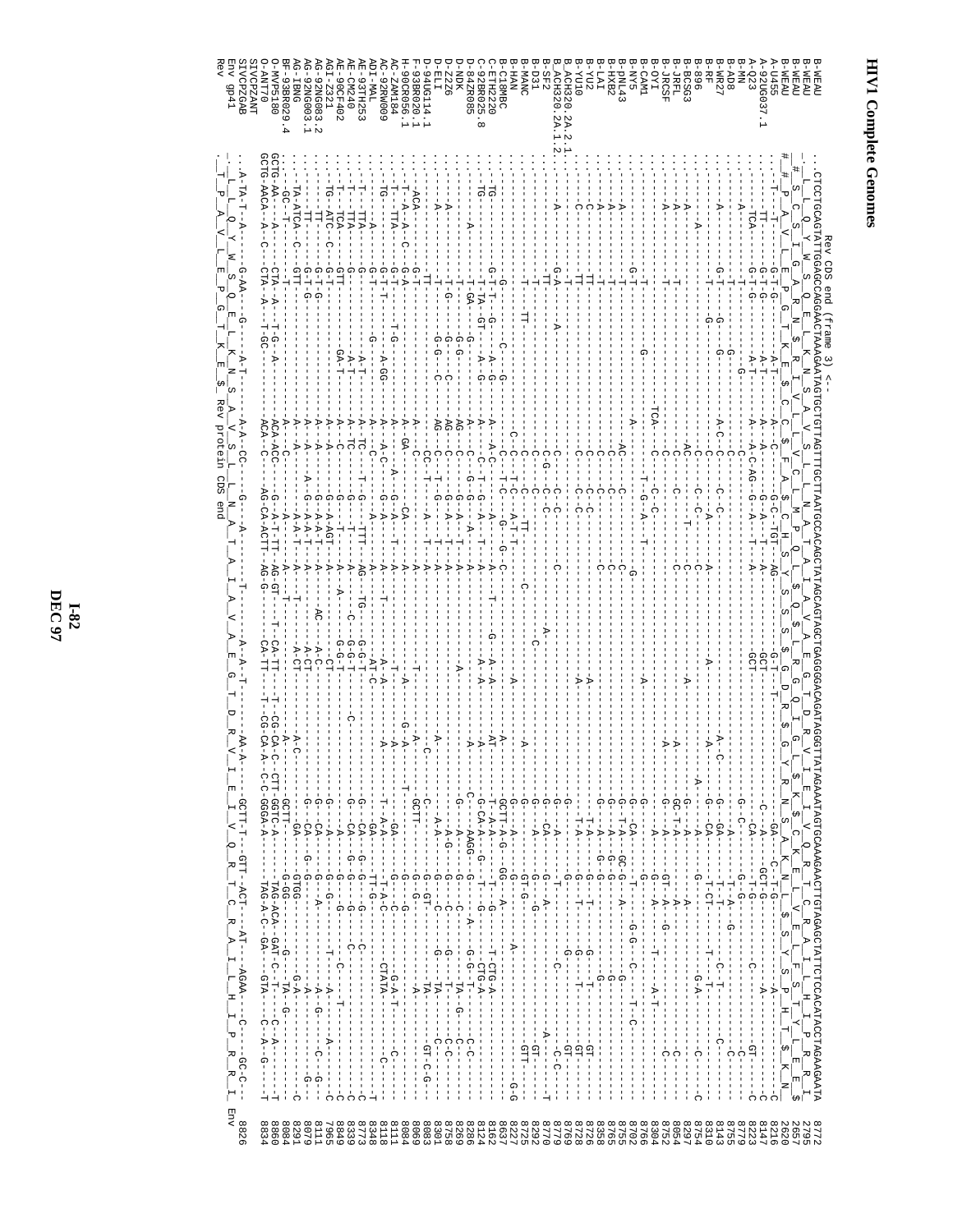| 8977<br>8954                                                                                                  |                                                                                                                                                                                                                                                                                                                     |                     |            | ATT-GCA<br>ATAGT-                            |             |     |                 |                              |
|---------------------------------------------------------------------------------------------------------------|---------------------------------------------------------------------------------------------------------------------------------------------------------------------------------------------------------------------------------------------------------------------------------------------------------------------|---------------------|------------|----------------------------------------------|-------------|-----|-----------------|------------------------------|
|                                                                                                               |                                                                                                                                                                                                                                                                                                                     | <u>ရ</u><br>        | AAGG-      | CATAGTG                                      |             |     |                 |                              |
|                                                                                                               |                                                                                                                                                                                                                                                                                                                     |                     | க்         | CATAGT                                       | $-AC$       |     |                 |                              |
|                                                                                                               |                                                                                                                                                                                                                                                                                                                     |                     | CAG-       | CATAGT-                                      |             |     |                 |                              |
|                                                                                                               |                                                                                                                                                                                                                                                                                                                     |                     |            |                                              |             |     |                 |                              |
| . AGGCAAACTCC                                                                                                 | -G-A-A--CCT<br>GG-A-A---CCTGTAGCAGAAGAA                                                                                                                                                                                                                                                                             |                     | CAGG       | CATAGTG                                      |             |     |                 |                              |
| $\frac{1}{2}$ , $\frac{1}{2}$ , $\frac{1}{2}$ , $\frac{1}{2}$ , $\frac{1}{2}$ , $\frac{1}{2}$ , $\frac{1}{2}$ |                                                                                                                                                                                                                                                                                                                     |                     | CAGG.      | CATAGTG                                      | $AA-$       |     |                 |                              |
|                                                                                                               |                                                                                                                                                                                                                                                                                                                     |                     | CAGG-      | CATAGTG                                      | $-AG$       |     |                 |                              |
|                                                                                                               |                                                                                                                                                                                                                                                                                                                     |                     | AAG-       | CATAGTA                                      | $-40$       |     |                 |                              |
|                                                                                                               | $-GG - A - A - -$<br>. The interaction of the contract of the contract of the contract of the contract of $\mathcal{L}_\mathcal{A}$                                                                                                                                                                                 |                     |            | CCAGTA                                       | AA<br>$-AC$ |     |                 |                              |
|                                                                                                               |                                                                                                                                                                                                                                                                                                                     |                     | -2446-     | CATAGTG                                      | $-AC$ .     |     | ှု              |                              |
|                                                                                                               | $\frac{1}{4}$<br>$\overline{1}$                                                                                                                                                                                                                                                                                     | $-55$               |            | ATGG-                                        |             |     | AAGC            |                              |
|                                                                                                               |                                                                                                                                                                                                                                                                                                                     |                     |            | <b>ATAGT</b>                                 | $-AC$ .     |     |                 |                              |
|                                                                                                               | $G - A = -A - -$<br>$\frac{1}{1}$                                                                                                                                                                                                                                                                                   |                     |            | ATAGT-                                       | $-AC$ .     |     |                 |                              |
|                                                                                                               | $-G - A = - A - -$                                                                                                                                                                                                                                                                                                  |                     |            | <b>ATAGTG</b>                                | ⊅           |     |                 |                              |
|                                                                                                               | $G - A - - A - -$<br>. The figure is a constant of the contract of the constant of the contract of the contract of $\mathcal{L}_\text{c}$                                                                                                                                                                           |                     |            | ATAGT-                                       |             |     |                 |                              |
| .                                                                                                             | $- - A A - A - - -$                                                                                                                                                                                                                                                                                                 |                     |            | <b>TRAGT</b>                                 |             |     |                 |                              |
|                                                                                                               | $G - A A - A - -$<br>$-$ -TCCAAGGAAAGA                                                                                                                                                                                                                                                                              |                     |            | <b>ATAGT-</b>                                |             |     |                 |                              |
| 828<br>28                                                                                                     | $G$ ------<br>************************************                                                                                                                                                                                                                                                                  |                     |            | <b>ACAGTG</b>                                |             |     |                 |                              |
|                                                                                                               | Ţ<br>$\frac{1}{1}$<br>I                                                                                                                                                                                                                                                                                             | $-1$<br>rion        |            | CCAGTA                                       | CGAT        |     | GCA-            |                              |
| $\ddot{\phantom{0}}$<br>$\vdots$                                                                              | $\frac{1}{2}$ $\frac{1}{2}$ $\frac{1}{2}$ $\frac{1}{2}$ $\frac{1}{2}$ $\frac{1}{2}$ $\frac{1}{2}$ $\frac{1}{2}$ $\frac{1}{2}$ $\frac{1}{2}$ $\frac{1}{2}$ $\frac{1}{2}$ $\frac{1}{2}$ $\frac{1}{2}$ $\frac{1}{2}$ $\frac{1}{2}$ $\frac{1}{2}$ $\frac{1}{2}$ $\frac{1}{2}$ $\frac{1}{2}$ $\frac{1}{2}$ $\frac{1}{2}$ |                     |            | LGGT-                                        |             |     |                 |                              |
|                                                                                                               | -- 7-----<br>ţ                                                                                                                                                                                                                                                                                                      |                     |            |                                              |             |     |                 |                              |
|                                                                                                               | A--T--CCCAGCAGAAGGGGGAAAAGAAACAAGCTGA                                                                                                                                                                                                                                                                               | $\frac{1}{1}$       |            | <b>AAAG-T</b>                                |             |     |                 |                              |
|                                                                                                               | л<br>I<br>I<br>I<br>$\frac{1}{4}$<br>I<br>J,<br>$\mathbb I$                                                                                                                                                                                                                                                         |                     |            | LOOL-                                        |             |     |                 |                              |
|                                                                                                               | I<br>$\begin{bmatrix} 1 \\ 1 \\ 1 \end{bmatrix}$                                                                                                                                                                                                                                                                    | <u>ဂ</u>            |            | ATGG-                                        |             |     |                 |                              |
|                                                                                                               | $\mathbf{I}$<br>$\frac{1}{1}$<br>$\frac{1}{1}$                                                                                                                                                                                                                                                                      |                     |            | 님<br>- 다                                     |             |     |                 |                              |
|                                                                                                               | I<br>I<br>j<br>コココ かんかんかん かんかんかん かんかんかん かんかんかん かんかんかん                                                                                                                                                                                                                                                               | I                   |            | -reer                                        | -4G         |     |                 |                              |
|                                                                                                               | ---C---CCAGCAGCAGAAAGAATGAGACGAGCTGA                                                                                                                                                                                                                                                                                | $\frac{1}{2}$       |            | ATGGC                                        | ŘG          |     |                 |                              |
|                                                                                                               |                                                                                                                                                                                                                                                                                                                     |                     |            | ATGGC                                        |             |     |                 |                              |
|                                                                                                               |                                                                                                                                                                                                                                                                                                                     |                     |            | TGGT-                                        | PG.         |     | –<br>⊾¤         |                              |
|                                                                                                               | $\overline{\phantom{a}}$<br>コココ かんかんかん かんかんかん かんかんかん かんかんかん かんかん                                                                                                                                                                                                                                                    | ဂှ                  |            | L-5L                                         |             |     | $-2T$           |                              |
|                                                                                                               | $- - - - - - - - - -$<br>ココリナ かんかんかん かんかんかん かんかんかん かんかんかん かんかんかん                                                                                                                                                                                                                                                    |                     |            | $-L - 5L -$                                  |             |     | $-LM-$          |                              |
|                                                                                                               | $- -Y - -$                                                                                                                                                                                                                                                                                                          | $\frac{1}{1}$       |            | $-518$                                       | PA          |     | $-$ C.L $\cdot$ |                              |
|                                                                                                               | $\frac{1}{1}$<br>$\mathbb{I}$                                                                                                                                                                                                                                                                                       |                     |            | 1091-                                        |             |     |                 |                              |
|                                                                                                               | $\sf I$<br>ŧ                                                                                                                                                                                                                                                                                                        |                     |            | <b>ATG-AG</b>                                |             |     |                 |                              |
|                                                                                                               | $\frac{1}{2}$<br>$\mathbb{I}$<br>--CCAGCAACAGATAGGGTGAGACAAACTGA                                                                                                                                                                                                                                                    | <u>ဂ</u>            |            | TGCC                                         | RG          |     |                 |                              |
|                                                                                                               | $-1$<br>I<br>$\frac{1}{1}$<br>---CCAGCAGCAGATAGGGTGAGACGAACTGA                                                                                                                                                                                                                                                      |                     |            | recc                                         |             |     |                 |                              |
|                                                                                                               |                                                                                                                                                                                                                                                                                                                     |                     |            | <b>LG-AGG-</b>                               |             |     |                 |                              |
|                                                                                                               | $\mathsf I$<br>I<br>$\frac{1}{1}$                                                                                                                                                                                                                                                                                   | ဂှ                  |            | G-CAGAG                                      |             |     |                 |                              |
|                                                                                                               | $-AA-----$<br>$\frac{1}{1}$                                                                                                                                                                                                                                                                                         | I.                  |            | <b>AGATGG-</b>                               |             |     |                 |                              |
|                                                                                                               | コココ かんかんかん かんかんかん かんかんかん かんかんかん かんかん                                                                                                                                                                                                                                                                                |                     |            | -rec-                                        |             |     |                 |                              |
|                                                                                                               | Ï<br>$\overline{1}$<br>I<br>$\frac{1}{1}$<br>コココ かんかんかん かんかんかん かんかんかん かんかんかん かんかんかん                                                                                                                                                                                                                                 | C<br>$\mathbf{I}$   |            | <b>ATGGC</b>                                 |             |     |                 |                              |
|                                                                                                               | J<br>J                                                                                                                                                                                                                                                                                                              | $\frac{1}{1}$       |            | $-51$                                        |             |     |                 |                              |
|                                                                                                               |                                                                                                                                                                                                                                                                                                                     |                     |            | CATAGTG                                      |             |     |                 |                              |
|                                                                                                               |                                                                                                                                                                                                                                                                                                                     |                     | $-900 - 1$ | <b>ATAGTG</b>                                |             |     |                 |                              |
|                                                                                                               |                                                                                                                                                                                                                                                                                                                     |                     | $-L-2DV$   | A-AGTG-A                                     |             |     |                 |                              |
| ł                                                                                                             | F<br>F<br>₩<br>$\frac{1}{1}$<br>!<br>i<br>ł<br>¦.                                                                                                                                                                                                                                                                   | z                   |            |                                              |             |     |                 |                              |
|                                                                                                               | ₩<br>ø<br>ļ.<br>۱.                                                                                                                                                                                                                                                                                                  |                     |            |                                              |             |     |                 |                              |
|                                                                                                               | H<br>ŗΩ<br>٠m                                                                                                                                                                                                                                                                                                       |                     |            |                                              |             |     |                 |                              |
|                                                                                                               |                                                                                                                                                                                                                                                                                                                     | GCTATAAGGGAAAGAATG. |            | RATGGGTGGCATATGGTCAAAACGTAGTGGTAGGTGGATGGCCT |             |     |                 | RACAGOOCTTAGAAGGOOTTTOOTATAA |
|                                                                                                               |                                                                                                                                                                                                                                                                                                                     |                     |            |                                              |             |     | Erame           |                              |
|                                                                                                               |                                                                                                                                                                                                                                                                                                                     |                     |            |                                              | SŒ<br>start | Ner | Env CDS<br>eno  |                              |
|                                                                                                               |                                                                                                                                                                                                                                                                                                                     |                     |            |                                              |             |     |                 |                              |

 $\begin{tabular}{cccccccc} B & B & B & B & B & B & B & B \\ \hline 1 & 1 & 1 & 1 & 1 & 1 & 1 \\ 1 & 1 & 1 & 1 & 1 & 1 & 1 \\ 1 & 1 & 1 & 1 & 1 & 1 & 1 \\ 1 & 1 & 1 & 1 & 1 & 1 & 1 \\ 1 & 1 & 1 & 1 & 1 & 1 & 1 \\ 1 & 1 & 1 & 1 & 1 & 1 & 1 \\ 1 & 1 & 1 & 1 & 1 & 1 & 1 \\ 1 & 1 & 1 & 1 & 1 & 1 & 1 \\ 1 & 1 & 1 & 1 & 1 & 1 & 1 \\ 1 &$ 

 $\frac{1}{2}$ 

. . . . . . . . . . . . . . . . .

Nef 1668

 $\begin{smallmatrix} 0 & 0 & 0 & 0 & 0 & 0 \\ -1 & 0 & 0 & 0 & 0 & 0 & 0 \\ -1 & 0 & 0 & 0 & 0 & 0 & 0 \\ 0 & 0 & 0 & 0 & 0 & 0 & 0 \\ 0 & 0 & 0 & 0 & 0 & 0 & 0 \\ 0 & 0 & 0 & 0 & 0 & 0 & 0 \\ 0 & 0 & 0 & 0 & 0 & 0 & 0 \\ 0 & 0 & 0 & 0 & 0 & 0 & 0 \\ 0 & 0 & 0 & 0 & 0 & 0 & 0 \\ 0 & 0 & 0 & 0 & 0 & 0 & 0 \\ 0 & 0 &$ 

 $\cdot$  4  $\frac{1}{2}$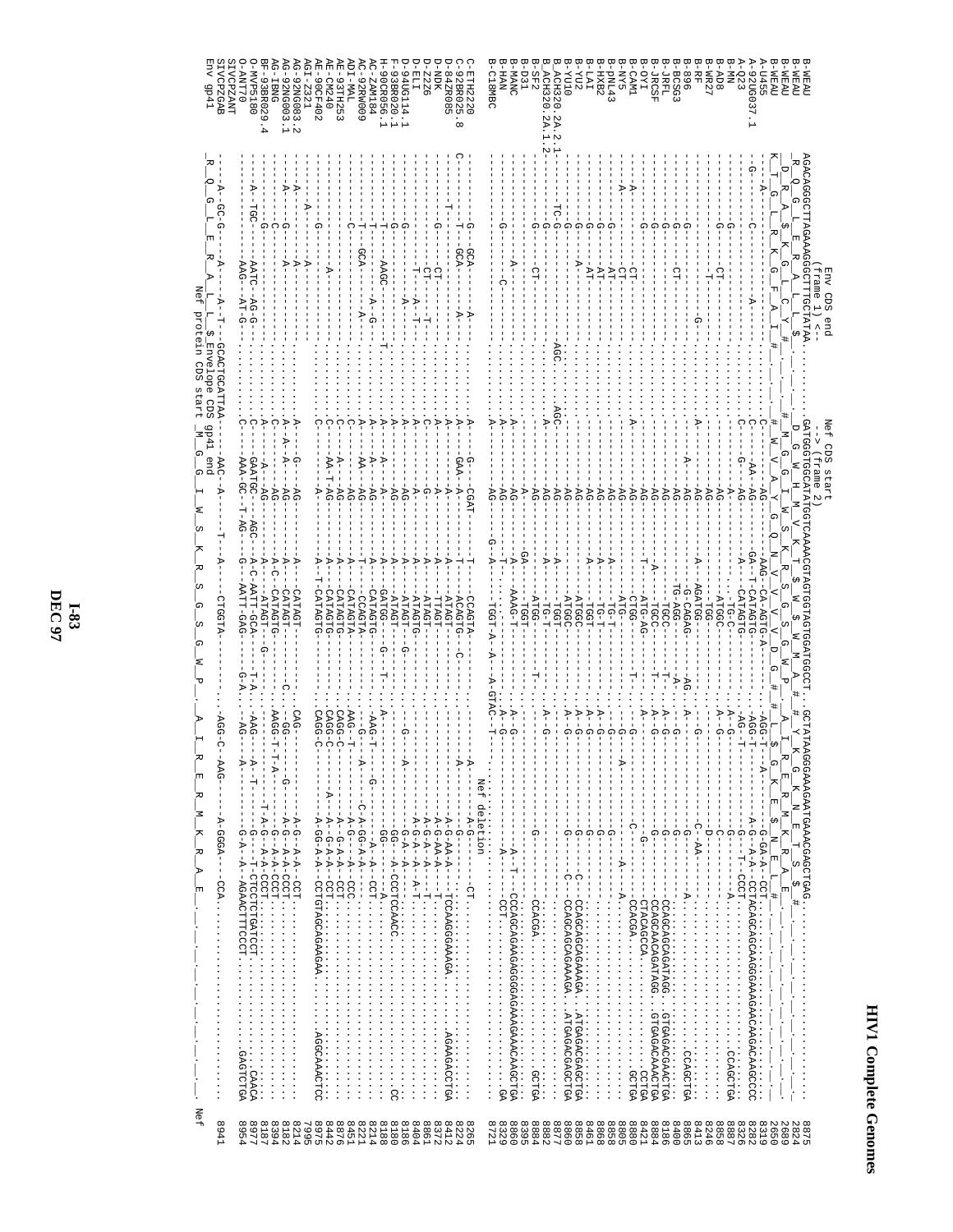| <b>VCPZANT</b><br>GA5245                                                                                                                  | 0LLMV<br>MVP5180<br>$-92NGD03$<br>93BR029<br>80CM26<br><b>LBNG</b>                                                                                                                                                                                                                                                                                                                                                                                                                                                                 | $-90$ CF402<br>-93TH253<br>$-2321$<br>$T$ $V$ $N -$<br>92RW009<br><b>OFZMC</b>                                                                                                                                                                                                                                                                                                                                             | HOGI <sub>1</sub><br><b>OCRO56</b><br>3BR020.<br><b>2AM184</b>                                                                                                                                                                                                                                                                                                                              | XOK<br>3226<br>4ZR085<br><b>2BR025</b>                                                                                                                                                                                                                                                                                                                                                                                                                  | <b>MANC</b><br>C18MBC<br><b>TH2220</b><br>Ę                                                                                                                                                                                                                                             | <b>DS1</b><br>2F2<br>ACH320<br>Z <sub>n</sub><br>ACH32<br>$0$ T $\Omega$                                                                                                                                                                                                                                                                                                                                                                                                                                                                                                                                                                                                                                                                                                                                                                                                                                                                                                                                                                                                                                                                                                                                       | S <sub>K</sub> N-<br>CAM1<br>IAI.<br><b>JRCSF</b><br>968<br>HXB2<br>PNL43<br>LÃO<br>THET<br><b>BCSG3</b><br>접                                                                                                                                                                                                                                                                                                                                                                                                                                                                                                                                                                                                                                                                                                                                                                                                                                                                                                                                                                                                                                                                                                                                                                                                                                                                                                                                                                                                                                                                                                                                                                                                                                                                                                                                                                                                                                                                                                                                                                                                   | $-MR27$<br><b>AD8</b><br>920503<br>ă<br>5455<br>023<br>WEAU<br>WEAU<br><b>NEAU</b><br>WEAU                                                                                                                                                                                                                                                                                                                                                                                                                                                                                                                                                                                                                                                                                                                                                                                                                                                                                                                                                                                                                             |
|-------------------------------------------------------------------------------------------------------------------------------------------|------------------------------------------------------------------------------------------------------------------------------------------------------------------------------------------------------------------------------------------------------------------------------------------------------------------------------------------------------------------------------------------------------------------------------------------------------------------------------------------------------------------------------------|----------------------------------------------------------------------------------------------------------------------------------------------------------------------------------------------------------------------------------------------------------------------------------------------------------------------------------------------------------------------------------------------------------------------------|---------------------------------------------------------------------------------------------------------------------------------------------------------------------------------------------------------------------------------------------------------------------------------------------------------------------------------------------------------------------------------------------|---------------------------------------------------------------------------------------------------------------------------------------------------------------------------------------------------------------------------------------------------------------------------------------------------------------------------------------------------------------------------------------------------------------------------------------------------------|-----------------------------------------------------------------------------------------------------------------------------------------------------------------------------------------------------------------------------------------------------------------------------------------|----------------------------------------------------------------------------------------------------------------------------------------------------------------------------------------------------------------------------------------------------------------------------------------------------------------------------------------------------------------------------------------------------------------------------------------------------------------------------------------------------------------------------------------------------------------------------------------------------------------------------------------------------------------------------------------------------------------------------------------------------------------------------------------------------------------------------------------------------------------------------------------------------------------------------------------------------------------------------------------------------------------------------------------------------------------------------------------------------------------------------------------------------------------------------------------------------------------|-----------------------------------------------------------------------------------------------------------------------------------------------------------------------------------------------------------------------------------------------------------------------------------------------------------------------------------------------------------------------------------------------------------------------------------------------------------------------------------------------------------------------------------------------------------------------------------------------------------------------------------------------------------------------------------------------------------------------------------------------------------------------------------------------------------------------------------------------------------------------------------------------------------------------------------------------------------------------------------------------------------------------------------------------------------------------------------------------------------------------------------------------------------------------------------------------------------------------------------------------------------------------------------------------------------------------------------------------------------------------------------------------------------------------------------------------------------------------------------------------------------------------------------------------------------------------------------------------------------------------------------------------------------------------------------------------------------------------------------------------------------------------------------------------------------------------------------------------------------------------------------------------------------------------------------------------------------------------------------------------------------------------------------------------------------------------------------------------------------------|------------------------------------------------------------------------------------------------------------------------------------------------------------------------------------------------------------------------------------------------------------------------------------------------------------------------------------------------------------------------------------------------------------------------------------------------------------------------------------------------------------------------------------------------------------------------------------------------------------------------------------------------------------------------------------------------------------------------------------------------------------------------------------------------------------------------------------------------------------------------------------------------------------------------------------------------------------------------------------------------------------------------------------------------------------------------------------------------------------------------|
|                                                                                                                                           | ccr                                                                                                                                                                                                                                                                                                                                                                                                                                                                                                                                |                                                                                                                                                                                                                                                                                                                                                                                                                            |                                                                                                                                                                                                                                                                                                                                                                                             |                                                                                                                                                                                                                                                                                                                                                                                                                                                         |                                                                                                                                                                                                                                                                                         |                                                                                                                                                                                                                                                                                                                                                                                                                                                                                                                                                                                                                                                                                                                                                                                                                                                                                                                                                                                                                                                                                                                                                                                                                |                                                                                                                                                                                                                                                                                                                                                                                                                                                                                                                                                                                                                                                                                                                                                                                                                                                                                                                                                                                                                                                                                                                                                                                                                                                                                                                                                                                                                                                                                                                                                                                                                                                                                                                                                                                                                                                                                                                                                                                                                                                                                                                 |                                                                                                                                                                                                                                                                                                                                                                                                                                                                                                                                                                                                                                                                                                                                                                                                                                                                                                                                                                                                                                                                                                                        |
|                                                                                                                                           | CA-9<br>CA-G                                                                                                                                                                                                                                                                                                                                                                                                                                                                                                                       |                                                                                                                                                                                                                                                                                                                                                                                                                            |                                                                                                                                                                                                                                                                                                                                                                                             |                                                                                                                                                                                                                                                                                                                                                                                                                                                         |                                                                                                                                                                                                                                                                                         |                                                                                                                                                                                                                                                                                                                                                                                                                                                                                                                                                                                                                                                                                                                                                                                                                                                                                                                                                                                                                                                                                                                                                                                                                |                                                                                                                                                                                                                                                                                                                                                                                                                                                                                                                                                                                                                                                                                                                                                                                                                                                                                                                                                                                                                                                                                                                                                                                                                                                                                                                                                                                                                                                                                                                                                                                                                                                                                                                                                                                                                                                                                                                                                                                                                                                                                                                 |                                                                                                                                                                                                                                                                                                                                                                                                                                                                                                                                                                                                                                                                                                                                                                                                                                                                                                                                                                                                                                                                                                                        |
|                                                                                                                                           | REARA                                                                                                                                                                                                                                                                                                                                                                                                                                                                                                                              | $LC - A - AT$                                                                                                                                                                                                                                                                                                                                                                                                              | nec                                                                                                                                                                                                                                                                                                                                                                                         |                                                                                                                                                                                                                                                                                                                                                                                                                                                         |                                                                                                                                                                                                                                                                                         |                                                                                                                                                                                                                                                                                                                                                                                                                                                                                                                                                                                                                                                                                                                                                                                                                                                                                                                                                                                                                                                                                                                                                                                                                |                                                                                                                                                                                                                                                                                                                                                                                                                                                                                                                                                                                                                                                                                                                                                                                                                                                                                                                                                                                                                                                                                                                                                                                                                                                                                                                                                                                                                                                                                                                                                                                                                                                                                                                                                                                                                                                                                                                                                                                                                                                                                                                 | A-AT<br>LY-P<br>$-AC$ .                                                                                                                                                                                                                                                                                                                                                                                                                                                                                                                                                                                                                                                                                                                                                                                                                                                                                                                                                                                                                                                                                                |
|                                                                                                                                           |                                                                                                                                                                                                                                                                                                                                                                                                                                                                                                                                    | 6-A<br>င်<br>ပ<br>Ľ                                                                                                                                                                                                                                                                                                                                                                                                        |                                                                                                                                                                                                                                                                                                                                                                                             |                                                                                                                                                                                                                                                                                                                                                                                                                                                         |                                                                                                                                                                                                                                                                                         |                                                                                                                                                                                                                                                                                                                                                                                                                                                                                                                                                                                                                                                                                                                                                                                                                                                                                                                                                                                                                                                                                                                                                                                                                |                                                                                                                                                                                                                                                                                                                                                                                                                                                                                                                                                                                                                                                                                                                                                                                                                                                                                                                                                                                                                                                                                                                                                                                                                                                                                                                                                                                                                                                                                                                                                                                                                                                                                                                                                                                                                                                                                                                                                                                                                                                                                                                 |                                                                                                                                                                                                                                                                                                                                                                                                                                                                                                                                                                                                                                                                                                                                                                                                                                                                                                                                                                                                                                                                                                                        |
| CACCCAGAG<br>Þ<br>$C -$<br>z<br>$\mathbf{I}$<br>Ω<br>Þ<br>AAAC-CTA-CT-<br>Έ                                                               | ACTCCTCA<br>ACTCCTCAA<br><b>ACAGCACAA</b><br>GAGC.<br>$-2$<br>c---cc----<br>ှ<br>-1<br>$\mathsf I$<br>Ţ<br>$\overline{\phantom{a}}$                                                                                                                                                                                                                                                                                                                                                                                                | ţ<br>C-------<br>Ţ<br>J.<br>$\overline{\phantom{a}}$<br>$\blacksquare$<br>ı<br>л<br>ł<br>$\mathbf{I}$<br>$\mathbb{I}$<br>$\mathbb{I}$<br>$\mathsf I$<br>$\frac{1}{1}$<br>$\frac{1}{4}$<br>$\frac{1}{1}$<br>$\mathsf I$<br>Ţ<br>$\begin{array}{c} 1 \\ 1 \\ 1 \end{array}$<br>$\mathbf{I}$                                                                                                                                  | C-----CG--<br>c-----c----<br>Ţ.<br>Ω<br>$\frac{1}{2}$<br>$\frac{1}{2}$<br>L<br>$\blacksquare$<br>$\mathbf{I}$<br>ļ.<br>$C$ ----<br>$A=-CC--T-C$<br>$\begin{array}{c} \end{array}$<br>$-0 - 0 - 0$<br>ŧ                                                                                                                                                                                      | $C$ -----<br>C----------<br>$\Gamma$<br>C--<br>$\frac{1}{1}$<br>$\frac{1}{1}$<br>J.<br>$\frac{1}{1}$<br>J.<br>$\frac{1}{1}$<br>$A-ACCC--$<br>$\frac{1}{1}$<br>$\frac{1}{1}$<br>cc---<br>$\mathsf I$<br>Ω<br>$\blacksquare$<br>ŧ<br>$\frac{1}{1}$                                                                                                                                                                                                        | c--<br>.<br>$\frac{1}{1}$<br>$\mathbb I$<br>$\sf I$<br>$\frac{1}{1}$<br>I.<br>$-1$<br>$\frac{1}{2}$<br>I<br>I<br>$\frac{1}{1}$<br>I<br>C<br>$\mathbf{I}$<br>$\frac{1}{4}$<br>$\mathbf{I}$<br>$\mathbf{I}$<br>т<br>$\mathsf I$<br>$\mathsf I$                                            | $C$ --<br>C-----<br>$C -$<br>C-----<br>C----<br>$C$ --<br>$\begin{array}{c} 1 \\ 1 \\ 1 \end{array}$<br>I<br>$\frac{1}{1}$<br>$\mathbf{I}$<br>ţ<br>$\frac{1}{1}$<br>$\frac{1}{1}$<br>G<br>I<br>$\frac{1}{1}$<br>$\frac{1}{1}$<br>$\frac{1}{1}$<br>$\mathbf{I}$<br>$\frac{1}{1}$<br>$\mathsf I$                                                                                                                                                                                                                                                                                                                                                                                                                                                                                                                                                                                                                                                                                                                                                                                                                                                                                                                 | RCAGCAGC<br>$-1 - 1 - 1$<br>.<br>ה<br>$-1$ - $-1$<br>$CC---1$<br>$CC---1$<br>ن<br>ا<br>ن<br>--<br>$\frac{1}{2}$<br>$CC---1$<br>J<br>$\frac{1}{1}$<br>$\frac{1}{1}$<br>$\begin{array}{c} 1 \\ 1 \\ 1 \end{array}$<br>$\blacksquare$<br>J.<br>$\blacksquare$<br>$\frac{1}{1}$<br>т<br>$\mathsf I$<br>$\frac{1}{1}$<br>$\mathsf I$<br>$\frac{1}{1}$<br>Ţ<br>--- 7----<br>$\frac{1}{2}$<br>$\frac{1}{1}$<br>$\overline{1}$<br>$\frac{1}{1}$<br>ł<br>C<br>$\frac{1}{2}$<br>$\frac{1}{2}$<br>$\frac{1}{2}$<br>$\begin{bmatrix} 1 \\ 1 \\ 1 \end{bmatrix}$<br>$\begin{array}{c} 1 \\ 1 \\ 1 \end{array}$<br>Ĭ<br>J.<br>$\frac{1}{1}$<br>$\frac{1}{1}$<br>$\overline{1}$                                                                                                                                                                                                                                                                                                                                                                                                                                                                                                                                                                                                                                                                                                                                                                                                                                                                                                                                                                                                                                                                                                                                                                                                                                                                                                                                                                                                                                                | <b>ACATC</b><br>g<br>$- -C - C - 2C - 3C - 7$<br>$C -$<br>c<br>-<br>-<br>$- -C - CC - -AC - - -$<br>ļ<br>.<br>{\<br>g<br>$\mathbf{I}$<br>Ξ<br>$\frac{1}{1}$<br>$\frac{1}{1}$<br>$\frac{1}{1}$<br>Ω<br>I<br>$\sf I$<br>Þ<br>Þ<br>$\frac{1}{4}$<br>$\frac{1}{1}$<br>$\frac{1}{1}$<br>ω<br>İΩ.<br>$\mathsf I$<br>ن<br>-- - -<br>$\frac{1}{1}$<br>$\frac{1}{1}$<br>F<br>'n                                                                                                                                                                                                                                                                                                                                                                                                                                                                                                                                                                                                                                                                                                                                                 |
| 'n<br>$\prec$<br>≤<br>т<br>ς<br>!<br>F<br>$G - G - A - A T G - - C A -$<br>×<br>Þ<br>Ö                                                    | A-CCCTT-CA-TCC--G--<br>$-1$ - $-1$ - $-1$ - $-1$<br>$0 - 1 - - - -$<br>$\frac{1}{1}$<br>$\begin{bmatrix} 1 \\ 1 \\ 1 \end{bmatrix}$<br>$\frac{1}{1}$<br>$C - GG - G - - - -$<br>$C - GG - -$<br>--99--2<br>AGT--CC-A--<br>$\frac{1}{1}$<br>j<br>$\overline{1}$<br>$\mathbf I$<br>$\begin{array}{c} \end{array}$<br>$\mathsf I$<br>$\frac{1}{1}$<br>$\frac{1}{1}$<br>$\overline{1}$<br>$\overline{\phantom{a}}$                                                                                                                     | $-1 - 1 - 1$<br>$-1$ $-1$ $-1$ $-1$<br><b>AAT--</b><br>÷<br>C<br>$\mathbf I$<br>$\frac{1}{1}$<br>ı<br>I.<br>$\mathbf{I}$<br>J.<br>$\mathsf I$<br>J.<br>1<br>$\mathbb{I}$<br>$\mathsf I$<br>$C-G-G---$<br>C-GG--<br>$C - G - G - -$<br>C-GGC-----<br>$-6 - -$<br>ł<br>I.<br>I,<br>ţ<br>I<br>ı<br>J.<br>ł<br>$\mathbf{I}$<br>т                                                                                               | $C - T G - C$<br>÷<br>C<br>$\begin{bmatrix} 1 \\ 1 \\ 1 \end{bmatrix}$<br>$\begin{array}{c} 1 \\ 1 \\ 1 \end{array}$<br>$\frac{1}{1}$<br>$\frac{1}{1}$<br>$C - G G G - - - G - - - - - A - -$<br>$C - G G - - - - - - - - -$<br>C-GG--<br>ن<br>-- ن<br>$\frac{1}{1}$<br>1<br>Ţ.<br>T<br>$\overline{\phantom{a}}$<br>$\mathsf I$<br>$\mathsf I$<br>$\sf I$<br>$\frac{1}{1}$<br>$\frac{1}{1}$ | $C = -T - C$<br>$\frac{1}{2}$<br>$-1 - 1 - 1$<br>$T - CA - -$<br>부<br>C<br>$\frac{1}{1}$<br>$\begin{bmatrix} 1 \\ 1 \\ 1 \end{bmatrix}$<br>$\frac{1}{1}$<br>$\mathsf I$<br>C--1<br>ن<br>ب<br>c-gg.<br>ن<br>-- م<br>C-GG-----G----C---<br>Ω<br>Ω<br>Ť<br>$\frac{1}{1}$<br>f<br>$\frac{1}{1}$<br>$\frac{1}{1}$<br>$\frac{1}{1}$<br>I.<br>$\frac{1}{1}$<br>$\frac{1}{1}$<br>I.<br>$\mathsf I$<br>$\mathsf I$<br>$\mathsf I$<br>ţ<br>$\sf I$<br>I<br>J<br>ţ | $\vdots$<br>Ĥ<br>부<br>Η<br>Ο<br>C<br>C<br>I.<br>$\vdots$<br>$\begin{array}{c} 1 \\ 1 \\ 1 \end{array}$<br>Ï<br>$\frac{1}{1}$<br>$\mathsf I$<br>$C - GG - -$<br>$\vdots$<br>Q<br>$C -$<br>Ï<br>.<br>Ω<br>Ω<br>Ŧ<br>$-1$ – $-9$<br>$\frac{1}{1}$<br>$\mathsf I$<br>$\mathsf I$<br>I.<br>т | $- - 1 - 0$<br>÷<br>5<br>부<br>부<br>부<br>H<br>C<br>C<br>O<br>G<br>$\begin{array}{c} \hline \end{array}$<br>$\begin{array}{c} 1 \\ 1 \\ 1 \end{array}$<br>$\begin{bmatrix} 1 \\ 1 \\ 1 \end{bmatrix}$<br>$\begin{bmatrix} 1 \\ 1 \\ 1 \end{bmatrix}$<br>ţ<br>$\frac{1}{1}$<br>$\blacksquare$<br>$\frac{1}{1}$<br>ن<br>ا<br>Q<br>$C -$<br>ن<br>- - ن<br>Ċ-i<br>$C -$<br>Ţ<br>Ω<br>Ω<br>Ω<br>Ω<br>Ω<br>Ť<br>ł<br>ł.<br>f<br>$\frac{1}{1}$<br>$\frac{1}{1}$<br>$\frac{1}{1}$<br>$\begin{array}{c} 1 \\ 1 \\ 1 \end{array}$<br>$\frac{1}{1}$<br>$\frac{1}{1}$<br>$\begin{array}{c} 1 \\ 1 \\ 1 \end{array}$<br>$\frac{1}{1}$<br>$\mathbb{I}$<br>I.<br>$\mathbf{I}$<br>$\mathbf I$<br>I<br>$\,$ I<br>$\frac{1}{1}$<br>$\frac{1}{4}$<br>J<br>$\frac{1}{1}$<br>Ţ<br>$\overline{\phantom{a}}$<br>$\mathbf{I}$<br>$\overline{\phantom{a}}$                                                                                                                                                                                                                                                                                                                                                                                | $-ATTT-C$<br>C----AC----<br>÷−<br>C<br>÷<br>C<br>H<br>C<br>$\frac{1}{2}$<br>7-7<br>부<br>けい<br>부<br>けい<br>C<br>Q<br>$\begin{array}{c} 1 \\ 1 \\ 1 \end{array}$<br>$\frac{1}{1}$<br>$\begin{bmatrix} 1 \\ 1 \\ 1 \end{bmatrix}$<br>$\frac{1}{1}$<br>$\begin{array}{c} 1 \\ 1 \\ 1 \end{array}$<br>$\begin{array}{c} \n\cdot & \cdot \\ \n\cdot & \cdot \\ \n\cdot & \cdot \n\end{array}$<br>$\frac{1}{1}$<br>$\sf I$<br>$\frac{1}{1}$<br>$\begin{bmatrix} 1 \\ 1 \\ 1 \end{bmatrix}$<br>ţ<br>$\frac{1}{2}$<br>$\frac{1}{2}$<br>$C -$<br>ن<br>ا<br>Ċ-<br>C--<br>ن<br>ا<br>$\frac{1}{2}$<br>C-GG.<br>$C - GG - -$<br>م<br>-<br>Ω<br>Ω<br>Ω<br>Ω<br>Ω<br>Ω<br>ှ<br> <br>Ω<br>Ω<br>ł,<br>Ť<br>Ť<br>$\frac{1}{1}$<br>$\frac{1}{1}$<br>Ĩ<br>$\frac{1}{1}$<br>$\frac{1}{1}$<br>$\frac{1}{1}$<br>$\frac{1}{1}$<br>$\frac{1}{1}$<br>$\frac{1}{1}$<br>$\frac{1}{1}$<br>$\begin{array}{c} 1 \\ 1 \\ 1 \end{array}$<br>$\frac{1}{1}$<br>$\mathsf I$<br>ţ<br>1<br>$\overline{1}$<br>$\overline{1}$<br>$\mathbf{I}$<br>$\mathbf I$<br>J.<br>J.<br>$\mathbb{I}$<br>$\mathbb{I}$<br>$\mathsf I$<br>$\mathsf I$<br>$\mathsf I$<br>$\mathbb T$<br>$\mathbb{I}$<br>$\mathbb T$<br>$\mathsf I$<br>$\mathsf I$<br>$\mathsf I$<br>$\frac{1}{1}$<br>J.<br>$\mathbf{I}$<br>$\mathsf I$<br>$\frac{1}{2}$<br>$\frac{1}{1}$<br>$\begin{array}{c} \end{array}$<br>$\mathsf I$<br>$\frac{1}{1}$<br>$\frac{1}{1}$<br>$\mathbf{I}$<br>Ţ<br>T<br>I.<br>$\mathbf{I}$                                                                                                                                                                                                                                                                                                                                                                                                                                                                                                                                                                                                                                                                               | ATAATGCTGATTGCGTCTGGTTAAAAGCACAAGAGGATGAG<br>$A$ -<br>Ъ<br>$\frac{1}{2}$<br>÷<br>C<br>1-C<br>$\frac{1}{1}$<br>부<br>₩<br>$\frac{1}{4}$<br>C<br>$\mathsf I$<br>C<br>'n<br>$\begin{bmatrix} 1 \\ 1 \\ 1 \end{bmatrix}$<br>$\begin{array}{c} 1 \\ 1 \\ 1 \end{array}$<br>$\frac{1}{1}$<br>$\begin{array}{c} \end{array}$<br>$\begin{array}{c} 1 \\ 1 \\ 1 \end{array}$<br>t<br>H<br>J.<br>$\frac{1}{1}$<br>į<br>≋<br>ູ່ດ<br>◁<br>C--<br>$C - G G - -$<br>$C - GG - -$<br>c-ag---<br>$C -$<br>c--<br>F<br>'n<br>×<br>Ω<br>Ω<br>Ω<br>স<br>$\frac{1}{1}$<br>ł<br>$\frac{1}{1}$<br>CΩ<br>I.<br>$-1 - 5 - 1$<br>$- - - - - - - - -$<br>Ъ<br>$\mathbf{I}$<br>п<br>J.<br>$\mathbf{I}$<br>Ξ<br>п<br>$C = -1$<br>п<br>H<br>I.<br>I.<br>Ö<br>I<br>$\mathsf I$<br>k<br>$\frac{1}{1}$<br>I<br>$\frac{1}{1}$<br>₩<br>I.                                                                                                                                                                                                                                                                                                                 |
| Ħ<br>Έ<br>$\mathbf{I}$<br>চ্য<br>$\cdot \cdot \cdot$<br>$\vdots$<br>$\,$ I<br>Þ<br>$\blacksquare$<br>$\mathbf{A}=-\mathbf{A}-$<br>$\prec$ | $- - - - - - - - -$<br>$\mathsf I$<br>$\mathbf{I}$<br>$\overline{1}$<br>$\blacksquare$<br>$\mathbf{I}$<br>$\mathbf{I}$<br>$\overline{1}$<br>Ω<br>I.<br>ъ<br>$GA-T$ . . $TCA---A-$<br>Ω<br>Ţ<br>ł<br>ł<br>ł<br>$\frac{1}{1}$<br>А<br>$\begin{array}{c}\n1 \\ 1 \\ 1 \\ 1\n\end{array}$<br>$\frac{1}{2}$ : $\frac{1}{2}$ : $\frac{1}{2}$ : $\frac{1}{2}$ : $\frac{1}{2}$<br>G<br>$\vdots$<br>$\bullet$<br>$\bullet$<br>$TCA -$<br>$\frac{1}{1}$<br>$\mathsf I$<br>$A - -A -$<br>$-\mathbf{A}-\mathbf{A}$<br>$A - A -$<br>н<br>$-44-$ | J.<br>$\frac{1}{1}$<br>J.<br>$A$ – –<br>Ţ<br>ł<br>ı<br>ł<br>ъ<br>Ω<br>$A$ --<br>$A -$<br>$\frac{1}{2}$<br>Ţ<br>ł<br>$\mathsf I$<br>$-$ GAG<br>AAAC<br>J.<br>J.<br>$\frac{1}{2}$<br>$\ddot{p}_1 \cdots \ddot{p}_n$<br>Ţ<br>T<br>Ţ<br>Ţ<br>$\mathbf{A}=-\mathbf{A}-$<br>$\mathbf{I}$<br>$\mathbf{I}$<br>ţ<br>$\frac{1}{1}$<br>$\overline{\phantom{a}}$<br>$\mathsf I$<br>$-V -$<br>$\overline{r}$<br>$\overline{Y}$<br>$A -$ | $-G--A--$<br>$\overline{\phantom{a}}$<br>T<br>$\frac{1}{1}$<br>$\frac{1}{1}$<br>$G-G-$ . CAG--A--A-<br>$C-G-$ GAG--A--A--<br>$A$ --<br>$\Gamma$<br>$\mathbb{C} \cdot \cdot \cdot \cdot \cdot$<br>$\frac{1}{2}$<br>$\frac{1}{1}$<br>$\frac{1}{1}$<br>$\overline{A}$ – $\overline{A}$<br>$\sum_{i=1}^{n}$<br>A-                                                                               | $- - - - - - - - - -$<br>$---\Delta--$<br>$-\Delta$<br>Ţ<br>J.<br>$\mathbf I$<br>GAGCGAC<br>GAGC<br>CAGC<br>$\frac{1}{2}$<br>ဂု<br>$A$ GAA-----<br>$\ldots$ GAG<br>$\ldots$ GAG<br>$\ldots$ GAG--<br>Ţ<br>Ì,<br>Ï<br>J.<br>J,<br>J<br>л<br>ı<br>I<br>$\overline{\phantom{a}}$<br>I<br>f,<br>$\mathbb{F}$<br>J<br>1<br>$\overline{1}$<br>I<br>п                                                                                                          | I<br>J.<br>$\frac{1}{1}$<br>$\mathbf{I}$<br>$\frac{1}{1}$<br>$\mathbf{I}$<br>$\mathsf I$<br><u>ဂ</u><br>.<br>$A--$<br>ဂှ<br>$A. GAA----A-$<br>$\frac{1}{1}$<br>$\sf I$<br>I.<br>A-<br>т<br>$\mathsf I$<br>$A - -$<br>п<br>$\cdot$                                                       | $\frac{1}{4}$<br>$\blacksquare$<br>J.<br>$\overline{1}$<br>$\mathbf{I}$<br>$\blacksquare$<br>İ<br>$\mathbf{I}$<br>$\blacksquare$<br>$\overline{\phantom{a}}$<br>$\overline{1}$<br>$\mathbb{I}$<br>$\mathsf I$<br>$\mathbf{I}$<br>Ω<br>Ω<br>ଋ<br>Ω<br>Ţ<br>$\frac{1}{1}$<br>$  \overline{A}$<br>$-\mathbf{A}\cdot\cdot\cdot\cdot\cdot$<br>ŧ<br>Ŧ<br>$A \cdot \cdot \cdot \cdot \cdot$<br>$\begin{bmatrix} 1 & 1 & 1 \\ 1 & 1 & 1 \\ 1 & 1 & 1 \\ 1 & 1 & 1 \\ 1 & 1 & 1 \\ 1 & 1 & 1 \\ 1 & 1 & 1 \\ 1 & 1 & 1 \\ 1 & 1 & 1 \\ 1 & 1 & 1 \\ 1 & 1 & 1 \\ 1 & 1 & 1 \\ 1 & 1 & 1 \\ 1 & 1 & 1 \\ 1 & 1 & 1 & 1 \\ 1 & 1 & 1 & 1 \\ 1 & 1 & 1 & 1 \\ 1 & 1 & 1 & 1 \\ 1 & 1 & 1 & 1 \\ 1 & 1 & 1 & 1 & 1 \\ 1 & 1 & 1 & 1 & $<br>$\begin{array}{c}\n1 \\ 1 \\ 1 \\ 1\n\end{array}$<br>$\begin{bmatrix} 1 & 1 & 1 \\ 1 & 1 & 1 \\ 1 & 1 & 1 \\ 1 & 1 & 1 \\ 1 & 1 & 1 \\ 1 & 1 & 1 \\ 1 & 1 & 1 \\ 1 & 1 & 1 \\ 1 & 1 & 1 \\ 1 & 1 & 1 \\ 1 & 1 & 1 \\ 1 & 1 & 1 \\ 1 & 1 & 1 \\ 1 & 1 & 1 \\ 1 & 1 & 1 & 1 \\ 1 & 1 & 1 & 1 \\ 1 & 1 & 1 & 1 \\ 1 & 1 & 1 & 1 \\ 1 & 1 & 1 & 1 & 1 \\ 1 & 1 & 1 & 1 & 1 \\ 1 & 1 & 1 & $<br>$\frac{1}{2}$<br>$\frac{1}{4}$<br>J<br>1<br>J<br>$\overline{1}$<br>$\mathbf{I}$<br>I. | $\begin{array}{c} \begin{array}{c} \begin{array}{c} \begin{array}{c} \begin{array}{c} \end{array} \\ \end{array} \\ \begin{array}{c} \end{array} \\ \begin{array}{c} \end{array} \\ \end{array} \end{array} \end{array}$<br>$C - - - - -$<br>$\frac{1}{1}$<br>$\frac{1}{1}$<br>$\frac{1}{1}$<br>$\frac{1}{1}$<br>$\frac{1}{1}$<br>$\blacksquare$<br>J.<br>$\mathbf{I}$<br>J.<br>$\mathbf{I}$<br>$\blacksquare$<br>$\mathbf{I}$<br>H.<br>п<br>$\mathbf{I}$<br>ဂှ<br>$\frac{1}{2}$<br>ဂှ<br>Ω<br>ଋ<br>⋒<br>t<br>$G-GA$ -- $A$ --<br>Ť<br>$\frac{1}{1}$<br>$\overline{1}$<br>ł.<br>ł<br>$\frac{1}{1}$<br>$\frac{1}{1}$<br>$A\ldots\ldots$<br>$\begin{array}{c} 1 \\ 1 \\ 2 \\ 3 \\ 4 \end{array}$<br>$\begin{bmatrix} 1 & 1 & 1 \\ 1 & 1 & 1 \\ 1 & 1 & 1 \\ 1 & 1 & 1 \\ 1 & 1 & 1 \\ 1 & 1 & 1 \\ 1 & 1 & 1 \\ 1 & 1 & 1 \\ 1 & 1 & 1 \\ 1 & 1 & 1 \\ 1 & 1 & 1 \\ 1 & 1 & 1 \\ 1 & 1 & 1 \\ 1 & 1 & 1 \\ 1 & 1 & 1 & 1 \\ 1 & 1 & 1 & 1 \\ 1 & 1 & 1 & 1 \\ 1 & 1 & 1 & 1 \\ 1 & 1 & 1 & 1 \\ 1 & 1 & 1 & 1 & 1 \\ 1 & 1 & 1 & 1 & $<br>$A\ldots\ldots$<br>$\begin{bmatrix} 1 & 1 & 1 \\ 1 & 1 & 1 \\ 1 & 1 & 1 \\ 1 & 1 & 1 \\ 1 & 1 & 1 \\ 1 & 1 & 1 \\ 1 & 1 & 1 \\ 1 & 1 & 1 \\ 1 & 1 & 1 \\ 1 & 1 & 1 \\ 1 & 1 & 1 \\ 1 & 1 & 1 \\ 1 & 1 & 1 \\ 1 & 1 & 1 \\ 1 & 1 & 1 & 1 \\ 1 & 1 & 1 & 1 \\ 1 & 1 & 1 & 1 \\ 1 & 1 & 1 & 1 \\ 1 & 1 & 1 & 1 \\ 1 & 1 & 1 & 1 & 1 \\ 1 & 1 & 1 & 1 & $<br>$\begin{array}{c} \n\cdot & \cdot & \cdot \\ \cdot & \cdot & \cdot \\ \cdot & \cdot & \cdot\n\end{array}$<br>$-GATGAG - -$<br>$\frac{1}{2}$ : $\frac{1}{2}$ : $\frac{1}{2}$ : $\frac{1}{2}$ : $\frac{1}{2}$<br>$\frac{1}{2}$ : $\frac{1}{2}$ : $\frac{1}{2}$ : $\frac{1}{2}$ : $\frac{1}{2}$ : $\frac{1}{2}$<br>$\mathbf{I}$<br>$\mathsf I$<br>$\sf I$<br>$\frac{1}{1}$<br>$\frac{1}{1}$<br>$\frac{1}{1}$<br>$\begin{array}{c} 1 \\ 1 \\ 1 \end{array}$<br>$\frac{1}{1}$<br>$\begin{array}{c} \end{array}$<br>t<br>$\mathbf{A}$ – $\mathbf{A}$<br>$\overline{r}$<br>J.<br>T<br>$\overline{\phantom{a}}$<br>I.<br>п<br>$\overline{1}$<br>$\mathsf I$<br>I<br>I<br>$\overline{1}$<br>I<br>I<br>$\mathbf{I}$<br>л | ø<br>$\begin{array}{c} \rule{0.2cm}{0.15mm} \rule{0.2cm}{0.15mm} \rule{0.2cm}{0.15mm} \rule{0.2cm}{0.15mm} \rule{0.2cm}{0.15mm} \rule{0.2cm}{0.15mm} \rule{0.2cm}{0.15mm} \rule{0.2cm}{0.15mm} \rule{0.2cm}{0.15mm} \rule{0.2cm}{0.15mm} \rule{0.2cm}{0.15mm} \rule{0.2cm}{0.15mm} \rule{0.2cm}{0.15mm} \rule{0.2cm}{0.15mm} \rule{0.2cm}{0.15mm} \rule{$<br>'지<br>$\frac{1}{1}$<br>$\frac{1}{1}$<br>$\overline{1}$<br>J.<br>$\mathbf{I}$<br>$\overline{\phantom{a}}$<br>$\Omega$<br>İ<br>$\frac{1}{1}$<br>$\mathbf{I}$<br>J,<br>$\overline{1}$<br>Έ<br>Ξ<br>$A -$<br>$A$ --<br>$A--A$<br>Q<br>$A-GA$<br>ļω<br>Ŧ<br>'n<br>₩<br>$\mathbf{I}$<br>$\frac{1}{2}$<br>$\begin{array}{c} \n 1 \\  \vdots \\  1\n \end{array}$<br>#<br>$\frac{1}{2}$<br>CAGGTGGTGGT<br>',<br>₩<br>$\,$ I<br>$-{\bf A}-{\bf T}=-{\bf A}$<br>$-1$ - $-1$<br>$\begin{array}{c} \end{array}$<br>#<br>$\begin{array}{c} \hline \end{array}$<br>$\mathbf{I}$<br>Ħ<br>$\overline{\phantom{a}}$<br>ξĀ<br>$A--$<br>J.<br>$C - -A -$<br>1<br>$\Omega$<br>$\overline{1}$<br>$\mathsf I$<br>k<br>I,<br>ุ่≾<br>$\mathbf{I}$<br>т<br>т<br>່ດ<br>I.<br>l<br>ဂ |
| ഁ<br>Nef<br>6906                                                                                                                          | I,                                                                                                                                                                                                                                                                                                                                                                                                                                                                                                                                 | 606<br>908<br>8236<br>8888<br>8888<br>40                                                                                                                                                                                                                                                                                                                                                                                   | 8309<br>8319<br>8345                                                                                                                                                                                                                                                                                                                                                                        |                                                                                                                                                                                                                                                                                                                                                                                                                                                         |                                                                                                                                                                                                                                                                                         |                                                                                                                                                                                                                                                                                                                                                                                                                                                                                                                                                                                                                                                                                                                                                                                                                                                                                                                                                                                                                                                                                                                                                                                                                | 8888888<br>8999099<br>89888<br>9006<br>09509<br>0009<br>8988<br>8528<br>88215                                                                                                                                                                                                                                                                                                                                                                                                                                                                                                                                                                                                                                                                                                                                                                                                                                                                                                                                                                                                                                                                                                                                                                                                                                                                                                                                                                                                                                                                                                                                                                                                                                                                                                                                                                                                                                                                                                                                                                                                                                   | $\mathbf{I}$<br>582<br>585<br>$\circ$ $\sim$                                                                                                                                                                                                                                                                                                                                                                                                                                                                                                                                                                                                                                                                                                                                                                                                                                                                                                                                                                                                                                                                           |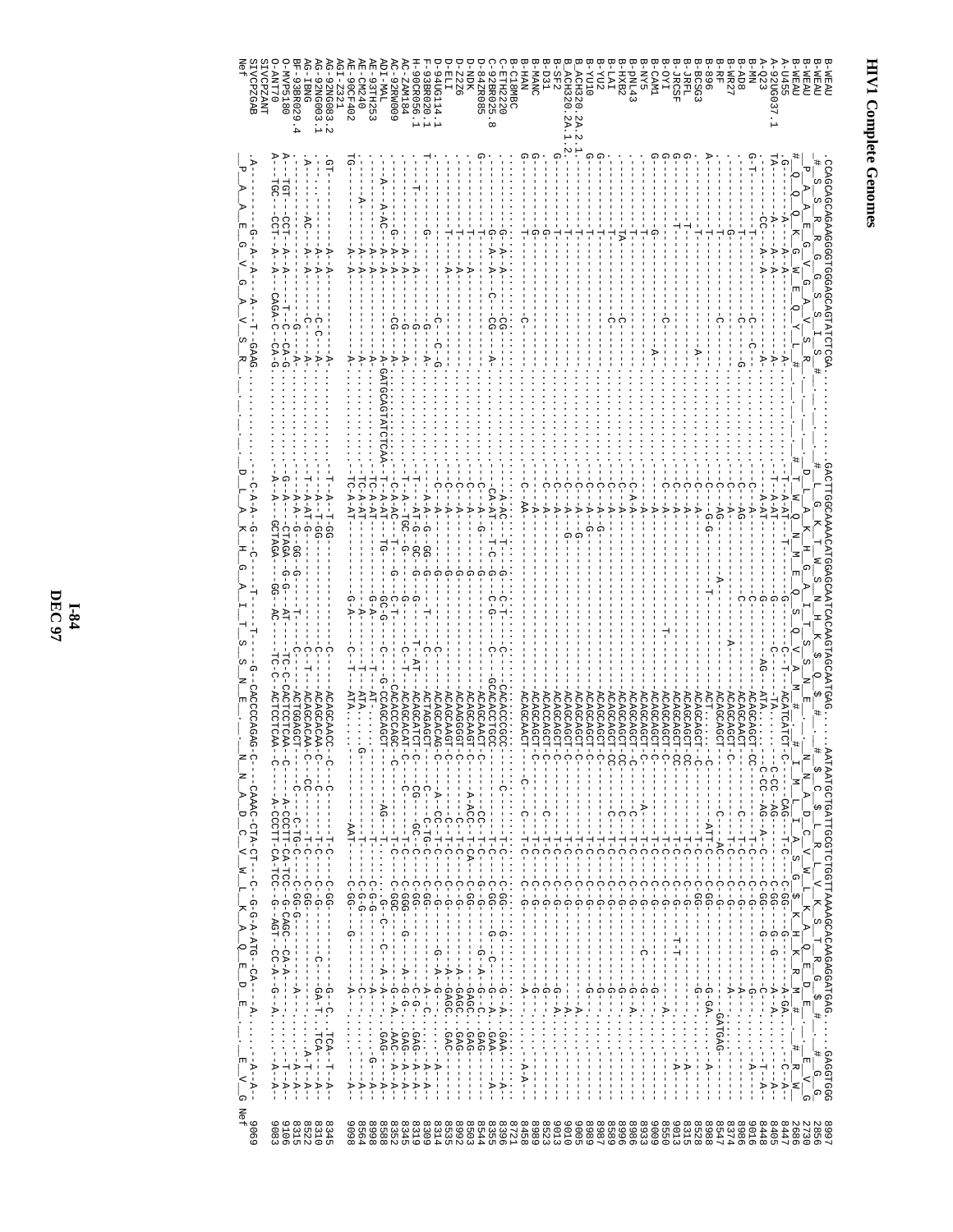| Nef                                                                                                                                                                                                                              | Ή<br>Ρ.<br>⊨<br>ั่ร<br>k,<br>k<br>Ξ<br>А                                                                                                                                                                                                                                                                                                                    | 'ᆽ<br>ю,<br>'n                                                                                | $\mathbf{\kappa}$<br>מס'<br>ю,<br>'z                                        | <u>'ဂ</u><br>F                                                                                                                                                                                                                                                                                                                                              |            |        |                          |                                                                                                   |                            |                           |
|----------------------------------------------------------------------------------------------------------------------------------------------------------------------------------------------------------------------------------|-------------------------------------------------------------------------------------------------------------------------------------------------------------------------------------------------------------------------------------------------------------------------------------------------------------------------------------------------------------|-----------------------------------------------------------------------------------------------|-----------------------------------------------------------------------------|-------------------------------------------------------------------------------------------------------------------------------------------------------------------------------------------------------------------------------------------------------------------------------------------------------------------------------------------------------------|------------|--------|--------------------------|---------------------------------------------------------------------------------------------------|----------------------------|---------------------------|
| 9219                                                                                                                                                                                                                             | Ω<br>Ω<br>н                                                                                                                                                                                                                                                                                                                                                 | ω                                                                                             | $-93C - C$                                                                  | Ĥ<br>$\overline{1}$<br>ଜ                                                                                                                                                                                                                                                                                                                                    |            |        |                          | AACG                                                                                              |                            | IVCPZGAB<br>IVCPZANT      |
|                                                                                                                                                                                                                                  | Ω<br>$\frac{1}{1}$<br>н<br>$\mathbf{I}$<br>$\overline{\phantom{a}}$<br>နဲ<br>ΡA                                                                                                                                                                                                                                                                             | $\mathbf{I}$<br>င်<br>- -<br>ъ                                                                | н<br>$\mathbf{I}$<br>$\blacksquare$                                         | н                                                                                                                                                                                                                                                                                                                                                           |            | ∩      | $A-G$<br>ATT             | ဂု<br>∩<br>ଢ଼                                                                                     | AGC                        | $0 - RNT70$               |
| 9253<br>က က                                                                                                                                                                                                                      | J.<br>ł<br>$\Gamma$<br>ŧ<br>G<br>Ţ<br>л<br>$\mathbb{Y}_{-}$<br>$-4-$<br>부<br>т<br>$\mathbb{I}$                                                                                                                                                                                                                                                              | ဂှ<br>$\mathbb{I}$<br>$- - -$<br>$\sum_{i=1}^{n}$<br>$\mathbf I$                              | л<br>I.<br>$-1$                                                             | L<br>ŧ<br>п                                                                                                                                                                                                                                                                                                                                                 |            | Ω      | 1-11-<br>CTT-            | ⊅<br>ဂှ<br>G<br>⋒                                                                                 |                            | 08155180                  |
|                                                                                                                                                                                                                                  | т<br>⊣<br>т<br>т                                                                                                                                                                                                                                                                                                                                            | J.<br>ω<br>J.                                                                                 | $-A-G$<br>$\frac{1}{1}$                                                     | å<br>T                                                                                                                                                                                                                                                                                                                                                      |            |        | ۲<br>ڊ                   |                                                                                                   | ∩                          | $F - 93BRO29$<br>≏        |
|                                                                                                                                                                                                                                  | л<br>J.<br>J.<br>л<br>л<br>ţ<br>$\mathbf{I}$<br>$TA$ --<br>f,                                                                                                                                                                                                                                                                                               | л<br>$\mathbf{I}$<br>п<br>ł<br>А<br>T<br>f,                                                   | л<br>$-4-9$<br>ł                                                            | Ţ<br>J.                                                                                                                                                                                                                                                                                                                                                     |            | ∩      | -TGTC                    | Ģ<br>ႁ                                                                                            | ∩<br>ω                     | -TBNG                     |
|                                                                                                                                                                                                                                  | 1<br>$\overline{1}$<br>Ω<br>$\frac{1}{1}$<br>I<br>ъ<br>⊅<br>I<br>I<br>п<br>$\mathbf{I}$<br>J.<br>$\overline{1}$<br>$TA-T-$<br>$-LA-T-$                                                                                                                                                                                                                      | $\mathbf{I}$<br>$\overline{1}$<br>п<br>$\mathbf{I}$<br>J,<br>$\mathbf{I}$<br>↷<br>∩<br>ı      | $-TT - G$<br>$A-G-G--$<br>I<br>п                                            |                                                                                                                                                                                                                                                                                                                                                             |            | ∩<br>녑 | CTT-<br>- LLL            | ဂ္<br>ငှ                                                                                          | ဂု<br>∩<br>R<br>⊅          | G-92NG003<br>.<br>H       |
|                                                                                                                                                                                                                                  | $\mathbf{I}$                                                                                                                                                                                                                                                                                                                                                | J.                                                                                            |                                                                             |                                                                                                                                                                                                                                                                                                                                                             |            |        | ד<br>ו                   |                                                                                                   |                            | GI-Z321<br>G-92NG083.2    |
| 924<br>40                                                                                                                                                                                                                        | CT-<br>ъ<br>$\mathbf{I}$<br>$C--A--T--$                                                                                                                                                                                                                                                                                                                     | ⋒                                                                                             | ↷<br>ı<br>$-9 - 0 - 0 -$                                                    |                                                                                                                                                                                                                                                                                                                                                             |            | 녑      | ດ<br>녑                   | ∩                                                                                                 | ω                          | $-90CFA02$                |
| 914<br>871                                                                                                                                                                                                                       | п<br>т<br>ł<br>CT-A<br>Ţ<br>п<br>т<br>т<br>$-L - L - L -$                                                                                                                                                                                                                                                                                                   | I.<br>п<br>л<br>т<br>L<br>J,<br>ω<br>I                                                        | I<br>L<br>$-X-G--$                                                          |                                                                                                                                                                                                                                                                                                                                                             |            | ÷      | ⋒<br>ЦL<br>Ц             | ∩                                                                                                 | C−TG<br>$\frac{1}{\Omega}$ | $E-CMZ40$                 |
| ${}^{\infty}$                                                                                                                                                                                                                    | п<br>п<br>1<br>$\mathsf I$<br>$CT-A$ .<br>Ţ.<br>$\overline{\phantom{a}}$<br>J.<br>ロートー                                                                                                                                                                                                                                                                      | I<br>п<br>1<br>$\overline{\phantom{a}}$<br>ဂု                                                 | I<br>$\overline{\phantom{a}}$<br>I<br>J<br>$-A-G--$                         | 1<br>ဂှ                                                                                                                                                                                                                                                                                                                                                     |            | 녀      | G.<br>녑                  |                                                                                                   | Ω                          | E-93TH253                 |
| 873<br>${}^{\circ}$                                                                                                                                                                                                              | $\blacksquare$<br>$\overline{1}$<br>$\overline{\phantom{a}}$                                                                                                                                                                                                                                                                                                | $\mathbf{I}$<br>$\blacksquare$<br>⋗<br>$\mathbf{I}$                                           | Î<br>-99<br>$\overline{1}$<br>$\frac{1}{1}$<br>$\Omega$<br>$\mathbf{I}$     | н<br>$\frac{1}{1}$<br>ဂု                                                                                                                                                                                                                                                                                                                                    |            |        | $\overline{A}$<br>⋒<br>量 |                                                                                                   | CC-T.                      | I-MAL                     |
|                                                                                                                                                                                                                                  | T.<br>т<br><u>ှ</u><br>÷<br>$\mathbb I$<br>т<br>т<br>$TA$ --                                                                                                                                                                                                                                                                                                | I.<br>ţ<br><u>ဂုံ</u><br>п<br>İ<br>∩<br>U,<br>$\mathbb I$                                     | $TA-G--$                                                                    | ۲<br>۲<br>п                                                                                                                                                                                                                                                                                                                                                 |            |        | $-LOY$                   |                                                                                                   | Ï                          | -92RW009                  |
|                                                                                                                                                                                                                                  | $\overline{\phantom{a}}$<br>$\frac{1}{1}$                                                                                                                                                                                                                                                                                                                   | $\frac{1}{4}$<br>⋗<br>$\mathbf{I}$                                                            | $\overline{1}$<br>$\frac{1}{1}$                                             | $\frac{1}{1}$<br>$\overline{1}$                                                                                                                                                                                                                                                                                                                             |            |        | റ<br><b>TGTG</b>         |                                                                                                   | -- AG---                   | <b>181MAZ-</b>            |
|                                                                                                                                                                                                                                  | л<br>I<br>분<br>ъ<br>ł<br>$TA = -$                                                                                                                                                                                                                                                                                                                           | J<br>Í<br>$-6 - -$<br>↷<br>I,<br>Ï                                                            | J,<br>$-B-GC--$                                                             | ÷<br>†                                                                                                                                                                                                                                                                                                                                                      |            |        | I<br>⋒<br>- LLL          |                                                                                                   | $\frac{1}{\Omega}$         | 90CR056.1                 |
|                                                                                                                                                                                                                                  | ł<br>L<br>т<br>т                                                                                                                                                                                                                                                                                                                                            | $\frac{1}{1}$<br>T<br>$\mathbf{I}$<br>$\frac{1}{2}$<br>۾.<br>J.                               | $-B-G-G--$                                                                  | $\frac{1}{1}$<br>$\mathsf I$                                                                                                                                                                                                                                                                                                                                |            |        | ⋒<br>TGTA                |                                                                                                   |                            | 93BR020.                  |
|                                                                                                                                                                                                                                  | $\frac{1}{1}$<br>н<br>$\overline{\phantom{a}}$<br>$\overline{1}$<br>$\overline{1}$<br>$\blacksquare$                                                                                                                                                                                                                                                        | $\mathbf I$<br>$\blacksquare$<br>$\blacksquare$<br>$\mathbf{I}$<br>$\frac{1}{1}$<br>Ω         | <u>ဂ</u><br>င <b>ှ</b><br>--<br>$-50-$<br>$\frac{1}{1}$                     | н<br>$\frac{1}{1}$                                                                                                                                                                                                                                                                                                                                          |            | ∩      | $-GLM -$                 |                                                                                                   |                            | 94UC114.                  |
|                                                                                                                                                                                                                                  | J.<br>$-5$                                                                                                                                                                                                                                                                                                                                                  | ဂု<br>$\overline{\phantom{a}}$<br>ഩ                                                           | eg-<br>$-{\bf A}--$<br>J<br>$\mathbf{I}$                                    |                                                                                                                                                                                                                                                                                                                                                             |            |        | $A - A$<br><b>I-TA</b>   |                                                                                                   |                            | EL E                      |
|                                                                                                                                                                                                                                  |                                                                                                                                                                                                                                                                                                                                                             |                                                                                               |                                                                             |                                                                                                                                                                                                                                                                                                                                                             |            |        | $A-G$<br>-TTA            |                                                                                                   |                            | 9ZZZ-                     |
|                                                                                                                                                                                                                                  | л<br>ł,<br>부<br>J.<br>$-4$                                                                                                                                                                                                                                                                                                                                  | I.<br>J.<br>т<br>$\mathbf{I}$<br>I.<br>л<br>Ω<br>U,<br>$\mathbf I$                            | ł<br>$GG---A-G$<br>ł                                                        | п<br>J.                                                                                                                                                                                                                                                                                                                                                     |            |        | A-ı<br>TGT-              |                                                                                                   |                            | -NDK                      |
|                                                                                                                                                                                                                                  | $\frac{1}{1}$<br>н<br>т                                                                                                                                                                                                                                                                                                                                     |                                                                                               | ţ<br>Ω                                                                      | т<br>ဂူ                                                                                                                                                                                                                                                                                                                                                     | ဂု         |        | TGTA                     |                                                                                                   |                            | 84ZR085                   |
|                                                                                                                                                                                                                                  | п<br>부<br>п<br>л<br><b>TA--</b>                                                                                                                                                                                                                                                                                                                             | H.<br>H.<br><u>ဂ</u><br>H.<br>J.<br>J.<br>Ω<br>ı<br>I.                                        | л<br>л<br>$-LA-G$<br>Ť                                                      | ۲Ì<br>т                                                                                                                                                                                                                                                                                                                                                     |            | ∩      | PTPA:                    |                                                                                                   |                            | 92BR025<br>$\infty$       |
|                                                                                                                                                                                                                                  | .<br>۲<br>ا<br>부<br>$\frac{1}{2}$ $\frac{1}{2}$ $\frac{1}{2}$ $\frac{1}{2}$ $\frac{1}{2}$ $\frac{1}{2}$ $\frac{1}{2}$ $\frac{1}{2}$ $\frac{1}{2}$ $\frac{1}{2}$ $\frac{1}{2}$ $\frac{1}{2}$ $\frac{1}{2}$ $\frac{1}{2}$ $\frac{1}{2}$ $\frac{1}{2}$ $\frac{1}{2}$ $\frac{1}{2}$ $\frac{1}{2}$ $\frac{1}{2}$ $\frac{1}{2}$ $\frac{1}{2}$<br>J<br><b>TA--</b> | $G - G - T$<br>$\overline{C}$                                                                 | $-4-9$<br>$\frac{1}{1}$                                                     | けー<br>I                                                                                                                                                                                                                                                                                                                                                     |            | Ļ<br>T | <b>ATTC</b>              |                                                                                                   |                            | ETH2220                   |
|                                                                                                                                                                                                                                  |                                                                                                                                                                                                                                                                                                                                                             | $\mathbf{I}$<br>$\begin{array}{c} -1 \\ -1 \\ -1 \end{array}$                                 | $\mathbf{I}$<br>C<br>$\frac{1}{1}$<br>$A-GG--$                              | J<br>$\overline{1}$                                                                                                                                                                                                                                                                                                                                         |            | ⋒      | <b>TATA</b>              |                                                                                                   |                            | -C18MBC                   |
|                                                                                                                                                                                                                                  | ł<br>L<br>I.<br>т                                                                                                                                                                                                                                                                                                                                           | I.<br>L.<br>п<br>$\mathbb I$<br>I<br>J.<br>ı<br>į<br>$-1$                                     | $\frac{1}{1}$<br>I<br>J.<br>ł<br>C<br>Ĭ                                     | ۲<br>ا<br>$\mathbf{I}$                                                                                                                                                                                                                                                                                                                                      |            |        | ATTT                     |                                                                                                   |                            | NAH.                      |
|                                                                                                                                                                                                                                  | Ω<br>I<br>ł<br>J.                                                                                                                                                                                                                                                                                                                                           | ı<br>п<br>п<br>L<br>f,<br><u>ဂ</u><br>t<br>J.<br>-1<br>İ<br>-1<br>$\mathbf{I}$<br>G<br>↷<br>1 | $-5 - 0$<br>л<br>Ţ<br>J.<br>$\mathbf I$<br>J.<br>J.<br>п<br>л               | п<br>နဲ<br>၂                                                                                                                                                                                                                                                                                                                                                |            |        | CTTG<br>TGTG             |                                                                                                   |                            | $-D31$<br>-MANC           |
|                                                                                                                                                                                                                                  | ı<br>∩                                                                                                                                                                                                                                                                                                                                                      | ł                                                                                             |                                                                             |                                                                                                                                                                                                                                                                                                                                                             |            |        |                          |                                                                                                   | ( )                        | $-5F2$                    |
|                                                                                                                                                                                                                                  | A                                                                                                                                                                                                                                                                                                                                                           | ဂု<br>ı<br>$\overline{\phantom{a}}$<br>I<br>1<br>ı<br>J<br>ဂု                                 | $\frac{1}{1}$<br>-99<br>$\overline{1}$<br>$\overline{\phantom{a}}$          |                                                                                                                                                                                                                                                                                                                                                             |            |        | ⋒<br>TTTA-               |                                                                                                   |                            |                           |
|                                                                                                                                                                                                                                  | $\mathbb{Y}$                                                                                                                                                                                                                                                                                                                                                | $-00 -$                                                                                       |                                                                             |                                                                                                                                                                                                                                                                                                                                                             |            |        | TTTA-                    |                                                                                                   | C – A                      | ACH320                    |
|                                                                                                                                                                                                                                  | $\overline{Y}$                                                                                                                                                                                                                                                                                                                                              | $-6 - -$                                                                                      |                                                                             |                                                                                                                                                                                                                                                                                                                                                             |            |        | ATTT                     |                                                                                                   |                            | ACH320                    |
|                                                                                                                                                                                                                                  |                                                                                                                                                                                                                                                                                                                                                             | $\mathbf{I}$                                                                                  | ↷<br>ı<br>$\mathbf{I}$<br>Ω<br>$\frac{1}{1}$                                |                                                                                                                                                                                                                                                                                                                                                             |            |        | TATG                     |                                                                                                   |                            | $0T\Omega X -$            |
|                                                                                                                                                                                                                                  |                                                                                                                                                                                                                                                                                                                                                             | л                                                                                             | C<br>J<br>I<br>$\mathbf I$<br>Ω<br>Ť                                        |                                                                                                                                                                                                                                                                                                                                                             |            |        | TATG                     |                                                                                                   |                            | $Z\Omega X$ <sup>-1</sup> |
|                                                                                                                                                                                                                                  | $\overline{r}$                                                                                                                                                                                                                                                                                                                                              | ဂု<br>т                                                                                       | റ<br>I<br>J.<br>Ō                                                           |                                                                                                                                                                                                                                                                                                                                                             |            |        | TGTA                     |                                                                                                   | 0<br>$\mathbf{I}$<br>G     | $\texttt{IV}-\texttt{IV}$ |
|                                                                                                                                                                                                                                  | $\frac{1}{2}$                                                                                                                                                                                                                                                                                                                                               | ł                                                                                             | Q<br>$\mathbf{I}$<br>Φ                                                      |                                                                                                                                                                                                                                                                                                                                                             |            |        | TGTA                     |                                                                                                   | c-c                        | $-REXH -$                 |
|                                                                                                                                                                                                                                  | A-                                                                                                                                                                                                                                                                                                                                                          | Ŧ                                                                                             | Ω<br>ഹ                                                                      |                                                                                                                                                                                                                                                                                                                                                             |            |        | TGTA                     |                                                                                                   | ∩<br>t                     | -pNL43                    |
|                                                                                                                                                                                                                                  |                                                                                                                                                                                                                                                                                                                                                             |                                                                                               |                                                                             |                                                                                                                                                                                                                                                                                                                                                             |            |        | යි<br><b>TATG</b>        |                                                                                                   |                            | $S-XN-$                   |
|                                                                                                                                                                                                                                  | ۲I<br>İ<br>J.<br>J.<br>٢<br>I,<br>J.<br>J.<br>J.<br>부<br>I.<br>п                                                                                                                                                                                                                                                                                            | <u>ဂ</u><br>л<br>J.<br><u>ဂ</u><br>т                                                          | л<br>л<br>л<br>$\mathbf I$<br>Ω<br>J.                                       | ÷<br>!                                                                                                                                                                                                                                                                                                                                                      |            |        | TTTA-<br><b>TTTA-</b>    |                                                                                                   |                            | -CAM1<br>$LKO-$           |
|                                                                                                                                                                                                                                  | ř<br>$\mathbf{I}$                                                                                                                                                                                                                                                                                                                                           |                                                                                               | $A - -$<br>Ω<br>$\mathsf I$                                                 |                                                                                                                                                                                                                                                                                                                                                             |            |        | <b>TATA-</b>             |                                                                                                   |                            | -JRCSF                    |
|                                                                                                                                                                                                                                  | п<br>I<br>п<br>1                                                                                                                                                                                                                                                                                                                                            |                                                                                               | ó<br>Ï<br>$\frac{1}{1}$<br>$A - -$<br>ဂု                                    |                                                                                                                                                                                                                                                                                                                                                             |            |        | TGTA                     |                                                                                                   |                            | -JRFL                     |
|                                                                                                                                                                                                                                  | $AC -$<br>I                                                                                                                                                                                                                                                                                                                                                 |                                                                                               | 부<br>$\frac{1}{2}$                                                          |                                                                                                                                                                                                                                                                                                                                                             |            | r<br>P | TGTA-                    |                                                                                                   |                            | -BCSG3                    |
|                                                                                                                                                                                                                                  | п<br>л                                                                                                                                                                                                                                                                                                                                                      |                                                                                               | $C = -C = -$<br>H.<br>$\frac{1}{2}$                                         |                                                                                                                                                                                                                                                                                                                                                             |            |        | TGTA-                    |                                                                                                   |                            | $968 -$                   |
|                                                                                                                                                                                                                                  | ⊣<br>I.<br>т                                                                                                                                                                                                                                                                                                                                                |                                                                                               | -1-9-1-<br>I.<br>1<br>1<br>$\mathsf I$<br>Ω<br>$\frac{1}{1}$                |                                                                                                                                                                                                                                                                                                                                                             |            |        | TGTA                     |                                                                                                   | O                          | 님<br>먹                    |
|                                                                                                                                                                                                                                  | J,<br>I<br>л<br>I                                                                                                                                                                                                                                                                                                                                           |                                                                                               | J<br>J.<br>п<br>ţ<br>Ω<br>ł                                                 |                                                                                                                                                                                                                                                                                                                                                             |            |        | TGTA-                    |                                                                                                   | ∩                          | $3 - WR$<br>$27$          |
|                                                                                                                                                                                                                                  | п<br>보<br>I<br>ì                                                                                                                                                                                                                                                                                                                                            | ဂု                                                                                            | $-1 - 1 - 1$<br>I<br>$\mathsf I$<br>Ω<br>I                                  |                                                                                                                                                                                                                                                                                                                                                             |            |        | <b>AGTA-</b>             |                                                                                                   |                            | $8 - \text{AD}8$          |
| מאפשים שמשפט שמשפט שמשפט שמשפט של האורח של האורח שמשפט שמשפט של האורח של האורח של האורח של האורח של האורח של ה<br>השמש השמש האורח של האורח השמש האורח של האורח של האורח של האורח של האורח של האורח של האורח של האורח של האורח של | J.<br>$\begin{array}{c} \hline \end{array}$<br>I<br>$\frac{1}{1}$                                                                                                                                                                                                                                                                                           | နဲ<br>$\mathbf{I}$<br>$\frac{1}{2}$<br>$\Gamma$                                               | ł<br>$\mathbf{I}$<br>$\mathbf{I}$<br>$\mathbf{I}$<br>1<br>$\mathbf{I}$<br>Ť | けート<br>$\begin{array}{c} \rule{0.2cm}{0.15mm} \rule{0.2cm}{0.15mm} \rule{0.2cm}{0.15mm} \rule{0.2cm}{0.15mm} \rule{0.2cm}{0.15mm} \rule{0.2cm}{0.15mm} \rule{0.2cm}{0.15mm} \rule{0.2cm}{0.15mm} \rule{0.2cm}{0.15mm} \rule{0.2cm}{0.15mm} \rule{0.2cm}{0.15mm} \rule{0.2cm}{0.15mm} \rule{0.2cm}{0.15mm} \rule{0.2cm}{0.15mm} \rule{0.2cm}{0.15mm} \rule{$ |            |        | TTTA-                    |                                                                                                   | ( )<br>T                   | $BM-B$                    |
|                                                                                                                                                                                                                                  | ţ<br>Ą<br>부<br>л                                                                                                                                                                                                                                                                                                                                            | $\mathbf{I}$<br>л<br>J.<br>$- -A - -$                                                         | $\blacksquare$<br>л<br>-TAGG<br>Ť                                           |                                                                                                                                                                                                                                                                                                                                                             |            | ∩      | ω<br><b>TGTG</b>         | ⊅<br>∩                                                                                            | ှ<br>$-Q$ - $-Q$ -         | $-223$                    |
|                                                                                                                                                                                                                                  | ı<br>т                                                                                                                                                                                                                                                                                                                                                      | J.<br>л<br>J.<br>$\mathbf{I}$<br>$A -$                                                        | т<br>$-4-$ G<br>I<br>I.                                                     | ۲<br>ا<br>J.                                                                                                                                                                                                                                                                                                                                                |            | င္ပင္  | TTTC                     | ଇ                                                                                                 | ע                          | $-920G031$                |
|                                                                                                                                                                                                                                  | 부<br>J.                                                                                                                                                                                                                                                                                                                                                     | J.<br>$\mathbb{A}$                                                                            | J.<br>Ω<br>Ţ<br>J.<br>--A--<br>Ω                                            | J.<br>I<br>J.                                                                                                                                                                                                                                                                                                                                               |            | ု      | TTT-                     |                                                                                                   | ဂု<br>ဂု<br>⊅              | $-0.4555$                 |
|                                                                                                                                                                                                                                  | m<br>∩<br>Ω<br>ī۵<br>Η<br>Η                                                                                                                                                                                                                                                                                                                                 | ੮                                                                                             | 먹<br>ᡃᠣ                                                                     | Ω.<br>∙                                                                                                                                                                                                                                                                                                                                                     |            |        |                          |                                                                                                   | 可                          | -WEAU                     |
|                                                                                                                                                                                                                                  | ੮                                                                                                                                                                                                                                                                                                                                                           | ᠽ<br>Ö<br>đ                                                                                   | īω.<br>ю                                                                    | ດ                                                                                                                                                                                                                                                                                                                                                           | IJ         | m      |                          | ₫                                                                                                 | ᡃᠣ                         | <b>NEAU</b>               |
| 9146<br>2017<br>2779                                                                                                                                                                                                             | д<br>m<br>Δ<br>Ξ                                                                                                                                                                                                                                                                                                                                            | ヵ                                                                                             | Ë<br>ᡃ                                                                      | ⋒<br>⋒<br>₩                                                                                                                                                                                                                                                                                                                                                 |            |        |                          |                                                                                                   | w<br>C<br>CΩ               | -WEAU                     |
|                                                                                                                                                                                                                                  | CGGCTAATTTACTCCAAAAAAGACAAAATATCCTTGATCTGTGGGTCTACCAAC                                                                                                                                                                                                                                                                                                      |                                                                                               |                                                                             |                                                                                                                                                                                                                                                                                                                                                             |            |        |                          | TTTCCAGTTAGACCTCAGGTACCTTTAAGACCAATGACTTACAAGGCAGCGTATGATCTTAGCCACTTTT. AAAAGAAAAGGGGGGGGGACTGGAA |                            | $NEM =$                   |
|                                                                                                                                                                                                                                  |                                                                                                                                                                                                                                                                                                                                                             |                                                                                               |                                                                             | LTR U3 start                                                                                                                                                                                                                                                                                                                                                |            |        |                          |                                                                                                   |                            |                           |
|                                                                                                                                                                                                                                  |                                                                                                                                                                                                                                                                                                                                                             |                                                                                               |                                                                             | in B-WEAU,<br>Nef<br>CDS<br>end                                                                                                                                                                                                                                                                                                                             | frameshift |        |                          |                                                                                                   |                            |                           |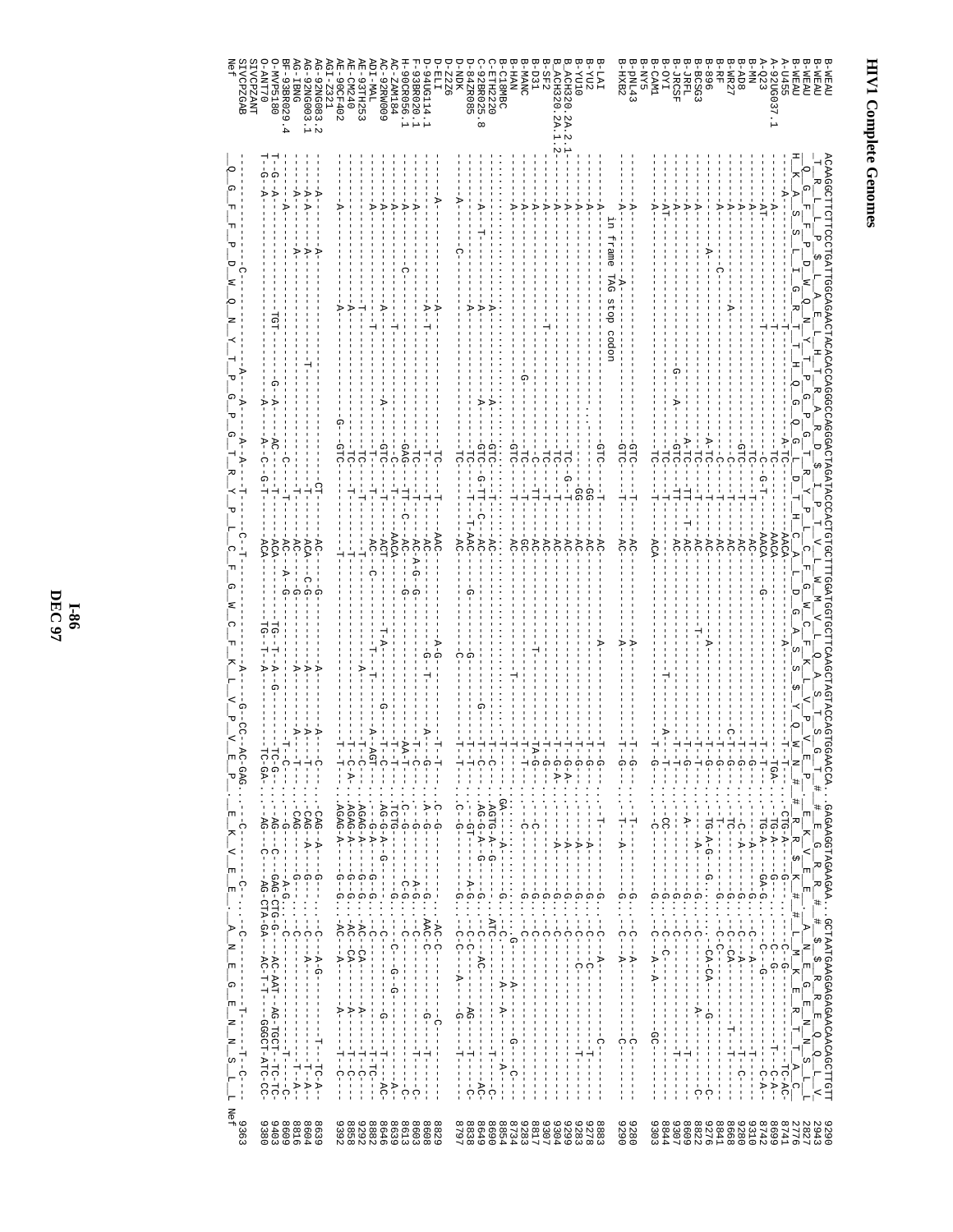| <b>LVCPZGAB</b>                                                           | G-92NG083.<br><b>TACPZANT</b><br>$-AMTT70$<br>F-93BR029.4<br>$3 - 92NGOO3.1$<br>MVP5180<br>$-1BMO$<br>$\mathbb N$                                                                                                                                            | $E-CM240$<br>12321<br>E-90CF402<br>DI-MAL<br>$-90$ CR056.<br>$-93B$ R020.<br>-92RW009<br>9405114.<br>-93TH253<br>E<br><b>P8TMVZ</b>                                                                                                                                                                                                                                                                                                                                                                                                                                                                                                                                                                                                                                                                                                                                                                                                                 | C18MBC<br>84ZR085<br><b>NDK</b><br>ETH2220<br>3226<br>2BR025<br>$\infty$                                                                                               | $-D31$<br><b>MANC</b><br>SF2<br>HAN                                                                                                                                                                                                                                                                                                                                                                                                                                                                                                  | $SAM =$<br>$Z\Omega X$ -<br>-pNL43<br>-HXB2<br>OTOX-<br>$-LA1$<br>ACH320<br>ACH32                                                            | -CAM1<br>IXO-<br>-JRFL<br>$-ADB$<br>-JRCSE<br>$-MR27$<br>$-896$<br>.<br>먹<br>BCSG3                                                                                                                                                                                                                                                                                                                                                                                                                                              | $-223$<br>$-920037$<br>$-0.455$<br>-WEAU<br>-WEAU<br>-WEAU<br>ż<br>-WEAU                                                                                                                                                                                                                                                                                                                                                           |
|---------------------------------------------------------------------------|--------------------------------------------------------------------------------------------------------------------------------------------------------------------------------------------------------------------------------------------------------------|-----------------------------------------------------------------------------------------------------------------------------------------------------------------------------------------------------------------------------------------------------------------------------------------------------------------------------------------------------------------------------------------------------------------------------------------------------------------------------------------------------------------------------------------------------------------------------------------------------------------------------------------------------------------------------------------------------------------------------------------------------------------------------------------------------------------------------------------------------------------------------------------------------------------------------------------------------|------------------------------------------------------------------------------------------------------------------------------------------------------------------------|--------------------------------------------------------------------------------------------------------------------------------------------------------------------------------------------------------------------------------------------------------------------------------------------------------------------------------------------------------------------------------------------------------------------------------------------------------------------------------------------------------------------------------------|----------------------------------------------------------------------------------------------------------------------------------------------|---------------------------------------------------------------------------------------------------------------------------------------------------------------------------------------------------------------------------------------------------------------------------------------------------------------------------------------------------------------------------------------------------------------------------------------------------------------------------------------------------------------------------------|------------------------------------------------------------------------------------------------------------------------------------------------------------------------------------------------------------------------------------------------------------------------------------------------------------------------------------------------------------------------------------------------------------------------------------|
|                                                                           | AGCAT-TGCC<br><b>AGCTT-TAAT</b><br>$-1 - 1 - 1 - 2$<br>WV-<br>$W -$                                                                                                                                                                                          | $-4-$<br>₿<br>∀−                                                                                                                                                                                                                                                                                                                                                                                                                                                                                                                                                                                                                                                                                                                                                                                                                                                                                                                                    | ٢                                                                                                                                                                      |                                                                                                                                                                                                                                                                                                                                                                                                                                                                                                                                      | ດ<br>$\mathbb{F}$                                                                                                                            | Erameshifting<br>В                                                                                                                                                                                                                                                                                                                                                                                                                                                                                                              | CACCOTATGAGCCTGCATGGAIGGATGACCATGAGAAAGAAGTATTAATGTGGAAGTTTGACAAACTAAACTATTGATTCATCATGTAGGCCCGA<br>- セピーユーロピー                                                                                                                                                                                                                                                                                                                      |
|                                                                           | セーエー<br>AGC'                                                                                                                                                                                                                                                 | -9<br>-9<br><u>ក្នុ</u><br><b>RG-A</b>                                                                                                                                                                                                                                                                                                                                                                                                                                                                                                                                                                                                                                                                                                                                                                                                                                                                                                              |                                                                                                                                                                        | cog                                                                                                                                                                                                                                                                                                                                                                                                                                                                                                                                  |                                                                                                                                              | deleti<br>un<br>Mu                                                                                                                                                                                                                                                                                                                                                                                                                                                                                                              |                                                                                                                                                                                                                                                                                                                                                                                                                                    |
|                                                                           | LACAC-T-<br>$-5 - 5 - 5$<br>$-4 - 5$<br>GCAC<br>$-505$<br>∟<br>م<br><u>ှ</u>                                                                                                                                                                                 | $GCA -$<br>$A-G$<br>ု<br>ດ                                                                                                                                                                                                                                                                                                                                                                                                                                                                                                                                                                                                                                                                                                                                                                                                                                                                                                                          | GGG-CTTTC<br>LG-A-                                                                                                                                                     | ACG-<br>a<br>G<br>-CA-<br>c                                                                                                                                                                                                                                                                                                                                                                                                                                                                                                          | -ca<br>င်င<br>S<br>Ō                                                                                                                         | ACG<br>-cg<br>nca<br>truncates<br>ω                                                                                                                                                                                                                                                                                                                                                                                                                                                                                             | <b>LG-A-</b><br>ဂ္ဂ်<br>Ω                                                                                                                                                                                                                                                                                                                                                                                                          |
|                                                                           | GC-GG-A<br>$-99-$<br>$-GCA-$<br>-- 0<br>-- 0<br>$-5A-$<br>Ģ                                                                                                                                                                                                  | 8<br>$-9-RA$<br>ဂှ<br>-- AA<br>P<br>CA-                                                                                                                                                                                                                                                                                                                                                                                                                                                                                                                                                                                                                                                                                                                                                                                                                                                                                                             | သဘာသာ<br>CA-<br>-VĐ                                                                                                                                                    | ဂှ<br>ှု<br>ှု                                                                                                                                                                                                                                                                                                                                                                                                                                                                                                                       | -GA<br>-GA<br>ė<br>ģ,<br>È<br>ഹ<br>ഹ                                                                                                         | Nef prote<br>$-GCA-$<br>ငှ<br>-GA<br>စှ<br>ဝှ<br>ω<br>P                                                                                                                                                                                                                                                                                                                                                                                                                                                                         | ှု                                                                                                                                                                                                                                                                                                                                                                                                                                 |
|                                                                           | ATC-<br>ရှ                                                                                                                                                                                                                                                   | đ<br>COLT-G                                                                                                                                                                                                                                                                                                                                                                                                                                                                                                                                                                                                                                                                                                                                                                                                                                                                                                                                         |                                                                                                                                                                        | ន្ច្<br>္မ                                                                                                                                                                                                                                                                                                                                                                                                                                                                                                                           | rcgc<br>cg<br>င္မ<br>ဒ္<br>cec                                                                                                               | cec<br>္က<br>SS                                                                                                                                                                                                                                                                                                                                                                                                                                                                                                                 | ု                                                                                                                                                                                                                                                                                                                                                                                                                                  |
|                                                                           | CAACACC<br><b>CGAGA-</b><br>CAGA<br>ADAA                                                                                                                                                                                                                     | ⋒<br>C-AAGA<br>CCAAGA<br>CACAGA<br><b>AA-A</b><br>-GAGA<br>ADAAE<br>GACA<br>GAGA                                                                                                                                                                                                                                                                                                                                                                                                                                                                                                                                                                                                                                                                                                                                                                                                                                                                    |                                                                                                                                                                        |                                                                                                                                                                                                                                                                                                                                                                                                                                                                                                                                      |                                                                                                                                              |                                                                                                                                                                                                                                                                                                                                                                                                                                                                                                                                 |                                                                                                                                                                                                                                                                                                                                                                                                                                    |
| $\overline{\phantom{a}}$<br>F.<br>$-A-AA-$<br>۲<br>Ξ                      | TATGATAACT--<br>$- \Delta - \Delta \Delta - -$<br>$\frac{1}{1}$<br>J.<br>л<br>I.                                                                                                                                                                             | <b>AT-AAA--</b><br>$-1AAA$<br>- - A - AA - - - -<br>$---ACA---$<br>$- - A - -$<br>$\begin{array}{c} 1 \\ 1 \\ 1 \\ 1 \end{array}$<br>$---A--$<br>$\mathbf I$<br>$\frac{1}{1}$<br>J.<br>$\overline{\phantom{a}}$                                                                                                                                                                                                                                                                                                                                                                                                                                                                                                                                                                                                                                                                                                                                     | $-7A$ A $-1$<br>$- -A - -$<br>ł<br>$\overline{A}$<br>J.                                                                                                                | ଦୁ<br>$\mathsf I$<br>$\mathsf I$                                                                                                                                                                                                                                                                                                                                                                                                                                                                                                     |                                                                                                                                              | ⋒<br>⋒<br>$-6 - -$<br>$-AA$ –<br>- 24-<br>$\frac{1}{1}$<br>$\frac{1}{1}$<br>$\mathbf{I}$<br>$\overline{\phantom{a}}$<br>п<br>л                                                                                                                                                                                                                                                                                                                                                                                                  | 'ਸਾ<br>Ħ<br>$\frac{1}{1}$<br>'co<br>Ъ<br>I,<br>H<br>I<br>∩<br>ъ<br>J<br>I<br>$\overline{\phantom{a}}$<br>Ξ<br>I<br>п                                                                                                                                                                                                                                                                                                               |
| יט<br>ø<br>к<br>F<br>$AC-$<br>k<br>Ō                                      | J.<br>ł<br>$\frac{1}{1}$<br>ì<br>H<br>J.<br>I<br>I.<br>л<br>ļ<br>I<br>$--\Delta---G---$<br>I<br>--AC----<br>$- - \text{AC} - -$<br>$- - 2C - - G - -$<br>ì                                                                                                   | $A---C---A---P-----A--\\$<br>$C - -A - -C$<br>$\begin{array}{c} \hline \end{array}$<br>I<br>J<br>$\frac{1}{1}$<br>$\frac{1}{1}$<br>$\frac{1}{1}$<br>ı<br>1<br>$-1 - 1 - -1 - -1$<br>$- - - - - - 2C - -$<br>$\frac{1}{1}$<br>I<br>I<br>$---ACC---$<br>-----AC---<br>$\frac{1}{1}$<br>$\frac{1}{1}$<br>-- 1- 1- 1-<br>$-1 - 2C - - -$<br>$\frac{1}{1}$<br>$\begin{array}{c} \n\cdot & \cdot \\ \cdot & \cdot \\ \cdot & \cdot\n\end{array}$<br>J<br>$\frac{1}{1}$<br>AC-<br>$A$ --<br>C-----<br>$\begin{array}{c} \hline \end{array}$<br>$\overline{1}$<br>J.<br>I<br>$\frac{1}{1}$<br>I<br>$\overline{1}$<br>J<br>$\frac{1}{2}$<br>$\mathbf{I}$<br>$\frac{1}{1}$<br>$\overline{\phantom{a}}$<br>J<br>H.<br>J<br>$\mathbb{I}$<br>$\mathsf I$<br>$\mathbf{I}$<br>$\overline{1}$<br>$\overline{\phantom{a}}$                                                                                                                                           | $\frac{1}{1}$<br>J.<br>$\mathbf{I}$<br>$-1$ -2C $-$<br>$-1 - 2C - -$<br>ţ<br>$T - RC - -$<br>$\overline{\phantom{a}}$<br>$\frac{1}{1}$<br>Ţ<br>J.<br>ł<br>$\mathbf{I}$ | $\begin{array}{c} \rule{0pt}{2ex} \rule{0pt}{2ex} \rule{0pt}{2ex} \rule{0pt}{2ex} \rule{0pt}{2ex} \rule{0pt}{2ex} \rule{0pt}{2ex} \rule{0pt}{2ex} \rule{0pt}{2ex} \rule{0pt}{2ex} \rule{0pt}{2ex} \rule{0pt}{2ex} \rule{0pt}{2ex} \rule{0pt}{2ex} \rule{0pt}{2ex} \rule{0pt}{2ex} \rule{0pt}{2ex} \rule{0pt}{2ex} \rule{0pt}{2ex} \rule{0pt}{2ex} \rule{0pt}{2ex} \rule{0pt}{2ex} \rule{0pt}{2ex} \rule{0pt}{$<br>t<br>$- - 2C - - -$<br>$- - \text{AC} - -$<br>$- - 2C - - - - -$<br>$\frac{1}{1}$<br>$\frac{1}{1}$<br>$\mathbf{I}$ | $- - 2C - -G - -$<br>- - AC- - GA - - - A - - -<br>$- - 2C - -G - -$<br>$-AC--GA-$<br>$\mathfrak l$<br>$-C--GA-$<br>$C$ --GA-<br>Ω<br>$-6A-$ | п<br>J.<br>--T--AC<br>$\mathbf{I}$<br>$---PGC---$<br>$---AC$<br>$- - 2C - -G - -$<br>--AC--GA--C-A--<br>--3C-----<br>--AC--GA----A---<br>--AC--<br>İ<br>$-6 -$<br>J.<br>J.<br>л<br>$\mathbf{I}$                                                                                                                                                                                                                                                                                                                                 | ุโท<br>יס<br>₩<br>ຸດ<br>'n<br>I<br>ŗω.<br>$- -GG - PC - -G - -$<br>$-11 - 2C -$<br>$\overline{\mathcal{K}}$<br>$\overline{\phantom{a}}$<br>Η<br>$-AC--CA-$<br>į.<br>IJ<br>$\overline{\phantom{a}}$<br>₩<br>-1<br>Ō                                                                                                                                                                                                                 |
| ۲Q.<br>ACTTTAGACTGGCGCATGC<br>$\frac{1}{\sqrt{2}}$<br>Nef protein CDS end | :GC-AAA---C--A---CI---CCCCA-G-AACTGA<br>$C--A--CT--CC-GA-GGA--A--\ldots \; . \; . \; . \; . \; . \; . \; . \; . \; . \; . \; . \; .$<br>$\frac{1}{1}$<br>$\frac{1}{1}$<br>ì<br>$\begin{array}{c} 1 \\ 1 \\ 1 \\ 1 \end{array}$<br>コーリー・・・・・・・・・・・・・・・・・・・・・・ | $\begin{array}{c} \begin{array}{c} \text{1} \\ \text{2} \\ \text{3} \\ \text{4} \end{array} \end{array}$<br>- - - - - GACTGCTGACAGAGATTGCTG<br>$---A---$<br>$\frac{1}{1}$<br>$\frac{1}{1}$<br>$\frac{1}{1}$<br>$\overline{1}$<br>$\mathsf I$<br>$A---$<br>$\begin{array}{c} 1 \\ 1 \\ 1 \end{array}$<br>$\frac{1}{1}$<br>$\begin{array}{c} \end{array}$<br>$\frac{1}{1}$<br>$\frac{1}{1}$<br>$\overline{\phantom{a}}$<br>ı<br>$\label{eq:2.1} \begin{aligned} \mathbf{1} \cdot \mathbf{1} \cdot \mathbf{1} \cdot \mathbf{1} \cdot \mathbf{1} \cdot \mathbf{1} \cdot \mathbf{1} \cdot \mathbf{1} \cdot \mathbf{1} \cdot \mathbf{1} \cdot \mathbf{1} \cdot \mathbf{1} \cdot \mathbf{1} \cdot \mathbf{1} \cdot \mathbf{1} \cdot \mathbf{1} \cdot \mathbf{1} \cdot \mathbf{1} \cdot \mathbf{1} \cdot \mathbf{1} \cdot \mathbf{1} \cdot \mathbf{1} \cdot \mathbf{1} \cdot \mathbf{1} \cdot \mathbf{1} \cdot \mathbf{1}$<br>$\overline{\phantom{a}}$<br>. | $\mathbf{I}$<br>J.<br>$\mathbb I$                                                                                                                                      | J,<br>I<br>ţ<br>$\begin{bmatrix} 1 \\ 1 \\ 1 \end{bmatrix}$<br>Í<br>I<br>.<br>.                                                                                                                                                                                                                                                                                                                                                                                                                                                      | $\frac{1}{1}$<br>$-1$ $-1$<br>$\frac{1}{1}$<br>$\mathbf{I}$<br>I<br>$\frac{1}{1}$<br>I<br>$\frac{1}{1}$<br>$\mathbf{I}$<br><br>.<br>         | л<br>ı<br>I<br>$\mathbb I$<br>$\frac{1}{1}$<br>$\frac{1}{1}$<br>$\begin{array}{c} 1 \\ 1 \\ 1 \end{array}$<br>$\begin{aligned} \frac{1}{2} \frac{1}{2} \frac{1}{2} \frac{1}{2} \frac{1}{2} \frac{1}{2} \frac{1}{2} \frac{1}{2} \frac{1}{2} \frac{1}{2} \frac{1}{2} \frac{1}{2} \frac{1}{2} \frac{1}{2} \frac{1}{2} \frac{1}{2} \frac{1}{2} \frac{1}{2} \frac{1}{2} \frac{1}{2} \frac{1}{2} \frac{1}{2} \frac{1}{2} \frac{1}{2} \frac{1}{2} \frac{1}{2} \frac{1}{2} \frac{1}{2} \frac{1}{2} \frac{1}{2} \frac{1}{$<br>.<br>.<br> | E<br>$\frac{1}{1}$<br>þ<br>J<br>л<br>'n<br>$\mathbf{I}$<br>Ï<br>$\begin{array}{c} 1 \\ 1 \\ 1 \end{array}$<br>Ъ<br>$\ldots \ldots \ldots \ldots$<br>į.<br>$\overline{\phantom{a}}$<br>łΩ.<br>$\overline{\phantom{a}}$<br>$\mathbf{I}$<br>♯<br>$\frac{1}{2}$ , $\frac{1}{2}$ , $\frac{1}{2}$ , $\frac{1}{2}$ , $\frac{1}{2}$ , $\frac{1}{2}$ , $\frac{1}{2}$ , $\frac{1}{2}$ , $\frac{1}{2}$ , $\frac{1}{2}$<br><br>$\pm$<br>ł<br>ŀ |
|                                                                           | <b>AAACTGCTG</b><br>$\frac{1}{2}$ : $\frac{1}{2}$ : $\frac{1}{2}$ : $\frac{1}{2}$                                                                                                                                                                            | $\vdots$                                                                                                                                                                                                                                                                                                                                                                                                                                                                                                                                                                                                                                                                                                                                                                                                                                                                                                                                            |                                                                                                                                                                        | $\frac{1}{2}$ , $\frac{1}{2}$ , $\frac{1}{2}$ , $\frac{1}{2}$ , $\frac{1}{2}$ , $\frac{1}{2}$ , $\frac{1}{2}$<br><b>AAAGACTGCTG</b><br>$\vdots$                                                                                                                                                                                                                                                                                                                                                                                      |                                                                                                                                              | .<br>$\frac{1}{2}$ $\frac{1}{2}$ $\frac{1}{2}$ $\frac{1}{2}$ $\frac{1}{2}$ $\frac{1}{2}$ $\frac{1}{2}$ $\frac{1}{2}$ $\frac{1}{2}$ $\frac{1}{2}$ $\frac{1}{2}$ $\frac{1}{2}$ $\frac{1}{2}$ $\frac{1}{2}$ $\frac{1}{2}$ $\frac{1}{2}$ $\frac{1}{2}$ $\frac{1}{2}$ $\frac{1}{2}$ $\frac{1}{2}$ $\frac{1}{2}$ $\frac{1}{2}$<br>$\vdots$                                                                                                                                                                                            | .<br>.                                                                                                                                                                                                                                                                                                                                                                                                                             |
| 3056                                                                      | 91391<br>1831<br>876766<br>879436<br>8736                                                                                                                                                                                                                    | 8985<br>9541<br>9419<br>6006<br>8773                                                                                                                                                                                                                                                                                                                                                                                                                                                                                                                                                                                                                                                                                                                                                                                                                                                                                                                | 8965<br>8924<br>88681<br>898176<br>8776                                                                                                                                | 9410<br>9434<br>9951                                                                                                                                                                                                                                                                                                                                                                                                                                                                                                                 | 9431<br>9426<br>9410<br>9405<br>9010<br>9417<br>9407                                                                                         | 9434<br>8736<br>9407<br>8968<br>9430<br>94057                                                                                                                                                                                                                                                                                                                                                                                                                                                                                   | 88699<br>288<br>288<br>275<br>5417<br>2981<br>2868                                                                                                                                                                                                                                                                                                                                                                                 |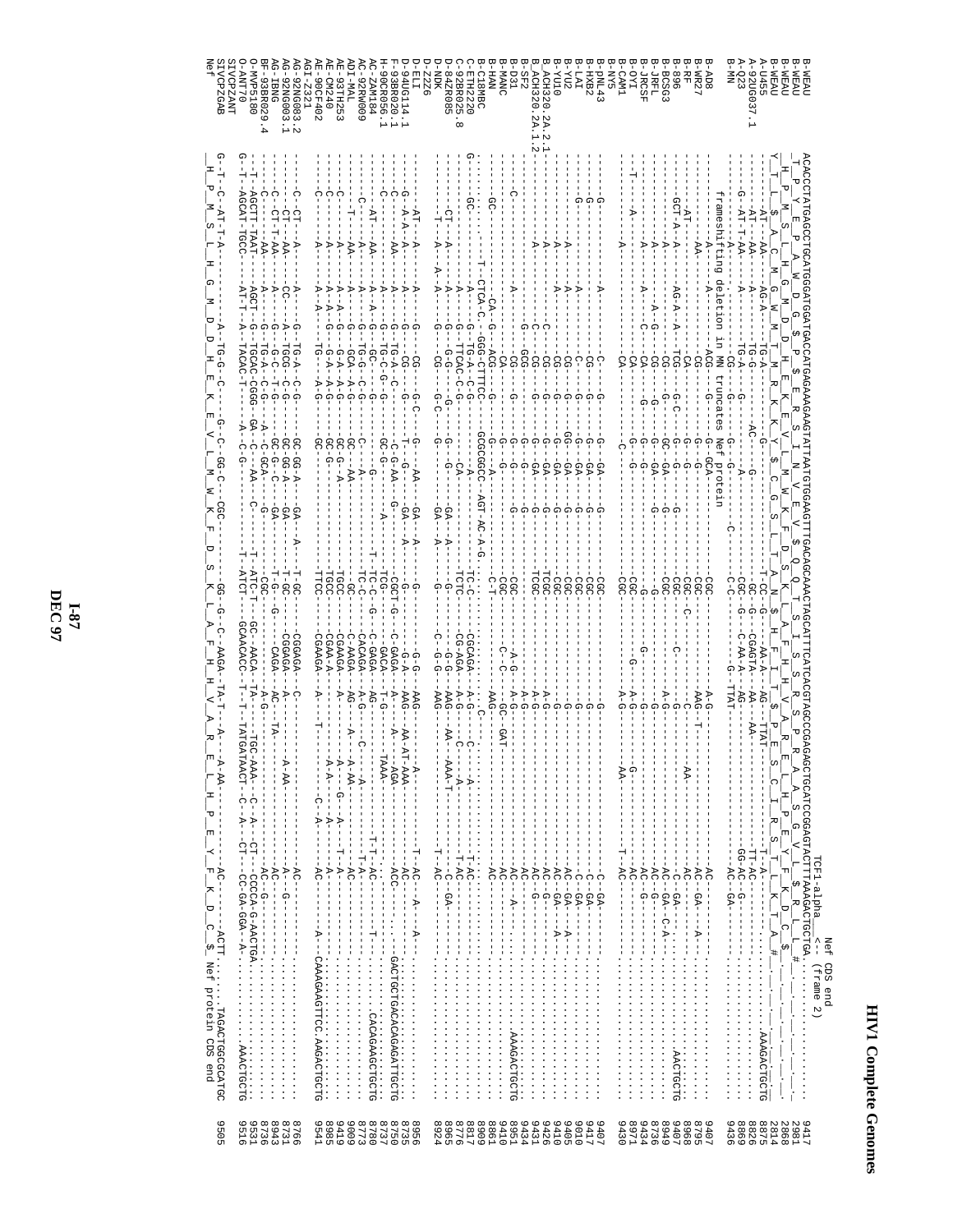| IVCPZGAB<br>IVCPZANT                                        | $0 - \text{NML} - 0$<br>BF-93BR029.4<br>-MVP5180                                                                                                                                                                                                                                                                           | <b>SHIPNG</b><br>16-92NG083.2<br>16-92NG003.1                                                                                                                                                                                | E-90CF402<br>LZ22-I5<br>E-CM240                                                                                                                                         | SE211253<br>TVM-ICN                                                                                                         | <b>AC-92RM009</b>                                             | LC-ZAM184<br>$-90$ CR056.1                                                                                                  | $-93BRO20.$<br>$-940G114.$<br>$FTT=$                                                                                                                                                                                | $-2226$<br>-NDK<br>$-84ZRO85$               | $-92BRO25.$<br><b>ETH2220</b><br>$\infty$                                                                                                                                                                         | <b>B-C18MBC</b>                | B-HAN                                                                             | -MANC                                                                                        | $-D31$                                                                                                                                                                                                                                                                                                                                                                                                                                                                                                   | $S - SFA$                                                                                                                                                                                                                                                                                                                                                    | <b>ACH32</b><br><b>ACH320</b>                                                                                                                                                                                                                                                                                                       | $0$ T $\Omega$                                                                                                                                                                                                                                                                                                                           | $Z\Omega X =$                                                                              | -HXB2<br>TVT-                                                                                                                                                        | $S XN-1$<br>-pNL43 | -CAM1                              | -JRCSF<br>LXO-                                                                   | -JRFL                                                                        | -BCSG3                                                                                                                          | $-$ RF<br>$-896$                                                                                                                                                                                                                                                                                                                                                                                                                   | $-MR27$                                                                                                                                                                                    | $-ADB$<br>」<br>豆                                                                                                                                                                 | $-023$                                                    | $-0.455$<br>-920G037                                                                                                                                                       | -WEAU<br>-WEAU                                                                        | UAEAU-                       | NERAD                                       |
|-------------------------------------------------------------|----------------------------------------------------------------------------------------------------------------------------------------------------------------------------------------------------------------------------------------------------------------------------------------------------------------------------|------------------------------------------------------------------------------------------------------------------------------------------------------------------------------------------------------------------------------|-------------------------------------------------------------------------------------------------------------------------------------------------------------------------|-----------------------------------------------------------------------------------------------------------------------------|---------------------------------------------------------------|-----------------------------------------------------------------------------------------------------------------------------|---------------------------------------------------------------------------------------------------------------------------------------------------------------------------------------------------------------------|---------------------------------------------|-------------------------------------------------------------------------------------------------------------------------------------------------------------------------------------------------------------------|--------------------------------|-----------------------------------------------------------------------------------|----------------------------------------------------------------------------------------------|----------------------------------------------------------------------------------------------------------------------------------------------------------------------------------------------------------------------------------------------------------------------------------------------------------------------------------------------------------------------------------------------------------------------------------------------------------------------------------------------------------|--------------------------------------------------------------------------------------------------------------------------------------------------------------------------------------------------------------------------------------------------------------------------------------------------------------------------------------------------------------|-------------------------------------------------------------------------------------------------------------------------------------------------------------------------------------------------------------------------------------------------------------------------------------------------------------------------------------|------------------------------------------------------------------------------------------------------------------------------------------------------------------------------------------------------------------------------------------------------------------------------------------------------------------------------------------|--------------------------------------------------------------------------------------------|----------------------------------------------------------------------------------------------------------------------------------------------------------------------|--------------------|------------------------------------|----------------------------------------------------------------------------------|------------------------------------------------------------------------------|---------------------------------------------------------------------------------------------------------------------------------|------------------------------------------------------------------------------------------------------------------------------------------------------------------------------------------------------------------------------------------------------------------------------------------------------------------------------------------------------------------------------------------------------------------------------------|--------------------------------------------------------------------------------------------------------------------------------------------------------------------------------------------|----------------------------------------------------------------------------------------------------------------------------------------------------------------------------------|-----------------------------------------------------------|----------------------------------------------------------------------------------------------------------------------------------------------------------------------------|---------------------------------------------------------------------------------------|------------------------------|---------------------------------------------|
|                                                             | $-5 - 6$<br>CA-TGC<br>G-ACT<br>i<br>T                                                                                                                                                                                                                                                                                      | -CA.<br>-CA<br>-CA<br>$-9G-$<br>$-5G-$<br>$-56-$                                                                                                                                                                             | $A - \Delta A$<br>$-AA$<br>-GAG-<br>AG.                                                                                                                                 | $-CA$<br>--AA<br>$-9G-$<br>$A$ G-                                                                                           | -CA<br>$\vdots$                                               | --CA<br>--CA<br>AGA.<br>AG-                                                                                                 | $-CA.$<br>$\frac{1}{2}$<br>ှ<br>AGA<br>$\frac{1}{2}$<br>ှ                                                                                                                                                           |                                             | T-СA.<br>-CA.<br>$AG-$<br>$\frac{1}{\Omega}$                                                                                                                                                                      |                                |                                                                                   |                                                                                              |                                                                                                                                                                                                                                                                                                                                                                                                                                                                                                          |                                                                                                                                                                                                                                                                                                                                                              |                                                                                                                                                                                                                                                                                                                                     |                                                                                                                                                                                                                                                                                                                                          |                                                                                            |                                                                                                                                                                      |                    |                                    | ှ                                                                                |                                                                              | c-c                                                                                                                             | $-1$                                                                                                                                                                                                                                                                                                                                                                                                                               | $-4$<br>ု                                                                                                                                                                                  | á                                                                                                                                                                                | -CA.<br>$-56-$                                            | $-CA$ .<br>-CA<br>-DV3<br>$-56-$                                                                                                                                           |                                                                                       |                              | CATC<br><b>GAGTT</b>                        |
|                                                             | ъсс                                                                                                                                                                                                                                                                                                                        | -G--GACACAGATGT<br>ှု<br>$-9 - -9$<br>i.<br>G                                                                                                                                                                                |                                                                                                                                                                         |                                                                                                                             | GGGACTTTCC<br>NF-kappa-B                                      |                                                                                                                             |                                                                                                                                                                                                                     |                                             | CAAAGACTGCTGACAC<br>CGGACTTTCCGC                                                                                                                                                                                  | F-kappa-B                      |                                                                                   |                                                                                              |                                                                                                                                                                                                                                                                                                                                                                                                                                                                                                          |                                                                                                                                                                                                                                                                                                                                                              |                                                                                                                                                                                                                                                                                                                                     |                                                                                                                                                                                                                                                                                                                                          |                                                                                            |                                                                                                                                                                      |                    |                                    |                                                                                  |                                                                              |                                                                                                                                 |                                                                                                                                                                                                                                                                                                                                                                                                                                    |                                                                                                                                                                                            |                                                                                                                                                                                  | -GT-GAC                                                   | -G--GACA<br>G--GAC.                                                                                                                                                        | w                                                                                     |                              | LJ CL                                       |
|                                                             |                                                                                                                                                                                                                                                                                                                            | GAC-<br>Ω                                                                                                                                                                                                                    | -ACT                                                                                                                                                                    | $-ACT$<br>ن<br>م                                                                                                            | G-.T                                                          | -VĐ<br>GAC                                                                                                                  |                                                                                                                                                                                                                     |                                             |                                                                                                                                                                                                                   |                                |                                                                                   |                                                                                              |                                                                                                                                                                                                                                                                                                                                                                                                                                                                                                          |                                                                                                                                                                                                                                                                                                                                                              |                                                                                                                                                                                                                                                                                                                                     |                                                                                                                                                                                                                                                                                                                                          |                                                                                            |                                                                                                                                                                      |                    |                                    |                                                                                  |                                                                              |                                                                                                                                 |                                                                                                                                                                                                                                                                                                                                                                                                                                    |                                                                                                                                                                                            |                                                                                                                                                                                  |                                                           |                                                                                                                                                                            |                                                                                       | Ω                            | ACAA<br>GGGACTTTCCAC<br>NF-kappa-B          |
|                                                             | 3CTG--<br>GCAAAG<br>TGACACTGC                                                                                                                                                                                                                                                                                              | ဂှ<br>ငှ                                                                                                                                                                                                                     | ⋒                                                                                                                                                                       | ଋ                                                                                                                           |                                                               |                                                                                                                             | ⋒                                                                                                                                                                                                                   |                                             |                                                                                                                                                                                                                   |                                |                                                                                   |                                                                                              |                                                                                                                                                                                                                                                                                                                                                                                                                                                                                                          | ⋒                                                                                                                                                                                                                                                                                                                                                            | Ω<br>ଇ                                                                                                                                                                                                                                                                                                                              |                                                                                                                                                                                                                                                                                                                                          |                                                                                            |                                                                                                                                                                      |                    |                                    |                                                                                  |                                                                              |                                                                                                                                 |                                                                                                                                                                                                                                                                                                                                                                                                                                    |                                                                                                                                                                                            |                                                                                                                                                                                  |                                                           |                                                                                                                                                                            | ℸ                                                                                     | U)                           | Ë                                           |
|                                                             | EGC                                                                                                                                                                                                                                                                                                                        | .<br>អ្ន<br>CT-                                                                                                                                                                                                              |                                                                                                                                                                         |                                                                                                                             | န                                                             |                                                                                                                             |                                                                                                                                                                                                                     |                                             |                                                                                                                                                                                                                   |                                |                                                                                   |                                                                                              |                                                                                                                                                                                                                                                                                                                                                                                                                                                                                                          |                                                                                                                                                                                                                                                                                                                                                              |                                                                                                                                                                                                                                                                                                                                     |                                                                                                                                                                                                                                                                                                                                          |                                                                                            |                                                                                                                                                                      |                    |                                    |                                                                                  |                                                                              |                                                                                                                                 |                                                                                                                                                                                                                                                                                                                                                                                                                                    |                                                                                                                                                                                            |                                                                                                                                                                                  |                                                           |                                                                                                                                                                            | n,                                                                                    | ŋ<br>J                       | GGGACTTTCCGG<br>NF-kappa-B                  |
|                                                             | $\Delta$<br>∀-ı<br>م<br>$-10 - 1$<br>J.<br>TG--A-G--CAG.-<br>$\frac{1}{1}$<br>J.<br>$-1 - 1 - 0 - 0 - 1 - 1 - 1 - 0$                                                                                                                                                                                                       | iA−<br>$-1$                                                                                                                                                                                                                  | $\overline{A}$<br>$\overline{\phantom{a}}$<br>$\mathbf I$<br>H<br> <br>Ĥ,<br>$-90-$                                                                                     | $\mathbf I$<br>$\mathbf I$<br>$-1 - -1 - 0 - 0 - 0$<br>$\frac{1}{2}$                                                        | ۲<br>ا<br>$\frac{1}{1}$                                       | J.<br>$\blacksquare$<br>$\mathbf I$<br>$\mathbf I$<br>$\mathbf I$<br>$\mathbf{I}$<br>$\mathbf{I}$                           | .AG--T-G-CCAGA-<br>т<br>$\mathbf{I}$<br>-1                                                                                                                                                                          | င္ပဲ                                        | т<br>I.<br>$\overline{1}$<br>$-A---G-$<br>$A-G-G-G-$                                                                                                                                                              | I<br>$\frac{1}{1}$<br>I.<br>J. | ₿<br>$-5 - 1$<br>п<br>П<br>п<br>ġ<br>$\blacksquare$<br>C                          | I                                                                                            | п<br>л                                                                                                                                                                                                                                                                                                                                                                                                                                                                                                   | J.<br>т<br>$-90 -$                                                                                                                                                                                                                                                                                                                                           | $\frac{1}{1}$<br>$\frac{1}{1}$<br>$\mathbf{I}$<br>$\mathbf I$<br>$\overline{\phantom{a}}$<br>$\sf I$<br>$\overline{\phantom{a}}$<br>I.<br>$\overline{\phantom{a}}$<br>т<br>$-90-$                                                                                                                                                   | $\frac{1}{1}$<br>$-4-$<br>$\overline{1}$<br>$\overline{5}$                                                                                                                                                                                                                                                                               | $- -A - -$<br>J.<br>$\mathbf I$<br>$\frac{1}{2}$                                           | -1<br>$\mathbf{I}$<br>$\mathsf I$<br>$\mathbf{I}$<br>$\mathbf{I}$<br>$\mathbf{I}$<br>-1<br>$\mathbf{I}$<br>$\mathbf{I}$<br>6C                                        | 8                  | ì<br>$\mathbf I$<br>- 1 - 1 -<br>ဌ | ı<br>I<br>ı<br>I<br>I<br>$\overline{\phantom{a}}$<br>J<br>1<br>л<br>$-90 -$<br>Ġ | ł<br>J<br>$-90 -$                                                            | $-GA----GC--$                                                                                                                   | $-1 - 1 - 0 - 0 - 0 - 0$                                                                                                                                                                                                                                                                                                                                                                                                           | J.<br>$\mathbb I$<br>$\,$ I<br>$- - - - - - - - - - - -$                                                                                                                                   | $\mathbf{I}$<br>÷<br>                                                                                                                                                            | J,<br>л<br>$-1$ - $-1$ - $-1$ - $-1$ - $-1$ - $-1$ - $-1$ | RG<br>-1<br>ı<br>$-1 - 1 - -$                                                                                                                                              | Ω<br>'ਸ਼<br>ຸດ<br>.<br>'ਸ਼<br>$\prec$<br>Έ                                            | ø<br>Þ<br>'nΩ                | $\vdash$<br>GGAGGCGTGATCT.G<br>SP1-III      |
| AG---G--G.-GA-<br>$\frac{1}{1}$<br>$\,$ I<br>$\mathbb{G}$ . | $A-G--A\overline{A} \ldots --$<br>$\bullet$<br>$\mathsf I$<br>$\mathsf I$<br>$\sf I$<br>$\begin{array}{c} \hline \end{array}$<br>$L = -20$<br>8<br>$\frac{1}{1}$<br>Ŧ<br>$\begin{array}{c} \end{array}$<br>Ţ<br>È.<br>$\mathbf{I}$<br>$\frac{1}{2}$<br>$\begin{array}{c} \vdots \\ \vdots \\ \vdots \\ \vdots \end{array}$ | $\mathsf I$<br>$\overline{\phantom{a}}$<br>$\vdots$<br>$\vdots$<br>J<br>$- - \Delta - -$<br>$\mathbf I$<br>$\overline{\phantom{a}}$<br>$A--$<br>$A=-G$<br>AG. $\ldots$ .<br>$\frac{1}{1}$<br>$\frac{1}{2}$<br>$\ddot{\cdot}$ | $-9 - 0 - -$<br>Ŷ,<br>$\vdots$<br>1<br>$\mathsf I$<br>$\mathbf{I}$<br>$\frac{1}{1}$<br>Ť.<br>$\sf I$<br>$\overline{\phantom{a}}$<br>$-AC$<br>$-C$                       | $A-CT-$<br>$\mathbb I$<br>$\mathbf I$<br>л<br>$-AG \ldots \ldots$<br>Ť.<br>$\mathbf I$<br>Ť<br>$\vdots$                     | $\frac{1}{1}$<br>$\ddot{\cdot}$<br>$\vdots$<br>J.<br>$\vdots$ | $\frac{1}{4}$<br>$\vdots$<br>$\mathbb{I}$<br>$\mathbf I$<br>J.<br>$\frac{1}{2}$<br>$AG.$ .<br>$\vdots$                      | $-A-CAG. -$ .<br>$GA---$<br>$\mathbb{I}$<br>$\mathsf I$<br>I,<br>T.<br>ı<br>J.<br>I.<br>п<br>п<br>$\vdots$<br>$\vdots$                                                                                              | Ţ<br>$\ddot{\phantom{0}}$                   | $\mathsf I$<br>$\mathbf{I}$<br>$\blacksquare$<br>$\bullet$<br>$\mathsf I$<br>$\mathbf I$<br>٠<br>$\cdot$<br>$\blacksquare$<br>$\vdots$                                                                            | T<br>I.<br>٠<br>л              | Ť<br>$\bullet$<br>$\,$ I<br>$\ddot{\cdot}$<br>I<br>$\mathbf{I}$<br>CTGGGGAGTGG-T- | $GCA-$<br>$\mathsf I$<br>$\overline{\phantom{a}}$<br>$\vdots$<br>$\ddot{\phantom{0}}$<br>SP1 | $GCA-$<br>J.<br>$\vdots$<br>I<br>J.                                                                                                                                                                                                                                                                                                                                                                                                                                                                      | $\bullet$<br>$\mathsf I$<br>:<br>$\overline{1}$<br>$\frac{1}{2}$ : $\frac{1}{2}$ : $\frac{1}{2}$ : $\frac{1}{2}$ : $\frac{1}{2}$ : $\frac{1}{2}$ : $\frac{1}{2}$ : $\frac{1}{2}$ : $\frac{1}{2}$ : $\frac{1}{2}$ : $\frac{1}{2}$ : $\frac{1}{2}$ : $\frac{1}{2}$ : $\frac{1}{2}$ : $\frac{1}{2}$ : $\frac{1}{2}$ : $\frac{1}{2}$ : $\frac{1}{2}$ : $\frac{1$ | $-90 - - - - -$<br>ĺ<br>$\overline{1}$                                                                                                                                                                                                                                                                                              | Ţ<br>$\cdot$<br>Ť<br>$\frac{1}{2}$ $\frac{1}{2}$ $\frac{1}{2}$ $\frac{1}{2}$ $\frac{1}{2}$ $\frac{1}{2}$ $\frac{1}{2}$ $\frac{1}{2}$ $\frac{1}{2}$ $\frac{1}{2}$ $\frac{1}{2}$ $\frac{1}{2}$ $\frac{1}{2}$ $\frac{1}{2}$ $\frac{1}{2}$ $\frac{1}{2}$ $\frac{1}{2}$ $\frac{1}{2}$ $\frac{1}{2}$ $\frac{1}{2}$ $\frac{1}{2}$ $\frac{1}{2}$ | Ŧ<br>$\mathbb I$<br>$\ddot{\cdot}$                                                         | $- - 39$<br>Ť<br>$\frac{1}{4}$<br>$\mathsf I$                                                                                                                        | - 1                | Ŧ<br>$\mathbf I$                   | Ť<br>$\begin{array}{c} \end{array}$<br>Ť<br>$\ddot{\cdot}$<br>I                  | Ŷ<br>$\vdots$<br>ı<br>$\begin{array}{c} \end{array}$<br>ココ・・・・・・・・・・・・ 山田 エー | ÷<br>f<br>$\ddot{\cdot}$<br>Ť<br>- Q-A-・・・・・・・・・・・ - TT--<br>$\begin{array}{c} 1 \\ 1 \\ 1 \end{array}$<br>$\vdots$<br>$\vdots$ | $\frac{1}{2}$<br>I.<br>ł<br>$\begin{array}{c} \rule{0.2cm}{0.15mm} \rule{0.2cm}{0.15mm} \rule{0.2cm}{0.15mm} \rule{0.2cm}{0.15mm} \rule{0.2cm}{0.15mm} \rule{0.2cm}{0.15mm} \rule{0.2cm}{0.15mm} \rule{0.2cm}{0.15mm} \rule{0.2cm}{0.15mm} \rule{0.2cm}{0.15mm} \rule{0.2cm}{0.15mm} \rule{0.2cm}{0.15mm} \rule{0.2cm}{0.15mm} \rule{0.2cm}{0.15mm} \rule{0.2cm}{0.15mm} \rule{$<br>$\mathsf I$<br>$\overline{1}$<br>$\frac{1}{2}$ | $\frac{1}{1}$<br>$\vdots$                                                                                                                                                                  | $-90 - - - - -$<br>$-1 - -1 -$<br>I.<br>$\begin{array}{c}\n1 \\ 1 \\ 2 \\ 3\n\end{array}$<br>$\blacksquare$<br>$\begin{array}{c} 1 \\ 1 \\ 2 \end{array}$                        | $\mathbf{I}$<br>$-AB$                                     | $G-T-$<br>G-T-:<br>$\mathbf I$<br>$\vdots$<br>$\mathsf I$<br>I<br>$\mathbf I$<br>$---AG$<br>I<br>I<br>$-AG \ldots \ldots$                                                  | #<br>₩<br>റ<br>₩,<br>ှိဌာ<br>ຸດ<br>.<br>≒<br>$\vdots$                                 | ِ (c<br>#<br>#<br>₩<br>$\pm$ | ţ.<br>GGGGGA<br>$5P1 - IT$                  |
| 녀<br>부<br>LLL-                                              | $\vdots$<br>$\frac{1}{2}$<br>.<br>TC<br>FC.<br>т<br>ł<br>п<br>л<br>J.<br>$\frac{1}{1}$<br>J.<br>Ĥ<br>$\mathbf{I}$<br>$\mathbf I$<br>.<br>ح<br>$\cdot$<br>⋗<br>J.<br>ł                                                                                                                                                      | $\ddot{\phantom{0}}$<br>$\cdot$<br>$\vdots$<br>$\frac{1}{1}$<br>.<br>니그<br>-<br>$\frac{1}{2}$<br>$- \mathrm{T} - \ldots \mathrm{A}$<br>$\frac{1}{1}$<br>ъ<br>⋗<br>ł<br>$\frac{1}{1}$<br>ł                                    | $-1.777 - 1.777$<br>$\cdot$<br>Ę<br>L<br>$\blacksquare$<br>$\blacksquare$<br>$\blacksquare$<br>$A$ --<br>부<br>H.<br>$\ddot{\phantom{a}}$<br>Þ<br>Þ<br>ł<br>$\mathbf{I}$ | $\frac{1}{2}$<br>$-111 -$<br>Ω<br>$\frac{1}{1}$<br>$\blacksquare$<br>л<br>л<br>$-LL-$<br>$\frac{1}{1}$<br>$A$ --<br>$A$ – – | $-G-A-$<br>$\cdot$<br>f,<br>$-C-$ . A.<br>ł                   | $-1.74$<br>$-11$<br>$\mathbf{I}$<br>$\blacksquare$<br>$\blacksquare$<br>$-C \therefore$ A.<br>۲.<br>ъ<br>ł<br>$\frac{1}{1}$ | $\vdots$<br>计数据<br>$\begin{array}{c} \vdots \\ \vdots \\ \vdots \\ \vdots \\ \vdots \end{array}$<br>Ĭ<br>T.<br>$\mathbf{I}$<br>т<br>٠<br>1<br>$-LC$ .<br>$-T T A-$<br>Ė.<br>⋗<br>ъ<br>ł<br>$\overline{\phantom{a}}$ | LL-<br>$\frac{1}{1}$<br>Ė<br>$\dot{v}$<br>1 | $\vdots$<br>$\frac{1}{2}$<br>$\frac{1}{1}$<br>G<br>ŧ<br>$\mathbf I$<br>J.<br>$\blacksquare$<br>1<br>$\overline{1}$<br>L<br>J.<br>$\overline{1}$<br>1<br>$-C-RA$<br>$\overline{1}$<br>$\Omega$ .<br>$\overline{A}$ | I<br>л<br>I<br>f,<br>т         | п<br>п<br>п<br>П<br>$\overline{1}$<br>п                                           | $\frac{1}{2}$<br>$\cdot$<br>$\mathbf I$<br>G<br>$\mathbf{I}$<br>$\,$ I                       | $\frac{1}{2} \left( \frac{1}{2} \left( \frac{1}{2} \right) + \frac{1}{2} \left( \frac{1}{2} \right) + \frac{1}{2} \left( \frac{1}{2} \right) + \frac{1}{2} \left( \frac{1}{2} \right) + \frac{1}{2} \left( \frac{1}{2} \right) + \frac{1}{2} \left( \frac{1}{2} \right) + \frac{1}{2} \left( \frac{1}{2} \right) + \frac{1}{2} \left( \frac{1}{2} \right) + \frac{1}{2} \left( \frac{1}{2} \right) + \frac{1}{2} \left( \frac{1}{2} \right) +$<br>J.<br>л<br>I<br>J.<br>$\mathbb I$<br>$\cdot$<br>Ï<br>л | I<br>J.<br>п<br>ŧ<br>н<br>$\vdots$<br>$\overline{1}$                                                                                                                                                                                                                                                                                                         | $\frac{1}{2}$ , $\frac{1}{2}$ , $\frac{1}{2}$ , $\frac{1}{2}$ , $\frac{1}{2}$ , $\frac{1}{2}$ , $\frac{1}{2}$ , $\frac{1}{2}$ , $\frac{1}{2}$ , $\frac{1}{2}$ , $\frac{1}{2}$ , $\frac{1}{2}$<br>$\overline{1}$<br>$\overline{1}$<br>$\blacksquare$<br>$\overline{1}$<br>$\frac{1}{1}$<br>I<br>I.<br>$\overline{1}$<br>$\mathbf{I}$ |                                                                                                                                                                                                                                                                                                                                          | $\begin{array}{c} \cdot \cdot \cdot \\ \cdot \cdot \cdot \\ \cdot \cdot \end{array}$<br>J. | $\begin{array}{c} \ddots \\ \hline \end{array}$<br>$\mathbf{I}$<br>$\mathbf{I}$<br>$\mathbf{I}$<br>$\mathbf{I}$<br>$\mathbf I$<br>$\mathbf{I}$<br>-1<br>$\mathbf{I}$ | н<br>1             | トーーー<br>I<br>$\mathbf I$           | $\cdot$<br>$\frac{1}{2}$<br>Ω<br>$\frac{1}{1}$<br>$\overline{1}$<br>I            | I<br>J<br>$\overline{\phantom{a}}$<br>Ŷ                                      | $\frac{1}{2}$<br>Ω<br>$\frac{1}{1}$<br>$\frac{1}{1}$<br>J.<br>$\frac{1}{1}$<br>J.                                               | $\cdots \cdots \cdots$<br>$\blacksquare$<br>$\cdot$<br>$\mathbf I$                                                                                                                                                                                                                                                                                                                                                                 | $\begin{array}{c} \vdots \\ \hline \\ \hline \\ \hline \end{array}$<br>$\mathbf{I}$<br>$\mathbf{I}$<br>$\frac{1}{1}$<br>$\bullet$<br>$\cdot$<br>$\begin{array}{c} 1 \\ 1 \\ 1 \end{array}$ | $\frac{1}{2}$ .<br>$\begin{array}{c} \cdot \cdot \cdot \\ \cdot \cdot \cdot \\ \cdot \cdot \end{array}$<br>Ţ<br>-1<br>$\mathsf I$<br>$\mathbf{I}$<br>$\cdot$<br>$\mathsf I$<br>т | $-1.77-1$<br>J.<br>J.<br>Ï<br>$-C-$ . A $ -$              | $\cdot$<br>$\vdots$<br>$\vdots$<br>$-11-$<br>녀<br>-<br>$\blacksquare$<br>$\blacksquare$<br>ı<br>$\blacksquare$<br>$\mathbf{I}_1$<br>I,<br>÷.<br>Ė.<br>$A -$<br>J<br>L<br>I | ♯<br>Ю<br>ÞΚ<br>'ဂ<br>ຸດ<br>.<br>מ'<br>י<br>$\prec$<br>'ဂ<br>⊅<br>$\ddot{}$<br>₩<br>٣ | #<br>ຸດ<br>ø<br>Z<br>₩       | $\vdots$<br>CAGGGAGTGCCGA. GCCCT<br>$I-IdS$ |
| $\overline{1}$<br>G<br>594                                  | J.<br>O<br>$\circ$<br>EZ3                                                                                                                                                                                                                                                                                                  | I<br>$\mathbf{I}$<br>886688<br>880688<br>98055                                                                                                                                                                               | п<br>90675                                                                                                                                                              | л<br>$\blacksquare$<br>2056<br>58857                                                                                        |                                                               |                                                                                                                             | J.<br>$\blacksquare$<br>9 8 8 8 8 8<br>0 8 8 8 8 8<br>0 8 9 9 9<br>0 9 9 9 9                                                                                                                                        |                                             | I.<br>$\overline{\phantom{a}}$<br>00000<br>9888<br>9779<br>9947                                                                                                                                                   | J.                             | п<br>8968<br>598                                                                  |                                                                                              | 9516<br>9935<br>9494                                                                                                                                                                                                                                                                                                                                                                                                                                                                                     |                                                                                                                                                                                                                                                                                                                                                              | $\blacksquare$<br>9 9 9 9 9 9 9 9<br>4 5 9 9 4 9 5 5 9<br>9 0 9 3 8 9 5 5                                                                                                                                                                                                                                                           |                                                                                                                                                                                                                                                                                                                                          |                                                                                            |                                                                                                                                                                      |                    | 9054<br>9514                       | 9T <sub>S</sub>                                                                  | 881<br>951<br>O                                                              |                                                                                                                                 |                                                                                                                                                                                                                                                                                                                                                                                                                                    |                                                                                                                                                                                            |                                                                                                                                                                                  | J.                                                        | $\overline{1}$<br>I                                                                                                                                                        | ٣                                                                                     | ᡃ                            |                                             |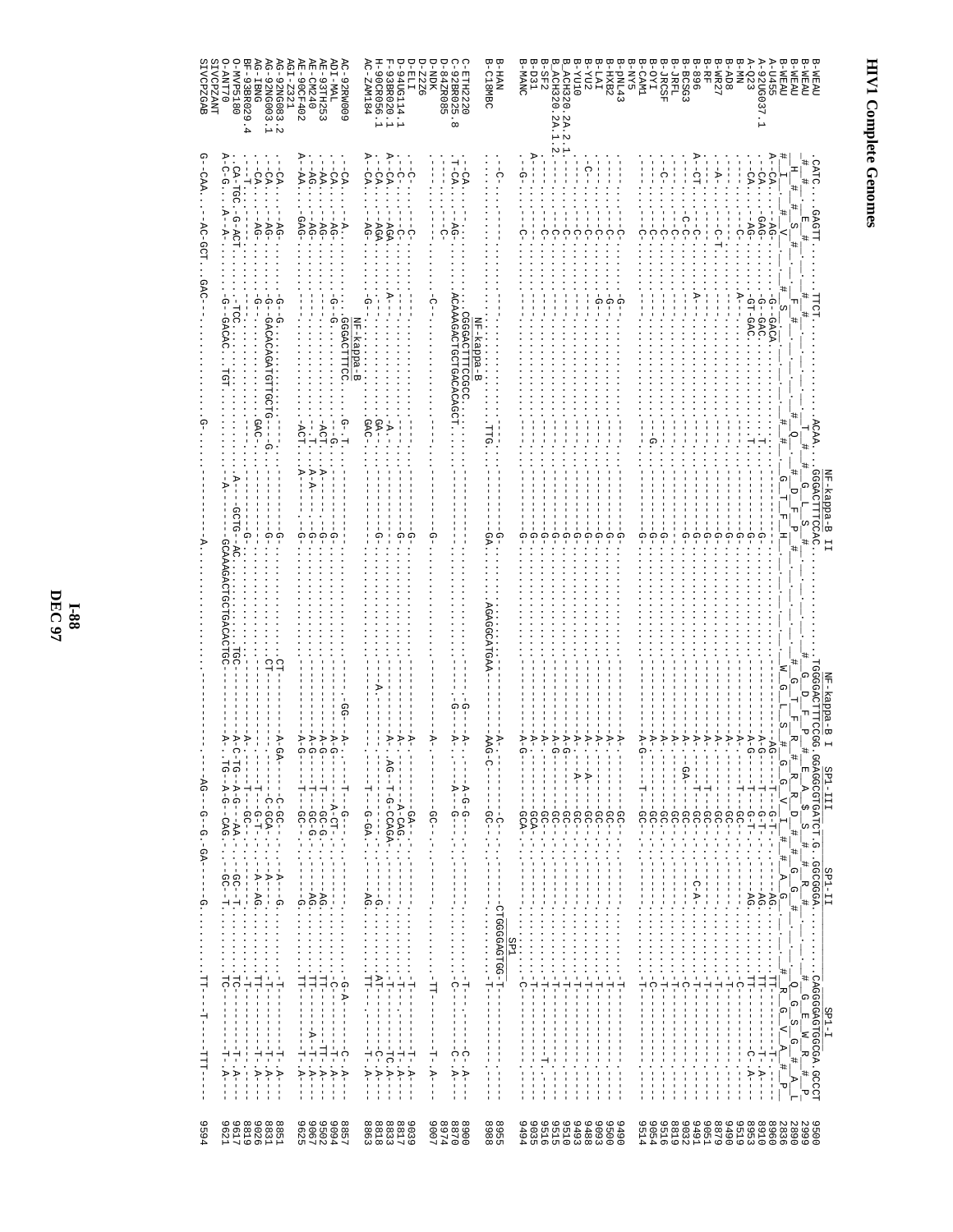| VCPZGAB                                                                              | $G-92NG0083.2$<br>$G-92NG003.1$<br>-MVP5180<br>F-93BR029.4<br>$-AML$<br>31-Z321<br>LNAZAOVI<br><b>TBNG</b>                                                                                                                                                                                                                                                                                                                                                                                                                                                                                                                                                                                                                                                                                                                                                                                                                                                                                                                                                                                                                                                                                                                                                                                                                                                                                                                                                                                                                                                                                                                            | E-90CF402<br>E-93TH253<br>DI-MAL<br>C-92RN009<br>C-ZAM184<br>E-CM240<br><sup>r-93BR020.1</sup><br>1-90CR056.1<br>94UG114.1<br>ITE.<br>9ZZZ-                                                                                                                                                                                                                                                                                                                                                                                                                                                                                                                                                                                                                                                                                                                                                                                                                                                                                                                                                                                                                                                                                                                                                                                                                                                                                                                                                                                                                                                              | <b>B-WEAU</b><br>B-WEAU<br><b>B-WEAU</b><br>$A - Q$ 23<br>B-MN<br>$-920G037$<br>$-0.4555$<br>$s - WR$<br>27<br>$-2D8$<br>-WEAU<br>-pNL43<br>$SAN=$<br>$-$ RF<br>$-D31$<br>$Z\Omega X$ -<br>-HXB2<br>$LXO-$<br>-JRCSF<br>-JRFL<br>$-896$<br>LA1-<br>-CAM1<br>-BCSG3<br>-C18MBC<br>NVH-<br>-MANC<br>$-84ZRO85$<br><b>NDK</b><br>-ETH2220<br>-92BR025.<br>SF2<br>ACH320<br>0TDJ<br>ACH320<br>$\infty$                                                                                                                                                                                                                                                                                                                                                                                                                                                                                                                                                                                                                                                                                                                                                                                                                                                                                                                                                                                                                                                                                                                                                                                                                                                                                                                                                                                                                                                                                                                                                                                                                                                                                                                                                                                                                                                                                                                                                                                                                                                                                                                            |                                                                                                                                                                                                                               |
|--------------------------------------------------------------------------------------|---------------------------------------------------------------------------------------------------------------------------------------------------------------------------------------------------------------------------------------------------------------------------------------------------------------------------------------------------------------------------------------------------------------------------------------------------------------------------------------------------------------------------------------------------------------------------------------------------------------------------------------------------------------------------------------------------------------------------------------------------------------------------------------------------------------------------------------------------------------------------------------------------------------------------------------------------------------------------------------------------------------------------------------------------------------------------------------------------------------------------------------------------------------------------------------------------------------------------------------------------------------------------------------------------------------------------------------------------------------------------------------------------------------------------------------------------------------------------------------------------------------------------------------------------------------------------------------------------------------------------------------|----------------------------------------------------------------------------------------------------------------------------------------------------------------------------------------------------------------------------------------------------------------------------------------------------------------------------------------------------------------------------------------------------------------------------------------------------------------------------------------------------------------------------------------------------------------------------------------------------------------------------------------------------------------------------------------------------------------------------------------------------------------------------------------------------------------------------------------------------------------------------------------------------------------------------------------------------------------------------------------------------------------------------------------------------------------------------------------------------------------------------------------------------------------------------------------------------------------------------------------------------------------------------------------------------------------------------------------------------------------------------------------------------------------------------------------------------------------------------------------------------------------------------------------------------------------------------------------------------------|-------------------------------------------------------------------------------------------------------------------------------------------------------------------------------------------------------------------------------------------------------------------------------------------------------------------------------------------------------------------------------------------------------------------------------------------------------------------------------------------------------------------------------------------------------------------------------------------------------------------------------------------------------------------------------------------------------------------------------------------------------------------------------------------------------------------------------------------------------------------------------------------------------------------------------------------------------------------------------------------------------------------------------------------------------------------------------------------------------------------------------------------------------------------------------------------------------------------------------------------------------------------------------------------------------------------------------------------------------------------------------------------------------------------------------------------------------------------------------------------------------------------------------------------------------------------------------------------------------------------------------------------------------------------------------------------------------------------------------------------------------------------------------------------------------------------------------------------------------------------------------------------------------------------------------------------------------------------------------------------------------------------------------------------------------------------------------------------------------------------------------------------------------------------------------------------------------------------------------------------------------------------------------------------------------------------------------------------------------------------------------------------------------------------------------------------------------------------------------------------------------------------------------|-------------------------------------------------------------------------------------------------------------------------------------------------------------------------------------------------------------------------------|
|                                                                                      | --A--<br>-cccc-<br>$-\nabla -$                                                                                                                                                                                                                                                                                                                                                                                                                                                                                                                                                                                                                                                                                                                                                                                                                                                                                                                                                                                                                                                                                                                                                                                                                                                                                                                                                                                                                                                                                                                                                                                                        | ⊅                                                                                                                                                                                                                                                                                                                                                                                                                                                                                                                                                                                                                                                                                                                                                                                                                                                                                                                                                                                                                                                                                                                                                                                                                                                                                                                                                                                                                                                                                                                                                                                                        | $-50-$<br>S                                                                                                                                                                                                                                                                                                                                                                                                                                                                                                                                                                                                                                                                                                                                                                                                                                                                                                                                                                                                                                                                                                                                                                                                                                                                                                                                                                                                                                                                                                                                                                                                                                                                                                                                                                                                                                                                                                                                                                                                                                                                                                                                                                                                                                                                                                                                                                                                                                                                                                                   | TATA box                                                                                                                                                                                                                      |
|                                                                                      | ∩<br>С<br>$-C-C$<br>-2-5-<br>C-C<br>ု<br>cc-<br>ဂု<br>Η                                                                                                                                                                                                                                                                                                                                                                                                                                                                                                                                                                                                                                                                                                                                                                                                                                                                                                                                                                                                                                                                                                                                                                                                                                                                                                                                                                                                                                                                                                                                                                               | Ö<br>Ω<br>Ö<br>c-c<br>$\frac{1}{2}$<br>∩<br>$\mathop{\mathsf{O}}_1$<br>Ω<br>Ō<br>C<br>С<br>÷T-<br>H                                                                                                                                                                                                                                                                                                                                                                                                                                                                                                                                                                                                                                                                                                                                                                                                                                                                                                                                                                                                                                                                                                                                                                                                                                                                                                                                                                                                                                                                                                      | CAGATGCTGCATATAAGCAGCTGCTTTTTGCCTGTACTGGGTCTCTCTGGTT<br>w<br>m<br>∍<br>피<br>$C - C - -$<br>ှ<br>$\mathop{\mathsf{O}}_1$<br>ှ<br>С<br>ှ<br>부<br>∪                                                                                                                                                                                                                                                                                                                                                                                                                                                                                                                                                                                                                                                                                                                                                                                                                                                                                                                                                                                                                                                                                                                                                                                                                                                                                                                                                                                                                                                                                                                                                                                                                                                                                                                                                                                                                                                                                                                                                                                                                                                                                                                                                                                                                                                                                                                                                                              | 3' LTR<br>$\Xi$<br>puə                                                                                                                                                                                                        |
| T-CAC-G                                                                              | LAG-TAGAG-<br>GG-TAGAG<br>$-1 - C -$<br>$\frac{1}{1}$<br>부<br>$\frac{1}{1}$                                                                                                                                                                                                                                                                                                                                                                                                                                                                                                                                                                                                                                                                                                                                                                                                                                                                                                                                                                                                                                                                                                                                                                                                                                                                                                                                                                                                                                                                                                                                                           | ÷<br>보<br>けー<br>년<br>Ω<br>ဂ္<br>ω                                                                                                                                                                                                                                                                                                                                                                                                                                                                                                                                                                                                                                                                                                                                                                                                                                                                                                                                                                                                                                                                                                                                                                                                                                                                                                                                                                                                                                                                                                                                                                        | ଋ<br>ò<br>$\overline{\phantom{a}}$<br>LAR<br>m<br>rement<br>۲<br>-<br>$A-G$<br>$A-G$<br>⊅<br>$A-G$<br>$-9 - 1$<br>≲<br>stem<br>$\rightarrow$                                                                                                                                                                                                                                                                                                                                                                                                                                                                                                                                                                                                                                                                                                                                                                                                                                                                                                                                                                                                                                                                                                                                                                                                                                                                                                                                                                                                                                                                                                                                                                                                                                                                                                                                                                                                                                                                                                                                                                                                                                                                                                                                                                                                                                                                                                                                                                                  | $\ddot{\xi}$<br>₩<br>repeat start<br>LTR                                                                                                                                                                                      |
|                                                                                      | ω<br>Ģ                                                                                                                                                                                                                                                                                                                                                                                                                                                                                                                                                                                                                                                                                                                                                                                                                                                                                                                                                                                                                                                                                                                                                                                                                                                                                                                                                                                                                                                                                                                                                                                                                                | ပှါ<br>ဂှ<br>Ω<br>ဂု<br>٦.<br>부<br>RC<br>년<br>ó<br>C                                                                                                                                                                                                                                                                                                                                                                                                                                                                                                                                                                                                                                                                                                                                                                                                                                                                                                                                                                                                                                                                                                                                                                                                                                                                                                                                                                                                                                                                                                                                                     | ldge<br>doot<br>ດ<br>囯                                                                                                                                                                                                                                                                                                                                                                                                                                                                                                                                                                                                                                                                                                                                                                                                                                                                                                                                                                                                                                                                                                                                                                                                                                                                                                                                                                                                                                                                                                                                                                                                                                                                                                                                                                                                                                                                                                                                                                                                                                                                                                                                                                                                                                                                                                                                                                                                                                                                                                        |                                                                                                                                                                                                                               |
| Α.<br>TG-A                                                                           | Ω<br>$T-G--AC-$<br>CTCTAGCT<br>CTCTAGCT<br>$-0.5A-$<br>$-56-$                                                                                                                                                                                                                                                                                                                                                                                                                                                                                                                                                                                                                                                                                                                                                                                                                                                                                                                                                                                                                                                                                                                                                                                                                                                                                                                                                                                                                                                                                                                                                                         | -PG-<br>$AG-$<br>A-<br>٣<br>$\mathbb I$<br>⊅                                                                                                                                                                                                                                                                                                                                                                                                                                                                                                                                                                                                                                                                                                                                                                                                                                                                                                                                                                                                                                                                                                                                                                                                                                                                                                                                                                                                                                                                                                                                                             | RGACCAGATCTGAGCCTGGGAGCTCTCTGGCTAGCTAGGGAAC<br>œ<br>ς.<br>ement<br>ġ<br>çy<br>AT-<br>⊅<br>ъ<br>⊅<br>⊅<br>ゼ<br>ъ<br>ローローロー<br>ဂု<br>ω<br>ဂှ<br>stem<br>Ω<br>÷<br>⊢<br>Ω<br>z                                                                                                                                                                                                                                                                                                                                                                                                                                                                                                                                                                                                                                                                                                                                                                                                                                                                                                                                                                                                                                                                                                                                                                                                                                                                                                                                                                                                                                                                                                                                                                                                                                                                                                                                                                                                                                                                                                                                                                                                                                                                                                                                                                                                                                                                                                                                                   |                                                                                                                                                                                                                               |
|                                                                                      | ÷<br>$\frac{1}{\Omega}$<br>$\frac{1}{1}$<br>т<br>$\mathbb{I}$<br>I,<br>$\mathsf I$<br>$\begin{array}{c} \rule{0.2cm}{0.15mm} \rule{0.2cm}{0.15mm} \rule{0.2cm}{0.15mm} \rule{0.2cm}{0.15mm} \rule{0.2cm}{0.15mm} \rule{0.2cm}{0.15mm} \rule{0.2cm}{0.15mm} \rule{0.2cm}{0.15mm} \rule{0.2cm}{0.15mm} \rule{0.2cm}{0.15mm} \rule{0.2cm}{0.15mm} \rule{0.2cm}{0.15mm} \rule{0.2cm}{0.15mm} \rule{0.2cm}{0.15mm} \rule{0.2cm}{0.15mm} \rule{$<br>$\overline{\phantom{a}}$<br>I,<br>J.<br>-- 60-<br>$\begin{array}{c} \begin{array}{c} \begin{array}{c} \begin{array}{c} \end{array} \\ \begin{array}{c} \end{array} \\ \begin{array}{c} \end{array} \end{array} \end{array}$<br>$\mathbf{I}$<br>п<br>$\overline{\phantom{a}}$<br>$\mathbf{I}$<br>т<br>H.<br>п<br>$\overline{1}$<br>$\mathbb{I}$<br>$\overline{1}$<br>f,<br>I<br>ŧ<br>Ĵ.<br>$\cdot$ <sup>1</sup><br>$\bullet$<br>$\mathbf I$<br>$\,$ I<br>$\mathbf{I}$<br>$\mathbb{I}$<br>$\overline{1}$<br>$\mathbf{I}$<br>$\,$ I<br>$\mathsf I$<br>I<br>$\overline{\phantom{a}}$<br>CG---<br>င္ပြင္<br>$\mathbf{I}$<br>J.<br>$\overline{\phantom{a}}$<br>л<br>$\overline{\phantom{a}}$<br>$\mathbf{I}$<br>H.<br>$\mathbf{I}$<br>$\mathbf{I}$<br>J.<br>$\overline{\phantom{a}}$<br>л<br>$\mathbf{I}$<br>п<br>$\mathbf{I}$<br>H.<br>п<br>л<br>$\begin{array}{c} \hline \end{array}$<br>I.<br>$\mathsf I$<br>т<br>$\overline{\phantom{a}}$<br>J.<br>I<br>J.<br>J.<br>$\frac{1}{1}$<br>$\mathbf{I}$<br>I.<br>ı.<br>I<br>$\overline{\phantom{a}}$<br>$\overline{\phantom{a}}$<br>J.<br>$\overline{\phantom{a}}$<br>п<br>п<br>$\mathbf{I}$<br>H.<br>H<br>л<br>$\overline{1}$<br>I.<br>J.<br>I | ш<br>$\overline{\phantom{a}}$<br>J.<br>л<br>л<br>л<br>$\overline{1}$<br>$\mathbb{I}$<br>$\mathbb I$<br>$\mathbf I$<br>I.<br>$\overline{\phantom{a}}$<br>$\overline{1}$<br>$\mathbb I$<br>$\mathbf I$<br>$\,$ I<br>I<br>ţ<br>$\begin{array}{c} \hline \end{array}$<br>Ţ<br>$\mathbf{I}$<br>$\blacksquare$<br>$\blacksquare$<br>$\mathbf{I}$<br>I<br>$\overline{1}$<br>t<br>$\overline{\phantom{a}}$<br>J.<br>$\frac{1}{1}$<br>$\frac{1}{4}$<br>$\frac{1}{1}$<br>J.<br>$\mathbf{I}$<br>п<br>$\overline{1}$<br>1<br>$\overline{1}$<br>$\overline{\phantom{a}}$<br>$\mathbf{I}$<br>$-4 -$<br>$\mathbf I$<br>$\frac{1}{1}$<br>$\overline{1}$<br>$\mathbf{I}$<br>I<br>$\overline{\phantom{a}}$<br>Ť,<br>$\cdot$ <sup>1</sup><br>Ť,<br>$\sum_{i=1}^{n}$<br>$\overline{A}$<br>$\cdot$<br>$\cdot$<br>$\bullet$<br>$\mathbf I$<br>I<br>$\mathbf I$<br>I<br>$\mathbf I$<br>ţ<br>J.<br>$\overline{\phantom{a}}$<br>J.<br>J.<br>п<br>$\mathbf{I}$<br>л<br>$\mathbf{I}$<br>т<br>п<br>л<br>$\mathbf{I}$<br>I<br>$\mathbf{I}$<br>$\overline{1}$<br>$\mathbf{I}$<br>J<br>J<br>$\frac{1}{1}$<br>$\mathbf{I}$<br>J.<br>$\mathbf{I}$<br>J.<br>$\overline{\phantom{a}}$<br>п<br>п<br>$\overline{1}$<br>1<br>$\overline{1}$<br>л<br>$\mathbf{I}$<br>$\overline{1}$<br>$\mathbf I$<br>$\mathbb I$<br>$\mathbf I$<br>J<br>Ţ<br>ł<br>ł<br>ł<br>$\overline{\phantom{a}}$<br>1<br>Ţ<br>t<br>$\mathbf{I}$<br>I<br>$\overline{1}$<br>J,<br>$\overline{\phantom{a}}$<br>J.<br>$\overline{1}$<br>J.<br>$\mathbf{I}$<br>J.<br>п<br>J,<br>$\overline{1}$<br>л<br>$\mathbf{I}$<br>$\mathbf{I}$<br>I<br>I<br>$\overline{1}$<br>$\mathbf{I}$ | п<br>J.<br>υ<br>$\frac{1}{4}$<br>$\frac{1}{1}$<br>д<br>J<br>J<br>ʻ¤<br>J.<br>л<br>1<br>л<br>-1<br>л<br>л<br>$\mathsf I$<br>H<br>I<br>$\overline{\phantom{a}}$<br>$\mathbf I$<br>$\mathbf I$<br>$\mathbb I$<br>I,<br>$\mathbf{I}$<br>$\mathbf{I}$<br>$\mathbf{I}$<br>ı<br>I<br>$\begin{array}{c} \end{array}$<br>$\mathbb I$<br>$\mathsf I$<br>$\mathsf I$<br>I<br>$\begin{array}{c} \end{array}$<br>$\mathbf I$<br>$\overline{\phantom{a}}$<br>I<br>$\mathbf{I}$<br>٣<br>Q<br>J.<br>J.<br>$\overline{1}$<br>л<br>$\mathbf{I}$<br>ı<br>I,<br>J.<br>J.<br>J.<br>J.<br>I<br>п<br>$\mathbf{I}$<br>$\mathbf{I}$<br>п<br>п<br>ъ<br>$\blacksquare$<br>$\mathbf{I}$<br>J.<br>п<br>л<br>1<br>$\overline{1}$<br>$\mathbf{I}$<br>л<br>$\mathbf{I}$<br>$\mathbf{I}$<br>л<br>1<br>л<br>п<br>ш<br>$\mathbb I$<br>$\overline{1}$<br>I<br>I<br>I<br>$\mathbf I$<br>J.<br>J<br>I<br>I<br>J,<br>÷,<br>÷,<br>$\mathsf I$<br>$\frac{1}{2}$<br>J,<br>$\blacksquare$<br>$\blacksquare$<br>J.<br>J<br>J<br>J<br>⋕<br>ı<br>$\mathbf{I}$<br>$\bullet$<br>$\cdot$<br>$\cdot$<br>۰<br>$\cdot$<br>$\pm$<br>$\bullet$<br>$\cdot$<br>$\mathbf I$<br>$\overline{1}$<br>$\mathbb{I}$<br>$\mathbf{I}$<br>$\overline{1}$<br>$\mathbf{I}$<br>$\overline{\phantom{a}}$<br>I<br>$\overline{1}$<br>$\mathbf{I}$<br>I<br>$\pm$<br>I<br>J<br>I<br>I<br>I<br>J.<br>$\mathbf{I}$<br>I<br>J<br>J.<br>ω<br>п<br>$\mathbf{I}$<br>$\mathbf{I}$<br>п<br>л<br>п<br>п<br>J,<br>ı<br>1<br>$\mathbf{I}$<br>ı<br>л<br>1<br>ı<br>I<br>Ή.<br>J.<br>$\mathbf{I}$<br>t<br>J<br>I<br>1<br>$\blacksquare$<br>$\mathbf{I}$<br>$\mathbf{I}$<br>1<br>ı<br>п<br>c۵<br>J,<br>л<br>1<br>$\blacksquare$<br>-1<br>$\mathbf{I}$<br>л<br>I<br>т<br>1<br>л<br>×.<br>I<br>I,<br>Ю<br>$\mathbf{I}$<br>л<br>п<br>ı<br>Ш<br>ш<br>ţ<br>J<br>z<br>$\mathbf{I}$<br>I<br>Í<br>п<br>-1<br>п<br>ı<br>'n<br>т<br>Ш<br>ı<br>$\mathsf I$<br>I<br>ţ<br>J<br>J.<br>J.<br>ı<br>t<br>J.<br>п<br>ı<br>$\mathbf{I}$<br>-1<br>$\mathbf{I}$<br>$\mathbf{I}$<br>л<br>п<br>п<br>īω<br>ı<br>1<br>$\overline{1}$<br>п<br>-1<br>т<br>J.<br>J,<br>$\mathbf{I}$<br>т<br>1<br>л<br>H<br>$\mathbf{I}$<br>$\mathsf I$<br>$\overline{1}$<br>I.<br>I<br>I<br>$\overline{\phantom{a}}$<br>п<br>1<br>п<br>л                                                                                                                                                                                                                                                                                                                           |                                                                                                                                                                                                                               |
| ł<br>$\mathbb I$<br>J.<br>- TA - - TG - -<br>م-<br>-<br>I<br>t<br>ł<br>$\frac{1}{4}$ | ł<br>$\frac{1}{1}$<br>J.<br>$\mathbf{I}$<br>$\frac{1}{1}$<br>$\overline{\phantom{a}}$<br>$\mathbf{I}$<br>t<br>J.<br>п<br>I<br>т<br>п<br>$\begin{array}{c} \hline \end{array}$<br>$\mathbf{I}$<br>J.<br>J.<br>1<br>J.<br>I<br>ļ.<br>$\mathbf{I}$<br>J<br>J.<br>J,<br>$\cdot$<br>$\cdot$<br>$\mathbf I$<br>$\mathbf{I}$<br>$\,$ I<br>$\overline{1}$<br>$\overline{\phantom{a}}$<br>$\mathbf I$<br>$\overline{1}$<br>$\overline{\phantom{a}}$<br>$\mathbf{I}$<br>J.<br>J.<br>л<br>$\overline{1}$<br>H<br>$\mathbf{I}$<br>л<br>П<br>п<br>.BG<br>$\frac{1}{2}$<br>Ŷ<br>$\frac{1}{1}$<br>$BG$ .<br>$\frac{1}{1}$<br>$\mathbf{I}$<br>J.<br>$\mathbb{I}$<br>f,<br>ъ<br>T<br>$\mathbf{I}$<br>$\mathbf{I}$<br>1<br>റ<br>т<br>л<br>л<br>л<br>-1<br>л                                                                                                                                                                                                                                                                                                                                                                                                                                                                                                                                                                                                                                                                                                                                                                                                                                                                                             | $\frac{1}{1}$<br>ł<br>ł<br>п<br>J.<br>$\overline{\phantom{a}}$<br>t<br>I<br>$\overline{1}$<br>J<br>$\overline{1}$<br>J.<br>л<br>$\mathbf{I}$<br>л<br>п<br>п<br>$\mathbb I$<br>$\mathbb I$<br>J.<br>J.<br>$\overline{1}$<br>ı<br>J<br>$\overline{1}$<br>ţ<br>$\frac{1}{1}$<br>$\overline{1}$<br>J<br>ļ.<br>÷.<br>$\cdot$ <sup>i</sup><br>$\cdot$<br>$\cdot$ <sup>i</sup><br>$\mathbf{I}$<br>$\overline{1}$<br>$\ddot{\phantom{0}}$<br>$\mathbb{I}$<br>$\,$ I<br>$\mathsf I$<br>$\mathbf{I}$<br>$\mathsf I$<br>$\begin{array}{c} \hline \end{array}$<br>Ţ<br>$\,$ I<br>$\overline{1}$<br>$\mathbb I$<br>$\mathbf{I}$<br>I<br>J.<br>$\overline{1}$<br>J.<br>$\mathbf{I}$<br><b>I</b><br>$\overline{1}$<br>л<br>J.<br>л<br>$\mathbf{I}$<br>л<br>į<br>$-C--$<br>$-12 - 1$<br>İ<br>$-4 - 7 - 7$<br>$\frac{1}{1}$<br>$\mathsf I$<br>$\frac{1}{1}$<br>$\blacksquare$<br>$\mathbb{I}$<br>$\mathbf{I}$<br>$\sum_{i=1}^{n}$<br>$A -$<br>н<br>н<br>J.<br>л<br>$\blacksquare$<br>$\overline{1}$<br>Ġ<br>ဂှ<br>ı.<br>$\blacksquare$<br>$\blacksquare$<br>$\overline{1}$                                                                                                                                                                                                                                                                                                                                                                                                                                                                                                                                                | Ţ<br>I<br>$\mathbf{I}$<br>J<br>ì<br>J.<br>$\overline{\phantom{a}}$<br>J.<br>$\mathbf{I}$<br>$\mathbf{I}$<br>I<br>I<br>$\frac{1}{1}$<br>$\mathbf{I}$<br>ı<br>п<br>I<br>∩<br>п<br>J.<br>I<br>ъ<br>$\mathbf{I}$<br>J<br>۳<br>J.<br>$\mathbf{I}$<br>J.<br>$\blacksquare$<br>J<br>$\mathbf{I}$<br>$\mathbf{I}$<br>J.<br>I<br>ı<br>$\blacksquare$<br>п<br>п<br>J.<br>п<br>ı<br>$\mathbf{I}$<br>$\mathbf{I}$<br>л<br>1<br>л<br>$\mathbb I$<br>I<br>J.<br>⊢<br>п<br>п<br>т<br>т<br>ı<br>I<br>L<br>Ĵ.<br>ţ<br>įΩ<br>$\mathbf{I}$<br>J,<br>$\mathbf{I}$<br>J.<br>#<br>п<br>1<br>п<br>$\blacksquare$<br>т<br>J.<br>$\blacksquare$<br>$\mathbf{I}$<br>-1<br>H<br>J,<br>H<br>$\cdot$<br>$\cdot$<br>$\cdot$<br>ဂူ<br>í<br>₩<br>$\mathbb{I}$<br>$\mathsf I$<br>$\overline{1}$<br>$\overline{\phantom{a}}$<br>$\mathbf I$<br>$\overline{1}$<br>$\,$ I<br>$\overline{\phantom{a}}$<br>$\overline{1}$<br>$\mathbf{I}$<br>$\sf I$<br>ţ<br>$\overline{1}$<br>₩<br>J<br>Ţ<br>J.<br>$\overline{\phantom{a}}$<br>$\blacksquare$<br>$\mathbf{I}$<br>$\blacksquare$<br>J.<br>J.<br>$\blacksquare$<br>∩<br>I.<br>I,<br>J.<br>$\mathbf{I}$<br>п<br>п<br>п<br>≒<br>$-1$ $-1$ $-1$ $-1$ $-1$ $-1$ $-1$<br>$\vdots$<br>1<br>п<br>п<br>$\mathbf{I}$<br>$\mathbf{I}$<br>J,<br>П<br>$\blacksquare$<br>$\overline{1}$<br>ı<br>J,<br>П<br>л.<br>п<br>ш<br>$\frac{1}{1}$<br>₩<br>$\mathsf{I}$<br>$\begin{array}{c} \end{array}$<br>$\mathbf{I}$<br>$\,$ I<br>$\mathbb{L}$<br>J.<br>л<br>$\blacksquare$<br>$\blacksquare$<br>J.<br>$\blacksquare$<br>J.<br>J<br>I<br>F<br>J,<br>J.<br>л<br>$\overline{1}$<br>$\mathbf{I}$<br>п<br>п<br>$\mathbf{I}$<br>л<br>л<br>п<br>л.<br>I<br>٦ŋ<br>$\mathbb{I}$<br>$\overline{\phantom{a}}$<br>I<br>п<br>т<br>1<br>л<br>부<br>부<br>J<br>ω<br>īω<br>Ö<br>$\mathbf{I}$<br>J<br>$\mathbf{I}$<br>I<br>I.<br>л<br>п<br>$\mathbf{I}$<br>$\mathbf{I}$<br>л<br>$\mathbf{I}$<br>1<br>л<br>л<br>'nΩ<br>I<br>$\prec$<br>$\overline{1}$<br>$\mathbf{I}$<br>J.<br>J.<br>J.<br>I<br>л<br>л<br>п<br>п<br>'n<br>$\overline{1}$<br>$\mathbf{I}$<br>ı<br>л<br>п<br>п<br>л<br>ш<br>w<br>I,<br>т<br>I<br>J<br>$\mathbf{I}$<br>ı<br>H<br>⊲<br>J<br>$\mathbf{I}$<br>I<br>J<br>I<br>Q<br>$\mathbf{I}$<br>J.<br>I<br>J.<br>J.<br>t<br>I<br>л<br>$\mathbf{I}$<br>п<br>₹<br>$\mathbf{I}$<br>л<br>л<br>п<br>1<br>Í<br>п<br>-11<br>'n<br>$\mathbf{I}$<br>I<br>I<br>$\overline{\phantom{a}}$<br>⊲<br>$\mathbf{I}$<br>$\mathbf{I}$<br>J.<br>J.<br>J.<br>J.<br>J.<br>ı<br>$\blacksquare$<br>п<br>л<br>°∩  <br>$\mathbf{I}$<br>-1<br>л<br>п<br>т<br>т<br>п<br>ш | Propositional and the second of the V ( ) and the Start of Start ( ) and Start ( ) are second in the Start of Start ( ) and Start ( ) are second in the Start ( ) in the Start ( ) is a start ( ) in the Start ( ) is a start |
| 9740                                                                                 |                                                                                                                                                                                                                                                                                                                                                                                                                                                                                                                                                                                                                                                                                                                                                                                                                                                                                                                                                                                                                                                                                                                                                                                                                                                                                                                                                                                                                                                                                                                                                                                                                                       |                                                                                                                                                                                                                                                                                                                                                                                                                                                                                                                                                                                                                                                                                                                                                                                                                                                                                                                                                                                                                                                                                                                                                                                                                                                                                                                                                                                                                                                                                                                                                                                                          | 9143<br>9647                                                                                                                                                                                                                                                                                                                                                                                                                                                                                                                                                                                                                                                                                                                                                                                                                                                                                                                                                                                                                                                                                                                                                                                                                                                                                                                                                                                                                                                                                                                                                                                                                                                                                                                                                                                                                                                                                                                                                                                                                                                                                                                                                                                                                                                                                                                                                                                                                                                                                                                  |                                                                                                                                                                                                                               |